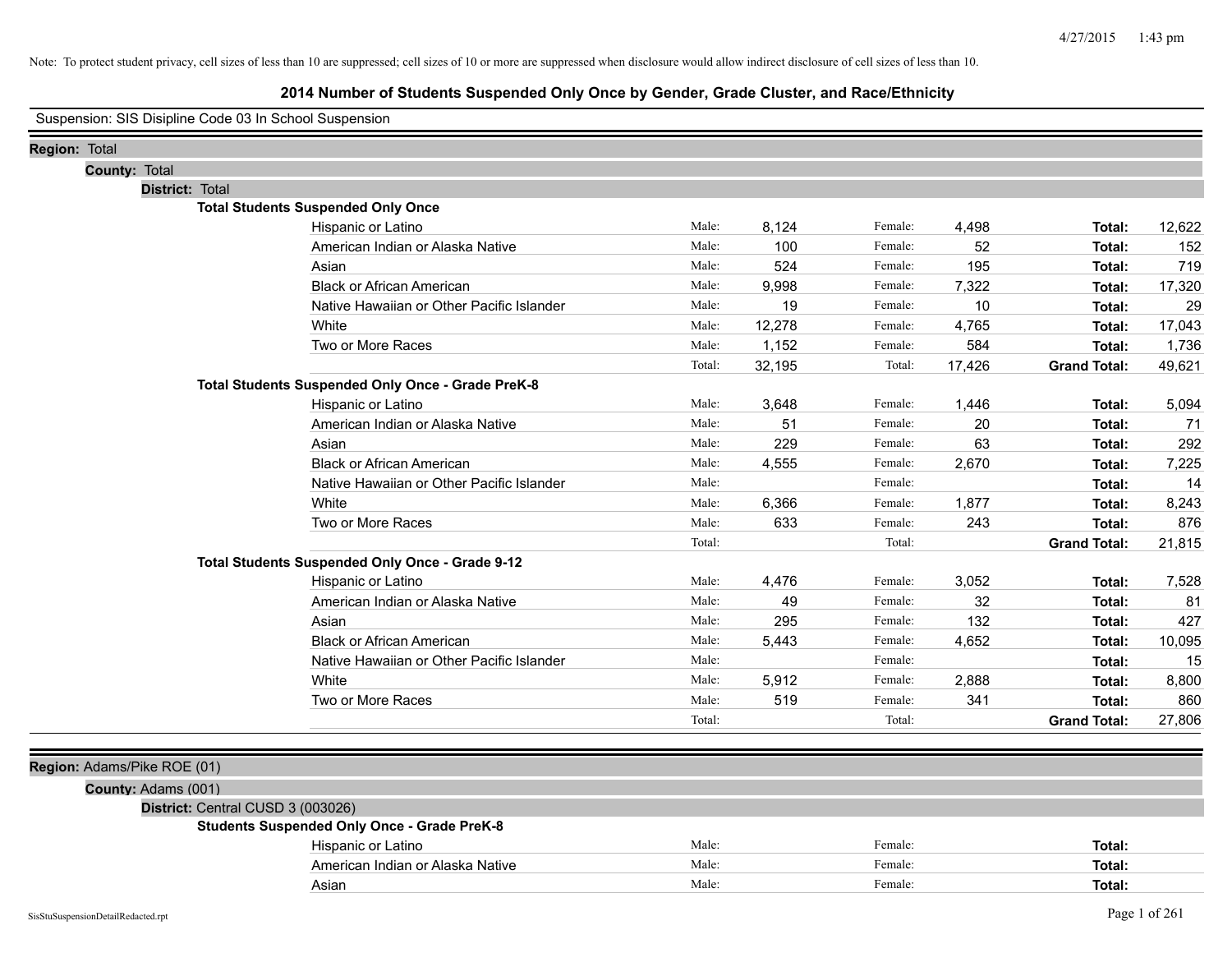| Suspension: SIS Disipline Code 03 In School Suspension |                                                    |        |         |                     |
|--------------------------------------------------------|----------------------------------------------------|--------|---------|---------------------|
|                                                        | <b>Black or African American</b>                   | Male:  | Female: | Total:              |
|                                                        | Native Hawaiian or Other Pacific Islander          | Male:  | Female: | Total:              |
|                                                        | White                                              | Male:  | Female: | 13<br>Total:        |
|                                                        | Two or More Races                                  | Male:  | Female: | Total:              |
|                                                        |                                                    | Total: | Total:  | <b>Grand Total:</b> |
|                                                        | <b>Students Suspended Only Once - Grade 9-12</b>   |        |         |                     |
|                                                        | Hispanic or Latino                                 | Male:  | Female: | Total:              |
|                                                        | American Indian or Alaska Native                   | Male:  | Female: | Total:              |
|                                                        | Asian                                              | Male:  | Female: | Total:              |
|                                                        | <b>Black or African American</b>                   | Male:  | Female: | Total:              |
|                                                        | Native Hawaiian or Other Pacific Islander          | Male:  | Female: | Total:              |
|                                                        | White                                              | Male:  | Female: | Total:              |
|                                                        | Two or More Races                                  | Male:  | Female: | Total:              |
|                                                        |                                                    | Total: | Total:  | <b>Grand Total:</b> |
| District: Liberty CUSD 2 (002026)                      |                                                    |        |         |                     |
|                                                        | <b>Students Suspended Only Once - Grade PreK-8</b> |        |         |                     |
|                                                        | Hispanic or Latino                                 | Male:  | Female: | Total:              |
|                                                        | American Indian or Alaska Native                   | Male:  | Female: | Total:              |
|                                                        | Asian                                              | Male:  | Female: | Total:              |
|                                                        | <b>Black or African American</b>                   | Male:  | Female: | Total:              |
|                                                        | Native Hawaiian or Other Pacific Islander          | Male:  | Female: | Total:              |
|                                                        | White                                              | Male:  | Female: | Total:              |
|                                                        | Two or More Races                                  | Male:  | Female: | Total:              |
|                                                        |                                                    | Total: | Total:  | <b>Grand Total:</b> |
|                                                        | <b>Students Suspended Only Once - Grade 9-12</b>   |        |         |                     |
|                                                        | Hispanic or Latino                                 | Male:  | Female: | Total:              |
|                                                        | American Indian or Alaska Native                   | Male:  | Female: | Total:              |
|                                                        | Asian                                              | Male:  | Female: | Total:              |
|                                                        | <b>Black or African American</b>                   | Male:  | Female: | Total:              |
|                                                        | Native Hawaiian or Other Pacific Islander          | Male:  | Female: | Total:              |
|                                                        | White                                              | Male:  | Female: | Total:<br>12        |
|                                                        | Two or More Races                                  | Male:  | Female: | Total:              |
|                                                        |                                                    | Total: | Total:  | <b>Grand Total:</b> |
| District: Non-Public School (1720)                     |                                                    |        |         |                     |
|                                                        | <b>Students Suspended Only Once - Grade 9-12</b>   |        |         |                     |
|                                                        | Hispanic or Latino                                 | Male:  | Female: | Total:              |
|                                                        | American Indian or Alaska Native                   | Male:  | Female: | Total:              |
|                                                        | Asian                                              | Male:  | Female: | Total:              |
|                                                        | <b>Black or African American</b>                   | Male:  | Female: | Total:              |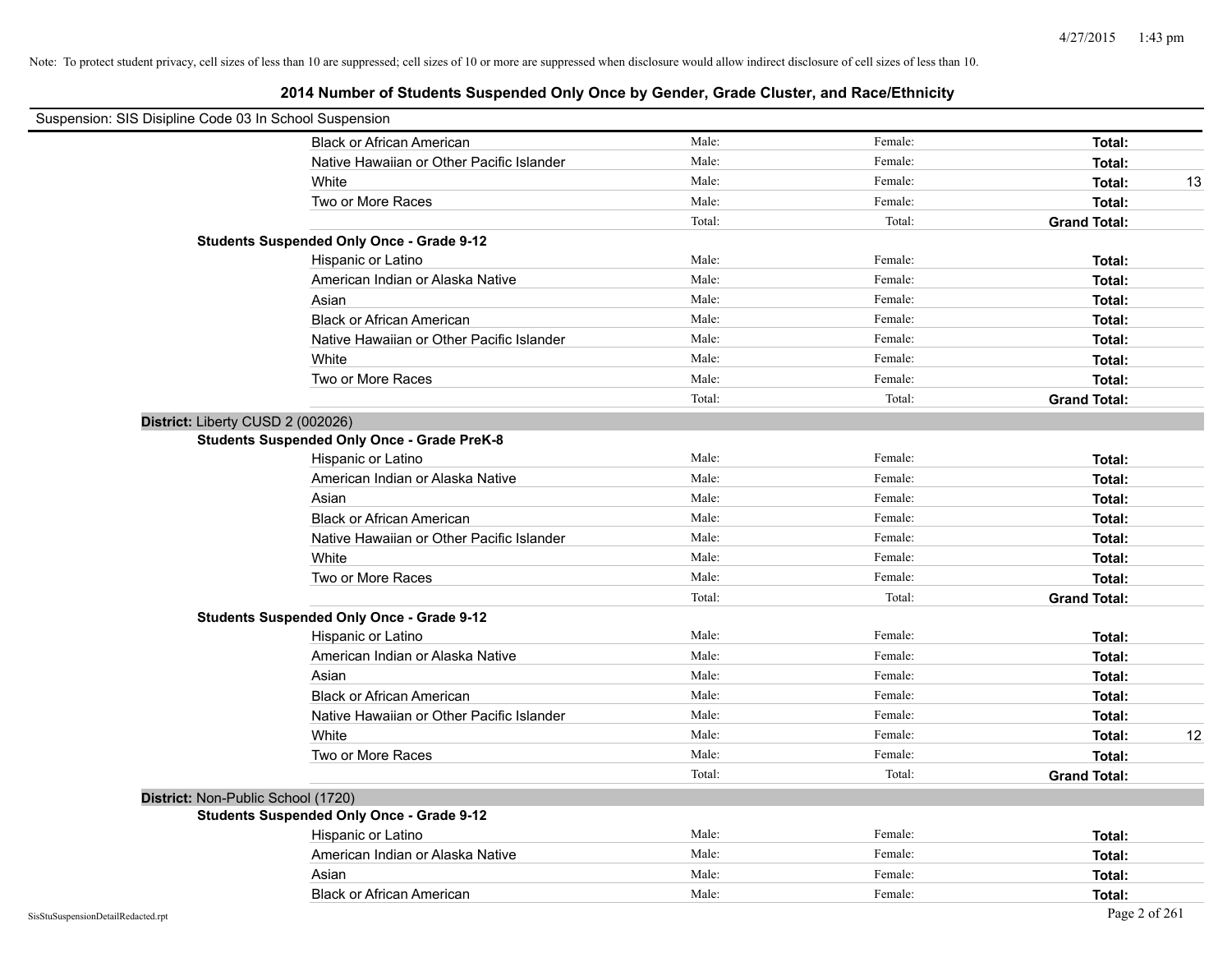| Suspension: SIS Disipline Code 03 In School Suspension |                                                    |        |    |         |    |                     |     |
|--------------------------------------------------------|----------------------------------------------------|--------|----|---------|----|---------------------|-----|
|                                                        | Native Hawaiian or Other Pacific Islander          | Male:  |    | Female: |    | Total:              |     |
|                                                        | White                                              | Male:  |    | Female: |    | Total:              |     |
|                                                        | Two or More Races                                  | Male:  |    | Female: |    | Total:              |     |
|                                                        |                                                    | Total: |    | Total:  |    | <b>Grand Total:</b> |     |
| District: Payson CUSD 1 (001026)                       |                                                    |        |    |         |    |                     |     |
|                                                        | <b>Students Suspended Only Once - Grade PreK-8</b> |        |    |         |    |                     |     |
|                                                        | Hispanic or Latino                                 | Male:  |    | Female: |    | Total:              |     |
|                                                        | American Indian or Alaska Native                   | Male:  |    | Female: |    | Total:              |     |
|                                                        | Asian                                              | Male:  |    | Female: |    | Total:              |     |
|                                                        | <b>Black or African American</b>                   | Male:  |    | Female: |    | Total:              |     |
|                                                        | Native Hawaiian or Other Pacific Islander          | Male:  |    | Female: |    | Total:              |     |
|                                                        | White                                              | Male:  |    | Female: |    | Total:              |     |
|                                                        | Two or More Races                                  | Male:  |    | Female: |    | Total:              |     |
|                                                        |                                                    | Total: |    | Total:  |    | <b>Grand Total:</b> |     |
|                                                        | <b>Students Suspended Only Once - Grade 9-12</b>   |        |    |         |    |                     |     |
|                                                        | Hispanic or Latino                                 | Male:  |    | Female: |    | Total:              |     |
|                                                        | American Indian or Alaska Native                   | Male:  |    | Female: |    | Total:              |     |
|                                                        | Asian                                              | Male:  |    | Female: |    | Total:              |     |
|                                                        | <b>Black or African American</b>                   | Male:  |    | Female: |    | Total:              |     |
|                                                        | Native Hawaiian or Other Pacific Islander          | Male:  |    | Female: |    | Total:              |     |
|                                                        | White                                              | Male:  |    | Female: |    | Total:              |     |
|                                                        | Two or More Races                                  | Male:  |    | Female: |    | Total:              |     |
|                                                        |                                                    | Total: |    | Total:  |    | <b>Grand Total:</b> |     |
| District: Quincy SD 172 (172022)                       |                                                    |        |    |         |    |                     |     |
|                                                        | <b>Students Suspended Only Once - Grade PreK-8</b> |        |    |         |    |                     |     |
|                                                        | Hispanic or Latino                                 | Male:  |    | Female: |    | Total:              | 10  |
|                                                        | American Indian or Alaska Native                   | Male:  |    | Female: |    | Total:              |     |
|                                                        | Asian                                              | Male:  |    | Female: |    | Total:              |     |
|                                                        | <b>Black or African American</b>                   | Male:  | 16 | Female: | 20 | Total:              | 36  |
|                                                        | Native Hawaiian or Other Pacific Islander          | Male:  |    | Female: |    | Total:              |     |
|                                                        | White                                              | Male:  | 91 | Female: | 47 | Total:              | 138 |
|                                                        | Two or More Races                                  | Male:  |    | Female: |    | Total:              | 14  |
|                                                        |                                                    | Total: |    | Total:  |    | <b>Grand Total:</b> |     |
|                                                        | <b>Students Suspended Only Once - Grade 9-12</b>   |        |    |         |    |                     |     |
|                                                        | Hispanic or Latino                                 | Male:  |    | Female: |    | Total:              |     |
|                                                        | American Indian or Alaska Native                   | Male:  |    | Female: |    | Total:              |     |
|                                                        | Asian                                              | Male:  |    | Female: |    | Total:              |     |
|                                                        | <b>Black or African American</b>                   | Male:  |    | Female: |    | Total:              | 18  |
|                                                        | Native Hawaiian or Other Pacific Islander          | Male:  |    | Female: |    | Total:              |     |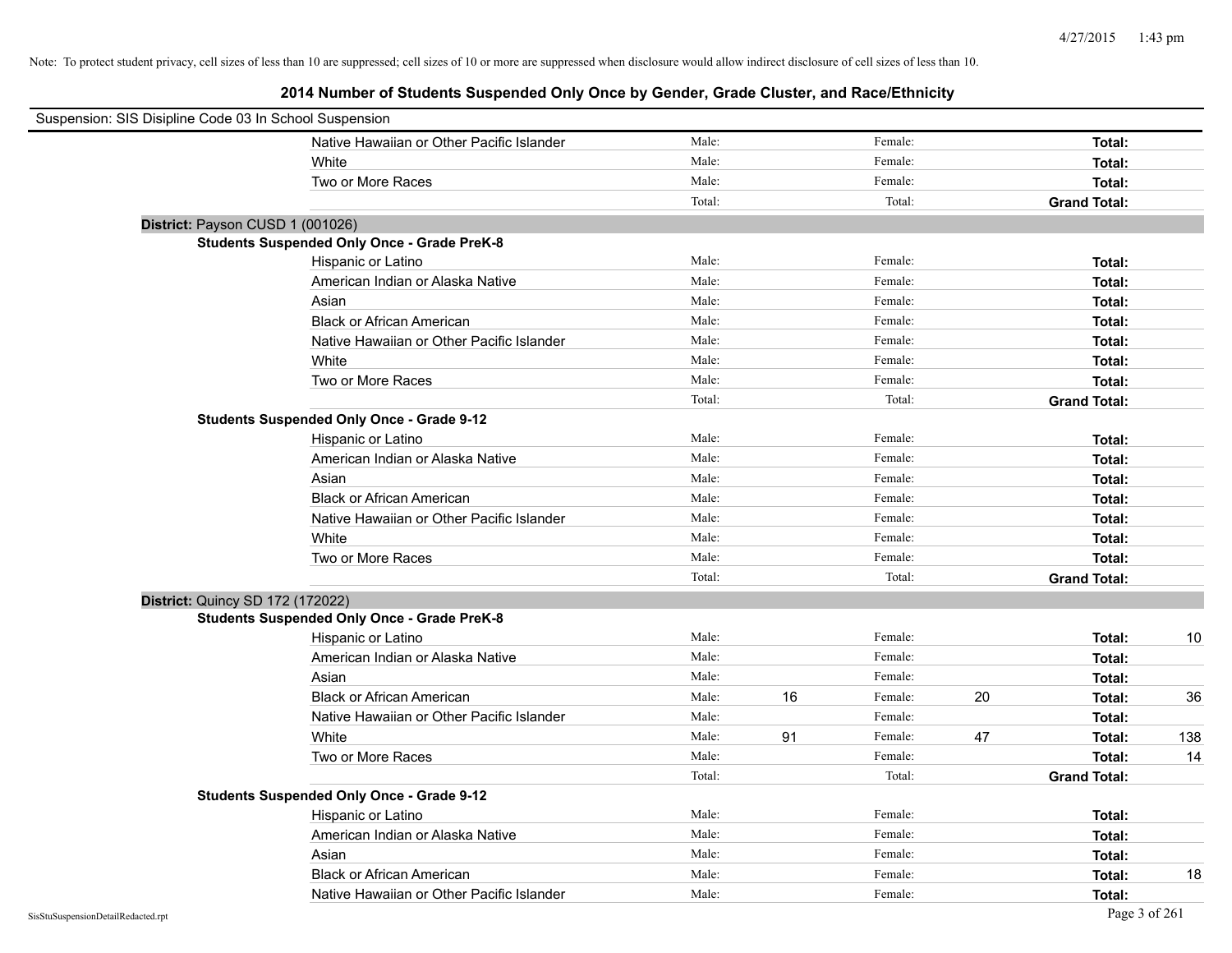| Suspension: SIS Disipline Code 03 In School Suspension |                                                    |        |     |         |    |                     |     |
|--------------------------------------------------------|----------------------------------------------------|--------|-----|---------|----|---------------------|-----|
|                                                        | White                                              | Male:  | 81  | Female: | 30 | Total:              | 111 |
|                                                        | Two or More Races                                  | Male:  |     | Female: |    | Total:              |     |
|                                                        |                                                    | Total: | 100 | Total:  | 41 | <b>Grand Total:</b> | 141 |
| County: Non-Public School (000)                        |                                                    |        |     |         |    |                     |     |
|                                                        | District: Adams/Pike ROE (000000)                  |        |     |         |    |                     |     |
|                                                        | <b>Students Suspended Only Once - Grade PreK-8</b> |        |     |         |    |                     |     |
|                                                        | Hispanic or Latino                                 | Male:  |     | Female: |    | Total:              |     |
|                                                        | American Indian or Alaska Native                   | Male:  |     | Female: |    | Total:              |     |
|                                                        | Asian                                              | Male:  |     | Female: |    | Total:              |     |
|                                                        | <b>Black or African American</b>                   | Male:  |     | Female: |    | Total:              |     |
|                                                        | Native Hawaiian or Other Pacific Islander          | Male:  |     | Female: |    | Total:              |     |
|                                                        | White                                              | Male:  |     | Female: |    | Total:              |     |
|                                                        | Two or More Races                                  | Male:  |     | Female: |    | Total:              |     |
|                                                        |                                                    | Total: |     | Total:  |    | <b>Grand Total:</b> |     |
| County: Pike (075)                                     |                                                    |        |     |         |    |                     |     |
|                                                        | District: Griggsville-Perry CUSD 4 (004026)        |        |     |         |    |                     |     |
|                                                        | <b>Students Suspended Only Once - Grade 9-12</b>   |        |     |         |    |                     |     |
|                                                        | Hispanic or Latino                                 | Male:  |     | Female: |    | Total:              |     |
|                                                        | American Indian or Alaska Native                   | Male:  |     | Female: |    | Total:              |     |
|                                                        | Asian                                              | Male:  |     | Female: |    | Total:              |     |
|                                                        | <b>Black or African American</b>                   | Male:  |     | Female: |    | Total:              |     |
|                                                        | Native Hawaiian or Other Pacific Islander          | Male:  |     | Female: |    | Total:              |     |
|                                                        | White                                              | Male:  |     | Female: |    | Total:              |     |
|                                                        | Two or More Races                                  | Male:  |     | Female: |    | Total:              |     |
|                                                        |                                                    | Total: |     | Total:  |    | <b>Grand Total:</b> |     |
|                                                        | District: Pleasant Hill CUSD 3 (003026)            |        |     |         |    |                     |     |
|                                                        | <b>Students Suspended Only Once - Grade PreK-8</b> |        |     |         |    |                     |     |
|                                                        | Hispanic or Latino                                 | Male:  |     | Female: |    | Total:              |     |
|                                                        | American Indian or Alaska Native                   | Male:  |     | Female: |    | Total:              |     |
|                                                        | Asian                                              | Male:  |     | Female: |    | Total:              |     |
|                                                        | <b>Black or African American</b>                   | Male:  |     | Female: |    | Total:              |     |
|                                                        | Native Hawaiian or Other Pacific Islander          | Male:  |     | Female: |    | Total:              |     |
|                                                        | White                                              | Male:  |     | Female: |    | Total:              |     |
|                                                        | Two or More Races                                  | Male:  |     | Female: |    | Total:              |     |
|                                                        |                                                    | Total: |     | Total:  |    | <b>Grand Total:</b> |     |
|                                                        | <b>Students Suspended Only Once - Grade 9-12</b>   |        |     |         |    |                     |     |
|                                                        | Hispanic or Latino                                 | Male:  |     | Female: |    | Total:              |     |
|                                                        | American Indian or Alaska Native                   | Male:  |     | Female: |    | Total:              |     |
|                                                        | Asian                                              | Male:  |     | Female: |    | Total:              |     |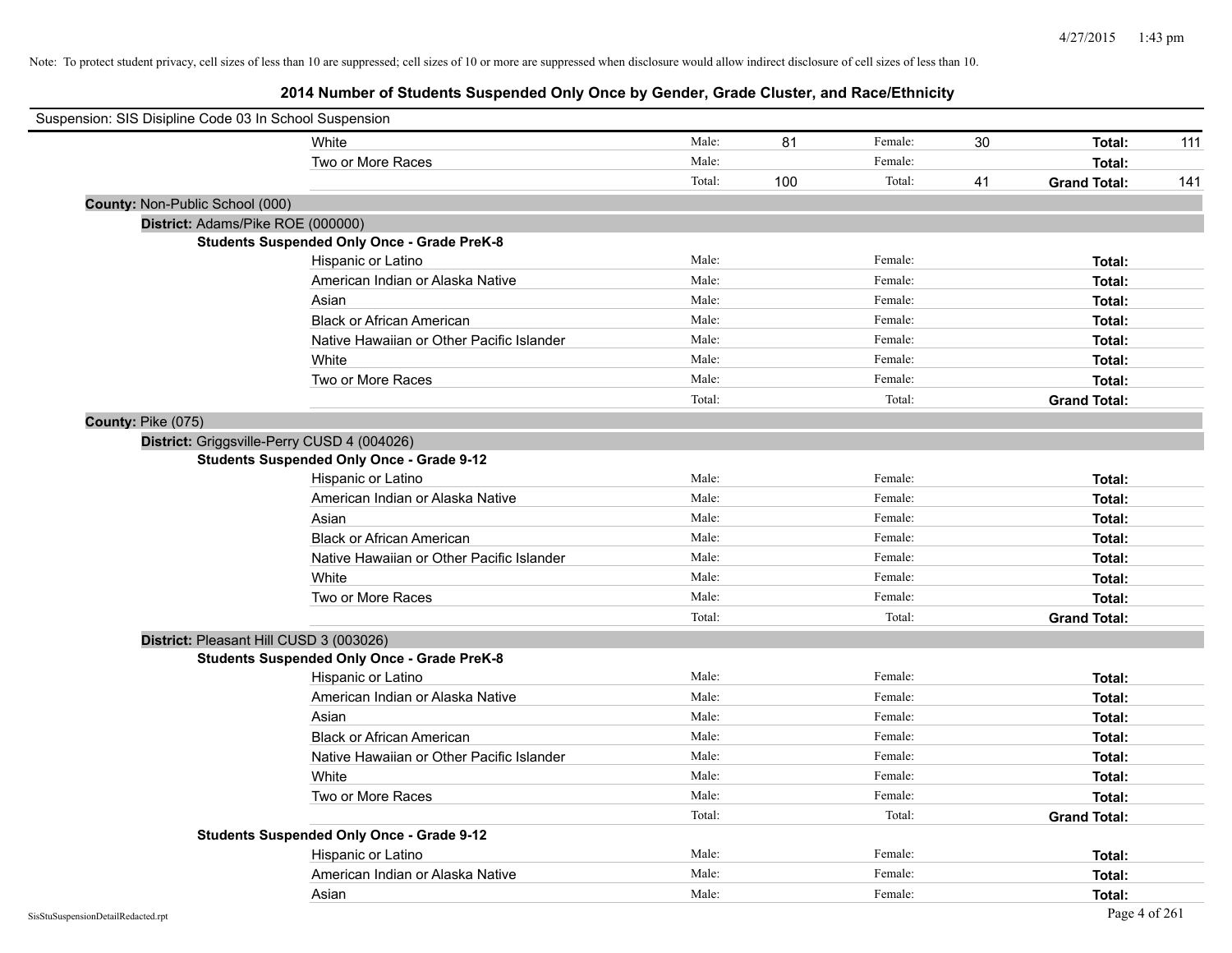| Suspension: SIS Disipline Code 03 In School Suspension |                                                    |        |         |                     |    |
|--------------------------------------------------------|----------------------------------------------------|--------|---------|---------------------|----|
|                                                        | <b>Black or African American</b>                   | Male:  | Female: | Total:              |    |
|                                                        | Native Hawaiian or Other Pacific Islander          | Male:  | Female: | Total:              |    |
|                                                        | White                                              | Male:  | Female: | Total:              | 11 |
|                                                        | Two or More Races                                  | Male:  | Female: | Total:              |    |
|                                                        |                                                    | Total: | Total:  | <b>Grand Total:</b> |    |
| District: Western CUSD 12 (012026)                     |                                                    |        |         |                     |    |
|                                                        | <b>Students Suspended Only Once - Grade 9-12</b>   |        |         |                     |    |
|                                                        | Hispanic or Latino                                 | Male:  | Female: | Total:              |    |
|                                                        | American Indian or Alaska Native                   | Male:  | Female: | Total:              |    |
|                                                        | Asian                                              | Male:  | Female: | Total:              |    |
|                                                        | <b>Black or African American</b>                   | Male:  | Female: | Total:              |    |
|                                                        | Native Hawaiian or Other Pacific Islander          | Male:  | Female: | Total:              |    |
|                                                        | White                                              | Male:  | Female: | Total:              | 12 |
|                                                        | Two or More Races                                  | Male:  | Female: | Total:              |    |
|                                                        |                                                    | Total: | Total:  | <b>Grand Total:</b> |    |
|                                                        |                                                    |        |         |                     |    |
| Region: Alxndr/John/Masc/Pulski/Unon ROE (02)          |                                                    |        |         |                     |    |
| County: Alexander (002)                                |                                                    |        |         |                     |    |
| District: Cairo USD 1 (001022)                         |                                                    |        |         |                     |    |
|                                                        | <b>Students Suspended Only Once - Grade PreK-8</b> |        |         |                     |    |
|                                                        | Hispanic or Latino                                 | Male:  | Female: | Total:              |    |
|                                                        | American Indian or Alaska Native                   | Male:  | Female: | Total:              |    |
|                                                        | Asian                                              | Male:  | Female: | Total:              |    |
|                                                        | <b>Black or African American</b>                   | Male:  | Female: | Total:              |    |
|                                                        | Native Hawaiian or Other Pacific Islander          | Male:  | Female: | Total:              |    |
|                                                        | White                                              | Male:  | Female: | Total:              |    |
|                                                        | Two or More Races                                  | Male:  | Female: | Total:              |    |
|                                                        |                                                    | Total: | Total:  | <b>Grand Total:</b> |    |
| District: Egyptian CUSD 5 (005026)                     |                                                    |        |         |                     |    |
|                                                        | <b>Students Suspended Only Once - Grade PreK-8</b> |        |         |                     |    |
|                                                        | Hispanic or Latino                                 | Male:  | Female: | Total:              |    |
|                                                        | American Indian or Alaska Native                   | Male:  | Female: | Total:              |    |
|                                                        | Asian                                              | Male:  | Female: | Total:              |    |
|                                                        | <b>Black or African American</b>                   | Male:  | Female: | Total:              |    |
|                                                        | Native Hawaiian or Other Pacific Islander          | Male:  | Female: | Total:              |    |
|                                                        | White                                              | Male:  | Female: | Total:              | 25 |
|                                                        | Two or More Races                                  | Male:  | Female: | Total:              |    |
|                                                        |                                                    | Total: | Total:  | <b>Grand Total:</b> |    |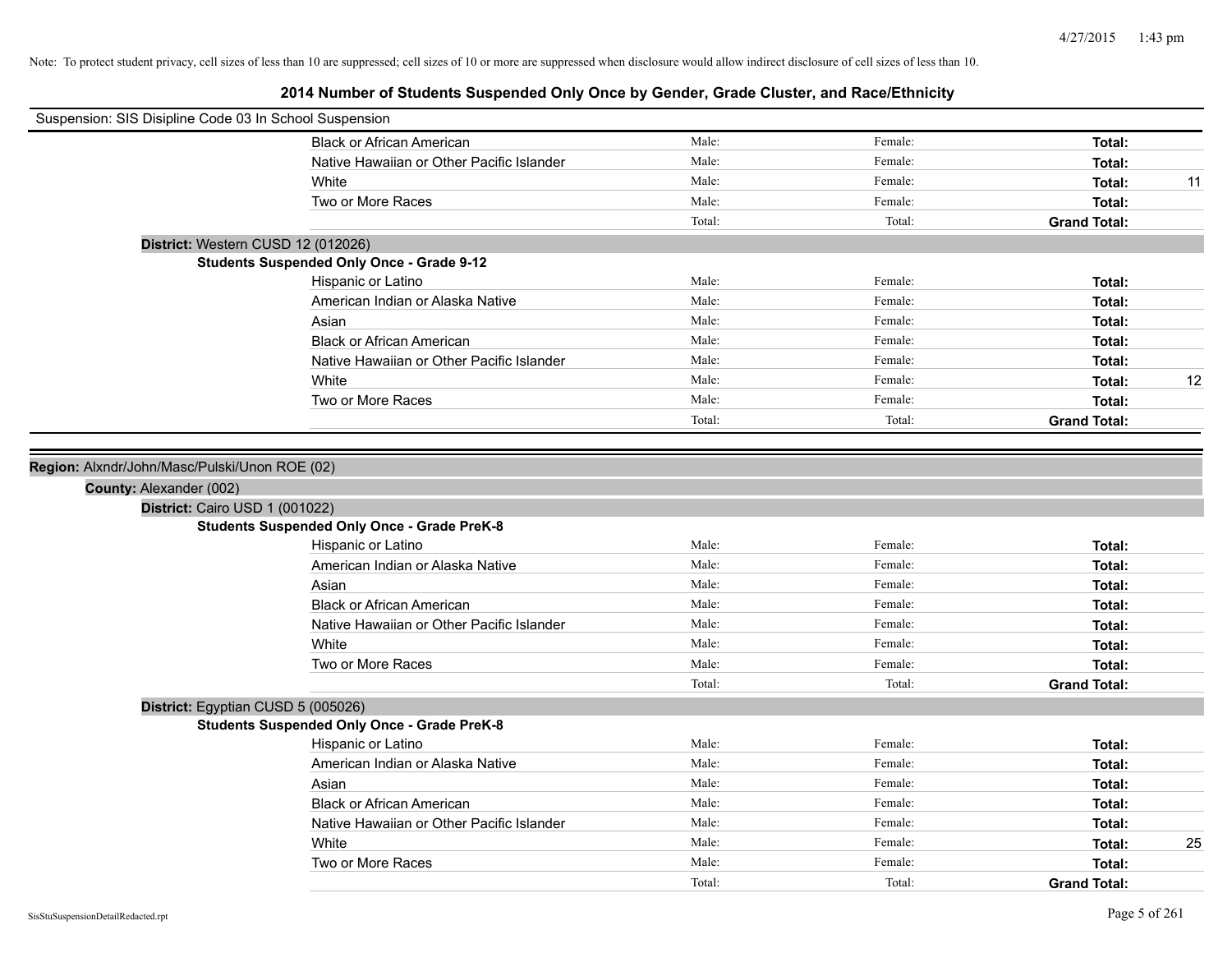| Suspension: SIS Disipline Code 03 In School Suspension |                                                    |        |         |                     |
|--------------------------------------------------------|----------------------------------------------------|--------|---------|---------------------|
|                                                        | <b>Students Suspended Only Once - Grade 9-12</b>   |        |         |                     |
|                                                        | Hispanic or Latino                                 | Male:  | Female: | Total:              |
|                                                        | American Indian or Alaska Native                   | Male:  | Female: | Total:              |
|                                                        | Asian                                              | Male:  | Female: | Total:              |
|                                                        | <b>Black or African American</b>                   | Male:  | Female: | Total:              |
|                                                        | Native Hawaiian or Other Pacific Islander          | Male:  | Female: | Total:              |
|                                                        | White                                              | Male:  | Female: | Total:<br>14        |
|                                                        | Two or More Races                                  | Male:  | Female: | Total:              |
|                                                        |                                                    | Total: | Total:  | <b>Grand Total:</b> |
| District: Non-Public School (7480)                     |                                                    |        |         |                     |
|                                                        | <b>Students Suspended Only Once - Grade 9-12</b>   |        |         |                     |
|                                                        | Hispanic or Latino                                 | Male:  | Female: | Total:              |
|                                                        | American Indian or Alaska Native                   | Male:  | Female: | Total:              |
|                                                        | Asian                                              | Male:  | Female: | Total:              |
|                                                        | <b>Black or African American</b>                   | Male:  | Female: | Total:              |
|                                                        | Native Hawaiian or Other Pacific Islander          | Male:  | Female: | Total:              |
|                                                        | White                                              | Male:  | Female: | Total:              |
|                                                        | Two or More Races                                  | Male:  | Female: | Total:              |
|                                                        |                                                    | Total: | Total:  | <b>Grand Total:</b> |
| County: Johnson (044)                                  |                                                    |        |         |                     |
|                                                        | District: New Simpson Hill SD 32 (032003)          |        |         |                     |
|                                                        | <b>Students Suspended Only Once - Grade PreK-8</b> |        |         |                     |
|                                                        | Hispanic or Latino                                 | Male:  | Female: | Total:              |
|                                                        | American Indian or Alaska Native                   | Male:  | Female: | Total:              |
|                                                        | Asian                                              | Male:  | Female: | Total:              |
|                                                        | <b>Black or African American</b>                   | Male:  | Female: | Total:              |
|                                                        | Native Hawaiian or Other Pacific Islander          | Male:  | Female: | Total:              |
|                                                        | White                                              | Male:  | Female: | Total:              |
|                                                        | Two or More Races                                  | Male:  | Female: | Total:              |
|                                                        |                                                    | Total: | Total:  | <b>Grand Total:</b> |
| District: Vienna SD 55 (055002)                        |                                                    |        |         |                     |
|                                                        | <b>Students Suspended Only Once - Grade PreK-8</b> |        |         |                     |
|                                                        | Hispanic or Latino                                 | Male:  | Female: | Total:              |
|                                                        | American Indian or Alaska Native                   | Male:  | Female: | Total:              |
|                                                        | Asian                                              | Male:  | Female: | Total:              |
|                                                        | <b>Black or African American</b>                   | Male:  | Female: | Total:              |
|                                                        | Native Hawaiian or Other Pacific Islander          | Male:  | Female: | Total:              |
|                                                        | White                                              | Male:  | Female: | 18<br>Total:        |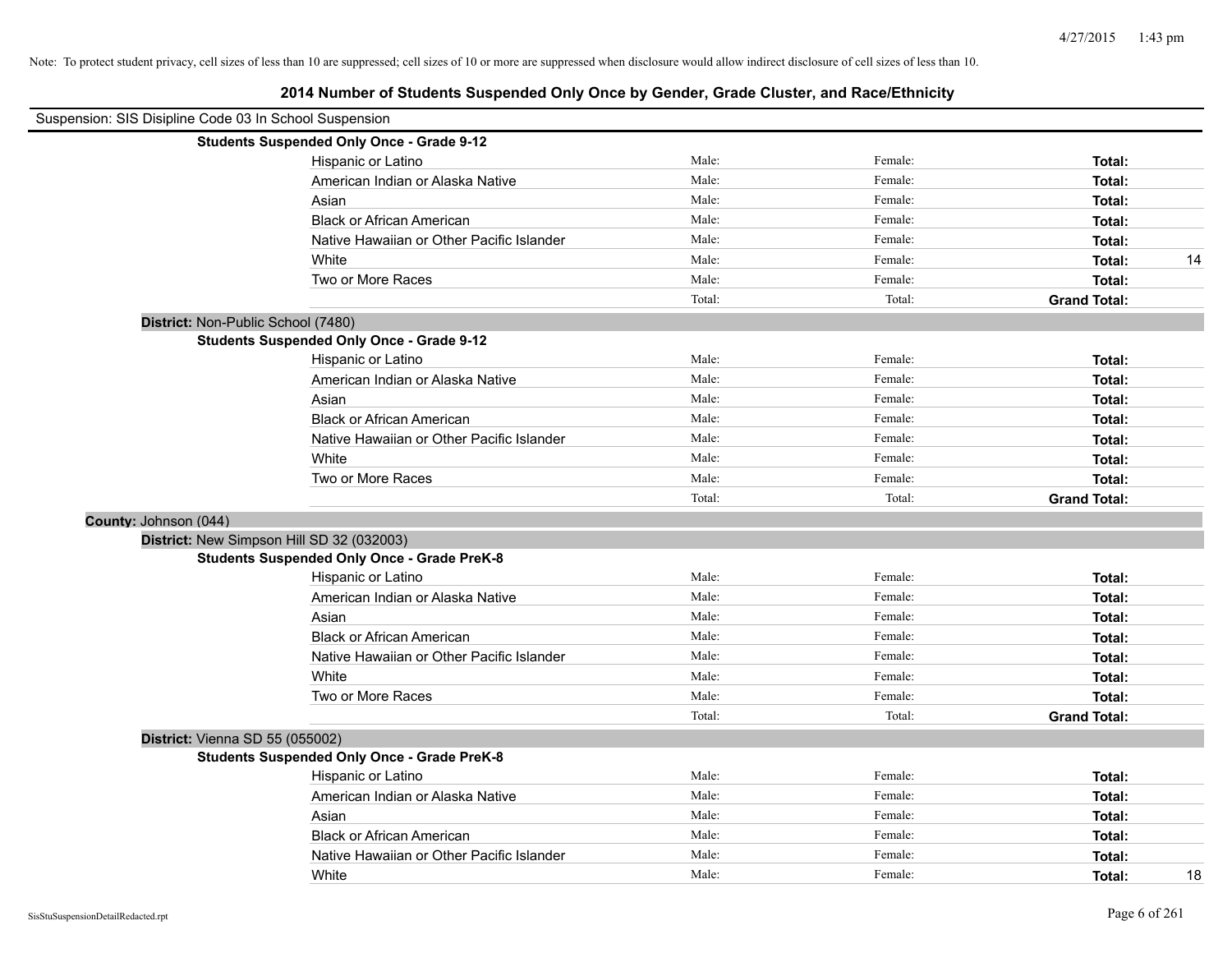| Suspension: SIS Disipline Code 03 In School Suspension |        |    |         |    |                     |
|--------------------------------------------------------|--------|----|---------|----|---------------------|
| Two or More Races                                      | Male:  |    | Female: |    | Total:              |
|                                                        | Total: |    | Total:  |    | <b>Grand Total:</b> |
| County: Massac (061)                                   |        |    |         |    |                     |
| District: Joppa-Maple Grove UD 38 (038026)             |        |    |         |    |                     |
| <b>Students Suspended Only Once - Grade PreK-8</b>     |        |    |         |    |                     |
| Hispanic or Latino                                     | Male:  |    | Female: |    | Total:              |
| American Indian or Alaska Native                       | Male:  |    | Female: |    | Total:              |
| Asian                                                  | Male:  |    | Female: |    | Total:              |
| <b>Black or African American</b>                       | Male:  |    | Female: |    | Total:              |
| Native Hawaiian or Other Pacific Islander              | Male:  |    | Female: |    | Total:              |
| White                                                  | Male:  |    | Female: |    | Total:              |
| Two or More Races                                      | Male:  |    | Female: |    | Total:              |
|                                                        | Total: |    | Total:  |    | <b>Grand Total:</b> |
| <b>Students Suspended Only Once - Grade 9-12</b>       |        |    |         |    |                     |
| Hispanic or Latino                                     | Male:  |    | Female: |    | Total:              |
| American Indian or Alaska Native                       | Male:  |    | Female: |    | Total:              |
| Asian                                                  | Male:  |    | Female: |    | Total:              |
| <b>Black or African American</b>                       | Male:  |    | Female: |    | Total:              |
| Native Hawaiian or Other Pacific Islander              | Male:  |    | Female: |    | Total:              |
| White                                                  | Male:  |    | Female: |    | Total:              |
| Two or More Races                                      | Male:  |    | Female: |    | Total:              |
|                                                        | Total: |    | Total:  |    | <b>Grand Total:</b> |
| District: Massac UD 1 (001026)                         |        |    |         |    |                     |
| <b>Students Suspended Only Once - Grade PreK-8</b>     |        |    |         |    |                     |
| Hispanic or Latino                                     | Male:  |    | Female: |    | Total:              |
| American Indian or Alaska Native                       | Male:  |    | Female: |    | Total:              |
| Asian                                                  | Male:  |    | Female: |    | Total:              |
| <b>Black or African American</b>                       | Male:  |    | Female: |    | Total:              |
| Native Hawaiian or Other Pacific Islander              | Male:  |    | Female: |    | Total:              |
| White                                                  | Male:  |    | Female: |    | Total:              |
| Two or More Races                                      | Male:  |    | Female: |    | Total:              |
|                                                        | Total: |    | Total:  |    | <b>Grand Total:</b> |
| <b>Students Suspended Only Once - Grade 9-12</b>       |        |    |         |    |                     |
| Hispanic or Latino                                     | Male:  |    | Female: |    | Total:              |
| American Indian or Alaska Native                       | Male:  |    | Female: |    | Total:              |
| Asian                                                  | Male:  |    | Female: |    | Total:              |
| <b>Black or African American</b>                       | Male:  |    | Female: |    | Total:              |
| Native Hawaiian or Other Pacific Islander              | Male:  |    | Female: |    | Total:              |
| White                                                  | Male:  | 25 | Female: | 12 | 37<br>Total:        |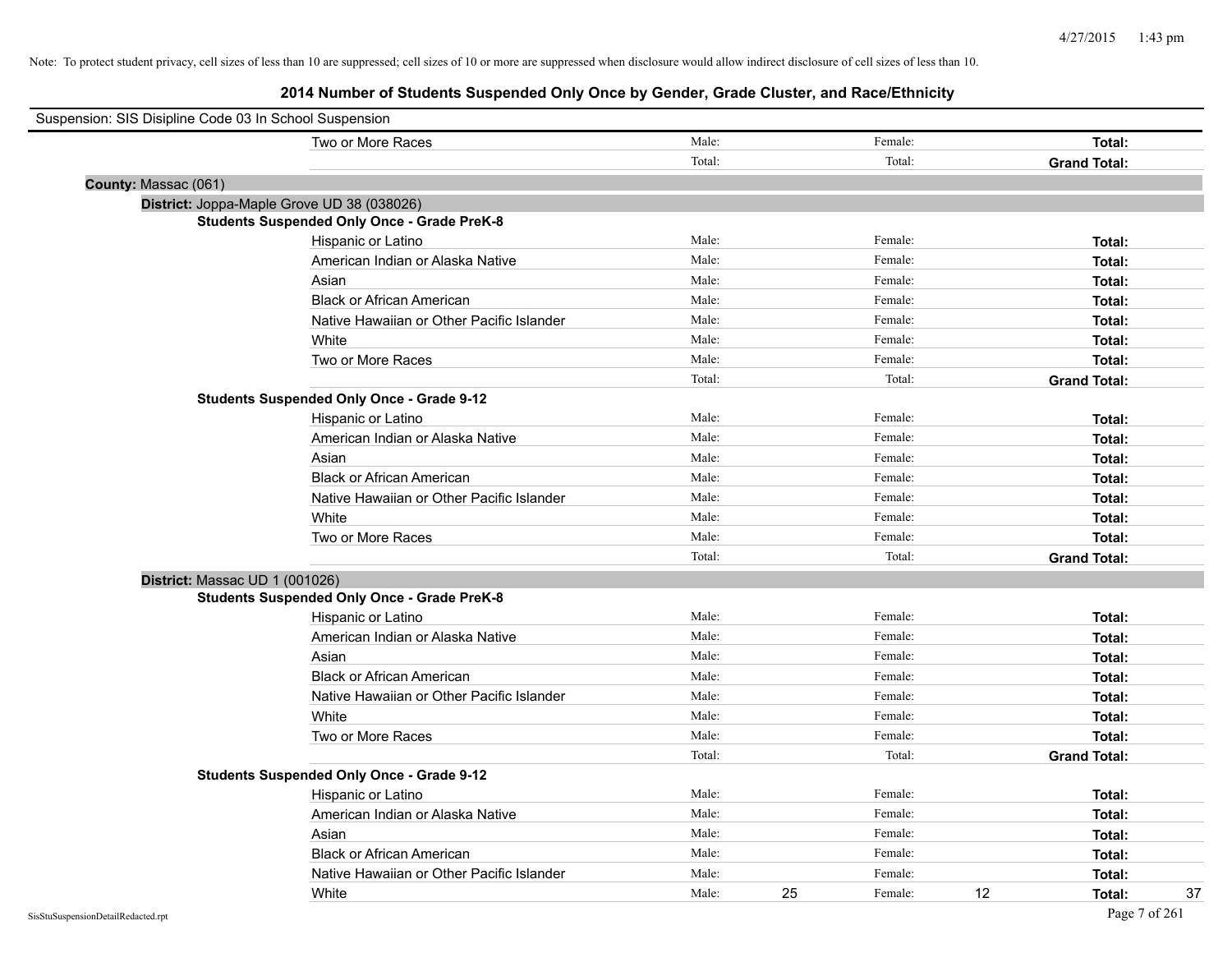|                                    | Two or More Races                                  | Male:  |    | Female: |    | Total:              |    |
|------------------------------------|----------------------------------------------------|--------|----|---------|----|---------------------|----|
|                                    |                                                    | Total: |    | Total:  |    | <b>Grand Total:</b> |    |
| County: Pulaski (077)              |                                                    |        |    |         |    |                     |    |
|                                    | District: Century CUSD 100 (100026)                |        |    |         |    |                     |    |
|                                    | <b>Students Suspended Only Once - Grade PreK-8</b> |        |    |         |    |                     |    |
|                                    | Hispanic or Latino                                 | Male:  |    | Female: |    | Total:              |    |
|                                    | American Indian or Alaska Native                   | Male:  |    | Female: |    | Total:              |    |
|                                    | Asian                                              | Male:  |    | Female: |    | Total:              |    |
|                                    | <b>Black or African American</b>                   | Male:  |    | Female: |    | Total:              |    |
|                                    | Native Hawaiian or Other Pacific Islander          | Male:  |    | Female: |    | Total:              |    |
|                                    | White                                              | Male:  |    | Female: |    | Total:              |    |
|                                    | Two or More Races                                  | Male:  |    | Female: |    | Total:              |    |
|                                    |                                                    | Total: |    | Total:  |    | <b>Grand Total:</b> | 15 |
|                                    | District: Meridian CUSD 101 (101026)               |        |    |         |    |                     |    |
|                                    | <b>Students Suspended Only Once - Grade PreK-8</b> |        |    |         |    |                     |    |
|                                    | Hispanic or Latino                                 | Male:  |    | Female: |    | Total:              |    |
|                                    | American Indian or Alaska Native                   | Male:  |    | Female: |    | Total:              |    |
|                                    | Asian                                              | Male:  |    | Female: |    | Total:              |    |
|                                    | <b>Black or African American</b>                   | Male:  | 17 | Female: | 16 | Total:              | 33 |
|                                    | Native Hawaiian or Other Pacific Islander          | Male:  |    | Female: |    | Total:              |    |
|                                    | White                                              | Male:  |    | Female: |    | Total:              |    |
|                                    | Two or More Races                                  | Male:  |    | Female: |    | Total:              |    |
|                                    |                                                    | Total: |    | Total:  |    | <b>Grand Total:</b> | 43 |
|                                    | <b>Students Suspended Only Once - Grade 9-12</b>   |        |    |         |    |                     |    |
|                                    | Hispanic or Latino                                 | Male:  |    | Female: |    | Total:              |    |
|                                    | American Indian or Alaska Native                   | Male:  |    | Female: |    | Total:              |    |
|                                    | Asian                                              | Male:  |    | Female: |    | Total:              |    |
|                                    | <b>Black or African American</b>                   | Male:  |    | Female: |    | Total:              |    |
|                                    | Native Hawaiian or Other Pacific Islander          | Male:  |    | Female: |    | Total:              |    |
|                                    | White                                              | Male:  |    | Female: |    | Total:              |    |
|                                    | Two or More Races                                  | Male:  |    | Female: |    | Total:              |    |
|                                    |                                                    | Total: |    | Total:  |    | <b>Grand Total:</b> | 13 |
| County: Union (091)                |                                                    |        |    |         |    |                     |    |
| District: Anna CCSD 37 (037004)    |                                                    |        |    |         |    |                     |    |
|                                    | <b>Students Suspended Only Once - Grade PreK-8</b> |        |    |         |    |                     |    |
|                                    | Hispanic or Latino                                 | Male:  |    | Female: |    | Total:              |    |
|                                    | American Indian or Alaska Native                   | Male:  |    | Female: |    | Total:              |    |
|                                    | Asian                                              | Male:  |    | Female: |    | Total:              |    |
|                                    | <b>Black or African American</b>                   | Male:  |    | Female: |    | Total:              |    |
| SisStuSuspensionDetailRedacted.rpt |                                                    |        |    |         |    | Page 8 of 261       |    |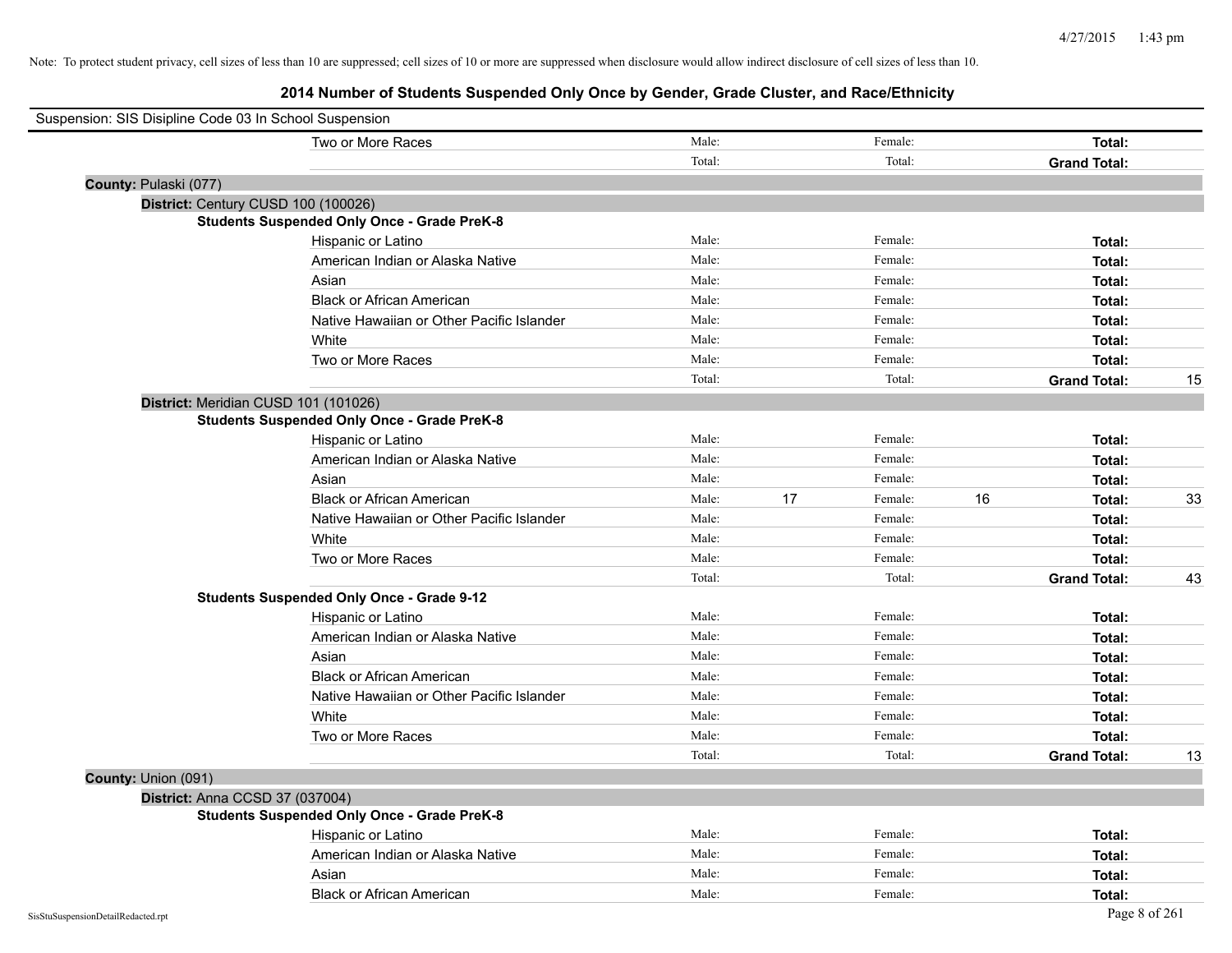| Suspension: SIS Disipline Code 03 In School Suspension |                                                    |        |         |                     |    |
|--------------------------------------------------------|----------------------------------------------------|--------|---------|---------------------|----|
|                                                        | Native Hawaiian or Other Pacific Islander          | Male:  | Female: | Total:              |    |
|                                                        | White                                              | Male:  | Female: | Total:              | 11 |
|                                                        | Two or More Races                                  | Male:  | Female: | Total:              |    |
|                                                        |                                                    | Total: | Total:  | <b>Grand Total:</b> |    |
|                                                        | District: County of Union Sch Dist No43 (043004)   |        |         |                     |    |
|                                                        | <b>Students Suspended Only Once - Grade PreK-8</b> |        |         |                     |    |
|                                                        | Hispanic or Latino                                 | Male:  | Female: | Total:              |    |
|                                                        | American Indian or Alaska Native                   | Male:  | Female: | Total:              |    |
|                                                        | Asian                                              | Male:  | Female: | Total:              |    |
|                                                        | <b>Black or African American</b>                   | Male:  | Female: | Total:              |    |
|                                                        | Native Hawaiian or Other Pacific Islander          | Male:  | Female: | Total:              |    |
|                                                        | White                                              | Male:  | Female: | Total:              | 23 |
|                                                        | Two or More Races                                  | Male:  | Female: | Total:              |    |
|                                                        |                                                    | Total: | Total:  | <b>Grand Total:</b> |    |
| District: Dongola USD 66 (066022)                      |                                                    |        |         |                     |    |
|                                                        | <b>Students Suspended Only Once - Grade PreK-8</b> |        |         |                     |    |
|                                                        | Hispanic or Latino                                 | Male:  | Female: | Total:              |    |
|                                                        | American Indian or Alaska Native                   | Male:  | Female: | Total:              |    |
|                                                        | Asian                                              | Male:  | Female: | Total:              |    |
|                                                        | <b>Black or African American</b>                   | Male:  | Female: | Total:              |    |
|                                                        | Native Hawaiian or Other Pacific Islander          | Male:  | Female: | Total:              |    |
|                                                        | White                                              | Male:  | Female: | Total:              |    |
|                                                        | Two or More Races                                  | Male:  | Female: | Total:              |    |
|                                                        |                                                    | Total: | Total:  | <b>Grand Total:</b> |    |
|                                                        | <b>Students Suspended Only Once - Grade 9-12</b>   |        |         |                     |    |
|                                                        | Hispanic or Latino                                 | Male:  | Female: | Total:              |    |
|                                                        | American Indian or Alaska Native                   | Male:  | Female: | Total:              |    |
|                                                        | Asian                                              | Male:  | Female: | Total:              |    |
|                                                        | <b>Black or African American</b>                   | Male:  | Female: | Total:              |    |
|                                                        | Native Hawaiian or Other Pacific Islander          | Male:  | Female: | Total:              |    |
|                                                        | White                                              | Male:  | Female: | Total:              |    |
|                                                        | Two or More Races                                  | Male:  | Female: | Total:              |    |
|                                                        |                                                    | Total: | Total:  | <b>Grand Total:</b> |    |
|                                                        | District: Lick Creek CCSD 16 (016004)              |        |         |                     |    |
|                                                        | <b>Students Suspended Only Once - Grade PreK-8</b> |        |         |                     |    |
|                                                        | Hispanic or Latino                                 | Male:  | Female: | Total:              |    |
|                                                        | American Indian or Alaska Native                   | Male:  | Female: | Total:              |    |
|                                                        | Asian                                              | Male:  | Female: | Total:              |    |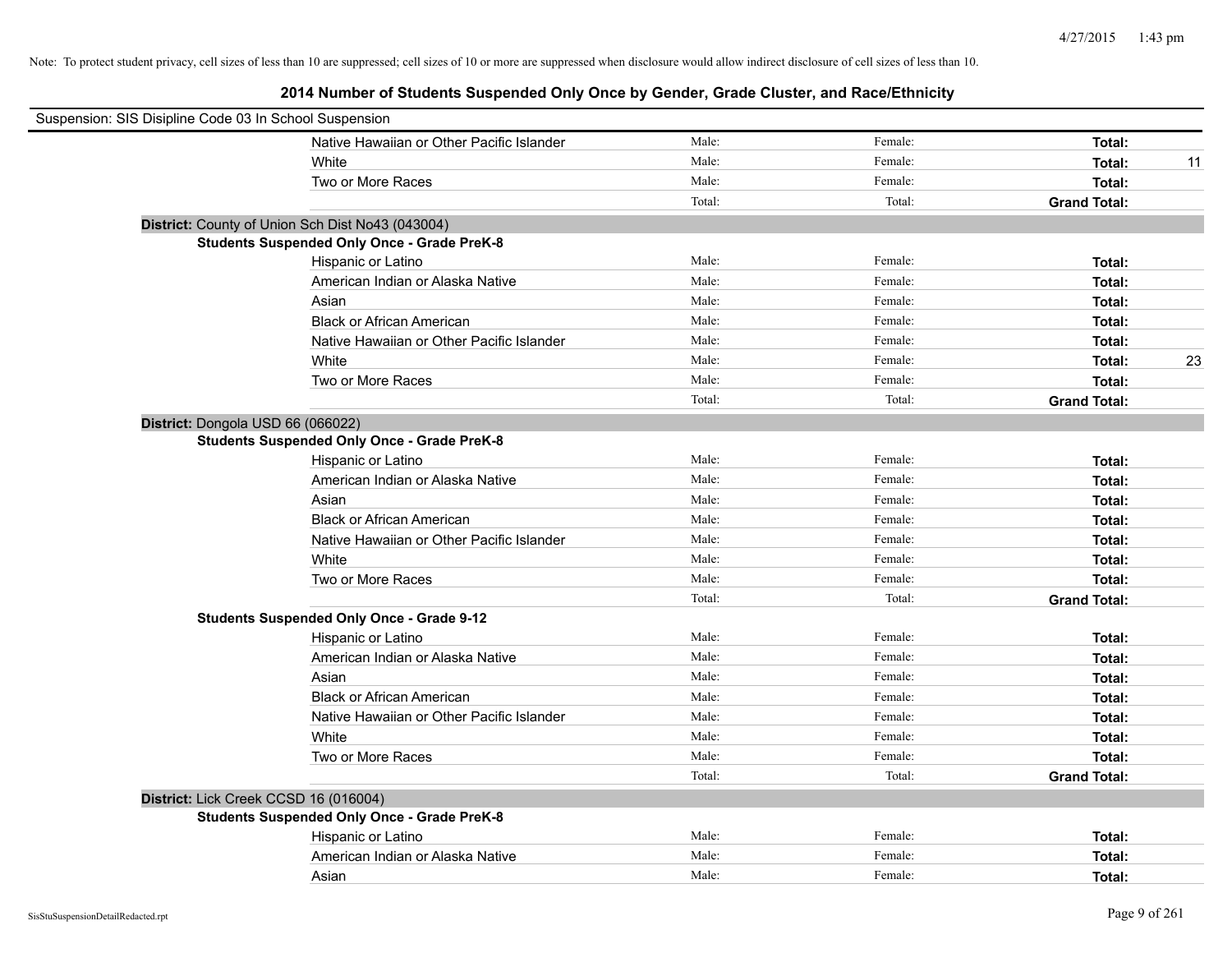| Suspension: SIS Disipline Code 03 In School Suspension |                                                    |        |         |                     |
|--------------------------------------------------------|----------------------------------------------------|--------|---------|---------------------|
|                                                        | <b>Black or African American</b>                   | Male:  | Female: | Total:              |
|                                                        | Native Hawaiian or Other Pacific Islander          | Male:  | Female: | Total:              |
|                                                        | White                                              | Male:  | Female: | Total:              |
|                                                        | Two or More Races                                  | Male:  | Female: | Total:              |
|                                                        |                                                    | Total: | Total:  | <b>Grand Total:</b> |
| District: Shawnee CUSD 84 (084026)                     |                                                    |        |         |                     |
|                                                        | <b>Students Suspended Only Once - Grade PreK-8</b> |        |         |                     |
|                                                        | Hispanic or Latino                                 | Male:  | Female: | Total:              |
|                                                        | American Indian or Alaska Native                   | Male:  | Female: | Total:              |
|                                                        | Asian                                              | Male:  | Female: | Total:              |
|                                                        | <b>Black or African American</b>                   | Male:  | Female: | Total:              |
|                                                        | Native Hawaiian or Other Pacific Islander          | Male:  | Female: | Total:              |
|                                                        | White                                              | Male:  | Female: | Total:              |
|                                                        | Two or More Races                                  | Male:  | Female: | Total:              |
|                                                        |                                                    | Total: | Total:  | <b>Grand Total:</b> |
|                                                        |                                                    |        |         |                     |
| Region: Bond/Effingham/Fayette ROE (03)                |                                                    |        |         |                     |
| County: Bond (003)                                     |                                                    |        |         |                     |
| District: Bond County CUSD 2 (002026)                  |                                                    |        |         |                     |
|                                                        | <b>Students Suspended Only Once - Grade PreK-8</b> |        |         |                     |
|                                                        | Hispanic or Latino                                 | Male:  | Female: | Total:              |
|                                                        | American Indian or Alaska Native                   | Male:  | Female: | Total:              |
|                                                        | Asian                                              | Male:  | Female: | Total:              |
|                                                        | <b>Black or African American</b>                   | Male:  | Female: | Total:              |
|                                                        | Native Hawaiian or Other Pacific Islander          | Male:  | Female: | Total:              |
|                                                        | White                                              | Male:  | Female: | 26<br>Total:        |
|                                                        | Two or More Races                                  | Male:  | Female: | Total:              |
|                                                        |                                                    | Total: | Total:  | <b>Grand Total:</b> |
|                                                        | <b>Students Suspended Only Once - Grade 9-12</b>   |        |         |                     |
|                                                        | Hispanic or Latino                                 | Male:  | Female: | Total:              |
|                                                        | American Indian or Alaska Native                   | Male:  | Female: | Total:              |
|                                                        | Asian                                              | Male:  | Female: | Total:              |
|                                                        | <b>Black or African American</b>                   | Male:  | Female: | Total:              |
|                                                        | Native Hawaiian or Other Pacific Islander          | Male:  | Female: | Total:              |
|                                                        | White                                              | Male:  | Female: | 10<br>Total:        |
|                                                        | Two or More Races                                  | Male:  | Female: | Total:              |
|                                                        |                                                    | Total: | Total:  | <b>Grand Total:</b> |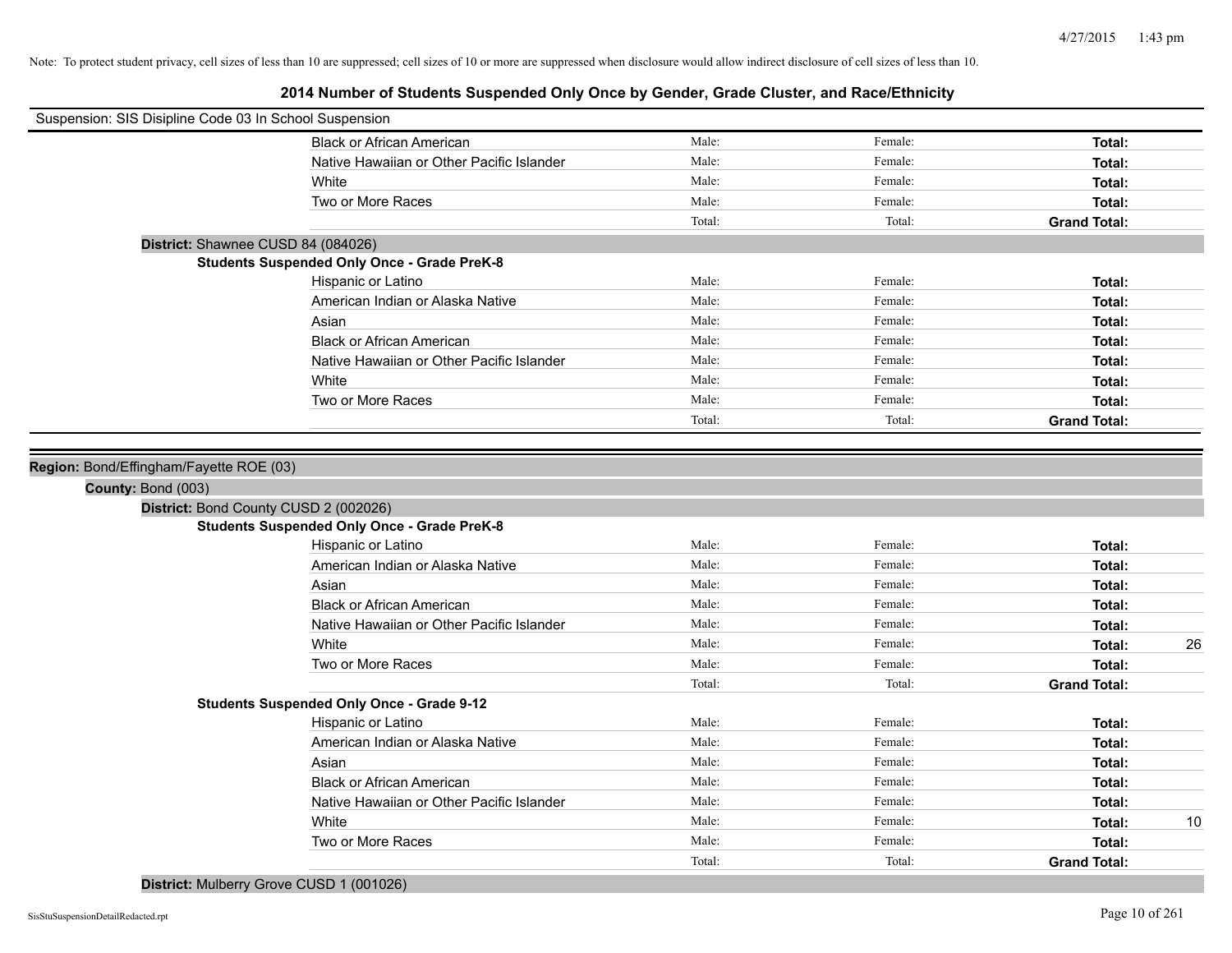| 2014 Number of Students Suspended Only Once by Gender, Grade Cluster, and Race/Ethnicity |                                                    |        |         |                     |    |
|------------------------------------------------------------------------------------------|----------------------------------------------------|--------|---------|---------------------|----|
| Suspension: SIS Disipline Code 03 In School Suspension                                   |                                                    |        |         |                     |    |
|                                                                                          | <b>Students Suspended Only Once - Grade PreK-8</b> |        |         |                     |    |
|                                                                                          | Hispanic or Latino                                 | Male:  | Female: | Total:              |    |
|                                                                                          | American Indian or Alaska Native                   | Male:  | Female: | Total:              |    |
|                                                                                          | Asian                                              | Male:  | Female: | Total:              |    |
|                                                                                          | <b>Black or African American</b>                   | Male:  | Female: | Total:              |    |
|                                                                                          | Native Hawaiian or Other Pacific Islander          | Male:  | Female: | Total:              |    |
|                                                                                          | White                                              | Male:  | Female: | Total:              |    |
|                                                                                          | Two or More Races                                  | Male:  | Female: | Total:              |    |
|                                                                                          |                                                    | Total: | Total:  | <b>Grand Total:</b> | 10 |
|                                                                                          | <b>Students Suspended Only Once - Grade 9-12</b>   |        |         |                     |    |
|                                                                                          | Hispanic or Latino                                 | Male:  | Female: | Total:              |    |
|                                                                                          | American Indian or Alaska Native                   | Male:  | Female: | Total:              |    |
|                                                                                          | Asian                                              | Male:  | Female: | Total:              |    |
|                                                                                          | <b>Black or African American</b>                   | Male:  | Female: | Total:              |    |
|                                                                                          | Native Hawaiian or Other Pacific Islander          | Male:  | Female: | Total:              |    |
|                                                                                          | White                                              | Male:  | Female: | Total:              |    |
|                                                                                          | Two or More Races                                  | Male:  | Female: | Total:              |    |
|                                                                                          |                                                    | Total: | Total:  | <b>Grand Total:</b> |    |
| County: Effingham (025)                                                                  |                                                    |        |         |                     |    |
| District: Altamont CUSD 10 (010026)                                                      |                                                    |        |         |                     |    |
|                                                                                          | <b>Students Suspended Only Once - Grade 9-12</b>   |        |         |                     |    |
|                                                                                          | Hispanic or Latino                                 | Male:  | Female: | Total:              |    |
|                                                                                          | American Indian or Alaska Native                   | Male:  | Female: | Total:              |    |
|                                                                                          | Asian                                              | Male:  | Female: | Total:              |    |
|                                                                                          | <b>Black or African American</b>                   | Male:  | Female: | Total:              |    |
|                                                                                          | Native Hawaiian or Other Pacific Islander          | Male:  | Female: | Total:              |    |
|                                                                                          | White                                              | Male:  | Female: | Total:              |    |
|                                                                                          | Two or More Races                                  | Male:  | Female: | Total:              |    |
|                                                                                          |                                                    | Total: | Total:  | <b>Grand Total:</b> |    |
|                                                                                          | District: Beecher City CUSD 20 (020026)            |        |         |                     |    |
|                                                                                          | <b>Students Suspended Only Once - Grade PreK-8</b> |        |         |                     |    |
|                                                                                          | Hispanic or Latino                                 | Male:  | Female: | Total:              |    |
|                                                                                          | American Indian or Alaska Native                   | Male:  | Female: | Total:              |    |
|                                                                                          | Asian                                              | Male:  | Female: | Total:              |    |
|                                                                                          | <b>Black or African American</b>                   | Male:  | Female: | Total:              |    |
|                                                                                          | Native Hawaiian or Other Pacific Islander          | Male:  | Female: | Total:              |    |
|                                                                                          | White                                              | Male:  | Female: | Total:              |    |
|                                                                                          | Two or More Races                                  | Male:  | Female: | Total:              |    |
|                                                                                          |                                                    | Total: | Total:  | <b>Grand Total:</b> |    |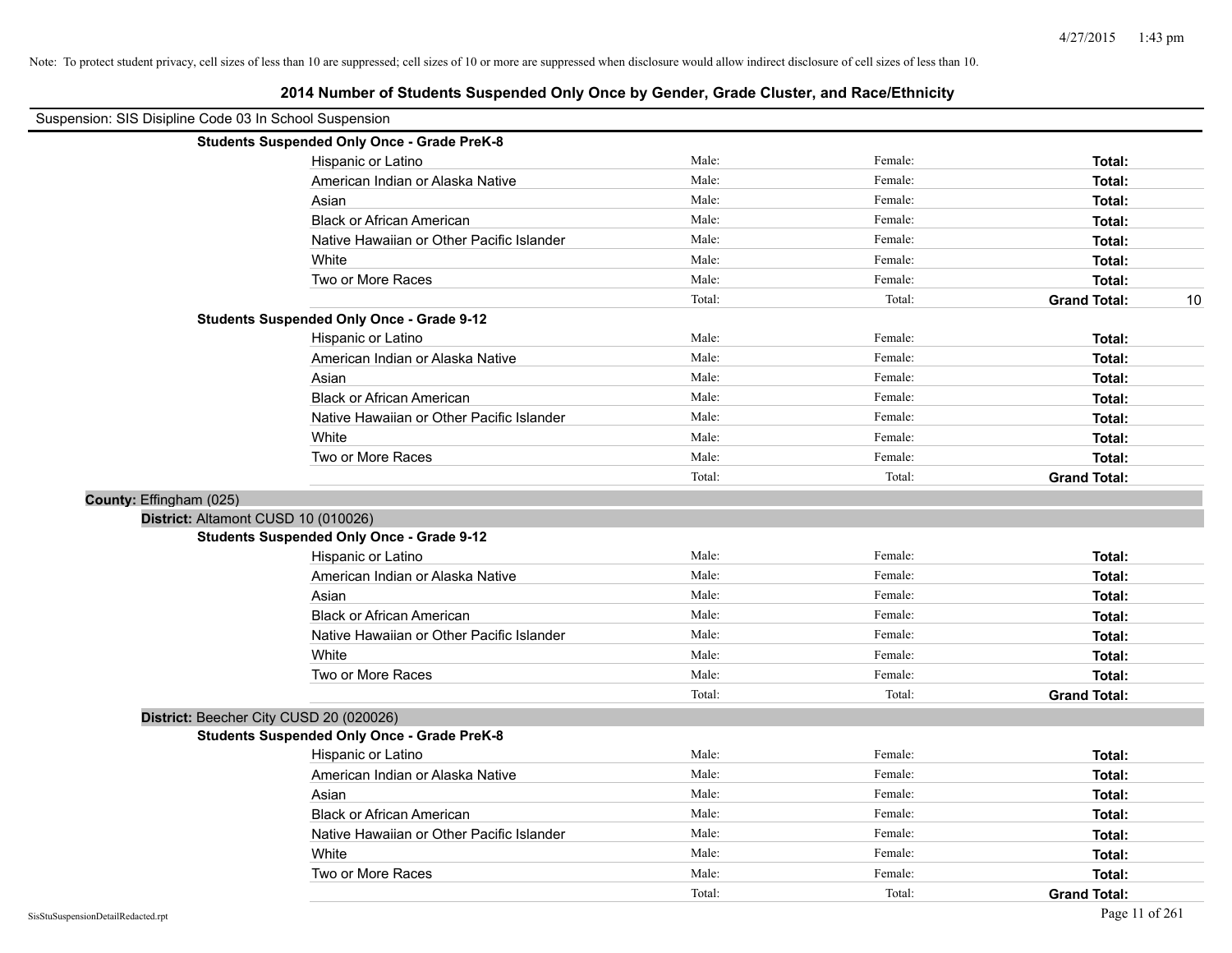| Suspension: SIS Disipline Code 03 In School Suspension |                                                    |        |         |                     |
|--------------------------------------------------------|----------------------------------------------------|--------|---------|---------------------|
|                                                        | <b>Students Suspended Only Once - Grade 9-12</b>   |        |         |                     |
|                                                        | Hispanic or Latino                                 | Male:  | Female: | Total:              |
|                                                        | American Indian or Alaska Native                   | Male:  | Female: | Total:              |
|                                                        | Asian                                              | Male:  | Female: | Total:              |
|                                                        | <b>Black or African American</b>                   | Male:  | Female: | Total:              |
|                                                        | Native Hawaiian or Other Pacific Islander          | Male:  | Female: | Total:              |
|                                                        | White                                              | Male:  | Female: | Total:              |
|                                                        | Two or More Races                                  | Male:  | Female: | Total:              |
|                                                        |                                                    | Total: | Total:  | <b>Grand Total:</b> |
| District: Dieterich CUSD 30 (030026)                   |                                                    |        |         |                     |
|                                                        | <b>Students Suspended Only Once - Grade PreK-8</b> |        |         |                     |
|                                                        | Hispanic or Latino                                 | Male:  | Female: | Total:              |
|                                                        | American Indian or Alaska Native                   | Male:  | Female: | Total:              |
|                                                        | Asian                                              | Male:  | Female: | Total:              |
|                                                        | <b>Black or African American</b>                   | Male:  | Female: | Total:              |
|                                                        | Native Hawaiian or Other Pacific Islander          | Male:  | Female: | Total:              |
|                                                        | White                                              | Male:  | Female: | Total:              |
|                                                        | Two or More Races                                  | Male:  | Female: | Total:              |
|                                                        |                                                    | Total: | Total:  | <b>Grand Total:</b> |
| District: Effingham CUSD 40 (040026)                   |                                                    |        |         |                     |
|                                                        | <b>Students Suspended Only Once - Grade PreK-8</b> |        |         |                     |
|                                                        | Hispanic or Latino                                 | Male:  | Female: | Total:              |
|                                                        | American Indian or Alaska Native                   | Male:  | Female: | Total:              |
|                                                        | Asian                                              | Male:  | Female: | Total:              |
|                                                        | <b>Black or African American</b>                   | Male:  | Female: | Total:              |
|                                                        | Native Hawaiian or Other Pacific Islander          | Male:  | Female: | Total:              |
|                                                        | White                                              | Male:  | Female: | 21<br>Total:        |
|                                                        | Two or More Races                                  | Male:  | Female: | Total:              |
|                                                        |                                                    | Total: | Total:  | <b>Grand Total:</b> |
|                                                        | <b>Students Suspended Only Once - Grade 9-12</b>   |        |         |                     |
|                                                        | Hispanic or Latino                                 | Male:  | Female: | Total:              |
|                                                        | American Indian or Alaska Native                   | Male:  | Female: | Total:              |
|                                                        | Asian                                              | Male:  | Female: | Total:              |
|                                                        | <b>Black or African American</b>                   | Male:  | Female: | Total:              |
|                                                        | Native Hawaiian or Other Pacific Islander          | Male:  | Female: | Total:              |
|                                                        | White                                              | Male:  | Female: | Total:<br>30        |
|                                                        | Two or More Races                                  | Male:  | Female: | Total:              |
|                                                        |                                                    | Total: | Total:  | <b>Grand Total:</b> |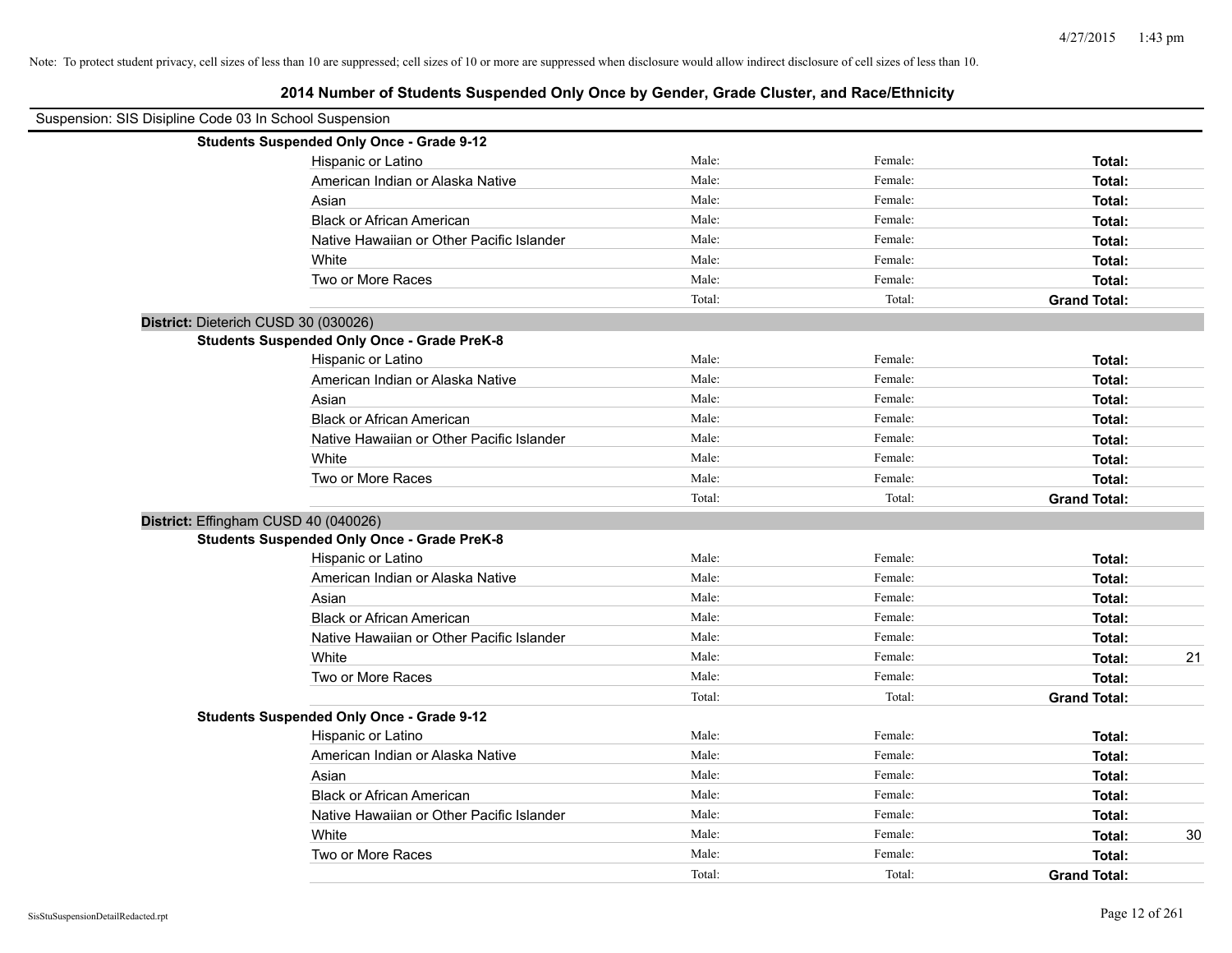| Suspension: SIS Disipline Code 03 In School Suspension |                                                    |        |         |                     |
|--------------------------------------------------------|----------------------------------------------------|--------|---------|---------------------|
| District: Teutopolis CUSD 50 (050026)                  |                                                    |        |         |                     |
|                                                        | <b>Students Suspended Only Once - Grade PreK-8</b> |        |         |                     |
|                                                        | Hispanic or Latino                                 | Male:  | Female: | Total:              |
|                                                        | American Indian or Alaska Native                   | Male:  | Female: | Total:              |
|                                                        | Asian                                              | Male:  | Female: | Total:              |
|                                                        | <b>Black or African American</b>                   | Male:  | Female: | Total:              |
|                                                        | Native Hawaiian or Other Pacific Islander          | Male:  | Female: | Total:              |
|                                                        | White                                              | Male:  | Female: | Total:              |
|                                                        | Two or More Races                                  | Male:  | Female: | Total:              |
|                                                        |                                                    | Total: | Total:  | <b>Grand Total:</b> |
|                                                        | <b>Students Suspended Only Once - Grade 9-12</b>   |        |         |                     |
|                                                        | Hispanic or Latino                                 | Male:  | Female: | Total:              |
|                                                        | American Indian or Alaska Native                   | Male:  | Female: | Total:              |
|                                                        | Asian                                              | Male:  | Female: | Total:              |
|                                                        | <b>Black or African American</b>                   | Male:  | Female: | Total:              |
|                                                        | Native Hawaiian or Other Pacific Islander          | Male:  | Female: | Total:              |
|                                                        | White                                              | Male:  | Female: | Total:              |
|                                                        | Two or More Races                                  | Male:  | Female: | Total:              |
|                                                        |                                                    | Total: | Total:  | <b>Grand Total:</b> |
| County: Fayette (026)                                  |                                                    |        |         |                     |
| District: Brownstown CUSD 201 (201026)                 |                                                    |        |         |                     |
|                                                        | <b>Students Suspended Only Once - Grade PreK-8</b> |        |         |                     |
|                                                        | Hispanic or Latino                                 | Male:  | Female: | Total:              |
|                                                        | American Indian or Alaska Native                   | Male:  | Female: | Total:              |
|                                                        | Asian                                              | Male:  | Female: | Total:              |
|                                                        | <b>Black or African American</b>                   | Male:  | Female: | Total:              |
|                                                        | Native Hawaiian or Other Pacific Islander          | Male:  | Female: | Total:              |
|                                                        | White                                              | Male:  | Female: | Total:              |
|                                                        | Two or More Races                                  | Male:  | Female: | Total:              |
|                                                        |                                                    | Total: | Total:  | <b>Grand Total:</b> |
|                                                        | <b>Students Suspended Only Once - Grade 9-12</b>   |        |         |                     |
|                                                        | Hispanic or Latino                                 | Male:  | Female: | Total:              |
|                                                        | American Indian or Alaska Native                   | Male:  | Female: | Total:              |
|                                                        | Asian                                              | Male:  | Female: | Total:              |
|                                                        | <b>Black or African American</b>                   | Male:  | Female: | Total:              |
|                                                        | Native Hawaiian or Other Pacific Islander          | Male:  | Female: | Total:              |
|                                                        | White                                              | Male:  | Female: | Total:              |
|                                                        | Two or More Races                                  | Male:  | Female: | Total:              |
|                                                        |                                                    | Total: | Total:  | <b>Grand Total:</b> |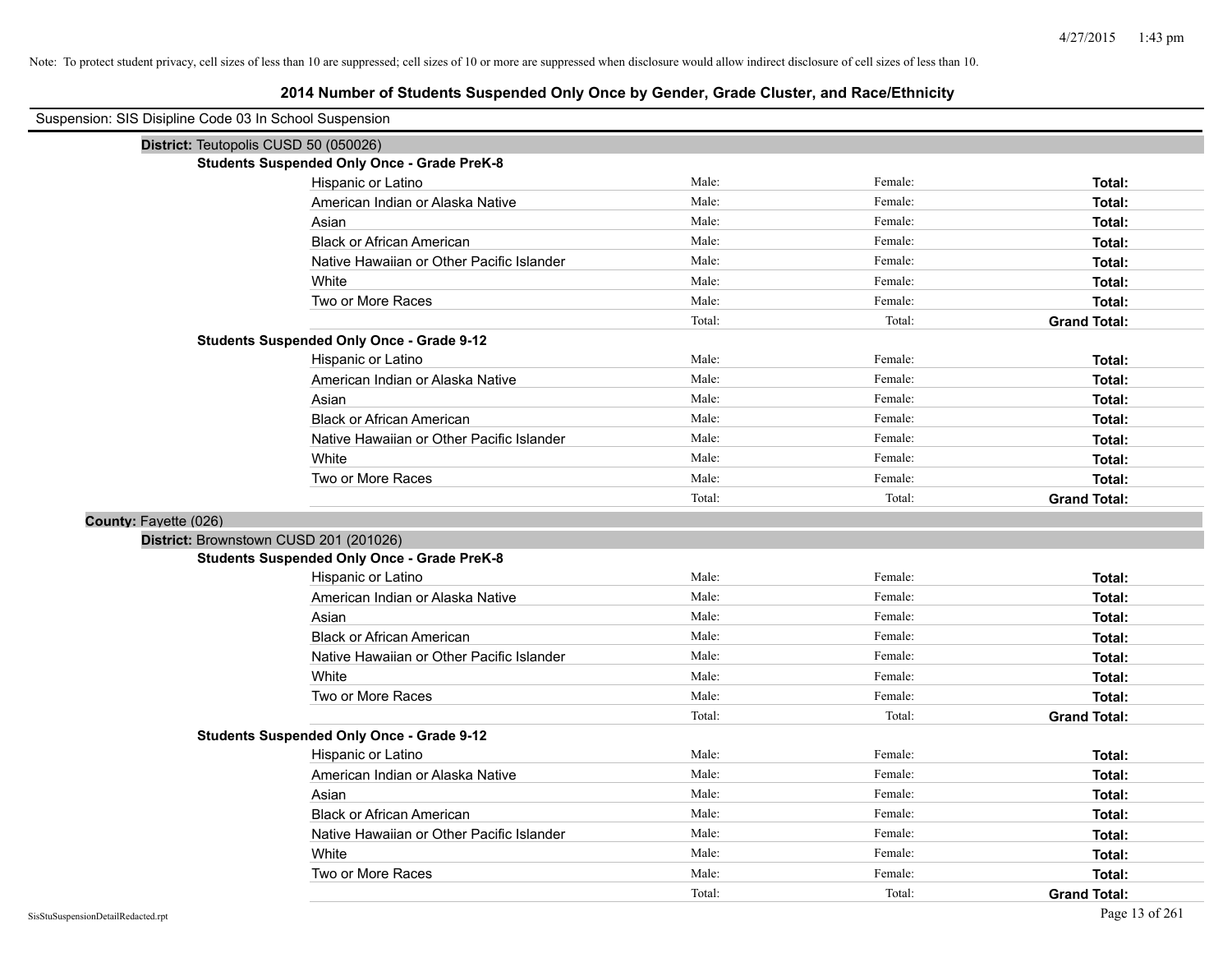| Suspension: SIS Disipline Code 03 In School Suspension |                                                    |        |         |                     |
|--------------------------------------------------------|----------------------------------------------------|--------|---------|---------------------|
| District: Ramsey CUSD 204 (204026)                     |                                                    |        |         |                     |
|                                                        | <b>Students Suspended Only Once - Grade 9-12</b>   |        |         |                     |
|                                                        | Hispanic or Latino                                 | Male:  | Female: | Total:              |
|                                                        | American Indian or Alaska Native                   | Male:  | Female: | Total:              |
|                                                        | Asian                                              | Male:  | Female: | Total:              |
|                                                        | <b>Black or African American</b>                   | Male:  | Female: | Total:              |
|                                                        | Native Hawaiian or Other Pacific Islander          | Male:  | Female: | Total:              |
|                                                        | White                                              | Male:  | Female: | Total:              |
|                                                        | Two or More Races                                  | Male:  | Female: | Total:              |
|                                                        |                                                    | Total: | Total:  | <b>Grand Total:</b> |
| District: St Elmo CUSD 202 (202026)                    |                                                    |        |         |                     |
|                                                        | <b>Students Suspended Only Once - Grade PreK-8</b> |        |         |                     |
|                                                        | Hispanic or Latino                                 | Male:  | Female: | Total:              |
|                                                        | American Indian or Alaska Native                   | Male:  | Female: | Total:              |
|                                                        | Asian                                              | Male:  | Female: | Total:              |
|                                                        | <b>Black or African American</b>                   | Male:  | Female: | Total:              |
|                                                        | Native Hawaiian or Other Pacific Islander          | Male:  | Female: | <b>Total:</b>       |
|                                                        | White                                              | Male:  | Female: | Total:              |
|                                                        | Two or More Races                                  | Male:  | Female: | Total:              |
|                                                        |                                                    | Total: | Total:  | <b>Grand Total:</b> |
|                                                        | <b>Students Suspended Only Once - Grade 9-12</b>   |        |         |                     |
|                                                        | Hispanic or Latino                                 | Male:  | Female: | Total:              |
|                                                        | American Indian or Alaska Native                   | Male:  | Female: | Total:              |
|                                                        | Asian                                              | Male:  | Female: | Total:              |
|                                                        | <b>Black or African American</b>                   | Male:  | Female: | Total:              |
|                                                        | Native Hawaiian or Other Pacific Islander          | Male:  | Female: | Total:              |
|                                                        | White                                              | Male:  | Female: | <b>Total:</b>       |
|                                                        | Two or More Races                                  | Male:  | Female: | Total:              |
|                                                        |                                                    | Total: | Total:  | <b>Grand Total:</b> |
| District: Vandalia CUSD 203 (203026)                   |                                                    |        |         |                     |
|                                                        | <b>Students Suspended Only Once - Grade PreK-8</b> |        |         |                     |
|                                                        | Hispanic or Latino                                 | Male:  | Female: | Total:              |
|                                                        | American Indian or Alaska Native                   | Male:  | Female: | Total:              |
|                                                        | Asian                                              | Male:  | Female: | Total:              |
|                                                        | <b>Black or African American</b>                   | Male:  | Female: | Total:              |
|                                                        | Native Hawaiian or Other Pacific Islander          | Male:  | Female: | Total:              |
|                                                        | White                                              | Male:  | Female: | Total:              |
|                                                        | Two or More Races                                  | Male:  | Female: | Total:              |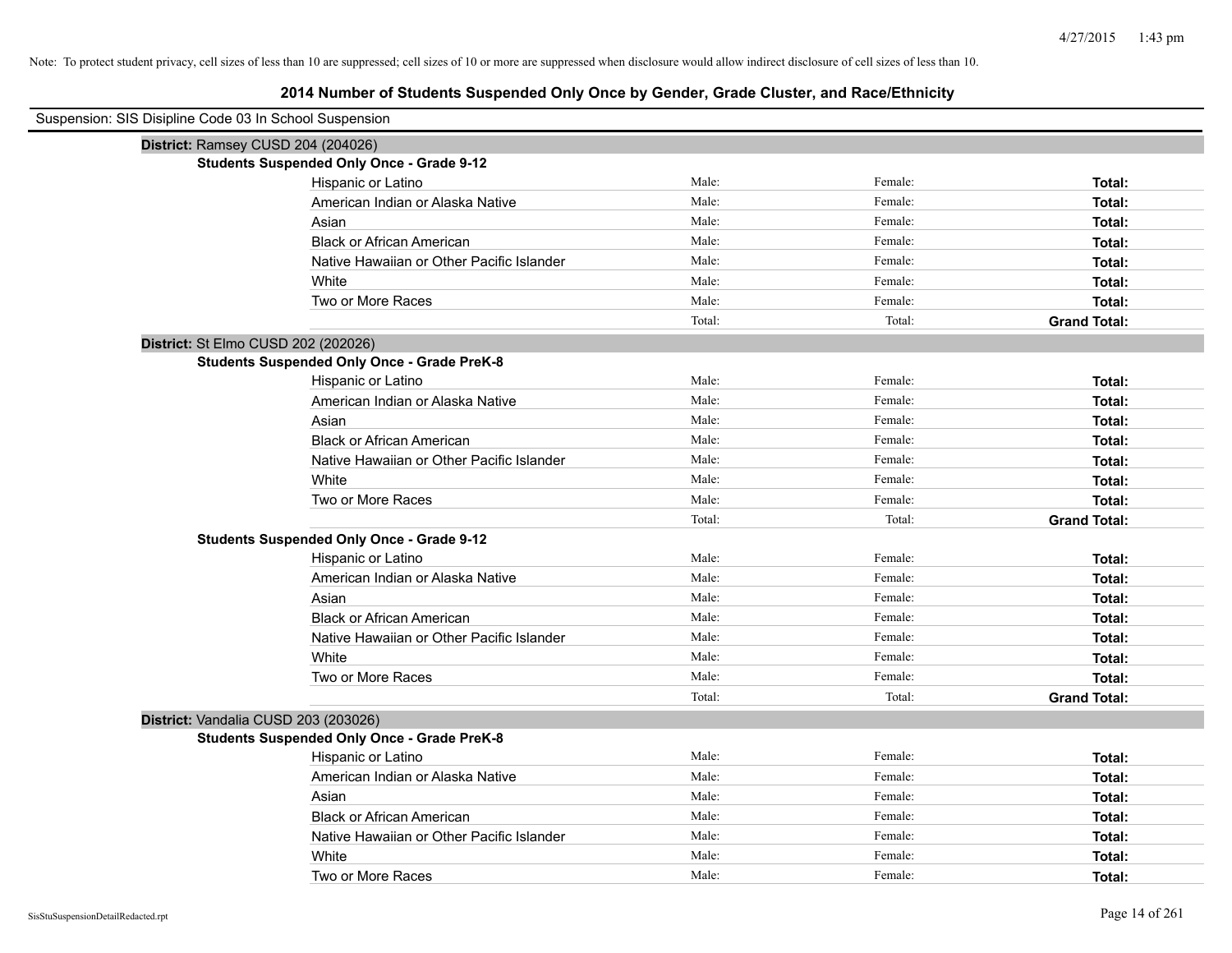|                                  | Suspension: SIS Disipline Code 03 In School Suspension |        |    |         |    |                     |    |
|----------------------------------|--------------------------------------------------------|--------|----|---------|----|---------------------|----|
|                                  |                                                        | Total: |    | Total:  |    | <b>Grand Total:</b> |    |
|                                  | <b>Students Suspended Only Once - Grade 9-12</b>       |        |    |         |    |                     |    |
|                                  | Hispanic or Latino                                     | Male:  |    | Female: |    | Total:              |    |
|                                  | American Indian or Alaska Native                       | Male:  |    | Female: |    | Total:              |    |
|                                  | Asian                                                  | Male:  |    | Female: |    | Total:              |    |
|                                  | <b>Black or African American</b>                       | Male:  |    | Female: |    | Total:              |    |
|                                  | Native Hawaiian or Other Pacific Islander              | Male:  |    | Female: |    | Total:              |    |
|                                  | White                                                  | Male:  | 41 | Female: | 17 | Total:              | 58 |
|                                  | Two or More Races                                      | Male:  |    | Female: |    | Total:              |    |
|                                  |                                                        | Total: |    | Total:  |    | <b>Grand Total:</b> |    |
| Region: Boone/Winnebago ROE (04) |                                                        |        |    |         |    |                     |    |
| County: Boone (004)              |                                                        |        |    |         |    |                     |    |
|                                  | District: Belvidere CUSD 100 (100026)                  |        |    |         |    |                     |    |
|                                  | <b>Students Suspended Only Once - Grade PreK-8</b>     |        |    |         |    |                     |    |
|                                  | Hispanic or Latino                                     | Male:  | 22 | Female: | 15 | Total:              | 37 |
|                                  | American Indian or Alaska Native                       | Male:  |    | Female: |    | Total:              |    |
|                                  | Asian                                                  | Male:  |    | Female: |    | Total:              |    |
|                                  | <b>Black or African American</b>                       | Male:  |    | Female: |    | Total:              |    |
|                                  | Native Hawaiian or Other Pacific Islander              | Male:  |    | Female: |    | Total:              |    |
|                                  | White                                                  | Male:  | 23 | Female: | 10 | Total:              | 33 |
|                                  | Two or More Races                                      | Male:  |    | Female: |    | Total:              |    |
|                                  |                                                        | Total: |    | Total:  |    | <b>Grand Total:</b> |    |
|                                  | <b>Students Suspended Only Once - Grade 9-12</b>       |        |    |         |    |                     |    |
|                                  | Hispanic or Latino                                     | Male:  | 21 | Female: | 16 | Total:              | 37 |
|                                  | American Indian or Alaska Native                       | Male:  |    | Female: |    | Total:              |    |
|                                  | Asian                                                  | Male:  |    | Female: |    | Total:              |    |
|                                  | <b>Black or African American</b>                       | Male:  |    | Female: |    | Total:              |    |
|                                  | Native Hawaiian or Other Pacific Islander              | Male:  |    | Female: |    | Total:              |    |
|                                  | White                                                  | Male:  | 38 | Female: | 17 | Total:              | 55 |
|                                  | Two or More Races                                      | Male:  |    | Female: |    | Total:              |    |
|                                  |                                                        | Total: |    | Total:  |    | <b>Grand Total:</b> |    |
| County: Winnebago (101)          |                                                        |        |    |         |    |                     |    |
|                                  | District: County of Winnebago SD 320 (320026)          |        |    |         |    |                     |    |
|                                  | <b>Students Suspended Only Once - Grade PreK-8</b>     |        |    |         |    |                     |    |
|                                  | Hispanic or Latino                                     | Male:  |    | Female: |    | Total:              |    |
|                                  | American Indian or Alaska Native                       | Male:  |    | Female: |    | Total:              |    |
|                                  | Asian                                                  | Male:  |    | Female: |    | Total:              |    |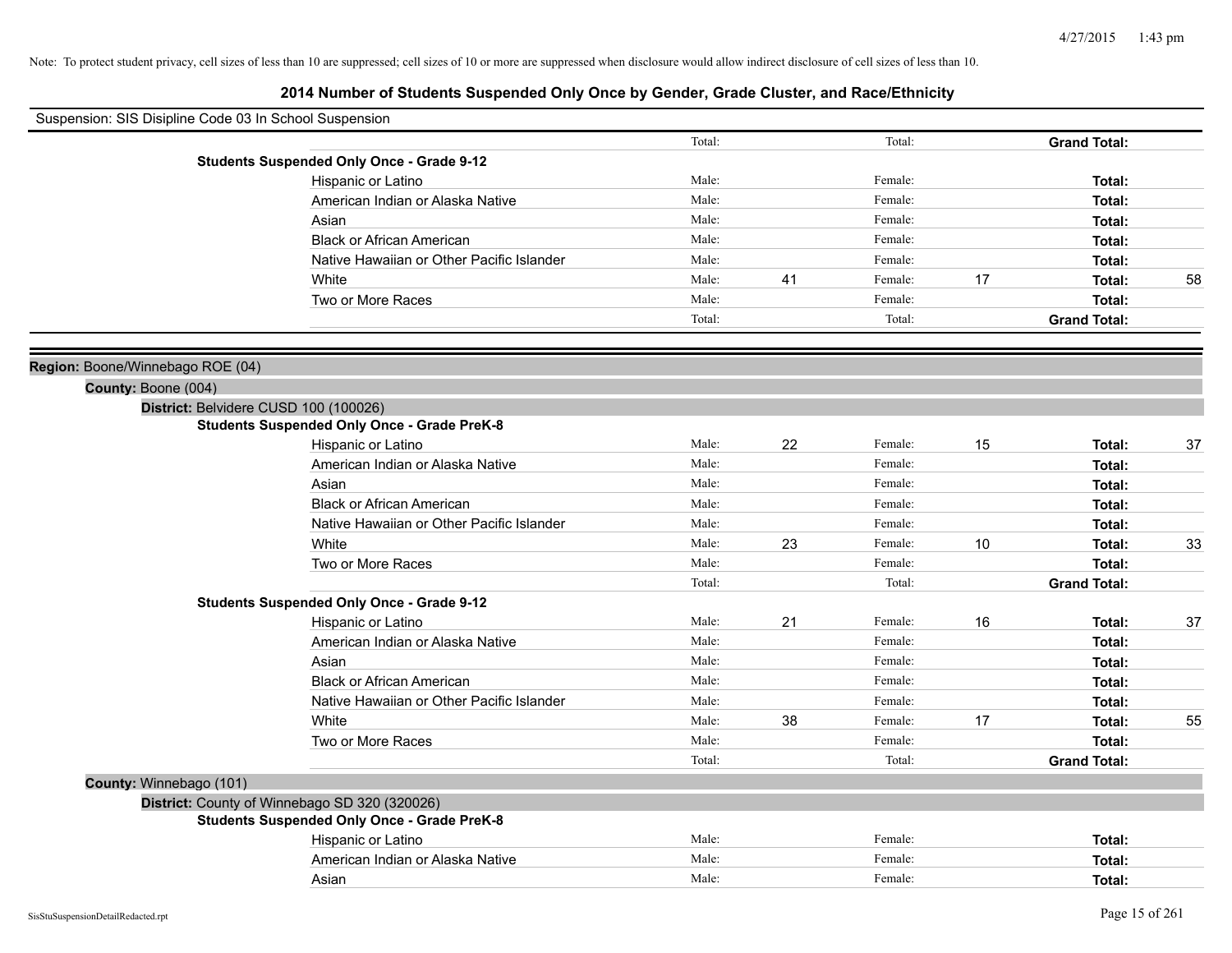| Suspension: SIS Disipline Code 03 In School Suspension |                                                    |        |    |         |    |                     |     |
|--------------------------------------------------------|----------------------------------------------------|--------|----|---------|----|---------------------|-----|
|                                                        | <b>Black or African American</b>                   | Male:  |    | Female: |    | Total:              |     |
|                                                        | Native Hawaiian or Other Pacific Islander          | Male:  |    | Female: |    | Total:              |     |
|                                                        | White                                              | Male:  |    | Female: |    | Total:              | 21  |
|                                                        | Two or More Races                                  | Male:  |    | Female: |    | Total:              |     |
|                                                        |                                                    | Total: | 21 | Total:  | 12 | <b>Grand Total:</b> | 33  |
| District: Durand CUSD 322 (322026)                     |                                                    |        |    |         |    |                     |     |
|                                                        | <b>Students Suspended Only Once - Grade PreK-8</b> |        |    |         |    |                     |     |
|                                                        | Hispanic or Latino                                 | Male:  |    | Female: |    | Total:              |     |
|                                                        | American Indian or Alaska Native                   | Male:  |    | Female: |    | Total:              |     |
|                                                        | Asian                                              | Male:  |    | Female: |    | Total:              |     |
|                                                        | <b>Black or African American</b>                   | Male:  |    | Female: |    | Total:              |     |
|                                                        | Native Hawaiian or Other Pacific Islander          | Male:  |    | Female: |    | Total:              |     |
|                                                        | White                                              | Male:  |    | Female: |    | Total:              |     |
|                                                        | Two or More Races                                  | Male:  |    | Female: |    | Total:              |     |
|                                                        |                                                    | Total: |    | Total:  |    | <b>Grand Total:</b> |     |
|                                                        | <b>Students Suspended Only Once - Grade 9-12</b>   |        |    |         |    |                     |     |
|                                                        | Hispanic or Latino                                 | Male:  |    | Female: |    | Total:              |     |
|                                                        | American Indian or Alaska Native                   | Male:  |    | Female: |    | Total:              |     |
|                                                        | Asian                                              | Male:  |    | Female: |    | Total:              |     |
|                                                        | <b>Black or African American</b>                   | Male:  |    | Female: |    | Total:              |     |
|                                                        | Native Hawaiian or Other Pacific Islander          | Male:  |    | Female: |    | Total:              |     |
|                                                        | White                                              | Male:  |    | Female: |    | Total:              | 12  |
|                                                        | Two or More Races                                  | Male:  |    | Female: |    | Total:              |     |
|                                                        |                                                    | Total: |    | Total:  |    | <b>Grand Total:</b> |     |
| District: Harlem UD 122 (122022)                       |                                                    |        |    |         |    |                     |     |
|                                                        | <b>Students Suspended Only Once - Grade PreK-8</b> |        |    |         |    |                     |     |
|                                                        | Hispanic or Latino                                 | Male:  |    | Female: |    | Total:              | 20  |
|                                                        | American Indian or Alaska Native                   | Male:  |    | Female: |    | Total:              |     |
|                                                        | Asian                                              | Male:  |    | Female: |    | Total:              |     |
|                                                        | <b>Black or African American</b>                   | Male:  |    | Female: |    | Total:              |     |
|                                                        | Native Hawaiian or Other Pacific Islander          | Male:  |    | Female: |    | Total:              |     |
|                                                        | White                                              | Male:  | 85 | Female: | 29 | Total:              | 114 |
|                                                        | Two or More Races                                  | Male:  |    | Female: |    | Total:              | 13  |
|                                                        |                                                    | Total: |    | Total:  |    | <b>Grand Total:</b> |     |
|                                                        | <b>Students Suspended Only Once - Grade 9-12</b>   |        |    |         |    |                     |     |
|                                                        | Hispanic or Latino                                 | Male:  |    | Female: |    | Total:              |     |
|                                                        | American Indian or Alaska Native                   | Male:  |    | Female: |    | Total:              |     |
|                                                        | Asian                                              | Male:  |    | Female: |    | Total:              |     |
|                                                        | <b>Black or African American</b>                   | Male:  |    | Female: |    | Total:              | 10  |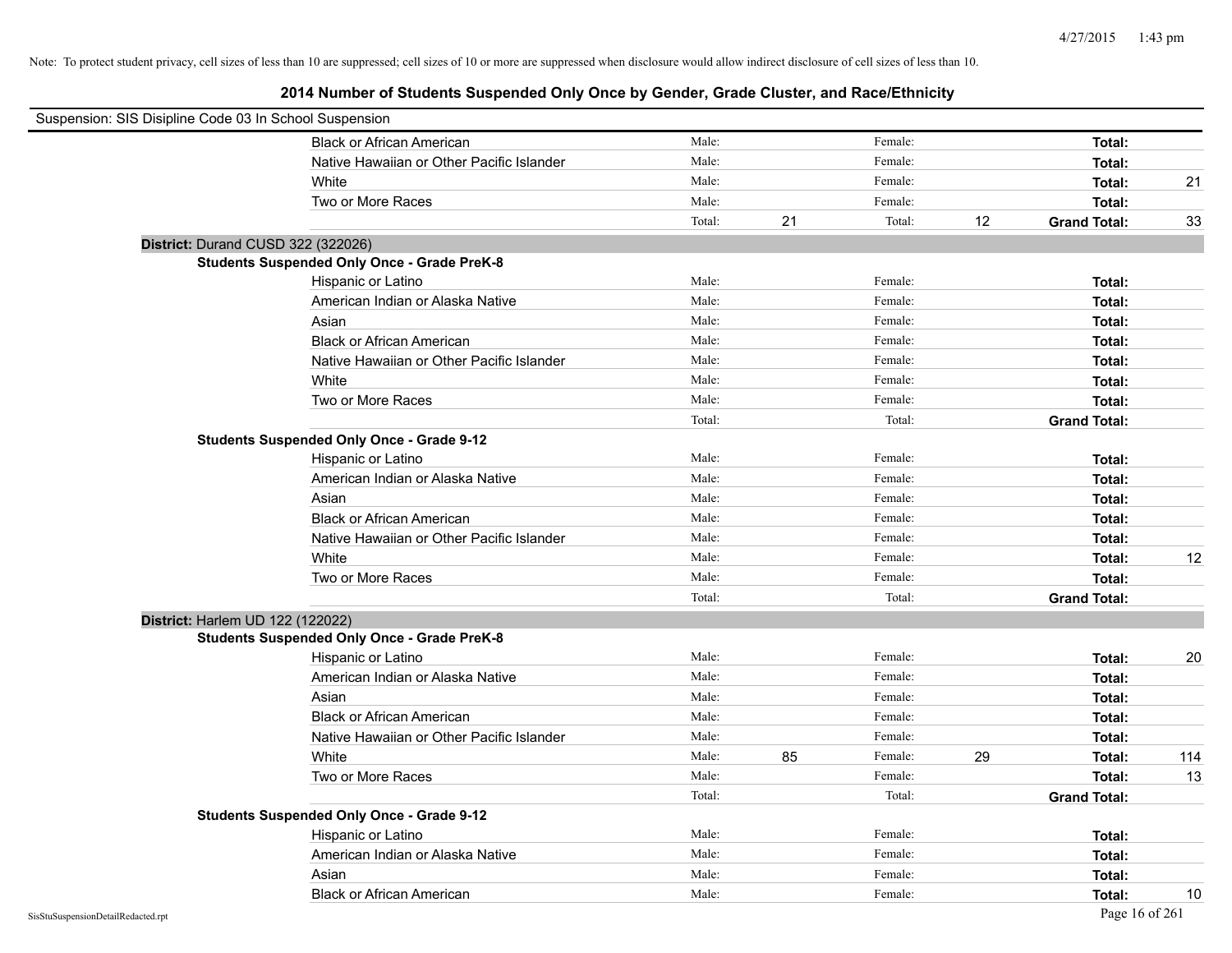| Suspension: SIS Disipline Code 03 In School Suspension |                                                    |        |    |         |    |                     |     |
|--------------------------------------------------------|----------------------------------------------------|--------|----|---------|----|---------------------|-----|
|                                                        | Native Hawaiian or Other Pacific Islander          | Male:  |    | Female: |    | Total:              |     |
|                                                        | White                                              | Male:  | 71 | Female: | 40 | Total:              | 111 |
|                                                        | Two or More Races                                  | Male:  |    | Female: |    | Total:              | 12  |
|                                                        |                                                    | Total: | 90 | Total:  | 53 | <b>Grand Total:</b> | 143 |
|                                                        | District: Hononegah CHD 207 (207016)               |        |    |         |    |                     |     |
|                                                        | <b>Students Suspended Only Once - Grade 9-12</b>   |        |    |         |    |                     |     |
|                                                        | Hispanic or Latino                                 | Male:  |    | Female: |    | Total:              |     |
|                                                        | American Indian or Alaska Native                   | Male:  |    | Female: |    | Total:              |     |
|                                                        | Asian                                              | Male:  |    | Female: |    | Total:              |     |
|                                                        | <b>Black or African American</b>                   | Male:  |    | Female: |    | Total:              |     |
|                                                        | Native Hawaiian or Other Pacific Islander          | Male:  |    | Female: |    | Total:              |     |
|                                                        | White                                              | Male:  | 59 | Female: | 24 | Total:              | 83  |
|                                                        | Two or More Races                                  | Male:  |    | Female: |    | Total:              |     |
|                                                        |                                                    | Total: |    | Total:  |    | <b>Grand Total:</b> | 101 |
|                                                        | District: Kinnikinnick CCSD 131 (131004)           |        |    |         |    |                     |     |
|                                                        | <b>Students Suspended Only Once - Grade PreK-8</b> |        |    |         |    |                     |     |
|                                                        | Hispanic or Latino                                 | Male:  |    | Female: |    | Total:              |     |
|                                                        | American Indian or Alaska Native                   | Male:  |    | Female: |    | Total:              |     |
|                                                        | Asian                                              | Male:  |    | Female: |    | Total:              |     |
|                                                        | <b>Black or African American</b>                   | Male:  |    | Female: |    | Total:              |     |
|                                                        | Native Hawaiian or Other Pacific Islander          | Male:  |    | Female: |    | Total:              |     |
|                                                        | White                                              | Male:  | 35 | Female: | 11 | Total:              | 46  |
|                                                        | Two or More Races                                  | Male:  |    | Female: |    | Total:              |     |
|                                                        |                                                    | Total: |    | Total:  |    | <b>Grand Total:</b> | 60  |
|                                                        | District: Pecatonica CUSD 321 (321026)             |        |    |         |    |                     |     |
|                                                        | <b>Students Suspended Only Once - Grade PreK-8</b> |        |    |         |    |                     |     |
|                                                        | Hispanic or Latino                                 | Male:  |    | Female: |    | Total:              |     |
|                                                        | American Indian or Alaska Native                   | Male:  |    | Female: |    | Total:              |     |
|                                                        | Asian                                              | Male:  |    | Female: |    | Total:              |     |
|                                                        | <b>Black or African American</b>                   | Male:  |    | Female: |    | Total:              |     |
|                                                        | Native Hawaiian or Other Pacific Islander          | Male:  |    | Female: |    | Total:              |     |
|                                                        | White                                              | Male:  |    | Female: |    | Total:              |     |
|                                                        | Two or More Races                                  | Male:  |    | Female: |    | Total:              |     |
|                                                        |                                                    | Total: |    | Total:  |    | <b>Grand Total:</b> |     |
|                                                        | District: Prairie Hill CCSD 133 (133004)           |        |    |         |    |                     |     |
|                                                        | <b>Students Suspended Only Once - Grade PreK-8</b> |        |    |         |    |                     |     |
|                                                        | Hispanic or Latino                                 | Male:  |    | Female: |    | Total:              |     |
|                                                        | American Indian or Alaska Native                   | Male:  |    | Female: |    | Total:              |     |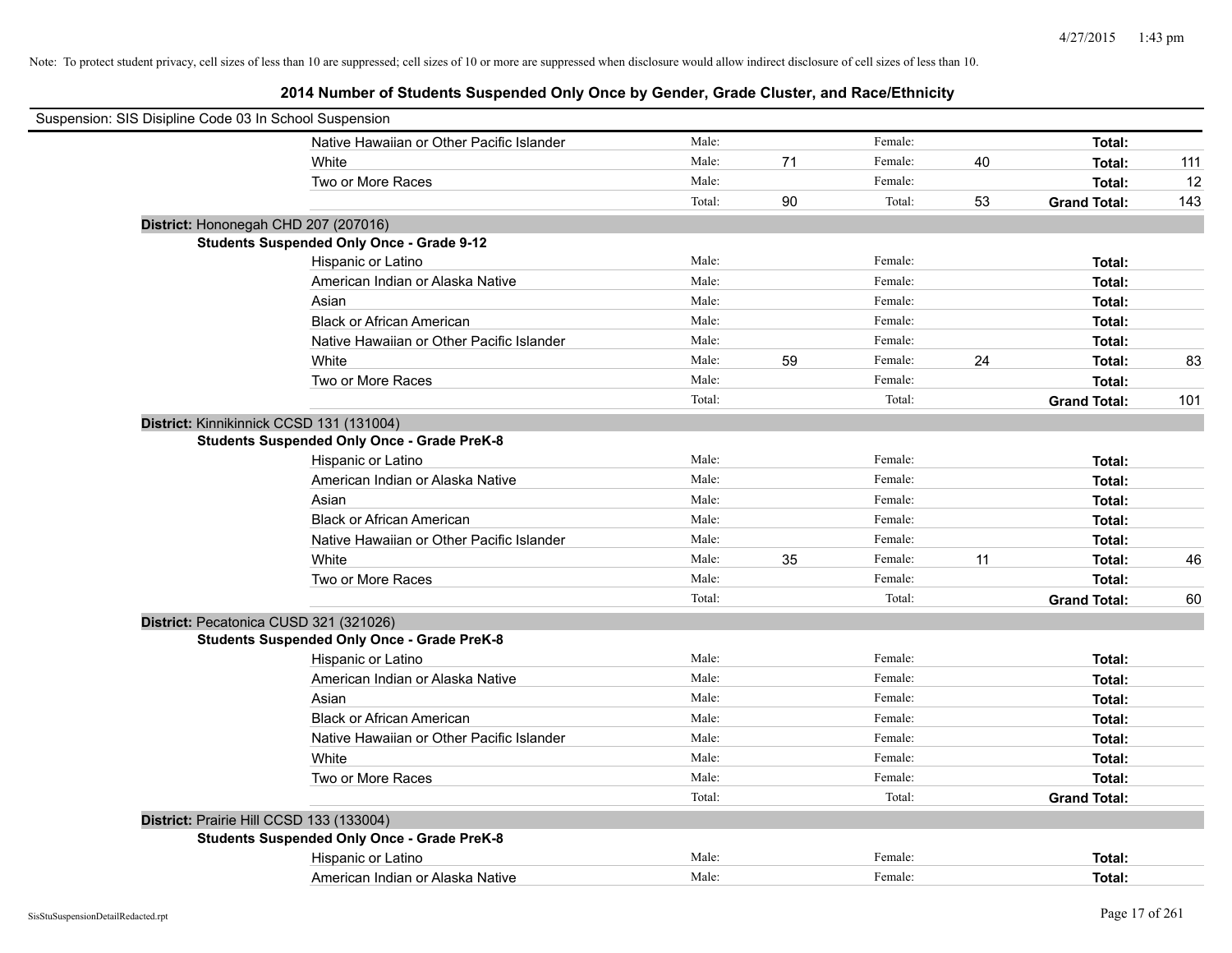| Suspension: SIS Disipline Code 03 In School Suspension |                                                    |        |     |         |     |                     |     |
|--------------------------------------------------------|----------------------------------------------------|--------|-----|---------|-----|---------------------|-----|
|                                                        | Asian                                              | Male:  |     | Female: |     | Total:              |     |
|                                                        | <b>Black or African American</b>                   | Male:  |     | Female: |     | Total:              |     |
|                                                        | Native Hawaiian or Other Pacific Islander          | Male:  |     | Female: |     | Total:              |     |
|                                                        | White                                              | Male:  |     | Female: |     | Total:              |     |
|                                                        | Two or More Races                                  | Male:  |     | Female: |     | Total:              |     |
|                                                        |                                                    | Total: |     | Total:  |     | <b>Grand Total:</b> |     |
| District: Rockford SD 205 (205025)                     |                                                    |        |     |         |     |                     |     |
|                                                        | <b>Students Suspended Only Once - Grade PreK-8</b> |        |     |         |     |                     |     |
|                                                        | Hispanic or Latino                                 | Male:  | 120 | Female: | 50  | Total:              | 170 |
|                                                        | American Indian or Alaska Native                   | Male:  |     | Female: |     | Total:              |     |
|                                                        | Asian                                              | Male:  |     | Female: |     | Total:              |     |
|                                                        | <b>Black or African American</b>                   | Male:  | 199 | Female: | 151 | Total:              | 350 |
|                                                        | Native Hawaiian or Other Pacific Islander          | Male:  |     | Female: |     | Total:              |     |
|                                                        | White                                              | Male:  | 123 | Female: | 59  | Total:              | 182 |
|                                                        | Two or More Races                                  | Male:  | 35  | Female: | 17  | Total:              | 52  |
|                                                        |                                                    | Total: |     | Total:  |     | <b>Grand Total:</b> | 765 |
|                                                        | <b>Students Suspended Only Once - Grade 9-12</b>   |        |     |         |     |                     |     |
|                                                        | Hispanic or Latino                                 | Male:  | 154 | Female: | 155 | Total:              | 309 |
|                                                        | American Indian or Alaska Native                   | Male:  |     | Female: |     | Total:              |     |
|                                                        | Asian                                              | Male:  | 16  | Female: | 12  | Total:              | 28  |
|                                                        | <b>Black or African American</b>                   | Male:  | 211 | Female: | 216 | Total:              | 427 |
|                                                        | Native Hawaiian or Other Pacific Islander          | Male:  |     | Female: |     | Total:              |     |
|                                                        | White                                              | Male:  | 155 | Female: | 132 | Total:              | 287 |
|                                                        | Two or More Races                                  | Male:  | 25  | Female: | 35  | Total:              | 60  |
|                                                        |                                                    | Total: |     | Total:  |     | <b>Grand Total:</b> |     |
| District: Rockton SD 140 (140004)                      |                                                    |        |     |         |     |                     |     |
|                                                        | <b>Students Suspended Only Once - Grade PreK-8</b> |        |     |         |     |                     |     |
|                                                        | Hispanic or Latino                                 | Male:  |     | Female: |     | Total:              |     |
|                                                        | American Indian or Alaska Native                   | Male:  |     | Female: |     | Total:              |     |
|                                                        | Asian                                              | Male:  |     | Female: |     | Total:              |     |
|                                                        | <b>Black or African American</b>                   | Male:  |     | Female: |     | Total:              |     |
|                                                        | Native Hawaiian or Other Pacific Islander          | Male:  |     | Female: |     | Total:              |     |
|                                                        | White                                              | Male:  |     | Female: |     | Total:              | 19  |
|                                                        | Two or More Races                                  | Male:  |     | Female: |     | Total:              |     |
|                                                        |                                                    | Total: |     | Total:  |     | <b>Grand Total:</b> |     |
|                                                        | District: Shirland CCSD 134 (134004)               |        |     |         |     |                     |     |
|                                                        | <b>Students Suspended Only Once - Grade PreK-8</b> |        |     |         |     |                     |     |
|                                                        | Hispanic or Latino                                 | Male:  |     | Female: |     | Total:              |     |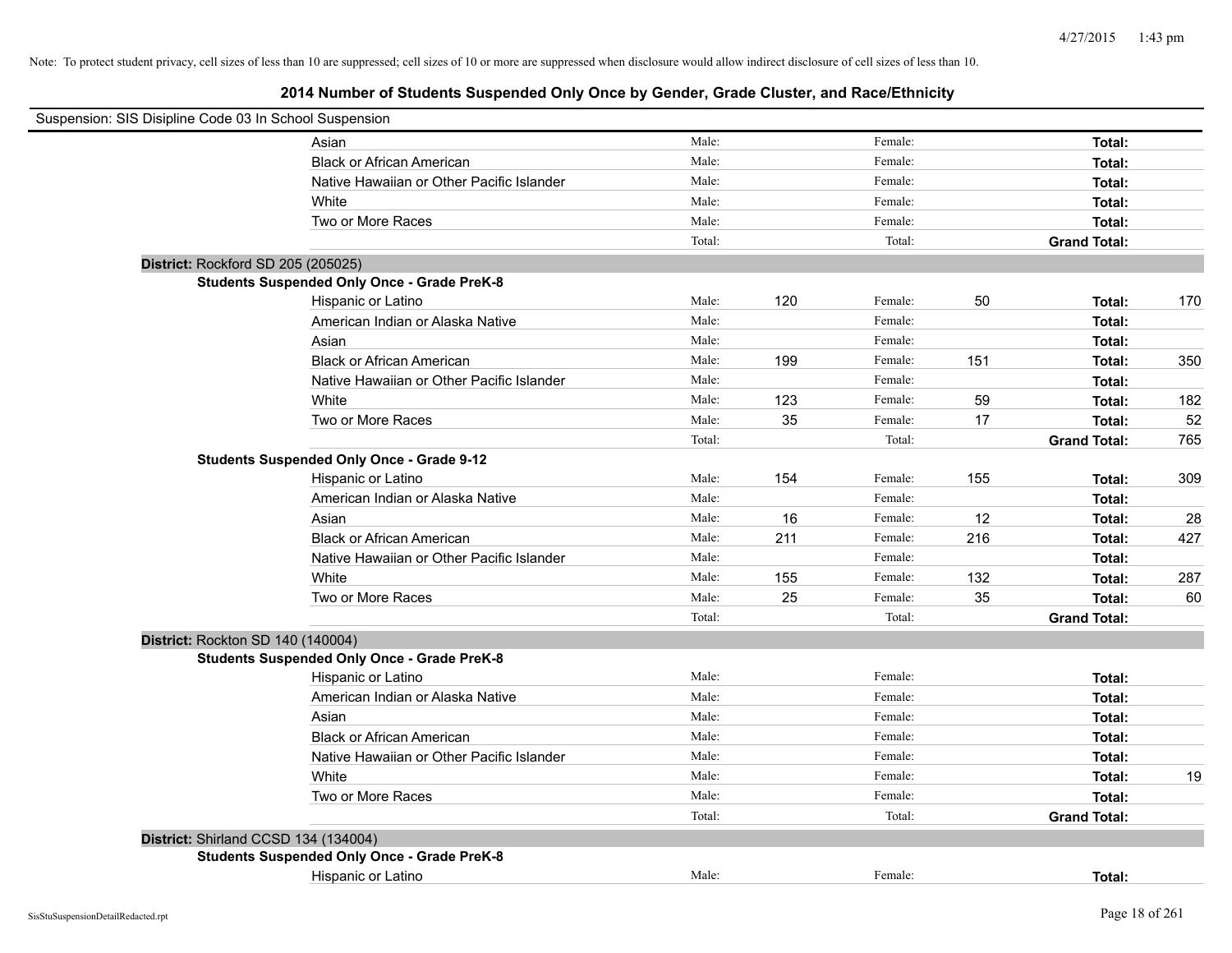# **2014 Number of Students Suspended Only Once by Gender, Grade Cluster, and Race/Ethnicity**

| Suspension: SIS Disipline Code 03 In School Suspension |                                                    |        |         |                     |
|--------------------------------------------------------|----------------------------------------------------|--------|---------|---------------------|
|                                                        | American Indian or Alaska Native                   | Male:  | Female: | Total:              |
|                                                        | Asian                                              | Male:  | Female: | Total:              |
|                                                        | <b>Black or African American</b>                   | Male:  | Female: | Total:              |
|                                                        | Native Hawaiian or Other Pacific Islander          | Male:  | Female: | Total:              |
|                                                        | White                                              | Male:  | Female: | Total:              |
|                                                        | Two or More Races                                  | Male:  | Female: | Total:              |
|                                                        |                                                    | Total: | Total:  | <b>Grand Total:</b> |
|                                                        | District: Winnebago CUSD 323 (323026)              |        |         |                     |
|                                                        | <b>Students Suspended Only Once - Grade PreK-8</b> |        |         |                     |
|                                                        | Hispanic or Latino                                 | Male:  | Female: | Total:              |
|                                                        | American Indian or Alaska Native                   | Male:  | Female: | Total:              |
|                                                        | Asian                                              | Male:  | Female: | Total:              |
|                                                        | <b>Black or African American</b>                   | Male:  | Female: | Total:              |
|                                                        | Native Hawaiian or Other Pacific Islander          | Male:  | Female: | Total:              |
|                                                        | White                                              | Male:  | Female: | Total:              |
|                                                        | Two or More Races                                  | Male:  | Female: | Total:              |
|                                                        |                                                    | Total: | Total:  | <b>Grand Total:</b> |
|                                                        | <b>Students Suspended Only Once - Grade 9-12</b>   |        |         |                     |
|                                                        | Hispanic or Latino                                 | Male:  | Female: | Total:              |
|                                                        | American Indian or Alaska Native                   | Male:  | Female: | Total:              |
|                                                        | Asian                                              | Male:  | Female: | Total:              |
|                                                        | <b>Black or African American</b>                   | Male:  | Female: | Total:              |
|                                                        | Native Hawaiian or Other Pacific Islander          | Male:  | Female: | Total:              |
|                                                        | White                                              | Male:  | Female: | Total:              |
|                                                        | Two or More Races                                  | Male:  | Female: | Total:              |
|                                                        |                                                    | Total: | Total:  | <b>Grand Total:</b> |
|                                                        |                                                    |        |         |                     |
| Region: Brown/Cass/Morgan/Scott ROE (46)               |                                                    |        |         |                     |
| County: Brown (005)                                    |                                                    |        |         |                     |
|                                                        | District: Brown County CUSD 1 (001026)             |        |         |                     |
|                                                        | <b>Students Suspended Only Once - Grade PreK-8</b> |        |         |                     |
|                                                        | Hispanic or Latino                                 | Male:  | Female: | Total:              |
|                                                        | American Indian or Alaska Native                   | Male:  | Female: | Total:              |
|                                                        | Asian                                              | Male:  | Female: | Total:              |
|                                                        | <b>Black or African American</b>                   | Male:  | Female: | Total:              |

Native Hawaiian or Other Pacific Islander Male: Male: Female: Female: **Total:** Total: White **Total:** Male: **Female:** Female: **Total:** Total: **Total:** Total: **Total:** Total: **Total:** Total: **Total:** Total: **Total:** Total: **Total:** Total: **Total:** Total: **Total:** Total: **Total:** Total: **Total:** Total: **Total:** Two or More Races **Total:** Total: Male: Female: Female: **Total:** Total: Total: Total: Total: Total: Total: Total: Total: Total: Total: Total: Total: Total: Total: Total: Total: Total: Total: Total: Total: Total: Total: Tot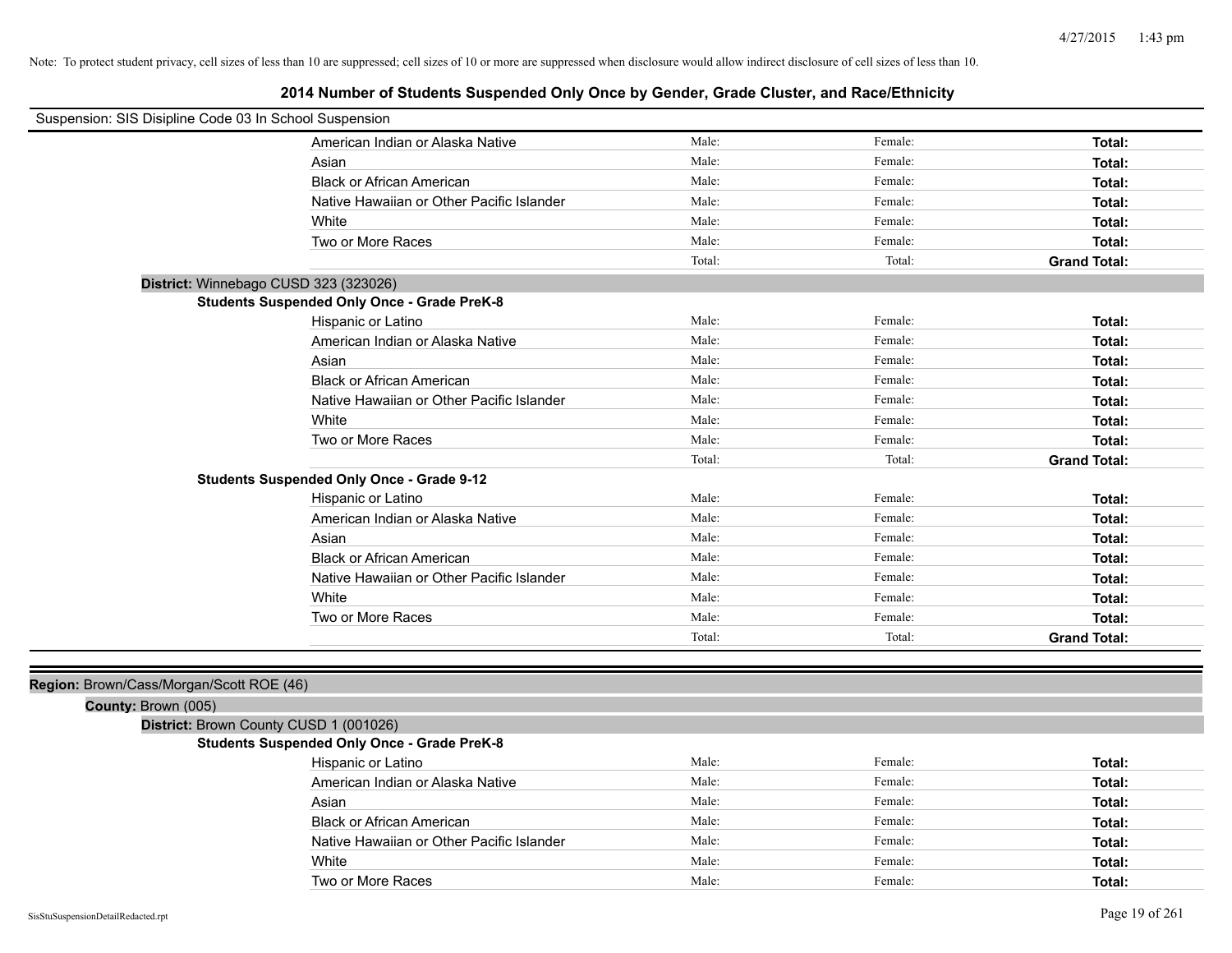| Suspension: SIS Disipline Code 03 In School Suspension |                                                    |        |         |                     |    |
|--------------------------------------------------------|----------------------------------------------------|--------|---------|---------------------|----|
|                                                        |                                                    | Total: | Total:  | <b>Grand Total:</b> |    |
|                                                        | <b>Students Suspended Only Once - Grade 9-12</b>   |        |         |                     |    |
|                                                        | Hispanic or Latino                                 | Male:  | Female: | Total:              |    |
|                                                        | American Indian or Alaska Native                   | Male:  | Female: | Total:              |    |
|                                                        | Asian                                              | Male:  | Female: | Total:              |    |
|                                                        | <b>Black or African American</b>                   | Male:  | Female: | Total:              |    |
|                                                        | Native Hawaiian or Other Pacific Islander          | Male:  | Female: | Total:              |    |
|                                                        | White                                              | Male:  | Female: | Total:              | 15 |
|                                                        | Two or More Races                                  | Male:  | Female: | Total:              |    |
|                                                        |                                                    | Total: | Total:  | <b>Grand Total:</b> |    |
| County: Cass (009)                                     |                                                    |        |         |                     |    |
|                                                        | District: A-C Central CUSD 262 (262026)            |        |         |                     |    |
|                                                        | <b>Students Suspended Only Once - Grade 9-12</b>   |        |         |                     |    |
|                                                        | Hispanic or Latino                                 | Male:  | Female: | Total:              |    |
|                                                        | American Indian or Alaska Native                   | Male:  | Female: | Total:              |    |
|                                                        | Asian                                              | Male:  | Female: | Total:              |    |
|                                                        | <b>Black or African American</b>                   | Male:  | Female: | Total:              |    |
|                                                        | Native Hawaiian or Other Pacific Islander          | Male:  | Female: | Total:              |    |
|                                                        | White                                              | Male:  | Female: | Total:              |    |
|                                                        | Two or More Races                                  | Male:  | Female: | Total:              |    |
|                                                        |                                                    | Total: | Total:  | <b>Grand Total:</b> |    |
|                                                        | District: Beardstown CUSD 15 (015026)              |        |         |                     |    |
|                                                        | <b>Students Suspended Only Once - Grade PreK-8</b> |        |         |                     |    |
|                                                        | Hispanic or Latino                                 | Male:  | Female: | Total:              | 16 |
|                                                        | American Indian or Alaska Native                   | Male:  | Female: | Total:              |    |
|                                                        | Asian                                              | Male:  | Female: | Total:              |    |
|                                                        | <b>Black or African American</b>                   | Male:  | Female: | Total:              |    |
|                                                        | Native Hawaiian or Other Pacific Islander          | Male:  | Female: | Total:              |    |
|                                                        | White                                              | Male:  | Female: | Total:              | 16 |
|                                                        | Two or More Races                                  | Male:  | Female: | Total:              |    |
|                                                        |                                                    | Total: | Total:  | <b>Grand Total:</b> |    |
|                                                        | <b>Students Suspended Only Once - Grade 9-12</b>   |        |         |                     |    |
|                                                        | Hispanic or Latino                                 | Male:  | Female: | Total:              | 18 |
|                                                        | American Indian or Alaska Native                   | Male:  | Female: | Total:              |    |
|                                                        | Asian                                              | Male:  | Female: | Total:              |    |
|                                                        | <b>Black or African American</b>                   | Male:  | Female: | Total:              |    |
|                                                        | Native Hawaiian or Other Pacific Islander          | Male:  | Female: | Total:              |    |
|                                                        | White                                              | Male:  | Female: | Total:              | 15 |
|                                                        | Two or More Races                                  | Male:  | Female: | Total:              |    |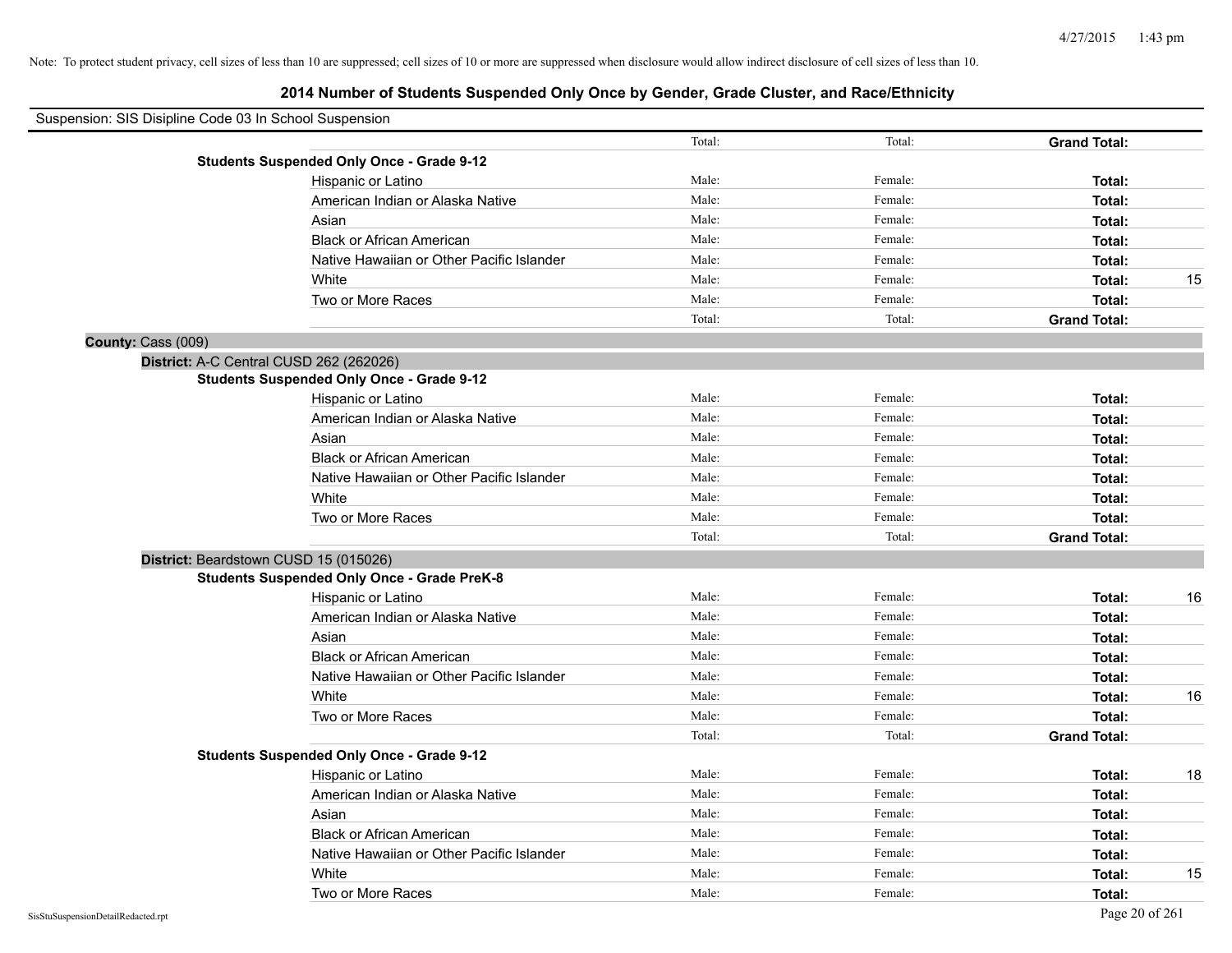| Suspension: SIS Disipline Code 03 In School Suspension |                                                    |        |         |                     |
|--------------------------------------------------------|----------------------------------------------------|--------|---------|---------------------|
|                                                        |                                                    | Total: | Total:  | <b>Grand Total:</b> |
| County: Morgan (069)                                   |                                                    |        |         |                     |
|                                                        | District: Franklin CUSD 1 (001026)                 |        |         |                     |
|                                                        | <b>Students Suspended Only Once - Grade PreK-8</b> |        |         |                     |
|                                                        | Hispanic or Latino                                 | Male:  | Female: | Total:              |
|                                                        | American Indian or Alaska Native                   | Male:  | Female: | Total:              |
|                                                        | Asian                                              | Male:  | Female: | Total:              |
|                                                        | <b>Black or African American</b>                   | Male:  | Female: | Total:              |
|                                                        | Native Hawaiian or Other Pacific Islander          | Male:  | Female: | Total:              |
|                                                        | White                                              | Male:  | Female: | Total:              |
|                                                        | Two or More Races                                  | Male:  | Female: | Total:              |
|                                                        |                                                    | Total: | Total:  | <b>Grand Total:</b> |
|                                                        | <b>Students Suspended Only Once - Grade 9-12</b>   |        |         |                     |
|                                                        | Hispanic or Latino                                 | Male:  | Female: | Total:              |
|                                                        | American Indian or Alaska Native                   | Male:  | Female: | Total:              |
|                                                        | Asian                                              | Male:  | Female: | Total:              |
|                                                        | <b>Black or African American</b>                   | Male:  | Female: | Total:              |
|                                                        | Native Hawaiian or Other Pacific Islander          | Male:  | Female: | Total:              |
|                                                        | White                                              | Male:  | Female: | Total:              |
|                                                        | Two or More Races                                  | Male:  | Female: | Total:              |
|                                                        |                                                    | Total: | Total:  | <b>Grand Total:</b> |
|                                                        | District: Meredosia-Chambersburg CUSD 11 (011026)  |        |         |                     |
|                                                        | <b>Students Suspended Only Once - Grade PreK-8</b> |        |         |                     |
|                                                        | Hispanic or Latino                                 | Male:  | Female: | Total:              |
|                                                        | American Indian or Alaska Native                   | Male:  | Female: | Total:              |
|                                                        | Asian                                              | Male:  | Female: | Total:              |
|                                                        | <b>Black or African American</b>                   | Male:  | Female: | Total:              |
|                                                        | Native Hawaiian or Other Pacific Islander          | Male:  | Female: | Total:              |
|                                                        | White                                              | Male:  | Female: | Total:              |
|                                                        | Two or More Races                                  | Male:  | Female: | Total:              |
|                                                        |                                                    | Total: | Total:  | <b>Grand Total:</b> |
|                                                        | <b>Students Suspended Only Once - Grade 9-12</b>   |        |         |                     |
|                                                        | Hispanic or Latino                                 | Male:  | Female: | Total:              |
|                                                        | American Indian or Alaska Native                   | Male:  | Female: | Total:              |
|                                                        | Asian                                              | Male:  | Female: | Total:              |
|                                                        | <b>Black or African American</b>                   | Male:  | Female: | Total:              |
|                                                        | Native Hawaiian or Other Pacific Islander          | Male:  | Female: | Total:              |
|                                                        | White                                              | Male:  | Female: | Total:              |
|                                                        | Two or More Races                                  | Male:  | Female: | Total:              |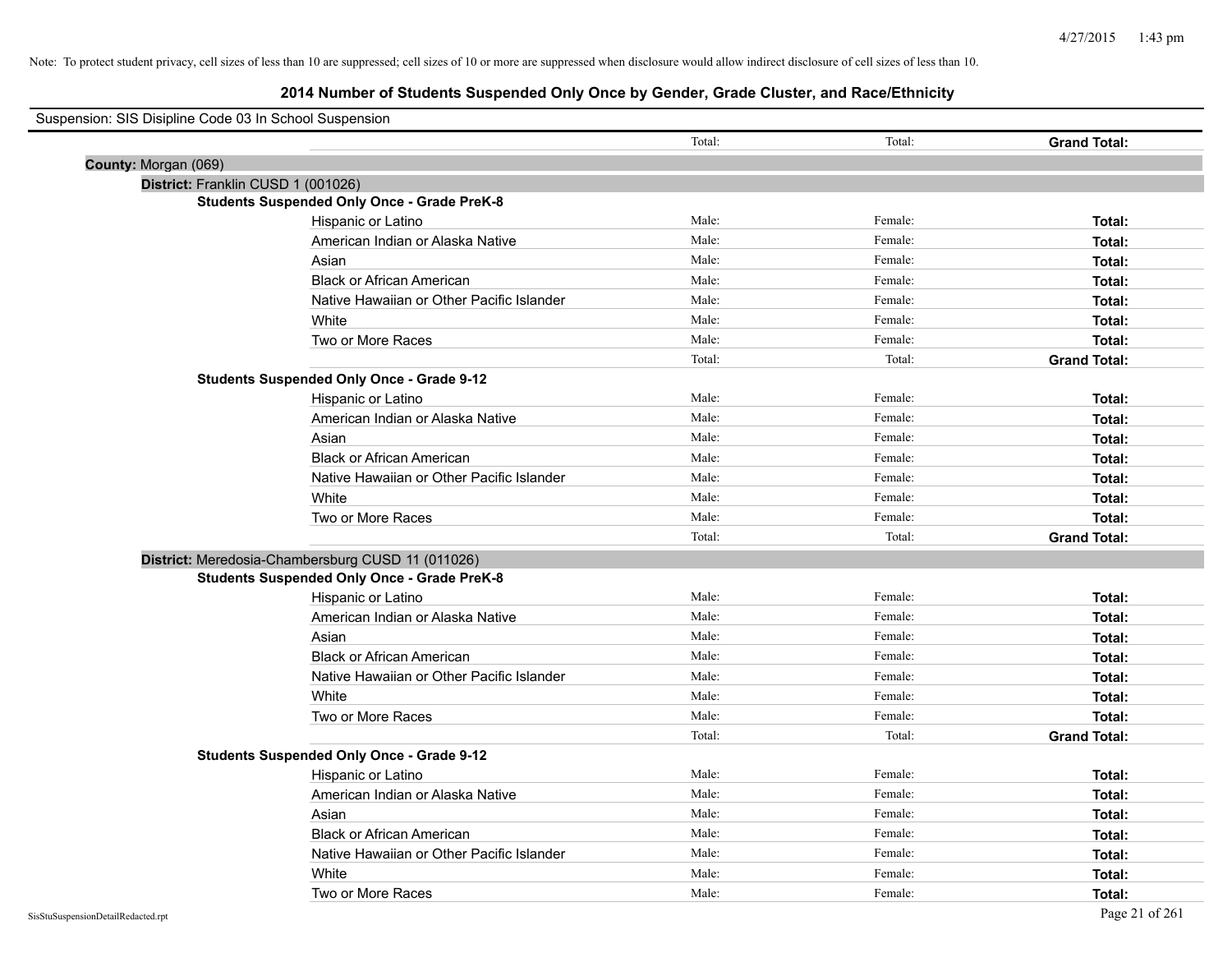| Suspension: SIS Disipline Code 03 In School Suspension |                                                    |        |         |                     |
|--------------------------------------------------------|----------------------------------------------------|--------|---------|---------------------|
|                                                        |                                                    | Total: | Total:  | <b>Grand Total:</b> |
| District: Triopia CUSD 27 (027026)                     |                                                    |        |         |                     |
|                                                        | <b>Students Suspended Only Once - Grade PreK-8</b> |        |         |                     |
|                                                        | Hispanic or Latino                                 | Male:  | Female: | Total:              |
|                                                        | American Indian or Alaska Native                   | Male:  | Female: | Total:              |
|                                                        | Asian                                              | Male:  | Female: | Total:              |
|                                                        | <b>Black or African American</b>                   | Male:  | Female: | Total:              |
|                                                        | Native Hawaiian or Other Pacific Islander          | Male:  | Female: | Total:              |
|                                                        | White                                              | Male:  | Female: | Total:              |
|                                                        | Two or More Races                                  | Male:  | Female: | Total:              |
|                                                        |                                                    | Total: | Total:  | <b>Grand Total:</b> |
|                                                        | <b>Students Suspended Only Once - Grade 9-12</b>   |        |         |                     |
|                                                        | Hispanic or Latino                                 | Male:  | Female: | Total:              |
|                                                        | American Indian or Alaska Native                   | Male:  | Female: | Total:              |
|                                                        | Asian                                              | Male:  | Female: | Total:              |
|                                                        | <b>Black or African American</b>                   | Male:  | Female: | Total:              |
|                                                        | Native Hawaiian or Other Pacific Islander          | Male:  | Female: | Total:              |
|                                                        | White                                              | Male:  | Female: | Total:              |
|                                                        | Two or More Races                                  | Male:  | Female: | Total:              |
|                                                        |                                                    | Total: | Total:  | <b>Grand Total:</b> |
| District: Waverly CUSD 6 (006026)                      |                                                    |        |         |                     |
|                                                        | <b>Students Suspended Only Once - Grade PreK-8</b> |        |         |                     |
|                                                        | Hispanic or Latino                                 | Male:  | Female: | Total:              |
|                                                        | American Indian or Alaska Native                   | Male:  | Female: | Total:              |
|                                                        | Asian                                              | Male:  | Female: | Total:              |
|                                                        | <b>Black or African American</b>                   | Male:  | Female: | Total:              |
|                                                        | Native Hawaiian or Other Pacific Islander          | Male:  | Female: | Total:              |
|                                                        | White                                              | Male:  | Female: | Total:              |
|                                                        | Two or More Races                                  | Male:  | Female: | Total:              |
|                                                        |                                                    | Total: | Total:  | <b>Grand Total:</b> |
| County: Scott (086)                                    |                                                    |        |         |                     |
|                                                        | District: Scott-Morgan CUSD 2 (002026)             |        |         |                     |
|                                                        | <b>Students Suspended Only Once - Grade PreK-8</b> |        |         |                     |
|                                                        | Hispanic or Latino                                 | Male:  | Female: | Total:              |
|                                                        | American Indian or Alaska Native                   | Male:  | Female: | Total:              |
|                                                        | Asian                                              | Male:  | Female: | Total:              |
|                                                        | <b>Black or African American</b>                   | Male:  | Female: | Total:              |
|                                                        | Native Hawaiian or Other Pacific Islander          | Male:  | Female: | Total:              |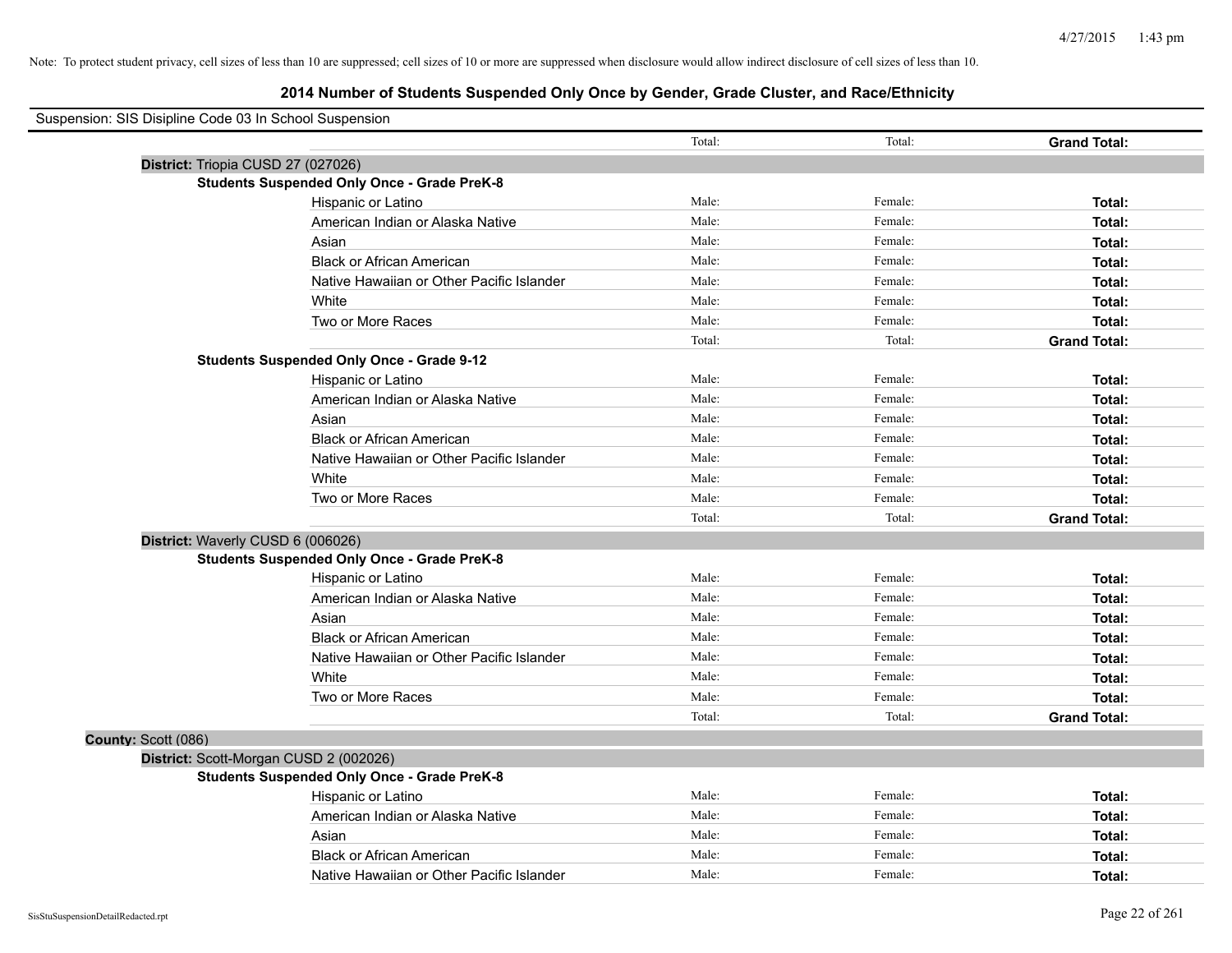| Suspension: SIS Disipline Code 03 In School Suspension |                                                    |        |         |                     |    |
|--------------------------------------------------------|----------------------------------------------------|--------|---------|---------------------|----|
|                                                        | White                                              | Male:  | Female: | Total:              |    |
|                                                        | Two or More Races                                  | Male:  | Female: | Total:              |    |
|                                                        |                                                    | Total: | Total:  | <b>Grand Total:</b> |    |
| District: Winchester CUSD 1 (001026)                   |                                                    |        |         |                     |    |
|                                                        | <b>Students Suspended Only Once - Grade PreK-8</b> |        |         |                     |    |
|                                                        | Hispanic or Latino                                 | Male:  | Female: | Total:              |    |
|                                                        | American Indian or Alaska Native                   | Male:  | Female: | Total:              |    |
|                                                        | Asian                                              | Male:  | Female: | Total:              |    |
|                                                        | <b>Black or African American</b>                   | Male:  | Female: | Total:              |    |
|                                                        | Native Hawaiian or Other Pacific Islander          | Male:  | Female: | Total:              |    |
|                                                        | White                                              | Male:  | Female: | Total:              |    |
|                                                        | Two or More Races                                  | Male:  | Female: | Total:              |    |
|                                                        |                                                    | Total: | Total:  | <b>Grand Total:</b> |    |
|                                                        | <b>Students Suspended Only Once - Grade 9-12</b>   |        |         |                     |    |
|                                                        | Hispanic or Latino                                 | Male:  | Female: | Total:              |    |
|                                                        | American Indian or Alaska Native                   | Male:  | Female: | Total:              |    |
|                                                        | Asian                                              | Male:  | Female: | Total:              |    |
|                                                        | <b>Black or African American</b>                   | Male:  | Female: | Total:              |    |
|                                                        | Native Hawaiian or Other Pacific Islander          | Male:  | Female: | Total:              |    |
|                                                        | White                                              | Male:  | Female: | Total:              | 19 |
|                                                        | Two or More Races                                  | Male:  | Female: | Total:              |    |
|                                                        |                                                    | Total: | Total:  | <b>Grand Total:</b> |    |
|                                                        |                                                    |        |         |                     |    |
| Region: Bureau/Henry/Stark ROE (28)                    |                                                    |        |         |                     |    |
| County: Bureau (006)                                   |                                                    |        |         |                     |    |
|                                                        | District: Bureau Valley CUSD 340 (340026)          |        |         |                     |    |
|                                                        | <b>Students Suspended Only Once - Grade PreK-8</b> |        |         |                     |    |
|                                                        | Hispanic or Latino                                 | Male:  | Female: | Total:              |    |
|                                                        | American Indian or Alaska Native                   | Male:  | Female: | Total:              |    |
|                                                        | Asian                                              | Male:  | Female: | Total:              |    |
|                                                        | <b>Black or African American</b>                   | Male:  | Female: | Total:              |    |
|                                                        | Native Hawaiian or Other Pacific Islander          | Male:  | Female: | Total:              |    |
|                                                        | White                                              | Male:  | Female: | Total:              | 11 |
|                                                        | Two or More Races                                  | Male:  | Female: | Total:              |    |
|                                                        |                                                    | Total: | Total:  | <b>Grand Total:</b> |    |
|                                                        | <b>Students Suspended Only Once - Grade 9-12</b>   |        |         |                     |    |
|                                                        | Hispanic or Latino                                 | Male:  | Female: | Total:              |    |
|                                                        | American Indian or Alaska Native                   | Male:  | Female: | Total:              |    |
|                                                        |                                                    |        |         |                     |    |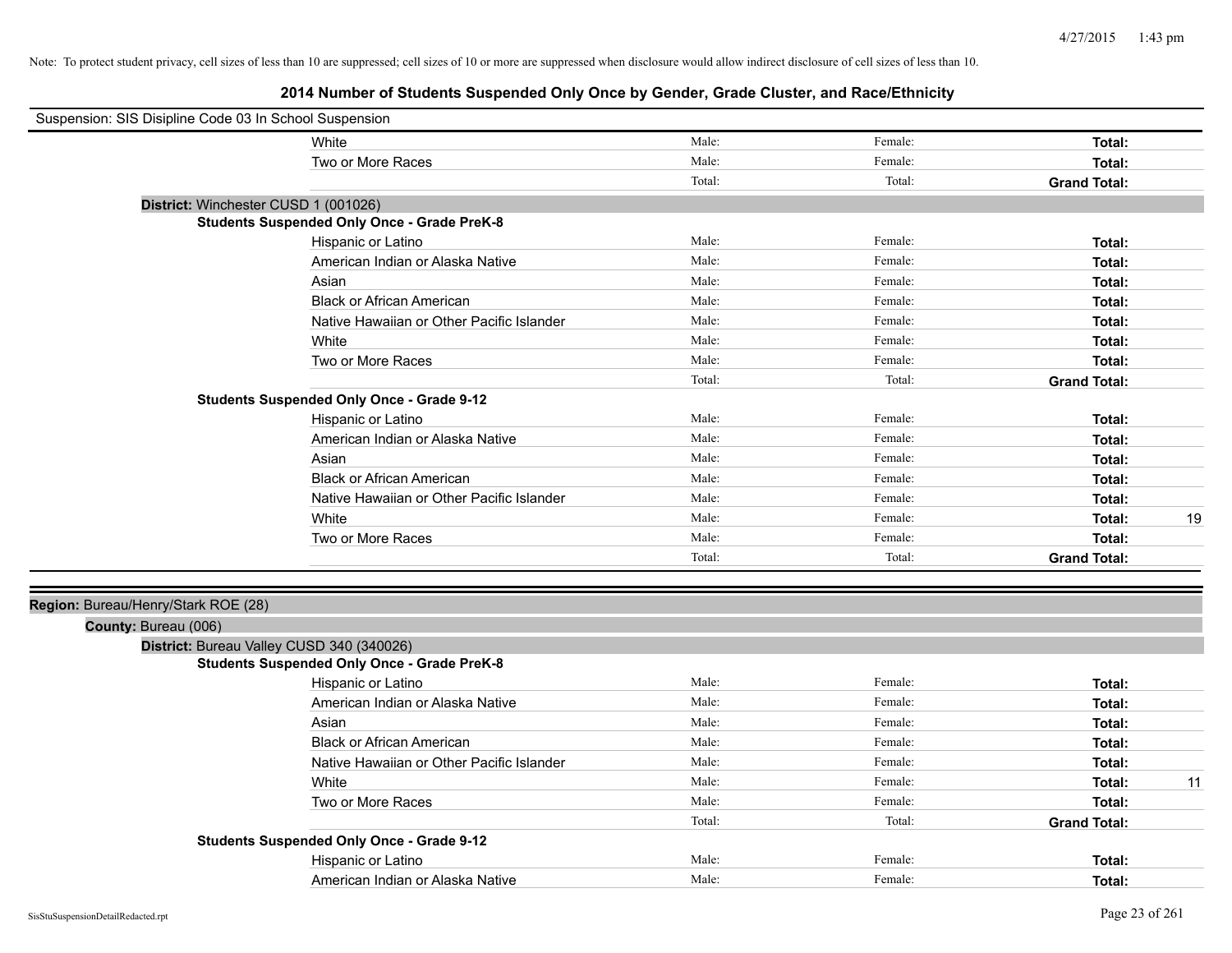| Suspension: SIS Disipline Code 03 In School Suspension |                                                    |        |         |                     |    |
|--------------------------------------------------------|----------------------------------------------------|--------|---------|---------------------|----|
|                                                        | Asian                                              | Male:  | Female: | Total:              |    |
|                                                        | <b>Black or African American</b>                   | Male:  | Female: | Total:              |    |
|                                                        | Native Hawaiian or Other Pacific Islander          | Male:  | Female: | Total:              |    |
|                                                        | White                                              | Male:  | Female: | Total:              |    |
|                                                        | Two or More Races                                  | Male:  | Female: | Total:              |    |
|                                                        |                                                    | Total: | Total:  | <b>Grand Total:</b> |    |
| District: DePue USD 103 (103022)                       |                                                    |        |         |                     |    |
|                                                        | <b>Students Suspended Only Once - Grade PreK-8</b> |        |         |                     |    |
|                                                        | Hispanic or Latino                                 | Male:  | Female: | Total:              | 16 |
|                                                        | American Indian or Alaska Native                   | Male:  | Female: | Total:              |    |
|                                                        | Asian                                              | Male:  | Female: | Total:              |    |
|                                                        | <b>Black or African American</b>                   | Male:  | Female: | Total:              |    |
|                                                        | Native Hawaiian or Other Pacific Islander          | Male:  | Female: | Total:              |    |
|                                                        | White                                              | Male:  | Female: | Total:              |    |
|                                                        | Two or More Races                                  | Male:  | Female: | Total:              |    |
|                                                        |                                                    | Total: | Total:  | <b>Grand Total:</b> |    |
|                                                        | <b>Students Suspended Only Once - Grade 9-12</b>   |        |         |                     |    |
|                                                        | Hispanic or Latino                                 | Male:  | Female: | Total:              |    |
|                                                        | American Indian or Alaska Native                   | Male:  | Female: | Total:              |    |
|                                                        | Asian                                              | Male:  | Female: | Total:              |    |
|                                                        | <b>Black or African American</b>                   | Male:  | Female: | Total:              |    |
|                                                        | Native Hawaiian or Other Pacific Islander          | Male:  | Female: | Total:              |    |
|                                                        | White                                              | Male:  | Female: | Total:              |    |
|                                                        | Two or More Races                                  | Male:  | Female: | Total:              |    |
|                                                        |                                                    | Total: | Total:  | <b>Grand Total:</b> |    |
| District: Hall HSD 502 (502017)                        |                                                    |        |         |                     |    |
|                                                        | <b>Students Suspended Only Once - Grade 9-12</b>   |        |         |                     |    |
|                                                        | Hispanic or Latino                                 | Male:  | Female: | Total:              |    |
|                                                        | American Indian or Alaska Native                   | Male:  | Female: | Total:              |    |
|                                                        | Asian                                              | Male:  | Female: | Total:              |    |
|                                                        | <b>Black or African American</b>                   | Male:  | Female: | Total:              |    |
|                                                        | Native Hawaiian or Other Pacific Islander          | Male:  | Female: | Total:              |    |
|                                                        | White                                              | Male:  | Female: | Total:              | 21 |
|                                                        | Two or More Races                                  | Male:  | Female: | Total:              |    |
|                                                        |                                                    | Total: | Total:  | <b>Grand Total:</b> |    |
| District: La Moille CUSD 303 (303026)                  |                                                    |        |         |                     |    |
|                                                        | <b>Students Suspended Only Once - Grade PreK-8</b> |        |         |                     |    |
|                                                        | Hispanic or Latino                                 | Male:  | Female: | Total:              |    |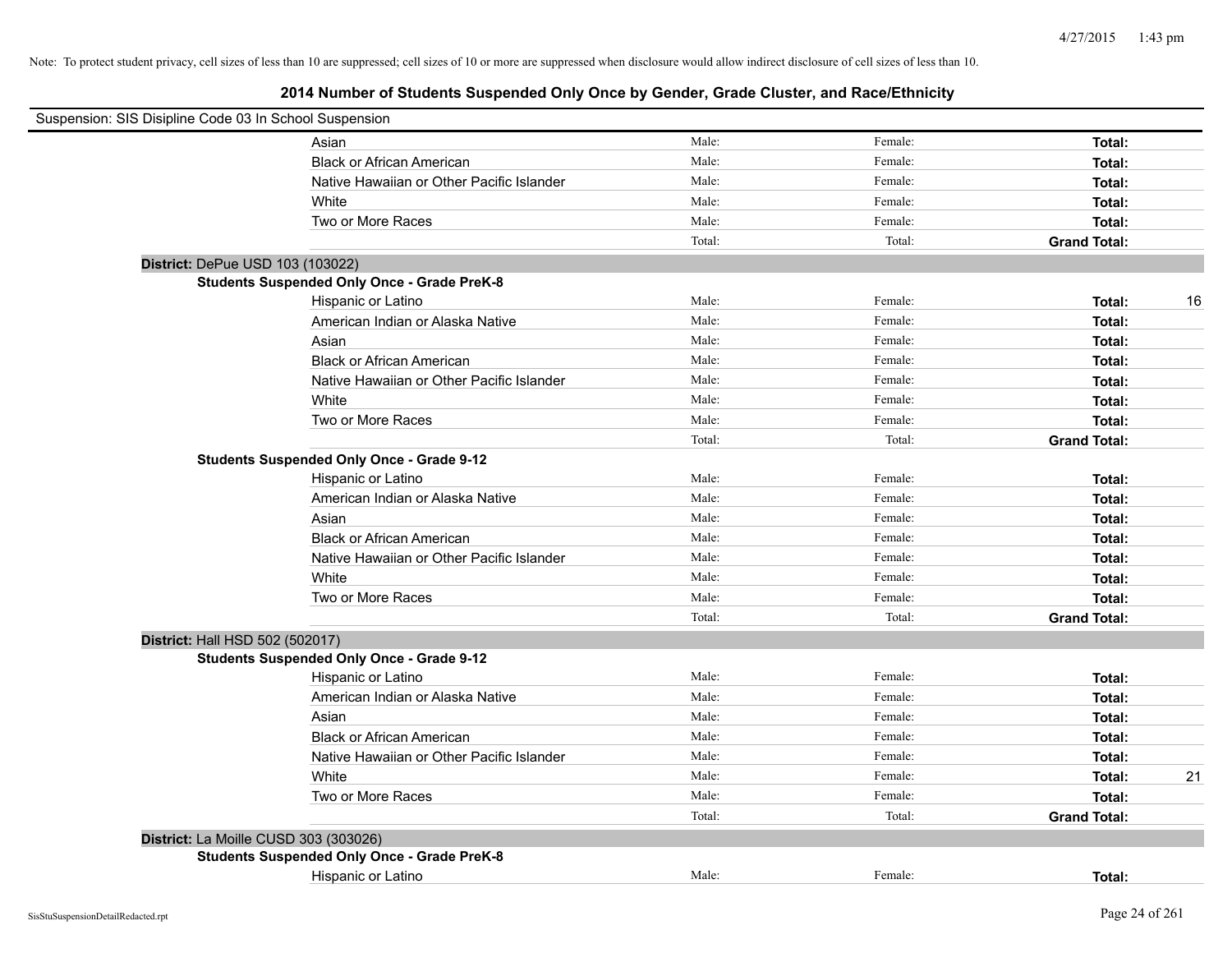# **2014 Number of Students Suspended Only Once by Gender, Grade Cluster, and Race/Ethnicity**

| Suspension: SIS Disipline Code 03 In School Suspension |                                                    |        |         |                     |
|--------------------------------------------------------|----------------------------------------------------|--------|---------|---------------------|
|                                                        | American Indian or Alaska Native                   | Male:  | Female: | Total:              |
|                                                        | Asian                                              | Male:  | Female: | Total:              |
|                                                        | <b>Black or African American</b>                   | Male:  | Female: | Total:              |
|                                                        | Native Hawaiian or Other Pacific Islander          | Male:  | Female: | Total:              |
|                                                        | White                                              | Male:  | Female: | Total:              |
|                                                        | Two or More Races                                  | Male:  | Female: | Total:              |
|                                                        |                                                    | Total: | Total:  | <b>Grand Total:</b> |
|                                                        | <b>Students Suspended Only Once - Grade 9-12</b>   |        |         |                     |
|                                                        | Hispanic or Latino                                 | Male:  | Female: | Total:              |
|                                                        | American Indian or Alaska Native                   | Male:  | Female: | Total:              |
|                                                        | Asian                                              | Male:  | Female: | Total:              |
|                                                        | <b>Black or African American</b>                   | Male:  | Female: | Total:              |
|                                                        | Native Hawaiian or Other Pacific Islander          | Male:  | Female: | Total:              |
|                                                        | White                                              | Male:  | Female: | Total:              |
|                                                        | Two or More Races                                  | Male:  | Female: | Total:              |
|                                                        |                                                    | Total: | Total:  | <b>Grand Total:</b> |
| District: Ladd CCSD 94 (094004)                        |                                                    |        |         |                     |
|                                                        | <b>Students Suspended Only Once - Grade PreK-8</b> |        |         |                     |
|                                                        | Hispanic or Latino                                 | Male:  | Female: | Total:              |
|                                                        | American Indian or Alaska Native                   | Male:  | Female: | Total:              |
|                                                        | Asian                                              | Male:  | Female: | Total:              |
|                                                        | <b>Black or African American</b>                   | Male:  | Female: | Total:              |
|                                                        | Native Hawaiian or Other Pacific Islander          | Male:  | Female: | Total:              |
|                                                        | White                                              | Male:  | Female: | Total:              |
|                                                        | Two or More Races                                  | Male:  | Female: | Total:              |
|                                                        |                                                    | Total: | Total:  | <b>Grand Total:</b> |
| District: Ohio CCSD 17 (017004)                        |                                                    |        |         |                     |
|                                                        | <b>Students Suspended Only Once - Grade PreK-8</b> |        |         |                     |
|                                                        | Hispanic or Latino                                 | Male:  | Female: | Total:              |
|                                                        | American Indian or Alaska Native                   | Male:  | Female: | Total:              |
|                                                        | Asian                                              | Male:  | Female: | Total:              |
|                                                        | <b>Black or African American</b>                   | Male:  | Female: | Total:              |
|                                                        | Native Hawaiian or Other Pacific Islander          | Male:  | Female: | Total:              |
|                                                        | White                                              | Male:  | Female: | Total:              |
|                                                        | Two or More Races                                  | Male:  | Female: | Total:              |
|                                                        |                                                    | Total: | Total:  | <b>Grand Total:</b> |

**District:** Ohio CHSD 505 (505016) **Students Suspended Only Once - Grade 9-12**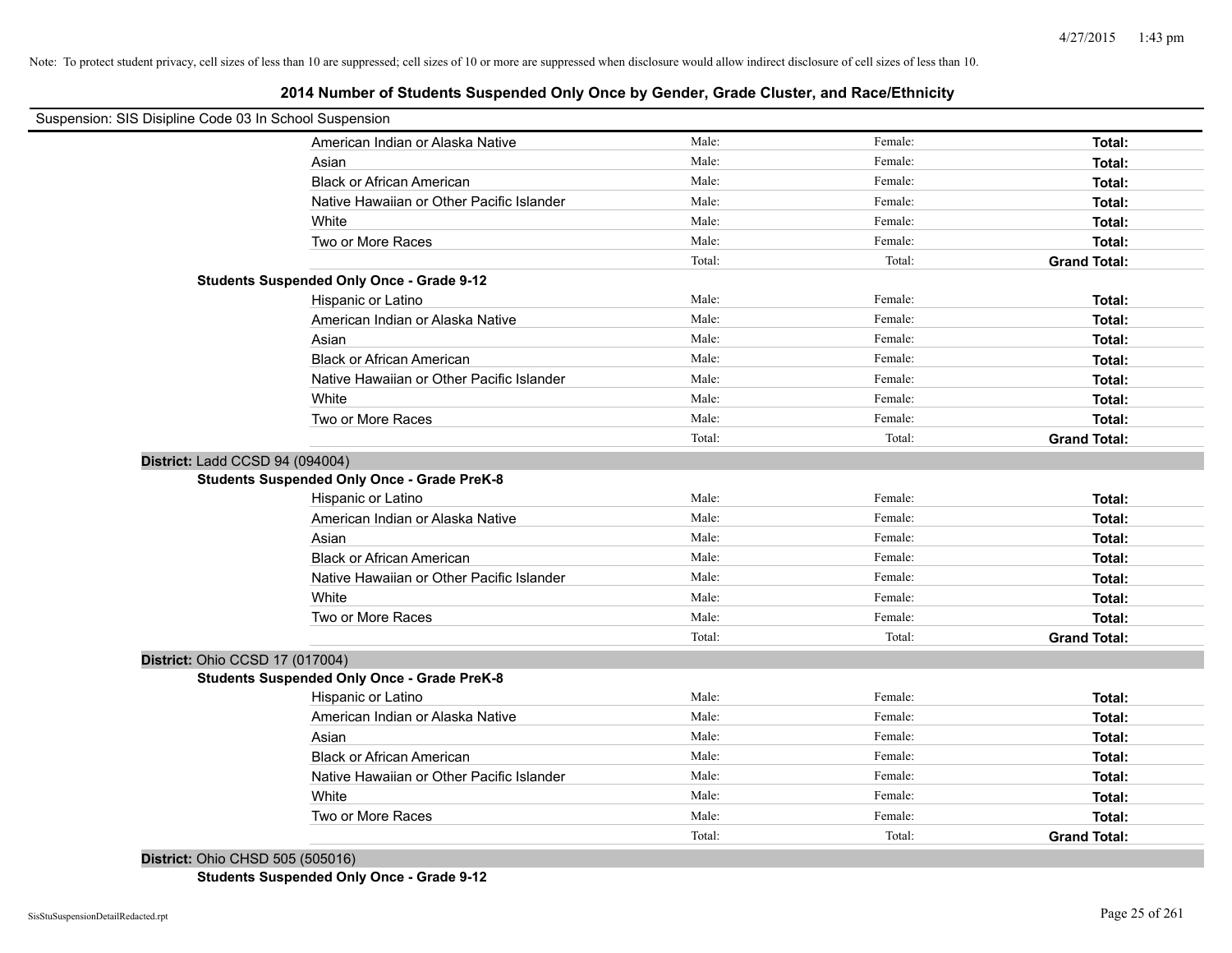| Suspension: SIS Disipline Code 03 In School Suspension |                                           |        |         |                     |    |
|--------------------------------------------------------|-------------------------------------------|--------|---------|---------------------|----|
| Hispanic or Latino                                     |                                           | Male:  | Female: | Total:              |    |
|                                                        | American Indian or Alaska Native          | Male:  | Female: | Total:              |    |
| Asian                                                  |                                           | Male:  | Female: | Total:              |    |
| <b>Black or African American</b>                       |                                           | Male:  | Female: | Total:              |    |
|                                                        | Native Hawaiian or Other Pacific Islander | Male:  | Female: | Total:              |    |
| White                                                  |                                           | Male:  | Female: | Total:              |    |
| Two or More Races                                      |                                           | Male:  | Female: | Total:              |    |
|                                                        |                                           | Total: | Total:  | <b>Grand Total:</b> |    |
| District: Princeton ESD 115 (115002)                   |                                           |        |         |                     |    |
| <b>Students Suspended Only Once - Grade PreK-8</b>     |                                           |        |         |                     |    |
| Hispanic or Latino                                     |                                           | Male:  | Female: | Total:              |    |
|                                                        | American Indian or Alaska Native          | Male:  | Female: | Total:              |    |
| Asian                                                  |                                           | Male:  | Female: | Total:              |    |
| <b>Black or African American</b>                       |                                           | Male:  | Female: | Total:              |    |
|                                                        | Native Hawaiian or Other Pacific Islander | Male:  | Female: | Total:              |    |
| White                                                  |                                           | Male:  | Female: | Total:              | 11 |
| Two or More Races                                      |                                           | Male:  | Female: | Total:              |    |
|                                                        |                                           | Total: | Total:  | <b>Grand Total:</b> |    |
| District: Princeton HSD 500 (500015)                   |                                           |        |         |                     |    |
| <b>Students Suspended Only Once - Grade 9-12</b>       |                                           |        |         |                     |    |
| Hispanic or Latino                                     |                                           | Male:  | Female: | Total:              |    |
|                                                        | American Indian or Alaska Native          | Male:  | Female: | Total:              |    |
| Asian                                                  |                                           | Male:  | Female: | Total:              |    |
| <b>Black or African American</b>                       |                                           | Male:  | Female: | Total:              |    |
|                                                        | Native Hawaiian or Other Pacific Islander | Male:  | Female: | Total:              |    |
| White                                                  |                                           | Male:  | Female: | Total:              | 10 |
| Two or More Races                                      |                                           | Male:  | Female: | Total:              |    |
|                                                        |                                           | Total: | Total:  | <b>Grand Total:</b> |    |
| District: Spring Valley CCSD 99 (099004)               |                                           |        |         |                     |    |
| <b>Students Suspended Only Once - Grade PreK-8</b>     |                                           |        |         |                     |    |
| Hispanic or Latino                                     |                                           | Male:  | Female: | Total:              |    |
|                                                        | American Indian or Alaska Native          | Male:  | Female: | Total:              |    |
| Asian                                                  |                                           | Male:  | Female: | Total:              |    |
| <b>Black or African American</b>                       |                                           | Male:  | Female: | Total:              |    |
|                                                        | Native Hawaiian or Other Pacific Islander | Male:  | Female: | Total:              |    |
| White                                                  |                                           | Male:  | Female: | Total:              |    |
| Two or More Races                                      |                                           | Male:  | Female: | Total:              |    |
|                                                        |                                           | Total: | Total:  | <b>Grand Total:</b> | 17 |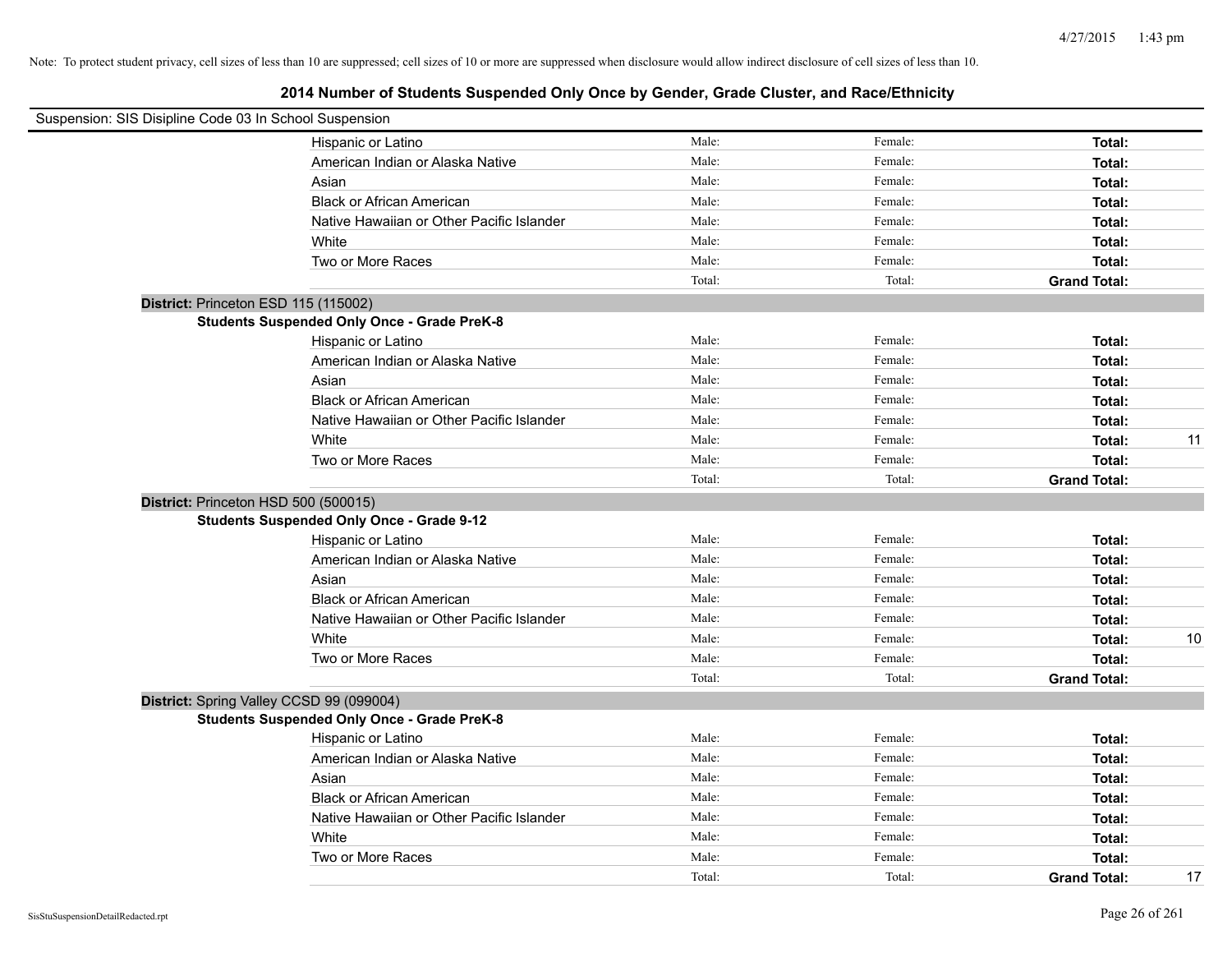| Suspension: SIS Disipline Code 03 In School Suspension |                                                    |        |         |                     |
|--------------------------------------------------------|----------------------------------------------------|--------|---------|---------------------|
| County: Henry (037)                                    |                                                    |        |         |                     |
| District: AlWood CUSD 225 (225026)                     |                                                    |        |         |                     |
|                                                        | <b>Students Suspended Only Once - Grade PreK-8</b> |        |         |                     |
|                                                        | Hispanic or Latino                                 | Male:  | Female: | Total:              |
|                                                        | American Indian or Alaska Native                   | Male:  | Female: | Total:              |
|                                                        | Asian                                              | Male:  | Female: | Total:              |
|                                                        | <b>Black or African American</b>                   | Male:  | Female: | Total:              |
|                                                        | Native Hawaiian or Other Pacific Islander          | Male:  | Female: | Total:              |
|                                                        | White                                              | Male:  | Female: | Total:              |
|                                                        | Two or More Races                                  | Male:  | Female: | Total:              |
|                                                        |                                                    | Total: | Total:  | <b>Grand Total:</b> |
|                                                        | <b>Students Suspended Only Once - Grade 9-12</b>   |        |         |                     |
|                                                        | Hispanic or Latino                                 | Male:  | Female: | Total:              |
|                                                        | American Indian or Alaska Native                   | Male:  | Female: | Total:              |
|                                                        | Asian                                              | Male:  | Female: | Total:              |
|                                                        | <b>Black or African American</b>                   | Male:  | Female: | Total:              |
|                                                        | Native Hawaiian or Other Pacific Islander          | Male:  | Female: | Total:              |
|                                                        | White                                              | Male:  | Female: | Total:<br>13        |
|                                                        | Two or More Races                                  | Male:  | Female: | Total:              |
|                                                        |                                                    | Total: | Total:  | <b>Grand Total:</b> |
| District: Annawan CUSD 226 (226026)                    |                                                    |        |         |                     |
|                                                        | <b>Students Suspended Only Once - Grade PreK-8</b> |        |         |                     |
|                                                        | Hispanic or Latino                                 | Male:  | Female: | Total:              |
|                                                        | American Indian or Alaska Native                   | Male:  | Female: | Total:              |
|                                                        | Asian                                              | Male:  | Female: | Total:              |
|                                                        | <b>Black or African American</b>                   | Male:  | Female: | Total:              |
|                                                        | Native Hawaiian or Other Pacific Islander          | Male:  | Female: | Total:              |
|                                                        | White                                              | Male:  | Female: | Total:              |
|                                                        | Two or More Races                                  | Male:  | Female: | Total:              |
|                                                        |                                                    | Total: | Total:  | <b>Grand Total:</b> |
|                                                        | <b>Students Suspended Only Once - Grade 9-12</b>   |        |         |                     |
|                                                        | Hispanic or Latino                                 | Male:  | Female: | Total:              |
|                                                        | American Indian or Alaska Native                   | Male:  | Female: | Total:              |
|                                                        | Asian                                              | Male:  | Female: | Total:              |
|                                                        | <b>Black or African American</b>                   | Male:  | Female: | Total:              |
|                                                        | Native Hawaiian or Other Pacific Islander          | Male:  | Female: | Total:              |
|                                                        | White                                              | Male:  | Female: | Total:              |
|                                                        | Two or More Races                                  | Male:  | Female: | Total:              |
|                                                        |                                                    | Total: | Total:  | <b>Grand Total:</b> |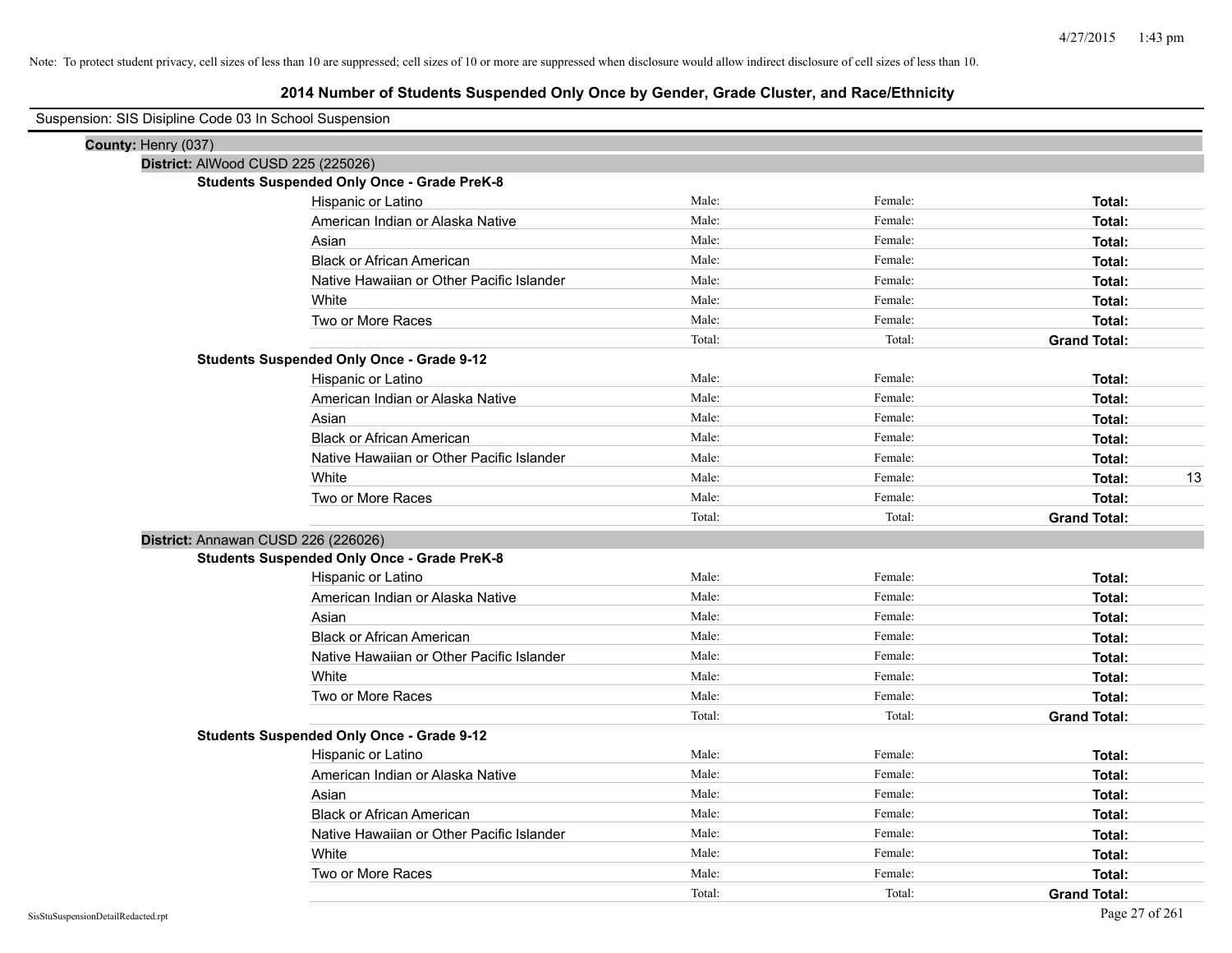| Suspension: SIS Disipline Code 03 In School Suspension |                                                    |        |         |                     |
|--------------------------------------------------------|----------------------------------------------------|--------|---------|---------------------|
|                                                        | District: Cambridge CUSD 227 (227026)              |        |         |                     |
|                                                        | <b>Students Suspended Only Once - Grade PreK-8</b> |        |         |                     |
|                                                        | Hispanic or Latino                                 | Male:  | Female: | Total:              |
|                                                        | American Indian or Alaska Native                   | Male:  | Female: | Total:              |
|                                                        | Asian                                              | Male:  | Female: | Total:              |
|                                                        | <b>Black or African American</b>                   | Male:  | Female: | Total:              |
|                                                        | Native Hawaiian or Other Pacific Islander          | Male:  | Female: | Total:              |
|                                                        | White                                              | Male:  | Female: | Total:              |
|                                                        | Two or More Races                                  | Male:  | Female: | Total:              |
|                                                        |                                                    | Total: | Total:  | <b>Grand Total:</b> |
|                                                        | <b>Students Suspended Only Once - Grade 9-12</b>   |        |         |                     |
|                                                        | Hispanic or Latino                                 | Male:  | Female: | Total:              |
|                                                        | American Indian or Alaska Native                   | Male:  | Female: | Total:              |
|                                                        | Asian                                              | Male:  | Female: | Total:              |
|                                                        | <b>Black or African American</b>                   | Male:  | Female: | Total:              |
|                                                        | Native Hawaiian or Other Pacific Islander          | Male:  | Female: | Total:              |
|                                                        | White                                              | Male:  | Female: | 11<br>Total:        |
|                                                        | Two or More Races                                  | Male:  | Female: | Total:              |
|                                                        |                                                    | Total: | Total:  | <b>Grand Total:</b> |
| District: Colona SD 190 (190002)                       |                                                    |        |         |                     |
|                                                        | <b>Students Suspended Only Once - Grade PreK-8</b> |        |         |                     |
|                                                        | Hispanic or Latino                                 | Male:  | Female: | Total:              |
|                                                        | American Indian or Alaska Native                   | Male:  | Female: | Total:              |
|                                                        | Asian                                              | Male:  | Female: | Total:              |
|                                                        | <b>Black or African American</b>                   | Male:  | Female: | Total:              |
|                                                        | Native Hawaiian or Other Pacific Islander          | Male:  | Female: | Total:              |
|                                                        | White                                              | Male:  | Female: | Total:              |
|                                                        | Two or More Races                                  | Male:  | Female: | Total:              |
|                                                        |                                                    | Total: | Total:  | <b>Grand Total:</b> |
|                                                        | District: Galva CUSD 224 (224026)                  |        |         |                     |
|                                                        | <b>Students Suspended Only Once - Grade PreK-8</b> |        |         |                     |
|                                                        | Hispanic or Latino                                 | Male:  | Female: | Total:              |
|                                                        | American Indian or Alaska Native                   | Male:  | Female: | Total:              |
|                                                        | Asian                                              | Male:  | Female: | Total:              |
|                                                        | <b>Black or African American</b>                   | Male:  | Female: | Total:              |
|                                                        | Native Hawaiian or Other Pacific Islander          | Male:  | Female: | Total:              |
|                                                        | White                                              | Male:  | Female: | Total:<br>11        |
|                                                        | Two or More Races                                  | Male:  | Female: | Total:              |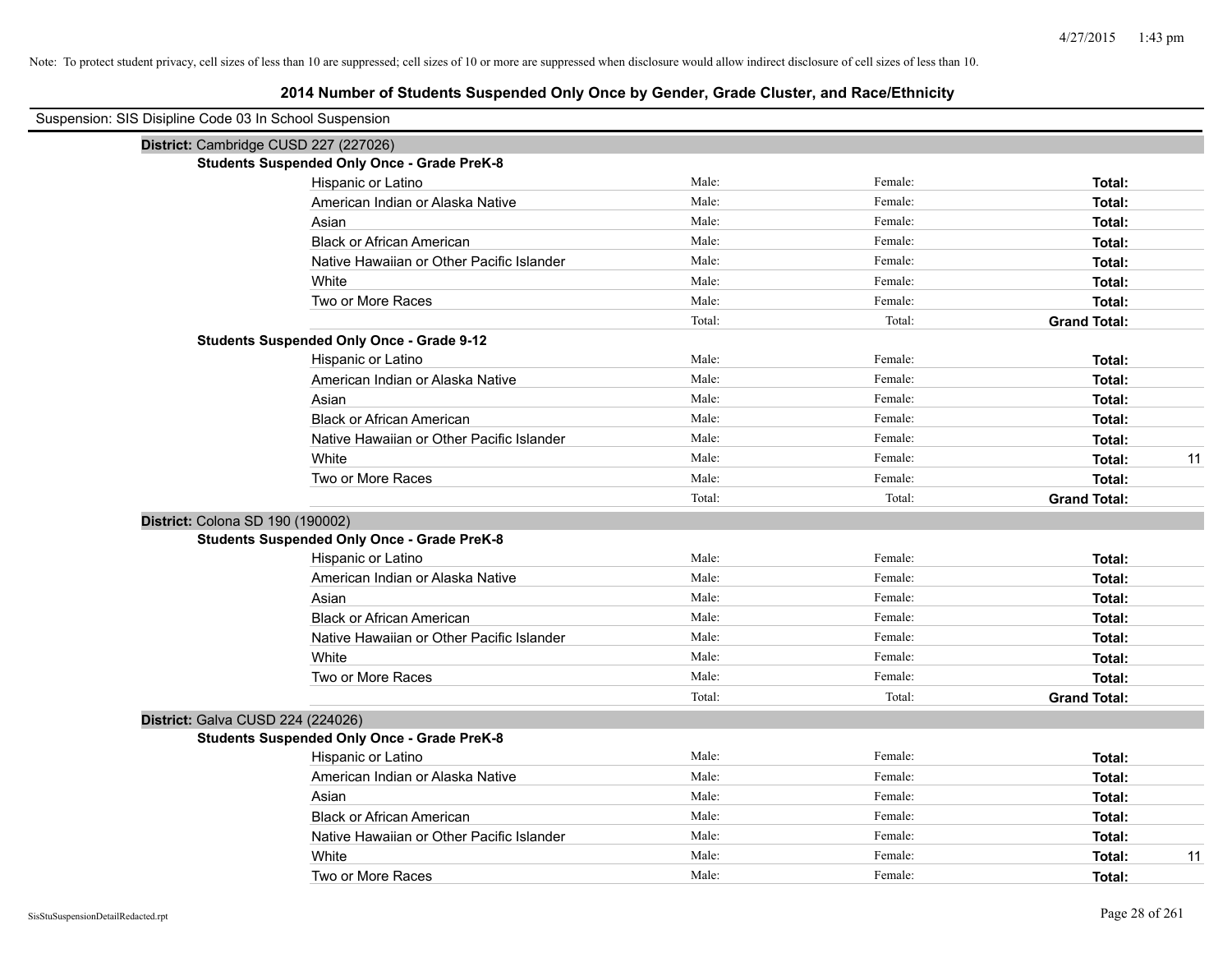| Suspension: SIS Disipline Code 03 In School Suspension |                                                    |        |    |         |    |                     |    |
|--------------------------------------------------------|----------------------------------------------------|--------|----|---------|----|---------------------|----|
|                                                        |                                                    | Total: |    | Total:  |    | <b>Grand Total:</b> |    |
|                                                        | <b>Students Suspended Only Once - Grade 9-12</b>   |        |    |         |    |                     |    |
|                                                        | Hispanic or Latino                                 | Male:  |    | Female: |    | Total:              |    |
|                                                        | American Indian or Alaska Native                   | Male:  |    | Female: |    | Total:              |    |
|                                                        | Asian                                              | Male:  |    | Female: |    | Total:              |    |
|                                                        | <b>Black or African American</b>                   | Male:  |    | Female: |    | Total:              |    |
|                                                        | Native Hawaiian or Other Pacific Islander          | Male:  |    | Female: |    | Total:              |    |
|                                                        | White                                              | Male:  |    | Female: |    | Total:              |    |
|                                                        | Two or More Races                                  | Male:  |    | Female: |    | Total:              |    |
|                                                        |                                                    | Total: |    | Total:  |    | <b>Grand Total:</b> |    |
|                                                        | District: Geneseo CUSD 228 (228026)                |        |    |         |    |                     |    |
|                                                        | <b>Students Suspended Only Once - Grade PreK-8</b> |        |    |         |    |                     |    |
|                                                        | Hispanic or Latino                                 | Male:  |    | Female: |    | Total:              |    |
|                                                        | American Indian or Alaska Native                   | Male:  |    | Female: |    | Total:              |    |
|                                                        | Asian                                              | Male:  |    | Female: |    | Total:              |    |
|                                                        | <b>Black or African American</b>                   | Male:  |    | Female: |    | Total:              |    |
|                                                        | Native Hawaiian or Other Pacific Islander          | Male:  |    | Female: |    | Total:              |    |
|                                                        | White                                              | Male:  |    | Female: |    | Total:              | 27 |
|                                                        | Two or More Races                                  | Male:  |    | Female: |    | Total:              |    |
|                                                        |                                                    | Total: |    | Total:  |    | <b>Grand Total:</b> |    |
|                                                        | <b>Students Suspended Only Once - Grade 9-12</b>   |        |    |         |    |                     |    |
|                                                        | Hispanic or Latino                                 | Male:  |    | Female: |    | Total:              |    |
|                                                        | American Indian or Alaska Native                   | Male:  |    | Female: |    | Total:              |    |
|                                                        | Asian                                              | Male:  |    | Female: |    | Total:              |    |
|                                                        | <b>Black or African American</b>                   | Male:  |    | Female: |    | Total:              |    |
|                                                        | Native Hawaiian or Other Pacific Islander          | Male:  |    | Female: |    | Total:              |    |
|                                                        | White                                              | Male:  |    | Female: |    | Total:              | 16 |
|                                                        | Two or More Races                                  | Male:  |    | Female: |    | Total:              |    |
|                                                        |                                                    | Total: |    | Total:  |    | <b>Grand Total:</b> |    |
|                                                        | District: Kewanee CUSD 229 (229026)                |        |    |         |    |                     |    |
|                                                        | <b>Students Suspended Only Once - Grade PreK-8</b> |        |    |         |    |                     |    |
|                                                        | Hispanic or Latino                                 | Male:  |    | Female: |    | Total:              |    |
|                                                        | American Indian or Alaska Native                   | Male:  |    | Female: |    | Total:              |    |
|                                                        | Asian                                              | Male:  |    | Female: |    | Total:              |    |
|                                                        | <b>Black or African American</b>                   | Male:  |    | Female: |    | Total:              | 11 |
|                                                        | Native Hawaiian or Other Pacific Islander          | Male:  |    | Female: |    | Total:              |    |
|                                                        | White                                              | Male:  | 31 | Female: | 15 | Total:              | 46 |
|                                                        | Two or More Races                                  | Male:  |    | Female: |    | Total:              |    |
|                                                        |                                                    | Total: |    | Total:  |    | <b>Grand Total:</b> |    |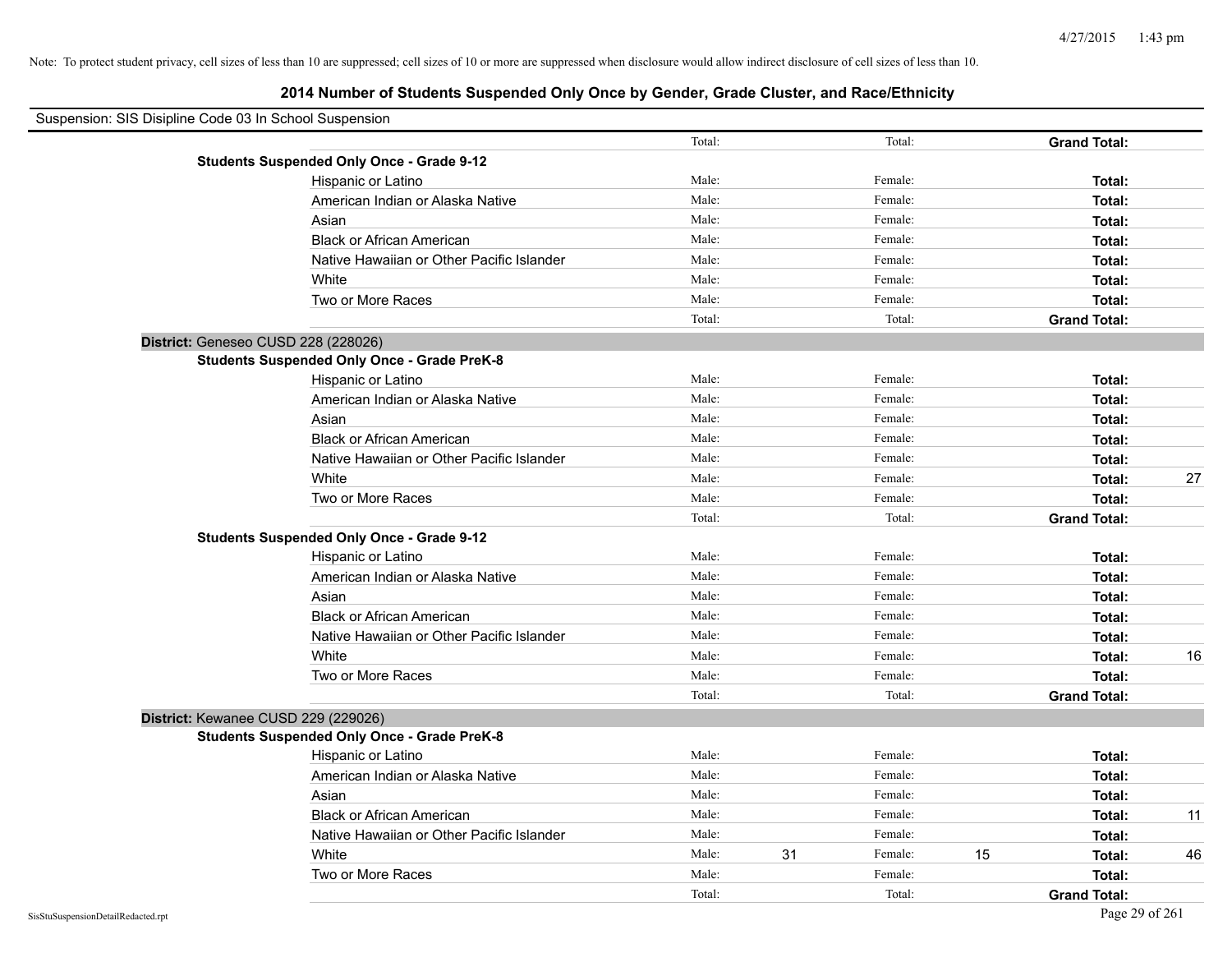| Suspension: SIS Disipline Code 03 In School Suspension |                                                    |        |    |         |    |                     |    |
|--------------------------------------------------------|----------------------------------------------------|--------|----|---------|----|---------------------|----|
|                                                        | <b>Students Suspended Only Once - Grade 9-12</b>   |        |    |         |    |                     |    |
|                                                        | Hispanic or Latino                                 | Male:  |    | Female: |    | Total:              |    |
|                                                        | American Indian or Alaska Native                   | Male:  |    | Female: |    | Total:              |    |
|                                                        | Asian                                              | Male:  |    | Female: |    | Total:              |    |
|                                                        | <b>Black or African American</b>                   | Male:  |    | Female: |    | Total:              |    |
|                                                        | Native Hawaiian or Other Pacific Islander          | Male:  |    | Female: |    | Total:              |    |
|                                                        | White                                              | Male:  | 12 | Female: | 12 | Total:              | 24 |
|                                                        | Two or More Races                                  | Male:  |    | Female: |    | Total:              |    |
|                                                        |                                                    | Total: |    | Total:  |    | <b>Grand Total:</b> |    |
| District: Orion CUSD 223 (223026)                      |                                                    |        |    |         |    |                     |    |
|                                                        | <b>Students Suspended Only Once - Grade PreK-8</b> |        |    |         |    |                     |    |
|                                                        | Hispanic or Latino                                 | Male:  |    | Female: |    | Total:              |    |
|                                                        | American Indian or Alaska Native                   | Male:  |    | Female: |    | Total:              |    |
|                                                        | Asian                                              | Male:  |    | Female: |    | Total:              |    |
|                                                        | <b>Black or African American</b>                   | Male:  |    | Female: |    | Total:              |    |
|                                                        | Native Hawaiian or Other Pacific Islander          | Male:  |    | Female: |    | Total:              |    |
|                                                        | White                                              | Male:  |    | Female: |    | Total:              | 23 |
|                                                        | Two or More Races                                  | Male:  |    | Female: |    | Total:              |    |
|                                                        |                                                    | Total: |    | Total:  |    | <b>Grand Total:</b> |    |
|                                                        | <b>Students Suspended Only Once - Grade 9-12</b>   |        |    |         |    |                     |    |
|                                                        | Hispanic or Latino                                 | Male:  |    | Female: |    | Total:              |    |
|                                                        | American Indian or Alaska Native                   | Male:  |    | Female: |    | Total:              |    |
|                                                        | Asian                                              | Male:  |    | Female: |    | Total:              |    |
|                                                        | <b>Black or African American</b>                   | Male:  |    | Female: |    | Total:              |    |
|                                                        | Native Hawaiian or Other Pacific Islander          | Male:  |    | Female: |    | Total:              |    |
|                                                        | White                                              | Male:  |    | Female: |    | Total:              | 13 |
|                                                        | Two or More Races                                  | Male:  |    | Female: |    | Total:              |    |
|                                                        |                                                    | Total: |    | Total:  |    | <b>Grand Total:</b> |    |
| District: Wethersfield CUSD 230 (230026)               |                                                    |        |    |         |    |                     |    |
|                                                        | <b>Students Suspended Only Once - Grade PreK-8</b> |        |    |         |    |                     |    |
|                                                        | Hispanic or Latino                                 | Male:  |    | Female: |    | Total:              |    |
|                                                        | American Indian or Alaska Native                   | Male:  |    | Female: |    | Total:              |    |
|                                                        | Asian                                              | Male:  |    | Female: |    | Total:              |    |
|                                                        | <b>Black or African American</b>                   | Male:  |    | Female: |    | Total:              |    |
|                                                        | Native Hawaiian or Other Pacific Islander          | Male:  |    | Female: |    | Total:              |    |
|                                                        | White                                              | Male:  |    | Female: |    | Total:              |    |
|                                                        | Two or More Races                                  | Male:  |    | Female: |    | Total:              |    |
|                                                        |                                                    | Total: |    | Total:  |    | <b>Grand Total:</b> |    |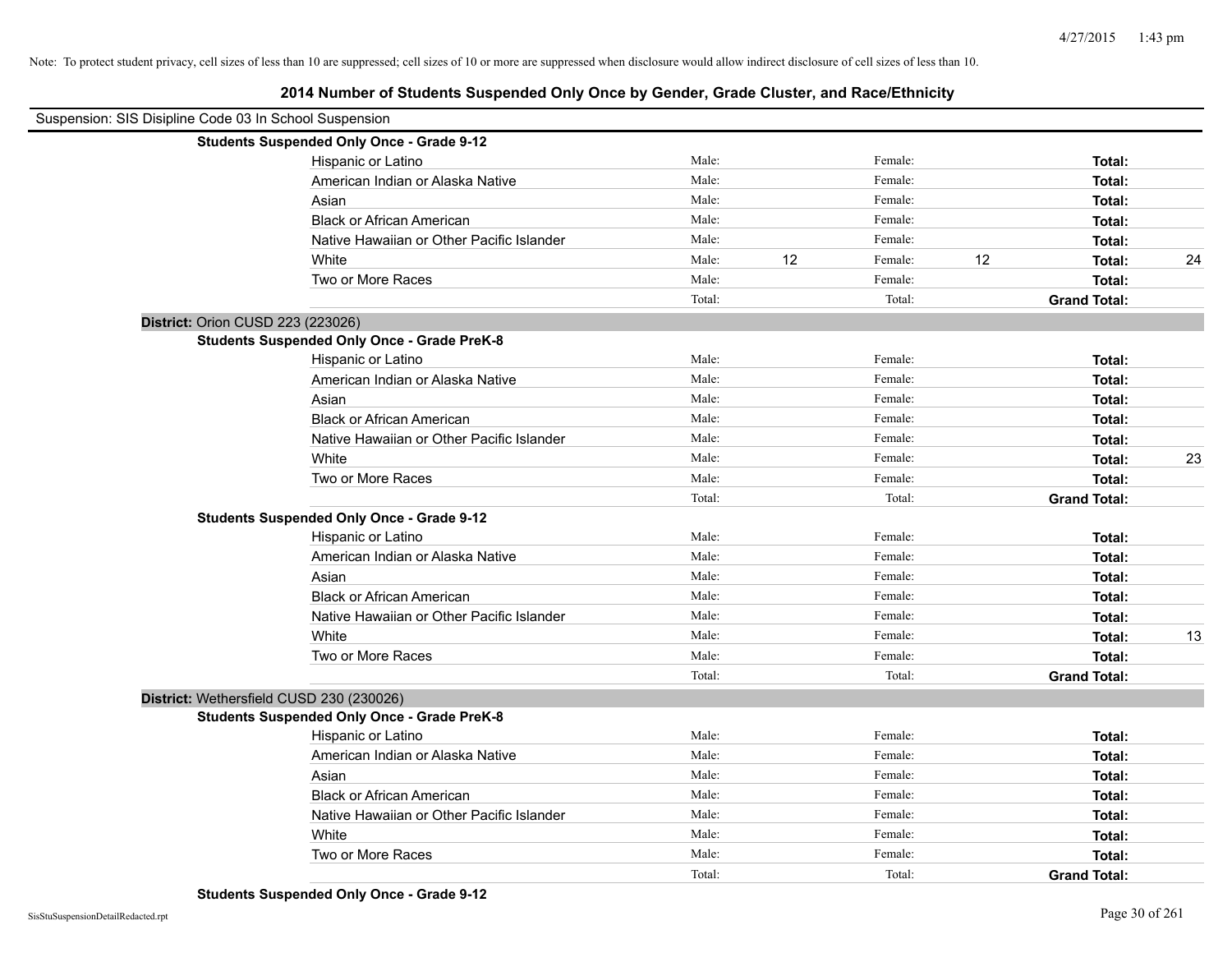| Suspension: SIS Disipline Code 03 In School Suspension |                                                    |        |    |         |      |                     |    |
|--------------------------------------------------------|----------------------------------------------------|--------|----|---------|------|---------------------|----|
|                                                        | Hispanic or Latino                                 | Male:  |    | Female: |      | Total:              |    |
|                                                        | American Indian or Alaska Native                   | Male:  |    | Female: |      | Total:              |    |
|                                                        | Asian                                              | Male:  |    | Female: |      | Total:              |    |
|                                                        | <b>Black or African American</b>                   | Male:  |    | Female: |      | Total:              |    |
|                                                        | Native Hawaiian or Other Pacific Islander          | Male:  |    | Female: |      | Total:              |    |
|                                                        | White                                              | Male:  |    | Female: |      | Total:              |    |
|                                                        | Two or More Races                                  | Male:  |    | Female: |      | Total:              |    |
|                                                        |                                                    | Total: |    | Total:  |      | <b>Grand Total:</b> |    |
| County: Stark (088)                                    |                                                    |        |    |         |      |                     |    |
| District: Stark County CUSD 100 (100026)               |                                                    |        |    |         |      |                     |    |
|                                                        | <b>Students Suspended Only Once - Grade PreK-8</b> |        |    |         |      |                     |    |
|                                                        | Hispanic or Latino                                 | Male:  |    | Female: |      | Total:              |    |
|                                                        | American Indian or Alaska Native                   | Male:  |    | Female: |      | Total:              |    |
|                                                        | Asian                                              | Male:  |    | Female: |      | Total:              |    |
|                                                        | <b>Black or African American</b>                   | Male:  |    | Female: |      | Total:              |    |
|                                                        | Native Hawaiian or Other Pacific Islander          | Male:  |    | Female: |      | Total:              |    |
|                                                        | White                                              | Male:  | 13 | Female: | $10$ | Total:              | 23 |
|                                                        | Two or More Races                                  | Male:  |    | Female: |      | Total:              |    |
|                                                        |                                                    | Total: |    | Total:  |      | <b>Grand Total:</b> |    |
|                                                        | <b>Students Suspended Only Once - Grade 9-12</b>   |        |    |         |      |                     |    |
|                                                        | Hispanic or Latino                                 | Male:  |    | Female: |      | Total:              |    |
|                                                        | American Indian or Alaska Native                   | Male:  |    | Female: |      | Total:              |    |
|                                                        | Asian                                              | Male:  |    | Female: |      | Total:              |    |
|                                                        | <b>Black or African American</b>                   | Male:  |    | Female: |      | Total:              |    |
|                                                        | Native Hawaiian or Other Pacific Islander          | Male:  |    | Female: |      | Total:              |    |
|                                                        | White                                              | Male:  |    | Female: |      | Total:              |    |
|                                                        | Two or More Races                                  | Male:  |    | Female: |      | Total:              |    |
|                                                        |                                                    | Total: |    | Total:  |      | <b>Grand Total:</b> |    |
|                                                        |                                                    |        |    |         |      |                     |    |
| Region: Calhoun/Greene/Jersy/Macoupin ROE (40)         |                                                    |        |    |         |      |                     |    |
| County: Calhoun (007)                                  |                                                    |        |    |         |      |                     |    |
| District: Brussels CUSD 42 (042026)                    |                                                    |        |    |         |      |                     |    |
|                                                        | <b>Students Suspended Only Once - Grade PreK-8</b> |        |    |         |      |                     |    |
|                                                        | Hispanic or Latino                                 | Male:  |    | Female: |      | Total:              |    |
|                                                        | American Indian or Alaska Native                   | Male:  |    | Female: |      | Total:              |    |
|                                                        | Asian                                              | Male:  |    | Female: |      | Total:              |    |
|                                                        | <b>Black or African American</b>                   | Male:  |    | Female: |      | Total:              |    |
|                                                        | Native Hawaiian or Other Pacific Islander          | Male:  |    | Female: |      | Total:              |    |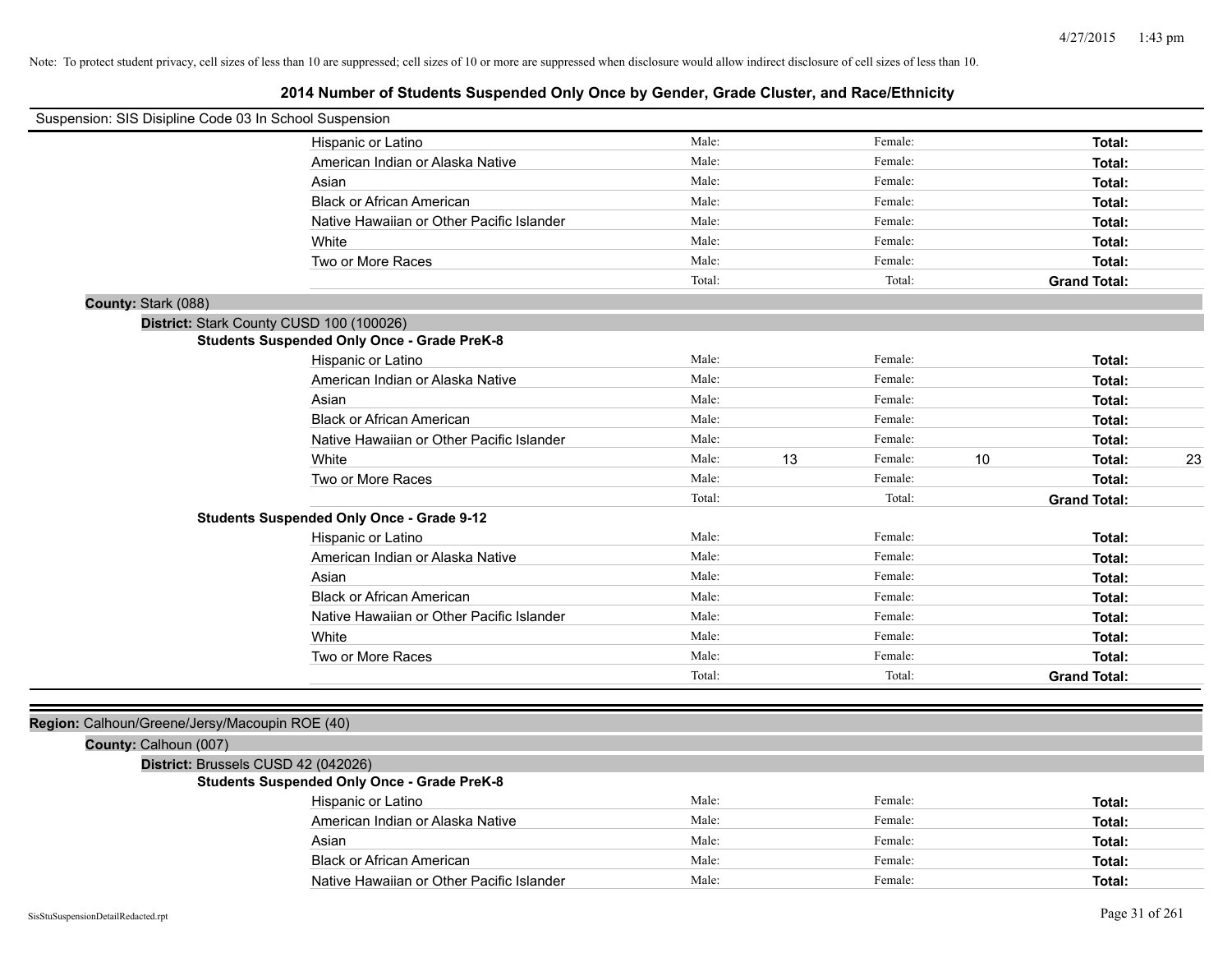| Suspension: SIS Disipline Code 03 In School Suspension |                                                    |        |         |                     |
|--------------------------------------------------------|----------------------------------------------------|--------|---------|---------------------|
|                                                        | White                                              | Male:  | Female: | Total:              |
|                                                        | Two or More Races                                  | Male:  | Female: | Total:              |
|                                                        |                                                    | Total: | Total:  | <b>Grand Total:</b> |
|                                                        | <b>Students Suspended Only Once - Grade 9-12</b>   |        |         |                     |
|                                                        | Hispanic or Latino                                 | Male:  | Female: | Total:              |
|                                                        | American Indian or Alaska Native                   | Male:  | Female: | Total:              |
|                                                        | Asian                                              | Male:  | Female: | Total:              |
|                                                        | <b>Black or African American</b>                   | Male:  | Female: | Total:              |
|                                                        | Native Hawaiian or Other Pacific Islander          | Male:  | Female: | Total:              |
|                                                        | White                                              | Male:  | Female: | Total:              |
|                                                        | Two or More Races                                  | Male:  | Female: | Total:              |
|                                                        |                                                    | Total: | Total:  | <b>Grand Total:</b> |
|                                                        | District: Calhoun CUSD 40 (040026)                 |        |         |                     |
|                                                        | <b>Students Suspended Only Once - Grade PreK-8</b> |        |         |                     |
|                                                        | Hispanic or Latino                                 | Male:  | Female: | Total:              |
|                                                        | American Indian or Alaska Native                   | Male:  | Female: | Total:              |
|                                                        | Asian                                              | Male:  | Female: | Total:              |
|                                                        | <b>Black or African American</b>                   | Male:  | Female: | Total:              |
|                                                        | Native Hawaiian or Other Pacific Islander          | Male:  | Female: | Total:              |
|                                                        | White                                              | Male:  | Female: | Total:              |
|                                                        | Two or More Races                                  | Male:  | Female: | Total:              |
|                                                        |                                                    | Total: | Total:  | <b>Grand Total:</b> |
|                                                        | <b>Students Suspended Only Once - Grade 9-12</b>   |        |         |                     |
|                                                        | Hispanic or Latino                                 | Male:  | Female: | Total:              |
|                                                        | American Indian or Alaska Native                   | Male:  | Female: | Total:              |
|                                                        | Asian                                              | Male:  | Female: | Total:              |
|                                                        | <b>Black or African American</b>                   | Male:  | Female: | Total:              |
|                                                        | Native Hawaiian or Other Pacific Islander          | Male:  | Female: | Total:              |
|                                                        | White                                              | Male:  | Female: | Total:              |
|                                                        | Two or More Races                                  | Male:  | Female: | Total:              |
|                                                        |                                                    | Total: | Total:  | <b>Grand Total:</b> |
| County: Greene (031)                                   |                                                    |        |         |                     |
|                                                        | District: Carrollton CUSD 1 (001026)               |        |         |                     |
|                                                        | <b>Students Suspended Only Once - Grade PreK-8</b> |        |         |                     |
|                                                        | Hispanic or Latino                                 | Male:  | Female: | Total:              |
|                                                        | American Indian or Alaska Native                   | Male:  | Female: | Total:              |
|                                                        | Asian                                              | Male:  | Female: | Total:              |
|                                                        | <b>Black or African American</b>                   | Male:  | Female: | Total:              |
|                                                        | Native Hawaiian or Other Pacific Islander          | Male:  | Female: | Total:              |
| SisStuSuspensionDetailRedacted.rpt                     |                                                    |        |         | Page 32 of 261      |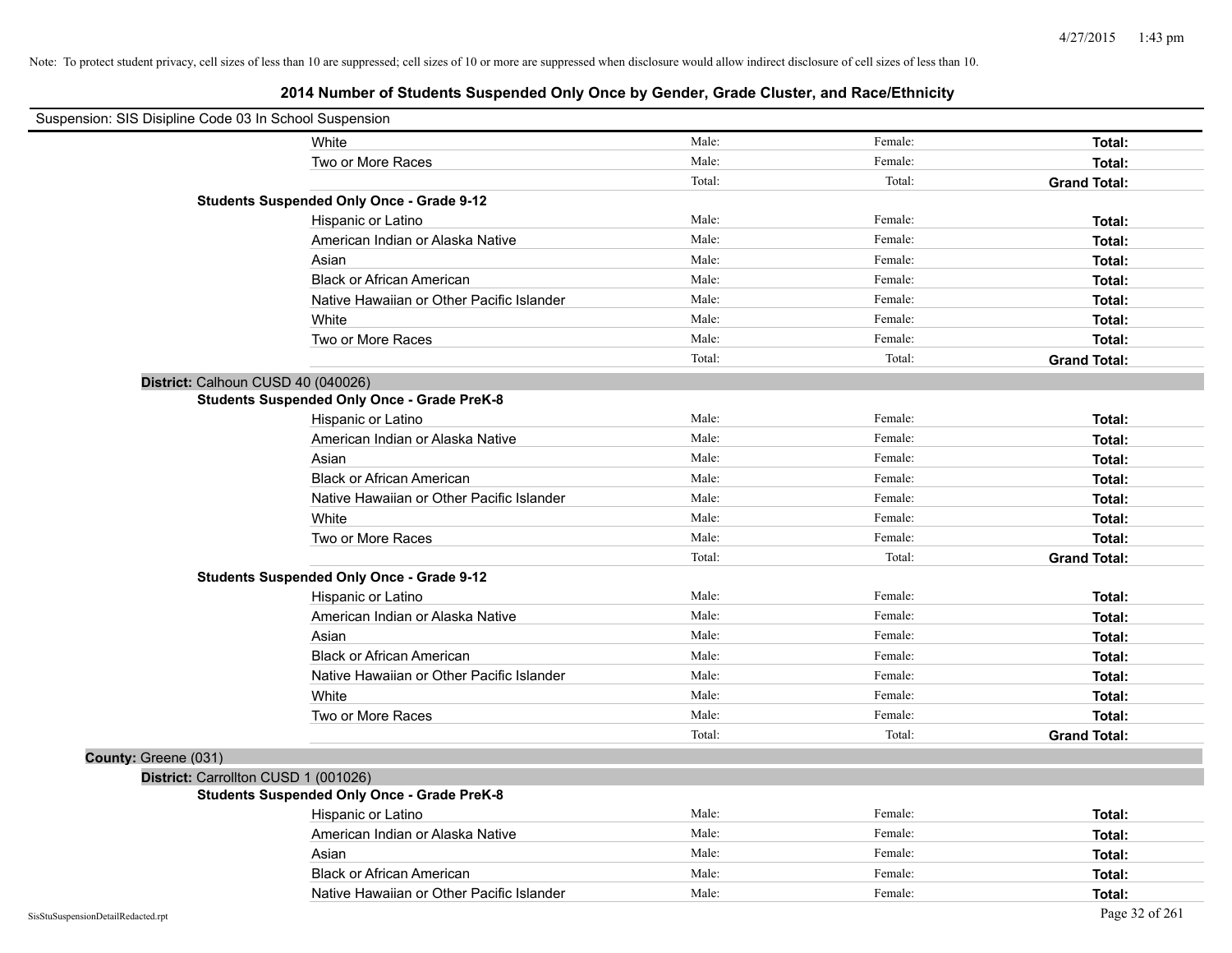| Suspension: SIS Disipline Code 03 In School Suspension |                                                    |        |         |                     |    |
|--------------------------------------------------------|----------------------------------------------------|--------|---------|---------------------|----|
|                                                        | White                                              | Male:  | Female: | Total:              |    |
|                                                        | Two or More Races                                  | Male:  | Female: | Total:              |    |
|                                                        |                                                    | Total: | Total:  | <b>Grand Total:</b> |    |
|                                                        | <b>Students Suspended Only Once - Grade 9-12</b>   |        |         |                     |    |
|                                                        | Hispanic or Latino                                 | Male:  | Female: | Total:              |    |
|                                                        | American Indian or Alaska Native                   | Male:  | Female: | Total:              |    |
|                                                        | Asian                                              | Male:  | Female: | Total:              |    |
|                                                        | <b>Black or African American</b>                   | Male:  | Female: | Total:              |    |
|                                                        | Native Hawaiian or Other Pacific Islander          | Male:  | Female: | Total:              |    |
|                                                        | White                                              | Male:  | Female: | Total:              |    |
|                                                        | Two or More Races                                  | Male:  | Female: | Total:              |    |
|                                                        |                                                    | Total: | Total:  | <b>Grand Total:</b> |    |
| District: Greenfield CUSD 10 (010026)                  |                                                    |        |         |                     |    |
|                                                        | <b>Students Suspended Only Once - Grade PreK-8</b> |        |         |                     |    |
|                                                        | Hispanic or Latino                                 | Male:  | Female: | Total:              |    |
|                                                        | American Indian or Alaska Native                   | Male:  | Female: | Total:              |    |
|                                                        | Asian                                              | Male:  | Female: | Total:              |    |
|                                                        | <b>Black or African American</b>                   | Male:  | Female: | Total:              |    |
|                                                        | Native Hawaiian or Other Pacific Islander          | Male:  | Female: | Total:              |    |
|                                                        | White                                              | Male:  | Female: | Total:              |    |
|                                                        | Two or More Races                                  | Male:  | Female: | Total:              |    |
|                                                        |                                                    | Total: | Total:  | <b>Grand Total:</b> |    |
|                                                        | <b>Students Suspended Only Once - Grade 9-12</b>   |        |         |                     |    |
|                                                        | Hispanic or Latino                                 | Male:  | Female: | Total:              |    |
|                                                        | American Indian or Alaska Native                   | Male:  | Female: | Total:              |    |
|                                                        | Asian                                              | Male:  | Female: | Total:              |    |
|                                                        | <b>Black or African American</b>                   | Male:  | Female: | Total:              |    |
|                                                        | Native Hawaiian or Other Pacific Islander          | Male:  | Female: | Total:              |    |
|                                                        | White                                              | Male:  | Female: | Total:              | 11 |
|                                                        | Two or More Races                                  | Male:  | Female: | Total:              |    |
|                                                        |                                                    | Total: | Total:  | <b>Grand Total:</b> |    |
| District: North Greene CUSD 3 (003026)                 |                                                    |        |         |                     |    |
|                                                        | <b>Students Suspended Only Once - Grade PreK-8</b> |        |         |                     |    |
|                                                        | Hispanic or Latino                                 | Male:  | Female: | Total:              |    |
|                                                        | American Indian or Alaska Native                   | Male:  | Female: | Total:              |    |
|                                                        | Asian                                              | Male:  | Female: | Total:              |    |
|                                                        | <b>Black or African American</b>                   | Male:  | Female: | Total:              |    |
|                                                        | Native Hawaiian or Other Pacific Islander          | Male:  | Female: | Total:              |    |
|                                                        | White                                              | Male:  | Female: | Total:              |    |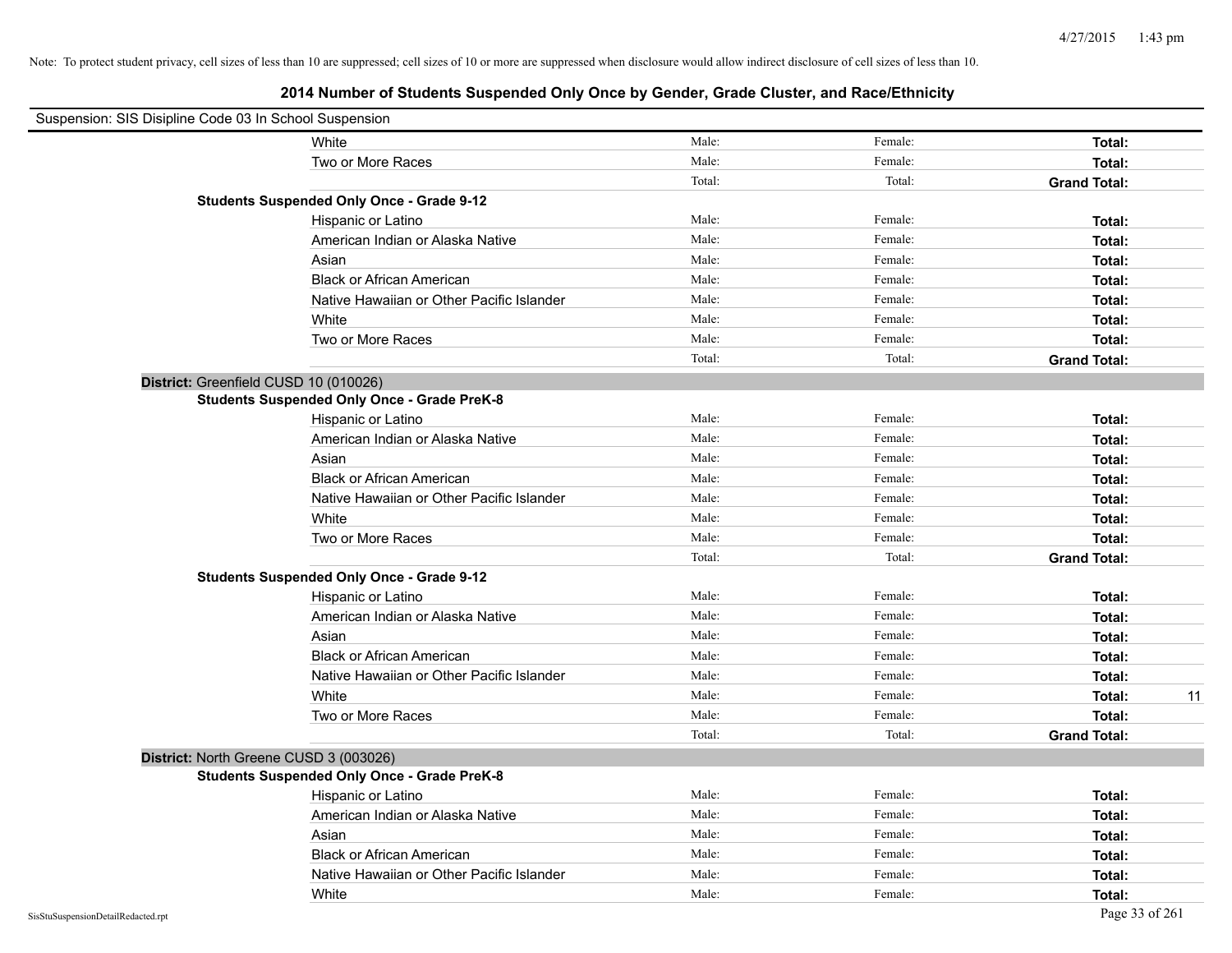| Suspension: SIS Disipline Code 03 In School Suspension |                                                    |        |         |                     |
|--------------------------------------------------------|----------------------------------------------------|--------|---------|---------------------|
|                                                        | Two or More Races                                  | Male:  | Female: | Total:              |
|                                                        |                                                    | Total: | Total:  | <b>Grand Total:</b> |
|                                                        | <b>Students Suspended Only Once - Grade 9-12</b>   |        |         |                     |
|                                                        | Hispanic or Latino                                 | Male:  | Female: | Total:              |
|                                                        | American Indian or Alaska Native                   | Male:  | Female: | Total:              |
|                                                        | Asian                                              | Male:  | Female: | Total:              |
|                                                        | <b>Black or African American</b>                   | Male:  | Female: | Total:              |
|                                                        | Native Hawaiian or Other Pacific Islander          | Male:  | Female: | Total:              |
|                                                        | White                                              | Male:  | Female: | Total:              |
|                                                        | Two or More Races                                  | Male:  | Female: | Total:              |
|                                                        |                                                    | Total: | Total:  | <b>Grand Total:</b> |
| County: Jersey (042)                                   |                                                    |        |         |                     |
|                                                        | District: Jersey CUSD 100 (100026)                 |        |         |                     |
|                                                        | <b>Students Suspended Only Once - Grade 9-12</b>   |        |         |                     |
|                                                        | Hispanic or Latino                                 | Male:  | Female: | Total:              |
|                                                        | American Indian or Alaska Native                   | Male:  | Female: | Total:              |
|                                                        | Asian                                              | Male:  | Female: | Total:              |
|                                                        | <b>Black or African American</b>                   | Male:  | Female: | Total:              |
|                                                        | Native Hawaiian or Other Pacific Islander          | Male:  | Female: | Total:              |
|                                                        | White                                              | Male:  | Female: | Total:              |
|                                                        | Two or More Races                                  | Male:  | Female: | Total:              |
|                                                        |                                                    | Total: | Total:  | <b>Grand Total:</b> |
| County: Macoupin (056)                                 |                                                    |        |         |                     |
|                                                        | District: Bunker Hill CUSD 8 (008026)              |        |         |                     |
|                                                        | <b>Students Suspended Only Once - Grade PreK-8</b> |        |         |                     |
|                                                        | Hispanic or Latino                                 | Male:  | Female: | Total:              |
|                                                        | American Indian or Alaska Native                   | Male:  | Female: | Total:              |
|                                                        | Asian                                              | Male:  | Female: | Total:              |
|                                                        | <b>Black or African American</b>                   | Male:  | Female: | Total:              |
|                                                        | Native Hawaiian or Other Pacific Islander          | Male:  | Female: | Total:              |
|                                                        | White                                              | Male:  | Female: | Total:              |
|                                                        | Two or More Races                                  | Male:  | Female: | Total:              |
|                                                        |                                                    | Total: | Total:  | <b>Grand Total:</b> |
|                                                        | <b>Students Suspended Only Once - Grade 9-12</b>   |        |         |                     |
|                                                        | Hispanic or Latino                                 | Male:  | Female: | Total:              |
|                                                        | American Indian or Alaska Native                   | Male:  | Female: | Total:              |
|                                                        | Asian                                              | Male:  | Female: | Total:              |
|                                                        | <b>Black or African American</b>                   | Male:  | Female: | Total:              |
|                                                        | Native Hawaiian or Other Pacific Islander          | Male:  | Female: | Total:              |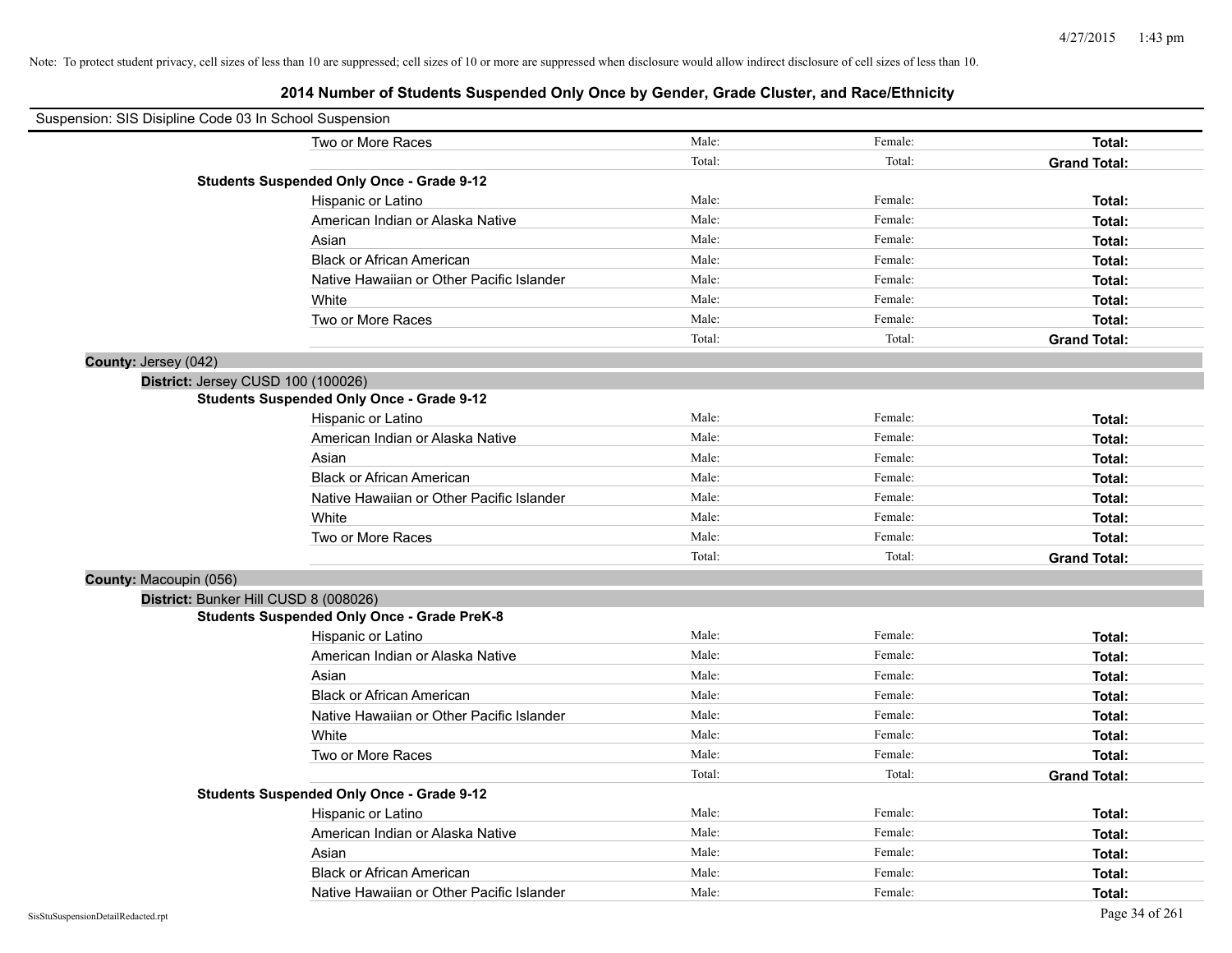| Suspension: SIS Disipline Code 03 In School Suspension |                                                    |        |         |                     |
|--------------------------------------------------------|----------------------------------------------------|--------|---------|---------------------|
|                                                        | White                                              | Male:  | Female: | Total:              |
|                                                        | Two or More Races                                  | Male:  | Female: | Total:              |
|                                                        |                                                    | Total: | Total:  | <b>Grand Total:</b> |
| District: Carlinville CUSD 1 (001026)                  |                                                    |        |         |                     |
|                                                        | <b>Students Suspended Only Once - Grade PreK-8</b> |        |         |                     |
|                                                        | Hispanic or Latino                                 | Male:  | Female: | Total:              |
|                                                        | American Indian or Alaska Native                   | Male:  | Female: | Total:              |
|                                                        | Asian                                              | Male:  | Female: | Total:              |
|                                                        | <b>Black or African American</b>                   | Male:  | Female: | Total:              |
|                                                        | Native Hawaiian or Other Pacific Islander          | Male:  | Female: | Total:              |
|                                                        | White                                              | Male:  | Female: | Total:              |
|                                                        | Two or More Races                                  | Male:  | Female: | Total:              |
|                                                        |                                                    | Total: | Total:  | <b>Grand Total:</b> |
|                                                        | <b>Students Suspended Only Once - Grade 9-12</b>   |        |         |                     |
|                                                        | Hispanic or Latino                                 | Male:  | Female: | Total:              |
|                                                        | American Indian or Alaska Native                   | Male:  | Female: | Total:              |
|                                                        | Asian                                              | Male:  | Female: | Total:              |
|                                                        | <b>Black or African American</b>                   | Male:  | Female: | Total:              |
|                                                        | Native Hawaiian or Other Pacific Islander          | Male:  | Female: | Total:              |
|                                                        | White                                              | Male:  | Female: | 18<br>Total:        |
|                                                        | Two or More Races                                  | Male:  | Female: | Total:              |
|                                                        |                                                    | Total: | Total:  | <b>Grand Total:</b> |
| District: Gillespie CUSD 7 (007026)                    |                                                    |        |         |                     |
|                                                        | <b>Students Suspended Only Once - Grade PreK-8</b> |        |         |                     |
|                                                        | Hispanic or Latino                                 | Male:  | Female: | Total:              |
|                                                        | American Indian or Alaska Native                   | Male:  | Female: | Total:              |
|                                                        | Asian                                              | Male:  | Female: | Total:              |
|                                                        | <b>Black or African American</b>                   | Male:  | Female: | Total:              |
|                                                        | Native Hawaiian or Other Pacific Islander          | Male:  | Female: | Total:              |
|                                                        | White                                              | Male:  | Female: | Total:              |
|                                                        | Two or More Races                                  | Male:  | Female: | Total:              |
|                                                        |                                                    | Total: | Total:  | <b>Grand Total:</b> |
| District: Mount Olive CUSD 5 (005026)                  |                                                    |        |         |                     |
|                                                        | <b>Students Suspended Only Once - Grade PreK-8</b> |        |         |                     |
|                                                        | Hispanic or Latino                                 | Male:  | Female: | Total:              |
|                                                        | American Indian or Alaska Native                   | Male:  | Female: | Total:              |
|                                                        | Asian                                              | Male:  | Female: | Total:              |
|                                                        | <b>Black or African American</b>                   | Male:  | Female: | Total:              |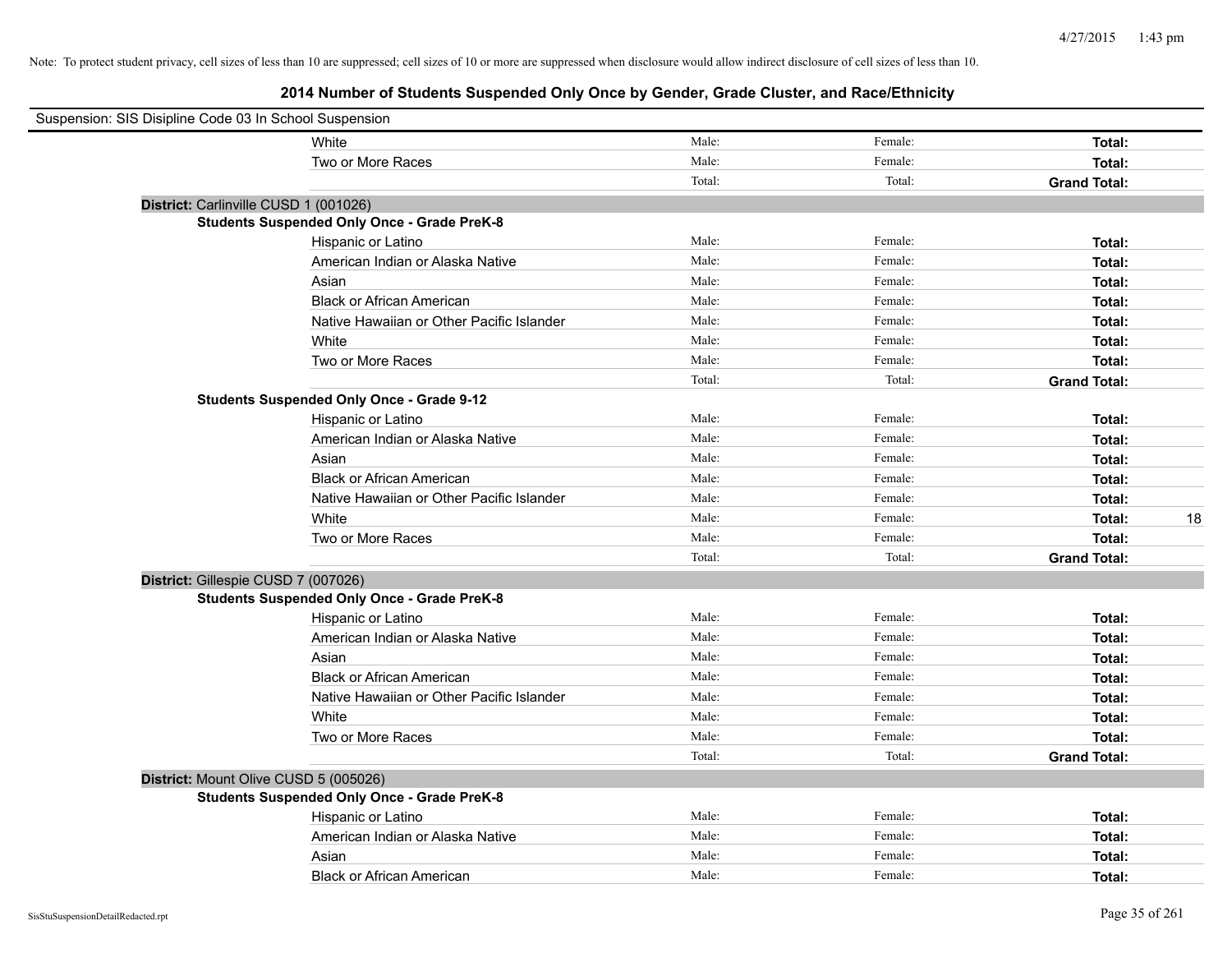| Suspension: SIS Disipline Code 03 In School Suspension |        |         |                     |
|--------------------------------------------------------|--------|---------|---------------------|
| Native Hawaiian or Other Pacific Islander              | Male:  | Female: | Total:              |
| White                                                  | Male:  | Female: | Total:              |
| Two or More Races                                      | Male:  | Female: | Total:              |
|                                                        | Total: | Total:  | <b>Grand Total:</b> |
| <b>Students Suspended Only Once - Grade 9-12</b>       |        |         |                     |
| Hispanic or Latino                                     | Male:  | Female: | Total:              |
| American Indian or Alaska Native                       | Male:  | Female: | Total:              |
| Asian                                                  | Male:  | Female: | Total:              |
| <b>Black or African American</b>                       | Male:  | Female: | Total:              |
| Native Hawaiian or Other Pacific Islander              | Male:  | Female: | Total:              |
| White                                                  | Male:  | Female: | Total:              |
| Two or More Races                                      | Male:  | Female: | Total:              |
|                                                        | Total: | Total:  | <b>Grand Total:</b> |
| District: North Mac CUSD 34 (034026)                   |        |         |                     |
| <b>Students Suspended Only Once - Grade PreK-8</b>     |        |         |                     |
| Hispanic or Latino                                     | Male:  | Female: | Total:              |
| American Indian or Alaska Native                       | Male:  | Female: | Total:              |
| Asian                                                  | Male:  | Female: | Total:              |
| <b>Black or African American</b>                       | Male:  | Female: | Total:              |
| Native Hawaiian or Other Pacific Islander              | Male:  | Female: | Total:              |
| White                                                  | Male:  | Female: | 13<br>Total:        |
| Two or More Races                                      | Male:  | Female: | Total:              |
|                                                        | Total: | Total:  | <b>Grand Total:</b> |
| District: Northwestern CUSD 2 (002026)                 |        |         |                     |
| <b>Students Suspended Only Once - Grade PreK-8</b>     |        |         |                     |
| Hispanic or Latino                                     | Male:  | Female: | Total:              |
| American Indian or Alaska Native                       | Male:  | Female: | Total:              |
| Asian                                                  | Male:  | Female: | Total:              |
| <b>Black or African American</b>                       | Male:  | Female: | Total:              |
| Native Hawaiian or Other Pacific Islander              | Male:  | Female: | Total:              |
| White                                                  | Male:  | Female: | Total:              |
| Two or More Races                                      | Male:  | Female: | Total:              |
|                                                        | Total: | Total:  | <b>Grand Total:</b> |
| <b>Students Suspended Only Once - Grade 9-12</b>       |        |         |                     |
| Hispanic or Latino                                     | Male:  | Female: | Total:              |
| American Indian or Alaska Native                       | Male:  | Female: | Total:              |
| Asian                                                  | Male:  | Female: | Total:              |
| <b>Black or African American</b>                       | Male:  | Female: | Total:              |
| Native Hawaiian or Other Pacific Islander              | Male:  | Female: | Total:              |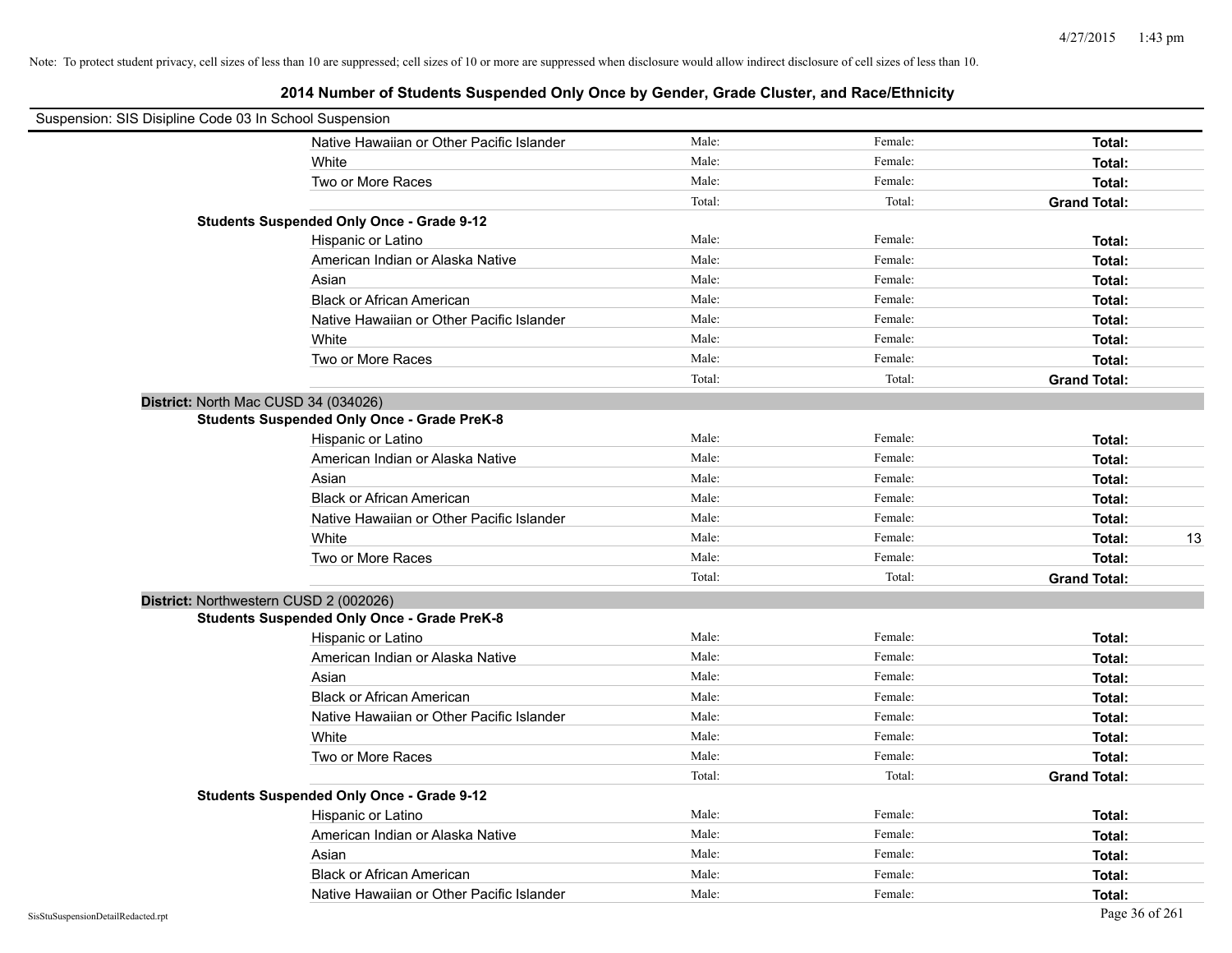| Suspension: SIS Disipline Code 03 In School Suspension |                                                    |        |         |                     |    |
|--------------------------------------------------------|----------------------------------------------------|--------|---------|---------------------|----|
|                                                        | White                                              | Male:  | Female: | Total:              |    |
|                                                        | Two or More Races                                  | Male:  | Female: | Total:              |    |
|                                                        |                                                    | Total: | Total:  | <b>Grand Total:</b> |    |
|                                                        | District: South Macoupin Association (801060)      |        |         |                     |    |
|                                                        | <b>Students Suspended Only Once - Grade 9-12</b>   |        |         |                     |    |
|                                                        | Hispanic or Latino                                 | Male:  | Female: | Total:              |    |
|                                                        | American Indian or Alaska Native                   | Male:  | Female: | Total:              |    |
|                                                        | Asian                                              | Male:  | Female: | Total:              |    |
|                                                        | <b>Black or African American</b>                   | Male:  | Female: | Total:              |    |
|                                                        | Native Hawaiian or Other Pacific Islander          | Male:  | Female: | Total:              |    |
|                                                        | White                                              | Male:  | Female: | Total:              |    |
|                                                        | Two or More Races                                  | Male:  | Female: | Total:              |    |
|                                                        |                                                    | Total: | Total:  | <b>Grand Total:</b> |    |
| District: Southwestern CUSD 9 (009026)                 |                                                    |        |         |                     |    |
|                                                        | <b>Students Suspended Only Once - Grade PreK-8</b> |        |         |                     |    |
|                                                        | Hispanic or Latino                                 | Male:  | Female: | Total:              |    |
|                                                        | American Indian or Alaska Native                   | Male:  | Female: | Total:              |    |
|                                                        | Asian                                              | Male:  | Female: | Total:              |    |
|                                                        | <b>Black or African American</b>                   | Male:  | Female: | Total:              |    |
|                                                        | Native Hawaiian or Other Pacific Islander          | Male:  | Female: | Total:              |    |
|                                                        | White                                              | Male:  | Female: | Total:              |    |
|                                                        | Two or More Races                                  | Male:  | Female: | Total:              |    |
|                                                        |                                                    | Total: | Total:  | <b>Grand Total:</b> |    |
|                                                        | <b>Students Suspended Only Once - Grade 9-12</b>   |        |         |                     |    |
|                                                        | Hispanic or Latino                                 | Male:  | Female: | Total:              |    |
|                                                        | American Indian or Alaska Native                   | Male:  | Female: | Total:              |    |
|                                                        | Asian                                              | Male:  | Female: | Total:              |    |
|                                                        | <b>Black or African American</b>                   | Male:  | Female: | Total:              |    |
|                                                        | Native Hawaiian or Other Pacific Islander          | Male:  | Female: | Total:              |    |
|                                                        | White                                              | Male:  | Female: | Total:              | 24 |
|                                                        | Two or More Races                                  | Male:  | Female: | Total:              |    |
|                                                        |                                                    | Total: | Total:  | <b>Grand Total:</b> |    |
| District: Staunton CUSD 6 (006026)                     |                                                    |        |         |                     |    |
|                                                        | <b>Students Suspended Only Once - Grade PreK-8</b> |        |         |                     |    |
|                                                        | Hispanic or Latino                                 | Male:  | Female: | Total:              |    |
|                                                        | American Indian or Alaska Native                   | Male:  | Female: | Total:              |    |
|                                                        | Asian                                              | Male:  | Female: | Total:              |    |
|                                                        | <b>Black or African American</b>                   | Male:  | Female: | Total:              |    |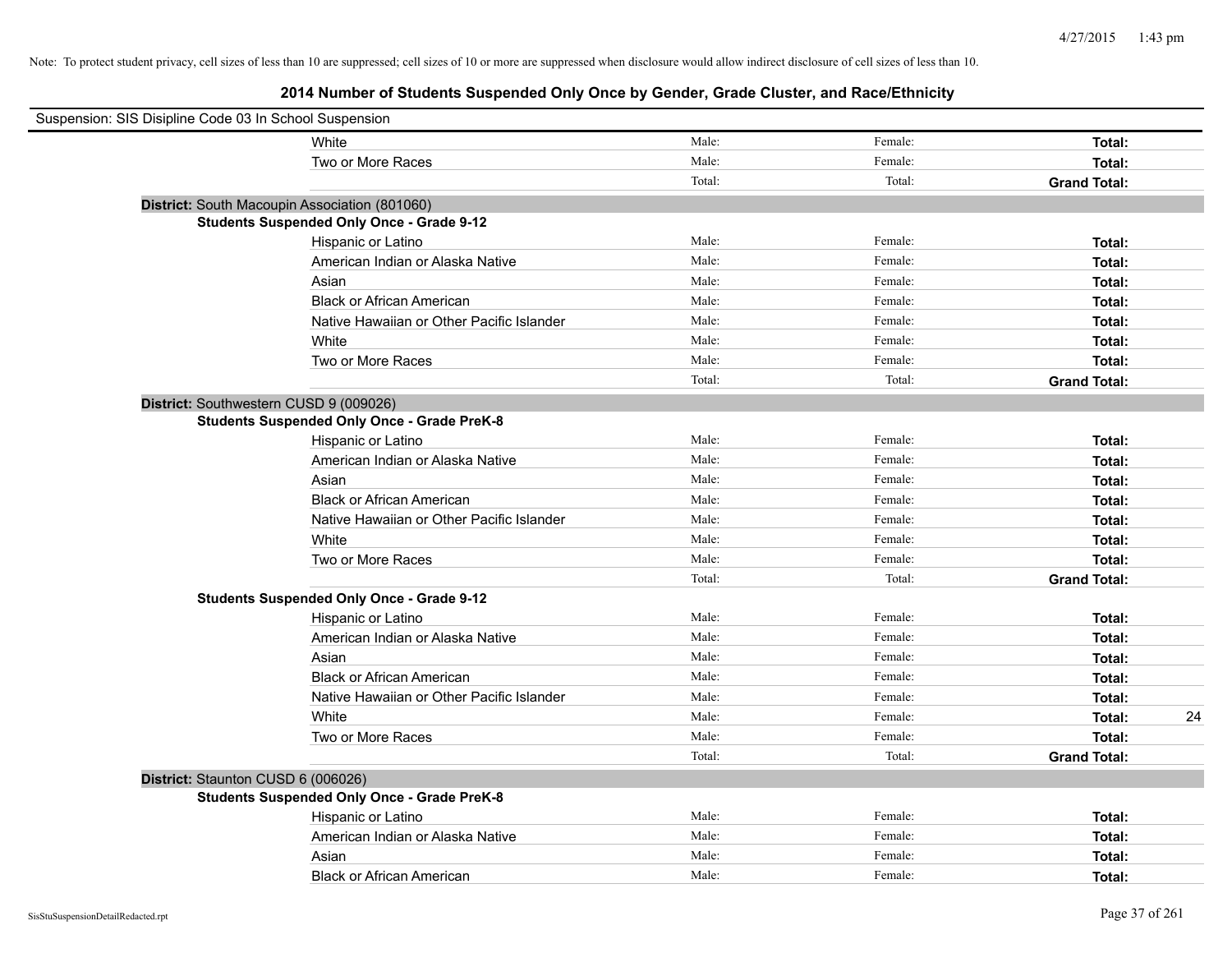**2014 Number of Students Suspended Only Once by Gender, Grade Cluster, and Race/Ethnicity**

| Suspension: SIS Disipline Code 03 In School Suspension |                                                      |        |         |                     |
|--------------------------------------------------------|------------------------------------------------------|--------|---------|---------------------|
|                                                        | Native Hawaiian or Other Pacific Islander            | Male:  | Female: | Total:              |
|                                                        | White                                                | Male:  | Female: | Total:              |
|                                                        | Two or More Races                                    | Male:  | Female: | Total:              |
|                                                        |                                                      | Total: | Total:  | <b>Grand Total:</b> |
| <b>County: Non-Public School (000)</b>                 |                                                      |        |         |                     |
|                                                        | District: Calhoun/Greene/Jersy/Macoupin ROE (000000) |        |         |                     |
|                                                        | <b>Students Suspended Only Once - Grade 9-12</b>     |        |         |                     |
|                                                        | Hispanic or Latino                                   | Male:  | Female: | Total:              |
|                                                        | American Indian or Alaska Native                     | Male:  | Female: | Total:              |
|                                                        | Asian                                                | Male:  | Female: | Total:              |
|                                                        | <b>Black or African American</b>                     | Male:  | Female: | Total:              |
|                                                        | Native Hawaiian or Other Pacific Islander            | Male:  | Female: | Total:              |
|                                                        | White                                                | Male:  | Female: | Total:              |
|                                                        | Two or More Races                                    | Male:  | Female: | Total:              |
|                                                        |                                                      | Total: | Total:  | <b>Grand Total:</b> |
|                                                        |                                                      |        |         |                     |
| Region: Carroll/Jo Daviess/Stephenson ROE (08)         |                                                      |        |         |                     |
| County: Carroll (008)                                  |                                                      |        |         |                     |
|                                                        | District: Chadwick-Milledgeville CUSD 399 (399026)   |        |         |                     |
|                                                        | <b>Students Suspended Only Once - Grade PreK-8</b>   |        |         |                     |
|                                                        | Hispanic or Latino                                   | Male:  | Female: | Total:              |
|                                                        | American Indian or Alaska Native                     | Male:  | Female: | Total:              |
|                                                        | Asian                                                | Male:  | Female: | Total:              |
|                                                        | <b>Black or African American</b>                     | Male:  | Female: | Total:              |
|                                                        | Native Hawaiian or Other Pacific Islander            | Male:  | Female: | Total:              |
|                                                        | White                                                | Male:  | Female: | Total:              |
|                                                        | Two or More Races                                    | Male:  | Female: | Total:              |
|                                                        |                                                      | Total: | Total:  | <b>Grand Total:</b> |
|                                                        | <b>Students Suspended Only Once - Grade 9-12</b>     |        |         |                     |
|                                                        |                                                      |        |         |                     |
|                                                        | Hispanic or Latino                                   | Male:  | Female: | Total:              |
|                                                        | American Indian or Alaska Native                     | Male:  | Female: | Total:              |
|                                                        | Asian                                                | Male:  | Female: | Total:              |
|                                                        | <b>Black or African American</b>                     | Male:  | Female: | Total:              |
|                                                        | Native Hawaiian or Other Pacific Islander            | Male:  | Female: | Total:              |
|                                                        | White                                                | Male:  | Female: | Total:              |
|                                                        | Two or More Races                                    | Male:  | Female: | Total:              |

#### **District:** Eastland CUSD 308 (308026)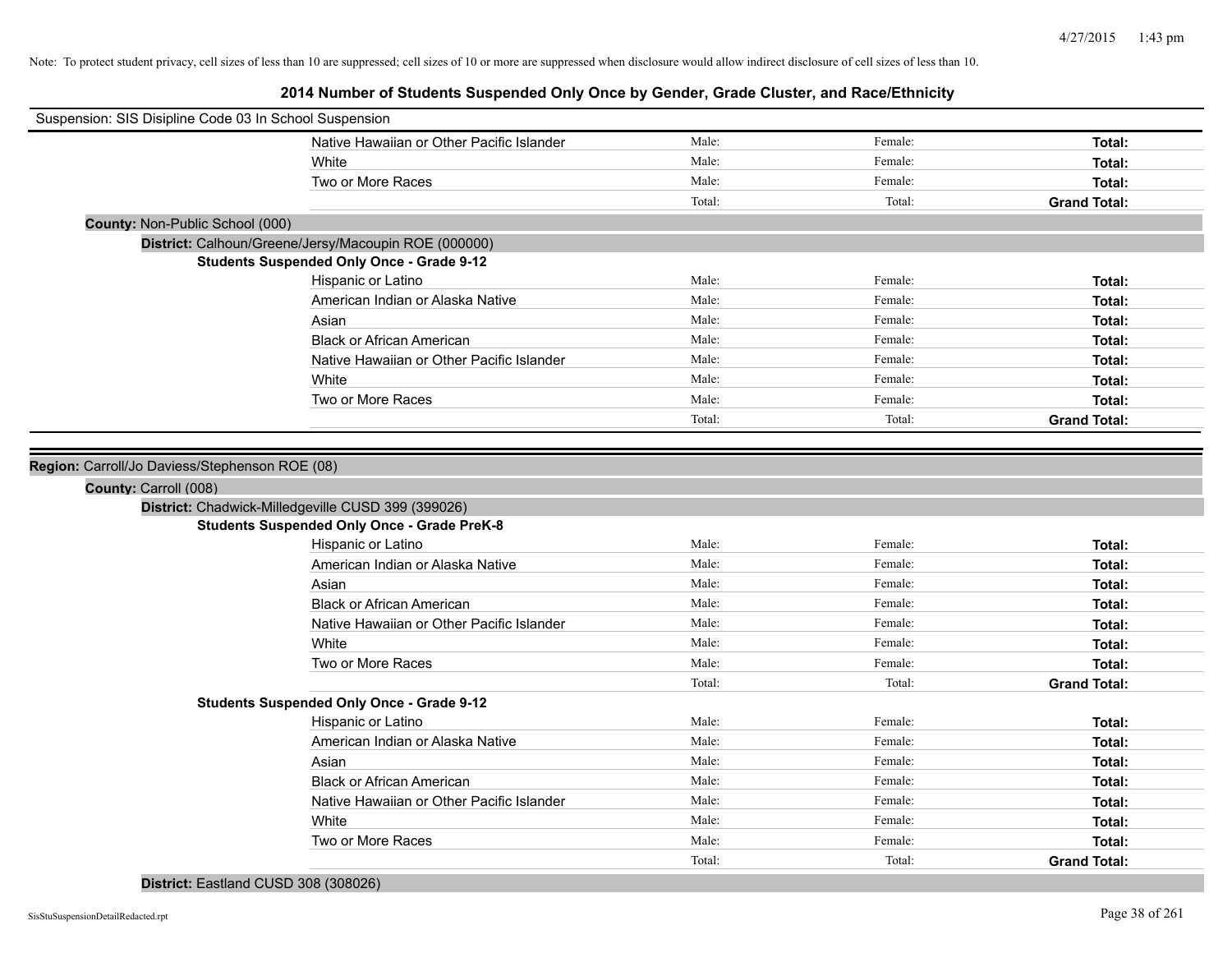| Suspension: SIS Disipline Code 03 In School Suspension |                                                    |        |    |         |    |                     |    |
|--------------------------------------------------------|----------------------------------------------------|--------|----|---------|----|---------------------|----|
|                                                        | <b>Students Suspended Only Once - Grade PreK-8</b> |        |    |         |    |                     |    |
|                                                        | Hispanic or Latino                                 | Male:  |    | Female: |    | Total:              |    |
|                                                        | American Indian or Alaska Native                   | Male:  |    | Female: |    | Total:              |    |
|                                                        | Asian                                              | Male:  |    | Female: |    | Total:              |    |
|                                                        | <b>Black or African American</b>                   | Male:  |    | Female: |    | Total:              |    |
|                                                        | Native Hawaiian or Other Pacific Islander          | Male:  |    | Female: |    | Total:              |    |
|                                                        | White                                              | Male:  |    | Female: |    | Total:              |    |
|                                                        | Two or More Races                                  | Male:  |    | Female: |    | Total:              |    |
|                                                        |                                                    | Total: |    | Total:  |    | <b>Grand Total:</b> |    |
|                                                        | District: West Carroll CUSD 314 (314026)           |        |    |         |    |                     |    |
|                                                        | <b>Students Suspended Only Once - Grade PreK-8</b> |        |    |         |    |                     |    |
|                                                        | Hispanic or Latino                                 | Male:  |    | Female: |    | Total:              |    |
|                                                        | American Indian or Alaska Native                   | Male:  |    | Female: |    | Total:              |    |
|                                                        | Asian                                              | Male:  |    | Female: |    | Total:              |    |
|                                                        | <b>Black or African American</b>                   | Male:  |    | Female: |    | Total:              |    |
|                                                        | Native Hawaiian or Other Pacific Islander          | Male:  |    | Female: |    | Total:              |    |
|                                                        | White                                              | Male:  |    | Female: |    | Total:              |    |
|                                                        | Two or More Races                                  | Male:  |    | Female: |    | Total:              |    |
|                                                        |                                                    | Total: |    | Total:  |    | <b>Grand Total:</b> |    |
|                                                        | <b>Students Suspended Only Once - Grade 9-12</b>   |        |    |         |    |                     |    |
|                                                        | Hispanic or Latino                                 | Male:  |    | Female: |    | Total:              |    |
|                                                        | American Indian or Alaska Native                   | Male:  |    | Female: |    | Total:              |    |
|                                                        | Asian                                              | Male:  |    | Female: |    | Total:              |    |
|                                                        | <b>Black or African American</b>                   | Male:  |    | Female: |    | Total:              |    |
|                                                        | Native Hawaiian or Other Pacific Islander          | Male:  |    | Female: |    | Total:              |    |
|                                                        | White                                              | Male:  | 16 | Female: | 12 | Total:              | 28 |
|                                                        | Two or More Races                                  | Male:  |    | Female: |    | Total:              |    |
|                                                        |                                                    | Total: |    | Total:  |    | <b>Grand Total:</b> |    |
| County: Jodaviess (043)                                |                                                    |        |    |         |    |                     |    |
|                                                        | District: East Dubuque USD 119 (119022)            |        |    |         |    |                     |    |
|                                                        | <b>Students Suspended Only Once - Grade PreK-8</b> |        |    |         |    |                     |    |
|                                                        | Hispanic or Latino                                 | Male:  |    | Female: |    | Total:              |    |
|                                                        | American Indian or Alaska Native                   | Male:  |    | Female: |    | Total:              |    |
|                                                        | Asian                                              | Male:  |    | Female: |    | Total:              |    |
|                                                        | <b>Black or African American</b>                   | Male:  |    | Female: |    | Total:              |    |
|                                                        | Native Hawaiian or Other Pacific Islander          | Male:  |    | Female: |    | Total:              |    |
|                                                        | White                                              | Male:  |    | Female: |    | Total:              |    |
|                                                        | Two or More Races                                  | Male:  |    | Female: |    | Total:              |    |
|                                                        |                                                    | Total: |    | Total:  |    | <b>Grand Total:</b> |    |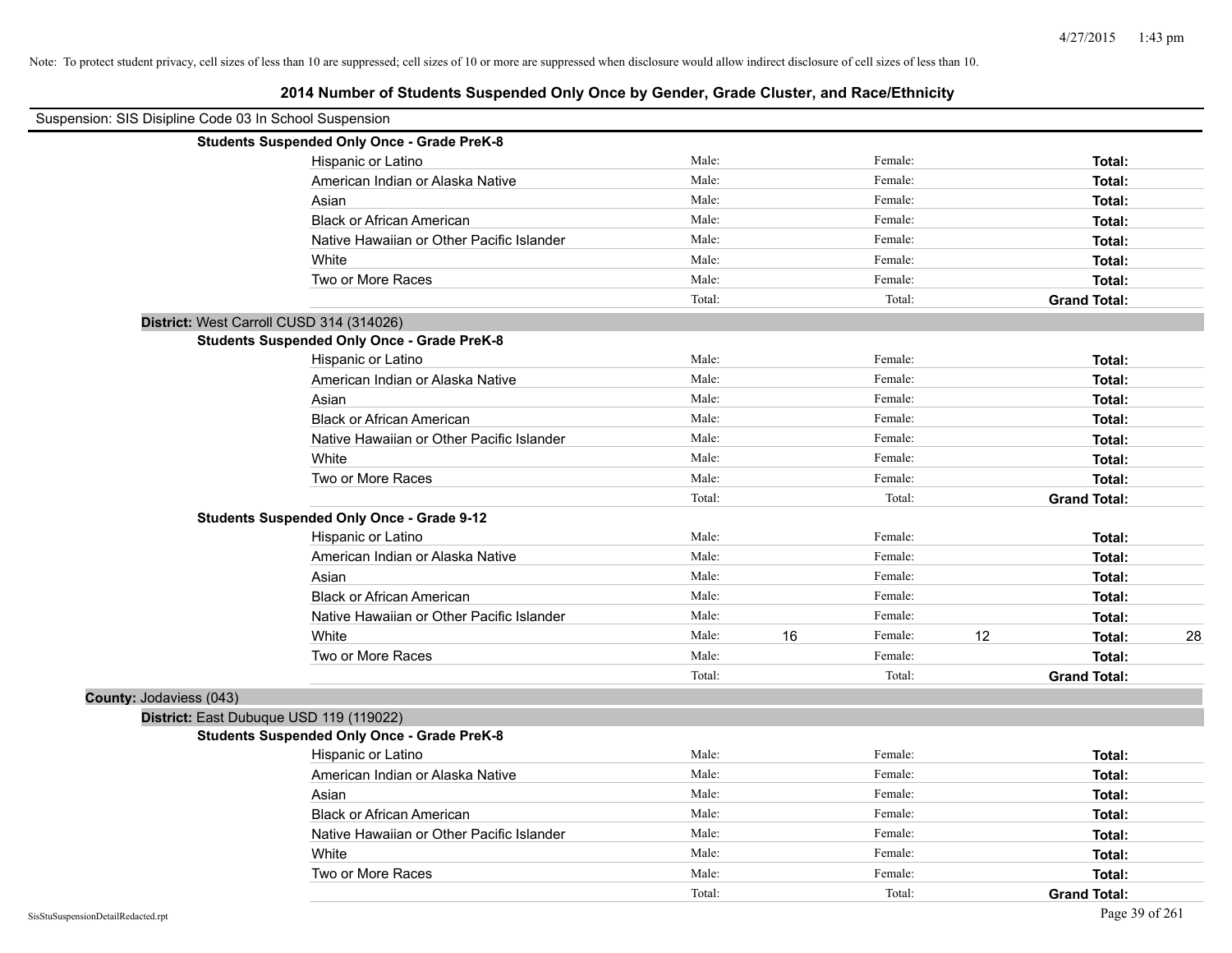| Suspension: SIS Disipline Code 03 In School Suspension |                                                    |        |         |                     |
|--------------------------------------------------------|----------------------------------------------------|--------|---------|---------------------|
|                                                        | <b>Students Suspended Only Once - Grade 9-12</b>   |        |         |                     |
|                                                        | Hispanic or Latino                                 | Male:  | Female: | Total:              |
|                                                        | American Indian or Alaska Native                   | Male:  | Female: | Total:              |
|                                                        | Asian                                              | Male:  | Female: | Total:              |
|                                                        | <b>Black or African American</b>                   | Male:  | Female: | Total:              |
|                                                        | Native Hawaiian or Other Pacific Islander          | Male:  | Female: | Total:              |
|                                                        | White                                              | Male:  | Female: | Total:              |
|                                                        | Two or More Races                                  | Male:  | Female: | Total:              |
|                                                        |                                                    | Total: | Total:  | <b>Grand Total:</b> |
| District: River Ridge CUSD 210 (210026)                |                                                    |        |         |                     |
|                                                        | <b>Students Suspended Only Once - Grade PreK-8</b> |        |         |                     |
|                                                        | Hispanic or Latino                                 | Male:  | Female: | Total:              |
|                                                        | American Indian or Alaska Native                   | Male:  | Female: | Total:              |
|                                                        | Asian                                              | Male:  | Female: | Total:              |
|                                                        | <b>Black or African American</b>                   | Male:  | Female: | Total:              |
|                                                        | Native Hawaiian or Other Pacific Islander          | Male:  | Female: | Total:              |
|                                                        | White                                              | Male:  | Female: | 12<br>Total:        |
|                                                        | Two or More Races                                  | Male:  | Female: | Total:              |
|                                                        |                                                    | Total: | Total:  | <b>Grand Total:</b> |
|                                                        | <b>Students Suspended Only Once - Grade 9-12</b>   |        |         |                     |
|                                                        | Hispanic or Latino                                 | Male:  | Female: | Total:              |
|                                                        | American Indian or Alaska Native                   | Male:  | Female: | Total:              |
|                                                        | Asian                                              | Male:  | Female: | Total:              |
|                                                        | <b>Black or African American</b>                   | Male:  | Female: | Total:              |
|                                                        | Native Hawaiian or Other Pacific Islander          | Male:  | Female: | Total:              |
|                                                        | White                                              | Male:  | Female: | Total:              |
|                                                        | Two or More Races                                  | Male:  | Female: | Total:              |
|                                                        |                                                    | Total: | Total:  | <b>Grand Total:</b> |
| District: Scales Mound CUSD 211 (211026)               |                                                    |        |         |                     |
|                                                        | <b>Students Suspended Only Once - Grade PreK-8</b> |        |         |                     |
|                                                        | Hispanic or Latino                                 | Male:  | Female: | Total:              |
|                                                        | American Indian or Alaska Native                   | Male:  | Female: | Total:              |
|                                                        | Asian                                              | Male:  | Female: | Total:              |
|                                                        | <b>Black or African American</b>                   | Male:  | Female: | Total:              |
|                                                        | Native Hawaiian or Other Pacific Islander          | Male:  | Female: | Total:              |
|                                                        | White                                              | Male:  | Female: | Total:              |
|                                                        | Two or More Races                                  | Male:  | Female: | Total:              |
|                                                        |                                                    | Total: | Total:  | <b>Grand Total:</b> |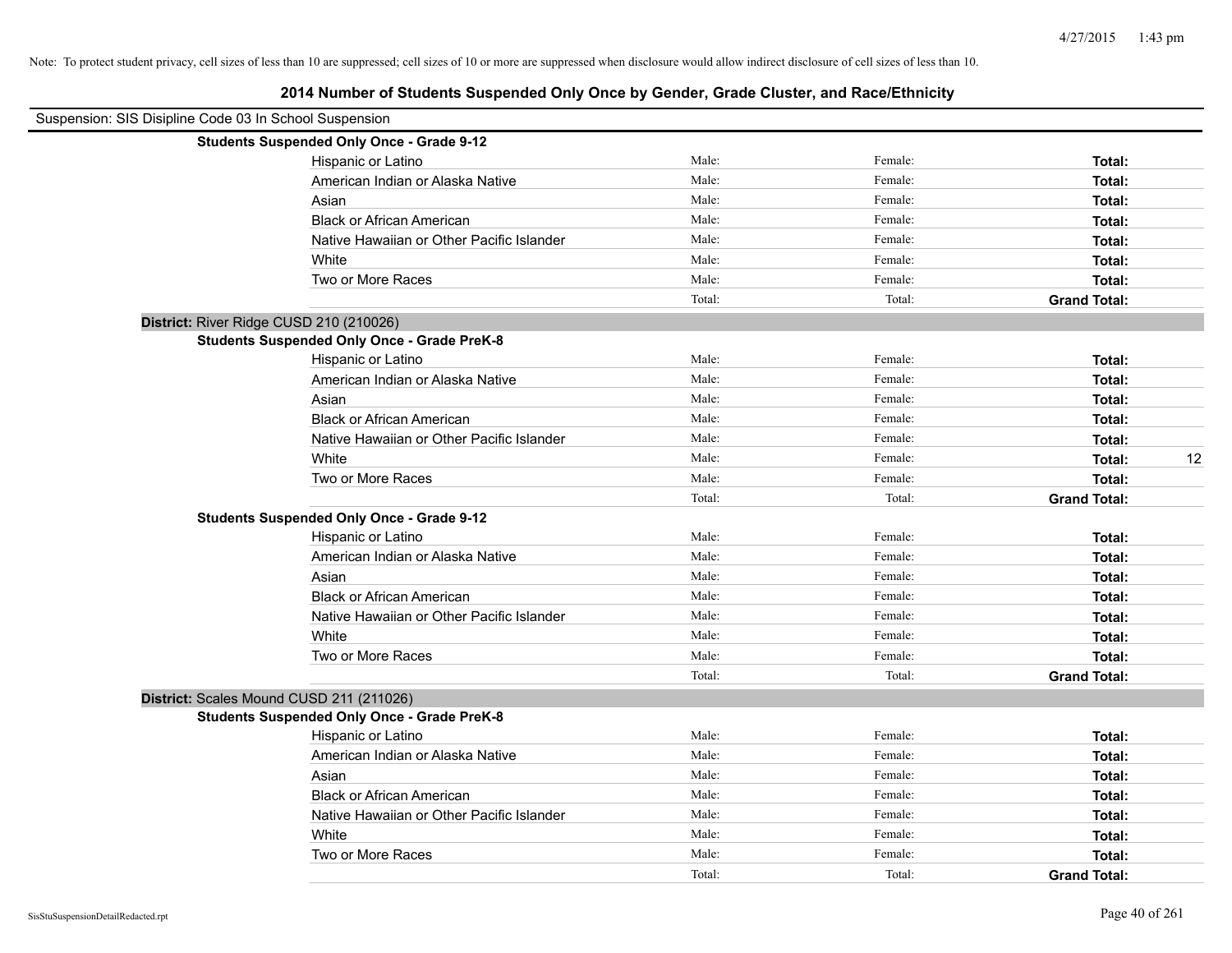| Suspension: SIS Disipline Code 03 In School Suspension |                                                      |        |         |                     |
|--------------------------------------------------------|------------------------------------------------------|--------|---------|---------------------|
| District: Stockton CUSD 206 (206026)                   |                                                      |        |         |                     |
|                                                        | <b>Students Suspended Only Once - Grade 9-12</b>     |        |         |                     |
|                                                        | Hispanic or Latino                                   | Male:  | Female: | Total:              |
|                                                        | American Indian or Alaska Native                     | Male:  | Female: | Total:              |
|                                                        | Asian                                                | Male:  | Female: | Total:              |
|                                                        | <b>Black or African American</b>                     | Male:  | Female: | Total:              |
|                                                        | Native Hawaiian or Other Pacific Islander            | Male:  | Female: | Total:              |
|                                                        | White                                                | Male:  | Female: | Total:              |
|                                                        | Two or More Races                                    | Male:  | Female: | Total:              |
|                                                        |                                                      | Total: | Total:  | <b>Grand Total:</b> |
| District: Warren CUSD 205 (205026)                     |                                                      |        |         |                     |
|                                                        | <b>Students Suspended Only Once - Grade PreK-8</b>   |        |         |                     |
|                                                        | Hispanic or Latino                                   | Male:  | Female: | Total:              |
|                                                        | American Indian or Alaska Native                     | Male:  | Female: | Total:              |
|                                                        | Asian                                                | Male:  | Female: | Total:              |
|                                                        | <b>Black or African American</b>                     | Male:  | Female: | Total:              |
|                                                        | Native Hawaiian or Other Pacific Islander            | Male:  | Female: | Total:              |
|                                                        | White                                                | Male:  | Female: | Total:              |
|                                                        | Two or More Races                                    | Male:  | Female: | Total:              |
|                                                        |                                                      | Total: | Total:  | <b>Grand Total:</b> |
|                                                        | <b>Students Suspended Only Once - Grade 9-12</b>     |        |         |                     |
|                                                        | Hispanic or Latino                                   | Male:  | Female: | Total:              |
|                                                        | American Indian or Alaska Native                     | Male:  | Female: | Total:              |
|                                                        | Asian                                                | Male:  | Female: | Total:              |
|                                                        | <b>Black or African American</b>                     | Male:  | Female: | Total:              |
|                                                        | Native Hawaiian or Other Pacific Islander            | Male:  | Female: | Total:              |
|                                                        | White                                                | Male:  | Female: | Total:              |
|                                                        | Two or More Races                                    | Male:  | Female: | Total:              |
|                                                        |                                                      | Total: | Total:  | <b>Grand Total:</b> |
| County: Non-Public School (000)                        |                                                      |        |         |                     |
|                                                        | District: Carroll/Jo Daviess/Stephenson ROE (000000) |        |         |                     |
|                                                        | <b>Students Suspended Only Once - Grade 9-12</b>     |        |         |                     |
|                                                        | Hispanic or Latino                                   | Male:  | Female: | Total:              |
|                                                        | American Indian or Alaska Native                     | Male:  | Female: | Total:              |
|                                                        | Asian                                                | Male:  | Female: | Total:              |
|                                                        | <b>Black or African American</b>                     | Male:  | Female: | Total:              |
|                                                        | Native Hawaiian or Other Pacific Islander            | Male:  | Female: | Total:              |
|                                                        | White                                                | Male:  | Female: | Total:              |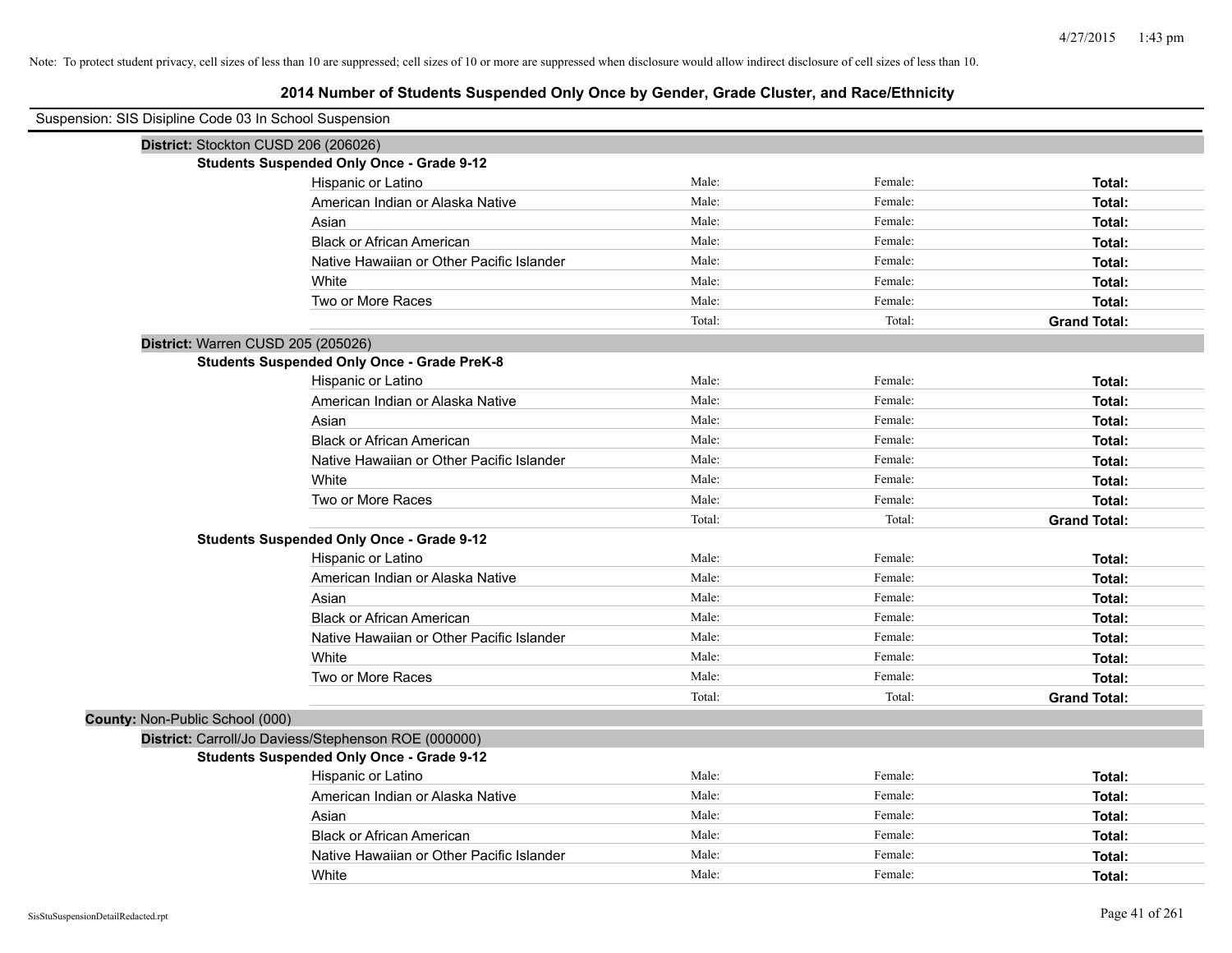| Suspension: SIS Disipline Code 03 In School Suspension |        |    |         |    |                     |    |
|--------------------------------------------------------|--------|----|---------|----|---------------------|----|
| Two or More Races                                      | Male:  |    | Female: |    | Total:              |    |
|                                                        | Total: |    | Total:  |    | <b>Grand Total:</b> |    |
| County: Stephenson (089)                               |        |    |         |    |                     |    |
| District: Dakota CUSD 201 (201026)                     |        |    |         |    |                     |    |
| <b>Students Suspended Only Once - Grade PreK-8</b>     |        |    |         |    |                     |    |
| Hispanic or Latino                                     | Male:  |    | Female: |    | Total:              |    |
| American Indian or Alaska Native                       | Male:  |    | Female: |    | Total:              |    |
| Asian                                                  | Male:  |    | Female: |    | Total:              |    |
| <b>Black or African American</b>                       | Male:  |    | Female: |    | Total:              |    |
| Native Hawaiian or Other Pacific Islander              | Male:  |    | Female: |    | Total:              |    |
| White                                                  | Male:  |    | Female: |    | Total:              |    |
| Two or More Races                                      | Male:  |    | Female: |    | Total:              |    |
|                                                        | Total: |    | Total:  |    | <b>Grand Total:</b> |    |
| <b>Students Suspended Only Once - Grade 9-12</b>       |        |    |         |    |                     |    |
| Hispanic or Latino                                     | Male:  |    | Female: |    | Total:              |    |
| American Indian or Alaska Native                       | Male:  |    | Female: |    | Total:              |    |
| Asian                                                  | Male:  |    | Female: |    | Total:              |    |
| <b>Black or African American</b>                       | Male:  |    | Female: |    | Total:              |    |
| Native Hawaiian or Other Pacific Islander              | Male:  |    | Female: |    | Total:              |    |
| White                                                  | Male:  |    | Female: |    | Total:              |    |
| Two or More Races                                      | Male:  |    | Female: |    | Total:              |    |
|                                                        | Total: |    | Total:  |    | <b>Grand Total:</b> |    |
| District: Freeport SD 145 (145022)                     |        |    |         |    |                     |    |
| <b>Students Suspended Only Once - Grade PreK-8</b>     |        |    |         |    |                     |    |
| Hispanic or Latino                                     | Male:  |    | Female: |    | Total:              | 15 |
| American Indian or Alaska Native                       | Male:  |    | Female: |    | Total:              |    |
| Asian                                                  | Male:  |    | Female: |    | Total:              |    |
| <b>Black or African American</b>                       | Male:  | 31 | Female: | 24 | Total:              | 55 |
| Native Hawaiian or Other Pacific Islander              | Male:  |    | Female: |    | Total:              |    |
| White                                                  | Male:  | 28 | Female: | 10 | Total:              | 38 |
| Two or More Races                                      | Male:  |    | Female: |    | Total:              | 15 |
|                                                        | Total: |    | Total:  |    | <b>Grand Total:</b> |    |
| <b>Students Suspended Only Once - Grade 9-12</b>       |        |    |         |    |                     |    |
| Hispanic or Latino                                     | Male:  |    | Female: |    | Total:              | 11 |
| American Indian or Alaska Native                       | Male:  |    | Female: |    | Total:              |    |
| Asian                                                  | Male:  |    | Female: |    | Total:              |    |
| <b>Black or African American</b>                       | Male:  | 15 | Female: | 24 | Total:              | 39 |
| Native Hawaiian or Other Pacific Islander              | Male:  |    | Female: |    | Total:              |    |
| White                                                  | Male:  | 25 | Female: | 18 | Total:              | 43 |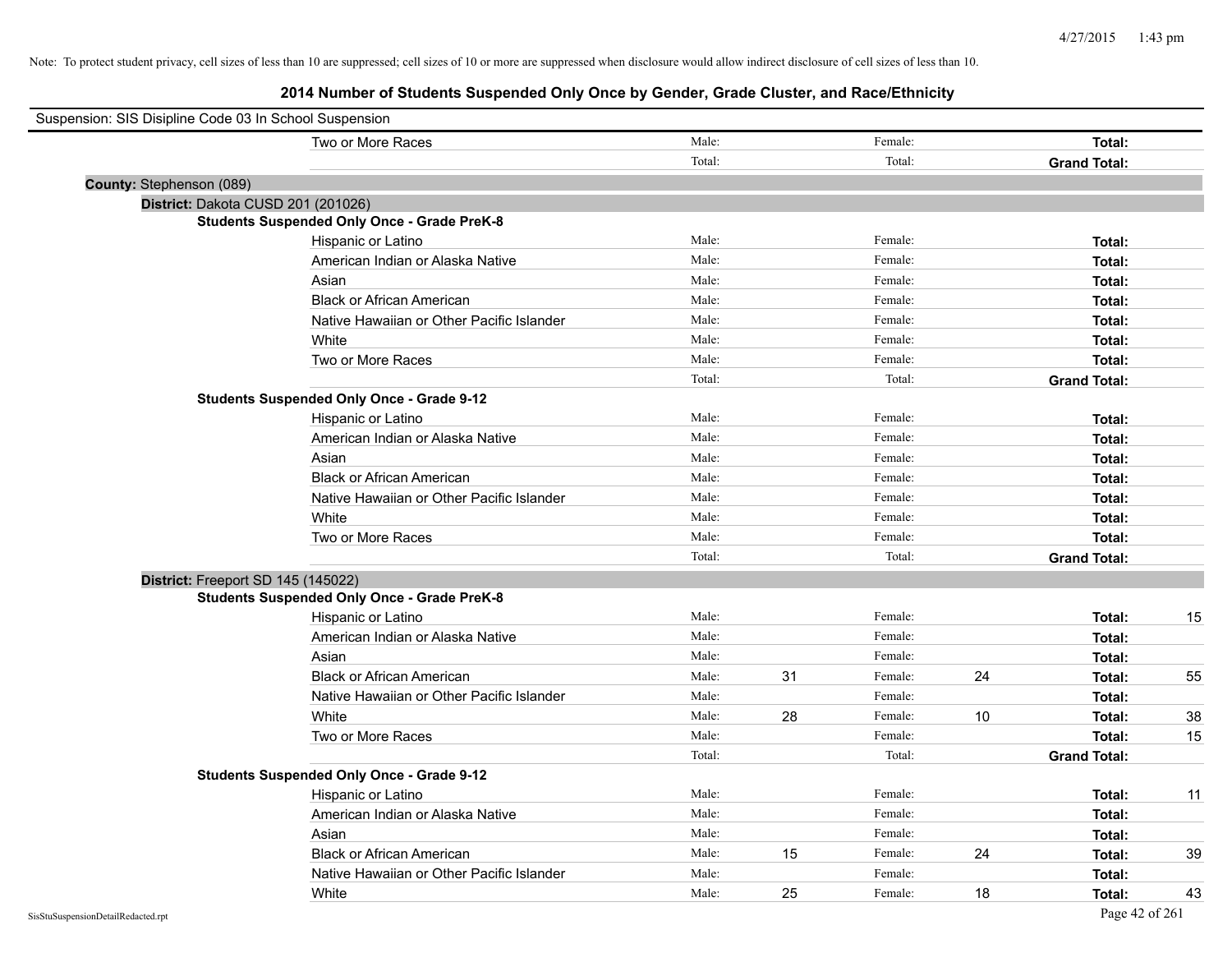| Suspension: SIS Disipline Code 03 In School Suspension |                                                    |        |         |                     |    |
|--------------------------------------------------------|----------------------------------------------------|--------|---------|---------------------|----|
|                                                        | Two or More Races                                  | Male:  | Female: | Total:              | 16 |
|                                                        |                                                    | Total: | Total:  | <b>Grand Total:</b> |    |
|                                                        | District: Lena Winslow CUSD 202 (202026)           |        |         |                     |    |
|                                                        | <b>Students Suspended Only Once - Grade PreK-8</b> |        |         |                     |    |
|                                                        | Hispanic or Latino                                 | Male:  | Female: | Total:              |    |
|                                                        | American Indian or Alaska Native                   | Male:  | Female: | Total:              |    |
|                                                        | Asian                                              | Male:  | Female: | Total:              |    |
|                                                        | <b>Black or African American</b>                   | Male:  | Female: | Total:              |    |
|                                                        | Native Hawaiian or Other Pacific Islander          | Male:  | Female: | Total:              |    |
|                                                        | White                                              | Male:  | Female: | Total:              |    |
|                                                        | Two or More Races                                  | Male:  | Female: | Total:              |    |
|                                                        |                                                    | Total: | Total:  | <b>Grand Total:</b> | 10 |
|                                                        | <b>Students Suspended Only Once - Grade 9-12</b>   |        |         |                     |    |
|                                                        | Hispanic or Latino                                 | Male:  | Female: | Total:              |    |
|                                                        | American Indian or Alaska Native                   | Male:  | Female: | Total:              |    |
|                                                        | Asian                                              | Male:  | Female: | Total:              |    |
|                                                        | <b>Black or African American</b>                   | Male:  | Female: | Total:              |    |
|                                                        | Native Hawaiian or Other Pacific Islander          | Male:  | Female: | Total:              |    |
|                                                        | White                                              | Male:  | Female: | Total:              |    |
|                                                        | Two or More Races                                  | Male:  | Female: | Total:              |    |
|                                                        |                                                    | Total: | Total:  | <b>Grand Total:</b> |    |
| District: Orangeville CUSD 203 (203026)                |                                                    |        |         |                     |    |
|                                                        | <b>Students Suspended Only Once - Grade PreK-8</b> |        |         |                     |    |
|                                                        | Hispanic or Latino                                 | Male:  | Female: | Total:              |    |
|                                                        | American Indian or Alaska Native                   | Male:  | Female: | Total:              |    |
|                                                        | Asian                                              | Male:  | Female: | Total:              |    |
|                                                        | <b>Black or African American</b>                   | Male:  | Female: | Total:              |    |
|                                                        | Native Hawaiian or Other Pacific Islander          | Male:  | Female: | Total:              |    |
|                                                        | White                                              | Male:  | Female: | Total:              |    |
|                                                        | Two or More Races                                  | Male:  | Female: | Total:              |    |
|                                                        |                                                    | Total: | Total:  | <b>Grand Total:</b> |    |
|                                                        | <b>Students Suspended Only Once - Grade 9-12</b>   |        |         |                     |    |
|                                                        | Hispanic or Latino                                 | Male:  | Female: | Total:              |    |
|                                                        | American Indian or Alaska Native                   | Male:  | Female: | Total:              |    |
|                                                        | Asian                                              | Male:  | Female: | Total:              |    |
|                                                        | <b>Black or African American</b>                   | Male:  | Female: | Total:              |    |
|                                                        | Native Hawaiian or Other Pacific Islander          | Male:  | Female: | Total:              |    |
|                                                        | White                                              | Male:  | Female: | Total:              | 12 |
|                                                        | Two or More Races                                  | Male:  | Female: | Total:              |    |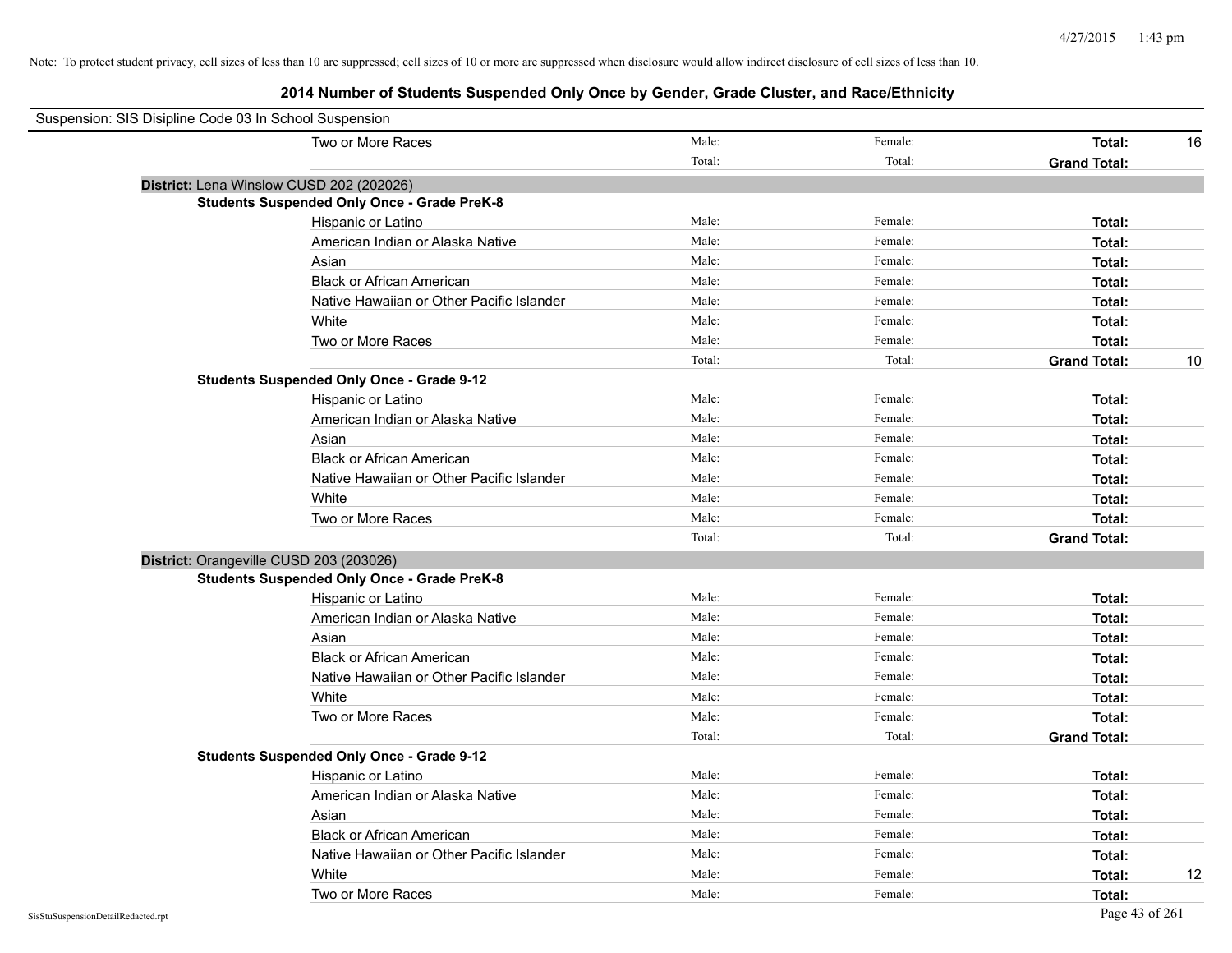| Suspension: SIS Disipline Code 03 In School Suspension |                                                    |        |    |         |    |                     |    |
|--------------------------------------------------------|----------------------------------------------------|--------|----|---------|----|---------------------|----|
|                                                        |                                                    | Total: |    | Total:  |    | <b>Grand Total:</b> |    |
|                                                        |                                                    |        |    |         |    |                     |    |
| Region: Champaign/Ford ROE (09)                        |                                                    |        |    |         |    |                     |    |
| County: Champaign (010)                                |                                                    |        |    |         |    |                     |    |
|                                                        | District: Champaign CUSD 4 (004026)                |        |    |         |    |                     |    |
|                                                        | <b>Students Suspended Only Once - Grade PreK-8</b> |        |    |         |    |                     |    |
|                                                        | Hispanic or Latino                                 | Male:  |    | Female: |    | Total:              |    |
|                                                        | American Indian or Alaska Native                   | Male:  |    | Female: |    | Total:              |    |
|                                                        | Asian                                              | Male:  |    | Female: |    | Total:              |    |
|                                                        | <b>Black or African American</b>                   | Male:  | 21 | Female: | 11 | Total:              | 32 |
|                                                        | Native Hawaiian or Other Pacific Islander          | Male:  |    | Female: |    | Total:              |    |
|                                                        | White                                              | Male:  |    | Female: |    | Total:              |    |
|                                                        | Two or More Races                                  | Male:  |    | Female: |    | Total:              |    |
|                                                        |                                                    | Total: |    | Total:  |    | <b>Grand Total:</b> |    |
|                                                        | District: Fisher CUSD 1 (001026)                   |        |    |         |    |                     |    |
|                                                        | <b>Students Suspended Only Once - Grade PreK-8</b> |        |    |         |    |                     |    |
|                                                        | Hispanic or Latino                                 | Male:  |    | Female: |    | Total:              |    |
|                                                        | American Indian or Alaska Native                   | Male:  |    | Female: |    | Total:              |    |
|                                                        | Asian                                              | Male:  |    | Female: |    | Total:              |    |
|                                                        | <b>Black or African American</b>                   | Male:  |    | Female: |    | Total:              |    |
|                                                        | Native Hawaiian or Other Pacific Islander          | Male:  |    | Female: |    | Total:              |    |
|                                                        | White                                              | Male:  |    | Female: |    | Total:              |    |
|                                                        | Two or More Races                                  | Male:  |    | Female: |    | Total:              |    |
|                                                        |                                                    | Total: |    | Total:  |    | <b>Grand Total:</b> |    |
|                                                        | District: Rantoul Township HSD 193 (193017)        |        |    |         |    |                     |    |
|                                                        | <b>Students Suspended Only Once - Grade 9-12</b>   |        |    |         |    |                     |    |
|                                                        | Hispanic or Latino                                 | Male:  |    | Female: |    | Total:              |    |
|                                                        | American Indian or Alaska Native                   | Male:  |    | Female: |    | Total:              |    |
|                                                        | Asian                                              | Male:  |    | Female: |    | Total:              |    |
|                                                        | <b>Black or African American</b>                   | Male:  | 17 | Female: | 15 | Total:              | 32 |
|                                                        | Native Hawaiian or Other Pacific Islander          | Male:  |    | Female: |    | Total:              |    |
|                                                        | White                                              | Male:  | 19 | Female: | 16 | Total:              | 35 |
|                                                        | Two or More Races                                  | Male:  |    | Female: |    | Total:              | 11 |
|                                                        |                                                    | Total: |    | Total:  |    | <b>Grand Total:</b> |    |
|                                                        | District: Rural Champaign Co Spec Ed Coop (000061) |        |    |         |    |                     |    |
|                                                        | <b>Students Suspended Only Once - Grade PreK-8</b> |        |    |         |    |                     |    |
|                                                        | Hispanic or Latino                                 | Male:  |    | Female: |    | Total:              |    |
|                                                        | American Indian or Alaska Native                   | Male:  |    | Female: |    | Total:              |    |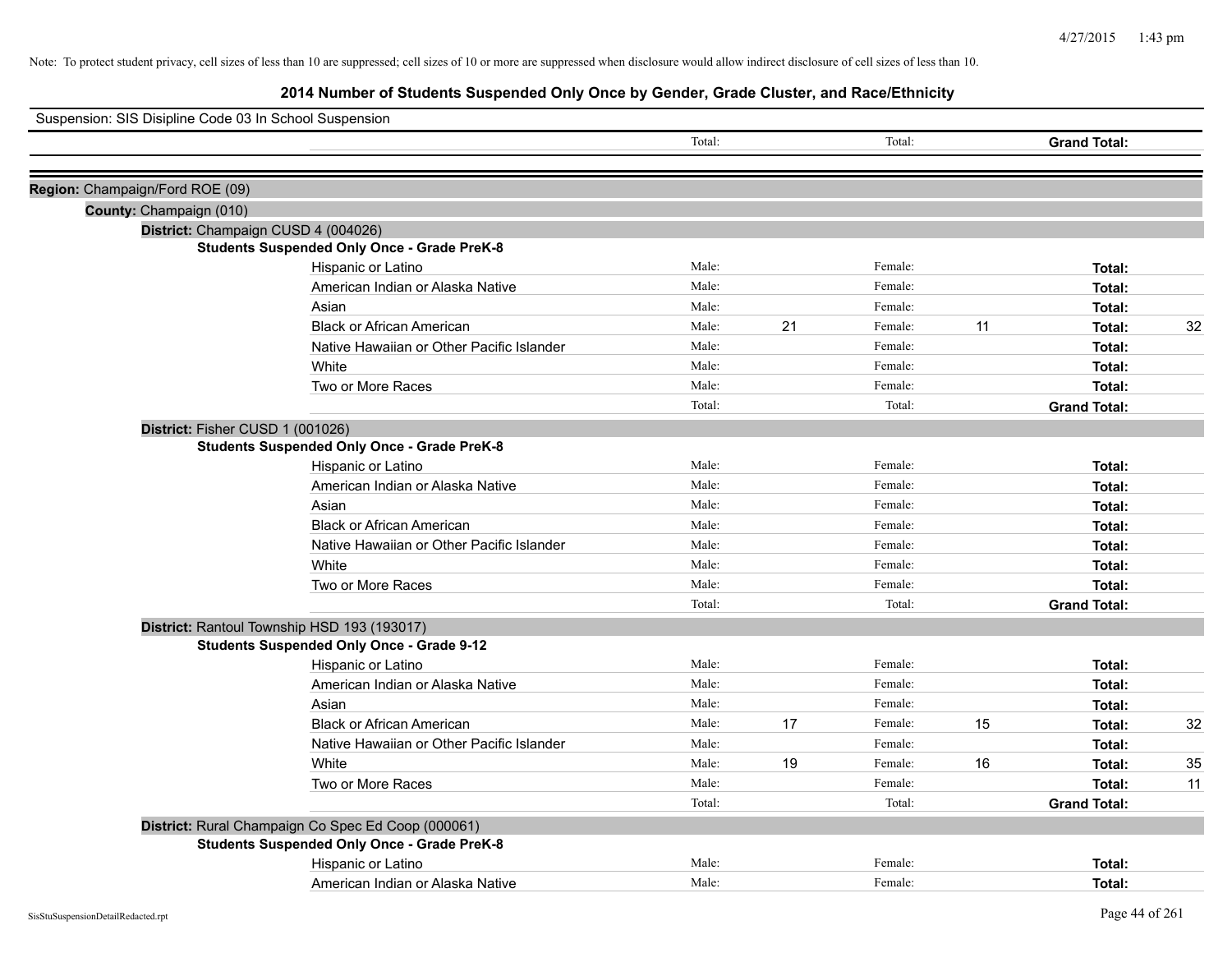## **2014 Number of Students Suspended Only Once by Gender, Grade Cluster, and Race/Ethnicity**

| Suspension: SIS Disipline Code 03 In School Suspension |                                                    |        |         |                     |
|--------------------------------------------------------|----------------------------------------------------|--------|---------|---------------------|
|                                                        | Asian                                              | Male:  | Female: | Total:              |
|                                                        | <b>Black or African American</b>                   | Male:  | Female: | Total:              |
|                                                        | Native Hawaiian or Other Pacific Islander          | Male:  | Female: | Total:              |
|                                                        | White                                              | Male:  | Female: | Total:              |
|                                                        | Two or More Races                                  | Male:  | Female: | Total:              |
|                                                        |                                                    | Total: | Total:  | <b>Grand Total:</b> |
| District: St Joseph CCSD 169 (169004)                  |                                                    |        |         |                     |
|                                                        | <b>Students Suspended Only Once - Grade PreK-8</b> |        |         |                     |
|                                                        | Hispanic or Latino                                 | Male:  | Female: | Total:              |
|                                                        | American Indian or Alaska Native                   | Male:  | Female: | Total:              |
|                                                        | Asian                                              | Male:  | Female: | Total:              |
|                                                        | <b>Black or African American</b>                   | Male:  | Female: | Total:              |
|                                                        | Native Hawaiian or Other Pacific Islander          | Male:  | Female: | Total:              |
|                                                        | White                                              | Male:  | Female: | Total:              |
|                                                        | Two or More Races                                  | Male:  | Female: | Total:              |
|                                                        |                                                    | Total: | Total:  | <b>Grand Total:</b> |
|                                                        | District: St Joseph Ogden CHSD 305 (305016)        |        |         |                     |
|                                                        | <b>Students Suspended Only Once - Grade 9-12</b>   |        |         |                     |
|                                                        | Hispanic or Latino                                 | Male:  | Female: | Total:              |
|                                                        | American Indian or Alaska Native                   | Male:  | Female: | Total:              |
|                                                        | Asian                                              | Male:  | Female: | Total:              |
|                                                        | <b>Black or African American</b>                   | Male:  | Female: | Total:              |
|                                                        | Native Hawaiian or Other Pacific Islander          | Male:  | Female: | Total:              |
|                                                        | White                                              | Male:  | Female: | Total:              |
|                                                        | Two or More Races                                  | Male:  | Female: | Total:              |
|                                                        |                                                    | Total: | Total:  | <b>Grand Total:</b> |
|                                                        | District: Thomasboro CCSD 130 (130004)             |        |         |                     |
|                                                        | <b>Students Suspended Only Once - Grade PreK-8</b> |        |         |                     |
|                                                        | Hispanic or Latino                                 | Male:  | Female: | Total:              |
|                                                        | American Indian or Alaska Native                   | Male:  | Female: | Total:              |
|                                                        | Asian                                              | Male:  | Female: | Total:              |
|                                                        | <b>Black or African American</b>                   | Male:  | Female: | Total:              |
|                                                        | Native Hawaiian or Other Pacific Islander          | Male:  | Female: | Total:              |
|                                                        | White                                              | Male:  | Female: | Total:              |
|                                                        | Two or More Races                                  | Male:  | Female: | Total:              |
|                                                        |                                                    | Total: | Total:  | <b>Grand Total:</b> |
| District: Tolono CUSD 7 (007026)                       |                                                    |        |         |                     |

**Students Suspended Only Once - Grade PreK-8**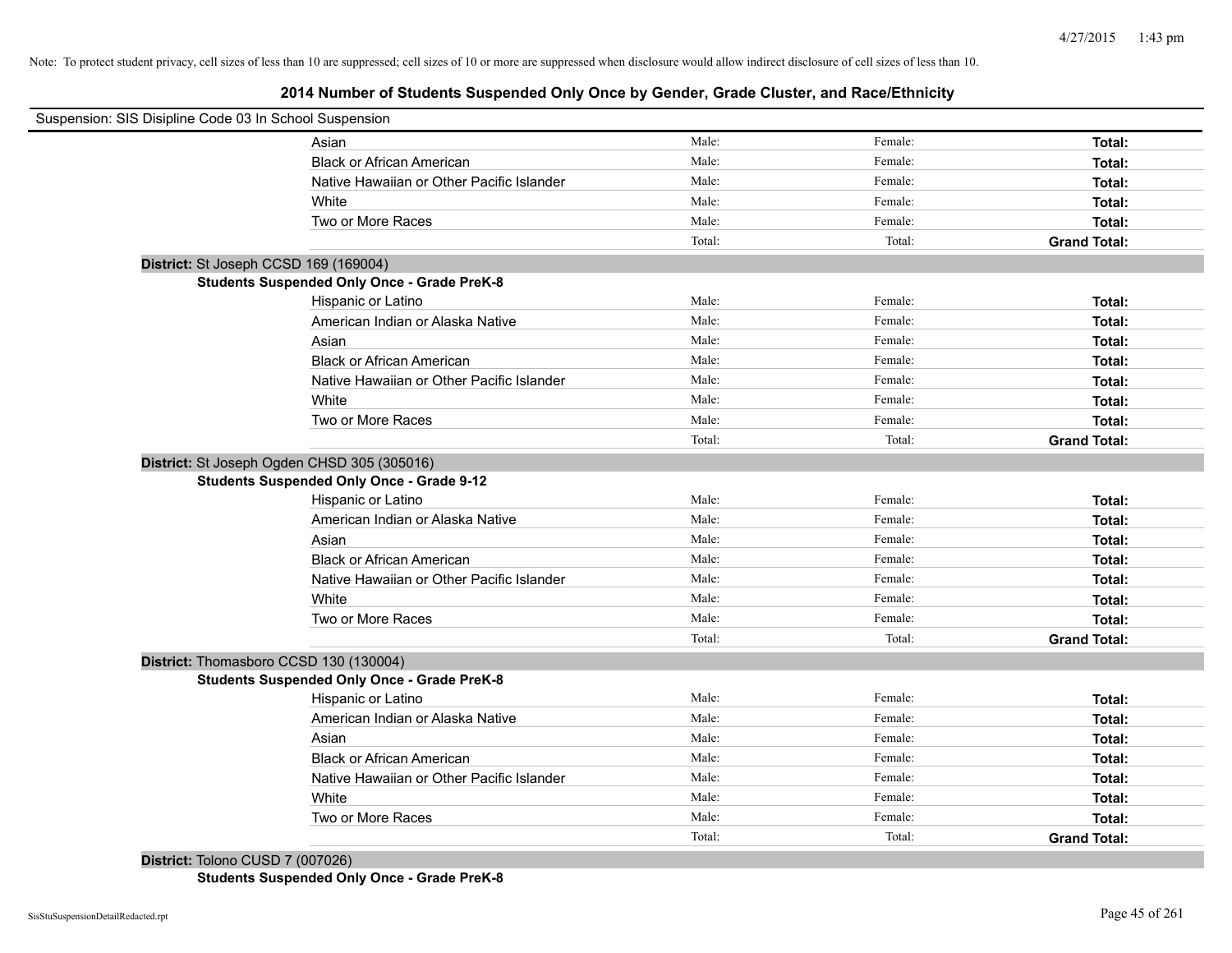| Suspension: SIS Disipline Code 03 In School Suspension |                                                     |        |    |         |    |                     |     |
|--------------------------------------------------------|-----------------------------------------------------|--------|----|---------|----|---------------------|-----|
|                                                        | Hispanic or Latino                                  | Male:  |    | Female: |    | Total:              |     |
|                                                        | American Indian or Alaska Native                    | Male:  |    | Female: |    | Total:              |     |
|                                                        | Asian                                               | Male:  |    | Female: |    | Total:              |     |
|                                                        | <b>Black or African American</b>                    | Male:  |    | Female: |    | Total:              |     |
|                                                        | Native Hawaiian or Other Pacific Islander           | Male:  |    | Female: |    | Total:              |     |
|                                                        | White                                               | Male:  |    | Female: |    | Total:              |     |
|                                                        | Two or More Races                                   | Male:  |    | Female: |    | Total:              |     |
|                                                        |                                                     | Total: |    | Total:  |    | <b>Grand Total:</b> |     |
| District: Urbana SD 116 (116022)                       |                                                     |        |    |         |    |                     |     |
|                                                        | <b>Students Suspended Only Once - Grade PreK-8</b>  |        |    |         |    |                     |     |
|                                                        | Hispanic or Latino                                  | Male:  |    | Female: |    | Total:              |     |
|                                                        | American Indian or Alaska Native                    | Male:  |    | Female: |    | Total:              |     |
|                                                        | Asian                                               | Male:  |    | Female: |    | Total:              |     |
|                                                        | <b>Black or African American</b>                    | Male:  | 37 | Female: | 32 | Total:              | 69  |
|                                                        | Native Hawaiian or Other Pacific Islander           | Male:  |    | Female: |    | Total:              |     |
|                                                        | White                                               | Male:  |    | Female: |    | Total:              | 22  |
|                                                        | Two or More Races                                   | Male:  |    | Female: |    | Total:              |     |
|                                                        |                                                     | Total: | 65 | Total:  | 44 | <b>Grand Total:</b> | 109 |
|                                                        | <b>Students Suspended Only Once - Grade 9-12</b>    |        |    |         |    |                     |     |
|                                                        | Hispanic or Latino                                  | Male:  |    | Female: |    | Total:              | 12  |
|                                                        | American Indian or Alaska Native                    | Male:  |    | Female: |    | Total:              |     |
|                                                        | Asian                                               | Male:  |    | Female: |    | Total:              |     |
|                                                        | <b>Black or African American</b>                    | Male:  | 34 | Female: | 38 | Total:              | 72  |
|                                                        | Native Hawaiian or Other Pacific Islander           | Male:  |    | Female: |    | Total:              |     |
|                                                        | White                                               | Male:  | 17 | Female: | 16 | Total:              | 33  |
|                                                        | Two or More Races                                   | Male:  |    | Female: |    | Total:              |     |
|                                                        |                                                     | Total: |    | Total:  |    | <b>Grand Total:</b> |     |
| County: Ford (027)                                     |                                                     |        |    |         |    |                     |     |
|                                                        | District: Gibson City-Melvin-Sibley CUSD 5 (005026) |        |    |         |    |                     |     |
|                                                        | <b>Students Suspended Only Once - Grade PreK-8</b>  |        |    |         |    |                     |     |
|                                                        | Hispanic or Latino                                  | Male:  |    | Female: |    | Total:              |     |
|                                                        | American Indian or Alaska Native                    | Male:  |    | Female: |    | Total:              |     |
|                                                        | Asian                                               | Male:  |    | Female: |    | Total:              |     |
|                                                        | <b>Black or African American</b>                    | Male:  |    | Female: |    | Total:              |     |
|                                                        | Native Hawaiian or Other Pacific Islander           | Male:  |    | Female: |    | Total:              |     |
|                                                        | White                                               | Male:  |    | Female: |    | Total:              | 10  |
|                                                        | Two or More Races                                   | Male:  |    | Female: |    | Total:              |     |
|                                                        |                                                     | Total: |    | Total:  |    | <b>Grand Total:</b> |     |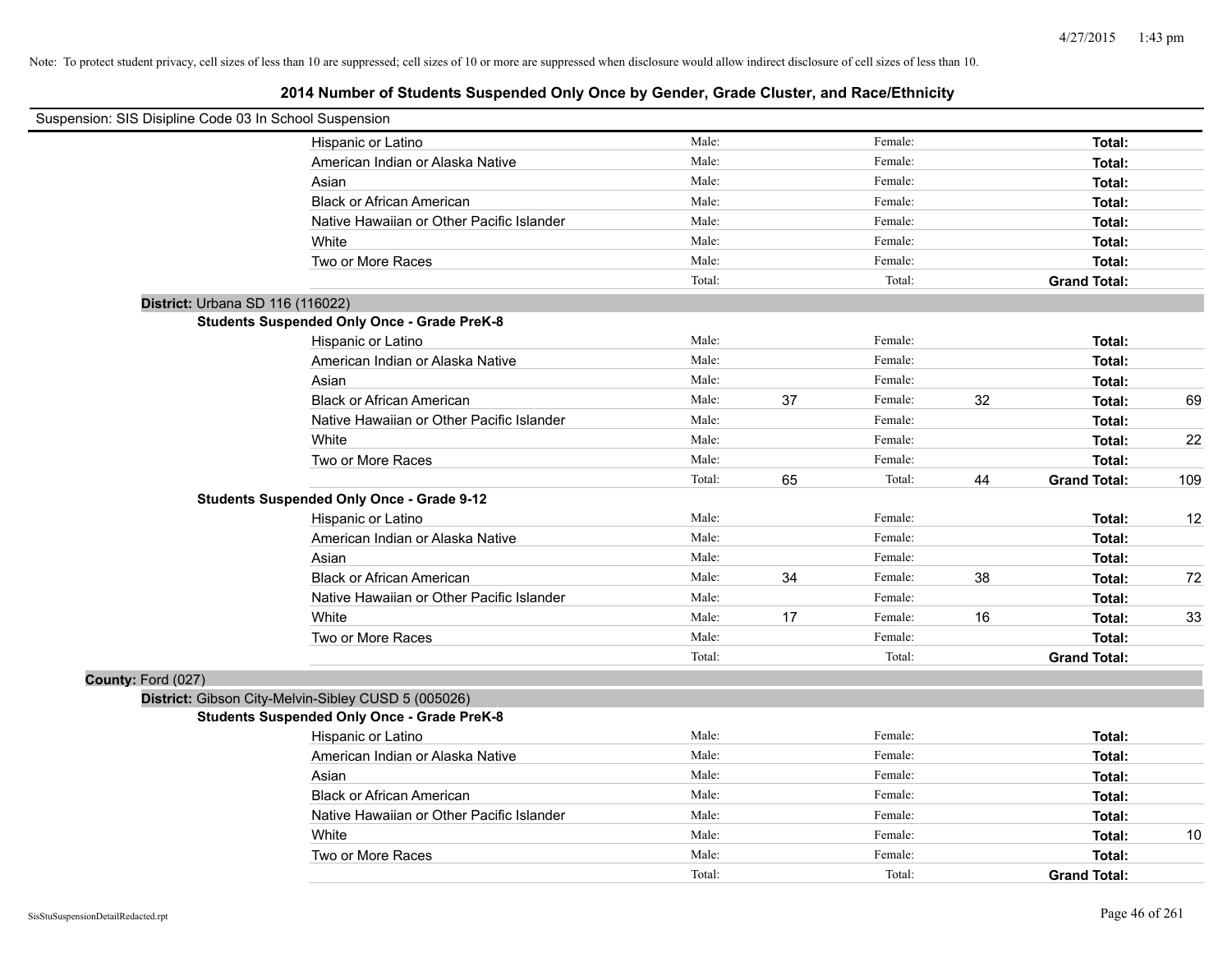| Suspension: SIS Disipline Code 03 In School Suspension |                                                    |        |         |                     |
|--------------------------------------------------------|----------------------------------------------------|--------|---------|---------------------|
|                                                        | District: Paxton-Buckley-Loda CUD 10 (010026)      |        |         |                     |
|                                                        | <b>Students Suspended Only Once - Grade PreK-8</b> |        |         |                     |
|                                                        | Hispanic or Latino                                 | Male:  | Female: | Total:              |
|                                                        | American Indian or Alaska Native                   | Male:  | Female: | Total:              |
|                                                        | Asian                                              | Male:  | Female: | Total:              |
|                                                        | <b>Black or African American</b>                   | Male:  | Female: | Total:              |
|                                                        | Native Hawaiian or Other Pacific Islander          | Male:  | Female: | Total:              |
|                                                        | White                                              | Male:  | Female: | 20<br>Total:        |
|                                                        | Two or More Races                                  | Male:  | Female: | Total:              |
|                                                        |                                                    | Total: | Total:  | <b>Grand Total:</b> |
| Region: Christian/Montgomery ROE (10)                  |                                                    |        |         |                     |
| County: Christian (011)                                |                                                    |        |         |                     |
|                                                        | District: Edinburg CUSD 4 (004026)                 |        |         |                     |
|                                                        | <b>Students Suspended Only Once - Grade PreK-8</b> |        |         |                     |
|                                                        | Hispanic or Latino                                 | Male:  | Female: | Total:              |
|                                                        | American Indian or Alaska Native                   | Male:  | Female: | Total:              |
|                                                        | Asian                                              | Male:  | Female: | Total:              |
|                                                        | <b>Black or African American</b>                   | Male:  | Female: | Total:              |
|                                                        | Native Hawaiian or Other Pacific Islander          | Male:  | Female: | Total:              |
|                                                        | White                                              | Male:  | Female: | Total:              |
|                                                        | Two or More Races                                  | Male:  | Female: | Total:              |
|                                                        |                                                    | Total: | Total:  | <b>Grand Total:</b> |
|                                                        | <b>Students Suspended Only Once - Grade 9-12</b>   |        |         |                     |
|                                                        | Hispanic or Latino                                 | Male:  | Female: | Total:              |
|                                                        | American Indian or Alaska Native                   | Male:  | Female: | Total:              |
|                                                        | Asian                                              | Male:  | Female: | Total:              |
|                                                        | <b>Black or African American</b>                   | Male:  | Female: | Total:              |
|                                                        | Native Hawaiian or Other Pacific Islander          | Male:  | Female: | Total:              |
|                                                        | White                                              | Male:  | Female: | Total:              |
|                                                        | Two or More Races                                  | Male:  | Female: | Total:              |
|                                                        |                                                    | Total: | Total:  | <b>Grand Total:</b> |
|                                                        | District: Morrisonville CUSD 1 (001026)            |        |         |                     |
|                                                        | <b>Students Suspended Only Once - Grade PreK-8</b> |        |         |                     |
|                                                        | Hispanic or Latino                                 | Male:  | Female: | Total:              |
|                                                        | American Indian or Alaska Native                   | Male:  | Female: | Total:              |
|                                                        | Asian                                              | Male:  | Female: | Total:              |
|                                                        | <b>Black or African American</b>                   | Male:  | Female: | Total:              |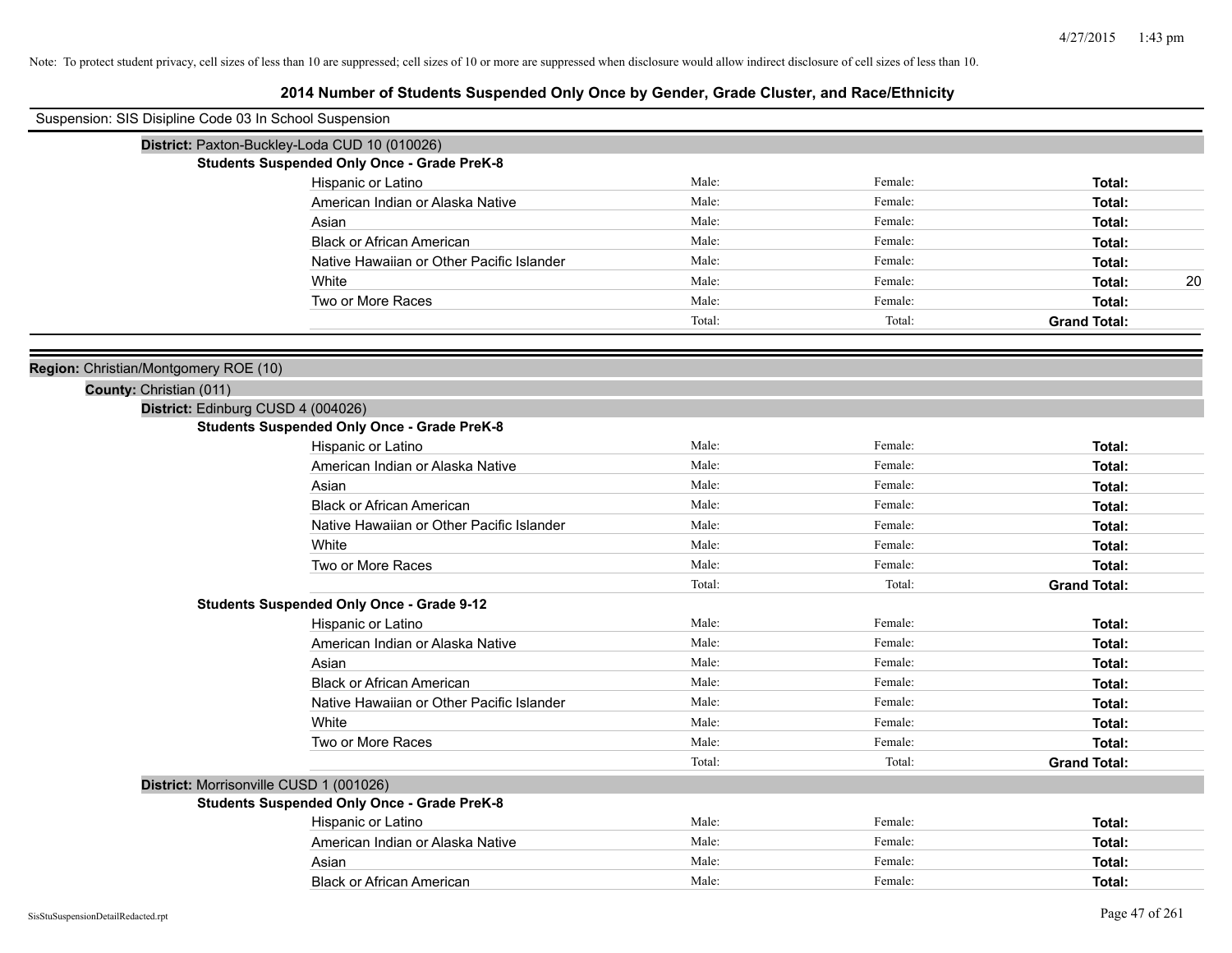| Suspension: SIS Disipline Code 03 In School Suspension |                                                    |        |         |                     |    |
|--------------------------------------------------------|----------------------------------------------------|--------|---------|---------------------|----|
|                                                        | Native Hawaiian or Other Pacific Islander          | Male:  | Female: | Total:              |    |
|                                                        | White                                              | Male:  | Female: | Total:              |    |
|                                                        | Two or More Races                                  | Male:  | Female: | Total:              |    |
|                                                        |                                                    | Total: | Total:  | <b>Grand Total:</b> |    |
|                                                        | <b>Students Suspended Only Once - Grade 9-12</b>   |        |         |                     |    |
|                                                        | Hispanic or Latino                                 | Male:  | Female: | Total:              |    |
|                                                        | American Indian or Alaska Native                   | Male:  | Female: | Total:              |    |
|                                                        | Asian                                              | Male:  | Female: | Total:              |    |
|                                                        | <b>Black or African American</b>                   | Male:  | Female: | Total:              |    |
|                                                        | Native Hawaiian or Other Pacific Islander          | Male:  | Female: | Total:              |    |
|                                                        | White                                              | Male:  | Female: | Total:              |    |
|                                                        | Two or More Races                                  | Male:  | Female: | Total:              |    |
|                                                        |                                                    | Total: | Total:  | <b>Grand Total:</b> |    |
|                                                        | District: Pana CUSD 8 (008026)                     |        |         |                     |    |
|                                                        | <b>Students Suspended Only Once - Grade PreK-8</b> |        |         |                     |    |
|                                                        | Hispanic or Latino                                 | Male:  | Female: | Total:              |    |
|                                                        | American Indian or Alaska Native                   | Male:  | Female: | Total:              |    |
|                                                        | Asian                                              | Male:  | Female: | Total:              |    |
|                                                        | <b>Black or African American</b>                   | Male:  | Female: | Total:              |    |
|                                                        | Native Hawaiian or Other Pacific Islander          | Male:  | Female: | Total:              |    |
|                                                        | White                                              | Male:  | Female: | Total:              | 22 |
|                                                        | Two or More Races                                  | Male:  | Female: | Total:              |    |
|                                                        |                                                    | Total: | Total:  | <b>Grand Total:</b> |    |
|                                                        | <b>Students Suspended Only Once - Grade 9-12</b>   |        |         |                     |    |
|                                                        | Hispanic or Latino                                 | Male:  | Female: | Total:              |    |
|                                                        | American Indian or Alaska Native                   | Male:  | Female: | Total:              |    |
|                                                        | Asian                                              | Male:  | Female: | Total:              |    |
|                                                        | <b>Black or African American</b>                   | Male:  | Female: | Total:              |    |
|                                                        | Native Hawaiian or Other Pacific Islander          | Male:  | Female: | Total:              |    |
|                                                        | White                                              | Male:  | Female: | Total:              | 17 |
|                                                        | Two or More Races                                  | Male:  | Female: | Total:              |    |
|                                                        |                                                    | Total: | Total:  | <b>Grand Total:</b> |    |
|                                                        | District: South Fork SD 14 (014024)                |        |         |                     |    |
|                                                        | <b>Students Suspended Only Once - Grade PreK-8</b> |        |         |                     |    |
|                                                        | Hispanic or Latino                                 | Male:  | Female: | Total:              |    |
|                                                        | American Indian or Alaska Native                   | Male:  | Female: | Total:              |    |
|                                                        | Asian                                              | Male:  | Female: | Total:              |    |
|                                                        | <b>Black or African American</b>                   | Male:  | Female: | Total:              |    |
|                                                        | Native Hawaiian or Other Pacific Islander          | Male:  | Female: | Total:              |    |
| SisStuSuspensionDetailRedacted.rpt                     |                                                    |        |         | Page 48 of 261      |    |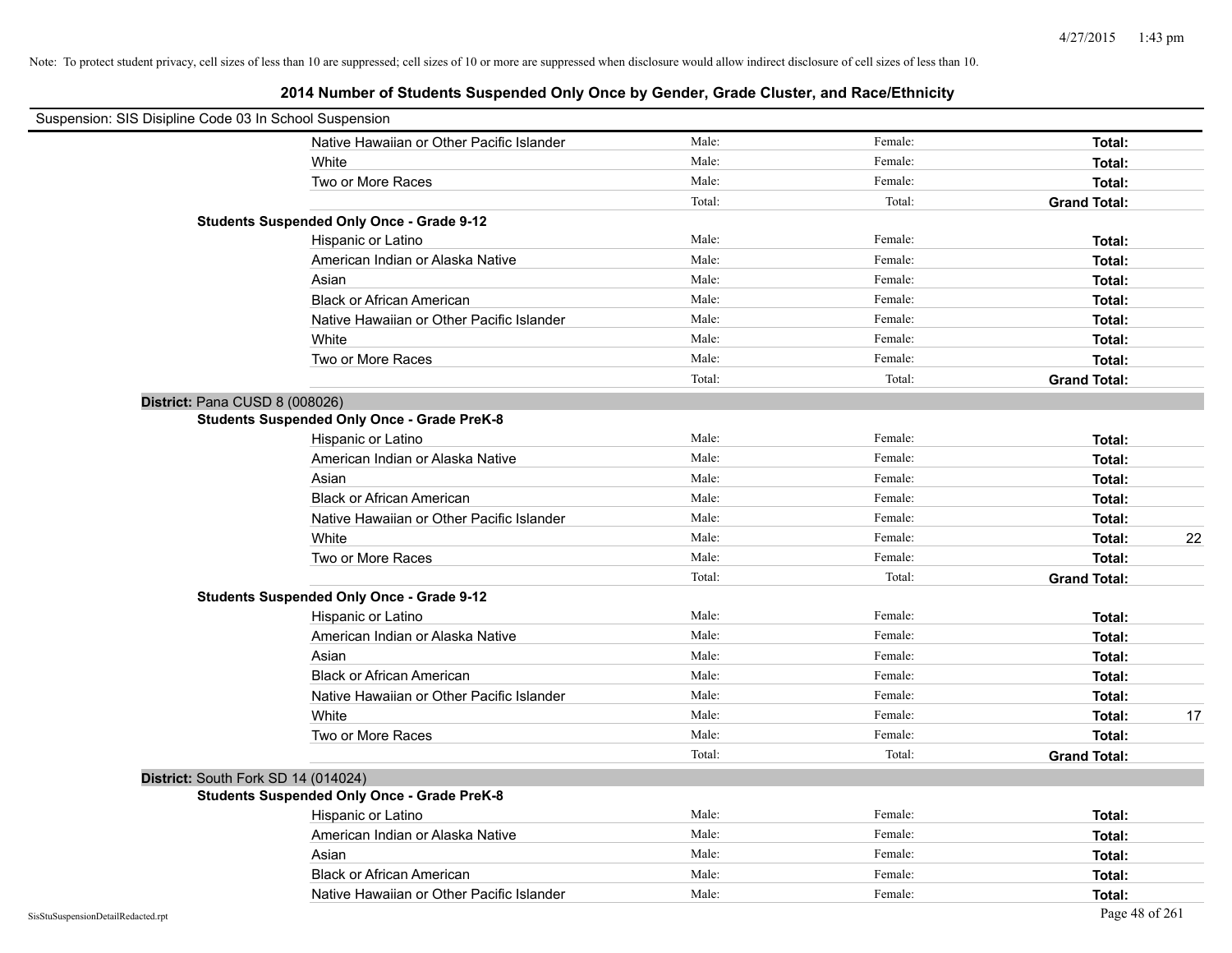| Suspension: SIS Disipline Code 03 In School Suspension |                                                    |        |         |                     |
|--------------------------------------------------------|----------------------------------------------------|--------|---------|---------------------|
|                                                        | White                                              | Male:  | Female: | Total:              |
|                                                        | Two or More Races                                  | Male:  | Female: | Total:              |
|                                                        |                                                    | Total: | Total:  | <b>Grand Total:</b> |
|                                                        | <b>Students Suspended Only Once - Grade 9-12</b>   |        |         |                     |
|                                                        | Hispanic or Latino                                 | Male:  | Female: | Total:              |
|                                                        | American Indian or Alaska Native                   | Male:  | Female: | Total:              |
|                                                        | Asian                                              | Male:  | Female: | Total:              |
|                                                        | <b>Black or African American</b>                   | Male:  | Female: | Total:              |
|                                                        | Native Hawaiian or Other Pacific Islander          | Male:  | Female: | Total:              |
|                                                        | White                                              | Male:  | Female: | Total:              |
|                                                        | Two or More Races                                  | Male:  | Female: | Total:              |
|                                                        |                                                    | Total: | Total:  | <b>Grand Total:</b> |
|                                                        | District: Taylorville CUSD 3 (003026)              |        |         |                     |
|                                                        | <b>Students Suspended Only Once - Grade PreK-8</b> |        |         |                     |
|                                                        | Hispanic or Latino                                 | Male:  | Female: | Total:              |
|                                                        | American Indian or Alaska Native                   | Male:  | Female: | Total:              |
|                                                        | Asian                                              | Male:  | Female: | Total:              |
|                                                        | <b>Black or African American</b>                   | Male:  | Female: | Total:              |
|                                                        | Native Hawaiian or Other Pacific Islander          | Male:  | Female: | Total:              |
|                                                        | White                                              | Male:  | Female: | 22<br>Total:        |
|                                                        | Two or More Races                                  | Male:  | Female: | Total:              |
|                                                        |                                                    | Total: | Total:  | <b>Grand Total:</b> |
|                                                        | <b>Students Suspended Only Once - Grade 9-12</b>   |        |         |                     |
|                                                        | Hispanic or Latino                                 | Male:  | Female: | Total:              |
|                                                        | American Indian or Alaska Native                   | Male:  | Female: | Total:              |
|                                                        | Asian                                              | Male:  | Female: | Total:              |
|                                                        | <b>Black or African American</b>                   | Male:  | Female: | Total:              |
|                                                        | Native Hawaiian or Other Pacific Islander          | Male:  | Female: | Total:              |
|                                                        | White                                              | Male:  | Female: | Total:              |
|                                                        | Two or More Races                                  | Male:  | Female: | Total:              |
|                                                        |                                                    | Total: | Total:  | <b>Grand Total:</b> |
| County: Montgomery (068)                               |                                                    |        |         |                     |
|                                                        | District: Hillsboro CUSD 3 (003026)                |        |         |                     |
|                                                        | <b>Students Suspended Only Once - Grade PreK-8</b> |        |         |                     |
|                                                        | Hispanic or Latino                                 | Male:  | Female: | Total:              |
|                                                        | American Indian or Alaska Native                   | Male:  | Female: | Total:              |
|                                                        | Asian                                              | Male:  | Female: | Total:              |
|                                                        | <b>Black or African American</b>                   | Male:  | Female: | Total:              |
|                                                        | Native Hawaiian or Other Pacific Islander          | Male:  | Female: | Total:              |
| SisStuSuspensionDetailRedacted.rpt                     |                                                    |        |         | Page 49 of 261      |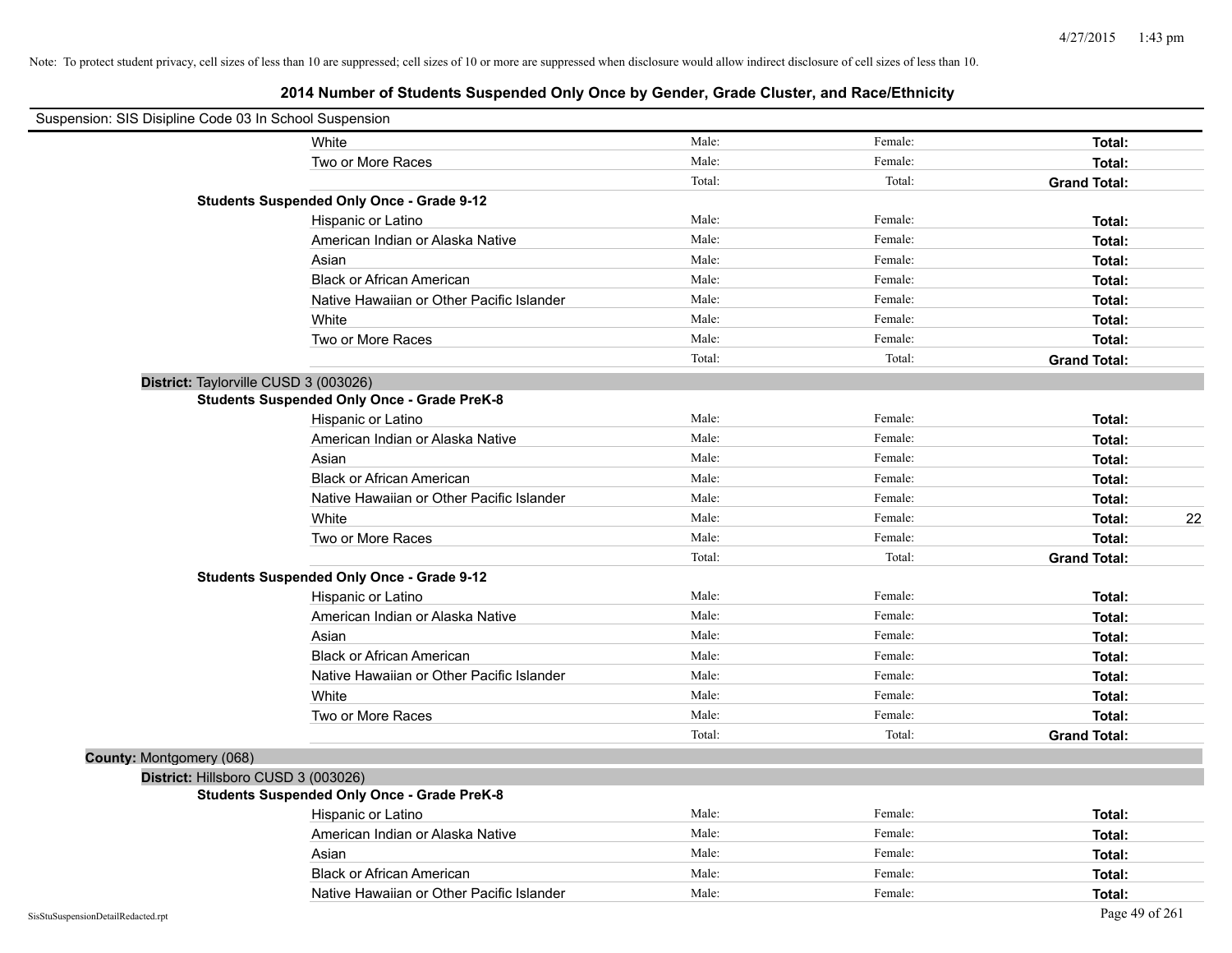| Suspension: SIS Disipline Code 03 In School Suspension |        |        |         |    |                     |    |
|--------------------------------------------------------|--------|--------|---------|----|---------------------|----|
| White                                                  | Male:  |        | Female: |    | Total:              | 23 |
| Two or More Races                                      | Male:  |        | Female: |    | Total:              |    |
|                                                        | Total: |        | Total:  |    | <b>Grand Total:</b> |    |
| <b>Students Suspended Only Once - Grade 9-12</b>       |        |        |         |    |                     |    |
| Hispanic or Latino                                     | Male:  |        | Female: |    | Total:              |    |
| American Indian or Alaska Native                       | Male:  |        | Female: |    | Total:              |    |
| Asian                                                  | Male:  |        | Female: |    | Total:              |    |
| <b>Black or African American</b>                       | Male:  |        | Female: |    | Total:              |    |
| Native Hawaiian or Other Pacific Islander              | Male:  |        | Female: |    | Total:              |    |
| White                                                  | Male:  | $30\,$ | Female: | 10 | Total:              | 40 |
| Two or More Races                                      | Male:  |        | Female: |    | Total:              |    |
|                                                        | Total: |        | Total:  |    | <b>Grand Total:</b> |    |
| District: Litchfield CUSD 12 (012026)                  |        |        |         |    |                     |    |
| <b>Students Suspended Only Once - Grade PreK-8</b>     |        |        |         |    |                     |    |
| Hispanic or Latino                                     | Male:  |        | Female: |    | Total:              |    |
| American Indian or Alaska Native                       | Male:  |        | Female: |    | Total:              |    |
| Asian                                                  | Male:  |        | Female: |    | Total:              |    |
| <b>Black or African American</b>                       | Male:  |        | Female: |    | Total:              |    |
| Native Hawaiian or Other Pacific Islander              | Male:  |        | Female: |    | Total:              |    |
| White                                                  | Male:  |        | Female: |    | Total:              | 22 |
| Two or More Races                                      | Male:  |        | Female: |    | Total:              |    |
|                                                        | Total: |        | Total:  |    | <b>Grand Total:</b> |    |
| <b>Students Suspended Only Once - Grade 9-12</b>       |        |        |         |    |                     |    |
| Hispanic or Latino                                     | Male:  |        | Female: |    | Total:              |    |
| American Indian or Alaska Native                       | Male:  |        | Female: |    | Total:              |    |
| Asian                                                  | Male:  |        | Female: |    | Total:              |    |
| <b>Black or African American</b>                       | Male:  |        | Female: |    | Total:              |    |
| Native Hawaiian or Other Pacific Islander              | Male:  |        | Female: |    | Total:              |    |
| White                                                  | Male:  | 19     | Female: | 10 | Total:              | 29 |
| Two or More Races                                      | Male:  |        | Female: |    | Total:              |    |
|                                                        | Total: |        | Total:  |    | <b>Grand Total:</b> |    |
| District: Nokomis CUSD 22 (022026)                     |        |        |         |    |                     |    |
| <b>Students Suspended Only Once - Grade PreK-8</b>     |        |        |         |    |                     |    |
| Hispanic or Latino                                     | Male:  |        | Female: |    | Total:              |    |
| American Indian or Alaska Native                       | Male:  |        | Female: |    | Total:              |    |
| Asian                                                  | Male:  |        | Female: |    | Total:              |    |
| <b>Black or African American</b>                       | Male:  |        | Female: |    | Total:              |    |
| Native Hawaiian or Other Pacific Islander              | Male:  |        | Female: |    | Total:              |    |
| White                                                  | Male:  |        | Female: |    | Total:              |    |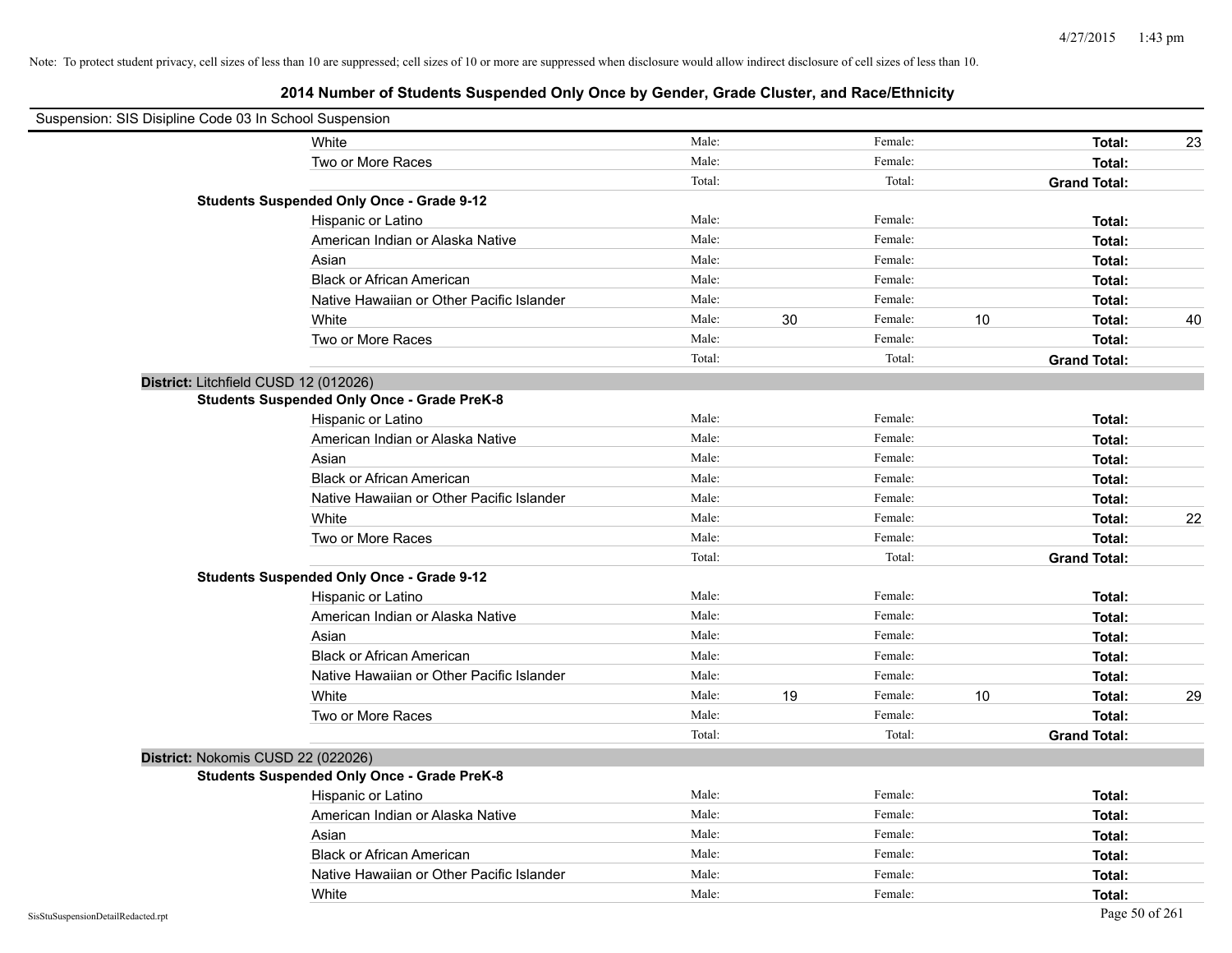| Suspension: SIS Disipline Code 03 In School Suspension |                                                    |        |         |                     |
|--------------------------------------------------------|----------------------------------------------------|--------|---------|---------------------|
|                                                        | Two or More Races                                  | Male:  | Female: | Total:              |
|                                                        |                                                    | Total: | Total:  | <b>Grand Total:</b> |
|                                                        | <b>Students Suspended Only Once - Grade 9-12</b>   |        |         |                     |
|                                                        | Hispanic or Latino                                 | Male:  | Female: | Total:              |
|                                                        | American Indian or Alaska Native                   | Male:  | Female: | Total:              |
|                                                        | Asian                                              | Male:  | Female: | Total:              |
|                                                        | <b>Black or African American</b>                   | Male:  | Female: | Total:              |
|                                                        | Native Hawaiian or Other Pacific Islander          | Male:  | Female: | Total:              |
|                                                        | White                                              | Male:  | Female: | Total:              |
|                                                        | Two or More Races                                  | Male:  | Female: | Total:              |
|                                                        |                                                    | Total: | Total:  | <b>Grand Total:</b> |
|                                                        | District: Panhandle CUSD 2 (002026)                |        |         |                     |
|                                                        | <b>Students Suspended Only Once - Grade PreK-8</b> |        |         |                     |
|                                                        | Hispanic or Latino                                 | Male:  | Female: | Total:              |
|                                                        | American Indian or Alaska Native                   | Male:  | Female: | Total:              |
|                                                        | Asian                                              | Male:  | Female: | Total:              |
|                                                        | <b>Black or African American</b>                   | Male:  | Female: | Total:              |
|                                                        | Native Hawaiian or Other Pacific Islander          | Male:  | Female: | Total:              |
|                                                        | White                                              | Male:  | Female: | 14<br>Total:        |
|                                                        | Two or More Races                                  | Male:  | Female: | Total:              |
|                                                        |                                                    | Total: | Total:  | <b>Grand Total:</b> |
|                                                        | <b>Students Suspended Only Once - Grade 9-12</b>   |        |         |                     |
|                                                        | Hispanic or Latino                                 | Male:  | Female: | Total:              |
|                                                        | American Indian or Alaska Native                   | Male:  | Female: | Total:              |
|                                                        | Asian                                              | Male:  | Female: | Total:              |
|                                                        | <b>Black or African American</b>                   | Male:  | Female: | Total:              |
|                                                        | Native Hawaiian or Other Pacific Islander          | Male:  | Female: | Total:              |
|                                                        | White                                              | Male:  | Female: | Total:              |
|                                                        | Two or More Races                                  | Male:  | Female: | Total:              |
|                                                        |                                                    | Total: | Total:  | <b>Grand Total:</b> |
|                                                        |                                                    |        |         |                     |
| Region: Clay/Cwford/Jsper/Lwrnce/Rhland (12)           |                                                    |        |         |                     |
| County: Clay (013)                                     |                                                    |        |         |                     |
|                                                        | District: Clay City CUSD 10 (010026)               |        |         |                     |
|                                                        | <b>Students Suspended Only Once - Grade PreK-8</b> |        |         |                     |
|                                                        | Hispanic or Latino                                 | Male:  | Female: | Total:              |
|                                                        | American Indian or Alaska Native                   | Male:  | Female: | Total:              |
|                                                        | Asian                                              | Male:  | Female: | Total:              |
|                                                        |                                                    |        |         |                     |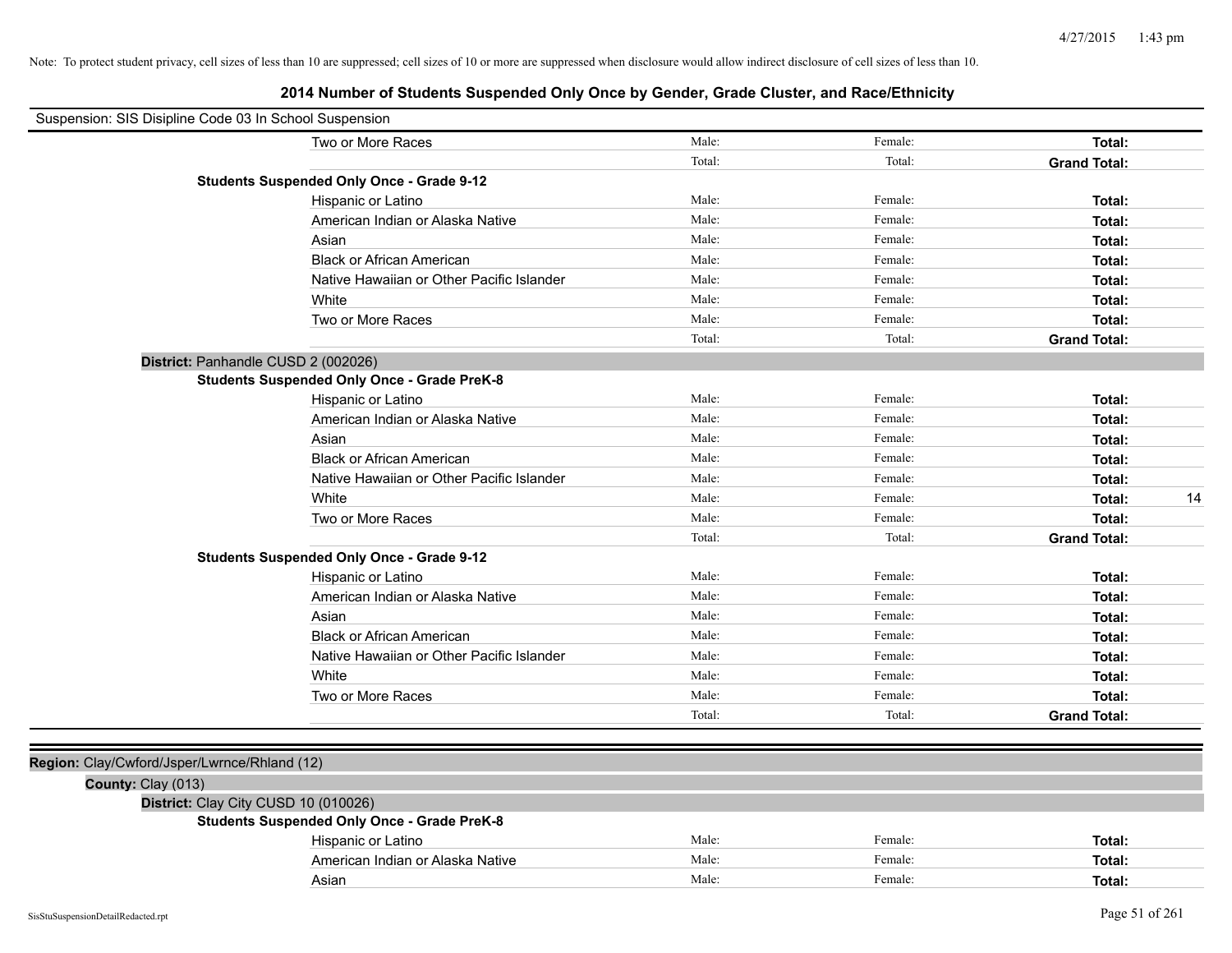| Suspension: SIS Disipline Code 03 In School Suspension |                                                    |        |         |                     |    |
|--------------------------------------------------------|----------------------------------------------------|--------|---------|---------------------|----|
|                                                        | <b>Black or African American</b>                   | Male:  | Female: | Total:              |    |
|                                                        | Native Hawaiian or Other Pacific Islander          | Male:  | Female: | Total:              |    |
|                                                        | White                                              | Male:  | Female: | Total:              |    |
|                                                        | Two or More Races                                  | Male:  | Female: | Total:              |    |
|                                                        |                                                    | Total: | Total:  | <b>Grand Total:</b> |    |
| District: Flora CUSD 35 (035026)                       |                                                    |        |         |                     |    |
|                                                        | <b>Students Suspended Only Once - Grade PreK-8</b> |        |         |                     |    |
|                                                        | Hispanic or Latino                                 | Male:  | Female: | Total:              |    |
|                                                        | American Indian or Alaska Native                   | Male:  | Female: | Total:              |    |
|                                                        | Asian                                              | Male:  | Female: | Total:              |    |
|                                                        | <b>Black or African American</b>                   | Male:  | Female: | Total:              |    |
|                                                        | Native Hawaiian or Other Pacific Islander          | Male:  | Female: | Total:              |    |
|                                                        | White                                              | Male:  | Female: | Total:              | 17 |
|                                                        | Two or More Races                                  | Male:  | Female: | Total:              |    |
|                                                        |                                                    | Total: | Total:  | <b>Grand Total:</b> |    |
|                                                        | <b>Students Suspended Only Once - Grade 9-12</b>   |        |         |                     |    |
|                                                        | Hispanic or Latino                                 | Male:  | Female: | Total:              |    |
|                                                        | American Indian or Alaska Native                   | Male:  | Female: | Total:              |    |
|                                                        | Asian                                              | Male:  | Female: | Total:              |    |
|                                                        | <b>Black or African American</b>                   | Male:  | Female: | Total:              |    |
|                                                        | Native Hawaiian or Other Pacific Islander          | Male:  | Female: | Total:              |    |
|                                                        | White                                              | Male:  | Female: | Total:              | 15 |
|                                                        | Two or More Races                                  | Male:  | Female: | Total:              |    |
|                                                        |                                                    | Total: | Total:  | <b>Grand Total:</b> |    |
| District: North Clay CUSD 25 (025026)                  |                                                    |        |         |                     |    |
|                                                        | <b>Students Suspended Only Once - Grade PreK-8</b> |        |         |                     |    |
|                                                        | Hispanic or Latino                                 | Male:  | Female: | Total:              |    |
|                                                        | American Indian or Alaska Native                   | Male:  | Female: | Total:              |    |
|                                                        | Asian                                              | Male:  | Female: | Total:              |    |
|                                                        | <b>Black or African American</b>                   | Male:  | Female: | Total:              |    |
|                                                        | Native Hawaiian or Other Pacific Islander          | Male:  | Female: | Total:              |    |
|                                                        | White                                              | Male:  | Female: | Total:              |    |
|                                                        | Two or More Races                                  | Male:  | Female: | Total:              |    |
|                                                        |                                                    | Total: | Total:  | <b>Grand Total:</b> |    |
|                                                        | <b>Students Suspended Only Once - Grade 9-12</b>   |        |         |                     |    |
|                                                        | Hispanic or Latino                                 | Male:  | Female: | Total:              |    |
|                                                        | American Indian or Alaska Native                   | Male:  | Female: | Total:              |    |
|                                                        | Asian                                              | Male:  | Female: | Total:              |    |
|                                                        | <b>Black or African American</b>                   | Male:  | Female: | Total:              |    |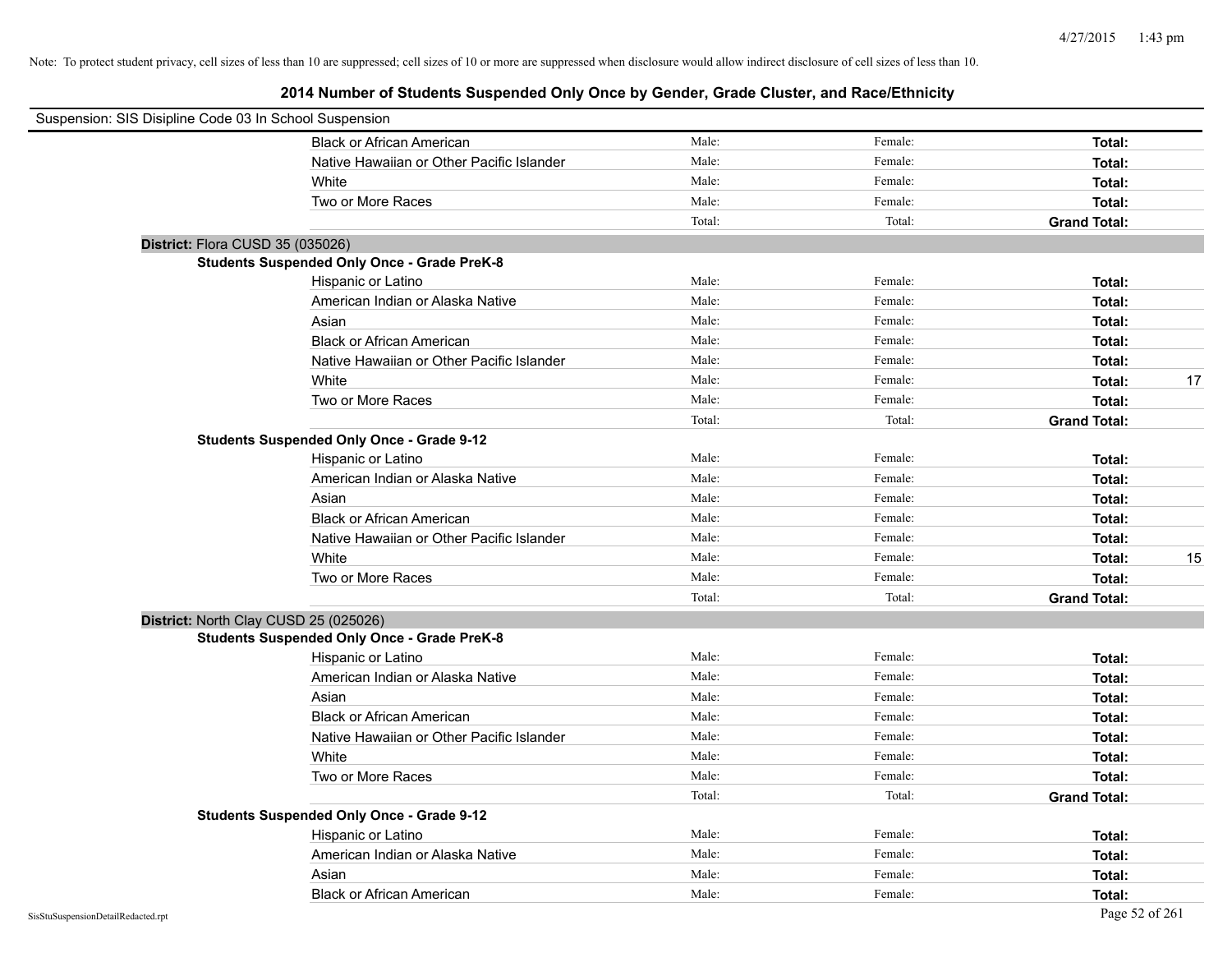| Suspension: SIS Disipline Code 03 In School Suspension |                                                    |        |         |                     |    |
|--------------------------------------------------------|----------------------------------------------------|--------|---------|---------------------|----|
|                                                        | Native Hawaiian or Other Pacific Islander          | Male:  | Female: | Total:              |    |
|                                                        | White                                              | Male:  | Female: | Total:              |    |
|                                                        | Two or More Races                                  | Male:  | Female: | Total:              |    |
|                                                        |                                                    | Total: | Total:  | <b>Grand Total:</b> |    |
| County: Crawford (017)                                 |                                                    |        |         |                     |    |
|                                                        | District: Hutsonville CUSD 1 (001026)              |        |         |                     |    |
|                                                        | <b>Students Suspended Only Once - Grade PreK-8</b> |        |         |                     |    |
|                                                        | Hispanic or Latino                                 | Male:  | Female: | Total:              |    |
|                                                        | American Indian or Alaska Native                   | Male:  | Female: | Total:              |    |
|                                                        | Asian                                              | Male:  | Female: | Total:              |    |
|                                                        | <b>Black or African American</b>                   | Male:  | Female: | Total:              |    |
|                                                        | Native Hawaiian or Other Pacific Islander          | Male:  | Female: | Total:              |    |
|                                                        | White                                              | Male:  | Female: | Total:              |    |
|                                                        | Two or More Races                                  | Male:  | Female: | Total:              |    |
|                                                        |                                                    | Total: | Total:  | <b>Grand Total:</b> |    |
|                                                        | <b>Students Suspended Only Once - Grade 9-12</b>   |        |         |                     |    |
|                                                        | Hispanic or Latino                                 | Male:  | Female: | Total:              |    |
|                                                        | American Indian or Alaska Native                   | Male:  | Female: | Total:              |    |
|                                                        | Asian                                              | Male:  | Female: | Total:              |    |
|                                                        | <b>Black or African American</b>                   | Male:  | Female: | Total:              |    |
|                                                        | Native Hawaiian or Other Pacific Islander          | Male:  | Female: | Total:              |    |
|                                                        | White                                              | Male:  | Female: | Total:              |    |
|                                                        | Two or More Races                                  | Male:  | Female: | Total:              |    |
|                                                        |                                                    | Total: | Total:  | <b>Grand Total:</b> |    |
|                                                        | District: Oblong CUSD 4 (004026)                   |        |         |                     |    |
|                                                        | <b>Students Suspended Only Once - Grade PreK-8</b> |        |         |                     |    |
|                                                        | Hispanic or Latino                                 | Male:  | Female: | Total:              |    |
|                                                        | American Indian or Alaska Native                   | Male:  | Female: | Total:              |    |
|                                                        | Asian                                              | Male:  | Female: | Total:              |    |
|                                                        | <b>Black or African American</b>                   | Male:  | Female: | Total:              |    |
|                                                        | Native Hawaiian or Other Pacific Islander          | Male:  | Female: | Total:              |    |
|                                                        | White                                              | Male:  | Female: | Total:              | 13 |
|                                                        | Two or More Races                                  | Male:  | Female: | Total:              |    |
|                                                        |                                                    | Total: | Total:  | <b>Grand Total:</b> |    |
|                                                        | District: Robinson CUSD 2 (002026)                 |        |         |                     |    |
|                                                        | <b>Students Suspended Only Once - Grade PreK-8</b> |        |         |                     |    |
|                                                        | Hispanic or Latino                                 | Male:  | Female: | Total:              |    |
|                                                        | American Indian or Alaska Native                   | Male:  | Female: | Total:              |    |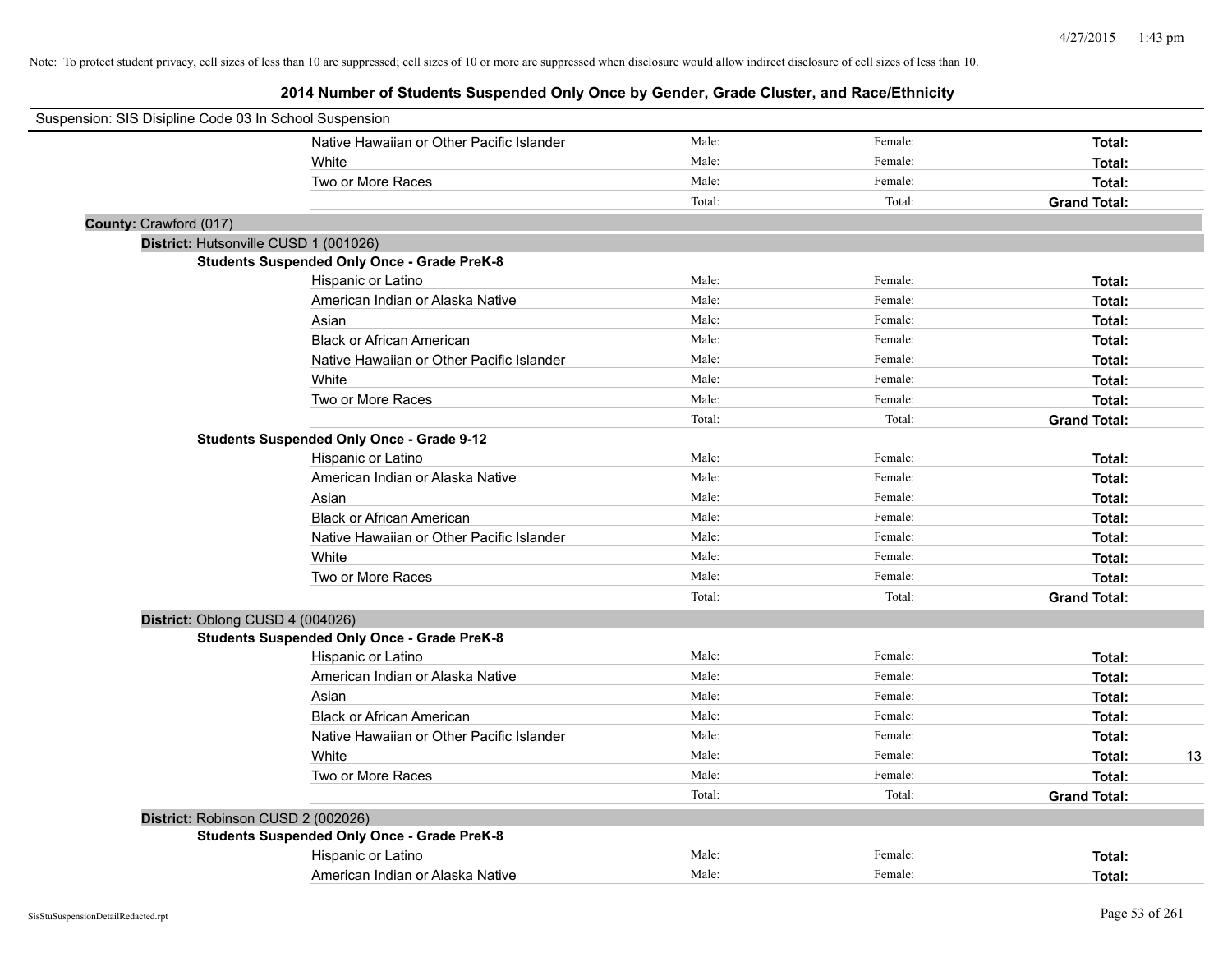| Suspension: SIS Disipline Code 03 In School Suspension |                                                    |        |         |                     |    |
|--------------------------------------------------------|----------------------------------------------------|--------|---------|---------------------|----|
|                                                        | Asian                                              | Male:  | Female: | Total:              |    |
|                                                        | <b>Black or African American</b>                   | Male:  | Female: | Total:              |    |
|                                                        | Native Hawaiian or Other Pacific Islander          | Male:  | Female: | Total:              |    |
|                                                        | White                                              | Male:  | Female: | Total:              | 18 |
|                                                        | Two or More Races                                  | Male:  | Female: | Total:              |    |
|                                                        |                                                    | Total: | Total:  | <b>Grand Total:</b> |    |
|                                                        | <b>Students Suspended Only Once - Grade 9-12</b>   |        |         |                     |    |
|                                                        | Hispanic or Latino                                 | Male:  | Female: | Total:              |    |
|                                                        | American Indian or Alaska Native                   | Male:  | Female: | Total:              |    |
|                                                        | Asian                                              | Male:  | Female: | Total:              |    |
|                                                        | <b>Black or African American</b>                   | Male:  | Female: | Total:              |    |
|                                                        | Native Hawaiian or Other Pacific Islander          | Male:  | Female: | Total:              |    |
|                                                        | White                                              | Male:  | Female: | Total:              |    |
|                                                        | Two or More Races                                  | Male:  | Female: | Total:              |    |
|                                                        |                                                    | Total: | Total:  | <b>Grand Total:</b> |    |
| County: Jasper (040)                                   |                                                    |        |         |                     |    |
|                                                        | District: Jasper County CUD 1 (001026)             |        |         |                     |    |
|                                                        | <b>Students Suspended Only Once - Grade PreK-8</b> |        |         |                     |    |
|                                                        | Hispanic or Latino                                 | Male:  | Female: | Total:              |    |
|                                                        | American Indian or Alaska Native                   | Male:  | Female: | Total:              |    |
|                                                        | Asian                                              | Male:  | Female: | Total:              |    |
|                                                        | <b>Black or African American</b>                   | Male:  | Female: | Total:              |    |
|                                                        | Native Hawaiian or Other Pacific Islander          | Male:  | Female: | Total:              |    |
|                                                        | White                                              | Male:  | Female: | Total:              | 19 |
|                                                        | Two or More Races                                  | Male:  | Female: | Total:              |    |
|                                                        |                                                    | Total: | Total:  | <b>Grand Total:</b> |    |
|                                                        | <b>Students Suspended Only Once - Grade 9-12</b>   |        |         |                     |    |
|                                                        | Hispanic or Latino                                 | Male:  | Female: | Total:              |    |
|                                                        | American Indian or Alaska Native                   | Male:  | Female: | Total:              |    |
|                                                        | Asian                                              | Male:  | Female: | Total:              |    |
|                                                        | <b>Black or African American</b>                   | Male:  | Female: | Total:              |    |
|                                                        | Native Hawaiian or Other Pacific Islander          | Male:  | Female: | Total:              |    |
|                                                        | White                                              | Male:  | Female: | Total:              | 12 |
|                                                        | Two or More Races                                  | Male:  | Female: | Total:              |    |
|                                                        |                                                    | Total: | Total:  | <b>Grand Total:</b> |    |
| County: Lawrence (051)                                 |                                                    |        |         |                     |    |
|                                                        | District: Lawrence County CUD 20 (020026)          |        |         |                     |    |
|                                                        | <b>Students Suspended Only Once - Grade PreK-8</b> |        |         |                     |    |
|                                                        | Hispanic or Latino                                 | Male:  | Female: | Total:              |    |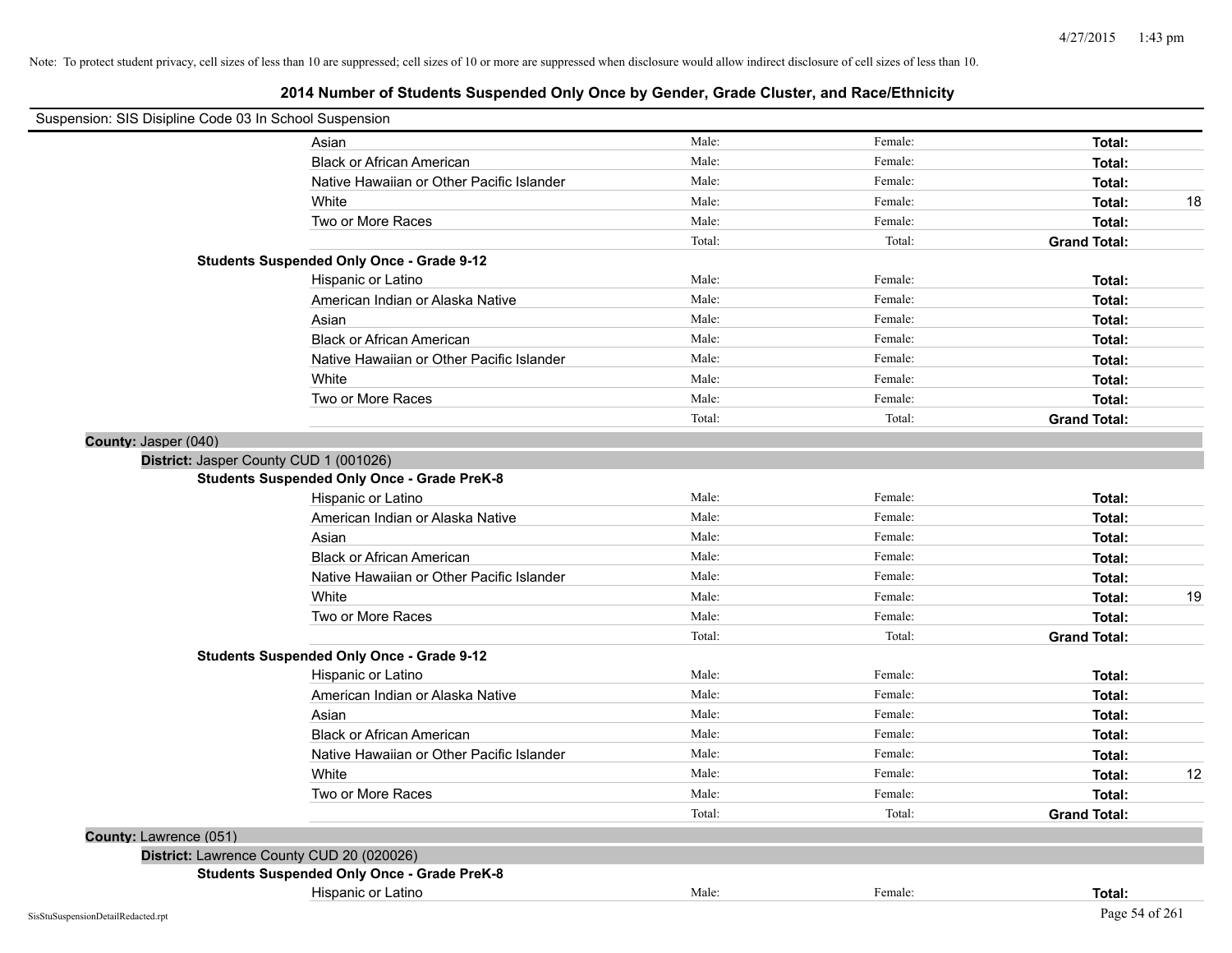| Suspension: SIS Disipline Code 03 In School Suspension |                                                    |        |         |                     |    |
|--------------------------------------------------------|----------------------------------------------------|--------|---------|---------------------|----|
|                                                        | American Indian or Alaska Native                   | Male:  | Female: | Total:              |    |
|                                                        | Asian                                              | Male:  | Female: | Total:              |    |
|                                                        | <b>Black or African American</b>                   | Male:  | Female: | Total:              |    |
|                                                        | Native Hawaiian or Other Pacific Islander          | Male:  | Female: | Total:              |    |
|                                                        | White                                              | Male:  | Female: | Total:              | 20 |
|                                                        | Two or More Races                                  | Male:  | Female: | Total:              |    |
|                                                        |                                                    | Total: | Total:  | <b>Grand Total:</b> |    |
| District: Red Hill CUSD 10 (010026)                    |                                                    |        |         |                     |    |
|                                                        | <b>Students Suspended Only Once - Grade PreK-8</b> |        |         |                     |    |
|                                                        | Hispanic or Latino                                 | Male:  | Female: | Total:              |    |
|                                                        | American Indian or Alaska Native                   | Male:  | Female: | Total:              |    |
|                                                        | Asian                                              | Male:  | Female: | Total:              |    |
|                                                        | <b>Black or African American</b>                   | Male:  | Female: | Total:              |    |
|                                                        | Native Hawaiian or Other Pacific Islander          | Male:  | Female: | Total:              |    |
|                                                        | White                                              | Male:  | Female: | Total:              | 13 |
|                                                        | Two or More Races                                  | Male:  | Female: | Total:              |    |
|                                                        |                                                    | Total: | Total:  | <b>Grand Total:</b> |    |
|                                                        | <b>Students Suspended Only Once - Grade 9-12</b>   |        |         |                     |    |
|                                                        | Hispanic or Latino                                 | Male:  | Female: | Total:              |    |
|                                                        | American Indian or Alaska Native                   | Male:  | Female: | Total:              |    |
|                                                        | Asian                                              | Male:  | Female: | Total:              |    |
|                                                        | <b>Black or African American</b>                   | Male:  | Female: | Total:              |    |
|                                                        | Native Hawaiian or Other Pacific Islander          | Male:  | Female: | Total:              |    |
|                                                        | White                                              | Male:  | Female: | Total:              |    |
|                                                        | Two or More Races                                  | Male:  | Female: | Total:              |    |
|                                                        |                                                    | Total: | Total:  | <b>Grand Total:</b> |    |
| County: Non-Public School (000)                        |                                                    |        |         |                     |    |
|                                                        | District: Clay/Cwford/Jsper/Lwrnce/Rhland (000000) |        |         |                     |    |
|                                                        | <b>Students Suspended Only Once - Grade 9-12</b>   |        |         |                     |    |
|                                                        | Hispanic or Latino                                 | Male:  | Female: | Total:              |    |
|                                                        | American Indian or Alaska Native                   | Male:  | Female: | Total:              |    |
|                                                        | Asian                                              | Male:  | Female: | Total:              |    |
|                                                        | <b>Black or African American</b>                   | Male:  | Female: | Total:              |    |
|                                                        | Native Hawaiian or Other Pacific Islander          | Male:  | Female: | Total:              |    |
|                                                        | White                                              | Male:  | Female: | Total:              |    |
|                                                        | Two or More Races                                  | Male:  | Female: | Total:              |    |
|                                                        |                                                    | Total: | Total:  | <b>Grand Total:</b> |    |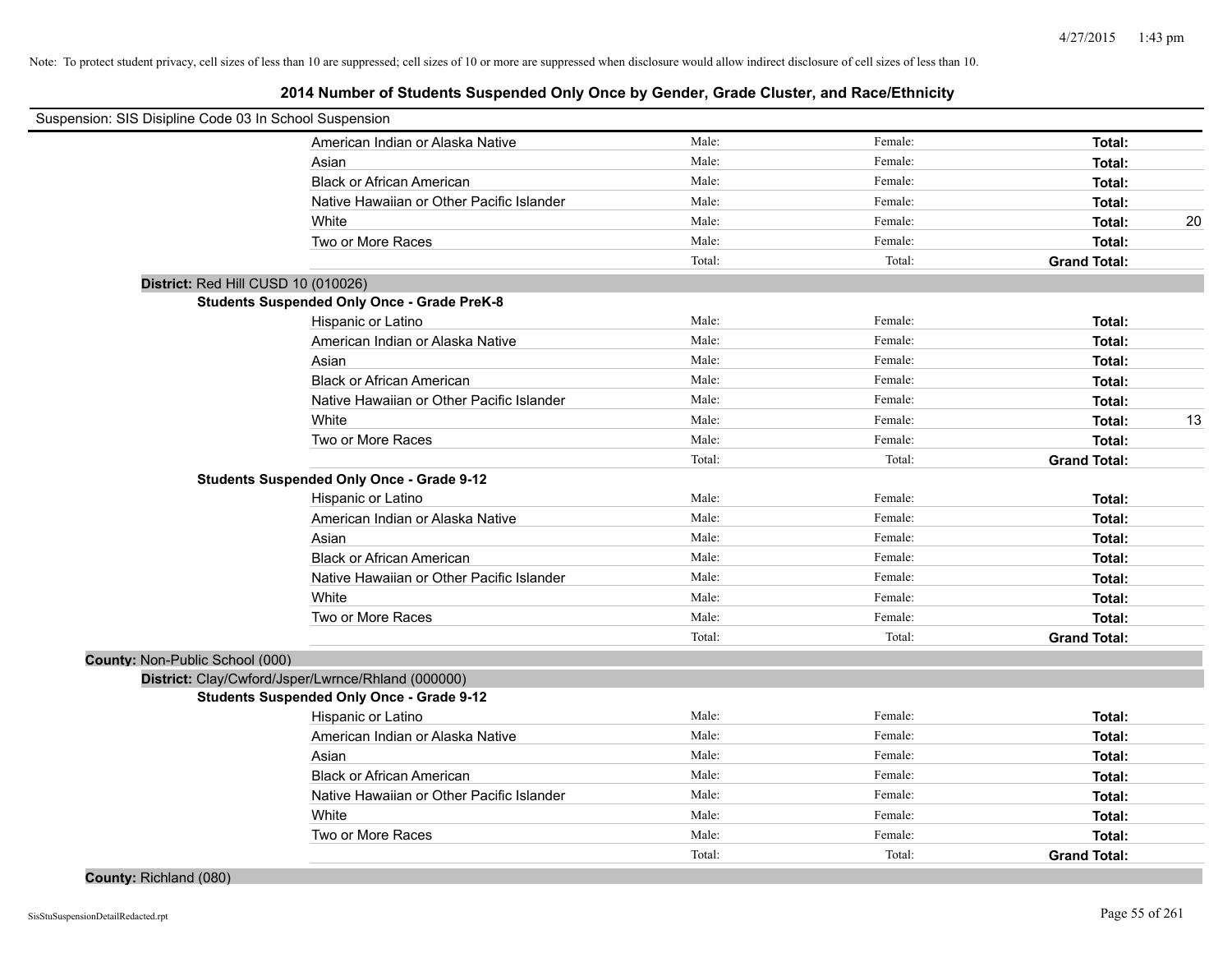| Suspension: SIS Disipline Code 03 In School Suspension |                                                    |        |    |         |    |                     |
|--------------------------------------------------------|----------------------------------------------------|--------|----|---------|----|---------------------|
| District: East Richland CUSD 1 (001026)                |                                                    |        |    |         |    |                     |
|                                                        | <b>Students Suspended Only Once - Grade PreK-8</b> |        |    |         |    |                     |
|                                                        | Hispanic or Latino                                 | Male:  |    | Female: |    | Total:              |
|                                                        | American Indian or Alaska Native                   | Male:  |    | Female: |    | Total:              |
|                                                        | Asian                                              | Male:  |    | Female: |    | Total:              |
|                                                        | <b>Black or African American</b>                   | Male:  |    | Female: |    | Total:              |
|                                                        | Native Hawaiian or Other Pacific Islander          | Male:  |    | Female: |    | Total:              |
|                                                        | White                                              | Male:  | 24 | Female: | 10 | 34<br>Total:        |
|                                                        | Two or More Races                                  | Male:  |    | Female: |    | Total:              |
|                                                        |                                                    | Total: |    | Total:  |    | <b>Grand Total:</b> |
|                                                        | <b>Students Suspended Only Once - Grade 9-12</b>   |        |    |         |    |                     |
|                                                        | Hispanic or Latino                                 | Male:  |    | Female: |    | Total:              |
|                                                        | American Indian or Alaska Native                   | Male:  |    | Female: |    | Total:              |
|                                                        | Asian                                              | Male:  |    | Female: |    | Total:              |
|                                                        | <b>Black or African American</b>                   | Male:  |    | Female: |    | Total:              |
|                                                        | Native Hawaiian or Other Pacific Islander          | Male:  |    | Female: |    | Total:              |
|                                                        | White                                              | Male:  |    | Female: |    | Total:              |
|                                                        | Two or More Races                                  | Male:  |    | Female: |    | Total:              |
|                                                        |                                                    | Total: |    | Total:  |    | <b>Grand Total:</b> |
| District: West Richland CUSD 2 (002026)                |                                                    |        |    |         |    |                     |
|                                                        | <b>Students Suspended Only Once - Grade PreK-8</b> |        |    |         |    |                     |
|                                                        | Hispanic or Latino                                 | Male:  |    | Female: |    | Total:              |
|                                                        | American Indian or Alaska Native                   | Male:  |    | Female: |    | Total:              |
|                                                        | Asian                                              | Male:  |    | Female: |    | Total:              |
|                                                        | <b>Black or African American</b>                   | Male:  |    | Female: |    | Total:              |
|                                                        | Native Hawaiian or Other Pacific Islander          | Male:  |    | Female: |    | Total:              |
|                                                        | White                                              | Male:  |    | Female: |    | Total:              |
|                                                        | Two or More Races                                  | Male:  |    | Female: |    | Total:              |
|                                                        |                                                    | Total: |    | Total:  |    | <b>Grand Total:</b> |
|                                                        |                                                    |        |    |         |    |                     |
| Region: Clinton/Marion/Washington ROE (13)             |                                                    |        |    |         |    |                     |
| County: Clinton (014)                                  |                                                    |        |    |         |    |                     |
| District: Aviston SD 21 (021002)                       |                                                    |        |    |         |    |                     |
|                                                        | <b>Students Suspended Only Once - Grade PreK-8</b> |        |    |         |    |                     |
|                                                        | Hispanic or Latino                                 | Male:  |    | Female: |    | Total:              |
|                                                        | American Indian or Alaska Native                   | Male:  |    | Female: |    | Total:              |
|                                                        | Asian                                              | Male:  |    | Female: |    | Total:              |
|                                                        | <b>Black or African American</b>                   | Male:  |    | Female: |    | Total:              |
| SisStuSuspensionDetailRedacted.rpt                     |                                                    |        |    |         |    | Page 56 of 261      |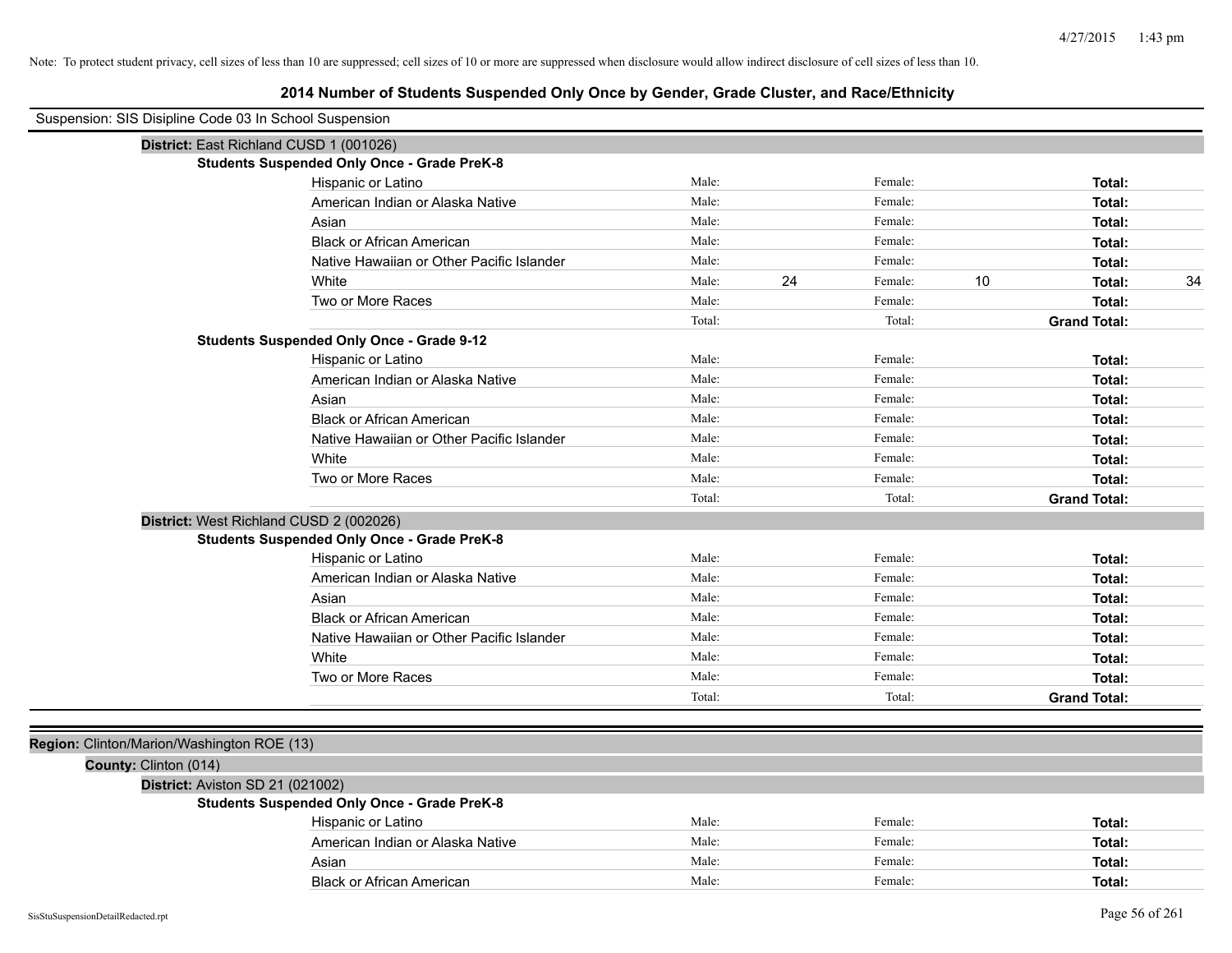| Suspension: SIS Disipline Code 03 In School Suspension |                                                    |        |    |         |      |                     |    |
|--------------------------------------------------------|----------------------------------------------------|--------|----|---------|------|---------------------|----|
|                                                        | Native Hawaiian or Other Pacific Islander          | Male:  |    | Female: |      | Total:              |    |
|                                                        | White                                              | Male:  |    | Female: |      | Total:              |    |
|                                                        | Two or More Races                                  | Male:  |    | Female: |      | Total:              |    |
|                                                        |                                                    | Total: |    | Total:  |      | <b>Grand Total:</b> |    |
| District: Breese ESD 12 (012004)                       |                                                    |        |    |         |      |                     |    |
|                                                        | <b>Students Suspended Only Once - Grade PreK-8</b> |        |    |         |      |                     |    |
|                                                        | Hispanic or Latino                                 | Male:  |    | Female: |      | Total:              |    |
|                                                        | American Indian or Alaska Native                   | Male:  |    | Female: |      | Total:              |    |
|                                                        | Asian                                              | Male:  |    | Female: |      | Total:              |    |
|                                                        | <b>Black or African American</b>                   | Male:  |    | Female: |      | Total:              |    |
|                                                        | Native Hawaiian or Other Pacific Islander          | Male:  |    | Female: |      | Total:              |    |
|                                                        | White                                              | Male:  |    | Female: |      | Total:              |    |
|                                                        | Two or More Races                                  | Male:  |    | Female: |      | Total:              |    |
|                                                        |                                                    | Total: |    | Total:  |      | <b>Grand Total:</b> |    |
| District: Carlyle CUSD 1 (001026)                      |                                                    |        |    |         |      |                     |    |
|                                                        | <b>Students Suspended Only Once - Grade PreK-8</b> |        |    |         |      |                     |    |
|                                                        | Hispanic or Latino                                 | Male:  |    | Female: |      | Total:              |    |
|                                                        | American Indian or Alaska Native                   | Male:  |    | Female: |      | Total:              |    |
|                                                        | Asian                                              | Male:  |    | Female: |      | Total:              |    |
|                                                        | <b>Black or African American</b>                   | Male:  |    | Female: |      | Total:              |    |
|                                                        | Native Hawaiian or Other Pacific Islander          | Male:  |    | Female: |      | Total:              |    |
|                                                        | White                                              | Male:  |    | Female: |      | Total:              | 28 |
|                                                        | Two or More Races                                  | Male:  |    | Female: |      | Total:              |    |
|                                                        |                                                    | Total: |    | Total:  |      | <b>Grand Total:</b> |    |
|                                                        | <b>Students Suspended Only Once - Grade 9-12</b>   |        |    |         |      |                     |    |
|                                                        | Hispanic or Latino                                 | Male:  |    | Female: |      | Total:              |    |
|                                                        | American Indian or Alaska Native                   | Male:  |    | Female: |      | Total:              |    |
|                                                        | Asian                                              | Male:  |    | Female: |      | Total:              |    |
|                                                        | <b>Black or African American</b>                   | Male:  |    | Female: |      | Total:              |    |
|                                                        | Native Hawaiian or Other Pacific Islander          | Male:  |    | Female: |      | Total:              |    |
|                                                        | White                                              | Male:  | 13 | Female: | $10$ | Total:              | 23 |
|                                                        | Two or More Races                                  | Male:  |    | Female: |      | Total:              |    |
|                                                        |                                                    | Total: |    | Total:  |      | <b>Grand Total:</b> |    |
| District: Central CHSD 71 (071016)                     |                                                    |        |    |         |      |                     |    |
|                                                        | <b>Students Suspended Only Once - Grade 9-12</b>   |        |    |         |      |                     |    |
|                                                        | Hispanic or Latino                                 | Male:  |    | Female: |      | Total:              |    |
|                                                        | American Indian or Alaska Native                   | Male:  |    | Female: |      | Total:              |    |
|                                                        | Asian                                              | Male:  |    | Female: |      | Total:              |    |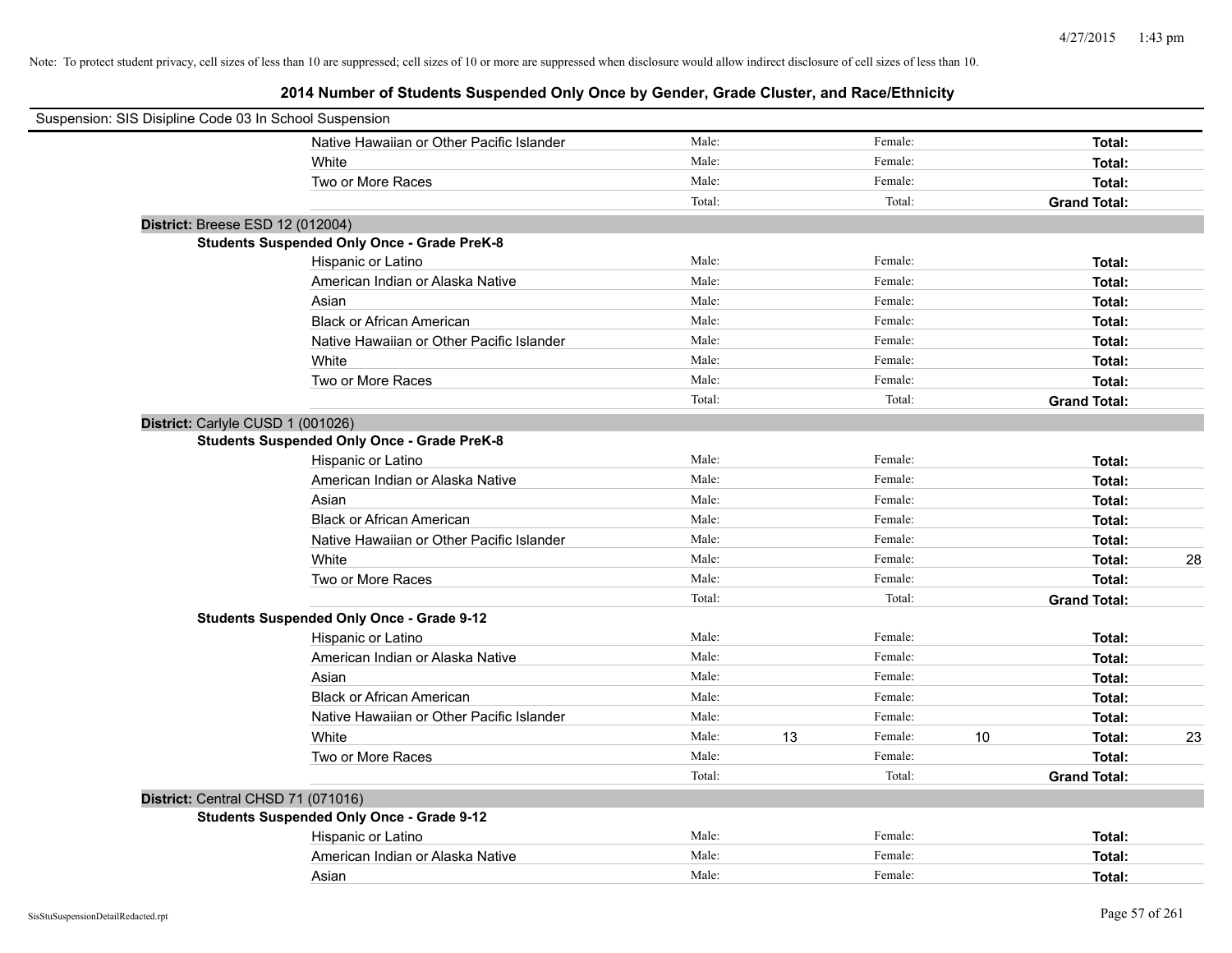## **2014 Number of Students Suspended Only Once by Gender, Grade Cluster, and Race/Ethnicity**

| Male:<br>Female:<br>Total:<br><b>Black or African American</b><br>Male:<br>Female:<br>Native Hawaiian or Other Pacific Islander<br>Total:<br>Male:<br>Female:<br>White<br>Total:<br>Male:<br>Female:<br>Two or More Races<br>Total:<br>Total:<br>Total:<br><b>Grand Total:</b><br>District: North Wamac SD 186 (186002)<br><b>Students Suspended Only Once - Grade PreK-8</b><br>Male:<br>Female:<br>Hispanic or Latino<br>Total:<br>Male:<br>Female:<br>American Indian or Alaska Native<br>Total:<br>Male:<br>Female:<br>Asian<br>Total:<br><b>Black or African American</b><br>Male:<br>Female:<br>Total:<br>Native Hawaiian or Other Pacific Islander<br>Male:<br>Female:<br>Total:<br>Male:<br>White<br>Female:<br>Total:<br>Male:<br>Two or More Races<br>Female:<br>Total:<br>Total:<br>Total:<br><b>Grand Total:</b><br>District: Wesclin CUSD 3 (003026)<br><b>Students Suspended Only Once - Grade PreK-8</b><br>Female:<br>Male:<br>Hispanic or Latino<br>Total:<br>Male:<br>Female:<br>American Indian or Alaska Native<br>Total:<br>Male:<br>Female:<br>Asian<br>Total:<br>Male:<br>Female:<br><b>Black or African American</b><br>Total:<br>Male:<br>Female:<br>Native Hawaiian or Other Pacific Islander<br>Total:<br>Male:<br>Female:<br>White<br>Total:<br>Male:<br>Female:<br>Two or More Races<br>Total:<br>Total:<br>Total:<br><b>Grand Total:</b><br>County: Marion (058)<br>District: Centralia SD 135 (135002)<br><b>Students Suspended Only Once - Grade PreK-8</b><br>Male:<br>Female:<br>Hispanic or Latino<br>Total:<br>Male:<br>Female:<br>American Indian or Alaska Native<br>Total:<br>Male:<br>Female:<br>Asian<br>Total:<br>Male:<br>Female:<br><b>Black or African American</b><br>Total:<br>Male:<br>Female:<br>Native Hawaiian or Other Pacific Islander<br>Total:<br>White<br>Male:<br>23<br>Female:<br>18<br>Total:<br>Male:<br>Female:<br>Two or More Races<br>Total:<br>Total:<br>Total:<br><b>Grand Total:</b> | Suspension: SIS Disipline Code 03 In School Suspension |  |  |    |
|--------------------------------------------------------------------------------------------------------------------------------------------------------------------------------------------------------------------------------------------------------------------------------------------------------------------------------------------------------------------------------------------------------------------------------------------------------------------------------------------------------------------------------------------------------------------------------------------------------------------------------------------------------------------------------------------------------------------------------------------------------------------------------------------------------------------------------------------------------------------------------------------------------------------------------------------------------------------------------------------------------------------------------------------------------------------------------------------------------------------------------------------------------------------------------------------------------------------------------------------------------------------------------------------------------------------------------------------------------------------------------------------------------------------------------------------------------------------------------------------------------------------------------------------------------------------------------------------------------------------------------------------------------------------------------------------------------------------------------------------------------------------------------------------------------------------------------------------------------------------------------------------------------------------------------------------------------|--------------------------------------------------------|--|--|----|
|                                                                                                                                                                                                                                                                                                                                                                                                                                                                                                                                                                                                                                                                                                                                                                                                                                                                                                                                                                                                                                                                                                                                                                                                                                                                                                                                                                                                                                                                                                                                                                                                                                                                                                                                                                                                                                                                                                                                                        |                                                        |  |  |    |
|                                                                                                                                                                                                                                                                                                                                                                                                                                                                                                                                                                                                                                                                                                                                                                                                                                                                                                                                                                                                                                                                                                                                                                                                                                                                                                                                                                                                                                                                                                                                                                                                                                                                                                                                                                                                                                                                                                                                                        |                                                        |  |  |    |
|                                                                                                                                                                                                                                                                                                                                                                                                                                                                                                                                                                                                                                                                                                                                                                                                                                                                                                                                                                                                                                                                                                                                                                                                                                                                                                                                                                                                                                                                                                                                                                                                                                                                                                                                                                                                                                                                                                                                                        |                                                        |  |  | 14 |
|                                                                                                                                                                                                                                                                                                                                                                                                                                                                                                                                                                                                                                                                                                                                                                                                                                                                                                                                                                                                                                                                                                                                                                                                                                                                                                                                                                                                                                                                                                                                                                                                                                                                                                                                                                                                                                                                                                                                                        |                                                        |  |  |    |
|                                                                                                                                                                                                                                                                                                                                                                                                                                                                                                                                                                                                                                                                                                                                                                                                                                                                                                                                                                                                                                                                                                                                                                                                                                                                                                                                                                                                                                                                                                                                                                                                                                                                                                                                                                                                                                                                                                                                                        |                                                        |  |  |    |
|                                                                                                                                                                                                                                                                                                                                                                                                                                                                                                                                                                                                                                                                                                                                                                                                                                                                                                                                                                                                                                                                                                                                                                                                                                                                                                                                                                                                                                                                                                                                                                                                                                                                                                                                                                                                                                                                                                                                                        |                                                        |  |  |    |
|                                                                                                                                                                                                                                                                                                                                                                                                                                                                                                                                                                                                                                                                                                                                                                                                                                                                                                                                                                                                                                                                                                                                                                                                                                                                                                                                                                                                                                                                                                                                                                                                                                                                                                                                                                                                                                                                                                                                                        |                                                        |  |  |    |
|                                                                                                                                                                                                                                                                                                                                                                                                                                                                                                                                                                                                                                                                                                                                                                                                                                                                                                                                                                                                                                                                                                                                                                                                                                                                                                                                                                                                                                                                                                                                                                                                                                                                                                                                                                                                                                                                                                                                                        |                                                        |  |  |    |
|                                                                                                                                                                                                                                                                                                                                                                                                                                                                                                                                                                                                                                                                                                                                                                                                                                                                                                                                                                                                                                                                                                                                                                                                                                                                                                                                                                                                                                                                                                                                                                                                                                                                                                                                                                                                                                                                                                                                                        |                                                        |  |  |    |
|                                                                                                                                                                                                                                                                                                                                                                                                                                                                                                                                                                                                                                                                                                                                                                                                                                                                                                                                                                                                                                                                                                                                                                                                                                                                                                                                                                                                                                                                                                                                                                                                                                                                                                                                                                                                                                                                                                                                                        |                                                        |  |  |    |
|                                                                                                                                                                                                                                                                                                                                                                                                                                                                                                                                                                                                                                                                                                                                                                                                                                                                                                                                                                                                                                                                                                                                                                                                                                                                                                                                                                                                                                                                                                                                                                                                                                                                                                                                                                                                                                                                                                                                                        |                                                        |  |  |    |
|                                                                                                                                                                                                                                                                                                                                                                                                                                                                                                                                                                                                                                                                                                                                                                                                                                                                                                                                                                                                                                                                                                                                                                                                                                                                                                                                                                                                                                                                                                                                                                                                                                                                                                                                                                                                                                                                                                                                                        |                                                        |  |  |    |
|                                                                                                                                                                                                                                                                                                                                                                                                                                                                                                                                                                                                                                                                                                                                                                                                                                                                                                                                                                                                                                                                                                                                                                                                                                                                                                                                                                                                                                                                                                                                                                                                                                                                                                                                                                                                                                                                                                                                                        |                                                        |  |  |    |
|                                                                                                                                                                                                                                                                                                                                                                                                                                                                                                                                                                                                                                                                                                                                                                                                                                                                                                                                                                                                                                                                                                                                                                                                                                                                                                                                                                                                                                                                                                                                                                                                                                                                                                                                                                                                                                                                                                                                                        |                                                        |  |  |    |
|                                                                                                                                                                                                                                                                                                                                                                                                                                                                                                                                                                                                                                                                                                                                                                                                                                                                                                                                                                                                                                                                                                                                                                                                                                                                                                                                                                                                                                                                                                                                                                                                                                                                                                                                                                                                                                                                                                                                                        |                                                        |  |  |    |
|                                                                                                                                                                                                                                                                                                                                                                                                                                                                                                                                                                                                                                                                                                                                                                                                                                                                                                                                                                                                                                                                                                                                                                                                                                                                                                                                                                                                                                                                                                                                                                                                                                                                                                                                                                                                                                                                                                                                                        |                                                        |  |  |    |
|                                                                                                                                                                                                                                                                                                                                                                                                                                                                                                                                                                                                                                                                                                                                                                                                                                                                                                                                                                                                                                                                                                                                                                                                                                                                                                                                                                                                                                                                                                                                                                                                                                                                                                                                                                                                                                                                                                                                                        |                                                        |  |  |    |
|                                                                                                                                                                                                                                                                                                                                                                                                                                                                                                                                                                                                                                                                                                                                                                                                                                                                                                                                                                                                                                                                                                                                                                                                                                                                                                                                                                                                                                                                                                                                                                                                                                                                                                                                                                                                                                                                                                                                                        |                                                        |  |  |    |
|                                                                                                                                                                                                                                                                                                                                                                                                                                                                                                                                                                                                                                                                                                                                                                                                                                                                                                                                                                                                                                                                                                                                                                                                                                                                                                                                                                                                                                                                                                                                                                                                                                                                                                                                                                                                                                                                                                                                                        |                                                        |  |  |    |
|                                                                                                                                                                                                                                                                                                                                                                                                                                                                                                                                                                                                                                                                                                                                                                                                                                                                                                                                                                                                                                                                                                                                                                                                                                                                                                                                                                                                                                                                                                                                                                                                                                                                                                                                                                                                                                                                                                                                                        |                                                        |  |  |    |
|                                                                                                                                                                                                                                                                                                                                                                                                                                                                                                                                                                                                                                                                                                                                                                                                                                                                                                                                                                                                                                                                                                                                                                                                                                                                                                                                                                                                                                                                                                                                                                                                                                                                                                                                                                                                                                                                                                                                                        |                                                        |  |  |    |
|                                                                                                                                                                                                                                                                                                                                                                                                                                                                                                                                                                                                                                                                                                                                                                                                                                                                                                                                                                                                                                                                                                                                                                                                                                                                                                                                                                                                                                                                                                                                                                                                                                                                                                                                                                                                                                                                                                                                                        |                                                        |  |  |    |
|                                                                                                                                                                                                                                                                                                                                                                                                                                                                                                                                                                                                                                                                                                                                                                                                                                                                                                                                                                                                                                                                                                                                                                                                                                                                                                                                                                                                                                                                                                                                                                                                                                                                                                                                                                                                                                                                                                                                                        |                                                        |  |  |    |
|                                                                                                                                                                                                                                                                                                                                                                                                                                                                                                                                                                                                                                                                                                                                                                                                                                                                                                                                                                                                                                                                                                                                                                                                                                                                                                                                                                                                                                                                                                                                                                                                                                                                                                                                                                                                                                                                                                                                                        |                                                        |  |  |    |
|                                                                                                                                                                                                                                                                                                                                                                                                                                                                                                                                                                                                                                                                                                                                                                                                                                                                                                                                                                                                                                                                                                                                                                                                                                                                                                                                                                                                                                                                                                                                                                                                                                                                                                                                                                                                                                                                                                                                                        |                                                        |  |  |    |
|                                                                                                                                                                                                                                                                                                                                                                                                                                                                                                                                                                                                                                                                                                                                                                                                                                                                                                                                                                                                                                                                                                                                                                                                                                                                                                                                                                                                                                                                                                                                                                                                                                                                                                                                                                                                                                                                                                                                                        |                                                        |  |  |    |
|                                                                                                                                                                                                                                                                                                                                                                                                                                                                                                                                                                                                                                                                                                                                                                                                                                                                                                                                                                                                                                                                                                                                                                                                                                                                                                                                                                                                                                                                                                                                                                                                                                                                                                                                                                                                                                                                                                                                                        |                                                        |  |  |    |
|                                                                                                                                                                                                                                                                                                                                                                                                                                                                                                                                                                                                                                                                                                                                                                                                                                                                                                                                                                                                                                                                                                                                                                                                                                                                                                                                                                                                                                                                                                                                                                                                                                                                                                                                                                                                                                                                                                                                                        |                                                        |  |  |    |
|                                                                                                                                                                                                                                                                                                                                                                                                                                                                                                                                                                                                                                                                                                                                                                                                                                                                                                                                                                                                                                                                                                                                                                                                                                                                                                                                                                                                                                                                                                                                                                                                                                                                                                                                                                                                                                                                                                                                                        |                                                        |  |  |    |
|                                                                                                                                                                                                                                                                                                                                                                                                                                                                                                                                                                                                                                                                                                                                                                                                                                                                                                                                                                                                                                                                                                                                                                                                                                                                                                                                                                                                                                                                                                                                                                                                                                                                                                                                                                                                                                                                                                                                                        |                                                        |  |  |    |
|                                                                                                                                                                                                                                                                                                                                                                                                                                                                                                                                                                                                                                                                                                                                                                                                                                                                                                                                                                                                                                                                                                                                                                                                                                                                                                                                                                                                                                                                                                                                                                                                                                                                                                                                                                                                                                                                                                                                                        |                                                        |  |  |    |
|                                                                                                                                                                                                                                                                                                                                                                                                                                                                                                                                                                                                                                                                                                                                                                                                                                                                                                                                                                                                                                                                                                                                                                                                                                                                                                                                                                                                                                                                                                                                                                                                                                                                                                                                                                                                                                                                                                                                                        |                                                        |  |  | 16 |
|                                                                                                                                                                                                                                                                                                                                                                                                                                                                                                                                                                                                                                                                                                                                                                                                                                                                                                                                                                                                                                                                                                                                                                                                                                                                                                                                                                                                                                                                                                                                                                                                                                                                                                                                                                                                                                                                                                                                                        |                                                        |  |  |    |
|                                                                                                                                                                                                                                                                                                                                                                                                                                                                                                                                                                                                                                                                                                                                                                                                                                                                                                                                                                                                                                                                                                                                                                                                                                                                                                                                                                                                                                                                                                                                                                                                                                                                                                                                                                                                                                                                                                                                                        |                                                        |  |  | 41 |
|                                                                                                                                                                                                                                                                                                                                                                                                                                                                                                                                                                                                                                                                                                                                                                                                                                                                                                                                                                                                                                                                                                                                                                                                                                                                                                                                                                                                                                                                                                                                                                                                                                                                                                                                                                                                                                                                                                                                                        |                                                        |  |  |    |
|                                                                                                                                                                                                                                                                                                                                                                                                                                                                                                                                                                                                                                                                                                                                                                                                                                                                                                                                                                                                                                                                                                                                                                                                                                                                                                                                                                                                                                                                                                                                                                                                                                                                                                                                                                                                                                                                                                                                                        |                                                        |  |  |    |

**District:** Odin PSD 722 (722026) **Students Suspended Only Once - Grade PreK-8**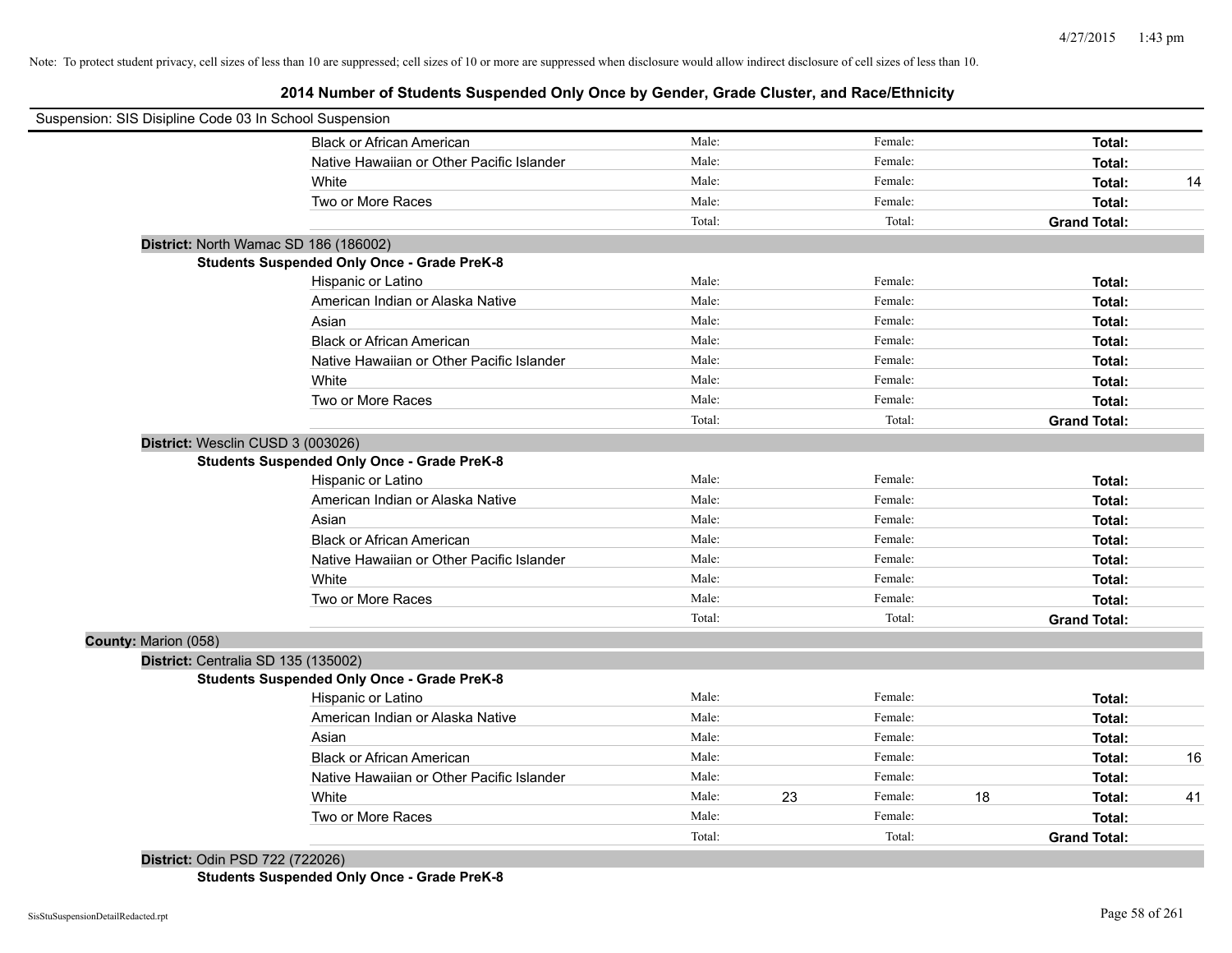| Suspension: SIS Disipline Code 03 In School Suspension |                                                    |        |         |                     |    |
|--------------------------------------------------------|----------------------------------------------------|--------|---------|---------------------|----|
|                                                        | Hispanic or Latino                                 | Male:  | Female: | Total:              |    |
|                                                        | American Indian or Alaska Native                   | Male:  | Female: | Total:              |    |
|                                                        | Asian                                              | Male:  | Female: | Total:              |    |
|                                                        | <b>Black or African American</b>                   | Male:  | Female: | Total:              |    |
|                                                        | Native Hawaiian or Other Pacific Islander          | Male:  | Female: | Total:              |    |
|                                                        | White                                              | Male:  | Female: | Total:              | 11 |
|                                                        | Two or More Races                                  | Male:  | Female: | Total:              |    |
|                                                        |                                                    | Total: | Total:  | <b>Grand Total:</b> |    |
|                                                        | <b>Students Suspended Only Once - Grade 9-12</b>   |        |         |                     |    |
|                                                        | Hispanic or Latino                                 | Male:  | Female: | Total:              |    |
|                                                        | American Indian or Alaska Native                   | Male:  | Female: | Total:              |    |
|                                                        | Asian                                              | Male:  | Female: | Total:              |    |
|                                                        | <b>Black or African American</b>                   | Male:  | Female: | Total:              |    |
|                                                        | Native Hawaiian or Other Pacific Islander          | Male:  | Female: | Total:              |    |
|                                                        | White                                              | Male:  | Female: | Total:              |    |
|                                                        | Two or More Races                                  | Male:  | Female: | Total:              |    |
|                                                        |                                                    | Total: | Total:  | <b>Grand Total:</b> |    |
| District: Patoka CUSD 100 (100026)                     |                                                    |        |         |                     |    |
|                                                        | <b>Students Suspended Only Once - Grade PreK-8</b> |        |         |                     |    |
|                                                        | Hispanic or Latino                                 | Male:  | Female: | Total:              |    |
|                                                        | American Indian or Alaska Native                   | Male:  | Female: | Total:              |    |
|                                                        | Asian                                              | Male:  | Female: | Total:              |    |
|                                                        | <b>Black or African American</b>                   | Male:  | Female: | Total:              |    |
|                                                        | Native Hawaiian or Other Pacific Islander          | Male:  | Female: | Total:              |    |
|                                                        | White                                              | Male:  | Female: | Total:              | 14 |
|                                                        | Two or More Races                                  | Male:  | Female: | Total:              |    |
|                                                        |                                                    | Total: | Total:  | <b>Grand Total:</b> |    |
|                                                        | <b>Students Suspended Only Once - Grade 9-12</b>   |        |         |                     |    |
|                                                        | Hispanic or Latino                                 | Male:  | Female: | Total:              |    |
|                                                        | American Indian or Alaska Native                   | Male:  | Female: | Total:              |    |
|                                                        | Asian                                              | Male:  | Female: | Total:              |    |
|                                                        | <b>Black or African American</b>                   | Male:  | Female: | Total:              |    |
|                                                        | Native Hawaiian or Other Pacific Islander          | Male:  | Female: | Total:              |    |
|                                                        | White                                              | Male:  | Female: | Total:              |    |
|                                                        | Two or More Races                                  | Male:  | Female: | Total:              |    |
|                                                        |                                                    | Total: | Total:  | <b>Grand Total:</b> |    |
| District: Salem CHSD 600 (600016)                      |                                                    |        |         |                     |    |
|                                                        | <b>Students Suspended Only Once - Grade 9-12</b>   |        |         |                     |    |
|                                                        | Hispanic or Latino                                 | Male:  | Female: | Total:              |    |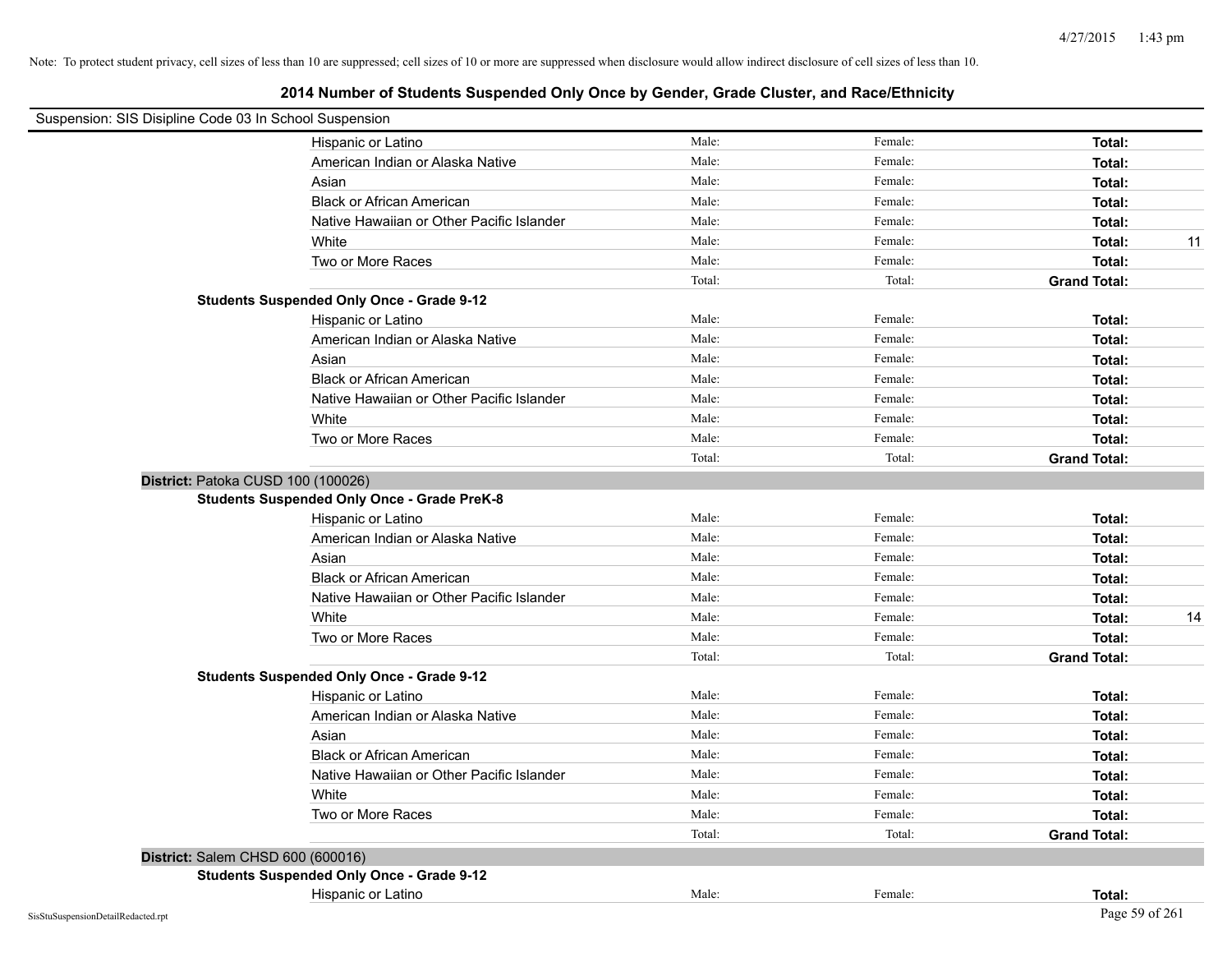## **2014 Number of Students Suspended Only Once by Gender, Grade Cluster, and Race/Ethnicity**

| Suspension: SIS Disipline Code 03 In School Suspension |                                                                                                                                                                                                                                                                                                                              |        |    |         |    |                     |    |
|--------------------------------------------------------|------------------------------------------------------------------------------------------------------------------------------------------------------------------------------------------------------------------------------------------------------------------------------------------------------------------------------|--------|----|---------|----|---------------------|----|
|                                                        | American Indian or Alaska Native                                                                                                                                                                                                                                                                                             | Male:  |    | Female: |    | Total:              |    |
|                                                        | Asian                                                                                                                                                                                                                                                                                                                        | Male:  |    | Female: |    | Total:              |    |
|                                                        | <b>Black or African American</b>                                                                                                                                                                                                                                                                                             | Male:  |    | Female: |    | Total:              |    |
|                                                        | Native Hawaiian or Other Pacific Islander                                                                                                                                                                                                                                                                                    | Male:  |    | Female: |    | Total:              |    |
|                                                        | White                                                                                                                                                                                                                                                                                                                        | Male:  | 39 | Female: | 14 | Total:              | 53 |
|                                                        | Two or More Races                                                                                                                                                                                                                                                                                                            | Male:  |    | Female: |    | Total:              |    |
|                                                        |                                                                                                                                                                                                                                                                                                                              | Total: |    | Total:  |    | <b>Grand Total:</b> |    |
| District: Salem SD 111 (111002)                        |                                                                                                                                                                                                                                                                                                                              |        |    |         |    |                     |    |
|                                                        | <b>Students Suspended Only Once - Grade PreK-8</b>                                                                                                                                                                                                                                                                           |        |    |         |    |                     |    |
|                                                        | Hispanic or Latino                                                                                                                                                                                                                                                                                                           | Male:  |    | Female: |    | Total:              |    |
|                                                        | American Indian or Alaska Native                                                                                                                                                                                                                                                                                             | Male:  |    | Female: |    | Total:              |    |
|                                                        | Asian                                                                                                                                                                                                                                                                                                                        | Male:  |    | Female: |    | Total:              |    |
|                                                        | <b>Black or African American</b>                                                                                                                                                                                                                                                                                             | Male:  |    | Female: |    | Total:              |    |
|                                                        | Native Hawaiian or Other Pacific Islander                                                                                                                                                                                                                                                                                    | Male:  |    | Female: |    | Total:              |    |
|                                                        | White                                                                                                                                                                                                                                                                                                                        | Male:  |    | Female: |    | Total:              | 18 |
|                                                        | Two or More Races                                                                                                                                                                                                                                                                                                            | Male:  |    | Female: |    | Total:              |    |
|                                                        |                                                                                                                                                                                                                                                                                                                              | Total: |    | Total:  |    | <b>Grand Total:</b> |    |
|                                                        | District: Sandoval CUSD 501 (501026)                                                                                                                                                                                                                                                                                         |        |    |         |    |                     |    |
|                                                        | <b>Students Suspended Only Once - Grade PreK-8</b>                                                                                                                                                                                                                                                                           |        |    |         |    |                     |    |
|                                                        | Hispanic or Latino                                                                                                                                                                                                                                                                                                           | Male:  |    | Female: |    | Total:              |    |
|                                                        | American Indian or Alaska Native                                                                                                                                                                                                                                                                                             | Male:  |    | Female: |    | Total:              |    |
|                                                        | Asian                                                                                                                                                                                                                                                                                                                        | Male:  |    | Female: |    | Total:              |    |
|                                                        | <b>Black or African American</b>                                                                                                                                                                                                                                                                                             | Male:  |    | Female: |    | Total:              |    |
|                                                        | Native Hawaiian or Other Pacific Islander                                                                                                                                                                                                                                                                                    | Male:  |    | Female: |    | Total:              |    |
|                                                        | White                                                                                                                                                                                                                                                                                                                        | Male:  |    | Female: |    | Total:              | 11 |
|                                                        | Two or More Races                                                                                                                                                                                                                                                                                                            | Male:  |    | Female: |    | Total:              |    |
|                                                        |                                                                                                                                                                                                                                                                                                                              | Total: |    | Total:  |    | <b>Grand Total:</b> |    |
|                                                        | <b>Students Suspended Only Once - Grade 9-12</b>                                                                                                                                                                                                                                                                             |        |    |         |    |                     |    |
|                                                        | Hispanic or Latino                                                                                                                                                                                                                                                                                                           | Male:  |    | Female: |    | Total:              |    |
|                                                        | American Indian or Alaska Native                                                                                                                                                                                                                                                                                             | Male:  |    | Female: |    | Total:              |    |
|                                                        | Asian                                                                                                                                                                                                                                                                                                                        | Male:  |    | Female: |    | Total:              |    |
|                                                        | <b>Black or African American</b>                                                                                                                                                                                                                                                                                             | Male:  |    | Female: |    | Total:              |    |
|                                                        | Native Hawaiian or Other Pacific Islander                                                                                                                                                                                                                                                                                    | Male:  |    | Female: |    | Total:              |    |
|                                                        | White                                                                                                                                                                                                                                                                                                                        | Male:  |    | Female: |    | Total:              | 18 |
|                                                        | Two or More Races                                                                                                                                                                                                                                                                                                            | Male:  |    | Female: |    | Total:              |    |
|                                                        | $\mathbb{R}^{1}$ $\mathbb{R}^{1}$ $\mathbb{R}^{1}$ $\mathbb{R}^{1}$ $\mathbb{R}^{1}$ $\mathbb{R}^{1}$ $\mathbb{R}^{1}$ $\mathbb{R}^{1}$ $\mathbb{R}^{1}$ $\mathbb{R}^{1}$ $\mathbb{R}^{1}$ $\mathbb{R}^{1}$ $\mathbb{R}^{1}$ $\mathbb{R}^{1}$ $\mathbb{R}^{1}$ $\mathbb{R}^{1}$ $\mathbb{R}^{1}$ $\mathbb{R}^{1}$ $\mathbb{$ | Total: |    | Total:  |    | <b>Grand Total:</b> |    |

**District:** South Central CUD 401 (401026) **Students Suspended Only Once - Grade 9-12**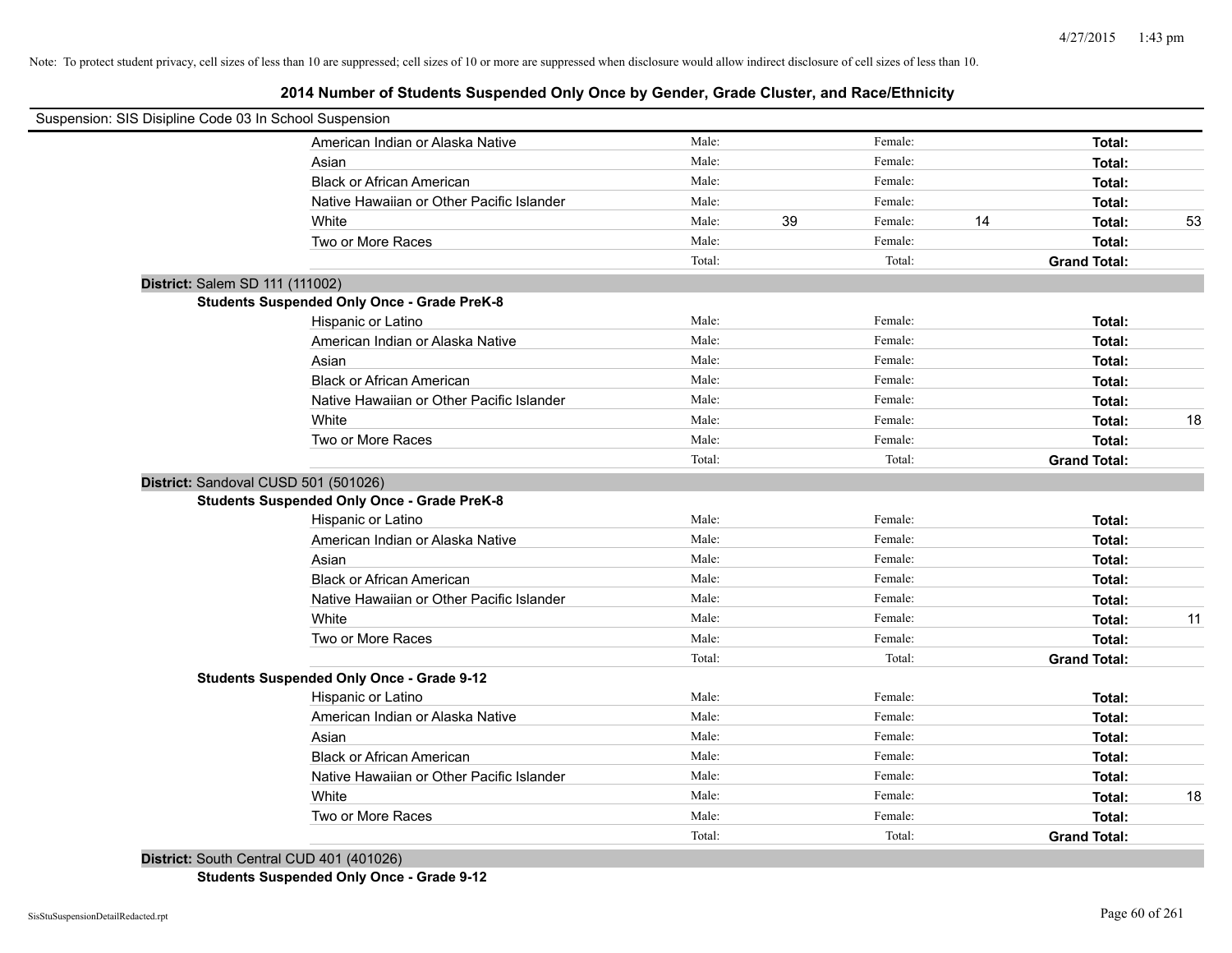| Suspension: SIS Disipline Code 03 In School Suspension |                                                    |        |         |                           |
|--------------------------------------------------------|----------------------------------------------------|--------|---------|---------------------------|
|                                                        | Hispanic or Latino                                 | Male:  | Female: | Total:                    |
|                                                        | American Indian or Alaska Native                   | Male:  | Female: | Total:                    |
|                                                        | Asian                                              | Male:  | Female: | Total:                    |
|                                                        | <b>Black or African American</b>                   | Male:  | Female: | Total:                    |
|                                                        | Native Hawaiian or Other Pacific Islander          | Male:  | Female: | Total:                    |
|                                                        | White                                              | Male:  | Female: | Total:                    |
|                                                        | Two or More Races                                  | Male:  | Female: | Total:                    |
|                                                        |                                                    | Total: | Total:  | <b>Grand Total:</b>       |
| County: Non-Public School (000)                        |                                                    |        |         |                           |
|                                                        | District: Clinton/Marion/Washington ROE (000000)   |        |         |                           |
|                                                        | <b>Students Suspended Only Once - Grade PreK-8</b> |        |         |                           |
|                                                        | Hispanic or Latino                                 | Male:  | Female: | Total:                    |
|                                                        | American Indian or Alaska Native                   | Male:  | Female: | Total:                    |
|                                                        | Asian                                              | Male:  | Female: | Total:                    |
|                                                        | <b>Black or African American</b>                   | Male:  | Female: | Total:                    |
|                                                        | Native Hawaiian or Other Pacific Islander          | Male:  | Female: | Total:                    |
|                                                        | White                                              | Male:  | Female: | Total:                    |
|                                                        | Two or More Races                                  | Male:  | Female: | Total:                    |
|                                                        |                                                    | Total: | Total:  | <b>Grand Total:</b>       |
|                                                        | <b>Students Suspended Only Once - Grade 9-12</b>   |        |         |                           |
|                                                        | Hispanic or Latino                                 | Male:  | Female: | Total:                    |
|                                                        | American Indian or Alaska Native                   | Male:  | Female: | Total:                    |
|                                                        | Asian                                              | Male:  | Female: | Total:                    |
|                                                        | <b>Black or African American</b>                   | Male:  | Female: | Total:                    |
|                                                        | Native Hawaiian or Other Pacific Islander          | Male:  | Female: | Total:                    |
|                                                        | White                                              | Male:  | Female: | Total:                    |
|                                                        | Two or More Races                                  | Male:  | Female: | Total:                    |
|                                                        |                                                    | Total: | Total:  | <b>Grand Total:</b>       |
| County: Washington (095)                               |                                                    |        |         |                           |
| District: Ashley CCSD 15 (015004)                      |                                                    |        |         |                           |
|                                                        | <b>Students Suspended Only Once - Grade PreK-8</b> |        |         |                           |
|                                                        | Hispanic or Latino                                 | Male:  | Female: | Total:                    |
|                                                        | American Indian or Alaska Native                   | Male:  | Female: | Total:                    |
|                                                        | Asian                                              | Male:  | Female: | Total:                    |
|                                                        | <b>Black or African American</b>                   | Male:  | Female: | Total:                    |
|                                                        | Native Hawaiian or Other Pacific Islander          | Male:  | Female: | Total:                    |
|                                                        | White                                              | Male:  | Female: | Total:                    |
|                                                        | Two or More Races                                  | Male:  | Female: | Total:                    |
|                                                        |                                                    | Total: | Total:  | 10<br><b>Grand Total:</b> |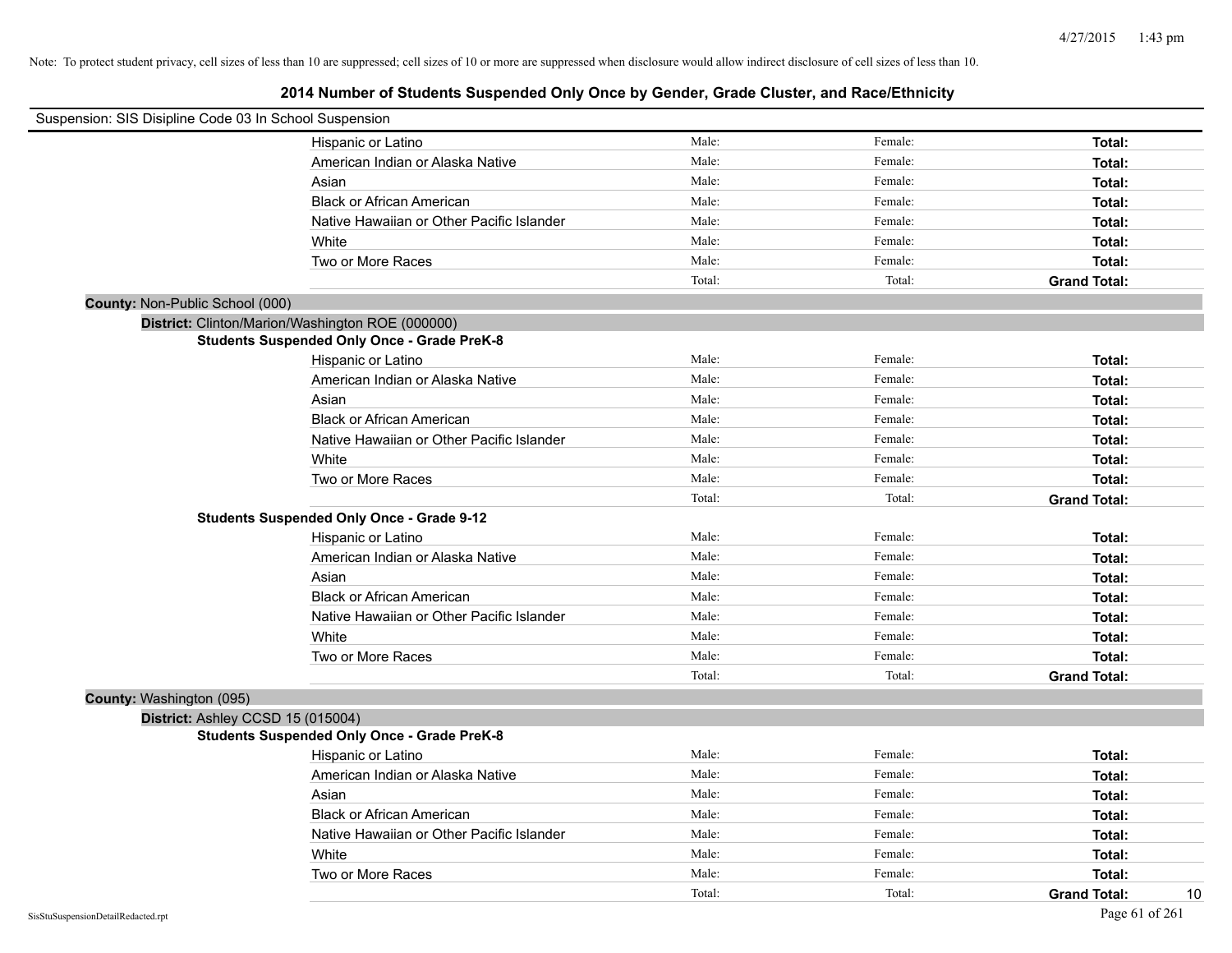## **2014 Number of Students Suspended Only Once by Gender, Grade Cluster, and Race/Ethnicity**

| Suspension: SIS Disipline Code 03 In School Suspension |                                                    |        |         |                     |
|--------------------------------------------------------|----------------------------------------------------|--------|---------|---------------------|
|                                                        | District: Irvington CCSD 11 (011004)               |        |         |                     |
|                                                        | <b>Students Suspended Only Once - Grade PreK-8</b> |        |         |                     |
|                                                        | Hispanic or Latino                                 | Male:  | Female: | Total:              |
|                                                        | American Indian or Alaska Native                   | Male:  | Female: | Total:              |
|                                                        | Asian                                              | Male:  | Female: | Total:              |
|                                                        | <b>Black or African American</b>                   | Male:  | Female: | Total:              |
|                                                        | Native Hawaiian or Other Pacific Islander          | Male:  | Female: | Total:              |
|                                                        | White                                              | Male:  | Female: | Total:              |
|                                                        | Two or More Races                                  | Male:  | Female: | Total:              |
|                                                        |                                                    | Total: | Total:  | <b>Grand Total:</b> |
|                                                        | District: Nashville CCSD 49 (049004)               |        |         |                     |
|                                                        | <b>Students Suspended Only Once - Grade PreK-8</b> |        |         |                     |
|                                                        | Hispanic or Latino                                 | Male:  | Female: | Total:              |
|                                                        | American Indian or Alaska Native                   | Male:  | Female: | Total:              |
|                                                        | Asian                                              | Male:  | Female: | Total:              |
|                                                        | <b>Black or African American</b>                   | Male:  | Female: | Total:              |
|                                                        | Native Hawaiian or Other Pacific Islander          | Male:  | Female: | Total:              |
|                                                        | White                                              | Male:  | Female: | Total:              |
|                                                        | Two or More Races                                  | Male:  | Female: | Total:              |
|                                                        |                                                    | Total: | Total:  | <b>Grand Total:</b> |
|                                                        | District: Nashville CHSD 99 (099016)               |        |         |                     |
|                                                        | <b>Students Suspended Only Once - Grade 9-12</b>   |        |         |                     |
|                                                        | Hispanic or Latino                                 | Male:  | Female: | Total:              |
|                                                        | American Indian or Alaska Native                   | Male:  | Female: | Total:              |
|                                                        | Asian                                              | Male:  | Female: | Total:              |
|                                                        | <b>Black or African American</b>                   | Male:  | Female: | Total:              |
|                                                        | Native Hawaiian or Other Pacific Islander          | Male:  | Female: | Total:              |
|                                                        | White                                              | Male:  | Female: | Total:<br>13        |
|                                                        | Two or More Races                                  | Male:  | Female: | Total:              |
|                                                        |                                                    | Total: | Total:  | <b>Grand Total:</b> |
|                                                        | District: West Washington Co CUD 10 (010026)       |        |         |                     |
|                                                        | <b>Students Suspended Only Once - Grade PreK-8</b> |        |         |                     |
|                                                        | Hispanic or Latino                                 | Male:  | Female: | Total:              |
|                                                        | American Indian or Alaska Native                   | Male:  | Female: | Total:              |
|                                                        | Asian                                              | Male:  | Female: | Total:              |
|                                                        | <b>Black or African American</b>                   | Male:  | Female: | Total:              |
|                                                        | Native Hawaiian or Other Pacific Islander          | Male:  | Female: | Total:              |
|                                                        | White                                              | Male:  | Female: | Total:              |

 $\blacksquare$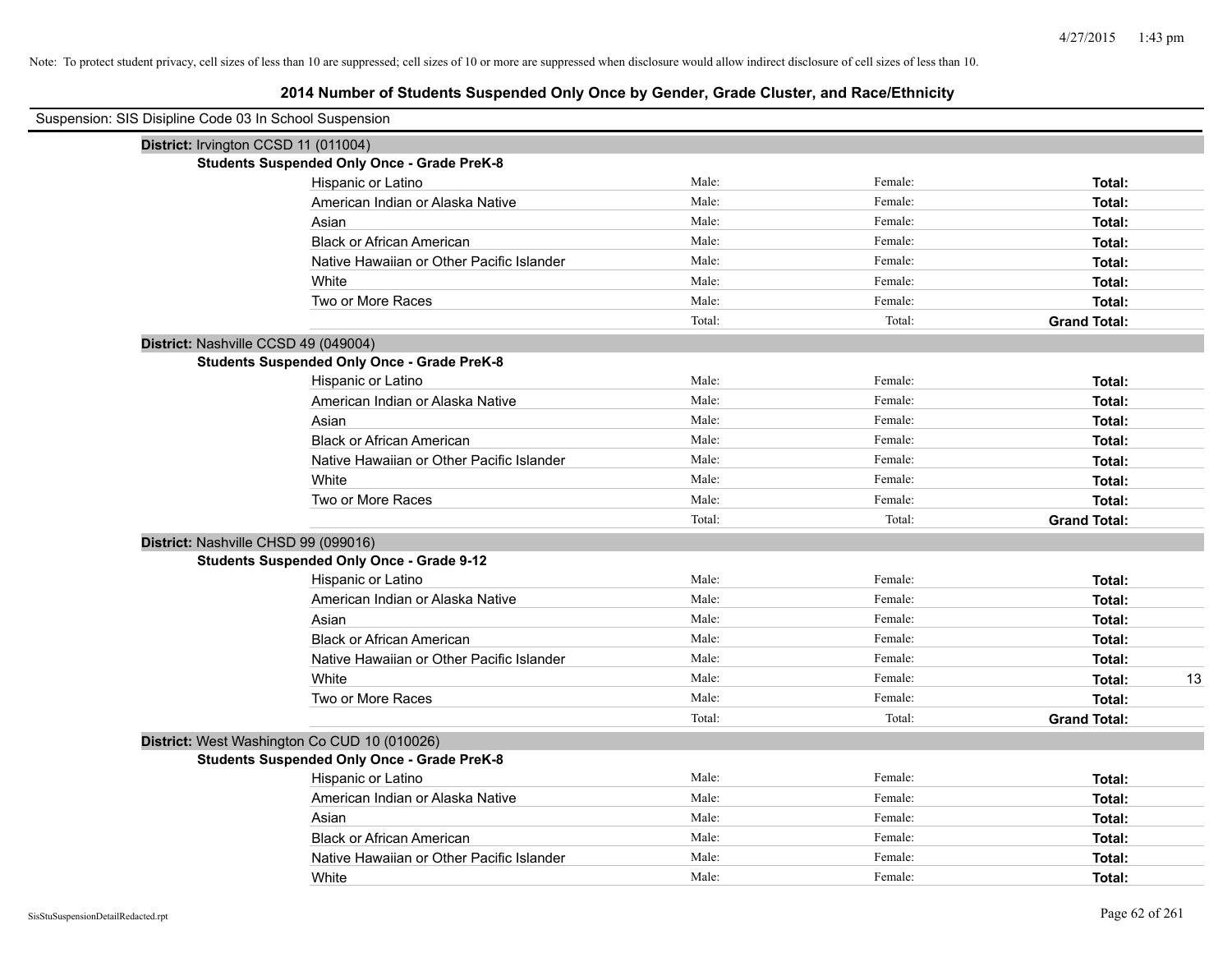| Suspension: SIS Disipline Code 03 In School Suspension |                                                    |        |         |                           |
|--------------------------------------------------------|----------------------------------------------------|--------|---------|---------------------------|
|                                                        | Two or More Races                                  | Male:  | Female: | Total:                    |
|                                                        |                                                    | Total: | Total:  | <b>Grand Total:</b><br>10 |
|                                                        | <b>Students Suspended Only Once - Grade 9-12</b>   |        |         |                           |
|                                                        | Hispanic or Latino                                 | Male:  | Female: | Total:                    |
|                                                        | American Indian or Alaska Native                   | Male:  | Female: | Total:                    |
|                                                        | Asian                                              | Male:  | Female: | Total:                    |
|                                                        | <b>Black or African American</b>                   | Male:  | Female: | Total:                    |
|                                                        | Native Hawaiian or Other Pacific Islander          | Male:  | Female: | Total:                    |
|                                                        | White                                              | Male:  | Female: | Total:                    |
|                                                        | Two or More Races                                  | Male:  | Female: | Total:                    |
|                                                        |                                                    | Total: | Total:  | <b>Grand Total:</b>       |
|                                                        |                                                    |        |         |                           |
| Region: Clk/Cls/Cmbn/Dglas/Edgr/Mltr/Shlb (11)         |                                                    |        |         |                           |
| County: Clark (012)                                    |                                                    |        |         |                           |
|                                                        | District: Casey-Westfield CUSD 4C (004C26)         |        |         |                           |
|                                                        | <b>Students Suspended Only Once - Grade PreK-8</b> |        |         |                           |
|                                                        | Hispanic or Latino                                 | Male:  | Female: | Total:                    |
|                                                        | American Indian or Alaska Native                   | Male:  | Female: | Total:                    |
|                                                        | Asian                                              | Male:  | Female: | Total:                    |
|                                                        | <b>Black or African American</b>                   | Male:  | Female: | Total:                    |
|                                                        | Native Hawaiian or Other Pacific Islander          | Male:  | Female: | Total:                    |
|                                                        | White                                              | Male:  | Female: | Total:                    |
|                                                        | Two or More Races                                  | Male:  | Female: | Total:                    |
|                                                        |                                                    | Total: | Total:  | <b>Grand Total:</b>       |
|                                                        | District: Marshall CUSD 2C (002C26)                |        |         |                           |
|                                                        | <b>Students Suspended Only Once - Grade PreK-8</b> |        |         |                           |
|                                                        | Hispanic or Latino                                 | Male:  | Female: | Total:                    |
|                                                        | American Indian or Alaska Native                   | Male:  | Female: | Total:                    |
|                                                        | Asian                                              | Male:  | Female: | Total:                    |
|                                                        | <b>Black or African American</b>                   | Male:  | Female: | Total:                    |
|                                                        | Native Hawaiian or Other Pacific Islander          | Male:  | Female: | Total:                    |
|                                                        | White                                              | Male:  | Female: | Total:                    |
|                                                        | Two or More Races                                  | Male:  | Female: | Total:                    |
|                                                        |                                                    | Total: | Total:  | <b>Grand Total:</b>       |
|                                                        | <b>Students Suspended Only Once - Grade 9-12</b>   |        |         |                           |
|                                                        | Hispanic or Latino                                 | Male:  | Female: | Total:                    |
|                                                        | American Indian or Alaska Native                   | Male:  | Female: | Total:                    |
|                                                        | Asian                                              | Male:  | Female: | Total:                    |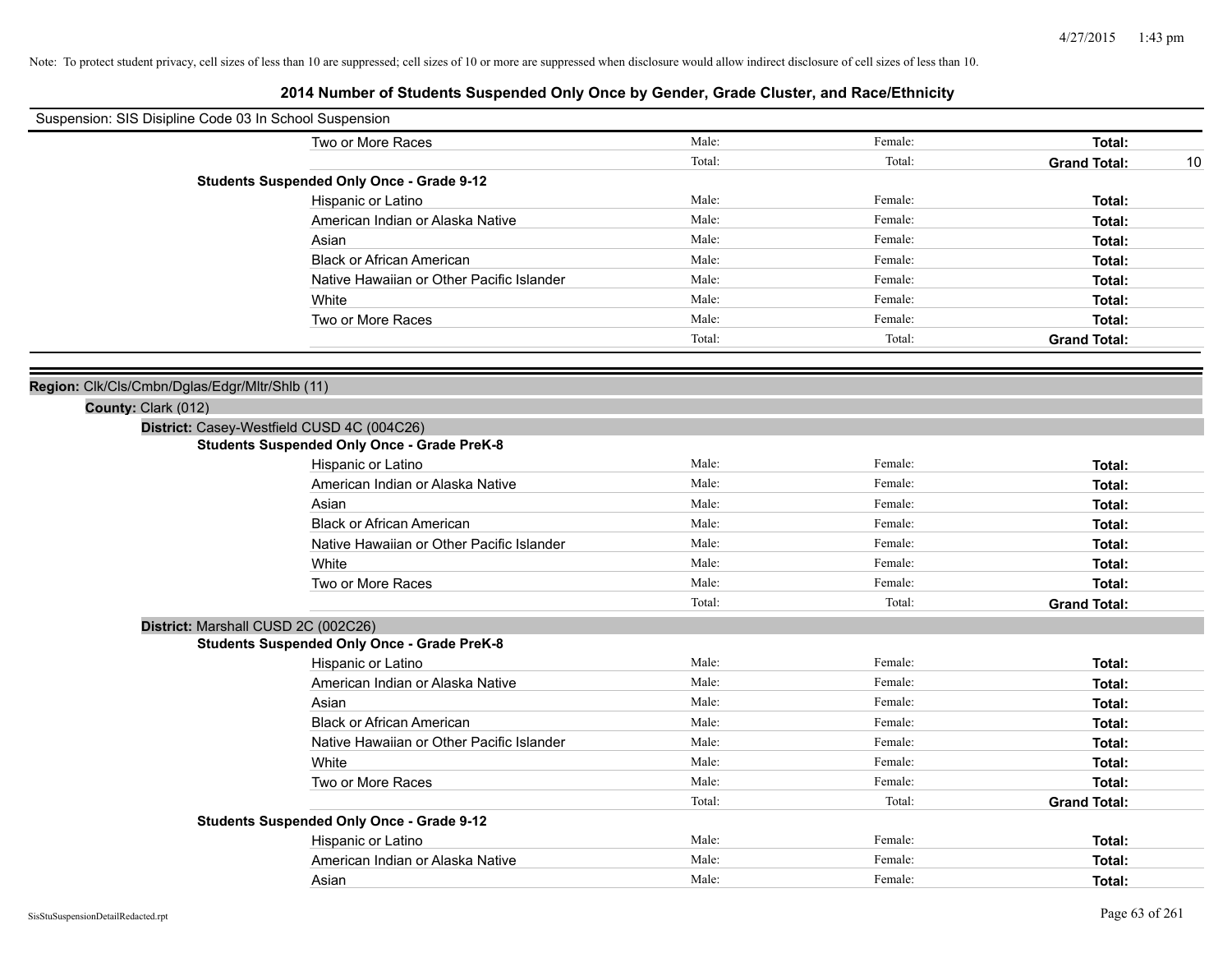|                     | Suspension: SIS Disipline Code 03 In School Suspension |        |    |         |    |                     |    |
|---------------------|--------------------------------------------------------|--------|----|---------|----|---------------------|----|
|                     | <b>Black or African American</b>                       | Male:  |    | Female: |    | Total:              |    |
|                     | Native Hawaiian or Other Pacific Islander              | Male:  |    | Female: |    | Total:              |    |
|                     | White                                                  | Male:  |    | Female: |    | Total:              |    |
|                     | Two or More Races                                      | Male:  |    | Female: |    | Total:              |    |
|                     |                                                        | Total: |    | Total:  |    | <b>Grand Total:</b> |    |
|                     | District: Martinsville CUSD 3C (003C26)                |        |    |         |    |                     |    |
|                     | <b>Students Suspended Only Once - Grade 9-12</b>       |        |    |         |    |                     |    |
|                     | Hispanic or Latino                                     | Male:  |    | Female: |    | Total:              |    |
|                     | American Indian or Alaska Native                       | Male:  |    | Female: |    | Total:              |    |
|                     | Asian                                                  | Male:  |    | Female: |    | Total:              |    |
|                     | <b>Black or African American</b>                       | Male:  |    | Female: |    | Total:              |    |
|                     | Native Hawaiian or Other Pacific Islander              | Male:  |    | Female: |    | Total:              |    |
|                     | White                                                  | Male:  |    | Female: |    | Total:              |    |
|                     | Two or More Races                                      | Male:  |    | Female: |    | Total:              |    |
|                     |                                                        | Total: |    | Total:  |    | <b>Grand Total:</b> |    |
| County: Coles (015) |                                                        |        |    |         |    |                     |    |
|                     | District: Charleston CUSD 1 (001026)                   |        |    |         |    |                     |    |
|                     | <b>Students Suspended Only Once - Grade PreK-8</b>     |        |    |         |    |                     |    |
|                     | Hispanic or Latino                                     | Male:  |    | Female: |    | Total:              |    |
|                     | American Indian or Alaska Native                       | Male:  |    | Female: |    | Total:              |    |
|                     | Asian                                                  | Male:  |    | Female: |    | Total:              |    |
|                     | <b>Black or African American</b>                       | Male:  |    | Female: |    | Total:              |    |
|                     | Native Hawaiian or Other Pacific Islander              | Male:  |    | Female: |    | Total:              |    |
|                     | White                                                  | Male:  |    | Female: |    | Total:              | 14 |
|                     | Two or More Races                                      | Male:  |    | Female: |    | Total:              |    |
|                     |                                                        | Total: |    | Total:  |    | <b>Grand Total:</b> |    |
|                     | District: Mattoon CUSD 2 (002026)                      |        |    |         |    |                     |    |
|                     | <b>Students Suspended Only Once - Grade PreK-8</b>     |        |    |         |    |                     |    |
|                     | Hispanic or Latino                                     | Male:  |    | Female: |    | Total:              |    |
|                     | American Indian or Alaska Native                       | Male:  |    | Female: |    | Total:              |    |
|                     | Asian                                                  | Male:  |    | Female: |    | Total:              |    |
|                     | <b>Black or African American</b>                       | Male:  |    | Female: |    | Total:              |    |
|                     | Native Hawaiian or Other Pacific Islander              | Male:  |    | Female: |    | Total:              |    |
|                     | White                                                  | Male:  |    | Female: |    | Total:              | 42 |
|                     | Two or More Races                                      | Male:  |    | Female: |    | Total:              |    |
|                     |                                                        | Total: | 39 | Total:  | 13 | <b>Grand Total:</b> | 52 |
|                     | <b>Students Suspended Only Once - Grade 9-12</b>       |        |    |         |    |                     |    |
|                     | Hispanic or Latino                                     | Male:  |    | Female: |    | Total:              |    |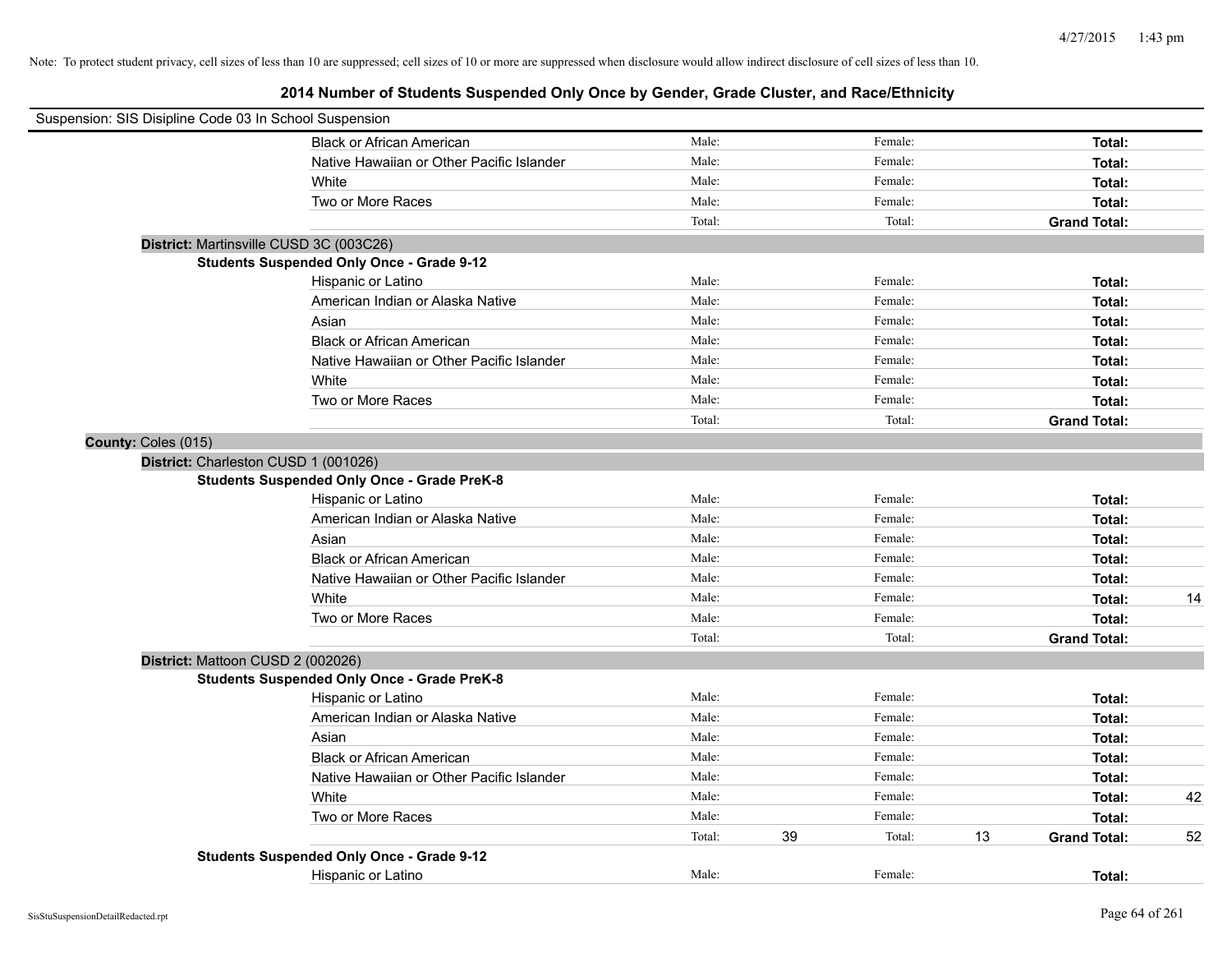## **2014 Number of Students Suspended Only Once by Gender, Grade Cluster, and Race/Ethnicity**

| Suspension: SIS Disipline Code 03 In School Suspension |                                                    |        |    |         |    |                     |    |
|--------------------------------------------------------|----------------------------------------------------|--------|----|---------|----|---------------------|----|
|                                                        | American Indian or Alaska Native                   | Male:  |    | Female: |    | Total:              |    |
|                                                        | Asian                                              | Male:  |    | Female: |    | Total:              |    |
|                                                        | <b>Black or African American</b>                   | Male:  |    | Female: |    | Total:              |    |
|                                                        | Native Hawaiian or Other Pacific Islander          | Male:  |    | Female: |    | Total:              |    |
|                                                        | White                                              | Male:  | 31 | Female: | 23 | Total:              | 54 |
|                                                        | Two or More Races                                  | Male:  |    | Female: |    | Total:              |    |
|                                                        |                                                    | Total: |    | Total:  |    | <b>Grand Total:</b> | 64 |
| District: Oakland CUSD 5 (005026)                      |                                                    |        |    |         |    |                     |    |
|                                                        | <b>Students Suspended Only Once - Grade 9-12</b>   |        |    |         |    |                     |    |
|                                                        | Hispanic or Latino                                 | Male:  |    | Female: |    | Total:              |    |
|                                                        | American Indian or Alaska Native                   | Male:  |    | Female: |    | Total:              |    |
|                                                        | Asian                                              | Male:  |    | Female: |    | Total:              |    |
|                                                        | <b>Black or African American</b>                   | Male:  |    | Female: |    | Total:              |    |
|                                                        | Native Hawaiian or Other Pacific Islander          | Male:  |    | Female: |    | Total:              |    |
|                                                        | White                                              | Male:  |    | Female: |    | Total:              |    |
|                                                        | Two or More Races                                  | Male:  |    | Female: |    | Total:              |    |
|                                                        |                                                    | Total: |    | Total:  |    | <b>Grand Total:</b> |    |
| County: Cumberland (018)                               |                                                    |        |    |         |    |                     |    |
| District: Cumberland CUSD 77 (077026)                  |                                                    |        |    |         |    |                     |    |
|                                                        | <b>Students Suspended Only Once - Grade PreK-8</b> |        |    |         |    |                     |    |
|                                                        | Hispanic or Latino                                 | Male:  |    | Female: |    | Total:              |    |
|                                                        | American Indian or Alaska Native                   | Male:  |    | Female: |    | Total:              |    |
|                                                        | Asian                                              | Male:  |    | Female: |    | Total:              |    |
|                                                        | <b>Black or African American</b>                   | Male:  |    | Female: |    | Total:              |    |
|                                                        | Native Hawaiian or Other Pacific Islander          | Male:  |    | Female: |    | Total:              |    |
|                                                        | White                                              | Male:  |    | Female: |    | Total:              | 23 |
|                                                        | Two or More Races                                  | Male:  |    | Female: |    | Total:              |    |
|                                                        |                                                    | Total: |    | Total:  |    | <b>Grand Total:</b> |    |
|                                                        | <b>Students Suspended Only Once - Grade 9-12</b>   |        |    |         |    |                     |    |
|                                                        | Hispanic or Latino                                 | Male:  |    | Female: |    | Total:              |    |
|                                                        | American Indian or Alaska Native                   | Male:  |    | Female: |    | Total:              |    |
|                                                        | Asian                                              | Male:  |    | Female: |    | Total:              |    |
|                                                        | <b>Black or African American</b>                   | Male:  |    | Female: |    | Total:              |    |
|                                                        | Native Hawaiian or Other Pacific Islander          | Male:  |    | Female: |    | Total:              |    |
|                                                        | White                                              | Male:  |    | Female: |    | Total:              | 13 |
|                                                        | Two or More Races                                  | Male:  |    | Female: |    | Total:              |    |
|                                                        |                                                    | Total: |    | Total:  |    | <b>Grand Total:</b> |    |

#### **District:** Neoga CUSD 3 (003026)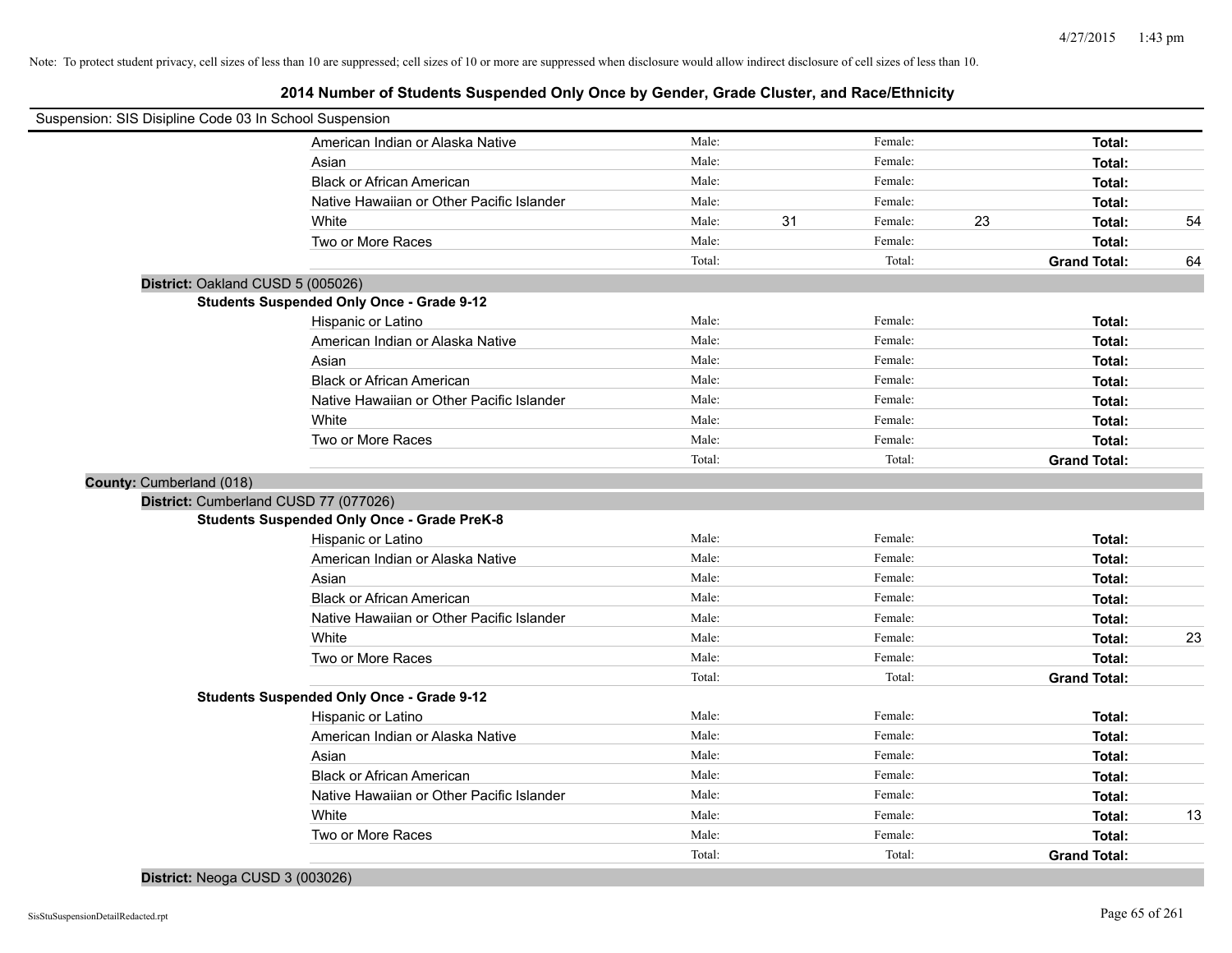| Suspension: SIS Disipline Code 03 In School Suspension | EVIT NUMBER OF STRUCKS Supported Sing Show by Sondor, Study Stactor, and Naod Ethnicity |        |         |                           |
|--------------------------------------------------------|-----------------------------------------------------------------------------------------|--------|---------|---------------------------|
|                                                        | <b>Students Suspended Only Once - Grade PreK-8</b>                                      |        |         |                           |
|                                                        | Hispanic or Latino                                                                      | Male:  | Female: | Total:                    |
|                                                        | American Indian or Alaska Native                                                        | Male:  | Female: | Total:                    |
|                                                        | Asian                                                                                   | Male:  | Female: | Total:                    |
|                                                        | <b>Black or African American</b>                                                        | Male:  | Female: | Total:                    |
|                                                        | Native Hawaiian or Other Pacific Islander                                               | Male:  | Female: | Total:                    |
|                                                        | White                                                                                   | Male:  | Female: | Total:                    |
|                                                        | Two or More Races                                                                       | Male:  | Female: | Total:                    |
|                                                        |                                                                                         | Total: | Total:  | <b>Grand Total:</b><br>10 |
|                                                        | <b>Students Suspended Only Once - Grade 9-12</b>                                        |        |         |                           |
|                                                        | Hispanic or Latino                                                                      | Male:  | Female: | Total:                    |
|                                                        | American Indian or Alaska Native                                                        | Male:  | Female: | Total:                    |
|                                                        | Asian                                                                                   | Male:  | Female: | Total:                    |
|                                                        | <b>Black or African American</b>                                                        | Male:  | Female: | Total:                    |
|                                                        | Native Hawaiian or Other Pacific Islander                                               | Male:  | Female: | Total:                    |
|                                                        | White                                                                                   | Male:  | Female: | Total:                    |
|                                                        | Two or More Races                                                                       | Male:  | Female: | Total:                    |
|                                                        |                                                                                         | Total: | Total:  | <b>Grand Total:</b>       |
| <b>County: Douglas (021)</b>                           |                                                                                         |        |         |                           |
|                                                        | District: Arcola CUSD 306 (306026)                                                      |        |         |                           |
|                                                        | <b>Students Suspended Only Once - Grade PreK-8</b>                                      |        |         |                           |
|                                                        | Hispanic or Latino                                                                      | Male:  | Female: | Total:                    |
|                                                        | American Indian or Alaska Native                                                        | Male:  | Female: | Total:                    |
|                                                        | Asian                                                                                   | Male:  | Female: | Total:                    |
|                                                        | <b>Black or African American</b>                                                        | Male:  | Female: | Total:                    |
|                                                        | Native Hawaiian or Other Pacific Islander                                               | Male:  | Female: | Total:                    |
|                                                        | White                                                                                   | Male:  | Female: | Total:                    |
|                                                        | Two or More Races                                                                       | Male:  | Female: | Total:                    |
|                                                        |                                                                                         | Total: | Total:  | <b>Grand Total:</b>       |
|                                                        | District: Arthur CUSD 305 (305026)                                                      |        |         |                           |
|                                                        | <b>Students Suspended Only Once - Grade PreK-8</b>                                      |        |         |                           |
|                                                        | Hispanic or Latino                                                                      | Male:  | Female: | Total:                    |
|                                                        | American Indian or Alaska Native                                                        | Male:  | Female: | Total:                    |
|                                                        | Asian                                                                                   | Male:  | Female: | Total:                    |
|                                                        | <b>Black or African American</b>                                                        | Male:  | Female: | Total:                    |
|                                                        | Native Hawaiian or Other Pacific Islander                                               | Male:  | Female: | Total:                    |
|                                                        | White                                                                                   | Male:  | Female: | Total:                    |
|                                                        | Two or More Races                                                                       | Male:  | Female: | Total:                    |
|                                                        |                                                                                         | Total: | Total:  | <b>Grand Total:</b>       |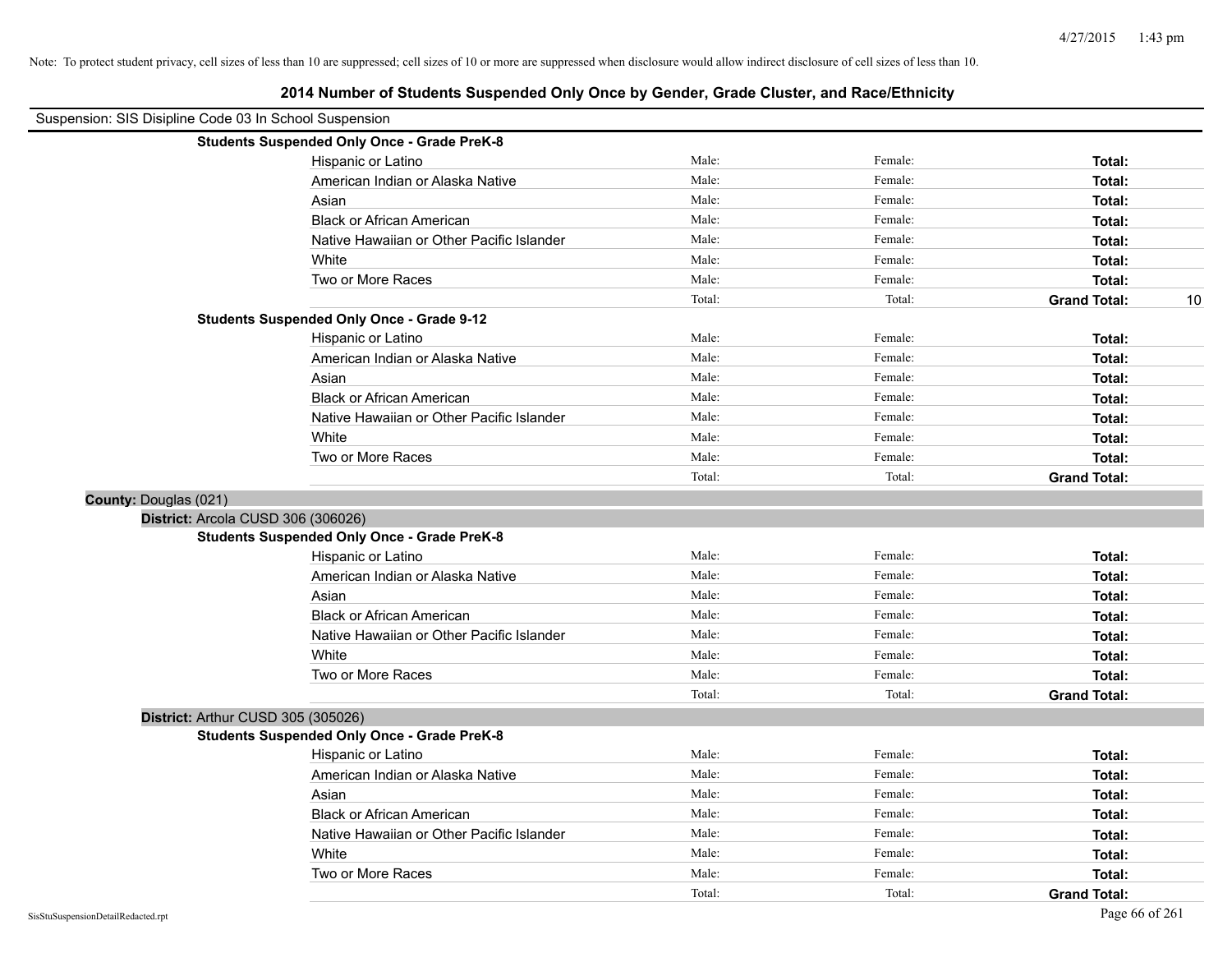|                     | Suspension: SIS Disipline Code 03 In School Suspension |        |         |                     |
|---------------------|--------------------------------------------------------|--------|---------|---------------------|
|                     | <b>Students Suspended Only Once - Grade 9-12</b>       |        |         |                     |
|                     | Hispanic or Latino                                     | Male:  | Female: | Total:              |
|                     | American Indian or Alaska Native                       | Male:  | Female: | Total:              |
|                     | Asian                                                  | Male:  | Female: | Total:              |
|                     | <b>Black or African American</b>                       | Male:  | Female: | Total:              |
|                     | Native Hawaiian or Other Pacific Islander              | Male:  | Female: | Total:              |
|                     | White                                                  | Male:  | Female: | Total:              |
|                     | Two or More Races                                      | Male:  | Female: | Total:              |
|                     |                                                        | Total: | Total:  | <b>Grand Total:</b> |
|                     | District: Tuscola CUSD 301 (301026)                    |        |         |                     |
|                     | <b>Students Suspended Only Once - Grade PreK-8</b>     |        |         |                     |
|                     | Hispanic or Latino                                     | Male:  | Female: | Total:              |
|                     | American Indian or Alaska Native                       | Male:  | Female: | Total:              |
|                     | Asian                                                  | Male:  | Female: | Total:              |
|                     | <b>Black or African American</b>                       | Male:  | Female: | Total:              |
|                     | Native Hawaiian or Other Pacific Islander              | Male:  | Female: | Total:              |
|                     | White                                                  | Male:  | Female: | Total:              |
|                     | Two or More Races                                      | Male:  | Female: | Total:              |
|                     |                                                        | Total: | Total:  | <b>Grand Total:</b> |
|                     | District: Villa Grove CUSD 302 (302026)                |        |         |                     |
|                     | <b>Students Suspended Only Once - Grade PreK-8</b>     |        |         |                     |
|                     | Hispanic or Latino                                     | Male:  | Female: | Total:              |
|                     | American Indian or Alaska Native                       | Male:  | Female: | Total:              |
|                     | Asian                                                  | Male:  | Female: | Total:              |
|                     | <b>Black or African American</b>                       | Male:  | Female: | Total:              |
|                     | Native Hawaiian or Other Pacific Islander              | Male:  | Female: | Total:              |
|                     | White                                                  | Male:  | Female: | Total:              |
|                     | Two or More Races                                      | Male:  | Female: | Total:              |
|                     |                                                        | Total: | Total:  | <b>Grand Total:</b> |
| County: Edgar (023) |                                                        |        |         |                     |
|                     | District: Edgar County CUD 6 (006026)                  |        |         |                     |
|                     | <b>Students Suspended Only Once - Grade PreK-8</b>     |        |         |                     |
|                     | Hispanic or Latino                                     | Male:  | Female: | Total:              |
|                     | American Indian or Alaska Native                       | Male:  | Female: | Total:              |
|                     | Asian                                                  | Male:  | Female: | Total:              |
|                     | <b>Black or African American</b>                       | Male:  | Female: | Total:              |
|                     | Native Hawaiian or Other Pacific Islander              | Male:  | Female: | Total:              |
|                     | White                                                  | Male:  | Female: | Total:              |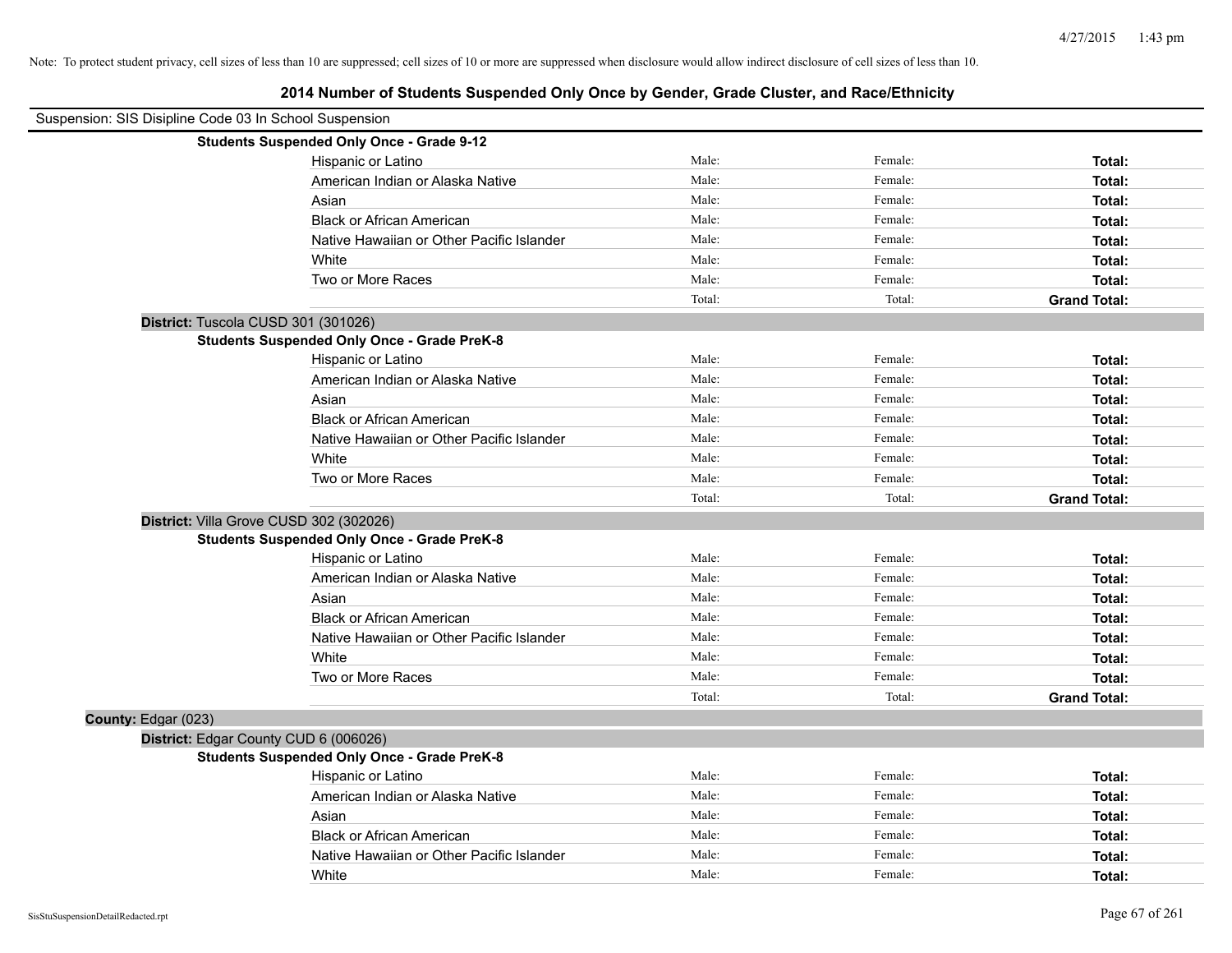|                                    | Suspension: SIS Disipline Code 03 In School Suspension |        |    |         |    |                     |    |
|------------------------------------|--------------------------------------------------------|--------|----|---------|----|---------------------|----|
|                                    | Two or More Races                                      | Male:  |    | Female: |    | Total:              |    |
|                                    |                                                        | Total: |    | Total:  |    | <b>Grand Total:</b> |    |
| District: Non-Public School (8000) |                                                        |        |    |         |    |                     |    |
|                                    | <b>Students Suspended Only Once - Grade 9-12</b>       |        |    |         |    |                     |    |
|                                    | Hispanic or Latino                                     | Male:  |    | Female: |    | Total:              |    |
|                                    | American Indian or Alaska Native                       | Male:  |    | Female: |    | Total:              |    |
|                                    | Asian                                                  | Male:  |    | Female: |    | Total:              |    |
|                                    | <b>Black or African American</b>                       | Male:  |    | Female: |    | Total:              |    |
|                                    | Native Hawaiian or Other Pacific Islander              | Male:  |    | Female: |    | Total:              |    |
|                                    | White                                                  | Male:  |    | Female: |    | Total:              |    |
|                                    | Two or More Races                                      | Male:  |    | Female: |    | Total:              |    |
|                                    |                                                        | Total: |    | Total:  |    | <b>Grand Total:</b> |    |
| District: Paris CUSD 4 (004026)    |                                                        |        |    |         |    |                     |    |
|                                    | <b>Students Suspended Only Once - Grade PreK-8</b>     |        |    |         |    |                     |    |
|                                    | Hispanic or Latino                                     | Male:  |    | Female: |    | Total:              |    |
|                                    | American Indian or Alaska Native                       | Male:  |    | Female: |    | Total:              |    |
|                                    | Asian                                                  | Male:  |    | Female: |    | Total:              |    |
|                                    | <b>Black or African American</b>                       | Male:  |    | Female: |    | Total:              |    |
|                                    | Native Hawaiian or Other Pacific Islander              | Male:  |    | Female: |    | Total:              |    |
|                                    | White                                                  | Male:  |    | Female: |    | Total:              |    |
|                                    | Two or More Races                                      | Male:  |    | Female: |    | Total:              |    |
|                                    |                                                        | Total: |    | Total:  |    | <b>Grand Total:</b> |    |
|                                    | District: Paris-Union SD 95 (095025)                   |        |    |         |    |                     |    |
|                                    | <b>Students Suspended Only Once - Grade PreK-8</b>     |        |    |         |    |                     |    |
|                                    | Hispanic or Latino                                     | Male:  |    | Female: |    | Total:              |    |
|                                    | American Indian or Alaska Native                       | Male:  |    | Female: |    | Total:              |    |
|                                    | Asian                                                  | Male:  |    | Female: |    | Total:              |    |
|                                    | <b>Black or African American</b>                       | Male:  |    | Female: |    | Total:              |    |
|                                    | Native Hawaiian or Other Pacific Islander              | Male:  |    | Female: |    | Total:              |    |
|                                    | White                                                  | Male:  | 15 | Female: | 15 | Total:              | 30 |
|                                    | Two or More Races                                      | Male:  |    | Female: |    | Total:              |    |
|                                    |                                                        | Total: |    | Total:  |    | <b>Grand Total:</b> |    |
| District: Shiloh CUSD 1 (001026)   |                                                        |        |    |         |    |                     |    |
|                                    | <b>Students Suspended Only Once - Grade PreK-8</b>     |        |    |         |    |                     |    |
|                                    | Hispanic or Latino                                     | Male:  |    | Female: |    | Total:              |    |
|                                    | American Indian or Alaska Native                       | Male:  |    | Female: |    | Total:              |    |
|                                    | Asian                                                  | Male:  |    | Female: |    | Total:              |    |
|                                    | <b>Black or African American</b>                       | Male:  |    | Female: |    | Total:              |    |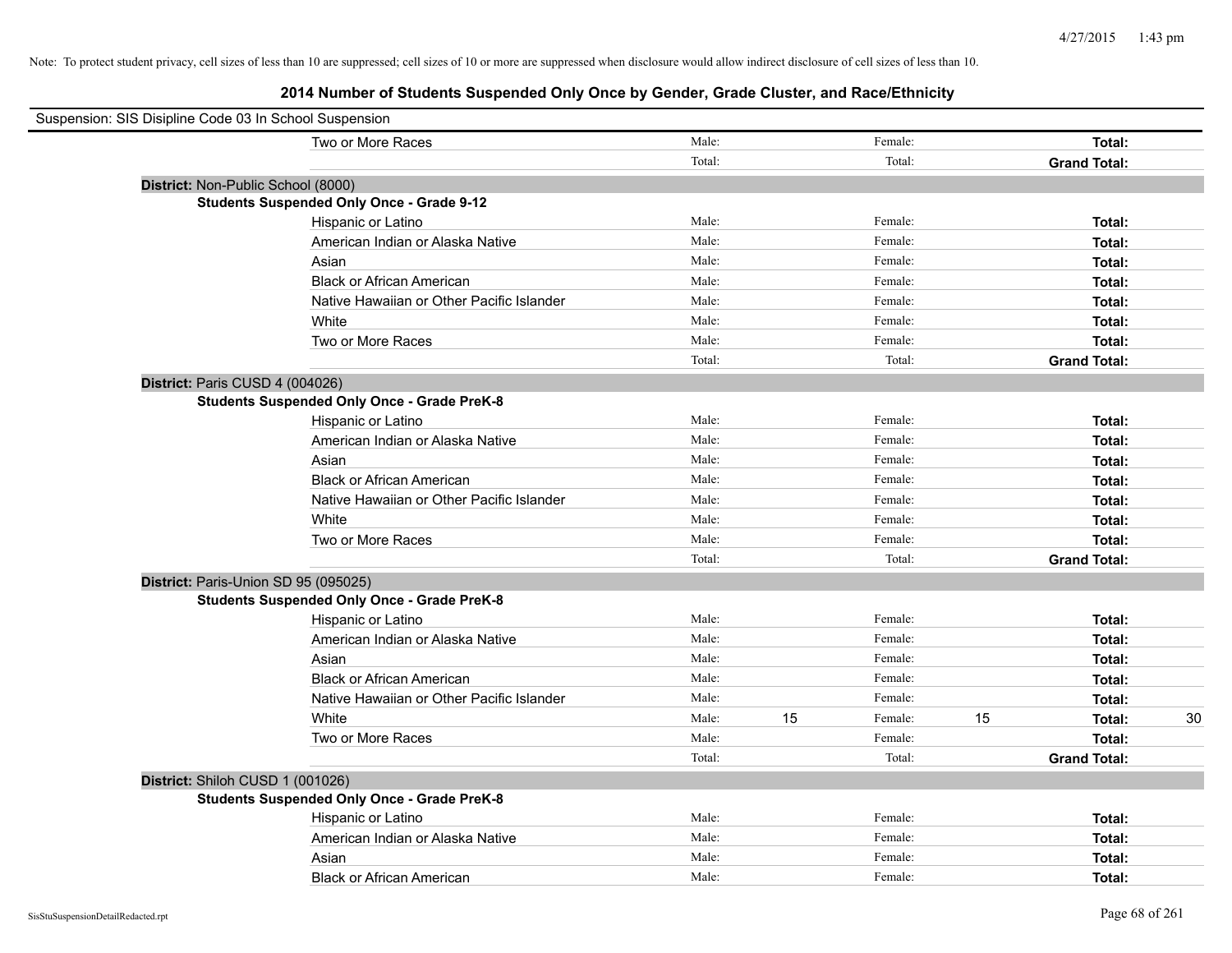| Suspension: SIS Disipline Code 03 In School Suspension |        |         |                     |    |
|--------------------------------------------------------|--------|---------|---------------------|----|
| Native Hawaiian or Other Pacific Islander              | Male:  | Female: | Total:              |    |
| White                                                  | Male:  | Female: | Total:              |    |
| Two or More Races                                      | Male:  | Female: | Total:              |    |
|                                                        | Total: | Total:  | <b>Grand Total:</b> | 10 |
| <b>Students Suspended Only Once - Grade 9-12</b>       |        |         |                     |    |
| Hispanic or Latino                                     | Male:  | Female: | Total:              |    |
| American Indian or Alaska Native                       | Male:  | Female: | Total:              |    |
| Asian                                                  | Male:  | Female: | Total:              |    |
| <b>Black or African American</b>                       | Male:  | Female: | Total:              |    |
| Native Hawaiian or Other Pacific Islander              | Male:  | Female: | Total:              |    |
| White                                                  | Male:  | Female: | Total:              |    |
| Two or More Races                                      | Male:  | Female: | Total:              |    |
|                                                        | Total: | Total:  | <b>Grand Total:</b> |    |
| County: Moultrie (070)                                 |        |         |                     |    |
| District: Okaw Valley CUSD 302 (302026)                |        |         |                     |    |
| <b>Students Suspended Only Once - Grade PreK-8</b>     |        |         |                     |    |
| Hispanic or Latino                                     | Male:  | Female: | Total:              |    |
| American Indian or Alaska Native                       | Male:  | Female: | Total:              |    |
| Asian                                                  | Male:  | Female: | Total:              |    |
| <b>Black or African American</b>                       | Male:  | Female: | Total:              |    |
| Native Hawaiian or Other Pacific Islander              | Male:  | Female: | Total:              |    |
| White                                                  | Male:  | Female: | Total:              |    |
| Two or More Races                                      | Male:  | Female: | Total:              |    |
|                                                        | Total: | Total:  | <b>Grand Total:</b> |    |
| <b>Students Suspended Only Once - Grade 9-12</b>       |        |         |                     |    |
| Hispanic or Latino                                     | Male:  | Female: | Total:              |    |
| American Indian or Alaska Native                       | Male:  | Female: | Total:              |    |
| Asian                                                  | Male:  | Female: | Total:              |    |
| <b>Black or African American</b>                       | Male:  | Female: | Total:              |    |
| Native Hawaiian or Other Pacific Islander              | Male:  | Female: | Total:              |    |
| White                                                  | Male:  | Female: | Total:              |    |
| Two or More Races                                      | Male:  | Female: | Total:              |    |
|                                                        | Total: | Total:  | <b>Grand Total:</b> |    |
| District: Sullivan CUSD 300 (300026)                   |        |         |                     |    |
| <b>Students Suspended Only Once - Grade PreK-8</b>     |        |         |                     |    |
| Hispanic or Latino                                     | Male:  | Female: | Total:              |    |
| American Indian or Alaska Native                       | Male:  | Female: | Total:              |    |
| Asian                                                  | Male:  | Female: | Total:              |    |
| <b>Black or African American</b>                       | Male:  | Female: | Total:              |    |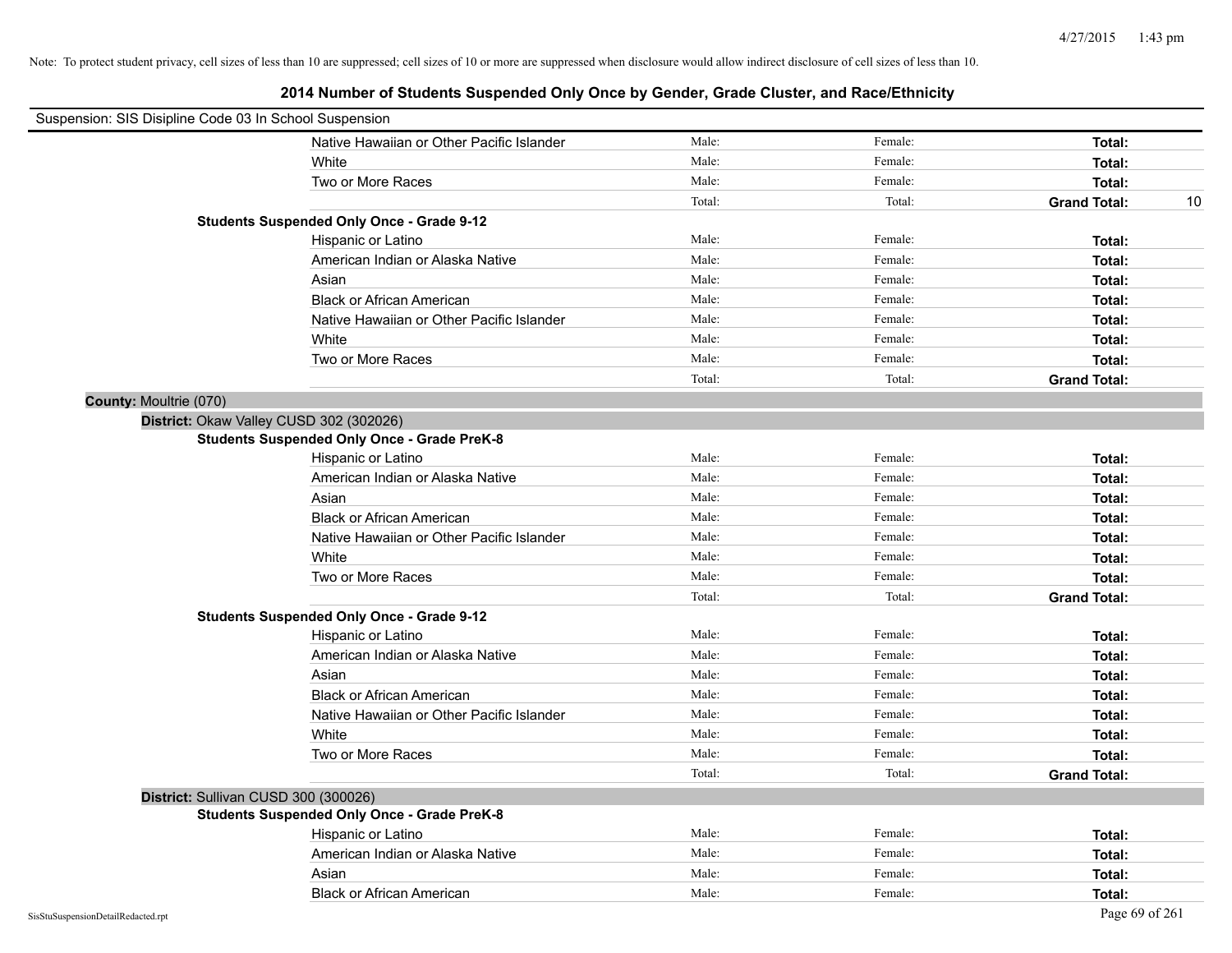| Suspension: SIS Disipline Code 03 In School Suspension |                                                    |        |         |                     |    |
|--------------------------------------------------------|----------------------------------------------------|--------|---------|---------------------|----|
|                                                        | Native Hawaiian or Other Pacific Islander          | Male:  | Female: | Total:              |    |
|                                                        | White                                              | Male:  | Female: | Total:              |    |
|                                                        | Two or More Races                                  | Male:  | Female: | Total:              |    |
|                                                        |                                                    | Total: | Total:  | <b>Grand Total:</b> |    |
|                                                        | <b>Students Suspended Only Once - Grade 9-12</b>   |        |         |                     |    |
|                                                        | Hispanic or Latino                                 | Male:  | Female: | Total:              |    |
|                                                        | American Indian or Alaska Native                   | Male:  | Female: | Total:              |    |
|                                                        | Asian                                              | Male:  | Female: | Total:              |    |
|                                                        | <b>Black or African American</b>                   | Male:  | Female: | Total:              |    |
|                                                        | Native Hawaiian or Other Pacific Islander          | Male:  | Female: | Total:              |    |
|                                                        | White                                              | Male:  | Female: | Total:              | 14 |
|                                                        | Two or More Races                                  | Male:  | Female: | Total:              |    |
|                                                        |                                                    | Total: | Total:  | <b>Grand Total:</b> |    |
| County: Shelby (087)                                   |                                                    |        |         |                     |    |
|                                                        | District: Central A & M CUD 21 (021026)            |        |         |                     |    |
|                                                        | <b>Students Suspended Only Once - Grade PreK-8</b> |        |         |                     |    |
|                                                        | Hispanic or Latino                                 | Male:  | Female: | Total:              |    |
|                                                        | American Indian or Alaska Native                   | Male:  | Female: | Total:              |    |
|                                                        | Asian                                              | Male:  | Female: | Total:              |    |
|                                                        | <b>Black or African American</b>                   | Male:  | Female: | Total:              |    |
|                                                        | Native Hawaiian or Other Pacific Islander          | Male:  | Female: | Total:              |    |
|                                                        | White                                              | Male:  | Female: | Total:              |    |
|                                                        | Two or More Races                                  | Male:  | Female: | Total:              |    |
|                                                        |                                                    | Total: | Total:  | <b>Grand Total:</b> | 11 |
|                                                        | <b>Students Suspended Only Once - Grade 9-12</b>   |        |         |                     |    |
|                                                        | Hispanic or Latino                                 | Male:  | Female: | Total:              |    |
|                                                        | American Indian or Alaska Native                   | Male:  | Female: | Total:              |    |
|                                                        | Asian                                              | Male:  | Female: | Total:              |    |
|                                                        | <b>Black or African American</b>                   | Male:  | Female: | Total:              |    |
|                                                        | Native Hawaiian or Other Pacific Islander          | Male:  | Female: | Total:              |    |
|                                                        | White                                              | Male:  | Female: | Total:              |    |
|                                                        | Two or More Races                                  | Male:  | Female: | Total:              |    |
|                                                        |                                                    | Total: | Total:  | <b>Grand Total:</b> |    |
|                                                        | District: Cowden-Herrick CUSD 3A (003A26)          |        |         |                     |    |
|                                                        | <b>Students Suspended Only Once - Grade PreK-8</b> |        |         |                     |    |
|                                                        | Hispanic or Latino                                 | Male:  | Female: | Total:              |    |
|                                                        | American Indian or Alaska Native                   | Male:  | Female: | Total:              |    |
|                                                        | Asian                                              | Male:  | Female: | Total:              |    |
|                                                        | <b>Black or African American</b>                   | Male:  | Female: | Total:              |    |
| SisStuSuspensionDetailRedacted.rpt                     |                                                    |        |         | Page 70 of 261      |    |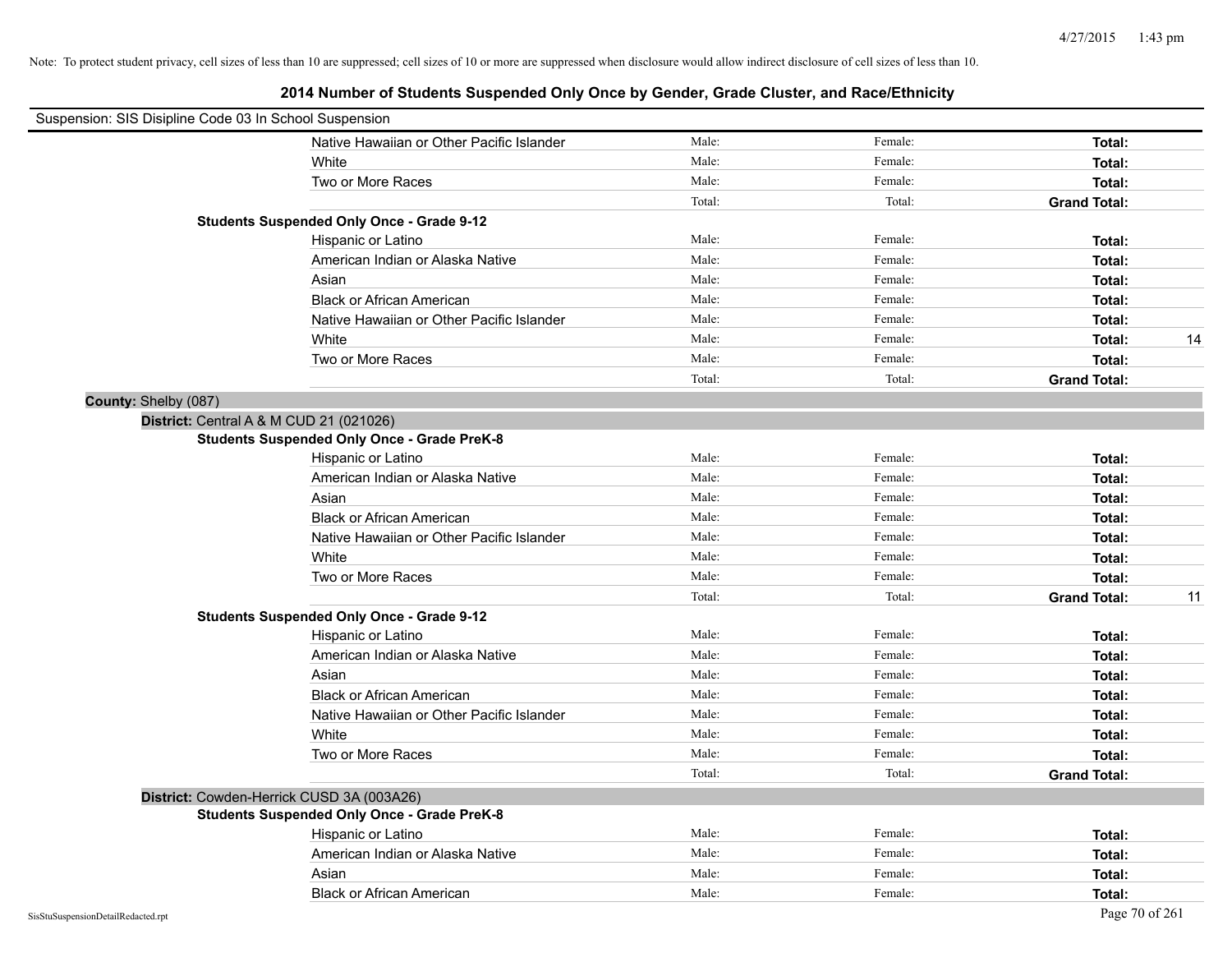| Suspension: SIS Disipline Code 03 In School Suspension |                                                    |        |         |                     |
|--------------------------------------------------------|----------------------------------------------------|--------|---------|---------------------|
|                                                        | Native Hawaiian or Other Pacific Islander          | Male:  | Female: | Total:              |
|                                                        | White                                              | Male:  | Female: | Total:              |
|                                                        | Two or More Races                                  | Male:  | Female: | Total:              |
|                                                        |                                                    | Total: | Total:  | <b>Grand Total:</b> |
| District: Shelbyville CUSD 4 (004026)                  |                                                    |        |         |                     |
|                                                        | <b>Students Suspended Only Once - Grade PreK-8</b> |        |         |                     |
|                                                        | Hispanic or Latino                                 | Male:  | Female: | Total:              |
|                                                        | American Indian or Alaska Native                   | Male:  | Female: | Total:              |
|                                                        | Asian                                              | Male:  | Female: | Total:              |
|                                                        | <b>Black or African American</b>                   | Male:  | Female: | Total:              |
|                                                        | Native Hawaiian or Other Pacific Islander          | Male:  | Female: | Total:              |
|                                                        | White                                              | Male:  | Female: | Total:              |
|                                                        | Two or More Races                                  | Male:  | Female: | Total:              |
|                                                        |                                                    | Total: | Total:  | <b>Grand Total:</b> |
|                                                        | District: Stewardson-Strasburg CUD 5A (005A26)     |        |         |                     |
|                                                        | <b>Students Suspended Only Once - Grade PreK-8</b> |        |         |                     |
|                                                        | Hispanic or Latino                                 | Male:  | Female: | Total:              |
|                                                        | American Indian or Alaska Native                   | Male:  | Female: | Total:              |
|                                                        | Asian                                              | Male:  | Female: | Total:              |
|                                                        | <b>Black or African American</b>                   | Male:  | Female: | Total:              |
|                                                        | Native Hawaiian or Other Pacific Islander          | Male:  | Female: | Total:              |
|                                                        | White                                              | Male:  | Female: | Total:              |
|                                                        | Two or More Races                                  | Male:  | Female: | Total:              |
|                                                        |                                                    | Total: | Total:  | <b>Grand Total:</b> |
|                                                        | <b>Students Suspended Only Once - Grade 9-12</b>   |        |         |                     |
|                                                        | Hispanic or Latino                                 | Male:  | Female: | Total:              |
|                                                        | American Indian or Alaska Native                   | Male:  | Female: | Total:              |
|                                                        | Asian                                              | Male:  | Female: | Total:              |
|                                                        | <b>Black or African American</b>                   | Male:  | Female: | Total:              |
|                                                        | Native Hawaiian or Other Pacific Islander          | Male:  | Female: | Total:              |
|                                                        | White                                              | Male:  | Female: | Total:              |
|                                                        | Two or More Races                                  | Male:  | Female: | Total:              |
|                                                        |                                                    | Total: | Total:  | <b>Grand Total:</b> |
| District: Windsor CUSD 1 (001026)                      |                                                    |        |         |                     |
|                                                        | <b>Students Suspended Only Once - Grade PreK-8</b> |        |         |                     |
|                                                        | Hispanic or Latino                                 | Male:  | Female: | Total:              |
|                                                        | American Indian or Alaska Native                   | Male:  | Female: | Total:              |
|                                                        | Asian                                              | Male:  | Female: | Total:              |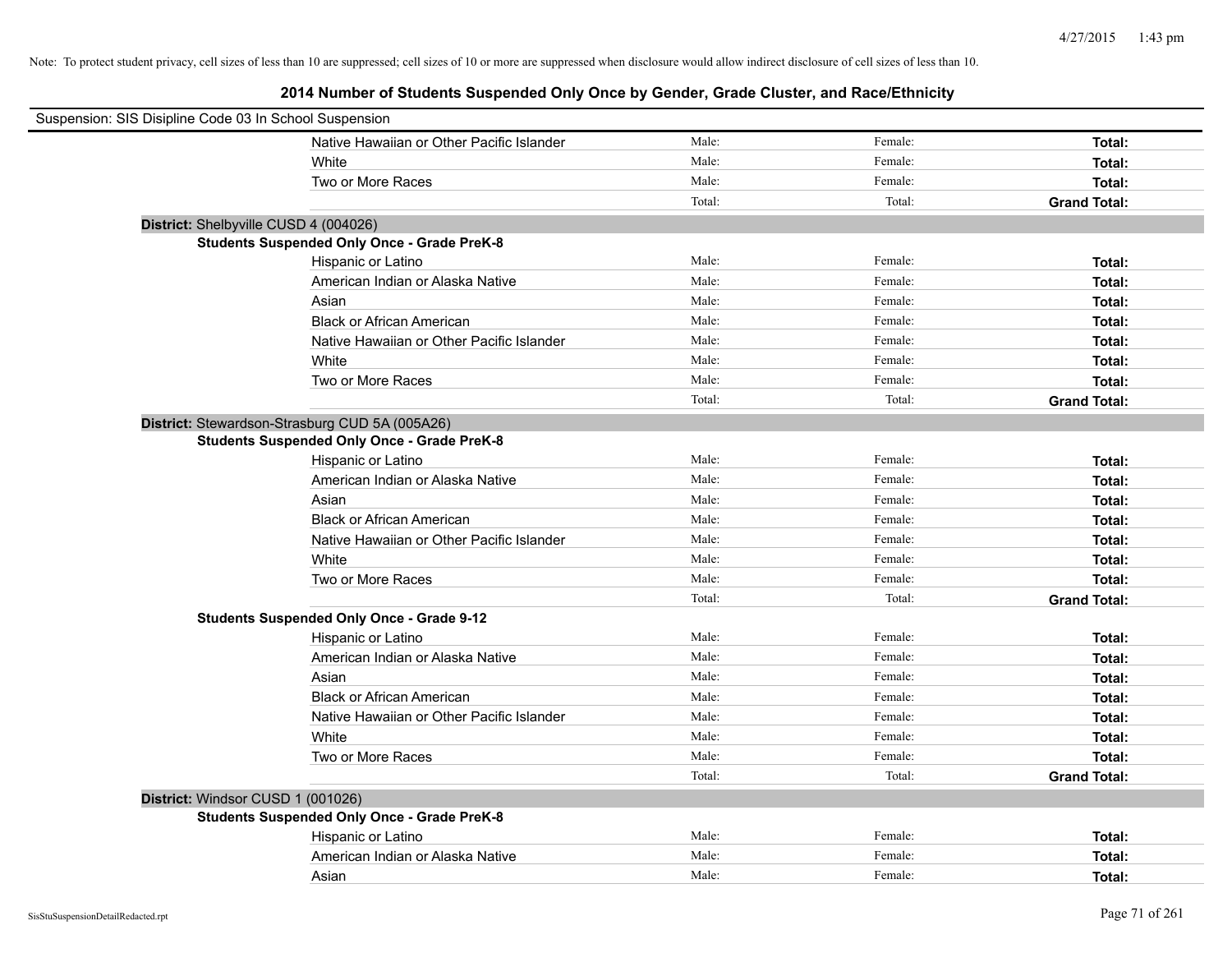## **2014 Number of Students Suspended Only Once by Gender, Grade Cluster, and Race/Ethnicity**

| Suspension: SIS Disipline Code 03 In School Suspension |                                                    |        |       |         |       |                     |       |
|--------------------------------------------------------|----------------------------------------------------|--------|-------|---------|-------|---------------------|-------|
|                                                        | <b>Black or African American</b>                   | Male:  |       | Female: |       | Total:              |       |
|                                                        | Native Hawaiian or Other Pacific Islander          | Male:  |       | Female: |       | Total:              |       |
|                                                        | White                                              | Male:  |       | Female: |       | Total:              | 12    |
|                                                        | Two or More Races                                  | Male:  |       | Female: |       | Total:              |       |
|                                                        |                                                    | Total: |       | Total:  |       | <b>Grand Total:</b> |       |
|                                                        | <b>Students Suspended Only Once - Grade 9-12</b>   |        |       |         |       |                     |       |
|                                                        | Hispanic or Latino                                 | Male:  |       | Female: |       | Total:              |       |
|                                                        | American Indian or Alaska Native                   | Male:  |       | Female: |       | Total:              |       |
|                                                        | Asian                                              | Male:  |       | Female: |       | Total:              |       |
|                                                        | <b>Black or African American</b>                   | Male:  |       | Female: |       | Total:              |       |
|                                                        | Native Hawaiian or Other Pacific Islander          | Male:  |       | Female: |       | Total:              |       |
|                                                        | White                                              | Male:  |       | Female: |       | Total:              |       |
|                                                        | Two or More Races                                  | Male:  |       | Female: |       | Total:              |       |
|                                                        |                                                    | Total: |       | Total:  |       | <b>Grand Total:</b> |       |
|                                                        |                                                    |        |       |         |       |                     |       |
| Region: Crawford-Lawrence Educ Serv Reg (15)           |                                                    |        |       |         |       |                     |       |
| County: Cook (016)                                     |                                                    |        |       |         |       |                     |       |
| District: City of Chicago SD 299 (299025)              |                                                    |        |       |         |       |                     |       |
|                                                        | <b>Students Suspended Only Once - Grade PreK-8</b> |        |       |         |       |                     |       |
|                                                        | Hispanic or Latino                                 | Male:  | 957   | Female: | 418   | Total:              | 1,375 |
|                                                        | American Indian or Alaska Native                   | Male:  |       | Female: |       | Total:              | 11    |
|                                                        | Asian                                              | Male:  |       | Female: |       | Total:              | 42    |
|                                                        | <b>Black or African American</b>                   | Male:  | 1.193 | Female: | 645   | Total:              | 1,838 |
|                                                        | Native Hawaiian or Other Pacific Islander          | Male:  |       | Female: |       | Total:              |       |
|                                                        | White                                              | Male:  | 170   | Female: | 47    | Total:              | 217   |
|                                                        | Two or More Races                                  | Male:  |       | Female: |       | Total:              | 34    |
|                                                        |                                                    | Total: |       | Total:  |       | <b>Grand Total:</b> |       |
|                                                        | <b>Students Suspended Only Once - Grade 9-12</b>   |        |       |         |       |                     |       |
|                                                        | Hispanic or Latino                                 | Male:  | 1,402 | Female: | 1,003 | Total:              | 2,405 |
|                                                        | American Indian or Alaska Native                   | Male:  |       | Female: |       | Total:              | 16    |
|                                                        | Asian                                              | Male:  | 44    | Female: | 20    | Total:              | 64    |
|                                                        | <b>Black or African American</b>                   | Male:  | 2,124 | Female: | 1,848 | Total:              | 3,972 |
|                                                        | Native Hawaiian or Other Pacific Islander          | Male:  |       | Female: |       | Total:              |       |
|                                                        | White                                              | Male:  | 157   | Female: | 69    | Total:              | 226   |
|                                                        | Two or More Races                                  | Male:  | 43    | Female: | 25    | Total:              | 68    |
|                                                        |                                                    | Total: |       | Total:  |       | <b>Grand Total:</b> |       |

**Region:** De Kalb ROE (16)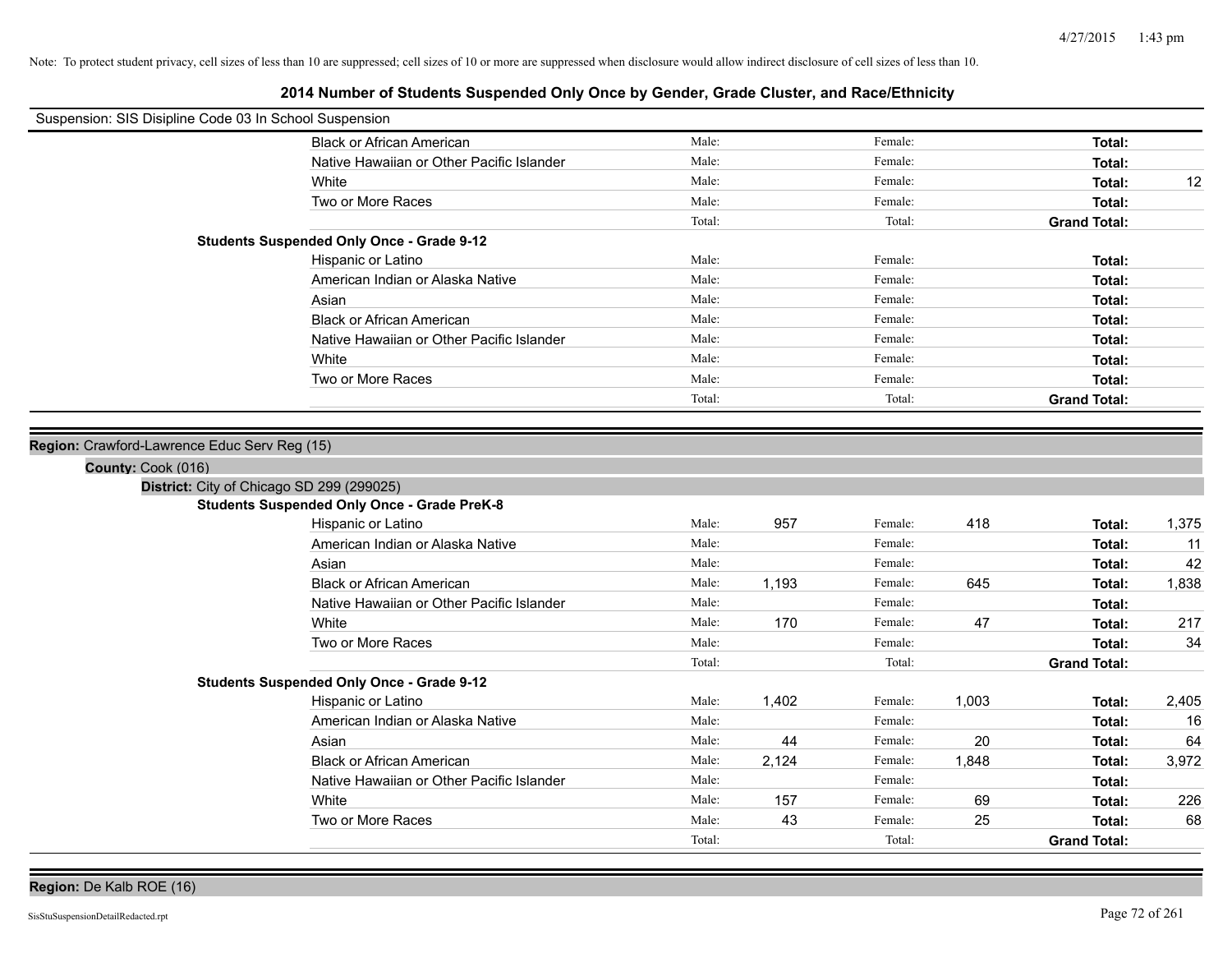| Suspension: SIS Disipline Code 03 In School Suspension |                                                    |        |         |                     |    |
|--------------------------------------------------------|----------------------------------------------------|--------|---------|---------------------|----|
| County: Dekalb (019)                                   |                                                    |        |         |                     |    |
| District: DeKalb CUSD 428 (428026)                     |                                                    |        |         |                     |    |
|                                                        | <b>Students Suspended Only Once - Grade PreK-8</b> |        |         |                     |    |
|                                                        | Hispanic or Latino                                 | Male:  | Female: | Total:              | 17 |
|                                                        | American Indian or Alaska Native                   | Male:  | Female: | Total:              |    |
|                                                        | Asian                                              | Male:  | Female: | Total:              |    |
|                                                        | <b>Black or African American</b>                   | Male:  | Female: | Total:              | 32 |
|                                                        | Native Hawaiian or Other Pacific Islander          | Male:  | Female: | Total:              |    |
|                                                        | White                                              | Male:  | Female: | Total:              | 36 |
|                                                        | Two or More Races                                  | Male:  | Female: | Total:              |    |
|                                                        |                                                    | Total: | Total:  | <b>Grand Total:</b> |    |
|                                                        | <b>Students Suspended Only Once - Grade 9-12</b>   |        |         |                     |    |
|                                                        | Hispanic or Latino                                 | Male:  | Female: | Total:              | 10 |
|                                                        | American Indian or Alaska Native                   | Male:  | Female: | Total:              |    |
|                                                        | Asian                                              | Male:  | Female: | Total:              |    |
|                                                        | <b>Black or African American</b>                   | Male:  | Female: | Total:              | 21 |
|                                                        | Native Hawaiian or Other Pacific Islander          | Male:  | Female: | Total:              |    |
|                                                        | White                                              | Male:  | Female: | Total:              | 27 |
|                                                        | Two or More Races                                  | Male:  | Female: | Total:              |    |
|                                                        |                                                    | Total: | Total:  | <b>Grand Total:</b> |    |
| District: Genoa Kingston CUSD 424 (424026)             |                                                    |        |         |                     |    |
|                                                        | <b>Students Suspended Only Once - Grade PreK-8</b> |        |         |                     |    |
|                                                        | Hispanic or Latino                                 | Male:  | Female: | Total:              |    |
|                                                        | American Indian or Alaska Native                   | Male:  | Female: | Total:              |    |
|                                                        | Asian                                              | Male:  | Female: | Total:              |    |
|                                                        | <b>Black or African American</b>                   | Male:  | Female: | Total:              |    |
|                                                        | Native Hawaiian or Other Pacific Islander          | Male:  | Female: | Total:              |    |
|                                                        | White                                              | Male:  | Female: | Total:              | 28 |
|                                                        | Two or More Races                                  | Male:  | Female: | Total:              |    |
|                                                        |                                                    | Total: | Total:  | <b>Grand Total:</b> |    |
|                                                        | <b>Students Suspended Only Once - Grade 9-12</b>   |        |         |                     |    |
|                                                        | Hispanic or Latino                                 | Male:  | Female: | Total:              |    |
|                                                        | American Indian or Alaska Native                   | Male:  | Female: | Total:              |    |
|                                                        | Asian                                              | Male:  | Female: | Total:              |    |
|                                                        | <b>Black or African American</b>                   | Male:  | Female: | Total:              |    |
|                                                        | Native Hawaiian or Other Pacific Islander          | Male:  | Female: | Total:              |    |
|                                                        | White                                              | Male:  | Female: | Total:              |    |
|                                                        | Two or More Races                                  | Male:  | Female: | Total:              |    |
|                                                        |                                                    | Total: | Total:  | <b>Grand Total:</b> |    |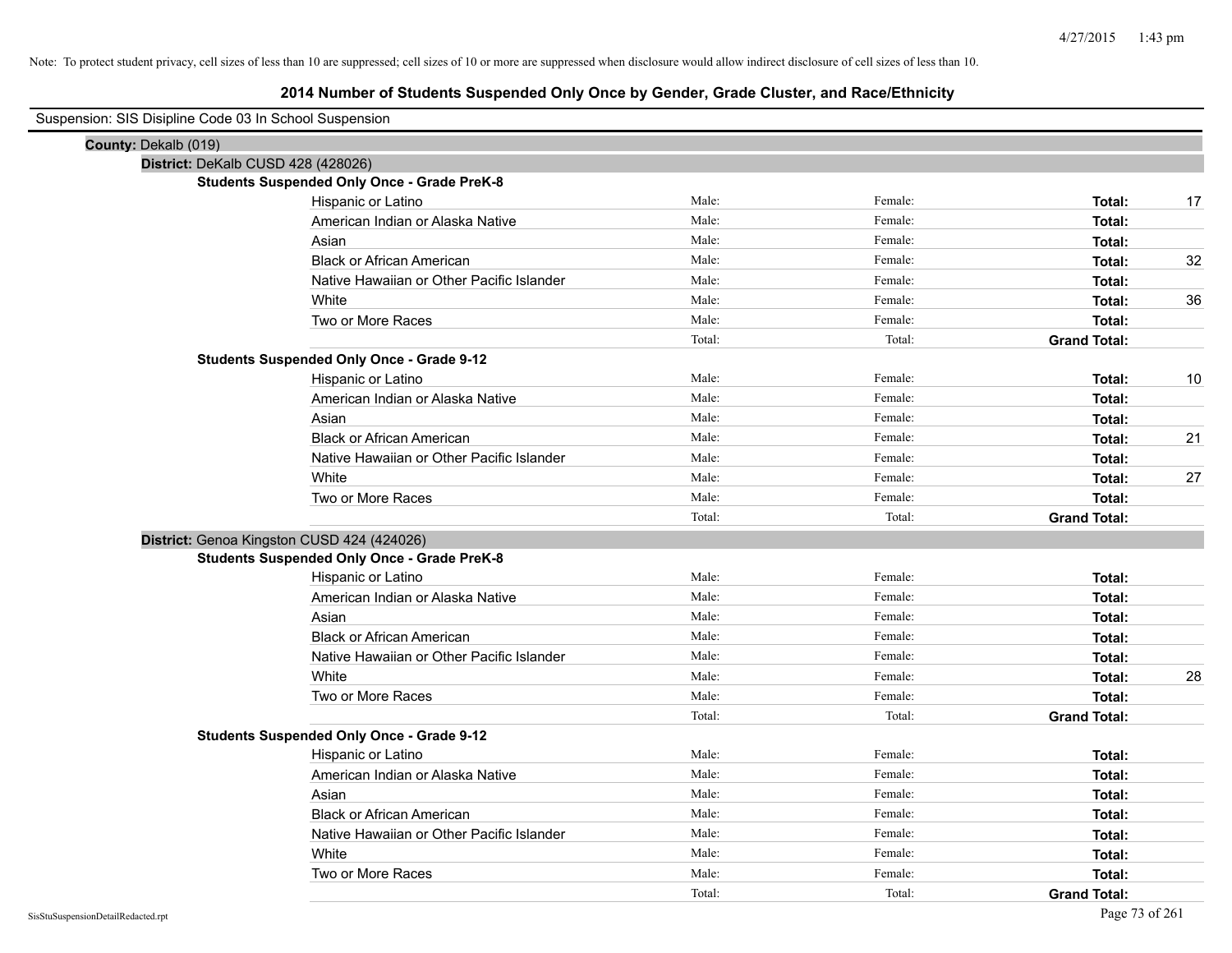| Suspension: SIS Disipline Code 03 In School Suspension |                                                    |        |         |                     |
|--------------------------------------------------------|----------------------------------------------------|--------|---------|---------------------|
| District: Hiawatha CUSD 426 (426026)                   |                                                    |        |         |                     |
|                                                        | <b>Students Suspended Only Once - Grade PreK-8</b> |        |         |                     |
|                                                        | Hispanic or Latino                                 | Male:  | Female: | Total:              |
|                                                        | American Indian or Alaska Native                   | Male:  | Female: | Total:              |
|                                                        | Asian                                              | Male:  | Female: | Total:              |
|                                                        | <b>Black or African American</b>                   | Male:  | Female: | Total:              |
|                                                        | Native Hawaiian or Other Pacific Islander          | Male:  | Female: | Total:              |
|                                                        | White                                              | Male:  | Female: | 16<br>Total:        |
|                                                        | Two or More Races                                  | Male:  | Female: | Total:              |
|                                                        |                                                    | Total: | Total:  | <b>Grand Total:</b> |
|                                                        | <b>Students Suspended Only Once - Grade 9-12</b>   |        |         |                     |
|                                                        | Hispanic or Latino                                 | Male:  | Female: | Total:              |
|                                                        | American Indian or Alaska Native                   | Male:  | Female: | Total:              |
|                                                        | Asian                                              | Male:  | Female: | Total:              |
|                                                        | <b>Black or African American</b>                   | Male:  | Female: | Total:              |
|                                                        | Native Hawaiian or Other Pacific Islander          | Male:  | Female: | Total:              |
|                                                        | White                                              | Male:  | Female: | 12<br>Total:        |
|                                                        | Two or More Races                                  | Male:  | Female: | Total:              |
|                                                        |                                                    | Total: | Total:  | <b>Grand Total:</b> |
|                                                        | District: Hinckley Big Rock CUSD 429 (429026)      |        |         |                     |
|                                                        | <b>Students Suspended Only Once - Grade PreK-8</b> |        |         |                     |
|                                                        | Hispanic or Latino                                 | Male:  | Female: | Total:              |
|                                                        | American Indian or Alaska Native                   | Male:  | Female: | Total:              |
|                                                        | Asian                                              | Male:  | Female: | Total:              |
|                                                        | <b>Black or African American</b>                   | Male:  | Female: | Total:              |
|                                                        | Native Hawaiian or Other Pacific Islander          | Male:  | Female: | Total:              |
|                                                        | White                                              | Male:  | Female: | Total:              |
|                                                        | Two or More Races                                  | Male:  | Female: | Total:              |
|                                                        |                                                    | Total: | Total:  | <b>Grand Total:</b> |
|                                                        | District: Indian Creek CUSD 425 (425026)           |        |         |                     |
|                                                        | <b>Students Suspended Only Once - Grade PreK-8</b> |        |         |                     |
|                                                        | Hispanic or Latino                                 | Male:  | Female: | Total:              |
|                                                        | American Indian or Alaska Native                   | Male:  | Female: | Total:              |
|                                                        | Asian                                              | Male:  | Female: | Total:              |
|                                                        | <b>Black or African American</b>                   | Male:  | Female: | Total:              |
|                                                        | Native Hawaiian or Other Pacific Islander          | Male:  | Female: | Total:              |
|                                                        | White                                              | Male:  | Female: | Total:              |
|                                                        | Two or More Races                                  | Male:  | Female: | Total:              |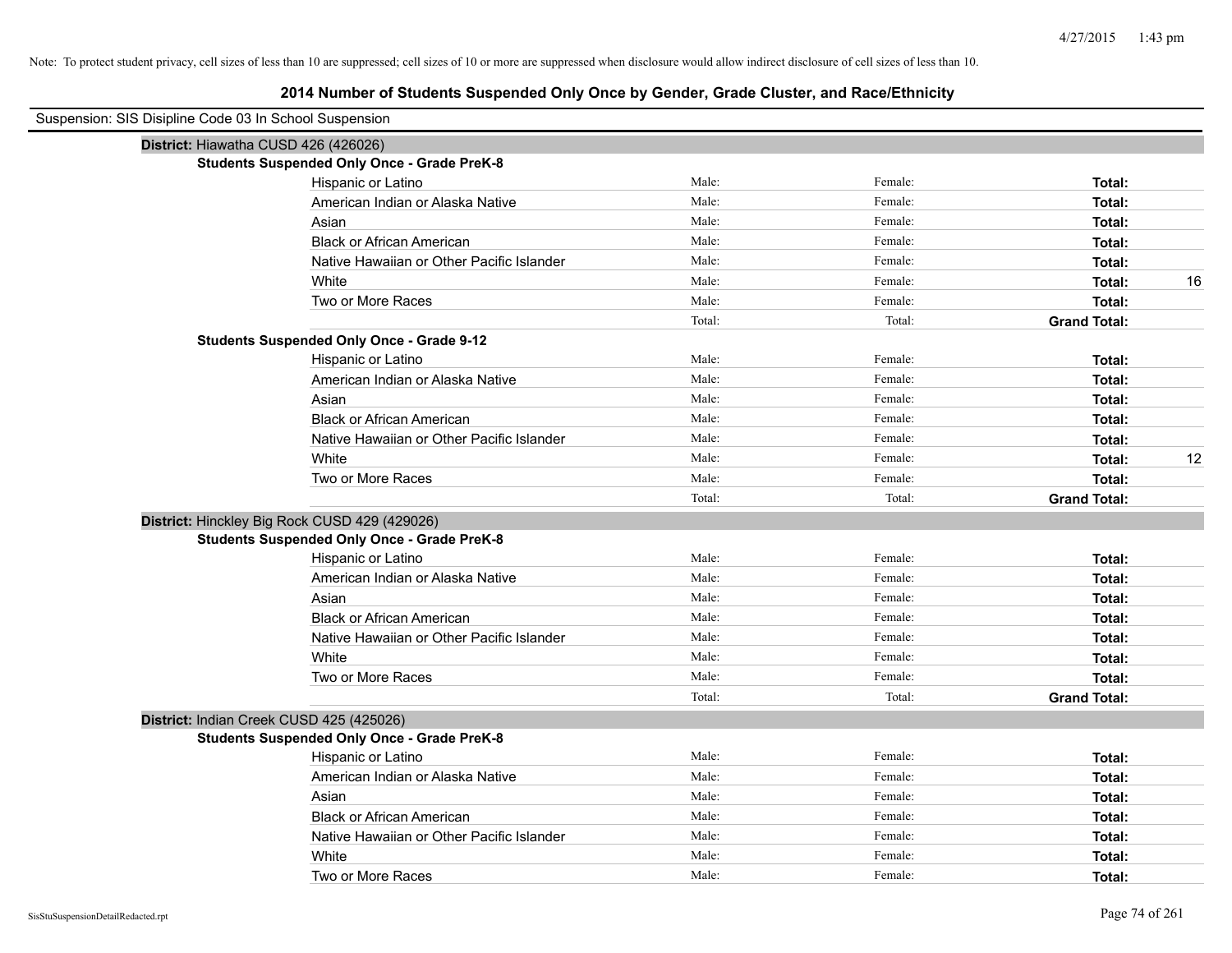| Suspension: SIS Disipline Code 03 In School Suspension |                                                    |        |         |                     |
|--------------------------------------------------------|----------------------------------------------------|--------|---------|---------------------|
|                                                        |                                                    | Total: | Total:  | <b>Grand Total:</b> |
|                                                        | <b>Students Suspended Only Once - Grade 9-12</b>   |        |         |                     |
|                                                        | Hispanic or Latino                                 | Male:  | Female: | Total:              |
|                                                        | American Indian or Alaska Native                   | Male:  | Female: | Total:              |
|                                                        | Asian                                              | Male:  | Female: | Total:              |
|                                                        | <b>Black or African American</b>                   | Male:  | Female: | Total:              |
|                                                        | Native Hawaiian or Other Pacific Islander          | Male:  | Female: | Total:              |
|                                                        | White                                              | Male:  | Female: | Total:              |
|                                                        | Two or More Races                                  | Male:  | Female: | Total:              |
|                                                        |                                                    | Total: | Total:  | <b>Grand Total:</b> |
|                                                        | District: Non-Public School (4300)                 |        |         |                     |
|                                                        | <b>Students Suspended Only Once - Grade 9-12</b>   |        |         |                     |
|                                                        | Hispanic or Latino                                 | Male:  | Female: | Total:              |
|                                                        | American Indian or Alaska Native                   | Male:  | Female: | Total:              |
|                                                        | Asian                                              | Male:  | Female: | Total:              |
|                                                        | <b>Black or African American</b>                   | Male:  | Female: | Total:              |
|                                                        | Native Hawaiian or Other Pacific Islander          | Male:  | Female: | Total:              |
|                                                        | White                                              | Male:  | Female: | Total:              |
|                                                        | Two or More Races                                  | Male:  | Female: | Total:              |
|                                                        |                                                    | Total: | Total:  | <b>Grand Total:</b> |
|                                                        | District: Sandwich CUSD 430 (430026)               |        |         |                     |
|                                                        | <b>Students Suspended Only Once - Grade PreK-8</b> |        |         |                     |
|                                                        | Hispanic or Latino                                 | Male:  | Female: | Total:              |
|                                                        | American Indian or Alaska Native                   | Male:  | Female: | Total:              |
|                                                        | Asian                                              | Male:  | Female: | Total:              |
|                                                        | <b>Black or African American</b>                   | Male:  | Female: | Total:              |
|                                                        | Native Hawaiian or Other Pacific Islander          | Male:  | Female: | Total:              |
|                                                        | White                                              | Male:  | Female: | Total:              |
|                                                        | Two or More Races                                  | Male:  | Female: | Total:              |
|                                                        |                                                    | Total: | Total:  | <b>Grand Total:</b> |
|                                                        | <b>Students Suspended Only Once - Grade 9-12</b>   |        |         |                     |
|                                                        | Hispanic or Latino                                 | Male:  | Female: | Total:              |
|                                                        | American Indian or Alaska Native                   | Male:  | Female: | Total:              |
|                                                        | Asian                                              | Male:  | Female: | Total:              |
|                                                        | <b>Black or African American</b>                   | Male:  | Female: | Total:              |
|                                                        | Native Hawaiian or Other Pacific Islander          | Male:  | Female: | Total:              |
|                                                        | White                                              | Male:  | Female: | 19<br>Total:        |
|                                                        | Two or More Races                                  | Male:  | Female: | Total:              |
|                                                        |                                                    | Total: | Total:  | <b>Grand Total:</b> |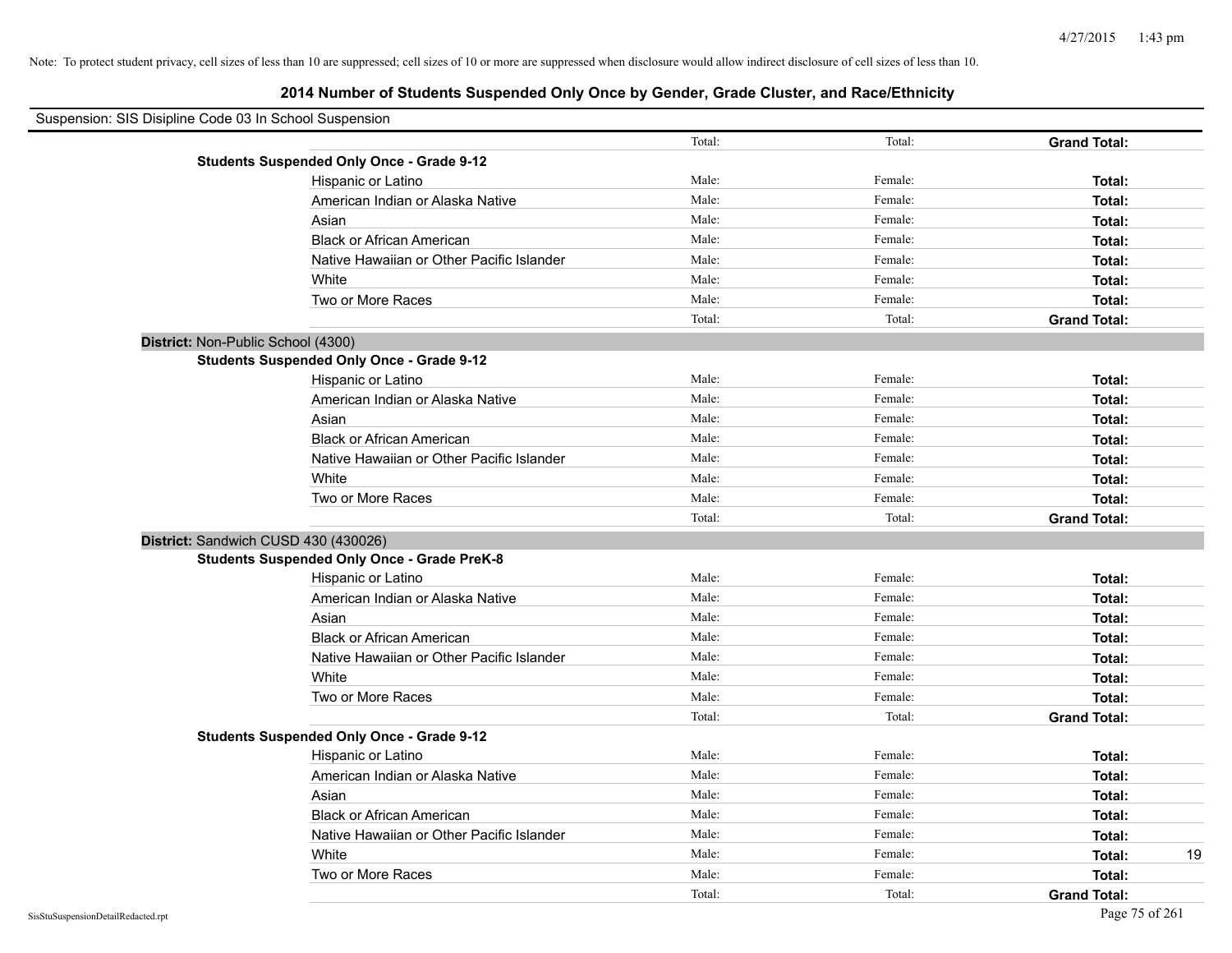| Suspension: SIS Disipline Code 03 In School Suspension |                                                    |        |         |                     |
|--------------------------------------------------------|----------------------------------------------------|--------|---------|---------------------|
| District: Somonauk CUSD 432 (432026)                   |                                                    |        |         |                     |
|                                                        | <b>Students Suspended Only Once - Grade PreK-8</b> |        |         |                     |
|                                                        | Hispanic or Latino                                 | Male:  | Female: | Total:              |
|                                                        | American Indian or Alaska Native                   | Male:  | Female: | Total:              |
|                                                        | Asian                                              | Male:  | Female: | Total:              |
|                                                        | <b>Black or African American</b>                   | Male:  | Female: | Total:              |
|                                                        | Native Hawaiian or Other Pacific Islander          | Male:  | Female: | Total:              |
|                                                        | White                                              | Male:  | Female: | Total:              |
|                                                        | Two or More Races                                  | Male:  | Female: | Total:              |
|                                                        |                                                    | Total: | Total:  | <b>Grand Total:</b> |
|                                                        | <b>Students Suspended Only Once - Grade 9-12</b>   |        |         |                     |
|                                                        | Hispanic or Latino                                 | Male:  | Female: | Total:              |
|                                                        | American Indian or Alaska Native                   | Male:  | Female: | Total:              |
|                                                        | Asian                                              | Male:  | Female: | Total:              |
|                                                        | <b>Black or African American</b>                   | Male:  | Female: | Total:              |
|                                                        | Native Hawaiian or Other Pacific Islander          | Male:  | Female: | Total:              |
|                                                        | White                                              | Male:  | Female: | Total:              |
|                                                        | Two or More Races                                  | Male:  | Female: | Total:              |
|                                                        |                                                    | Total: | Total:  | <b>Grand Total:</b> |
| District: Sycamore CUSD 427 (427026)                   |                                                    |        |         |                     |
|                                                        | <b>Students Suspended Only Once - Grade PreK-8</b> |        |         |                     |
|                                                        | Hispanic or Latino                                 | Male:  | Female: | Total:              |
|                                                        | American Indian or Alaska Native                   | Male:  | Female: | Total:              |
|                                                        | Asian                                              | Male:  | Female: | Total:              |
|                                                        | <b>Black or African American</b>                   | Male:  | Female: | Total:              |
|                                                        | Native Hawaiian or Other Pacific Islander          | Male:  | Female: | Total:              |
|                                                        | White                                              | Male:  | Female: | Total:              |
|                                                        | Two or More Races                                  | Male:  | Female: | Total:              |
|                                                        |                                                    | Total: | Total:  | <b>Grand Total:</b> |
|                                                        | <b>Students Suspended Only Once - Grade 9-12</b>   |        |         |                     |
|                                                        | Hispanic or Latino                                 | Male:  | Female: | Total:              |
|                                                        | American Indian or Alaska Native                   | Male:  | Female: | Total:              |
|                                                        | Asian                                              | Male:  | Female: | Total:              |
|                                                        | <b>Black or African American</b>                   | Male:  | Female: | Total:              |
|                                                        | Native Hawaiian or Other Pacific Islander          | Male:  | Female: | Total:              |
|                                                        | White                                              | Male:  | Female: | Total:<br>16        |
|                                                        | Two or More Races                                  | Male:  | Female: | Total:              |
|                                                        |                                                    | Total: | Total:  | <b>Grand Total:</b> |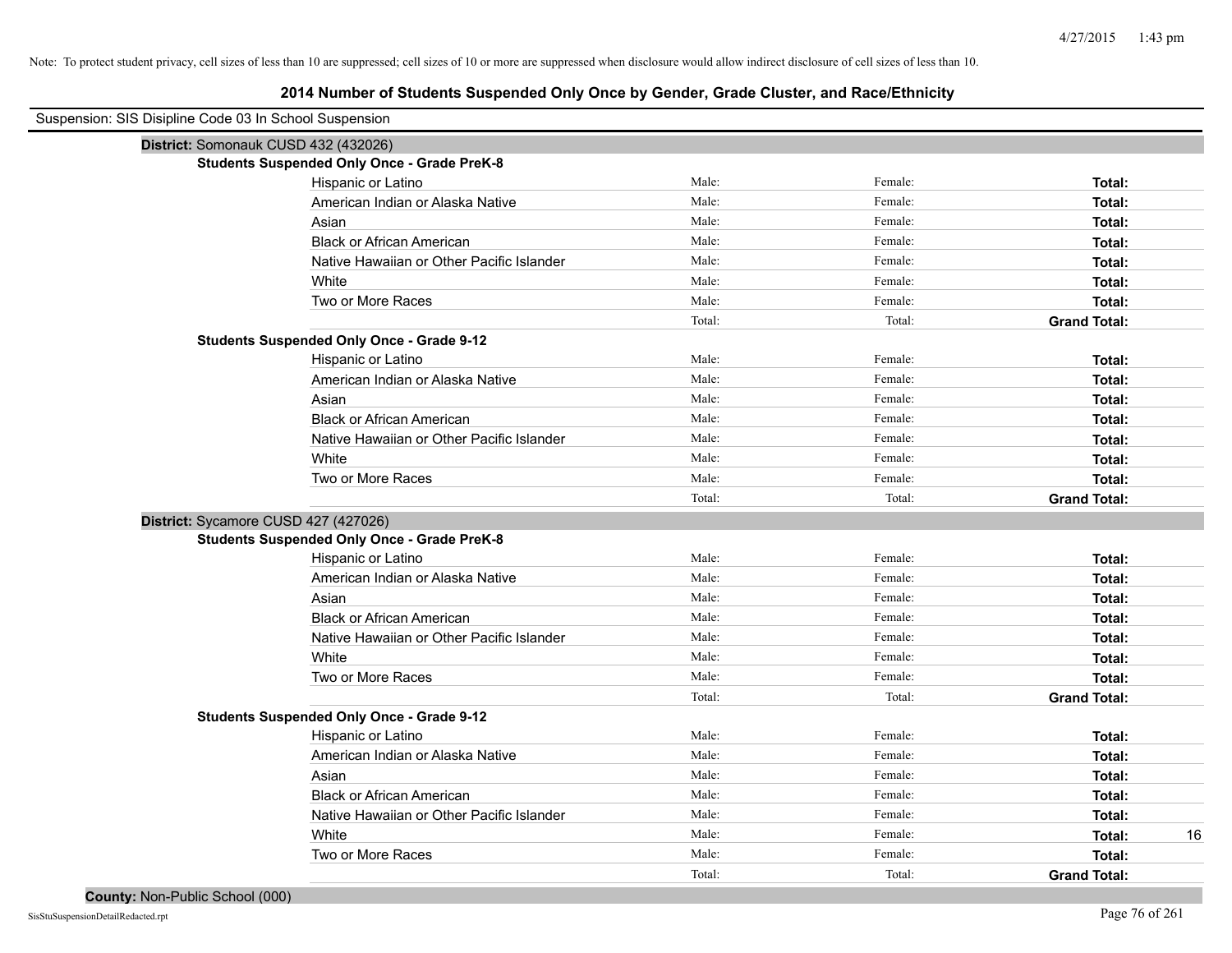| Suspension: SIS Disipline Code 03 In School Suspension |                                                    |        |         |                     |
|--------------------------------------------------------|----------------------------------------------------|--------|---------|---------------------|
| District: De Kalb ROE (000000)                         |                                                    |        |         |                     |
|                                                        | <b>Students Suspended Only Once - Grade 9-12</b>   |        |         |                     |
|                                                        | Hispanic or Latino                                 | Male:  | Female: | Total:              |
|                                                        | American Indian or Alaska Native                   | Male:  | Female: | Total:              |
|                                                        | Asian                                              | Male:  | Female: | Total:              |
|                                                        | <b>Black or African American</b>                   | Male:  | Female: | Total:              |
|                                                        | Native Hawaiian or Other Pacific Islander          | Male:  | Female: | Total:              |
|                                                        | White                                              | Male:  | Female: | Total:              |
|                                                        | Two or More Races                                  | Male:  | Female: | Total:              |
|                                                        |                                                    | Total: | Total:  | <b>Grand Total:</b> |
| District: Non-Public School (0000)                     |                                                    |        |         |                     |
|                                                        | <b>Students Suspended Only Once - Grade 9-12</b>   |        |         |                     |
|                                                        | Hispanic or Latino                                 | Male:  | Female: | Total:              |
|                                                        | American Indian or Alaska Native                   | Male:  | Female: | Total:              |
|                                                        | Asian                                              | Male:  | Female: | Total:              |
|                                                        | <b>Black or African American</b>                   | Male:  | Female: | Total:              |
|                                                        | Native Hawaiian or Other Pacific Islander          | Male:  | Female: | Total:              |
|                                                        | White                                              | Male:  | Female: | Total:              |
|                                                        | Two or More Races                                  | Male:  | Female: | Total:              |
|                                                        |                                                    | Total: | Total:  | <b>Grand Total:</b> |
|                                                        |                                                    |        |         |                     |
| Region: De Witt/Livingston/McLean ROE (17)             |                                                    |        |         |                     |
| County: Dewitt (020)                                   |                                                    |        |         |                     |
|                                                        | District: Blue Ridge CUSD 18 (018026)              |        |         |                     |
|                                                        | <b>Students Suspended Only Once - Grade PreK-8</b> |        |         |                     |
|                                                        | Hispanic or Latino                                 | Male:  | Female: | Total:              |
|                                                        | American Indian or Alaska Native                   | Male:  | Female: | Total:              |
|                                                        | Asian                                              | Male:  | Female: | Total:              |
|                                                        | <b>Black or African American</b>                   | Male:  | Female: | Total:              |
|                                                        | Native Hawaiian or Other Pacific Islander          | Male:  | Female: | Total:              |
|                                                        | White                                              | Male:  | Female: | 23<br>Total:        |
|                                                        | Two or More Races                                  | Male:  | Female: | Total:              |
|                                                        |                                                    | Total: | Total:  | <b>Grand Total:</b> |
|                                                        | <b>Students Suspended Only Once - Grade 9-12</b>   |        |         |                     |
|                                                        | Hispanic or Latino                                 | Male:  | Female: | Total:              |
|                                                        | American Indian or Alaska Native                   | Male:  | Female: | Total:              |
|                                                        | Asian                                              | Male:  | Female: | Total:              |
|                                                        | <b>Black or African American</b>                   | Male:  | Female: | Total:              |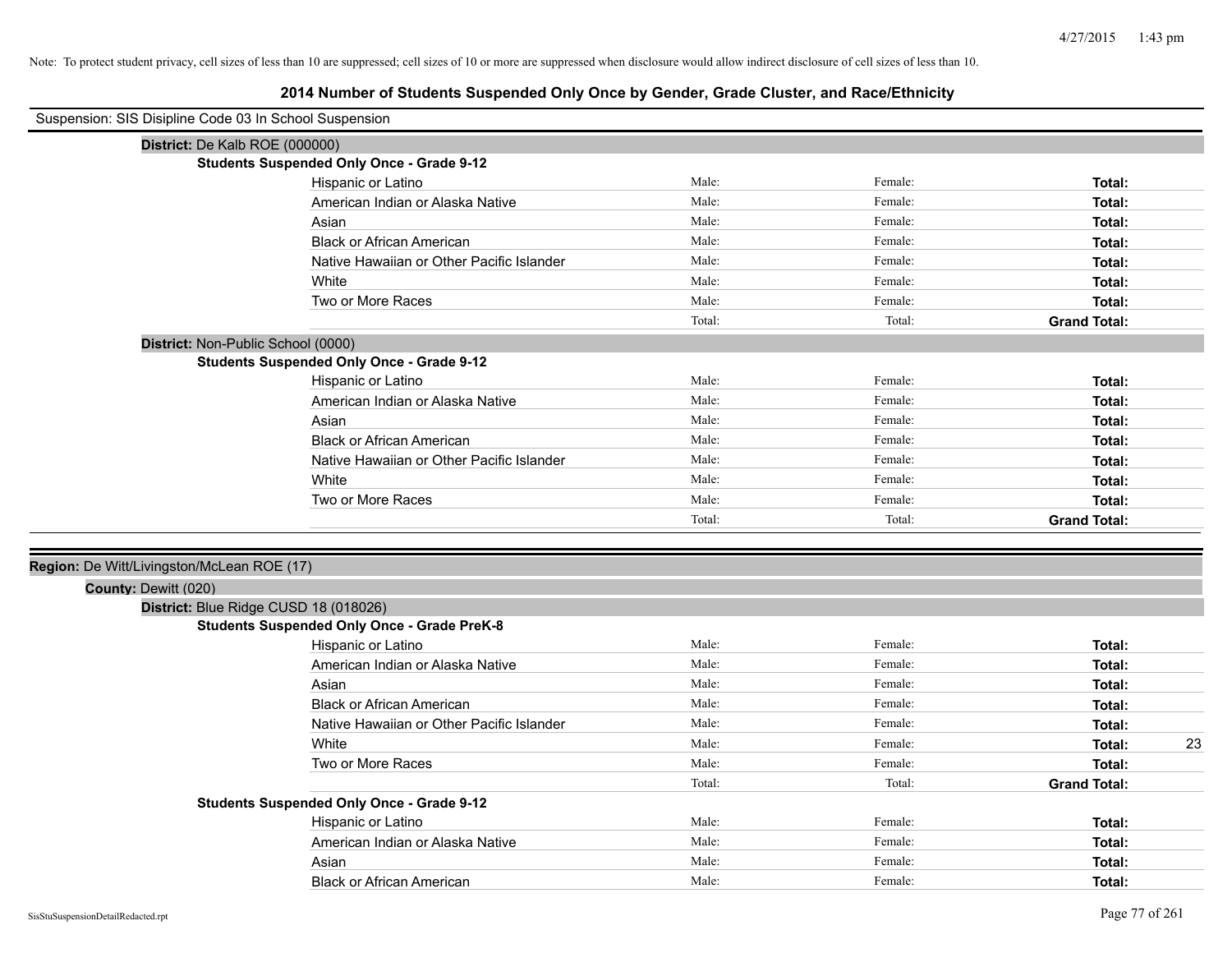| Suspension: SIS Disipline Code 03 In School Suspension |                                                    |        |         |                     |    |
|--------------------------------------------------------|----------------------------------------------------|--------|---------|---------------------|----|
|                                                        | Native Hawaiian or Other Pacific Islander          | Male:  | Female: | Total:              |    |
|                                                        | White                                              | Male:  | Female: | Total:              |    |
|                                                        | Two or More Races                                  | Male:  | Female: | Total:              |    |
|                                                        |                                                    | Total: | Total:  | <b>Grand Total:</b> |    |
| District: Clinton CUSD 15 (015026)                     |                                                    |        |         |                     |    |
|                                                        | <b>Students Suspended Only Once - Grade 9-12</b>   |        |         |                     |    |
|                                                        | Hispanic or Latino                                 | Male:  | Female: | Total:              |    |
|                                                        | American Indian or Alaska Native                   | Male:  | Female: | Total:              |    |
|                                                        | Asian                                              | Male:  | Female: | Total:              |    |
|                                                        | <b>Black or African American</b>                   | Male:  | Female: | Total:              |    |
|                                                        | Native Hawaiian or Other Pacific Islander          | Male:  | Female: | Total:              |    |
|                                                        | White                                              | Male:  | Female: | Total:              |    |
|                                                        | Two or More Races                                  | Male:  | Female: | Total:              |    |
|                                                        |                                                    | Total: | Total:  | <b>Grand Total:</b> |    |
| County: Livingston (053)                               |                                                    |        |         |                     |    |
|                                                        | District: Dwight Common SD 232 (232002)            |        |         |                     |    |
|                                                        | <b>Students Suspended Only Once - Grade PreK-8</b> |        |         |                     |    |
|                                                        | Hispanic or Latino                                 | Male:  | Female: | Total:              |    |
|                                                        | American Indian or Alaska Native                   | Male:  | Female: | Total:              |    |
|                                                        | Asian                                              | Male:  | Female: | Total:              |    |
|                                                        | <b>Black or African American</b>                   | Male:  | Female: | Total:              |    |
|                                                        | Native Hawaiian or Other Pacific Islander          | Male:  | Female: | Total:              |    |
|                                                        | White                                              | Male:  | Female: | Total:              | 12 |
|                                                        | Two or More Races                                  | Male:  | Female: | Total:              |    |
|                                                        |                                                    | Total: | Total:  | <b>Grand Total:</b> |    |
| District: Dwight Twp HSD 230 (230017)                  |                                                    |        |         |                     |    |
|                                                        | <b>Students Suspended Only Once - Grade 9-12</b>   |        |         |                     |    |
|                                                        | Hispanic or Latino                                 | Male:  | Female: | Total:              |    |
|                                                        | American Indian or Alaska Native                   | Male:  | Female: | Total:              |    |
|                                                        | Asian                                              | Male:  | Female: | Total:              |    |
|                                                        | <b>Black or African American</b>                   | Male:  | Female: | Total:              |    |
|                                                        | Native Hawaiian or Other Pacific Islander          | Male:  | Female: | Total:              |    |
|                                                        | White                                              | Male:  | Female: | Total:              | 15 |
|                                                        | Two or More Races                                  | Male:  | Female: | Total:              |    |
|                                                        |                                                    | Total: | Total:  | <b>Grand Total:</b> |    |
|                                                        | District: Flanagan-Cornell Dist 74 (074027)        |        |         |                     |    |
|                                                        | <b>Students Suspended Only Once - Grade PreK-8</b> |        |         |                     |    |
|                                                        | Hispanic or Latino                                 | Male:  | Female: | Total:              |    |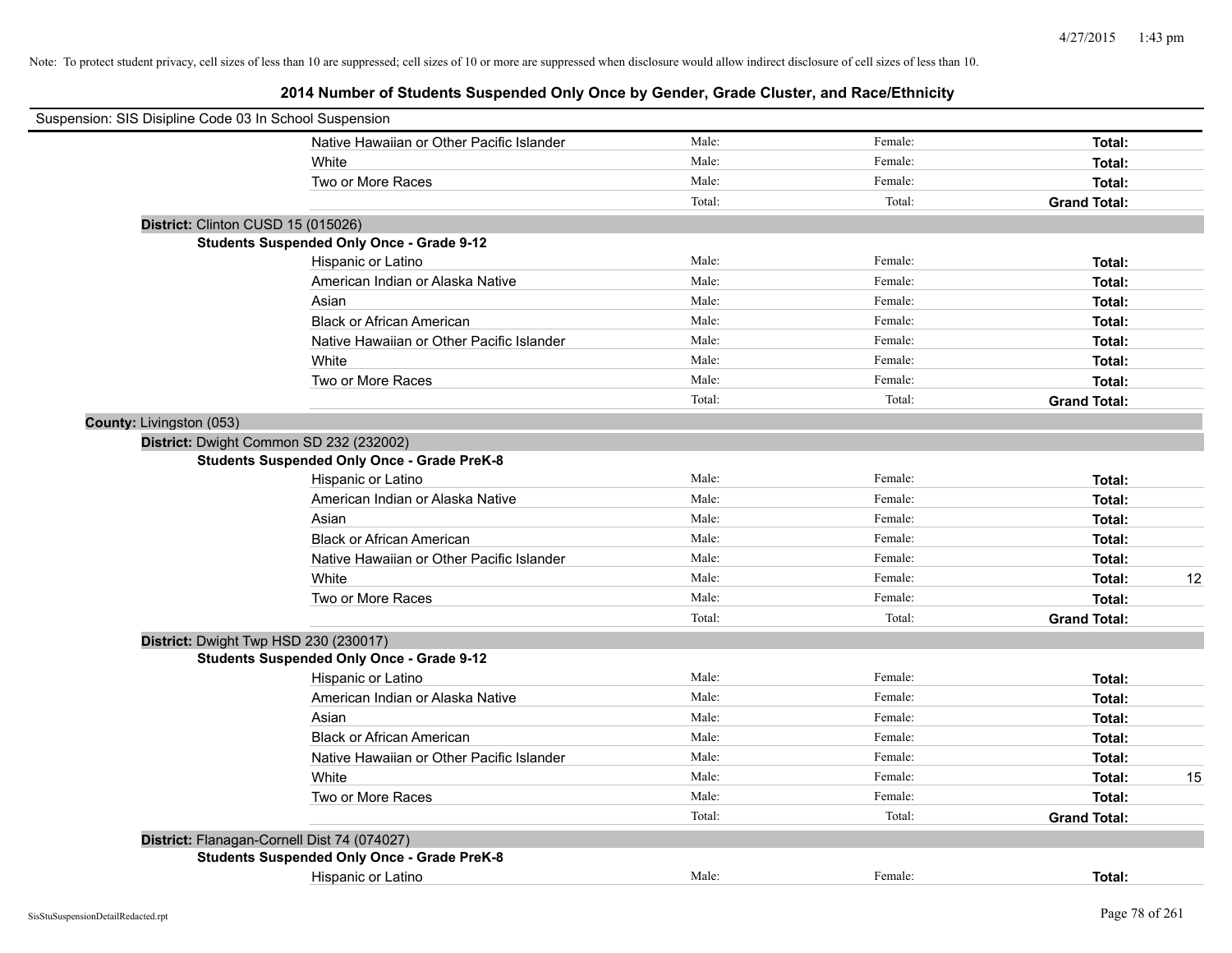# **2014 Number of Students Suspended Only Once by Gender, Grade Cluster, and Race/Ethnicity**

| Suspension: SIS Disipline Code 03 In School Suspension |                                                    |        |         |                     |    |
|--------------------------------------------------------|----------------------------------------------------|--------|---------|---------------------|----|
|                                                        | American Indian or Alaska Native                   | Male:  | Female: | Total:              |    |
|                                                        | Asian                                              | Male:  | Female: | Total:              |    |
|                                                        | <b>Black or African American</b>                   | Male:  | Female: | Total:              |    |
|                                                        | Native Hawaiian or Other Pacific Islander          | Male:  | Female: | Total:              |    |
|                                                        | White                                              | Male:  | Female: | Total:              |    |
|                                                        | Two or More Races                                  | Male:  | Female: | Total:              |    |
|                                                        |                                                    | Total: | Total:  | <b>Grand Total:</b> |    |
|                                                        | <b>Students Suspended Only Once - Grade 9-12</b>   |        |         |                     |    |
|                                                        | Hispanic or Latino                                 | Male:  | Female: | Total:              |    |
|                                                        | American Indian or Alaska Native                   | Male:  | Female: | Total:              |    |
|                                                        | Asian                                              | Male:  | Female: | Total:              |    |
|                                                        | <b>Black or African American</b>                   | Male:  | Female: | Total:              |    |
|                                                        | Native Hawaiian or Other Pacific Islander          | Male:  | Female: | Total:              |    |
|                                                        | White                                              | Male:  | Female: | Total:              |    |
|                                                        | Two or More Races                                  | Male:  | Female: | Total:              |    |
|                                                        |                                                    | Total: | Total:  | <b>Grand Total:</b> |    |
| District: Non-Public School (0900)                     |                                                    |        |         |                     |    |
|                                                        | <b>Students Suspended Only Once - Grade 9-12</b>   |        |         |                     |    |
|                                                        | Hispanic or Latino                                 | Male:  | Female: | Total:              |    |
|                                                        | American Indian or Alaska Native                   | Male:  | Female: | Total:              |    |
|                                                        | Asian                                              | Male:  | Female: | Total:              |    |
|                                                        | <b>Black or African American</b>                   | Male:  | Female: | Total:              |    |
|                                                        | Native Hawaiian or Other Pacific Islander          | Male:  | Female: | Total:              |    |
|                                                        | White                                              | Male:  | Female: | Total:              |    |
|                                                        | Two or More Races                                  | Male:  | Female: | Total:              |    |
|                                                        |                                                    | Total: | Total:  | <b>Grand Total:</b> |    |
| District: Pontiac CCSD 429 (429004)                    |                                                    |        |         |                     |    |
|                                                        | <b>Students Suspended Only Once - Grade PreK-8</b> |        |         |                     |    |
|                                                        | Hispanic or Latino                                 | Male:  | Female: | Total:              |    |
|                                                        | American Indian or Alaska Native                   | Male:  | Female: | Total:              |    |
|                                                        | Asian                                              | Male:  | Female: | Total:              |    |
|                                                        | <b>Black or African American</b>                   | Male:  | Female: | Total:              |    |
|                                                        | Native Hawaiian or Other Pacific Islander          | Male:  | Female: | Total:              |    |
|                                                        | White                                              | Male:  | Female: | Total:              |    |
|                                                        | Two or More Races                                  | Male:  | Female: | Total:              |    |
|                                                        |                                                    | Total: | Total:  | <b>Grand Total:</b> | 11 |
|                                                        |                                                    |        |         |                     |    |

**District:** Tri Point CUSD 6-J (006J26) **Students Suspended Only Once - Grade 9-12**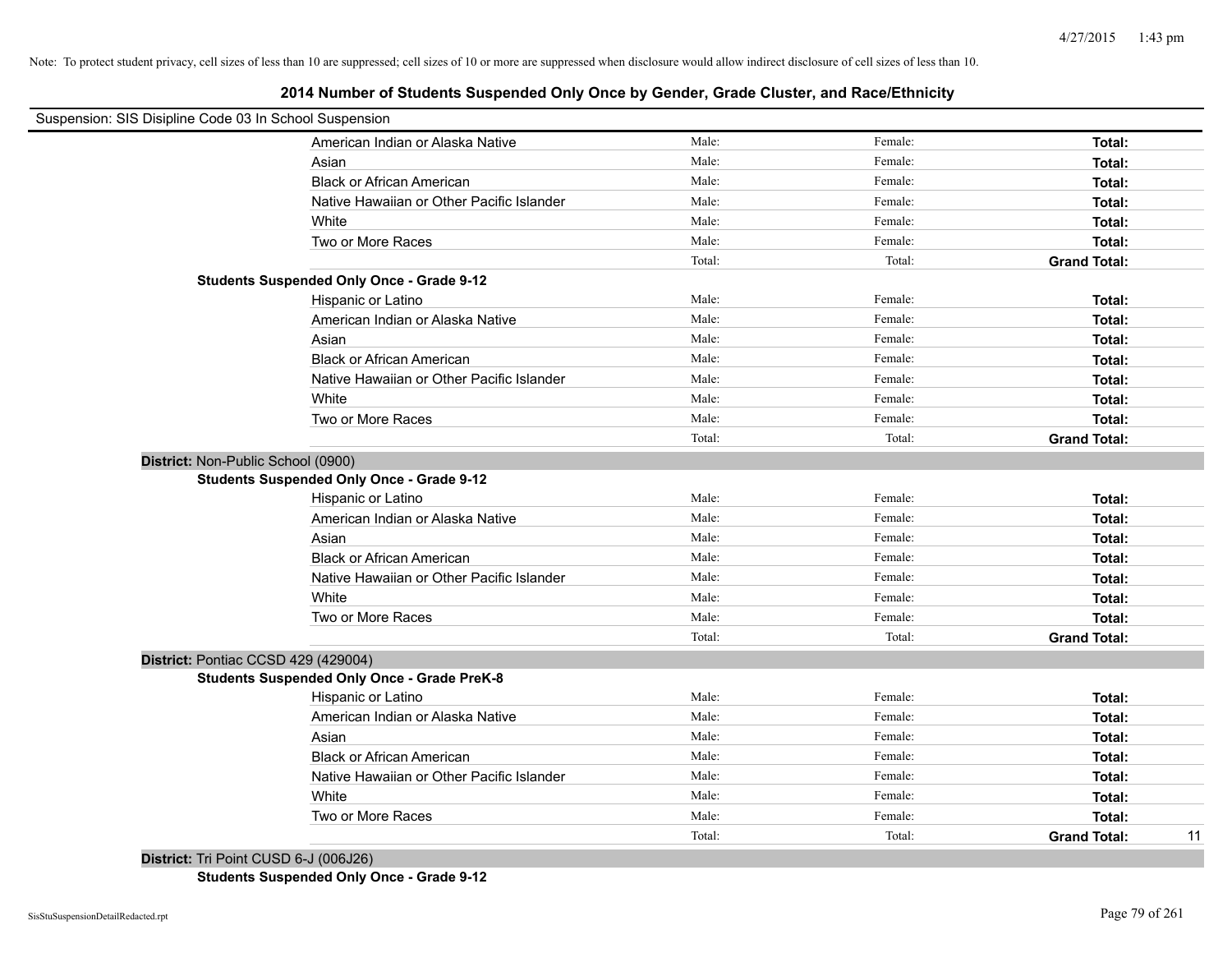| Suspension: SIS Disipline Code 03 In School Suspension |                                                    |                 |    |                   |    |                     |    |
|--------------------------------------------------------|----------------------------------------------------|-----------------|----|-------------------|----|---------------------|----|
|                                                        | Hispanic or Latino                                 | Male:           |    | Female:           |    | Total:              |    |
|                                                        | American Indian or Alaska Native                   | Male:           |    | Female:           |    | Total:              |    |
|                                                        | Asian                                              | Male:           |    | Female:           |    | Total:              |    |
|                                                        | <b>Black or African American</b>                   | Male:           |    | Female:           |    | Total:              |    |
|                                                        | Native Hawaiian or Other Pacific Islander          | Male:           |    | Female:           |    | Total:              |    |
|                                                        | White                                              | Male:           |    | Female:           |    | Total:              |    |
|                                                        | Two or More Races                                  | Male:           |    | Female:           |    | Total:              |    |
|                                                        |                                                    | Total:          |    | Total:            |    | <b>Grand Total:</b> |    |
| District: Woodland CUSD 5 (005026)                     |                                                    |                 |    |                   |    |                     |    |
|                                                        | <b>Students Suspended Only Once - Grade PreK-8</b> |                 |    |                   |    |                     |    |
|                                                        | Hispanic or Latino                                 | Male:           |    | Female:           |    | Total:              |    |
|                                                        | American Indian or Alaska Native                   | Male:           |    | Female:           |    | Total:              |    |
|                                                        | Asian                                              | Male:           |    | Female:           |    | Total:              |    |
|                                                        | <b>Black or African American</b>                   | Male:           |    | Female:           |    | Total:              |    |
|                                                        | Native Hawaiian or Other Pacific Islander          | Male:           |    | Female:           |    | Total:              |    |
|                                                        | White                                              | Male:           |    | Female:           |    | Total:              |    |
|                                                        | Two or More Races                                  | Male:           |    | Female:           |    | Total:              |    |
|                                                        |                                                    | Total:          |    | Total:            |    | <b>Grand Total:</b> |    |
| County: Mclean (064)                                   |                                                    |                 |    |                   |    |                     |    |
| District: Bloomington SD 87 (087025)                   |                                                    |                 |    |                   |    |                     |    |
|                                                        | <b>Students Suspended Only Once - Grade PreK-8</b> |                 |    |                   |    |                     |    |
|                                                        | Hispanic or Latino                                 | Male:           |    | Female:           |    | Total:              |    |
|                                                        | American Indian or Alaska Native                   | Male:           |    | Female:           |    | Total:              |    |
|                                                        | Asian                                              | Male:           |    | Female:           |    | Total:              |    |
|                                                        | <b>Black or African American</b>                   | Male:           |    | Female:           |    | Total:              | 11 |
|                                                        | Native Hawaiian or Other Pacific Islander          | Male:           |    | Female:           |    | Total:              |    |
|                                                        | White                                              | Male:           |    | Female:           |    | Total:              | 18 |
|                                                        | Two or More Races                                  | Male:           |    | Female:           |    | Total:              |    |
|                                                        |                                                    | Total:          |    | Total:            |    | <b>Grand Total:</b> |    |
|                                                        | <b>Students Suspended Only Once - Grade 9-12</b>   |                 |    |                   |    |                     |    |
|                                                        | Hispanic or Latino                                 | Male:           |    | Female:           |    | Total:              | 17 |
|                                                        | American Indian or Alaska Native                   | Male:           |    | Female:           |    | Total:              |    |
|                                                        | Asian                                              | Male:           |    | Female:           |    | Total:              |    |
|                                                        | <b>Black or African American</b>                   | Male:           | 27 | Female:           | 21 | Total:              | 48 |
|                                                        | Native Hawaiian or Other Pacific Islander          | Male:           |    | Female:           | 24 | Total:              |    |
|                                                        | White<br>Two or More Races                         | Male:           | 20 | Female:           |    | Total:              | 44 |
|                                                        |                                                    | Male:<br>Total: |    | Female:<br>Total: |    | Total:              |    |
|                                                        |                                                    |                 |    |                   |    | <b>Grand Total:</b> |    |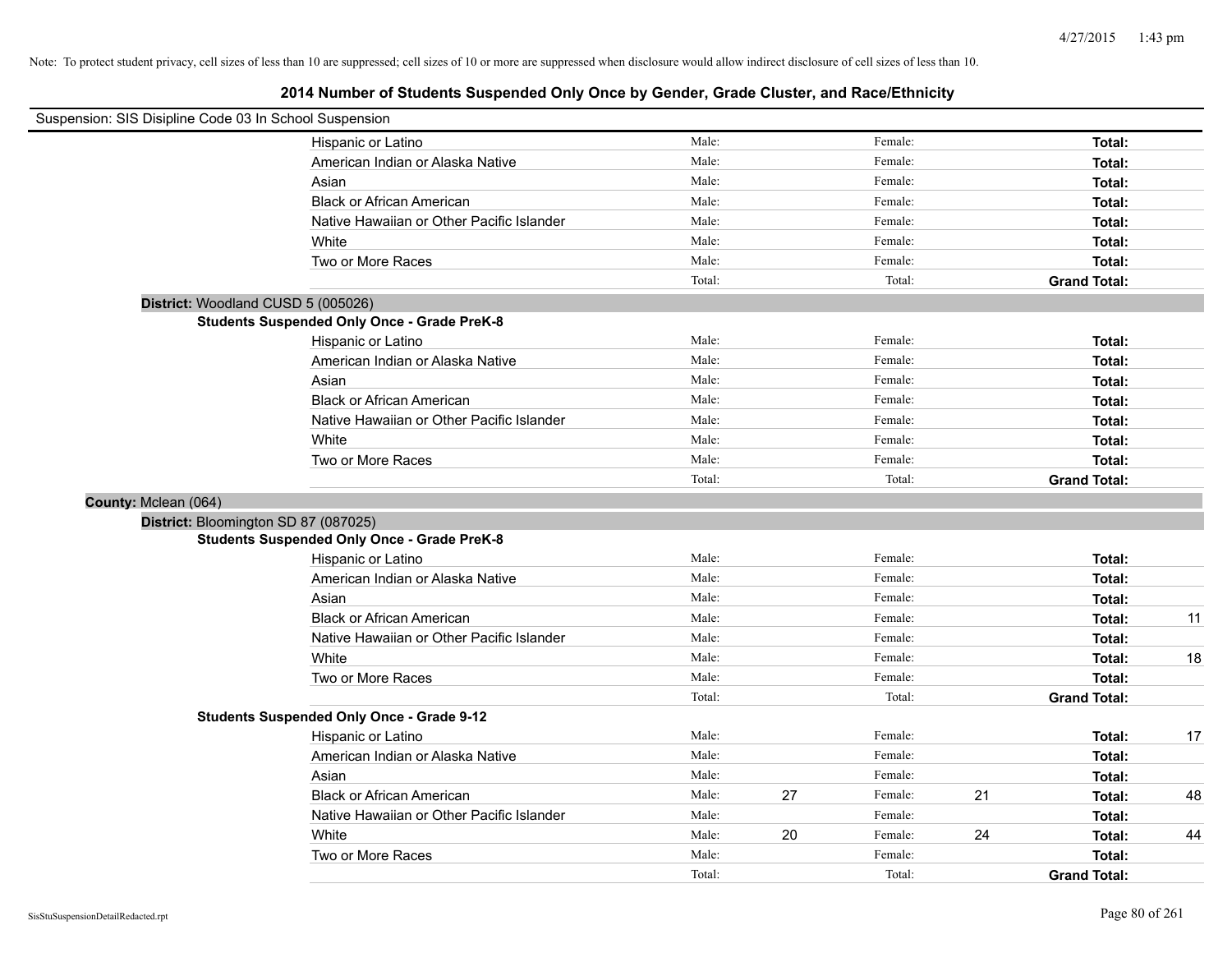| Suspension: SIS Disipline Code 03 In School Suspension |                                                    |        |    |         |      |                     |     |
|--------------------------------------------------------|----------------------------------------------------|--------|----|---------|------|---------------------|-----|
| District: Heyworth CUSD 4 (004026)                     |                                                    |        |    |         |      |                     |     |
|                                                        | <b>Students Suspended Only Once - Grade PreK-8</b> |        |    |         |      |                     |     |
|                                                        | Hispanic or Latino                                 | Male:  |    | Female: |      | Total:              |     |
|                                                        | American Indian or Alaska Native                   | Male:  |    | Female: |      | Total:              |     |
|                                                        | Asian                                              | Male:  |    | Female: |      | Total:              |     |
|                                                        | <b>Black or African American</b>                   | Male:  |    | Female: |      | Total:              |     |
|                                                        | Native Hawaiian or Other Pacific Islander          | Male:  |    | Female: |      | Total:              |     |
|                                                        | White                                              | Male:  |    | Female: |      | Total:              |     |
|                                                        | Two or More Races                                  | Male:  |    | Female: |      | Total:              |     |
|                                                        |                                                    | Total: |    | Total:  |      | <b>Grand Total:</b> |     |
|                                                        | <b>Students Suspended Only Once - Grade 9-12</b>   |        |    |         |      |                     |     |
|                                                        | Hispanic or Latino                                 | Male:  |    | Female: |      | Total:              |     |
|                                                        | American Indian or Alaska Native                   | Male:  |    | Female: |      | Total:              |     |
|                                                        | Asian                                              | Male:  |    | Female: |      | Total:              |     |
|                                                        | <b>Black or African American</b>                   | Male:  |    | Female: |      | Total:              |     |
|                                                        | Native Hawaiian or Other Pacific Islander          | Male:  |    | Female: |      | Total:              |     |
|                                                        | White                                              | Male:  |    | Female: |      | Total:              |     |
|                                                        | Two or More Races                                  | Male:  |    | Female: |      | Total:              |     |
|                                                        |                                                    | Total: |    | Total:  |      | <b>Grand Total:</b> |     |
| District: McLean County USD 5 (005026)                 |                                                    |        |    |         |      |                     |     |
|                                                        | <b>Students Suspended Only Once - Grade PreK-8</b> |        |    |         |      |                     |     |
|                                                        | Hispanic or Latino                                 | Male:  |    | Female: |      | Total:              | 18  |
|                                                        | American Indian or Alaska Native                   | Male:  |    | Female: |      | Total:              |     |
|                                                        | Asian                                              | Male:  |    | Female: |      | Total:              |     |
|                                                        | <b>Black or African American</b>                   | Male:  | 44 | Female: | 19   | Total:              | 63  |
|                                                        | Native Hawaiian or Other Pacific Islander          | Male:  |    | Female: |      | Total:              |     |
|                                                        | White                                              | Male:  | 77 | Female: | 31   | Total:              | 108 |
|                                                        | Two or More Races                                  | Male:  |    | Female: |      | Total:              | 22  |
|                                                        |                                                    | Total: |    | Total:  |      | <b>Grand Total:</b> |     |
|                                                        | <b>Students Suspended Only Once - Grade 9-12</b>   |        |    |         |      |                     |     |
|                                                        | Hispanic or Latino                                 | Male:  |    | Female: |      | Total:              |     |
|                                                        | American Indian or Alaska Native                   | Male:  |    | Female: |      | Total:              |     |
|                                                        | Asian                                              | Male:  |    | Female: |      | Total:              |     |
|                                                        | <b>Black or African American</b>                   | Male:  | 19 | Female: | $10$ | Total:              | 29  |
|                                                        | Native Hawaiian or Other Pacific Islander          | Male:  |    | Female: |      | Total:              |     |
|                                                        | White                                              | Male:  | 49 | Female: | 19   | Total:              | 68  |
|                                                        | Two or More Races                                  | Male:  |    | Female: |      | Total:              | 11  |
|                                                        |                                                    | Total: |    | Total:  |      | <b>Grand Total:</b> |     |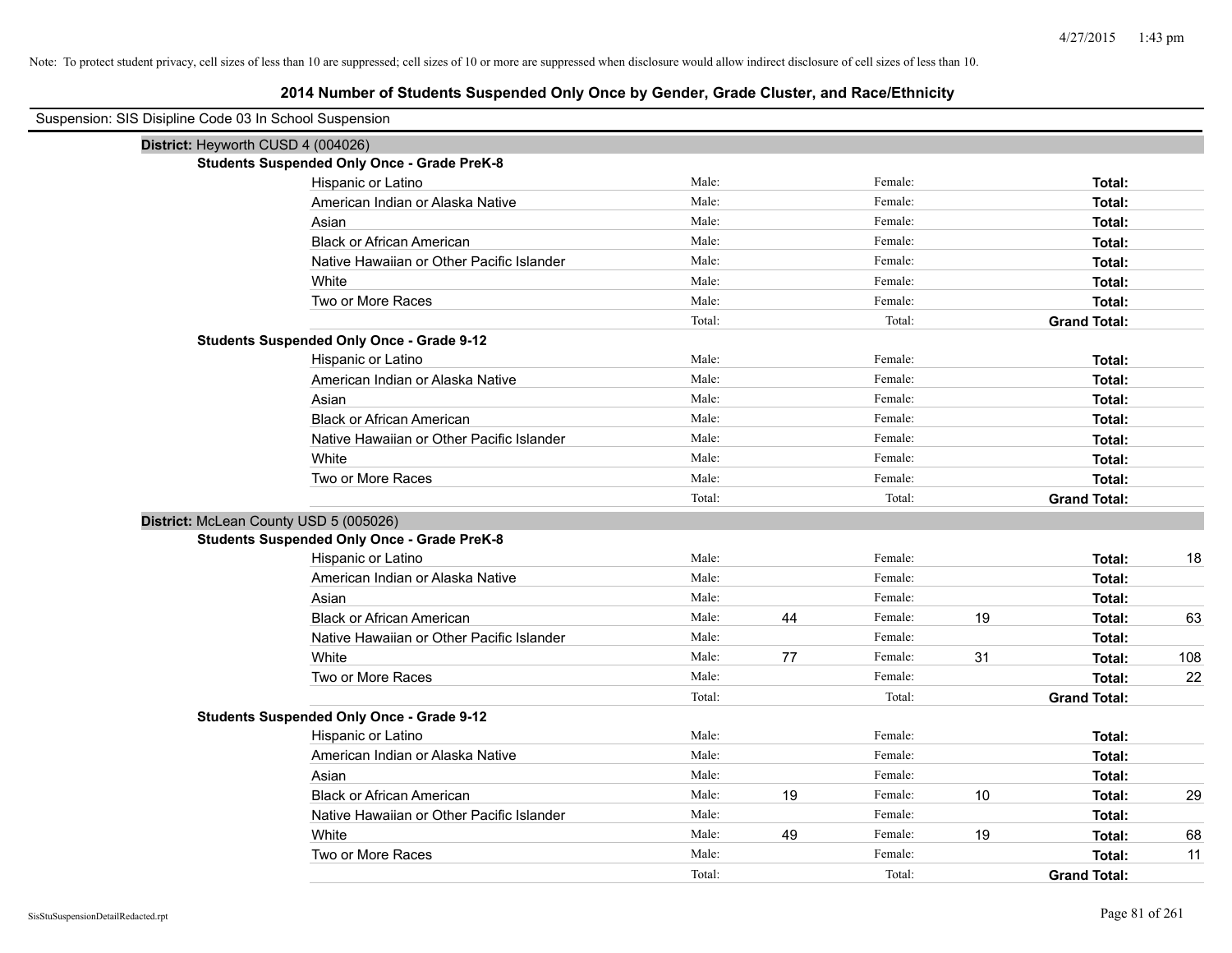| Suspension: SIS Disipline Code 03 In School Suspension |                                                    |        |    |         |    |                     |
|--------------------------------------------------------|----------------------------------------------------|--------|----|---------|----|---------------------|
| District: Olympia CUSD 16 (016026)                     |                                                    |        |    |         |    |                     |
|                                                        | <b>Students Suspended Only Once - Grade PreK-8</b> |        |    |         |    |                     |
|                                                        | Hispanic or Latino                                 | Male:  |    | Female: |    | Total:              |
|                                                        | American Indian or Alaska Native                   | Male:  |    | Female: |    | Total:              |
|                                                        | Asian                                              | Male:  |    | Female: |    | Total:              |
|                                                        | <b>Black or African American</b>                   | Male:  |    | Female: |    | Total:              |
|                                                        | Native Hawaiian or Other Pacific Islander          | Male:  |    | Female: |    | Total:              |
|                                                        | White                                              | Male:  |    | Female: |    | 21<br>Total:        |
|                                                        | Two or More Races                                  | Male:  |    | Female: |    | Total:              |
|                                                        |                                                    | Total: |    | Total:  |    | <b>Grand Total:</b> |
|                                                        | <b>Students Suspended Only Once - Grade 9-12</b>   |        |    |         |    |                     |
|                                                        | Hispanic or Latino                                 | Male:  |    | Female: |    | Total:              |
|                                                        | American Indian or Alaska Native                   | Male:  |    | Female: |    | Total:              |
|                                                        | Asian                                              | Male:  |    | Female: |    | Total:              |
|                                                        | <b>Black or African American</b>                   | Male:  |    | Female: |    | Total:              |
|                                                        | Native Hawaiian or Other Pacific Islander          | Male:  |    | Female: |    | Total:              |
|                                                        | White                                              | Male:  | 21 | Female: | 10 | 31<br>Total:        |
|                                                        | Two or More Races                                  | Male:  |    | Female: |    | Total:              |
|                                                        |                                                    | Total: |    | Total:  |    | <b>Grand Total:</b> |
| District: Tri Valley CUSD 3 (003026)                   |                                                    |        |    |         |    |                     |
|                                                        | <b>Students Suspended Only Once - Grade 9-12</b>   |        |    |         |    |                     |
|                                                        | Hispanic or Latino                                 | Male:  |    | Female: |    | Total:              |
|                                                        | American Indian or Alaska Native                   | Male:  |    | Female: |    | Total:              |
|                                                        | Asian                                              | Male:  |    | Female: |    | Total:              |
|                                                        | <b>Black or African American</b>                   | Male:  |    | Female: |    | Total:              |
|                                                        | Native Hawaiian or Other Pacific Islander          | Male:  |    | Female: |    | Total:              |
|                                                        | White                                              | Male:  |    | Female: |    | Total:              |
|                                                        | Two or More Races                                  | Male:  |    | Female: |    | Total:              |
|                                                        |                                                    | Total: |    | Total:  |    | <b>Grand Total:</b> |
|                                                        |                                                    |        |    |         |    |                     |
| Region: DuPage ROE (19)                                |                                                    |        |    |         |    |                     |
| County: Dupage (022)                                   |                                                    |        |    |         |    |                     |
|                                                        | District: Adventist GlenOaks Hospital (024200)     |        |    |         |    |                     |
|                                                        | <b>Students Suspended Only Once - Grade 9-12</b>   |        |    |         |    |                     |
|                                                        | Hispanic or Latino                                 | Male:  |    | Female: |    | Total:              |
|                                                        | American Indian or Alaska Native                   | Male:  |    | Female: |    | Total:              |
|                                                        | Asian                                              | Male:  |    | Female: |    | Total:              |
|                                                        | <b>Black or African American</b>                   | Male:  |    | Female: |    | Total:              |
| SisStuSuspensionDetailRedacted.rpt                     |                                                    |        |    |         |    | Page 82 of 261      |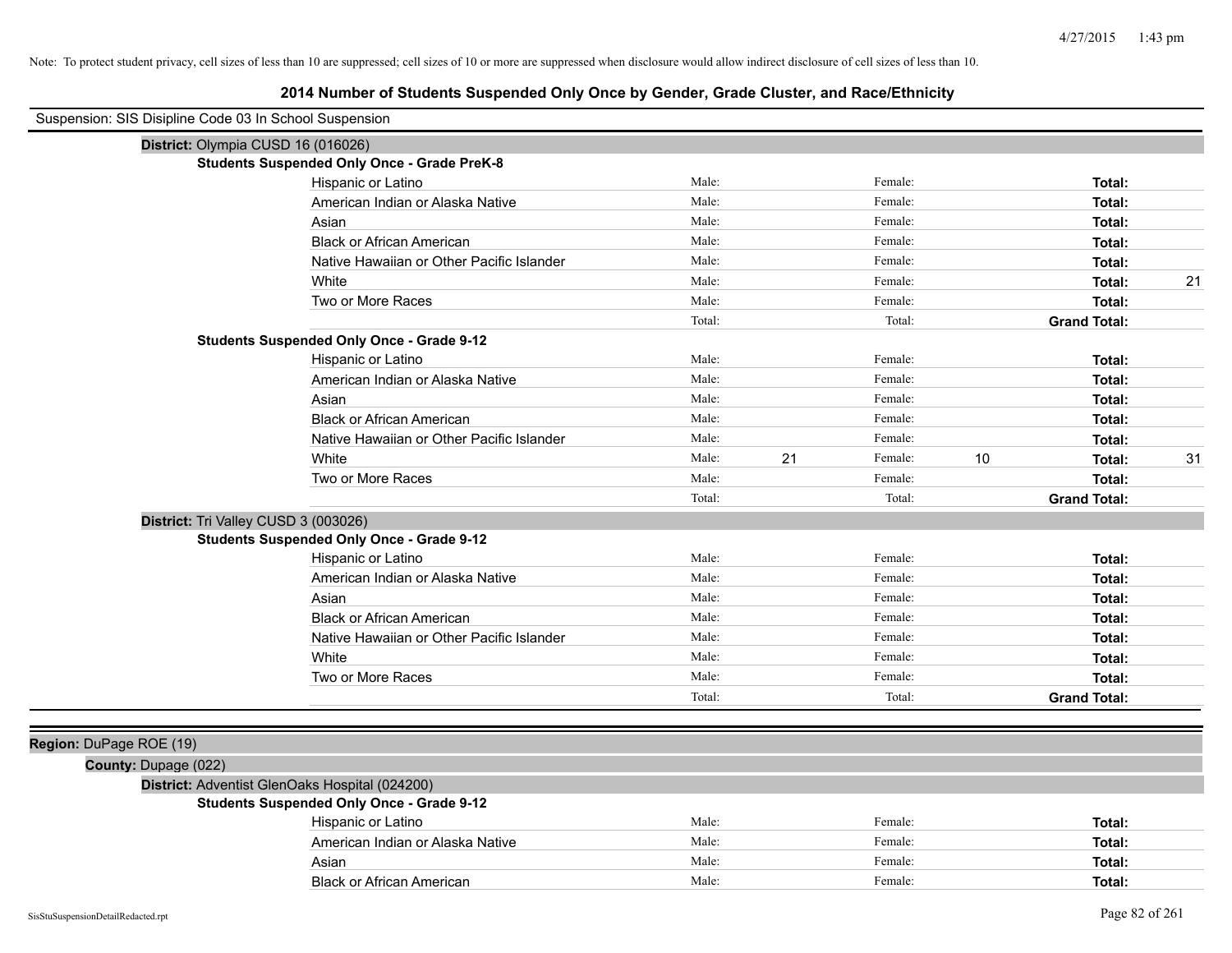| Suspension: SIS Disipline Code 03 In School Suspension |                                                    |        |    |         |    |                     |    |
|--------------------------------------------------------|----------------------------------------------------|--------|----|---------|----|---------------------|----|
|                                                        | Native Hawaiian or Other Pacific Islander          | Male:  |    | Female: |    | Total:              |    |
|                                                        | White                                              | Male:  |    | Female: |    | Total:              |    |
|                                                        | Two or More Races                                  | Male:  |    | Female: |    | Total:              |    |
|                                                        |                                                    | Total: |    | Total:  |    | <b>Grand Total:</b> |    |
| District: Benjamin SD 25 (025002)                      |                                                    |        |    |         |    |                     |    |
|                                                        | <b>Students Suspended Only Once - Grade PreK-8</b> |        |    |         |    |                     |    |
|                                                        | Hispanic or Latino                                 | Male:  |    | Female: |    | Total:              |    |
|                                                        | American Indian or Alaska Native                   | Male:  |    | Female: |    | Total:              |    |
|                                                        | Asian                                              | Male:  |    | Female: |    | Total:              |    |
|                                                        | <b>Black or African American</b>                   | Male:  |    | Female: |    | Total:              |    |
|                                                        | Native Hawaiian or Other Pacific Islander          | Male:  |    | Female: |    | Total:              |    |
|                                                        | White                                              | Male:  |    | Female: |    | Total:              |    |
|                                                        | Two or More Races                                  | Male:  |    | Female: |    | Total:              |    |
|                                                        |                                                    | Total: |    | Total:  |    | <b>Grand Total:</b> |    |
| District: Bensenville SD 2 (002002)                    |                                                    |        |    |         |    |                     |    |
|                                                        | <b>Students Suspended Only Once - Grade PreK-8</b> |        |    |         |    |                     |    |
|                                                        | Hispanic or Latino                                 | Male:  | 41 | Female: | 25 | Total:              | 66 |
|                                                        | American Indian or Alaska Native                   | Male:  |    | Female: |    | Total:              |    |
|                                                        | Asian                                              | Male:  |    | Female: |    | Total:              |    |
|                                                        | <b>Black or African American</b>                   | Male:  |    | Female: |    | Total:              |    |
|                                                        | Native Hawaiian or Other Pacific Islander          | Male:  |    | Female: |    | Total:              |    |
|                                                        | White                                              | Male:  |    | Female: |    | Total:              |    |
|                                                        | Two or More Races                                  | Male:  |    | Female: |    | Total:              |    |
|                                                        |                                                    | Total: |    | Total:  |    | <b>Grand Total:</b> | 84 |
|                                                        | District: Bloomingdale SD 13 (013002)              |        |    |         |    |                     |    |
|                                                        | <b>Students Suspended Only Once - Grade PreK-8</b> |        |    |         |    |                     |    |
|                                                        | Hispanic or Latino                                 | Male:  |    | Female: |    | Total:              |    |
|                                                        | American Indian or Alaska Native                   | Male:  |    | Female: |    | Total:              |    |
|                                                        | Asian                                              | Male:  |    | Female: |    | Total:              |    |
|                                                        | <b>Black or African American</b>                   | Male:  |    | Female: |    | Total:              |    |
|                                                        | Native Hawaiian or Other Pacific Islander          | Male:  |    | Female: |    | Total:              |    |
|                                                        | White                                              | Male:  |    | Female: |    | Total:              |    |
|                                                        | Two or More Races                                  | Male:  |    | Female: |    | Total:              |    |
|                                                        |                                                    | Total: |    | Total:  |    | <b>Grand Total:</b> | 11 |
| District: CCSD 180 (180004)                            |                                                    |        |    |         |    |                     |    |
|                                                        | <b>Students Suspended Only Once - Grade PreK-8</b> |        |    |         |    |                     |    |
|                                                        | Hispanic or Latino                                 | Male:  |    | Female: |    | Total:              |    |
|                                                        | American Indian or Alaska Native                   | Male:  |    | Female: |    | Total:              |    |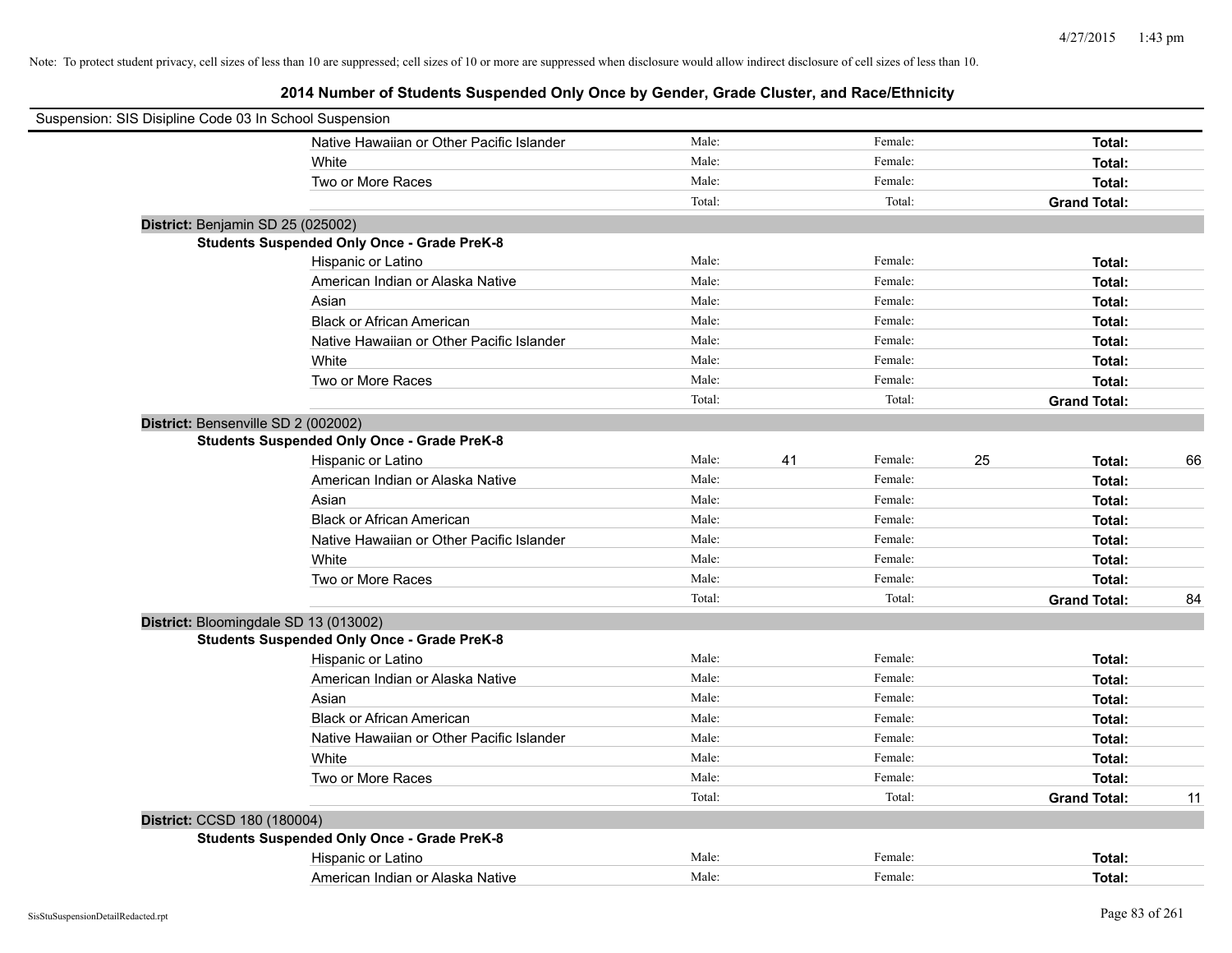# **2014 Number of Students Suspended Only Once by Gender, Grade Cluster, and Race/Ethnicity**

| Suspension: SIS Disipline Code 03 In School Suspension |                                                    |        |         |                     |    |
|--------------------------------------------------------|----------------------------------------------------|--------|---------|---------------------|----|
|                                                        | Asian                                              | Male:  | Female: | Total:              |    |
|                                                        | <b>Black or African American</b>                   | Male:  | Female: | Total:              | 18 |
|                                                        | Native Hawaiian or Other Pacific Islander          | Male:  | Female: | Total:              |    |
|                                                        | White                                              | Male:  | Female: | Total:              |    |
|                                                        | Two or More Races                                  | Male:  | Female: | Total:              |    |
|                                                        |                                                    | Total: | Total:  | <b>Grand Total:</b> |    |
| District: CCSD 89 (089004)                             |                                                    |        |         |                     |    |
|                                                        | <b>Students Suspended Only Once - Grade PreK-8</b> |        |         |                     |    |
|                                                        | Hispanic or Latino                                 | Male:  | Female: | Total:              |    |
|                                                        | American Indian or Alaska Native                   | Male:  | Female: | Total:              |    |
|                                                        | Asian                                              | Male:  | Female: | Total:              |    |
|                                                        | <b>Black or African American</b>                   | Male:  | Female: | Total:              |    |
|                                                        | Native Hawaiian or Other Pacific Islander          | Male:  | Female: | Total:              |    |
|                                                        | White                                              | Male:  | Female: | Total:              |    |
|                                                        | Two or More Races                                  | Male:  | Female: | Total:              |    |
|                                                        |                                                    | Total: | Total:  | <b>Grand Total:</b> | 20 |
| District: CCSD 93 (093004)                             |                                                    |        |         |                     |    |
|                                                        | <b>Students Suspended Only Once - Grade PreK-8</b> |        |         |                     |    |
|                                                        | Hispanic or Latino                                 | Male:  | Female: | Total:              |    |
|                                                        | American Indian or Alaska Native                   | Male:  | Female: | Total:              |    |
|                                                        | Asian                                              | Male:  | Female: | Total:              |    |
|                                                        | <b>Black or African American</b>                   | Male:  | Female: | Total:              |    |
|                                                        | Native Hawaiian or Other Pacific Islander          | Male:  | Female: | Total:              |    |
|                                                        | White                                              | Male:  | Female: | Total:              |    |
|                                                        | Two or More Races                                  | Male:  | Female: | Total:              |    |
|                                                        |                                                    | Total: | Total:  | <b>Grand Total:</b> | 20 |
| District: Center Cass SD 66 (066002)                   |                                                    |        |         |                     |    |
|                                                        | <b>Students Suspended Only Once - Grade PreK-8</b> |        |         |                     |    |
|                                                        | Hispanic or Latino                                 | Male:  | Female: | Total:              |    |
|                                                        | American Indian or Alaska Native                   | Male:  | Female: | Total:              |    |
|                                                        | Asian                                              | Male:  | Female: | Total:              |    |
|                                                        | <b>Black or African American</b>                   | Male:  | Female: | Total:              |    |
|                                                        | Native Hawaiian or Other Pacific Islander          | Male:  | Female: | Total:              |    |
|                                                        | White                                              | Male:  | Female: | Total:              |    |
|                                                        | Two or More Races                                  | Male:  | Female: | Total:              |    |
|                                                        |                                                    | Total: | Total:  | <b>Grand Total:</b> | 11 |

**District:** CHSD 99 (099016)

**Students Suspended Only Once - Grade 9-12**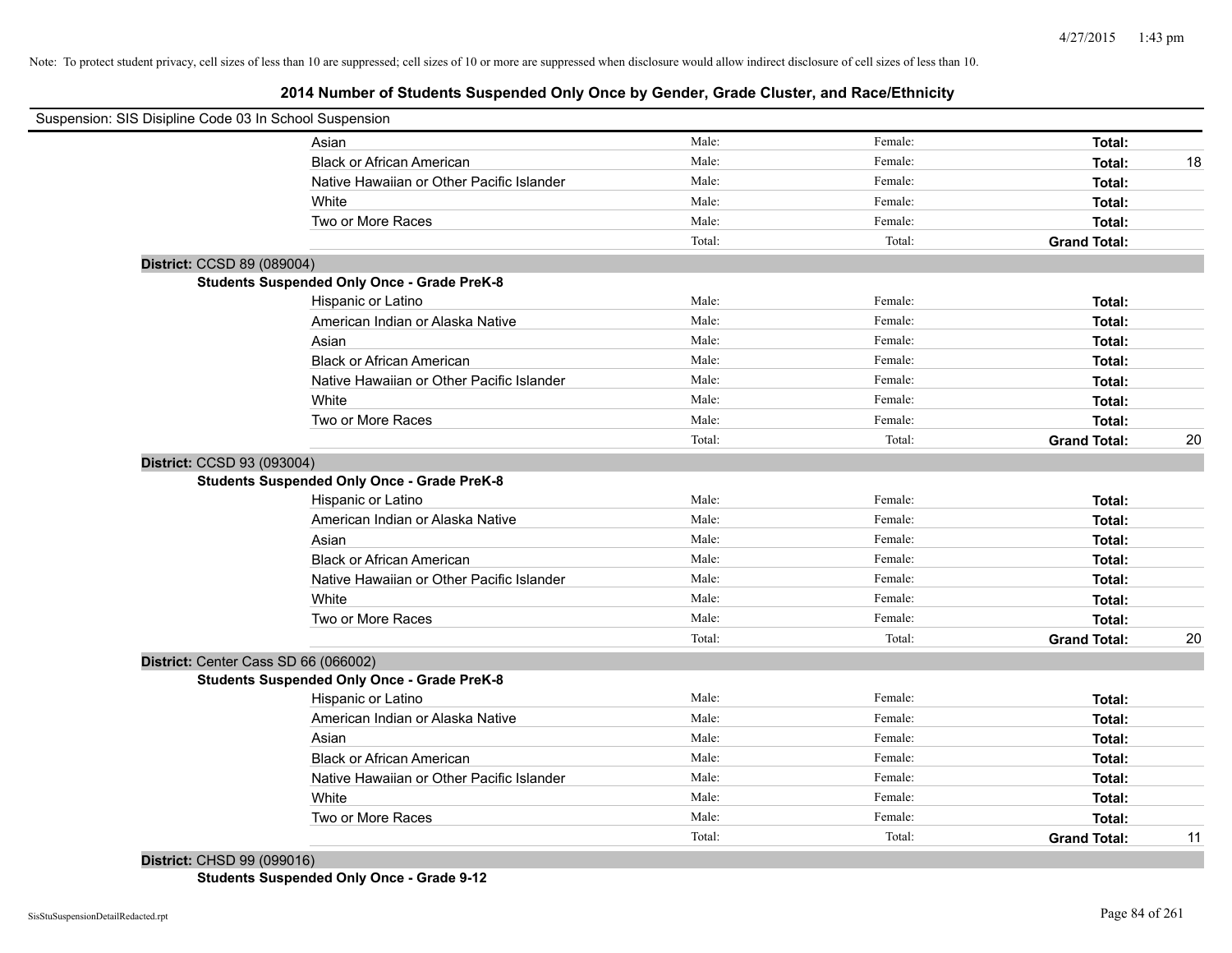| Suspension: SIS Disipline Code 03 In School Suspension |                                                    |        |    |         |    |                     |    |
|--------------------------------------------------------|----------------------------------------------------|--------|----|---------|----|---------------------|----|
|                                                        | Hispanic or Latino                                 | Male:  |    | Female: |    | Total:              |    |
|                                                        | American Indian or Alaska Native                   | Male:  |    | Female: |    | Total:              |    |
|                                                        | Asian                                              | Male:  |    | Female: |    | Total:              |    |
|                                                        | <b>Black or African American</b>                   | Male:  |    | Female: |    | Total:              | 13 |
|                                                        | Native Hawaiian or Other Pacific Islander          | Male:  |    | Female: |    | Total:              |    |
|                                                        | White                                              | Male:  |    | Female: |    | Total:              | 29 |
|                                                        | Two or More Races                                  | Male:  |    | Female: |    | Total:              |    |
|                                                        |                                                    | Total: |    | Total:  |    | <b>Grand Total:</b> |    |
| District: Coop Assoc for Spec Educ (015061)            |                                                    |        |    |         |    |                     |    |
|                                                        | <b>Students Suspended Only Once - Grade 9-12</b>   |        |    |         |    |                     |    |
|                                                        | Hispanic or Latino                                 | Male:  |    | Female: |    | Total:              |    |
|                                                        | American Indian or Alaska Native                   | Male:  |    | Female: |    | Total:              |    |
|                                                        | Asian                                              | Male:  |    | Female: |    | Total:              |    |
|                                                        | <b>Black or African American</b>                   | Male:  |    | Female: |    | Total:              |    |
|                                                        | Native Hawaiian or Other Pacific Islander          | Male:  |    | Female: |    | Total:              |    |
|                                                        | White                                              | Male:  |    | Female: |    | Total:              |    |
|                                                        | Two or More Races                                  | Male:  |    | Female: |    | Total:              |    |
|                                                        |                                                    | Total: |    | Total:  |    | <b>Grand Total:</b> |    |
| District: CUSD 200 (200026)                            |                                                    |        |    |         |    |                     |    |
|                                                        | <b>Students Suspended Only Once - Grade PreK-8</b> |        |    |         |    |                     |    |
|                                                        | Hispanic or Latino                                 | Male:  |    | Female: |    | Total:              | 26 |
|                                                        | American Indian or Alaska Native                   | Male:  |    | Female: |    | Total:              |    |
|                                                        | Asian                                              | Male:  |    | Female: |    | Total:              |    |
|                                                        | <b>Black or African American</b>                   | Male:  |    | Female: |    | Total:              | 24 |
|                                                        | Native Hawaiian or Other Pacific Islander          | Male:  |    | Female: |    | Total:              |    |
|                                                        | White                                              | Male:  |    | Female: |    | Total:              | 63 |
|                                                        | Two or More Races                                  | Male:  |    | Female: |    | Total:              |    |
|                                                        |                                                    | Total: |    | Total:  |    | <b>Grand Total:</b> |    |
|                                                        | <b>Students Suspended Only Once - Grade 9-12</b>   |        |    |         |    |                     |    |
|                                                        | Hispanic or Latino                                 | Male:  |    | Female: |    | Total:              |    |
|                                                        | American Indian or Alaska Native                   | Male:  |    | Female: |    | Total:              |    |
|                                                        | Asian                                              | Male:  |    | Female: |    | Total:              |    |
|                                                        | <b>Black or African American</b>                   | Male:  |    | Female: |    | Total:              | 12 |
|                                                        | Native Hawaiian or Other Pacific Islander          | Male:  |    | Female: |    | Total:              |    |
|                                                        | White                                              | Male:  |    | Female: |    | Total:              | 17 |
|                                                        | Two or More Races                                  | Male:  |    | Female: |    | Total:              |    |
|                                                        |                                                    | Total: | 30 | Total:  | 12 | <b>Grand Total:</b> | 42 |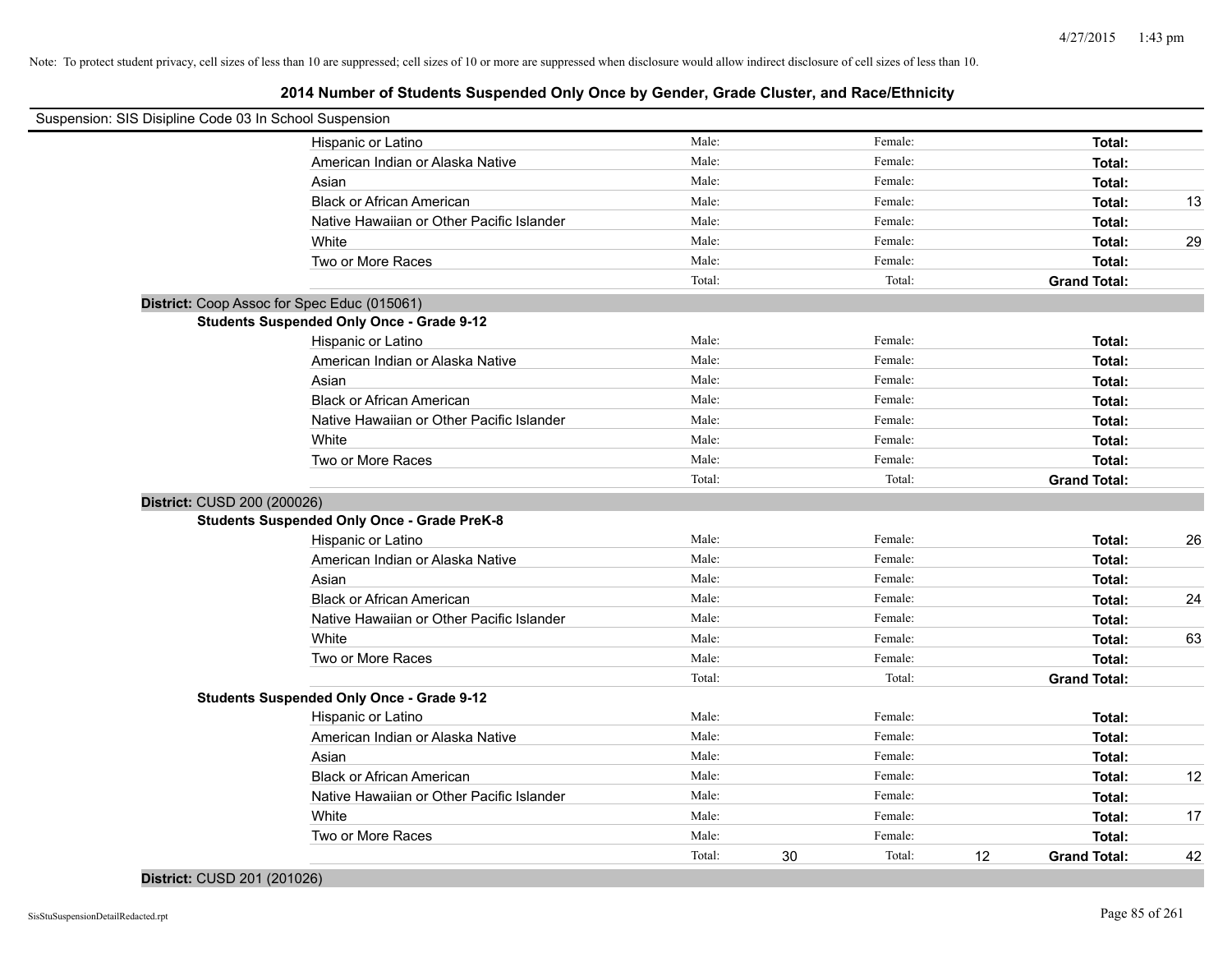| Suspension: SIS Disipline Code 03 In School Suspension |                                                    |        |     |         |    |                     |     |
|--------------------------------------------------------|----------------------------------------------------|--------|-----|---------|----|---------------------|-----|
|                                                        | <b>Students Suspended Only Once - Grade PreK-8</b> |        |     |         |    |                     |     |
|                                                        | Hispanic or Latino                                 | Male:  |     | Female: |    | Total:              |     |
|                                                        | American Indian or Alaska Native                   | Male:  |     | Female: |    | Total:              |     |
|                                                        | Asian                                              | Male:  |     | Female: |    | Total:              |     |
|                                                        | <b>Black or African American</b>                   | Male:  |     | Female: |    | Total:              |     |
|                                                        | Native Hawaiian or Other Pacific Islander          | Male:  |     | Female: |    | Total:              |     |
|                                                        | White                                              | Male:  |     | Female: |    | Total:              | 15  |
|                                                        | Two or More Races                                  | Male:  |     | Female: |    | Total:              |     |
|                                                        |                                                    | Total: |     | Total:  |    | <b>Grand Total:</b> | 25  |
|                                                        | District: Downers Grove GSD 58 (058002)            |        |     |         |    |                     |     |
|                                                        | <b>Students Suspended Only Once - Grade PreK-8</b> |        |     |         |    |                     |     |
|                                                        | Hispanic or Latino                                 | Male:  |     | Female: |    | Total:              |     |
|                                                        | American Indian or Alaska Native                   | Male:  |     | Female: |    | Total:              |     |
|                                                        | Asian                                              | Male:  |     | Female: |    | Total:              |     |
|                                                        | <b>Black or African American</b>                   | Male:  |     | Female: |    | Total:              |     |
|                                                        | Native Hawaiian or Other Pacific Islander          | Male:  |     | Female: |    | Total:              |     |
|                                                        | White                                              | Male:  |     | Female: |    | Total:              | 29  |
|                                                        | Two or More Races                                  | Male:  |     | Female: |    | Total:              |     |
|                                                        |                                                    | Total: |     | Total:  |    | <b>Grand Total:</b> | 42  |
| District: DuPage HSD 88 (088016)                       |                                                    |        |     |         |    |                     |     |
|                                                        | <b>Students Suspended Only Once - Grade 9-12</b>   |        |     |         |    |                     |     |
|                                                        | Hispanic or Latino                                 | Male:  | 103 | Female: | 63 | Total:              | 166 |
|                                                        | American Indian or Alaska Native                   | Male:  |     | Female: |    | Total:              |     |
|                                                        | Asian                                              | Male:  |     | Female: |    | Total:              |     |
|                                                        | <b>Black or African American</b>                   | Male:  | 20  | Female: | 15 | Total:              | 35  |
|                                                        | Native Hawaiian or Other Pacific Islander          | Male:  |     | Female: |    | Total:              |     |
|                                                        | White                                              | Male:  | 60  | Female: | 18 | Total:              | 78  |
|                                                        | Two or More Races                                  | Male:  |     | Female: |    | Total:              |     |
|                                                        |                                                    | Total: |     | Total:  |    | <b>Grand Total:</b> | 291 |
| District: Elmhurst SD 205 (205026)                     |                                                    |        |     |         |    |                     |     |
|                                                        | <b>Students Suspended Only Once - Grade PreK-8</b> |        |     |         |    |                     |     |
|                                                        | Hispanic or Latino                                 | Male:  |     | Female: |    | Total:              |     |
|                                                        | American Indian or Alaska Native                   | Male:  |     | Female: |    | Total:              |     |
|                                                        | Asian                                              | Male:  |     | Female: |    | Total:              |     |
|                                                        | <b>Black or African American</b>                   | Male:  |     | Female: |    | Total:              |     |
|                                                        | Native Hawaiian or Other Pacific Islander          | Male:  |     | Female: |    | Total:              |     |
|                                                        | White                                              | Male:  |     | Female: |    | Total:              |     |
|                                                        | Two or More Races                                  | Male:  |     | Female: |    | Total:              |     |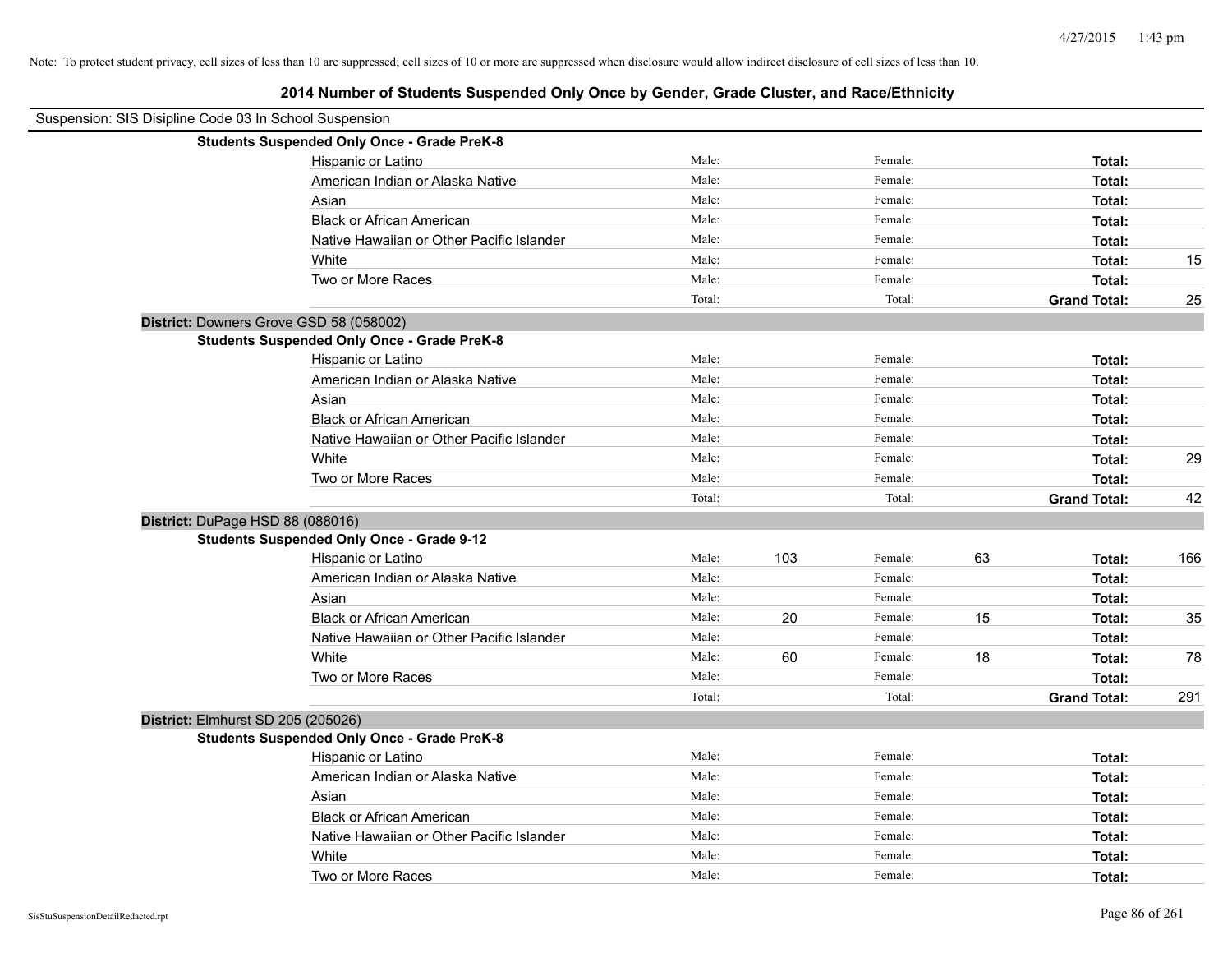# **2014 Number of Students Suspended Only Once by Gender, Grade Cluster, and Race/Ethnicity**

| Suspension: SIS Disipline Code 03 In School Suspension |                                                    |        |    |         |    |                     |     |
|--------------------------------------------------------|----------------------------------------------------|--------|----|---------|----|---------------------|-----|
|                                                        |                                                    | Total: |    | Total:  |    | <b>Grand Total:</b> | 10  |
|                                                        | <b>Students Suspended Only Once - Grade 9-12</b>   |        |    |         |    |                     |     |
|                                                        | Hispanic or Latino                                 | Male:  |    | Female: |    | Total:              | 20  |
|                                                        | American Indian or Alaska Native                   | Male:  |    | Female: |    | Total:              |     |
|                                                        | Asian                                              | Male:  |    | Female: |    | Total:              |     |
|                                                        | <b>Black or African American</b>                   | Male:  |    | Female: |    | Total:              | 13  |
|                                                        | Native Hawaiian or Other Pacific Islander          | Male:  |    | Female: |    | Total:              |     |
|                                                        | White                                              | Male:  | 39 | Female: | 13 | Total:              | 52  |
|                                                        | Two or More Races                                  | Male:  |    | Female: |    | Total:              |     |
|                                                        |                                                    | Total: |    | Total:  |    | <b>Grand Total:</b> |     |
|                                                        | District: Fenton CHSD 100 (100016)                 |        |    |         |    |                     |     |
|                                                        | <b>Students Suspended Only Once - Grade 9-12</b>   |        |    |         |    |                     |     |
|                                                        | Hispanic or Latino                                 | Male:  | 32 | Female: | 16 | Total:              | 48  |
|                                                        | American Indian or Alaska Native                   | Male:  |    | Female: |    | Total:              |     |
|                                                        | Asian                                              | Male:  |    | Female: |    | Total:              |     |
|                                                        | <b>Black or African American</b>                   | Male:  |    | Female: |    | Total:              |     |
|                                                        | Native Hawaiian or Other Pacific Islander          | Male:  |    | Female: |    | Total:              |     |
|                                                        | White                                              | Male:  |    | Female: |    | Total:              | 11  |
|                                                        | Two or More Races                                  | Male:  |    | Female: |    | Total:              |     |
|                                                        |                                                    | Total: |    | Total:  |    | <b>Grand Total:</b> | 69  |
|                                                        | District: Glen Ellyn SD 41 (041002)                |        |    |         |    |                     |     |
|                                                        | <b>Students Suspended Only Once - Grade PreK-8</b> |        |    |         |    |                     |     |
|                                                        | Hispanic or Latino                                 | Male:  |    | Female: |    | Total:              | 14  |
|                                                        | American Indian or Alaska Native                   | Male:  |    | Female: |    | Total:              |     |
|                                                        | Asian                                              | Male:  |    | Female: |    | Total:              |     |
|                                                        | <b>Black or African American</b>                   | Male:  |    | Female: |    | Total:              |     |
|                                                        | Native Hawaiian or Other Pacific Islander          | Male:  |    | Female: |    | Total:              |     |
|                                                        | White                                              | Male:  |    | Female: |    | Total:              | 14  |
|                                                        | Two or More Races                                  | Male:  |    | Female: |    | Total:              |     |
|                                                        |                                                    | Total: |    | Total:  |    | <b>Grand Total:</b> |     |
|                                                        | District: Glenbard Twp HSD 87 (087017)             |        |    |         |    |                     |     |
|                                                        | <b>Students Suspended Only Once - Grade 9-12</b>   |        |    |         |    |                     |     |
|                                                        | Hispanic or Latino                                 | Male:  | 71 | Female: | 54 | Total:              | 125 |
|                                                        | American Indian or Alaska Native                   | Male:  |    | Female: |    | Total:              |     |
|                                                        | Asian                                              | Male:  |    | Female: |    | Total:              | 23  |
|                                                        | <b>Black or African American</b>                   | Male:  | 52 | Female: | 35 | Total:              | 87  |
|                                                        | Native Hawaiian or Other Pacific Islander          | Male:  |    | Female: |    | Total:              |     |
|                                                        | White                                              | Male:  | 96 | Female: | 40 | Total:              | 136 |

 $\blacksquare$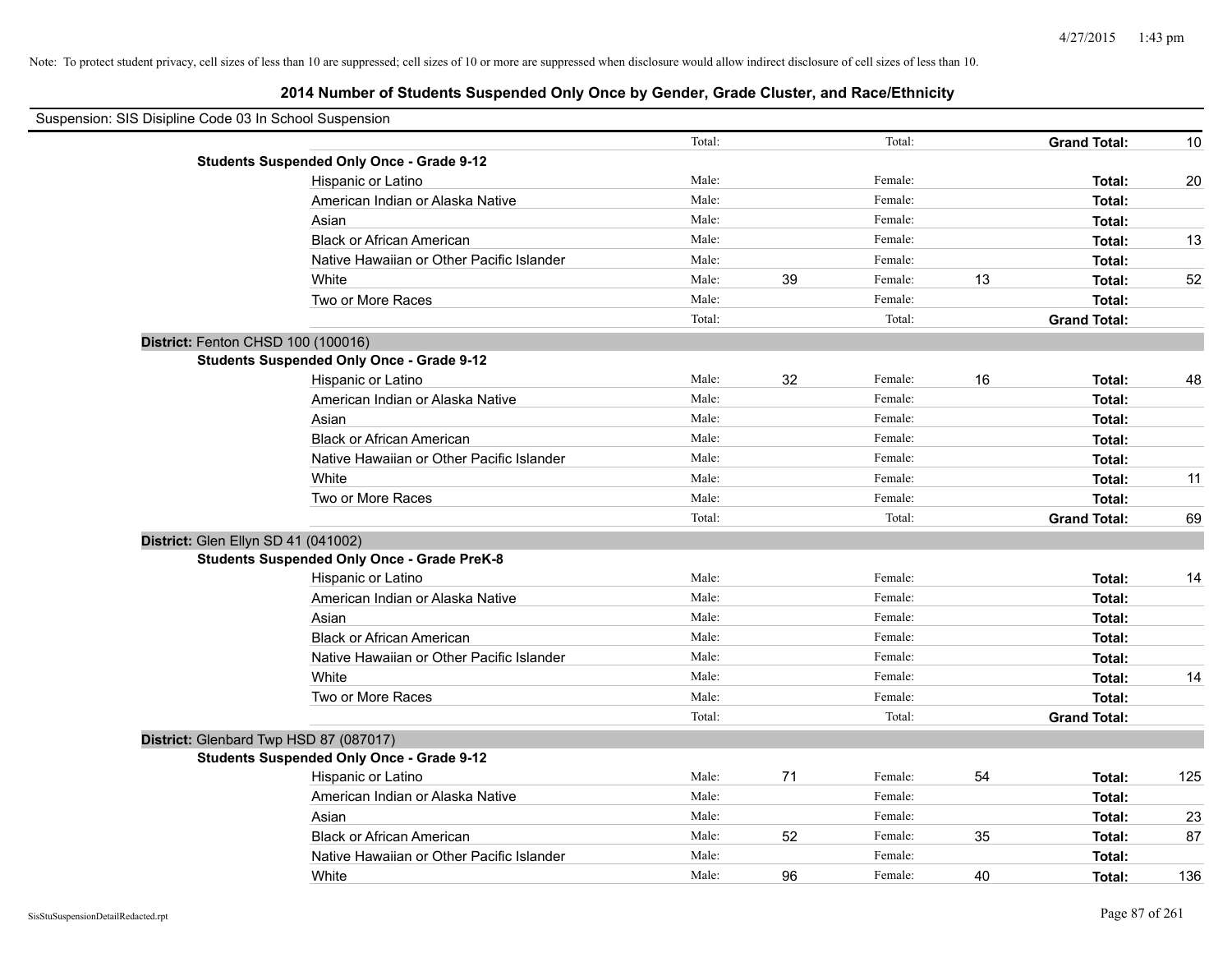| Suspension: SIS Disipline Code 03 In School Suspension |                                           |        |    |         |    |                     |    |
|--------------------------------------------------------|-------------------------------------------|--------|----|---------|----|---------------------|----|
|                                                        | Two or More Races                         | Male:  |    | Female: |    | Total:              | 17 |
|                                                        |                                           | Total: |    | Total:  |    | <b>Grand Total:</b> |    |
| District: Gower SD 62 (062002)                         |                                           |        |    |         |    |                     |    |
| <b>Students Suspended Only Once - Grade PreK-8</b>     |                                           |        |    |         |    |                     |    |
|                                                        | Hispanic or Latino                        | Male:  |    | Female: |    | Total:              |    |
|                                                        | American Indian or Alaska Native          | Male:  |    | Female: |    | Total:              |    |
| Asian                                                  |                                           | Male:  |    | Female: |    | Total:              |    |
|                                                        | <b>Black or African American</b>          | Male:  |    | Female: |    | Total:              |    |
|                                                        | Native Hawaiian or Other Pacific Islander | Male:  |    | Female: |    | Total:              |    |
| White                                                  |                                           | Male:  |    | Female: |    | Total:              |    |
|                                                        | Two or More Races                         | Male:  |    | Female: |    | Total:              |    |
|                                                        |                                           | Total: |    | Total:  |    | <b>Grand Total:</b> |    |
| District: Guiding Light Counseling & Ed Ctr (011000)   |                                           |        |    |         |    |                     |    |
| <b>Students Suspended Only Once - Grade 9-12</b>       |                                           |        |    |         |    |                     |    |
|                                                        | Hispanic or Latino                        | Male:  |    | Female: |    | Total:              |    |
|                                                        | American Indian or Alaska Native          | Male:  |    | Female: |    | Total:              |    |
| Asian                                                  |                                           | Male:  |    | Female: |    | Total:              |    |
|                                                        | <b>Black or African American</b>          | Male:  |    | Female: |    | Total:              |    |
|                                                        | Native Hawaiian or Other Pacific Islander | Male:  |    | Female: |    | Total:              |    |
| White                                                  |                                           | Male:  |    | Female: |    | Total:              |    |
|                                                        | Two or More Races                         | Male:  |    | Female: |    | Total:              |    |
|                                                        |                                           | Total: |    | Total:  |    | <b>Grand Total:</b> |    |
| District: Hinsdale CCSD 181 (181004)                   |                                           |        |    |         |    |                     |    |
| <b>Students Suspended Only Once - Grade PreK-8</b>     |                                           |        |    |         |    |                     |    |
|                                                        | Hispanic or Latino                        | Male:  |    | Female: |    | Total:              |    |
|                                                        | American Indian or Alaska Native          | Male:  |    | Female: |    | Total:              |    |
| Asian                                                  |                                           | Male:  |    | Female: |    | Total:              |    |
|                                                        | <b>Black or African American</b>          | Male:  |    | Female: |    | Total:              |    |
|                                                        | Native Hawaiian or Other Pacific Islander | Male:  |    | Female: |    | Total:              |    |
| White                                                  |                                           | Male:  |    | Female: |    | Total:              |    |
|                                                        | Two or More Races                         | Male:  |    | Female: |    | Total:              |    |
|                                                        |                                           | Total: |    | Total:  |    | <b>Grand Total:</b> | 10 |
| District: Hinsdale Twp HSD 86 (086017)                 |                                           |        |    |         |    |                     |    |
| <b>Students Suspended Only Once - Grade 9-12</b>       |                                           |        |    |         |    |                     |    |
|                                                        | Hispanic or Latino                        | Male:  |    | Female: |    | Total:              | 11 |
|                                                        | American Indian or Alaska Native          | Male:  |    | Female: |    | Total:              |    |
| Asian                                                  |                                           | Male:  |    | Female: |    | Total:              |    |
|                                                        | <b>Black or African American</b>          | Male:  | 19 | Female: | 15 | Total:              | 34 |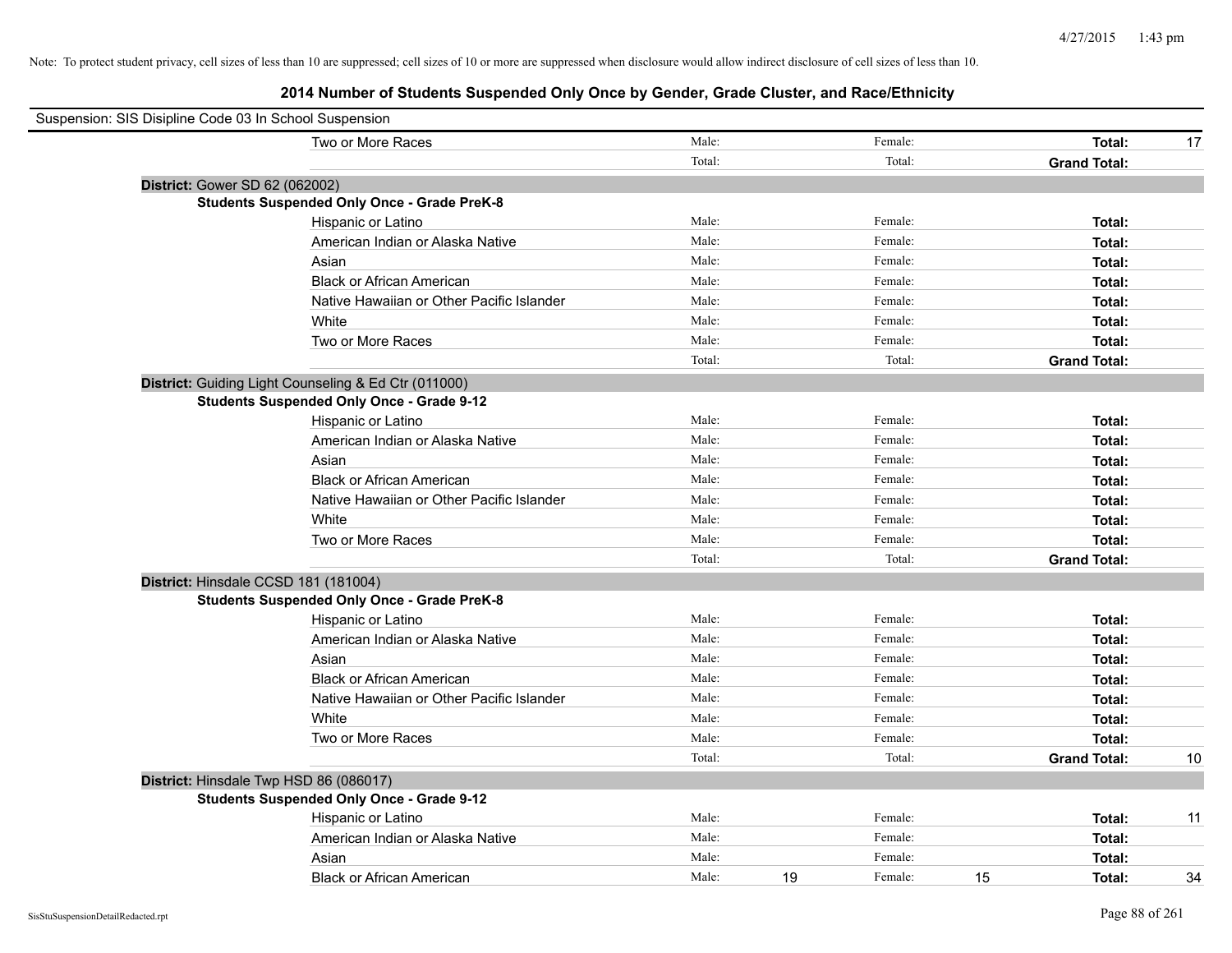| Suspension: SIS Disipline Code 03 In School Suspension |        |    |         |    |                     |     |
|--------------------------------------------------------|--------|----|---------|----|---------------------|-----|
| Native Hawaiian or Other Pacific Islander              | Male:  |    | Female: |    | Total:              |     |
| White                                                  | Male:  | 49 | Female: | 26 | Total:              | 75  |
| Two or More Races                                      | Male:  |    | Female: |    | Total:              |     |
|                                                        | Total: |    | Total:  |    | <b>Grand Total:</b> | 131 |
| District: Indian Prairie CUSD 204 (204026)             |        |    |         |    |                     |     |
| <b>Students Suspended Only Once - Grade PreK-8</b>     |        |    |         |    |                     |     |
| Hispanic or Latino                                     | Male:  |    | Female: |    | Total:              | 21  |
| American Indian or Alaska Native                       | Male:  |    | Female: |    | Total:              |     |
| Asian                                                  | Male:  | 12 | Female: | 10 | Total:              | 22  |
| <b>Black or African American</b>                       | Male:  | 39 | Female: | 23 | Total:              | 62  |
| Native Hawaiian or Other Pacific Islander              | Male:  |    | Female: |    | Total:              |     |
| White                                                  | Male:  | 54 | Female: | 16 | Total:              | 70  |
| Two or More Races                                      | Male:  |    | Female: |    | Total:              | 12  |
|                                                        | Total: |    | Total:  |    | <b>Grand Total:</b> |     |
| <b>Students Suspended Only Once - Grade 9-12</b>       |        |    |         |    |                     |     |
| Hispanic or Latino                                     | Male:  | 23 | Female: | 24 | Total:              | 47  |
| American Indian or Alaska Native                       | Male:  |    | Female: |    | Total:              |     |
| Asian                                                  | Male:  |    | Female: |    | Total:              |     |
| <b>Black or African American</b>                       | Male:  | 47 | Female: | 18 | Total:              | 65  |
| Native Hawaiian or Other Pacific Islander              | Male:  |    | Female: |    | Total:              |     |
| White                                                  | Male:  | 59 | Female: | 17 | Total:              | 76  |
| Two or More Races                                      | Male:  |    | Female: |    | Total:              |     |
|                                                        | Total: |    | Total:  |    | <b>Grand Total:</b> | 204 |
| District: Itasca SD 10 (010002)                        |        |    |         |    |                     |     |
| <b>Students Suspended Only Once - Grade PreK-8</b>     |        |    |         |    |                     |     |
| Hispanic or Latino                                     | Male:  |    | Female: |    | Total:              |     |
| American Indian or Alaska Native                       | Male:  |    | Female: |    | Total:              |     |
| Asian                                                  | Male:  |    | Female: |    | Total:              |     |
| <b>Black or African American</b>                       | Male:  |    | Female: |    | Total:              |     |
| Native Hawaiian or Other Pacific Islander              | Male:  |    | Female: |    | Total:              |     |
| White                                                  | Male:  |    | Female: |    | Total:              |     |
| Two or More Races                                      | Male:  |    | Female: |    | Total:              |     |
|                                                        | Total: |    | Total:  |    | <b>Grand Total:</b> |     |
| District: Keeneyville SD 20 (020002)                   |        |    |         |    |                     |     |
| <b>Students Suspended Only Once - Grade PreK-8</b>     |        |    |         |    |                     |     |
| Hispanic or Latino                                     | Male:  |    | Female: |    | Total:              | 19  |
| American Indian or Alaska Native                       | Male:  |    | Female: |    | Total:              |     |
| Asian                                                  | Male:  |    | Female: |    | Total:              |     |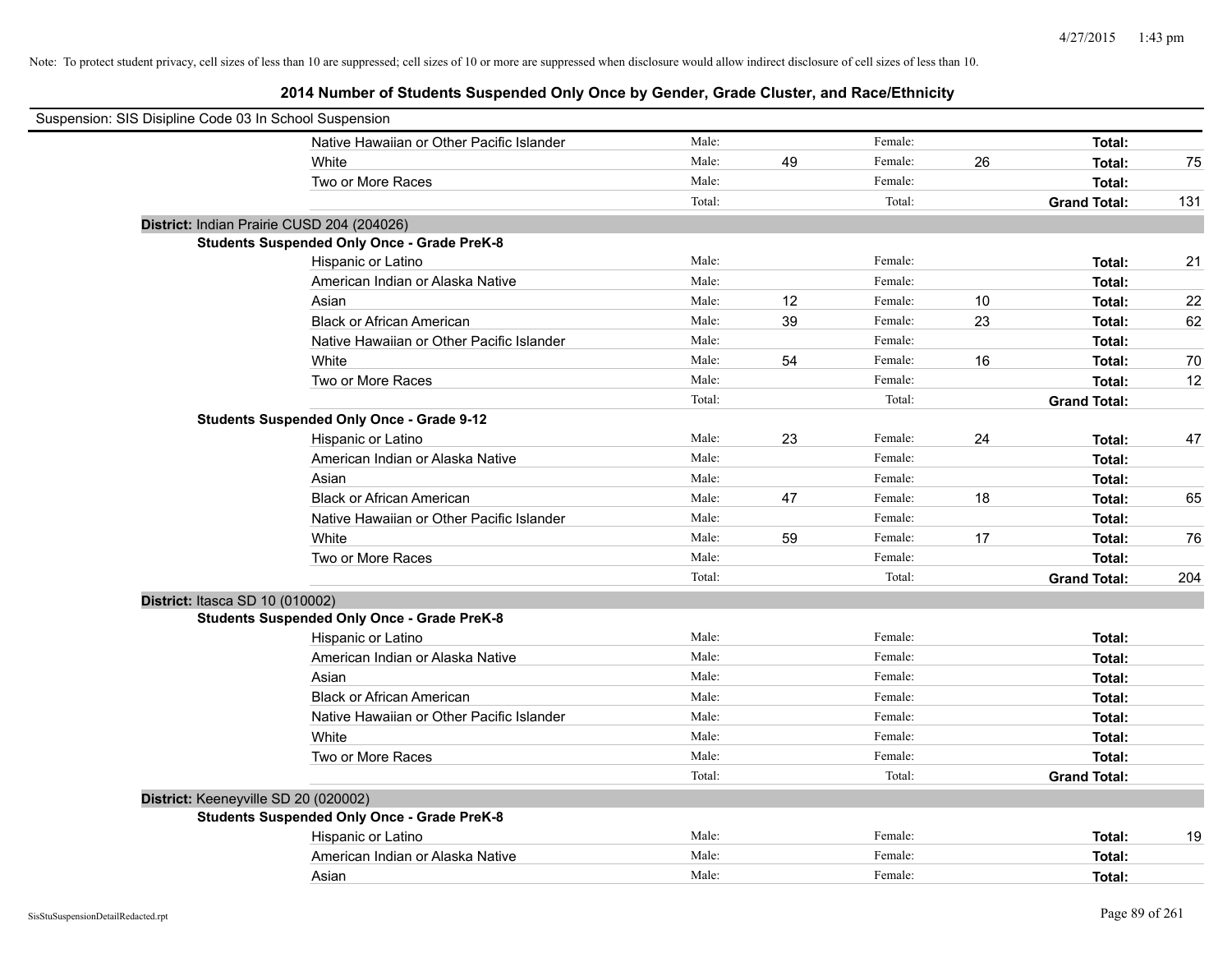|                                   | Suspension: SIS Disipline Code 03 In School Suspension |        |    |         |    |                     |    |
|-----------------------------------|--------------------------------------------------------|--------|----|---------|----|---------------------|----|
|                                   | <b>Black or African American</b>                       | Male:  |    | Female: |    | Total:              | 19 |
|                                   | Native Hawaiian or Other Pacific Islander              | Male:  |    | Female: |    | Total:              |    |
|                                   | White                                                  | Male:  |    | Female: |    | Total:              | 15 |
|                                   | Two or More Races                                      | Male:  |    | Female: |    | Total:              |    |
|                                   |                                                        | Total: |    | Total:  |    | <b>Grand Total:</b> |    |
|                                   | District: Lake Park CHSD 108 (108016)                  |        |    |         |    |                     |    |
|                                   | <b>Students Suspended Only Once - Grade 9-12</b>       |        |    |         |    |                     |    |
|                                   | Hispanic or Latino                                     | Male:  | 16 | Female: | 11 | Total:              | 27 |
|                                   | American Indian or Alaska Native                       | Male:  |    | Female: |    | Total:              |    |
|                                   | Asian                                                  | Male:  |    | Female: |    | Total:              |    |
|                                   | <b>Black or African American</b>                       | Male:  |    | Female: |    | Total:              | 25 |
|                                   | Native Hawaiian or Other Pacific Islander              | Male:  |    | Female: |    | Total:              |    |
|                                   | White                                                  | Male:  |    | Female: |    | Total:              | 40 |
|                                   | Two or More Races                                      | Male:  |    | Female: |    | Total:              |    |
|                                   |                                                        | Total: |    | Total:  |    | <b>Grand Total:</b> |    |
| District: Lisle CUSD 202 (202026) |                                                        |        |    |         |    |                     |    |
|                                   | <b>Students Suspended Only Once - Grade PreK-8</b>     |        |    |         |    |                     |    |
|                                   | Hispanic or Latino                                     | Male:  |    | Female: |    | Total:              |    |
|                                   | American Indian or Alaska Native                       | Male:  |    | Female: |    | Total:              |    |
|                                   | Asian                                                  | Male:  |    | Female: |    | Total:              |    |
|                                   | <b>Black or African American</b>                       | Male:  |    | Female: |    | Total:              |    |
|                                   | Native Hawaiian or Other Pacific Islander              | Male:  |    | Female: |    | Total:              |    |
|                                   | White                                                  | Male:  |    | Female: |    | Total:              | 11 |
|                                   | Two or More Races                                      | Male:  |    | Female: |    | Total:              |    |
|                                   |                                                        | Total: |    | Total:  |    | <b>Grand Total:</b> |    |
| District: Lombard SD 44 (044002)  |                                                        |        |    |         |    |                     |    |
|                                   | <b>Students Suspended Only Once - Grade PreK-8</b>     |        |    |         |    |                     |    |
|                                   | Hispanic or Latino                                     | Male:  |    | Female: |    | Total:              |    |
|                                   | American Indian or Alaska Native                       | Male:  |    | Female: |    | Total:              |    |
|                                   | Asian                                                  | Male:  |    | Female: |    | Total:              |    |
|                                   | <b>Black or African American</b>                       | Male:  |    | Female: |    | Total:              | 16 |
|                                   | Native Hawaiian or Other Pacific Islander              | Male:  |    | Female: |    | Total:              |    |
|                                   | White                                                  | Male:  |    | Female: |    | Total:              | 22 |
|                                   | Two or More Races                                      | Male:  |    | Female: |    | Total:              |    |
|                                   |                                                        | Total: | 42 | Total:  | 11 | <b>Grand Total:</b> | 53 |
|                                   | District: Maercker SD 60 (060002)                      |        |    |         |    |                     |    |
|                                   | <b>Students Suspended Only Once - Grade PreK-8</b>     |        |    |         |    |                     |    |
|                                   | Hispanic or Latino                                     | Male:  |    | Female: |    | Total:              |    |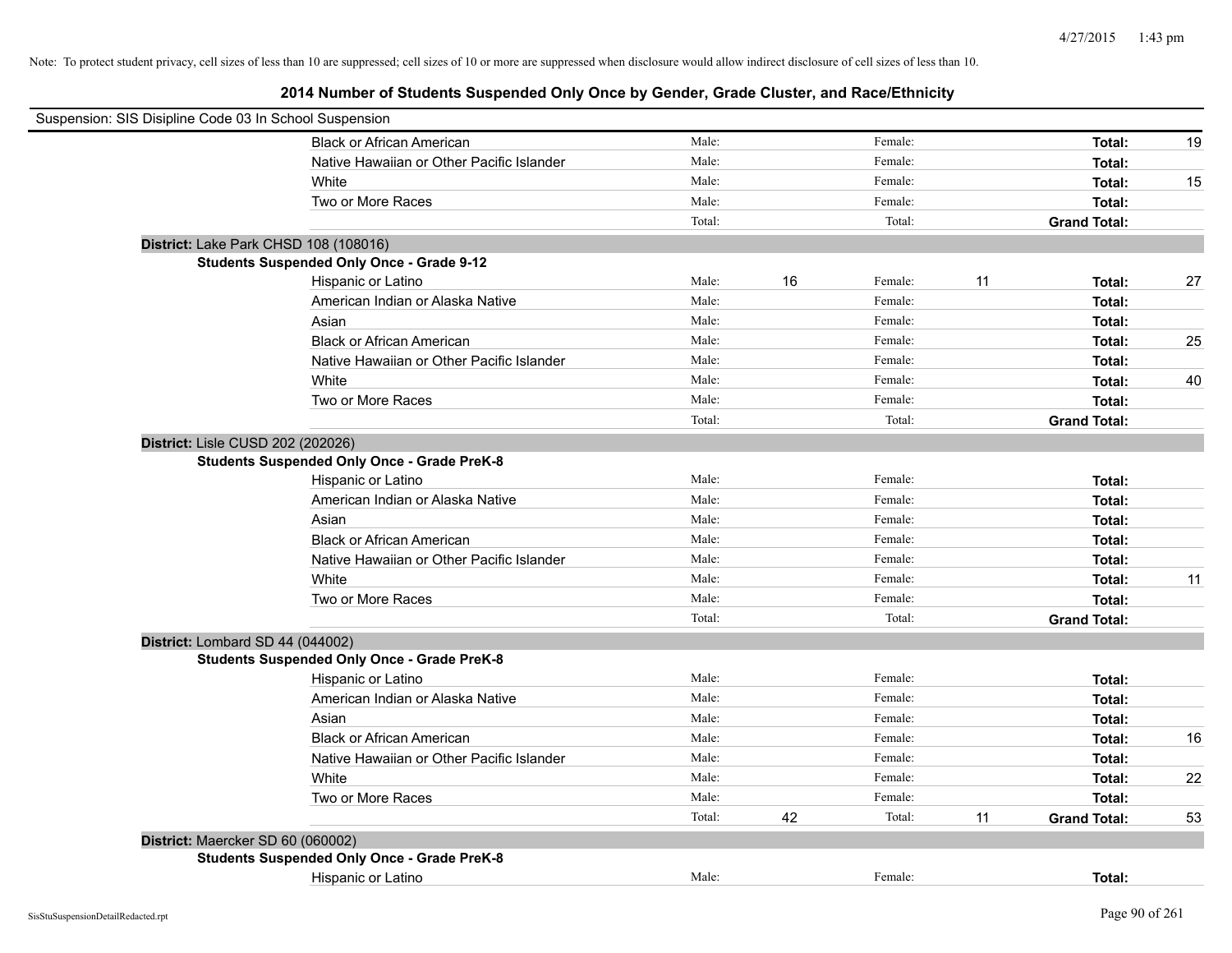# **2014 Number of Students Suspended Only Once by Gender, Grade Cluster, and Race/Ethnicity**

| Suspension: SIS Disipline Code 03 In School Suspension |        |    |         |    |                     |     |
|--------------------------------------------------------|--------|----|---------|----|---------------------|-----|
| American Indian or Alaska Native                       | Male:  |    | Female: |    | Total:              |     |
| Asian                                                  | Male:  |    | Female: |    | Total:              |     |
| <b>Black or African American</b>                       | Male:  |    | Female: |    | Total:              |     |
| Native Hawaiian or Other Pacific Islander              | Male:  |    | Female: |    | Total:              |     |
| White                                                  | Male:  |    | Female: |    | Total:              |     |
| Two or More Races                                      | Male:  |    | Female: |    | Total:              |     |
|                                                        | Total: |    | Total:  |    | <b>Grand Total:</b> | 19  |
| District: Marquardt SD 15 (015002)                     |        |    |         |    |                     |     |
| <b>Students Suspended Only Once - Grade PreK-8</b>     |        |    |         |    |                     |     |
| Hispanic or Latino                                     | Male:  | 33 | Female: | 12 | Total:              | 45  |
| American Indian or Alaska Native                       | Male:  |    | Female: |    | Total:              |     |
| Asian                                                  | Male:  |    | Female: |    | Total:              |     |
| <b>Black or African American</b>                       | Male:  | 29 | Female: | 16 | Total:              | 45  |
| Native Hawaiian or Other Pacific Islander              | Male:  |    | Female: |    | Total:              |     |
| White                                                  | Male:  |    | Female: |    | Total:              | 16  |
| Two or More Races                                      | Male:  |    | Female: |    | Total:              |     |
|                                                        | Total: |    | Total:  |    | <b>Grand Total:</b> | 117 |
| District: Naperville CUSD 203 (203026)                 |        |    |         |    |                     |     |
| <b>Students Suspended Only Once - Grade PreK-8</b>     |        |    |         |    |                     |     |
| Hispanic or Latino                                     | Male:  |    | Female: |    | Total:              |     |
| American Indian or Alaska Native                       | Male:  |    | Female: |    | Total:              |     |
| Asian                                                  | Male:  |    | Female: |    | Total:              |     |
| <b>Black or African American</b>                       | Male:  |    | Female: |    | Total:              |     |
| Native Hawaiian or Other Pacific Islander              | Male:  |    | Female: |    | Total:              |     |
| White                                                  | Male:  |    | Female: |    | Total:              | 14  |
| Two or More Races                                      | Male:  |    | Female: |    | Total:              |     |
|                                                        | Total: |    | Total:  |    | <b>Grand Total:</b> | 29  |
| <b>Students Suspended Only Once - Grade 9-12</b>       |        |    |         |    |                     |     |
| Hispanic or Latino                                     | Male:  |    | Female: |    | Total:              |     |
| American Indian or Alaska Native                       | Male:  |    | Female: |    | Total:              |     |
| Asian                                                  | Male:  |    | Female: |    | Total:              |     |
| <b>Black or African American</b>                       | Male:  |    | Female: |    | Total:              |     |
| Native Hawaiian or Other Pacific Islander              | Male:  |    | Female: |    | Total:              |     |
| White                                                  | Male:  |    | Female: |    | Total:              |     |
| Two or More Races                                      | Male:  |    | Female: |    | Total:              |     |
|                                                        | Total: |    | Total:  |    | <b>Grand Total:</b> | 11  |
|                                                        |        |    |         |    |                     |     |

**District:** Non-Public School (5020) **Students Suspended Only Once - Grade 9-12**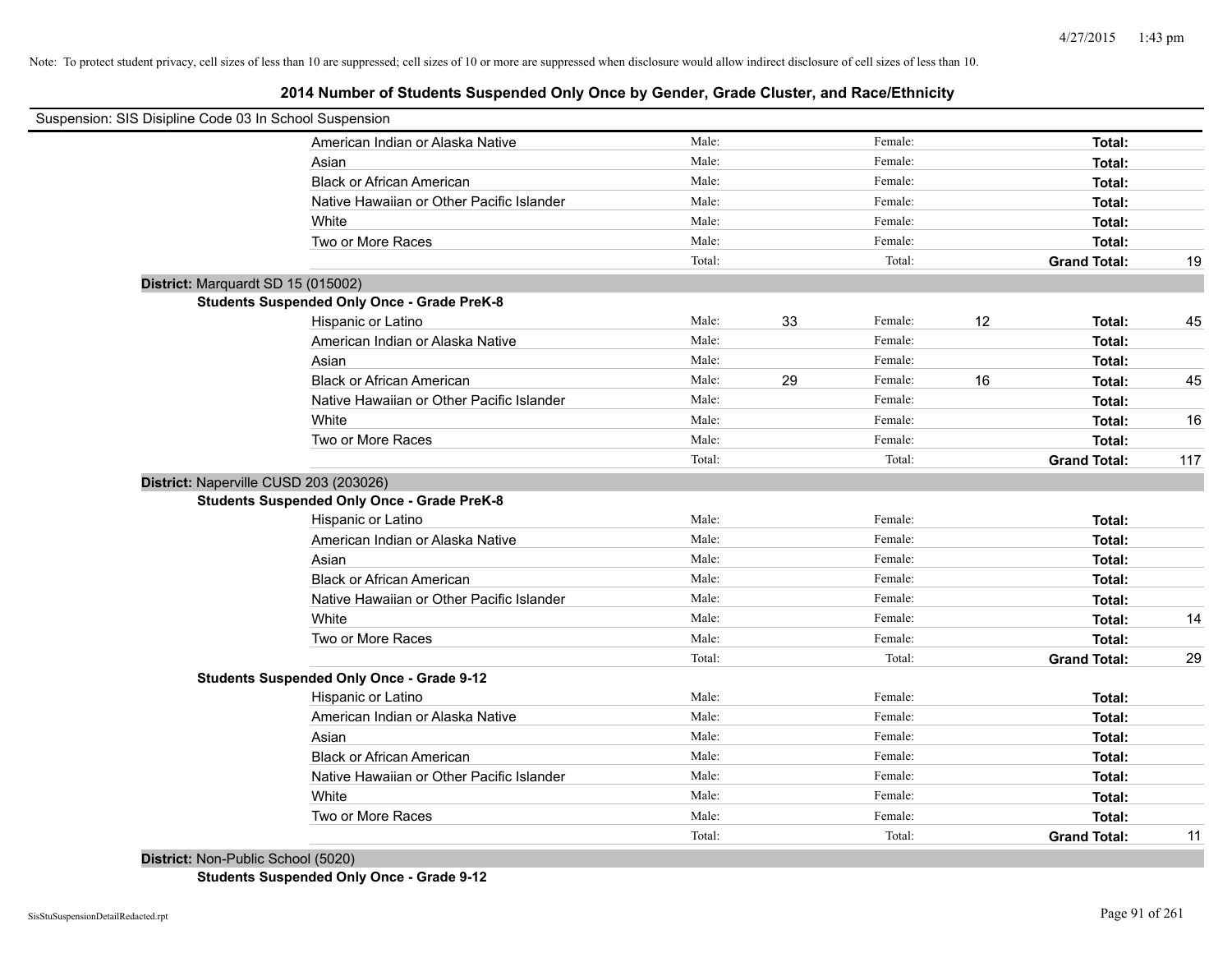| Suspension: SIS Disipline Code 03 In School Suspension |                                                    |        |         |                     |    |
|--------------------------------------------------------|----------------------------------------------------|--------|---------|---------------------|----|
|                                                        | Hispanic or Latino                                 | Male:  | Female: | Total:              |    |
|                                                        | American Indian or Alaska Native                   | Male:  | Female: | Total:              |    |
|                                                        | Asian                                              | Male:  | Female: | Total:              |    |
|                                                        | <b>Black or African American</b>                   | Male:  | Female: | Total:              |    |
|                                                        | Native Hawaiian or Other Pacific Islander          | Male:  | Female: | Total:              |    |
|                                                        | White                                              | Male:  | Female: | Total:              |    |
|                                                        | Two or More Races                                  | Male:  | Female: | Total:              |    |
|                                                        |                                                    | Total: | Total:  | <b>Grand Total:</b> | 10 |
| District: Queen Bee SD 16 (016002)                     |                                                    |        |         |                     |    |
|                                                        | <b>Students Suspended Only Once - Grade PreK-8</b> |        |         |                     |    |
|                                                        | Hispanic or Latino                                 | Male:  | Female: | Total:              |    |
|                                                        | American Indian or Alaska Native                   | Male:  | Female: | Total:              |    |
|                                                        | Asian                                              | Male:  | Female: | Total:              |    |
|                                                        | <b>Black or African American</b>                   | Male:  | Female: | Total:              |    |
|                                                        | Native Hawaiian or Other Pacific Islander          | Male:  | Female: | Total:              |    |
|                                                        | White                                              | Male:  | Female: | Total:              |    |
|                                                        | Two or More Races                                  | Male:  | Female: | Total:              |    |
|                                                        |                                                    | Total: | Total:  | <b>Grand Total:</b> | 16 |
| District: Roselle SD 12 (012002)                       |                                                    |        |         |                     |    |
|                                                        | <b>Students Suspended Only Once - Grade PreK-8</b> |        |         |                     |    |
|                                                        | Hispanic or Latino                                 | Male:  | Female: | Total:              |    |
|                                                        | American Indian or Alaska Native                   | Male:  | Female: | Total:              |    |
|                                                        | Asian                                              | Male:  | Female: | Total:              |    |
|                                                        | <b>Black or African American</b>                   | Male:  | Female: | Total:              |    |
|                                                        | Native Hawaiian or Other Pacific Islander          | Male:  | Female: | Total:              |    |
|                                                        | White                                              | Male:  | Female: | Total:              |    |
|                                                        | Two or More Races                                  | Male:  | Female: | Total:              |    |
|                                                        |                                                    | Total: | Total:  | <b>Grand Total:</b> |    |
| District: Salt Creek SD 48 (048002)                    |                                                    |        |         |                     |    |
|                                                        | <b>Students Suspended Only Once - Grade PreK-8</b> |        |         |                     |    |
|                                                        | Hispanic or Latino                                 | Male:  | Female: | Total:              |    |
|                                                        | American Indian or Alaska Native                   | Male:  | Female: | Total:              |    |
|                                                        | Asian                                              | Male:  | Female: | Total:              |    |
|                                                        | <b>Black or African American</b>                   | Male:  | Female: | Total:              |    |
|                                                        | Native Hawaiian or Other Pacific Islander          | Male:  | Female: | Total:              |    |
|                                                        | White                                              | Male:  | Female: | Total:              |    |
|                                                        | Two or More Races                                  | Male:  | Female: | Total:              |    |
|                                                        |                                                    | Total: | Total:  | <b>Grand Total:</b> |    |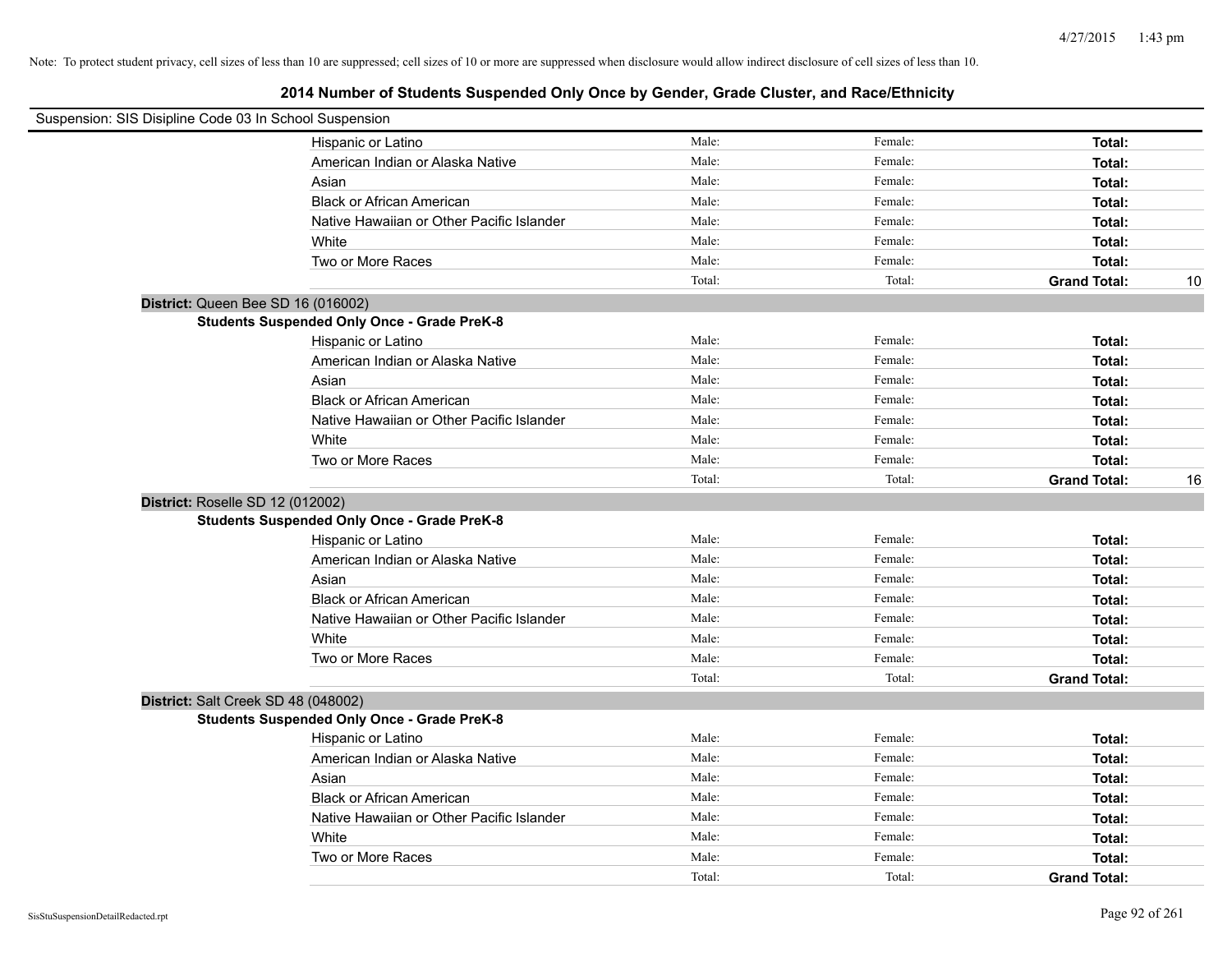| Suspension: SIS Disipline Code 03 In School Suspension |                                                     |        |         |                     |    |
|--------------------------------------------------------|-----------------------------------------------------|--------|---------|---------------------|----|
|                                                        | District: Sch Assoc Spec Educ DuPage SASED (066061) |        |         |                     |    |
|                                                        | <b>Students Suspended Only Once - Grade PreK-8</b>  |        |         |                     |    |
|                                                        | Hispanic or Latino                                  | Male:  | Female: | Total:              |    |
|                                                        | American Indian or Alaska Native                    | Male:  | Female: | Total:              |    |
|                                                        | Asian                                               | Male:  | Female: | Total:              |    |
|                                                        | <b>Black or African American</b>                    | Male:  | Female: | Total:              |    |
|                                                        | Native Hawaiian or Other Pacific Islander           | Male:  | Female: | Total:              |    |
|                                                        | White                                               | Male:  | Female: | Total:              |    |
|                                                        | Two or More Races                                   | Male:  | Female: | Total:              |    |
|                                                        |                                                     | Total: | Total:  | <b>Grand Total:</b> |    |
|                                                        | District: SD 45 DuPage County (045002)              |        |         |                     |    |
|                                                        | <b>Students Suspended Only Once - Grade PreK-8</b>  |        |         |                     |    |
|                                                        | Hispanic or Latino                                  | Male:  | Female: | Total:              | 17 |
|                                                        | American Indian or Alaska Native                    | Male:  | Female: | Total:              |    |
|                                                        | Asian                                               | Male:  | Female: | Total:              |    |
|                                                        | <b>Black or African American</b>                    | Male:  | Female: | Total:              | 10 |
|                                                        | Native Hawaiian or Other Pacific Islander           | Male:  | Female: | Total:              |    |
|                                                        | White                                               | Male:  | Female: | Total:              | 16 |
|                                                        | Two or More Races                                   | Male:  | Female: | Total:              |    |
|                                                        |                                                     | Total: | Total:  | <b>Grand Total:</b> |    |
|                                                        | District: West Chicago ESD 33 (033002)              |        |         |                     |    |
|                                                        | <b>Students Suspended Only Once - Grade PreK-8</b>  |        |         |                     |    |
|                                                        | Hispanic or Latino                                  | Male:  | Female: | Total:              | 25 |
|                                                        | American Indian or Alaska Native                    | Male:  | Female: | Total:              |    |
|                                                        | Asian                                               | Male:  | Female: | Total:              |    |
|                                                        | <b>Black or African American</b>                    | Male:  | Female: | Total:              |    |
|                                                        | Native Hawaiian or Other Pacific Islander           | Male:  | Female: | Total:              |    |
|                                                        | White                                               | Male:  | Female: | Total:              |    |
|                                                        | Two or More Races                                   | Male:  | Female: | Total:              |    |
|                                                        |                                                     | Total: | Total:  | <b>Grand Total:</b> |    |
| District: Winfield SD 34 (034002)                      |                                                     |        |         |                     |    |
|                                                        | <b>Students Suspended Only Once - Grade PreK-8</b>  |        |         |                     |    |
|                                                        | Hispanic or Latino                                  | Male:  | Female: | Total:              |    |
|                                                        | American Indian or Alaska Native                    | Male:  | Female: | Total:              |    |
|                                                        | Asian                                               | Male:  | Female: | Total:              |    |
|                                                        | <b>Black or African American</b>                    | Male:  | Female: | Total:              |    |
|                                                        | Native Hawaiian or Other Pacific Islander           | Male:  | Female: | Total:              |    |
|                                                        | White                                               | Male:  | Female: | Total:              |    |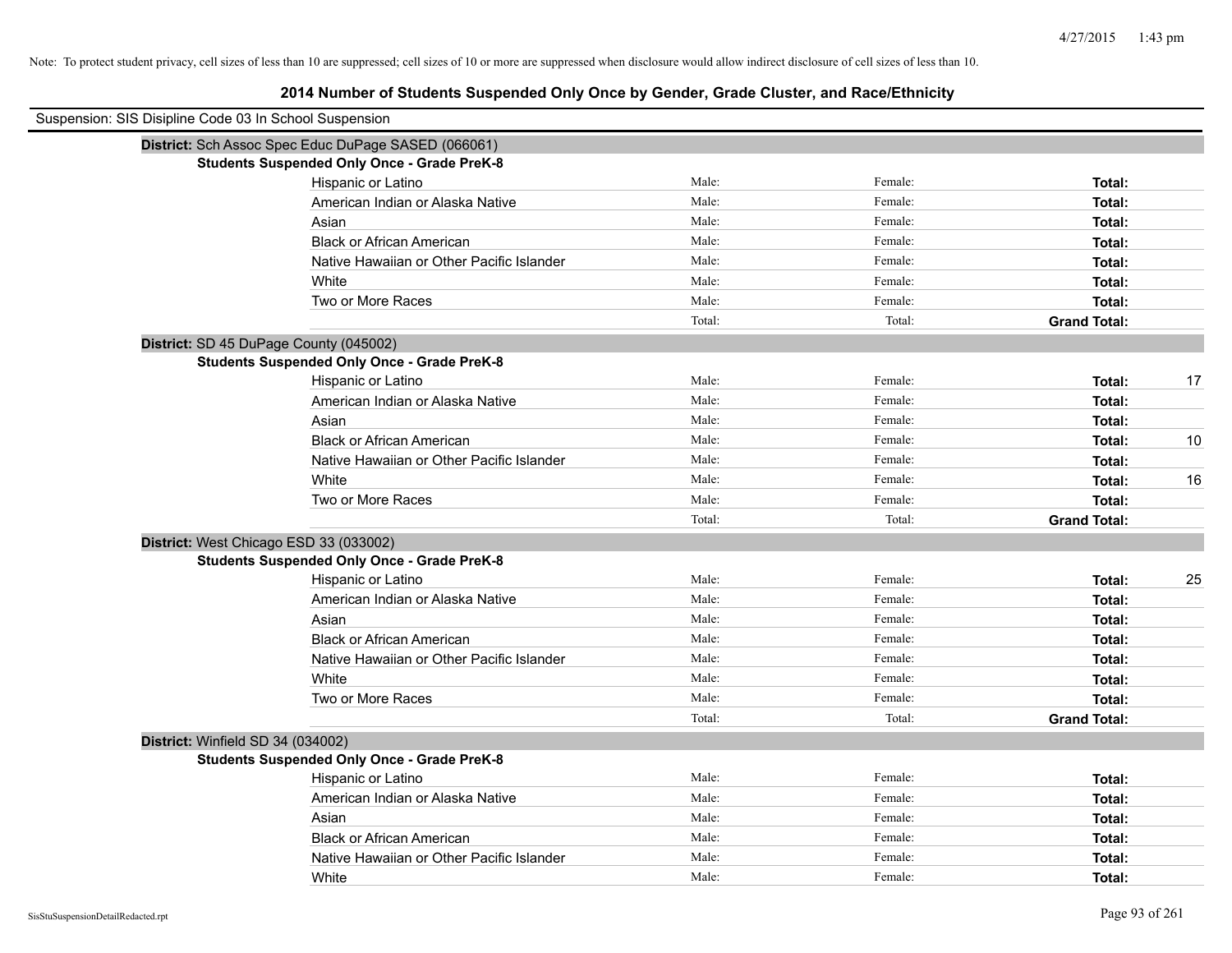# **2014 Number of Students Suspended Only Once by Gender, Grade Cluster, and Race/Ethnicity**

| Suspension: SIS Disipline Code 03 In School Suspension |                                                    |        |         |                     |    |
|--------------------------------------------------------|----------------------------------------------------|--------|---------|---------------------|----|
|                                                        | Two or More Races                                  | Male:  | Female: | Total:              |    |
|                                                        |                                                    | Total: | Total:  | <b>Grand Total:</b> |    |
| District: Wood Dale SD 7 (007002)                      |                                                    |        |         |                     |    |
|                                                        | <b>Students Suspended Only Once - Grade PreK-8</b> |        |         |                     |    |
|                                                        | Hispanic or Latino                                 | Male:  | Female: | Total:              | 10 |
|                                                        | American Indian or Alaska Native                   | Male:  | Female: | Total:              |    |
|                                                        | Asian                                              | Male:  | Female: | Total:              |    |
|                                                        | <b>Black or African American</b>                   | Male:  | Female: | Total:              |    |
|                                                        | Native Hawaiian or Other Pacific Islander          | Male:  | Female: | Total:              |    |
|                                                        | White                                              | Male:  | Female: | Total:              | 11 |
|                                                        | Two or More Races                                  | Male:  | Female: | Total:              |    |
|                                                        |                                                    | Total: | Total:  | <b>Grand Total:</b> |    |
| District: Woodridge SD 68 (068002)                     |                                                    |        |         |                     |    |
|                                                        | <b>Students Suspended Only Once - Grade PreK-8</b> |        |         |                     |    |
|                                                        | Hispanic or Latino                                 | Male:  | Female: | Total:              | 10 |
|                                                        | American Indian or Alaska Native                   | Male:  | Female: | Total:              |    |
|                                                        | Asian                                              | Male:  | Female: | Total:              |    |
|                                                        | <b>Black or African American</b>                   | Male:  | Female: | Total:              | 15 |
|                                                        | Native Hawaiian or Other Pacific Islander          | Male:  | Female: | Total:              |    |
|                                                        | White                                              | Male:  | Female: | Total:              | 25 |
|                                                        | Two or More Races                                  | Male:  | Female: | Total:              |    |
|                                                        |                                                    | Total: | Total:  | <b>Grand Total:</b> |    |
| County: Non-Public School (000)                        |                                                    |        |         |                     |    |
| District: DuPage ROE (000000)                          |                                                    |        |         |                     |    |
|                                                        | <b>Students Suspended Only Once - Grade PreK-8</b> |        |         |                     |    |
|                                                        | Hispanic or Latino                                 | Male:  | Female: | Total:              |    |
|                                                        | American Indian or Alaska Native                   | Male:  | Female: | Total:              |    |
|                                                        | Asian                                              | Male:  | Female: | Total:              |    |
|                                                        | <b>Black or African American</b>                   | Male:  | Female: | Total:              |    |
|                                                        | Native Hawaiian or Other Pacific Islander          | Male:  | Female: | Total:              |    |
|                                                        | White                                              | Male:  | Female: | Total:              |    |
|                                                        | Two or More Races                                  | Male:  | Female: | Total:              |    |
|                                                        |                                                    | Total: | Total:  | <b>Grand Total:</b> |    |
|                                                        |                                                    |        |         |                     |    |

**Region:** Edwd/Gltn/Hdin/Pop/Slne/Wbh/Wn/Wh (20)

**County:** Edwards (024)

**District:** Edwards County CUSD 1 (001026)

**Students Suspended Only Once - Grade PreK-8**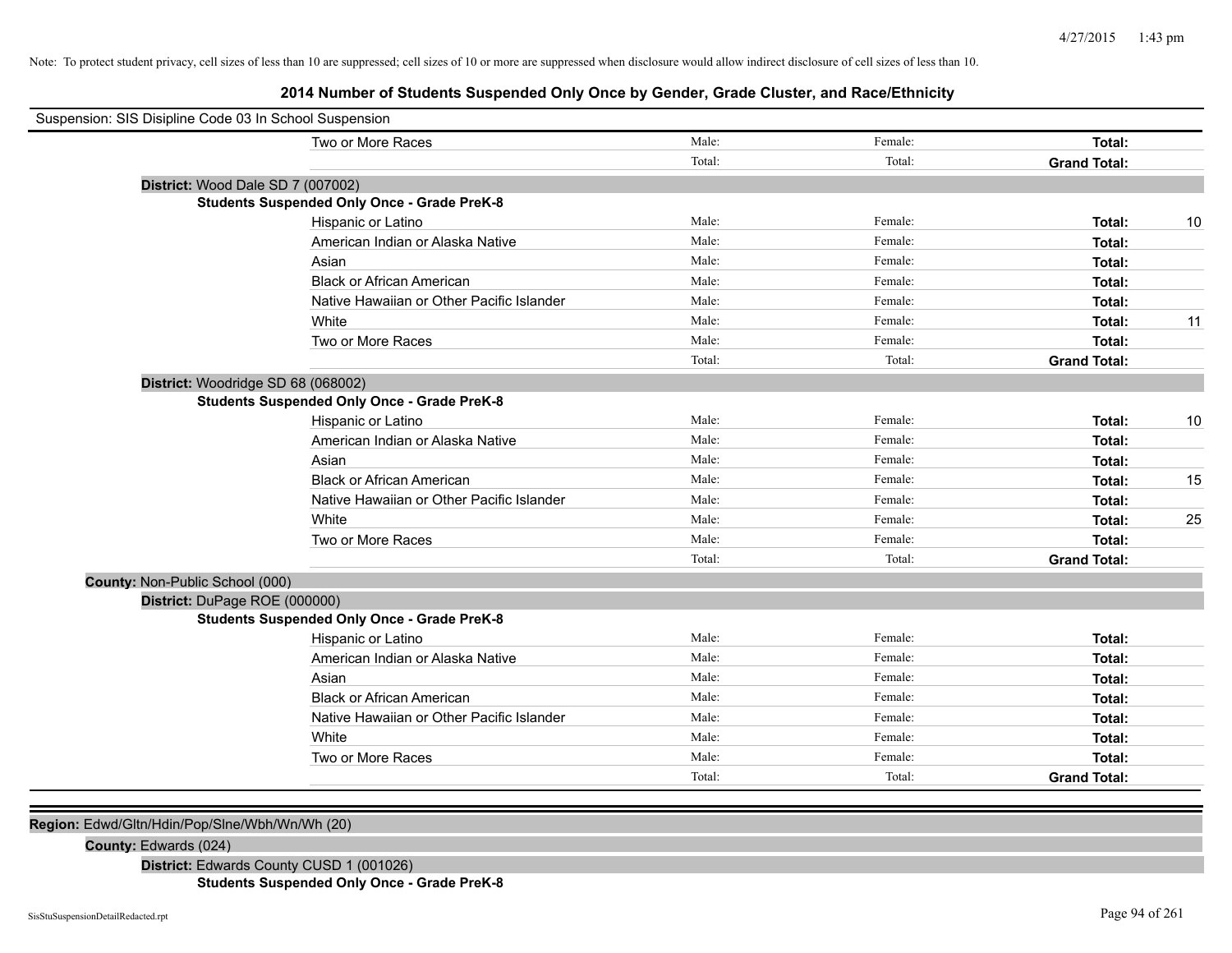| Suspension: SIS Disipline Code 03 In School Suspension |                                                    |        |         |                     |    |
|--------------------------------------------------------|----------------------------------------------------|--------|---------|---------------------|----|
|                                                        | Hispanic or Latino                                 | Male:  | Female: | Total:              |    |
|                                                        | American Indian or Alaska Native                   | Male:  | Female: | Total:              |    |
|                                                        | Asian                                              | Male:  | Female: | Total:              |    |
|                                                        | <b>Black or African American</b>                   | Male:  | Female: | Total:              |    |
|                                                        | Native Hawaiian or Other Pacific Islander          | Male:  | Female: | Total:              |    |
|                                                        | White                                              | Male:  | Female: | Total:              |    |
|                                                        | Two or More Races                                  | Male:  | Female: | Total:              |    |
|                                                        |                                                    | Total: | Total:  | <b>Grand Total:</b> |    |
|                                                        | <b>Students Suspended Only Once - Grade 9-12</b>   |        |         |                     |    |
|                                                        | Hispanic or Latino                                 | Male:  | Female: | Total:              |    |
|                                                        | American Indian or Alaska Native                   | Male:  | Female: | Total:              |    |
|                                                        | Asian                                              | Male:  | Female: | Total:              |    |
|                                                        | <b>Black or African American</b>                   | Male:  | Female: | Total:              |    |
|                                                        | Native Hawaiian or Other Pacific Islander          | Male:  | Female: | Total:              |    |
|                                                        | White                                              | Male:  | Female: | Total:              |    |
|                                                        | Two or More Races                                  | Male:  | Female: | Total:              |    |
|                                                        |                                                    | Total: | Total:  | <b>Grand Total:</b> | 10 |
| County: Gallatin (030)                                 |                                                    |        |         |                     |    |
| District: Gallatin CUSD 7 (007026)                     |                                                    |        |         |                     |    |
|                                                        | <b>Students Suspended Only Once - Grade PreK-8</b> |        |         |                     |    |
|                                                        | Hispanic or Latino                                 | Male:  | Female: | Total:              |    |
|                                                        | American Indian or Alaska Native                   | Male:  | Female: | Total:              |    |
|                                                        | Asian                                              | Male:  | Female: | Total:              |    |
|                                                        | <b>Black or African American</b>                   | Male:  | Female: | Total:              |    |
|                                                        | Native Hawaiian or Other Pacific Islander          | Male:  | Female: | Total:              |    |
|                                                        | White                                              | Male:  | Female: | Total:              | 12 |
|                                                        | Two or More Races                                  | Male:  | Female: | Total:              |    |
|                                                        |                                                    | Total: | Total:  | <b>Grand Total:</b> |    |
| County: Hardin (035)                                   |                                                    |        |         |                     |    |
|                                                        | District: Hardin County CUSD 1 (001026)            |        |         |                     |    |
|                                                        | <b>Students Suspended Only Once - Grade PreK-8</b> |        |         |                     |    |
|                                                        | Hispanic or Latino                                 | Male:  | Female: | Total:              |    |
|                                                        | American Indian or Alaska Native                   | Male:  | Female: | Total:              |    |
|                                                        | Asian                                              | Male:  | Female: | Total:              |    |
|                                                        | <b>Black or African American</b>                   | Male:  | Female: | Total:              |    |
|                                                        | Native Hawaiian or Other Pacific Islander          | Male:  | Female: | Total:              |    |
|                                                        | White                                              | Male:  | Female: | Total:              |    |
|                                                        | Two or More Races                                  | Male:  | Female: | Total:              |    |
|                                                        |                                                    | Total: | Total:  | <b>Grand Total:</b> |    |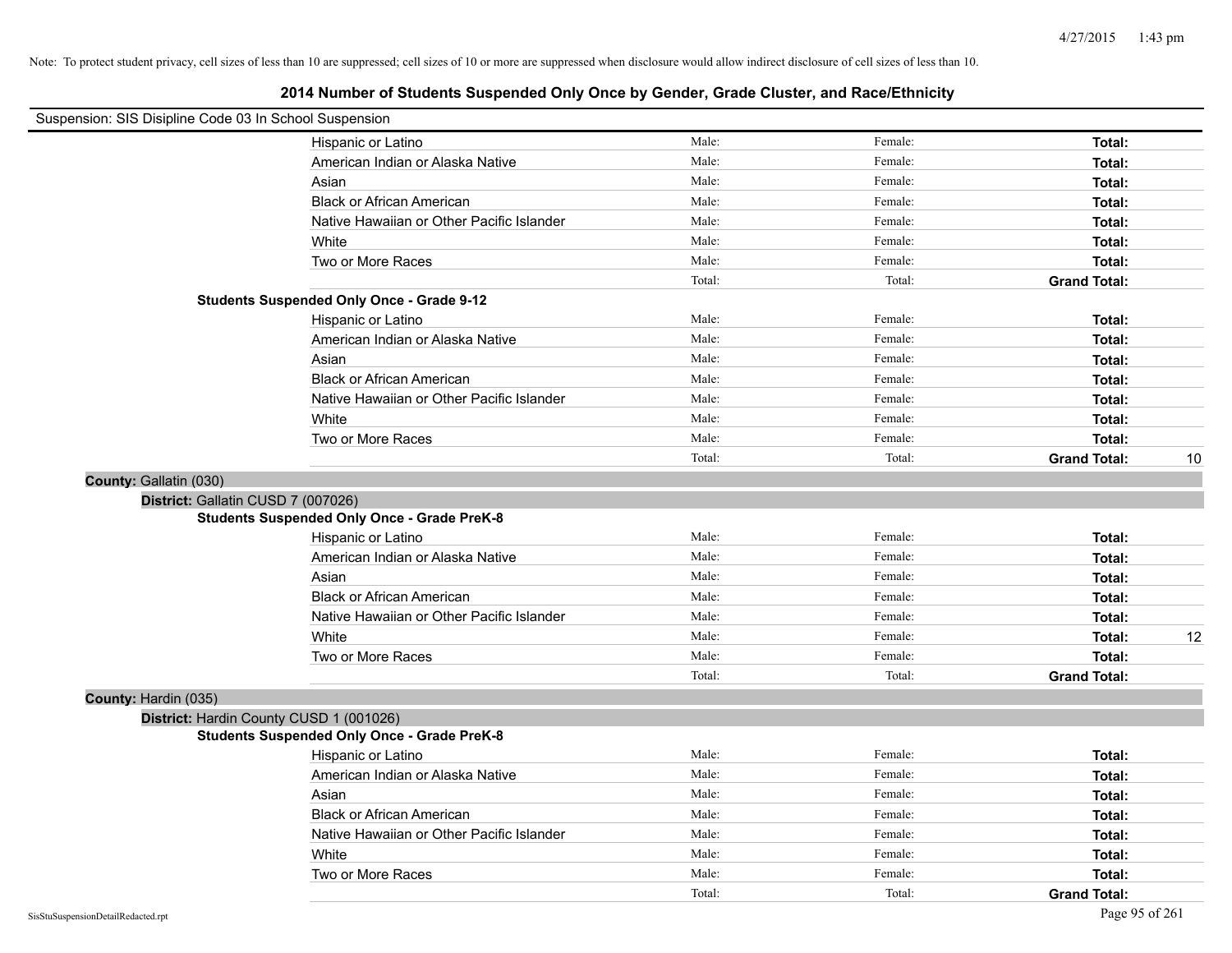# **2014 Number of Students Suspended Only Once by Gender, Grade Cluster, and Race/Ethnicity**

| Suspension: SIS Disipline Code 03 In School Suspension |                                                    |        |    |         |    |                     |    |
|--------------------------------------------------------|----------------------------------------------------|--------|----|---------|----|---------------------|----|
| County: Pope (076)                                     |                                                    |        |    |         |    |                     |    |
| District: Pope Co CUD 1 (001026)                       |                                                    |        |    |         |    |                     |    |
|                                                        | <b>Students Suspended Only Once - Grade PreK-8</b> |        |    |         |    |                     |    |
|                                                        | Hispanic or Latino                                 | Male:  |    | Female: |    | Total:              |    |
|                                                        | American Indian or Alaska Native                   | Male:  |    | Female: |    | Total:              |    |
|                                                        | Asian                                              | Male:  |    | Female: |    | Total:              |    |
|                                                        | <b>Black or African American</b>                   | Male:  |    | Female: |    | Total:              |    |
|                                                        | Native Hawaiian or Other Pacific Islander          | Male:  |    | Female: |    | Total:              |    |
|                                                        | White                                              | Male:  |    | Female: |    | Total:              |    |
|                                                        | Two or More Races                                  | Male:  |    | Female: |    | Total:              |    |
|                                                        |                                                    | Total: |    | Total:  |    | <b>Grand Total:</b> |    |
|                                                        | <b>Students Suspended Only Once - Grade 9-12</b>   |        |    |         |    |                     |    |
|                                                        | Hispanic or Latino                                 | Male:  |    | Female: |    | Total:              |    |
|                                                        | American Indian or Alaska Native                   | Male:  |    | Female: |    | Total:              |    |
|                                                        | Asian                                              | Male:  |    | Female: |    | Total:              |    |
|                                                        | <b>Black or African American</b>                   | Male:  |    | Female: |    | Total:              |    |
|                                                        | Native Hawaiian or Other Pacific Islander          | Male:  |    | Female: |    | Total:              |    |
|                                                        | White                                              | Male:  | 14 | Female: | 12 | Total:              | 26 |
|                                                        | Two or More Races                                  | Male:  |    | Female: |    | Total:              |    |
|                                                        |                                                    | Total: |    | Total:  |    | <b>Grand Total:</b> |    |
| County: Saline (083)                                   |                                                    |        |    |         |    |                     |    |
|                                                        | District: Carrier Mills-Stonefort CUSD 2 (002026)  |        |    |         |    |                     |    |
|                                                        | <b>Students Suspended Only Once - Grade 9-12</b>   |        |    |         |    |                     |    |
|                                                        | Hispanic or Latino                                 | Male:  |    | Female: |    | Total:              |    |
|                                                        | American Indian or Alaska Native                   | Male:  |    | Female: |    | Total:              |    |
|                                                        | Asian                                              | Male:  |    | Female: |    | Total:              |    |
|                                                        | <b>Black or African American</b>                   | Male:  |    | Female: |    | Total:              |    |
|                                                        | Native Hawaiian or Other Pacific Islander          | Male:  |    | Female: |    | Total:              |    |
|                                                        | White                                              | Male:  |    | Female: |    | Total:              | 11 |
|                                                        | Two or More Races                                  | Male:  |    | Female: |    | Total:              |    |
|                                                        |                                                    | Total: |    | Total:  |    | <b>Grand Total:</b> |    |
|                                                        | District: Eldorado CUSD 4 (004026)                 |        |    |         |    |                     |    |
|                                                        | <b>Students Suspended Only Once - Grade PreK-8</b> |        |    |         |    |                     |    |
|                                                        | Hispanic or Latino                                 | Male:  |    | Female: |    | Total:              |    |
|                                                        | American Indian or Alaska Native                   | Male:  |    | Female: |    | Total:              |    |
|                                                        | Asian                                              | Male:  |    | Female: |    | Total:              |    |
|                                                        | <b>Black or African American</b>                   | Male:  |    | Female: |    | Total:              |    |
|                                                        | Native Hawaiian or Other Pacific Islander          | Male:  |    | Female: |    | Total:              |    |
|                                                        | White                                              | Male:  |    | Female: |    | Total:              | 23 |

 $\overline{\phantom{0}}$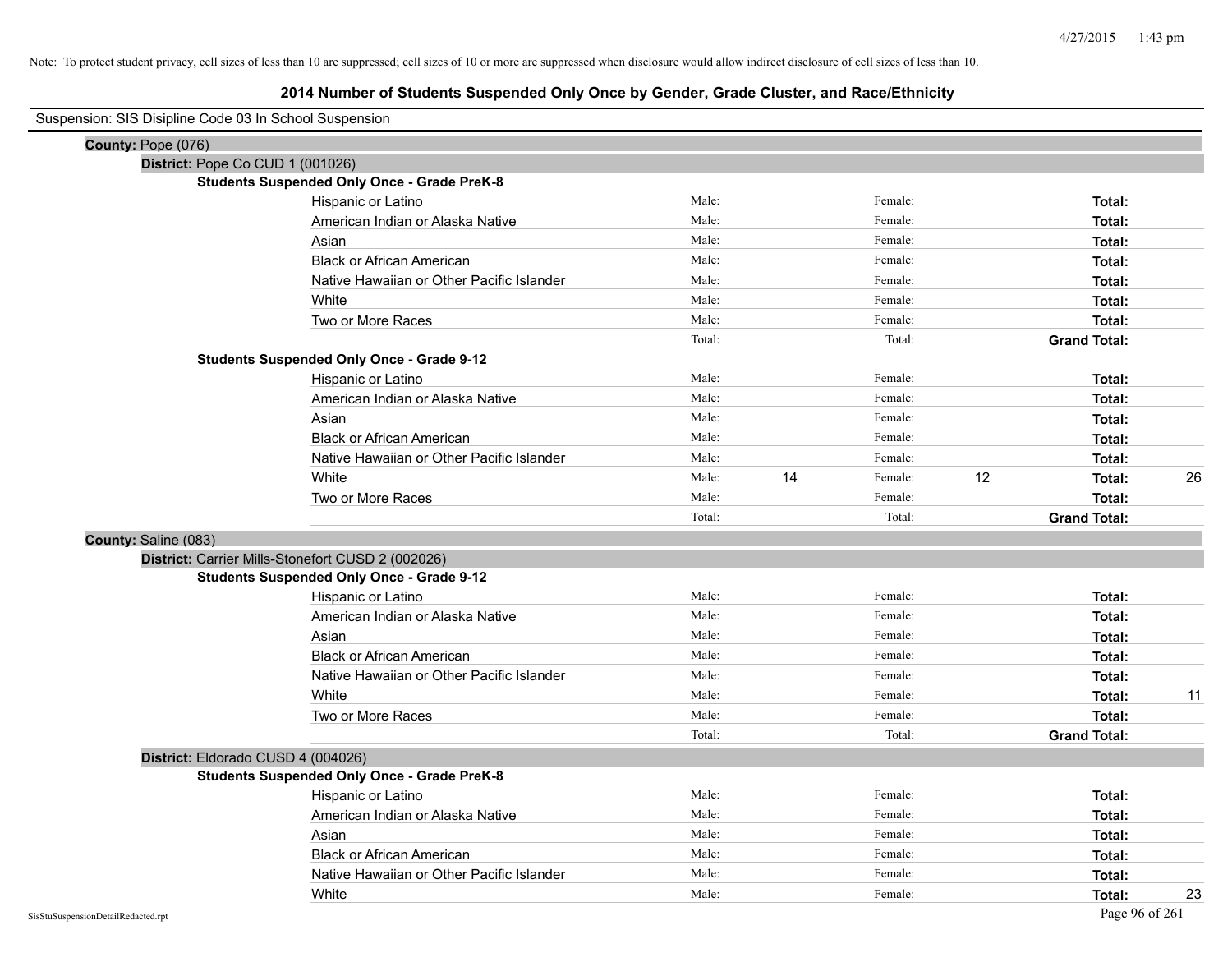| Suspension: SIS Disipline Code 03 In School Suspension |                                                    |        |    |         |    |                     |    |
|--------------------------------------------------------|----------------------------------------------------|--------|----|---------|----|---------------------|----|
|                                                        | Two or More Races                                  | Male:  |    | Female: |    | Total:              |    |
|                                                        |                                                    | Total: |    | Total:  |    | <b>Grand Total:</b> |    |
|                                                        | <b>Students Suspended Only Once - Grade 9-12</b>   |        |    |         |    |                     |    |
|                                                        | Hispanic or Latino                                 | Male:  |    | Female: |    | Total:              |    |
|                                                        | American Indian or Alaska Native                   | Male:  |    | Female: |    | Total:              |    |
|                                                        | Asian                                              | Male:  |    | Female: |    | Total:              |    |
|                                                        | <b>Black or African American</b>                   | Male:  |    | Female: |    | Total:              |    |
|                                                        | Native Hawaiian or Other Pacific Islander          | Male:  |    | Female: |    | Total:              |    |
|                                                        | White                                              | Male:  | 16 | Female: | 12 | Total:              | 28 |
|                                                        | Two or More Races                                  | Male:  |    | Female: |    | Total:              |    |
|                                                        |                                                    | Total: |    | Total:  |    | <b>Grand Total:</b> |    |
|                                                        | District: Galatia CUSD 1 (001026)                  |        |    |         |    |                     |    |
|                                                        | <b>Students Suspended Only Once - Grade PreK-8</b> |        |    |         |    |                     |    |
|                                                        | Hispanic or Latino                                 | Male:  |    | Female: |    | Total:              |    |
|                                                        | American Indian or Alaska Native                   | Male:  |    | Female: |    | Total:              |    |
|                                                        | Asian                                              | Male:  |    | Female: |    | Total:              |    |
|                                                        | <b>Black or African American</b>                   | Male:  |    | Female: |    | Total:              |    |
|                                                        | Native Hawaiian or Other Pacific Islander          | Male:  |    | Female: |    | Total:              |    |
|                                                        | White                                              | Male:  |    | Female: |    | Total:              | 13 |
|                                                        | Two or More Races                                  | Male:  |    | Female: |    | Total:              |    |
|                                                        |                                                    | Total: |    | Total:  |    | <b>Grand Total:</b> |    |
|                                                        | <b>Students Suspended Only Once - Grade 9-12</b>   |        |    |         |    |                     |    |
|                                                        | Hispanic or Latino                                 | Male:  |    | Female: |    | Total:              |    |
|                                                        | American Indian or Alaska Native                   | Male:  |    | Female: |    | Total:              |    |
|                                                        | Asian                                              | Male:  |    | Female: |    | Total:              |    |
|                                                        | <b>Black or African American</b>                   | Male:  |    | Female: |    | Total:              |    |
|                                                        | Native Hawaiian or Other Pacific Islander          | Male:  |    | Female: |    | Total:              |    |
|                                                        | White                                              | Male:  |    | Female: |    | Total:              | 10 |
|                                                        | Two or More Races                                  | Male:  |    | Female: |    | Total:              |    |
|                                                        |                                                    | Total: |    | Total:  |    | <b>Grand Total:</b> |    |
|                                                        | District: Harrisburg CUSD 3 (003026)               |        |    |         |    |                     |    |
|                                                        | <b>Students Suspended Only Once - Grade PreK-8</b> |        |    |         |    |                     |    |
|                                                        | Hispanic or Latino                                 | Male:  |    | Female: |    | Total:              |    |
|                                                        | American Indian or Alaska Native                   | Male:  |    | Female: |    | Total:              |    |
|                                                        | Asian                                              | Male:  |    | Female: |    | Total:              |    |
|                                                        | <b>Black or African American</b>                   | Male:  |    | Female: |    | Total:              |    |
|                                                        | Native Hawaiian or Other Pacific Islander          | Male:  |    | Female: |    | Total:              |    |
|                                                        | White                                              | Male:  |    | Female: |    | Total:              |    |
|                                                        | Two or More Races                                  | Male:  |    | Female: |    | Total:              |    |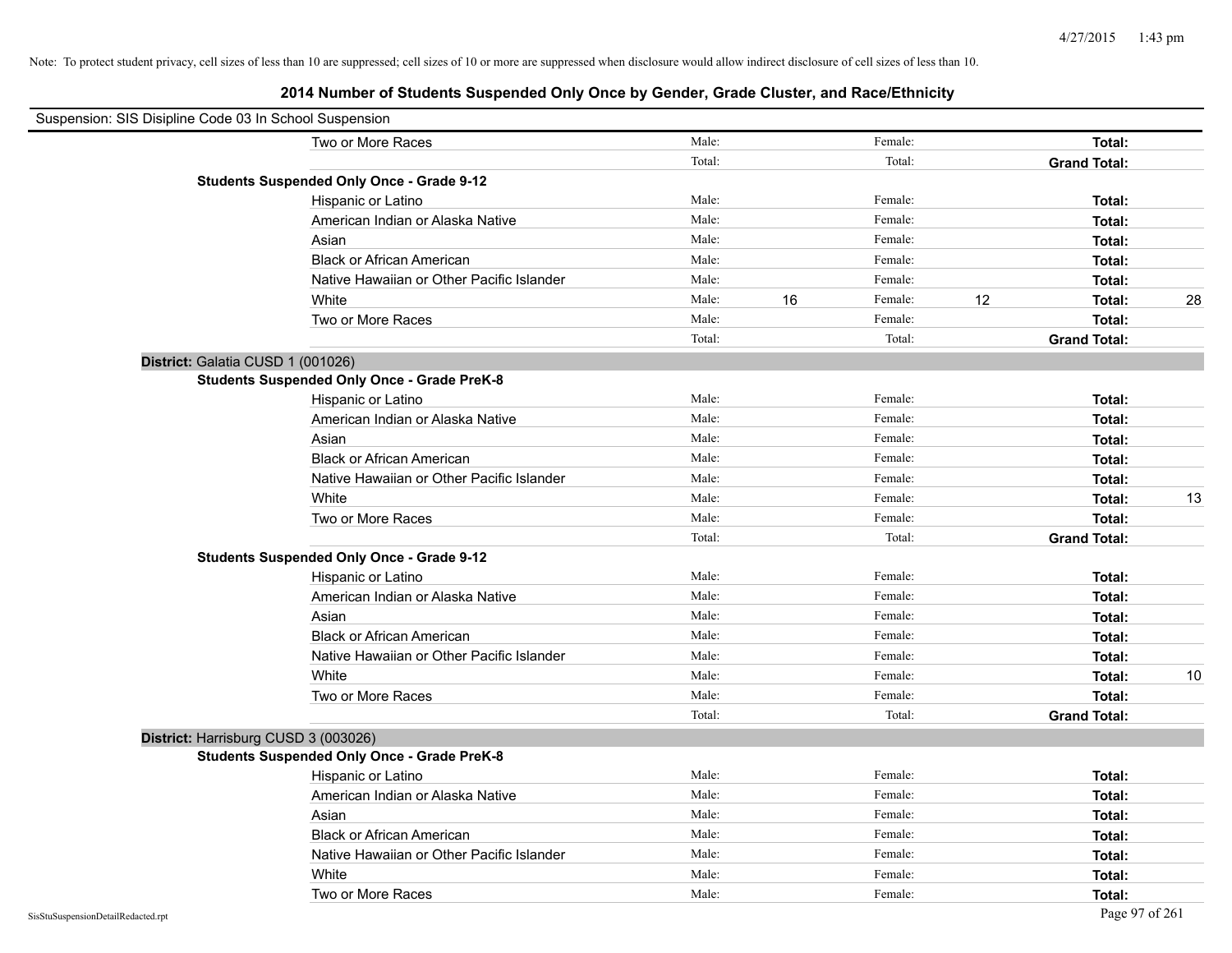| Suspension: SIS Disipline Code 03 In School Suspension |                                                    |        |    |         |    |                     |    |
|--------------------------------------------------------|----------------------------------------------------|--------|----|---------|----|---------------------|----|
|                                                        |                                                    | Total: |    | Total:  |    | <b>Grand Total:</b> | 12 |
| County: Wabash (093)                                   |                                                    |        |    |         |    |                     |    |
|                                                        | District: Allendale CCSD 17 (017024)               |        |    |         |    |                     |    |
|                                                        | <b>Students Suspended Only Once - Grade PreK-8</b> |        |    |         |    |                     |    |
|                                                        | Hispanic or Latino                                 | Male:  |    | Female: |    | Total:              |    |
|                                                        | American Indian or Alaska Native                   | Male:  |    | Female: |    | Total:              |    |
|                                                        | Asian                                              | Male:  |    | Female: |    | Total:              |    |
|                                                        | <b>Black or African American</b>                   | Male:  |    | Female: |    | Total:              |    |
|                                                        | Native Hawaiian or Other Pacific Islander          | Male:  |    | Female: |    | Total:              |    |
|                                                        | White                                              | Male:  |    | Female: |    | Total:              |    |
|                                                        | Two or More Races                                  | Male:  |    | Female: |    | Total:              |    |
|                                                        |                                                    | Total: |    | Total:  |    | <b>Grand Total:</b> |    |
|                                                        | District: Wabash CUSD 348 (348026)                 |        |    |         |    |                     |    |
|                                                        | <b>Students Suspended Only Once - Grade PreK-8</b> |        |    |         |    |                     |    |
|                                                        | Hispanic or Latino                                 | Male:  |    | Female: |    | Total:              |    |
|                                                        | American Indian or Alaska Native                   | Male:  |    | Female: |    | Total:              |    |
|                                                        | Asian                                              | Male:  |    | Female: |    | Total:              |    |
|                                                        | <b>Black or African American</b>                   | Male:  |    | Female: |    | Total:              |    |
|                                                        | Native Hawaiian or Other Pacific Islander          | Male:  |    | Female: |    | Total:              |    |
|                                                        | White                                              | Male:  |    | Female: |    | Total:              | 23 |
|                                                        | Two or More Races                                  | Male:  |    | Female: |    | Total:              |    |
|                                                        |                                                    | Total: |    | Total:  |    | <b>Grand Total:</b> |    |
|                                                        | <b>Students Suspended Only Once - Grade 9-12</b>   |        |    |         |    |                     |    |
|                                                        | Hispanic or Latino                                 | Male:  |    | Female: |    | Total:              |    |
|                                                        | American Indian or Alaska Native                   | Male:  |    | Female: |    | Total:              |    |
|                                                        | Asian                                              | Male:  |    | Female: |    | Total:              |    |
|                                                        | <b>Black or African American</b>                   | Male:  |    | Female: |    | Total:              |    |
|                                                        | Native Hawaiian or Other Pacific Islander          | Male:  |    | Female: |    | Total:              |    |
|                                                        | White                                              | Male:  | 22 | Female: | 15 | Total:              | 37 |
|                                                        | Two or More Races                                  | Male:  |    | Female: |    | Total:              |    |
|                                                        |                                                    | Total: |    | Total:  |    | <b>Grand Total:</b> |    |
| County: Wayne (096)                                    |                                                    |        |    |         |    |                     |    |
|                                                        | District: Fairfield Comm H S Dist 225 (225016)     |        |    |         |    |                     |    |
|                                                        | <b>Students Suspended Only Once - Grade 9-12</b>   |        |    |         |    |                     |    |
|                                                        | Hispanic or Latino                                 | Male:  |    | Female: |    | Total:              |    |
|                                                        | American Indian or Alaska Native                   | Male:  |    | Female: |    | Total:              |    |
|                                                        | Asian                                              | Male:  |    | Female: |    | Total:              |    |
|                                                        | <b>Black or African American</b>                   | Male:  |    | Female: |    | Total:              |    |
|                                                        | Native Hawaiian or Other Pacific Islander          | Male:  |    | Female: |    | Total:              |    |
| SisStuSuspensionDetailRedacted.rpt                     |                                                    |        |    |         |    | Page 98 of 261      |    |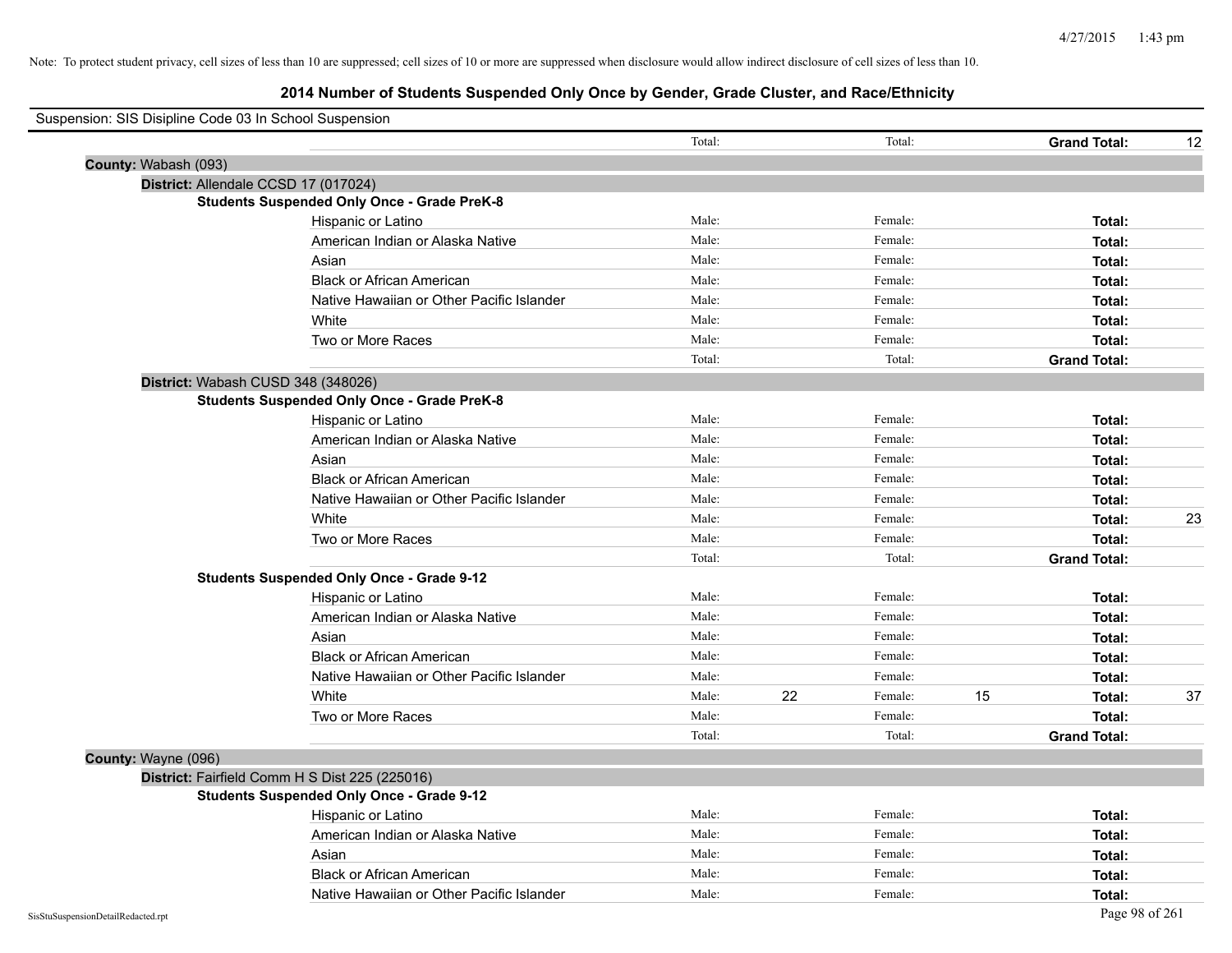| Suspension: SIS Disipline Code 03 In School Suspension |                                                    |        |    |         |    |                     |    |
|--------------------------------------------------------|----------------------------------------------------|--------|----|---------|----|---------------------|----|
|                                                        | White                                              | Male:  | 22 | Female: | 24 | Total:              | 46 |
|                                                        | Two or More Races                                  | Male:  |    | Female: |    | Total:              |    |
|                                                        |                                                    | Total: |    | Total:  |    | <b>Grand Total:</b> |    |
| District: Fairfield PSD 112 (112004)                   |                                                    |        |    |         |    |                     |    |
|                                                        | <b>Students Suspended Only Once - Grade PreK-8</b> |        |    |         |    |                     |    |
|                                                        | Hispanic or Latino                                 | Male:  |    | Female: |    | Total:              |    |
|                                                        | American Indian or Alaska Native                   | Male:  |    | Female: |    | Total:              |    |
|                                                        | Asian                                              | Male:  |    | Female: |    | Total:              |    |
|                                                        | <b>Black or African American</b>                   | Male:  |    | Female: |    | Total:              |    |
|                                                        | Native Hawaiian or Other Pacific Islander          | Male:  |    | Female: |    | Total:              |    |
|                                                        | White                                              | Male:  |    | Female: |    | Total:              | 27 |
|                                                        | Two or More Races                                  | Male:  |    | Female: |    | Total:              |    |
|                                                        |                                                    | Total: |    | Total:  |    | <b>Grand Total:</b> |    |
| District: Jasper CCSD 17 (017004)                      |                                                    |        |    |         |    |                     |    |
|                                                        | <b>Students Suspended Only Once - Grade PreK-8</b> |        |    |         |    |                     |    |
|                                                        | Hispanic or Latino                                 | Male:  |    | Female: |    | Total:              |    |
|                                                        | American Indian or Alaska Native                   | Male:  |    | Female: |    | Total:              |    |
|                                                        | Asian                                              | Male:  |    | Female: |    | Total:              |    |
|                                                        | <b>Black or African American</b>                   | Male:  |    | Female: |    | Total:              |    |
|                                                        | Native Hawaiian or Other Pacific Islander          | Male:  |    | Female: |    | Total:              |    |
|                                                        | White                                              | Male:  |    | Female: |    | Total:              |    |
|                                                        | Two or More Races                                  | Male:  |    | Female: |    | Total:              |    |
|                                                        |                                                    | Total: |    | Total:  |    | <b>Grand Total:</b> |    |
| District: New Hope CCSD 6 (006004)                     |                                                    |        |    |         |    |                     |    |
|                                                        | <b>Students Suspended Only Once - Grade PreK-8</b> |        |    |         |    |                     |    |
|                                                        | Hispanic or Latino                                 | Male:  |    | Female: |    | Total:              |    |
|                                                        | American Indian or Alaska Native                   | Male:  |    | Female: |    | Total:              |    |
|                                                        | Asian                                              | Male:  |    | Female: |    | Total:              |    |
|                                                        | <b>Black or African American</b>                   | Male:  |    | Female: |    | Total:              |    |
|                                                        | Native Hawaiian or Other Pacific Islander          | Male:  |    | Female: |    | Total:              |    |
|                                                        | White                                              | Male:  |    | Female: |    | Total:              |    |
|                                                        | Two or More Races                                  | Male:  |    | Female: |    | Total:              |    |
|                                                        |                                                    | Total: |    | Total:  |    | <b>Grand Total:</b> |    |
| District: North Wayne CUSD 200 (200026)                |                                                    |        |    |         |    |                     |    |
|                                                        | <b>Students Suspended Only Once - Grade PreK-8</b> |        |    |         |    |                     |    |
|                                                        | Hispanic or Latino                                 | Male:  |    | Female: |    | Total:              |    |
|                                                        | American Indian or Alaska Native                   | Male:  |    | Female: |    | Total:              |    |
|                                                        | Asian                                              | Male:  |    | Female: |    | Total:              |    |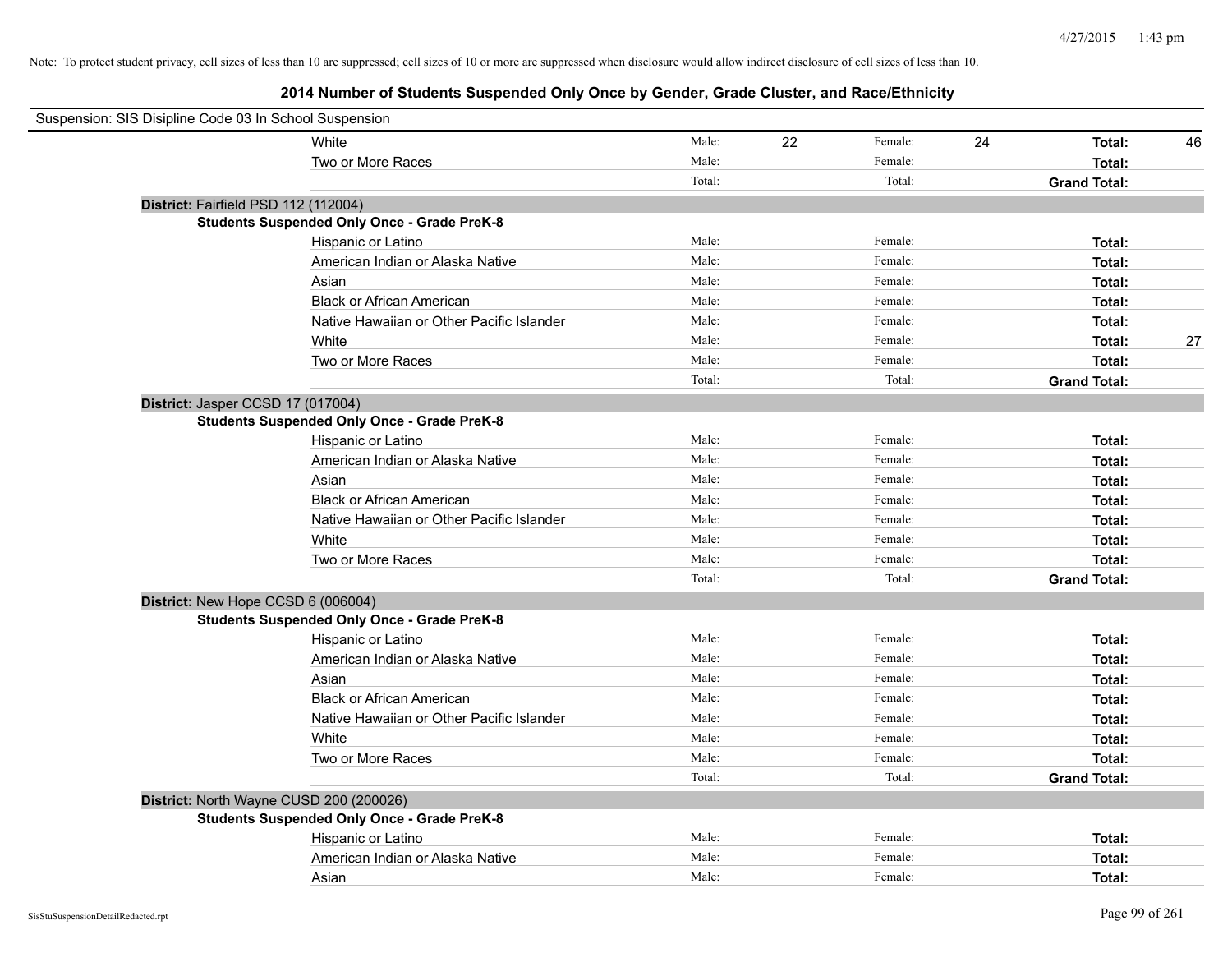| Suspension: SIS Disipline Code 03 In School Suspension |        |         |                     |
|--------------------------------------------------------|--------|---------|---------------------|
| <b>Black or African American</b>                       | Male:  | Female: | Total:              |
| Native Hawaiian or Other Pacific Islander              | Male:  | Female: | Total:              |
| White                                                  | Male:  | Female: | Total:              |
| Two or More Races                                      | Male:  | Female: | Total:              |
|                                                        | Total: | Total:  | <b>Grand Total:</b> |
| <b>Students Suspended Only Once - Grade 9-12</b>       |        |         |                     |
| Hispanic or Latino                                     | Male:  | Female: | Total:              |
| American Indian or Alaska Native                       | Male:  | Female: | Total:              |
| Asian                                                  | Male:  | Female: | Total:              |
| <b>Black or African American</b>                       | Male:  | Female: | Total:              |
| Native Hawaiian or Other Pacific Islander              | Male:  | Female: | Total:              |
| White                                                  | Male:  | Female: | 12<br>Total:        |
| Two or More Races                                      | Male:  | Female: | Total:              |
|                                                        | Total: | Total:  | <b>Grand Total:</b> |
| District: Wayne City CUSD 100 (100026)                 |        |         |                     |
| <b>Students Suspended Only Once - Grade PreK-8</b>     |        |         |                     |
| Hispanic or Latino                                     | Male:  | Female: | Total:              |
| American Indian or Alaska Native                       | Male:  | Female: | Total:              |
| Asian                                                  | Male:  | Female: | Total:              |
| <b>Black or African American</b>                       | Male:  | Female: | Total:              |
| Native Hawaiian or Other Pacific Islander              | Male:  | Female: | Total:              |
| White                                                  | Male:  | Female: | Total:              |
| Two or More Races                                      | Male:  | Female: | Total:              |
|                                                        | Total: | Total:  | <b>Grand Total:</b> |
| <b>Students Suspended Only Once - Grade 9-12</b>       |        |         |                     |
| Hispanic or Latino                                     | Male:  | Female: | Total:              |
| American Indian or Alaska Native                       | Male:  | Female: | Total:              |
| Asian                                                  | Male:  | Female: | Total:              |
| <b>Black or African American</b>                       | Male:  | Female: | Total:              |
| Native Hawaiian or Other Pacific Islander              | Male:  | Female: | Total:              |
| White                                                  | Male:  | Female: | Total:              |
| Two or More Races                                      | Male:  | Female: | Total:              |
|                                                        | Total: | Total:  | <b>Grand Total:</b> |
| County: White (097)                                    |        |         |                     |
| District: Carmi-White County CUSD 5 (005026)           |        |         |                     |
| <b>Students Suspended Only Once - Grade PreK-8</b>     |        |         |                     |
| Hispanic or Latino                                     | Male:  | Female: | Total:              |
| American Indian or Alaska Native                       | Male:  | Female: | Total:              |
| Asian                                                  | Male:  | Female: | Total:              |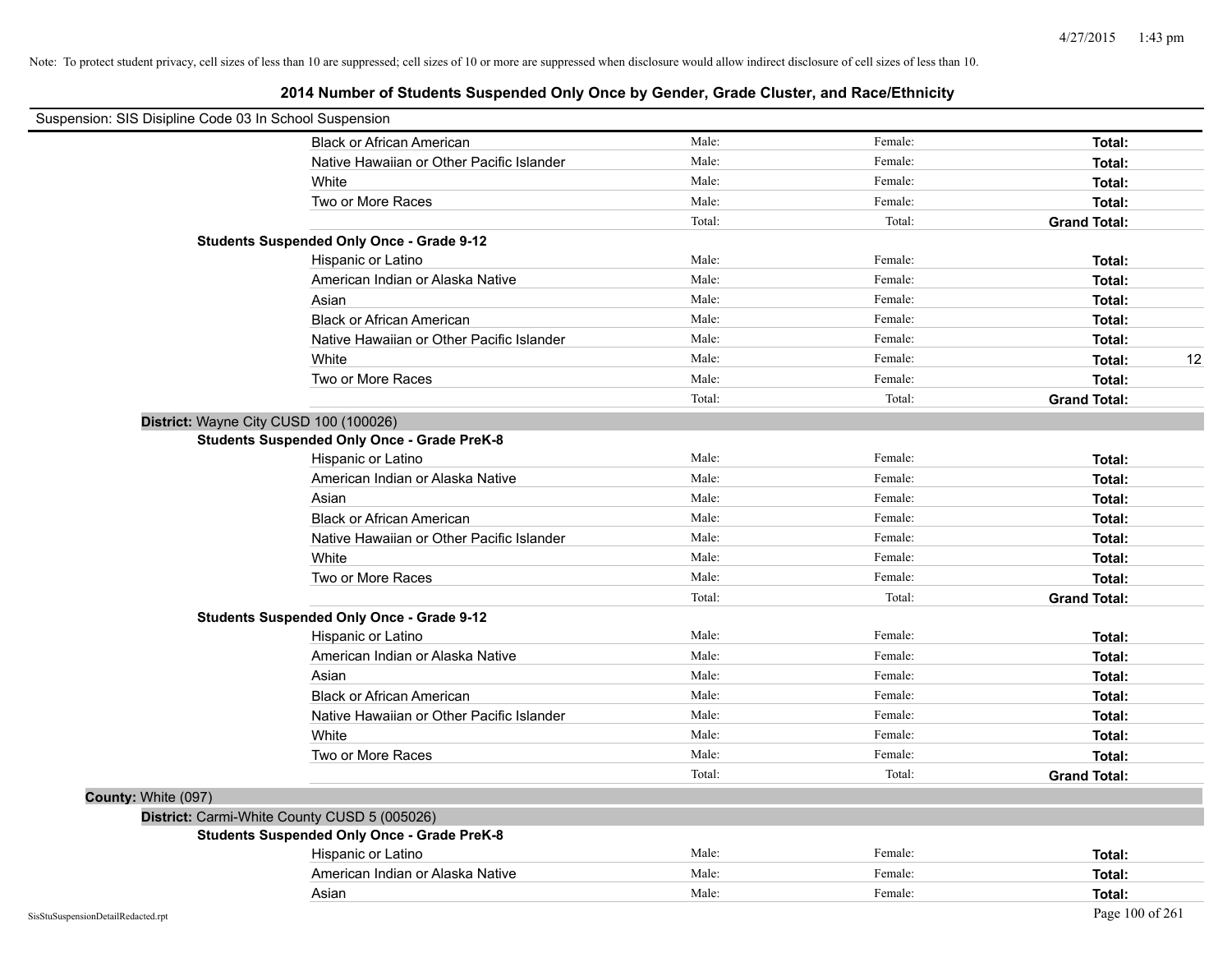| Suspension: SIS Disipline Code 03 In School Suspension |                                                     |        |         |                     |
|--------------------------------------------------------|-----------------------------------------------------|--------|---------|---------------------|
|                                                        | <b>Black or African American</b>                    | Male:  | Female: | Total:              |
|                                                        | Native Hawaiian or Other Pacific Islander           | Male:  | Female: | Total:              |
|                                                        | White                                               | Male:  | Female: | 10<br>Total:        |
|                                                        | Two or More Races                                   | Male:  | Female: | Total:              |
|                                                        |                                                     | Total: | Total:  | <b>Grand Total:</b> |
|                                                        | <b>Students Suspended Only Once - Grade 9-12</b>    |        |         |                     |
|                                                        | Hispanic or Latino                                  | Male:  | Female: | Total:              |
|                                                        | American Indian or Alaska Native                    | Male:  | Female: | Total:              |
|                                                        | Asian                                               | Male:  | Female: | Total:              |
|                                                        | <b>Black or African American</b>                    | Male:  | Female: | Total:              |
|                                                        | Native Hawaiian or Other Pacific Islander           | Male:  | Female: | Total:              |
|                                                        | White                                               | Male:  | Female: | 33<br>Total:        |
|                                                        | Two or More Races                                   | Male:  | Female: | Total:              |
|                                                        |                                                     | Total: | Total:  | <b>Grand Total:</b> |
| District: Grayville CUSD 1 (001026)                    |                                                     |        |         |                     |
|                                                        | <b>Students Suspended Only Once - Grade PreK-8</b>  |        |         |                     |
|                                                        | Hispanic or Latino                                  | Male:  | Female: | Total:              |
|                                                        | American Indian or Alaska Native                    | Male:  | Female: | Total:              |
|                                                        | Asian                                               | Male:  | Female: | Total:              |
|                                                        | <b>Black or African American</b>                    | Male:  | Female: | Total:              |
|                                                        | Native Hawaiian or Other Pacific Islander           | Male:  | Female: | Total:              |
|                                                        | White                                               | Male:  | Female: | Total:              |
|                                                        | Two or More Races                                   | Male:  | Female: | Total:              |
|                                                        |                                                     | Total: | Total:  | <b>Grand Total:</b> |
|                                                        | <b>Students Suspended Only Once - Grade 9-12</b>    |        |         |                     |
|                                                        | Hispanic or Latino                                  | Male:  | Female: | Total:              |
|                                                        | American Indian or Alaska Native                    | Male:  | Female: | Total:              |
|                                                        | Asian                                               | Male:  | Female: | Total:              |
|                                                        | <b>Black or African American</b>                    | Male:  | Female: | Total:              |
|                                                        | Native Hawaiian or Other Pacific Islander           | Male:  | Female: | Total:              |
|                                                        | White                                               | Male:  | Female: | Total:              |
|                                                        | Two or More Races                                   | Male:  | Female: | Total:              |
|                                                        |                                                     | Total: | Total:  | <b>Grand Total:</b> |
|                                                        | District: Norris City-Omaha-Enfield CUSD 3 (003026) |        |         |                     |
|                                                        | <b>Students Suspended Only Once - Grade PreK-8</b>  |        |         |                     |
|                                                        | Hispanic or Latino                                  | Male:  | Female: | Total:              |
|                                                        | American Indian or Alaska Native                    | Male:  | Female: | Total:              |
|                                                        | Asian                                               | Male:  | Female: | Total:              |
|                                                        | <b>Black or African American</b>                    | Male:  | Female: | Total:              |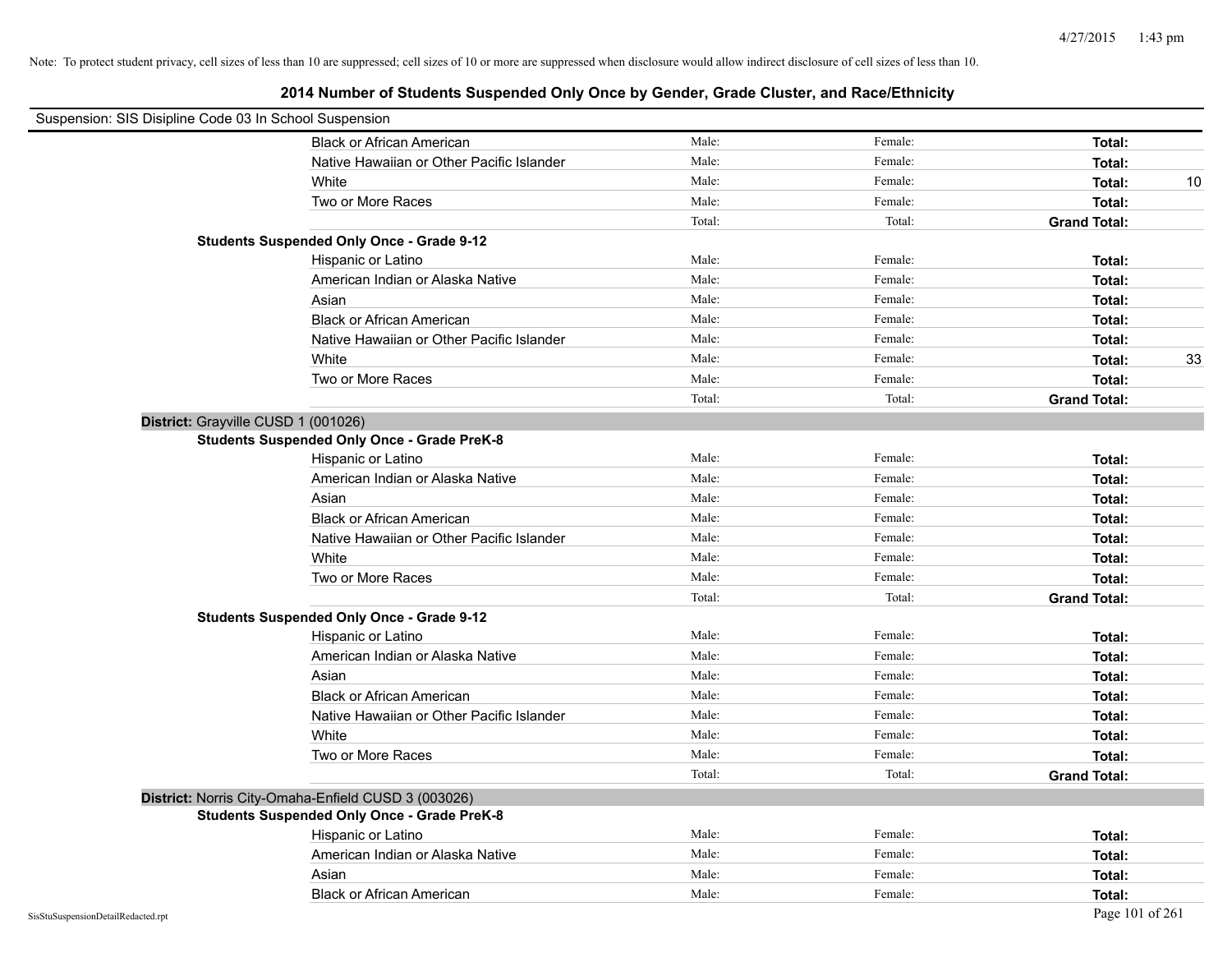| Suspension: SIS Disipline Code 03 In School Suspension |                                                    |        |         |                     |
|--------------------------------------------------------|----------------------------------------------------|--------|---------|---------------------|
|                                                        | Native Hawaiian or Other Pacific Islander          | Male:  | Female: | Total:              |
|                                                        | White                                              | Male:  | Female: | Total:              |
|                                                        | Two or More Races                                  | Male:  | Female: | Total:              |
|                                                        |                                                    | Total: | Total:  | <b>Grand Total:</b> |
|                                                        | <b>Students Suspended Only Once - Grade 9-12</b>   |        |         |                     |
|                                                        | Hispanic or Latino                                 | Male:  | Female: | Total:              |
|                                                        | American Indian or Alaska Native                   | Male:  | Female: | Total:              |
|                                                        | Asian                                              | Male:  | Female: | Total:              |
|                                                        | <b>Black or African American</b>                   | Male:  | Female: | Total:              |
|                                                        | Native Hawaiian or Other Pacific Islander          | Male:  | Female: | Total:              |
|                                                        | White                                              | Male:  | Female: | Total:              |
|                                                        | Two or More Races                                  | Male:  | Female: | Total:              |
|                                                        |                                                    | Total: | Total:  | <b>Grand Total:</b> |
|                                                        |                                                    |        |         |                     |
| Region: Franklin/Williamson ROE (21)                   |                                                    |        |         |                     |
| County: Franklin (028)                                 |                                                    |        |         |                     |
| District: Benton CCSD 47 (047004)                      |                                                    |        |         |                     |
|                                                        | <b>Students Suspended Only Once - Grade PreK-8</b> |        |         |                     |
|                                                        | Hispanic or Latino                                 | Male:  | Female: | Total:              |
|                                                        | American Indian or Alaska Native                   | Male:  | Female: | Total:              |
|                                                        | Asian                                              | Male:  | Female: | Total:              |
|                                                        | <b>Black or African American</b>                   | Male:  | Female: | Total:              |
|                                                        | Native Hawaiian or Other Pacific Islander          | Male:  | Female: | Total:              |
|                                                        | White                                              | Male:  | Female: | Total:              |
|                                                        | Two or More Races                                  | Male:  | Female: | Total:              |
|                                                        |                                                    | Total: | Total:  | <b>Grand Total:</b> |
| District: Benton Cons HSD 103 (103013)                 |                                                    |        |         |                     |
|                                                        | <b>Students Suspended Only Once - Grade 9-12</b>   |        |         |                     |
|                                                        | Hispanic or Latino                                 | Male:  | Female: | Total:              |
|                                                        | American Indian or Alaska Native                   | Male:  | Female: | Total:              |
|                                                        | Asian                                              | Male:  | Female: | Total:              |
|                                                        | <b>Black or African American</b>                   | Male:  | Female: | Total:              |
|                                                        | Native Hawaiian or Other Pacific Islander          | Male:  | Female: | Total:              |
|                                                        | White                                              | Male:  | Female: | 37<br>Total:        |
|                                                        | Two or More Races                                  | Male:  | Female: | Total:              |
|                                                        |                                                    | Total: | Total:  | <b>Grand Total:</b> |
| District: Christopher USD 99 (099026)                  |                                                    |        |         |                     |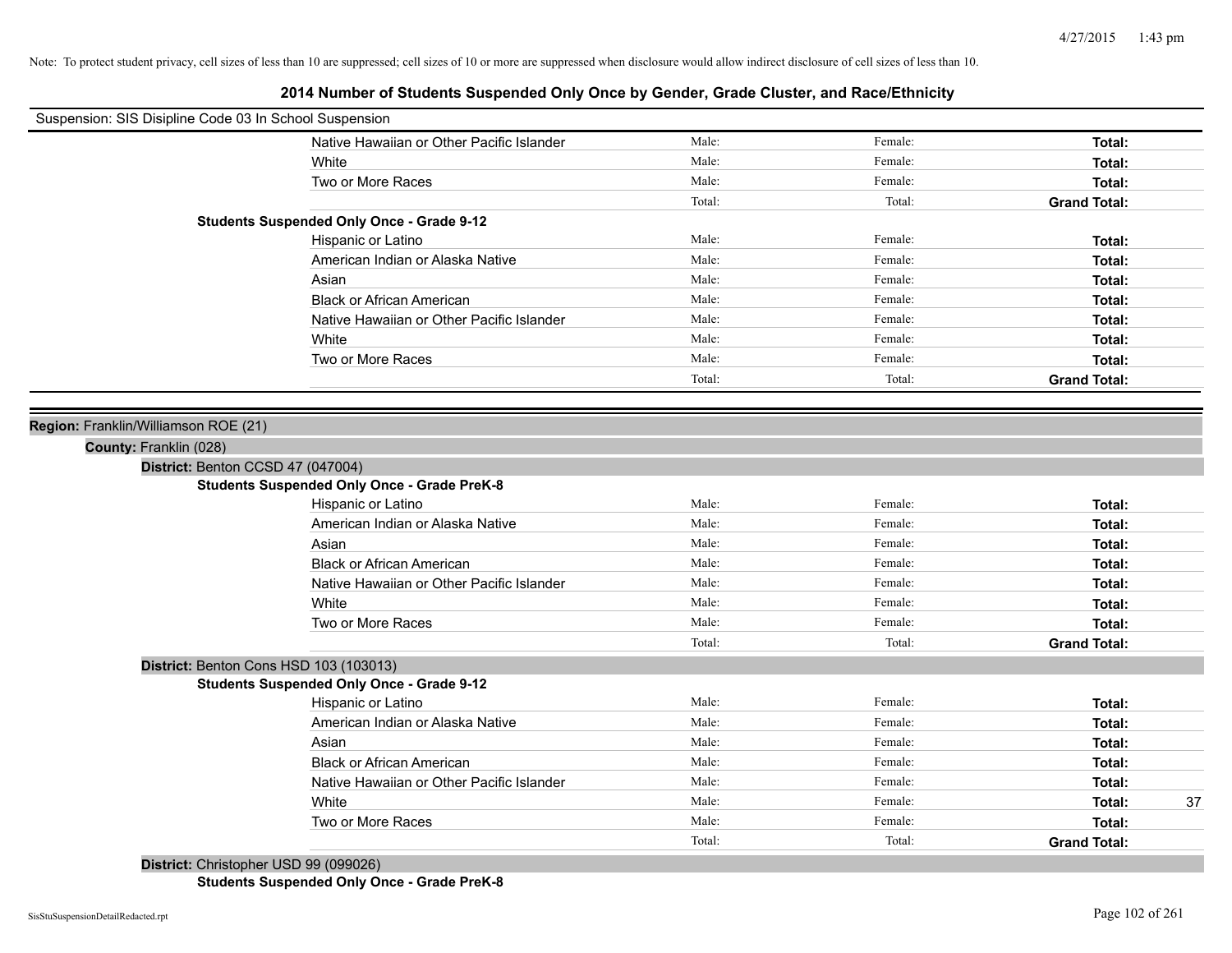| Suspension: SIS Disipline Code 03 In School Suspension |                                                                                             |        |         |                     |    |
|--------------------------------------------------------|---------------------------------------------------------------------------------------------|--------|---------|---------------------|----|
|                                                        | Hispanic or Latino                                                                          | Male:  | Female: | Total:              |    |
|                                                        | American Indian or Alaska Native                                                            | Male:  | Female: | Total:              |    |
|                                                        | Asian                                                                                       | Male:  | Female: | Total:              |    |
|                                                        | <b>Black or African American</b>                                                            | Male:  | Female: | Total:              |    |
|                                                        | Native Hawaiian or Other Pacific Islander                                                   | Male:  | Female: | Total:              |    |
|                                                        | White                                                                                       | Male:  | Female: | Total:              | 17 |
|                                                        | Two or More Races                                                                           | Male:  | Female: | Total:              |    |
|                                                        |                                                                                             | Total: | Total:  | <b>Grand Total:</b> |    |
|                                                        | <b>Students Suspended Only Once - Grade 9-12</b>                                            |        |         |                     |    |
|                                                        | Hispanic or Latino                                                                          | Male:  | Female: | Total:              |    |
|                                                        | American Indian or Alaska Native                                                            | Male:  | Female: | Total:              |    |
|                                                        | Asian                                                                                       | Male:  | Female: | Total:              |    |
|                                                        | <b>Black or African American</b>                                                            | Male:  | Female: | Total:              |    |
|                                                        | Native Hawaiian or Other Pacific Islander                                                   | Male:  | Female: | Total:              |    |
|                                                        | White                                                                                       | Male:  | Female: | Total:              | 13 |
|                                                        | Two or More Races                                                                           | Male:  | Female: | Total:              |    |
|                                                        |                                                                                             | Total: | Total:  | <b>Grand Total:</b> |    |
|                                                        | District: Frankfort CUSD 168 (168026)<br><b>Students Suspended Only Once - Grade PreK-8</b> |        |         |                     |    |
|                                                        | Hispanic or Latino                                                                          | Male:  | Female: | Total:              |    |
|                                                        | American Indian or Alaska Native                                                            | Male:  | Female: | Total:              |    |
|                                                        | Asian                                                                                       | Male:  | Female: | Total:              |    |
|                                                        | <b>Black or African American</b>                                                            | Male:  | Female: | Total:              |    |
|                                                        | Native Hawaiian or Other Pacific Islander                                                   | Male:  | Female: | Total:              |    |
|                                                        | White                                                                                       | Male:  | Female: | Total:              |    |
|                                                        | Two or More Races                                                                           | Male:  | Female: | Total:              |    |
|                                                        |                                                                                             | Total: | Total:  | <b>Grand Total:</b> |    |
| County: Williamson (100)                               |                                                                                             |        |         |                     |    |
|                                                        | District: Carterville CUSD 5 (005026)                                                       |        |         |                     |    |
|                                                        | <b>Students Suspended Only Once - Grade PreK-8</b>                                          |        |         |                     |    |
|                                                        | Hispanic or Latino                                                                          | Male:  | Female: | Total:              |    |
|                                                        | American Indian or Alaska Native                                                            | Male:  | Female: | Total:              |    |
|                                                        | Asian                                                                                       | Male:  | Female: | Total:              |    |
|                                                        | <b>Black or African American</b>                                                            | Male:  | Female: | Total:              |    |
|                                                        | Native Hawaiian or Other Pacific Islander                                                   | Male:  | Female: | Total:              |    |
|                                                        | White                                                                                       | Male:  | Female: | Total:              | 17 |
|                                                        | Two or More Races                                                                           | Male:  | Female: | Total:              |    |
|                                                        |                                                                                             | Total: | Total:  | <b>Grand Total:</b> |    |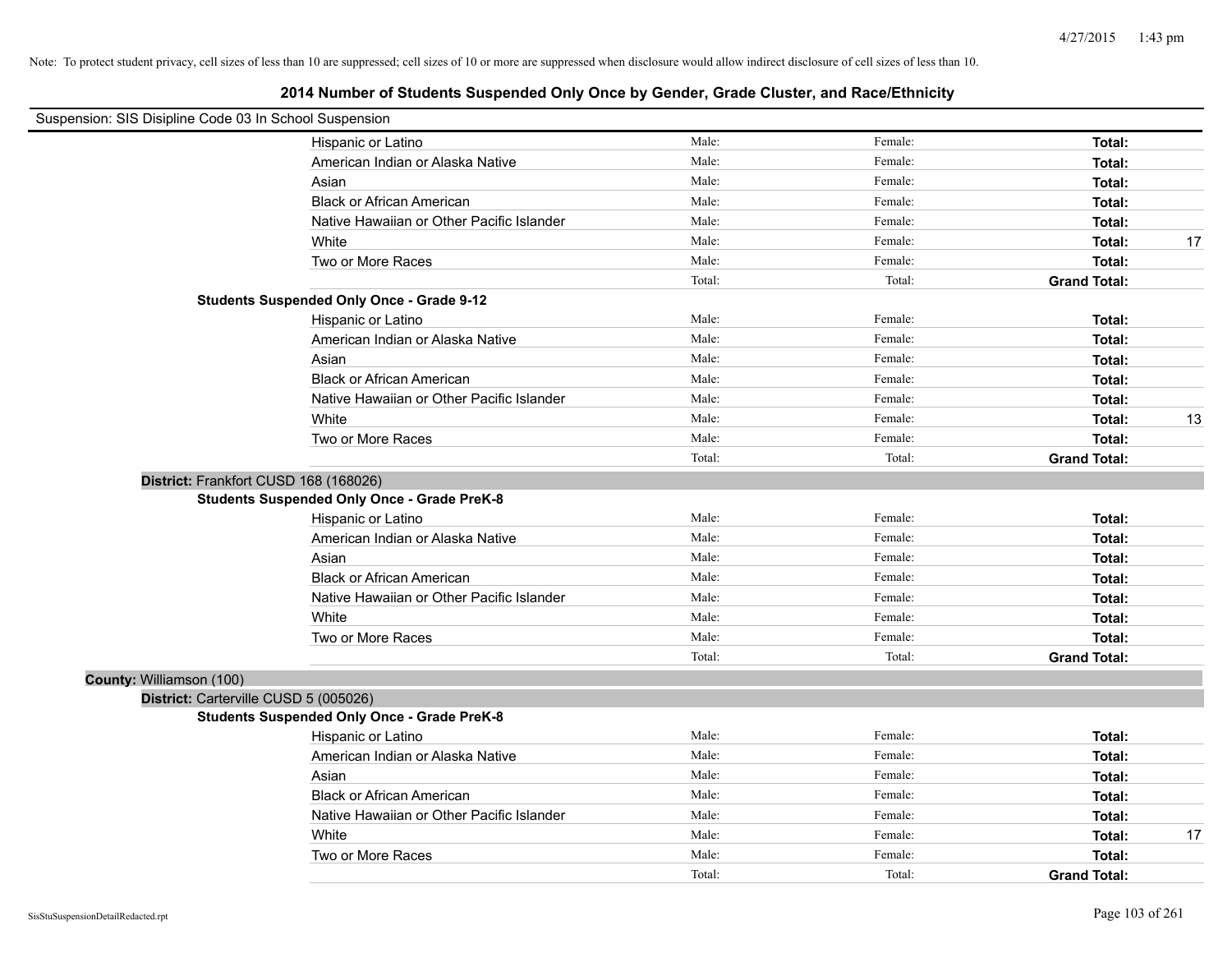| Suspension: SIS Disipline Code 03 In School Suspension |                                                    |        |         |                     |
|--------------------------------------------------------|----------------------------------------------------|--------|---------|---------------------|
|                                                        | District: Crab Orchard CUSD 3 (003026)             |        |         |                     |
|                                                        | <b>Students Suspended Only Once - Grade PreK-8</b> |        |         |                     |
|                                                        | Hispanic or Latino                                 | Male:  | Female: | Total:              |
|                                                        | American Indian or Alaska Native                   | Male:  | Female: | Total:              |
|                                                        | Asian                                              | Male:  | Female: | Total:              |
|                                                        | <b>Black or African American</b>                   | Male:  | Female: | Total:              |
|                                                        | Native Hawaiian or Other Pacific Islander          | Male:  | Female: | Total:              |
|                                                        | White                                              | Male:  | Female: | 17<br>Total:        |
|                                                        | Two or More Races                                  | Male:  | Female: | Total:              |
|                                                        |                                                    | Total: | Total:  | <b>Grand Total:</b> |
|                                                        | <b>Students Suspended Only Once - Grade 9-12</b>   |        |         |                     |
|                                                        | Hispanic or Latino                                 | Male:  | Female: | Total:              |
|                                                        | American Indian or Alaska Native                   | Male:  | Female: | Total:              |
|                                                        | Asian                                              | Male:  | Female: | Total:              |
|                                                        | <b>Black or African American</b>                   | Male:  | Female: | Total:              |
|                                                        | Native Hawaiian or Other Pacific Islander          | Male:  | Female: | Total:              |
|                                                        | White                                              | Male:  | Female: | 12<br>Total:        |
|                                                        | Two or More Races                                  | Male:  | Female: | Total:              |
|                                                        |                                                    | Total: | Total:  | <b>Grand Total:</b> |
| District: Marion CUSD 2 (002026)                       |                                                    |        |         |                     |
|                                                        | <b>Students Suspended Only Once - Grade PreK-8</b> |        |         |                     |
|                                                        | Hispanic or Latino                                 | Male:  | Female: | Total:              |
|                                                        | American Indian or Alaska Native                   | Male:  | Female: | Total:              |
|                                                        | Asian                                              | Male:  | Female: | Total:              |
|                                                        | <b>Black or African American</b>                   | Male:  | Female: | Total:              |
|                                                        | Native Hawaiian or Other Pacific Islander          | Male:  | Female: | Total:              |
|                                                        | White                                              | Male:  | Female: | 12<br>Total:        |
|                                                        | Two or More Races                                  | Male:  | Female: | Total:              |
|                                                        |                                                    | Total: | Total:  | <b>Grand Total:</b> |
|                                                        |                                                    |        |         |                     |
| Region: Fulton/Schuyler ROE (22)                       |                                                    |        |         |                     |
| County: Fulton (029)                                   |                                                    |        |         |                     |
| District: Astoria CUSD 1 (001026)                      |                                                    |        |         |                     |
|                                                        | <b>Students Suspended Only Once - Grade 9-12</b>   |        |         |                     |
|                                                        | Hispanic or Latino                                 | Male:  | Female: | Total:              |
|                                                        | American Indian or Alaska Native                   | Male:  | Female: | Total:              |
|                                                        | Asian                                              | Male:  | Female: | Total:              |
|                                                        | <b>Black or African American</b>                   | Male:  | Female: | Total:              |
|                                                        |                                                    |        |         |                     |
| SisStuSuspensionDetailRedacted.rpt                     |                                                    |        |         | Page 104 of 261     |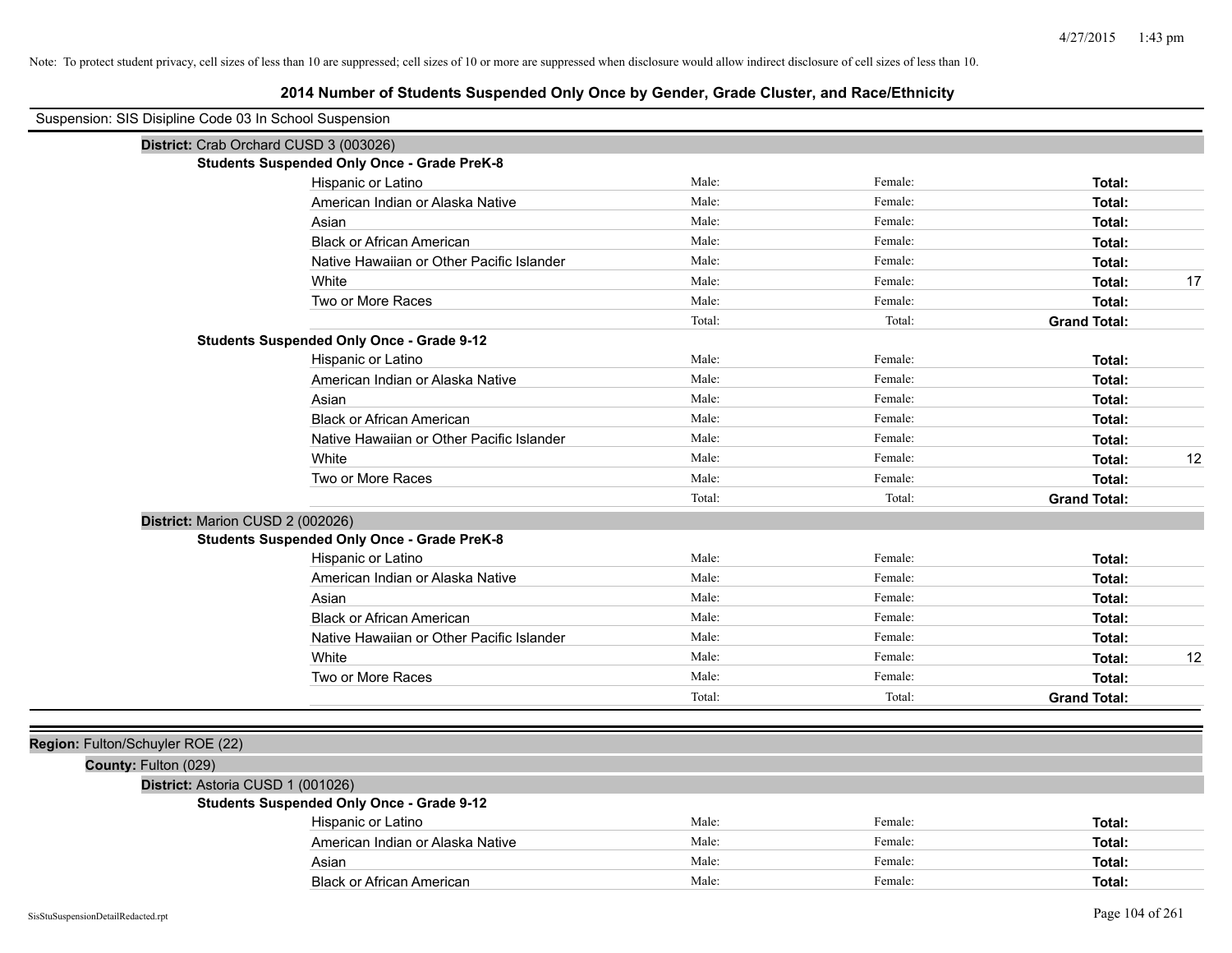| Suspension: SIS Disipline Code 03 In School Suspension |                                                    |        |    |         |    |                     |    |
|--------------------------------------------------------|----------------------------------------------------|--------|----|---------|----|---------------------|----|
|                                                        | Native Hawaiian or Other Pacific Islander          | Male:  |    | Female: |    | Total:              |    |
|                                                        | White                                              | Male:  |    | Female: |    | Total:              |    |
|                                                        | Two or More Races                                  | Male:  |    | Female: |    | Total:              |    |
|                                                        |                                                    | Total: |    | Total:  |    | <b>Grand Total:</b> |    |
|                                                        | District: Canton Union SD 66 (066025)              |        |    |         |    |                     |    |
|                                                        | <b>Students Suspended Only Once - Grade PreK-8</b> |        |    |         |    |                     |    |
|                                                        | Hispanic or Latino                                 | Male:  |    | Female: |    | Total:              |    |
|                                                        | American Indian or Alaska Native                   | Male:  |    | Female: |    | Total:              |    |
|                                                        | Asian                                              | Male:  |    | Female: |    | Total:              |    |
|                                                        | <b>Black or African American</b>                   | Male:  |    | Female: |    | Total:              |    |
|                                                        | Native Hawaiian or Other Pacific Islander          | Male:  |    | Female: |    | Total:              |    |
|                                                        | White                                              | Male:  | 41 | Female: | 16 | Total:              | 57 |
|                                                        | Two or More Races                                  | Male:  |    | Female: |    | Total:              |    |
|                                                        |                                                    | Total: |    | Total:  |    | <b>Grand Total:</b> |    |
|                                                        | <b>Students Suspended Only Once - Grade 9-12</b>   |        |    |         |    |                     |    |
|                                                        | Hispanic or Latino                                 | Male:  |    | Female: |    | Total:              |    |
|                                                        | American Indian or Alaska Native                   | Male:  |    | Female: |    | Total:              |    |
|                                                        | Asian                                              | Male:  |    | Female: |    | Total:              |    |
|                                                        | <b>Black or African American</b>                   | Male:  |    | Female: |    | Total:              |    |
|                                                        | Native Hawaiian or Other Pacific Islander          | Male:  |    | Female: |    | Total:              |    |
|                                                        | White                                              | Male:  |    | Female: |    | Total:              | 36 |
|                                                        | Two or More Races                                  | Male:  |    | Female: |    | Total:              |    |
|                                                        |                                                    | Total: |    | Total:  |    | <b>Grand Total:</b> |    |
|                                                        | District: CUSD 3 Fulton County (003026)            |        |    |         |    |                     |    |
|                                                        | <b>Students Suspended Only Once - Grade PreK-8</b> |        |    |         |    |                     |    |
|                                                        | Hispanic or Latino                                 | Male:  |    | Female: |    | Total:              |    |
|                                                        | American Indian or Alaska Native                   | Male:  |    | Female: |    | Total:              |    |
|                                                        | Asian                                              | Male:  |    | Female: |    | Total:              |    |
|                                                        | <b>Black or African American</b>                   | Male:  |    | Female: |    | Total:              |    |
|                                                        | Native Hawaiian or Other Pacific Islander          | Male:  |    | Female: |    | Total:              |    |
|                                                        | White                                              | Male:  |    | Female: |    | Total:              |    |
|                                                        | Two or More Races                                  | Male:  |    | Female: |    | Total:              |    |
|                                                        |                                                    | Total: |    | Total:  |    | <b>Grand Total:</b> |    |
|                                                        | <b>Students Suspended Only Once - Grade 9-12</b>   |        |    |         |    |                     |    |
|                                                        | Hispanic or Latino                                 | Male:  |    | Female: |    | Total:              |    |
|                                                        | American Indian or Alaska Native                   | Male:  |    | Female: |    | Total:              |    |
|                                                        | Asian                                              | Male:  |    | Female: |    | Total:              |    |
|                                                        | <b>Black or African American</b>                   | Male:  |    | Female: |    | Total:              |    |
|                                                        | Native Hawaiian or Other Pacific Islander          | Male:  |    | Female: |    | Total:              |    |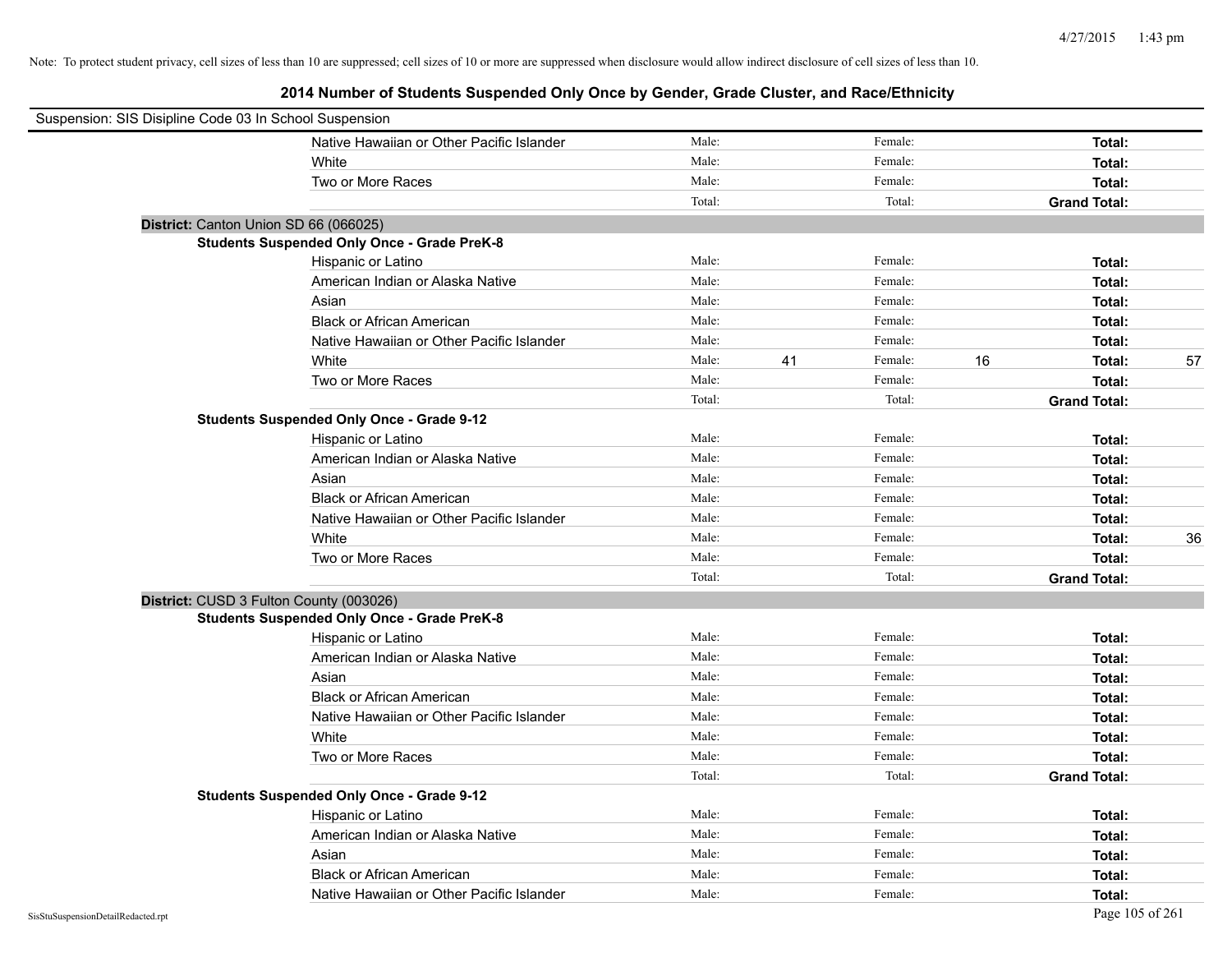| Suspension: SIS Disipline Code 03 In School Suspension |                                           |        |         |                     |    |
|--------------------------------------------------------|-------------------------------------------|--------|---------|---------------------|----|
| White                                                  |                                           | Male:  | Female: | Total:              | 11 |
| Two or More Races                                      |                                           | Male:  | Female: | Total:              |    |
|                                                        |                                           | Total: | Total:  | <b>Grand Total:</b> |    |
| District: Lewistown CUSD 97 (097026)                   |                                           |        |         |                     |    |
| <b>Students Suspended Only Once - Grade PreK-8</b>     |                                           |        |         |                     |    |
| Hispanic or Latino                                     |                                           | Male:  | Female: | Total:              |    |
|                                                        | American Indian or Alaska Native          | Male:  | Female: | Total:              |    |
| Asian                                                  |                                           | Male:  | Female: | Total:              |    |
|                                                        | <b>Black or African American</b>          | Male:  | Female: | Total:              |    |
|                                                        | Native Hawaiian or Other Pacific Islander | Male:  | Female: | Total:              |    |
| White                                                  |                                           | Male:  | Female: | Total:              | 14 |
| Two or More Races                                      |                                           | Male:  | Female: | Total:              |    |
|                                                        |                                           | Total: | Total:  | <b>Grand Total:</b> |    |
| District: Spoon River Valley CUSD 4 (004026)           |                                           |        |         |                     |    |
| <b>Students Suspended Only Once - Grade PreK-8</b>     |                                           |        |         |                     |    |
| Hispanic or Latino                                     |                                           | Male:  | Female: | Total:              |    |
|                                                        | American Indian or Alaska Native          | Male:  | Female: | Total:              |    |
| Asian                                                  |                                           | Male:  | Female: | Total:              |    |
|                                                        | <b>Black or African American</b>          | Male:  | Female: | Total:              |    |
|                                                        | Native Hawaiian or Other Pacific Islander | Male:  | Female: | Total:              |    |
| White                                                  |                                           | Male:  | Female: | Total:              |    |
| Two or More Races                                      |                                           | Male:  | Female: | Total:              |    |
|                                                        |                                           | Total: | Total:  | <b>Grand Total:</b> |    |
| <b>Students Suspended Only Once - Grade 9-12</b>       |                                           |        |         |                     |    |
| Hispanic or Latino                                     |                                           | Male:  | Female: | Total:              |    |
|                                                        | American Indian or Alaska Native          | Male:  | Female: | Total:              |    |
| Asian                                                  |                                           | Male:  | Female: | Total:              |    |
|                                                        | <b>Black or African American</b>          | Male:  | Female: | Total:              |    |
|                                                        | Native Hawaiian or Other Pacific Islander | Male:  | Female: | Total:              |    |
| White                                                  |                                           | Male:  | Female: | Total:              |    |
| Two or More Races                                      |                                           | Male:  | Female: | Total:              |    |
|                                                        |                                           | Total: | Total:  | <b>Grand Total:</b> |    |
| District: V I T CUSD 2 (002026)                        |                                           |        |         |                     |    |
| <b>Students Suspended Only Once - Grade PreK-8</b>     |                                           |        |         |                     |    |
| Hispanic or Latino                                     |                                           | Male:  | Female: | Total:              |    |
|                                                        | American Indian or Alaska Native          | Male:  | Female: | Total:              |    |
| Asian                                                  |                                           | Male:  | Female: | Total:              |    |
|                                                        | <b>Black or African American</b>          | Male:  | Female: | Total:              |    |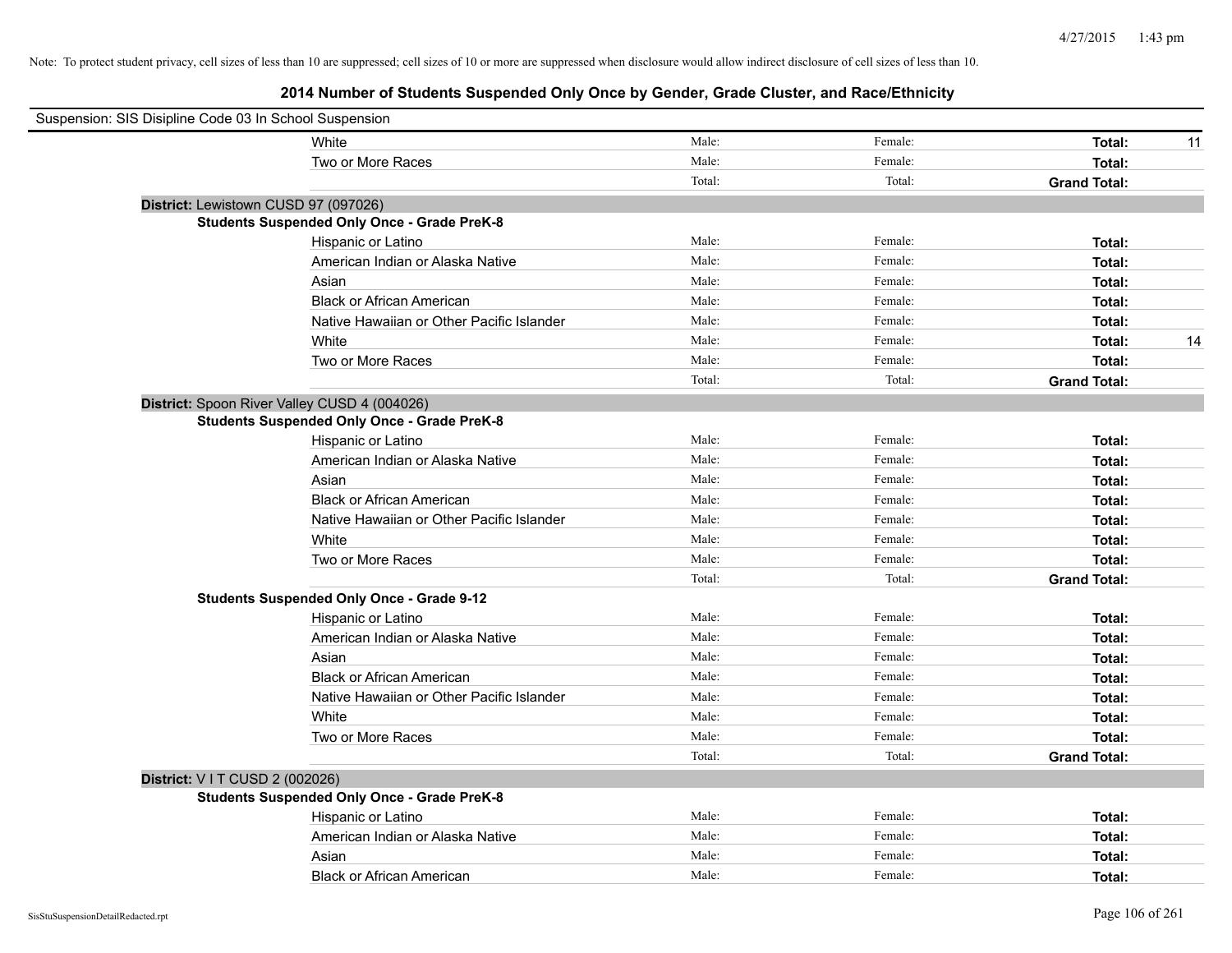**2014 Number of Students Suspended Only Once by Gender, Grade Cluster, and Race/Ethnicity**

| Suspension: SIS Disipline Code 03 In School Suspension |                                                    |        |         |                     |
|--------------------------------------------------------|----------------------------------------------------|--------|---------|---------------------|
|                                                        | Native Hawaiian or Other Pacific Islander          | Male:  | Female: | Total:              |
|                                                        | White                                              | Male:  | Female: | Total:              |
|                                                        | Two or More Races                                  | Male:  | Female: | Total:              |
|                                                        |                                                    | Total: | Total:  | <b>Grand Total:</b> |
| County: Schuyler (085)                                 |                                                    |        |         |                     |
|                                                        | District: Schuyler-Industry CUSD 5 (005026)        |        |         |                     |
|                                                        | <b>Students Suspended Only Once - Grade PreK-8</b> |        |         |                     |
|                                                        | Hispanic or Latino                                 | Male:  | Female: | Total:              |
|                                                        | American Indian or Alaska Native                   | Male:  | Female: | Total:              |
|                                                        | Asian                                              | Male:  | Female: | Total:              |
|                                                        | <b>Black or African American</b>                   | Male:  | Female: | Total:              |
|                                                        | Native Hawaiian or Other Pacific Islander          | Male:  | Female: | Total:              |
|                                                        | White                                              | Male:  | Female: | Total:              |
|                                                        | Two or More Races                                  | Male:  | Female: | Total:              |
|                                                        |                                                    | Total: | Total:  | <b>Grand Total:</b> |
|                                                        | <b>Students Suspended Only Once - Grade 9-12</b>   |        |         |                     |
|                                                        | Hispanic or Latino                                 | Male:  | Female: | Total:              |
|                                                        | American Indian or Alaska Native                   | Male:  | Female: | Total:              |
|                                                        | Asian                                              | Male:  | Female: | Total:              |
|                                                        | <b>Black or African American</b>                   | Male:  | Female: | Total:              |
|                                                        | Native Hawaiian or Other Pacific Islander          | Male:  | Female: | Total:              |
|                                                        | White                                              | Male:  | Female: | Total:              |
|                                                        | Two or More Races                                  | Male:  | Female: | Total:              |
|                                                        |                                                    | Total: | Total:  | <b>Grand Total:</b> |
|                                                        |                                                    |        |         |                     |
| Region: Grundy/Kendall ROE (24)                        |                                                    |        |         |                     |
| County: Grundy (032)                                   |                                                    |        |         |                     |
| District: Coal City CUSD 1 (001026)                    |                                                    |        |         |                     |
|                                                        | <b>Students Suspended Only Once - Grade PreK-8</b> |        |         |                     |
|                                                        | Hispanic or Latino                                 | Male:  | Female: | Total:              |
|                                                        | American Indian or Alaska Native                   | Male:  | Female: | Total:              |
|                                                        | Asian                                              | Male:  | Female: | Total:              |
|                                                        | <b>Black or African American</b>                   | Male:  | Female: | Total:              |
|                                                        | Native Hawaiian or Other Pacific Islander          | Male:  | Female: | Total:              |
|                                                        | White                                              | Male:  | Female: | 18<br>Total:        |
|                                                        | Two or More Races                                  | Male:  | Female: | Total:              |
|                                                        |                                                    | Total: | Total:  | <b>Grand Total:</b> |

**Students Suspended Only Once - Grade 9-12**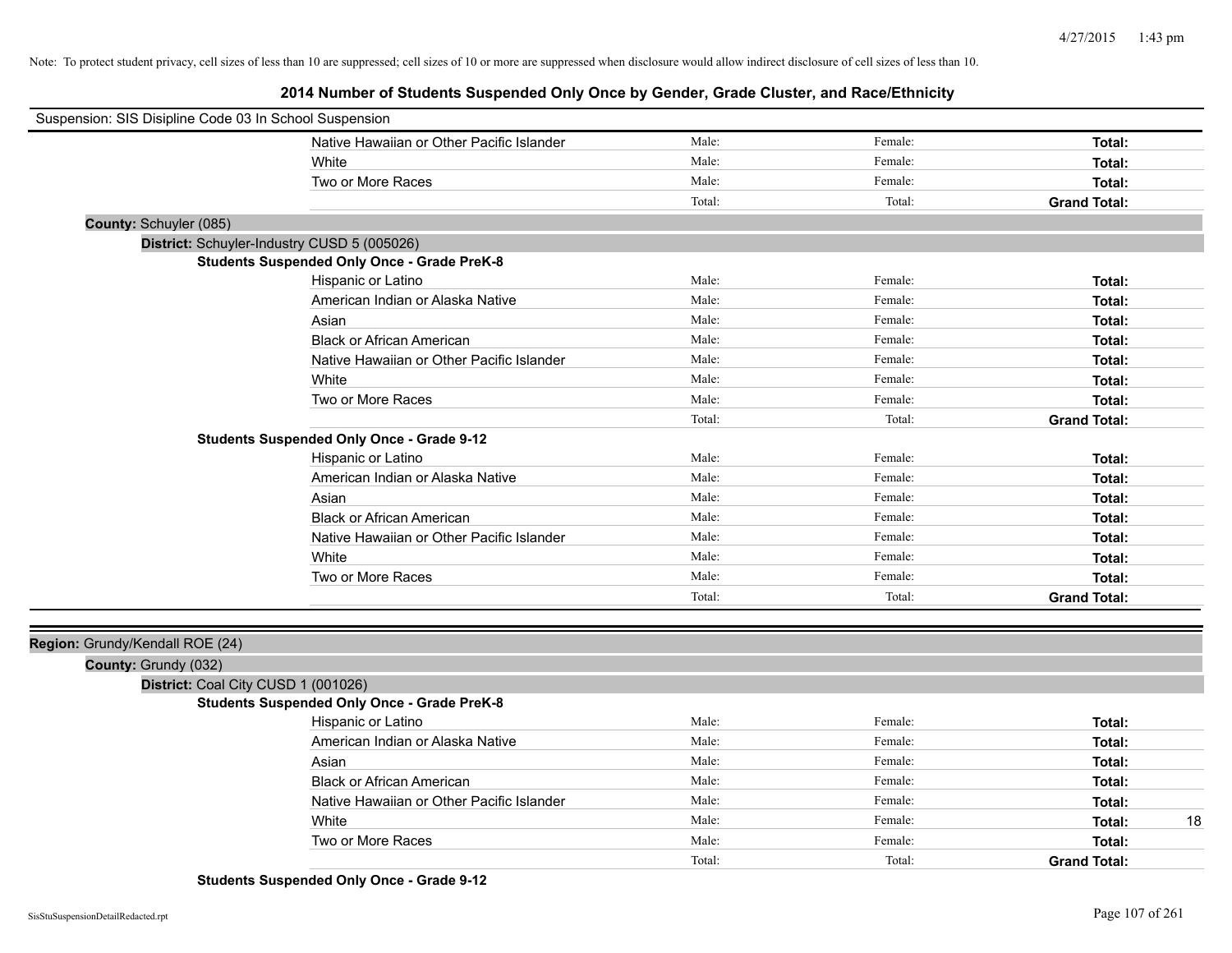| Suspension: SIS Disipline Code 03 In School Suspension |        |    |         |    |                     |    |
|--------------------------------------------------------|--------|----|---------|----|---------------------|----|
| Hispanic or Latino                                     | Male:  |    | Female: |    | Total:              |    |
| American Indian or Alaska Native                       | Male:  |    | Female: |    | Total:              |    |
| Asian                                                  | Male:  |    | Female: |    | Total:              |    |
| <b>Black or African American</b>                       | Male:  |    | Female: |    | Total:              |    |
| Native Hawaiian or Other Pacific Islander              | Male:  |    | Female: |    | Total:              |    |
| White                                                  | Male:  |    | Female: |    | Total:              |    |
| Two or More Races                                      | Male:  |    | Female: |    | Total:              |    |
|                                                        | Total: |    | Total:  |    | <b>Grand Total:</b> |    |
| District: Minooka CCSD 201 (201004)                    |        |    |         |    |                     |    |
| <b>Students Suspended Only Once - Grade PreK-8</b>     |        |    |         |    |                     |    |
| Hispanic or Latino                                     | Male:  |    | Female: |    | Total:              | 20 |
| American Indian or Alaska Native                       | Male:  |    | Female: |    | Total:              |    |
| Asian                                                  | Male:  |    | Female: |    | Total:              |    |
| <b>Black or African American</b>                       | Male:  |    | Female: |    | Total:              |    |
| Native Hawaiian or Other Pacific Islander              | Male:  |    | Female: |    | Total:              |    |
| White                                                  | Male:  |    | Female: |    | Total:              | 47 |
| Two or More Races                                      | Male:  |    | Female: |    | Total:              |    |
|                                                        | Total: | 69 | Total:  | 12 | <b>Grand Total:</b> | 81 |
| District: Minooka CHSD 111 (111016)                    |        |    |         |    |                     |    |
| <b>Students Suspended Only Once - Grade 9-12</b>       |        |    |         |    |                     |    |
| Hispanic or Latino                                     | Male:  |    | Female: |    | Total:              | 21 |
| American Indian or Alaska Native                       | Male:  |    | Female: |    | Total:              |    |
| Asian                                                  | Male:  |    | Female: |    | Total:              |    |
| <b>Black or African American</b>                       | Male:  |    | Female: |    | Total:              |    |
| Native Hawaiian or Other Pacific Islander              | Male:  |    | Female: |    | Total:              |    |
| White                                                  | Male:  | 43 | Female: | 11 | Total:              | 54 |
| Two or More Races                                      | Male:  |    | Female: |    | Total:              |    |
|                                                        | Total: |    | Total:  |    | <b>Grand Total:</b> | 87 |
| District: Morris SD 54 (054002)                        |        |    |         |    |                     |    |
| <b>Students Suspended Only Once - Grade PreK-8</b>     |        |    |         |    |                     |    |
| Hispanic or Latino                                     | Male:  |    | Female: |    | Total:              |    |
| American Indian or Alaska Native                       | Male:  |    | Female: |    | Total:              |    |
| Asian                                                  | Male:  |    | Female: |    | Total:              |    |
| <b>Black or African American</b>                       | Male:  |    | Female: |    | Total:              |    |
| Native Hawaiian or Other Pacific Islander              | Male:  |    | Female: |    | Total:              |    |
| White                                                  | Male:  |    | Female: |    | Total:              | 16 |
| Two or More Races                                      | Male:  |    | Female: |    | Total:              |    |
|                                                        | Total: |    | Total:  |    | <b>Grand Total:</b> | 26 |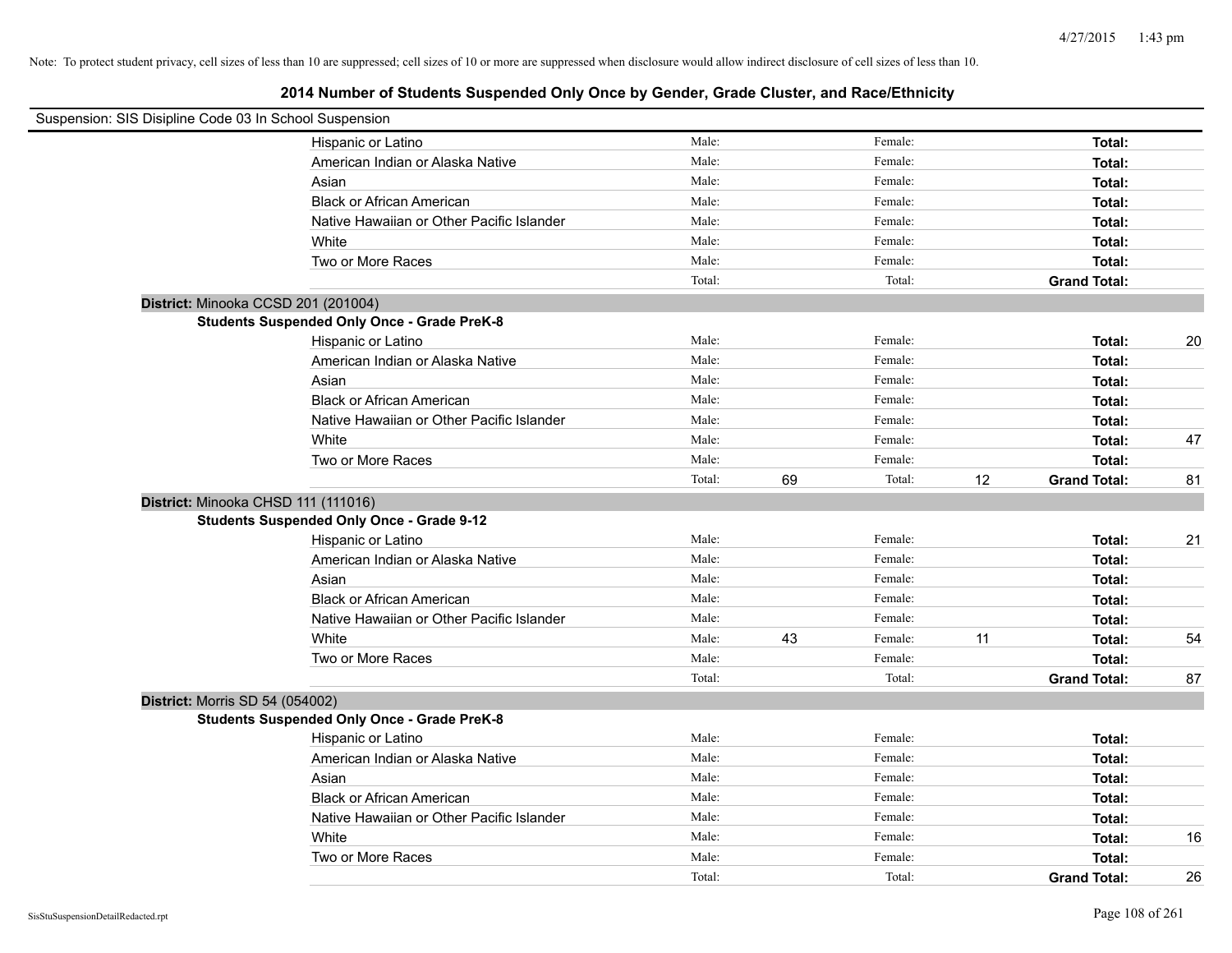## **2014 Number of Students Suspended Only Once by Gender, Grade Cluster, and Race/Ethnicity**

| Suspension: SIS Disipline Code 03 In School Suspension |                                                    |        |    |         |    |                     |     |
|--------------------------------------------------------|----------------------------------------------------|--------|----|---------|----|---------------------|-----|
|                                                        | District: Non-Public School (7900)                 |        |    |         |    |                     |     |
|                                                        | <b>Students Suspended Only Once - Grade 9-12</b>   |        |    |         |    |                     |     |
|                                                        | Hispanic or Latino                                 | Male:  |    | Female: |    | Total:              |     |
|                                                        | American Indian or Alaska Native                   | Male:  |    | Female: |    | Total:              |     |
|                                                        | Asian                                              | Male:  |    | Female: |    | Total:              |     |
|                                                        | <b>Black or African American</b>                   | Male:  |    | Female: |    | Total:              |     |
|                                                        | Native Hawaiian or Other Pacific Islander          | Male:  |    | Female: |    | Total:              |     |
|                                                        | White                                              | Male:  |    | Female: |    | Total:              | 11  |
|                                                        | Two or More Races                                  | Male:  |    | Female: |    | Total:              |     |
|                                                        |                                                    | Total: |    | Total:  |    | <b>Grand Total:</b> |     |
|                                                        | District: Saratoga CCSD 60C (060C04)               |        |    |         |    |                     |     |
|                                                        | <b>Students Suspended Only Once - Grade PreK-8</b> |        |    |         |    |                     |     |
|                                                        | Hispanic or Latino                                 | Male:  |    | Female: |    | Total:              |     |
|                                                        | American Indian or Alaska Native                   | Male:  |    | Female: |    | Total:              |     |
|                                                        | Asian                                              | Male:  |    | Female: |    | Total:              |     |
|                                                        | <b>Black or African American</b>                   | Male:  |    | Female: |    | Total:              |     |
|                                                        | Native Hawaiian or Other Pacific Islander          | Male:  |    | Female: |    | Total:              |     |
|                                                        | White                                              | Male:  |    | Female: |    | Total:              | 16  |
|                                                        | Two or More Races                                  | Male:  |    | Female: |    | Total:              |     |
|                                                        |                                                    | Total: |    | Total:  |    | <b>Grand Total:</b> |     |
| County: Kendall (047)                                  |                                                    |        |    |         |    |                     |     |
|                                                        | District: Oswego CUSD 308 (308026)                 |        |    |         |    |                     |     |
|                                                        | <b>Students Suspended Only Once - Grade PreK-8</b> |        |    |         |    |                     |     |
|                                                        | Hispanic or Latino                                 | Male:  | 33 | Female: | 14 | Total:              | 47  |
|                                                        | American Indian or Alaska Native                   | Male:  |    | Female: |    | Total:              |     |
|                                                        | Asian                                              | Male:  |    | Female: |    | Total:              |     |
|                                                        | <b>Black or African American</b>                   | Male:  |    | Female: |    | Total:              | 27  |
|                                                        | Native Hawaiian or Other Pacific Islander          | Male:  |    | Female: |    | Total:              |     |
|                                                        | White                                              | Male:  | 62 | Female: | 16 | Total:              | 78  |
|                                                        | Two or More Races                                  | Male:  |    | Female: |    | Total:              | 13  |
|                                                        |                                                    | Total: |    | Total:  |    | <b>Grand Total:</b> |     |
|                                                        | <b>Students Suspended Only Once - Grade 9-12</b>   |        |    |         |    |                     |     |
|                                                        | Hispanic or Latino                                 | Male:  | 46 | Female: | 34 | Total:              | 80  |
|                                                        | American Indian or Alaska Native                   | Male:  |    | Female: |    | Total:              |     |
|                                                        | Asian                                              | Male:  |    | Female: |    | Total:              |     |
|                                                        | <b>Black or African American</b>                   | Male:  | 25 | Female: | 28 | Total:              | 53  |
|                                                        | Native Hawaiian or Other Pacific Islander          | Male:  |    | Female: |    | Total:              |     |
|                                                        | White                                              | Male:  | 89 | Female: | 47 | Total:              | 136 |

 $\overline{\phantom{a}}$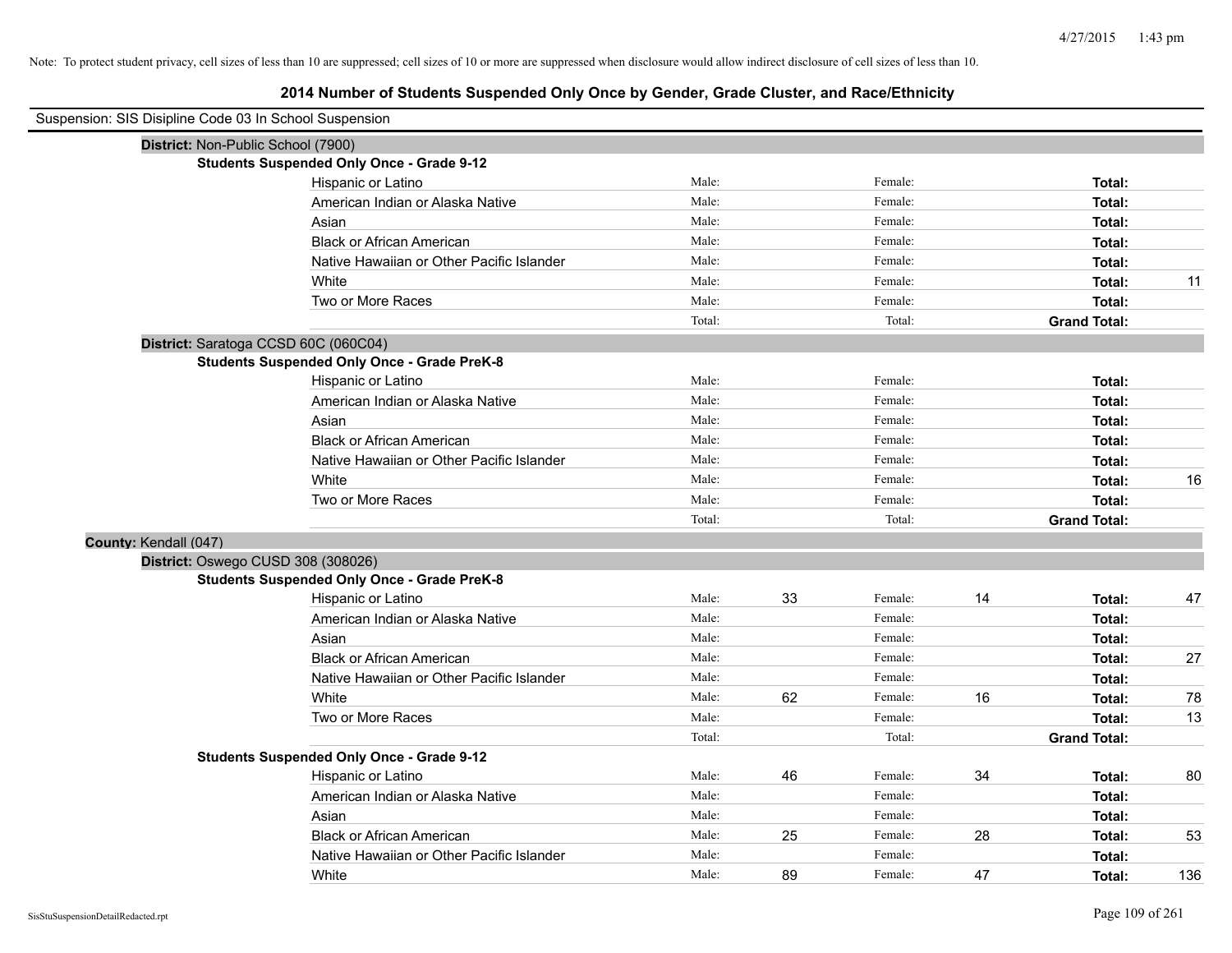| Suspension: SIS Disipline Code 03 In School Suspension |                                                    |        |    |         |    |                     |    |
|--------------------------------------------------------|----------------------------------------------------|--------|----|---------|----|---------------------|----|
|                                                        | Two or More Races                                  | Male:  |    | Female: |    | Total:              | 10 |
|                                                        |                                                    | Total: |    | Total:  |    | <b>Grand Total:</b> |    |
|                                                        | District: Plano CUSD 88 (088026)                   |        |    |         |    |                     |    |
|                                                        | <b>Students Suspended Only Once - Grade PreK-8</b> |        |    |         |    |                     |    |
|                                                        | Hispanic or Latino                                 | Male:  |    | Female: |    | Total:              |    |
|                                                        | American Indian or Alaska Native                   | Male:  |    | Female: |    | Total:              |    |
|                                                        | Asian                                              | Male:  |    | Female: |    | Total:              |    |
|                                                        | <b>Black or African American</b>                   | Male:  |    | Female: |    | Total:              |    |
|                                                        | Native Hawaiian or Other Pacific Islander          | Male:  |    | Female: |    | Total:              |    |
|                                                        | White                                              | Male:  |    | Female: |    | Total:              | 19 |
|                                                        | Two or More Races                                  | Male:  |    | Female: |    | Total:              |    |
|                                                        |                                                    | Total: | 23 | Total:  | 11 | <b>Grand Total:</b> | 34 |
|                                                        | <b>Students Suspended Only Once - Grade 9-12</b>   |        |    |         |    |                     |    |
|                                                        | Hispanic or Latino                                 | Male:  |    | Female: |    | Total:              | 11 |
|                                                        | American Indian or Alaska Native                   | Male:  |    | Female: |    | Total:              |    |
|                                                        | Asian                                              | Male:  |    | Female: |    | Total:              |    |
|                                                        | <b>Black or African American</b>                   | Male:  |    | Female: |    | Total:              |    |
|                                                        | Native Hawaiian or Other Pacific Islander          | Male:  |    | Female: |    | Total:              |    |
|                                                        | White                                              | Male:  |    | Female: |    | Total:              | 10 |
|                                                        | Two or More Races                                  | Male:  |    | Female: |    | Total:              |    |
|                                                        |                                                    | Total: |    | Total:  |    | <b>Grand Total:</b> |    |
|                                                        | District: Yorkville CUSD 115 (115026)              |        |    |         |    |                     |    |
|                                                        | <b>Students Suspended Only Once - Grade PreK-8</b> |        |    |         |    |                     |    |
|                                                        | Hispanic or Latino                                 | Male:  |    | Female: |    | Total:              |    |
|                                                        | American Indian or Alaska Native                   | Male:  |    | Female: |    | Total:              |    |
|                                                        | Asian                                              | Male:  |    | Female: |    | Total:              |    |
|                                                        | <b>Black or African American</b>                   | Male:  |    | Female: |    | Total:              |    |
|                                                        | Native Hawaiian or Other Pacific Islander          | Male:  |    | Female: |    | Total:              |    |
|                                                        | White                                              | Male:  |    | Female: |    | Total:              | 20 |
|                                                        | Two or More Races                                  | Male:  |    | Female: |    | Total:              |    |
|                                                        |                                                    | Total: |    | Total:  |    | <b>Grand Total:</b> | 33 |
| County: Non-Public School (000)                        |                                                    |        |    |         |    |                     |    |
|                                                        | District: Grundy/Kendall ROE (000000)              |        |    |         |    |                     |    |
|                                                        | <b>Students Suspended Only Once - Grade 9-12</b>   |        |    |         |    |                     |    |
|                                                        | Hispanic or Latino                                 | Male:  |    | Female: |    | Total:              |    |
|                                                        | American Indian or Alaska Native                   | Male:  |    | Female: |    | Total:              |    |
|                                                        | Asian                                              | Male:  |    | Female: |    | Total:              |    |
|                                                        | <b>Black or African American</b>                   | Male:  |    | Female: |    | Total:              |    |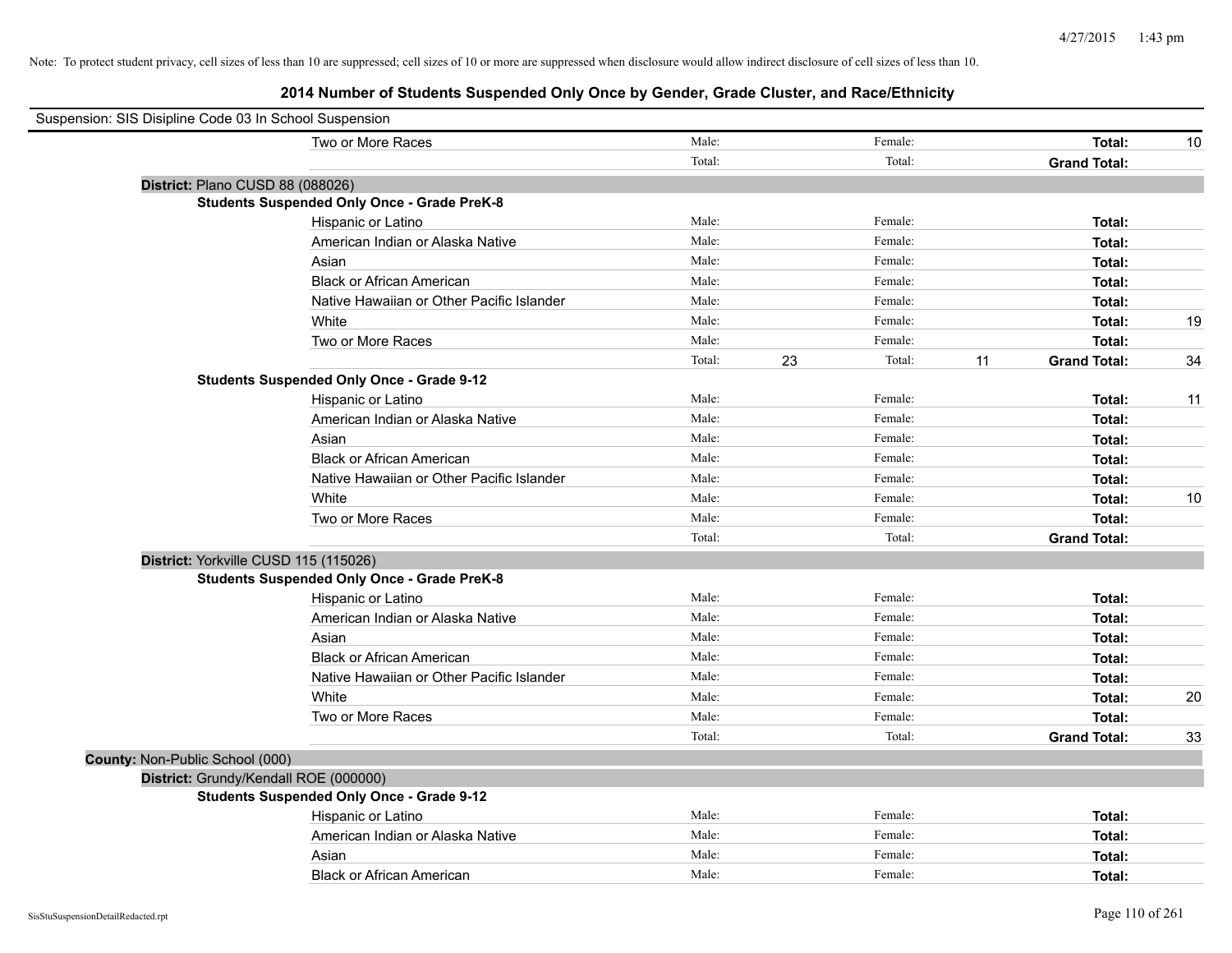**2014 Number of Students Suspended Only Once by Gender, Grade Cluster, and Race/Ethnicity**

| Suspension: SIS Disipline Code 03 In School Suspension |                                                    |        |         |                     |    |
|--------------------------------------------------------|----------------------------------------------------|--------|---------|---------------------|----|
|                                                        | Native Hawaiian or Other Pacific Islander          | Male:  | Female: | Total:              |    |
|                                                        | White                                              | Male:  | Female: | Total:              |    |
|                                                        | Two or More Races                                  | Male:  | Female: | Total:              |    |
|                                                        |                                                    | Total: | Total:  | <b>Grand Total:</b> |    |
|                                                        |                                                    |        |         |                     |    |
| Region: Hamilton/Jefferson ROE (25)                    |                                                    |        |         |                     |    |
| County: Hamilton (033)                                 |                                                    |        |         |                     |    |
|                                                        | District: Hamilton Co CUSD 10 (010026)             |        |         |                     |    |
|                                                        | <b>Students Suspended Only Once - Grade PreK-8</b> |        |         |                     |    |
|                                                        | Hispanic or Latino                                 | Male:  | Female: | Total:              |    |
|                                                        | American Indian or Alaska Native                   | Male:  | Female: | Total:              |    |
|                                                        | Asian                                              | Male:  | Female: | Total:              |    |
|                                                        | <b>Black or African American</b>                   | Male:  | Female: | Total:              |    |
|                                                        | Native Hawaiian or Other Pacific Islander          | Male:  | Female: | Total:              |    |
|                                                        | White                                              | Male:  | Female: | Total:              | 20 |
|                                                        | Two or More Races                                  | Male:  | Female: | Total:              |    |
|                                                        |                                                    | Total: | Total:  | <b>Grand Total:</b> |    |
|                                                        | <b>Students Suspended Only Once - Grade 9-12</b>   |        |         |                     |    |
|                                                        | Hispanic or Latino                                 | Male:  | Female: | Total:              |    |
|                                                        | American Indian or Alaska Native                   | Male:  | Female: | Total:              |    |
|                                                        | Asian                                              | Male:  | Female: | Total:              |    |
|                                                        | <b>Black or African American</b>                   | Male:  | Female: | Total:              |    |
|                                                        | Native Hawaiian or Other Pacific Islander          | Male:  | Female: | Total:              |    |
|                                                        | White                                              | Male:  | Female: | Total:              | 20 |
|                                                        | Two or More Races                                  | Male:  | Female: | Total:              |    |
|                                                        |                                                    | Total: | Total:  | <b>Grand Total:</b> |    |
| County: Jefferson (041)                                |                                                    |        |         |                     |    |
| District: Bethel SD 82 (082002)                        |                                                    |        |         |                     |    |
|                                                        | <b>Students Suspended Only Once - Grade PreK-8</b> |        |         |                     |    |
|                                                        | Hispanic or Latino                                 | Male:  | Female: | Total:              |    |
|                                                        | American Indian or Alaska Native                   | Male:  | Female: | Total:              |    |
|                                                        | Asian                                              | Male:  | Female: | Total:              |    |
|                                                        | <b>Black or African American</b>                   | Male:  | Female: | Total:              |    |
|                                                        | Native Hawaiian or Other Pacific Islander          | Male:  | Female: | Total:              |    |
|                                                        | White                                              | Male:  | Female: | Total:              |    |
|                                                        | Two or More Races                                  | Male:  | Female: | <b>Total:</b>       |    |
|                                                        |                                                    | Total: | Total:  | <b>Grand Total:</b> |    |

**District:** Farrington CCSD 99 (099004)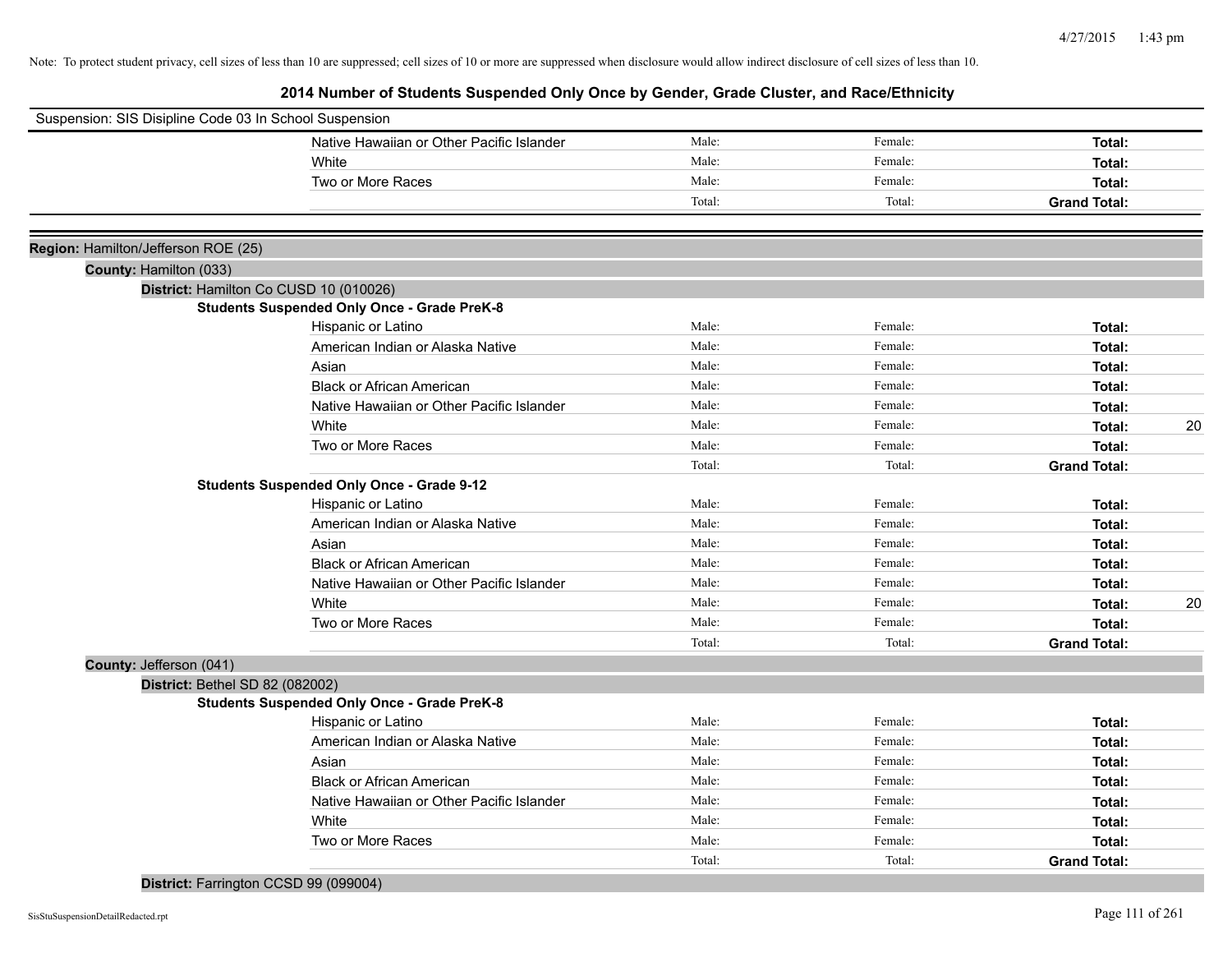| Suspension: SIS Disipline Code 03 In School Suspension |        |    |         |    |                     |    |
|--------------------------------------------------------|--------|----|---------|----|---------------------|----|
| <b>Students Suspended Only Once - Grade PreK-8</b>     |        |    |         |    |                     |    |
| Hispanic or Latino                                     | Male:  |    | Female: |    | Total:              |    |
| American Indian or Alaska Native                       | Male:  |    | Female: |    | Total:              |    |
| Asian                                                  | Male:  |    | Female: |    | Total:              |    |
| <b>Black or African American</b>                       | Male:  |    | Female: |    | Total:              |    |
| Native Hawaiian or Other Pacific Islander              | Male:  |    | Female: |    | Total:              |    |
| White                                                  | Male:  |    | Female: |    | Total:              |    |
| Two or More Races                                      | Male:  |    | Female: |    | Total:              |    |
|                                                        | Total: |    | Total:  |    | <b>Grand Total:</b> |    |
| District: Mount Vernon SD 80 (080002)                  |        |    |         |    |                     |    |
| <b>Students Suspended Only Once - Grade PreK-8</b>     |        |    |         |    |                     |    |
| Hispanic or Latino                                     | Male:  |    | Female: |    | Total:              |    |
| American Indian or Alaska Native                       | Male:  |    | Female: |    | Total:              |    |
| Asian                                                  | Male:  |    | Female: |    | Total:              |    |
| <b>Black or African American</b>                       | Male:  | 25 | Female: | 28 | Total:              | 53 |
| Native Hawaiian or Other Pacific Islander              | Male:  |    | Female: |    | Total:              |    |
| White                                                  | Male:  | 43 | Female: | 21 | Total:              | 64 |
| Two or More Races                                      | Male:  |    | Female: |    | Total:              | 11 |
|                                                        | Total: |    | Total:  |    | <b>Grand Total:</b> |    |
| District: Mt Vernon Twp HSD 201 (201017)               |        |    |         |    |                     |    |
| <b>Students Suspended Only Once - Grade 9-12</b>       |        |    |         |    |                     |    |
| Hispanic or Latino                                     | Male:  |    | Female: |    | Total:              |    |
| American Indian or Alaska Native                       | Male:  |    | Female: |    | Total:              |    |
| Asian                                                  | Male:  |    | Female: |    | Total:              |    |
| <b>Black or African American</b>                       | Male:  | 19 | Female: | 15 | Total:              | 34 |
| Native Hawaiian or Other Pacific Islander              | Male:  |    | Female: |    | Total:              |    |
| White                                                  | Male:  | 52 | Female: | 37 | Total:              | 89 |
| Two or More Races                                      | Male:  |    | Female: |    | Total:              | 11 |
|                                                        | Total: |    | Total:  |    | <b>Grand Total:</b> |    |
| District: Opdyke-Belle-Rive CCSD 5 (005004)            |        |    |         |    |                     |    |
| <b>Students Suspended Only Once - Grade PreK-8</b>     |        |    |         |    |                     |    |
| Hispanic or Latino                                     | Male:  |    | Female: |    | Total:              |    |
| American Indian or Alaska Native                       | Male:  |    | Female: |    | Total:              |    |
| Asian                                                  | Male:  |    | Female: |    | Total:              |    |
| <b>Black or African American</b>                       | Male:  |    | Female: |    | Total:              |    |
| Native Hawaiian or Other Pacific Islander              | Male:  |    | Female: |    | Total:              |    |
| White                                                  | Male:  |    | Female: |    | Total:              | 18 |
| Two or More Races                                      | Male:  |    | Female: |    | Total:              |    |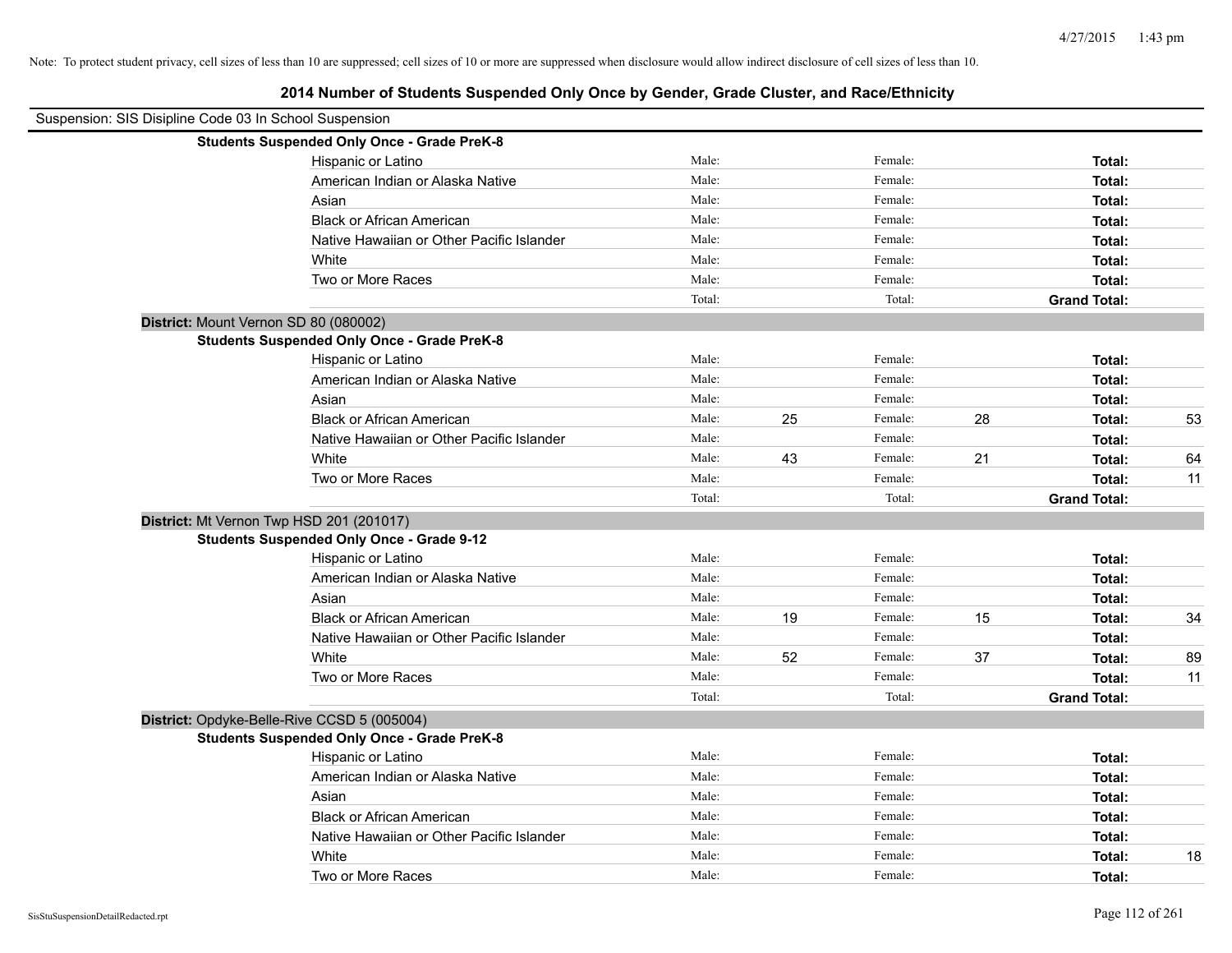## **2014 Number of Students Suspended Only Once by Gender, Grade Cluster, and Race/Ethnicity**

| Suspension: SIS Disipline Code 03 In School Suspension |                                                    |        |         |                     |
|--------------------------------------------------------|----------------------------------------------------|--------|---------|---------------------|
|                                                        |                                                    | Total: | Total:  | <b>Grand Total:</b> |
| District: Summersville SD 79 (079002)                  |                                                    |        |         |                     |
|                                                        | <b>Students Suspended Only Once - Grade PreK-8</b> |        |         |                     |
|                                                        | Hispanic or Latino                                 | Male:  | Female: | Total:              |
|                                                        | American Indian or Alaska Native                   | Male:  | Female: | Total:              |
|                                                        | Asian                                              | Male:  | Female: | Total:              |
|                                                        | <b>Black or African American</b>                   | Male:  | Female: | Total:              |
|                                                        | Native Hawaiian or Other Pacific Islander          | Male:  | Female: | Total:              |
|                                                        | White                                              | Male:  | Female: | Total:              |
|                                                        | Two or More Races                                  | Male:  | Female: | Total:              |
|                                                        |                                                    | Total: | Total:  | <b>Grand Total:</b> |
| District: Waltonville CUSD 1 (001026)                  |                                                    |        |         |                     |
|                                                        | <b>Students Suspended Only Once - Grade PreK-8</b> |        |         |                     |
|                                                        | Hispanic or Latino                                 | Male:  | Female: | Total:              |
|                                                        | American Indian or Alaska Native                   | Male:  | Female: | Total:              |
|                                                        | Asian                                              | Male:  | Female: | Total:              |
|                                                        | <b>Black or African American</b>                   | Male:  | Female: | Total:              |
|                                                        | Native Hawaiian or Other Pacific Islander          | Male:  | Female: | Total:              |
|                                                        | White                                              | Male:  | Female: | Total:              |
|                                                        | Two or More Races                                  | Male:  | Female: | Total:              |
|                                                        |                                                    | Total: | Total:  | <b>Grand Total:</b> |
|                                                        | <b>Students Suspended Only Once - Grade 9-12</b>   |        |         |                     |
|                                                        | Hispanic or Latino                                 | Male:  | Female: | Total:              |
|                                                        | American Indian or Alaska Native                   | Male:  | Female: | Total:              |
|                                                        | Asian                                              | Male:  | Female: | Total:              |
|                                                        | <b>Black or African American</b>                   | Male:  | Female: | Total:              |
|                                                        | Native Hawaiian or Other Pacific Islander          | Male:  | Female: | Total:              |
|                                                        | White                                              | Male:  | Female: | Total:              |
|                                                        | Two or More Races                                  | Male:  | Female: | Total:              |
|                                                        |                                                    | Total: | Total:  | <b>Grand Total:</b> |
| District: Webber Twp HSD 204 (204017)                  |                                                    |        |         |                     |
|                                                        | <b>Students Suspended Only Once - Grade 9-12</b>   |        |         |                     |
|                                                        | Hispanic or Latino                                 | Male:  | Female: | Total:              |
|                                                        | American Indian or Alaska Native                   | Male:  | Female: | Total:              |
|                                                        | Asian                                              | Male:  | Female: | Total:              |
|                                                        | <b>Black or African American</b>                   | Male:  | Female: | Total:              |
|                                                        | Native Hawaiian or Other Pacific Islander          | Male:  | Female: | Total:              |
|                                                        | White                                              | Male:  | Female: | Total:              |

 $\overline{\phantom{0}}$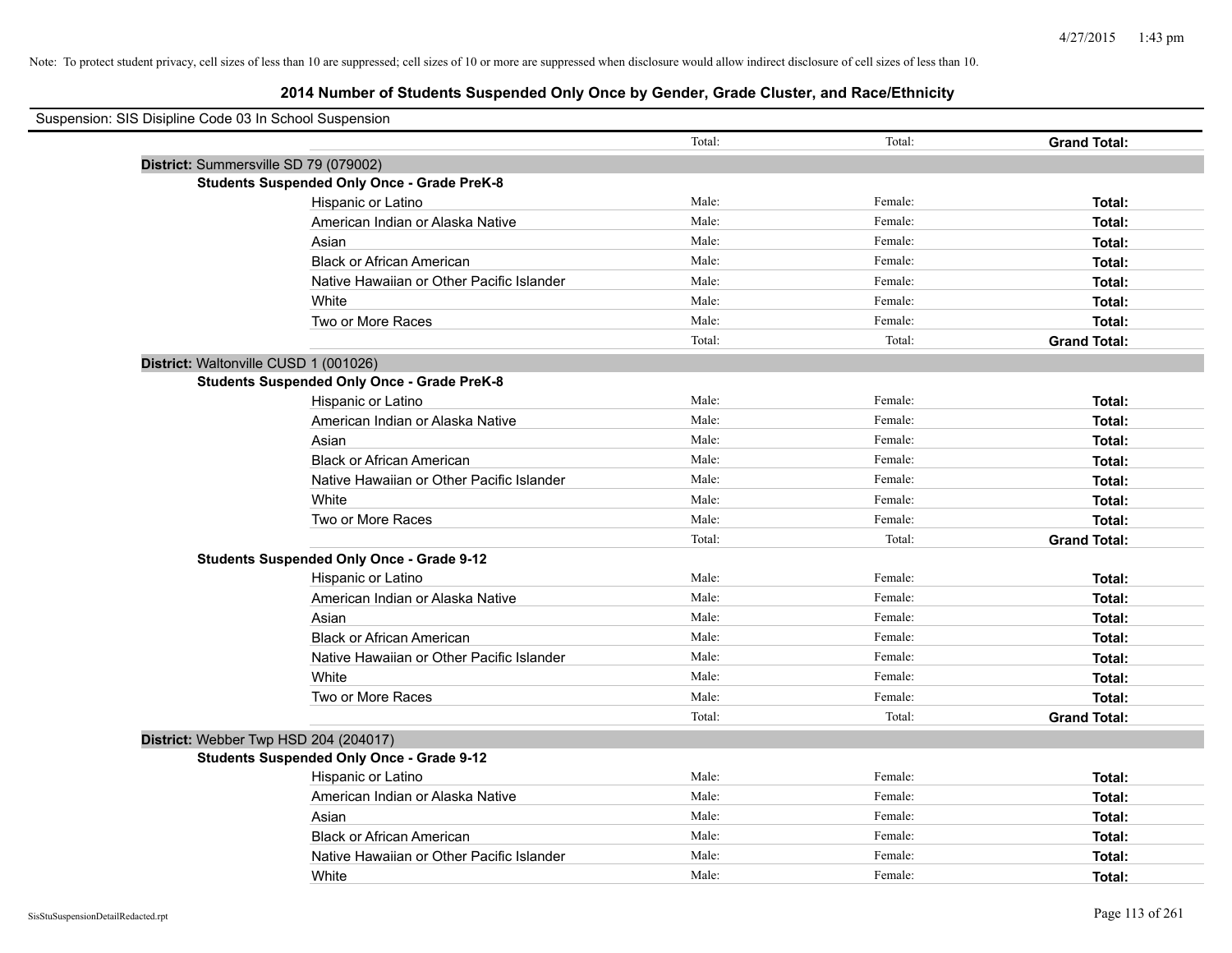| Suspension: SIS Disipline Code 03 In School Suspension |                                                    |        |         |                     |
|--------------------------------------------------------|----------------------------------------------------|--------|---------|---------------------|
|                                                        | Two or More Races                                  | Male:  | Female: | Total:              |
|                                                        |                                                    | Total: | Total:  | <b>Grand Total:</b> |
|                                                        | District: Woodlawn CCSD 4 (004004)                 |        |         |                     |
|                                                        | <b>Students Suspended Only Once - Grade PreK-8</b> |        |         |                     |
|                                                        | Hispanic or Latino                                 | Male:  | Female: | Total:              |
|                                                        | American Indian or Alaska Native                   | Male:  | Female: | Total:              |
|                                                        | Asian                                              | Male:  | Female: | Total:              |
|                                                        | <b>Black or African American</b>                   | Male:  | Female: | Total:              |
|                                                        | Native Hawaiian or Other Pacific Islander          | Male:  | Female: | Total:              |
|                                                        | White                                              | Male:  | Female: | Total:              |
|                                                        | Two or More Races                                  | Male:  | Female: | Total:              |
|                                                        |                                                    | Total: | Total:  | <b>Grand Total:</b> |
|                                                        |                                                    |        |         |                     |
| Region: Hancock/McDonough ROE (26)                     |                                                    |        |         |                     |
| County: Hancock (034)                                  |                                                    |        |         |                     |
|                                                        | District: Carthage ESD 317 (317004)                |        |         |                     |
|                                                        | <b>Students Suspended Only Once - Grade PreK-8</b> |        |         |                     |
|                                                        | Hispanic or Latino                                 | Male:  | Female: | Total:              |
|                                                        | American Indian or Alaska Native                   | Male:  | Female: | Total:              |
|                                                        | Asian                                              | Male:  | Female: | Total:              |
|                                                        | <b>Black or African American</b>                   | Male:  | Female: | Total:              |
|                                                        | Native Hawaiian or Other Pacific Islander          | Male:  | Female: | Total:              |
|                                                        | White                                              | Male:  | Female: | Total:              |
|                                                        | Two or More Races                                  | Male:  | Female: | Total:              |
|                                                        |                                                    | Total: | Total:  | <b>Grand Total:</b> |
|                                                        | District: Hamilton CCSD 328 (328024)               |        |         |                     |
|                                                        | <b>Students Suspended Only Once - Grade PreK-8</b> |        |         |                     |
|                                                        | Hispanic or Latino                                 | Male:  | Female: | Total:              |
|                                                        | American Indian or Alaska Native                   | Male:  | Female: | Total:              |
|                                                        | Asian                                              | Male:  | Female: | Total:              |
|                                                        | <b>Black or African American</b>                   | Male:  | Female: | Total:              |
|                                                        | Native Hawaiian or Other Pacific Islander          | Male:  | Female: | Total:              |
|                                                        | White                                              | Male:  | Female: | 14<br>Total:        |
|                                                        | Two or More Races                                  | Male:  | Female: | Total:              |
|                                                        |                                                    | Total: | Total:  | <b>Grand Total:</b> |
|                                                        | <b>Students Suspended Only Once - Grade 9-12</b>   |        |         |                     |
|                                                        | Hispanic or Latino                                 | Male:  | Female: | Total:              |
|                                                        | American Indian or Alaska Native                   | Male:  | Female: | Total:              |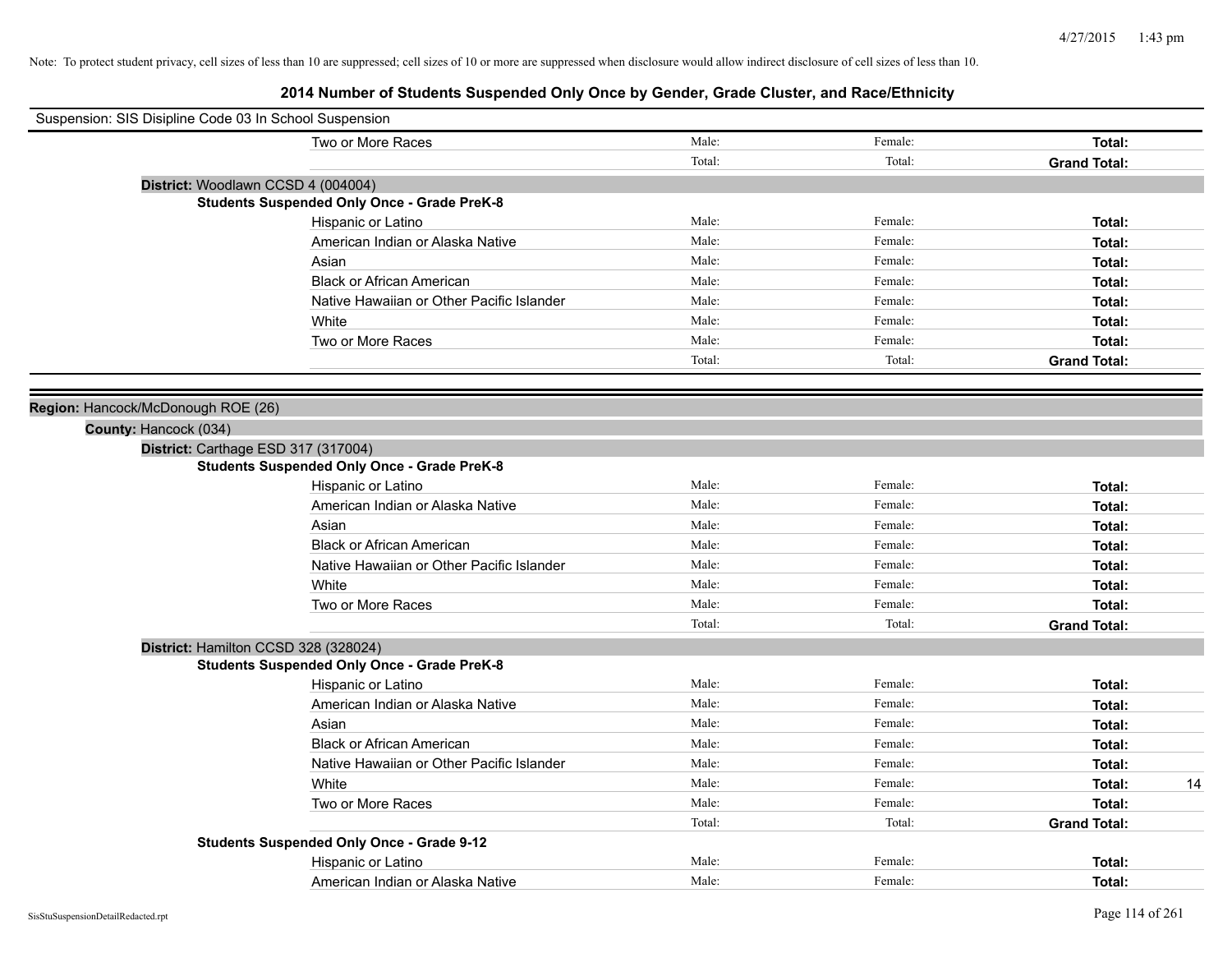## **2014 Number of Students Suspended Only Once by Gender, Grade Cluster, and Race/Ethnicity**

| Suspension: SIS Disipline Code 03 In School Suspension |                                                    |        |         |                     |    |
|--------------------------------------------------------|----------------------------------------------------|--------|---------|---------------------|----|
|                                                        | Asian                                              | Male:  | Female: | Total:              |    |
|                                                        | <b>Black or African American</b>                   | Male:  | Female: | Total:              |    |
|                                                        | Native Hawaiian or Other Pacific Islander          | Male:  | Female: | Total:              |    |
|                                                        | White                                              | Male:  | Female: | Total:              |    |
|                                                        | Two or More Races                                  | Male:  | Female: | Total:              |    |
|                                                        |                                                    | Total: | Total:  | <b>Grand Total:</b> | 10 |
|                                                        | District: Illini West H S Dist 307 (307016)        |        |         |                     |    |
|                                                        | <b>Students Suspended Only Once - Grade 9-12</b>   |        |         |                     |    |
|                                                        | Hispanic or Latino                                 | Male:  | Female: | Total:              |    |
|                                                        | American Indian or Alaska Native                   | Male:  | Female: | Total:              |    |
|                                                        | Asian                                              | Male:  | Female: | Total:              |    |
|                                                        | <b>Black or African American</b>                   | Male:  | Female: | Total:              |    |
|                                                        | Native Hawaiian or Other Pacific Islander          | Male:  | Female: | Total:              |    |
|                                                        | White                                              | Male:  | Female: | Total:              | 15 |
|                                                        | Two or More Races                                  | Male:  | Female: | Total:              |    |
|                                                        |                                                    | Total: | Total:  | <b>Grand Total:</b> |    |
| District: La Harpe CSD 347 (347004)                    |                                                    |        |         |                     |    |
|                                                        | <b>Students Suspended Only Once - Grade PreK-8</b> |        |         |                     |    |
|                                                        | Hispanic or Latino                                 | Male:  | Female: | Total:              |    |
|                                                        | American Indian or Alaska Native                   | Male:  | Female: | Total:              |    |
|                                                        | Asian                                              | Male:  | Female: | Total:              |    |
|                                                        | <b>Black or African American</b>                   | Male:  | Female: | Total:              |    |
|                                                        | Native Hawaiian or Other Pacific Islander          | Male:  | Female: | Total:              |    |
|                                                        | White                                              | Male:  | Female: | Total:              |    |
|                                                        | Two or More Races                                  | Male:  | Female: | Total:              |    |
|                                                        |                                                    | Total: | Total:  | <b>Grand Total:</b> |    |
|                                                        | District: Nauvoo-Colusa CUSD 325 (325026)          |        |         |                     |    |
|                                                        | <b>Students Suspended Only Once - Grade PreK-8</b> |        |         |                     |    |
|                                                        | Hispanic or Latino                                 | Male:  | Female: | Total:              |    |
|                                                        | American Indian or Alaska Native                   | Male:  | Female: | Total:              |    |
|                                                        | Asian                                              | Male:  | Female: | Total:              |    |
|                                                        | <b>Black or African American</b>                   | Male:  | Female: | Total:              |    |
|                                                        | Native Hawaiian or Other Pacific Islander          | Male:  | Female: | Total:              |    |
|                                                        | White                                              | Male:  | Female: | Total:              |    |
|                                                        | Two or More Races                                  | Male:  | Female: | Total:              |    |
|                                                        |                                                    | Total: | Total:  | <b>Grand Total:</b> | 10 |
|                                                        | District: Southeastern CUSD 337 (337026)           |        |         |                     |    |

**Students Suspended Only Once - Grade PreK-8**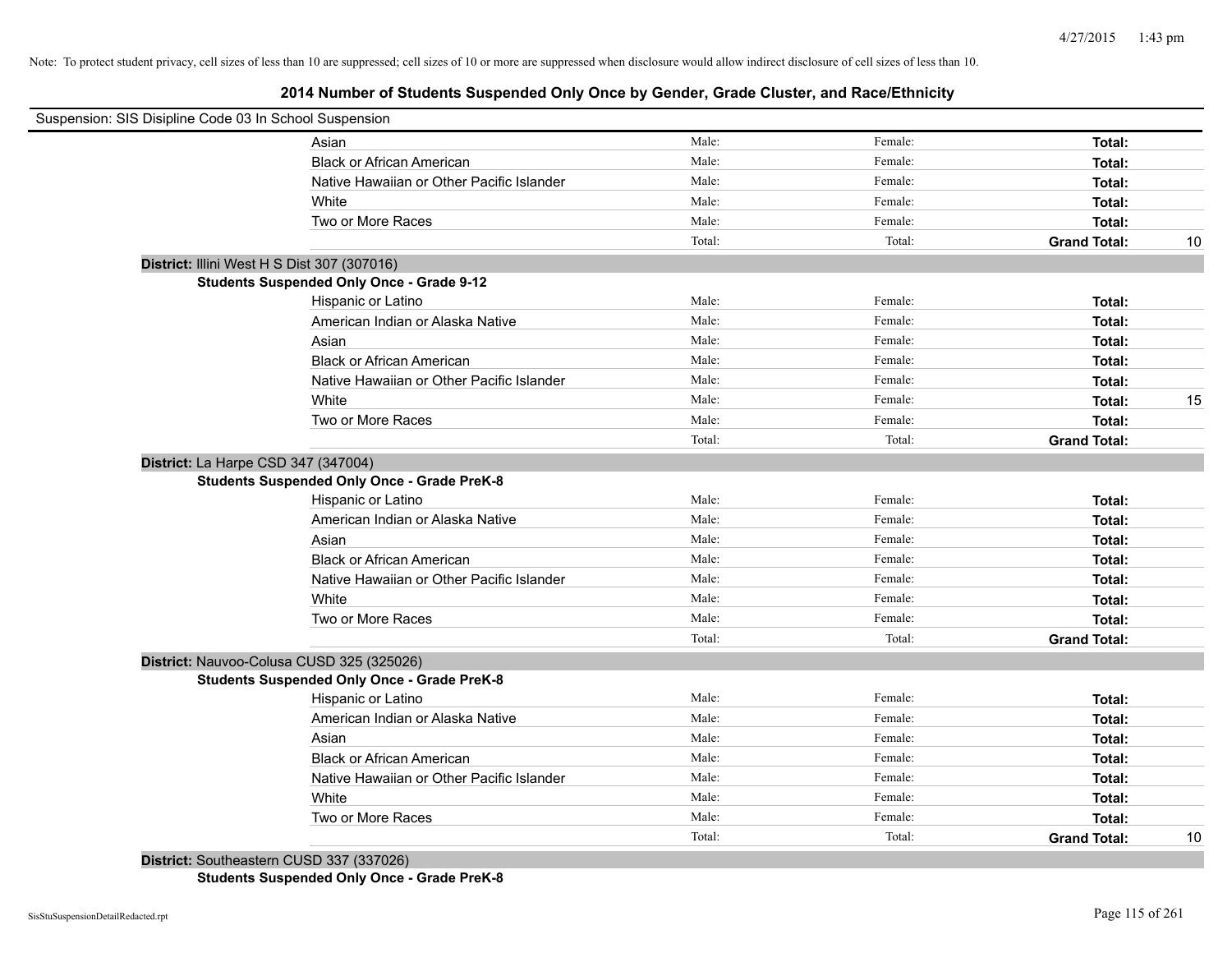## **2014 Number of Students Suspended Only Once by Gender, Grade Cluster, and Race/Ethnicity**

| Suspension: SIS Disipline Code 03 In School Suspension |                                                    |        |         |                     |    |
|--------------------------------------------------------|----------------------------------------------------|--------|---------|---------------------|----|
|                                                        | Hispanic or Latino                                 | Male:  | Female: | Total:              |    |
|                                                        | American Indian or Alaska Native                   | Male:  | Female: | Total:              |    |
|                                                        | Asian                                              | Male:  | Female: | Total:              |    |
|                                                        | <b>Black or African American</b>                   | Male:  | Female: | Total:              |    |
|                                                        | Native Hawaiian or Other Pacific Islander          | Male:  | Female: | Total:              |    |
|                                                        | White                                              | Male:  | Female: | Total:              |    |
|                                                        | Two or More Races                                  | Male:  | Female: | Total:              |    |
|                                                        |                                                    | Total: | Total:  | <b>Grand Total:</b> |    |
|                                                        | <b>Students Suspended Only Once - Grade 9-12</b>   |        |         |                     |    |
|                                                        | Hispanic or Latino                                 | Male:  | Female: | Total:              |    |
|                                                        | American Indian or Alaska Native                   | Male:  | Female: | Total:              |    |
|                                                        | Asian                                              | Male:  | Female: | Total:              |    |
|                                                        | <b>Black or African American</b>                   | Male:  | Female: | Total:              |    |
|                                                        | Native Hawaiian or Other Pacific Islander          | Male:  | Female: | Total:              |    |
|                                                        | White                                              | Male:  | Female: | Total:              |    |
|                                                        | Two or More Races                                  | Male:  | Female: | Total:              |    |
|                                                        |                                                    | Total: | Total:  | <b>Grand Total:</b> |    |
| District: Warsaw CUSD 316 (316026)                     |                                                    |        |         |                     |    |
|                                                        | <b>Students Suspended Only Once - Grade PreK-8</b> |        |         |                     |    |
|                                                        | Hispanic or Latino                                 | Male:  | Female: | Total:              |    |
|                                                        | American Indian or Alaska Native                   | Male:  | Female: | Total:              |    |
|                                                        | Asian                                              | Male:  | Female: | Total:              |    |
|                                                        | <b>Black or African American</b>                   | Male:  | Female: | Total:              |    |
|                                                        | Native Hawaiian or Other Pacific Islander          | Male:  | Female: | Total:              |    |
|                                                        | White                                              | Male:  | Female: | Total:              |    |
|                                                        | Two or More Races                                  | Male:  | Female: | Total:              |    |
|                                                        |                                                    | Total: | Total:  | <b>Grand Total:</b> |    |
|                                                        | <b>Students Suspended Only Once - Grade 9-12</b>   |        |         |                     |    |
|                                                        | Hispanic or Latino                                 | Male:  | Female: | Total:              |    |
|                                                        | American Indian or Alaska Native                   | Male:  | Female: | Total:              |    |
|                                                        | Asian                                              | Male:  | Female: | Total:              |    |
|                                                        | <b>Black or African American</b>                   | Male:  | Female: | Total:              |    |
|                                                        | Native Hawaiian or Other Pacific Islander          | Male:  | Female: | Total:              |    |
|                                                        | White                                              | Male:  | Female: | Total:              | 15 |
|                                                        | Two or More Races                                  | Male:  | Female: | Total:              |    |
|                                                        |                                                    | Total: | Total:  | <b>Grand Total:</b> |    |
| <b>County: Mcdonough (062)</b>                         |                                                    |        |         |                     |    |

**District:** Bushnell Prairie City CUSD 170 (170026)

**Students Suspended Only Once - Grade PreK-8**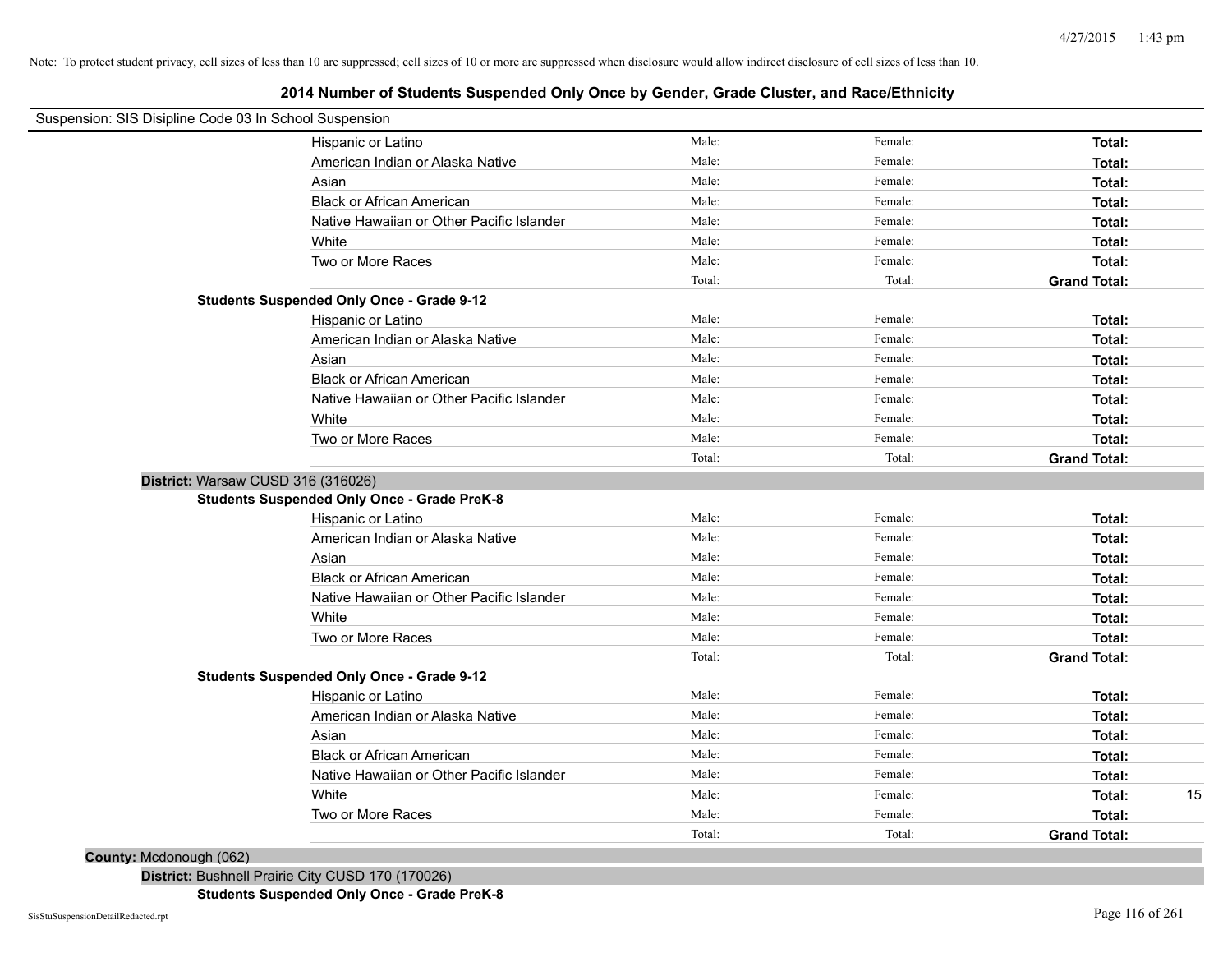| Suspension: SIS Disipline Code 03 In School Suspension |                                                    |        |         |                     |    |
|--------------------------------------------------------|----------------------------------------------------|--------|---------|---------------------|----|
|                                                        | Hispanic or Latino                                 | Male:  | Female: | Total:              |    |
|                                                        | American Indian or Alaska Native                   | Male:  | Female: | Total:              |    |
|                                                        | Asian                                              | Male:  | Female: | Total:              |    |
|                                                        | <b>Black or African American</b>                   | Male:  | Female: | Total:              |    |
|                                                        | Native Hawaiian or Other Pacific Islander          | Male:  | Female: | Total:              |    |
|                                                        | White                                              | Male:  | Female: | Total:              |    |
|                                                        | Two or More Races                                  | Male:  | Female: | Total:              |    |
|                                                        |                                                    | Total: | Total:  | <b>Grand Total:</b> |    |
|                                                        | District: Macomb CUSD 185 (185026)                 |        |         |                     |    |
|                                                        | <b>Students Suspended Only Once - Grade PreK-8</b> |        |         |                     |    |
|                                                        | Hispanic or Latino                                 | Male:  | Female: | Total:              |    |
|                                                        | American Indian or Alaska Native                   | Male:  | Female: | Total:              |    |
|                                                        | Asian                                              | Male:  | Female: | Total:              |    |
|                                                        | <b>Black or African American</b>                   | Male:  | Female: | Total:              |    |
|                                                        | Native Hawaiian or Other Pacific Islander          | Male:  | Female: | Total:              |    |
|                                                        | White                                              | Male:  | Female: | Total:              |    |
|                                                        | Two or More Races                                  | Male:  | Female: | Total:              |    |
|                                                        |                                                    | Total: | Total:  | <b>Grand Total:</b> | 13 |
|                                                        | <b>Students Suspended Only Once - Grade 9-12</b>   |        |         |                     |    |
|                                                        | Hispanic or Latino                                 | Male:  | Female: | Total:              |    |
|                                                        | American Indian or Alaska Native                   | Male:  | Female: | Total:              |    |
|                                                        | Asian                                              | Male:  | Female: | Total:              |    |
|                                                        | <b>Black or African American</b>                   | Male:  | Female: | Total:              |    |
|                                                        | Native Hawaiian or Other Pacific Islander          | Male:  | Female: | Total:              |    |
|                                                        | White                                              | Male:  | Female: | Total:              |    |
|                                                        | Two or More Races                                  | Male:  | Female: | Total:              |    |
|                                                        |                                                    | Total: | Total:  | <b>Grand Total:</b> | 19 |
|                                                        | District: West Prairie CUSD 103 (103026)           |        |         |                     |    |
|                                                        | <b>Students Suspended Only Once - Grade PreK-8</b> |        |         |                     |    |
|                                                        | Hispanic or Latino                                 | Male:  | Female: | Total:              |    |
|                                                        | American Indian or Alaska Native                   | Male:  | Female: | Total:              |    |
|                                                        | Asian                                              | Male:  | Female: | Total:              |    |
|                                                        | <b>Black or African American</b>                   | Male:  | Female: | Total:              |    |
|                                                        | Native Hawaiian or Other Pacific Islander          | Male:  | Female: | Total:              |    |
|                                                        | White                                              | Male:  | Female: | Total:              |    |
|                                                        | Two or More Races                                  | Male:  | Female: | Total:              |    |
|                                                        |                                                    | Total: | Total:  | <b>Grand Total:</b> |    |
|                                                        | <b>Students Suspended Only Once - Grade 9-12</b>   |        |         |                     |    |
|                                                        | Hispanic or Latino                                 | Male:  | Female: | Total:              |    |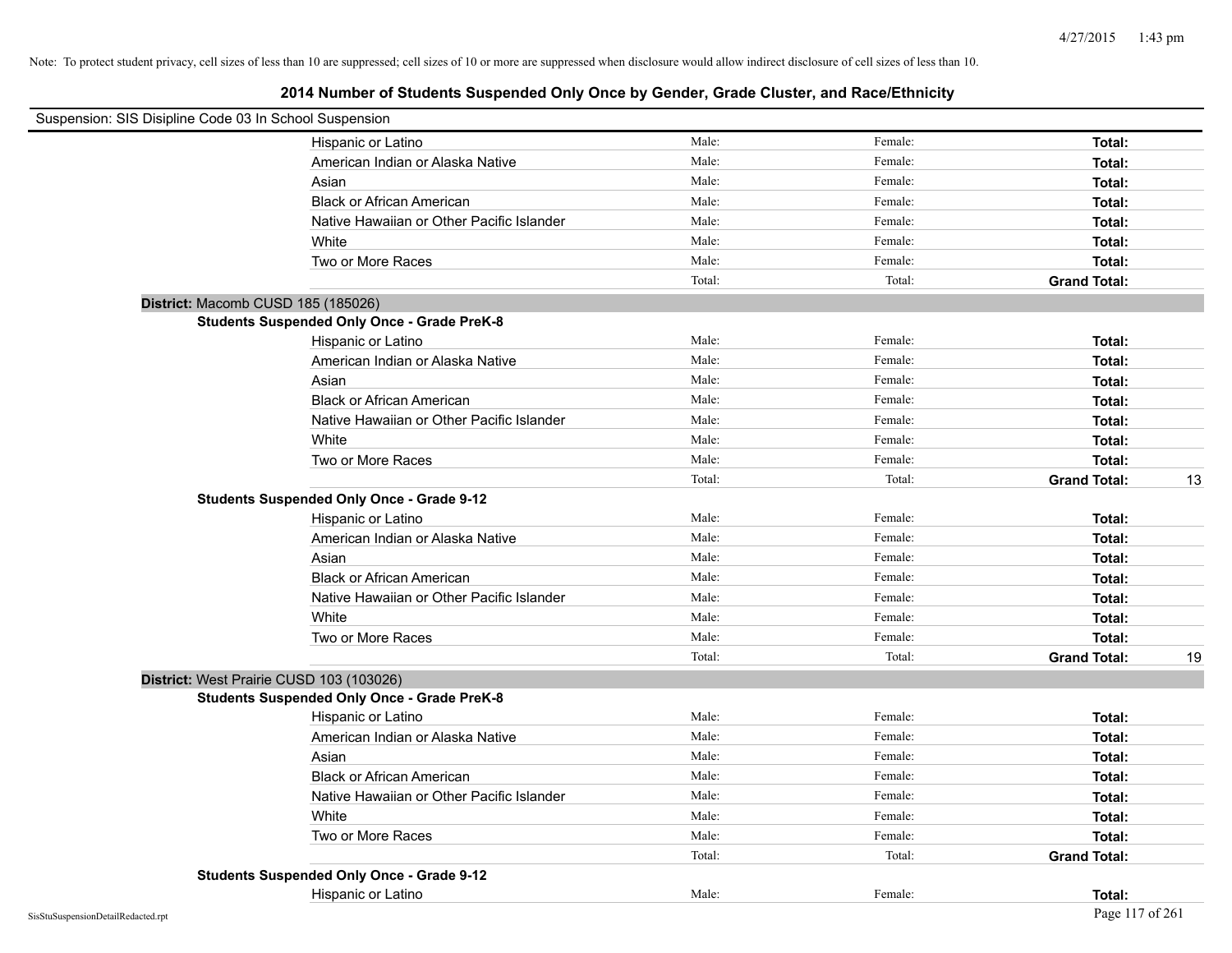| Suspension: SIS Disipline Code 03 In School Suspension |                                                      |        |         |                     |
|--------------------------------------------------------|------------------------------------------------------|--------|---------|---------------------|
|                                                        | American Indian or Alaska Native                     | Male:  | Female: | Total:              |
|                                                        | Asian                                                | Male:  | Female: | Total:              |
|                                                        | <b>Black or African American</b>                     | Male:  | Female: | Total:              |
|                                                        | Native Hawaiian or Other Pacific Islander            | Male:  | Female: | Total:              |
|                                                        | White                                                | Male:  | Female: | Total:              |
|                                                        | Two or More Races                                    | Male:  | Female: | Total:              |
|                                                        |                                                      | Total: | Total:  | <b>Grand Total:</b> |
|                                                        |                                                      |        |         |                     |
| Region: Henderson/Mercer/Warren ROE (27)               |                                                      |        |         |                     |
| County: Henderson (036)                                |                                                      |        |         |                     |
|                                                        | District: West Central CUSD 235 (235026)             |        |         |                     |
|                                                        | <b>Students Suspended Only Once - Grade PreK-8</b>   |        |         |                     |
|                                                        | Hispanic or Latino                                   | Male:  | Female: | Total:              |
|                                                        | American Indian or Alaska Native                     | Male:  | Female: | Total:              |
|                                                        | Asian                                                | Male:  | Female: | Total:              |
|                                                        | <b>Black or African American</b>                     | Male:  | Female: | Total:              |
|                                                        | Native Hawaiian or Other Pacific Islander            | Male:  | Female: | Total:              |
|                                                        | White                                                | Male:  | Female: | 20<br>Total:        |
|                                                        | Two or More Races                                    | Male:  | Female: | Total:              |
|                                                        |                                                      | Total: | Total:  | <b>Grand Total:</b> |
|                                                        | <b>Students Suspended Only Once - Grade 9-12</b>     |        |         |                     |
|                                                        | Hispanic or Latino                                   | Male:  | Female: | Total:              |
|                                                        | American Indian or Alaska Native                     | Male:  | Female: | Total:              |
|                                                        | Asian                                                | Male:  | Female: | Total:              |
|                                                        | <b>Black or African American</b>                     | Male:  | Female: | Total:              |
|                                                        | Native Hawaiian or Other Pacific Islander            | Male:  | Female: | Total:              |
|                                                        | White                                                | Male:  | Female: | 18<br>Total:        |
|                                                        | Two or More Races                                    | Male:  | Female: | Total:              |
|                                                        |                                                      | Total: | Total:  | <b>Grand Total:</b> |
| County: Mercer (066)                                   |                                                      |        |         |                     |
|                                                        | District: Mercer County School District 404 (404026) |        |         |                     |
|                                                        | <b>Students Suspended Only Once - Grade PreK-8</b>   |        |         |                     |
|                                                        | Hispanic or Latino                                   | Male:  | Female: | Total:              |
|                                                        | American Indian or Alaska Native                     | Male:  | Female: | Total:              |
|                                                        | Asian                                                | Male:  | Female: | Total:              |
|                                                        | <b>Black or African American</b>                     | Male:  | Female: | Total:              |
|                                                        | Native Hawaiian or Other Pacific Islander            | Male:  | Female: | Total:              |
|                                                        | White                                                | Male:  | Female: | 18<br>Total:        |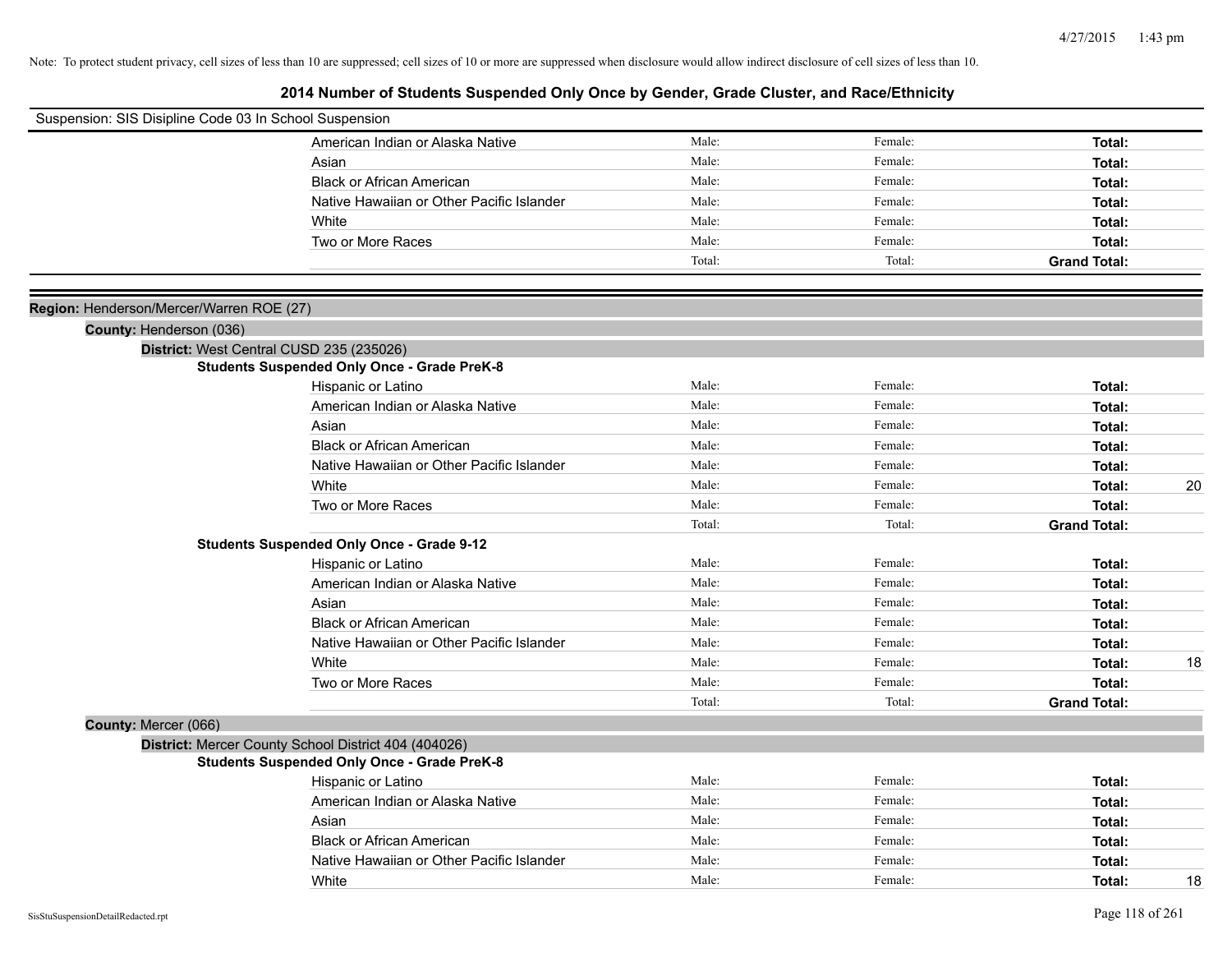| Two or More Races                                  |                                           | Male:  | Female: | Total:              |    |
|----------------------------------------------------|-------------------------------------------|--------|---------|---------------------|----|
|                                                    |                                           | Total: | Total:  | <b>Grand Total:</b> |    |
| <b>Students Suspended Only Once - Grade 9-12</b>   |                                           |        |         |                     |    |
| Hispanic or Latino                                 |                                           | Male:  | Female: | Total:              |    |
| American Indian or Alaska Native                   |                                           | Male:  | Female: | Total:              |    |
| Asian                                              |                                           | Male:  | Female: | Total:              |    |
| <b>Black or African American</b>                   |                                           | Male:  | Female: | Total:              |    |
|                                                    | Native Hawaiian or Other Pacific Islander | Male:  | Female: | Total:              |    |
| White                                              |                                           | Male:  | Female: | Total:              |    |
| Two or More Races                                  |                                           | Male:  | Female: | Total:              |    |
|                                                    |                                           | Total: | Total:  | <b>Grand Total:</b> |    |
| County: Warren (094)                               |                                           |        |         |                     |    |
| District: Monmouth-Roseville CUSD 238 (238026)     |                                           |        |         |                     |    |
| <b>Students Suspended Only Once - Grade PreK-8</b> |                                           |        |         |                     |    |
| Hispanic or Latino                                 |                                           | Male:  | Female: | Total:              |    |
| American Indian or Alaska Native                   |                                           | Male:  | Female: | Total:              |    |
| Asian                                              |                                           | Male:  | Female: | Total:              |    |
| <b>Black or African American</b>                   |                                           | Male:  | Female: | Total:              |    |
|                                                    | Native Hawaiian or Other Pacific Islander | Male:  | Female: | Total:              |    |
| White                                              |                                           | Male:  | Female: | Total:              |    |
| Two or More Races                                  |                                           | Male:  | Female: | Total:              |    |
|                                                    |                                           | Total: | Total:  | <b>Grand Total:</b> |    |
| District: United CUSD 304 (304026)                 |                                           |        |         |                     |    |
| <b>Students Suspended Only Once - Grade PreK-8</b> |                                           |        |         |                     |    |
| Hispanic or Latino                                 |                                           | Male:  | Female: | Total:              |    |
| American Indian or Alaska Native                   |                                           | Male:  | Female: | Total:              |    |
| Asian                                              |                                           | Male:  | Female: | Total:              |    |
| <b>Black or African American</b>                   |                                           | Male:  | Female: | Total:              |    |
|                                                    | Native Hawaiian or Other Pacific Islander | Male:  | Female: | Total:              |    |
| White                                              |                                           | Male:  | Female: | Total:              | 11 |
| Two or More Races                                  |                                           | Male:  | Female: | Total:              |    |
|                                                    |                                           | Total: | Total:  | <b>Grand Total:</b> |    |
|                                                    |                                           |        |         |                     |    |
| Region: Iroquois/Kankakee ROE (32)                 |                                           |        |         |                     |    |
| County: Iroquois (038)                             |                                           |        |         |                     |    |
| District: Central CUSD 4 (004026)                  |                                           |        |         |                     |    |
| <b>Students Suspended Only Once - Grade PreK-8</b> |                                           |        |         |                     |    |
| Hispanic or Latino                                 |                                           | Male:  | Female: | Total:              |    |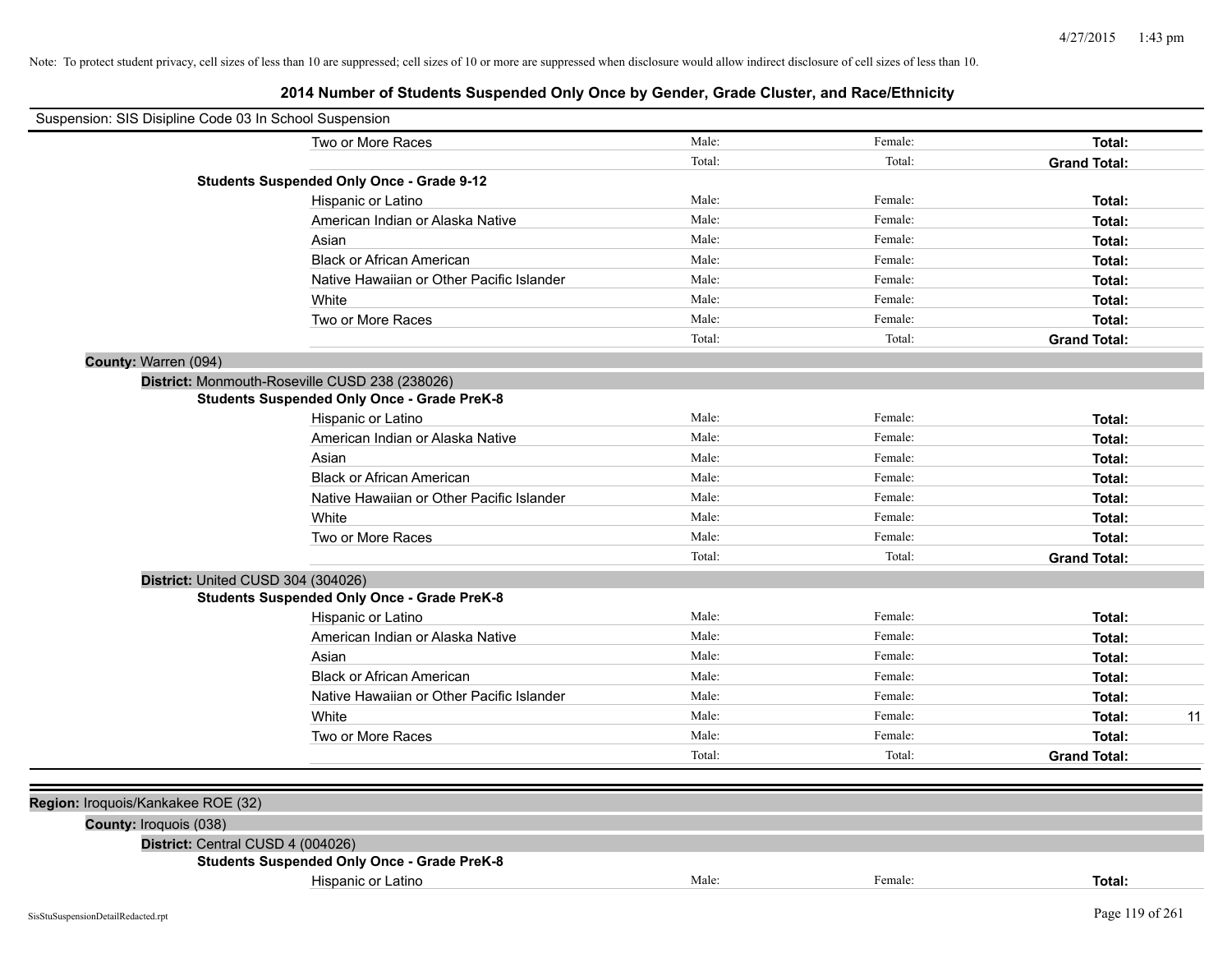| Suspension: SIS Disipline Code 03 In School Suspension |                                                    |        |         |                     |    |
|--------------------------------------------------------|----------------------------------------------------|--------|---------|---------------------|----|
|                                                        | American Indian or Alaska Native                   | Male:  | Female: | Total:              |    |
|                                                        | Asian                                              | Male:  | Female: | Total:              |    |
|                                                        | <b>Black or African American</b>                   | Male:  | Female: | Total:              |    |
|                                                        | Native Hawaiian or Other Pacific Islander          | Male:  | Female: | Total:              |    |
|                                                        | White                                              | Male:  | Female: | Total:              | 16 |
|                                                        | Two or More Races                                  | Male:  | Female: | Total:              |    |
|                                                        |                                                    | Total: | Total:  | <b>Grand Total:</b> |    |
|                                                        | <b>Students Suspended Only Once - Grade 9-12</b>   |        |         |                     |    |
|                                                        | Hispanic or Latino                                 | Male:  | Female: | Total:              |    |
|                                                        | American Indian or Alaska Native                   | Male:  | Female: | Total:              |    |
|                                                        | Asian                                              | Male:  | Female: | Total:              |    |
|                                                        | <b>Black or African American</b>                   | Male:  | Female: | Total:              |    |
|                                                        | Native Hawaiian or Other Pacific Islander          | Male:  | Female: | Total:              |    |
|                                                        | White                                              | Male:  | Female: | Total:              | 15 |
|                                                        | Two or More Races                                  | Male:  | Female: | Total:              |    |
|                                                        |                                                    | Total: | Total:  | <b>Grand Total:</b> |    |
| District: Cissna Park CUSD 6 (006026)                  |                                                    |        |         |                     |    |
|                                                        | <b>Students Suspended Only Once - Grade 9-12</b>   |        |         |                     |    |
|                                                        | Hispanic or Latino                                 | Male:  | Female: | Total:              |    |
|                                                        | American Indian or Alaska Native                   | Male:  | Female: | Total:              |    |
|                                                        | Asian                                              | Male:  | Female: | Total:              |    |
|                                                        | <b>Black or African American</b>                   | Male:  | Female: | Total:              |    |
|                                                        | Native Hawaiian or Other Pacific Islander          | Male:  | Female: | Total:              |    |
|                                                        | White                                              | Male:  | Female: | Total:              |    |
|                                                        | Two or More Races                                  | Male:  | Female: | Total:              |    |
|                                                        |                                                    | Total: | Total:  | <b>Grand Total:</b> |    |
| District: Donovan CUSD 3 (003026)                      |                                                    |        |         |                     |    |
|                                                        | <b>Students Suspended Only Once - Grade PreK-8</b> |        |         |                     |    |
|                                                        | Hispanic or Latino                                 | Male:  | Female: | Total:              |    |
|                                                        | American Indian or Alaska Native                   | Male:  | Female: | Total:              |    |
|                                                        | Asian                                              | Male:  | Female: | Total:              |    |
|                                                        | <b>Black or African American</b>                   | Male:  | Female: | Total:              |    |
|                                                        | Native Hawaiian or Other Pacific Islander          | Male:  | Female: | Total:              |    |
|                                                        | White                                              | Male:  | Female: | Total:              |    |
|                                                        | Two or More Races                                  | Male:  | Female: | Total:              |    |
|                                                        |                                                    | Total: | Total:  | <b>Grand Total:</b> |    |
|                                                        | <b>Students Suspended Only Once - Grade 9-12</b>   |        |         |                     |    |
|                                                        | Hispanic or Latino                                 | Male:  | Female: | Total:              |    |
|                                                        | American Indian or Alaska Native                   | Male:  | Female: | Total:              |    |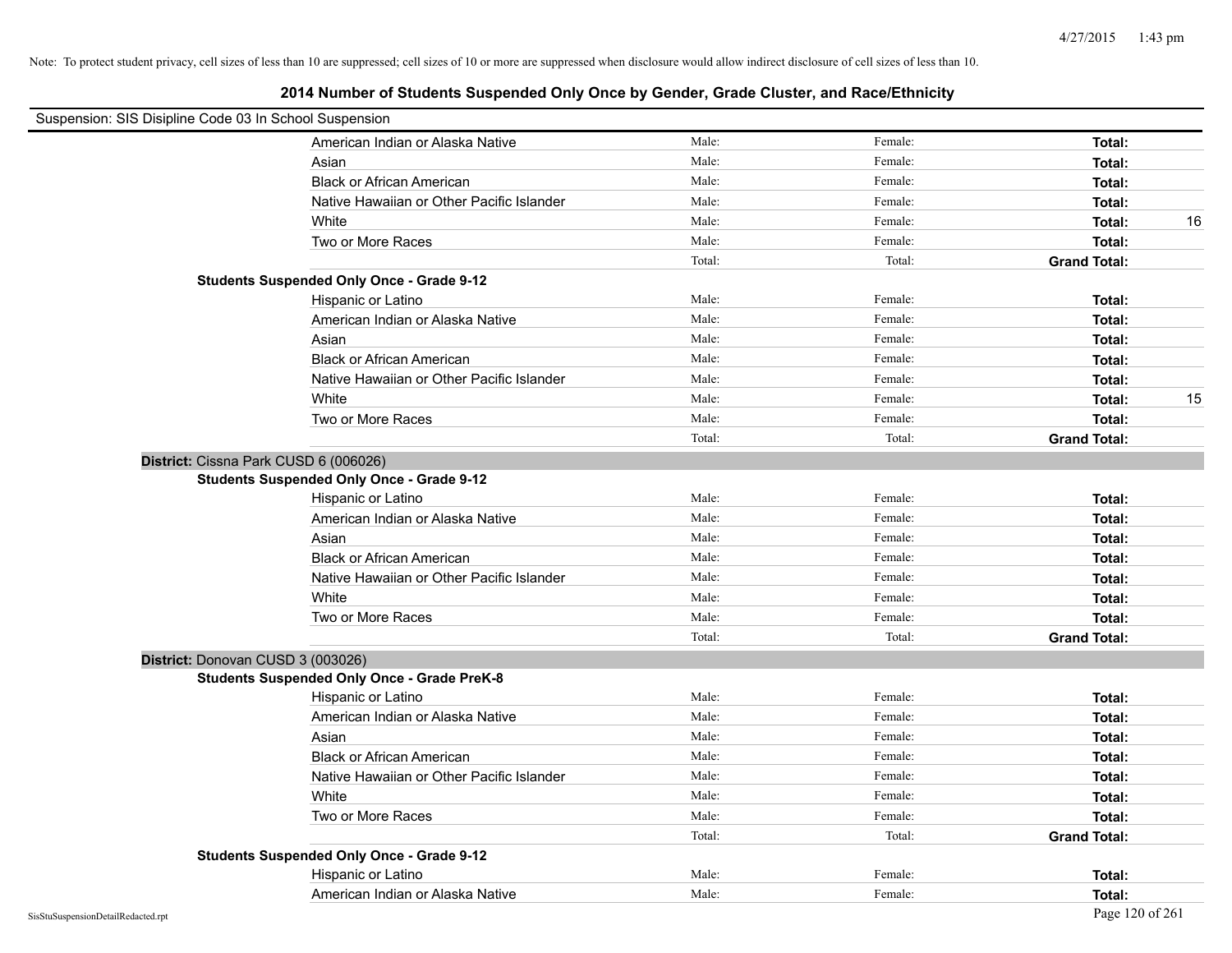| Suspension: SIS Disipline Code 03 In School Suspension |                                           |        |         |                     |
|--------------------------------------------------------|-------------------------------------------|--------|---------|---------------------|
| Asian                                                  |                                           | Male:  | Female: | Total:              |
|                                                        | <b>Black or African American</b>          | Male:  | Female: | Total:              |
|                                                        | Native Hawaiian or Other Pacific Islander | Male:  | Female: | Total:              |
| White                                                  |                                           | Male:  | Female: | Total:              |
|                                                        | Two or More Races                         | Male:  | Female: | Total:              |
|                                                        |                                           | Total: | Total:  | <b>Grand Total:</b> |
| District: Iroquois County CUSD 9 (009026)              |                                           |        |         |                     |
| <b>Students Suspended Only Once - Grade PreK-8</b>     |                                           |        |         |                     |
|                                                        | Hispanic or Latino                        | Male:  | Female: | Total:              |
|                                                        | American Indian or Alaska Native          | Male:  | Female: | Total:              |
| Asian                                                  |                                           | Male:  | Female: | Total:              |
|                                                        | <b>Black or African American</b>          | Male:  | Female: | Total:              |
|                                                        | Native Hawaiian or Other Pacific Islander | Male:  | Female: | Total:              |
| White                                                  |                                           | Male:  | Female: | Total:              |
|                                                        | Two or More Races                         | Male:  | Female: | Total:              |
|                                                        |                                           | Total: | Total:  | <b>Grand Total:</b> |
| <b>Students Suspended Only Once - Grade 9-12</b>       |                                           |        |         |                     |
|                                                        | Hispanic or Latino                        | Male:  | Female: | Total:              |
|                                                        | American Indian or Alaska Native          | Male:  | Female: | Total:              |
| Asian                                                  |                                           | Male:  | Female: | Total:              |
|                                                        | <b>Black or African American</b>          | Male:  | Female: | Total:              |
|                                                        | Native Hawaiian or Other Pacific Islander | Male:  | Female: | Total:              |
| White                                                  |                                           | Male:  | Female: | 18<br>Total:        |
|                                                        | Two or More Races                         | Male:  | Female: | Total:              |
|                                                        |                                           | Total: | Total:  | <b>Grand Total:</b> |
| District: Iroquois West CUSD 10 (010026)               |                                           |        |         |                     |
| <b>Students Suspended Only Once - Grade PreK-8</b>     |                                           |        |         |                     |
|                                                        | Hispanic or Latino                        | Male:  | Female: | Total:              |
|                                                        | American Indian or Alaska Native          | Male:  | Female: | Total:              |
| Asian                                                  |                                           | Male:  | Female: | Total:              |
|                                                        | <b>Black or African American</b>          | Male:  | Female: | Total:              |
|                                                        | Native Hawaiian or Other Pacific Islander | Male:  | Female: | Total:              |
| White                                                  |                                           | Male:  | Female: | Total:              |
|                                                        | Two or More Races                         | Male:  | Female: | Total:              |
|                                                        |                                           | Total: | Total:  | <b>Grand Total:</b> |
| <b>Students Suspended Only Once - Grade 9-12</b>       |                                           |        |         |                     |
|                                                        | Hispanic or Latino                        | Male:  | Female: | Total:              |
|                                                        | American Indian or Alaska Native          | Male:  | Female: | Total:              |
| Asian                                                  |                                           | Male:  | Female: | Total:              |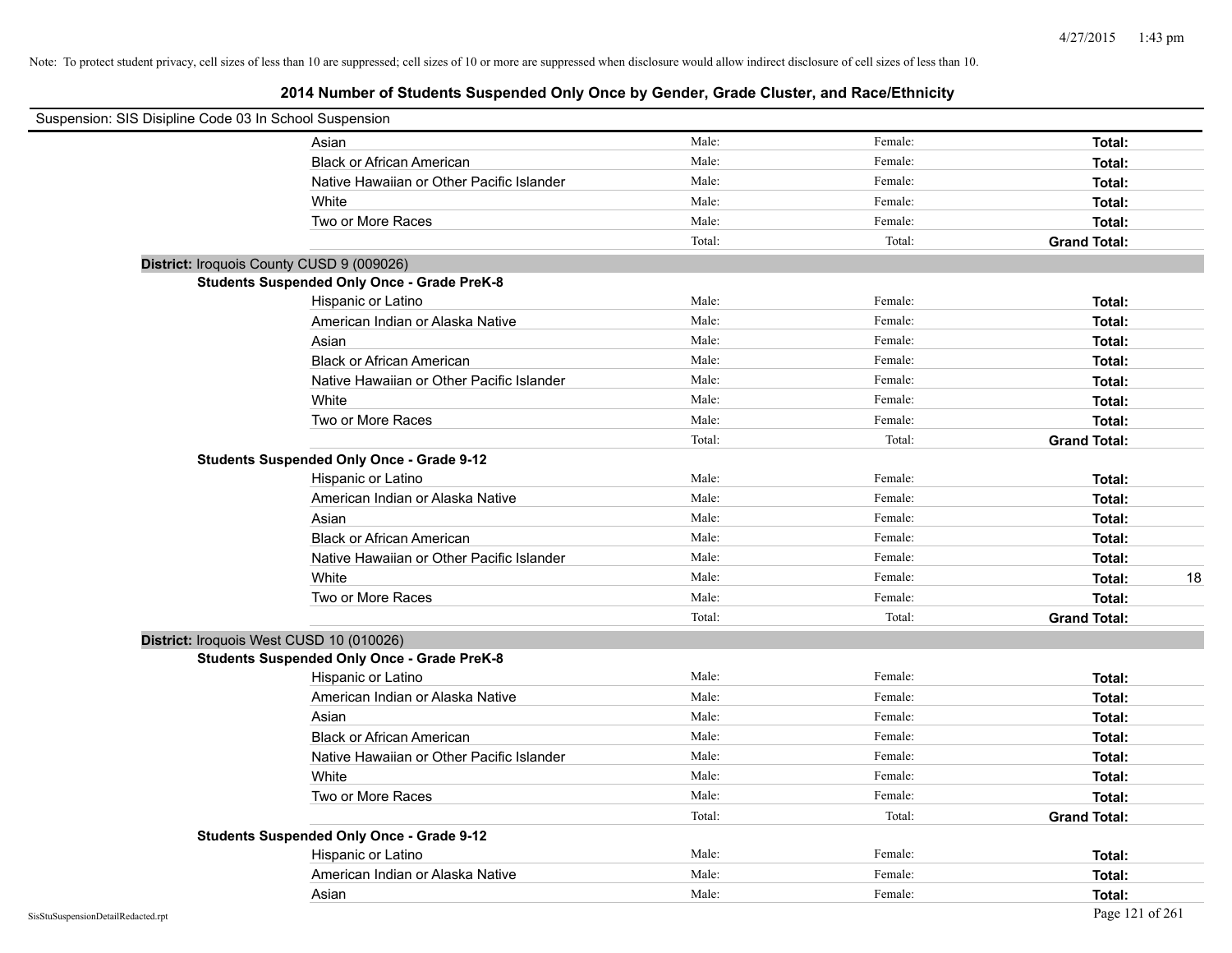## **2014 Number of Students Suspended Only Once by Gender, Grade Cluster, and Race/Ethnicity**

|                        | Suspension: SIS Disipline Code 03 In School Suspension                                                                                                                                                                                                                                                                                                                                           |        |    |         |    |                     |    |
|------------------------|--------------------------------------------------------------------------------------------------------------------------------------------------------------------------------------------------------------------------------------------------------------------------------------------------------------------------------------------------------------------------------------------------|--------|----|---------|----|---------------------|----|
|                        | <b>Black or African American</b>                                                                                                                                                                                                                                                                                                                                                                 | Male:  |    | Female: |    | Total:              |    |
|                        | Native Hawaiian or Other Pacific Islander                                                                                                                                                                                                                                                                                                                                                        | Male:  |    | Female: |    | Total:              |    |
|                        | White                                                                                                                                                                                                                                                                                                                                                                                            | Male:  |    | Female: |    | Total:              |    |
|                        | Two or More Races                                                                                                                                                                                                                                                                                                                                                                                | Male:  |    | Female: |    | Total:              |    |
|                        |                                                                                                                                                                                                                                                                                                                                                                                                  | Total: |    | Total:  |    | <b>Grand Total:</b> |    |
|                        | District: Milford CCSD 280 (280004)                                                                                                                                                                                                                                                                                                                                                              |        |    |         |    |                     |    |
|                        | <b>Students Suspended Only Once - Grade PreK-8</b>                                                                                                                                                                                                                                                                                                                                               |        |    |         |    |                     |    |
|                        | Hispanic or Latino                                                                                                                                                                                                                                                                                                                                                                               | Male:  |    | Female: |    | Total:              |    |
|                        | American Indian or Alaska Native                                                                                                                                                                                                                                                                                                                                                                 | Male:  |    | Female: |    | Total:              |    |
|                        | Asian                                                                                                                                                                                                                                                                                                                                                                                            | Male:  |    | Female: |    | Total:              |    |
|                        | <b>Black or African American</b>                                                                                                                                                                                                                                                                                                                                                                 | Male:  |    | Female: |    | Total:              |    |
|                        | Native Hawaiian or Other Pacific Islander                                                                                                                                                                                                                                                                                                                                                        | Male:  |    | Female: |    | Total:              |    |
|                        | White                                                                                                                                                                                                                                                                                                                                                                                            | Male:  |    | Female: |    | Total:              |    |
|                        | Two or More Races                                                                                                                                                                                                                                                                                                                                                                                | Male:  |    | Female: |    | Total:              |    |
|                        |                                                                                                                                                                                                                                                                                                                                                                                                  | Total: |    | Total:  |    | <b>Grand Total:</b> |    |
|                        | District: Milford Twp HSD 233 (233017)                                                                                                                                                                                                                                                                                                                                                           |        |    |         |    |                     |    |
|                        | <b>Students Suspended Only Once - Grade 9-12</b>                                                                                                                                                                                                                                                                                                                                                 |        |    |         |    |                     |    |
|                        | Hispanic or Latino                                                                                                                                                                                                                                                                                                                                                                               | Male:  |    | Female: |    | Total:              |    |
|                        | American Indian or Alaska Native                                                                                                                                                                                                                                                                                                                                                                 | Male:  |    | Female: |    | Total:              |    |
|                        | Asian                                                                                                                                                                                                                                                                                                                                                                                            | Male:  |    | Female: |    | Total:              |    |
|                        | <b>Black or African American</b>                                                                                                                                                                                                                                                                                                                                                                 | Male:  |    | Female: |    | Total:              |    |
|                        | Native Hawaiian or Other Pacific Islander                                                                                                                                                                                                                                                                                                                                                        | Male:  |    | Female: |    | Total:              |    |
|                        | White                                                                                                                                                                                                                                                                                                                                                                                            | Male:  |    | Female: |    | Total:              |    |
|                        | Two or More Races                                                                                                                                                                                                                                                                                                                                                                                | Male:  |    | Female: |    | Total:              |    |
|                        |                                                                                                                                                                                                                                                                                                                                                                                                  | Total: |    | Total:  |    | <b>Grand Total:</b> |    |
| County: Kankakee (046) |                                                                                                                                                                                                                                                                                                                                                                                                  |        |    |         |    |                     |    |
|                        | District: Bourbonnais SD 53 (053002)                                                                                                                                                                                                                                                                                                                                                             |        |    |         |    |                     |    |
|                        | <b>Students Suspended Only Once - Grade PreK-8</b>                                                                                                                                                                                                                                                                                                                                               |        |    |         |    |                     |    |
|                        | Hispanic or Latino                                                                                                                                                                                                                                                                                                                                                                               | Male:  |    | Female: |    | Total:              |    |
|                        | American Indian or Alaska Native                                                                                                                                                                                                                                                                                                                                                                 | Male:  |    | Female: |    | Total:              |    |
|                        | Asian                                                                                                                                                                                                                                                                                                                                                                                            | Male:  |    | Female: |    | Total:              |    |
|                        | <b>Black or African American</b>                                                                                                                                                                                                                                                                                                                                                                 | Male:  |    | Female: |    | Total:              | 14 |
|                        | Native Hawaiian or Other Pacific Islander                                                                                                                                                                                                                                                                                                                                                        | Male:  |    | Female: |    | Total:              |    |
|                        | White                                                                                                                                                                                                                                                                                                                                                                                            | Male:  |    | Female: |    | Total:              | 27 |
|                        | Two or More Races                                                                                                                                                                                                                                                                                                                                                                                | Male:  |    | Female: |    | Total:              |    |
|                        |                                                                                                                                                                                                                                                                                                                                                                                                  | Total: | 40 | Total:  | 11 | <b>Grand Total:</b> | 51 |
|                        | ________<br>$\overline{a}$ $\overline{a}$ $\overline{a}$ $\overline{a}$ $\overline{a}$ $\overline{a}$ $\overline{a}$ $\overline{a}$ $\overline{a}$ $\overline{a}$ $\overline{a}$ $\overline{a}$ $\overline{a}$ $\overline{a}$ $\overline{a}$ $\overline{a}$ $\overline{a}$ $\overline{a}$ $\overline{a}$ $\overline{a}$ $\overline{a}$ $\overline{a}$ $\overline{a}$ $\overline{a}$ $\overline{$ |        |    |         |    |                     |    |

**District:** Bradley Bourbonnais CHSD 307 (307016)

**Students Suspended Only Once - Grade 9-12**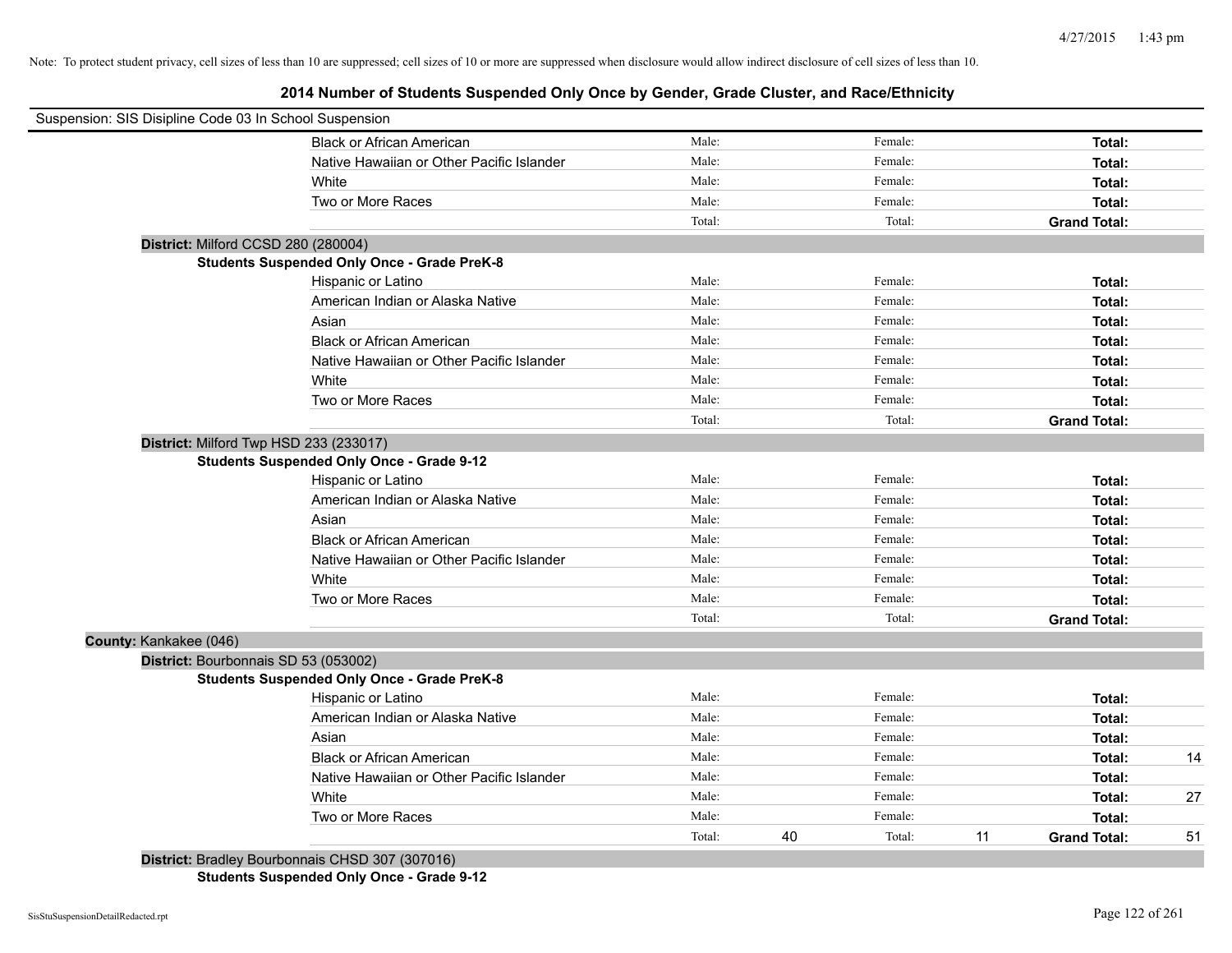## **2014 Number of Students Suspended Only Once by Gender, Grade Cluster, and Race/Ethnicity**

| Suspension: SIS Disipline Code 03 In School Suspension |                                                    |        |    |         |    |                     |     |
|--------------------------------------------------------|----------------------------------------------------|--------|----|---------|----|---------------------|-----|
|                                                        | Hispanic or Latino                                 | Male:  |    | Female: |    | Total:              |     |
|                                                        | American Indian or Alaska Native                   | Male:  |    | Female: |    | Total:              |     |
|                                                        | Asian                                              | Male:  |    | Female: |    | Total:              |     |
|                                                        | <b>Black or African American</b>                   | Male:  |    | Female: |    | Total:              | 19  |
|                                                        | Native Hawaiian or Other Pacific Islander          | Male:  |    | Female: |    | Total:              |     |
|                                                        | White                                              | Male:  | 54 | Female: | 27 | Total:              | 81  |
|                                                        | Two or More Races                                  | Male:  |    | Female: |    | Total:              |     |
|                                                        |                                                    | Total: | 67 | Total:  | 44 | <b>Grand Total:</b> | 111 |
| District: Bradley SD 61 (061002)                       |                                                    |        |    |         |    |                     |     |
|                                                        | <b>Students Suspended Only Once - Grade PreK-8</b> |        |    |         |    |                     |     |
|                                                        | Hispanic or Latino                                 | Male:  |    | Female: |    | Total:              |     |
|                                                        | American Indian or Alaska Native                   | Male:  |    | Female: |    | Total:              |     |
|                                                        | Asian                                              | Male:  |    | Female: |    | Total:              |     |
|                                                        | <b>Black or African American</b>                   | Male:  |    | Female: |    | Total:              |     |
|                                                        | Native Hawaiian or Other Pacific Islander          | Male:  |    | Female: |    | Total:              |     |
|                                                        | White                                              | Male:  |    | Female: |    | Total:              |     |
|                                                        | Two or More Races                                  | Male:  |    | Female: |    | Total:              |     |
|                                                        |                                                    | Total: |    | Total:  |    | <b>Grand Total:</b> |     |
| District: Grant Park CUSD 6 (006026)                   |                                                    |        |    |         |    |                     |     |
|                                                        | <b>Students Suspended Only Once - Grade PreK-8</b> |        |    |         |    |                     |     |
|                                                        | Hispanic or Latino                                 | Male:  |    | Female: |    | Total:              |     |
|                                                        | American Indian or Alaska Native                   | Male:  |    | Female: |    | Total:              |     |
|                                                        | Asian                                              | Male:  |    | Female: |    | Total:              |     |
|                                                        | <b>Black or African American</b>                   | Male:  |    | Female: |    | Total:              |     |
|                                                        | Native Hawaiian or Other Pacific Islander          | Male:  |    | Female: |    | Total:              |     |
|                                                        | White                                              | Male:  |    | Female: |    | Total:              |     |
|                                                        | Two or More Races                                  | Male:  |    | Female: |    | Total:              |     |
|                                                        |                                                    | Total: |    | Total:  |    | <b>Grand Total:</b> |     |
|                                                        | <b>Students Suspended Only Once - Grade 9-12</b>   |        |    |         |    |                     |     |
|                                                        | Hispanic or Latino                                 | Male:  |    | Female: |    | Total:              |     |
|                                                        | American Indian or Alaska Native                   | Male:  |    | Female: |    | Total:              |     |
|                                                        | Asian                                              | Male:  |    | Female: |    | Total:              |     |
|                                                        | <b>Black or African American</b>                   | Male:  |    | Female: |    | Total:              |     |
|                                                        | Native Hawaiian or Other Pacific Islander          | Male:  |    | Female: |    | Total:              |     |
|                                                        | White                                              | Male:  |    | Female: |    | Total:              |     |
|                                                        | Two or More Races                                  | Male:  |    | Female: |    | Total:              |     |
|                                                        |                                                    | Total: |    | Total:  |    | <b>Grand Total:</b> |     |

**District:** Herscher CUSD 2 (002026)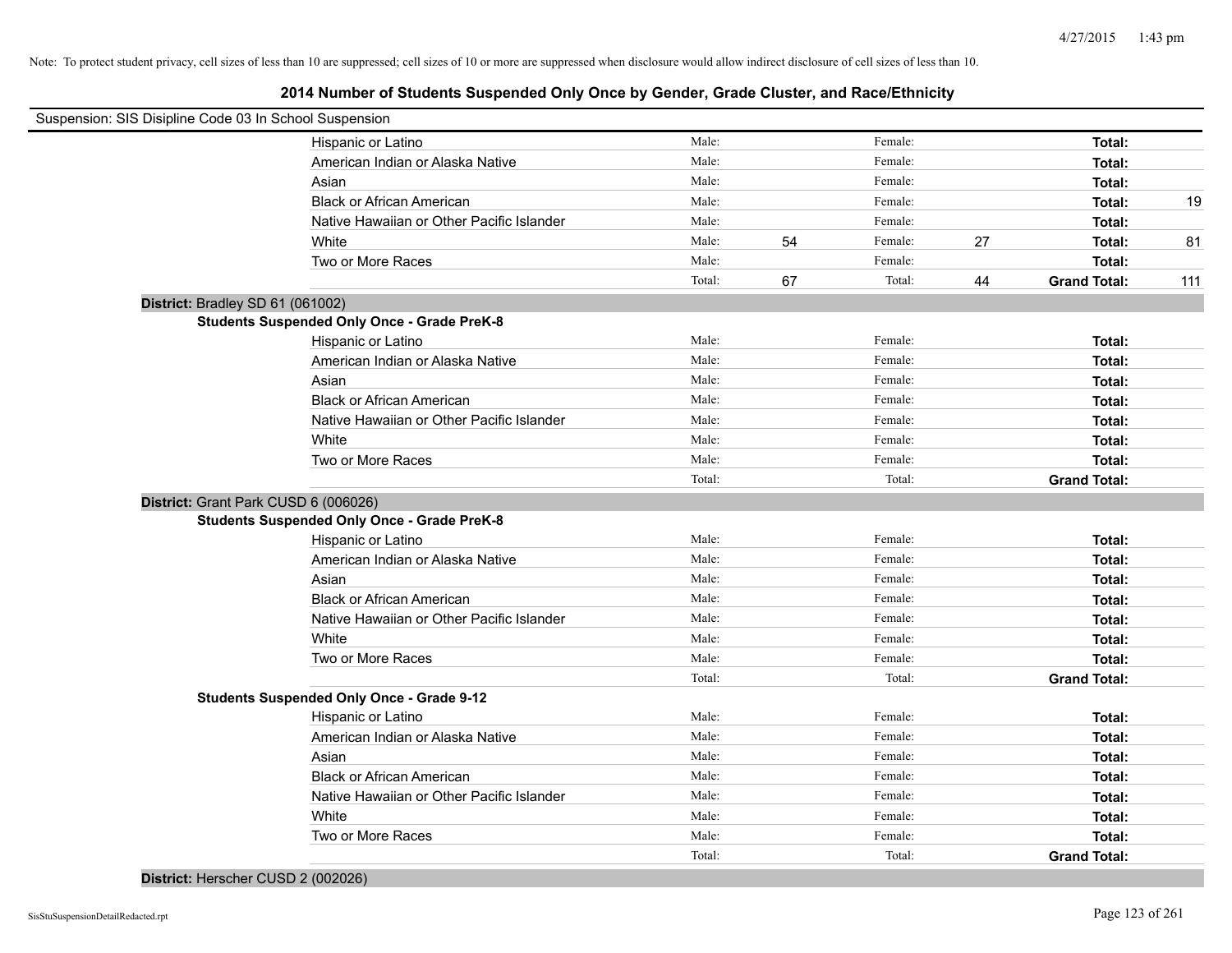| Suspension: SIS Disipline Code 03 In School Suspension |                                                    |        |    |         |    |                     |     |
|--------------------------------------------------------|----------------------------------------------------|--------|----|---------|----|---------------------|-----|
|                                                        | <b>Students Suspended Only Once - Grade PreK-8</b> |        |    |         |    |                     |     |
|                                                        | Hispanic or Latino                                 | Male:  |    | Female: |    | Total:              |     |
|                                                        | American Indian or Alaska Native                   | Male:  |    | Female: |    | Total:              |     |
|                                                        | Asian                                              | Male:  |    | Female: |    | Total:              |     |
|                                                        | <b>Black or African American</b>                   | Male:  |    | Female: |    | Total:              |     |
|                                                        | Native Hawaiian or Other Pacific Islander          | Male:  |    | Female: |    | Total:              |     |
|                                                        | White                                              | Male:  |    | Female: |    | Total:              |     |
|                                                        | Two or More Races                                  | Male:  |    | Female: |    | Total:              |     |
|                                                        |                                                    | Total: |    | Total:  |    | <b>Grand Total:</b> |     |
| District: Kankakee SD 111 (111025)                     |                                                    |        |    |         |    |                     |     |
|                                                        | <b>Students Suspended Only Once - Grade PreK-8</b> |        |    |         |    |                     |     |
|                                                        | Hispanic or Latino                                 | Male:  |    | Female: |    | Total:              | 29  |
|                                                        | American Indian or Alaska Native                   | Male:  |    | Female: |    | Total:              |     |
|                                                        | Asian                                              | Male:  |    | Female: |    | Total:              |     |
|                                                        | <b>Black or African American</b>                   | Male:  | 75 | Female: | 56 | Total:              | 131 |
|                                                        | Native Hawaiian or Other Pacific Islander          | Male:  |    | Female: |    | Total:              |     |
|                                                        | White                                              | Male:  | 28 | Female: | 13 | Total:              | 41  |
|                                                        | Two or More Races                                  | Male:  |    | Female: |    | Total:              |     |
|                                                        |                                                    | Total: |    | Total:  |    | <b>Grand Total:</b> |     |
|                                                        | <b>Students Suspended Only Once - Grade 9-12</b>   |        |    |         |    |                     |     |
|                                                        | Hispanic or Latino                                 | Male:  | 22 | Female: | 13 | Total:              | 35  |
|                                                        | American Indian or Alaska Native                   | Male:  |    | Female: |    | Total:              |     |
|                                                        | Asian                                              | Male:  |    | Female: |    | Total:              |     |
|                                                        | <b>Black or African American</b>                   | Male:  | 51 | Female: | 41 | Total:              | 92  |
|                                                        | Native Hawaiian or Other Pacific Islander          | Male:  |    | Female: |    | Total:              |     |
|                                                        | White                                              | Male:  |    | Female: |    | Total:              | 20  |
|                                                        | Two or More Races                                  | Male:  |    | Female: |    | Total:              |     |
|                                                        |                                                    | Total: |    | Total:  |    | <b>Grand Total:</b> |     |
| District: Manteno CUSD 5 (005026)                      |                                                    |        |    |         |    |                     |     |
|                                                        | <b>Students Suspended Only Once - Grade PreK-8</b> |        |    |         |    |                     |     |
|                                                        | Hispanic or Latino                                 | Male:  |    | Female: |    | Total:              |     |
|                                                        | American Indian or Alaska Native                   | Male:  |    | Female: |    | Total:              |     |
|                                                        | Asian                                              | Male:  |    | Female: |    | Total:              |     |
|                                                        | <b>Black or African American</b>                   | Male:  |    | Female: |    | Total:              |     |
|                                                        | Native Hawaiian or Other Pacific Islander          | Male:  |    | Female: |    | Total:              |     |
|                                                        | White                                              | Male:  |    | Female: |    | Total:              | 17  |
|                                                        | Two or More Races                                  | Male:  |    | Female: |    | Total:              |     |
|                                                        |                                                    | Total: |    | Total:  |    | <b>Grand Total:</b> |     |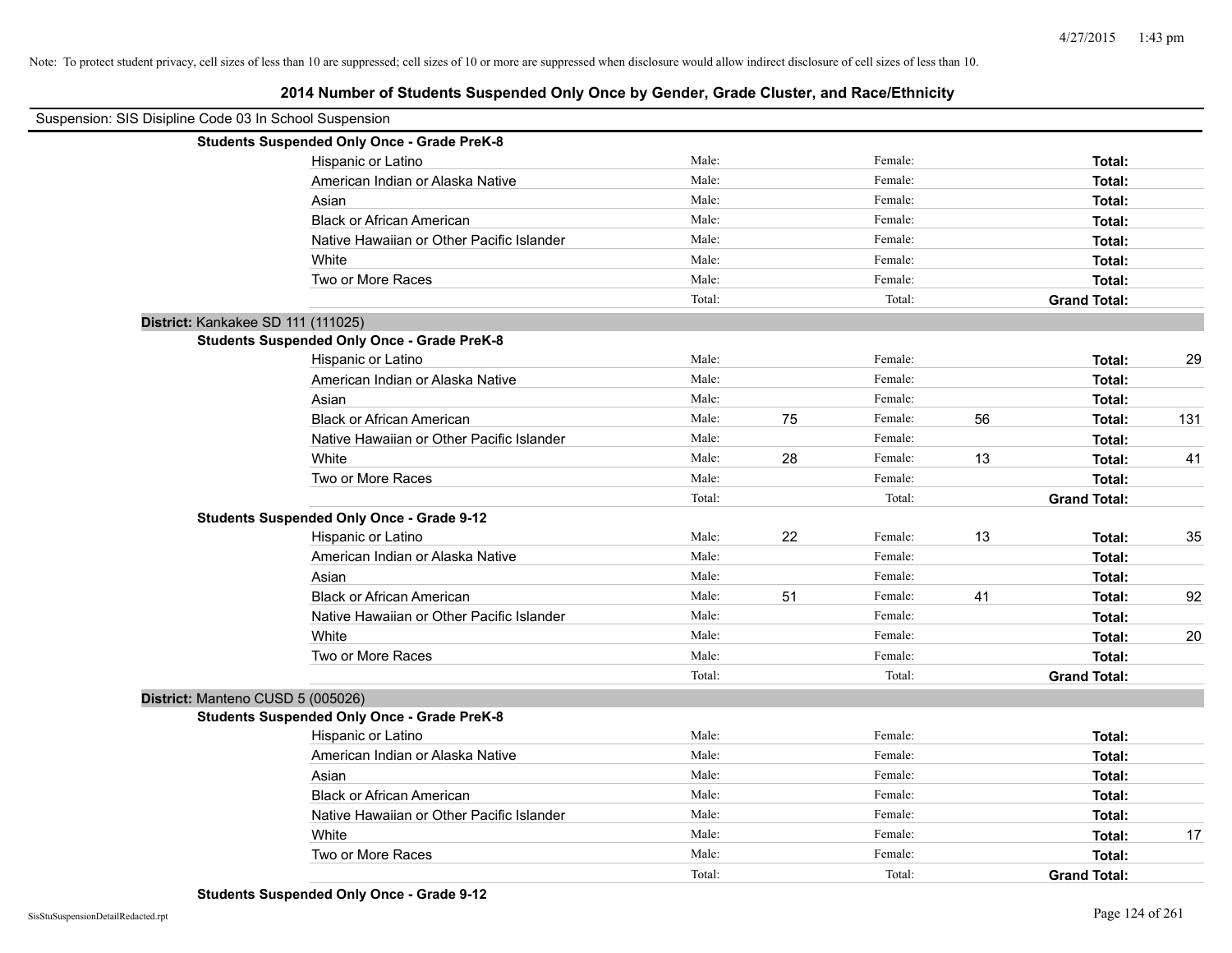| Suspension: SIS Disipline Code 03 In School Suspension |                                                    |        |         |                     |    |
|--------------------------------------------------------|----------------------------------------------------|--------|---------|---------------------|----|
|                                                        | Hispanic or Latino                                 | Male:  | Female: | Total:              |    |
|                                                        | American Indian or Alaska Native                   | Male:  | Female: | Total:              |    |
|                                                        | Asian                                              | Male:  | Female: | Total:              |    |
|                                                        | <b>Black or African American</b>                   | Male:  | Female: | Total:              |    |
|                                                        | Native Hawaiian or Other Pacific Islander          | Male:  | Female: | Total:              |    |
|                                                        | White                                              | Male:  | Female: | Total:              | 14 |
|                                                        | Two or More Races                                  | Male:  | Female: | Total:              |    |
|                                                        |                                                    | Total: | Total:  | <b>Grand Total:</b> |    |
| District: Momence CUSD 1 (001026)                      |                                                    |        |         |                     |    |
|                                                        | <b>Students Suspended Only Once - Grade PreK-8</b> |        |         |                     |    |
|                                                        | Hispanic or Latino                                 | Male:  | Female: | Total:              |    |
|                                                        | American Indian or Alaska Native                   | Male:  | Female: | Total:              |    |
|                                                        | Asian                                              | Male:  | Female: | Total:              |    |
|                                                        | <b>Black or African American</b>                   | Male:  | Female: | Total:              | 13 |
|                                                        | Native Hawaiian or Other Pacific Islander          | Male:  | Female: | Total:              |    |
|                                                        | White                                              | Male:  | Female: | Total:              | 12 |
|                                                        | Two or More Races                                  | Male:  | Female: | Total:              |    |
|                                                        |                                                    | Total: | Total:  | <b>Grand Total:</b> |    |
| District: Pembroke CCSD 259 (259004)                   |                                                    |        |         |                     |    |
|                                                        | <b>Students Suspended Only Once - Grade PreK-8</b> |        |         |                     |    |
|                                                        | Hispanic or Latino                                 | Male:  | Female: | Total:              |    |
|                                                        | American Indian or Alaska Native                   | Male:  | Female: | Total:              |    |
|                                                        | Asian                                              | Male:  | Female: | Total:              |    |
|                                                        | <b>Black or African American</b>                   | Male:  | Female: | Total:              | 10 |
|                                                        | Native Hawaiian or Other Pacific Islander          | Male:  | Female: | Total:              |    |
|                                                        | White                                              | Male:  | Female: | Total:              |    |
|                                                        | Two or More Races                                  | Male:  | Female: | Total:              |    |
|                                                        |                                                    | Total: | Total:  | <b>Grand Total:</b> |    |
| District: St Anne CCSD 256 (256004)                    |                                                    |        |         |                     |    |
|                                                        | <b>Students Suspended Only Once - Grade PreK-8</b> |        |         |                     |    |
|                                                        | Hispanic or Latino                                 | Male:  | Female: | Total:              |    |
|                                                        | American Indian or Alaska Native                   | Male:  | Female: | Total:              |    |
|                                                        | Asian                                              | Male:  | Female: | Total:              |    |
|                                                        | <b>Black or African American</b>                   | Male:  | Female: | Total:              |    |
|                                                        | Native Hawaiian or Other Pacific Islander          | Male:  | Female: | Total:              |    |
|                                                        | White                                              | Male:  | Female: | Total:              |    |
|                                                        | Two or More Races                                  | Male:  | Female: | Total:              |    |
|                                                        |                                                    | Total: | Total:  | <b>Grand Total:</b> | 10 |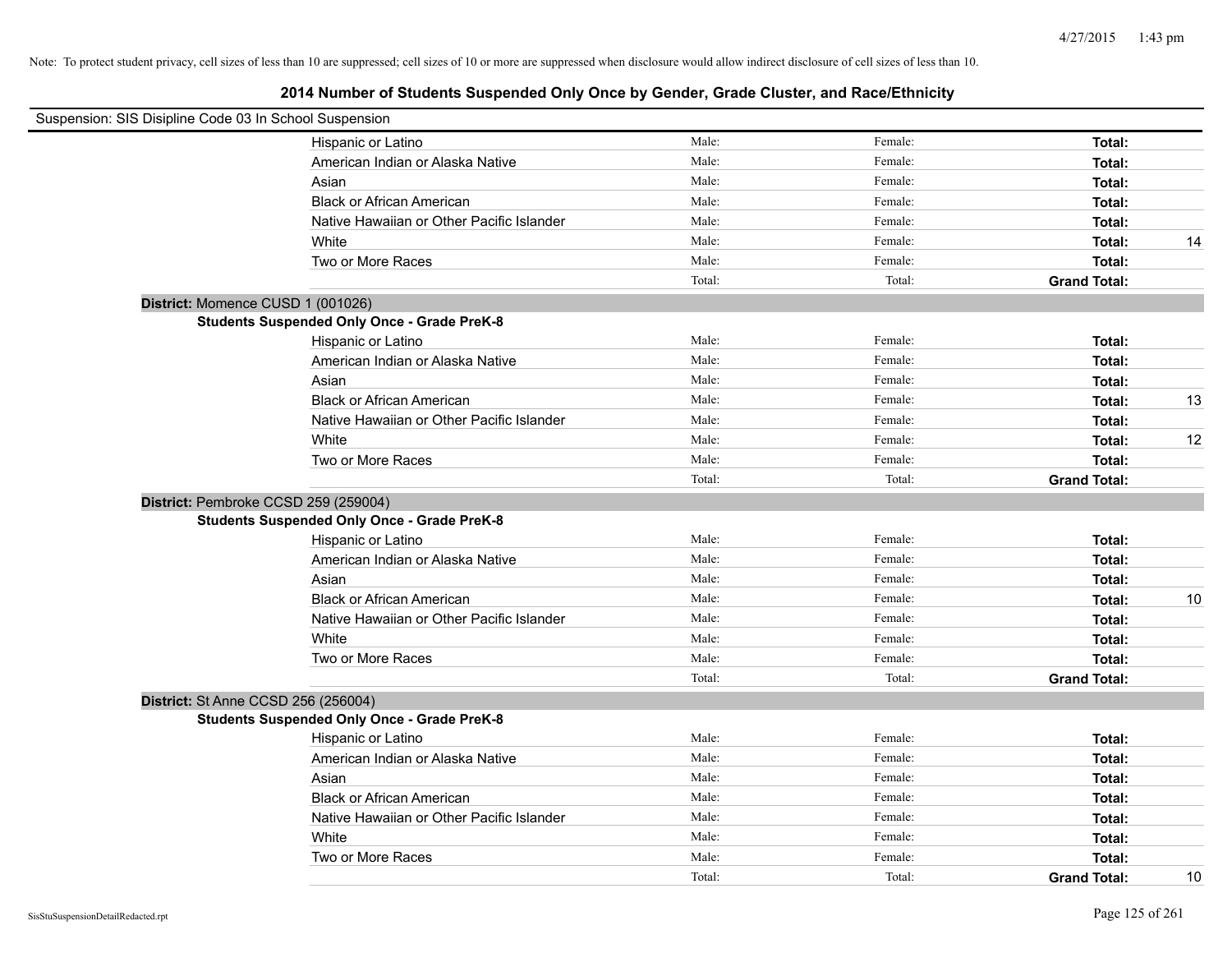| Suspension: SIS Disipline Code 03 In School Suspension |                                                    |        |    |         |    |                     |    |
|--------------------------------------------------------|----------------------------------------------------|--------|----|---------|----|---------------------|----|
| District: St Anne CHSD 302 (302016)                    |                                                    |        |    |         |    |                     |    |
|                                                        | <b>Students Suspended Only Once - Grade 9-12</b>   |        |    |         |    |                     |    |
|                                                        | Hispanic or Latino                                 | Male:  |    | Female: |    | Total:              |    |
|                                                        | American Indian or Alaska Native                   | Male:  |    | Female: |    | Total:              |    |
|                                                        | Asian                                              | Male:  |    | Female: |    | Total:              |    |
|                                                        | <b>Black or African American</b>                   | Male:  |    | Female: |    | Total:              | 14 |
|                                                        | Native Hawaiian or Other Pacific Islander          | Male:  |    | Female: |    | Total:              |    |
|                                                        | White                                              | Male:  |    | Female: |    | Total:              |    |
|                                                        | Two or More Races                                  | Male:  |    | Female: |    | Total:              |    |
|                                                        |                                                    | Total: |    | Total:  |    | <b>Grand Total:</b> |    |
| County: Non-Public School (000)                        |                                                    |        |    |         |    |                     |    |
| District: Non-Public School (0000)                     |                                                    |        |    |         |    |                     |    |
|                                                        | <b>Students Suspended Only Once - Grade 9-12</b>   |        |    |         |    |                     |    |
|                                                        | Hispanic or Latino                                 | Male:  |    | Female: |    | Total:              |    |
|                                                        | American Indian or Alaska Native                   | Male:  |    | Female: |    | Total:              |    |
|                                                        | Asian                                              | Male:  |    | Female: |    | Total:              |    |
|                                                        | <b>Black or African American</b>                   | Male:  |    | Female: |    | Total:              |    |
|                                                        | Native Hawaiian or Other Pacific Islander          | Male:  |    | Female: |    | Total:              |    |
|                                                        | White                                              | Male:  |    | Female: |    | Total:              |    |
|                                                        | Two or More Races                                  | Male:  |    | Female: |    | Total:              |    |
|                                                        |                                                    | Total: |    | Total:  |    | <b>Grand Total:</b> |    |
| Region: Jackson/Perry ROE (30)                         |                                                    |        |    |         |    |                     |    |
| County: Jackson (039)                                  |                                                    |        |    |         |    |                     |    |
|                                                        | District: Carbondale CHSD 165 (165016)             |        |    |         |    |                     |    |
|                                                        | <b>Students Suspended Only Once - Grade 9-12</b>   |        |    |         |    |                     |    |
|                                                        | Hispanic or Latino                                 | Male:  |    | Female: |    | Total:              | 16 |
|                                                        | American Indian or Alaska Native                   | Male:  |    | Female: |    | Total:              |    |
|                                                        | Asian                                              | Male:  |    | Female: |    | Total:              |    |
|                                                        | <b>Black or African American</b>                   | Male:  | 28 | Female: | 15 | Total:              | 43 |
|                                                        | Native Hawaiian or Other Pacific Islander          | Male:  |    | Female: |    | Total:              |    |
|                                                        | White                                              | Male:  |    | Female: |    | Total:              | 31 |
|                                                        | Two or More Races                                  | Male:  |    | Female: |    | Total:              |    |
|                                                        |                                                    | Total: |    | Total:  |    | <b>Grand Total:</b> |    |
| District: Carbondale ESD 95 (095002)                   |                                                    |        |    |         |    |                     |    |
|                                                        | <b>Students Suspended Only Once - Grade PreK-8</b> |        |    |         |    |                     |    |
|                                                        | Hispanic or Latino                                 | Male:  |    | Female: |    | Total:              |    |
|                                                        | American Indian or Alaska Native                   | Male:  |    | Female: |    | Total:              |    |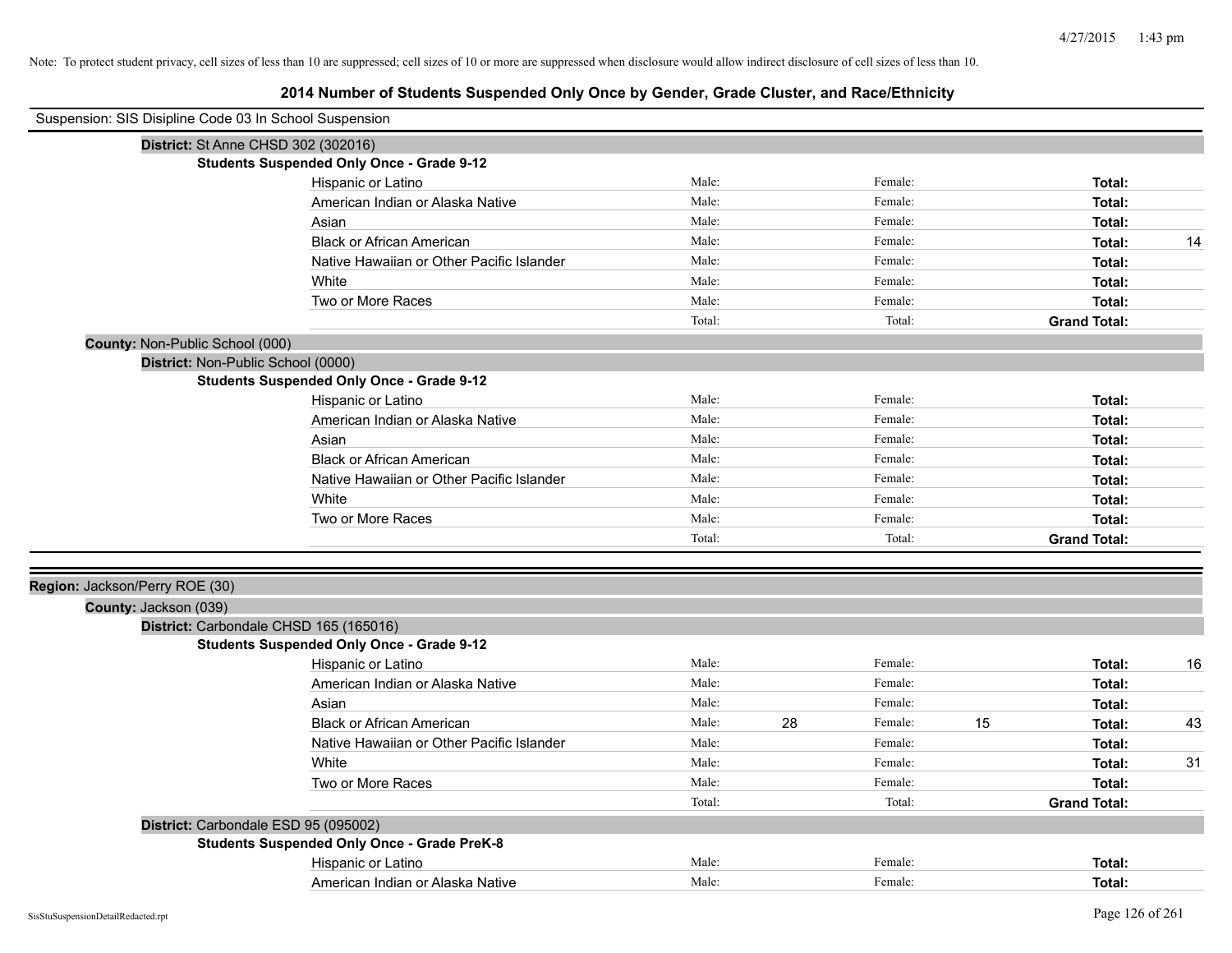| Suspension: SIS Disipline Code 03 In School Suspension |                                                    |        |         |                     |
|--------------------------------------------------------|----------------------------------------------------|--------|---------|---------------------|
|                                                        | Asian                                              | Male:  | Female: | Total:              |
|                                                        | <b>Black or African American</b>                   | Male:  | Female: | 17<br>Total:        |
|                                                        | Native Hawaiian or Other Pacific Islander          | Male:  | Female: | Total:              |
|                                                        | White                                              | Male:  | Female: | Total:              |
|                                                        | Two or More Races                                  | Male:  | Female: | Total:              |
|                                                        |                                                    | Total: | Total:  | <b>Grand Total:</b> |
| District: DeSoto Cons SD 86 (086003)                   |                                                    |        |         |                     |
|                                                        | <b>Students Suspended Only Once - Grade PreK-8</b> |        |         |                     |
|                                                        | Hispanic or Latino                                 | Male:  | Female: | Total:              |
|                                                        | American Indian or Alaska Native                   | Male:  | Female: | Total:              |
|                                                        | Asian                                              | Male:  | Female: | Total:              |
|                                                        | <b>Black or African American</b>                   | Male:  | Female: | Total:              |
|                                                        | Native Hawaiian or Other Pacific Islander          | Male:  | Female: | Total:              |
|                                                        | White                                              | Male:  | Female: | Total:              |
|                                                        | Two or More Races                                  | Male:  | Female: | Total:              |
|                                                        |                                                    | Total: | Total:  | <b>Grand Total:</b> |
| District: Elverado CUSD 196 (196026)                   |                                                    |        |         |                     |
|                                                        | <b>Students Suspended Only Once - Grade PreK-8</b> |        |         |                     |
|                                                        | Hispanic or Latino                                 | Male:  | Female: | Total:              |
|                                                        | American Indian or Alaska Native                   | Male:  | Female: | Total:              |
|                                                        | Asian                                              | Male:  | Female: | Total:              |
|                                                        | <b>Black or African American</b>                   | Male:  | Female: | Total:              |
|                                                        | Native Hawaiian or Other Pacific Islander          | Male:  | Female: | Total:              |
|                                                        | White                                              | Male:  | Female: | Total:              |
|                                                        | Two or More Races                                  | Male:  | Female: | Total:              |
|                                                        |                                                    | Total: | Total:  | <b>Grand Total:</b> |
|                                                        | <b>Students Suspended Only Once - Grade 9-12</b>   |        |         |                     |
|                                                        | Hispanic or Latino                                 | Male:  | Female: | Total:              |
|                                                        | American Indian or Alaska Native                   | Male:  | Female: | Total:              |
|                                                        | Asian                                              | Male:  | Female: | Total:              |
|                                                        | <b>Black or African American</b>                   | Male:  | Female: | Total:              |
|                                                        | Native Hawaiian or Other Pacific Islander          | Male:  | Female: | Total:              |
|                                                        | White                                              | Male:  | Female: | Total:              |
|                                                        | Two or More Races                                  | Male:  | Female: | Total:              |
|                                                        |                                                    | Total: | Total:  | <b>Grand Total:</b> |
|                                                        | District: Giant City CCSD 130 (130004)             |        |         |                     |
|                                                        | <b>Students Suspended Only Once - Grade PreK-8</b> |        |         |                     |
|                                                        | Hispanic or Latino                                 | Male:  | Female: | Total:              |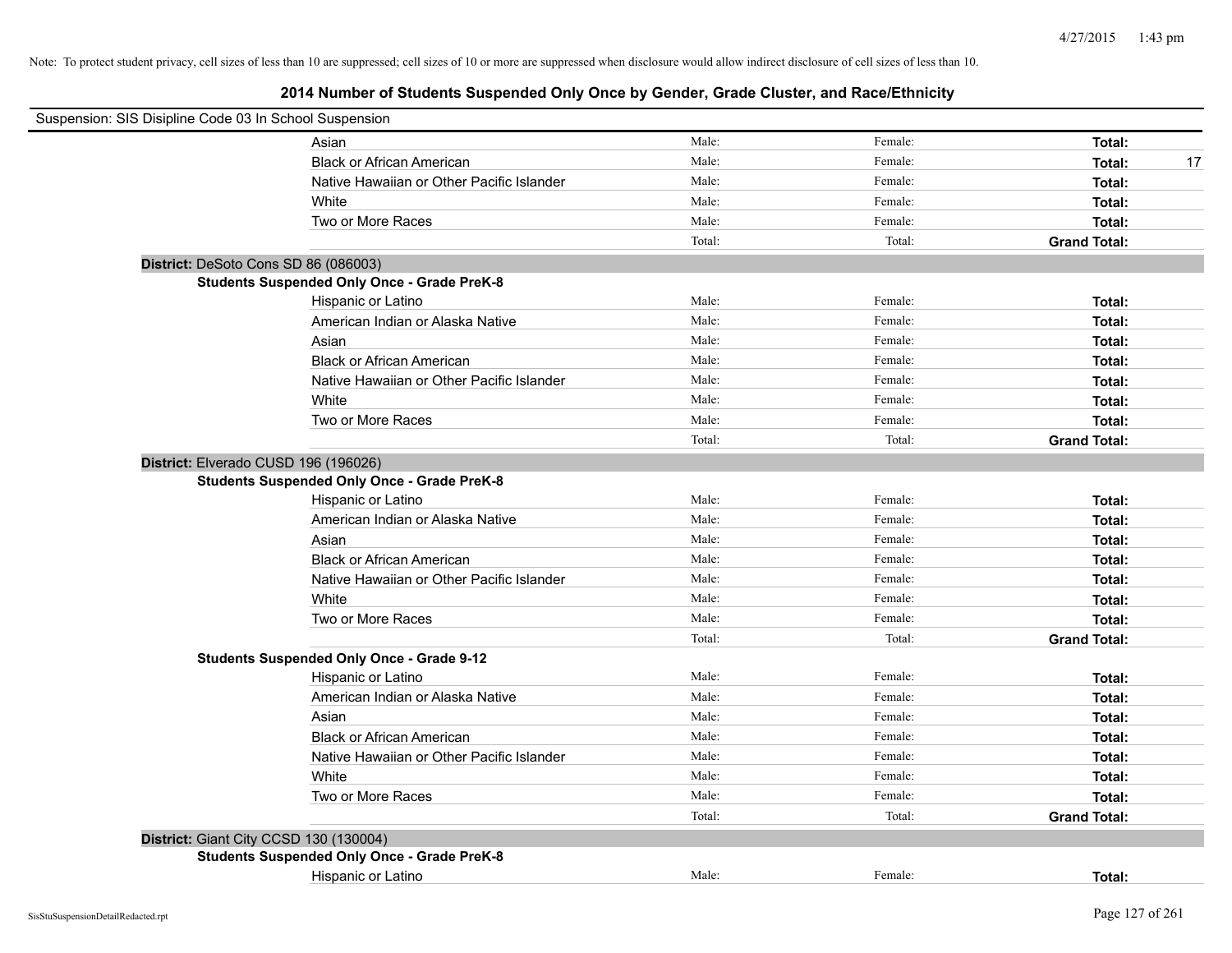| Suspension: SIS Disipline Code 03 In School Suspension |                                                    |        |               |                     |    |
|--------------------------------------------------------|----------------------------------------------------|--------|---------------|---------------------|----|
|                                                        | American Indian or Alaska Native                   | Male:  | Female:       | Total:              |    |
|                                                        | Asian                                              | Male:  | Female:       | Total:              |    |
|                                                        | <b>Black or African American</b>                   | Male:  | Female:       | Total:              |    |
|                                                        | Native Hawaiian or Other Pacific Islander          | Male:  | Female:       | Total:              |    |
|                                                        | White                                              | Male:  | Female:       | Total:              |    |
|                                                        | Two or More Races                                  | Male:  | Female:       | Total:              |    |
|                                                        |                                                    | Total: | Total:        | <b>Grand Total:</b> | 10 |
| District: Murphysboro CUSD 186 (186026)                |                                                    |        |               |                     |    |
|                                                        | <b>Students Suspended Only Once - Grade PreK-8</b> |        |               |                     |    |
|                                                        | Hispanic or Latino                                 | Male:  | Female:       | Total:              |    |
|                                                        | American Indian or Alaska Native                   | Male:  | Female:       | Total:              |    |
|                                                        | Asian                                              | Male:  | Female:       | Total:              |    |
|                                                        | <b>Black or African American</b>                   | Male:  | Female:       | Total:              |    |
|                                                        | Native Hawaiian or Other Pacific Islander          | Male:  | Female:       | Total:              |    |
|                                                        | White                                              | Male:  | Female:       | Total:              |    |
|                                                        | Two or More Races                                  | Male:  | Female:       | Total:              |    |
|                                                        |                                                    | Total: | Total:        | <b>Grand Total:</b> | 10 |
|                                                        | <b>Students Suspended Only Once - Grade 9-12</b>   |        |               |                     |    |
|                                                        | Hispanic or Latino                                 | Male:  | Female:       | Total:              |    |
|                                                        | American Indian or Alaska Native                   | Male:  | Female:       | Total:              |    |
|                                                        | Asian                                              | Male:  | Female:       | Total:              |    |
|                                                        | <b>Black or African American</b>                   | Male:  | Female:       | Total:              |    |
|                                                        | Native Hawaiian or Other Pacific Islander          | Male:  | Female:       | Total:              |    |
|                                                        | White                                              | Male:  | Female:       | Total:              |    |
|                                                        | Two or More Races                                  | Male:  | 35<br>Female: | 28<br>Total:        | 63 |
|                                                        |                                                    | Total: | Total:        | <b>Grand Total:</b> |    |
| District: Trico CUSD 176 (176026)                      |                                                    |        |               |                     |    |
|                                                        | <b>Students Suspended Only Once - Grade PreK-8</b> |        |               |                     |    |
|                                                        | Hispanic or Latino                                 | Male:  | Female:       | Total:              |    |
|                                                        | American Indian or Alaska Native                   | Male:  | Female:       | Total:              |    |
|                                                        | Asian                                              | Male:  | Female:       | Total:              |    |
|                                                        | <b>Black or African American</b>                   | Male:  | Female:       | Total:              |    |
|                                                        | Native Hawaiian or Other Pacific Islander          | Male:  | Female:       | Total:              |    |
|                                                        | White                                              | Male:  | Female:       | Total:              |    |
|                                                        | Two or More Races                                  | Male:  | Female:       | Total:              |    |
|                                                        |                                                    | Total: | Total:        | <b>Grand Total:</b> |    |
|                                                        | <b>Students Suspended Only Once - Grade 9-12</b>   |        |               |                     |    |
|                                                        | Hispanic or Latino                                 | Male:  | Female:       | Total:              |    |
|                                                        | American Indian or Alaska Native                   | Male:  | Female:       | Total:              |    |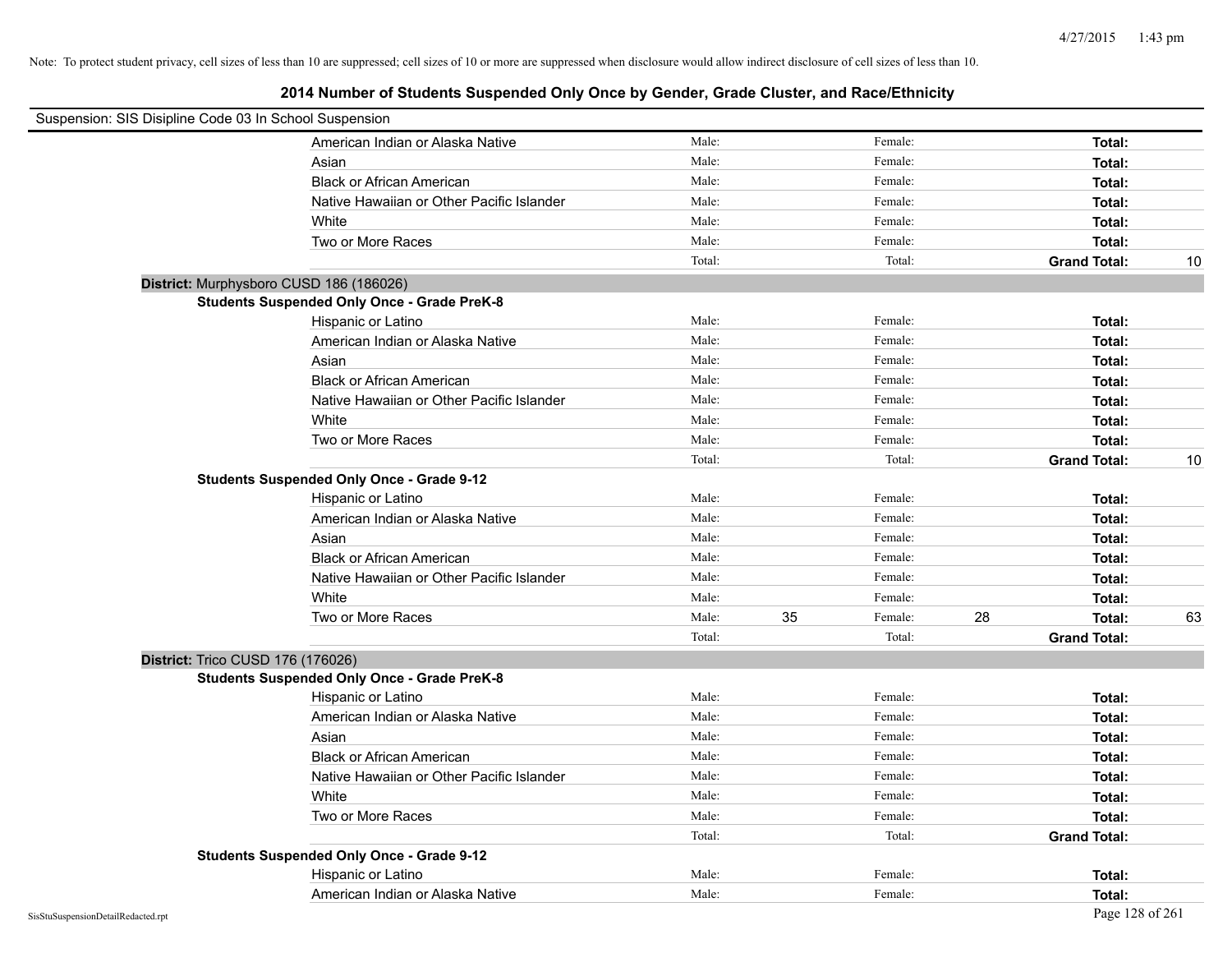## **2014 Number of Students Suspended Only Once by Gender, Grade Cluster, and Race/Ethnicity**

| Suspension: SIS Disipline Code 03 In School Suspension |                                                    |        |    |         |    |                     |    |
|--------------------------------------------------------|----------------------------------------------------|--------|----|---------|----|---------------------|----|
|                                                        | Asian                                              | Male:  |    | Female: |    | Total:              |    |
|                                                        | <b>Black or African American</b>                   | Male:  |    | Female: |    | Total:              |    |
|                                                        | Native Hawaiian or Other Pacific Islander          | Male:  |    | Female: |    | Total:              |    |
|                                                        | White                                              | Male:  |    | Female: |    | Total:              | 10 |
|                                                        | Two or More Races                                  | Male:  |    | Female: |    | Total:              |    |
|                                                        |                                                    | Total: |    | Total:  |    | <b>Grand Total:</b> |    |
| County: Perry (073)                                    |                                                    |        |    |         |    |                     |    |
| District: CCSD 204 (204004)                            |                                                    |        |    |         |    |                     |    |
|                                                        | <b>Students Suspended Only Once - Grade PreK-8</b> |        |    |         |    |                     |    |
|                                                        | Hispanic or Latino                                 | Male:  |    | Female: |    | Total:              |    |
|                                                        | American Indian or Alaska Native                   | Male:  |    | Female: |    | Total:              |    |
|                                                        | Asian                                              | Male:  |    | Female: |    | Total:              |    |
|                                                        | <b>Black or African American</b>                   | Male:  |    | Female: |    | Total:              |    |
|                                                        | Native Hawaiian or Other Pacific Islander          | Male:  |    | Female: |    | Total:              |    |
|                                                        | White                                              | Male:  |    | Female: |    | Total:              |    |
|                                                        | Two or More Races                                  | Male:  |    | Female: |    | Total:              |    |
|                                                        |                                                    | Total: |    | Total:  |    | <b>Grand Total:</b> |    |
|                                                        | District: Duquoin CUSD 300 (300026)                |        |    |         |    |                     |    |
|                                                        | <b>Students Suspended Only Once - Grade PreK-8</b> |        |    |         |    |                     |    |
|                                                        | Hispanic or Latino                                 | Male:  |    | Female: |    | Total:              |    |
|                                                        | American Indian or Alaska Native                   | Male:  |    | Female: |    | Total:              |    |
|                                                        | Asian                                              | Male:  |    | Female: |    | Total:              |    |
|                                                        | <b>Black or African American</b>                   | Male:  |    | Female: |    | Total:              |    |
|                                                        | Native Hawaiian or Other Pacific Islander          | Male:  |    | Female: |    | Total:              |    |
|                                                        | White                                              | Male:  |    | Female: |    | Total:              | 40 |
|                                                        | Two or More Races                                  | Male:  |    | Female: |    | Total:              |    |
|                                                        |                                                    | Total: |    | Total:  |    | <b>Grand Total:</b> |    |
|                                                        | <b>Students Suspended Only Once - Grade 9-12</b>   |        |    |         |    |                     |    |
|                                                        | Hispanic or Latino                                 | Male:  |    | Female: |    | Total:              |    |
|                                                        | American Indian or Alaska Native                   | Male:  |    | Female: |    | Total:              |    |
|                                                        | Asian                                              | Male:  |    | Female: |    | Total:              |    |
|                                                        | <b>Black or African American</b>                   | Male:  |    | Female: |    | Total:              |    |
|                                                        | Native Hawaiian or Other Pacific Islander          | Male:  |    | Female: |    | Total:              |    |
|                                                        | White                                              | Male:  | 11 | Female: | 10 | Total:              | 21 |
|                                                        | Two or More Races                                  | Male:  |    | Female: |    | Total:              |    |
|                                                        |                                                    | Total: |    | Total:  |    | <b>Grand Total:</b> |    |

**District:** Pinckneyville CHSD 101 (101016)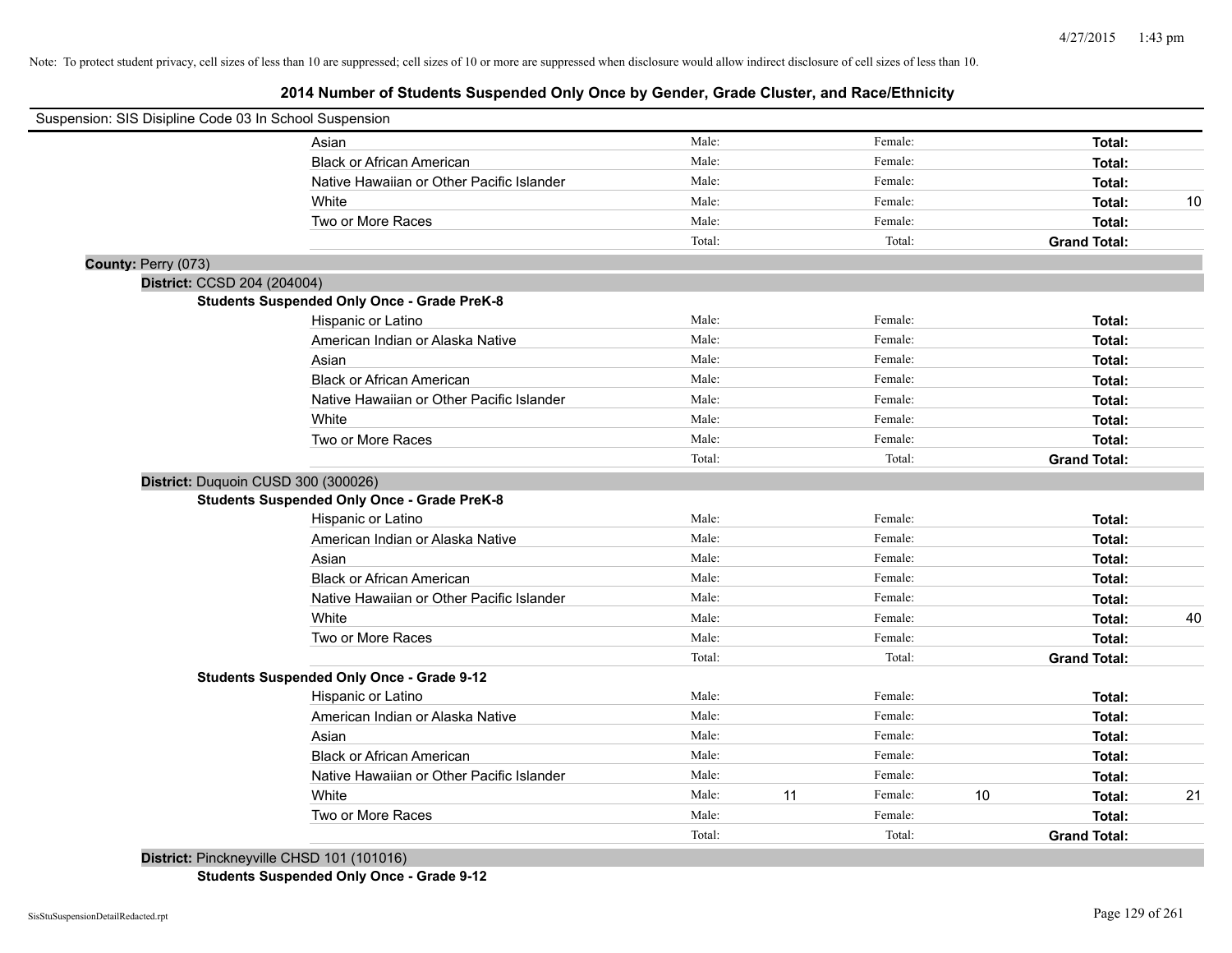| Suspension: SIS Disipline Code 03 In School Suspension |                                                    |        |     |         |     |                     |     |
|--------------------------------------------------------|----------------------------------------------------|--------|-----|---------|-----|---------------------|-----|
|                                                        | Hispanic or Latino                                 | Male:  |     | Female: |     | Total:              |     |
|                                                        | American Indian or Alaska Native                   | Male:  |     | Female: |     | Total:              |     |
|                                                        | Asian                                              | Male:  |     | Female: |     | Total:              |     |
|                                                        | <b>Black or African American</b>                   | Male:  |     | Female: |     | Total:              |     |
|                                                        | Native Hawaiian or Other Pacific Islander          | Male:  |     | Female: |     | Total:              |     |
|                                                        | White                                              | Male:  |     | Female: |     | Total:              | 20  |
|                                                        | Two or More Races                                  | Male:  |     | Female: |     | Total:              |     |
|                                                        |                                                    | Total: |     | Total:  |     | <b>Grand Total:</b> |     |
| District: Pinckneyville SD 50 (050002)                 |                                                    |        |     |         |     |                     |     |
|                                                        | <b>Students Suspended Only Once - Grade PreK-8</b> |        |     |         |     |                     |     |
|                                                        | Hispanic or Latino                                 | Male:  |     | Female: |     | Total:              |     |
|                                                        | American Indian or Alaska Native                   | Male:  |     | Female: |     | Total:              |     |
|                                                        | Asian                                              | Male:  |     | Female: |     | Total:              |     |
|                                                        | <b>Black or African American</b>                   | Male:  |     | Female: |     | Total:              |     |
|                                                        | Native Hawaiian or Other Pacific Islander          | Male:  |     | Female: |     | Total:              |     |
|                                                        | White                                              | Male:  |     | Female: |     | Total:              |     |
|                                                        | Two or More Races                                  | Male:  |     | Female: |     | Total:              |     |
|                                                        |                                                    | Total: |     | Total:  |     | <b>Grand Total:</b> |     |
| District: Tamaroa School Dist 5 (005002)               |                                                    |        |     |         |     |                     |     |
|                                                        | <b>Students Suspended Only Once - Grade PreK-8</b> |        |     |         |     |                     |     |
|                                                        | Hispanic or Latino                                 | Male:  |     | Female: |     | Total:              |     |
|                                                        | American Indian or Alaska Native                   | Male:  |     | Female: |     | Total:              |     |
|                                                        | Asian                                              | Male:  |     | Female: |     | Total:              |     |
|                                                        | <b>Black or African American</b>                   | Male:  |     | Female: |     | Total:              |     |
|                                                        | Native Hawaiian or Other Pacific Islander          | Male:  |     | Female: |     | Total:              |     |
|                                                        | White                                              | Male:  |     | Female: |     | Total:              |     |
|                                                        | Two or More Races                                  | Male:  |     | Female: |     | Total:              |     |
|                                                        |                                                    | Total: |     | Total:  |     | <b>Grand Total:</b> |     |
|                                                        |                                                    |        |     |         |     |                     |     |
| Region: Kane ROE (31)                                  |                                                    |        |     |         |     |                     |     |
| County: Kane (045)                                     |                                                    |        |     |         |     |                     |     |
| District: Aurora East USD 131 (131022)                 |                                                    |        |     |         |     |                     |     |
|                                                        | <b>Students Suspended Only Once - Grade PreK-8</b> |        |     |         |     |                     |     |
|                                                        | Hispanic or Latino                                 | Male:  | 308 | Female: | 135 | Total:              | 443 |
|                                                        | American Indian or Alaska Native                   | Male:  |     | Female: |     | Total:              |     |
|                                                        | Asian                                              | Male:  |     | Female: |     | Total:              |     |
|                                                        | <b>Black or African American</b>                   | Male:  | 61  | Female: | 36  | Total:              | 97  |
|                                                        | Native Hawaiian or Other Pacific Islander          | Male:  |     | Female: |     | Total:              |     |
|                                                        |                                                    |        |     |         |     |                     |     |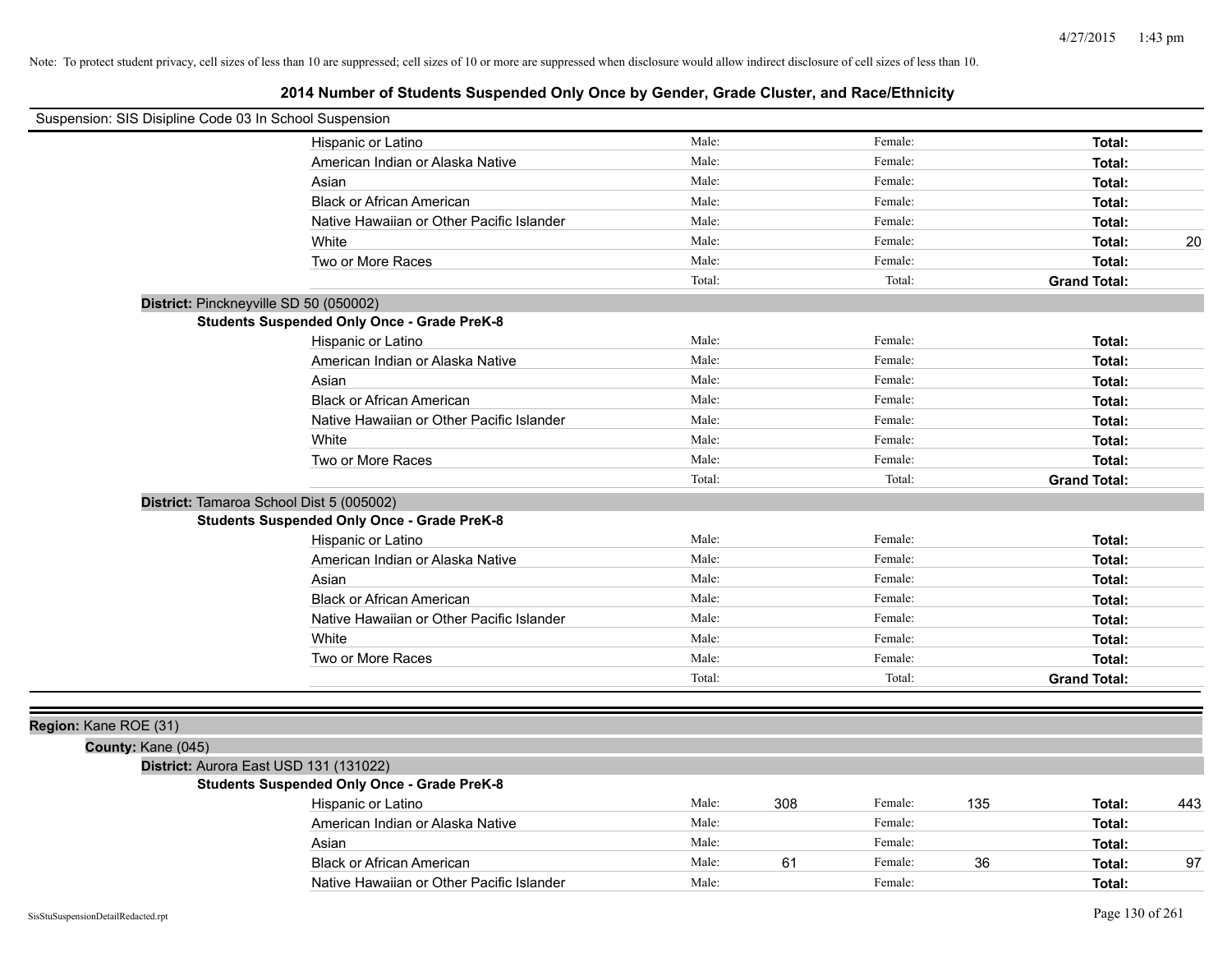| Suspension: SIS Disipline Code 03 In School Suspension |                                                    |        |    |         |    |                     |     |
|--------------------------------------------------------|----------------------------------------------------|--------|----|---------|----|---------------------|-----|
|                                                        | White                                              | Male:  |    | Female: |    | Total:              | 14  |
|                                                        | Two or More Races                                  | Male:  |    | Female: |    | Total:              | 14  |
|                                                        |                                                    | Total: |    | Total:  |    | <b>Grand Total:</b> |     |
|                                                        | <b>Students Suspended Only Once - Grade 9-12</b>   |        |    |         |    |                     |     |
|                                                        | Hispanic or Latino                                 | Male:  |    | Female: |    | Total:              |     |
|                                                        | American Indian or Alaska Native                   | Male:  |    | Female: |    | Total:              |     |
|                                                        | Asian                                              | Male:  |    | Female: |    | Total:              |     |
|                                                        | <b>Black or African American</b>                   | Male:  |    | Female: |    | Total:              |     |
|                                                        | Native Hawaiian or Other Pacific Islander          | Male:  |    | Female: |    | Total:              |     |
|                                                        | White                                              | Male:  |    | Female: |    | Total:              |     |
|                                                        | Two or More Races                                  | Male:  |    | Female: |    | Total:              |     |
|                                                        |                                                    | Total: |    | Total:  |    | <b>Grand Total:</b> |     |
| District: Batavia USD 101 (101022)                     |                                                    |        |    |         |    |                     |     |
|                                                        | <b>Students Suspended Only Once - Grade PreK-8</b> |        |    |         |    |                     |     |
|                                                        | Hispanic or Latino                                 | Male:  |    | Female: |    | Total:              |     |
|                                                        | American Indian or Alaska Native                   | Male:  |    | Female: |    | Total:              |     |
|                                                        | Asian                                              | Male:  |    | Female: |    | Total:              |     |
|                                                        | <b>Black or African American</b>                   | Male:  |    | Female: |    | Total:              |     |
|                                                        | Native Hawaiian or Other Pacific Islander          | Male:  |    | Female: |    | Total:              |     |
|                                                        | White                                              | Male:  |    | Female: |    | Total:              |     |
|                                                        | Two or More Races                                  | Male:  |    | Female: |    | Total:              |     |
|                                                        |                                                    | Total: |    | Total:  |    | <b>Grand Total:</b> |     |
|                                                        | <b>Students Suspended Only Once - Grade 9-12</b>   |        |    |         |    |                     |     |
|                                                        | Hispanic or Latino                                 | Male:  |    | Female: |    | Total:              | 10  |
|                                                        | American Indian or Alaska Native                   | Male:  |    | Female: |    | Total:              |     |
|                                                        | Asian                                              | Male:  |    | Female: |    | Total:              |     |
|                                                        | <b>Black or African American</b>                   | Male:  |    | Female: |    | Total:              |     |
|                                                        | Native Hawaiian or Other Pacific Islander          | Male:  |    | Female: |    | Total:              |     |
|                                                        | White                                              | Male:  |    | Female: |    | Total:              | 34  |
|                                                        | Two or More Races                                  | Male:  |    | Female: |    | Total:              |     |
|                                                        |                                                    | Total: |    | Total:  |    | <b>Grand Total:</b> |     |
| District: CUSD 300 (300026)                            |                                                    |        |    |         |    |                     |     |
|                                                        | <b>Students Suspended Only Once - Grade PreK-8</b> |        |    |         |    |                     |     |
|                                                        | Hispanic or Latino                                 | Male:  | 94 | Female: | 18 | Total:              | 112 |
|                                                        | American Indian or Alaska Native                   | Male:  |    | Female: |    | Total:              |     |
|                                                        | Asian                                              | Male:  |    | Female: |    | Total:              |     |
|                                                        | <b>Black or African American</b>                   | Male:  | 39 | Female: | 28 | Total:              | 67  |
|                                                        | Native Hawaiian or Other Pacific Islander          | Male:  |    | Female: |    | Total:              |     |
|                                                        | White                                              | Male:  | 57 | Female: | 13 | Total:              | 70  |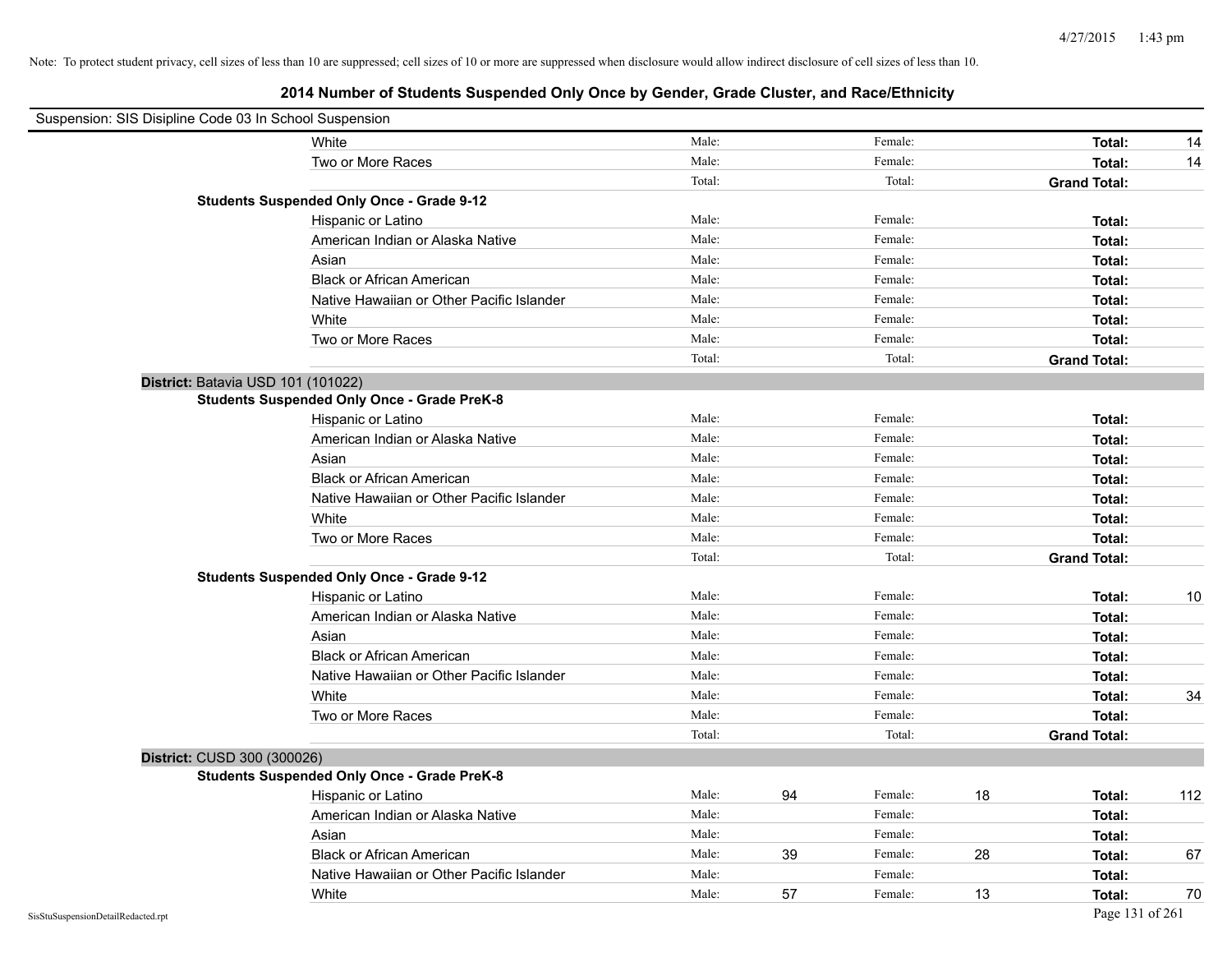| Suspension: SIS Disipline Code 03 In School Suspension |                                                    |        |    |         |    |                     |     |
|--------------------------------------------------------|----------------------------------------------------|--------|----|---------|----|---------------------|-----|
|                                                        | Two or More Races                                  | Male:  |    | Female: |    | Total:              |     |
|                                                        |                                                    | Total: |    | Total:  |    | <b>Grand Total:</b> | 263 |
|                                                        | <b>Students Suspended Only Once - Grade 9-12</b>   |        |    |         |    |                     |     |
|                                                        | Hispanic or Latino                                 | Male:  | 86 | Female: | 58 | Total:              | 144 |
|                                                        | American Indian or Alaska Native                   | Male:  |    | Female: |    | Total:              |     |
|                                                        | Asian                                              | Male:  |    | Female: |    | Total:              |     |
|                                                        | <b>Black or African American</b>                   | Male:  | 11 | Female: | 11 | Total:              | 22  |
|                                                        | Native Hawaiian or Other Pacific Islander          | Male:  |    | Female: |    | Total:              |     |
|                                                        | White                                              | Male:  | 83 | Female: | 41 | Total:              | 124 |
|                                                        | Two or More Races                                  | Male:  |    | Female: |    | Total:              |     |
|                                                        |                                                    | Total: |    | Total:  |    | <b>Grand Total:</b> | 301 |
|                                                        | District: Geneva CUSD 304 (304026)                 |        |    |         |    |                     |     |
|                                                        | <b>Students Suspended Only Once - Grade PreK-8</b> |        |    |         |    |                     |     |
|                                                        | Hispanic or Latino                                 | Male:  |    | Female: |    | Total:              |     |
|                                                        | American Indian or Alaska Native                   | Male:  |    | Female: |    | Total:              |     |
|                                                        | Asian                                              | Male:  |    | Female: |    | Total:              |     |
|                                                        | <b>Black or African American</b>                   | Male:  |    | Female: |    | Total:              |     |
|                                                        | Native Hawaiian or Other Pacific Islander          | Male:  |    | Female: |    | Total:              |     |
|                                                        | White                                              | Male:  |    | Female: |    | Total:              | 23  |
|                                                        | Two or More Races                                  | Male:  |    | Female: |    | Total:              |     |
|                                                        |                                                    | Total: |    | Total:  |    | <b>Grand Total:</b> |     |
|                                                        | <b>Students Suspended Only Once - Grade 9-12</b>   |        |    |         |    |                     |     |
|                                                        | Hispanic or Latino                                 | Male:  |    | Female: |    | Total:              |     |
|                                                        | American Indian or Alaska Native                   | Male:  |    | Female: |    | Total:              |     |
|                                                        | Asian                                              | Male:  |    | Female: |    | Total:              |     |
|                                                        | <b>Black or African American</b>                   | Male:  |    | Female: |    | Total:              |     |
|                                                        | Native Hawaiian or Other Pacific Islander          | Male:  |    | Female: |    | Total:              |     |
|                                                        | White                                              | Male:  | 19 | Female: | 13 | Total:              | 32  |
|                                                        | Two or More Races                                  | Male:  |    | Female: |    | Total:              |     |
|                                                        |                                                    | Total: |    | Total:  |    | <b>Grand Total:</b> | 43  |
|                                                        | District: Kaneland CUSD 302 (302026)               |        |    |         |    |                     |     |
|                                                        | <b>Students Suspended Only Once - Grade PreK-8</b> |        |    |         |    |                     |     |
|                                                        | Hispanic or Latino                                 | Male:  |    | Female: |    | Total:              |     |
|                                                        | American Indian or Alaska Native                   | Male:  |    | Female: |    | Total:              |     |
|                                                        | Asian                                              | Male:  |    | Female: |    | Total:              |     |
|                                                        | <b>Black or African American</b>                   | Male:  |    | Female: |    | Total:              |     |
|                                                        | Native Hawaiian or Other Pacific Islander          | Male:  |    | Female: |    | Total:              |     |
|                                                        | White                                              | Male:  |    | Female: |    | Total:              | 25  |
|                                                        | Two or More Races                                  | Male:  |    | Female: |    | Total:              |     |
| SisStuSuspensionDetailRedacted.rpt                     |                                                    |        |    |         |    | Page 132 of 261     |     |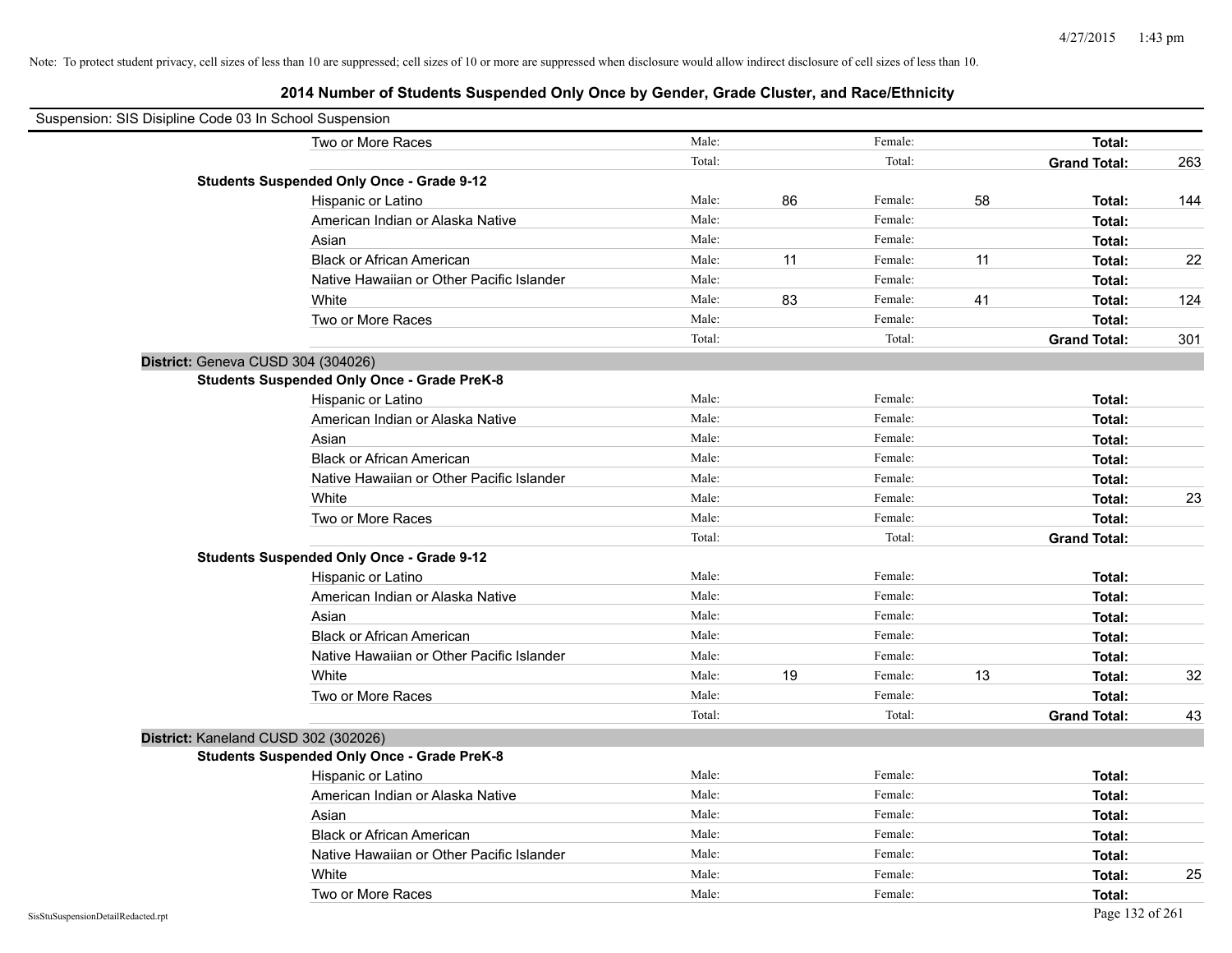| Suspension: SIS Disipline Code 03 In School Suspension |        |     |         |    |                     |     |
|--------------------------------------------------------|--------|-----|---------|----|---------------------|-----|
|                                                        | Total: |     | Total:  |    | <b>Grand Total:</b> |     |
| <b>Students Suspended Only Once - Grade 9-12</b>       |        |     |         |    |                     |     |
| Hispanic or Latino                                     | Male:  |     | Female: |    | Total:              |     |
| American Indian or Alaska Native                       | Male:  |     | Female: |    | Total:              |     |
| Asian                                                  | Male:  |     | Female: |    | Total:              |     |
| <b>Black or African American</b>                       | Male:  |     | Female: |    | Total:              |     |
| Native Hawaiian or Other Pacific Islander              | Male:  |     | Female: |    | Total:              |     |
| White                                                  | Male:  |     | Female: |    | Total:              | 32  |
| Two or More Races                                      | Male:  |     | Female: |    | Total:              |     |
|                                                        | Total: | 34  | Total:  | 11 | <b>Grand Total:</b> | 45  |
| District: Larkin Center (012500)                       |        |     |         |    |                     |     |
| <b>Students Suspended Only Once - Grade 9-12</b>       |        |     |         |    |                     |     |
| Hispanic or Latino                                     | Male:  |     | Female: |    | Total:              |     |
| American Indian or Alaska Native                       | Male:  |     | Female: |    | Total:              |     |
| Asian                                                  | Male:  |     | Female: |    | Total:              |     |
| <b>Black or African American</b>                       | Male:  |     | Female: |    | Total:              |     |
| Native Hawaiian or Other Pacific Islander              | Male:  |     | Female: |    | Total:              |     |
| White                                                  | Male:  |     | Female: |    | Total:              |     |
| Two or More Races                                      | Male:  |     | Female: |    | Total:              |     |
|                                                        | Total: |     | Total:  |    | <b>Grand Total:</b> |     |
| District: Non-Public School (3020)                     |        |     |         |    |                     |     |
| <b>Students Suspended Only Once - Grade 9-12</b>       |        |     |         |    |                     |     |
| Hispanic or Latino                                     | Male:  |     | Female: |    | Total:              |     |
| American Indian or Alaska Native                       | Male:  |     | Female: |    | Total:              |     |
| Asian                                                  | Male:  |     | Female: |    | Total:              |     |
| <b>Black or African American</b>                       | Male:  |     | Female: |    | Total:              |     |
| Native Hawaiian or Other Pacific Islander              | Male:  |     | Female: |    | Total:              |     |
| White                                                  | Male:  |     | Female: |    | Total:              |     |
| Two or More Races                                      | Male:  |     | Female: |    | Total:              |     |
|                                                        | Total: |     | Total:  |    | <b>Grand Total:</b> |     |
| District: SD U-46 (046022)                             |        |     |         |    |                     |     |
| <b>Students Suspended Only Once - Grade PreK-8</b>     |        |     |         |    |                     |     |
| Hispanic or Latino                                     | Male:  | 169 | Female: | 77 | Total:              | 246 |
| American Indian or Alaska Native                       | Male:  |     | Female: |    | Total:              |     |
| Asian                                                  | Male:  |     | Female: |    | Total:              | 15  |
| <b>Black or African American</b>                       | Male:  | 51  | Female: | 27 | Total:              | 78  |
| Native Hawaiian or Other Pacific Islander              | Male:  |     | Female: |    | Total:              |     |
| White                                                  | Male:  | 101 | Female: | 26 | Total:              | 127 |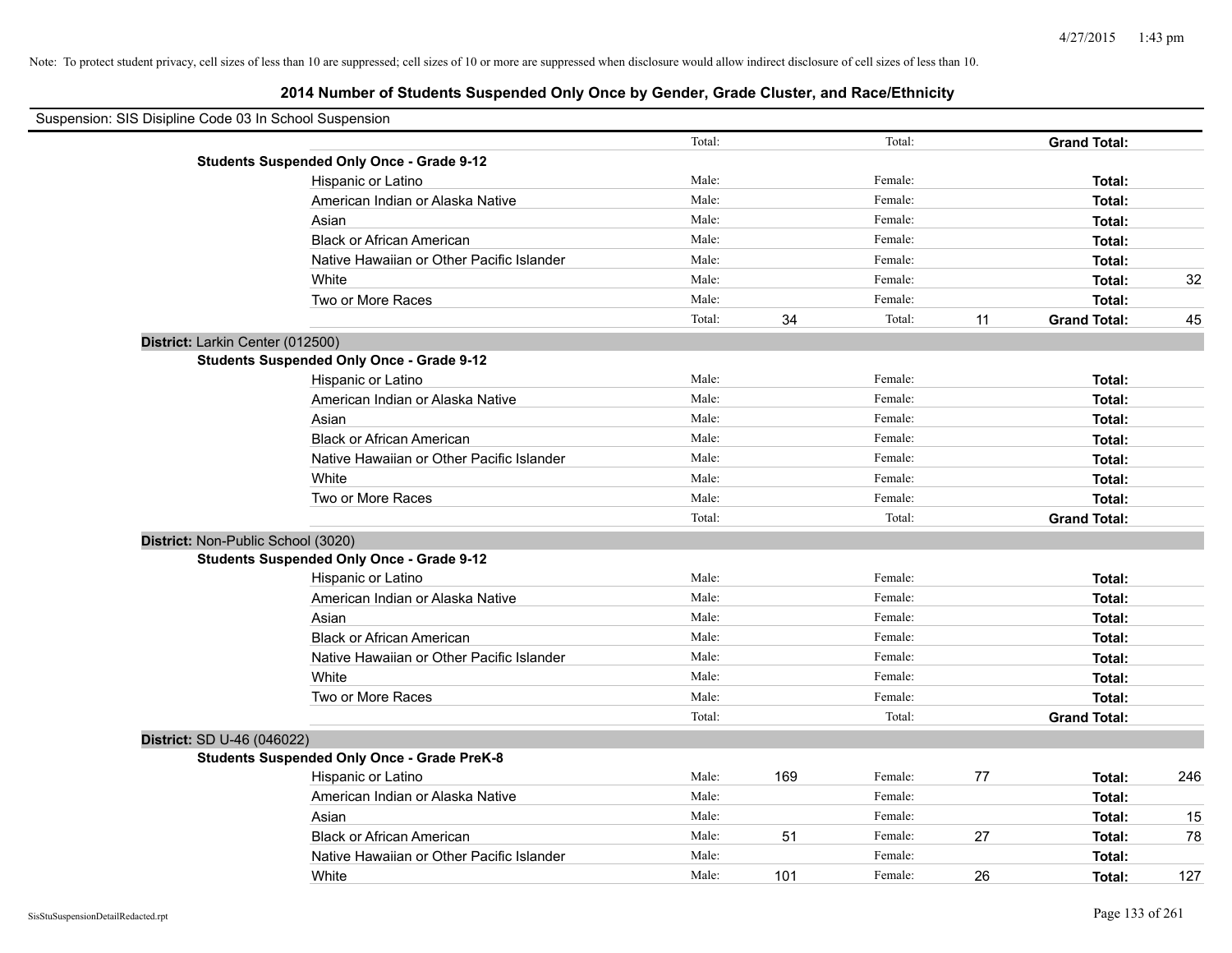| Suspension: SIS Disipline Code 03 In School Suspension |                                                    |        |     |         |     |                     |     |
|--------------------------------------------------------|----------------------------------------------------|--------|-----|---------|-----|---------------------|-----|
|                                                        | Two or More Races                                  | Male:  |     | Female: |     | Total:              | 16  |
|                                                        |                                                    | Total: |     | Total:  |     | <b>Grand Total:</b> |     |
|                                                        | <b>Students Suspended Only Once - Grade 9-12</b>   |        |     |         |     |                     |     |
|                                                        | Hispanic or Latino                                 | Male:  | 201 | Female: | 164 | Total:              | 365 |
|                                                        | American Indian or Alaska Native                   | Male:  |     | Female: |     | Total:              |     |
|                                                        | Asian                                              | Male:  |     | Female: |     | Total:              |     |
|                                                        | <b>Black or African American</b>                   | Male:  | 37  | Female: | 28  | Total:              | 65  |
|                                                        | Native Hawaiian or Other Pacific Islander          | Male:  |     | Female: |     | Total:              |     |
|                                                        | White                                              | Male:  | 66  | Female: | 34  | Total:              | 100 |
|                                                        | Two or More Races                                  | Male:  |     | Female: |     | Total:              |     |
|                                                        |                                                    | Total: |     | Total:  |     | <b>Grand Total:</b> | 548 |
|                                                        | District: Special Education Services (020200)      |        |     |         |     |                     |     |
|                                                        | <b>Students Suspended Only Once - Grade PreK-8</b> |        |     |         |     |                     |     |
|                                                        | Hispanic or Latino                                 | Male:  |     | Female: |     | Total:              |     |
|                                                        | American Indian or Alaska Native                   | Male:  |     | Female: |     | Total:              |     |
|                                                        | Asian                                              | Male:  |     | Female: |     | Total:              |     |
|                                                        | <b>Black or African American</b>                   | Male:  |     | Female: |     | Total:              |     |
|                                                        | Native Hawaiian or Other Pacific Islander          | Male:  |     | Female: |     | Total:              |     |
|                                                        | White                                              | Male:  |     | Female: |     | Total:              |     |
|                                                        | Two or More Races                                  | Male:  |     | Female: |     | Total:              |     |
|                                                        |                                                    | Total: |     | Total:  |     | <b>Grand Total:</b> |     |
|                                                        | <b>Students Suspended Only Once - Grade 9-12</b>   |        |     |         |     |                     |     |
|                                                        | Hispanic or Latino                                 | Male:  |     | Female: |     | Total:              |     |
|                                                        | American Indian or Alaska Native                   | Male:  |     | Female: |     | Total:              |     |
|                                                        | Asian                                              | Male:  |     | Female: |     | Total:              |     |
|                                                        | <b>Black or African American</b>                   | Male:  |     | Female: |     | Total:              |     |
|                                                        | Native Hawaiian or Other Pacific Islander          | Male:  |     | Female: |     | Total:              |     |
|                                                        | White                                              | Male:  |     | Female: |     | Total:              |     |
|                                                        | Two or More Races                                  | Male:  |     | Female: |     | Total:              |     |
|                                                        |                                                    | Total: |     | Total:  |     | <b>Grand Total:</b> |     |
|                                                        | District: St Charles CUSD 303 (303026)             |        |     |         |     |                     |     |
|                                                        | <b>Students Suspended Only Once - Grade PreK-8</b> |        |     |         |     |                     |     |
|                                                        | Hispanic or Latino                                 | Male:  |     | Female: |     | Total:              | 12  |
|                                                        | American Indian or Alaska Native                   | Male:  |     | Female: |     | Total:              |     |
|                                                        | Asian                                              | Male:  |     | Female: |     | Total:              |     |
|                                                        | <b>Black or African American</b>                   | Male:  |     | Female: |     | Total:              |     |
|                                                        | Native Hawaiian or Other Pacific Islander          | Male:  |     | Female: |     | Total:              |     |
|                                                        | White                                              | Male:  |     | Female: |     | Total:              | 37  |
|                                                        | Two or More Races                                  | Male:  |     | Female: |     | Total:              |     |
| SisStuSuspensionDetailRedacted.rpt                     |                                                    |        |     |         |     | Page 134 of 261     |     |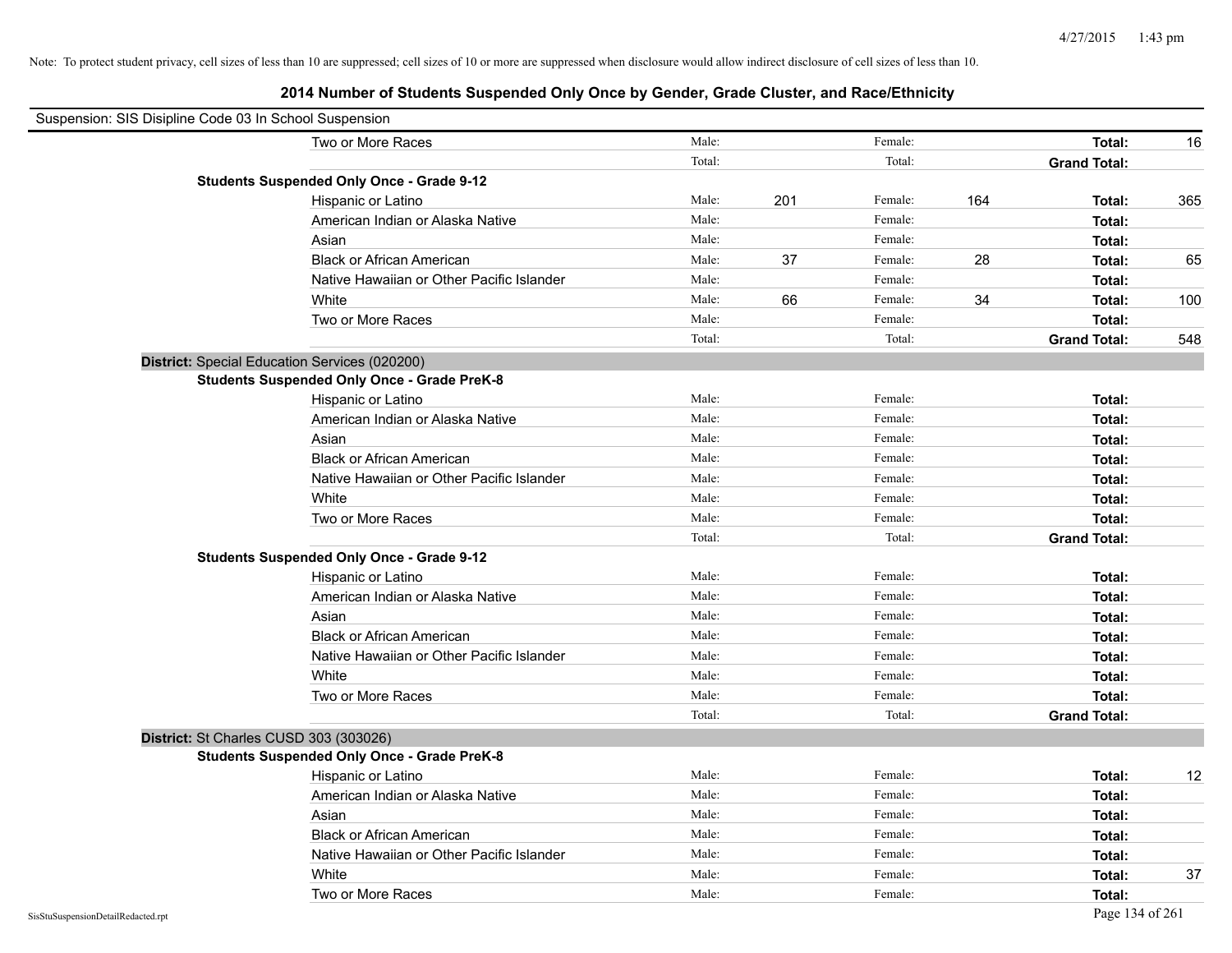| Suspension: SIS Disipline Code 03 In School Suspension |                                                    |        |         |                     |
|--------------------------------------------------------|----------------------------------------------------|--------|---------|---------------------|
|                                                        |                                                    | Total: | Total:  | <b>Grand Total:</b> |
|                                                        | <b>Students Suspended Only Once - Grade 9-12</b>   |        |         |                     |
|                                                        | Hispanic or Latino                                 | Male:  | Female: | Total:              |
|                                                        | American Indian or Alaska Native                   | Male:  | Female: | Total:              |
|                                                        | Asian                                              | Male:  | Female: | Total:              |
|                                                        | <b>Black or African American</b>                   | Male:  | Female: | Total:              |
|                                                        | Native Hawaiian or Other Pacific Islander          | Male:  | Female: | Total:              |
|                                                        | White                                              | Male:  | Female: | Total:              |
|                                                        | Two or More Races                                  | Male:  | Female: | Total:              |
|                                                        |                                                    | Total: | Total:  | <b>Grand Total:</b> |
| County: Non-Public School (000)                        |                                                    |        |         |                     |
| District: Kane ROE (000000)                            |                                                    |        |         |                     |
|                                                        | <b>Students Suspended Only Once - Grade 9-12</b>   |        |         |                     |
|                                                        | Hispanic or Latino                                 | Male:  | Female: | Total:              |
|                                                        | American Indian or Alaska Native                   | Male:  | Female: | Total:              |
|                                                        | Asian                                              | Male:  | Female: | Total:              |
|                                                        | <b>Black or African American</b>                   | Male:  | Female: | Total:              |
|                                                        | Native Hawaiian or Other Pacific Islander          | Male:  | Female: | Total:              |
|                                                        | White                                              | Male:  | Female: | Total:              |
|                                                        | Two or More Races                                  | Male:  | Female: | Total:              |
|                                                        |                                                    | Total: | Total:  | <b>Grand Total:</b> |
|                                                        |                                                    |        |         |                     |
| Region: Knox ROE (33)                                  |                                                    |        |         |                     |
| County: Knox (048)                                     |                                                    |        |         |                     |
|                                                        | District: Abingdon-Avon CUSD 276 (276026)          |        |         |                     |
|                                                        | <b>Students Suspended Only Once - Grade PreK-8</b> |        |         |                     |
|                                                        | Hispanic or Latino                                 | Male:  | Female: | Total:              |
|                                                        | American Indian or Alaska Native                   | Male:  | Female: | Total:              |
|                                                        | Asian                                              | Male:  | Female: | Total:              |
|                                                        | <b>Black or African American</b>                   | Male:  | Female: | Total:              |
|                                                        | Native Hawaiian or Other Pacific Islander          | Male:  | Female: | Total:              |
|                                                        | White                                              | Male:  | Female: | 12<br>Total:        |
|                                                        | Two or More Races                                  | Male:  | Female: | Total:              |
|                                                        |                                                    | Total: | Total:  | <b>Grand Total:</b> |
|                                                        | <b>Students Suspended Only Once - Grade 9-12</b>   |        |         |                     |
|                                                        | Hispanic or Latino                                 | Male:  | Female: | Total:              |
|                                                        | American Indian or Alaska Native                   | Male:  | Female: | Total:              |
|                                                        | Asian                                              | Male:  | Female: | Total:              |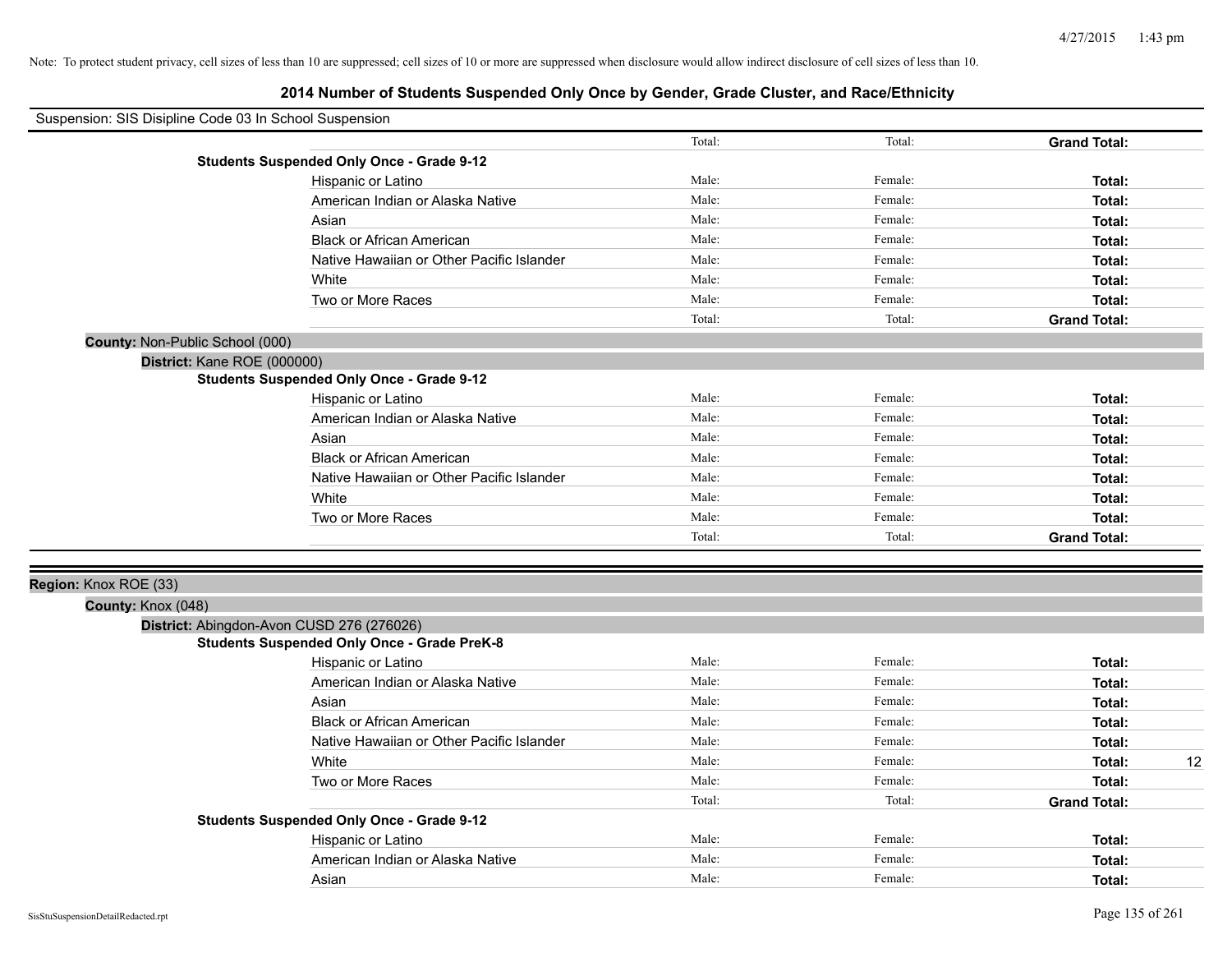| Suspension: SIS Disipline Code 03 In School Suspension |        |    |         |    |                     |    |
|--------------------------------------------------------|--------|----|---------|----|---------------------|----|
| <b>Black or African American</b>                       | Male:  |    | Female: |    | Total:              |    |
| Native Hawaiian or Other Pacific Islander              | Male:  |    | Female: |    | Total:              |    |
| White                                                  | Male:  |    | Female: |    | Total:              | 21 |
| Two or More Races                                      | Male:  |    | Female: |    | Total:              |    |
|                                                        | Total: |    | Total:  |    | <b>Grand Total:</b> |    |
| District: Galesburg CUSD 205 (205026)                  |        |    |         |    |                     |    |
| <b>Students Suspended Only Once - Grade PreK-8</b>     |        |    |         |    |                     |    |
| Hispanic or Latino                                     | Male:  |    | Female: |    | Total:              | 16 |
| American Indian or Alaska Native                       | Male:  |    | Female: |    | Total:              |    |
| Asian                                                  | Male:  |    | Female: |    | Total:              |    |
| <b>Black or African American</b>                       | Male:  |    | Female: |    | Total:              | 32 |
| Native Hawaiian or Other Pacific Islander              | Male:  |    | Female: |    | Total:              |    |
| White                                                  | Male:  | 48 | Female: | 26 | Total:              | 74 |
| Two or More Races                                      | Male:  |    | Female: |    | Total:              | 22 |
|                                                        | Total: |    | Total:  |    | <b>Grand Total:</b> |    |
| <b>Students Suspended Only Once - Grade 9-12</b>       |        |    |         |    |                     |    |
| Hispanic or Latino                                     | Male:  |    | Female: |    | Total:              |    |
| American Indian or Alaska Native                       | Male:  |    | Female: |    | Total:              |    |
| Asian                                                  | Male:  |    | Female: |    | Total:              |    |
| <b>Black or African American</b>                       | Male:  |    | Female: |    | Total:              | 14 |
| Native Hawaiian or Other Pacific Islander              | Male:  |    | Female: |    | Total:              |    |
| White                                                  | Male:  | 18 | Female: | 10 | Total:              | 28 |
| Two or More Races                                      | Male:  |    | Female: |    | Total:              |    |
|                                                        | Total: |    | Total:  |    | <b>Grand Total:</b> |    |
| District: Knoxville CUSD 202 (202026)                  |        |    |         |    |                     |    |
| <b>Students Suspended Only Once - Grade PreK-8</b>     |        |    |         |    |                     |    |
| Hispanic or Latino                                     | Male:  |    | Female: |    | Total:              |    |
| American Indian or Alaska Native                       | Male:  |    | Female: |    | Total:              |    |
| Asian                                                  | Male:  |    | Female: |    | Total:              |    |
| <b>Black or African American</b>                       | Male:  |    | Female: |    | Total:              |    |
| Native Hawaiian or Other Pacific Islander              | Male:  |    | Female: |    | Total:              |    |
| White                                                  | Male:  |    | Female: |    | Total:              | 12 |
| Two or More Races                                      | Male:  |    | Female: |    | Total:              |    |
|                                                        | Total: |    | Total:  |    | <b>Grand Total:</b> |    |
| <b>Students Suspended Only Once - Grade 9-12</b>       |        |    |         |    |                     |    |
| Hispanic or Latino                                     | Male:  |    | Female: |    | Total:              |    |
| American Indian or Alaska Native                       | Male:  |    | Female: |    | Total:              |    |
| Asian                                                  | Male:  |    | Female: |    | Total:              |    |
| <b>Black or African American</b>                       | Male:  |    | Female: |    | Total:              |    |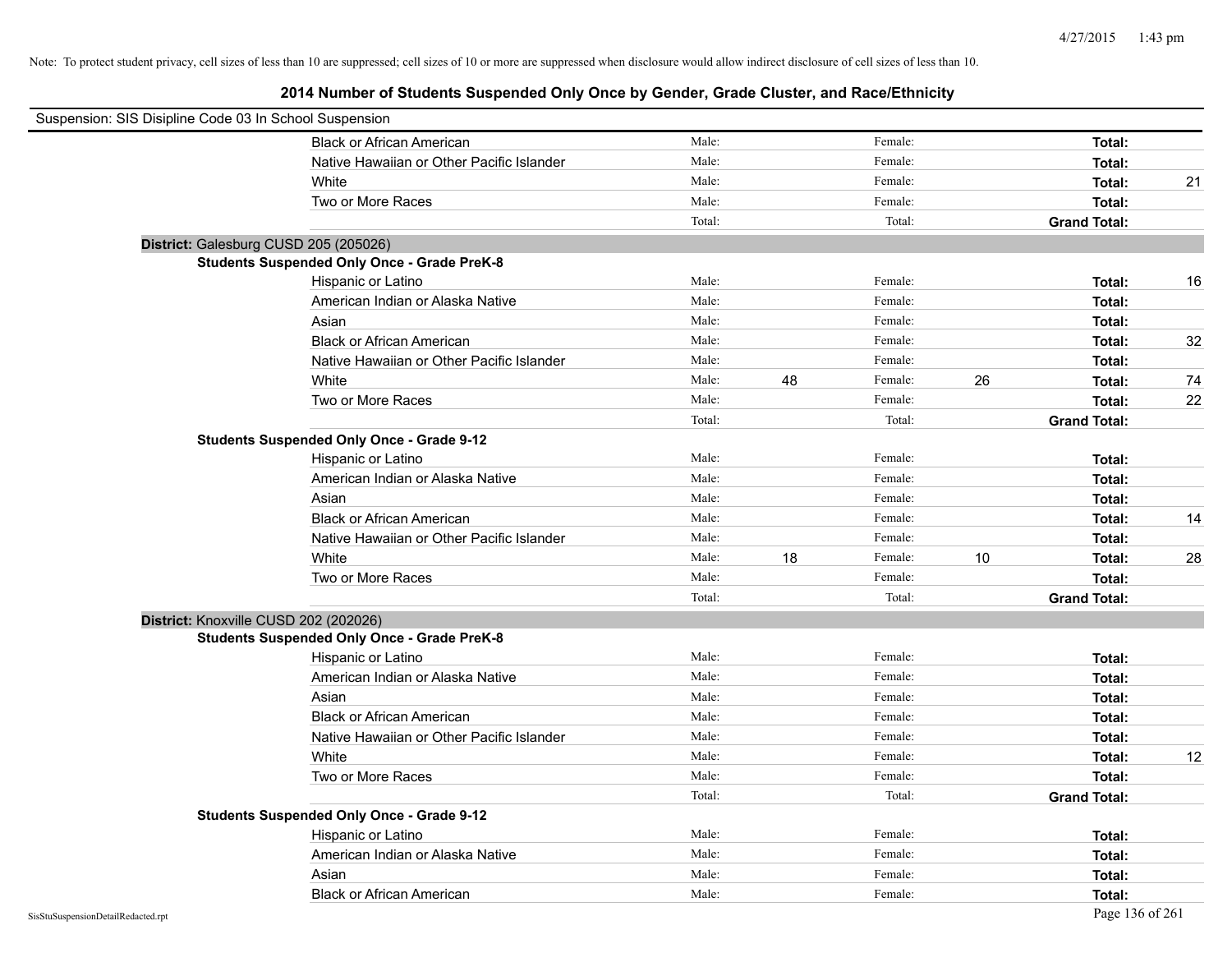| Suspension: SIS Disipline Code 03 In School Suspension |                                                    |        |         |                     |    |
|--------------------------------------------------------|----------------------------------------------------|--------|---------|---------------------|----|
|                                                        | Native Hawaiian or Other Pacific Islander          | Male:  | Female: | Total:              |    |
|                                                        | White                                              | Male:  | Female: | Total:              |    |
|                                                        | Two or More Races                                  | Male:  | Female: | Total:              |    |
|                                                        |                                                    | Total: | Total:  | <b>Grand Total:</b> | 11 |
|                                                        | District: R O W V A CUSD 208 (208026)              |        |         |                     |    |
|                                                        | <b>Students Suspended Only Once - Grade PreK-8</b> |        |         |                     |    |
|                                                        | Hispanic or Latino                                 | Male:  | Female: | Total:              |    |
|                                                        | American Indian or Alaska Native                   | Male:  | Female: | Total:              |    |
|                                                        | Asian                                              | Male:  | Female: | Total:              |    |
|                                                        | <b>Black or African American</b>                   | Male:  | Female: | Total:              |    |
|                                                        | Native Hawaiian or Other Pacific Islander          | Male:  | Female: | Total:              |    |
|                                                        | White                                              | Male:  | Female: | Total:              | 12 |
|                                                        | Two or More Races                                  | Male:  | Female: | Total:              |    |
|                                                        |                                                    | Total: | Total:  | <b>Grand Total:</b> |    |
|                                                        | <b>Students Suspended Only Once - Grade 9-12</b>   |        |         |                     |    |
|                                                        | Hispanic or Latino                                 | Male:  | Female: | Total:              |    |
|                                                        | American Indian or Alaska Native                   | Male:  | Female: | Total:              |    |
|                                                        | Asian                                              | Male:  | Female: | Total:              |    |
|                                                        | <b>Black or African American</b>                   | Male:  | Female: | Total:              |    |
|                                                        | Native Hawaiian or Other Pacific Islander          | Male:  | Female: | Total:              |    |
|                                                        | White                                              | Male:  | Female: | Total:              | 14 |
|                                                        | Two or More Races                                  | Male:  | Female: | Total:              |    |
|                                                        |                                                    | Total: | Total:  | <b>Grand Total:</b> |    |
| Region: La Salle ROE (35)<br>County: Lasalle (050)     |                                                    |        |         |                     |    |
| District: Earlville CUSD 9 (009026)                    |                                                    |        |         |                     |    |
|                                                        | <b>Students Suspended Only Once - Grade PreK-8</b> |        |         |                     |    |
|                                                        | Hispanic or Latino                                 | Male:  | Female: | Total:              |    |
|                                                        | American Indian or Alaska Native                   | Male:  | Female: | Total:              |    |
|                                                        | Asian                                              | Male:  | Female: | Total:              |    |
|                                                        | <b>Black or African American</b>                   | Male:  | Female: | Total:              |    |
|                                                        | Native Hawaiian or Other Pacific Islander          | Male:  | Female: | Total:              |    |
|                                                        | White                                              | Male:  | Female: | Total:              |    |
|                                                        | Two or More Races                                  | Male:  | Female: | Total:              |    |
|                                                        |                                                    | Total: | Total:  | <b>Grand Total:</b> |    |
|                                                        | <b>Students Suspended Only Once - Grade 9-12</b>   |        |         |                     |    |
|                                                        | Hispanic or Latino                                 | Male:  | Female: | Total:              |    |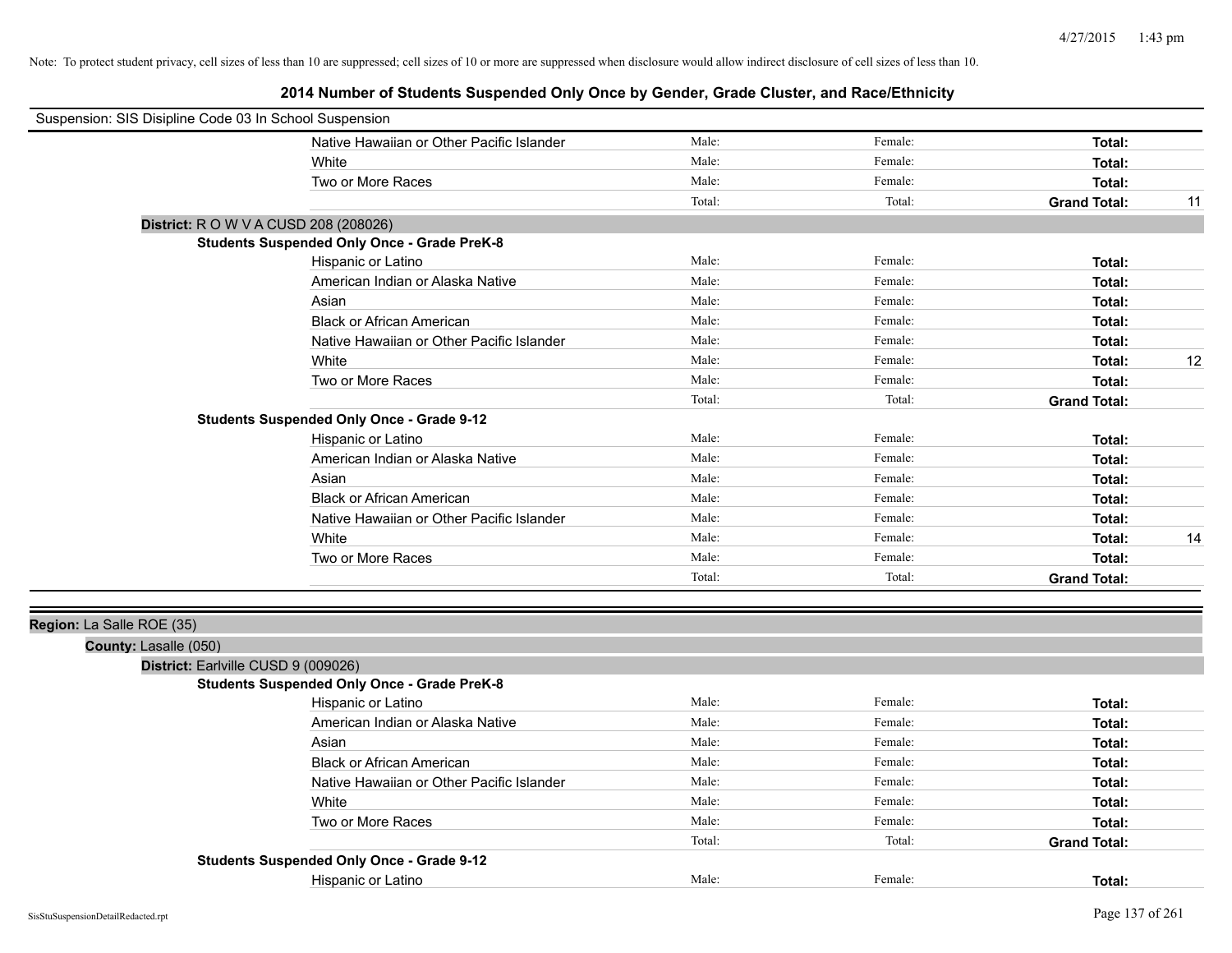## **2014 Number of Students Suspended Only Once by Gender, Grade Cluster, and Race/Ethnicity**

| Suspension: SIS Disipline Code 03 In School Suspension |                                                    |        |               |                     |    |
|--------------------------------------------------------|----------------------------------------------------|--------|---------------|---------------------|----|
|                                                        | American Indian or Alaska Native                   | Male:  | Female:       | Total:              |    |
|                                                        | Asian                                              | Male:  | Female:       | Total:              |    |
|                                                        | <b>Black or African American</b>                   | Male:  | Female:       | Total:              |    |
|                                                        | Native Hawaiian or Other Pacific Islander          | Male:  | Female:       | Total:              |    |
|                                                        | White                                              | Male:  | Female:       | Total:              |    |
|                                                        | Two or More Races                                  | Male:  | Female:       | Total:              |    |
|                                                        |                                                    | Total: | Total:        | <b>Grand Total:</b> |    |
| District: Grand Ridge CCSD 95 (095004)                 |                                                    |        |               |                     |    |
|                                                        | <b>Students Suspended Only Once - Grade PreK-8</b> |        |               |                     |    |
|                                                        | Hispanic or Latino                                 | Male:  | Female:       | Total:              |    |
|                                                        | American Indian or Alaska Native                   | Male:  | Female:       | Total:              |    |
|                                                        | Asian                                              | Male:  | Female:       | Total:              |    |
|                                                        | <b>Black or African American</b>                   | Male:  | Female:       | Total:              |    |
|                                                        | Native Hawaiian or Other Pacific Islander          | Male:  | Female:       | Total:              |    |
|                                                        | White                                              | Male:  | Female:       | Total:              |    |
|                                                        | Two or More Races                                  | Male:  | Female:       | Total:              |    |
|                                                        |                                                    | Total: | Total:        | <b>Grand Total:</b> |    |
| District: La Salle ESD 122 (122002)                    |                                                    |        |               |                     |    |
|                                                        | <b>Students Suspended Only Once - Grade PreK-8</b> |        |               |                     |    |
|                                                        | Hispanic or Latino                                 | Male:  | Female:       | Total:              | 11 |
|                                                        | American Indian or Alaska Native                   | Male:  | Female:       | Total:              |    |
|                                                        | Asian                                              | Male:  | Female:       | Total:              |    |
|                                                        | <b>Black or African American</b>                   | Male:  | Female:       | Total:              |    |
|                                                        | Native Hawaiian or Other Pacific Islander          | Male:  | Female:       | Total:              |    |
|                                                        | White                                              | Male:  | Female:       | Total:              | 21 |
|                                                        | Two or More Races                                  | Male:  | Female:       | Total:              |    |
|                                                        |                                                    | Total: | Total:        | <b>Grand Total:</b> |    |
|                                                        | District: La Salle-Peru Twp HSD 120 (120017)       |        |               |                     |    |
|                                                        | <b>Students Suspended Only Once - Grade 9-12</b>   |        |               |                     |    |
|                                                        | Hispanic or Latino                                 | Male:  | Female:       | Total:              |    |
|                                                        | American Indian or Alaska Native                   | Male:  | Female:       | Total:              |    |
|                                                        | Asian                                              | Male:  | Female:       | Total:              |    |
|                                                        | <b>Black or African American</b>                   | Male:  | Female:       | Total:              |    |
|                                                        | Native Hawaiian or Other Pacific Islander          | Male:  | Female:       | Total:              |    |
|                                                        | White                                              | Male:  | 36<br>Female: | 33<br>Total:        | 69 |
|                                                        | Two or More Races                                  | Male:  | Female:       | Total:              |    |
|                                                        |                                                    | Total: | Total:        | <b>Grand Total:</b> | 81 |
|                                                        |                                                    |        |               |                     |    |

# **District:** Leland CUSD 1 (001026)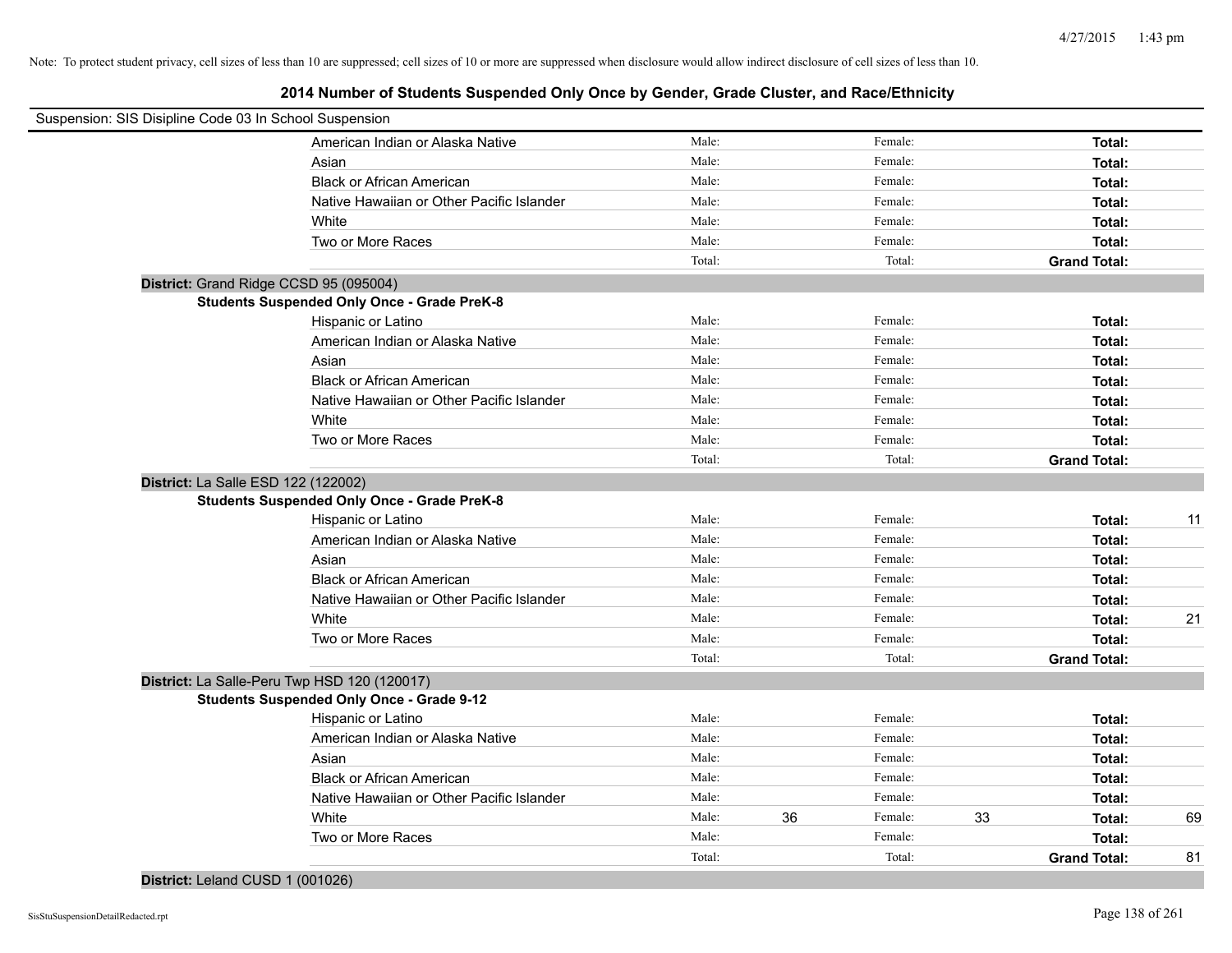| Suspension: SIS Disipline Code 03 In School Suspension |        |         |                     |
|--------------------------------------------------------|--------|---------|---------------------|
| <b>Students Suspended Only Once - Grade 9-12</b>       |        |         |                     |
| Hispanic or Latino                                     | Male:  | Female: | Total:              |
| American Indian or Alaska Native                       | Male:  | Female: | Total:              |
| Asian                                                  | Male:  | Female: | Total:              |
| <b>Black or African American</b>                       | Male:  | Female: | Total:              |
| Native Hawaiian or Other Pacific Islander              | Male:  | Female: | Total:              |
| White                                                  | Male:  | Female: | Total:              |
| Two or More Races                                      | Male:  | Female: | Total:              |
|                                                        | Total: | Total:  | <b>Grand Total:</b> |
| District: Marseilles ESD 150 (150002)                  |        |         |                     |
| <b>Students Suspended Only Once - Grade PreK-8</b>     |        |         |                     |
| Hispanic or Latino                                     | Male:  | Female: | Total:              |
| American Indian or Alaska Native                       | Male:  | Female: | Total:              |
| Asian                                                  | Male:  | Female: | Total:              |
| <b>Black or African American</b>                       | Male:  | Female: | Total:              |
| Native Hawaiian or Other Pacific Islander              | Male:  | Female: | Total:              |
| White                                                  | Male:  | Female: | 13<br>Total:        |
| Two or More Races                                      | Male:  | Female: | Total:              |
|                                                        | Total: | Total:  | <b>Grand Total:</b> |
| District: Miller Twp CCSD 210 (210004)                 |        |         |                     |
| <b>Students Suspended Only Once - Grade PreK-8</b>     |        |         |                     |
| Hispanic or Latino                                     | Male:  | Female: | Total:              |
| American Indian or Alaska Native                       | Male:  | Female: | Total:              |
| Asian                                                  | Male:  | Female: | Total:              |
| <b>Black or African American</b>                       | Male:  | Female: | Total:              |
| Native Hawaiian or Other Pacific Islander              | Male:  | Female: | Total:              |
| White                                                  | Male:  | Female: | Total:              |
| Two or More Races                                      | Male:  | Female: | Total:              |
|                                                        | Total: | Total:  | <b>Grand Total:</b> |
| District: Non-Public School (1200)                     |        |         |                     |
| <b>Students Suspended Only Once - Grade 9-12</b>       |        |         |                     |
| Hispanic or Latino                                     | Male:  | Female: | Total:              |
| American Indian or Alaska Native                       | Male:  | Female: | Total:              |
| Asian                                                  | Male:  | Female: | Total:              |
| <b>Black or African American</b>                       | Male:  | Female: | Total:              |
| Native Hawaiian or Other Pacific Islander              | Male:  | Female: | Total:              |
| White                                                  | Male:  | Female: | Total:              |
| Two or More Races                                      | Male:  | Female: | Total:              |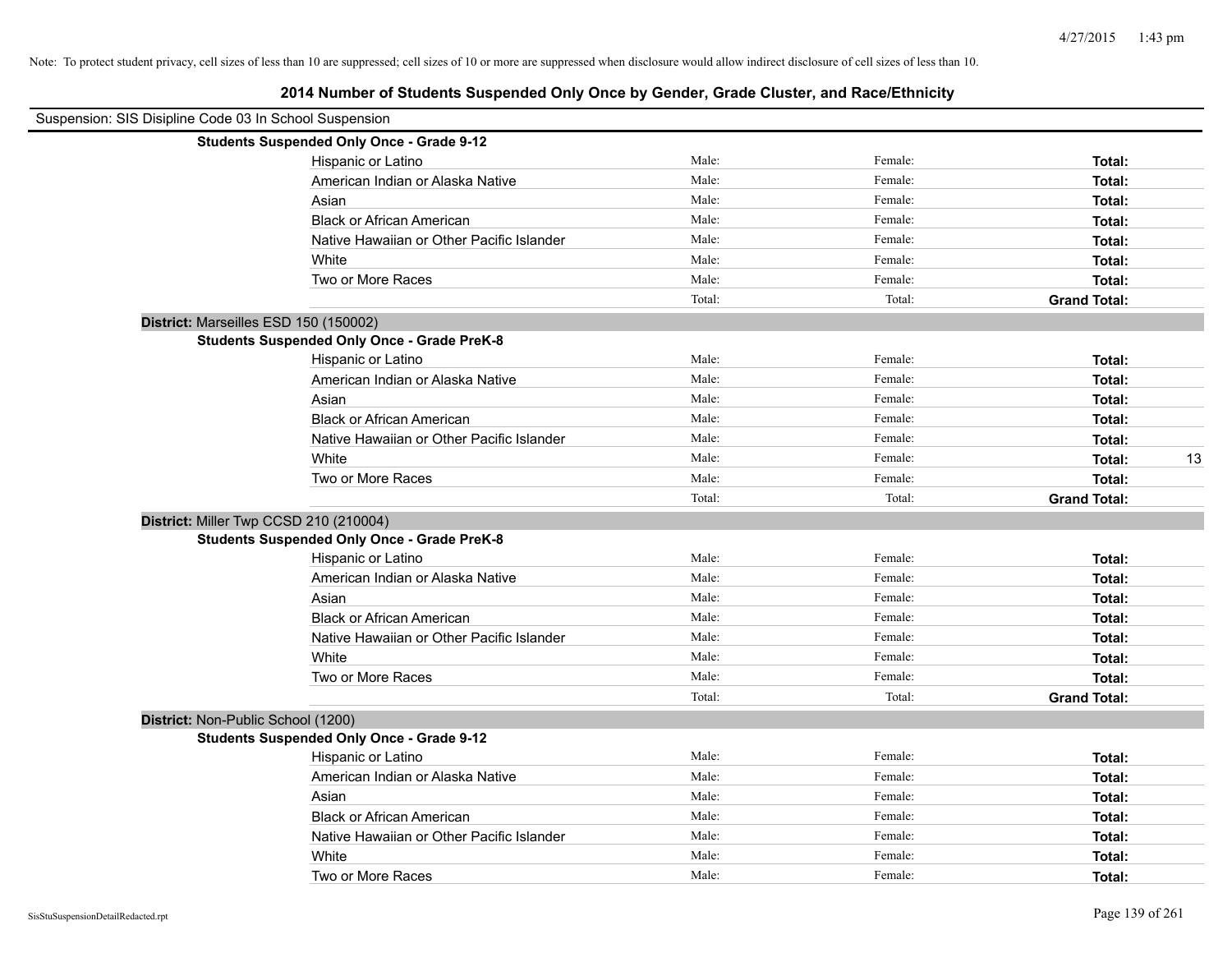| Suspension: SIS Disipline Code 03 In School Suspension |        |    |         |    |                     |    |
|--------------------------------------------------------|--------|----|---------|----|---------------------|----|
|                                                        | Total: |    | Total:  |    | <b>Grand Total:</b> |    |
| District: Ottawa ESD 141 (141002)                      |        |    |         |    |                     |    |
| <b>Students Suspended Only Once - Grade PreK-8</b>     |        |    |         |    |                     |    |
| Hispanic or Latino                                     | Male:  |    | Female: |    | Total:              | 13 |
| American Indian or Alaska Native                       | Male:  |    | Female: |    | Total:              |    |
| Asian                                                  | Male:  |    | Female: |    | Total:              |    |
| <b>Black or African American</b>                       | Male:  |    | Female: |    | Total:              |    |
| Native Hawaiian or Other Pacific Islander              | Male:  |    | Female: |    | Total:              |    |
| White                                                  | Male:  | 35 | Female: | 21 | Total:              | 56 |
| Two or More Races                                      | Male:  |    | Female: |    | Total:              |    |
|                                                        | Total: |    | Total:  |    | <b>Grand Total:</b> |    |
| District: Peru ESD 124 (124002)                        |        |    |         |    |                     |    |
| <b>Students Suspended Only Once - Grade PreK-8</b>     |        |    |         |    |                     |    |
| Hispanic or Latino                                     | Male:  |    | Female: |    | Total:              |    |
| American Indian or Alaska Native                       | Male:  |    | Female: |    | Total:              |    |
| Asian                                                  | Male:  |    | Female: |    | Total:              |    |
| <b>Black or African American</b>                       | Male:  |    | Female: |    | Total:              |    |
| Native Hawaiian or Other Pacific Islander              | Male:  |    | Female: |    | Total:              |    |
| White                                                  | Male:  |    | Female: |    | Total:              |    |
| Two or More Races                                      | Male:  |    | Female: |    | Total:              |    |
|                                                        | Total: |    | Total:  |    | <b>Grand Total:</b> |    |
| District: Seneca CCSD 170 (170004)                     |        |    |         |    |                     |    |
| <b>Students Suspended Only Once - Grade PreK-8</b>     |        |    |         |    |                     |    |
| Hispanic or Latino                                     | Male:  |    | Female: |    | Total:              |    |
| American Indian or Alaska Native                       | Male:  |    | Female: |    | Total:              |    |
| Asian                                                  | Male:  |    | Female: |    | Total:              |    |
| <b>Black or African American</b>                       | Male:  |    | Female: |    | Total:              |    |
| Native Hawaiian or Other Pacific Islander              | Male:  |    | Female: |    | Total:              |    |
| White                                                  | Male:  |    | Female: |    | Total:              |    |
| Two or More Races                                      | Male:  |    | Female: |    | Total:              |    |
|                                                        | Total: |    | Total:  |    | <b>Grand Total:</b> |    |
| District: Seneca Twp HSD 160 (160017)                  |        |    |         |    |                     |    |
| <b>Students Suspended Only Once - Grade 9-12</b>       |        |    |         |    |                     |    |
| Hispanic or Latino                                     | Male:  |    | Female: |    | Total:              |    |
| American Indian or Alaska Native                       | Male:  |    | Female: |    | Total:              |    |
| Asian                                                  | Male:  |    | Female: |    | Total:              |    |
| <b>Black or African American</b>                       | Male:  |    | Female: |    | Total:              |    |
| Native Hawaiian or Other Pacific Islander              | Male:  |    | Female: |    | Total:              |    |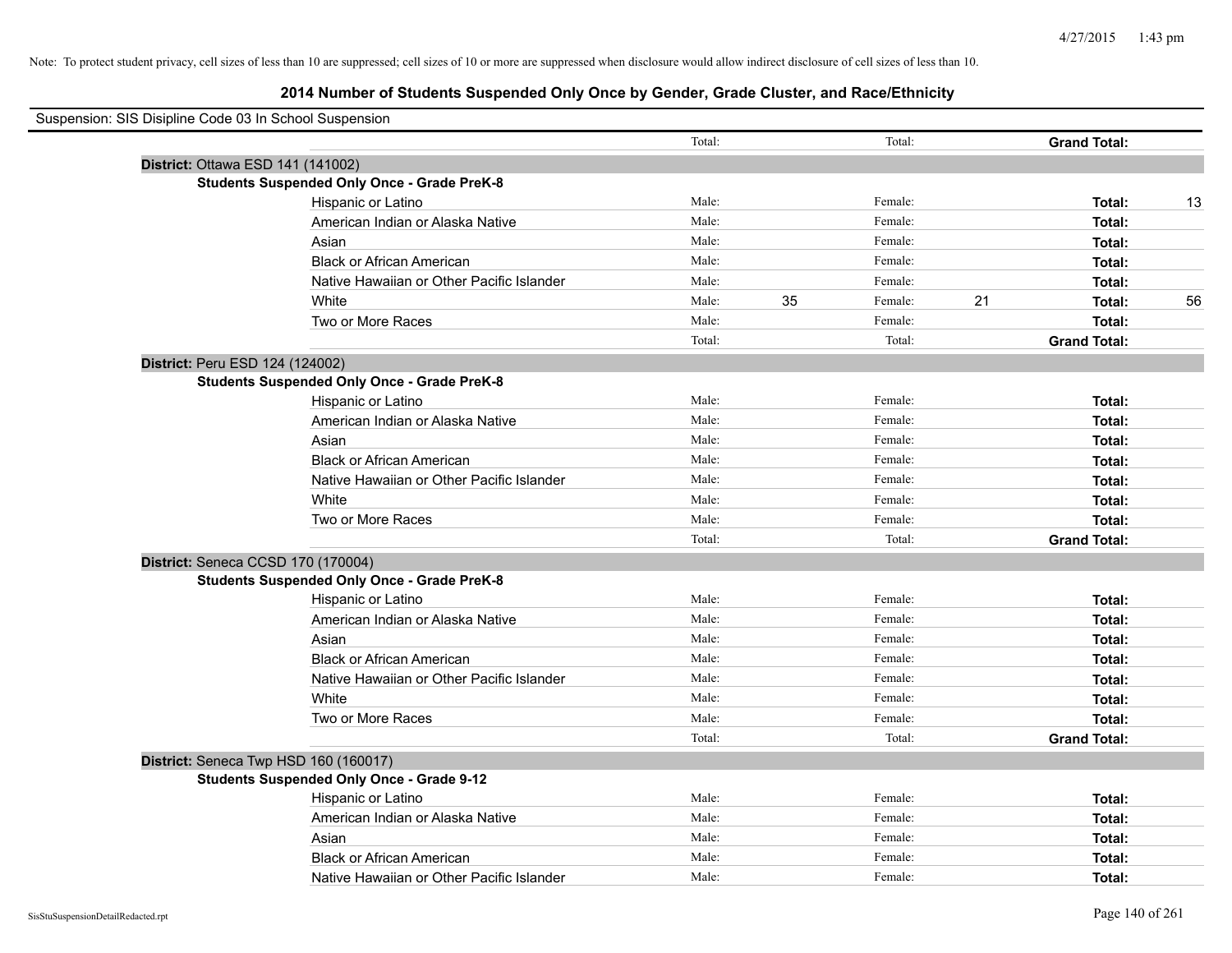| Suspension: SIS Disipline Code 03 In School Suspension |                                                    |        |    |         |    |                     |    |
|--------------------------------------------------------|----------------------------------------------------|--------|----|---------|----|---------------------|----|
|                                                        | White                                              | Male:  |    | Female: |    | Total:              |    |
|                                                        | Two or More Races                                  | Male:  |    | Female: |    | Total:              |    |
|                                                        |                                                    | Total: |    | Total:  |    | <b>Grand Total:</b> |    |
| District: Serena CUSD 2 (002026)                       |                                                    |        |    |         |    |                     |    |
|                                                        | <b>Students Suspended Only Once - Grade PreK-8</b> |        |    |         |    |                     |    |
|                                                        | Hispanic or Latino                                 | Male:  |    | Female: |    | Total:              |    |
|                                                        | American Indian or Alaska Native                   | Male:  |    | Female: |    | Total:              |    |
|                                                        | Asian                                              | Male:  |    | Female: |    | Total:              |    |
|                                                        | <b>Black or African American</b>                   | Male:  |    | Female: |    | Total:              |    |
|                                                        | Native Hawaiian or Other Pacific Islander          | Male:  |    | Female: |    | Total:              |    |
|                                                        | White                                              | Male:  |    | Female: |    | Total:              | 17 |
|                                                        | Two or More Races                                  | Male:  |    | Female: |    | Total:              |    |
|                                                        |                                                    | Total: |    | Total:  |    | <b>Grand Total:</b> |    |
|                                                        | <b>Students Suspended Only Once - Grade 9-12</b>   |        |    |         |    |                     |    |
|                                                        | Hispanic or Latino                                 | Male:  |    | Female: |    | Total:              |    |
|                                                        | American Indian or Alaska Native                   | Male:  |    | Female: |    | Total:              |    |
|                                                        | Asian                                              | Male:  |    | Female: |    | Total:              |    |
|                                                        | <b>Black or African American</b>                   | Male:  |    | Female: |    | Total:              |    |
|                                                        | Native Hawaiian or Other Pacific Islander          | Male:  |    | Female: |    | Total:              |    |
|                                                        | White                                              | Male:  |    | Female: |    | Total:              | 14 |
|                                                        | Two or More Races                                  | Male:  |    | Female: |    | Total:              |    |
|                                                        |                                                    | Total: |    | Total:  |    | <b>Grand Total:</b> |    |
| District: Streator ESD 44 (044002)                     |                                                    |        |    |         |    |                     |    |
|                                                        | <b>Students Suspended Only Once - Grade PreK-8</b> |        |    |         |    |                     |    |
|                                                        | Hispanic or Latino                                 | Male:  |    | Female: |    | Total:              | 14 |
|                                                        | American Indian or Alaska Native                   | Male:  |    | Female: |    | Total:              |    |
|                                                        | Asian                                              | Male:  |    | Female: |    | Total:              |    |
|                                                        | <b>Black or African American</b>                   | Male:  |    | Female: |    | Total:              |    |
|                                                        | Native Hawaiian or Other Pacific Islander          | Male:  |    | Female: |    | Total:              |    |
|                                                        | White                                              | Male:  | 32 | Female: | 16 | Total:              | 48 |
|                                                        | Two or More Races                                  | Male:  |    | Female: |    | Total:              |    |
|                                                        |                                                    | Total: |    | Total:  |    | <b>Grand Total:</b> | 78 |
| District: Streator Twp HSD 40 (040017)                 |                                                    |        |    |         |    |                     |    |
|                                                        | <b>Students Suspended Only Once - Grade 9-12</b>   |        |    |         |    |                     |    |
|                                                        | Hispanic or Latino                                 | Male:  |    | Female: |    | Total:              |    |
|                                                        | American Indian or Alaska Native                   | Male:  |    | Female: |    | Total:              |    |
|                                                        | Asian                                              | Male:  |    | Female: |    | Total:              |    |
|                                                        | <b>Black or African American</b>                   | Male:  |    | Female: |    | Total:              |    |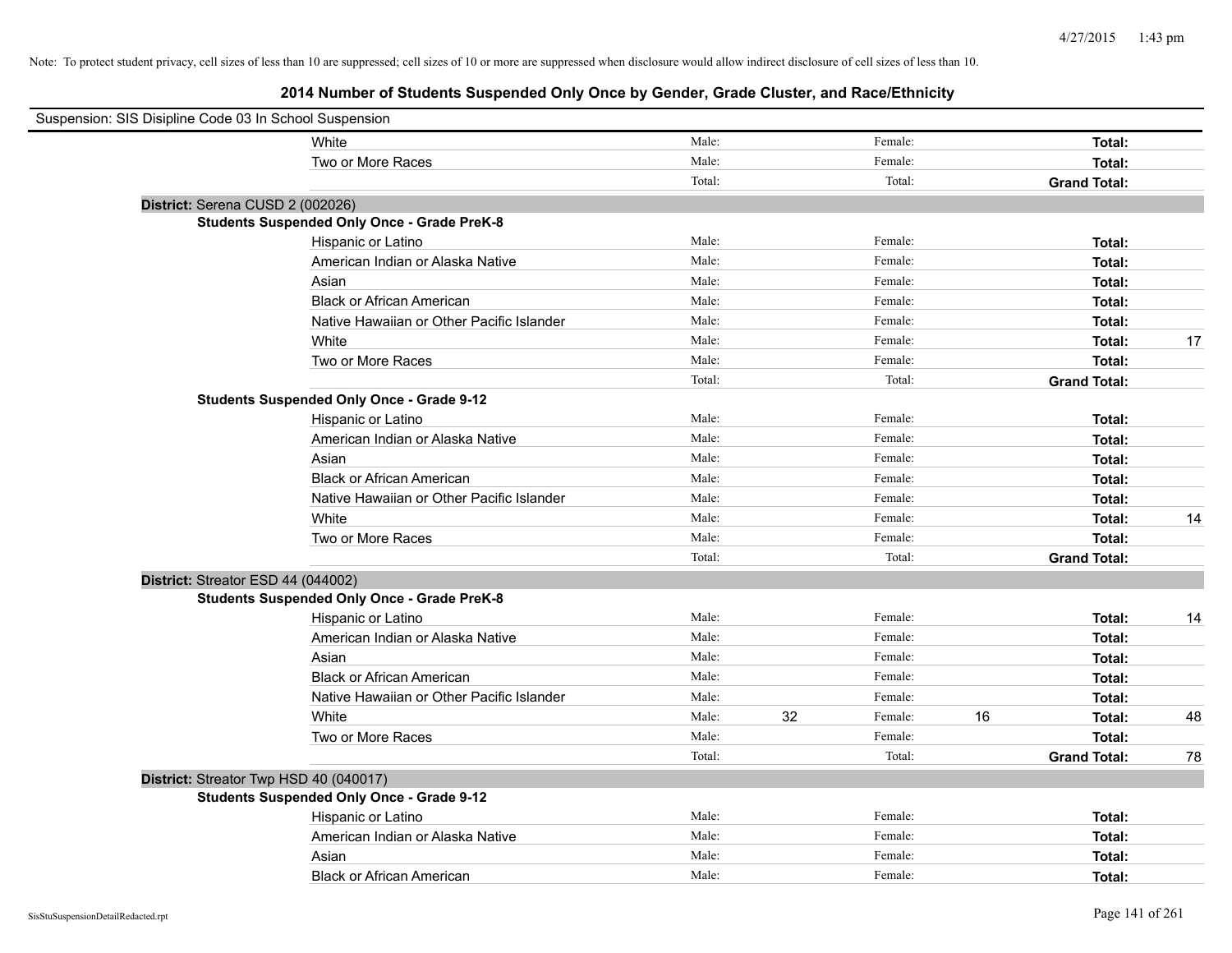| Suspension: SIS Disipline Code 03 In School Suspension |                                                    |        |    |         |    |                     |    |
|--------------------------------------------------------|----------------------------------------------------|--------|----|---------|----|---------------------|----|
|                                                        | Native Hawaiian or Other Pacific Islander          | Male:  |    | Female: |    | Total:              |    |
|                                                        | White                                              | Male:  | 16 | Female: | 23 | Total:              | 39 |
|                                                        | Two or More Races                                  | Male:  |    | Female: |    | Total:              |    |
|                                                        |                                                    | Total: |    | Total:  |    | <b>Grand Total:</b> | 52 |
|                                                        | District: Wallace CCSD 195 (195004)                |        |    |         |    |                     |    |
|                                                        | <b>Students Suspended Only Once - Grade PreK-8</b> |        |    |         |    |                     |    |
|                                                        | Hispanic or Latino                                 | Male:  |    | Female: |    | Total:              |    |
|                                                        | American Indian or Alaska Native                   | Male:  |    | Female: |    | Total:              |    |
|                                                        | Asian                                              | Male:  |    | Female: |    | Total:              |    |
|                                                        | <b>Black or African American</b>                   | Male:  |    | Female: |    | Total:              |    |
|                                                        | Native Hawaiian or Other Pacific Islander          | Male:  |    | Female: |    | Total:              |    |
|                                                        | White                                              | Male:  |    | Female: |    | Total:              |    |
|                                                        | Two or More Races                                  | Male:  |    | Female: |    | Total:              |    |
|                                                        |                                                    | Total: |    | Total:  |    | <b>Grand Total:</b> |    |
|                                                        | District: Waltham CCSD 185 (185004)                |        |    |         |    |                     |    |
|                                                        | <b>Students Suspended Only Once - Grade PreK-8</b> |        |    |         |    |                     |    |
|                                                        | Hispanic or Latino                                 | Male:  |    | Female: |    | Total:              |    |
|                                                        | American Indian or Alaska Native                   | Male:  |    | Female: |    | Total:              |    |
|                                                        | Asian                                              | Male:  |    | Female: |    | Total:              |    |
|                                                        | <b>Black or African American</b>                   | Male:  |    | Female: |    | Total:              |    |
|                                                        | Native Hawaiian or Other Pacific Islander          | Male:  |    | Female: |    | Total:              |    |
|                                                        | White                                              | Male:  |    | Female: |    | Total:              |    |
|                                                        | Two or More Races                                  | Male:  |    | Female: |    | Total:              |    |
|                                                        |                                                    | Total: |    | Total:  |    | <b>Grand Total:</b> |    |
|                                                        |                                                    |        |    |         |    |                     |    |
| Region: Lake ROE (34)                                  |                                                    |        |    |         |    |                     |    |
| County: Lake (049)                                     |                                                    |        |    |         |    |                     |    |
|                                                        | District: Adlai E Stevenson HSD 125 (125013)       |        |    |         |    |                     |    |
|                                                        | <b>Students Suspended Only Once - Grade 9-12</b>   |        |    |         |    |                     |    |
|                                                        | Hispanic or Latino                                 | Male:  |    | Female: |    | Total:              |    |
|                                                        | American Indian or Alaska Native                   | Male:  |    | Female: |    | Total:              |    |
|                                                        | Asian                                              | Male:  |    | Female: |    | Total:              |    |
|                                                        | <b>Black or African American</b>                   | Male:  |    | Female: |    | Total:              |    |
|                                                        | Native Hawaiian or Other Pacific Islander          | Male:  |    | Female: |    | Total:              |    |
|                                                        | White                                              | Male:  |    | Female: |    | Total:              | 10 |
|                                                        | Two or More Races                                  | Male:  |    | Female: |    | Total:              |    |
|                                                        |                                                    | Total: |    | Total:  |    | <b>Grand Total:</b> |    |
| District: Antioch CCSD 34 (034004)                     |                                                    |        |    |         |    |                     |    |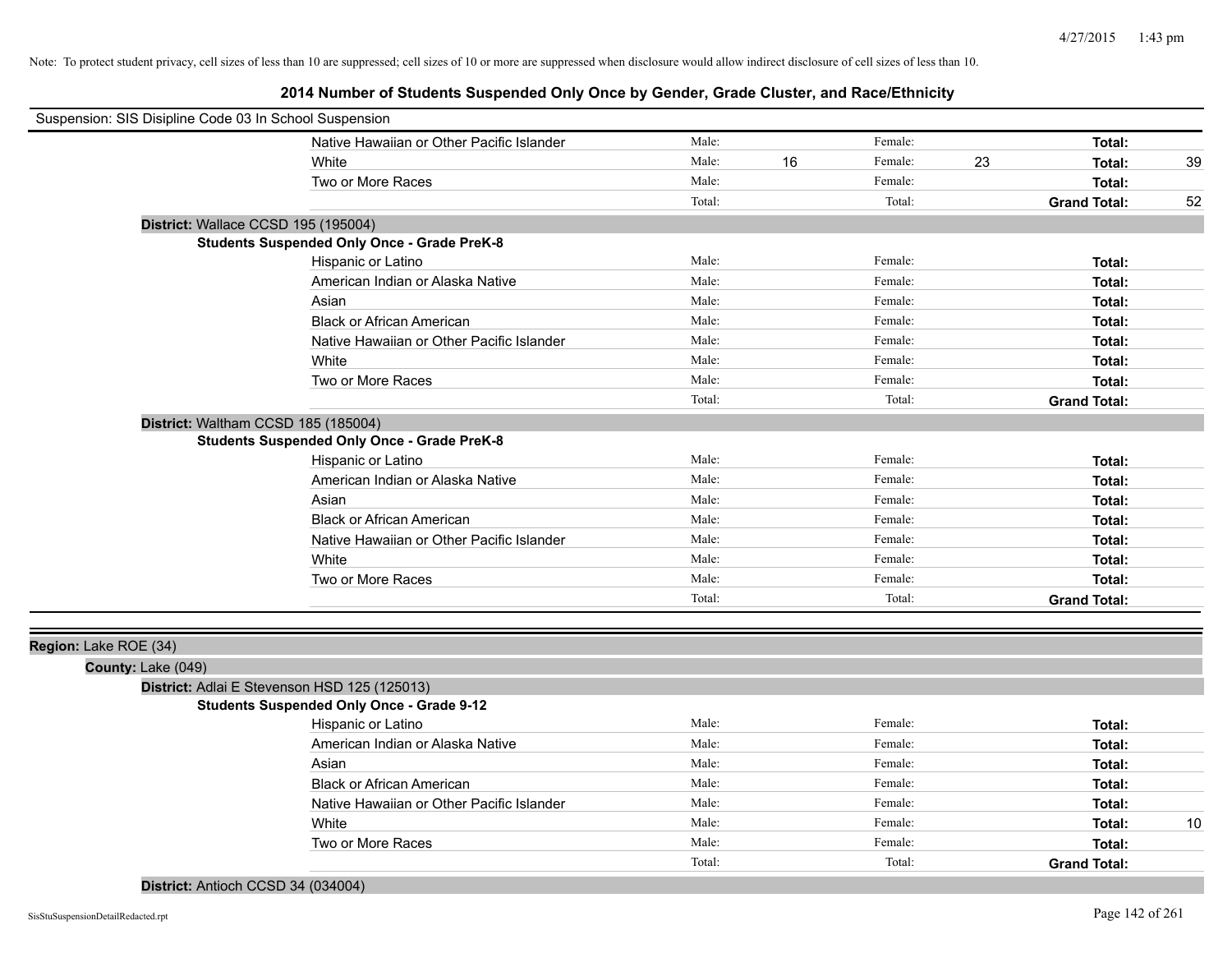| Suspension: SIS Disipline Code 03 In School Suspension |                                                    |        |    |         |    |                     |    |
|--------------------------------------------------------|----------------------------------------------------|--------|----|---------|----|---------------------|----|
|                                                        | <b>Students Suspended Only Once - Grade PreK-8</b> |        |    |         |    |                     |    |
|                                                        | Hispanic or Latino                                 | Male:  |    | Female: |    | Total:              |    |
|                                                        | American Indian or Alaska Native                   | Male:  |    | Female: |    | Total:              |    |
|                                                        | Asian                                              | Male:  |    | Female: |    | Total:              |    |
|                                                        | <b>Black or African American</b>                   | Male:  |    | Female: |    | Total:              |    |
|                                                        | Native Hawaiian or Other Pacific Islander          | Male:  |    | Female: |    | Total:              |    |
|                                                        | White                                              | Male:  | 24 | Female: | 15 | Total:              | 39 |
|                                                        | Two or More Races                                  | Male:  |    | Female: |    | Total:              |    |
|                                                        |                                                    | Total: |    | Total:  |    | <b>Grand Total:</b> |    |
|                                                        | District: Aptakisic-Tripp CCSD 102 (102004)        |        |    |         |    |                     |    |
|                                                        | <b>Students Suspended Only Once - Grade PreK-8</b> |        |    |         |    |                     |    |
|                                                        | Hispanic or Latino                                 | Male:  |    | Female: |    | Total:              |    |
|                                                        | American Indian or Alaska Native                   | Male:  |    | Female: |    | Total:              |    |
|                                                        | Asian                                              | Male:  |    | Female: |    | Total:              |    |
|                                                        | <b>Black or African American</b>                   | Male:  |    | Female: |    | Total:              |    |
|                                                        | Native Hawaiian or Other Pacific Islander          | Male:  |    | Female: |    | Total:              |    |
|                                                        | White                                              | Male:  |    | Female: |    | Total:              | 11 |
|                                                        | Two or More Races                                  | Male:  |    | Female: |    | Total:              |    |
|                                                        |                                                    | Total: |    | Total:  |    | <b>Grand Total:</b> |    |
|                                                        | District: Bannockburn SD 106 (106002)              |        |    |         |    |                     |    |
|                                                        | <b>Students Suspended Only Once - Grade PreK-8</b> |        |    |         |    |                     |    |
|                                                        | Hispanic or Latino                                 | Male:  |    | Female: |    | Total:              |    |
|                                                        | American Indian or Alaska Native                   | Male:  |    | Female: |    | Total:              |    |
|                                                        | Asian                                              | Male:  |    | Female: |    | Total:              |    |
|                                                        | <b>Black or African American</b>                   | Male:  |    | Female: |    | Total:              |    |
|                                                        | Native Hawaiian or Other Pacific Islander          | Male:  |    | Female: |    | Total:              |    |
|                                                        | White                                              | Male:  |    | Female: |    | Total:              |    |
|                                                        | Two or More Races                                  | Male:  |    | Female: |    | Total:              |    |
|                                                        |                                                    | Total: |    | Total:  |    | <b>Grand Total:</b> |    |
|                                                        | District: Barrington CUSD 220 (220026)             |        |    |         |    |                     |    |
|                                                        | <b>Students Suspended Only Once - Grade PreK-8</b> |        |    |         |    |                     |    |
|                                                        | Hispanic or Latino                                 | Male:  |    | Female: |    | Total:              |    |
|                                                        | American Indian or Alaska Native                   | Male:  |    | Female: |    | Total:              |    |
|                                                        | Asian                                              | Male:  |    | Female: |    | Total:              |    |
|                                                        | <b>Black or African American</b>                   | Male:  |    | Female: |    | Total:              |    |
|                                                        | Native Hawaiian or Other Pacific Islander          | Male:  |    | Female: |    | Total:              |    |
|                                                        | White                                              | Male:  |    | Female: |    | Total:              |    |
|                                                        | Two or More Races                                  | Male:  |    | Female: |    | Total:              |    |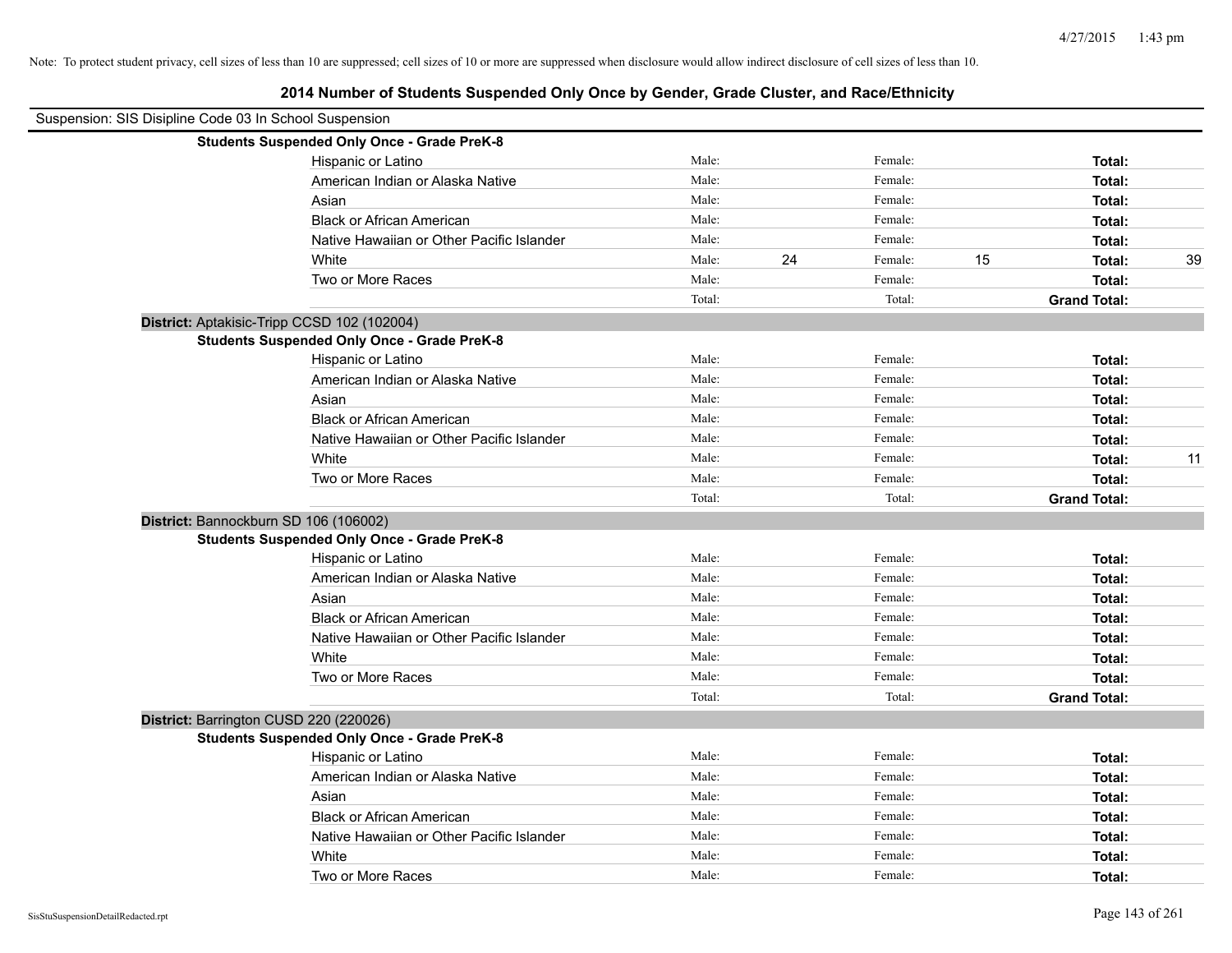| Suspension: SIS Disipline Code 03 In School Suspension |                                                    |        |         |                     |    |
|--------------------------------------------------------|----------------------------------------------------|--------|---------|---------------------|----|
|                                                        |                                                    | Total: | Total:  | <b>Grand Total:</b> | 10 |
|                                                        | <b>Students Suspended Only Once - Grade 9-12</b>   |        |         |                     |    |
|                                                        | Hispanic or Latino                                 | Male:  | Female: | Total:              |    |
|                                                        | American Indian or Alaska Native                   | Male:  | Female: | Total:              |    |
|                                                        | Asian                                              | Male:  | Female: | Total:              |    |
|                                                        | <b>Black or African American</b>                   | Male:  | Female: | Total:              |    |
|                                                        | Native Hawaiian or Other Pacific Islander          | Male:  | Female: | Total:              |    |
|                                                        | White                                              | Male:  | Female: | Total:              |    |
|                                                        | Two or More Races                                  | Male:  | Female: | Total:              |    |
|                                                        |                                                    | Total: | Total:  | <b>Grand Total:</b> |    |
|                                                        | District: Beach Park CCSD 3 (003004)               |        |         |                     |    |
|                                                        | <b>Students Suspended Only Once - Grade PreK-8</b> |        |         |                     |    |
|                                                        | Hispanic or Latino                                 | Male:  | Female: | Total:              |    |
|                                                        | American Indian or Alaska Native                   | Male:  | Female: | Total:              |    |
|                                                        | Asian                                              | Male:  | Female: | Total:              |    |
|                                                        | <b>Black or African American</b>                   | Male:  | Female: | Total:              | 10 |
|                                                        | Native Hawaiian or Other Pacific Islander          | Male:  | Female: | Total:              |    |
|                                                        | White                                              | Male:  | Female: | Total:              |    |
|                                                        | Two or More Races                                  | Male:  | Female: | Total:              |    |
|                                                        |                                                    | Total: | Total:  | <b>Grand Total:</b> | 29 |
| District: Big Hollow SD 38 (038002)                    |                                                    |        |         |                     |    |
|                                                        | <b>Students Suspended Only Once - Grade PreK-8</b> |        |         |                     |    |
|                                                        | Hispanic or Latino                                 | Male:  | Female: | Total:              |    |
|                                                        | American Indian or Alaska Native                   | Male:  | Female: | Total:              |    |
|                                                        | Asian                                              | Male:  | Female: | Total:              |    |
|                                                        | <b>Black or African American</b>                   | Male:  | Female: | Total:              |    |
|                                                        | Native Hawaiian or Other Pacific Islander          | Male:  | Female: | Total:              |    |
|                                                        | White                                              | Male:  | Female: | Total:              | 33 |
|                                                        | Two or More Races                                  | Male:  | Female: | Total:              |    |
|                                                        |                                                    | Total: | Total:  | <b>Grand Total:</b> | 43 |
| District: CHSD 117 (117016)                            |                                                    |        |         |                     |    |
|                                                        | <b>Students Suspended Only Once - Grade 9-12</b>   |        |         |                     |    |
|                                                        | Hispanic or Latino                                 | Male:  | Female: | Total:              |    |
|                                                        | American Indian or Alaska Native                   | Male:  | Female: | Total:              |    |
|                                                        | Asian                                              | Male:  | Female: | Total:              |    |
|                                                        | <b>Black or African American</b>                   | Male:  | Female: | Total:              |    |
|                                                        | Native Hawaiian or Other Pacific Islander          | Male:  | Female: | Total:              |    |
|                                                        | White                                              | Male:  | Female: | Total:              | 26 |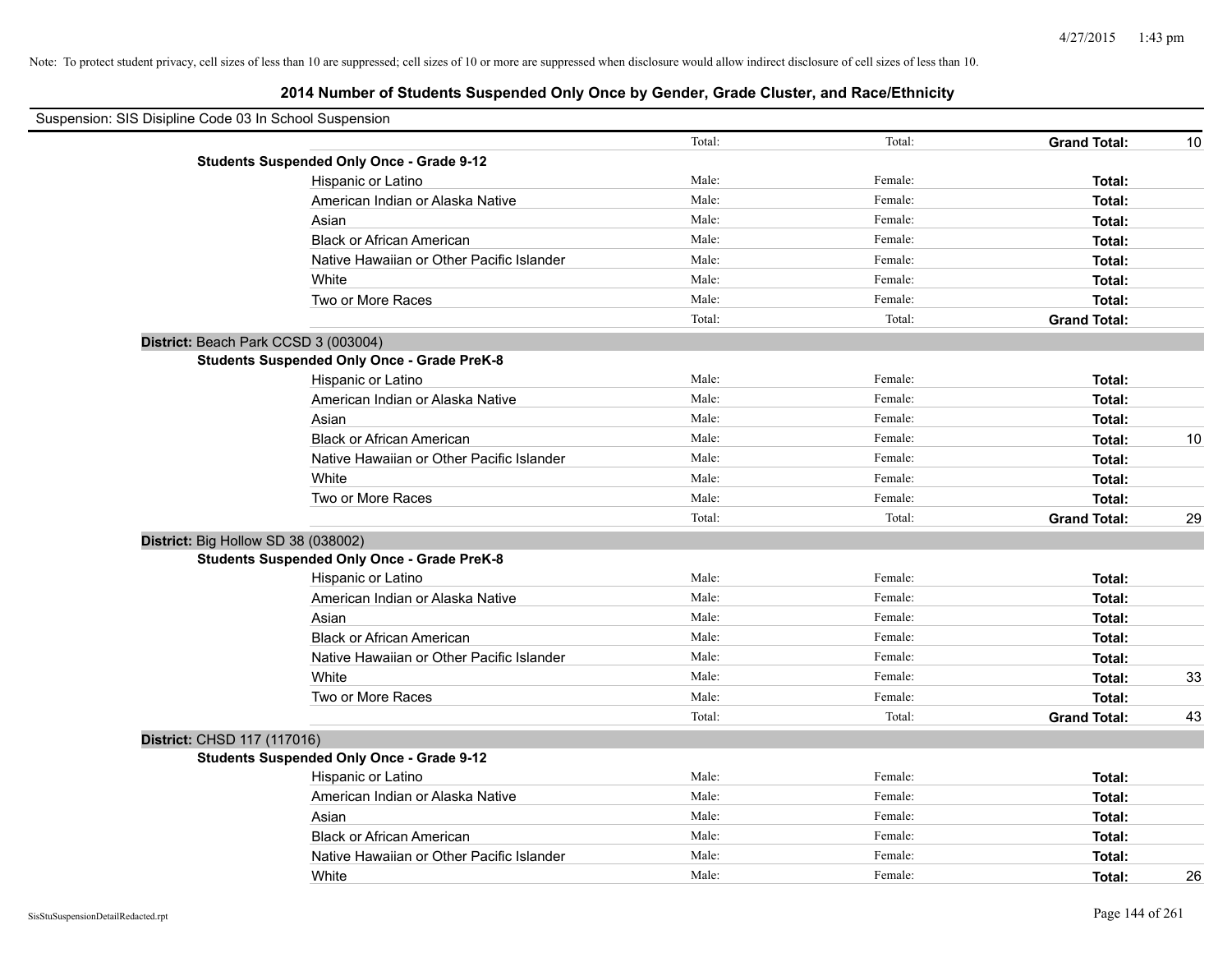| Suspension: SIS Disipline Code 03 In School Suspension |                                                    |        |         |                     |    |
|--------------------------------------------------------|----------------------------------------------------|--------|---------|---------------------|----|
|                                                        | Two or More Races                                  | Male:  | Female: | Total:              |    |
|                                                        |                                                    | Total: | Total:  | <b>Grand Total:</b> |    |
| District: CHSD 128 (128016)                            |                                                    |        |         |                     |    |
|                                                        | <b>Students Suspended Only Once - Grade 9-12</b>   |        |         |                     |    |
|                                                        | Hispanic or Latino                                 | Male:  | Female: | Total:              |    |
|                                                        | American Indian or Alaska Native                   | Male:  | Female: | Total:              |    |
|                                                        | Asian                                              | Male:  | Female: | Total:              |    |
|                                                        | <b>Black or African American</b>                   | Male:  | Female: | Total:              |    |
|                                                        | Native Hawaiian or Other Pacific Islander          | Male:  | Female: | Total:              |    |
|                                                        | White                                              | Male:  | Female: | Total:              |    |
|                                                        | Two or More Races                                  | Male:  | Female: | Total:              |    |
|                                                        |                                                    | Total: | Total:  | <b>Grand Total:</b> |    |
| District: Deerfield SD 109 (109002)                    |                                                    |        |         |                     |    |
|                                                        | <b>Students Suspended Only Once - Grade PreK-8</b> |        |         |                     |    |
|                                                        | Hispanic or Latino                                 | Male:  | Female: | Total:              |    |
|                                                        | American Indian or Alaska Native                   | Male:  | Female: | Total:              |    |
|                                                        | Asian                                              | Male:  | Female: | Total:              |    |
|                                                        | <b>Black or African American</b>                   | Male:  | Female: | Total:              |    |
|                                                        | Native Hawaiian or Other Pacific Islander          | Male:  | Female: | Total:              |    |
|                                                        | White                                              | Male:  | Female: | Total:              |    |
|                                                        | Two or More Races                                  | Male:  | Female: | Total:              |    |
|                                                        |                                                    | Total: | Total:  | <b>Grand Total:</b> | 10 |
| District: Diamond Lake SD 76 (076002)                  |                                                    |        |         |                     |    |
|                                                        | <b>Students Suspended Only Once - Grade PreK-8</b> |        |         |                     |    |
|                                                        | Hispanic or Latino                                 | Male:  | Female: | Total:              | 23 |
|                                                        | American Indian or Alaska Native                   | Male:  | Female: | Total:              |    |
|                                                        | Asian                                              | Male:  | Female: | Total:              |    |
|                                                        | <b>Black or African American</b>                   | Male:  | Female: | Total:              |    |
|                                                        | Native Hawaiian or Other Pacific Islander          | Male:  | Female: | Total:              |    |
|                                                        | White                                              | Male:  | Female: | Total:              |    |
|                                                        | Two or More Races                                  | Male:  | Female: | Total:              |    |
|                                                        |                                                    | Total: | Total:  | <b>Grand Total:</b> |    |
| District: Fox Lake GSD 114 (114002)                    |                                                    |        |         |                     |    |
|                                                        | <b>Students Suspended Only Once - Grade PreK-8</b> |        |         |                     |    |
|                                                        | Hispanic or Latino                                 | Male:  | Female: | Total:              |    |
|                                                        | American Indian or Alaska Native                   | Male:  | Female: | Total:              |    |
|                                                        | Asian                                              | Male:  | Female: | Total:              |    |
|                                                        | <b>Black or African American</b>                   | Male:  | Female: | Total:              |    |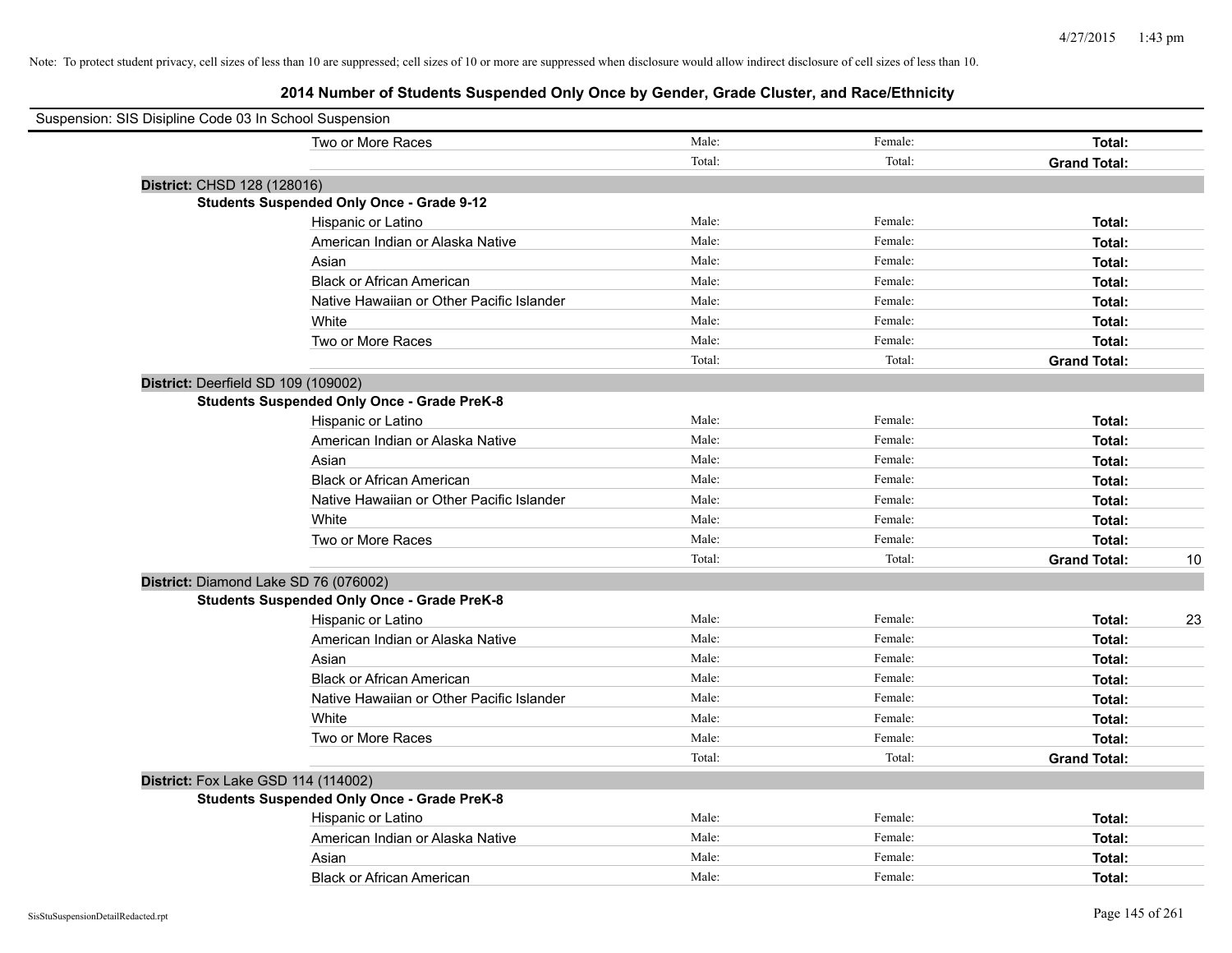|                                | Suspension: SIS Disipline Code 03 In School Suspension |        |    |         |    |                     |     |
|--------------------------------|--------------------------------------------------------|--------|----|---------|----|---------------------|-----|
|                                | Native Hawaiian or Other Pacific Islander              | Male:  |    | Female: |    | Total:              |     |
|                                | White                                                  | Male:  |    | Female: |    | Total:              | 15  |
|                                | Two or More Races                                      | Male:  |    | Female: |    | Total:              |     |
|                                |                                                        | Total: |    | Total:  |    | <b>Grand Total:</b> |     |
|                                | District: Fremont SD 79 (079002)                       |        |    |         |    |                     |     |
|                                | <b>Students Suspended Only Once - Grade PreK-8</b>     |        |    |         |    |                     |     |
|                                | Hispanic or Latino                                     | Male:  |    | Female: |    | Total:              |     |
|                                | American Indian or Alaska Native                       | Male:  |    | Female: |    | Total:              |     |
|                                | Asian                                                  | Male:  |    | Female: |    | Total:              |     |
|                                | <b>Black or African American</b>                       | Male:  |    | Female: |    | Total:              |     |
|                                | Native Hawaiian or Other Pacific Islander              | Male:  |    | Female: |    | Total:              |     |
|                                | White                                                  | Male:  |    | Female: |    | Total:              | 13  |
|                                | Two or More Races                                      | Male:  |    | Female: |    | Total:              |     |
|                                |                                                        | Total: |    | Total:  |    | <b>Grand Total:</b> |     |
| District: Gavin SD 37 (037002) |                                                        |        |    |         |    |                     |     |
|                                | <b>Students Suspended Only Once - Grade PreK-8</b>     |        |    |         |    |                     |     |
|                                | Hispanic or Latino                                     | Male:  |    | Female: |    | Total:              |     |
|                                | American Indian or Alaska Native                       | Male:  |    | Female: |    | Total:              |     |
|                                | Asian                                                  | Male:  |    | Female: |    | Total:              |     |
|                                | <b>Black or African American</b>                       | Male:  |    | Female: |    | Total:              |     |
|                                | Native Hawaiian or Other Pacific Islander              | Male:  |    | Female: |    | Total:              |     |
|                                | White                                                  | Male:  |    | Female: |    | Total:              |     |
|                                | Two or More Races                                      | Male:  |    | Female: |    | Total:              |     |
|                                |                                                        | Total: |    | Total:  |    | <b>Grand Total:</b> | 12  |
|                                | District: Grant CHSD 124 (124016)                      |        |    |         |    |                     |     |
|                                | <b>Students Suspended Only Once - Grade 9-12</b>       |        |    |         |    |                     |     |
|                                | Hispanic or Latino                                     | Male:  |    | Female: |    | Total:              | 26  |
|                                | American Indian or Alaska Native                       | Male:  |    | Female: |    | Total:              |     |
|                                | Asian                                                  | Male:  |    | Female: |    | Total:              |     |
|                                | <b>Black or African American</b>                       | Male:  |    | Female: |    | Total:              | 12  |
|                                | Native Hawaiian or Other Pacific Islander              | Male:  |    | Female: |    | Total:              |     |
|                                | White                                                  | Male:  | 47 | Female: | 29 | Total:              | 76  |
|                                | Two or More Races                                      | Male:  |    | Female: |    | Total:              |     |
|                                |                                                        | Total: | 84 | Total:  | 40 | <b>Grand Total:</b> | 124 |
|                                | District: Grayslake CCSD 46 (046004)                   |        |    |         |    |                     |     |
|                                | <b>Students Suspended Only Once - Grade PreK-8</b>     |        |    |         |    |                     |     |
|                                | Hispanic or Latino                                     | Male:  |    | Female: |    | Total:              | 16  |
|                                | American Indian or Alaska Native                       | Male:  |    | Female: |    | Total:              |     |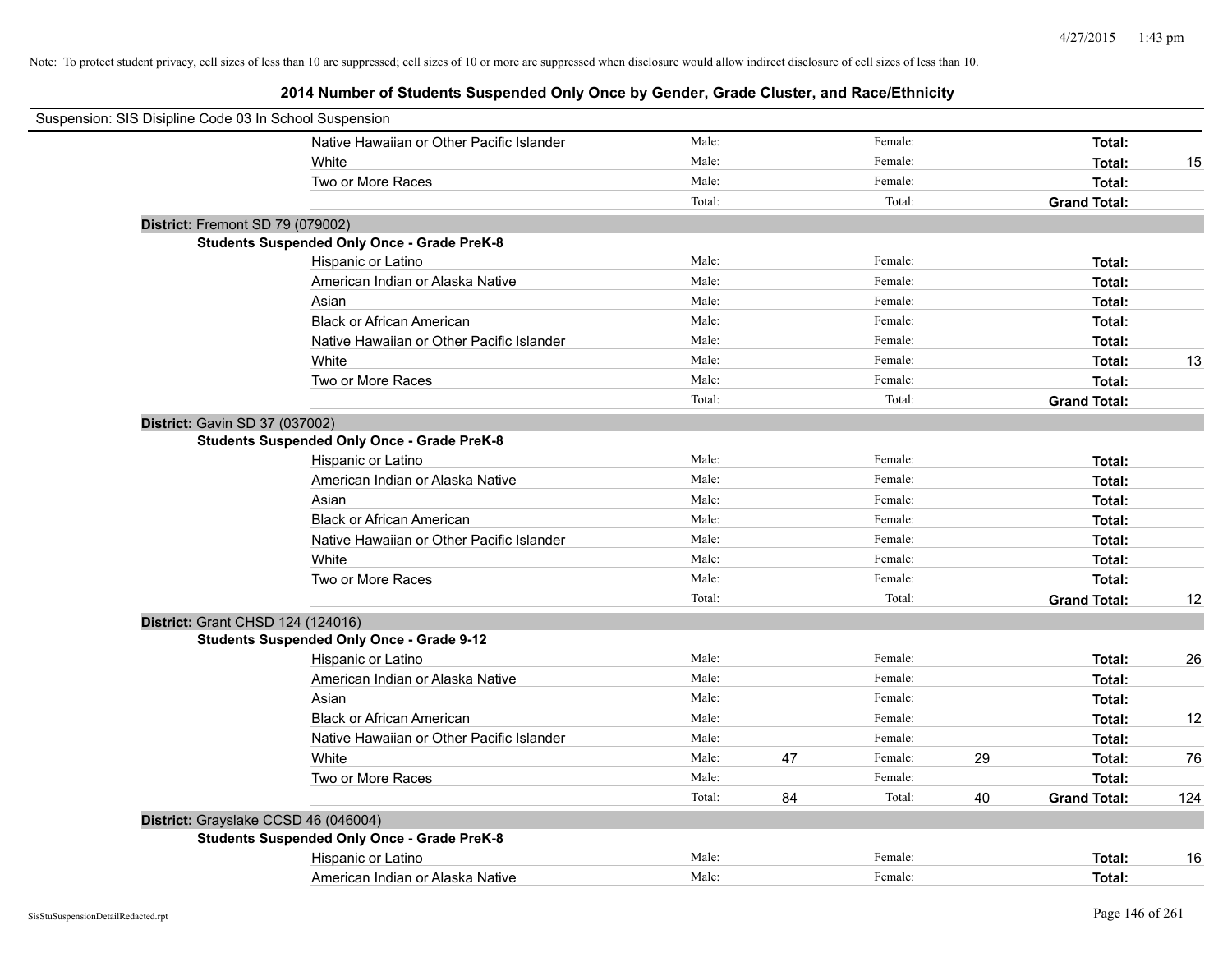# **2014 Number of Students Suspended Only Once by Gender, Grade Cluster, and Race/Ethnicity**

| Suspension: SIS Disipline Code 03 In School Suspension |                                                    |        |         |                     |    |
|--------------------------------------------------------|----------------------------------------------------|--------|---------|---------------------|----|
|                                                        | Asian                                              | Male:  | Female: | Total:              |    |
|                                                        | <b>Black or African American</b>                   | Male:  | Female: | Total:              |    |
|                                                        | Native Hawaiian or Other Pacific Islander          | Male:  | Female: | Total:              |    |
|                                                        | White                                              | Male:  | Female: | Total:              | 23 |
|                                                        | Two or More Races                                  | Male:  | Female: | Total:              |    |
|                                                        |                                                    | Total: | Total:  | <b>Grand Total:</b> | 49 |
| District: Grayslake CHSD 127 (127016)                  |                                                    |        |         |                     |    |
|                                                        | <b>Students Suspended Only Once - Grade 9-12</b>   |        |         |                     |    |
|                                                        | Hispanic or Latino                                 | Male:  | Female: | Total:              | 23 |
|                                                        | American Indian or Alaska Native                   | Male:  | Female: | Total:              |    |
|                                                        | Asian                                              | Male:  | Female: | Total:              |    |
|                                                        | <b>Black or African American</b>                   | Male:  | Female: | Total:              | 11 |
|                                                        | Native Hawaiian or Other Pacific Islander          | Male:  | Female: | Total:              |    |
|                                                        | White                                              | Male:  | Female: | Total:              | 40 |
|                                                        | Two or More Races                                  | Male:  | Female: | Total:              |    |
|                                                        |                                                    | Total: | Total:  | <b>Grand Total:</b> |    |
| District: Gurnee SD 56 (056002)                        |                                                    |        |         |                     |    |
|                                                        | <b>Students Suspended Only Once - Grade PreK-8</b> |        |         |                     |    |
|                                                        | Hispanic or Latino                                 | Male:  | Female: | Total:              |    |
|                                                        | American Indian or Alaska Native                   | Male:  | Female: | Total:              |    |
|                                                        | Asian                                              | Male:  | Female: | Total:              |    |
|                                                        | <b>Black or African American</b>                   | Male:  | Female: | Total:              |    |
|                                                        | Native Hawaiian or Other Pacific Islander          | Male:  | Female: | Total:              |    |
|                                                        | White                                              | Male:  | Female: | Total:              |    |
|                                                        | Two or More Races                                  | Male:  | Female: | Total:              |    |
|                                                        |                                                    | Total: | Total:  | <b>Grand Total:</b> | 11 |
| District: Hawthorn CCSD 73 (073004)                    |                                                    |        |         |                     |    |
|                                                        | <b>Students Suspended Only Once - Grade PreK-8</b> |        |         |                     |    |
|                                                        | Hispanic or Latino                                 | Male:  | Female: | Total:              | 19 |
|                                                        | American Indian or Alaska Native                   | Male:  | Female: | Total:              |    |
|                                                        | Asian                                              | Male:  | Female: | Total:              |    |
|                                                        | <b>Black or African American</b>                   | Male:  | Female: | Total:              |    |
|                                                        | Native Hawaiian or Other Pacific Islander          | Male:  | Female: | Total:              |    |
|                                                        | White                                              | Male:  | Female: | Total:              | 11 |
|                                                        | Two or More Races                                  | Male:  | Female: | Total:              |    |
|                                                        |                                                    | Total: |         | <b>Grand Total:</b> |    |

**Students Suspended Only Once - Grade PreK-8**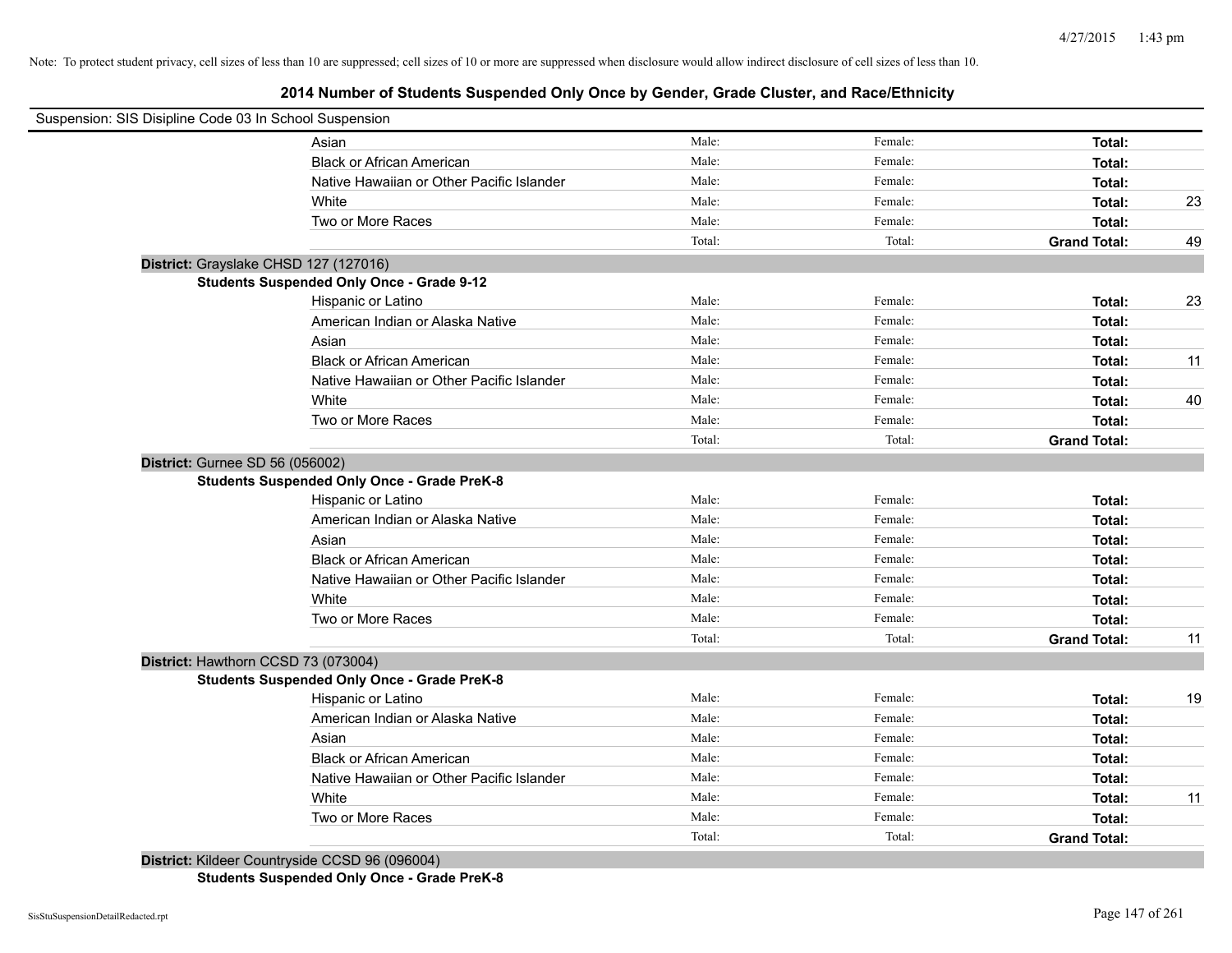| Suspension: SIS Disipline Code 03 In School Suspension |                                                    |        |         |                     |    |
|--------------------------------------------------------|----------------------------------------------------|--------|---------|---------------------|----|
|                                                        | Hispanic or Latino                                 | Male:  | Female: | Total:              |    |
|                                                        | American Indian or Alaska Native                   | Male:  | Female: | Total:              |    |
|                                                        | Asian                                              | Male:  | Female: | Total:              |    |
|                                                        | <b>Black or African American</b>                   | Male:  | Female: | Total:              |    |
|                                                        | Native Hawaiian or Other Pacific Islander          | Male:  | Female: | Total:              |    |
|                                                        | White                                              | Male:  | Female: | Total:              | 11 |
|                                                        | Two or More Races                                  | Male:  | Female: | Total:              |    |
|                                                        |                                                    | Total: | Total:  | <b>Grand Total:</b> |    |
|                                                        | District: Lake Bluff ESD 65 (065002)               |        |         |                     |    |
|                                                        | <b>Students Suspended Only Once - Grade PreK-8</b> |        |         |                     |    |
|                                                        | Hispanic or Latino                                 | Male:  | Female: | Total:              |    |
|                                                        | American Indian or Alaska Native                   | Male:  | Female: | Total:              |    |
|                                                        | Asian                                              | Male:  | Female: | Total:              |    |
|                                                        | <b>Black or African American</b>                   | Male:  | Female: | Total:              |    |
|                                                        | Native Hawaiian or Other Pacific Islander          | Male:  | Female: | Total:              |    |
|                                                        | White                                              | Male:  | Female: | Total:              |    |
|                                                        | Two or More Races                                  | Male:  | Female: | Total:              |    |
|                                                        |                                                    | Total: | Total:  | <b>Grand Total:</b> | 10 |
|                                                        | District: Lake Forest CHSD 115 (115016)            |        |         |                     |    |
|                                                        | <b>Students Suspended Only Once - Grade 9-12</b>   |        |         |                     |    |
|                                                        | Hispanic or Latino                                 | Male:  | Female: | Total:              |    |
|                                                        | American Indian or Alaska Native                   | Male:  | Female: | Total:              |    |
|                                                        | Asian                                              | Male:  | Female: | Total:              |    |
|                                                        | <b>Black or African American</b>                   | Male:  | Female: | Total:              |    |
|                                                        | Native Hawaiian or Other Pacific Islander          | Male:  | Female: | Total:              |    |
|                                                        | White                                              | Male:  | Female: | Total:              | 34 |
|                                                        | Two or More Races                                  | Male:  | Female: | Total:              |    |
|                                                        |                                                    | Total: | Total:  | <b>Grand Total:</b> |    |
|                                                        | District: Lake Forest SD 67 (067005)               |        |         |                     |    |
|                                                        | <b>Students Suspended Only Once - Grade PreK-8</b> |        |         |                     |    |
|                                                        | Hispanic or Latino                                 | Male:  | Female: | Total:              |    |
|                                                        | American Indian or Alaska Native                   | Male:  | Female: | Total:              |    |
|                                                        | Asian                                              | Male:  | Female: | Total:              |    |
|                                                        | <b>Black or African American</b>                   | Male:  | Female: | Total:              |    |
|                                                        | Native Hawaiian or Other Pacific Islander          | Male:  | Female: | Total:              |    |
|                                                        | White                                              | Male:  | Female: | Total:              | 20 |
|                                                        | Two or More Races                                  | Male:  | Female: | Total:              |    |
|                                                        |                                                    | Total: | Total:  | <b>Grand Total:</b> |    |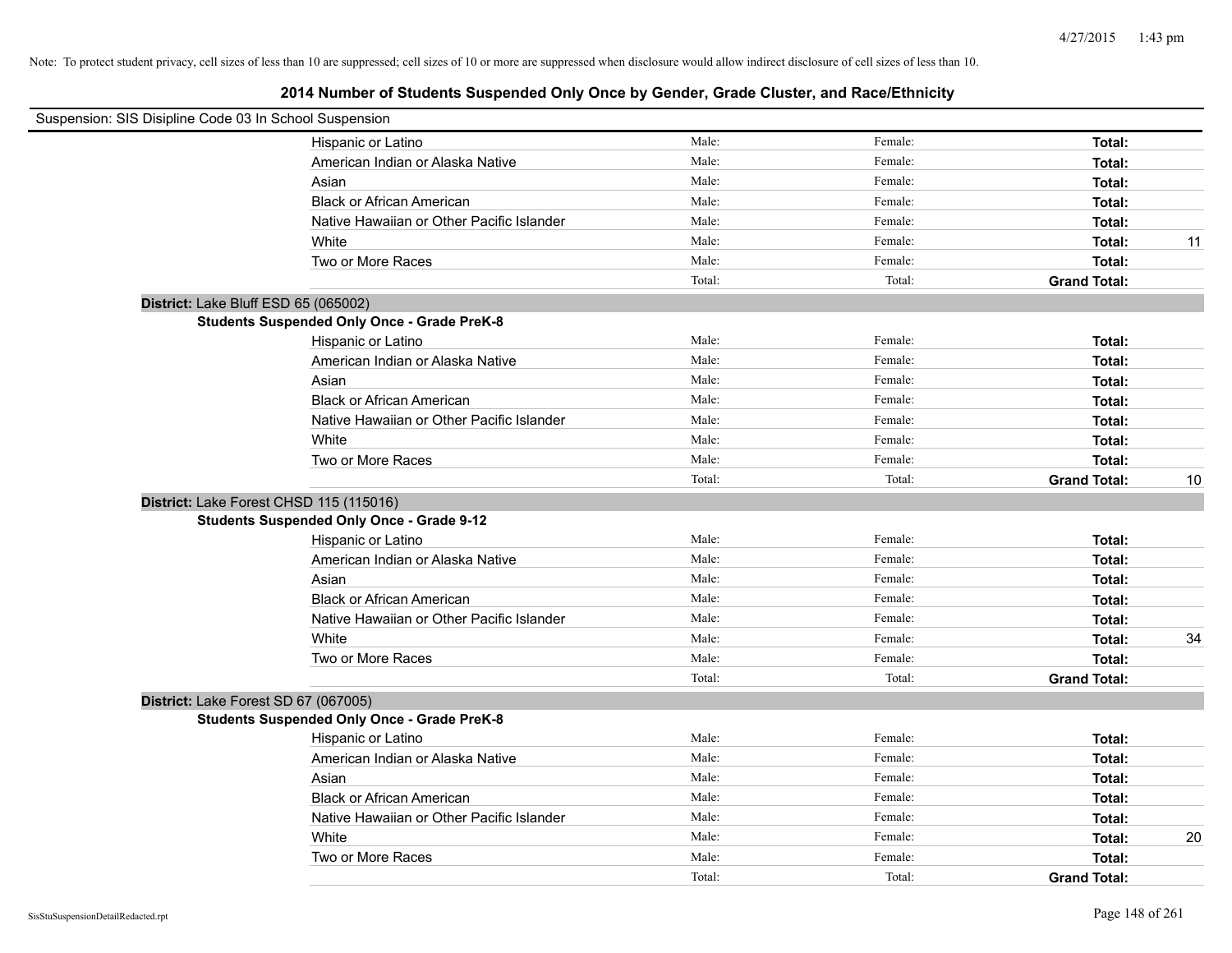| Suspension: SIS Disipline Code 03 In School Suspension |                                                    |        |    |         |    |                     |    |
|--------------------------------------------------------|----------------------------------------------------|--------|----|---------|----|---------------------|----|
| District: Lake Villa CCSD 41 (041004)                  |                                                    |        |    |         |    |                     |    |
|                                                        | <b>Students Suspended Only Once - Grade PreK-8</b> |        |    |         |    |                     |    |
|                                                        | Hispanic or Latino                                 | Male:  |    | Female: |    | Total:              |    |
|                                                        | American Indian or Alaska Native                   | Male:  |    | Female: |    | Total:              |    |
|                                                        | Asian                                              | Male:  |    | Female: |    | Total:              |    |
|                                                        | <b>Black or African American</b>                   | Male:  |    | Female: |    | Total:              |    |
|                                                        | Native Hawaiian or Other Pacific Islander          | Male:  |    | Female: |    | Total:              |    |
|                                                        | White                                              | Male:  |    | Female: |    | Total:              | 18 |
|                                                        | Two or More Races                                  | Male:  |    | Female: |    | Total:              |    |
|                                                        |                                                    | Total: |    | Total:  |    | <b>Grand Total:</b> |    |
| District: Lake Zurich CUSD 95 (095026)                 |                                                    |        |    |         |    |                     |    |
|                                                        | <b>Students Suspended Only Once - Grade PreK-8</b> |        |    |         |    |                     |    |
|                                                        | Hispanic or Latino                                 | Male:  |    | Female: |    | Total:              |    |
|                                                        | American Indian or Alaska Native                   | Male:  |    | Female: |    | Total:              |    |
|                                                        | Asian                                              | Male:  |    | Female: |    | Total:              |    |
|                                                        | <b>Black or African American</b>                   | Male:  |    | Female: |    | Total:              |    |
|                                                        | Native Hawaiian or Other Pacific Islander          | Male:  |    | Female: |    | Total:              |    |
|                                                        | White                                              | Male:  |    | Female: |    | Total:              | 16 |
|                                                        | Two or More Races                                  | Male:  |    | Female: |    | Total:              |    |
|                                                        |                                                    | Total: |    | Total:  |    | <b>Grand Total:</b> |    |
|                                                        | <b>Students Suspended Only Once - Grade 9-12</b>   |        |    |         |    |                     |    |
|                                                        | Hispanic or Latino                                 | Male:  |    | Female: |    | Total:              | 13 |
|                                                        | American Indian or Alaska Native                   | Male:  |    | Female: |    | Total:              |    |
|                                                        | Asian                                              | Male:  |    | Female: |    | Total:              |    |
|                                                        | <b>Black or African American</b>                   | Male:  |    | Female: |    | Total:              |    |
|                                                        | Native Hawaiian or Other Pacific Islander          | Male:  |    | Female: |    | Total:              |    |
|                                                        | White                                              | Male:  | 36 | Female: | 22 | Total:              | 58 |
|                                                        | Two or More Races                                  | Male:  |    | Female: |    | Total:              |    |
|                                                        |                                                    | Total: | 50 | Total:  | 32 | <b>Grand Total:</b> | 82 |
| District: Lincolnshire-Prairieview SD 103 (103002)     |                                                    |        |    |         |    |                     |    |
|                                                        | <b>Students Suspended Only Once - Grade PreK-8</b> |        |    |         |    |                     |    |
|                                                        | Hispanic or Latino                                 | Male:  |    | Female: |    | Total:              |    |
|                                                        | American Indian or Alaska Native                   | Male:  |    | Female: |    | Total:              |    |
|                                                        | Asian                                              | Male:  |    | Female: |    | Total:              |    |
|                                                        | <b>Black or African American</b>                   | Male:  |    | Female: |    | Total:              |    |
|                                                        | Native Hawaiian or Other Pacific Islander          | Male:  |    | Female: |    | Total:              |    |
|                                                        | White                                              | Male:  |    | Female: |    | Total:              |    |
|                                                        | Two or More Races                                  | Male:  |    | Female: |    | Total:              |    |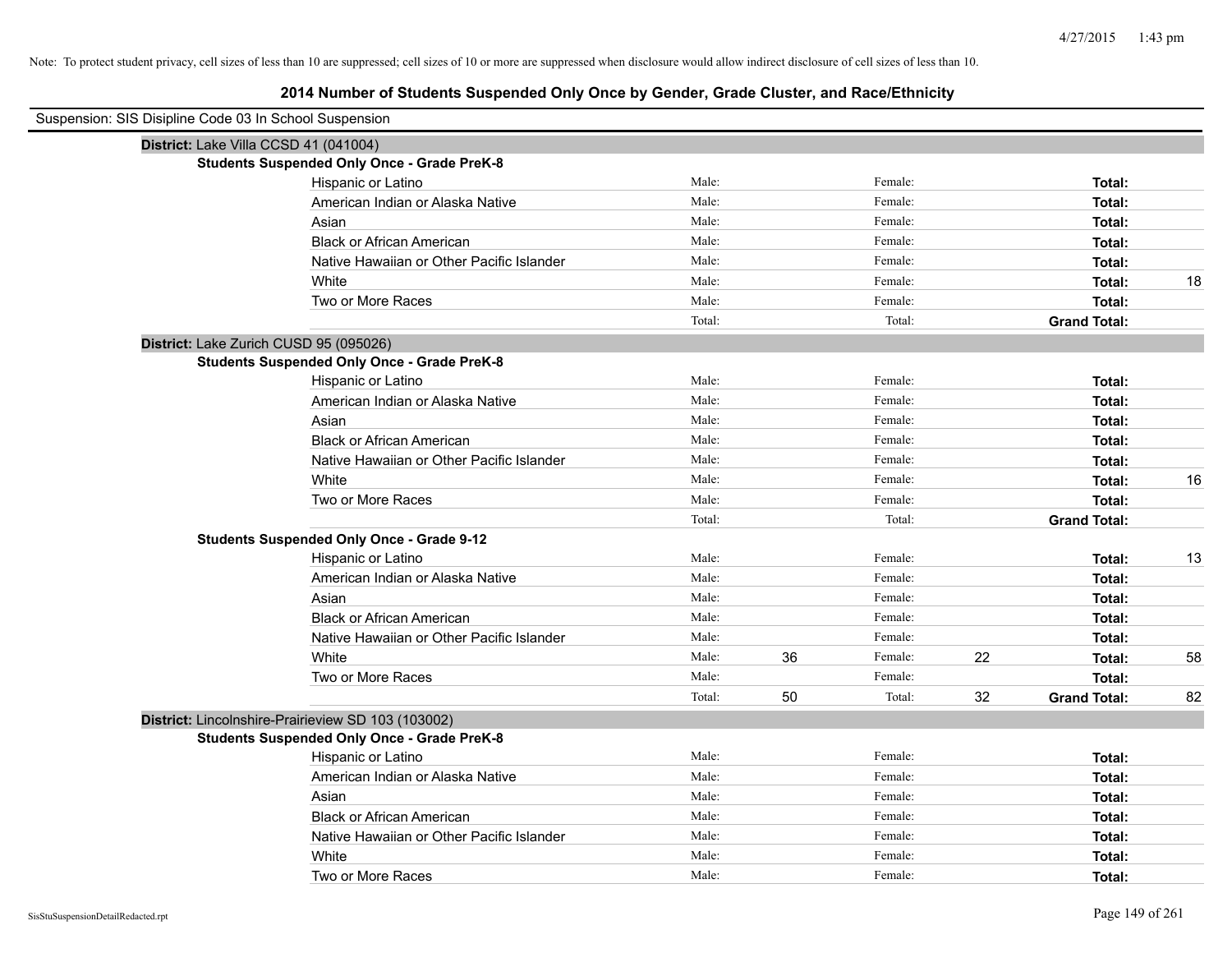| Suspension: SIS Disipline Code 03 In School Suspension |                                                    |        |    |         |                     |    |
|--------------------------------------------------------|----------------------------------------------------|--------|----|---------|---------------------|----|
|                                                        |                                                    | Total: |    | Total:  | <b>Grand Total:</b> |    |
|                                                        | District: Millburn CCSD 24 (024004)                |        |    |         |                     |    |
|                                                        | <b>Students Suspended Only Once - Grade PreK-8</b> |        |    |         |                     |    |
|                                                        | Hispanic or Latino                                 | Male:  |    | Female: | Total:              |    |
|                                                        | American Indian or Alaska Native                   | Male:  |    | Female: | Total:              |    |
|                                                        | Asian                                              | Male:  |    | Female: | Total:              |    |
|                                                        | <b>Black or African American</b>                   | Male:  |    | Female: | Total:              |    |
|                                                        | Native Hawaiian or Other Pacific Islander          | Male:  |    | Female: | Total:              |    |
|                                                        | White                                              | Male:  |    | Female: | Total:              | 20 |
|                                                        | Two or More Races                                  | Male:  |    | Female: | Total:              |    |
|                                                        |                                                    | Total: |    | Total:  | <b>Grand Total:</b> |    |
|                                                        | District: Mundelein Cons HSD 120 (120013)          |        |    |         |                     |    |
|                                                        | <b>Students Suspended Only Once - Grade 9-12</b>   |        |    |         |                     |    |
|                                                        | Hispanic or Latino                                 | Male:  |    | Female: | Total:              | 23 |
|                                                        | American Indian or Alaska Native                   | Male:  |    | Female: | Total:              |    |
|                                                        | Asian                                              | Male:  |    | Female: | Total:              |    |
|                                                        | <b>Black or African American</b>                   | Male:  |    | Female: | Total:              |    |
|                                                        | Native Hawaiian or Other Pacific Islander          | Male:  |    | Female: | Total:              |    |
|                                                        | White                                              | Male:  |    | Female: | Total:              |    |
|                                                        | Two or More Races                                  | Male:  |    | Female: | Total:              |    |
|                                                        |                                                    | Total: |    | Total:  | <b>Grand Total:</b> | 37 |
|                                                        | District: Mundelein ESD 75 (075002)                |        |    |         |                     |    |
|                                                        | <b>Students Suspended Only Once - Grade PreK-8</b> |        |    |         |                     |    |
|                                                        | Hispanic or Latino                                 | Male:  |    | Female: | Total:              | 19 |
|                                                        | American Indian or Alaska Native                   | Male:  |    | Female: | Total:              |    |
|                                                        | Asian                                              | Male:  |    | Female: | Total:              |    |
|                                                        | <b>Black or African American</b>                   | Male:  |    | Female: | Total:              |    |
|                                                        | Native Hawaiian or Other Pacific Islander          | Male:  |    | Female: | Total:              |    |
|                                                        | White                                              | Male:  |    | Female: | Total:              | 17 |
|                                                        | Two or More Races                                  | Male:  |    | Female: | Total:              |    |
|                                                        |                                                    | Total: |    | Total:  | <b>Grand Total:</b> |    |
|                                                        | District: North Chicago SD 187 (187026)            |        |    |         |                     |    |
|                                                        | <b>Students Suspended Only Once - Grade PreK-8</b> |        |    |         |                     |    |
|                                                        | Hispanic or Latino                                 | Male:  |    | Female: | Total:              |    |
|                                                        | American Indian or Alaska Native                   | Male:  |    | Female: | Total:              |    |
|                                                        | Asian                                              | Male:  |    | Female: | Total:              |    |
|                                                        | <b>Black or African American</b>                   | Male:  | 19 | Female: | 10<br>Total:        | 29 |
|                                                        | Native Hawaiian or Other Pacific Islander          | Male:  |    | Female: | Total:              |    |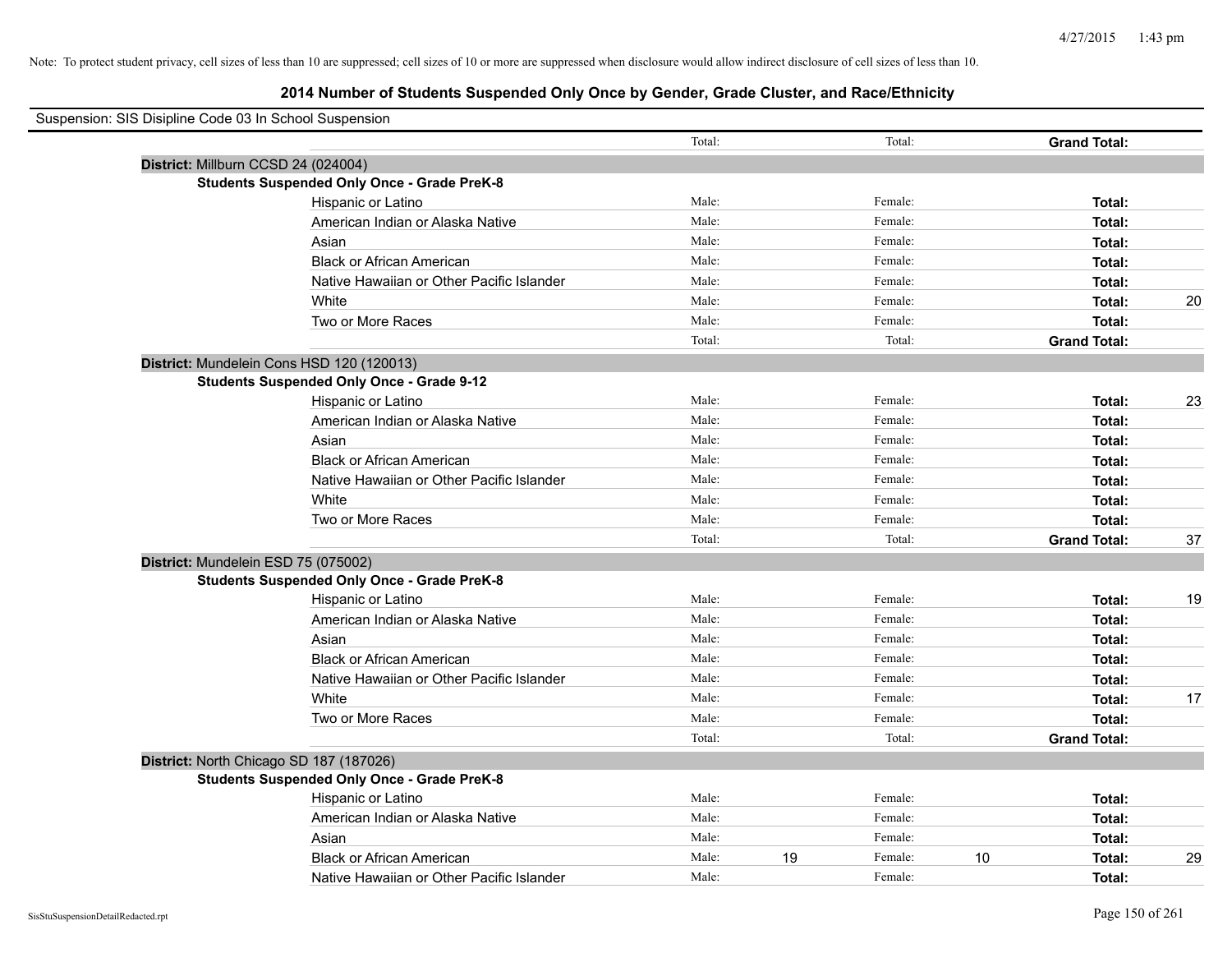| Suspension: SIS Disipline Code 03 In School Suspension |                                                    |        |    |         |    |                     |    |
|--------------------------------------------------------|----------------------------------------------------|--------|----|---------|----|---------------------|----|
|                                                        | White                                              | Male:  |    | Female: |    | Total:              |    |
|                                                        | Two or More Races                                  | Male:  |    | Female: |    | Total:              |    |
|                                                        |                                                    | Total: |    | Total:  |    | <b>Grand Total:</b> |    |
|                                                        | <b>Students Suspended Only Once - Grade 9-12</b>   |        |    |         |    |                     |    |
|                                                        | Hispanic or Latino                                 | Male:  |    | Female: |    | Total:              | 22 |
|                                                        | American Indian or Alaska Native                   | Male:  |    | Female: |    | Total:              |    |
|                                                        | Asian                                              | Male:  |    | Female: |    | Total:              |    |
|                                                        | <b>Black or African American</b>                   | Male:  | 17 | Female: | 13 | Total:              | 30 |
|                                                        | Native Hawaiian or Other Pacific Islander          | Male:  |    | Female: |    | Total:              |    |
|                                                        | White                                              | Male:  |    | Female: |    | Total:              |    |
|                                                        | Two or More Races                                  | Male:  |    | Female: |    | Total:              |    |
|                                                        |                                                    | Total: |    | Total:  |    | <b>Grand Total:</b> |    |
|                                                        | District: North Shore SD 112 (112002)              |        |    |         |    |                     |    |
|                                                        | <b>Students Suspended Only Once - Grade PreK-8</b> |        |    |         |    |                     |    |
|                                                        | Hispanic or Latino                                 | Male:  |    | Female: |    | Total:              | 12 |
|                                                        | American Indian or Alaska Native                   | Male:  |    | Female: |    | Total:              |    |
|                                                        | Asian                                              | Male:  |    | Female: |    | Total:              |    |
|                                                        | <b>Black or African American</b>                   | Male:  |    | Female: |    | Total:              |    |
|                                                        | Native Hawaiian or Other Pacific Islander          | Male:  |    | Female: |    | Total:              |    |
|                                                        | White                                              | Male:  |    | Female: |    | Total:              |    |
|                                                        | Two or More Races                                  | Male:  |    | Female: |    | Total:              |    |
|                                                        |                                                    | Total: |    | Total:  |    | <b>Grand Total:</b> |    |
|                                                        | District: Oak Grove SD 68 (068002)                 |        |    |         |    |                     |    |
|                                                        | <b>Students Suspended Only Once - Grade PreK-8</b> |        |    |         |    |                     |    |
|                                                        | Hispanic or Latino                                 | Male:  |    | Female: |    | Total:              |    |
|                                                        | American Indian or Alaska Native                   | Male:  |    | Female: |    | Total:              |    |
|                                                        | Asian                                              | Male:  |    | Female: |    | Total:              |    |
|                                                        | <b>Black or African American</b>                   | Male:  |    | Female: |    | Total:              |    |
|                                                        | Native Hawaiian or Other Pacific Islander          | Male:  |    | Female: |    | Total:              |    |
|                                                        | White                                              | Male:  |    | Female: |    | Total:              |    |
|                                                        | Two or More Races                                  | Male:  |    | Female: |    | Total:              |    |
|                                                        |                                                    | Total: |    | Total:  |    | <b>Grand Total:</b> |    |
|                                                        | District: Prairie Crossing Charter School (900025) |        |    |         |    |                     |    |
|                                                        | <b>Students Suspended Only Once - Grade PreK-8</b> |        |    |         |    |                     |    |
|                                                        | Hispanic or Latino                                 | Male:  |    | Female: |    | Total:              |    |
|                                                        | American Indian or Alaska Native                   | Male:  |    | Female: |    | Total:              |    |
|                                                        | Asian                                              | Male:  |    | Female: |    | Total:              |    |
|                                                        | <b>Black or African American</b>                   | Male:  |    | Female: |    | Total:              |    |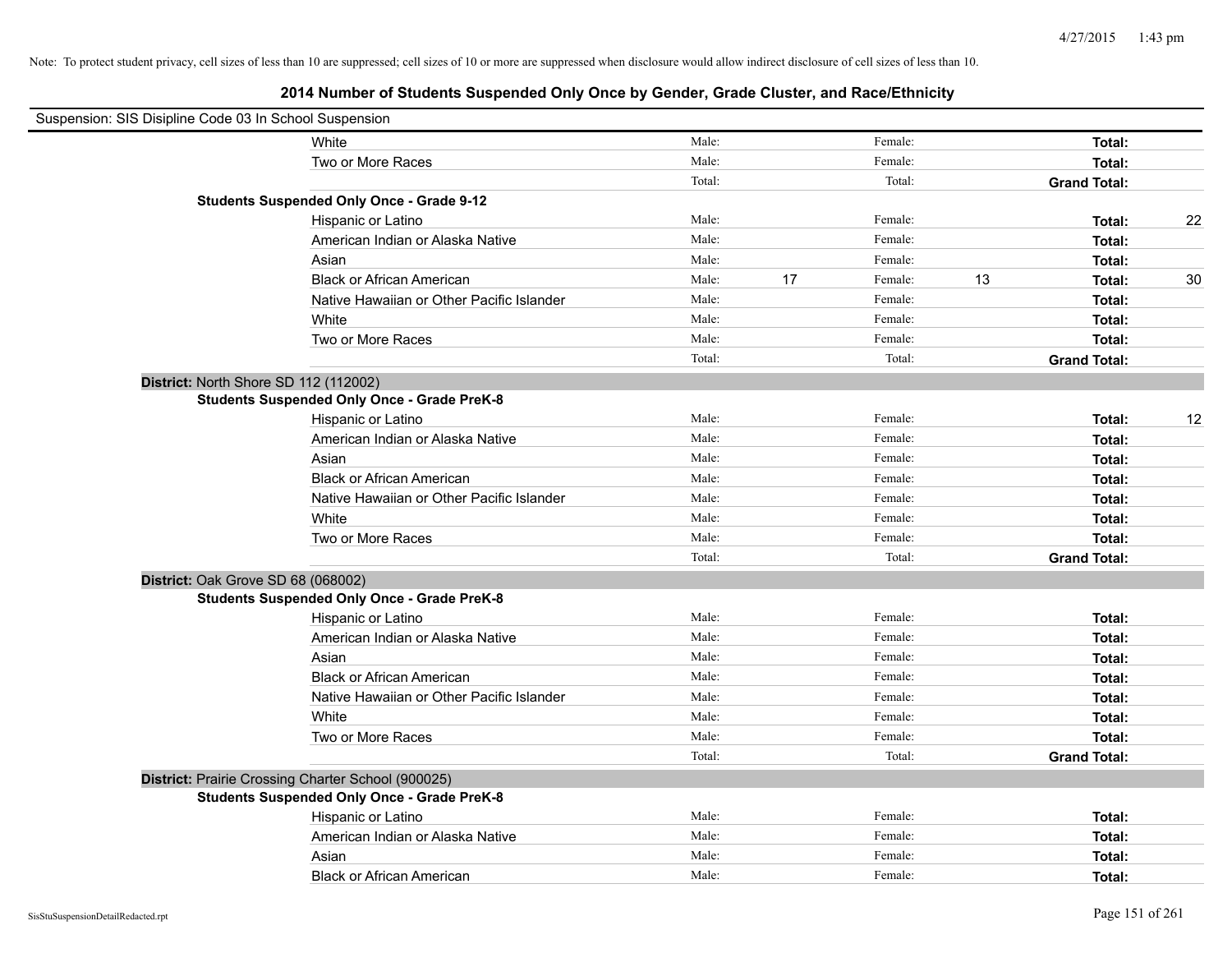| Suspension: SIS Disipline Code 03 In School Suspension |                                                     |        |    |         |    |                     |    |
|--------------------------------------------------------|-----------------------------------------------------|--------|----|---------|----|---------------------|----|
|                                                        | Native Hawaiian or Other Pacific Islander           | Male:  |    | Female: |    | Total:              |    |
|                                                        | White                                               | Male:  |    | Female: |    | Total:              |    |
|                                                        | Two or More Races                                   | Male:  |    | Female: |    | Total:              |    |
|                                                        |                                                     | Total: |    | Total:  |    | <b>Grand Total:</b> |    |
|                                                        | District: Round Lake CUSD 116 (116026)              |        |    |         |    |                     |    |
|                                                        | <b>Students Suspended Only Once - Grade PreK-8</b>  |        |    |         |    |                     |    |
|                                                        | Hispanic or Latino                                  | Male:  | 22 | Female: | 12 | Total:              | 34 |
|                                                        | American Indian or Alaska Native                    | Male:  |    | Female: |    | Total:              |    |
|                                                        | Asian                                               | Male:  |    | Female: |    | Total:              |    |
|                                                        | <b>Black or African American</b>                    | Male:  |    | Female: |    | Total:              | 13 |
|                                                        | Native Hawaiian or Other Pacific Islander           | Male:  |    | Female: |    | Total:              |    |
|                                                        | White                                               | Male:  |    | Female: |    | Total:              | 11 |
|                                                        | Two or More Races                                   | Male:  |    | Female: |    | Total:              |    |
|                                                        |                                                     | Total: |    | Total:  |    | <b>Grand Total:</b> |    |
|                                                        | District: Spec Educ Dist Lake County/Sedol (825060) |        |    |         |    |                     |    |
|                                                        | <b>Students Suspended Only Once - Grade PreK-8</b>  |        |    |         |    |                     |    |
|                                                        | Hispanic or Latino                                  | Male:  |    | Female: |    | Total:              |    |
|                                                        | American Indian or Alaska Native                    | Male:  |    | Female: |    | Total:              |    |
|                                                        | Asian                                               | Male:  |    | Female: |    | Total:              |    |
|                                                        | <b>Black or African American</b>                    | Male:  |    | Female: |    | Total:              |    |
|                                                        | Native Hawaiian or Other Pacific Islander           | Male:  |    | Female: |    | Total:              |    |
|                                                        | White                                               | Male:  |    | Female: |    | Total:              |    |
|                                                        | Two or More Races                                   | Male:  |    | Female: |    | Total:              |    |
|                                                        |                                                     | Total: |    | Total:  |    | <b>Grand Total:</b> |    |
| <b>District: Twp HSD 113 (113017)</b>                  |                                                     |        |    |         |    |                     |    |
|                                                        | <b>Students Suspended Only Once - Grade 9-12</b>    |        |    |         |    |                     |    |
|                                                        | Hispanic or Latino                                  | Male:  |    | Female: |    | Total:              |    |
|                                                        | American Indian or Alaska Native                    | Male:  |    | Female: |    | Total:              |    |
|                                                        | Asian                                               | Male:  |    | Female: |    | Total:              |    |
|                                                        | <b>Black or African American</b>                    | Male:  |    | Female: |    | Total:              |    |
|                                                        | Native Hawaiian or Other Pacific Islander           | Male:  |    | Female: |    | Total:              |    |
|                                                        | White                                               | Male:  |    | Female: |    | Total:              |    |
|                                                        | Two or More Races                                   | Male:  |    | Female: |    | Total:              |    |
|                                                        |                                                     | Total: |    | Total:  |    | <b>Grand Total:</b> | 10 |
|                                                        | District: Warren Twp HSD 121 (121017)               |        |    |         |    |                     |    |
|                                                        | <b>Students Suspended Only Once - Grade 9-12</b>    |        |    |         |    |                     |    |
|                                                        | Hispanic or Latino                                  | Male:  |    | Female: |    | Total:              |    |
|                                                        | American Indian or Alaska Native                    | Male:  |    | Female: |    | Total:              |    |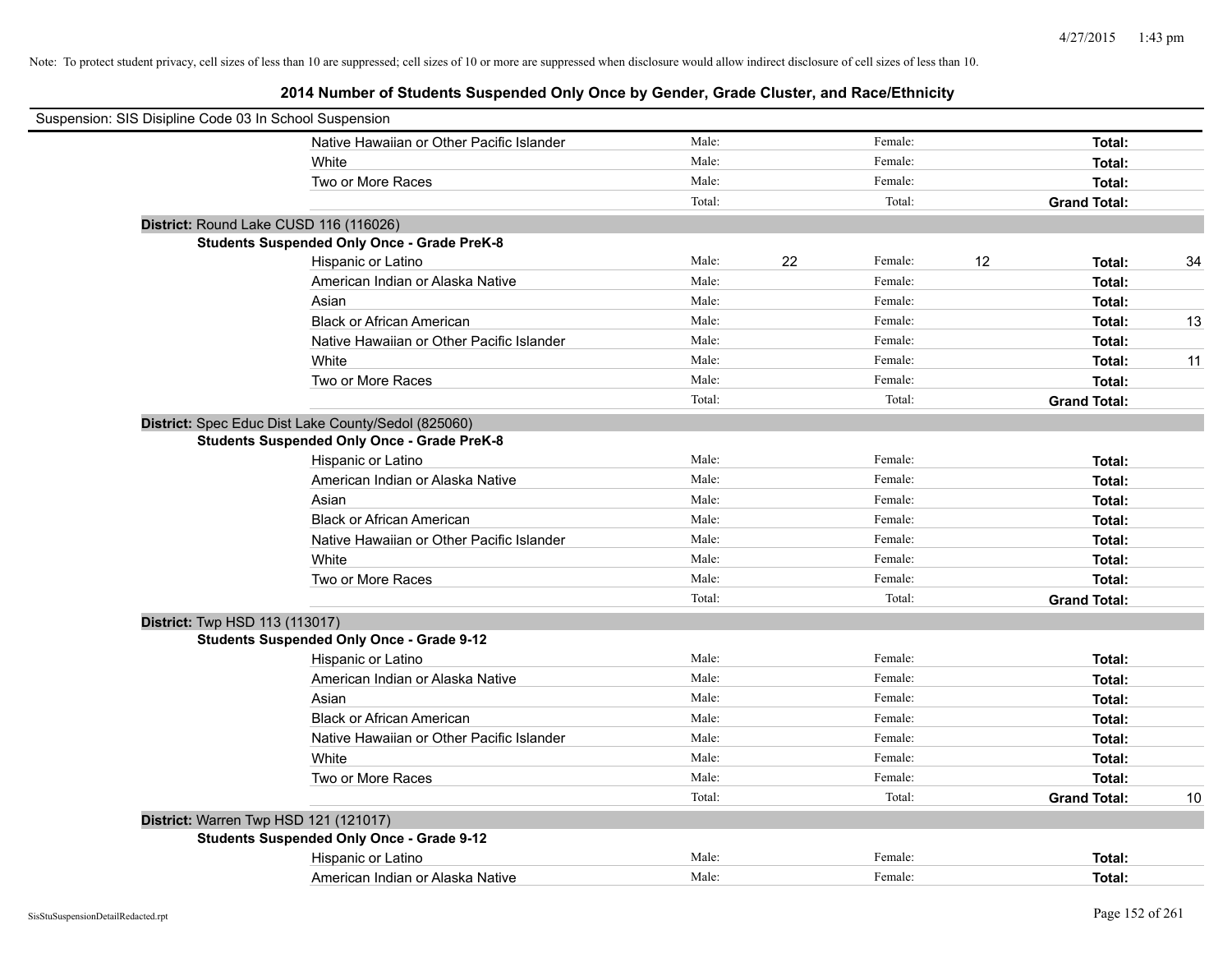| Suspension: SIS Disipline Code 03 In School Suspension |                                                    |        |     |         |    |                     |     |
|--------------------------------------------------------|----------------------------------------------------|--------|-----|---------|----|---------------------|-----|
| Asian                                                  |                                                    | Male:  |     | Female: |    | Total:              |     |
|                                                        | <b>Black or African American</b>                   | Male:  |     | Female: |    | Total:              |     |
|                                                        | Native Hawaiian or Other Pacific Islander          | Male:  |     | Female: |    | Total:              |     |
| White                                                  |                                                    | Male:  |     | Female: |    | Total:              |     |
|                                                        | Two or More Races                                  | Male:  |     | Female: |    | Total:              |     |
|                                                        |                                                    | Total: |     | Total:  |    | <b>Grand Total:</b> |     |
| District: Wauconda CUSD 118 (118026)                   |                                                    |        |     |         |    |                     |     |
|                                                        | <b>Students Suspended Only Once - Grade PreK-8</b> |        |     |         |    |                     |     |
|                                                        | Hispanic or Latino                                 | Male:  |     | Female: |    | Total:              |     |
|                                                        | American Indian or Alaska Native                   | Male:  |     | Female: |    | Total:              |     |
| Asian                                                  |                                                    | Male:  |     | Female: |    | Total:              |     |
|                                                        | <b>Black or African American</b>                   | Male:  |     | Female: |    | Total:              |     |
|                                                        | Native Hawaiian or Other Pacific Islander          | Male:  |     | Female: |    | Total:              |     |
| White                                                  |                                                    | Male:  |     | Female: |    | Total:              | 30  |
|                                                        | Two or More Races                                  | Male:  |     | Female: |    | Total:              |     |
|                                                        |                                                    | Total: |     | Total:  |    | <b>Grand Total:</b> |     |
|                                                        | <b>Students Suspended Only Once - Grade 9-12</b>   |        |     |         |    |                     |     |
|                                                        | Hispanic or Latino                                 | Male:  |     | Female: |    | Total:              | 18  |
|                                                        | American Indian or Alaska Native                   | Male:  |     | Female: |    | Total:              |     |
| Asian                                                  |                                                    | Male:  |     | Female: |    | Total:              |     |
|                                                        | <b>Black or African American</b>                   | Male:  |     | Female: |    | Total:              |     |
|                                                        | Native Hawaiian or Other Pacific Islander          | Male:  |     | Female: |    | Total:              |     |
| White                                                  |                                                    | Male:  | 24  | Female: | 10 | Total:              | 34  |
|                                                        | Two or More Races                                  | Male:  |     | Female: |    | Total:              |     |
|                                                        |                                                    | Total: |     | Total:  |    | <b>Grand Total:</b> |     |
| District: Waukegan CUSD 60 (060026)                    |                                                    |        |     |         |    |                     |     |
|                                                        | <b>Students Suspended Only Once - Grade PreK-8</b> |        |     |         |    |                     |     |
|                                                        | Hispanic or Latino                                 | Male:  | 62  | Female: | 33 | Total:              | 95  |
|                                                        | American Indian or Alaska Native                   | Male:  |     | Female: |    | Total:              |     |
| Asian                                                  |                                                    | Male:  |     | Female: |    | Total:              |     |
|                                                        | <b>Black or African American</b>                   | Male:  | 50  | Female: | 19 | Total:              | 69  |
|                                                        | Native Hawaiian or Other Pacific Islander          | Male:  |     | Female: |    | Total:              |     |
| White                                                  |                                                    | Male:  |     | Female: |    | Total:              |     |
|                                                        | Two or More Races                                  | Male:  |     | Female: |    | Total:              |     |
|                                                        |                                                    | Total: |     | Total:  |    | <b>Grand Total:</b> | 177 |
|                                                        | <b>Students Suspended Only Once - Grade 9-12</b>   |        |     |         |    |                     |     |
|                                                        | Hispanic or Latino                                 | Male:  | 147 | Female: | 60 | Total:              | 207 |
|                                                        | American Indian or Alaska Native                   | Male:  |     | Female: |    | Total:              |     |
| Asian                                                  |                                                    | Male:  |     | Female: |    | Total:              |     |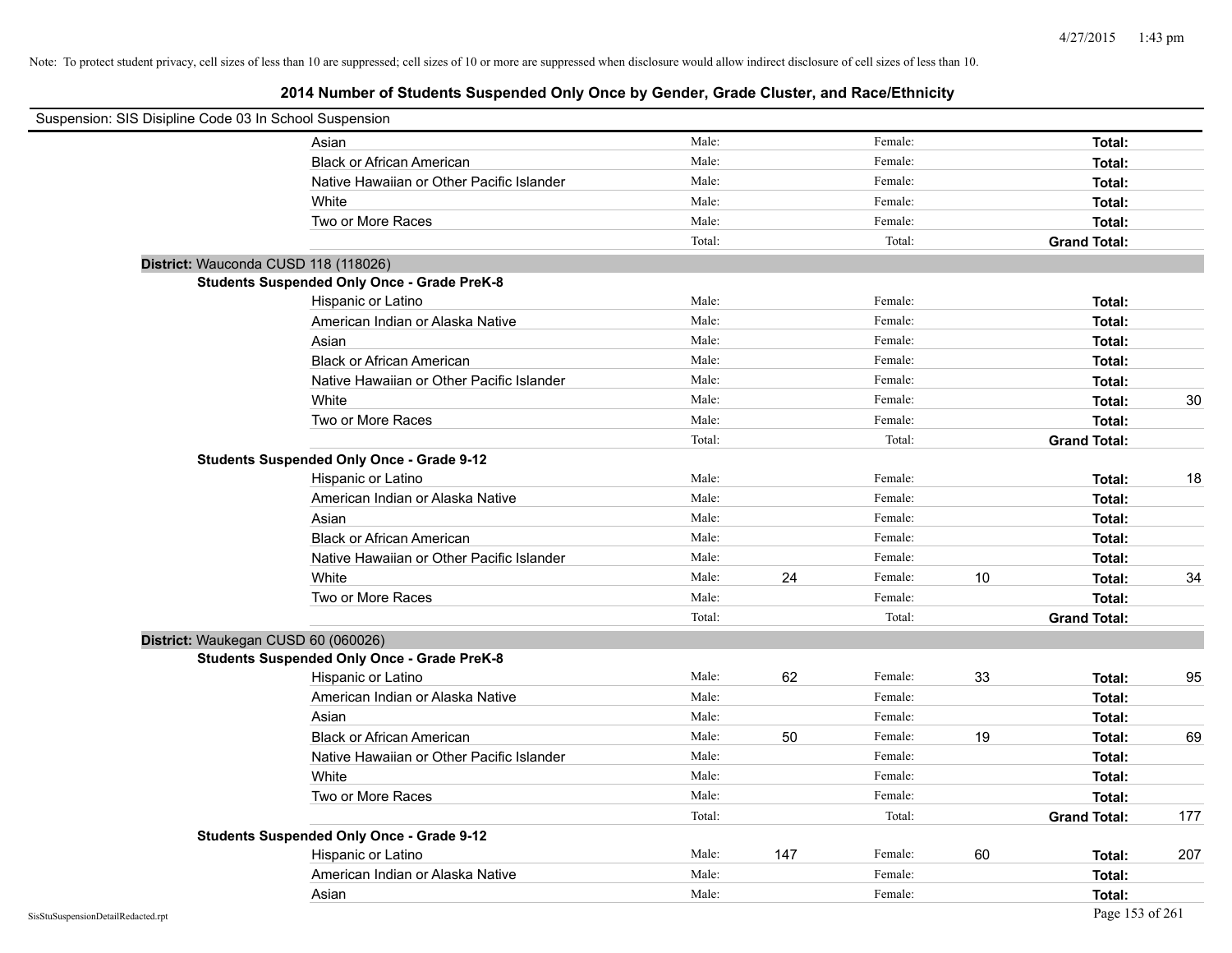# **2014 Number of Students Suspended Only Once by Gender, Grade Cluster, and Race/Ethnicity**

| Suspension: SIS Disipline Code 03 In School Suspension |                                                    |        |    |         |    |                     |     |
|--------------------------------------------------------|----------------------------------------------------|--------|----|---------|----|---------------------|-----|
|                                                        | Black or African American                          | Male:  | 61 | Female: | 46 | Total:              | 107 |
|                                                        | Native Hawaiian or Other Pacific Islander          | Male:  |    | Female: |    | Total:              |     |
|                                                        | White                                              | Male:  |    | Female: |    | Total:              |     |
|                                                        | Two or More Races                                  | Male:  |    | Female: |    | Total:              |     |
|                                                        |                                                    | Total: |    | Total:  |    | <b>Grand Total:</b> | 326 |
| District: Winthrop Harbor SD 1 (001002)                |                                                    |        |    |         |    |                     |     |
|                                                        | <b>Students Suspended Only Once - Grade PreK-8</b> |        |    |         |    |                     |     |
|                                                        | Hispanic or Latino                                 | Male:  |    | Female: |    | Total:              |     |
|                                                        | American Indian or Alaska Native                   | Male:  |    | Female: |    | Total:              |     |
|                                                        | Asian                                              | Male:  |    | Female: |    | Total:              |     |
|                                                        | <b>Black or African American</b>                   | Male:  |    | Female: |    | Total:              |     |
|                                                        | Native Hawaiian or Other Pacific Islander          | Male:  |    | Female: |    | Total:              |     |
|                                                        | White                                              | Male:  |    | Female: |    | Total:              | 19  |
|                                                        | Two or More Races                                  | Male:  |    | Female: |    | Total:              |     |
|                                                        |                                                    | Total: |    | Total:  |    | <b>Grand Total:</b> | 33  |
| District: Woodland CCSD 50 (050004)                    |                                                    |        |    |         |    |                     |     |
|                                                        | <b>Students Suspended Only Once - Grade PreK-8</b> |        |    |         |    |                     |     |
|                                                        | Hispanic or Latino                                 | Male:  |    | Female: |    | Total:              | 26  |
|                                                        | American Indian or Alaska Native                   | Male:  |    | Female: |    | Total:              |     |
|                                                        | Asian                                              | Male:  |    | Female: |    | Total:              |     |
|                                                        | <b>Black or African American</b>                   | Male:  | 13 | Female: | 13 | Total:              | 26  |
|                                                        | Native Hawaiian or Other Pacific Islander          | Male:  |    | Female: |    | Total:              |     |
|                                                        | White                                              | Male:  |    | Female: |    | Total:              | 24  |
|                                                        | Two or More Races                                  | Male:  |    | Female: |    | Total:              |     |
|                                                        |                                                    | Total: |    | Total:  |    | <b>Grand Total:</b> |     |
| District: Zion ESD 6 (006002)                          |                                                    |        |    |         |    |                     |     |
|                                                        | <b>Students Suspended Only Once - Grade PreK-8</b> |        |    |         |    |                     |     |
|                                                        | Hispanic or Latino                                 | Male:  |    | Female: |    | Total:              | 17  |
|                                                        | American Indian or Alaska Native                   | Male:  |    | Female: |    | Total:              |     |
|                                                        | Asian                                              | Male:  |    | Female: |    | Total:              |     |
|                                                        | <b>Black or African American</b>                   | Male:  | 36 | Female: | 36 | Total:              | 72  |
|                                                        | Native Hawaiian or Other Pacific Islander          | Male:  |    | Female: |    | Total:              |     |
|                                                        | White                                              | Male:  |    | Female: |    | Total:              |     |
|                                                        | Two or More Races                                  | Male:  |    | Female: |    | Total:              |     |
|                                                        |                                                    | Total: | 53 | Total:  | 46 | <b>Grand Total:</b> | 99  |

**Region:** Lee/Ogle ROE (47)

**County:** Lee (052)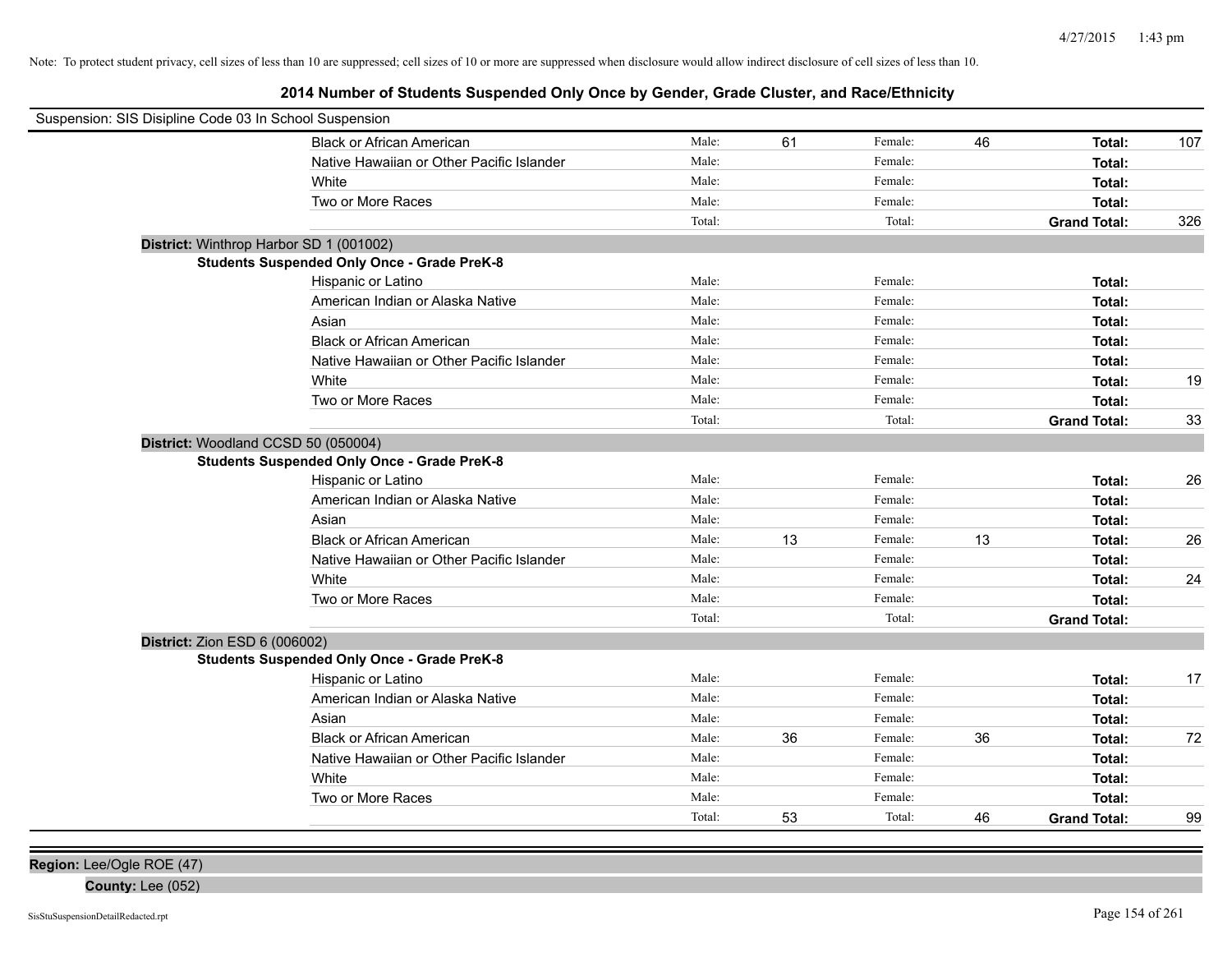| Suspension: SIS Disipline Code 03 In School Suspension |        |         |                     |
|--------------------------------------------------------|--------|---------|---------------------|
| District: Amboy CUSD 272 (272026)                      |        |         |                     |
| <b>Students Suspended Only Once - Grade PreK-8</b>     |        |         |                     |
| Hispanic or Latino                                     | Male:  | Female: | Total:              |
| American Indian or Alaska Native                       | Male:  | Female: | Total:              |
| Asian                                                  | Male:  | Female: | Total:              |
| <b>Black or African American</b>                       | Male:  | Female: | Total:              |
| Native Hawaiian or Other Pacific Islander              | Male:  | Female: | Total:              |
| White                                                  | Male:  | Female: | Total:              |
| Two or More Races                                      | Male:  | Female: | Total:              |
|                                                        | Total: | Total:  | <b>Grand Total:</b> |
| <b>Students Suspended Only Once - Grade 9-12</b>       |        |         |                     |
| Hispanic or Latino                                     | Male:  | Female: | Total:              |
| American Indian or Alaska Native                       | Male:  | Female: | Total:              |
| Asian                                                  | Male:  | Female: | Total:              |
| <b>Black or African American</b>                       | Male:  | Female: | Total:              |
| Native Hawaiian or Other Pacific Islander              | Male:  | Female: | Total:              |
| White                                                  | Male:  | Female: | 13<br>Total:        |
| Two or More Races                                      | Male:  | Female: | Total:              |
|                                                        | Total: | Total:  | <b>Grand Total:</b> |
| District: Ashton-Franklin Center CUSD 275 (275026)     |        |         |                     |
| <b>Students Suspended Only Once - Grade PreK-8</b>     |        |         |                     |
| Hispanic or Latino                                     | Male:  | Female: | Total:              |
| American Indian or Alaska Native                       | Male:  | Female: | Total:              |
| Asian                                                  | Male:  | Female: | Total:              |
| <b>Black or African American</b>                       | Male:  | Female: | Total:              |
| Native Hawaiian or Other Pacific Islander              | Male:  | Female: | Total:              |
| White                                                  | Male:  | Female: | Total:              |
| Two or More Races                                      | Male:  | Female: | Total:              |
|                                                        | Total: | Total:  | <b>Grand Total:</b> |
| <b>Students Suspended Only Once - Grade 9-12</b>       |        |         |                     |
| Hispanic or Latino                                     | Male:  | Female: | Total:              |
| American Indian or Alaska Native                       | Male:  | Female: | Total:              |
| Asian                                                  | Male:  | Female: | Total:              |
| <b>Black or African American</b>                       | Male:  | Female: | Total:              |
| Native Hawaiian or Other Pacific Islander              | Male:  | Female: | Total:              |
| White                                                  | Male:  | Female: | Total:              |
| Two or More Races                                      | Male:  | Female: | Total:              |
|                                                        | Total: | Total:  | <b>Grand Total:</b> |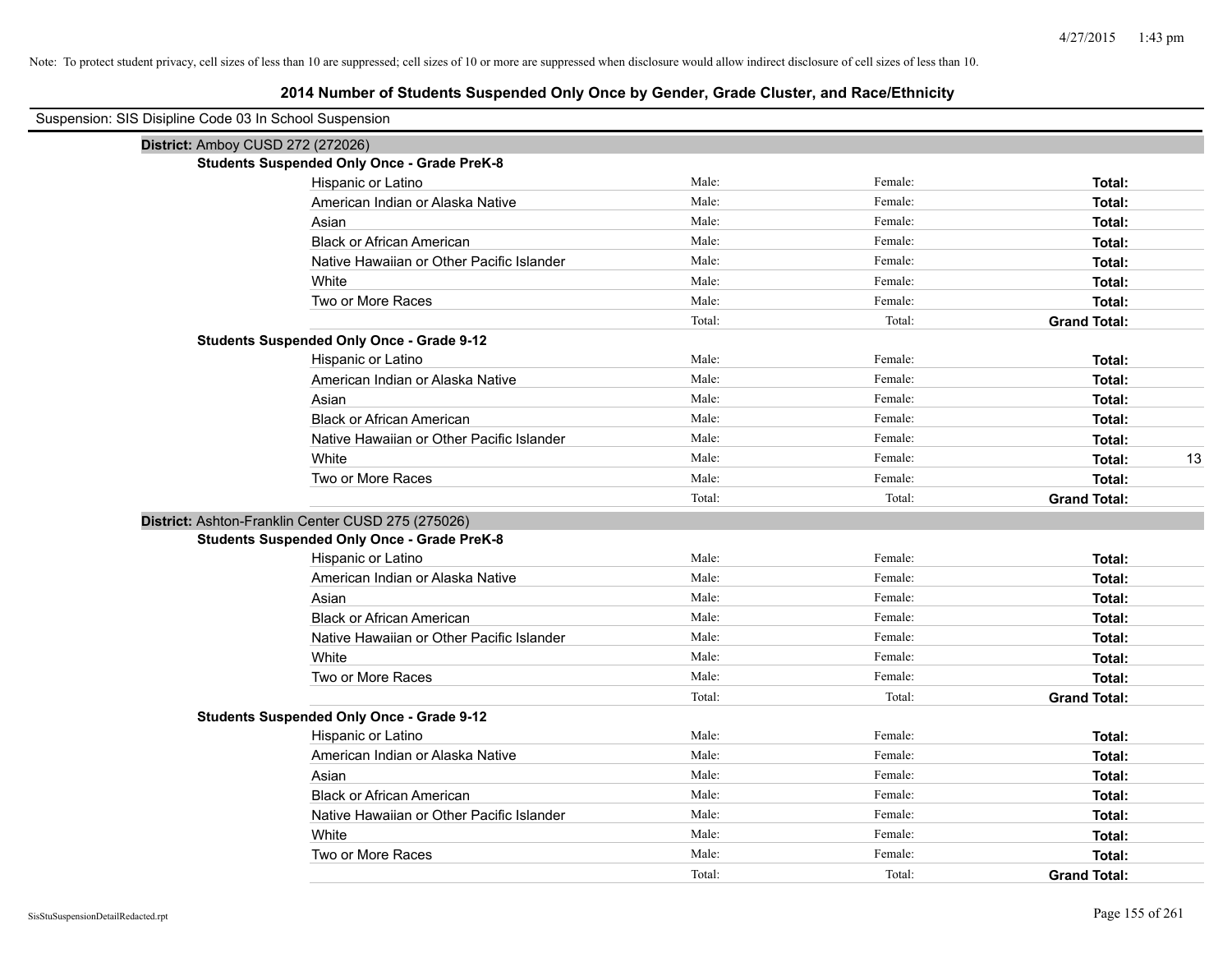| Suspension: SIS Disipline Code 03 In School Suspension |                                                    |        |    |         |    |                     |    |
|--------------------------------------------------------|----------------------------------------------------|--------|----|---------|----|---------------------|----|
| District: Dixon USD 170 (170022)                       |                                                    |        |    |         |    |                     |    |
|                                                        | <b>Students Suspended Only Once - Grade PreK-8</b> |        |    |         |    |                     |    |
|                                                        | Hispanic or Latino                                 | Male:  |    | Female: |    | Total:              |    |
|                                                        | American Indian or Alaska Native                   | Male:  |    | Female: |    | Total:              |    |
|                                                        | Asian                                              | Male:  |    | Female: |    | Total:              |    |
|                                                        | <b>Black or African American</b>                   | Male:  |    | Female: |    | Total:              |    |
|                                                        | Native Hawaiian or Other Pacific Islander          | Male:  |    | Female: |    | Total:              |    |
|                                                        | White                                              | Male:  |    | Female: |    | Total:              | 42 |
|                                                        | Two or More Races                                  | Male:  |    | Female: |    | Total:              |    |
|                                                        |                                                    | Total: |    | Total:  |    | <b>Grand Total:</b> |    |
|                                                        | <b>Students Suspended Only Once - Grade 9-12</b>   |        |    |         |    |                     |    |
|                                                        | Hispanic or Latino                                 | Male:  |    | Female: |    | Total:              |    |
|                                                        | American Indian or Alaska Native                   | Male:  |    | Female: |    | Total:              |    |
|                                                        | Asian                                              | Male:  |    | Female: |    | Total:              |    |
|                                                        | <b>Black or African American</b>                   | Male:  |    | Female: |    | Total:              |    |
|                                                        | Native Hawaiian or Other Pacific Islander          | Male:  |    | Female: |    | Total:              |    |
|                                                        | White                                              | Male:  | 13 | Female: | 16 | Total:              | 29 |
|                                                        | Two or More Races                                  | Male:  |    | Female: |    | Total:              |    |
|                                                        |                                                    | Total: |    | Total:  |    | <b>Grand Total:</b> | 44 |
| District: Steward ESD 220 (220002)                     |                                                    |        |    |         |    |                     |    |
|                                                        | <b>Students Suspended Only Once - Grade PreK-8</b> |        |    |         |    |                     |    |
|                                                        | Hispanic or Latino                                 | Male:  |    | Female: |    | Total:              |    |
|                                                        | American Indian or Alaska Native                   | Male:  |    | Female: |    | Total:              |    |
|                                                        | Asian                                              | Male:  |    | Female: |    | Total:              |    |
|                                                        | <b>Black or African American</b>                   | Male:  |    | Female: |    | Total:              |    |
|                                                        | Native Hawaiian or Other Pacific Islander          | Male:  |    | Female: |    | Total:              |    |
|                                                        | White                                              | Male:  |    | Female: |    | Total:              |    |
|                                                        | Two or More Races                                  | Male:  |    | Female: |    | Total:              |    |
|                                                        |                                                    | Total: |    | Total:  |    | <b>Grand Total:</b> |    |
| County: Non-Public School (000)                        |                                                    |        |    |         |    |                     |    |
| District: Lee/Ogle ROE (000000)                        |                                                    |        |    |         |    |                     |    |
|                                                        | <b>Students Suspended Only Once - Grade 9-12</b>   |        |    |         |    |                     |    |
|                                                        | Hispanic or Latino                                 | Male:  |    | Female: |    | Total:              |    |
|                                                        | American Indian or Alaska Native                   | Male:  |    | Female: |    | Total:              |    |
|                                                        | Asian                                              | Male:  |    | Female: |    | Total:              |    |
|                                                        | <b>Black or African American</b>                   | Male:  |    | Female: |    | Total:              |    |
|                                                        | Native Hawaiian or Other Pacific Islander          | Male:  |    | Female: |    | Total:              |    |
|                                                        | White                                              | Male:  |    | Female: |    | Total:              |    |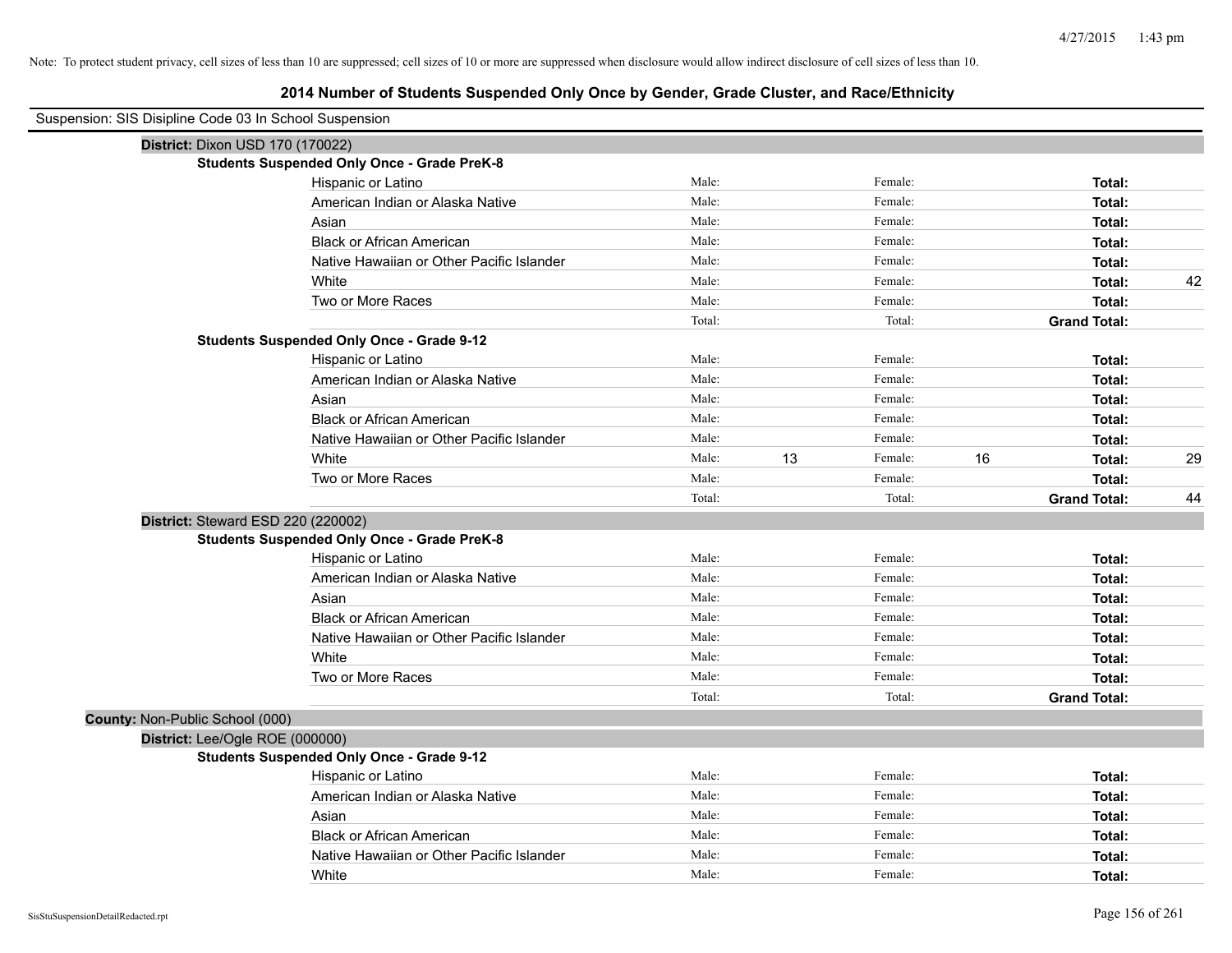| Suspension: SIS Disipline Code 03 In School Suspension |                                                    |        |         |                     |    |
|--------------------------------------------------------|----------------------------------------------------|--------|---------|---------------------|----|
|                                                        | Two or More Races                                  | Male:  | Female: | Total:              |    |
|                                                        |                                                    | Total: | Total:  | <b>Grand Total:</b> |    |
| County: Ogle (071)                                     |                                                    |        |         |                     |    |
| District: Byron CUSD 226 (226026)                      |                                                    |        |         |                     |    |
|                                                        | <b>Students Suspended Only Once - Grade PreK-8</b> |        |         |                     |    |
|                                                        | Hispanic or Latino                                 | Male:  | Female: | Total:              |    |
|                                                        | American Indian or Alaska Native                   | Male:  | Female: | Total:              |    |
|                                                        | Asian                                              | Male:  | Female: | Total:              |    |
|                                                        | <b>Black or African American</b>                   | Male:  | Female: | Total:              |    |
|                                                        | Native Hawaiian or Other Pacific Islander          | Male:  | Female: | Total:              |    |
|                                                        | White                                              | Male:  | Female: | Total:              |    |
|                                                        | Two or More Races                                  | Male:  | Female: | Total:              |    |
|                                                        |                                                    | Total: | Total:  | <b>Grand Total:</b> | 10 |
|                                                        | <b>Students Suspended Only Once - Grade 9-12</b>   |        |         |                     |    |
|                                                        | Hispanic or Latino                                 | Male:  | Female: | Total:              |    |
|                                                        | American Indian or Alaska Native                   | Male:  | Female: | Total:              |    |
|                                                        | Asian                                              | Male:  | Female: | Total:              |    |
|                                                        | <b>Black or African American</b>                   | Male:  | Female: | Total:              |    |
|                                                        | Native Hawaiian or Other Pacific Islander          | Male:  | Female: | Total:              |    |
|                                                        | White                                              | Male:  | Female: | Total:              | 14 |
|                                                        | Two or More Races                                  | Male:  | Female: | Total:              |    |
|                                                        |                                                    | Total: | Total:  | <b>Grand Total:</b> |    |
| District: Creston CCSD 161 (161004)                    |                                                    |        |         |                     |    |
|                                                        | <b>Students Suspended Only Once - Grade PreK-8</b> |        |         |                     |    |
|                                                        | Hispanic or Latino                                 | Male:  | Female: | Total:              |    |
|                                                        | American Indian or Alaska Native                   | Male:  | Female: | Total:              |    |
|                                                        | Asian                                              | Male:  | Female: | Total:              |    |
|                                                        | <b>Black or African American</b>                   | Male:  | Female: | Total:              |    |
|                                                        | Native Hawaiian or Other Pacific Islander          | Male:  | Female: | Total:              |    |
|                                                        | White                                              | Male:  | Female: | Total:              |    |
|                                                        | Two or More Races                                  | Male:  | Female: | Total:              |    |
|                                                        |                                                    | Total: | Total:  | <b>Grand Total:</b> |    |
|                                                        | District: Forrestville Valley CUSD 221 (221026)    |        |         |                     |    |
|                                                        | <b>Students Suspended Only Once - Grade PreK-8</b> |        |         |                     |    |
|                                                        | Hispanic or Latino                                 | Male:  | Female: | Total:              |    |
|                                                        | American Indian or Alaska Native                   | Male:  | Female: | Total:              |    |
|                                                        | Asian                                              | Male:  | Female: | Total:              |    |
|                                                        | <b>Black or African American</b>                   | Male:  | Female: | Total:              |    |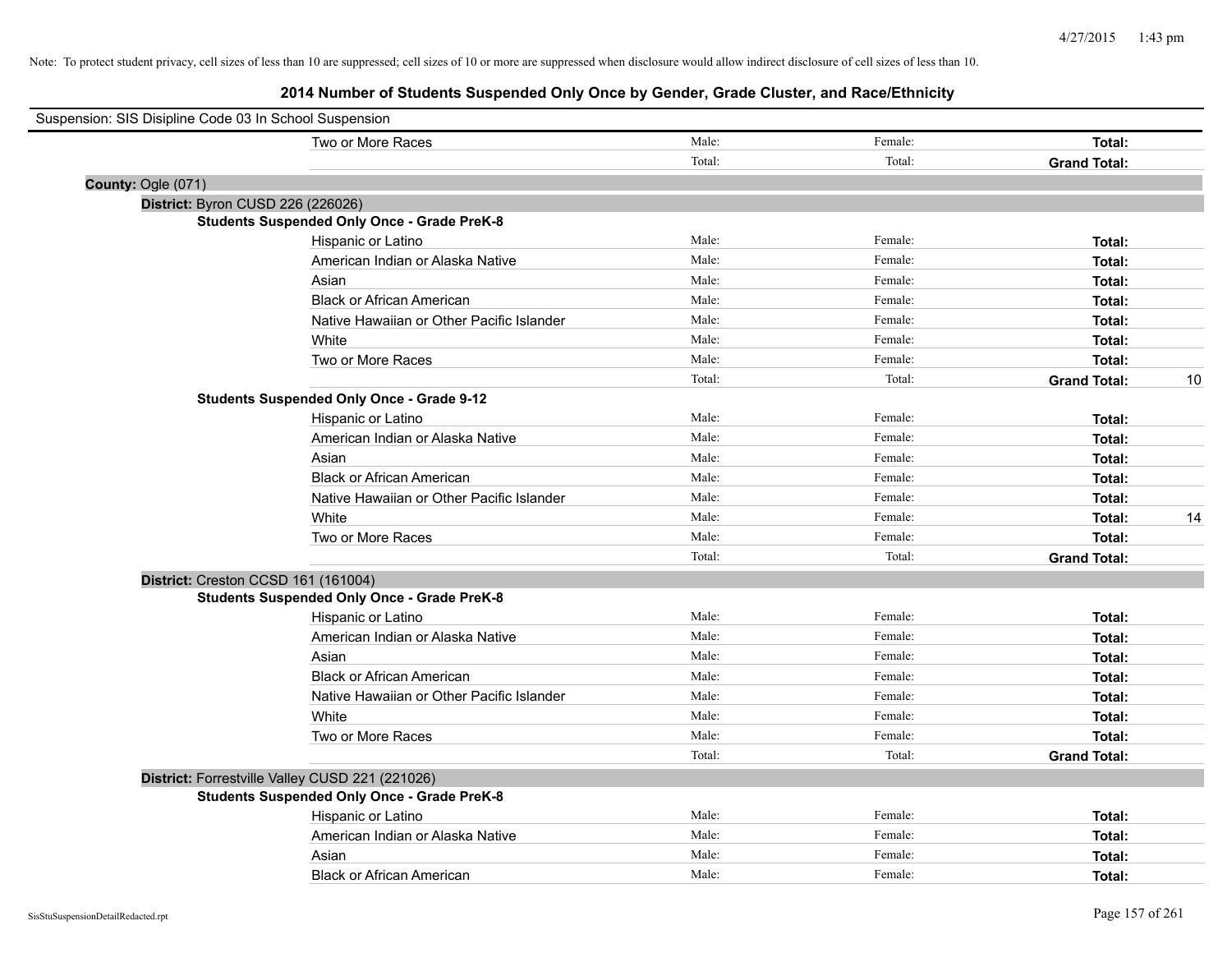| Suspension: SIS Disipline Code 03 In School Suspension |        |         |                           |
|--------------------------------------------------------|--------|---------|---------------------------|
| Native Hawaiian or Other Pacific Islander              | Male:  | Female: | Total:                    |
| White                                                  | Male:  | Female: | Total:                    |
| Two or More Races                                      | Male:  | Female: | Total:                    |
|                                                        | Total: | Total:  | <b>Grand Total:</b>       |
| District: Meridian CUSD 223 (223026)                   |        |         |                           |
| <b>Students Suspended Only Once - Grade PreK-8</b>     |        |         |                           |
| Hispanic or Latino                                     | Male:  | Female: | Total:                    |
| American Indian or Alaska Native                       | Male:  | Female: | Total:                    |
| Asian                                                  | Male:  | Female: | Total:                    |
| <b>Black or African American</b>                       | Male:  | Female: | Total:                    |
| Native Hawaiian or Other Pacific Islander              | Male:  | Female: | Total:                    |
| White                                                  | Male:  | Female: | Total:                    |
| Two or More Races                                      | Male:  | Female: | Total:                    |
|                                                        | Total: | Total:  | 12<br><b>Grand Total:</b> |
| <b>Students Suspended Only Once - Grade 9-12</b>       |        |         |                           |
| Hispanic or Latino                                     | Male:  | Female: | Total:                    |
| American Indian or Alaska Native                       | Male:  | Female: | Total:                    |
| Asian                                                  | Male:  | Female: | Total:                    |
| <b>Black or African American</b>                       | Male:  | Female: | Total:                    |
| Native Hawaiian or Other Pacific Islander              | Male:  | Female: | Total:                    |
| White                                                  | Male:  | Female: | 15<br>Total:              |
| Two or More Races                                      | Male:  | Female: | Total:                    |
|                                                        | Total: | Total:  | <b>Grand Total:</b>       |
| District: Ogle Co Education Cooperative (801060)       |        |         |                           |
| <b>Students Suspended Only Once - Grade 9-12</b>       |        |         |                           |
| Hispanic or Latino                                     | Male:  | Female: | Total:                    |
| American Indian or Alaska Native                       | Male:  | Female: | Total:                    |
| Asian                                                  | Male:  | Female: | Total:                    |
| <b>Black or African American</b>                       | Male:  | Female: | Total:                    |
| Native Hawaiian or Other Pacific Islander              | Male:  | Female: | Total:                    |
| White                                                  | Male:  | Female: | Total:                    |
| Two or More Races                                      | Male:  | Female: | Total:                    |
|                                                        | Total: | Total:  | <b>Grand Total:</b>       |
| District: Oregon CUSD 220 (220026)                     |        |         |                           |
| <b>Students Suspended Only Once - Grade PreK-8</b>     |        |         |                           |
| Hispanic or Latino                                     | Male:  | Female: | Total:                    |
| American Indian or Alaska Native                       | Male:  | Female: | Total:                    |
| Asian                                                  | Male:  | Female: | Total:                    |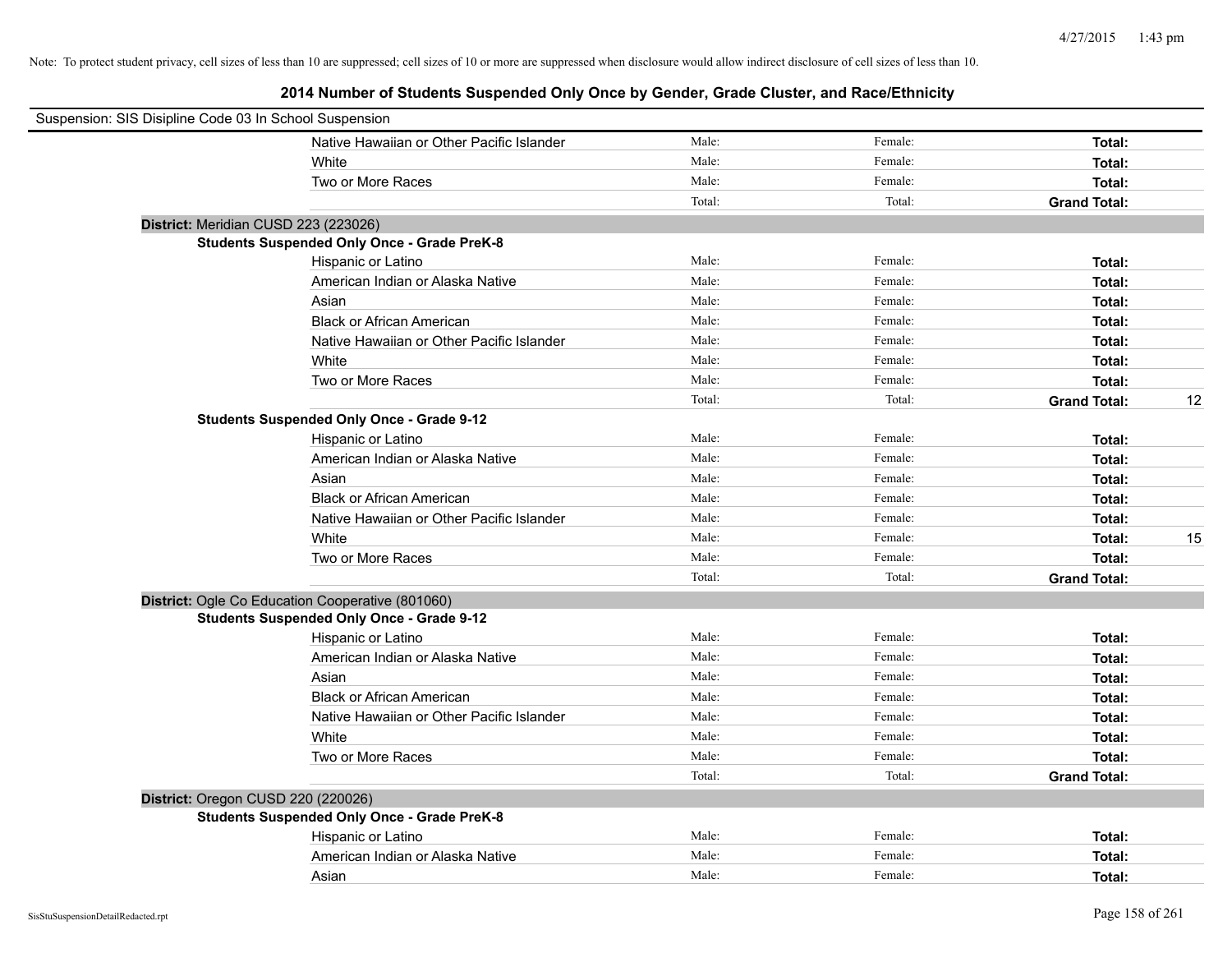| Suspension: SIS Disipline Code 03 In School Suspension |                                                    |        |    |         |    |                     |    |
|--------------------------------------------------------|----------------------------------------------------|--------|----|---------|----|---------------------|----|
|                                                        | <b>Black or African American</b>                   | Male:  |    | Female: |    | Total:              |    |
|                                                        | Native Hawaiian or Other Pacific Islander          | Male:  |    | Female: |    | Total:              |    |
|                                                        | White                                              | Male:  |    | Female: |    | Total:              | 39 |
|                                                        | Two or More Races                                  | Male:  |    | Female: |    | Total:              |    |
|                                                        |                                                    | Total: |    | Total:  |    | <b>Grand Total:</b> |    |
|                                                        | <b>Students Suspended Only Once - Grade 9-12</b>   |        |    |         |    |                     |    |
|                                                        | Hispanic or Latino                                 | Male:  |    | Female: |    | Total:              |    |
|                                                        | American Indian or Alaska Native                   | Male:  |    | Female: |    | Total:              |    |
|                                                        | Asian                                              | Male:  |    | Female: |    | Total:              |    |
|                                                        | <b>Black or African American</b>                   | Male:  |    | Female: |    | Total:              |    |
|                                                        | Native Hawaiian or Other Pacific Islander          | Male:  |    | Female: |    | Total:              |    |
|                                                        | White                                              | Male:  | 24 | Female: | 10 | Total:              | 34 |
|                                                        | Two or More Races                                  | Male:  |    | Female: |    | Total:              |    |
|                                                        |                                                    | Total: |    | Total:  |    | <b>Grand Total:</b> |    |
| District: Polo CUSD 222 (222026)                       |                                                    |        |    |         |    |                     |    |
|                                                        | <b>Students Suspended Only Once - Grade PreK-8</b> |        |    |         |    |                     |    |
|                                                        | Hispanic or Latino                                 | Male:  |    | Female: |    | Total:              |    |
|                                                        | American Indian or Alaska Native                   | Male:  |    | Female: |    | Total:              |    |
|                                                        | Asian                                              | Male:  |    | Female: |    | Total:              |    |
|                                                        | <b>Black or African American</b>                   | Male:  |    | Female: |    | Total:              |    |
|                                                        | Native Hawaiian or Other Pacific Islander          | Male:  |    | Female: |    | Total:              |    |
|                                                        | White                                              | Male:  |    | Female: |    | Total:              |    |
|                                                        | Two or More Races                                  | Male:  |    | Female: |    | Total:              |    |
|                                                        |                                                    | Total: |    | Total:  |    | <b>Grand Total:</b> |    |
|                                                        | <b>Students Suspended Only Once - Grade 9-12</b>   |        |    |         |    |                     |    |
|                                                        | Hispanic or Latino                                 | Male:  |    | Female: |    | Total:              |    |
|                                                        | American Indian or Alaska Native                   | Male:  |    | Female: |    | Total:              |    |
|                                                        | Asian                                              | Male:  |    | Female: |    | Total:              |    |
|                                                        | <b>Black or African American</b>                   | Male:  |    | Female: |    | Total:              |    |
|                                                        | Native Hawaiian or Other Pacific Islander          | Male:  |    | Female: |    | Total:              |    |
|                                                        | White                                              | Male:  |    | Female: |    | Total:              |    |
|                                                        | Two or More Races                                  | Male:  |    | Female: |    | Total:              |    |
|                                                        |                                                    | Total: |    | Total:  |    | <b>Grand Total:</b> |    |
| District: Rochelle CCSD 231 (231004)                   |                                                    |        |    |         |    |                     |    |
|                                                        | <b>Students Suspended Only Once - Grade PreK-8</b> |        |    |         |    |                     |    |
|                                                        | Hispanic or Latino                                 | Male:  |    | Female: |    | Total:              |    |
|                                                        | American Indian or Alaska Native                   | Male:  |    | Female: |    | Total:              |    |
|                                                        | Asian                                              | Male:  |    | Female: |    | Total:              |    |
|                                                        | <b>Black or African American</b>                   | Male:  |    | Female: |    | Total:              |    |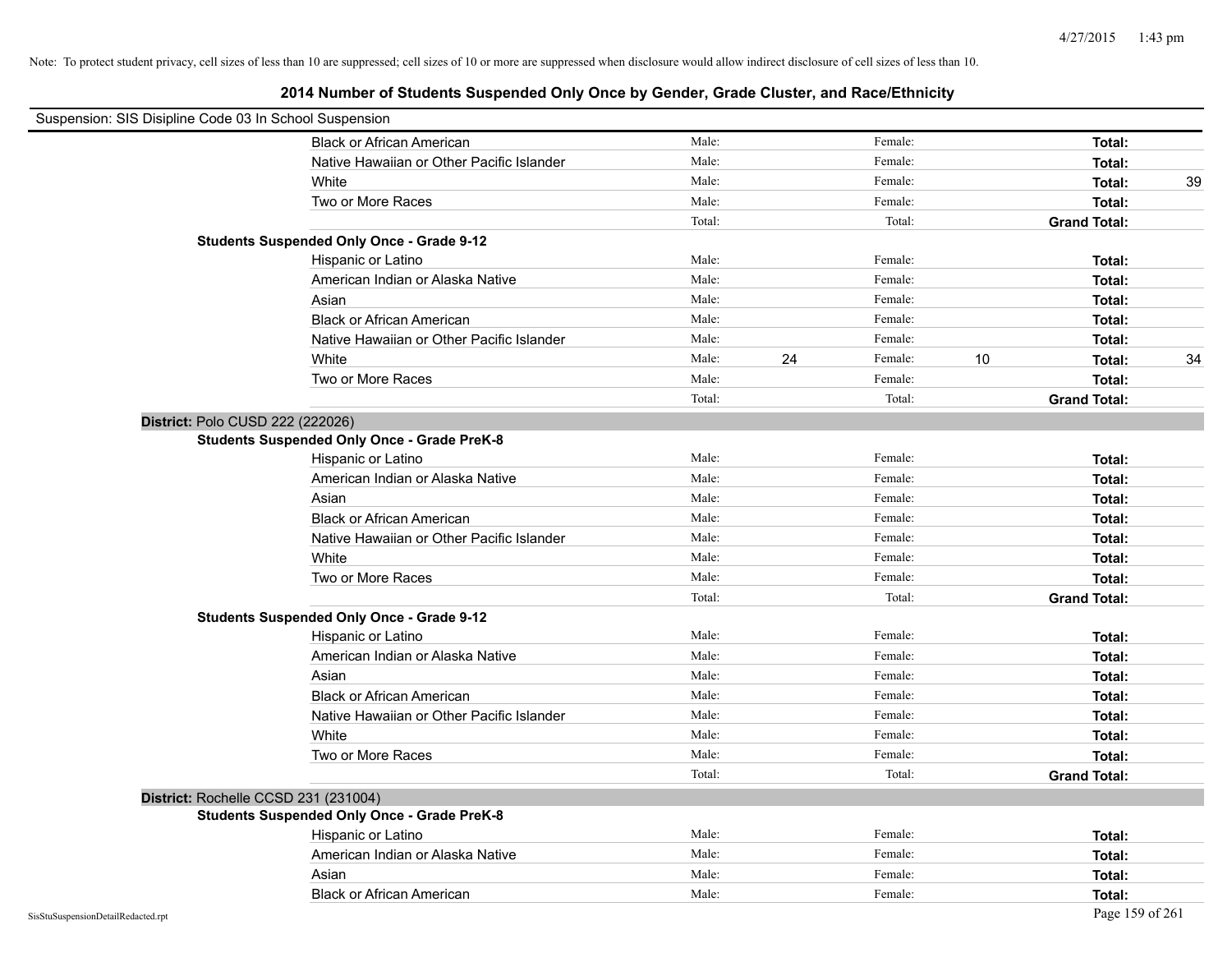| Suspension: SIS Disipline Code 03 In School Suspension |        |    |         |    |                     |    |
|--------------------------------------------------------|--------|----|---------|----|---------------------|----|
| Native Hawaiian or Other Pacific Islander              | Male:  |    | Female: |    | Total:              |    |
| White                                                  | Male:  |    | Female: |    | Total:              |    |
| Two or More Races                                      | Male:  |    | Female: |    | Total:              |    |
|                                                        | Total: |    | Total:  |    | <b>Grand Total:</b> | 10 |
| District: Rochelle Twp HSD 212 (212017)                |        |    |         |    |                     |    |
| <b>Students Suspended Only Once - Grade 9-12</b>       |        |    |         |    |                     |    |
| Hispanic or Latino                                     | Male:  | 24 | Female: | 16 | Total:              | 40 |
| American Indian or Alaska Native                       | Male:  |    | Female: |    | Total:              |    |
| Asian                                                  | Male:  |    | Female: |    | Total:              |    |
| <b>Black or African American</b>                       | Male:  |    | Female: |    | Total:              |    |
| Native Hawaiian or Other Pacific Islander              | Male:  |    | Female: |    | Total:              |    |
| White                                                  | Male:  | 48 | Female: | 28 | Total:              | 76 |
| Two or More Races                                      | Male:  |    | Female: |    | Total:              |    |
|                                                        | Total: |    | Total:  |    | <b>Grand Total:</b> |    |
|                                                        |        |    |         |    |                     |    |
| Region: Logan/Mason/Menard ROE (38)                    |        |    |         |    |                     |    |
| County: Logan (054)                                    |        |    |         |    |                     |    |
| District: Lincoln CHSD 404 (404016)                    |        |    |         |    |                     |    |
| <b>Students Suspended Only Once - Grade 9-12</b>       |        |    |         |    |                     |    |
| Hispanic or Latino                                     | Male:  |    | Female: |    | Total:              |    |
| American Indian or Alaska Native                       | Male:  |    | Female: |    | Total:              |    |
| Asian                                                  | Male:  |    | Female: |    | Total:              |    |
| <b>Black or African American</b>                       | Male:  |    | Female: |    | Total:              |    |
| Native Hawaiian or Other Pacific Islander              | Male:  |    | Female: |    | Total:              |    |
| White                                                  | Male:  |    | Female: |    | Total:              |    |
| Two or More Races                                      | Male:  |    | Female: |    | Total:              |    |
|                                                        | Total: |    | Total:  |    | <b>Grand Total:</b> |    |
| District: Lincoln ESD 27 (027002)                      |        |    |         |    |                     |    |
| <b>Students Suspended Only Once - Grade PreK-8</b>     |        |    |         |    |                     |    |
| Hispanic or Latino                                     | Male:  |    | Female: |    | Total:              |    |
| American Indian or Alaska Native                       | Male:  |    | Female: |    | Total:              |    |
| Asian                                                  | Male:  |    | Female: |    | Total:              |    |
| <b>Black or African American</b>                       | Male:  |    | Female: |    | Total:              |    |
| Native Hawaiian or Other Pacific Islander              | Male:  |    | Female: |    | Total:              |    |
| White                                                  | Male:  |    | Female: |    | Total:              |    |
| Two or More Races                                      | Male:  |    | Female: |    | Total:              |    |
|                                                        | Total: |    | Total:  |    | <b>Grand Total:</b> |    |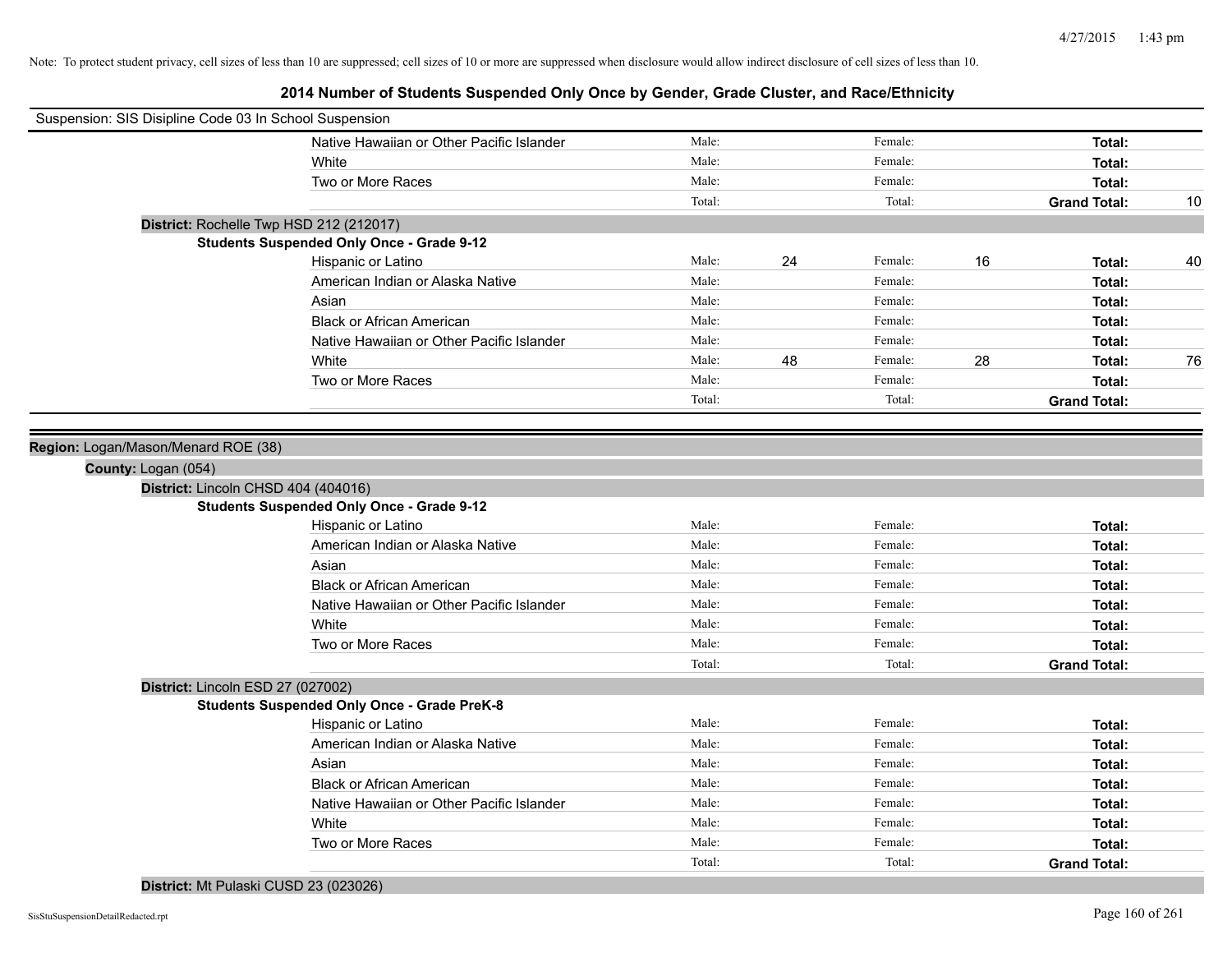| Suspension: SIS Disipline Code 03 In School Suspension |                                                    |        |         |                     |
|--------------------------------------------------------|----------------------------------------------------|--------|---------|---------------------|
|                                                        | <b>Students Suspended Only Once - Grade 9-12</b>   |        |         |                     |
|                                                        | Hispanic or Latino                                 | Male:  | Female: | Total:              |
|                                                        | American Indian or Alaska Native                   | Male:  | Female: | Total:              |
|                                                        | Asian                                              | Male:  | Female: | Total:              |
|                                                        | <b>Black or African American</b>                   | Male:  | Female: | Total:              |
|                                                        | Native Hawaiian or Other Pacific Islander          | Male:  | Female: | Total:              |
|                                                        | White                                              | Male:  | Female: | Total:              |
|                                                        | Two or More Races                                  | Male:  | Female: | Total:              |
|                                                        |                                                    | Total: | Total:  | <b>Grand Total:</b> |
| District: New Holland-Middletown ED 88 (088002)        |                                                    |        |         |                     |
|                                                        | <b>Students Suspended Only Once - Grade PreK-8</b> |        |         |                     |
|                                                        | Hispanic or Latino                                 | Male:  | Female: | Total:              |
|                                                        | American Indian or Alaska Native                   | Male:  | Female: | Total:              |
|                                                        | Asian                                              | Male:  | Female: | Total:              |
|                                                        | <b>Black or African American</b>                   | Male:  | Female: | Total:              |
|                                                        | Native Hawaiian or Other Pacific Islander          | Male:  | Female: | Total:              |
|                                                        | White                                              | Male:  | Female: | Total:              |
|                                                        | Two or More Races                                  | Male:  | Female: | Total:              |
|                                                        |                                                    | Total: | Total:  | <b>Grand Total:</b> |
| County: Mason (060)                                    |                                                    |        |         |                     |
| District: Havana CUSD 126 (126026)                     |                                                    |        |         |                     |
|                                                        | <b>Students Suspended Only Once - Grade PreK-8</b> |        |         |                     |
|                                                        | Hispanic or Latino                                 | Male:  | Female: | Total:              |
|                                                        | American Indian or Alaska Native                   | Male:  | Female: | Total:              |
|                                                        | Asian                                              | Male:  | Female: | Total:              |
|                                                        | <b>Black or African American</b>                   | Male:  | Female: | Total:              |
|                                                        | Native Hawaiian or Other Pacific Islander          | Male:  | Female: | Total:              |
|                                                        | White                                              | Male:  | Female: | 12<br>Total:        |
|                                                        | Two or More Races                                  | Male:  | Female: | Total:              |
|                                                        |                                                    | Total: | Total:  | <b>Grand Total:</b> |
|                                                        | <b>Students Suspended Only Once - Grade 9-12</b>   |        |         |                     |
|                                                        | Hispanic or Latino                                 | Male:  | Female: | Total:              |
|                                                        | American Indian or Alaska Native                   | Male:  | Female: | Total:              |
|                                                        | Asian                                              | Male:  | Female: | Total:              |
|                                                        | <b>Black or African American</b>                   | Male:  | Female: | Total:              |
|                                                        | Native Hawaiian or Other Pacific Islander          | Male:  | Female: | Total:              |
|                                                        | White                                              | Male:  | Female: | 16<br>Total:        |
|                                                        | Two or More Races                                  | Male:  | Female: | Total:              |
|                                                        |                                                    | Total: | Total:  | <b>Grand Total:</b> |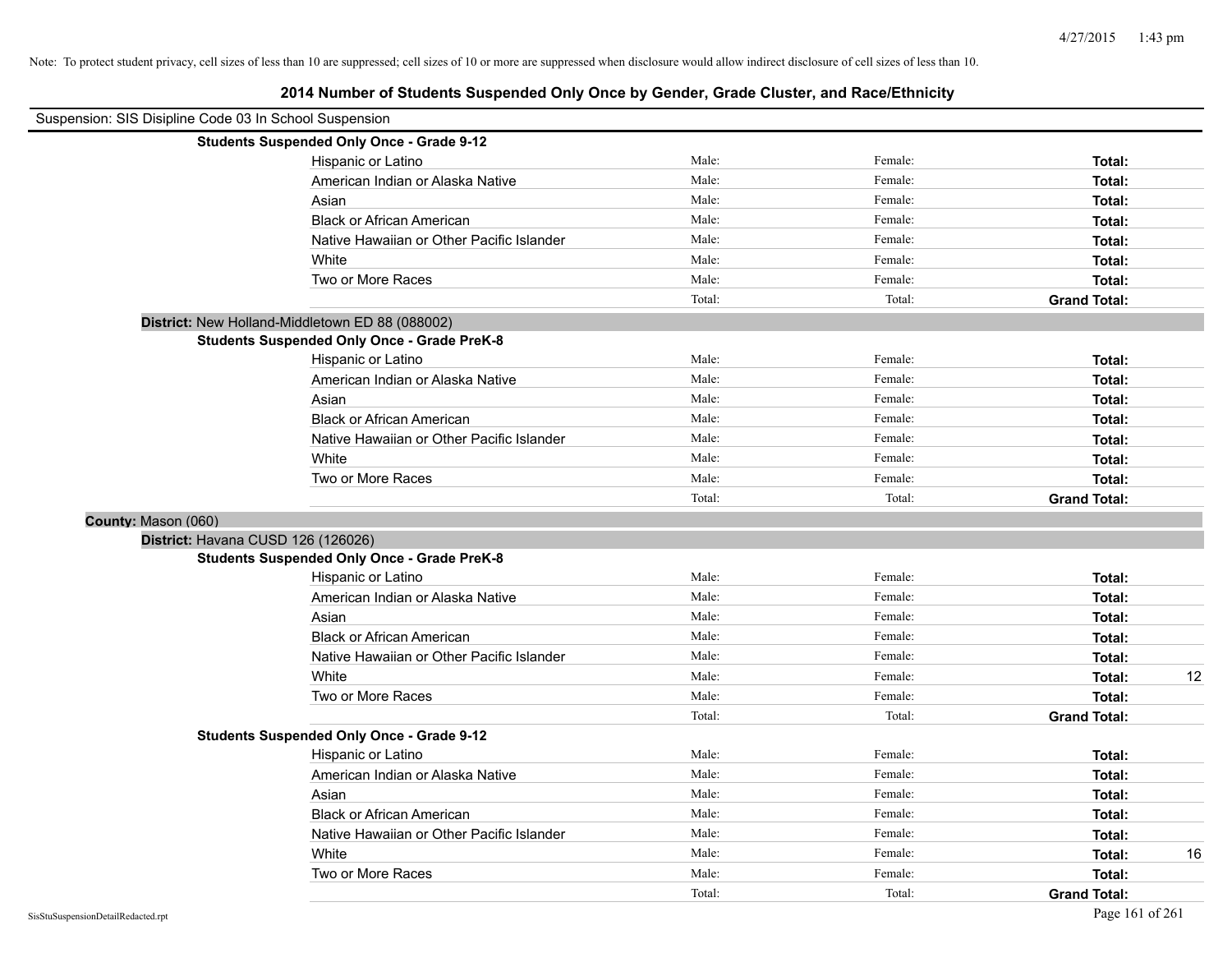| Suspension: SIS Disipline Code 03 In School Suspension |                                                    |        |         |                     |
|--------------------------------------------------------|----------------------------------------------------|--------|---------|---------------------|
| District: Illini Central CUSD 189 (189026)             |                                                    |        |         |                     |
|                                                        | <b>Students Suspended Only Once - Grade PreK-8</b> |        |         |                     |
|                                                        | Hispanic or Latino                                 | Male:  | Female: | Total:              |
|                                                        | American Indian or Alaska Native                   | Male:  | Female: | Total:              |
|                                                        | Asian                                              | Male:  | Female: | Total:              |
|                                                        | <b>Black or African American</b>                   | Male:  | Female: | Total:              |
|                                                        | Native Hawaiian or Other Pacific Islander          | Male:  | Female: | Total:              |
|                                                        | White                                              | Male:  | Female: | Total:              |
|                                                        | Two or More Races                                  | Male:  | Female: | Total:              |
|                                                        |                                                    | Total: | Total:  | <b>Grand Total:</b> |
|                                                        | District: Midwest Central CUSD 191 (191026)        |        |         |                     |
|                                                        | <b>Students Suspended Only Once - Grade PreK-8</b> |        |         |                     |
|                                                        | Hispanic or Latino                                 | Male:  | Female: | Total:              |
|                                                        | American Indian or Alaska Native                   | Male:  | Female: | Total:              |
|                                                        | Asian                                              | Male:  | Female: | Total:              |
|                                                        | <b>Black or African American</b>                   | Male:  | Female: | Total:              |
|                                                        | Native Hawaiian or Other Pacific Islander          | Male:  | Female: | Total:              |
|                                                        | White                                              | Male:  | Female: | 29<br>Total:        |
|                                                        | Two or More Races                                  | Male:  | Female: | Total:              |
|                                                        |                                                    | Total: | Total:  | <b>Grand Total:</b> |
|                                                        | <b>Students Suspended Only Once - Grade 9-12</b>   |        |         |                     |
|                                                        | Hispanic or Latino                                 | Male:  | Female: | Total:              |
|                                                        | American Indian or Alaska Native                   | Male:  | Female: | Total:              |
|                                                        | Asian                                              | Male:  | Female: | Total:              |
|                                                        | <b>Black or African American</b>                   | Male:  | Female: | Total:              |
|                                                        | Native Hawaiian or Other Pacific Islander          | Male:  | Female: | Total:              |
|                                                        | White                                              | Male:  | Female: | 13<br>Total:        |
|                                                        | Two or More Races                                  | Male:  | Female: | Total:              |
|                                                        |                                                    | Total: | Total:  | <b>Grand Total:</b> |
| County: Menard (065)                                   |                                                    |        |         |                     |
| District: Greenview CUSD 200 (200026)                  |                                                    |        |         |                     |
|                                                        | <b>Students Suspended Only Once - Grade PreK-8</b> |        |         |                     |
|                                                        | Hispanic or Latino                                 | Male:  | Female: | Total:              |
|                                                        | American Indian or Alaska Native                   | Male:  | Female: | Total:              |
|                                                        | Asian                                              | Male:  | Female: | Total:              |
|                                                        | <b>Black or African American</b>                   | Male:  | Female: | Total:              |
|                                                        | Native Hawaiian or Other Pacific Islander          | Male:  | Female: | Total:              |
|                                                        | White                                              | Male:  | Female: | Total:              |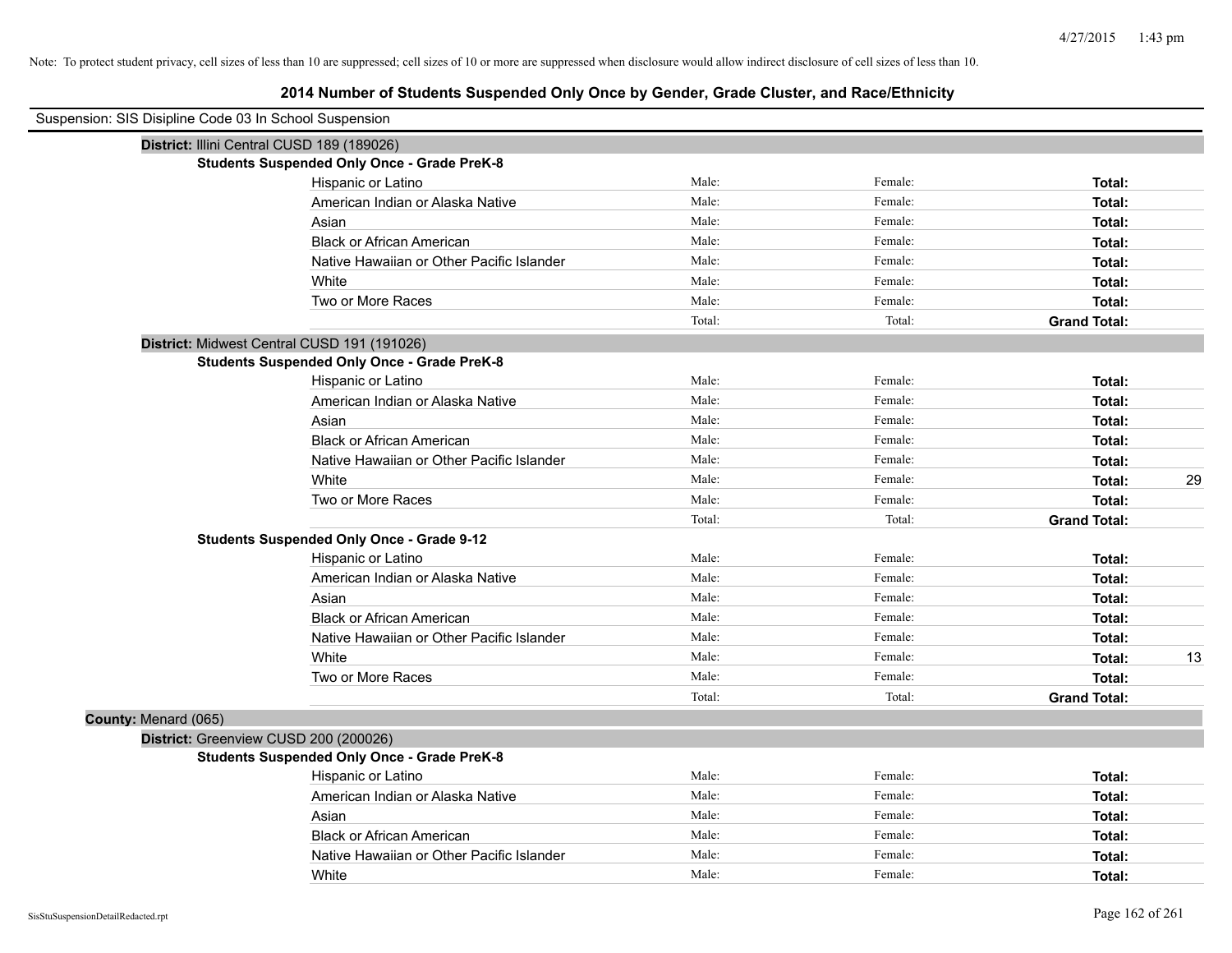| Suspension: SIS Disipline Code 03 In School Suspension |                                                    |        |         |                     |
|--------------------------------------------------------|----------------------------------------------------|--------|---------|---------------------|
|                                                        | Two or More Races                                  | Male:  | Female: | Total:              |
|                                                        |                                                    | Total: | Total:  | <b>Grand Total:</b> |
|                                                        | <b>Students Suspended Only Once - Grade 9-12</b>   |        |         |                     |
|                                                        | Hispanic or Latino                                 | Male:  | Female: | Total:              |
|                                                        | American Indian or Alaska Native                   | Male:  | Female: | Total:              |
|                                                        | Asian                                              | Male:  | Female: | Total:              |
|                                                        | <b>Black or African American</b>                   | Male:  | Female: | Total:              |
|                                                        | Native Hawaiian or Other Pacific Islander          | Male:  | Female: | Total:              |
|                                                        | White                                              | Male:  | Female: | Total:              |
|                                                        | Two or More Races                                  | Male:  | Female: | Total:              |
|                                                        |                                                    | Total: | Total:  | <b>Grand Total:</b> |
|                                                        |                                                    |        |         |                     |
| Region: Macon/Piatt ROE (39)                           |                                                    |        |         |                     |
| County: Macon (055)                                    |                                                    |        |         |                     |
|                                                        | District: Argenta-Oreana CUSD 1 (001026)           |        |         |                     |
|                                                        | <b>Students Suspended Only Once - Grade PreK-8</b> |        |         |                     |
|                                                        | Hispanic or Latino                                 | Male:  | Female: | Total:              |
|                                                        | American Indian or Alaska Native                   | Male:  | Female: | Total:              |
|                                                        | Asian                                              | Male:  | Female: | Total:              |
|                                                        | <b>Black or African American</b>                   | Male:  | Female: | Total:              |
|                                                        | Native Hawaiian or Other Pacific Islander          | Male:  | Female: | Total:              |
|                                                        | White                                              | Male:  | Female: | 14<br>Total:        |
|                                                        | Two or More Races                                  | Male:  | Female: | Total:              |
|                                                        |                                                    | Total: | Total:  | <b>Grand Total:</b> |
|                                                        | <b>Students Suspended Only Once - Grade 9-12</b>   |        |         |                     |
|                                                        | Hispanic or Latino                                 | Male:  | Female: | Total:              |
|                                                        | American Indian or Alaska Native                   | Male:  | Female: | Total:              |
|                                                        | Asian                                              | Male:  | Female: | Total:              |
|                                                        | <b>Black or African American</b>                   | Male:  | Female: | Total:              |
|                                                        | Native Hawaiian or Other Pacific Islander          | Male:  | Female: | Total:              |
|                                                        | White                                              | Male:  | Female: | Total:<br>14        |
|                                                        | Two or More Races                                  | Male:  | Female: | Total:              |
|                                                        |                                                    | Total: | Total:  | <b>Grand Total:</b> |
|                                                        | District: Decatur SD 61 (061025)                   |        |         |                     |
|                                                        | <b>Students Suspended Only Once - Grade PreK-8</b> |        |         |                     |
|                                                        | Hispanic or Latino                                 | Male:  | Female: | Total:              |
|                                                        | American Indian or Alaska Native                   | Male:  | Female: | Total:              |
|                                                        | Asian                                              | Male:  | Female: | Total:              |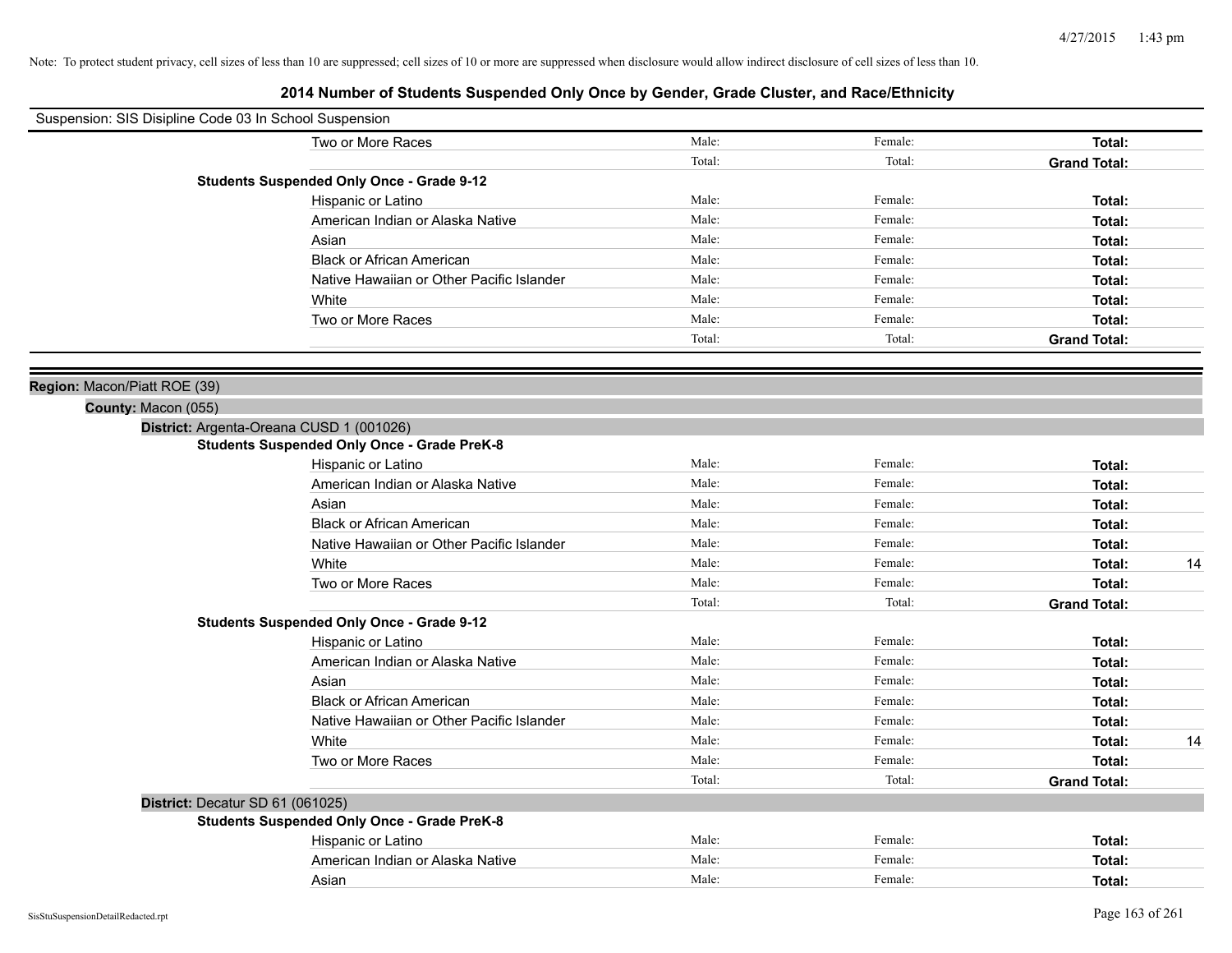| Suspension: SIS Disipline Code 03 In School Suspension |                                                    |        |         |                     |
|--------------------------------------------------------|----------------------------------------------------|--------|---------|---------------------|
|                                                        | <b>Black or African American</b>                   | Male:  | Female: | Total:              |
|                                                        | Native Hawaiian or Other Pacific Islander          | Male:  | Female: | Total:              |
|                                                        | White                                              | Male:  | Female: | Total:              |
|                                                        | Two or More Races                                  | Male:  | Female: | Total:              |
|                                                        |                                                    | Total: | Total:  | <b>Grand Total:</b> |
|                                                        | District: Maroa Forsyth CUSD 2 (002026)            |        |         |                     |
|                                                        | <b>Students Suspended Only Once - Grade PreK-8</b> |        |         |                     |
|                                                        | Hispanic or Latino                                 | Male:  | Female: | Total:              |
|                                                        | American Indian or Alaska Native                   | Male:  | Female: | Total:              |
|                                                        | Asian                                              | Male:  | Female: | Total:              |
|                                                        | <b>Black or African American</b>                   | Male:  | Female: | Total:              |
|                                                        | Native Hawaiian or Other Pacific Islander          | Male:  | Female: | Total:              |
|                                                        | White                                              | Male:  | Female: | Total:              |
|                                                        | Two or More Races                                  | Male:  | Female: | Total:              |
|                                                        |                                                    | Total: | Total:  | <b>Grand Total:</b> |
|                                                        | <b>Students Suspended Only Once - Grade 9-12</b>   |        |         |                     |
|                                                        | Hispanic or Latino                                 | Male:  | Female: | Total:              |
|                                                        | American Indian or Alaska Native                   | Male:  | Female: | Total:              |
|                                                        | Asian                                              | Male:  | Female: | Total:              |
|                                                        | <b>Black or African American</b>                   | Male:  | Female: | Total:              |
|                                                        | Native Hawaiian or Other Pacific Islander          | Male:  | Female: | Total:              |
|                                                        | White                                              | Male:  | Female: | Total:              |
|                                                        | Two or More Races                                  | Male:  | Female: | Total:              |
|                                                        |                                                    | Total: | Total:  | <b>Grand Total:</b> |
|                                                        | District: Meridian CUSD 15 (015026)                |        |         |                     |
|                                                        | <b>Students Suspended Only Once - Grade PreK-8</b> |        |         |                     |
|                                                        | Hispanic or Latino                                 | Male:  | Female: | Total:              |
|                                                        | American Indian or Alaska Native                   | Male:  | Female: | Total:              |
|                                                        | Asian                                              | Male:  | Female: | Total:              |
|                                                        | <b>Black or African American</b>                   | Male:  | Female: | Total:              |
|                                                        | Native Hawaiian or Other Pacific Islander          | Male:  | Female: | Total:              |
|                                                        | White                                              | Male:  | Female: | Total:<br>22        |
|                                                        | Two or More Races                                  | Male:  | Female: | Total:              |
|                                                        |                                                    | Total: | Total:  | <b>Grand Total:</b> |
|                                                        | <b>Students Suspended Only Once - Grade 9-12</b>   |        |         |                     |
|                                                        | Hispanic or Latino                                 | Male:  | Female: | Total:              |
|                                                        | American Indian or Alaska Native                   | Male:  | Female: | Total:              |
|                                                        | Asian                                              | Male:  | Female: | Total:              |
|                                                        | <b>Black or African American</b>                   | Male:  | Female: | Total:              |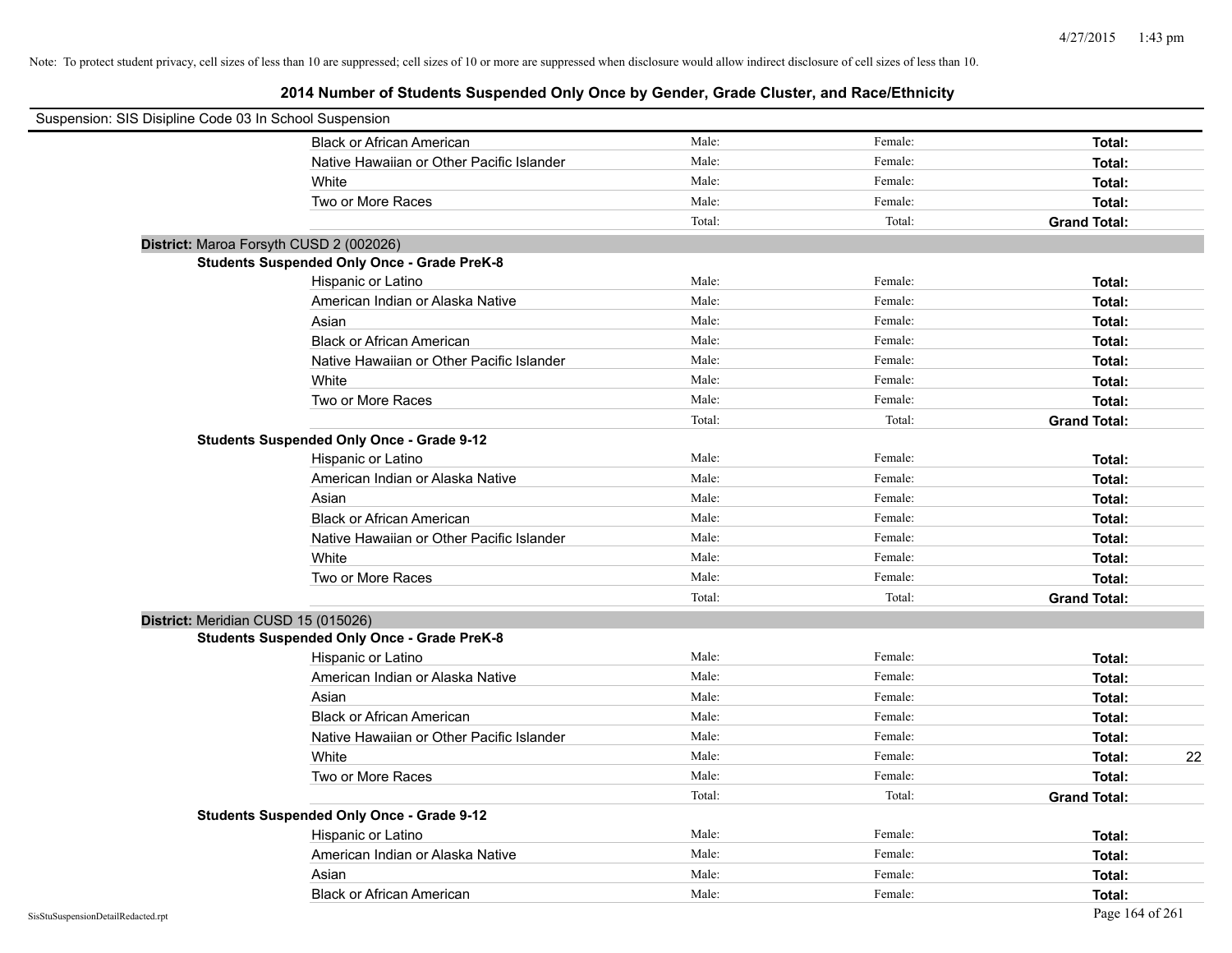| Suspension: SIS Disipline Code 03 In School Suspension |                                                    |        |         |                     |
|--------------------------------------------------------|----------------------------------------------------|--------|---------|---------------------|
|                                                        | Native Hawaiian or Other Pacific Islander          | Male:  | Female: | Total:              |
|                                                        | White                                              | Male:  | Female: | Total:              |
|                                                        | Two or More Races                                  | Male:  | Female: | Total:              |
|                                                        |                                                    | Total: | Total:  | <b>Grand Total:</b> |
|                                                        | District: Mt Zion CUSD 3 (003026)                  |        |         |                     |
|                                                        | <b>Students Suspended Only Once - Grade PreK-8</b> |        |         |                     |
|                                                        | Hispanic or Latino                                 | Male:  | Female: | Total:              |
|                                                        | American Indian or Alaska Native                   | Male:  | Female: | Total:              |
|                                                        | Asian                                              | Male:  | Female: | Total:              |
|                                                        | <b>Black or African American</b>                   | Male:  | Female: | Total:              |
|                                                        | Native Hawaiian or Other Pacific Islander          | Male:  | Female: | Total:              |
|                                                        | White                                              | Male:  | Female: | Total:              |
|                                                        | Two or More Races                                  | Male:  | Female: | Total:              |
|                                                        |                                                    | Total: | Total:  | <b>Grand Total:</b> |
|                                                        | <b>Students Suspended Only Once - Grade 9-12</b>   |        |         |                     |
|                                                        | Hispanic or Latino                                 | Male:  | Female: | Total:              |
|                                                        | American Indian or Alaska Native                   | Male:  | Female: | Total:              |
|                                                        | Asian                                              | Male:  | Female: | Total:              |
|                                                        | <b>Black or African American</b>                   | Male:  | Female: | Total:              |
|                                                        | Native Hawaiian or Other Pacific Islander          | Male:  | Female: | Total:              |
|                                                        | White                                              | Male:  | Female: | 30<br>Total:        |
|                                                        | Two or More Races                                  | Male:  | Female: | Total:              |
|                                                        |                                                    | Total: | Total:  | <b>Grand Total:</b> |
|                                                        | District: Sangamon Valley CUSD 9 (009026)          |        |         |                     |
|                                                        | <b>Students Suspended Only Once - Grade PreK-8</b> |        |         |                     |
|                                                        | Hispanic or Latino                                 | Male:  | Female: | Total:              |
|                                                        | American Indian or Alaska Native                   | Male:  | Female: | Total:              |
|                                                        | Asian                                              | Male:  | Female: | Total:              |
|                                                        | <b>Black or African American</b>                   | Male:  | Female: | Total:              |
|                                                        | Native Hawaiian or Other Pacific Islander          | Male:  | Female: | Total:              |
|                                                        | White                                              | Male:  | Female: | Total:<br>19        |
|                                                        | Two or More Races                                  | Male:  | Female: | Total:              |
|                                                        |                                                    | Total: | Total:  | <b>Grand Total:</b> |
|                                                        | <b>Students Suspended Only Once - Grade 9-12</b>   |        |         |                     |
|                                                        | Hispanic or Latino                                 | Male:  | Female: | Total:              |
|                                                        | American Indian or Alaska Native                   | Male:  | Female: | Total:              |
|                                                        | Asian                                              | Male:  | Female: | Total:              |
|                                                        | <b>Black or African American</b>                   | Male:  | Female: | Total:              |
|                                                        | Native Hawaiian or Other Pacific Islander          | Male:  | Female: | Total:              |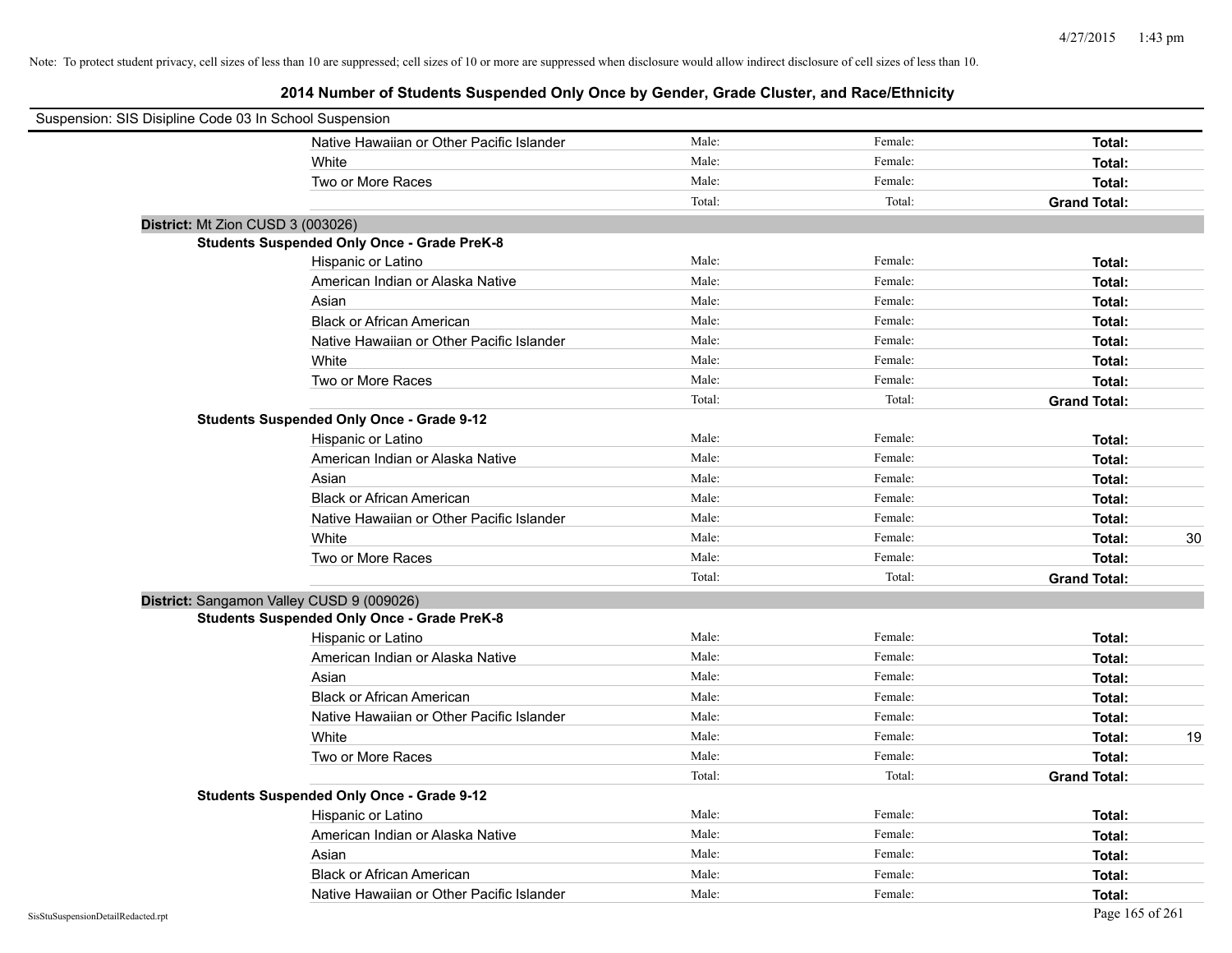| Suspension: SIS Disipline Code 03 In School Suspension |                                                    |        |         |                     |
|--------------------------------------------------------|----------------------------------------------------|--------|---------|---------------------|
|                                                        | White                                              | Male:  | Female: | Total:              |
|                                                        | Two or More Races                                  | Male:  | Female: | Total:              |
|                                                        |                                                    | Total: | Total:  | <b>Grand Total:</b> |
|                                                        | District: Warrensburg-Latham CUSD 11 (011026)      |        |         |                     |
|                                                        | <b>Students Suspended Only Once - Grade PreK-8</b> |        |         |                     |
|                                                        | Hispanic or Latino                                 | Male:  | Female: | Total:              |
|                                                        | American Indian or Alaska Native                   | Male:  | Female: | Total:              |
|                                                        | Asian                                              | Male:  | Female: | Total:              |
|                                                        | <b>Black or African American</b>                   | Male:  | Female: | Total:              |
|                                                        | Native Hawaiian or Other Pacific Islander          | Male:  | Female: | Total:              |
|                                                        | White                                              | Male:  | Female: | Total:              |
|                                                        | Two or More Races                                  | Male:  | Female: | Total:              |
|                                                        |                                                    | Total: | Total:  | <b>Grand Total:</b> |
|                                                        | <b>Students Suspended Only Once - Grade 9-12</b>   |        |         |                     |
|                                                        | Hispanic or Latino                                 | Male:  | Female: | Total:              |
|                                                        | American Indian or Alaska Native                   | Male:  | Female: | Total:              |
|                                                        | Asian                                              | Male:  | Female: | Total:              |
|                                                        | <b>Black or African American</b>                   | Male:  | Female: | Total:              |
|                                                        | Native Hawaiian or Other Pacific Islander          | Male:  | Female: | Total:              |
|                                                        | White                                              | Male:  | Female: | Total:              |
|                                                        | Two or More Races                                  | Male:  | Female: | Total:              |
|                                                        |                                                    | Total: | Total:  | <b>Grand Total:</b> |
| County: Piatt (074)                                    |                                                    |        |         |                     |
|                                                        | District: Atwood Hammond CUSD 39 (039026)          |        |         |                     |
|                                                        | <b>Students Suspended Only Once - Grade PreK-8</b> |        |         |                     |
|                                                        | Hispanic or Latino                                 | Male:  | Female: | Total:              |
|                                                        | American Indian or Alaska Native                   | Male:  | Female: | Total:              |
|                                                        | Asian                                              | Male:  | Female: | Total:              |
|                                                        | <b>Black or African American</b>                   | Male:  | Female: | Total:              |
|                                                        | Native Hawaiian or Other Pacific Islander          | Male:  | Female: | Total:              |
|                                                        | White                                              | Male:  | Female: | Total:              |
|                                                        | Two or More Races                                  | Male:  | Female: | Total:              |
|                                                        |                                                    | Total: | Total:  | <b>Grand Total:</b> |
|                                                        | <b>Students Suspended Only Once - Grade 9-12</b>   |        |         |                     |
|                                                        | Hispanic or Latino                                 | Male:  | Female: | Total:              |
|                                                        | American Indian or Alaska Native                   | Male:  | Female: | Total:              |
|                                                        | Asian                                              | Male:  | Female: | Total:              |
|                                                        | <b>Black or African American</b>                   | Male:  | Female: | Total:              |
|                                                        | Native Hawaiian or Other Pacific Islander          | Male:  | Female: | Total:              |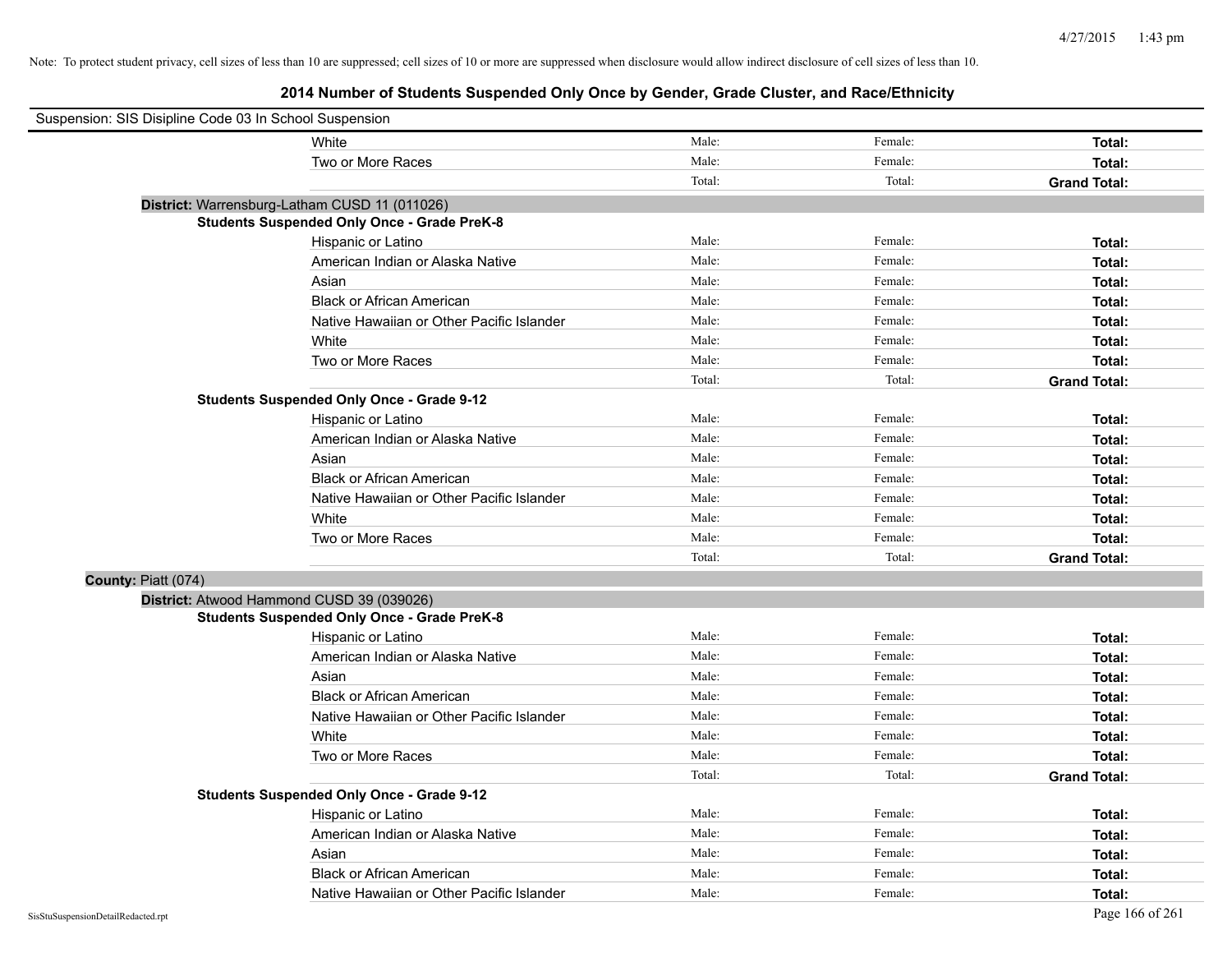| Suspension: SIS Disipline Code 03 In School Suspension |                                                    |        |         |                     |
|--------------------------------------------------------|----------------------------------------------------|--------|---------|---------------------|
|                                                        | White                                              | Male:  | Female: | Total:              |
|                                                        | Two or More Races                                  | Male:  | Female: | Total:              |
|                                                        |                                                    | Total: | Total:  | <b>Grand Total:</b> |
| District: Bement CUSD 5 (005026)                       |                                                    |        |         |                     |
|                                                        | <b>Students Suspended Only Once - Grade PreK-8</b> |        |         |                     |
|                                                        | Hispanic or Latino                                 | Male:  | Female: | Total:              |
|                                                        | American Indian or Alaska Native                   | Male:  | Female: | Total:              |
|                                                        | Asian                                              | Male:  | Female: | Total:              |
|                                                        | <b>Black or African American</b>                   | Male:  | Female: | Total:              |
|                                                        | Native Hawaiian or Other Pacific Islander          | Male:  | Female: | Total:              |
|                                                        | White                                              | Male:  | Female: | Total:              |
|                                                        | Two or More Races                                  | Male:  | Female: | Total:              |
|                                                        |                                                    | Total: | Total:  | <b>Grand Total:</b> |
| District: Cerro Gordo CUSD 100 (100026)                |                                                    |        |         |                     |
|                                                        | <b>Students Suspended Only Once - Grade PreK-8</b> |        |         |                     |
|                                                        | Hispanic or Latino                                 | Male:  | Female: | Total:              |
|                                                        | American Indian or Alaska Native                   | Male:  | Female: | Total:              |
|                                                        | Asian                                              | Male:  | Female: | Total:              |
|                                                        | <b>Black or African American</b>                   | Male:  | Female: | Total:              |
|                                                        | Native Hawaiian or Other Pacific Islander          | Male:  | Female: | Total:              |
|                                                        | White                                              | Male:  | Female: | Total:              |
|                                                        | Two or More Races                                  | Male:  | Female: | Total:              |
|                                                        |                                                    | Total: | Total:  | <b>Grand Total:</b> |
| District: Deland-Weldon CUSD 57 (057026)               |                                                    |        |         |                     |
|                                                        | <b>Students Suspended Only Once - Grade 9-12</b>   |        |         |                     |
|                                                        | Hispanic or Latino                                 | Male:  | Female: | Total:              |
|                                                        | American Indian or Alaska Native                   | Male:  | Female: | Total:              |
|                                                        | Asian                                              | Male:  | Female: | Total:              |
|                                                        | <b>Black or African American</b>                   | Male:  | Female: | Total:              |
|                                                        | Native Hawaiian or Other Pacific Islander          | Male:  | Female: | Total:              |
|                                                        | White                                              | Male:  | Female: | Total:              |
|                                                        | Two or More Races                                  | Male:  | Female: | Total:              |
|                                                        |                                                    | Total: | Total:  | <b>Grand Total:</b> |
| District: Monticello CUSD 25 (025026)                  |                                                    |        |         |                     |
|                                                        | <b>Students Suspended Only Once - Grade PreK-8</b> |        |         |                     |
|                                                        | Hispanic or Latino                                 | Male:  | Female: | Total:              |
|                                                        | American Indian or Alaska Native                   | Male:  | Female: | Total:              |
|                                                        | Asian                                              | Male:  | Female: | Total:              |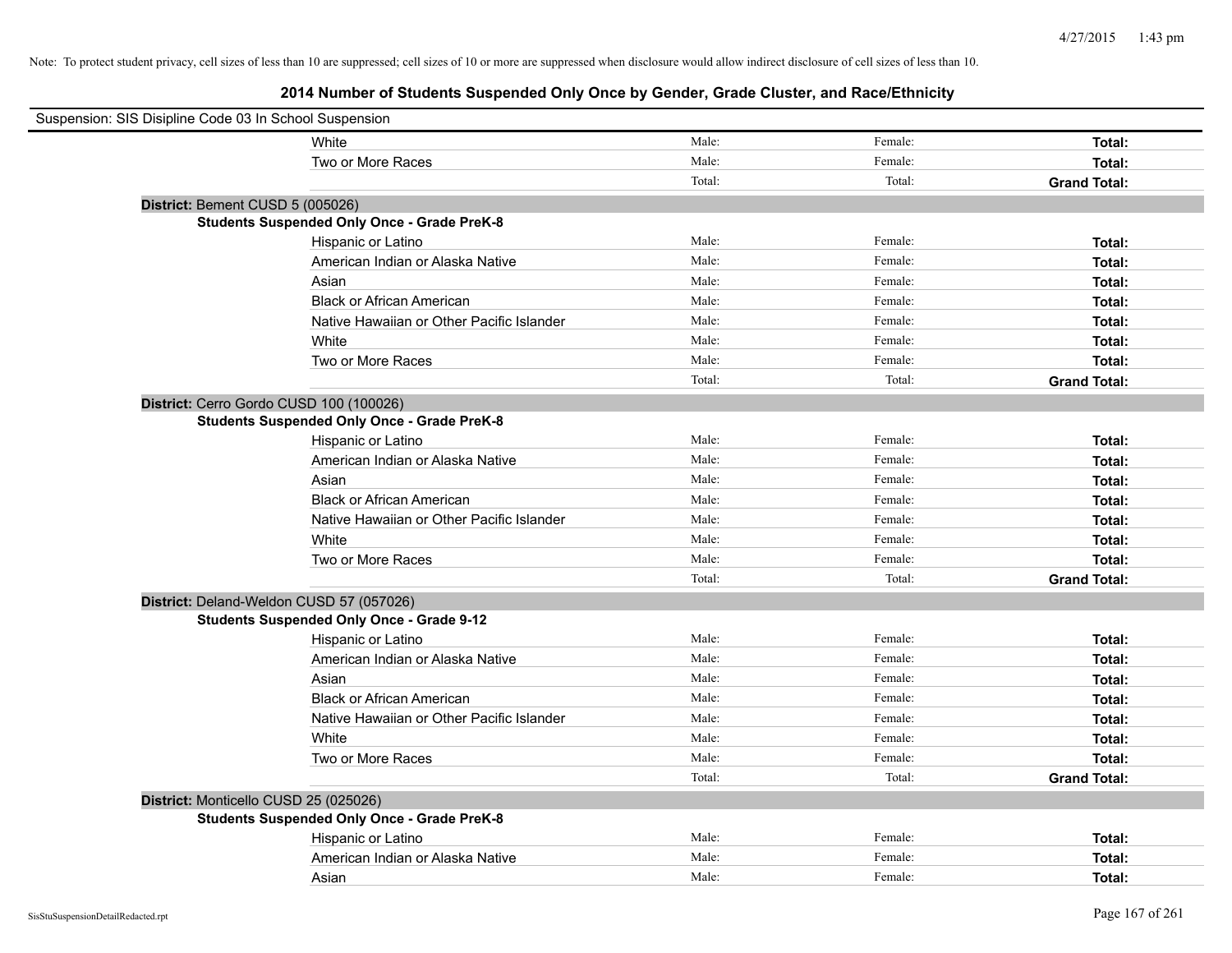# **2014 Number of Students Suspended Only Once by Gender, Grade Cluster, and Race/Ethnicity**

| Suspension: SIS Disipline Code 03 In School Suspension |                                                    |        |    |         |    |                     |    |
|--------------------------------------------------------|----------------------------------------------------|--------|----|---------|----|---------------------|----|
|                                                        | <b>Black or African American</b>                   | Male:  |    | Female: |    | Total:              |    |
|                                                        | Native Hawaiian or Other Pacific Islander          | Male:  |    | Female: |    | Total:              |    |
|                                                        | White                                              | Male:  |    | Female: |    | Total:              | 24 |
|                                                        | Two or More Races                                  | Male:  |    | Female: |    | Total:              |    |
|                                                        |                                                    | Total: |    | Total:  |    | <b>Grand Total:</b> |    |
| Region: Madison ROE (41)                               |                                                    |        |    |         |    |                     |    |
| County: Madison (057)                                  |                                                    |        |    |         |    |                     |    |
| District: Alton CUSD 11 (011026)                       |                                                    |        |    |         |    |                     |    |
|                                                        | <b>Students Suspended Only Once - Grade PreK-8</b> |        |    |         |    |                     |    |
|                                                        | Hispanic or Latino                                 | Male:  |    | Female: |    | Total:              |    |
|                                                        | American Indian or Alaska Native                   | Male:  |    | Female: |    | Total:              |    |
|                                                        | Asian                                              | Male:  |    | Female: |    | Total:              |    |
|                                                        | <b>Black or African American</b>                   | Male:  |    | Female: |    | Total:              | 25 |
|                                                        | Native Hawaiian or Other Pacific Islander          | Male:  |    | Female: |    | Total:              |    |
|                                                        | White                                              | Male:  |    | Female: |    | Total:              | 14 |
|                                                        | Two or More Races                                  | Male:  |    | Female: |    | Total:              |    |
|                                                        |                                                    | Total: |    | Total:  |    | <b>Grand Total:</b> |    |
|                                                        | District: Bethalto CUSD 8 (008026)                 |        |    |         |    |                     |    |
|                                                        | <b>Students Suspended Only Once - Grade PreK-8</b> |        |    |         |    |                     |    |
|                                                        | Hispanic or Latino                                 | Male:  |    | Female: |    | Total:              |    |
|                                                        | American Indian or Alaska Native                   | Male:  |    | Female: |    | Total:              |    |
|                                                        | Asian                                              | Male:  |    | Female: |    | Total:              |    |
|                                                        | <b>Black or African American</b>                   | Male:  |    | Female: |    | Total:              |    |
|                                                        | Native Hawaiian or Other Pacific Islander          | Male:  |    | Female: |    | Total:              |    |
|                                                        | White                                              | Male:  | 39 | Female: | 24 | Total:              | 63 |
|                                                        | Two or More Races                                  | Male:  |    | Female: |    | Total:              |    |
|                                                        |                                                    | Total: |    | Total:  |    | <b>Grand Total:</b> |    |
|                                                        | <b>Students Suspended Only Once - Grade 9-12</b>   |        |    |         |    |                     |    |
|                                                        | Hispanic or Latino                                 | Male:  |    | Female: |    | Total:              |    |
|                                                        | American Indian or Alaska Native                   | Male:  |    | Female: |    | Total:              |    |
|                                                        | Asian                                              | Male:  |    | Female: |    | Total:              |    |
|                                                        | <b>Black or African American</b>                   | Male:  |    | Female: |    | Total:              |    |
|                                                        | Native Hawaiian or Other Pacific Islander          | Male:  |    | Female: |    | Total:              |    |
|                                                        | White                                              | Male:  | 38 | Female: | 22 | Total:              | 60 |
|                                                        | Two or More Races                                  | Male:  |    | Female: |    | Total:              |    |
|                                                        |                                                    | Total: |    | Total:  |    | <b>Grand Total:</b> | 70 |

**District:** Collinsville CUSD 10 (010026)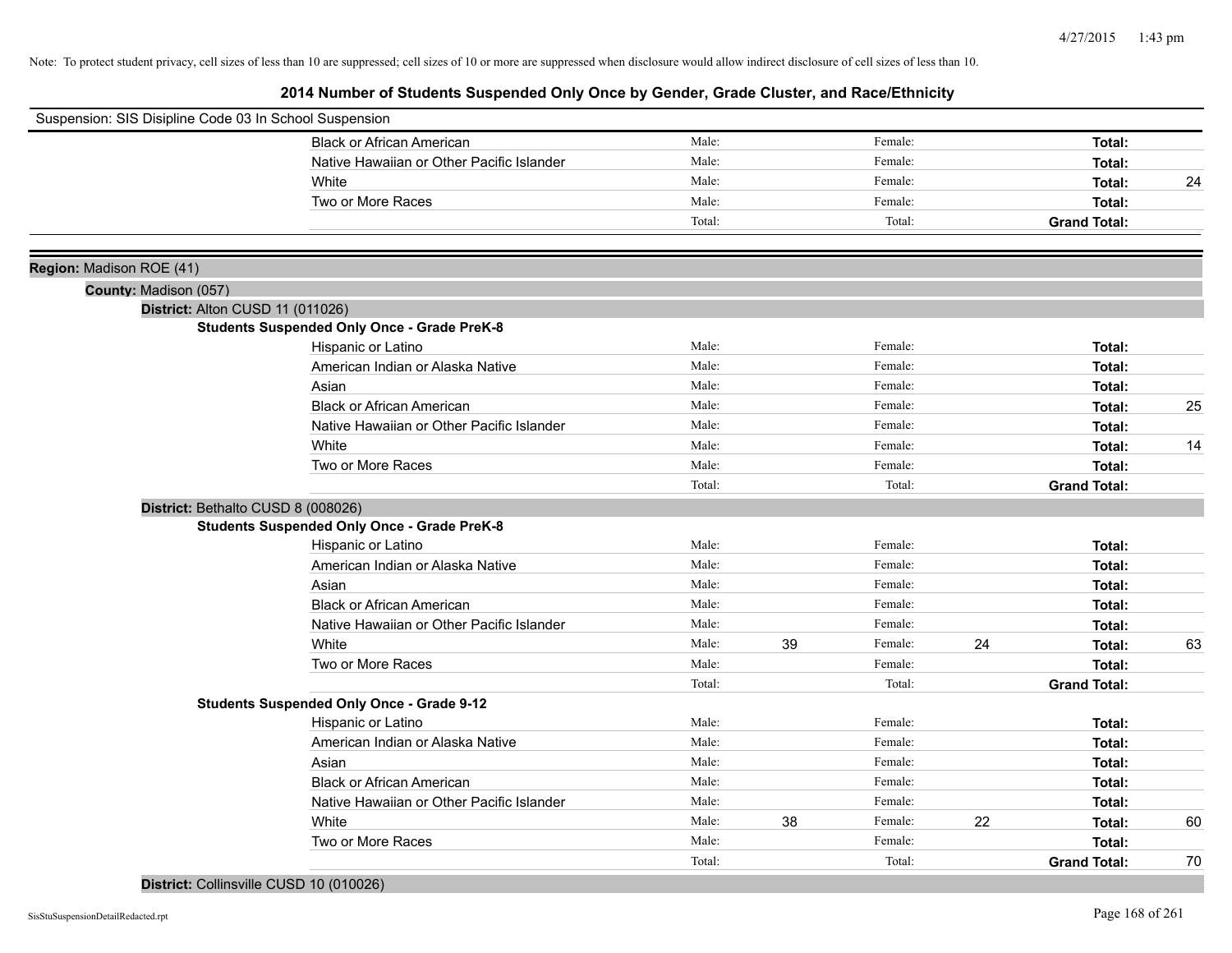|                                                        | 2014 Number of Students Suspended Only Once by Gender, Grade Cluster, and Race/Ethnicity |        |    |         |    |                     |    |
|--------------------------------------------------------|------------------------------------------------------------------------------------------|--------|----|---------|----|---------------------|----|
| Suspension: SIS Disipline Code 03 In School Suspension |                                                                                          |        |    |         |    |                     |    |
|                                                        | <b>Students Suspended Only Once - Grade PreK-8</b>                                       |        |    |         |    |                     |    |
|                                                        | Hispanic or Latino                                                                       | Male:  | 20 | Female: | 10 | Total:              | 30 |
|                                                        | American Indian or Alaska Native                                                         | Male:  |    | Female: |    | Total:              |    |
|                                                        | Asian                                                                                    | Male:  |    | Female: |    | Total:              |    |
|                                                        | <b>Black or African American</b>                                                         | Male:  |    | Female: |    | Total:              | 28 |
|                                                        | Native Hawaiian or Other Pacific Islander                                                | Male:  |    | Female: |    | Total:              |    |
|                                                        | White                                                                                    | Male:  | 60 | Female: | 14 | Total:              | 74 |
|                                                        | Two or More Races                                                                        | Male:  |    | Female: |    | Total:              |    |
|                                                        |                                                                                          | Total: |    | Total:  |    | <b>Grand Total:</b> |    |
|                                                        | <b>Students Suspended Only Once - Grade 9-12</b>                                         |        |    |         |    |                     |    |
|                                                        | Hispanic or Latino                                                                       | Male:  | 21 | Female: | 10 | Total:              | 31 |
|                                                        | American Indian or Alaska Native                                                         | Male:  |    | Female: |    | Total:              |    |
|                                                        | Asian                                                                                    | Male:  |    | Female: |    | Total:              |    |
|                                                        | <b>Black or African American</b>                                                         | Male:  | 20 | Female: | 12 | Total:              | 32 |
|                                                        | Native Hawaiian or Other Pacific Islander                                                | Male:  |    | Female: |    | Total:              |    |
|                                                        | White                                                                                    | Male:  | 48 | Female: | 36 | Total:              | 84 |
|                                                        | Two or More Races                                                                        | Male:  |    | Female: |    | Total:              |    |
|                                                        |                                                                                          | Total: |    | Total:  |    | <b>Grand Total:</b> |    |
|                                                        | District: East Alton SD 13 (013002)                                                      |        |    |         |    |                     |    |
|                                                        | <b>Students Suspended Only Once - Grade PreK-8</b>                                       |        |    |         |    |                     |    |
|                                                        | Hispanic or Latino                                                                       | Male:  |    | Female: |    | Total:              |    |
|                                                        | American Indian or Alaska Native                                                         | Male:  |    | Female: |    | Total:              |    |
|                                                        | Asian                                                                                    | Male:  |    | Female: |    | Total:              |    |
|                                                        | <b>Black or African American</b>                                                         | Male:  |    | Female: |    | Total:              |    |
|                                                        | Native Hawaiian or Other Pacific Islander                                                | Male:  |    | Female: |    | Total:              |    |
|                                                        | White                                                                                    | Male:  | 20 | Female: | 14 | Total:              | 34 |
|                                                        | Two or More Races                                                                        | Male:  |    | Female: |    | Total:              |    |
|                                                        |                                                                                          | Total: |    | Total:  |    | <b>Grand Total:</b> | 46 |
|                                                        | District: East Alton-Wood River CHSD 14 (014016)                                         |        |    |         |    |                     |    |
|                                                        | <b>Students Suspended Only Once - Grade 9-12</b>                                         |        |    |         |    |                     |    |
|                                                        | Hispanic or Latino                                                                       | Male:  |    | Female: |    | Total:              |    |
|                                                        | American Indian or Alaska Native                                                         | Male:  |    | Female: |    | Total:              |    |
|                                                        | Asian                                                                                    | Male:  |    | Female: |    | Total:              |    |
|                                                        | <b>Black or African American</b>                                                         | Male:  |    | Female: |    | Total:              |    |
|                                                        | Native Hawaiian or Other Pacific Islander                                                | Male:  |    | Female: |    | Total:              |    |
|                                                        | White                                                                                    | Male:  | 21 | Female: | 24 | Total:              | 45 |
|                                                        | Two or More Races                                                                        | Male:  |    | Female: |    | Total:              |    |
|                                                        |                                                                                          | Total: |    | Total:  |    | <b>Grand Total:</b> |    |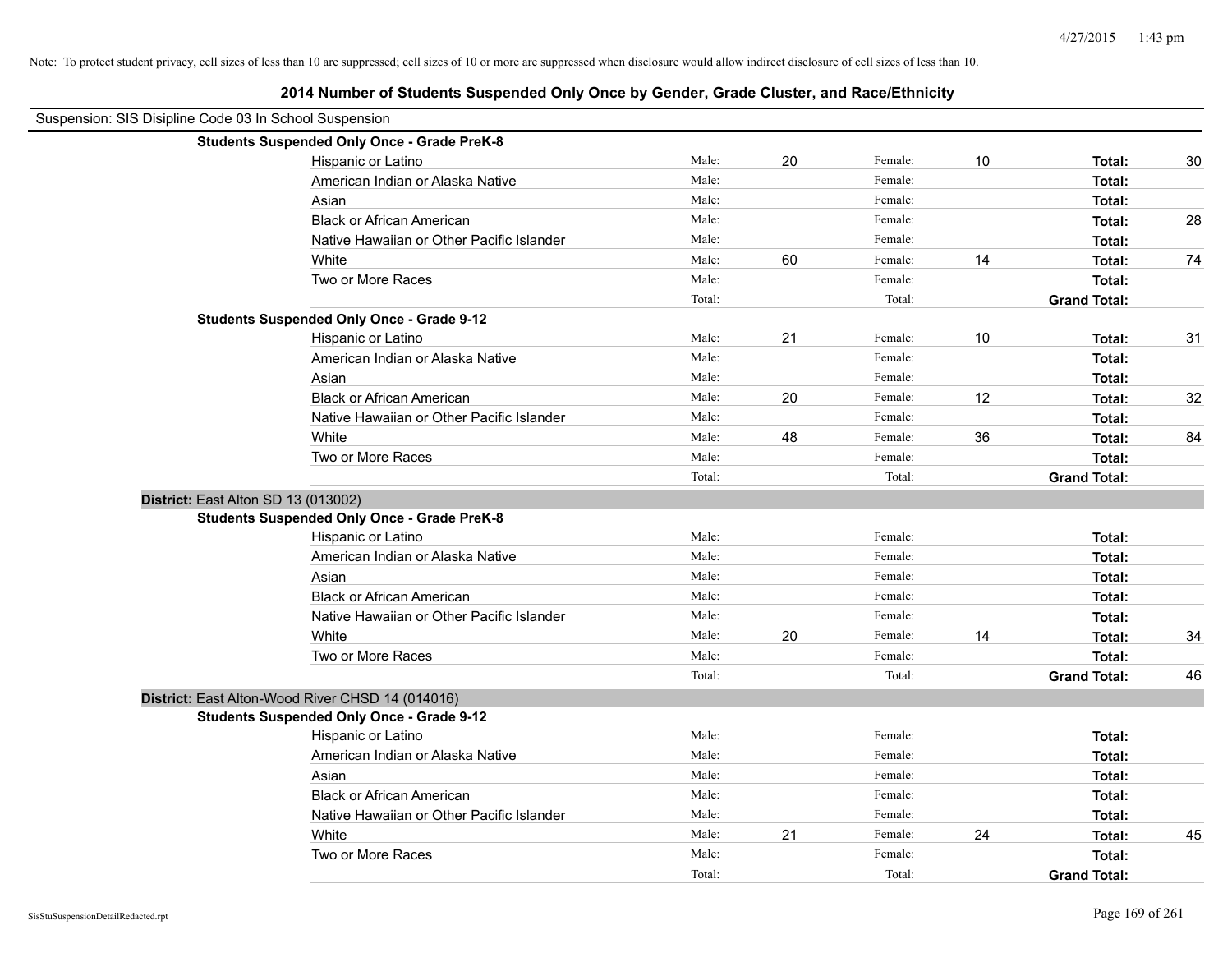| Suspension: SIS Disipline Code 03 In School Suspension |                                                    |        |    |         |    |                     |     |
|--------------------------------------------------------|----------------------------------------------------|--------|----|---------|----|---------------------|-----|
| District: Edwardsville CUSD 7 (007026)                 |                                                    |        |    |         |    |                     |     |
|                                                        | <b>Students Suspended Only Once - Grade PreK-8</b> |        |    |         |    |                     |     |
|                                                        | Hispanic or Latino                                 | Male:  |    | Female: |    | Total:              |     |
|                                                        | American Indian or Alaska Native                   | Male:  |    | Female: |    | Total:              |     |
|                                                        | Asian                                              | Male:  |    | Female: |    | Total:              |     |
|                                                        | <b>Black or African American</b>                   | Male:  |    | Female: |    | Total:              | 19  |
|                                                        | Native Hawaiian or Other Pacific Islander          | Male:  |    | Female: |    | Total:              |     |
|                                                        | White                                              | Male:  | 61 | Female: | 17 | Total:              | 78  |
|                                                        | Two or More Races                                  | Male:  |    | Female: |    | Total:              | 14  |
|                                                        |                                                    | Total: |    | Total:  |    | <b>Grand Total:</b> |     |
|                                                        | <b>Students Suspended Only Once - Grade 9-12</b>   |        |    |         |    |                     |     |
|                                                        | Hispanic or Latino                                 | Male:  |    | Female: |    | Total:              |     |
|                                                        | American Indian or Alaska Native                   | Male:  |    | Female: |    | Total:              |     |
|                                                        | Asian                                              | Male:  |    | Female: |    | Total:              |     |
|                                                        | <b>Black or African American</b>                   | Male:  |    | Female: |    | Total:              | 15  |
|                                                        | Native Hawaiian or Other Pacific Islander          | Male:  |    | Female: |    | Total:              |     |
|                                                        | White                                              | Male:  | 75 | Female: | 18 | Total:              | 93  |
|                                                        | Two or More Races                                  | Male:  |    | Female: |    | Total:              |     |
|                                                        |                                                    | Total: | 89 | Total:  | 29 | <b>Grand Total:</b> | 118 |
| District: Granite City CUSD 9 (009026)                 |                                                    |        |    |         |    |                     |     |
|                                                        | <b>Students Suspended Only Once - Grade PreK-8</b> |        |    |         |    |                     |     |
|                                                        | Hispanic or Latino                                 | Male:  |    | Female: |    | Total:              | 15  |
|                                                        | American Indian or Alaska Native                   | Male:  |    | Female: |    | Total:              |     |
|                                                        | Asian                                              | Male:  |    | Female: |    | Total:              |     |
|                                                        | <b>Black or African American</b>                   | Male:  | 23 | Female: | 16 | Total:              | 39  |
|                                                        | Native Hawaiian or Other Pacific Islander          | Male:  |    | Female: |    | Total:              |     |
|                                                        | White                                              | Male:  | 61 | Female: | 35 | Total:              | 96  |
|                                                        | Two or More Races                                  | Male:  |    | Female: |    | Total:              |     |
|                                                        |                                                    | Total: |    | Total:  |    | <b>Grand Total:</b> |     |
|                                                        | <b>Students Suspended Only Once - Grade 9-12</b>   |        |    |         |    |                     |     |
|                                                        | Hispanic or Latino                                 | Male:  |    | Female: |    | Total:              | 12  |
|                                                        | American Indian or Alaska Native                   | Male:  |    | Female: |    | Total:              |     |
|                                                        | Asian                                              | Male:  |    | Female: |    | Total:              |     |
|                                                        | <b>Black or African American</b>                   | Male:  | 20 | Female: | 13 | Total:              | 33  |
|                                                        | Native Hawaiian or Other Pacific Islander          | Male:  |    | Female: |    | Total:              |     |
|                                                        | White                                              | Male:  | 60 | Female: | 43 | Total:              | 103 |
|                                                        | Two or More Races                                  | Male:  |    | Female: |    | Total:              |     |
|                                                        |                                                    | Total: |    | Total:  |    | <b>Grand Total:</b> | 158 |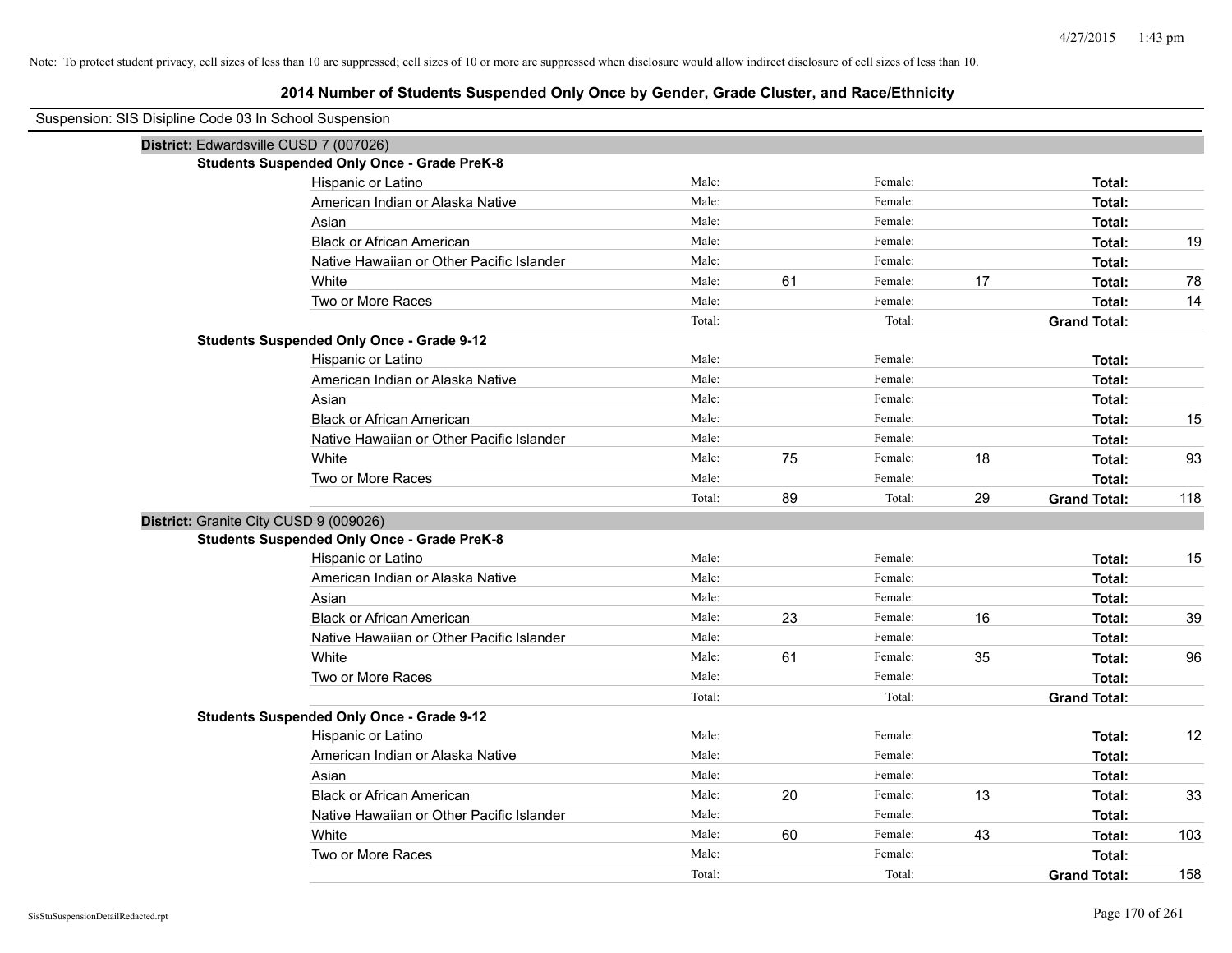| Suspension: SIS Disipline Code 03 In School Suspension |                                                    |        |    |         |    |                     |    |
|--------------------------------------------------------|----------------------------------------------------|--------|----|---------|----|---------------------|----|
| District: Highland CUSD 5 (005026)                     |                                                    |        |    |         |    |                     |    |
|                                                        | <b>Students Suspended Only Once - Grade PreK-8</b> |        |    |         |    |                     |    |
|                                                        | Hispanic or Latino                                 | Male:  |    | Female: |    | Total:              |    |
|                                                        | American Indian or Alaska Native                   | Male:  |    | Female: |    | Total:              |    |
|                                                        | Asian                                              | Male:  |    | Female: |    | Total:              |    |
|                                                        | <b>Black or African American</b>                   | Male:  |    | Female: |    | Total:              |    |
|                                                        | Native Hawaiian or Other Pacific Islander          | Male:  |    | Female: |    | Total:              |    |
|                                                        | White                                              | Male:  |    | Female: |    | Total:              | 33 |
|                                                        | Two or More Races                                  | Male:  |    | Female: |    | Total:              |    |
|                                                        |                                                    | Total: |    | Total:  |    | <b>Grand Total:</b> |    |
|                                                        | <b>Students Suspended Only Once - Grade 9-12</b>   |        |    |         |    |                     |    |
|                                                        | Hispanic or Latino                                 | Male:  |    | Female: |    | Total:              |    |
|                                                        | American Indian or Alaska Native                   | Male:  |    | Female: |    | Total:              |    |
|                                                        | Asian                                              | Male:  |    | Female: |    | Total:              |    |
|                                                        | <b>Black or African American</b>                   | Male:  |    | Female: |    | Total:              |    |
|                                                        | Native Hawaiian or Other Pacific Islander          | Male:  |    | Female: |    | Total:              |    |
|                                                        | White                                              | Male:  | 27 | Female: | 11 | Total:              | 38 |
|                                                        | Two or More Races                                  | Male:  |    | Female: |    | Total:              |    |
|                                                        |                                                    | Total: |    | Total:  |    | <b>Grand Total:</b> |    |
| District: Madison CUSD 12 (012026)                     |                                                    |        |    |         |    |                     |    |
|                                                        | <b>Students Suspended Only Once - Grade PreK-8</b> |        |    |         |    |                     |    |
|                                                        | Hispanic or Latino                                 | Male:  |    | Female: |    | Total:              |    |
|                                                        | American Indian or Alaska Native                   | Male:  |    | Female: |    | Total:              |    |
|                                                        | Asian                                              | Male:  |    | Female: |    | Total:              |    |
|                                                        | <b>Black or African American</b>                   | Male:  |    | Female: |    | Total:              |    |
|                                                        | Native Hawaiian or Other Pacific Islander          | Male:  |    | Female: |    | Total:              |    |
|                                                        | White                                              | Male:  |    | Female: |    | Total:              |    |
|                                                        | Two or More Races                                  | Male:  |    | Female: |    | Total:              |    |
|                                                        |                                                    | Total: |    | Total:  |    | <b>Grand Total:</b> |    |
| District: Roxana CUSD 1 (001026)                       |                                                    |        |    |         |    |                     |    |
|                                                        | <b>Students Suspended Only Once - Grade PreK-8</b> |        |    |         |    |                     |    |
|                                                        | Hispanic or Latino                                 | Male:  |    | Female: |    | Total:              |    |
|                                                        | American Indian or Alaska Native                   | Male:  |    | Female: |    | Total:              |    |
|                                                        | Asian                                              | Male:  |    | Female: |    | Total:              |    |
|                                                        | <b>Black or African American</b>                   | Male:  |    | Female: |    | Total:              |    |
|                                                        | Native Hawaiian or Other Pacific Islander          | Male:  |    | Female: |    | Total:              |    |
|                                                        | White                                              | Male:  | 22 | Female: | 12 | Total:              | 34 |
|                                                        | Two or More Races                                  | Male:  |    | Female: |    | Total:              |    |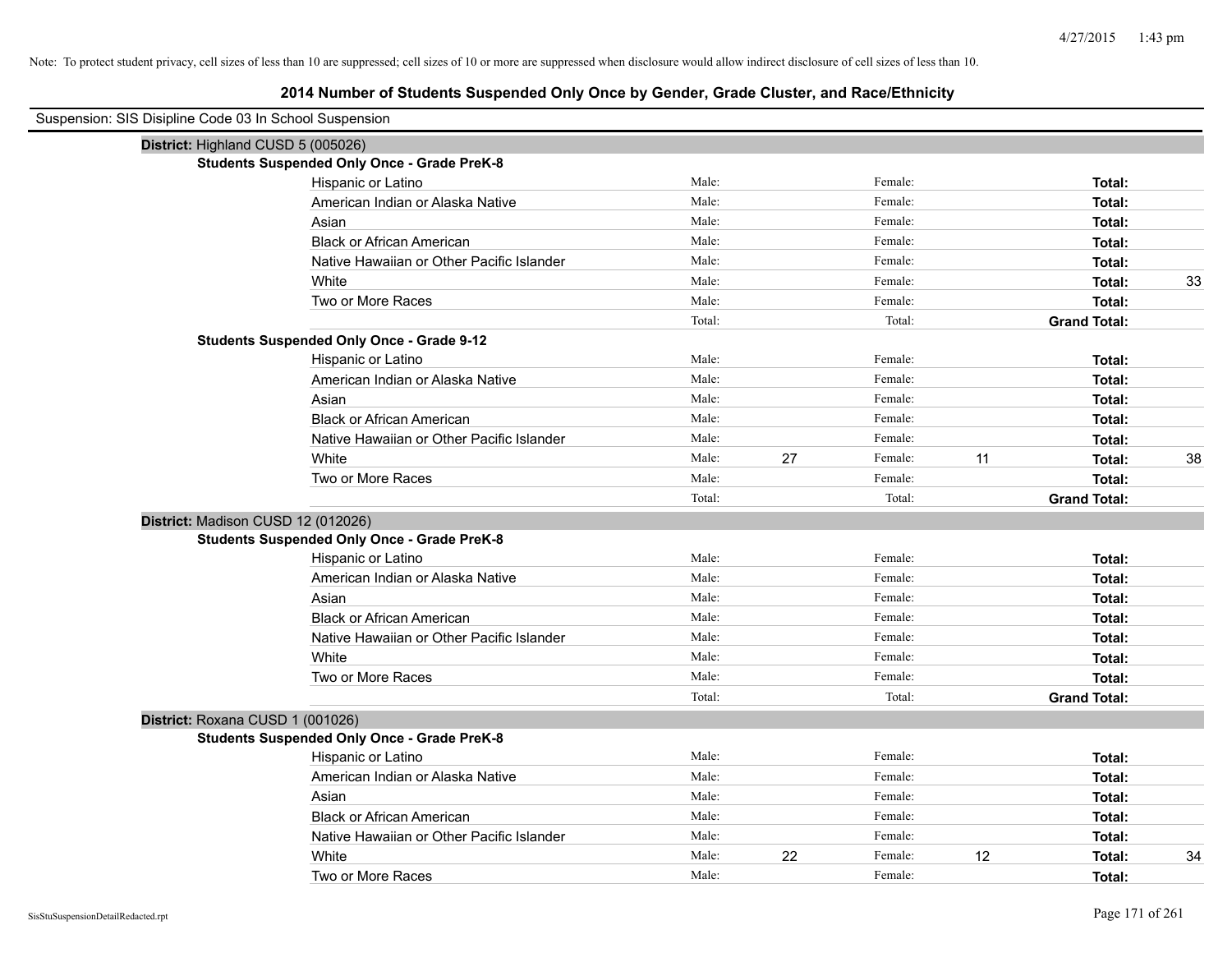| Suspension: SIS Disipline Code 03 In School Suspension |                                                    |        |               |    |                     |    |
|--------------------------------------------------------|----------------------------------------------------|--------|---------------|----|---------------------|----|
|                                                        |                                                    | Total: | Total:        |    | <b>Grand Total:</b> |    |
|                                                        | <b>Students Suspended Only Once - Grade 9-12</b>   |        |               |    |                     |    |
|                                                        | Hispanic or Latino                                 | Male:  | Female:       |    | Total:              |    |
|                                                        | American Indian or Alaska Native                   | Male:  | Female:       |    | Total:              |    |
|                                                        | Asian                                              | Male:  | Female:       |    | Total:              |    |
|                                                        | <b>Black or African American</b>                   | Male:  | Female:       |    | Total:              |    |
|                                                        | Native Hawaiian or Other Pacific Islander          | Male:  | Female:       |    | Total:              |    |
|                                                        | White                                              | Male:  | Female:       |    | Total:              | 29 |
|                                                        | Two or More Races                                  | Male:  | Female:       |    | Total:              |    |
|                                                        |                                                    | Total: | Total:        |    | <b>Grand Total:</b> |    |
| District: Triad CUSD 2 (002026)                        |                                                    |        |               |    |                     |    |
|                                                        | <b>Students Suspended Only Once - Grade PreK-8</b> |        |               |    |                     |    |
|                                                        | Hispanic or Latino                                 | Male:  | Female:       |    | Total:              |    |
|                                                        | American Indian or Alaska Native                   | Male:  | Female:       |    | Total:              |    |
|                                                        | Asian                                              | Male:  | Female:       |    | Total:              |    |
|                                                        | <b>Black or African American</b>                   | Male:  | Female:       |    | Total:              |    |
|                                                        | Native Hawaiian or Other Pacific Islander          | Male:  | Female:       |    | Total:              |    |
|                                                        | White                                              | Male:  | Female:       |    | Total:              | 22 |
|                                                        | Two or More Races                                  | Male:  | Female:       |    | Total:              |    |
|                                                        |                                                    | Total: | Total:        |    | <b>Grand Total:</b> |    |
|                                                        | <b>Students Suspended Only Once - Grade 9-12</b>   |        |               |    |                     |    |
|                                                        | Hispanic or Latino                                 | Male:  | Female:       |    | Total:              |    |
|                                                        | American Indian or Alaska Native                   | Male:  | Female:       |    | Total:              |    |
|                                                        | Asian                                              | Male:  | Female:       |    | Total:              |    |
|                                                        | <b>Black or African American</b>                   | Male:  | Female:       |    | Total:              |    |
|                                                        | Native Hawaiian or Other Pacific Islander          | Male:  | Female:       |    | Total:              |    |
|                                                        | White                                              | Male:  | 40<br>Female: | 13 | Total:              | 53 |
|                                                        | Two or More Races                                  | Male:  | Female:       |    | Total:              |    |
|                                                        |                                                    | Total: | Total:        |    | <b>Grand Total:</b> |    |
| District: Venice CUSD 3 (003026)                       |                                                    |        |               |    |                     |    |
|                                                        | <b>Students Suspended Only Once - Grade PreK-8</b> |        |               |    |                     |    |
|                                                        | Hispanic or Latino                                 | Male:  | Female:       |    | Total:              |    |
|                                                        | American Indian or Alaska Native                   | Male:  | Female:       |    | Total:              |    |
|                                                        | Asian                                              | Male:  | Female:       |    | Total:              |    |
|                                                        | <b>Black or African American</b>                   | Male:  | Female:       |    | Total:              | 19 |
|                                                        | Native Hawaiian or Other Pacific Islander          | Male:  | Female:       |    | Total:              |    |
|                                                        | White                                              | Male:  | Female:       |    | Total:              |    |
|                                                        | Two or More Races                                  | Male:  | Female:       |    | Total:              |    |
|                                                        |                                                    | Total: | Total:        |    | <b>Grand Total:</b> |    |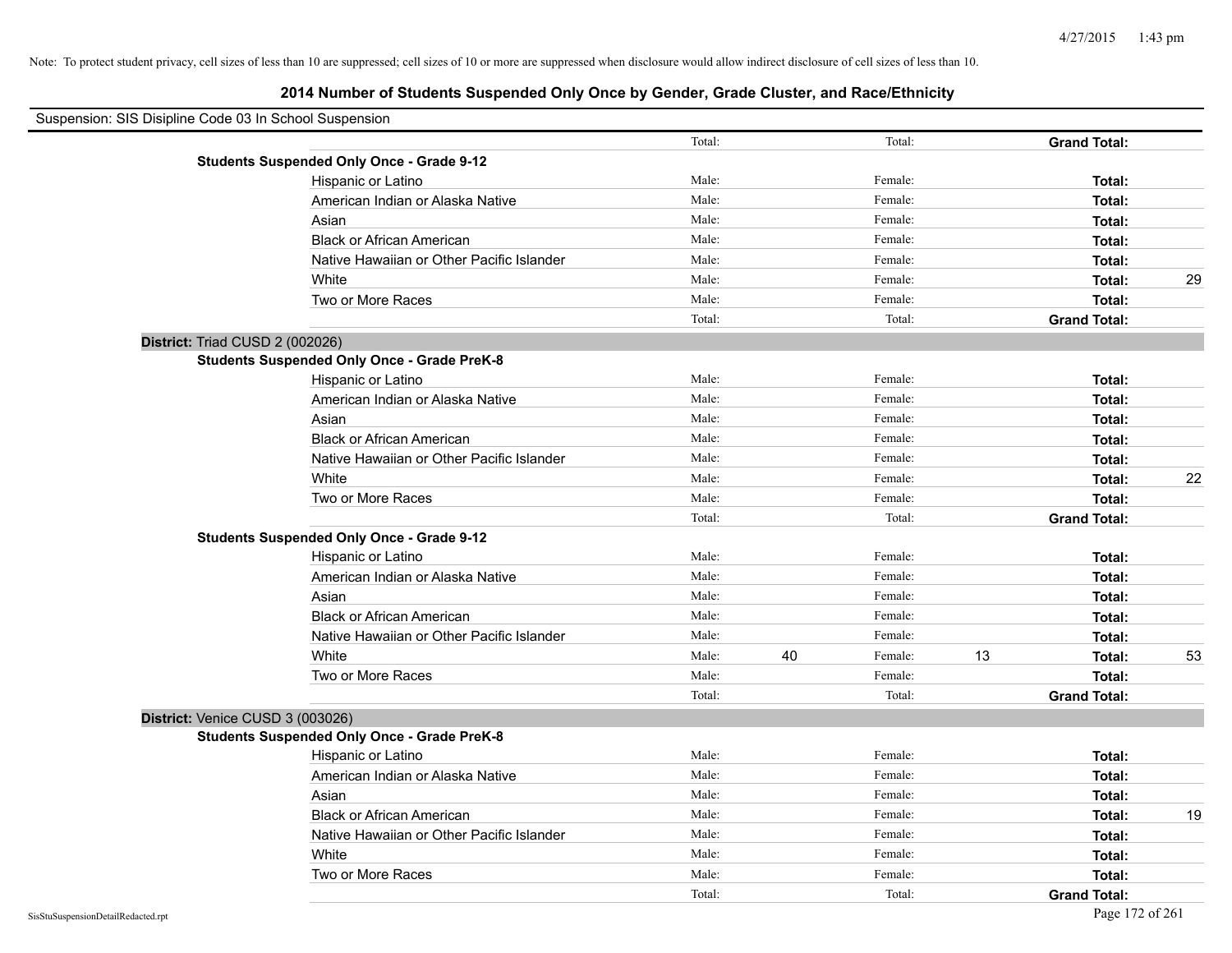| Suspension: SIS Disipline Code 03 In School Suspension |                                                    |        |    |         |    |                     |    |
|--------------------------------------------------------|----------------------------------------------------|--------|----|---------|----|---------------------|----|
|                                                        | District: Wood River-Hartford ESD 15 (015003)      |        |    |         |    |                     |    |
|                                                        | <b>Students Suspended Only Once - Grade PreK-8</b> |        |    |         |    |                     |    |
|                                                        | Hispanic or Latino                                 | Male:  |    | Female: |    | Total:              |    |
|                                                        | American Indian or Alaska Native                   | Male:  |    | Female: |    | Total:              |    |
|                                                        | Asian                                              | Male:  |    | Female: |    | Total:              |    |
|                                                        | <b>Black or African American</b>                   | Male:  |    | Female: |    | Total:              |    |
|                                                        | Native Hawaiian or Other Pacific Islander          | Male:  |    | Female: |    | Total:              |    |
|                                                        | White                                              | Male:  | 21 | Female: | 14 | Total:              | 35 |
|                                                        | Two or More Races                                  | Male:  |    | Female: |    | Total:              |    |
|                                                        |                                                    | Total: |    | Total:  |    | <b>Grand Total:</b> |    |
| Region: Marshall/Putnam/Woodford ROE (43)              |                                                    |        |    |         |    |                     |    |
| County: Marshall (059)                                 |                                                    |        |    |         |    |                     |    |
|                                                        | District: Henry-Senachwine CUSD 5 (005026)         |        |    |         |    |                     |    |
|                                                        | <b>Students Suspended Only Once - Grade PreK-8</b> |        |    |         |    |                     |    |
|                                                        | Hispanic or Latino                                 | Male:  |    | Female: |    | Total:              |    |
|                                                        | American Indian or Alaska Native                   | Male:  |    | Female: |    | Total:              |    |
|                                                        | Asian                                              | Male:  |    | Female: |    | Total:              |    |
|                                                        | <b>Black or African American</b>                   | Male:  |    | Female: |    | Total:              |    |
|                                                        | Native Hawaiian or Other Pacific Islander          | Male:  |    | Female: |    | Total:              |    |
|                                                        | White                                              | Male:  |    | Female: |    | Total:              | 16 |
|                                                        | Two or More Races                                  | Male:  |    | Female: |    | Total:              |    |
|                                                        |                                                    | Total: |    | Total:  |    | <b>Grand Total:</b> |    |
|                                                        | <b>Students Suspended Only Once - Grade 9-12</b>   |        |    |         |    |                     |    |
|                                                        | Hispanic or Latino                                 | Male:  |    | Female: |    | Total:              |    |
|                                                        | American Indian or Alaska Native                   | Male:  |    | Female: |    | Total:              |    |
|                                                        | Asian                                              | Male:  |    | Female: |    | Total:              |    |
|                                                        | <b>Black or African American</b>                   | Male:  |    | Female: |    | Total:              |    |
|                                                        | Native Hawaiian or Other Pacific Islander          | Male:  |    | Female: |    | Total:              |    |
|                                                        | White                                              | Male:  |    | Female: |    | Total:              |    |
|                                                        | Two or More Races                                  | Male:  |    | Female: |    | Total:              |    |
|                                                        |                                                    | Total: |    | Total:  |    | <b>Grand Total:</b> |    |
|                                                        | District: Midland CUSD 7 (007026)                  |        |    |         |    |                     |    |
|                                                        | <b>Students Suspended Only Once - Grade PreK-8</b> |        |    |         |    |                     |    |
|                                                        | Hispanic or Latino                                 | Male:  |    | Female: |    | Total:              |    |
|                                                        | American Indian or Alaska Native                   | Male:  |    | Female: |    | Total:              |    |
|                                                        | Asian                                              | Male:  |    | Female: |    | Total:              |    |
|                                                        | <b>Black or African American</b>                   | Male:  |    | Female: |    | Total:              |    |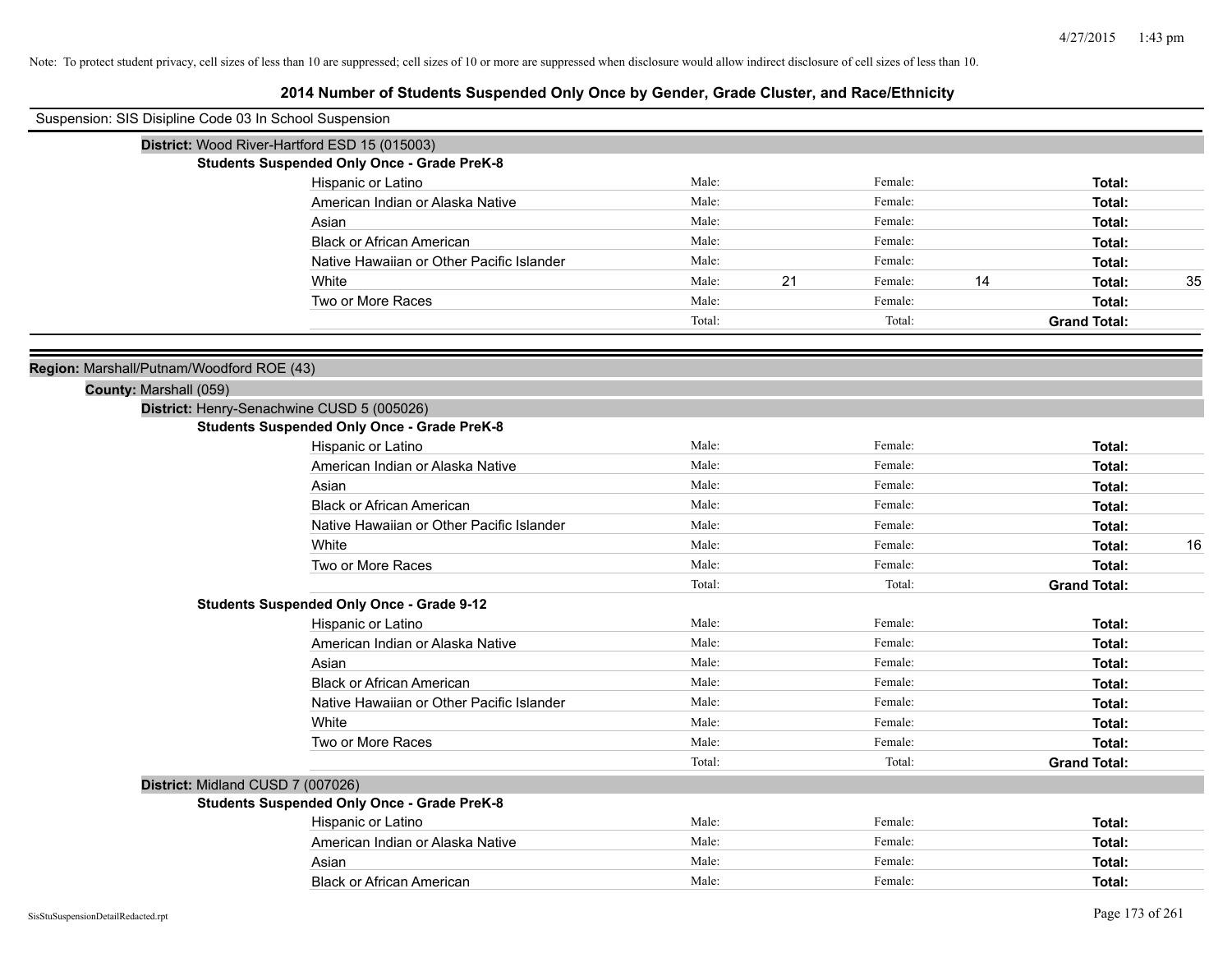| Suspension: SIS Disipline Code 03 In School Suspension |                                                    |        |         |                     |    |
|--------------------------------------------------------|----------------------------------------------------|--------|---------|---------------------|----|
|                                                        | Native Hawaiian or Other Pacific Islander          | Male:  | Female: | Total:              |    |
|                                                        | White                                              | Male:  | Female: | Total:              |    |
|                                                        | Two or More Races                                  | Male:  | Female: | Total:              |    |
|                                                        |                                                    | Total: | Total:  | <b>Grand Total:</b> |    |
| County: Putnam (078)                                   |                                                    |        |         |                     |    |
|                                                        | District: Putnam County CUSD 535 (535026)          |        |         |                     |    |
|                                                        | <b>Students Suspended Only Once - Grade 9-12</b>   |        |         |                     |    |
|                                                        | Hispanic or Latino                                 | Male:  | Female: | Total:              |    |
|                                                        | American Indian or Alaska Native                   | Male:  | Female: | Total:              |    |
|                                                        | Asian                                              | Male:  | Female: | Total:              |    |
|                                                        | <b>Black or African American</b>                   | Male:  | Female: | Total:              |    |
|                                                        | Native Hawaiian or Other Pacific Islander          | Male:  | Female: | Total:              |    |
|                                                        | White                                              | Male:  | Female: | Total:              | 16 |
|                                                        | Two or More Races                                  | Male:  | Female: | Total:              |    |
|                                                        |                                                    | Total: | Total:  | <b>Grand Total:</b> |    |
| County: Woodford (102)                                 |                                                    |        |         |                     |    |
|                                                        | District: County of Woodford School (122017)       |        |         |                     |    |
|                                                        | <b>Students Suspended Only Once - Grade 9-12</b>   |        |         |                     |    |
|                                                        | Hispanic or Latino                                 | Male:  | Female: | Total:              |    |
|                                                        | American Indian or Alaska Native                   | Male:  | Female: | Total:              |    |
|                                                        | Asian                                              | Male:  | Female: | Total:              |    |
|                                                        | <b>Black or African American</b>                   | Male:  | Female: | Total:              |    |
|                                                        | Native Hawaiian or Other Pacific Islander          | Male:  | Female: | Total:              |    |
|                                                        | White                                              | Male:  | Female: | Total:              | 22 |
|                                                        | Two or More Races                                  | Male:  | Female: | Total:              |    |
|                                                        |                                                    | Total: | Total:  | <b>Grand Total:</b> |    |
|                                                        | District: El Paso-Gridley CUSD 11 (011026)         |        |         |                     |    |
|                                                        | <b>Students Suspended Only Once - Grade PreK-8</b> |        |         |                     |    |
|                                                        | Hispanic or Latino                                 | Male:  | Female: | Total:              |    |
|                                                        | American Indian or Alaska Native                   | Male:  | Female: | Total:              |    |
|                                                        | Asian                                              | Male:  | Female: | Total:              |    |
|                                                        | <b>Black or African American</b>                   | Male:  | Female: | Total:              |    |
|                                                        | Native Hawaiian or Other Pacific Islander          | Male:  | Female: | Total:              |    |
|                                                        | White                                              | Male:  | Female: | Total:              | 15 |
|                                                        | Two or More Races                                  | Male:  | Female: | Total:              |    |
|                                                        |                                                    | Total: | Total:  | <b>Grand Total:</b> |    |
|                                                        | <b>Students Suspended Only Once - Grade 9-12</b>   |        |         |                     |    |
|                                                        | Hispanic or Latino                                 | Male:  | Female: | Total:              |    |
|                                                        | American Indian or Alaska Native                   | Male:  | Female: | Total:              |    |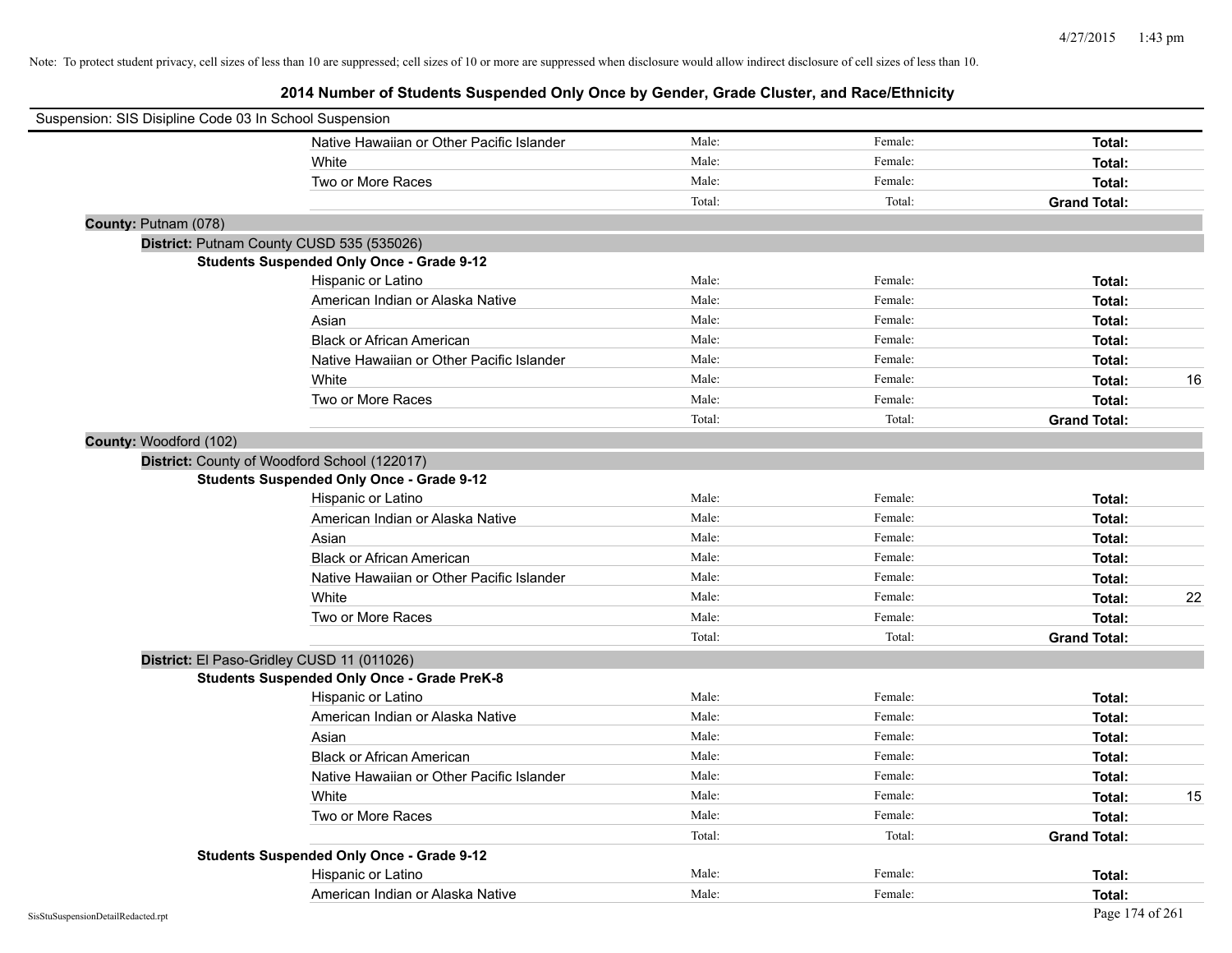| Suspension: SIS Disipline Code 03 In School Suspension |                                                    |        |         |                     |
|--------------------------------------------------------|----------------------------------------------------|--------|---------|---------------------|
|                                                        | Asian                                              | Male:  | Female: | Total:              |
|                                                        | <b>Black or African American</b>                   | Male:  | Female: | Total:              |
|                                                        | Native Hawaiian or Other Pacific Islander          | Male:  | Female: | Total:              |
|                                                        | White                                              | Male:  | Female: | Total:              |
|                                                        | Two or More Races                                  | Male:  | Female: | Total:              |
|                                                        |                                                    | Total: | Total:  | <b>Grand Total:</b> |
|                                                        | District: Eureka CUD 140 (140026)                  |        |         |                     |
|                                                        | <b>Students Suspended Only Once - Grade PreK-8</b> |        |         |                     |
|                                                        | Hispanic or Latino                                 | Male:  | Female: | Total:              |
|                                                        | American Indian or Alaska Native                   | Male:  | Female: | Total:              |
|                                                        | Asian                                              | Male:  | Female: | Total:              |
|                                                        | <b>Black or African American</b>                   | Male:  | Female: | Total:              |
|                                                        | Native Hawaiian or Other Pacific Islander          | Male:  | Female: | Total:              |
|                                                        | White                                              | Male:  | Female: | Total:              |
|                                                        | Two or More Races                                  | Male:  | Female: | Total:              |
|                                                        |                                                    | Total: | Total:  | <b>Grand Total:</b> |
|                                                        | <b>Students Suspended Only Once - Grade 9-12</b>   |        |         |                     |
|                                                        | Hispanic or Latino                                 | Male:  | Female: | Total:              |
|                                                        | American Indian or Alaska Native                   | Male:  | Female: | Total:              |
|                                                        | Asian                                              | Male:  | Female: | Total:              |
|                                                        | <b>Black or African American</b>                   | Male:  | Female: | Total:              |
|                                                        | Native Hawaiian or Other Pacific Islander          | Male:  | Female: | Total:              |
|                                                        | White                                              | Male:  | Female: | 24<br>Total:        |
|                                                        | Two or More Races                                  | Male:  | Female: | Total:              |
|                                                        |                                                    | Total: | Total:  | <b>Grand Total:</b> |
|                                                        | District: Fieldcrest CUSD 6 (006026)               |        |         |                     |
|                                                        | <b>Students Suspended Only Once - Grade PreK-8</b> |        |         |                     |
|                                                        | Hispanic or Latino                                 | Male:  | Female: | Total:              |
|                                                        | American Indian or Alaska Native                   | Male:  | Female: | Total:              |
|                                                        | Asian                                              | Male:  | Female: | Total:              |
|                                                        | <b>Black or African American</b>                   | Male:  | Female: | Total:              |
|                                                        | Native Hawaiian or Other Pacific Islander          | Male:  | Female: | Total:              |
|                                                        | White                                              | Male:  | Female: | Total:<br>10        |
|                                                        | Two or More Races                                  | Male:  | Female: | Total:              |
|                                                        |                                                    | Total: | Total:  | <b>Grand Total:</b> |
|                                                        | <b>Students Suspended Only Once - Grade 9-12</b>   |        |         |                     |
|                                                        | Hispanic or Latino                                 | Male:  | Female: | Total:              |
|                                                        | American Indian or Alaska Native                   | Male:  | Female: | Total:              |
|                                                        | Asian                                              | Male:  | Female: | Total:              |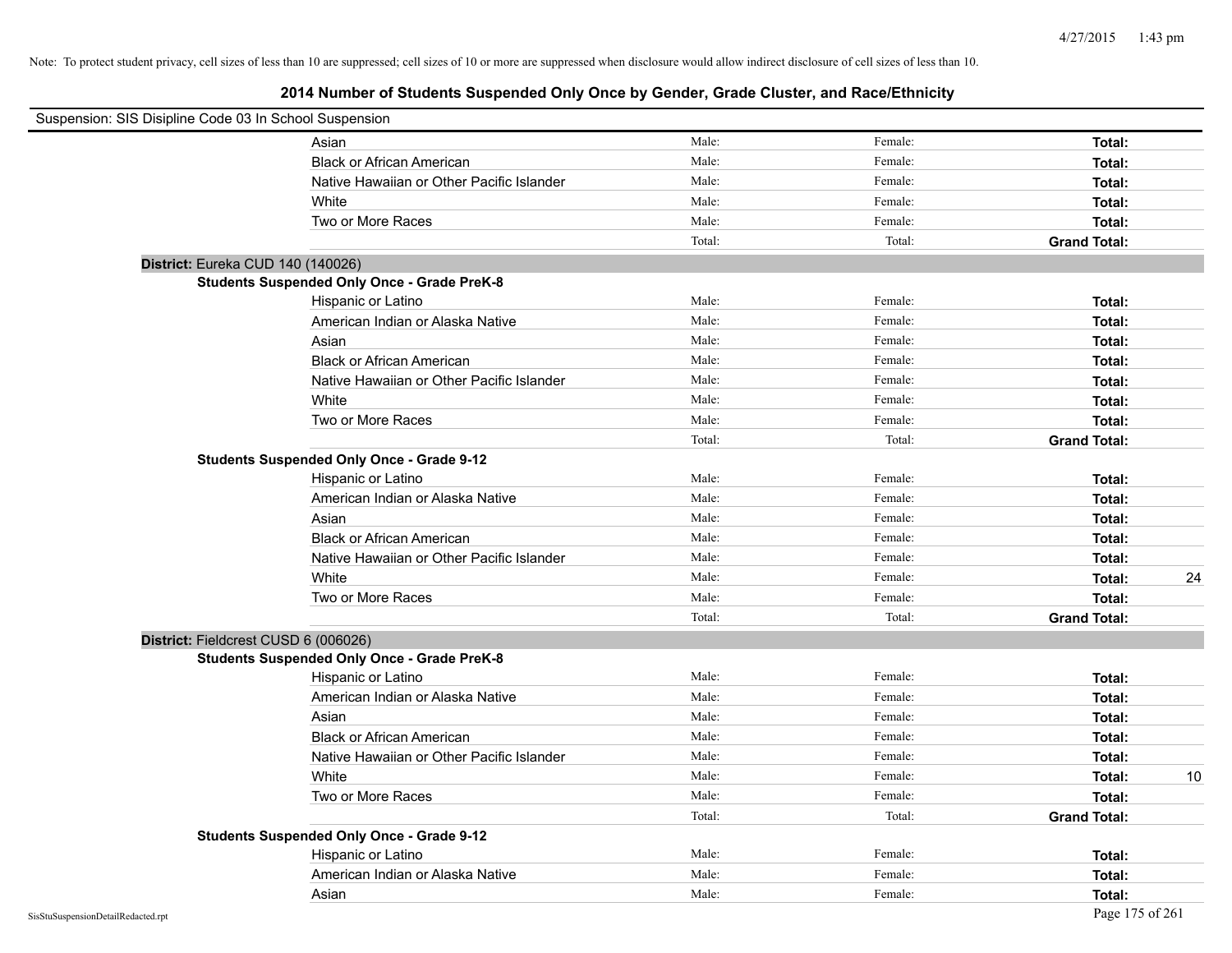| Suspension: SIS Disipline Code 03 In School Suspension |        |         |                     |    |
|--------------------------------------------------------|--------|---------|---------------------|----|
| <b>Black or African American</b>                       | Male:  | Female: | Total:              |    |
| Native Hawaiian or Other Pacific Islander              | Male:  | Female: | Total:              |    |
| White                                                  | Male:  | Female: | Total:              |    |
| Two or More Races                                      | Male:  | Female: | Total:              |    |
|                                                        | Total: | Total:  | <b>Grand Total:</b> |    |
| District: Lowpoint-Washburn CUSD 21 (021026)           |        |         |                     |    |
| <b>Students Suspended Only Once - Grade PreK-8</b>     |        |         |                     |    |
| Hispanic or Latino                                     | Male:  | Female: | Total:              |    |
| American Indian or Alaska Native                       | Male:  | Female: | Total:              |    |
| Asian                                                  | Male:  | Female: | Total:              |    |
| <b>Black or African American</b>                       | Male:  | Female: | Total:              |    |
| Native Hawaiian or Other Pacific Islander              | Male:  | Female: | Total:              |    |
| White                                                  | Male:  | Female: | Total:              |    |
| Two or More Races                                      | Male:  | Female: | Total:              |    |
|                                                        | Total: | Total:  | <b>Grand Total:</b> |    |
| <b>Students Suspended Only Once - Grade 9-12</b>       |        |         |                     |    |
| Hispanic or Latino                                     | Male:  | Female: | Total:              |    |
| American Indian or Alaska Native                       | Male:  | Female: | Total:              |    |
| Asian                                                  | Male:  | Female: | Total:              |    |
| <b>Black or African American</b>                       | Male:  | Female: | Total:              |    |
| Native Hawaiian or Other Pacific Islander              | Male:  | Female: | Total:              |    |
| White                                                  | Male:  | Female: | Total:              |    |
| Two or More Races                                      | Male:  | Female: | Total:              |    |
|                                                        | Total: | Total:  | <b>Grand Total:</b> |    |
| District: Metamora CCSD 1 (001004)                     |        |         |                     |    |
| <b>Students Suspended Only Once - Grade PreK-8</b>     |        |         |                     |    |
| Hispanic or Latino                                     | Male:  | Female: | Total:              |    |
| American Indian or Alaska Native                       | Male:  | Female: | Total:              |    |
| Asian                                                  | Male:  | Female: | Total:              |    |
| <b>Black or African American</b>                       | Male:  | Female: | Total:              |    |
| Native Hawaiian or Other Pacific Islander              | Male:  | Female: | Total:              |    |
| White                                                  | Male:  | Female: | Total:              | 19 |
| Two or More Races                                      | Male:  | Female: | Total:              |    |
|                                                        | Total: | Total:  | <b>Grand Total:</b> |    |
| District: Riverview CCSD 2 (002004)                    |        |         |                     |    |
| <b>Students Suspended Only Once - Grade PreK-8</b>     |        |         |                     |    |
| Hispanic or Latino                                     | Male:  | Female: | Total:              |    |
| American Indian or Alaska Native                       | Male:  | Female: | Total:              |    |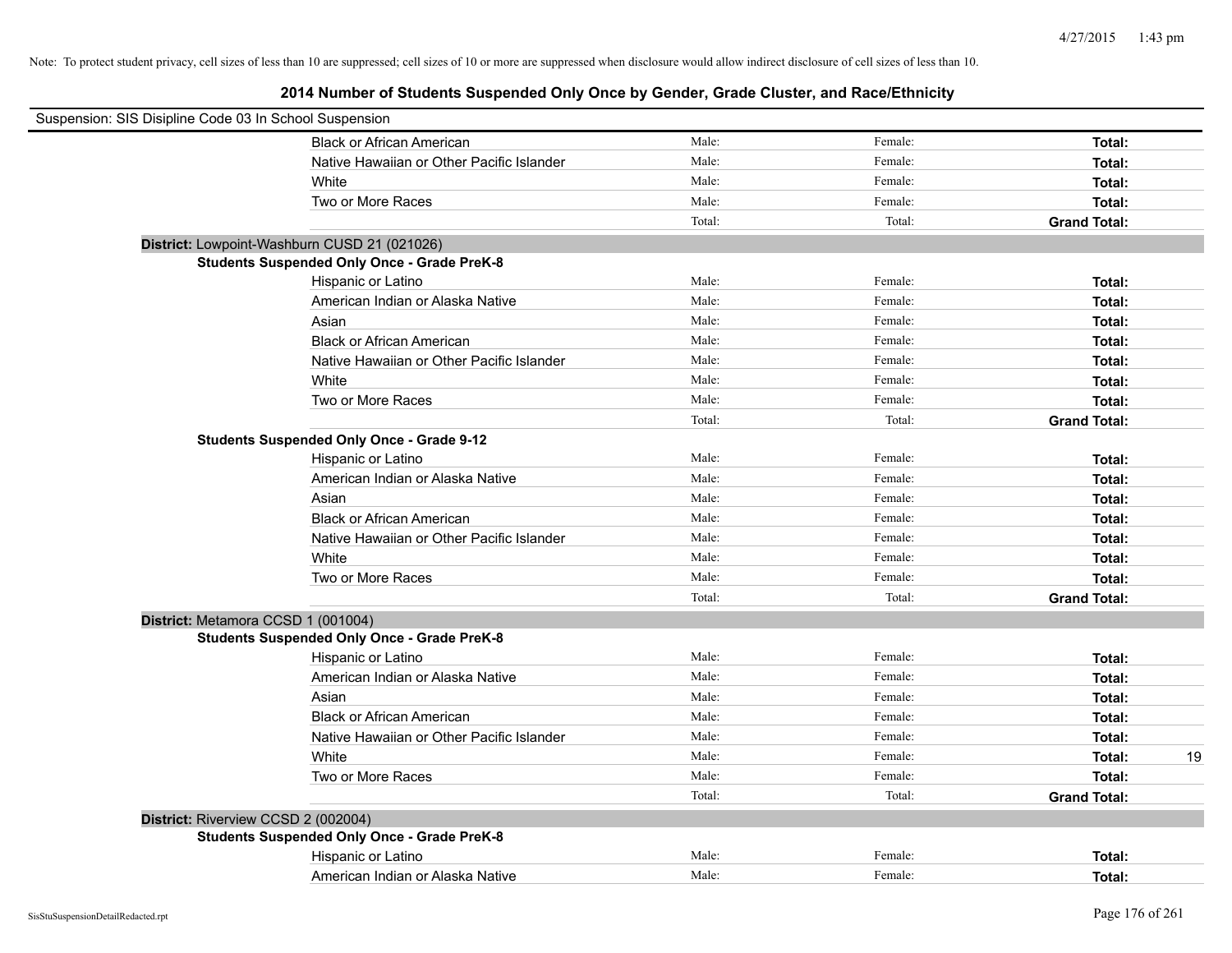| Suspension: SIS Disipline Code 03 In School Suspension |                                                    |        |         |                     |
|--------------------------------------------------------|----------------------------------------------------|--------|---------|---------------------|
|                                                        | Asian                                              | Male:  | Female: | Total:              |
|                                                        | <b>Black or African American</b>                   | Male:  | Female: | Total:              |
|                                                        | Native Hawaiian or Other Pacific Islander          | Male:  | Female: | Total:              |
|                                                        | White                                              | Male:  | Female: | Total:              |
|                                                        | Two or More Races                                  | Male:  | Female: | Total:              |
|                                                        |                                                    | Total: | Total:  | <b>Grand Total:</b> |
|                                                        | District: Roanoke Benson CUSD 60 (060026)          |        |         |                     |
|                                                        | <b>Students Suspended Only Once - Grade PreK-8</b> |        |         |                     |
|                                                        | Hispanic or Latino                                 | Male:  | Female: | Total:              |
|                                                        | American Indian or Alaska Native                   | Male:  | Female: | Total:              |
|                                                        | Asian                                              | Male:  | Female: | Total:              |
|                                                        | <b>Black or African American</b>                   | Male:  | Female: | Total:              |
|                                                        | Native Hawaiian or Other Pacific Islander          | Male:  | Female: | Total:              |
|                                                        | White                                              | Male:  | Female: | Total:              |
|                                                        | Two or More Races                                  | Male:  | Female: | Total:              |
|                                                        |                                                    | Total: | Total:  | <b>Grand Total:</b> |
|                                                        | <b>Students Suspended Only Once - Grade 9-12</b>   |        |         |                     |
|                                                        | Hispanic or Latino                                 | Male:  | Female: | Total:              |
|                                                        | American Indian or Alaska Native                   | Male:  | Female: | Total:              |
|                                                        | Asian                                              | Male:  | Female: | Total:              |
|                                                        | <b>Black or African American</b>                   | Male:  | Female: | Total:              |
|                                                        | Native Hawaiian or Other Pacific Islander          | Male:  | Female: | Total:              |
|                                                        | White                                              | Male:  | Female: | Total:              |
|                                                        | Two or More Races                                  | Male:  | Female: | Total:              |
|                                                        |                                                    | Total: | Total:  | <b>Grand Total:</b> |
|                                                        |                                                    |        |         |                     |
| Region: McHenry ROE (44)                               |                                                    |        |         |                     |
| County: Mchenry (063)                                  |                                                    |        |         |                     |
| District: Alden Hebron SD 19 (019024)                  |                                                    |        |         |                     |
|                                                        | <b>Students Suspended Only Once - Grade PreK-8</b> |        |         |                     |
|                                                        | Hispanic or Latino                                 | Male:  | Female: | Total:              |
|                                                        | American Indian or Alaska Native                   | Male:  | Female: | Total:              |
|                                                        | Asian                                              | Male:  | Female: | Total:              |
|                                                        | <b>Black or African American</b>                   | Male:  | Female: | Total:              |
|                                                        | Native Hawaiian or Other Pacific Islander          | Male:  | Female: | Total:              |
|                                                        | White                                              | Male:  | Female: | 10<br>Total:        |
|                                                        | Two or More Races                                  | Male:  | Female: | Total:              |
|                                                        |                                                    | Total: | Total:  | <b>Grand Total:</b> |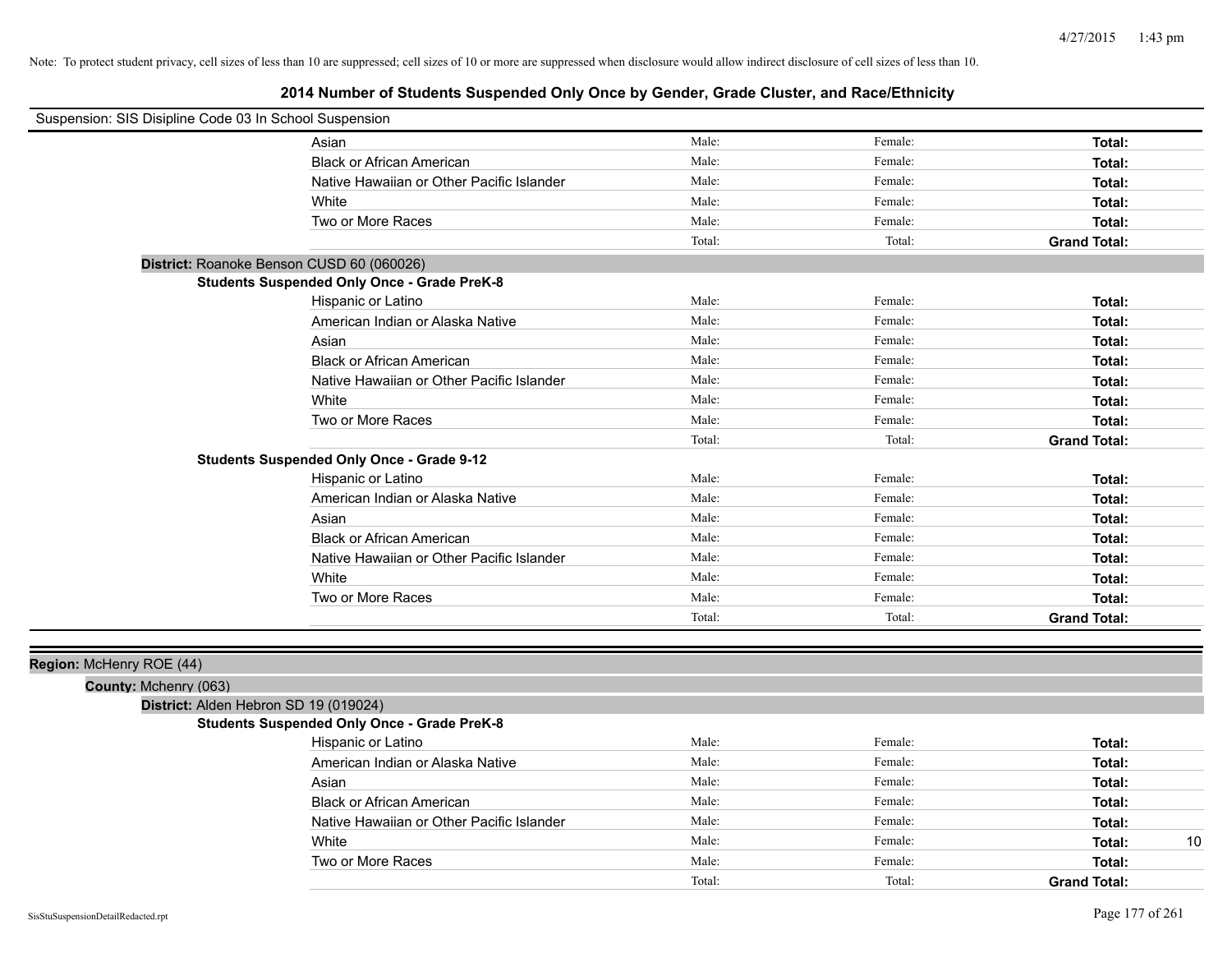# **2014 Number of Students Suspended Only Once by Gender, Grade Cluster, and Race/Ethnicity**

| Suspension: SIS Disipline Code 03 In School Suspension |                                                    |        |     |         |    |                     |     |
|--------------------------------------------------------|----------------------------------------------------|--------|-----|---------|----|---------------------|-----|
| District: Cary CCSD 26 (026004)                        |                                                    |        |     |         |    |                     |     |
|                                                        | <b>Students Suspended Only Once - Grade PreK-8</b> |        |     |         |    |                     |     |
|                                                        | Hispanic or Latino                                 | Male:  |     | Female: |    | Total:              |     |
|                                                        | American Indian or Alaska Native                   | Male:  |     | Female: |    | Total:              |     |
|                                                        | Asian                                              | Male:  |     | Female: |    | Total:              |     |
|                                                        | <b>Black or African American</b>                   | Male:  |     | Female: |    | Total:              |     |
|                                                        | Native Hawaiian or Other Pacific Islander          | Male:  |     | Female: |    | Total:              |     |
|                                                        | White                                              | Male:  |     | Female: |    | Total:              | 17  |
|                                                        | Two or More Races                                  | Male:  |     | Female: |    | Total:              |     |
|                                                        |                                                    | Total: |     | Total:  |    | <b>Grand Total:</b> |     |
| District: CHSD 155 (155016)                            |                                                    |        |     |         |    |                     |     |
|                                                        | <b>Students Suspended Only Once - Grade 9-12</b>   |        |     |         |    |                     |     |
|                                                        | Hispanic or Latino                                 | Male:  | 20  | Female: | 13 | Total:              | 33  |
|                                                        | American Indian or Alaska Native                   | Male:  |     | Female: |    | Total:              |     |
|                                                        | Asian                                              | Male:  |     | Female: |    | Total:              |     |
|                                                        | <b>Black or African American</b>                   | Male:  |     | Female: |    | Total:              |     |
|                                                        | Native Hawaiian or Other Pacific Islander          | Male:  |     | Female: |    | Total:              |     |
|                                                        | White                                              | Male:  | 106 | Female: | 28 | Total:              | 134 |
|                                                        | Two or More Races                                  | Male:  |     | Female: |    | Total:              |     |
|                                                        |                                                    | Total: |     | Total:  |    | <b>Grand Total:</b> | 177 |
| District: Cons SD 158 (158022)                         |                                                    |        |     |         |    |                     |     |
|                                                        | <b>Students Suspended Only Once - Grade PreK-8</b> |        |     |         |    |                     |     |
|                                                        | Hispanic or Latino                                 | Male:  |     | Female: |    | Total:              |     |
|                                                        | American Indian or Alaska Native                   | Male:  |     | Female: |    | Total:              |     |
|                                                        | Asian                                              | Male:  |     | Female: |    | Total:              |     |
|                                                        | <b>Black or African American</b>                   | Male:  |     | Female: |    | Total:              |     |
|                                                        | Native Hawaiian or Other Pacific Islander          | Male:  |     | Female: |    | Total:              |     |
|                                                        | White                                              | Male:  |     | Female: |    | Total:              | 35  |
|                                                        | Two or More Races                                  | Male:  |     | Female: |    | Total:              |     |
|                                                        |                                                    | Total: |     | Total:  |    | <b>Grand Total:</b> | 46  |
|                                                        | <b>Students Suspended Only Once - Grade 9-12</b>   |        |     |         |    |                     |     |
|                                                        | Hispanic or Latino                                 | Male:  |     | Female: |    | Total:              |     |
|                                                        | American Indian or Alaska Native                   | Male:  |     | Female: |    | Total:              |     |
|                                                        | Asian                                              | Male:  |     | Female: |    | Total:              |     |
|                                                        | <b>Black or African American</b>                   | Male:  |     | Female: |    | Total:              |     |
|                                                        | Native Hawaiian or Other Pacific Islander          | Male:  |     | Female: |    | Total:              |     |
|                                                        | White                                              | Male:  |     | Female: |    | Total:              | 27  |
|                                                        | Two or More Races                                  | Male:  |     | Female: |    | Total:              |     |

 $\overline{\phantom{0}}$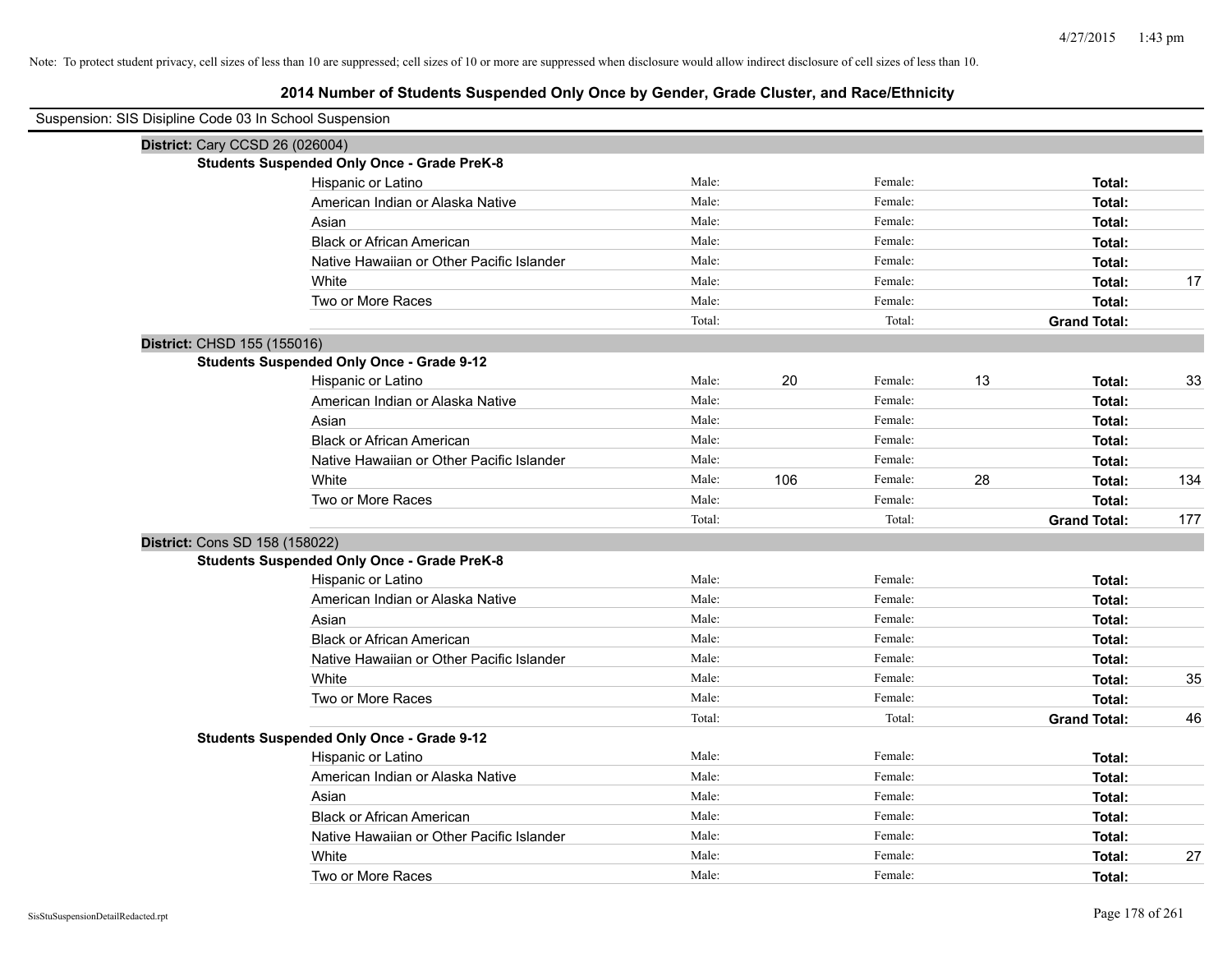| Suspension: SIS Disipline Code 03 In School Suspension |                                                    |        |         |                     |    |
|--------------------------------------------------------|----------------------------------------------------|--------|---------|---------------------|----|
|                                                        |                                                    | Total: | Total:  | <b>Grand Total:</b> |    |
|                                                        | District: Crystal Lake CCSD 47 (047004)            |        |         |                     |    |
|                                                        | <b>Students Suspended Only Once - Grade PreK-8</b> |        |         |                     |    |
|                                                        | Hispanic or Latino                                 | Male:  | Female: | Total:              |    |
|                                                        | American Indian or Alaska Native                   | Male:  | Female: | Total:              |    |
|                                                        | Asian                                              | Male:  | Female: | Total:              |    |
|                                                        | <b>Black or African American</b>                   | Male:  | Female: | Total:              |    |
|                                                        | Native Hawaiian or Other Pacific Islander          | Male:  | Female: | Total:              |    |
|                                                        | White                                              | Male:  | Female: | Total:              |    |
|                                                        | Two or More Races                                  | Male:  | Female: | Total:              |    |
|                                                        |                                                    | Total: | Total:  | <b>Grand Total:</b> |    |
|                                                        | District: Fox River Grove Cons SD 3 (003003)       |        |         |                     |    |
|                                                        | <b>Students Suspended Only Once - Grade PreK-8</b> |        |         |                     |    |
|                                                        | Hispanic or Latino                                 | Male:  | Female: | Total:              |    |
|                                                        | American Indian or Alaska Native                   | Male:  | Female: | Total:              |    |
|                                                        | Asian                                              | Male:  | Female: | Total:              |    |
|                                                        | <b>Black or African American</b>                   | Male:  | Female: | Total:              |    |
|                                                        | Native Hawaiian or Other Pacific Islander          | Male:  | Female: | Total:              |    |
|                                                        | White                                              | Male:  | Female: | Total:              | 11 |
|                                                        | Two or More Races                                  | Male:  | Female: | Total:              |    |
|                                                        |                                                    | Total: | Total:  | <b>Grand Total:</b> |    |
| District: Harrison SD 36 (036002)                      |                                                    |        |         |                     |    |
|                                                        | <b>Students Suspended Only Once - Grade PreK-8</b> |        |         |                     |    |
|                                                        | Hispanic or Latino                                 | Male:  | Female: | Total:              |    |
|                                                        | American Indian or Alaska Native                   | Male:  | Female: | Total:              |    |
|                                                        | Asian                                              | Male:  | Female: | Total:              |    |
|                                                        | <b>Black or African American</b>                   | Male:  | Female: | Total:              |    |
|                                                        | Native Hawaiian or Other Pacific Islander          | Male:  | Female: | Total:              |    |
|                                                        | White                                              | Male:  | Female: | Total:              | 12 |
|                                                        | Two or More Races                                  | Male:  | Female: | Total:              |    |
|                                                        |                                                    | Total: | Total:  | <b>Grand Total:</b> |    |
|                                                        | District: Harvard CUSD 50 (050026)                 |        |         |                     |    |
|                                                        | <b>Students Suspended Only Once - Grade PreK-8</b> |        |         |                     |    |
|                                                        | Hispanic or Latino                                 | Male:  | Female: | Total:              | 17 |
|                                                        | American Indian or Alaska Native                   | Male:  | Female: | Total:              |    |
|                                                        | Asian                                              | Male:  | Female: | Total:              |    |
|                                                        | <b>Black or African American</b>                   | Male:  | Female: | Total:              |    |
|                                                        | Native Hawaiian or Other Pacific Islander          | Male:  | Female: | Total:              |    |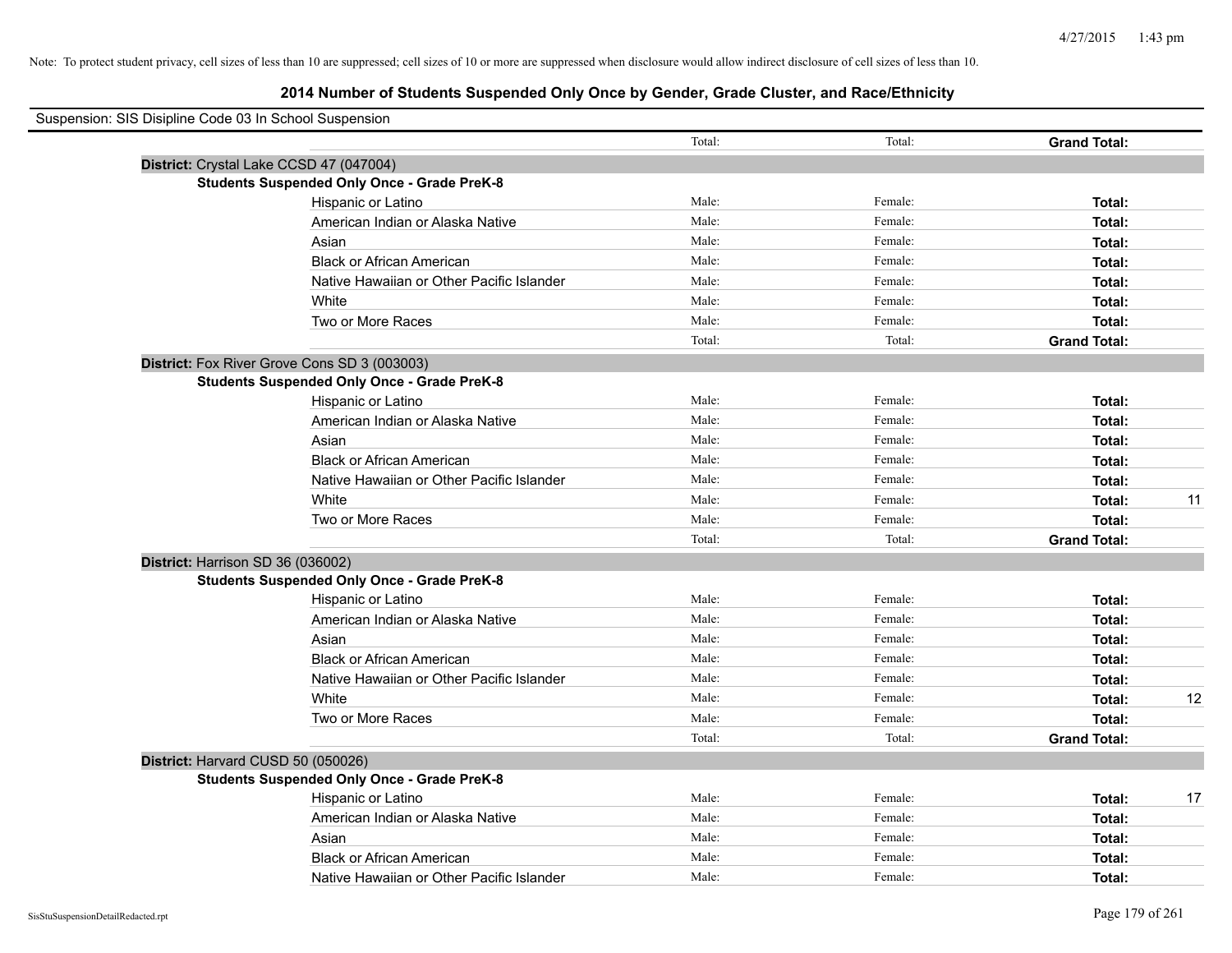| Suspension: SIS Disipline Code 03 In School Suspension |                                                    |        |         |                     |    |
|--------------------------------------------------------|----------------------------------------------------|--------|---------|---------------------|----|
|                                                        | White                                              | Male:  | Female: | Total:              | 16 |
|                                                        | Two or More Races                                  | Male:  | Female: | Total:              |    |
|                                                        |                                                    | Total: | Total:  | <b>Grand Total:</b> |    |
| District: Johnsburg CUSD 12 (012026)                   |                                                    |        |         |                     |    |
|                                                        | <b>Students Suspended Only Once - Grade PreK-8</b> |        |         |                     |    |
|                                                        | Hispanic or Latino                                 | Male:  | Female: | Total:              |    |
|                                                        | American Indian or Alaska Native                   | Male:  | Female: | Total:              |    |
|                                                        | Asian                                              | Male:  | Female: | Total:              |    |
|                                                        | <b>Black or African American</b>                   | Male:  | Female: | Total:              |    |
|                                                        | Native Hawaiian or Other Pacific Islander          | Male:  | Female: | Total:              |    |
|                                                        | White                                              | Male:  | Female: | Total:              |    |
|                                                        | Two or More Races                                  | Male:  | Female: | Total:              |    |
|                                                        |                                                    | Total: | Total:  | <b>Grand Total:</b> | 12 |
|                                                        | <b>Students Suspended Only Once - Grade 9-12</b>   |        |         |                     |    |
|                                                        | Hispanic or Latino                                 | Male:  | Female: | Total:              |    |
|                                                        | American Indian or Alaska Native                   | Male:  | Female: | Total:              |    |
|                                                        | Asian                                              | Male:  | Female: | Total:              |    |
|                                                        | <b>Black or African American</b>                   | Male:  | Female: | Total:              |    |
|                                                        | Native Hawaiian or Other Pacific Islander          | Male:  | Female: | Total:              |    |
|                                                        | White                                              | Male:  | Female: | Total:              | 15 |
|                                                        | Two or More Races                                  | Male:  | Female: | Total:              |    |
|                                                        |                                                    | Total: | Total:  | <b>Grand Total:</b> |    |
|                                                        | District: Marengo-Union E Cons D 165 (165003)      |        |         |                     |    |
|                                                        | <b>Students Suspended Only Once - Grade PreK-8</b> |        |         |                     |    |
|                                                        | Hispanic or Latino                                 | Male:  | Female: | Total:              |    |
|                                                        | American Indian or Alaska Native                   | Male:  | Female: | Total:              |    |
|                                                        | Asian                                              | Male:  | Female: | Total:              |    |
|                                                        | <b>Black or African American</b>                   | Male:  | Female: | Total:              |    |
|                                                        | Native Hawaiian or Other Pacific Islander          | Male:  | Female: | Total:              |    |
|                                                        | White                                              | Male:  | Female: | Total:              | 13 |
|                                                        | Two or More Races                                  | Male:  | Female: | Total:              |    |
|                                                        |                                                    | Total: | Total:  | <b>Grand Total:</b> |    |
| District: McHenry CCSD 15 (015004)                     |                                                    |        |         |                     |    |
|                                                        | <b>Students Suspended Only Once - Grade PreK-8</b> |        |         |                     |    |
|                                                        | Hispanic or Latino                                 | Male:  | Female: | Total:              |    |
|                                                        | American Indian or Alaska Native                   | Male:  | Female: | Total:              |    |
|                                                        | Asian                                              | Male:  | Female: | Total:              |    |
|                                                        | <b>Black or African American</b>                   | Male:  | Female: | Total:              |    |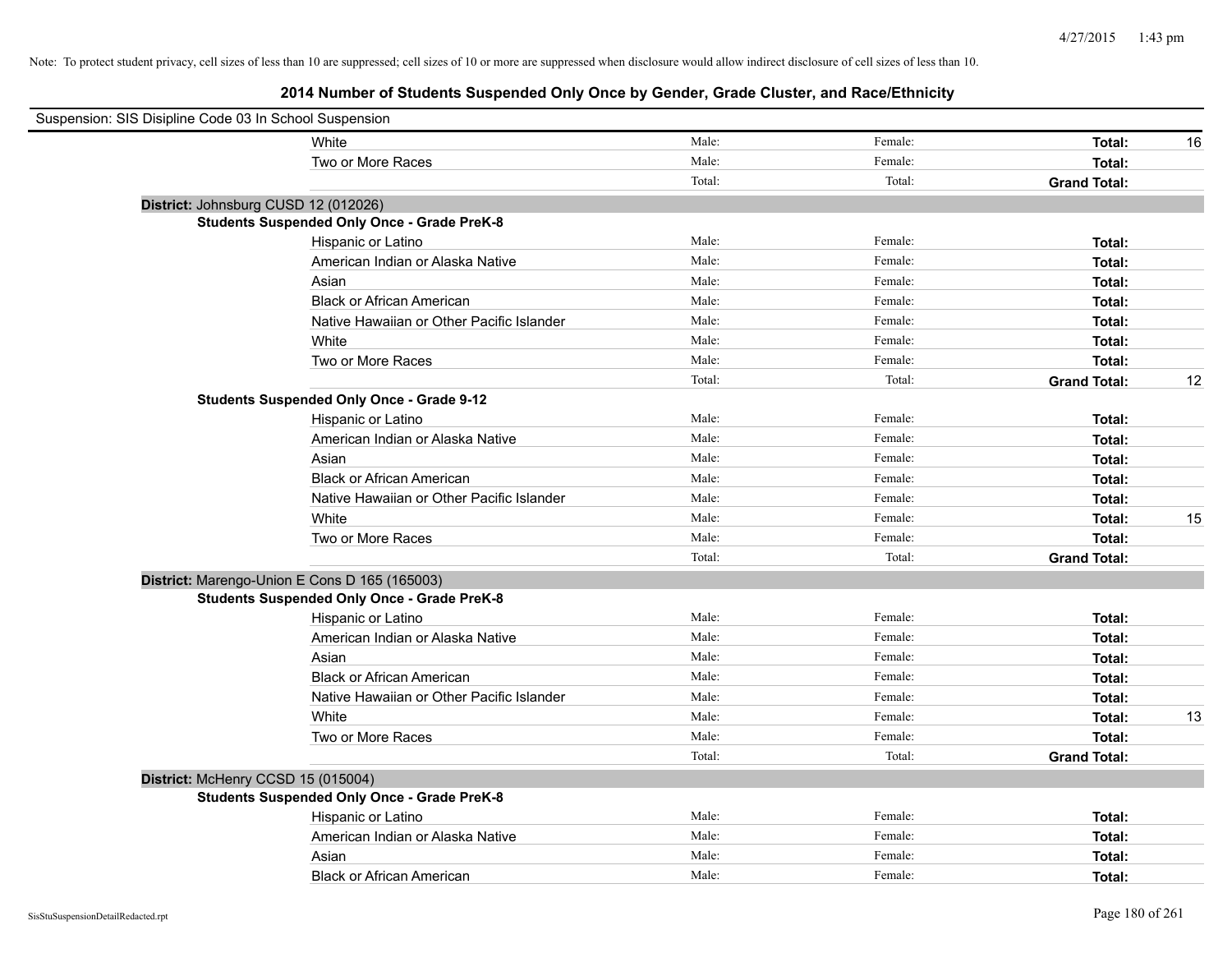| Suspension: SIS Disipline Code 03 In School Suspension |                                                    |        |    |         |    |                     |    |
|--------------------------------------------------------|----------------------------------------------------|--------|----|---------|----|---------------------|----|
|                                                        | Native Hawaiian or Other Pacific Islander          | Male:  |    | Female: |    | Total:              |    |
|                                                        | White                                              | Male:  |    | Female: |    | Total:              | 50 |
|                                                        | Two or More Races                                  | Male:  |    | Female: |    | Total:              |    |
|                                                        |                                                    | Total: |    | Total:  |    | <b>Grand Total:</b> | 60 |
|                                                        | District: McHenry CHSD 156 (156016)                |        |    |         |    |                     |    |
|                                                        | <b>Students Suspended Only Once - Grade 9-12</b>   |        |    |         |    |                     |    |
|                                                        | Hispanic or Latino                                 | Male:  |    | Female: |    | Total:              |    |
|                                                        | American Indian or Alaska Native                   | Male:  |    | Female: |    | Total:              |    |
|                                                        | Asian                                              | Male:  |    | Female: |    | Total:              |    |
|                                                        | <b>Black or African American</b>                   | Male:  |    | Female: |    | Total:              |    |
|                                                        | Native Hawaiian or Other Pacific Islander          | Male:  |    | Female: |    | Total:              |    |
|                                                        | White                                              | Male:  | 41 | Female: | 16 | Total:              | 57 |
|                                                        | Two or More Races                                  | Male:  |    | Female: |    | Total:              |    |
|                                                        |                                                    | Total: |    | Total:  |    | <b>Grand Total:</b> | 68 |
| District: Nippersink SD 2 (002003)                     |                                                    |        |    |         |    |                     |    |
|                                                        | <b>Students Suspended Only Once - Grade PreK-8</b> |        |    |         |    |                     |    |
|                                                        | Hispanic or Latino                                 | Male:  |    | Female: |    | Total:              |    |
|                                                        | American Indian or Alaska Native                   | Male:  |    | Female: |    | Total:              |    |
|                                                        | Asian                                              | Male:  |    | Female: |    | Total:              |    |
|                                                        | <b>Black or African American</b>                   | Male:  |    | Female: |    | Total:              |    |
|                                                        | Native Hawaiian or Other Pacific Islander          | Male:  |    | Female: |    | Total:              |    |
|                                                        | White                                              | Male:  |    | Female: |    | Total:              |    |
|                                                        | Two or More Races                                  | Male:  |    | Female: |    | Total:              |    |
|                                                        |                                                    | Total: |    | Total:  |    | <b>Grand Total:</b> |    |
|                                                        | District: Prairie Grove CSD 46 (046003)            |        |    |         |    |                     |    |
|                                                        | <b>Students Suspended Only Once - Grade PreK-8</b> |        |    |         |    |                     |    |
|                                                        | Hispanic or Latino                                 | Male:  |    | Female: |    | Total:              |    |
|                                                        | American Indian or Alaska Native                   | Male:  |    | Female: |    | Total:              |    |
|                                                        | Asian                                              | Male:  |    | Female: |    | Total:              |    |
|                                                        | <b>Black or African American</b>                   | Male:  |    | Female: |    | Total:              |    |
|                                                        | Native Hawaiian or Other Pacific Islander          | Male:  |    | Female: |    | Total:              |    |
|                                                        | White                                              | Male:  |    | Female: |    | Total:              | 10 |
|                                                        | Two or More Races                                  | Male:  |    | Female: |    | Total:              |    |
|                                                        |                                                    | Total: |    | Total:  |    | <b>Grand Total:</b> |    |
|                                                        | District: Richmond-Burton CHSD 157 (157016)        |        |    |         |    |                     |    |
|                                                        | <b>Students Suspended Only Once - Grade 9-12</b>   |        |    |         |    |                     |    |
|                                                        | Hispanic or Latino                                 | Male:  |    | Female: |    | Total:              |    |
|                                                        | American Indian or Alaska Native                   | Male:  |    | Female: |    | Total:              |    |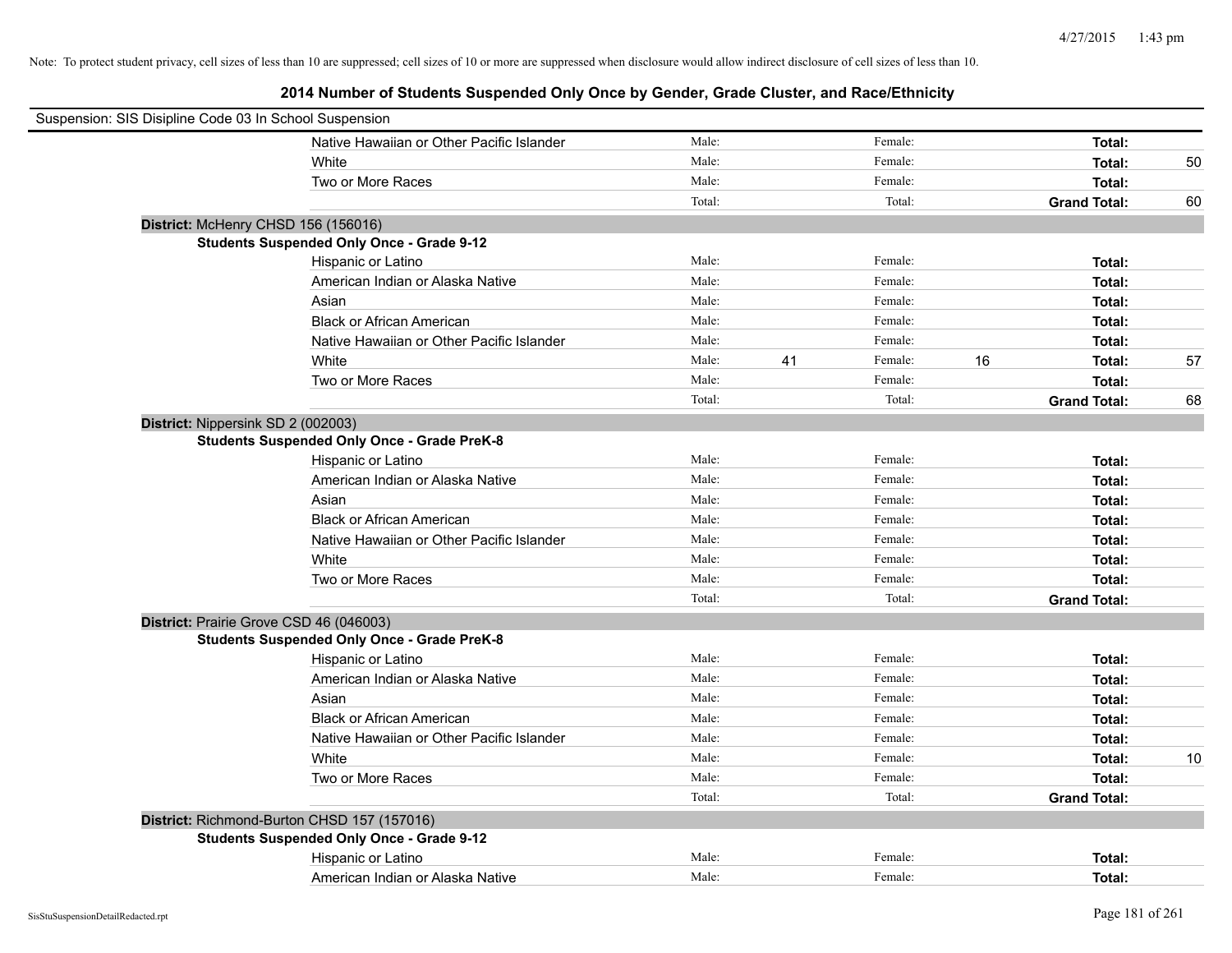| Suspension: SIS Disipline Code 03 In School Suspension |                                                    |        |    |         |    |                     |     |
|--------------------------------------------------------|----------------------------------------------------|--------|----|---------|----|---------------------|-----|
|                                                        | Asian                                              | Male:  |    | Female: |    | Total:              |     |
|                                                        | <b>Black or African American</b>                   | Male:  |    | Female: |    | Total:              |     |
|                                                        | Native Hawaiian or Other Pacific Islander          | Male:  |    | Female: |    | Total:              |     |
|                                                        | White                                              | Male:  |    | Female: |    | Total:              | 16  |
|                                                        | Two or More Races                                  | Male:  |    | Female: |    | Total:              |     |
|                                                        |                                                    | Total: |    | Total:  |    | <b>Grand Total:</b> |     |
| District: Woodstock CUSD 200 (200026)                  |                                                    |        |    |         |    |                     |     |
|                                                        | <b>Students Suspended Only Once - Grade PreK-8</b> |        |    |         |    |                     |     |
|                                                        | Hispanic or Latino                                 | Male:  |    | Female: |    | Total:              | 29  |
|                                                        | American Indian or Alaska Native                   | Male:  |    | Female: |    | Total:              |     |
|                                                        | Asian                                              | Male:  |    | Female: |    | Total:              |     |
|                                                        | <b>Black or African American</b>                   | Male:  |    | Female: |    | Total:              |     |
|                                                        | Native Hawaiian or Other Pacific Islander          | Male:  |    | Female: |    | Total:              |     |
|                                                        | White                                              | Male:  |    | Female: |    | Total:              | 39  |
|                                                        | Two or More Races                                  | Male:  |    | Female: |    | Total:              |     |
|                                                        |                                                    | Total: |    | Total:  |    | <b>Grand Total:</b> |     |
|                                                        | <b>Students Suspended Only Once - Grade 9-12</b>   |        |    |         |    |                     |     |
|                                                        | Hispanic or Latino                                 | Male:  | 25 | Female: | 10 | Total:              | 35  |
|                                                        | American Indian or Alaska Native                   | Male:  |    | Female: |    | Total:              |     |
|                                                        | Asian                                              | Male:  |    | Female: |    | Total:              |     |
|                                                        | <b>Black or African American</b>                   | Male:  |    | Female: |    | Total:              |     |
|                                                        | Native Hawaiian or Other Pacific Islander          | Male:  |    | Female: |    | Total:              |     |
|                                                        | White                                              | Male:  | 42 | Female: | 15 | Total:              | 57  |
|                                                        | Two or More Races                                  | Male:  |    | Female: |    | Total:              |     |
|                                                        |                                                    | Total: |    | Total:  |    | <b>Grand Total:</b> | 104 |
|                                                        |                                                    |        |    |         |    |                     |     |
| Region: Monroe/Randolph ROE (45)                       |                                                    |        |    |         |    |                     |     |
| County: Monroe (067)                                   |                                                    |        |    |         |    |                     |     |
| District: Columbia CUSD 4 (004026)                     |                                                    |        |    |         |    |                     |     |
|                                                        | <b>Students Suspended Only Once - Grade PreK-8</b> |        |    |         |    |                     |     |
|                                                        | Hispanic or Latino                                 | Male:  |    | Female: |    | Total:              |     |
|                                                        | American Indian or Alaska Native                   | Male:  |    | Female: |    | Total:              |     |
|                                                        | Asian                                              | Male:  |    | Female: |    | Total:              |     |
|                                                        | <b>Black or African American</b>                   | Male:  |    | Female: |    | Total:              |     |
|                                                        | Native Hawaiian or Other Pacific Islander          | Male:  |    | Female: |    | Total:              |     |
|                                                        | White                                              | Male:  |    | Female: |    | Total:              |     |
|                                                        | Two or More Races                                  | Male:  |    | Female: |    | Total:              |     |
|                                                        |                                                    | Total: |    | Total:  |    | <b>Grand Total:</b> |     |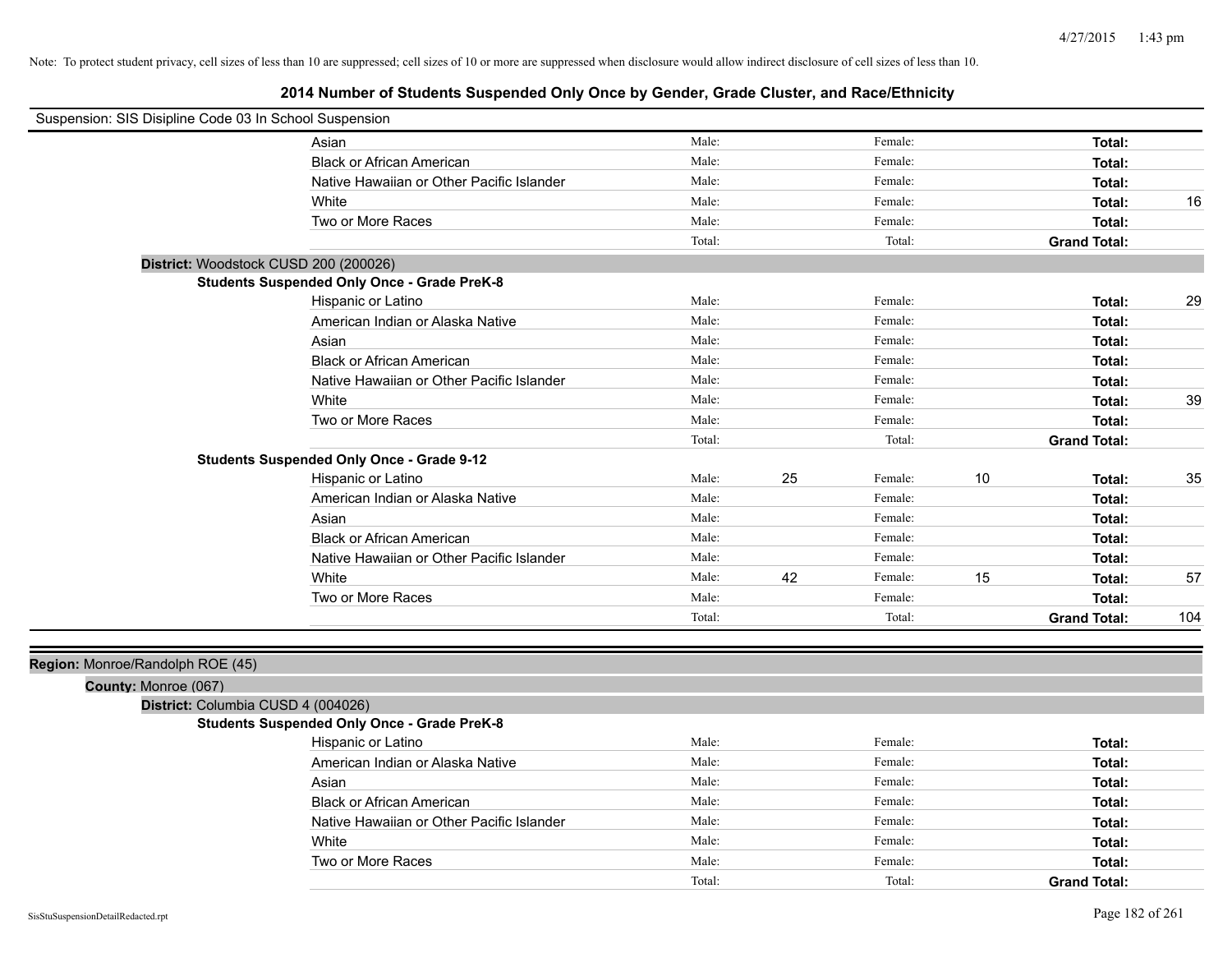| Suspension: SIS Disipline Code 03 In School Suspension |                                                    |        |    |         |    |                     |    |
|--------------------------------------------------------|----------------------------------------------------|--------|----|---------|----|---------------------|----|
| District: Valmeyer CUSD 3 (003026)                     |                                                    |        |    |         |    |                     |    |
|                                                        | <b>Students Suspended Only Once - Grade PreK-8</b> |        |    |         |    |                     |    |
|                                                        | Hispanic or Latino                                 | Male:  |    | Female: |    | Total:              |    |
|                                                        | American Indian or Alaska Native                   | Male:  |    | Female: |    | Total:              |    |
|                                                        | Asian                                              | Male:  |    | Female: |    | Total:              |    |
|                                                        | <b>Black or African American</b>                   | Male:  |    | Female: |    | Total:              |    |
|                                                        | Native Hawaiian or Other Pacific Islander          | Male:  |    | Female: |    | Total:              |    |
|                                                        | White                                              | Male:  |    | Female: |    | Total:              |    |
|                                                        | Two or More Races                                  | Male:  |    | Female: |    | Total:              |    |
|                                                        |                                                    | Total: |    | Total:  |    | <b>Grand Total:</b> |    |
|                                                        | <b>Students Suspended Only Once - Grade 9-12</b>   |        |    |         |    |                     |    |
|                                                        | Hispanic or Latino                                 | Male:  |    | Female: |    | Total:              |    |
|                                                        | American Indian or Alaska Native                   | Male:  |    | Female: |    | Total:              |    |
|                                                        | Asian                                              | Male:  |    | Female: |    | Total:              |    |
|                                                        | <b>Black or African American</b>                   | Male:  |    | Female: |    | Total:              |    |
|                                                        | Native Hawaiian or Other Pacific Islander          | Male:  |    | Female: |    | Total:              |    |
|                                                        | White                                              | Male:  |    | Female: |    | Total:              | 17 |
|                                                        | Two or More Races                                  | Male:  |    | Female: |    | Total:              |    |
|                                                        |                                                    | Total: |    | Total:  |    | <b>Grand Total:</b> |    |
| District: Waterloo CUSD 5 (005026)                     |                                                    |        |    |         |    |                     |    |
|                                                        | <b>Students Suspended Only Once - Grade PreK-8</b> |        |    |         |    |                     |    |
|                                                        | Hispanic or Latino                                 | Male:  |    | Female: |    | Total:              |    |
|                                                        | American Indian or Alaska Native                   | Male:  |    | Female: |    | Total:              |    |
|                                                        | Asian                                              | Male:  |    | Female: |    | Total:              |    |
|                                                        | <b>Black or African American</b>                   | Male:  |    | Female: |    | Total:              |    |
|                                                        | Native Hawaiian or Other Pacific Islander          | Male:  |    | Female: |    | Total:              |    |
|                                                        | White                                              | Male:  |    | Female: |    | Total:              |    |
|                                                        | Two or More Races                                  | Male:  |    | Female: |    | Total:              |    |
|                                                        |                                                    | Total: |    | Total:  |    | <b>Grand Total:</b> |    |
|                                                        | <b>Students Suspended Only Once - Grade 9-12</b>   |        |    |         |    |                     |    |
|                                                        | Hispanic or Latino                                 | Male:  |    | Female: |    | Total:              |    |
|                                                        | American Indian or Alaska Native                   | Male:  |    | Female: |    | Total:              |    |
|                                                        | Asian                                              | Male:  |    | Female: |    | Total:              |    |
|                                                        | <b>Black or African American</b>                   | Male:  |    | Female: |    | Total:              |    |
|                                                        | Native Hawaiian or Other Pacific Islander          | Male:  |    | Female: |    | Total:              |    |
|                                                        | White                                              | Male:  | 22 | Female: | 17 | Total:              | 39 |
|                                                        | Two or More Races                                  | Male:  |    | Female: |    | Total:              |    |
|                                                        |                                                    | Total: |    | Total:  |    | <b>Grand Total:</b> |    |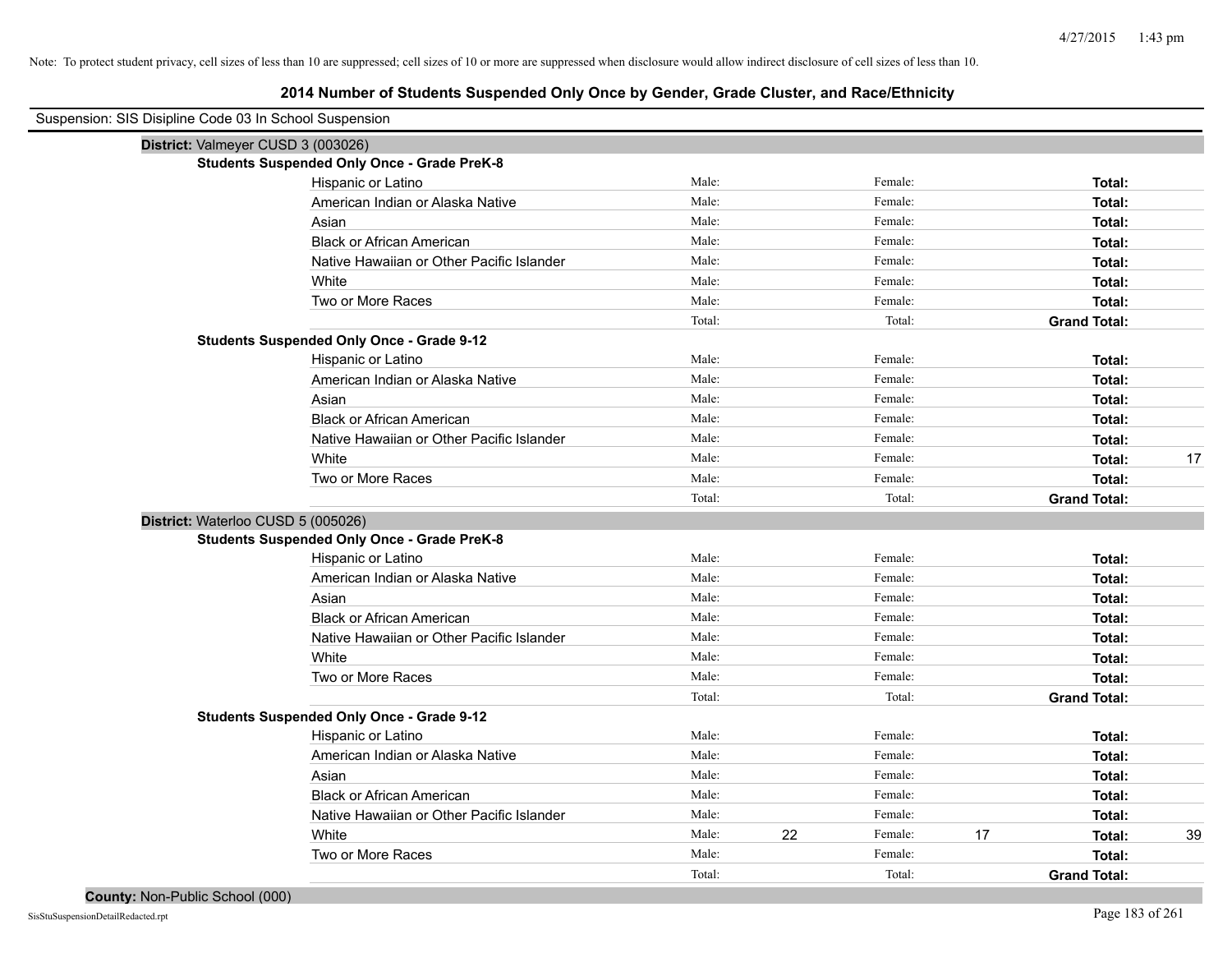|                        | Suspension: SIS Disipline Code 03 In School Suspension |        |         |                     |
|------------------------|--------------------------------------------------------|--------|---------|---------------------|
|                        | District: Monroe/Randolph ROE (000000)                 |        |         |                     |
|                        | <b>Students Suspended Only Once - Grade 9-12</b>       |        |         |                     |
|                        | Hispanic or Latino                                     | Male:  | Female: | Total:              |
|                        | American Indian or Alaska Native                       | Male:  | Female: | Total:              |
|                        | Asian                                                  | Male:  | Female: | Total:              |
|                        | <b>Black or African American</b>                       | Male:  | Female: | Total:              |
|                        | Native Hawaiian or Other Pacific Islander              | Male:  | Female: | Total:              |
|                        | White                                                  | Male:  | Female: | 12<br>Total:        |
|                        | Two or More Races                                      | Male:  | Female: | Total:              |
|                        |                                                        | Total: | Total:  | <b>Grand Total:</b> |
|                        | District: Non-Public School (0000)                     |        |         |                     |
|                        | <b>Students Suspended Only Once - Grade 9-12</b>       |        |         |                     |
|                        | Hispanic or Latino                                     | Male:  | Female: | Total:              |
|                        | American Indian or Alaska Native                       | Male:  | Female: | Total:              |
|                        | Asian                                                  | Male:  | Female: | Total:              |
|                        | <b>Black or African American</b>                       | Male:  | Female: | Total:              |
|                        | Native Hawaiian or Other Pacific Islander              | Male:  | Female: | Total:              |
|                        | White                                                  | Male:  | Female: | Total:              |
|                        | Two or More Races                                      | Male:  | Female: | Total:              |
|                        |                                                        | Total: | Total:  | <b>Grand Total:</b> |
| County: Randolph (079) |                                                        |        |         |                     |
|                        | District: Chester CUSD 139 (139026)                    |        |         |                     |
|                        | <b>Students Suspended Only Once - Grade PreK-8</b>     |        |         |                     |
|                        | Hispanic or Latino                                     | Male:  | Female: | Total:              |
|                        | American Indian or Alaska Native                       | Male:  | Female: | Total:              |
|                        | Asian                                                  | Male:  | Female: | Total:              |
|                        | <b>Black or African American</b>                       | Male:  | Female: | Total:              |
|                        | Native Hawaiian or Other Pacific Islander              | Male:  | Female: | Total:              |
|                        | White                                                  | Male:  | Female: | 11<br>Total:        |
|                        | Two or More Races                                      | Male:  | Female: | Total:              |
|                        |                                                        | Total: | Total:  | <b>Grand Total:</b> |
|                        | District: Red Bud CUSD 132 (132026)                    |        |         |                     |
|                        | <b>Students Suspended Only Once - Grade PreK-8</b>     |        |         |                     |
|                        | Hispanic or Latino                                     | Male:  | Female: | Total:              |
|                        | American Indian or Alaska Native                       | Male:  | Female: | Total:              |
|                        | Asian                                                  | Male:  | Female: | Total:              |
|                        | <b>Black or African American</b>                       | Male:  | Female: | Total:              |
|                        | Native Hawaiian or Other Pacific Islander              | Male:  | Female: | Total:              |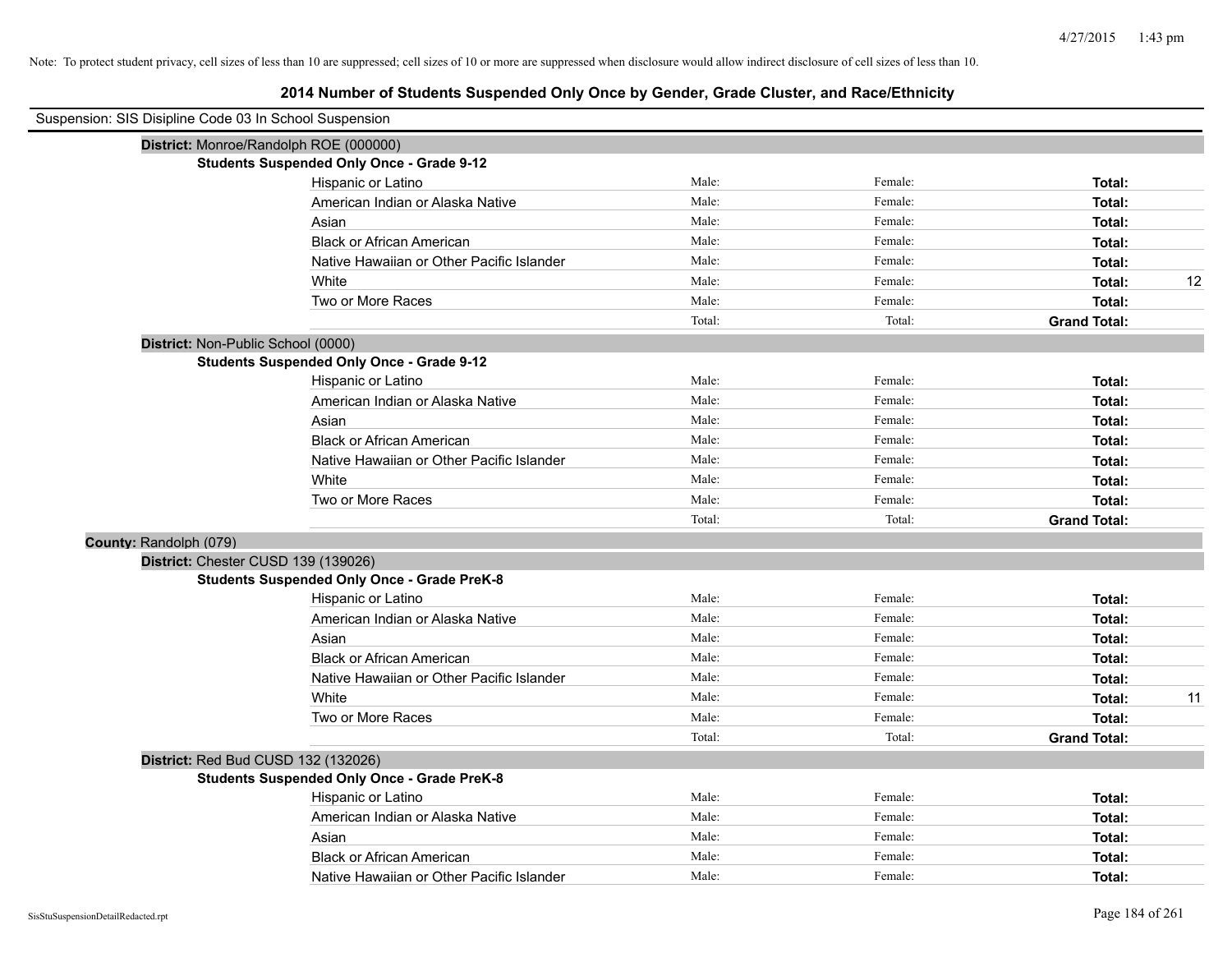| Suspension: SIS Disipline Code 03 In School Suspension |                                                    |        |    |         |    |                     |    |
|--------------------------------------------------------|----------------------------------------------------|--------|----|---------|----|---------------------|----|
|                                                        | White                                              | Male:  |    | Female: |    | Total:              | 21 |
|                                                        | Two or More Races                                  | Male:  |    | Female: |    | Total:              |    |
|                                                        |                                                    | Total: |    | Total:  |    | <b>Grand Total:</b> |    |
|                                                        | <b>Students Suspended Only Once - Grade 9-12</b>   |        |    |         |    |                     |    |
|                                                        | Hispanic or Latino                                 | Male:  |    | Female: |    | Total:              |    |
|                                                        | American Indian or Alaska Native                   | Male:  |    | Female: |    | Total:              |    |
|                                                        | Asian                                              | Male:  |    | Female: |    | Total:              |    |
|                                                        | <b>Black or African American</b>                   | Male:  |    | Female: |    | Total:              |    |
|                                                        | Native Hawaiian or Other Pacific Islander          | Male:  |    | Female: |    | Total:              |    |
|                                                        | White                                              | Male:  |    | Female: |    | Total:              |    |
|                                                        | Two or More Races                                  | Male:  |    | Female: |    | Total:              |    |
|                                                        |                                                    | Total: |    | Total:  |    | <b>Grand Total:</b> |    |
|                                                        | District: Sparta CUSD 140 (140026)                 |        |    |         |    |                     |    |
|                                                        | <b>Students Suspended Only Once - Grade PreK-8</b> |        |    |         |    |                     |    |
|                                                        | Hispanic or Latino                                 | Male:  |    | Female: |    | Total:              |    |
|                                                        | American Indian or Alaska Native                   | Male:  |    | Female: |    | Total:              |    |
|                                                        | Asian                                              | Male:  |    | Female: |    | Total:              |    |
|                                                        | <b>Black or African American</b>                   | Male:  |    | Female: |    | Total:              | 15 |
|                                                        | Native Hawaiian or Other Pacific Islander          | Male:  |    | Female: |    | Total:              |    |
|                                                        | White                                              | Male:  |    | Female: |    | Total:              | 34 |
|                                                        | Two or More Races                                  | Male:  |    | Female: |    | Total:              |    |
|                                                        |                                                    | Total: |    | Total:  |    | <b>Grand Total:</b> |    |
|                                                        | <b>Students Suspended Only Once - Grade 9-12</b>   |        |    |         |    |                     |    |
|                                                        | Hispanic or Latino                                 | Male:  |    | Female: |    | Total:              |    |
|                                                        | American Indian or Alaska Native                   | Male:  |    | Female: |    | Total:              |    |
|                                                        | Asian                                              | Male:  |    | Female: |    | Total:              |    |
|                                                        | <b>Black or African American</b>                   | Male:  |    | Female: |    | Total:              |    |
|                                                        | Native Hawaiian or Other Pacific Islander          | Male:  |    | Female: |    | Total:              |    |
|                                                        | White                                              | Male:  | 14 | Female: | 14 | Total:              | 28 |
|                                                        | Two or More Races                                  | Male:  |    | Female: |    | Total:              |    |
|                                                        |                                                    | Total: |    | Total:  |    | <b>Grand Total:</b> | 44 |
|                                                        | District: Steeleville CUSD 138 (138026)            |        |    |         |    |                     |    |
|                                                        | <b>Students Suspended Only Once - Grade PreK-8</b> |        |    |         |    |                     |    |
|                                                        | Hispanic or Latino                                 | Male:  |    | Female: |    | Total:              |    |
|                                                        | American Indian or Alaska Native                   | Male:  |    | Female: |    | Total:              |    |
|                                                        | Asian                                              | Male:  |    | Female: |    | Total:              |    |
|                                                        | <b>Black or African American</b>                   | Male:  |    | Female: |    | Total:              |    |
|                                                        | Native Hawaiian or Other Pacific Islander          | Male:  |    | Female: |    | Total:              |    |
|                                                        | White                                              | Male:  |    | Female: |    | Total:              |    |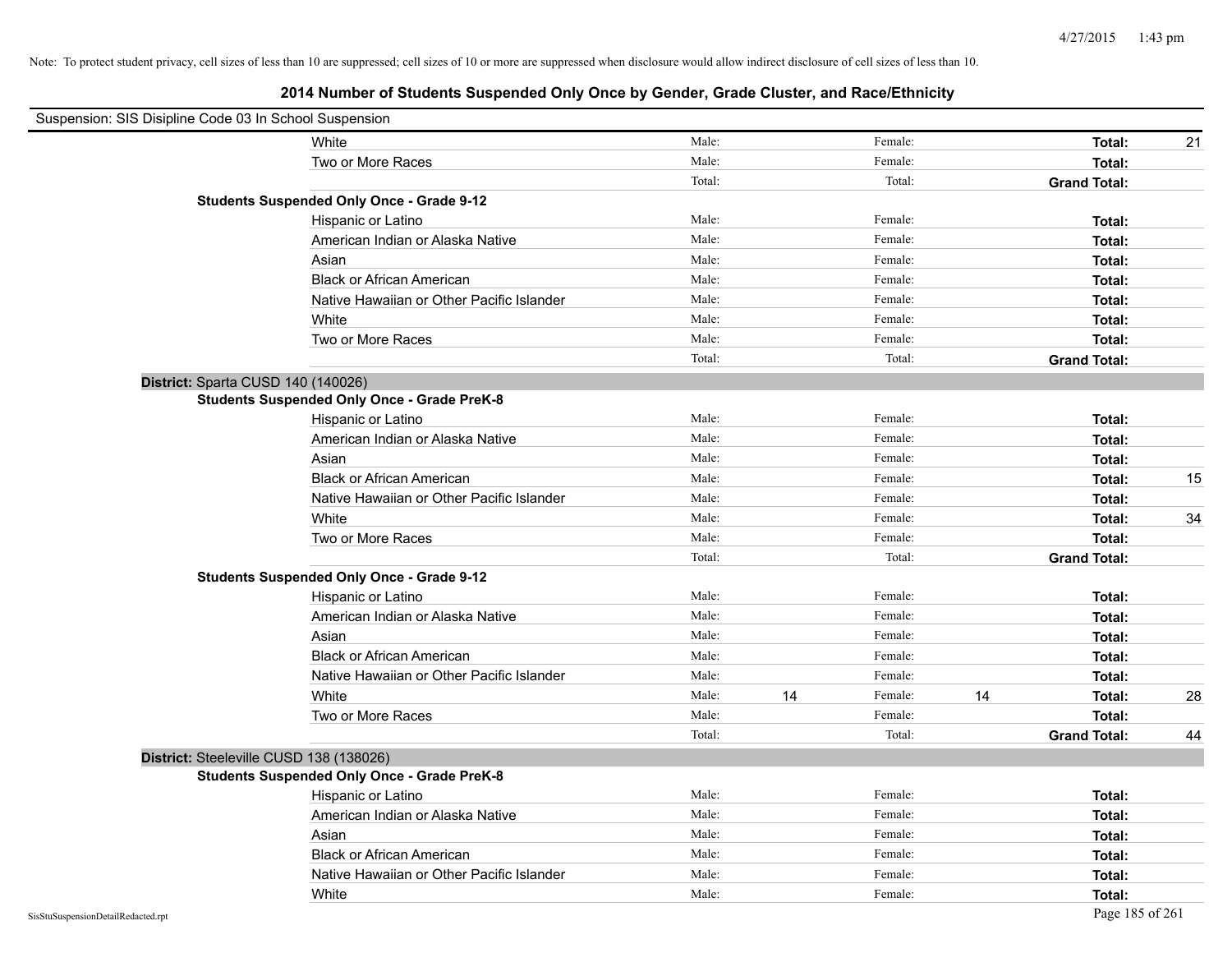| Suspension: SIS Disipline Code 03 In School Suspension |                                                    |        |         |                     |
|--------------------------------------------------------|----------------------------------------------------|--------|---------|---------------------|
|                                                        | Two or More Races                                  | Male:  | Female: | Total:              |
|                                                        |                                                    | Total: | Total:  | <b>Grand Total:</b> |
|                                                        | <b>Students Suspended Only Once - Grade 9-12</b>   |        |         |                     |
|                                                        | Hispanic or Latino                                 | Male:  | Female: | Total:              |
|                                                        | American Indian or Alaska Native                   | Male:  | Female: | Total:              |
|                                                        | Asian                                              | Male:  | Female: | Total:              |
|                                                        | <b>Black or African American</b>                   | Male:  | Female: | Total:              |
|                                                        | Native Hawaiian or Other Pacific Islander          | Male:  | Female: | Total:              |
|                                                        | White                                              | Male:  | Female: | Total:              |
|                                                        | Two or More Races                                  | Male:  | Female: | Total:              |
|                                                        |                                                    | Total: | Total:  | <b>Grand Total:</b> |
|                                                        |                                                    |        |         |                     |
| Region: Peoria ROE (48)                                |                                                    |        |         |                     |
| County: Non-Public School (000)                        |                                                    |        |         |                     |
| District: Peoria ROE (000000)                          |                                                    |        |         |                     |
|                                                        | <b>Students Suspended Only Once - Grade PreK-8</b> |        |         |                     |
|                                                        | Hispanic or Latino                                 | Male:  | Female: | Total:              |
|                                                        | American Indian or Alaska Native                   | Male:  | Female: | Total:              |
|                                                        | Asian                                              | Male:  | Female: | Total:              |
|                                                        | <b>Black or African American</b>                   | Male:  | Female: | Total:              |
|                                                        | Native Hawaiian or Other Pacific Islander          | Male:  | Female: | Total:              |
|                                                        | White                                              | Male:  | Female: | Total:              |
|                                                        | Two or More Races                                  | Male:  | Female: | Total:              |
|                                                        |                                                    | Total: | Total:  | <b>Grand Total:</b> |
|                                                        | <b>Students Suspended Only Once - Grade 9-12</b>   |        |         |                     |
|                                                        | Hispanic or Latino                                 | Male:  | Female: | Total:              |
|                                                        | American Indian or Alaska Native                   | Male:  | Female: | Total:              |
|                                                        | Asian                                              | Male:  | Female: | Total:              |
|                                                        | <b>Black or African American</b>                   | Male:  | Female: | Total:              |
|                                                        | Native Hawaiian or Other Pacific Islander          | Male:  | Female: | Total:              |
|                                                        | White                                              | Male:  | Female: | Total:              |
|                                                        | Two or More Races                                  | Male:  | Female: | Total:              |
|                                                        |                                                    | Total: | Total:  | <b>Grand Total:</b> |
| County: Peoria (072)                                   |                                                    |        |         |                     |
| District: Bartonville SD 66 (066002)                   |                                                    |        |         |                     |
|                                                        | <b>Students Suspended Only Once - Grade PreK-8</b> |        |         |                     |
|                                                        | Hispanic or Latino                                 | Male:  | Female: | Total:              |
|                                                        | American Indian or Alaska Native                   | Male:  | Female: | Total:              |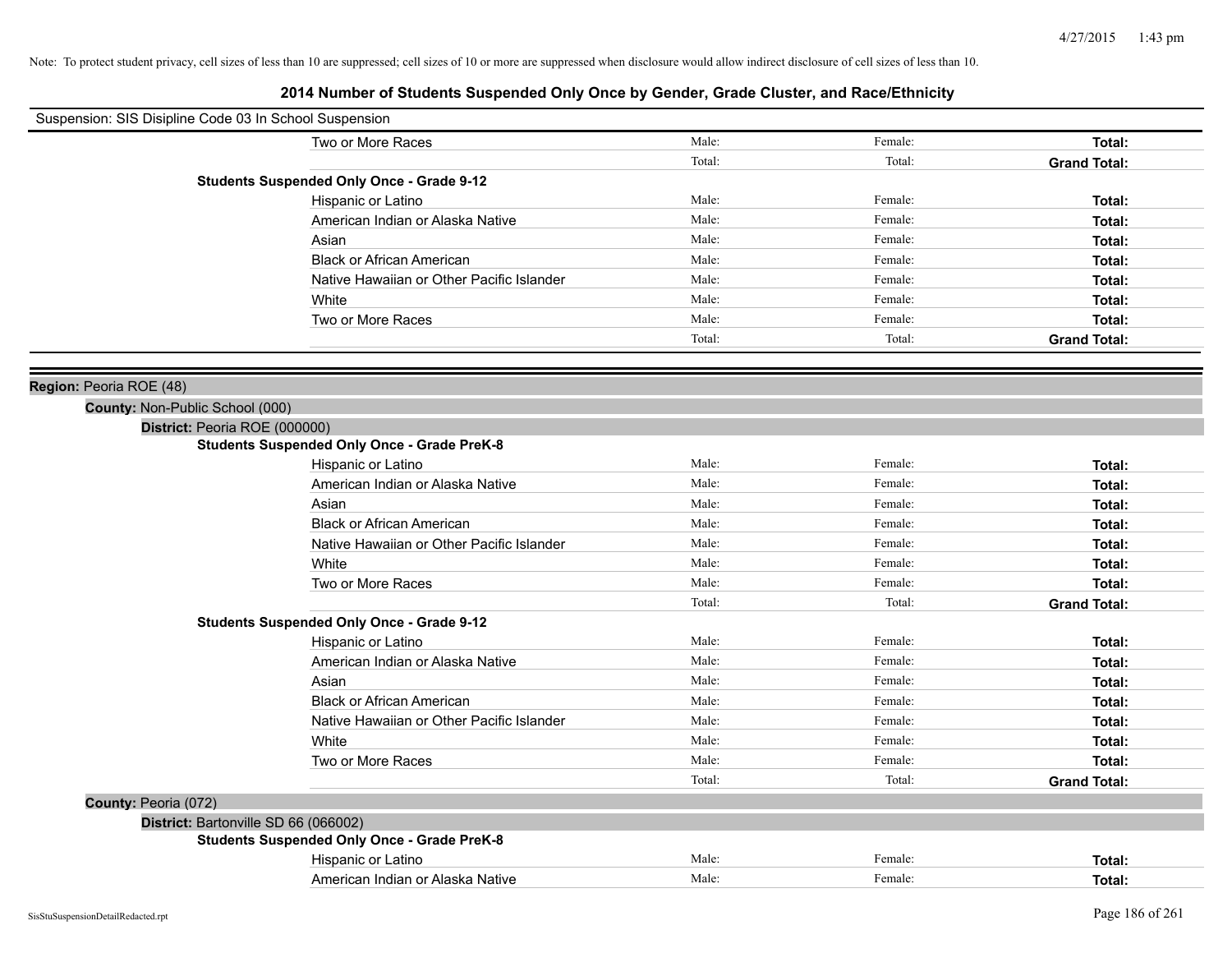| Suspension: SIS Disipline Code 03 In School Suspension |                                                    |        |         |                     |    |
|--------------------------------------------------------|----------------------------------------------------|--------|---------|---------------------|----|
|                                                        | Asian                                              | Male:  | Female: | Total:              |    |
|                                                        | <b>Black or African American</b>                   | Male:  | Female: | Total:              |    |
|                                                        | Native Hawaiian or Other Pacific Islander          | Male:  | Female: | Total:              |    |
|                                                        | White                                              | Male:  | Female: | Total:              | 14 |
|                                                        | Two or More Races                                  | Male:  | Female: | Total:              |    |
|                                                        |                                                    | Total: | Total:  | <b>Grand Total:</b> |    |
|                                                        | District: Brimfield CUSD 309 (309026)              |        |         |                     |    |
|                                                        | <b>Students Suspended Only Once - Grade 9-12</b>   |        |         |                     |    |
|                                                        | Hispanic or Latino                                 | Male:  | Female: | Total:              |    |
|                                                        | American Indian or Alaska Native                   | Male:  | Female: | Total:              |    |
|                                                        | Asian                                              | Male:  | Female: | Total:              |    |
|                                                        | <b>Black or African American</b>                   | Male:  | Female: | Total:              |    |
|                                                        | Native Hawaiian or Other Pacific Islander          | Male:  | Female: | Total:              |    |
|                                                        | White                                              | Male:  | Female: | Total:              |    |
|                                                        | Two or More Races                                  | Male:  | Female: | Total:              |    |
|                                                        |                                                    | Total: | Total:  | <b>Grand Total:</b> |    |
| District: Dunlap CUSD 323 (323026)                     |                                                    |        |         |                     |    |
|                                                        | <b>Students Suspended Only Once - Grade PreK-8</b> |        |         |                     |    |
|                                                        | Hispanic or Latino                                 | Male:  | Female: | Total:              |    |
|                                                        | American Indian or Alaska Native                   | Male:  | Female: | Total:              |    |
|                                                        | Asian                                              | Male:  | Female: | Total:              |    |
|                                                        | <b>Black or African American</b>                   | Male:  | Female: | Total:              | 13 |
|                                                        | Native Hawaiian or Other Pacific Islander          | Male:  | Female: | Total:              |    |
|                                                        | White                                              | Male:  | Female: | Total:              | 27 |
|                                                        | Two or More Races                                  | Male:  | Female: | Total:              |    |
|                                                        |                                                    | Total: | Total:  | <b>Grand Total:</b> | 50 |
|                                                        | <b>Students Suspended Only Once - Grade 9-12</b>   |        |         |                     |    |
|                                                        | Hispanic or Latino                                 | Male:  | Female: | Total:              |    |
|                                                        | American Indian or Alaska Native                   | Male:  | Female: | Total:              |    |
|                                                        | Asian                                              | Male:  | Female: | Total:              |    |
|                                                        | <b>Black or African American</b>                   | Male:  | Female: | Total:              |    |
|                                                        | Native Hawaiian or Other Pacific Islander          | Male:  | Female: | Total:              |    |
|                                                        | White                                              | Male:  | Female: | Total:              |    |
|                                                        | Two or More Races                                  | Male:  | Female: | Total:              |    |
|                                                        |                                                    | Total: | Total:  | <b>Grand Total:</b> |    |
|                                                        | District: Elmwood CUSD 322 (322026)                |        |         |                     |    |
|                                                        | <b>Students Suspended Only Once - Grade PreK-8</b> |        |         |                     |    |
|                                                        | Hispanic or Latino                                 | Male:  | Female: | Total:              |    |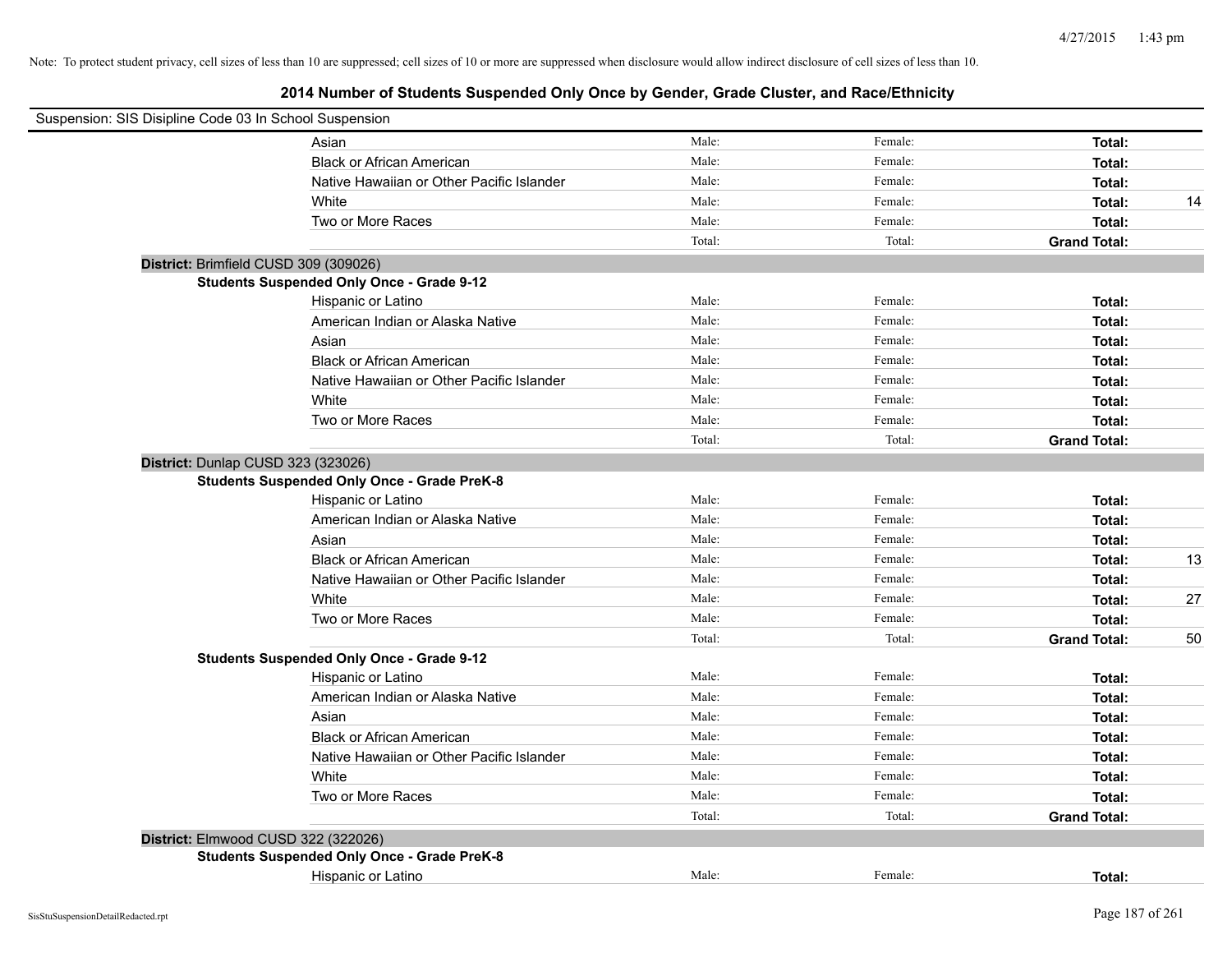| Suspension: SIS Disipline Code 03 In School Suspension |                                                    |        |    |         |    |                     |    |
|--------------------------------------------------------|----------------------------------------------------|--------|----|---------|----|---------------------|----|
|                                                        | American Indian or Alaska Native                   | Male:  |    | Female: |    | Total:              |    |
|                                                        | Asian                                              | Male:  |    | Female: |    | Total:              |    |
|                                                        | <b>Black or African American</b>                   | Male:  |    | Female: |    | Total:              |    |
|                                                        | Native Hawaiian or Other Pacific Islander          | Male:  |    | Female: |    | Total:              |    |
|                                                        | White                                              | Male:  |    | Female: |    | Total:              |    |
|                                                        | Two or More Races                                  | Male:  |    | Female: |    | Total:              |    |
|                                                        |                                                    | Total: |    | Total:  |    | <b>Grand Total:</b> |    |
|                                                        | <b>Students Suspended Only Once - Grade 9-12</b>   |        |    |         |    |                     |    |
|                                                        | Hispanic or Latino                                 | Male:  |    | Female: |    | Total:              |    |
|                                                        | American Indian or Alaska Native                   | Male:  |    | Female: |    | Total:              |    |
|                                                        | Asian                                              | Male:  |    | Female: |    | Total:              |    |
|                                                        | <b>Black or African American</b>                   | Male:  |    | Female: |    | Total:              |    |
|                                                        | Native Hawaiian or Other Pacific Islander          | Male:  |    | Female: |    | Total:              |    |
|                                                        | White                                              | Male:  |    | Female: |    | Total:              |    |
|                                                        | Two or More Races                                  | Male:  |    | Female: |    | Total:              |    |
|                                                        |                                                    | Total: |    | Total:  |    | <b>Grand Total:</b> |    |
|                                                        | District: Farmington Central CUSD 265 (265026)     |        |    |         |    |                     |    |
|                                                        | <b>Students Suspended Only Once - Grade PreK-8</b> |        |    |         |    |                     |    |
|                                                        | Hispanic or Latino                                 | Male:  |    | Female: |    | Total:              |    |
|                                                        | American Indian or Alaska Native                   | Male:  |    | Female: |    | Total:              |    |
|                                                        | Asian                                              | Male:  |    | Female: |    | Total:              |    |
|                                                        | <b>Black or African American</b>                   | Male:  |    | Female: |    | Total:              |    |
|                                                        | Native Hawaiian or Other Pacific Islander          | Male:  |    | Female: |    | Total:              |    |
|                                                        | White                                              | Male:  | 18 | Female: | 12 | Total:              | 30 |
|                                                        | Two or More Races                                  | Male:  |    | Female: |    | Total:              |    |
|                                                        |                                                    | Total: |    | Total:  |    | <b>Grand Total:</b> |    |
|                                                        | <b>Students Suspended Only Once - Grade 9-12</b>   |        |    |         |    |                     |    |
|                                                        | Hispanic or Latino                                 | Male:  |    | Female: |    | Total:              |    |
|                                                        | American Indian or Alaska Native                   | Male:  |    | Female: |    | Total:              |    |
|                                                        | Asian                                              | Male:  |    | Female: |    | Total:              |    |
|                                                        | <b>Black or African American</b>                   | Male:  |    | Female: |    | Total:              |    |
|                                                        | Native Hawaiian or Other Pacific Islander          | Male:  |    | Female: |    | Total:              |    |
|                                                        | White                                              | Male:  |    | Female: |    | Total:              | 24 |
|                                                        | Two or More Races                                  | Male:  |    | Female: |    | Total:              |    |
|                                                        |                                                    | Total: |    | Total:  |    | <b>Grand Total:</b> |    |
|                                                        | District: Hollis Cons SD 328 (328003)              |        |    |         |    |                     |    |
|                                                        | <b>Students Suspended Only Once - Grade PreK-8</b> |        |    |         |    |                     |    |
|                                                        | Hispanic or Latino                                 | Male:  |    | Female: |    | Total:              |    |
|                                                        | American Indian or Alaska Native                   | Male:  |    | Female: |    | Total:              |    |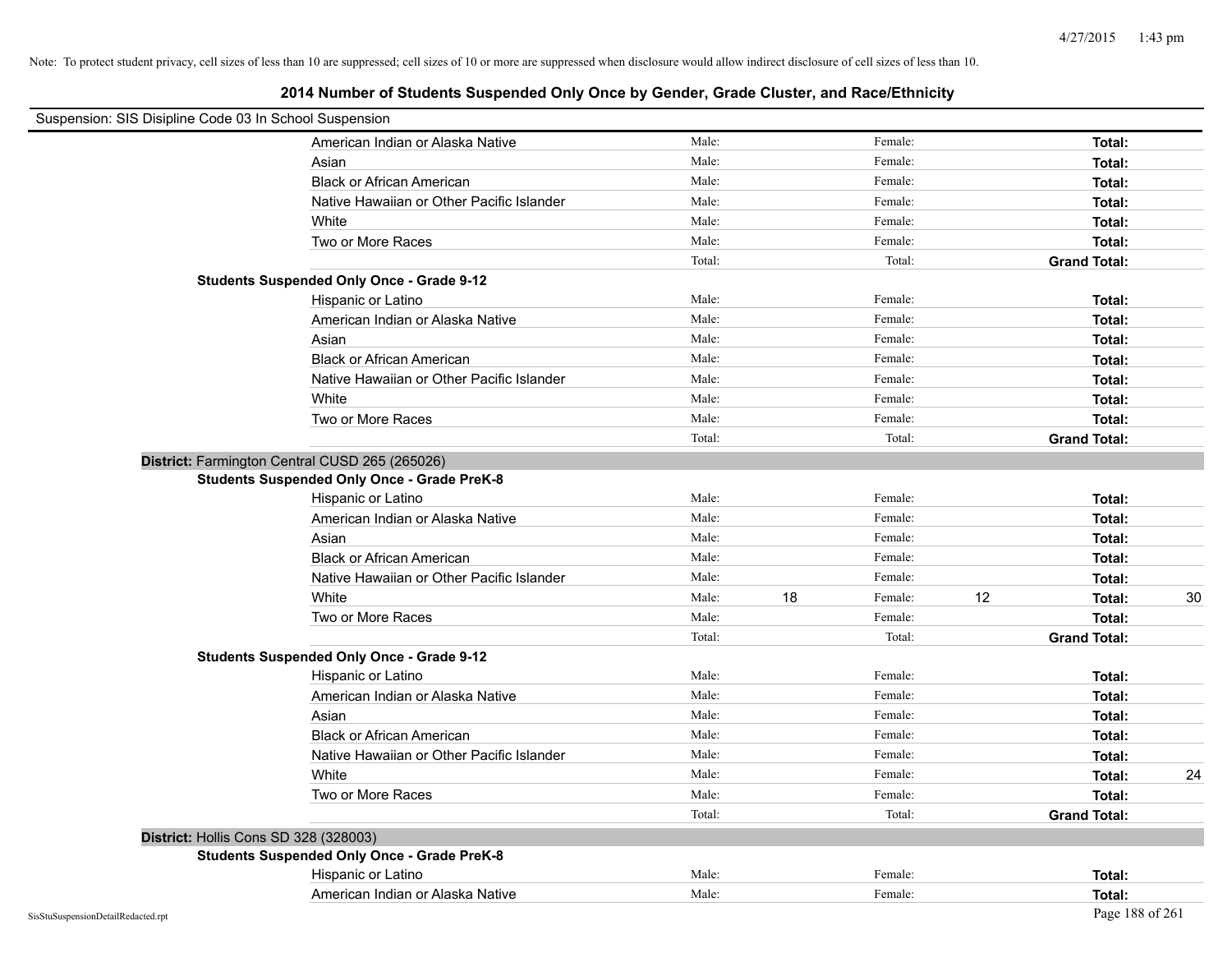# **2014 Number of Students Suspended Only Once by Gender, Grade Cluster, and Race/Ethnicity**

| Suspension: SIS Disipline Code 03 In School Suspension |                                                    |        |         |                     |    |
|--------------------------------------------------------|----------------------------------------------------|--------|---------|---------------------|----|
|                                                        | Asian                                              | Male:  | Female: | Total:              |    |
|                                                        | <b>Black or African American</b>                   | Male:  | Female: | Total:              |    |
|                                                        | Native Hawaiian or Other Pacific Islander          | Male:  | Female: | Total:              |    |
|                                                        | White                                              | Male:  | Female: | Total:              |    |
|                                                        | Two or More Races                                  | Male:  | Female: | Total:              |    |
|                                                        |                                                    | Total: | Total:  | <b>Grand Total:</b> |    |
|                                                        | District: Il Valley Central USD 321 (321026)       |        |         |                     |    |
|                                                        | <b>Students Suspended Only Once - Grade PreK-8</b> |        |         |                     |    |
|                                                        | Hispanic or Latino                                 | Male:  | Female: | Total:              |    |
|                                                        | American Indian or Alaska Native                   | Male:  | Female: | Total:              |    |
|                                                        | Asian                                              | Male:  | Female: | Total:              |    |
|                                                        | <b>Black or African American</b>                   | Male:  | Female: | Total:              |    |
|                                                        | Native Hawaiian or Other Pacific Islander          | Male:  | Female: | Total:              |    |
|                                                        | White                                              | Male:  | Female: | Total:              | 14 |
|                                                        | Two or More Races                                  | Male:  | Female: | Total:              |    |
|                                                        |                                                    | Total: | Total:  | <b>Grand Total:</b> |    |
| District: Illini Bluffs CUSD 327 (327026)              |                                                    |        |         |                     |    |
|                                                        | <b>Students Suspended Only Once - Grade PreK-8</b> |        |         |                     |    |
|                                                        | Hispanic or Latino                                 | Male:  | Female: | Total:              |    |
|                                                        | American Indian or Alaska Native                   | Male:  | Female: | Total:              |    |
|                                                        | Asian                                              | Male:  | Female: | Total:              |    |
|                                                        | <b>Black or African American</b>                   | Male:  | Female: | Total:              |    |
|                                                        | Native Hawaiian or Other Pacific Islander          | Male:  | Female: | Total:              |    |
|                                                        | White                                              | Male:  | Female: | Total:              |    |
|                                                        | Two or More Races                                  | Male:  | Female: | Total:              |    |
|                                                        |                                                    | Total: | Total:  | <b>Grand Total:</b> |    |
| District: Oak Grove SD 68 (068002)                     |                                                    |        |         |                     |    |
|                                                        | <b>Students Suspended Only Once - Grade PreK-8</b> |        |         |                     |    |
|                                                        | Hispanic or Latino                                 | Male:  | Female: | Total:              |    |
|                                                        | American Indian or Alaska Native                   | Male:  | Female: | Total:              |    |
|                                                        | Asian                                              | Male:  | Female: | Total:              |    |
|                                                        | <b>Black or African American</b>                   | Male:  | Female: | Total:              |    |
|                                                        | Native Hawaiian or Other Pacific Islander          | Male:  | Female: | Total:              |    |
|                                                        | White                                              | Male:  | Female: | Total:              |    |
|                                                        | Two or More Races                                  | Male:  | Female: | Total:              |    |
|                                                        |                                                    | Total: | Total:  | <b>Grand Total:</b> |    |

**District:** Peoria Heights CUSD 325 (325026)

**Students Suspended Only Once - Grade 9-12**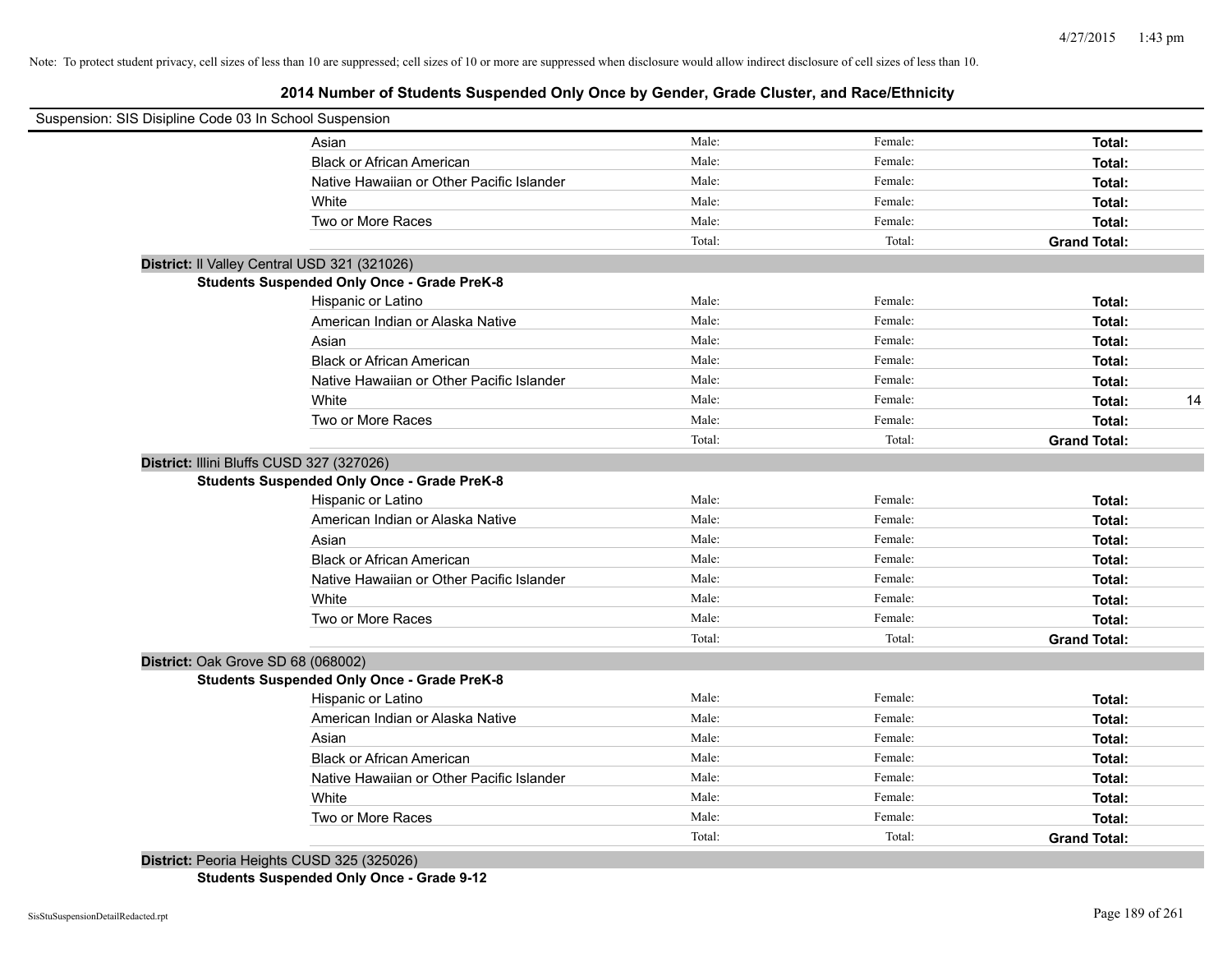| Suspension: SIS Disipline Code 03 In School Suspension |                                                    |        |     |         |     |                     |     |
|--------------------------------------------------------|----------------------------------------------------|--------|-----|---------|-----|---------------------|-----|
|                                                        | Hispanic or Latino                                 | Male:  |     | Female: |     | Total:              |     |
|                                                        | American Indian or Alaska Native                   | Male:  |     | Female: |     | Total:              |     |
|                                                        | Asian                                              | Male:  |     | Female: |     | Total:              |     |
|                                                        | <b>Black or African American</b>                   | Male:  |     | Female: |     | Total:              |     |
|                                                        | Native Hawaiian or Other Pacific Islander          | Male:  |     | Female: |     | Total:              |     |
|                                                        | White                                              | Male:  |     | Female: |     | Total:              |     |
|                                                        | Two or More Races                                  | Male:  |     | Female: |     | Total:              |     |
|                                                        |                                                    | Total: |     | Total:  |     | <b>Grand Total:</b> |     |
| District: Peoria SD 150 (150025)                       |                                                    |        |     |         |     |                     |     |
|                                                        | <b>Students Suspended Only Once - Grade PreK-8</b> |        |     |         |     |                     |     |
|                                                        | Hispanic or Latino                                 | Male:  |     | Female: |     | Total:              | 15  |
|                                                        | American Indian or Alaska Native                   | Male:  |     | Female: |     | Total:              |     |
|                                                        | Asian                                              | Male:  |     | Female: |     | Total:              |     |
|                                                        | <b>Black or African American</b>                   | Male:  | 165 | Female: | 123 | Total:              | 288 |
|                                                        | Native Hawaiian or Other Pacific Islander          | Male:  |     | Female: |     | Total:              |     |
|                                                        | White                                              | Male:  | 29  | Female: | 12  | Total:              | 41  |
|                                                        | Two or More Races                                  | Male:  | 21  | Female: | 13  | Total:              | 34  |
|                                                        |                                                    | Total: |     | Total:  |     | <b>Grand Total:</b> |     |
|                                                        | <b>Students Suspended Only Once - Grade 9-12</b>   |        |     |         |     |                     |     |
|                                                        | Hispanic or Latino                                 | Male:  | 15  | Female: | 12  | Total:              | 27  |
|                                                        | American Indian or Alaska Native                   | Male:  |     | Female: |     | Total:              |     |
|                                                        | Asian                                              | Male:  |     | Female: |     | Total:              |     |
|                                                        | <b>Black or African American</b>                   | Male:  | 127 | Female: | 137 | Total:              | 264 |
|                                                        | Native Hawaiian or Other Pacific Islander          | Male:  |     | Female: |     | Total:              |     |
|                                                        | White                                              | Male:  | 43  | Female: | 47  | Total:              | 90  |
|                                                        | Two or More Races                                  | Male:  | 27  | Female: | 16  | Total:              | 43  |
|                                                        |                                                    | Total: |     | Total:  |     | <b>Grand Total:</b> |     |
| District: Pleasant Hill SD 69 (069002)                 |                                                    |        |     |         |     |                     |     |
|                                                        | <b>Students Suspended Only Once - Grade PreK-8</b> |        |     |         |     |                     |     |
|                                                        | Hispanic or Latino                                 | Male:  |     | Female: |     | Total:              |     |
|                                                        | American Indian or Alaska Native                   | Male:  |     | Female: |     | Total:              |     |
|                                                        | Asian                                              | Male:  |     | Female: |     | Total:              |     |
|                                                        | <b>Black or African American</b>                   | Male:  |     | Female: |     | Total:              |     |
|                                                        | Native Hawaiian or Other Pacific Islander          | Male:  |     | Female: |     | Total:              |     |
|                                                        | White                                              | Male:  |     | Female: |     | Total:              |     |
|                                                        | Two or More Races                                  | Male:  |     | Female: |     | Total:              |     |
|                                                        |                                                    | Total: |     | Total:  |     | <b>Grand Total:</b> |     |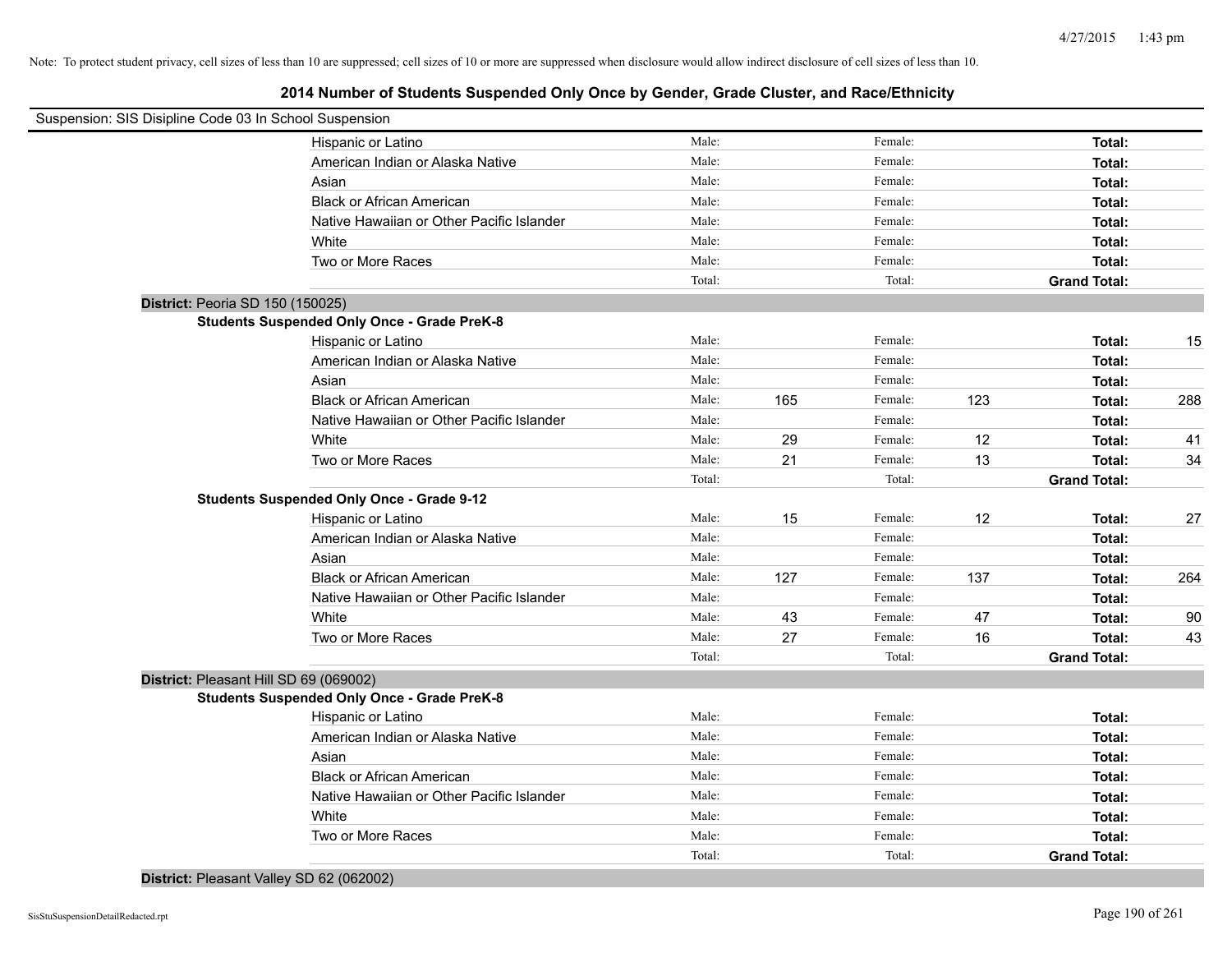| Suspension: SIS Disipline Code 03 In School Suspension |                                                     |        |         |                     |
|--------------------------------------------------------|-----------------------------------------------------|--------|---------|---------------------|
|                                                        | <b>Students Suspended Only Once - Grade PreK-8</b>  |        |         |                     |
|                                                        | Hispanic or Latino                                  | Male:  | Female: | Total:              |
|                                                        | American Indian or Alaska Native                    | Male:  | Female: | Total:              |
|                                                        | Asian                                               | Male:  | Female: | Total:              |
|                                                        | <b>Black or African American</b>                    | Male:  | Female: | 12<br>Total:        |
|                                                        | Native Hawaiian or Other Pacific Islander           | Male:  | Female: | Total:              |
|                                                        | White                                               | Male:  | Female: | Total:              |
|                                                        | Two or More Races                                   | Male:  | Female: | Total:              |
|                                                        |                                                     | Total: | Total:  | <b>Grand Total:</b> |
| District: Princeville CUSD 326 (326026)                |                                                     |        |         |                     |
|                                                        | <b>Students Suspended Only Once - Grade PreK-8</b>  |        |         |                     |
|                                                        | Hispanic or Latino                                  | Male:  | Female: | Total:              |
|                                                        | American Indian or Alaska Native                    | Male:  | Female: | Total:              |
|                                                        | Asian                                               | Male:  | Female: | Total:              |
|                                                        | <b>Black or African American</b>                    | Male:  | Female: | Total:              |
|                                                        | Native Hawaiian or Other Pacific Islander           | Male:  | Female: | Total:              |
|                                                        | White                                               | Male:  | Female: | Total:              |
|                                                        | Two or More Races                                   | Male:  | Female: | Total:              |
|                                                        |                                                     | Total: | Total:  | <b>Grand Total:</b> |
|                                                        | <b>Students Suspended Only Once - Grade 9-12</b>    |        |         |                     |
|                                                        | Hispanic or Latino                                  | Male:  | Female: | Total:              |
|                                                        | American Indian or Alaska Native                    | Male:  | Female: | Total:              |
|                                                        | Asian                                               | Male:  | Female: | Total:              |
|                                                        | <b>Black or African American</b>                    | Male:  | Female: | Total:              |
|                                                        | Native Hawaiian or Other Pacific Islander           | Male:  | Female: | Total:              |
|                                                        | White                                               | Male:  | Female: | Total:              |
|                                                        | Two or More Races                                   | Male:  | Female: | Total:              |
|                                                        |                                                     | Total: | Total:  | <b>Grand Total:</b> |
|                                                        | District: Spec Educ Assoc of Peoria County (000061) |        |         |                     |
|                                                        | <b>Students Suspended Only Once - Grade 9-12</b>    |        |         |                     |
|                                                        | Hispanic or Latino                                  | Male:  | Female: | Total:              |
|                                                        | American Indian or Alaska Native                    | Male:  | Female: | Total:              |
|                                                        | Asian                                               | Male:  | Female: | Total:              |
|                                                        | <b>Black or African American</b>                    | Male:  | Female: | Total:              |
|                                                        | Native Hawaiian or Other Pacific Islander           | Male:  | Female: | Total:              |
|                                                        | White                                               | Male:  | Female: | Total:              |
|                                                        | Two or More Races                                   | Male:  | Female: | Total:              |
|                                                        |                                                     | Total: | Total:  | <b>Grand Total:</b> |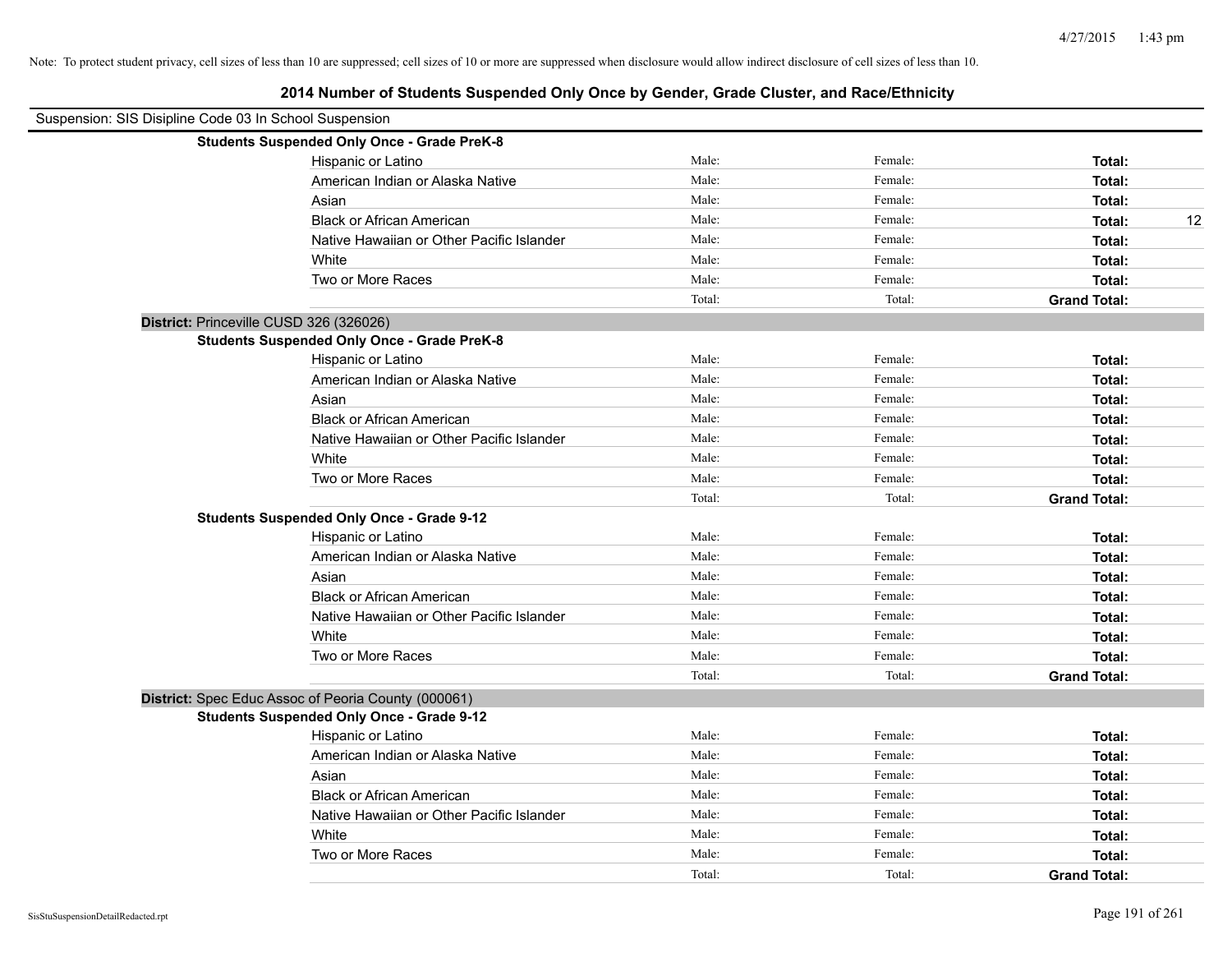# **2014 Number of Students Suspended Only Once by Gender, Grade Cluster, and Race/Ethnicity**

Suspension: SIS Disipline Code 03 In School Suspension

| Region: Region 05 North Cook ISC 1 (05) |                                                    |        |         |                     |
|-----------------------------------------|----------------------------------------------------|--------|---------|---------------------|
| County: Cook (016)                      |                                                    |        |         |                     |
|                                         | District: Arlington Heights SD 25 (025002)         |        |         |                     |
|                                         | <b>Students Suspended Only Once - Grade PreK-8</b> |        |         |                     |
|                                         | Hispanic or Latino                                 | Male:  | Female: | Total:              |
|                                         | American Indian or Alaska Native                   | Male:  | Female: | Total:              |
|                                         | Asian                                              | Male:  | Female: | Total:              |
|                                         | <b>Black or African American</b>                   | Male:  | Female: | Total:              |
|                                         | Native Hawaiian or Other Pacific Islander          | Male:  | Female: | Total:              |
|                                         | White                                              | Male:  | Female: | Total:              |
|                                         | Two or More Races                                  | Male:  | Female: | Total:              |
|                                         |                                                    | Total: | Total:  | <b>Grand Total:</b> |
| District: Avoca SD 37 (037002)          |                                                    |        |         |                     |
|                                         | <b>Students Suspended Only Once - Grade PreK-8</b> |        |         |                     |
|                                         | Hispanic or Latino                                 | Male:  | Female: | Total:              |
|                                         | American Indian or Alaska Native                   | Male:  | Female: | Total:              |
|                                         | Asian                                              | Male:  | Female: | Total:              |
|                                         | <b>Black or African American</b>                   | Male:  | Female: | Total:              |
|                                         | Native Hawaiian or Other Pacific Islander          | Male:  | Female: | Total:              |
|                                         | White                                              | Male:  | Female: | Total:              |
|                                         | Two or More Races                                  | Male:  | Female: | Total:              |
|                                         |                                                    | Total: | Total:  | <b>Grand Total:</b> |
|                                         | District: Camelot Education (027000)               |        |         |                     |
|                                         | <b>Students Suspended Only Once - Grade PreK-8</b> |        |         |                     |
|                                         | Hispanic or Latino                                 | Male:  | Female: | Total:              |
|                                         | American Indian or Alaska Native                   | Male:  | Female: | Total:              |
|                                         | Asian                                              | Male:  | Female: | Total:              |
|                                         | <b>Black or African American</b>                   | Male:  | Female: | Total:              |
|                                         | Native Hawaiian or Other Pacific Islander          | Male:  | Female: | Total:              |
|                                         | White                                              | Male:  | Female: | Total:              |
|                                         | Two or More Races                                  | Male:  | Female: | Total:              |
|                                         |                                                    | Total: | Total:  | <b>Grand Total:</b> |
| District: CCSD 62 (062004)              |                                                    |        |         |                     |
|                                         | <b>Students Suspended Only Once - Grade PreK-8</b> |        |         |                     |
|                                         | Hispanic or Latino                                 | Male:  | Female: | 25<br>Total:        |
|                                         | American Indian or Alaska Native                   | Male:  | Female: | Total:              |
|                                         | Asian                                              | Male:  | Female: | Total:              |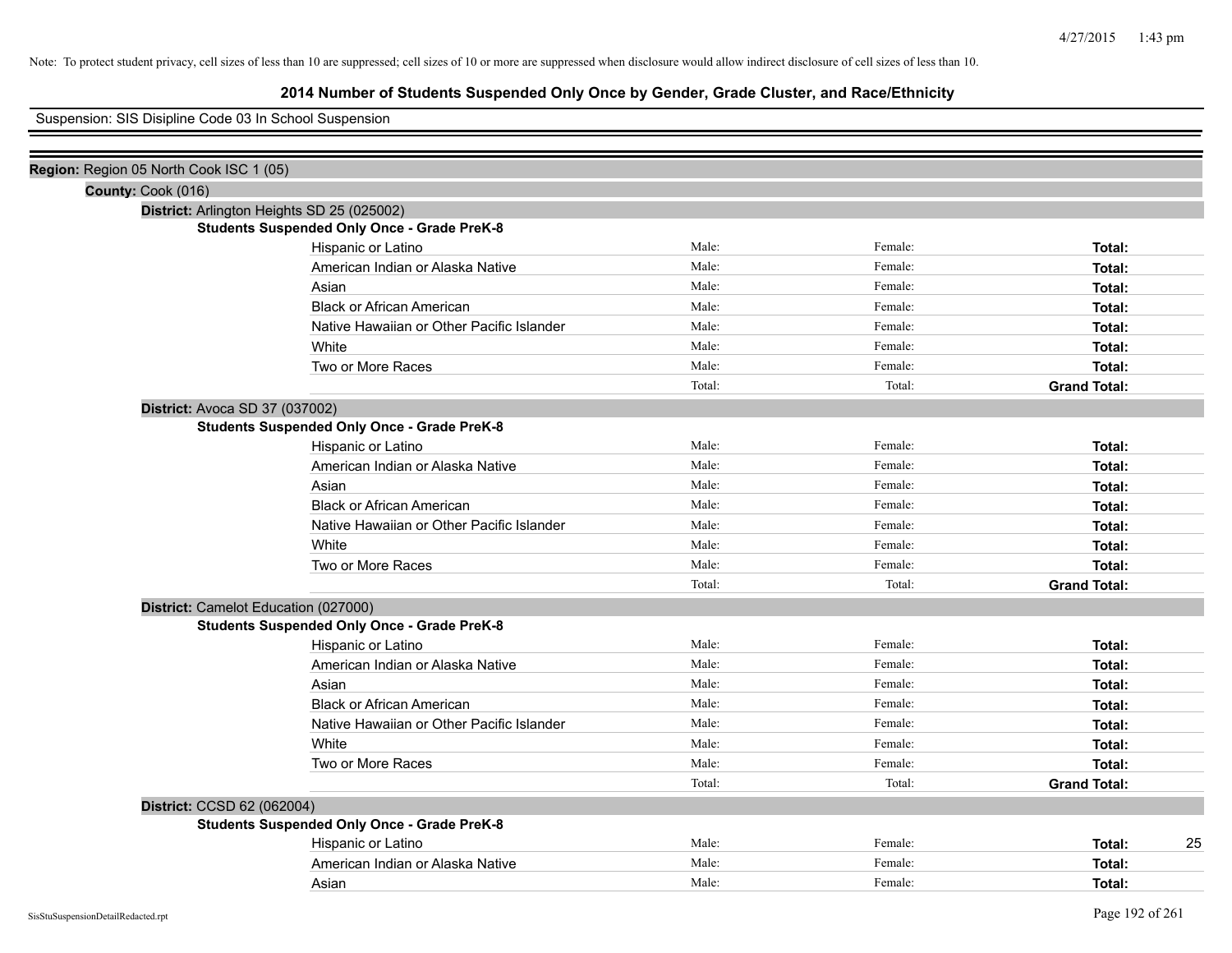| Suspension: SIS Disipline Code 03 In School Suspension |        |    |         |    |                     |    |
|--------------------------------------------------------|--------|----|---------|----|---------------------|----|
| <b>Black or African American</b>                       | Male:  |    | Female: |    | Total:              |    |
| Native Hawaiian or Other Pacific Islander              | Male:  |    | Female: |    | Total:              |    |
| White                                                  | Male:  |    | Female: |    | Total:              |    |
| Two or More Races                                      | Male:  |    | Female: |    | Total:              |    |
|                                                        | Total: |    | Total:  |    | <b>Grand Total:</b> | 38 |
| District: East Maine SD 63 (063002)                    |        |    |         |    |                     |    |
| <b>Students Suspended Only Once - Grade PreK-8</b>     |        |    |         |    |                     |    |
| Hispanic or Latino                                     | Male:  |    | Female: |    | Total:              | 10 |
| American Indian or Alaska Native                       | Male:  |    | Female: |    | Total:              |    |
| Asian                                                  | Male:  |    | Female: |    | Total:              |    |
| <b>Black or African American</b>                       | Male:  |    | Female: |    | Total:              |    |
| Native Hawaiian or Other Pacific Islander              | Male:  |    | Female: |    | Total:              |    |
| White                                                  | Male:  |    | Female: |    | Total:              | 19 |
| Two or More Races                                      | Male:  |    | Female: |    | Total:              |    |
|                                                        | Total: | 35 | Total:  | 10 | <b>Grand Total:</b> | 45 |
| District: East Prairie SD 73 (073002)                  |        |    |         |    |                     |    |
| <b>Students Suspended Only Once - Grade PreK-8</b>     |        |    |         |    |                     |    |
| Hispanic or Latino                                     | Male:  |    | Female: |    | Total:              |    |
| American Indian or Alaska Native                       | Male:  |    | Female: |    | Total:              |    |
| Asian                                                  | Male:  |    | Female: |    | Total:              |    |
| <b>Black or African American</b>                       | Male:  |    | Female: |    | Total:              |    |
| Native Hawaiian or Other Pacific Islander              | Male:  |    | Female: |    | Total:              |    |
| White                                                  | Male:  |    | Female: |    | Total:              |    |
| Two or More Races                                      | Male:  |    | Female: |    | Total:              |    |
|                                                        | Total: |    | Total:  |    | <b>Grand Total:</b> |    |
| District: Evanston CCSD 65 (065004)                    |        |    |         |    |                     |    |
| <b>Students Suspended Only Once - Grade PreK-8</b>     |        |    |         |    |                     |    |
| Hispanic or Latino                                     | Male:  |    | Female: |    | Total:              |    |
| American Indian or Alaska Native                       | Male:  |    | Female: |    | Total:              |    |
| Asian                                                  | Male:  |    | Female: |    | Total:              |    |
| <b>Black or African American</b>                       | Male:  |    | Female: |    | Total:              |    |
| Native Hawaiian or Other Pacific Islander              | Male:  |    | Female: |    | Total:              |    |
| White                                                  | Male:  |    | Female: |    | Total:              |    |
| Two or More Races                                      | Male:  |    | Female: |    | Total:              |    |
|                                                        | Total: |    | Total:  |    | <b>Grand Total:</b> |    |
| District: Evanston Twp HSD 202 (202017)                |        |    |         |    |                     |    |
| <b>Students Suspended Only Once - Grade 9-12</b>       |        |    |         |    |                     |    |
| Hispanic or Latino                                     | Male:  | 23 | Female: | 11 | Total:              | 34 |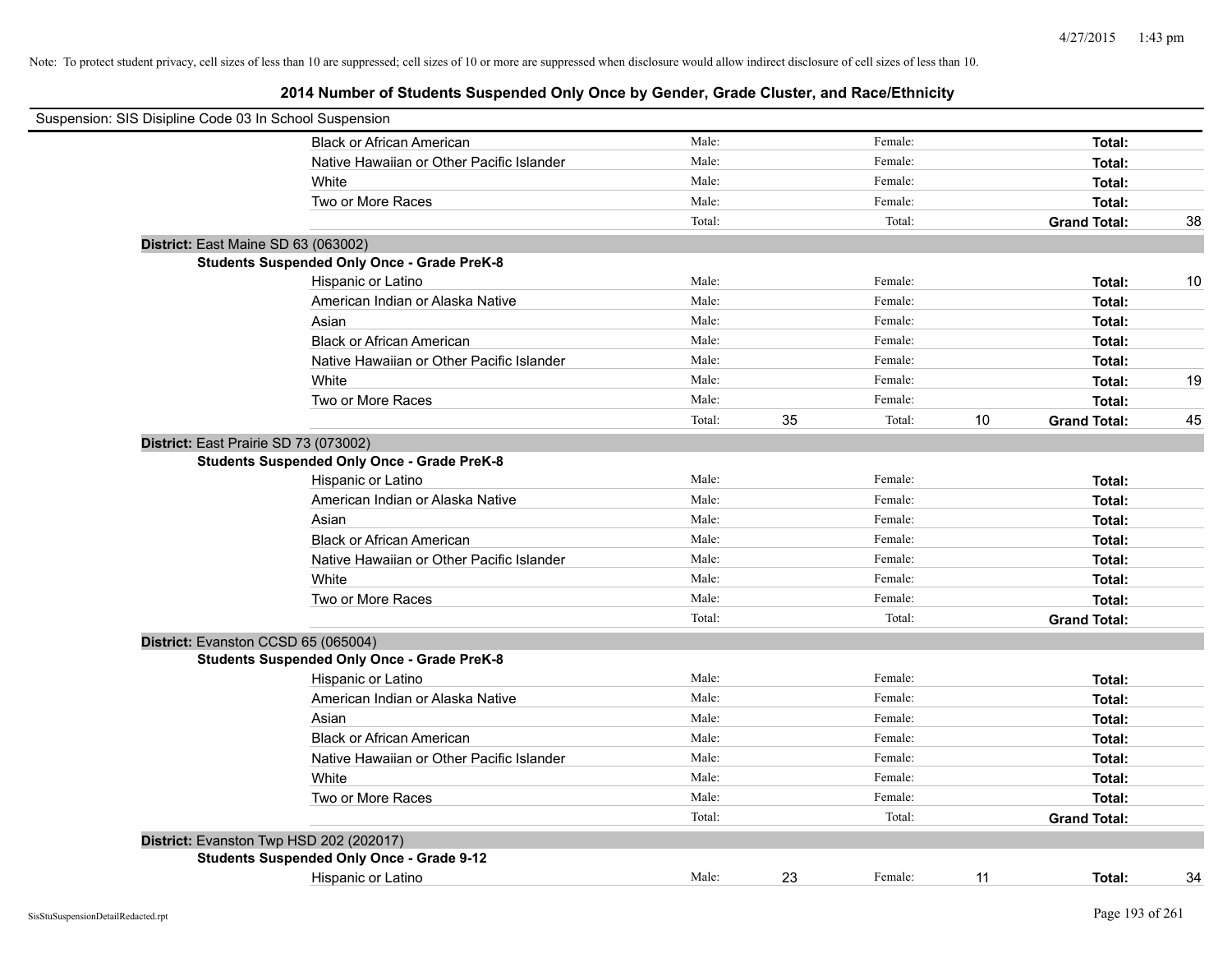# **2014 Number of Students Suspended Only Once by Gender, Grade Cluster, and Race/Ethnicity**

| Suspension: SIS Disipline Code 03 In School Suspension |        |    |         |    |                     |    |
|--------------------------------------------------------|--------|----|---------|----|---------------------|----|
| American Indian or Alaska Native                       | Male:  |    | Female: |    | Total:              |    |
| Asian                                                  | Male:  |    | Female: |    | Total:              |    |
| <b>Black or African American</b>                       | Male:  | 39 | Female: | 36 | Total:              | 75 |
| Native Hawaiian or Other Pacific Islander              | Male:  |    | Female: |    | Total:              |    |
| White                                                  | Male:  |    | Female: |    | Total:              | 17 |
| Two or More Races                                      | Male:  |    | Female: |    | Total:              |    |
|                                                        | Total: |    | Total:  |    | <b>Grand Total:</b> |    |
| District: Fairview SD 72 (072002)                      |        |    |         |    |                     |    |
| <b>Students Suspended Only Once - Grade PreK-8</b>     |        |    |         |    |                     |    |
| Hispanic or Latino                                     | Male:  |    | Female: |    | Total:              |    |
| American Indian or Alaska Native                       | Male:  |    | Female: |    | Total:              |    |
| Asian                                                  | Male:  |    | Female: |    | Total:              |    |
| <b>Black or African American</b>                       | Male:  |    | Female: |    | Total:              |    |
| Native Hawaiian or Other Pacific Islander              | Male:  |    | Female: |    | Total:              |    |
| White                                                  | Male:  |    | Female: |    | Total:              |    |
| Two or More Races                                      | Male:  |    | Female: |    | Total:              |    |
|                                                        | Total: |    | Total:  |    | <b>Grand Total:</b> |    |
| District: Glenview CCSD 34 (034004)                    |        |    |         |    |                     |    |
| <b>Students Suspended Only Once - Grade PreK-8</b>     |        |    |         |    |                     |    |
| Hispanic or Latino                                     | Male:  |    | Female: |    | Total:              | 11 |
| American Indian or Alaska Native                       | Male:  |    | Female: |    | Total:              |    |
| Asian                                                  | Male:  |    | Female: |    | Total:              |    |
| <b>Black or African American</b>                       | Male:  |    | Female: |    | Total:              |    |
| Native Hawaiian or Other Pacific Islander              | Male:  |    | Female: |    | Total:              |    |
| White                                                  | Male:  |    | Female: |    | Total:              | 40 |
| Two or More Races                                      | Male:  |    | Female: |    | Total:              |    |
|                                                        | Total: |    | Total:  |    | <b>Grand Total:</b> |    |
| District: Golf ESD 67 (067002)                         |        |    |         |    |                     |    |
| <b>Students Suspended Only Once - Grade PreK-8</b>     |        |    |         |    |                     |    |
| Hispanic or Latino                                     | Male:  |    | Female: |    | Total:              |    |
| American Indian or Alaska Native                       | Male:  |    | Female: |    | Total:              |    |
| Asian                                                  | Male:  |    | Female: |    | Total:              |    |
| <b>Black or African American</b>                       | Male:  |    | Female: |    | Total:              |    |
| Native Hawaiian or Other Pacific Islander              | Male:  |    | Female: |    | Total:              |    |
| White                                                  | Male:  |    | Female: |    | Total:              |    |
| Two or More Races                                      | Male:  |    | Female: |    | Total:              |    |
|                                                        | Total: |    | Total:  |    | <b>Grand Total:</b> | 18 |

**District:** Lincolnwood SD 74 (074002)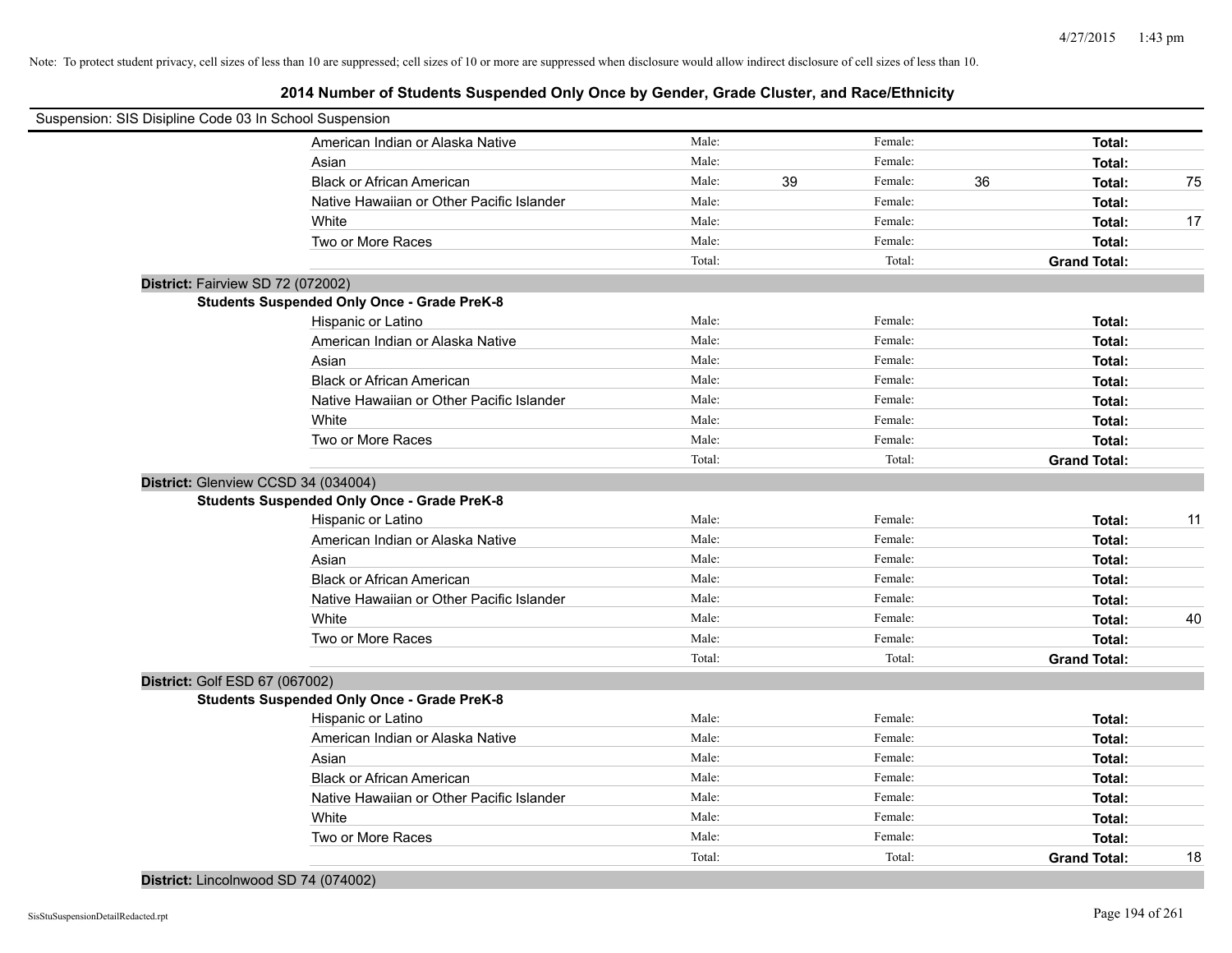| Suspension: SIS Disipline Code 03 In School Suspension |        |     |         |     |                     |     |
|--------------------------------------------------------|--------|-----|---------|-----|---------------------|-----|
| <b>Students Suspended Only Once - Grade PreK-8</b>     |        |     |         |     |                     |     |
| Hispanic or Latino                                     | Male:  |     | Female: |     | Total:              |     |
| American Indian or Alaska Native                       | Male:  |     | Female: |     | Total:              |     |
| Asian                                                  | Male:  |     | Female: |     | Total:              |     |
| <b>Black or African American</b>                       | Male:  |     | Female: |     | Total:              |     |
| Native Hawaiian or Other Pacific Islander              | Male:  |     | Female: |     | Total:              |     |
| White                                                  | Male:  |     | Female: |     | Total:              |     |
| Two or More Races                                      | Male:  |     | Female: |     | Total:              |     |
|                                                        | Total: |     | Total:  |     | <b>Grand Total:</b> |     |
| District: Maine Township HSD 207 (207017)              |        |     |         |     |                     |     |
| <b>Students Suspended Only Once - Grade 9-12</b>       |        |     |         |     |                     |     |
| Hispanic or Latino                                     | Male:  | 96  | Female: | 84  | Total:              | 180 |
| American Indian or Alaska Native                       | Male:  |     | Female: |     | Total:              |     |
| Asian                                                  | Male:  | 34  | Female: | 24  | Total:              | 58  |
| <b>Black or African American</b>                       | Male:  | 11  | Female: | 10  | Total:              | 21  |
| Native Hawaiian or Other Pacific Islander              | Male:  |     | Female: |     | Total:              |     |
| White                                                  | Male:  | 236 | Female: | 163 | Total:              | 399 |
| Two or More Races                                      | Male:  |     | Female: |     | Total:              | 12  |
|                                                        | Total: | 390 | Total:  | 291 | <b>Grand Total:</b> | 681 |
| District: Morton Grove SD 70 (070002)                  |        |     |         |     |                     |     |
| <b>Students Suspended Only Once - Grade PreK-8</b>     |        |     |         |     |                     |     |
| Hispanic or Latino                                     | Male:  |     | Female: |     | Total:              |     |
| American Indian or Alaska Native                       | Male:  |     | Female: |     | Total:              |     |
| Asian                                                  | Male:  |     | Female: |     | Total:              |     |
| <b>Black or African American</b>                       | Male:  |     | Female: |     | Total:              |     |
| Native Hawaiian or Other Pacific Islander              | Male:  |     | Female: |     | Total:              |     |
| White                                                  | Male:  |     | Female: |     | Total:              |     |
| Two or More Races                                      | Male:  |     | Female: |     | Total:              |     |
|                                                        | Total: |     | Total:  |     | <b>Grand Total:</b> | 10  |
| District: Mount Prospect SD 57 (057002)                |        |     |         |     |                     |     |
| <b>Students Suspended Only Once - Grade PreK-8</b>     |        |     |         |     |                     |     |
| Hispanic or Latino                                     | Male:  |     | Female: |     | Total:              |     |
| American Indian or Alaska Native                       | Male:  |     | Female: |     | Total:              |     |
| Asian                                                  | Male:  |     | Female: |     | Total:              |     |
| <b>Black or African American</b>                       | Male:  |     | Female: |     | Total:              |     |
| Native Hawaiian or Other Pacific Islander              | Male:  |     | Female: |     | Total:              |     |
| White                                                  | Male:  |     | Female: |     | Total:              | 11  |
| Two or More Races                                      | Male:  |     | Female: |     | Total:              |     |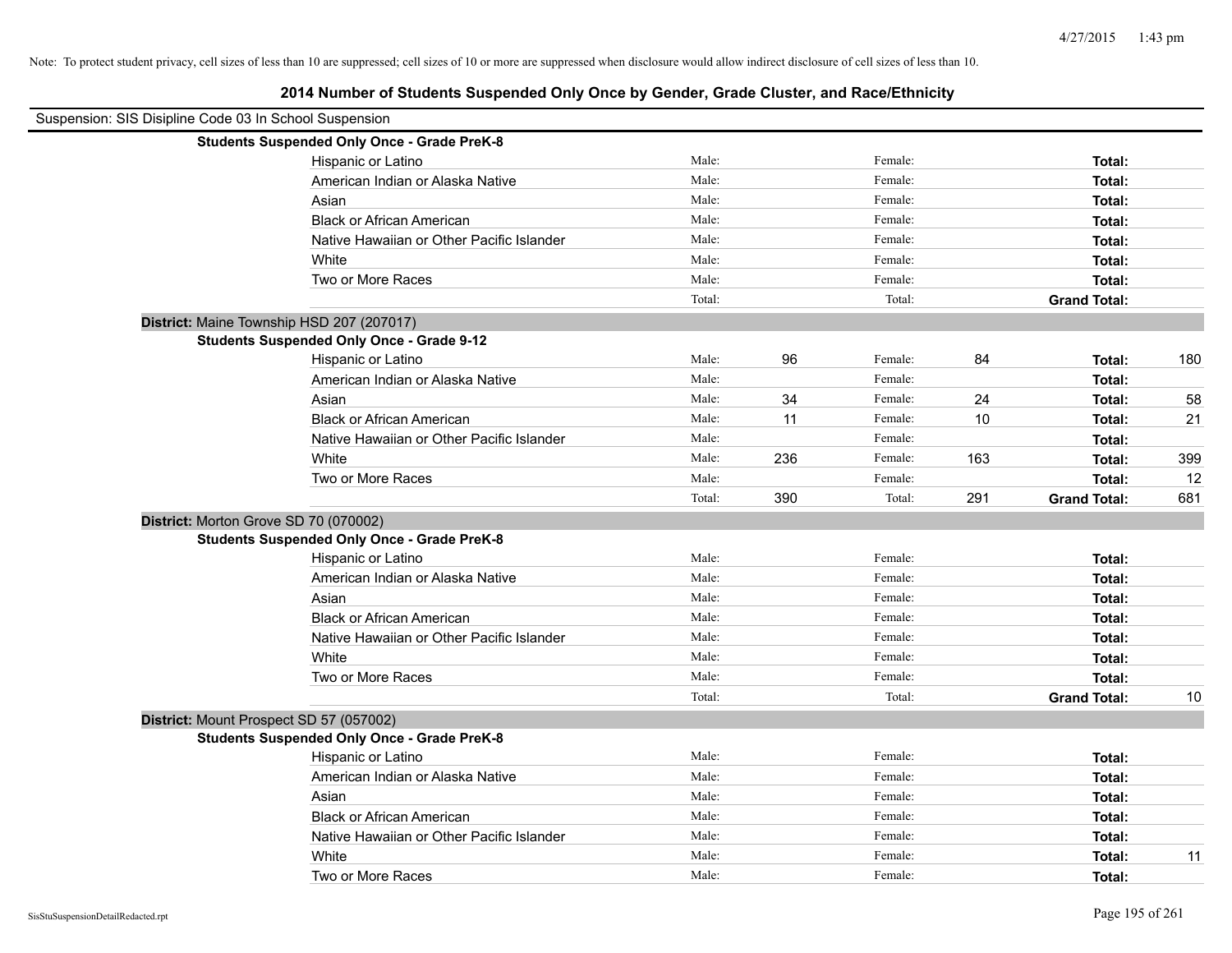| Suspension: SIS Disipline Code 03 In School Suspension |        |    |         |    |                     |    |
|--------------------------------------------------------|--------|----|---------|----|---------------------|----|
|                                                        | Total: |    | Total:  |    | <b>Grand Total:</b> |    |
| District: Niles ESD 71 (071002)                        |        |    |         |    |                     |    |
| <b>Students Suspended Only Once - Grade PreK-8</b>     |        |    |         |    |                     |    |
| Hispanic or Latino                                     | Male:  |    | Female: |    | Total:              |    |
| American Indian or Alaska Native                       | Male:  |    | Female: |    | Total:              |    |
| Asian                                                  | Male:  |    | Female: |    | Total:              |    |
| <b>Black or African American</b>                       | Male:  |    | Female: |    | Total:              |    |
| Native Hawaiian or Other Pacific Islander              | Male:  |    | Female: |    | Total:              |    |
| White                                                  | Male:  |    | Female: |    | Total:              |    |
| Two or More Races                                      | Male:  |    | Female: |    | Total:              |    |
|                                                        | Total: |    | Total:  |    | <b>Grand Total:</b> | 11 |
| District: Niles Twp CHSD 219 (219017)                  |        |    |         |    |                     |    |
| <b>Students Suspended Only Once - Grade 9-12</b>       |        |    |         |    |                     |    |
| Hispanic or Latino                                     | Male:  | 31 | Female: | 16 | Total:              | 47 |
| American Indian or Alaska Native                       | Male:  |    | Female: |    | Total:              |    |
| Asian                                                  | Male:  | 24 | Female: | 16 | Total:              | 40 |
| <b>Black or African American</b>                       | Male:  | 20 | Female: | 16 | Total:              | 36 |
| Native Hawaiian or Other Pacific Islander              | Male:  |    | Female: |    | Total:              |    |
| White                                                  | Male:  | 58 | Female: | 38 | Total:              | 96 |
| Two or More Races                                      | Male:  |    | Female: |    | Total:              |    |
|                                                        | Total: |    | Total:  |    | <b>Grand Total:</b> |    |
| District: Northbrook ESD 27 (027002)                   |        |    |         |    |                     |    |
| <b>Students Suspended Only Once - Grade PreK-8</b>     |        |    |         |    |                     |    |
| Hispanic or Latino                                     | Male:  |    | Female: |    | Total:              |    |
| American Indian or Alaska Native                       | Male:  |    | Female: |    | Total:              |    |
| Asian                                                  | Male:  |    | Female: |    | Total:              |    |
| <b>Black or African American</b>                       | Male:  |    | Female: |    | Total:              |    |
| Native Hawaiian or Other Pacific Islander              | Male:  |    | Female: |    | Total:              |    |
| White                                                  | Male:  |    | Female: |    | Total:              | 11 |
| Two or More Races                                      | Male:  |    | Female: |    | Total:              |    |
|                                                        | Total: |    | Total:  |    | <b>Grand Total:</b> |    |
| District: Northbrook SD 28 (028002)                    |        |    |         |    |                     |    |
| <b>Students Suspended Only Once - Grade PreK-8</b>     |        |    |         |    |                     |    |
| Hispanic or Latino                                     | Male:  |    | Female: |    | Total:              |    |
| American Indian or Alaska Native                       | Male:  |    | Female: |    | Total:              |    |
| Asian                                                  | Male:  |    | Female: |    | Total:              |    |
| <b>Black or African American</b>                       | Male:  |    | Female: |    | Total:              |    |
| Native Hawaiian or Other Pacific Islander              | Male:  |    | Female: |    | Total:              |    |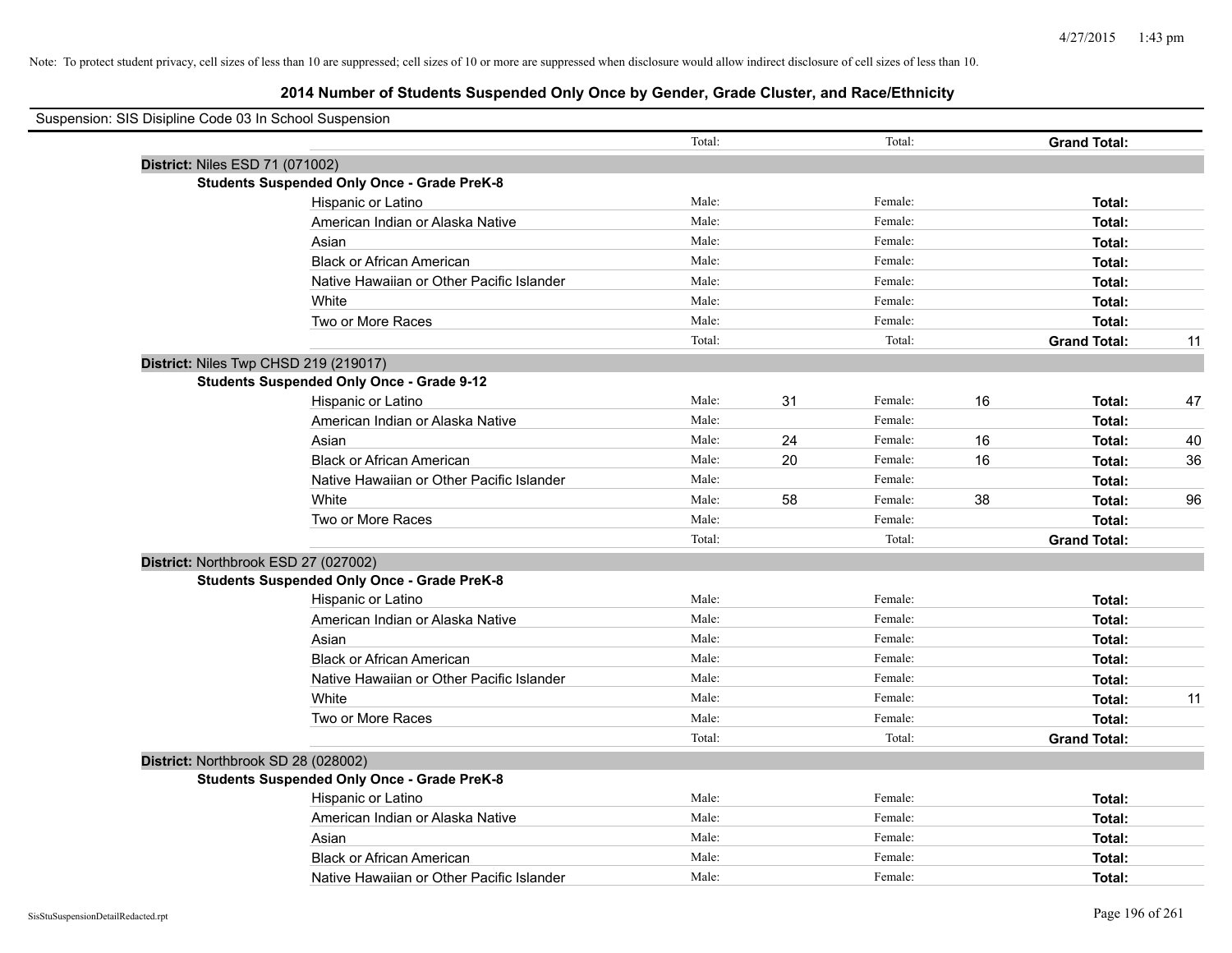| Suspension: SIS Disipline Code 03 In School Suspension |                                                    |        |    |         |    |                     |     |
|--------------------------------------------------------|----------------------------------------------------|--------|----|---------|----|---------------------|-----|
|                                                        | White                                              | Male:  |    | Female: |    | Total:              | 14  |
|                                                        | Two or More Races                                  | Male:  |    | Female: |    | Total:              |     |
|                                                        |                                                    | Total: |    | Total:  |    | <b>Grand Total:</b> |     |
| District: Northfield Twp HSD 225 (225017)              |                                                    |        |    |         |    |                     |     |
|                                                        | <b>Students Suspended Only Once - Grade 9-12</b>   |        |    |         |    |                     |     |
|                                                        | Hispanic or Latino                                 | Male:  |    | Female: |    | Total:              |     |
|                                                        | American Indian or Alaska Native                   | Male:  |    | Female: |    | Total:              |     |
|                                                        | Asian                                              | Male:  |    | Female: |    | Total:              |     |
|                                                        | <b>Black or African American</b>                   | Male:  |    | Female: |    | Total:              |     |
|                                                        | Native Hawaiian or Other Pacific Islander          | Male:  |    | Female: |    | Total:              |     |
|                                                        | White                                              | Male:  |    | Female: |    | Total:              | 24  |
|                                                        | Two or More Races                                  | Male:  |    | Female: |    | Total:              |     |
|                                                        |                                                    | Total: |    | Total:  |    | <b>Grand Total:</b> |     |
|                                                        | District: Ombudsman Educational Services (004000)  |        |    |         |    |                     |     |
|                                                        | <b>Students Suspended Only Once - Grade 9-12</b>   |        |    |         |    |                     |     |
|                                                        | Hispanic or Latino                                 | Male:  |    | Female: |    | Total:              |     |
|                                                        | American Indian or Alaska Native                   | Male:  |    | Female: |    | Total:              |     |
|                                                        | Asian                                              | Male:  |    | Female: |    | Total:              |     |
|                                                        | <b>Black or African American</b>                   | Male:  |    | Female: |    | Total:              |     |
|                                                        | Native Hawaiian or Other Pacific Islander          | Male:  |    | Female: |    | Total:              |     |
|                                                        | White                                              | Male:  |    | Female: |    | Total:              |     |
|                                                        | Two or More Races                                  | Male:  |    | Female: |    | Total:              |     |
|                                                        |                                                    | Total: |    | Total:  |    | <b>Grand Total:</b> |     |
| District: Palatine CCSD 15 (015004)                    |                                                    |        |    |         |    |                     |     |
|                                                        | <b>Students Suspended Only Once - Grade PreK-8</b> |        |    |         |    |                     |     |
|                                                        | Hispanic or Latino                                 | Male:  | 88 | Female: | 29 | Total:              | 117 |
|                                                        | American Indian or Alaska Native                   | Male:  |    | Female: |    | Total:              |     |
|                                                        | Asian                                              | Male:  |    | Female: |    | Total:              |     |
|                                                        | <b>Black or African American</b>                   | Male:  |    | Female: |    | Total:              | 12  |
|                                                        | Native Hawaiian or Other Pacific Islander          | Male:  |    | Female: |    | Total:              |     |
|                                                        | White                                              | Male:  | 41 | Female: | 11 | Total:              | 52  |
|                                                        | Two or More Races                                  | Male:  |    | Female: |    | Total:              |     |
|                                                        |                                                    | Total: |    | Total:  |    | <b>Grand Total:</b> | 192 |
| District: Park Ridge CCSD 64 (064004)                  |                                                    |        |    |         |    |                     |     |
|                                                        | <b>Students Suspended Only Once - Grade PreK-8</b> |        |    |         |    |                     |     |
|                                                        | Hispanic or Latino                                 | Male:  |    | Female: |    | Total:              |     |
|                                                        | American Indian or Alaska Native                   | Male:  |    | Female: |    | Total:              |     |
|                                                        | Asian                                              | Male:  |    | Female: |    | Total:              |     |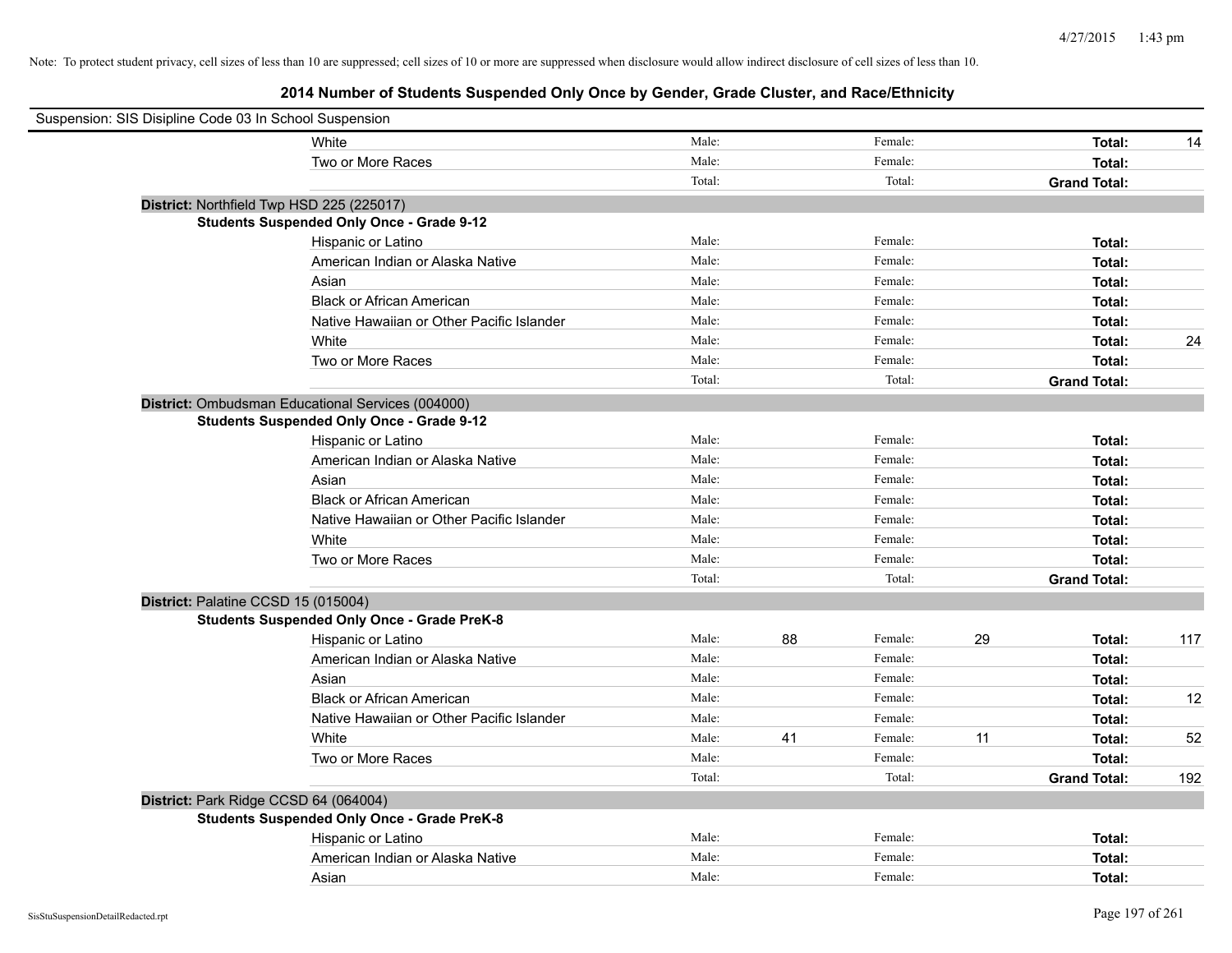|                                 | Suspension: SIS Disipline Code 03 In School Suspension |        |         |                     |    |
|---------------------------------|--------------------------------------------------------|--------|---------|---------------------|----|
|                                 | <b>Black or African American</b>                       | Male:  | Female: | Total:              |    |
|                                 | Native Hawaiian or Other Pacific Islander              | Male:  | Female: | Total:              |    |
|                                 | White                                                  | Male:  | Female: | Total:              |    |
|                                 | Two or More Races                                      | Male:  | Female: | Total:              |    |
|                                 |                                                        | Total: | Total:  | <b>Grand Total:</b> |    |
|                                 | District: Prospect Heights SD 23 (023002)              |        |         |                     |    |
|                                 | <b>Students Suspended Only Once - Grade PreK-8</b>     |        |         |                     |    |
|                                 | Hispanic or Latino                                     | Male:  | Female: | Total:              |    |
|                                 | American Indian or Alaska Native                       | Male:  | Female: | Total:              |    |
|                                 | Asian                                                  | Male:  | Female: | Total:              |    |
|                                 | <b>Black or African American</b>                       | Male:  | Female: | Total:              |    |
|                                 | Native Hawaiian or Other Pacific Islander              | Male:  | Female: | Total:              |    |
|                                 | White                                                  | Male:  | Female: | Total:              |    |
|                                 | Two or More Races                                      | Male:  | Female: | Total:              |    |
|                                 |                                                        | Total: | Total:  | <b>Grand Total:</b> |    |
|                                 | District: River Trails SD 26 (026002)                  |        |         |                     |    |
|                                 | <b>Students Suspended Only Once - Grade PreK-8</b>     |        |         |                     |    |
|                                 | Hispanic or Latino                                     | Male:  | Female: | Total:              |    |
|                                 | American Indian or Alaska Native                       | Male:  | Female: | Total:              |    |
|                                 | Asian                                                  | Male:  | Female: | Total:              |    |
|                                 | <b>Black or African American</b>                       | Male:  | Female: | Total:              |    |
|                                 | Native Hawaiian or Other Pacific Islander              | Male:  | Female: | Total:              |    |
|                                 | White                                                  | Male:  | Female: | Total:              | 10 |
|                                 | Two or More Races                                      | Male:  | Female: | Total:              |    |
|                                 |                                                        | Total: | Total:  | <b>Grand Total:</b> | 24 |
|                                 | District: Schaumburg CCSD 54 (054004)                  |        |         |                     |    |
|                                 | <b>Students Suspended Only Once - Grade PreK-8</b>     |        |         |                     |    |
|                                 | Hispanic or Latino                                     | Male:  | Female: | Total:              | 14 |
|                                 | American Indian or Alaska Native                       | Male:  | Female: | Total:              |    |
|                                 | Asian                                                  | Male:  | Female: | Total:              |    |
|                                 | <b>Black or African American</b>                       | Male:  | Female: | Total:              | 19 |
|                                 | Native Hawaiian or Other Pacific Islander              | Male:  | Female: | Total:              |    |
|                                 | White                                                  | Male:  | Female: | Total:              | 25 |
|                                 | Two or More Races                                      | Male:  | Female: | Total:              |    |
|                                 |                                                        | Total: | Total:  | <b>Grand Total:</b> |    |
| District: Skokie SD 68 (068002) |                                                        |        |         |                     |    |
|                                 | <b>Students Suspended Only Once - Grade PreK-8</b>     |        |         |                     |    |
|                                 | Hispanic or Latino                                     | Male:  | Female: | Total:              |    |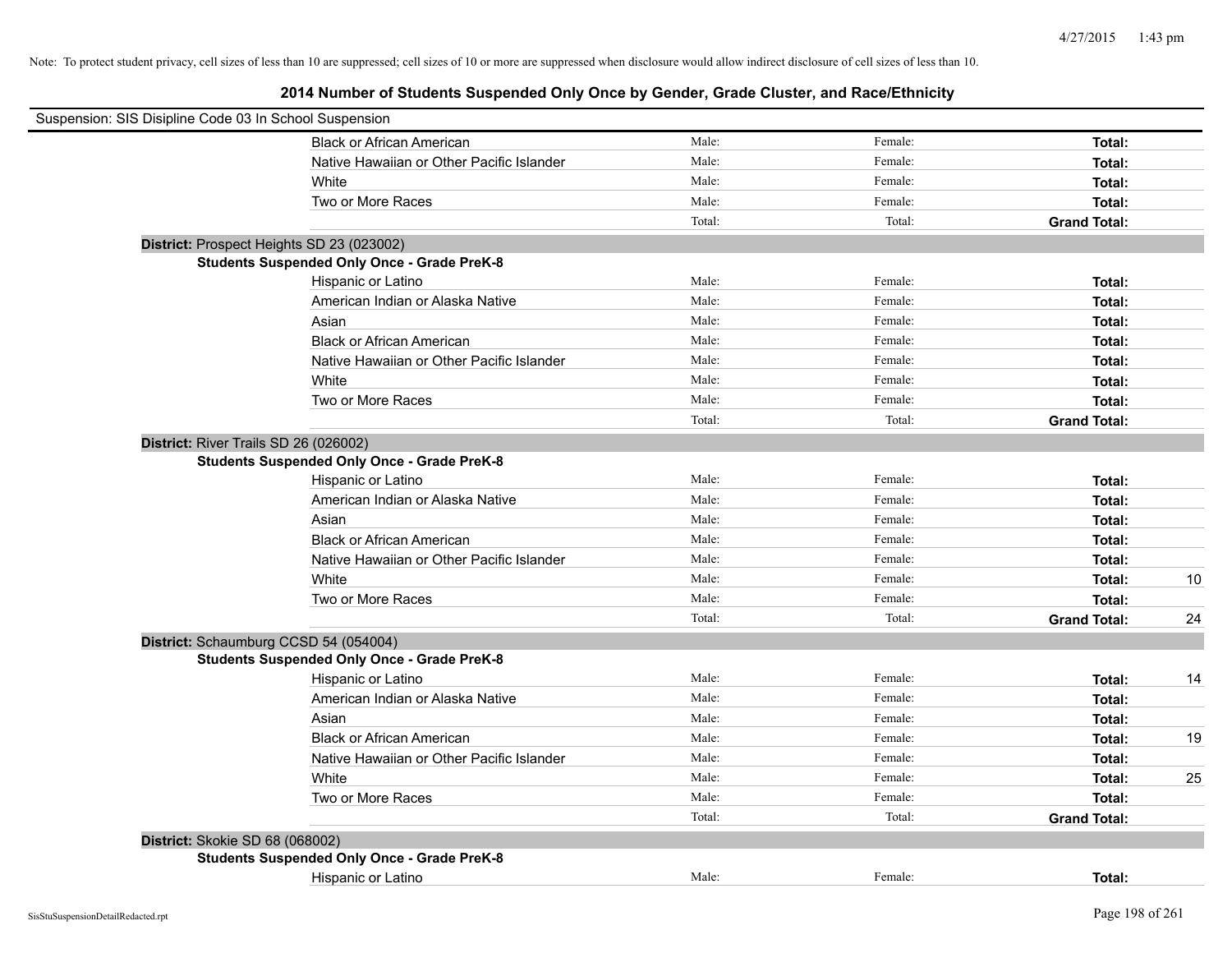| Suspension: SIS Disipline Code 03 In School Suspension |                                                    |        |    |         |    |                     |     |
|--------------------------------------------------------|----------------------------------------------------|--------|----|---------|----|---------------------|-----|
|                                                        | American Indian or Alaska Native                   | Male:  |    | Female: |    | Total:              |     |
|                                                        | Asian                                              | Male:  |    | Female: |    | Total:              |     |
|                                                        | <b>Black or African American</b>                   | Male:  |    | Female: |    | Total:              |     |
|                                                        | Native Hawaiian or Other Pacific Islander          | Male:  |    | Female: |    | Total:              |     |
|                                                        | White                                              | Male:  |    | Female: |    | Total:              |     |
|                                                        | Two or More Races                                  | Male:  |    | Female: |    | Total:              |     |
|                                                        |                                                    | Total: |    | Total:  |    | <b>Grand Total:</b> | 22  |
| District: Skokie SD 69 (069002)                        |                                                    |        |    |         |    |                     |     |
|                                                        | <b>Students Suspended Only Once - Grade PreK-8</b> |        |    |         |    |                     |     |
|                                                        | Hispanic or Latino                                 | Male:  |    | Female: |    | Total:              |     |
|                                                        | American Indian or Alaska Native                   | Male:  |    | Female: |    | Total:              |     |
|                                                        | Asian                                              | Male:  |    | Female: |    | Total:              |     |
|                                                        | <b>Black or African American</b>                   | Male:  |    | Female: |    | Total:              |     |
|                                                        | Native Hawaiian or Other Pacific Islander          | Male:  |    | Female: |    | Total:              |     |
|                                                        | White                                              | Male:  |    | Female: |    | Total:              |     |
|                                                        | Two or More Races                                  | Male:  |    | Female: |    | Total:              |     |
|                                                        |                                                    | Total: |    | Total:  |    | <b>Grand Total:</b> | 20  |
| District: Skokie SD 73-5 (073502)                      |                                                    |        |    |         |    |                     |     |
|                                                        | <b>Students Suspended Only Once - Grade PreK-8</b> |        |    |         |    |                     |     |
|                                                        | Hispanic or Latino                                 | Male:  |    | Female: |    | Total:              |     |
|                                                        | American Indian or Alaska Native                   | Male:  |    | Female: |    | Total:              |     |
|                                                        | Asian                                              | Male:  |    | Female: |    | Total:              |     |
|                                                        | <b>Black or African American</b>                   | Male:  |    | Female: |    | Total:              |     |
|                                                        | Native Hawaiian or Other Pacific Islander          | Male:  |    | Female: |    | Total:              |     |
|                                                        | White                                              | Male:  |    | Female: |    | Total:              |     |
|                                                        | Two or More Races                                  | Male:  |    | Female: |    | Total:              |     |
|                                                        |                                                    | Total: |    | Total:  |    | <b>Grand Total:</b> |     |
| District: Township HSD 211 (211017)                    |                                                    |        |    |         |    |                     |     |
|                                                        | <b>Students Suspended Only Once - Grade 9-12</b>   |        |    |         |    |                     |     |
|                                                        | Hispanic or Latino                                 | Male:  | 83 | Female: | 50 | Total:              | 133 |
|                                                        | American Indian or Alaska Native                   | Male:  |    | Female: |    | Total:              |     |
|                                                        | Asian                                              | Male:  |    | Female: |    | Total:              | 21  |
|                                                        | <b>Black or African American</b>                   | Male:  | 34 | Female: | 24 | Total:              | 58  |
|                                                        | Native Hawaiian or Other Pacific Islander          | Male:  |    | Female: |    | Total:              |     |
|                                                        | White                                              | Male:  | 88 | Female: | 29 | Total:              | 117 |
|                                                        | Two or More Races                                  | Male:  |    | Female: |    | Total:              |     |
|                                                        |                                                    | Total: |    | Total:  |    | <b>Grand Total:</b> |     |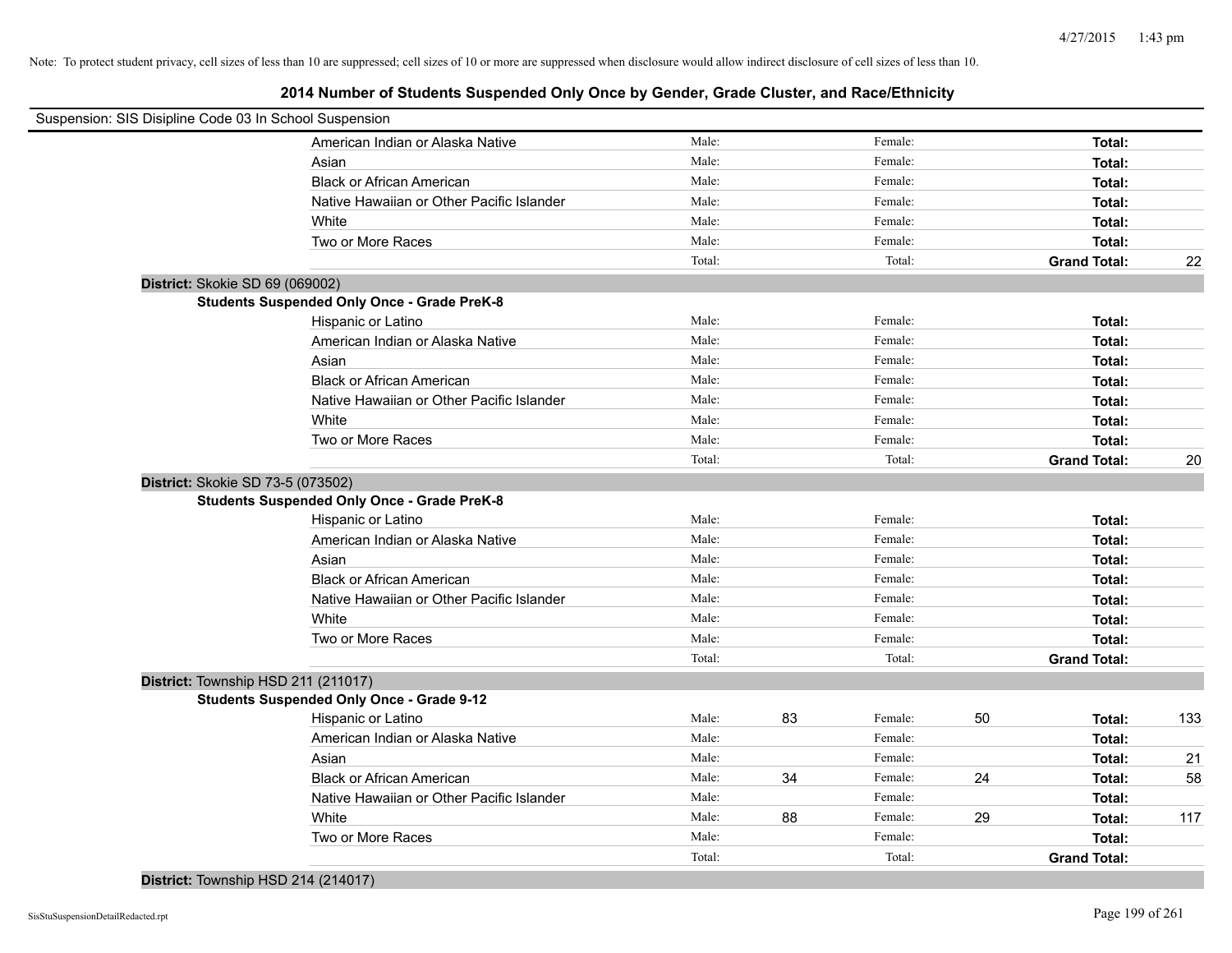| Suspension: SIS Disipline Code 03 In School Suspension |                                                    |        |    |         |    |                     |     |
|--------------------------------------------------------|----------------------------------------------------|--------|----|---------|----|---------------------|-----|
|                                                        | <b>Students Suspended Only Once - Grade 9-12</b>   |        |    |         |    |                     |     |
|                                                        | Hispanic or Latino                                 | Male:  | 96 | Female: | 66 | Total:              | 162 |
|                                                        | American Indian or Alaska Native                   | Male:  |    | Female: |    | Total:              |     |
|                                                        | Asian                                              | Male:  |    | Female: |    | Total:              |     |
|                                                        | <b>Black or African American</b>                   | Male:  |    | Female: |    | Total:              | 16  |
|                                                        | Native Hawaiian or Other Pacific Islander          | Male:  |    | Female: |    | Total:              |     |
|                                                        | White                                              | Male:  | 67 | Female: | 23 | Total:              | 90  |
|                                                        | Two or More Races                                  | Male:  |    | Female: |    | Total:              |     |
|                                                        |                                                    | Total: |    | Total:  |    | <b>Grand Total:</b> | 279 |
| District: West Northfield SD 31 (031002)               |                                                    |        |    |         |    |                     |     |
|                                                        | <b>Students Suspended Only Once - Grade PreK-8</b> |        |    |         |    |                     |     |
|                                                        | Hispanic or Latino                                 | Male:  |    | Female: |    | Total:              |     |
|                                                        | American Indian or Alaska Native                   | Male:  |    | Female: |    | Total:              |     |
|                                                        | Asian                                              | Male:  |    | Female: |    | Total:              |     |
|                                                        | <b>Black or African American</b>                   | Male:  |    | Female: |    | Total:              |     |
|                                                        | Native Hawaiian or Other Pacific Islander          | Male:  |    | Female: |    | Total:              |     |
|                                                        | White                                              | Male:  |    | Female: |    | Total:              |     |
|                                                        | Two or More Races                                  | Male:  |    | Female: |    | Total:              |     |
|                                                        |                                                    | Total: |    | Total:  |    | <b>Grand Total:</b> | 10  |
| District: Wheeling CCSD 21 (021004)                    |                                                    |        |    |         |    |                     |     |
|                                                        | <b>Students Suspended Only Once - Grade PreK-8</b> |        |    |         |    |                     |     |
|                                                        | Hispanic or Latino                                 | Male:  | 47 | Female: | 15 | Total:              | 62  |
|                                                        | American Indian or Alaska Native                   | Male:  |    | Female: |    | Total:              |     |
|                                                        | Asian                                              | Male:  |    | Female: |    | Total:              |     |
|                                                        | <b>Black or African American</b>                   | Male:  |    | Female: |    | Total:              |     |
|                                                        | Native Hawaiian or Other Pacific Islander          | Male:  |    | Female: |    | Total:              |     |
|                                                        | White                                              | Male:  |    | Female: |    | Total:              | 25  |
|                                                        | Two or More Races                                  | Male:  |    | Female: |    | Total:              |     |
|                                                        |                                                    | Total: |    | Total:  |    | <b>Grand Total:</b> | 103 |
| District: Wilmette SD 39 (039002)                      |                                                    |        |    |         |    |                     |     |
|                                                        | <b>Students Suspended Only Once - Grade PreK-8</b> |        |    |         |    |                     |     |
|                                                        | Hispanic or Latino                                 | Male:  |    | Female: |    | Total:              |     |
|                                                        | American Indian or Alaska Native                   | Male:  |    | Female: |    | Total:              |     |
|                                                        | Asian                                              | Male:  |    | Female: |    | Total:              |     |
|                                                        | <b>Black or African American</b>                   | Male:  |    | Female: |    | Total:              |     |
|                                                        | Native Hawaiian or Other Pacific Islander          | Male:  |    | Female: |    | Total:              |     |
|                                                        | White                                              | Male:  |    | Female: |    | Total:              |     |
|                                                        | Two or More Races                                  | Male:  |    | Female: |    | Total:              |     |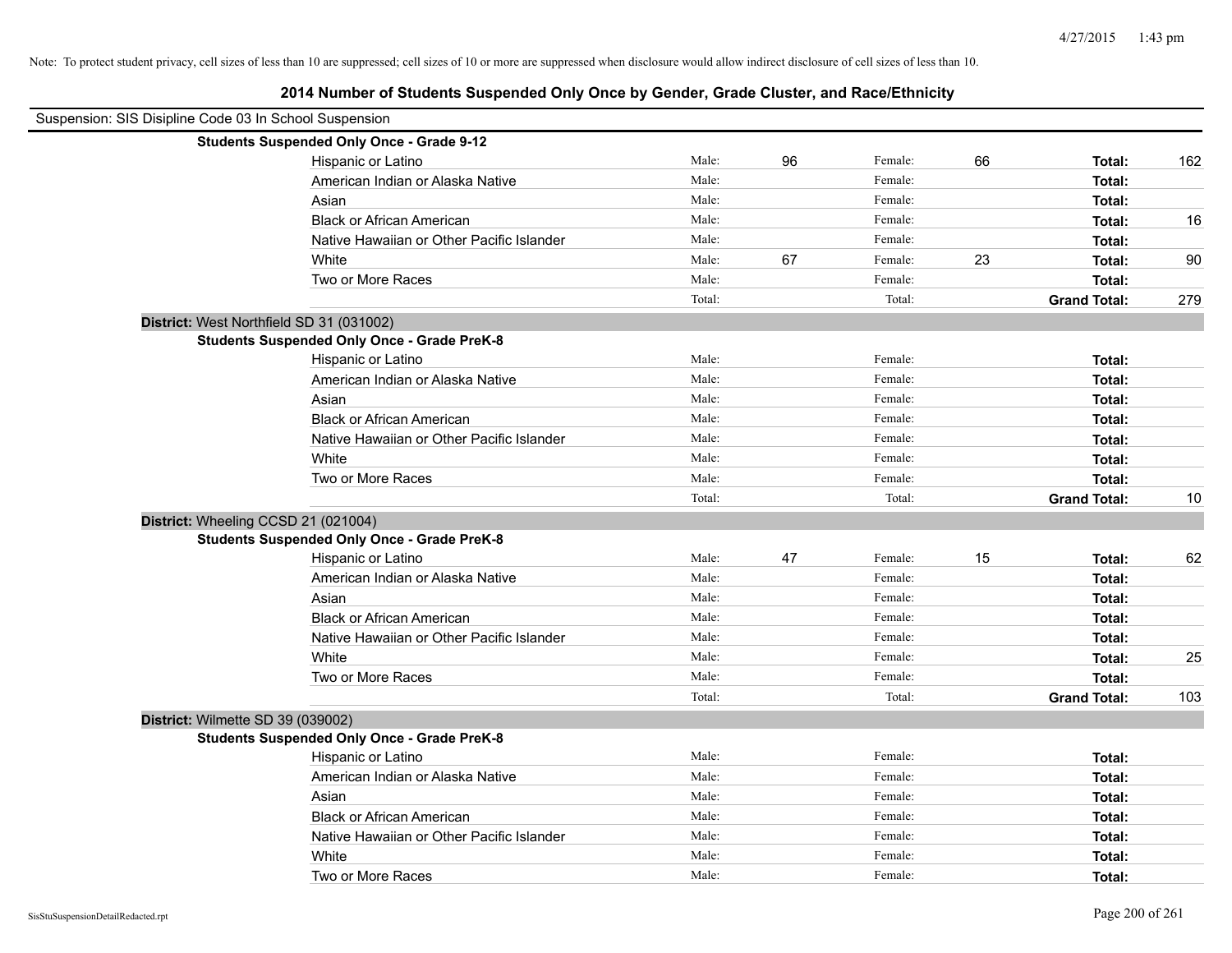| Suspension: SIS Disipline Code 03 In School Suspension |                                                    |        |    |         |    |                     |    |
|--------------------------------------------------------|----------------------------------------------------|--------|----|---------|----|---------------------|----|
|                                                        |                                                    | Total: |    | Total:  |    | <b>Grand Total:</b> | 10 |
| County: Non-Public School (000)                        |                                                    |        |    |         |    |                     |    |
|                                                        | District: Region 05 North Cook ISC 1 (000000)      |        |    |         |    |                     |    |
|                                                        | <b>Students Suspended Only Once - Grade 9-12</b>   |        |    |         |    |                     |    |
|                                                        | Hispanic or Latino                                 | Male:  |    | Female: |    | Total:              |    |
|                                                        | American Indian or Alaska Native                   | Male:  |    | Female: |    | Total:              |    |
|                                                        | Asian                                              | Male:  |    | Female: |    | Total:              |    |
|                                                        | <b>Black or African American</b>                   | Male:  |    | Female: |    | Total:              |    |
|                                                        | Native Hawaiian or Other Pacific Islander          | Male:  |    | Female: |    | Total:              |    |
|                                                        | White                                              | Male:  |    | Female: |    | Total:              |    |
|                                                        | Two or More Races                                  | Male:  |    | Female: |    | Total:              |    |
|                                                        |                                                    | Total: |    | Total:  |    | <b>Grand Total:</b> |    |
|                                                        |                                                    |        |    |         |    |                     |    |
| Region: Region 06 West Cook ISC 2 (06)                 |                                                    |        |    |         |    |                     |    |
| County: Cook (016)                                     |                                                    |        |    |         |    |                     |    |
|                                                        | District: Bellwood SD 88 (088002)                  |        |    |         |    |                     |    |
|                                                        | <b>Students Suspended Only Once - Grade PreK-8</b> |        |    |         |    |                     |    |
|                                                        | Hispanic or Latino                                 | Male:  |    | Female: |    | Total:              |    |
|                                                        | American Indian or Alaska Native                   | Male:  |    | Female: |    | Total:              |    |
|                                                        | Asian                                              | Male:  |    | Female: |    | Total:              |    |
|                                                        | <b>Black or African American</b>                   | Male:  |    | Female: |    | Total:              |    |
|                                                        | Native Hawaiian or Other Pacific Islander          | Male:  |    | Female: |    | Total:              |    |
|                                                        | White                                              | Male:  |    | Female: |    | Total:              |    |
|                                                        | Two or More Races                                  | Male:  |    | Female: |    | Total:              |    |
|                                                        |                                                    | Total: |    | Total:  |    | <b>Grand Total:</b> |    |
|                                                        | District: Berkeley SD 87 (087002)                  |        |    |         |    |                     |    |
|                                                        | <b>Students Suspended Only Once - Grade PreK-8</b> |        |    |         |    |                     |    |
|                                                        | Hispanic or Latino                                 | Male:  |    | Female: |    | Total:              | 25 |
|                                                        | American Indian or Alaska Native                   | Male:  |    | Female: |    | Total:              |    |
|                                                        | Asian                                              | Male:  |    | Female: |    | Total:              |    |
|                                                        | <b>Black or African American</b>                   | Male:  | 42 | Female: | 23 | Total:              | 65 |
|                                                        | Native Hawaiian or Other Pacific Islander          | Male:  |    | Female: |    | Total:              |    |
|                                                        | White                                              | Male:  |    | Female: |    | Total:              |    |
|                                                        | Two or More Races                                  | Male:  |    | Female: |    | Total:              |    |
|                                                        |                                                    | Total: |    | Total:  |    | <b>Grand Total:</b> |    |
|                                                        | District: Berwyn North SD 98 (098002)              |        |    |         |    |                     |    |
|                                                        | <b>Students Suspended Only Once - Grade PreK-8</b> |        |    |         |    |                     |    |
|                                                        | Hispanic or Latino                                 | Male:  |    | Female: |    | Total:              | 30 |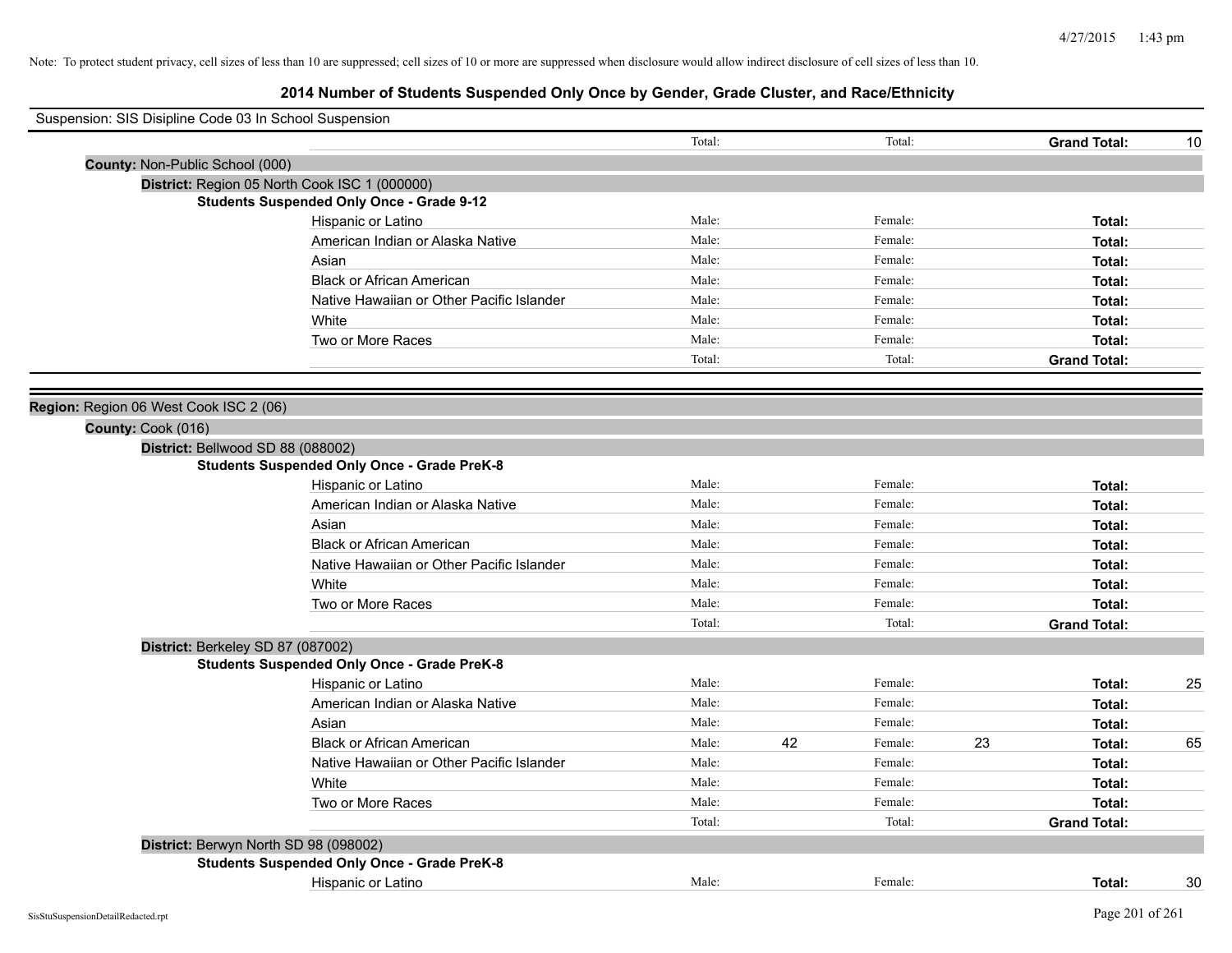| Suspension: SIS Disipline Code 03 In School Suspension |                                                    |        |     |         |     |                     |     |
|--------------------------------------------------------|----------------------------------------------------|--------|-----|---------|-----|---------------------|-----|
|                                                        | American Indian or Alaska Native                   | Male:  |     | Female: |     | Total:              |     |
|                                                        | Asian                                              | Male:  |     | Female: |     | Total:              |     |
|                                                        | <b>Black or African American</b>                   | Male:  |     | Female: |     | Total:              | 17  |
|                                                        | Native Hawaiian or Other Pacific Islander          | Male:  |     | Female: |     | Total:              |     |
|                                                        | White                                              | Male:  |     | Female: |     | Total:              |     |
|                                                        | Two or More Races                                  | Male:  |     | Female: |     | Total:              |     |
|                                                        |                                                    | Total: |     | Total:  |     | <b>Grand Total:</b> |     |
| District: Berwyn South SD 100 (100002)                 |                                                    |        |     |         |     |                     |     |
|                                                        | <b>Students Suspended Only Once - Grade PreK-8</b> |        |     |         |     |                     |     |
|                                                        | Hispanic or Latino                                 | Male:  | 29  | Female: | 10  | Total:              | 39  |
|                                                        | American Indian or Alaska Native                   | Male:  |     | Female: |     | Total:              |     |
|                                                        | Asian                                              | Male:  |     | Female: |     | Total:              |     |
|                                                        | <b>Black or African American</b>                   | Male:  |     | Female: |     | Total:              |     |
|                                                        | Native Hawaiian or Other Pacific Islander          | Male:  |     | Female: |     | Total:              |     |
|                                                        | White                                              | Male:  |     | Female: |     | Total:              |     |
|                                                        | Two or More Races                                  | Male:  |     | Female: |     | Total:              |     |
|                                                        |                                                    | Total: |     | Total:  |     | <b>Grand Total:</b> | 55  |
| District: Brookfield Lagrange Park SD 95 (095002)      |                                                    |        |     |         |     |                     |     |
|                                                        | <b>Students Suspended Only Once - Grade PreK-8</b> |        |     |         |     |                     |     |
|                                                        | Hispanic or Latino                                 | Male:  |     | Female: |     | Total:              |     |
|                                                        | American Indian or Alaska Native                   | Male:  |     | Female: |     | Total:              |     |
|                                                        | Asian                                              | Male:  |     | Female: |     | Total:              |     |
|                                                        | <b>Black or African American</b>                   | Male:  |     | Female: |     | Total:              |     |
|                                                        | Native Hawaiian or Other Pacific Islander          | Male:  |     | Female: |     | Total:              |     |
|                                                        | White                                              | Male:  |     | Female: |     | Total:              | 13  |
|                                                        | Two or More Races                                  | Male:  |     | Female: |     | Total:              |     |
|                                                        |                                                    | Total: |     | Total:  |     | <b>Grand Total:</b> |     |
| District: Cicero SD 99 (099002)                        |                                                    |        |     |         |     |                     |     |
|                                                        | <b>Students Suspended Only Once - Grade PreK-8</b> |        |     |         |     |                     |     |
|                                                        | Hispanic or Latino                                 | Male:  | 200 | Female: | 116 | Total:              | 316 |
|                                                        | American Indian or Alaska Native                   | Male:  |     | Female: |     | Total:              |     |
|                                                        | Asian                                              | Male:  |     | Female: |     | Total:              |     |
|                                                        | <b>Black or African American</b>                   | Male:  |     | Female: |     | Total:              | 12  |
|                                                        | Native Hawaiian or Other Pacific Islander          | Male:  |     | Female: |     | Total:              |     |
|                                                        | White                                              | Male:  |     | Female: |     | Total:              |     |
|                                                        | Two or More Races                                  | Male:  |     | Female: |     | Total:              |     |
|                                                        |                                                    | Total: |     | Total:  |     | <b>Grand Total:</b> |     |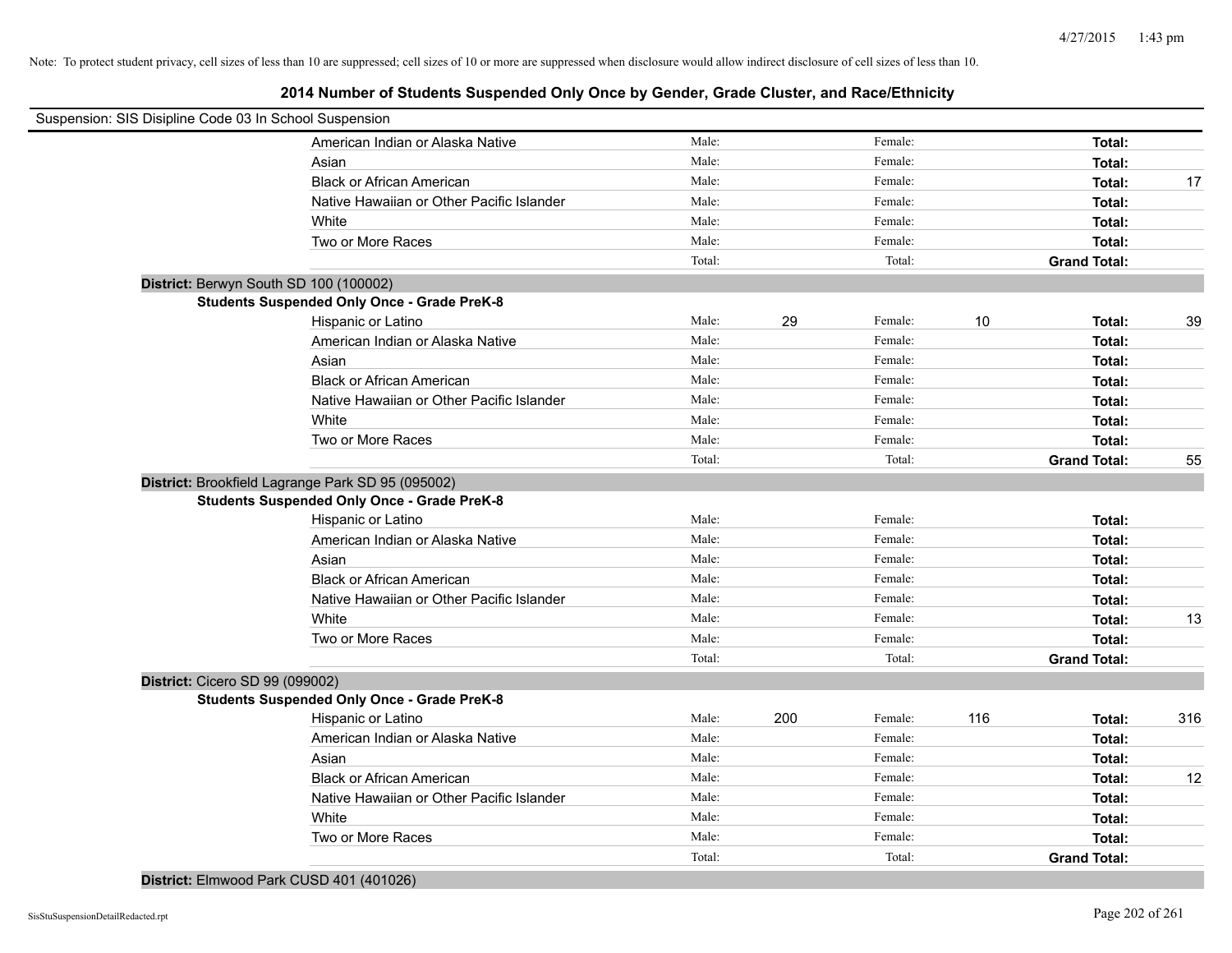| Suspension: SIS Disipline Code 03 In School Suspension | La in National Officiality Ouspetition Office Dy October, Orace Oldster, and NaterLumbity |        |     |         |     |                     |     |
|--------------------------------------------------------|-------------------------------------------------------------------------------------------|--------|-----|---------|-----|---------------------|-----|
|                                                        | <b>Students Suspended Only Once - Grade PreK-8</b>                                        |        |     |         |     |                     |     |
|                                                        | Hispanic or Latino                                                                        | Male:  |     | Female: |     | Total:              |     |
|                                                        | American Indian or Alaska Native                                                          | Male:  |     | Female: |     | Total:              |     |
|                                                        | Asian                                                                                     | Male:  |     | Female: |     | Total:              |     |
|                                                        | <b>Black or African American</b>                                                          | Male:  |     | Female: |     | Total:              |     |
|                                                        | Native Hawaiian or Other Pacific Islander                                                 | Male:  |     | Female: |     | Total:              |     |
|                                                        | White                                                                                     | Male:  |     | Female: |     | Total:              |     |
|                                                        | Two or More Races                                                                         | Male:  |     | Female: |     | Total:              |     |
|                                                        |                                                                                           | Total: |     | Total:  |     | <b>Grand Total:</b> | 10  |
|                                                        | <b>Students Suspended Only Once - Grade 9-12</b>                                          |        |     |         |     |                     |     |
|                                                        | Hispanic or Latino                                                                        | Male:  |     | Female: |     | Total:              | 23  |
|                                                        | American Indian or Alaska Native                                                          | Male:  |     | Female: |     | Total:              |     |
|                                                        | Asian                                                                                     | Male:  |     | Female: |     | Total:              |     |
|                                                        | <b>Black or African American</b>                                                          | Male:  |     | Female: |     | Total:              |     |
|                                                        | Native Hawaiian or Other Pacific Islander                                                 | Male:  |     | Female: |     | Total:              |     |
|                                                        | White                                                                                     | Male:  |     | Female: |     | Total:              | 22  |
|                                                        | Two or More Races                                                                         | Male:  |     | Female: |     | Total:              |     |
|                                                        |                                                                                           | Total: |     | Total:  |     | <b>Grand Total:</b> |     |
|                                                        | District: Hillside SD 93 (093002)                                                         |        |     |         |     |                     |     |
|                                                        | <b>Students Suspended Only Once - Grade PreK-8</b>                                        |        |     |         |     |                     |     |
|                                                        | Hispanic or Latino                                                                        | Male:  |     | Female: |     | Total:              |     |
|                                                        | American Indian or Alaska Native                                                          | Male:  |     | Female: |     | Total:              |     |
|                                                        | Asian                                                                                     | Male:  |     | Female: |     | Total:              |     |
|                                                        | <b>Black or African American</b>                                                          | Male:  |     | Female: |     | Total:              |     |
|                                                        | Native Hawaiian or Other Pacific Islander                                                 | Male:  |     | Female: |     | Total:              |     |
|                                                        | White                                                                                     | Male:  |     | Female: |     | Total:              |     |
|                                                        | Two or More Races                                                                         | Male:  |     | Female: |     | Total:              |     |
|                                                        |                                                                                           | Total: |     | Total:  |     | <b>Grand Total:</b> | 11  |
|                                                        | District: J S Morton HSD 201 (201017)                                                     |        |     |         |     |                     |     |
|                                                        | <b>Students Suspended Only Once - Grade 9-12</b>                                          |        |     |         |     |                     |     |
|                                                        | Hispanic or Latino                                                                        | Male:  | 428 | Female: | 321 | Total:              | 749 |
|                                                        | American Indian or Alaska Native                                                          | Male:  |     | Female: |     | Total:              |     |
|                                                        | Asian                                                                                     | Male:  |     | Female: |     | Total:              |     |
|                                                        | <b>Black or African American</b>                                                          | Male:  | 30  | Female: | 19  | Total:              | 49  |
|                                                        | Native Hawaiian or Other Pacific Islander                                                 | Male:  |     | Female: |     | Total:              |     |
|                                                        | White                                                                                     | Male:  | 24  | Female: | 14  | Total:              | 38  |
|                                                        | Two or More Races                                                                         | Male:  |     | Female: |     | Total:              |     |
|                                                        |                                                                                           | Total: |     | Total:  |     | <b>Grand Total:</b> |     |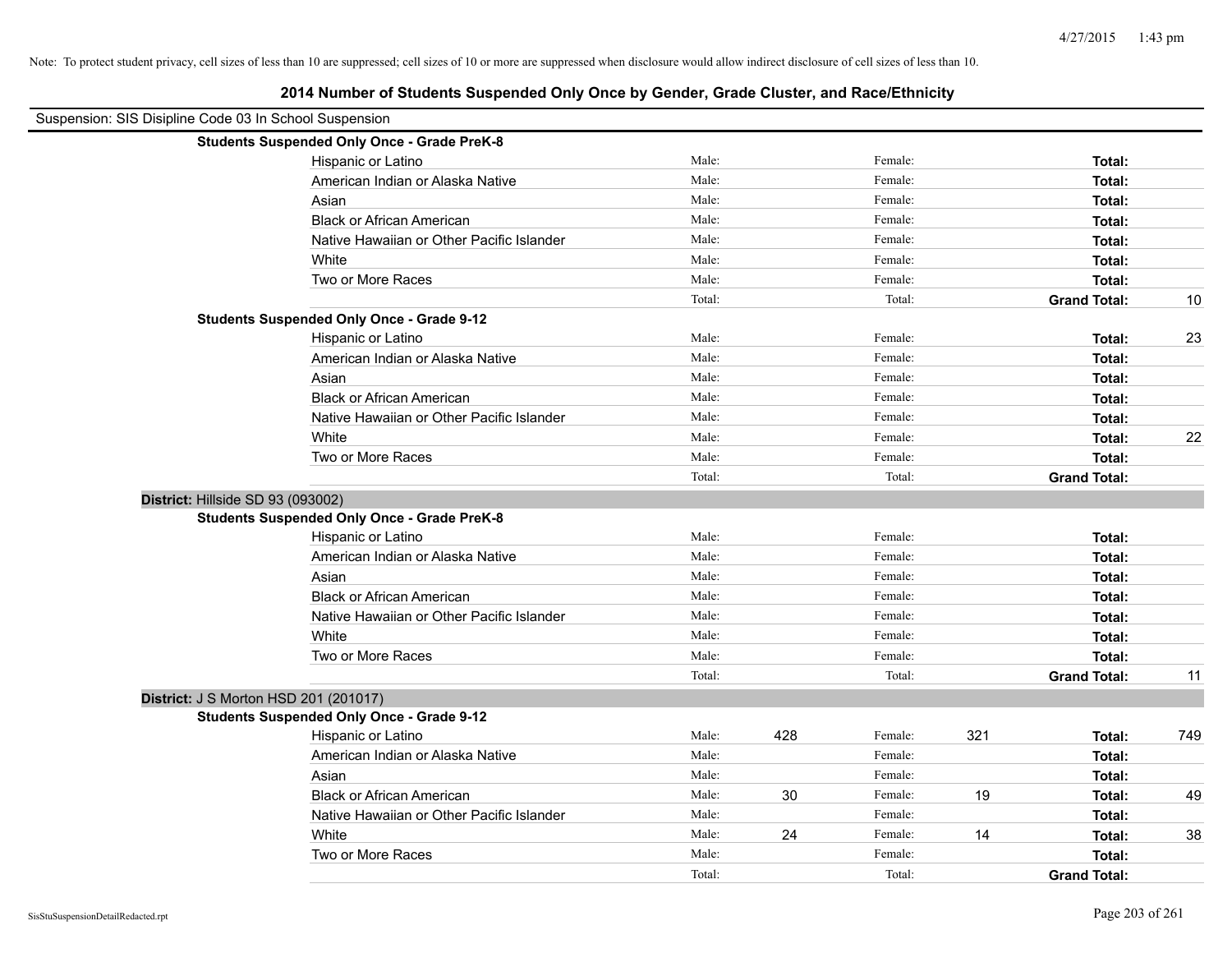# **2014 Number of Students Suspended Only Once by Gender, Grade Cluster, and Race/Ethnicity**

| Suspension: SIS Disipline Code 03 In School Suspension |        |    |         |    |                     |    |
|--------------------------------------------------------|--------|----|---------|----|---------------------|----|
| District: La Grange SD 102 (102002)                    |        |    |         |    |                     |    |
| <b>Students Suspended Only Once - Grade PreK-8</b>     |        |    |         |    |                     |    |
| Hispanic or Latino                                     | Male:  |    | Female: |    | Total:              |    |
| American Indian or Alaska Native                       | Male:  |    | Female: |    | Total:              |    |
| Asian                                                  | Male:  |    | Female: |    | Total:              |    |
| <b>Black or African American</b>                       | Male:  |    | Female: |    | Total:              |    |
| Native Hawaiian or Other Pacific Islander              | Male:  |    | Female: |    | Total:              |    |
| White                                                  | Male:  |    | Female: |    | Total:              | 12 |
| Two or More Races                                      | Male:  |    | Female: |    | Total:              |    |
|                                                        | Total: |    | Total:  |    | <b>Grand Total:</b> | 23 |
| District: LaGrange Highlands SD 106 (106002)           |        |    |         |    |                     |    |
| <b>Students Suspended Only Once - Grade PreK-8</b>     |        |    |         |    |                     |    |
| Hispanic or Latino                                     | Male:  |    | Female: |    | Total:              |    |
| American Indian or Alaska Native                       | Male:  |    | Female: |    | Total:              |    |
| Asian                                                  | Male:  |    | Female: |    | Total:              |    |
| <b>Black or African American</b>                       | Male:  |    | Female: |    | Total:              |    |
| Native Hawaiian or Other Pacific Islander              | Male:  |    | Female: |    | Total:              |    |
| White                                                  | Male:  |    | Female: |    | Total:              |    |
| Two or More Races                                      | Male:  |    | Female: |    | Total:              |    |
|                                                        | Total: |    | Total:  |    | <b>Grand Total:</b> |    |
| District: Lindop SD 92 (092002)                        |        |    |         |    |                     |    |
| <b>Students Suspended Only Once - Grade PreK-8</b>     |        |    |         |    |                     |    |
| Hispanic or Latino                                     | Male:  |    | Female: |    | Total:              |    |
| American Indian or Alaska Native                       | Male:  |    | Female: |    | Total:              |    |
| Asian                                                  | Male:  |    | Female: |    | Total:              |    |
| <b>Black or African American</b>                       | Male:  |    | Female: |    | Total:              |    |
| Native Hawaiian or Other Pacific Islander              | Male:  |    | Female: |    | Total:              |    |
| White                                                  | Male:  |    | Female: |    | Total:              |    |
| Two or More Races                                      | Male:  |    | Female: |    | Total:              |    |
|                                                        | Total: |    | Total:  |    | <b>Grand Total:</b> |    |
| District: Lyons SD 103 (103002)                        |        |    |         |    |                     |    |
| <b>Students Suspended Only Once - Grade PreK-8</b>     |        |    |         |    |                     |    |
| Hispanic or Latino                                     | Male:  |    | Female: |    | Total:              | 32 |
| American Indian or Alaska Native                       | Male:  |    | Female: |    | Total:              |    |
| Asian                                                  | Male:  |    | Female: |    | Total:              |    |
| <b>Black or African American</b>                       | Male:  |    | Female: |    | Total:              |    |
| Native Hawaiian or Other Pacific Islander              | Male:  |    | Female: |    | Total:              |    |
| White                                                  | Male:  | 15 | Female: | 11 | Total:              | 26 |

 $\blacksquare$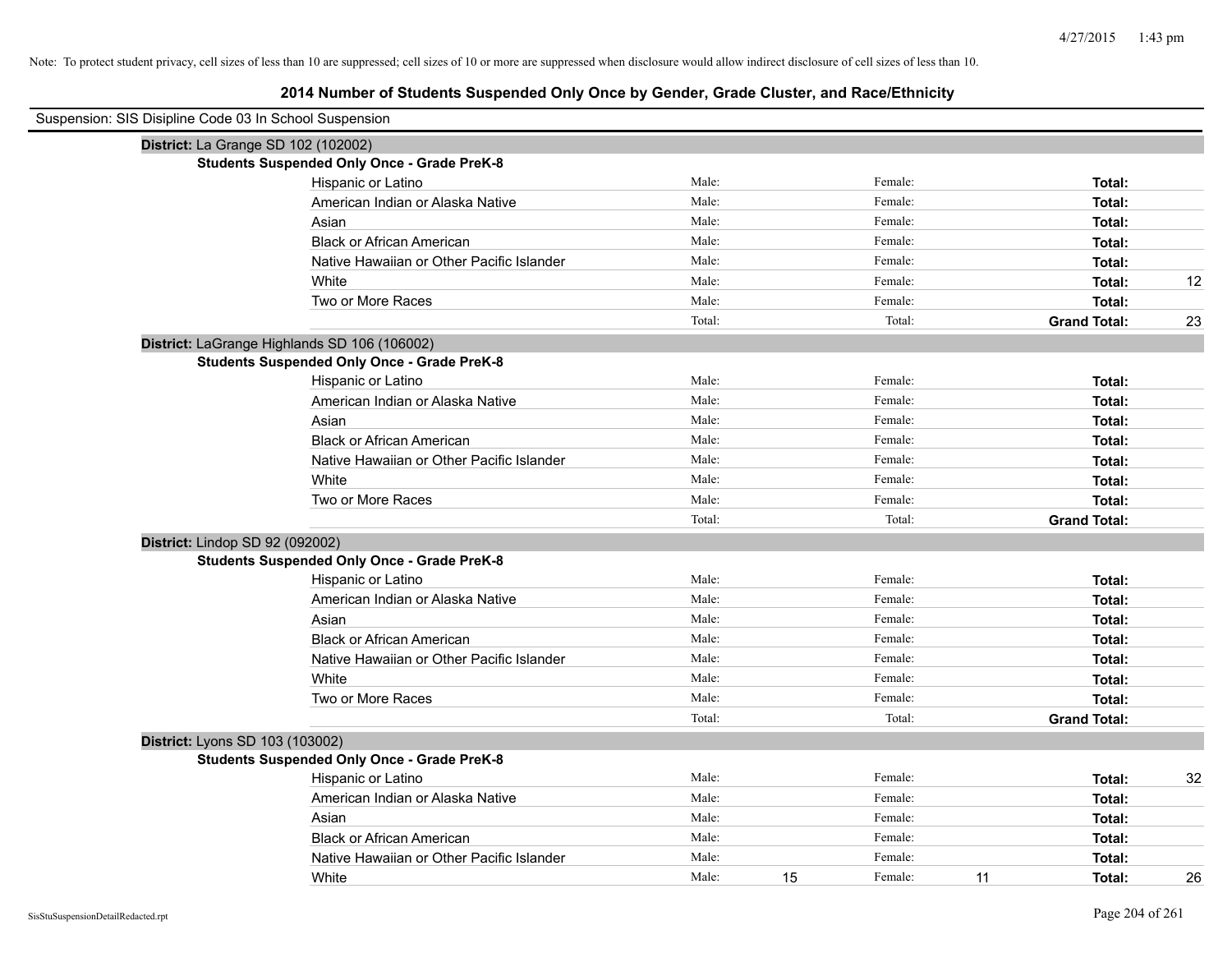| Suspension: SIS Disipline Code 03 In School Suspension |        |    |         |    |                     |    |
|--------------------------------------------------------|--------|----|---------|----|---------------------|----|
| Two or More Races                                      | Male:  |    | Female: |    | Total:              |    |
|                                                        | Total: |    | Total:  |    | <b>Grand Total:</b> |    |
| District: Lyons Twp HSD 204 (204017)                   |        |    |         |    |                     |    |
| <b>Students Suspended Only Once - Grade 9-12</b>       |        |    |         |    |                     |    |
| Hispanic or Latino                                     | Male:  | 15 | Female: | 14 | Total:              | 29 |
| American Indian or Alaska Native                       | Male:  |    | Female: |    | Total:              |    |
| Asian                                                  | Male:  |    | Female: |    | Total:              |    |
| <b>Black or African American</b>                       | Male:  |    | Female: |    | Total:              |    |
| Native Hawaiian or Other Pacific Islander              | Male:  |    | Female: |    | Total:              |    |
| White                                                  | Male:  | 26 | Female: | 14 | Total:              | 40 |
| Two or More Races                                      | Male:  |    | Female: |    | Total:              |    |
|                                                        | Total: |    | Total:  |    | <b>Grand Total:</b> | 83 |
| District: Mannheim SD 83 (083002)                      |        |    |         |    |                     |    |
| <b>Students Suspended Only Once - Grade PreK-8</b>     |        |    |         |    |                     |    |
| Hispanic or Latino                                     | Male:  | 47 | Female: | 21 | Total:              | 68 |
| American Indian or Alaska Native                       | Male:  |    | Female: |    | Total:              |    |
| Asian                                                  | Male:  |    | Female: |    | Total:              |    |
| <b>Black or African American</b>                       | Male:  |    | Female: |    | Total:              |    |
| Native Hawaiian or Other Pacific Islander              | Male:  |    | Female: |    | Total:              |    |
| White                                                  | Male:  |    | Female: |    | Total:              |    |
| Two or More Races                                      | Male:  |    | Female: |    | Total:              |    |
|                                                        | Total: |    | Total:  |    | <b>Grand Total:</b> | 81 |
| District: Maywood-Melrose Park-Broadview 89 (089002)   |        |    |         |    |                     |    |
| <b>Students Suspended Only Once - Grade PreK-8</b>     |        |    |         |    |                     |    |
| Hispanic or Latino                                     | Male:  | 39 | Female: | 11 | Total:              | 50 |
| American Indian or Alaska Native                       | Male:  |    | Female: |    | Total:              |    |
| Asian                                                  | Male:  |    | Female: |    | Total:              |    |
| <b>Black or African American</b>                       | Male:  | 53 | Female: | 29 | Total:              | 82 |
| Native Hawaiian or Other Pacific Islander              | Male:  |    | Female: |    | Total:              |    |
| White                                                  | Male:  |    | Female: |    | Total:              |    |
| Two or More Races                                      | Male:  |    | Female: |    | Total:              |    |
|                                                        | Total: |    | Total:  |    | <b>Grand Total:</b> |    |
| District: Norridge SD 80 (080002)                      |        |    |         |    |                     |    |
| <b>Students Suspended Only Once - Grade PreK-8</b>     |        |    |         |    |                     |    |
| Hispanic or Latino                                     | Male:  |    | Female: |    | Total:              |    |
| American Indian or Alaska Native                       | Male:  |    | Female: |    | Total:              |    |
| Asian                                                  | Male:  |    | Female: |    | Total:              |    |
| <b>Black or African American</b>                       | Male:  |    | Female: |    | Total:              |    |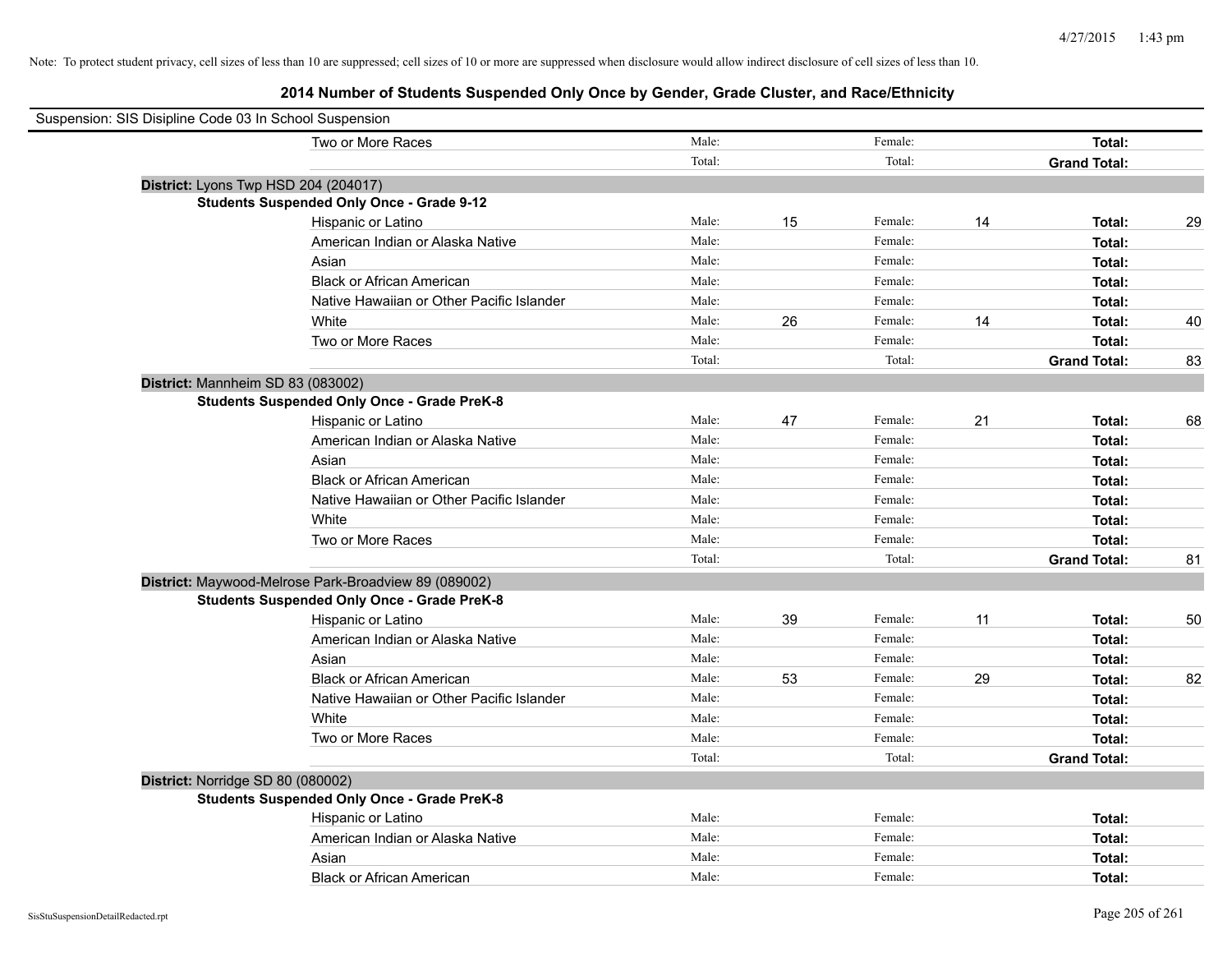| Suspension: SIS Disipline Code 03 In School Suspension |                                                    |        |    |         |    |                     |    |
|--------------------------------------------------------|----------------------------------------------------|--------|----|---------|----|---------------------|----|
|                                                        | Native Hawaiian or Other Pacific Islander          | Male:  |    | Female: |    | Total:              |    |
|                                                        | White                                              | Male:  |    | Female: |    | Total:              |    |
|                                                        | Two or More Races                                  | Male:  |    | Female: |    | Total:              |    |
|                                                        |                                                    | Total: |    | Total:  |    | <b>Grand Total:</b> |    |
|                                                        | District: Oak Park - River Forest SD 200 (200013)  |        |    |         |    |                     |    |
|                                                        | <b>Students Suspended Only Once - Grade 9-12</b>   |        |    |         |    |                     |    |
|                                                        | Hispanic or Latino                                 | Male:  | 12 | Female: | 13 | Total:              | 25 |
|                                                        | American Indian or Alaska Native                   | Male:  |    | Female: |    | Total:              |    |
|                                                        | Asian                                              | Male:  |    | Female: |    | Total:              |    |
|                                                        | <b>Black or African American</b>                   | Male:  | 40 | Female: | 38 | Total:              | 78 |
|                                                        | Native Hawaiian or Other Pacific Islander          | Male:  |    | Female: |    | Total:              |    |
|                                                        | White                                              | Male:  | 45 | Female: | 13 | Total:              | 58 |
|                                                        | Two or More Races                                  | Male:  |    | Female: |    | Total:              | 19 |
|                                                        |                                                    | Total: |    | Total:  |    | <b>Grand Total:</b> |    |
| District: Pennoyer SD 79 (079002)                      |                                                    |        |    |         |    |                     |    |
|                                                        | <b>Students Suspended Only Once - Grade PreK-8</b> |        |    |         |    |                     |    |
|                                                        | Hispanic or Latino                                 | Male:  |    | Female: |    | Total:              |    |
|                                                        | American Indian or Alaska Native                   | Male:  |    | Female: |    | Total:              |    |
|                                                        | Asian                                              | Male:  |    | Female: |    | Total:              |    |
|                                                        | <b>Black or African American</b>                   | Male:  |    | Female: |    | Total:              |    |
|                                                        | Native Hawaiian or Other Pacific Islander          | Male:  |    | Female: |    | Total:              |    |
|                                                        | White                                              | Male:  |    | Female: |    | Total:              |    |
|                                                        | Two or More Races                                  | Male:  |    | Female: |    | Total:              |    |
|                                                        |                                                    | Total: |    | Total:  |    | <b>Grand Total:</b> |    |
|                                                        | District: Pleasantdale SD 107 (107002)             |        |    |         |    |                     |    |
|                                                        | <b>Students Suspended Only Once - Grade PreK-8</b> |        |    |         |    |                     |    |
|                                                        | Hispanic or Latino                                 | Male:  |    | Female: |    | Total:              |    |
|                                                        | American Indian or Alaska Native                   | Male:  |    | Female: |    | Total:              |    |
|                                                        | Asian                                              | Male:  |    | Female: |    | Total:              |    |
|                                                        | <b>Black or African American</b>                   | Male:  |    | Female: |    | Total:              |    |
|                                                        | Native Hawaiian or Other Pacific Islander          | Male:  |    | Female: |    | Total:              |    |
|                                                        | White                                              | Male:  |    | Female: |    | Total:              |    |
|                                                        | Two or More Races                                  | Male:  |    | Female: |    | Total:              |    |
|                                                        |                                                    | Total: |    | Total:  |    | <b>Grand Total:</b> |    |
|                                                        | District: Proviso Area Exceptional Child (803060)  |        |    |         |    |                     |    |
|                                                        | <b>Students Suspended Only Once - Grade 9-12</b>   |        |    |         |    |                     |    |
|                                                        | Hispanic or Latino                                 | Male:  |    | Female: |    | Total:              |    |
|                                                        | American Indian or Alaska Native                   | Male:  |    | Female: |    | Total:              |    |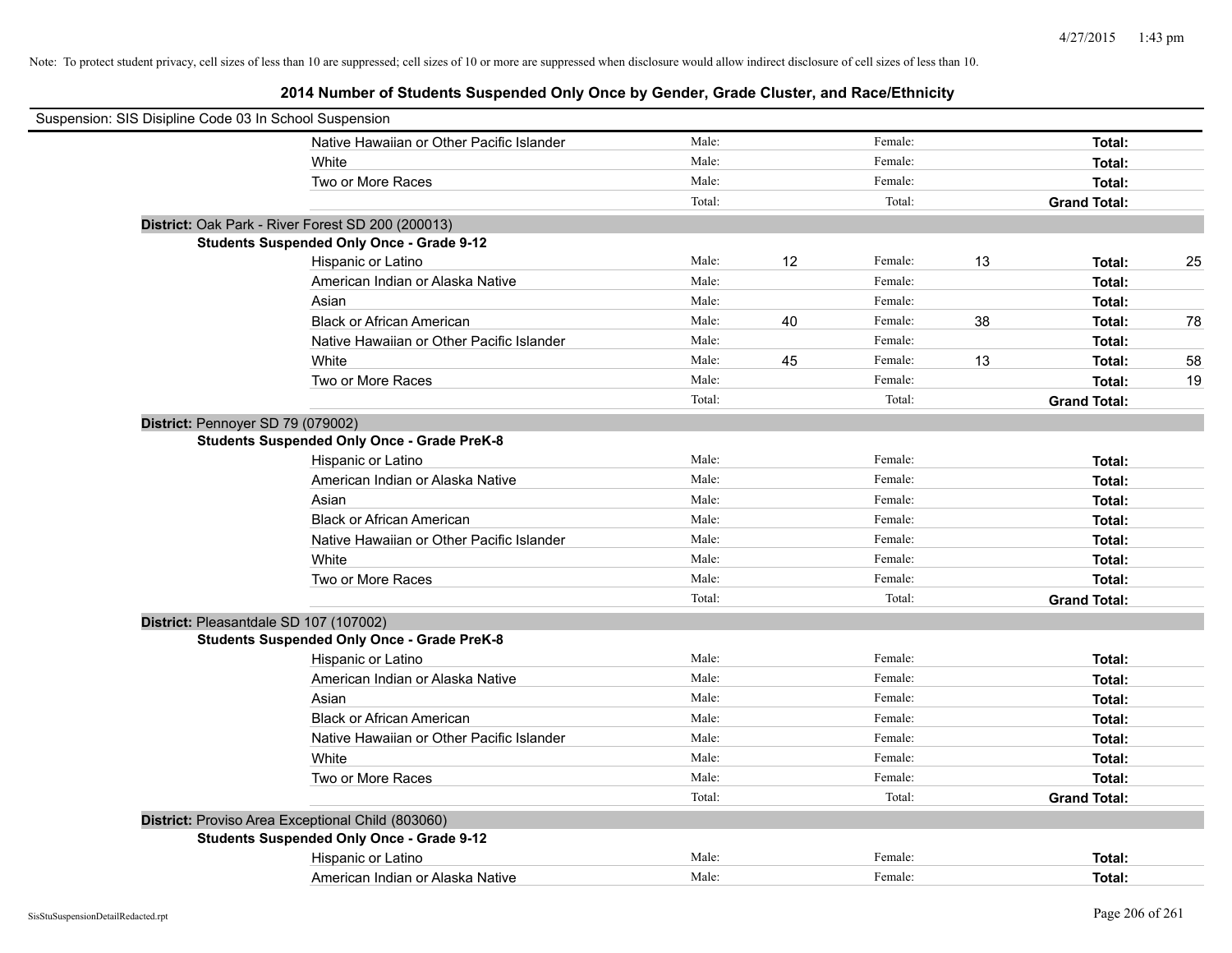| Suspension: SIS Disipline Code 03 In School Suspension |                                                    |        |     |         |    |                     |     |
|--------------------------------------------------------|----------------------------------------------------|--------|-----|---------|----|---------------------|-----|
|                                                        | Asian                                              | Male:  |     | Female: |    | Total:              |     |
|                                                        | <b>Black or African American</b>                   | Male:  |     | Female: |    | Total:              |     |
|                                                        | Native Hawaiian or Other Pacific Islander          | Male:  |     | Female: |    | Total:              |     |
|                                                        | White                                              | Male:  |     | Female: |    | Total:              |     |
|                                                        | Two or More Races                                  | Male:  |     | Female: |    | Total:              |     |
|                                                        |                                                    | Total: |     | Total:  |    | <b>Grand Total:</b> |     |
| District: Proviso Twp HSD 209 (209017)                 |                                                    |        |     |         |    |                     |     |
|                                                        | <b>Students Suspended Only Once - Grade 9-12</b>   |        |     |         |    |                     |     |
|                                                        | Hispanic or Latino                                 | Male:  | 110 | Female: | 50 | Total:              | 160 |
|                                                        | American Indian or Alaska Native                   | Male:  |     | Female: |    | Total:              |     |
|                                                        | Asian                                              | Male:  |     | Female: |    | Total:              |     |
|                                                        | <b>Black or African American</b>                   | Male:  | 146 | Female: | 97 | Total:              | 243 |
|                                                        | Native Hawaiian or Other Pacific Islander          | Male:  |     | Female: |    | Total:              |     |
|                                                        | White                                              | Male:  |     | Female: |    | Total:              |     |
|                                                        | Two or More Races                                  | Male:  |     | Female: |    | Total:              |     |
|                                                        |                                                    | Total: |     | Total:  |    | <b>Grand Total:</b> |     |
| District: Rhodes SD 84-5 (084502)                      |                                                    |        |     |         |    |                     |     |
|                                                        | <b>Students Suspended Only Once - Grade PreK-8</b> |        |     |         |    |                     |     |
|                                                        | Hispanic or Latino                                 | Male:  |     | Female: |    | Total:              |     |
|                                                        | American Indian or Alaska Native                   | Male:  |     | Female: |    | Total:              |     |
|                                                        | Asian                                              | Male:  |     | Female: |    | Total:              |     |
|                                                        | <b>Black or African American</b>                   | Male:  |     | Female: |    | Total:              |     |
|                                                        | Native Hawaiian or Other Pacific Islander          | Male:  |     | Female: |    | Total:              |     |
|                                                        | White                                              | Male:  |     | Female: |    | Total:              |     |
|                                                        | Two or More Races                                  | Male:  |     | Female: |    | Total:              |     |
|                                                        |                                                    | Total: |     | Total:  |    | <b>Grand Total:</b> |     |
| District: Ridgewood CHSD 234 (234016)                  |                                                    |        |     |         |    |                     |     |
|                                                        | <b>Students Suspended Only Once - Grade 9-12</b>   |        |     |         |    |                     |     |
|                                                        | Hispanic or Latino                                 | Male:  |     | Female: |    | Total:              |     |
|                                                        | American Indian or Alaska Native                   | Male:  |     | Female: |    | Total:              |     |
|                                                        | Asian                                              | Male:  |     | Female: |    | Total:              |     |
|                                                        | <b>Black or African American</b>                   | Male:  |     | Female: |    | Total:              |     |
|                                                        | Native Hawaiian or Other Pacific Islander          | Male:  |     | Female: |    | Total:              |     |
|                                                        | White                                              | Male:  |     | Female: |    | Total:              |     |
|                                                        | Two or More Races                                  | Male:  |     | Female: |    | Total:              |     |
|                                                        |                                                    | Total: |     | Total:  |    | <b>Grand Total:</b> |     |
| District: River Forest SD 90 (090002)                  |                                                    |        |     |         |    |                     |     |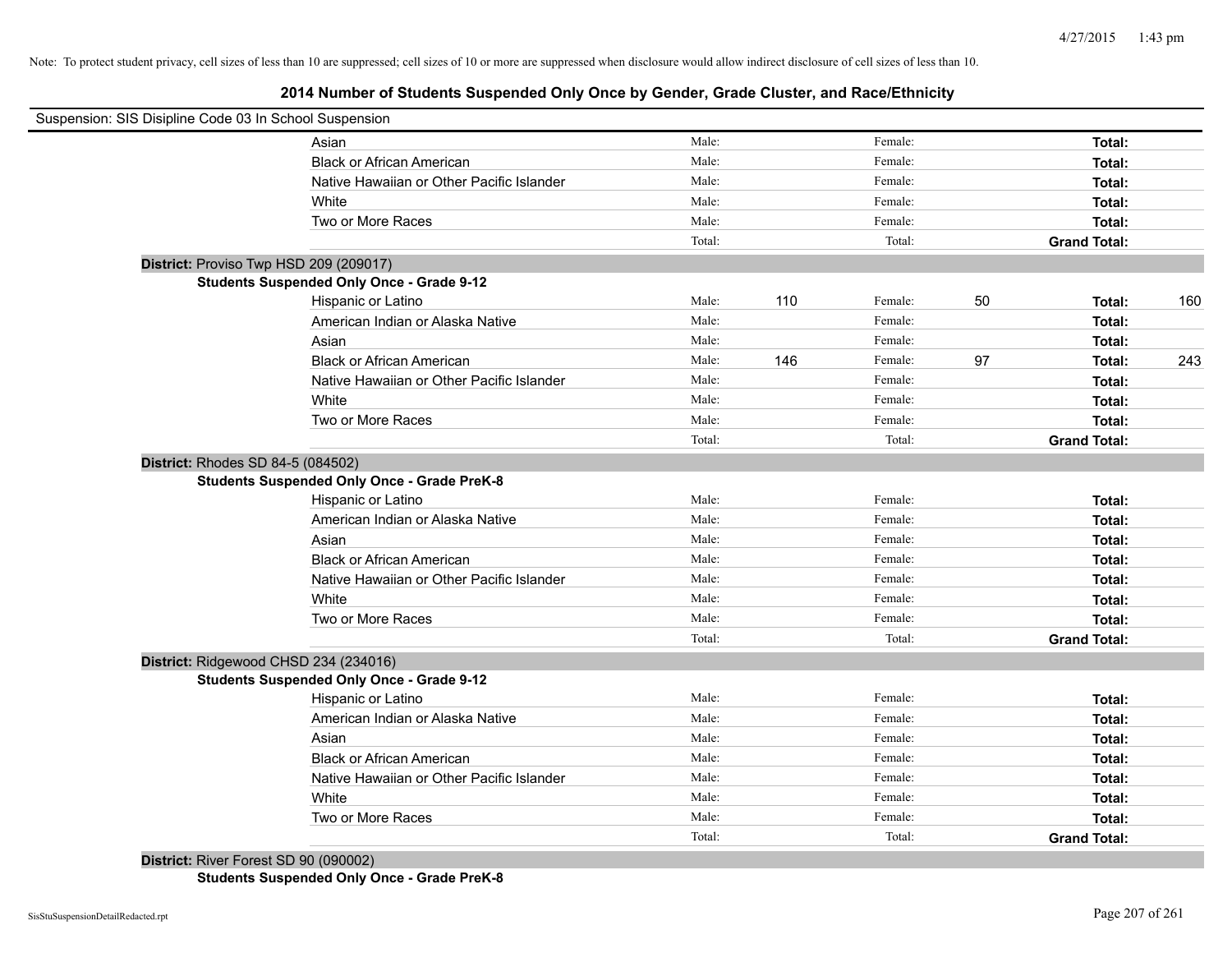| Suspension: SIS Disipline Code 03 In School Suspension |                                                    |        |         |                     |    |
|--------------------------------------------------------|----------------------------------------------------|--------|---------|---------------------|----|
|                                                        | Hispanic or Latino                                 | Male:  | Female: | Total:              |    |
|                                                        | American Indian or Alaska Native                   | Male:  | Female: | Total:              |    |
|                                                        | Asian                                              | Male:  | Female: | Total:              |    |
|                                                        | <b>Black or African American</b>                   | Male:  | Female: | Total:              |    |
|                                                        | Native Hawaiian or Other Pacific Islander          | Male:  | Female: | Total:              |    |
|                                                        | White                                              | Male:  | Female: | Total:              |    |
|                                                        | Two or More Races                                  | Male:  | Female: | Total:              |    |
|                                                        |                                                    | Total: | Total:  | <b>Grand Total:</b> | 11 |
|                                                        | District: River Grove SD 85-5 (085502)             |        |         |                     |    |
|                                                        | <b>Students Suspended Only Once - Grade PreK-8</b> |        |         |                     |    |
|                                                        | Hispanic or Latino                                 | Male:  | Female: | Total:              |    |
|                                                        | American Indian or Alaska Native                   | Male:  | Female: | Total:              |    |
|                                                        | Asian                                              | Male:  | Female: | Total:              |    |
|                                                        | <b>Black or African American</b>                   | Male:  | Female: | Total:              |    |
|                                                        | Native Hawaiian or Other Pacific Islander          | Male:  | Female: | Total:              |    |
|                                                        | White                                              | Male:  | Female: | Total:              |    |
|                                                        | Two or More Races                                  | Male:  | Female: | Total:              |    |
|                                                        |                                                    | Total: | Total:  | <b>Grand Total:</b> | 17 |
| District: Riverside SD 96 (096002)                     |                                                    |        |         |                     |    |
|                                                        | <b>Students Suspended Only Once - Grade PreK-8</b> |        |         |                     |    |
|                                                        | Hispanic or Latino                                 | Male:  | Female: | Total:              |    |
|                                                        | American Indian or Alaska Native                   | Male:  | Female: | Total:              |    |
|                                                        | Asian                                              | Male:  | Female: | Total:              |    |
|                                                        | <b>Black or African American</b>                   | Male:  | Female: | Total:              |    |
|                                                        | Native Hawaiian or Other Pacific Islander          | Male:  | Female: | Total:              |    |
|                                                        | White                                              | Male:  | Female: | Total:              |    |
|                                                        | Two or More Races                                  | Male:  | Female: | Total:              |    |
|                                                        |                                                    | Total: | Total:  | <b>Grand Total:</b> | 13 |
|                                                        | District: Schiller Park SD 81 (081002)             |        |         |                     |    |
|                                                        | <b>Students Suspended Only Once - Grade PreK-8</b> |        |         |                     |    |
|                                                        | Hispanic or Latino                                 | Male:  | Female: | Total:              |    |
|                                                        | American Indian or Alaska Native                   | Male:  | Female: | Total:              |    |
|                                                        | Asian                                              | Male:  | Female: | Total:              |    |
|                                                        | <b>Black or African American</b>                   | Male:  | Female: | Total:              |    |
|                                                        | Native Hawaiian or Other Pacific Islander          | Male:  | Female: | Total:              |    |
|                                                        | White                                              | Male:  | Female: | Total:              |    |
|                                                        | Two or More Races                                  | Male:  | Female: | Total:              |    |
|                                                        |                                                    | Total: | Total:  | <b>Grand Total:</b> |    |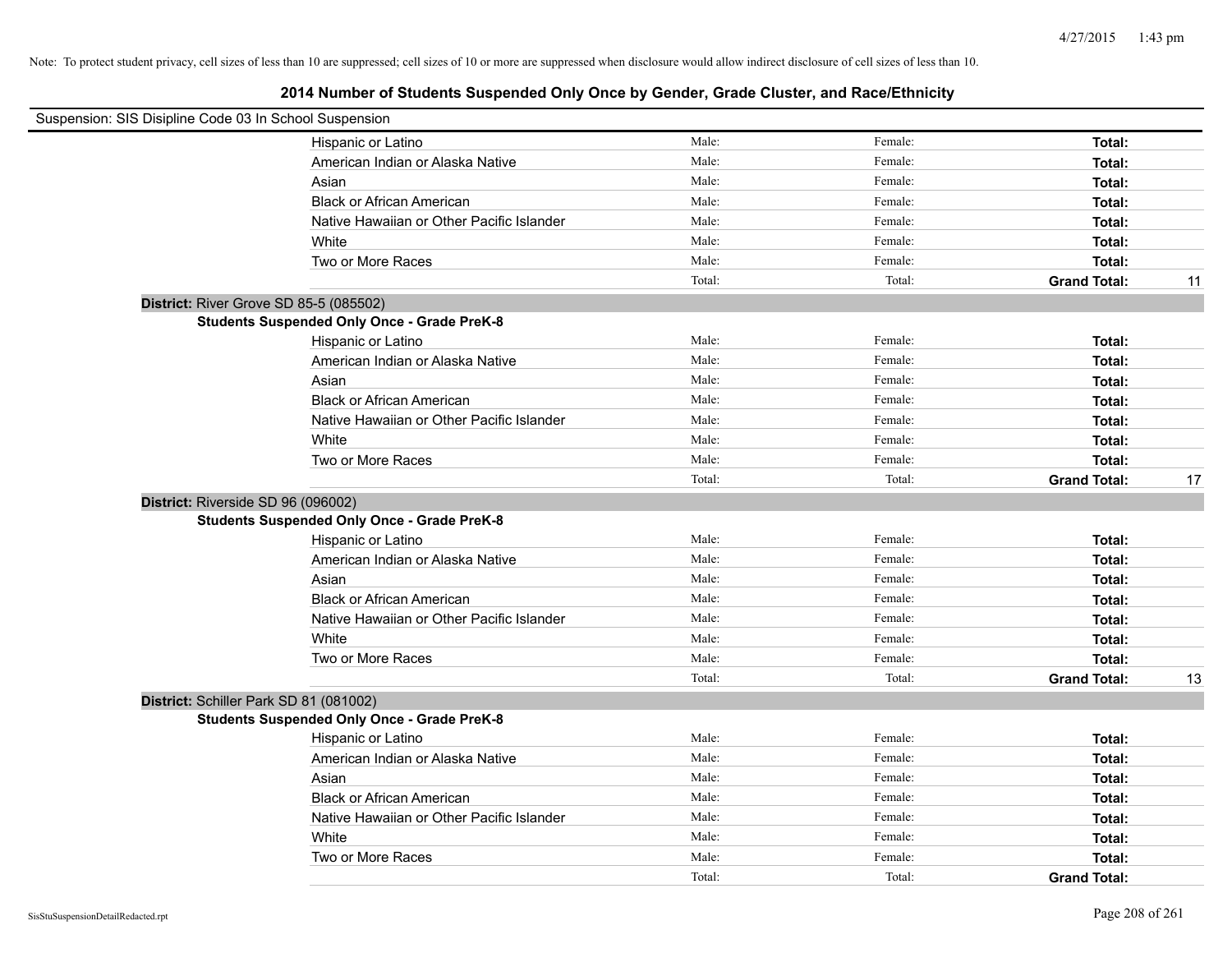| Suspension: SIS Disipline Code 03 In School Suspension |                                                    |        |         |                     |
|--------------------------------------------------------|----------------------------------------------------|--------|---------|---------------------|
|                                                        | District: Union Ridge SD 86 (086002)               |        |         |                     |
|                                                        | <b>Students Suspended Only Once - Grade PreK-8</b> |        |         |                     |
|                                                        | Hispanic or Latino                                 | Male:  | Female: | Total:              |
|                                                        | American Indian or Alaska Native                   | Male:  | Female: | Total:              |
|                                                        | Asian                                              | Male:  | Female: | Total:              |
|                                                        | <b>Black or African American</b>                   | Male:  | Female: | Total:              |
|                                                        | Native Hawaiian or Other Pacific Islander          | Male:  | Female: | Total:              |
|                                                        | White                                              | Male:  | Female: | 10<br>Total:        |
|                                                        | Two or More Races                                  | Male:  | Female: | Total:              |
|                                                        |                                                    | Total: | Total:  | <b>Grand Total:</b> |
|                                                        | District: Westchester SD 92-5 (092502)             |        |         |                     |
|                                                        | <b>Students Suspended Only Once - Grade PreK-8</b> |        |         |                     |
|                                                        | Hispanic or Latino                                 | Male:  | Female: | Total:              |
|                                                        | American Indian or Alaska Native                   | Male:  | Female: | Total:              |
|                                                        | Asian                                              | Male:  | Female: | Total:              |
|                                                        | <b>Black or African American</b>                   | Male:  | Female: | Total:              |
|                                                        | Native Hawaiian or Other Pacific Islander          | Male:  | Female: | Total:              |
|                                                        | White                                              | Male:  | Female: | Total:              |
|                                                        | Two or More Races                                  | Male:  | Female: | Total:              |
|                                                        |                                                    | Total: | Total:  | <b>Grand Total:</b> |
|                                                        | District: Western Springs SD 101 (101002)          |        |         |                     |
|                                                        | <b>Students Suspended Only Once - Grade PreK-8</b> |        |         |                     |
|                                                        | Hispanic or Latino                                 | Male:  | Female: | Total:              |
|                                                        | American Indian or Alaska Native                   | Male:  | Female: | Total:              |
|                                                        | Asian                                              | Male:  | Female: | Total:              |
|                                                        | <b>Black or African American</b>                   | Male:  | Female: | Total:              |
|                                                        | Native Hawaiian or Other Pacific Islander          | Male:  | Female: | Total:              |
|                                                        | White                                              | Male:  | Female: | Total:              |
|                                                        | Two or More Races                                  | Male:  | Female: | Total:              |
|                                                        |                                                    | Total: | Total:  | <b>Grand Total:</b> |
| County: Non-Public School (000)                        |                                                    |        |         |                     |
|                                                        | District: Region 06 West Cook ISC 2 (000000)       |        |         |                     |
|                                                        | <b>Students Suspended Only Once - Grade 9-12</b>   |        |         |                     |
|                                                        | Hispanic or Latino                                 | Male:  | Female: | Total:              |
|                                                        | American Indian or Alaska Native                   | Male:  | Female: | Total:              |
|                                                        | Asian                                              | Male:  | Female: | Total:              |
|                                                        | <b>Black or African American</b>                   | Male:  | Female: | Total:              |
|                                                        | Native Hawaiian or Other Pacific Islander          | Male:  | Female: | Total:              |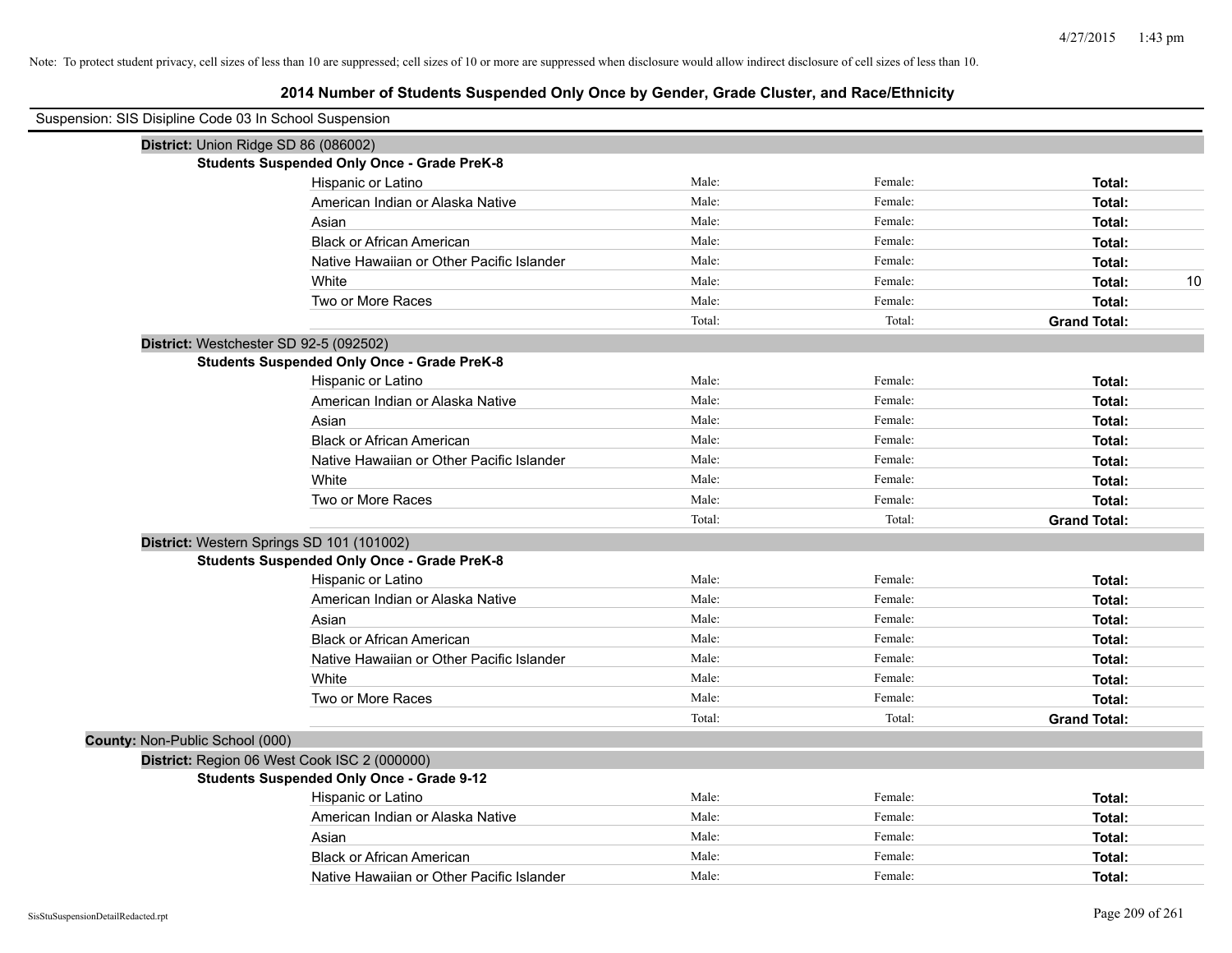**2014 Number of Students Suspended Only Once by Gender, Grade Cluster, and Race/Ethnicity**

| Suspension: SIS Disipline Code 03 In School Suspension |                                                    |        |    |         |    |                     |    |
|--------------------------------------------------------|----------------------------------------------------|--------|----|---------|----|---------------------|----|
|                                                        | White                                              | Male:  |    | Female: |    | Total:              |    |
|                                                        | Two or More Races                                  | Male:  |    | Female: |    | Total:              |    |
|                                                        |                                                    | Total: |    | Total:  |    | <b>Grand Total:</b> |    |
| Region: Region 07 South Cook ISC 4 (07)                |                                                    |        |    |         |    |                     |    |
| County: Cook (016)                                     |                                                    |        |    |         |    |                     |    |
|                                                        | District: Alsip-Hazlgrn-Oaklwn SD 126 (126002)     |        |    |         |    |                     |    |
|                                                        | <b>Students Suspended Only Once - Grade PreK-8</b> |        |    |         |    |                     |    |
|                                                        | Hispanic or Latino                                 | Male:  |    | Female: |    | Total:              |    |
|                                                        | American Indian or Alaska Native                   | Male:  |    | Female: |    | Total:              |    |
|                                                        | Asian                                              | Male:  |    | Female: |    | Total:              |    |
|                                                        | <b>Black or African American</b>                   | Male:  |    | Female: |    | Total:              |    |
|                                                        | Native Hawaiian or Other Pacific Islander          | Male:  |    | Female: |    | Total:              |    |
|                                                        | White                                              | Male:  |    | Female: |    | Total:              |    |
|                                                        | Two or More Races                                  | Male:  |    | Female: |    | Total:              |    |
|                                                        |                                                    | Total: |    | Total:  |    | <b>Grand Total:</b> |    |
| District: Arbor Park SD 145 (145002)                   |                                                    |        |    |         |    |                     |    |
|                                                        | <b>Students Suspended Only Once - Grade PreK-8</b> |        |    |         |    |                     |    |
|                                                        | Hispanic or Latino                                 | Male:  |    | Female: |    | Total:              |    |
|                                                        | American Indian or Alaska Native                   | Male:  |    | Female: |    | Total:              |    |
|                                                        | Asian                                              | Male:  |    | Female: |    | Total:              |    |
|                                                        | <b>Black or African American</b>                   | Male:  |    | Female: |    | Total:              | 12 |
|                                                        | Native Hawaiian or Other Pacific Islander          | Male:  |    | Female: |    | Total:              |    |
|                                                        | White                                              | Male:  |    | Female: |    | Total:              |    |
|                                                        | Two or More Races                                  | Male:  |    | Female: |    | Total:              |    |
|                                                        |                                                    | Total: |    | Total:  |    | <b>Grand Total:</b> | 28 |
| District: Argo CHSD 217 (217016)                       |                                                    |        |    |         |    |                     |    |
|                                                        | <b>Students Suspended Only Once - Grade 9-12</b>   |        |    |         |    |                     |    |
|                                                        | Hispanic or Latino                                 | Male:  | 35 | Female: | 32 | Total:              | 67 |
|                                                        | American Indian or Alaska Native                   | Male:  |    | Female: |    | Total:              |    |
|                                                        | Asian                                              | Male:  |    | Female: |    | Total:              |    |
|                                                        | <b>Black or African American</b>                   | Male:  |    | Female: |    | Total:              | 26 |
|                                                        | Native Hawaiian or Other Pacific Islander          | Male:  |    | Female: |    | Total:              |    |
|                                                        | White                                              | Male:  |    | Female: |    | Total:              | 30 |
|                                                        | Two or More Races                                  | Male:  |    | Female: |    | Total:              |    |
|                                                        |                                                    | Total: |    | Total:  |    | <b>Grand Total:</b> |    |

**Students Suspended Only Once - Grade PreK-8**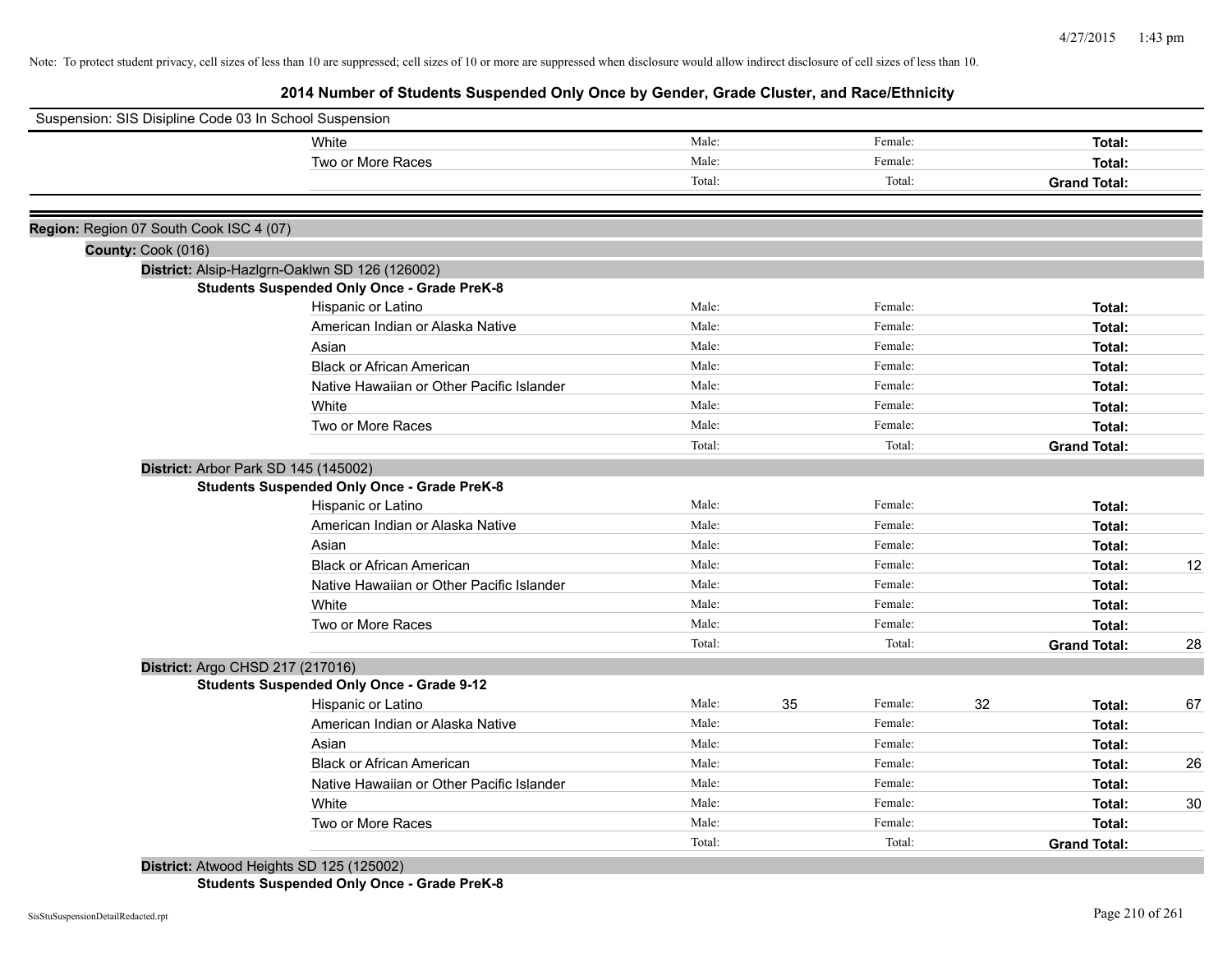| Suspension: SIS Disipline Code 03 In School Suspension |                                                    |        |     |         |     |                     |     |
|--------------------------------------------------------|----------------------------------------------------|--------|-----|---------|-----|---------------------|-----|
|                                                        | Hispanic or Latino                                 | Male:  |     | Female: |     | Total:              |     |
|                                                        | American Indian or Alaska Native                   | Male:  |     | Female: |     | Total:              |     |
|                                                        | Asian                                              | Male:  |     | Female: |     | Total:              |     |
|                                                        | <b>Black or African American</b>                   | Male:  |     | Female: |     | Total:              |     |
|                                                        | Native Hawaiian or Other Pacific Islander          | Male:  |     | Female: |     | Total:              |     |
|                                                        | White                                              | Male:  |     | Female: |     | Total:              |     |
|                                                        | Two or More Races                                  | Male:  |     | Female: |     | Total:              |     |
|                                                        |                                                    | Total: |     | Total:  |     | <b>Grand Total:</b> | 10  |
| District: Bloom Twp HSD 206 (206017)                   |                                                    |        |     |         |     |                     |     |
|                                                        | <b>Students Suspended Only Once - Grade 9-12</b>   |        |     |         |     |                     |     |
|                                                        | Hispanic or Latino                                 | Male:  | 75  | Female: | 54  | Total:              | 129 |
|                                                        | American Indian or Alaska Native                   | Male:  |     | Female: |     | Total:              |     |
|                                                        | Asian                                              | Male:  |     | Female: |     | Total:              |     |
|                                                        | <b>Black or African American</b>                   | Male:  | 146 | Female: | 158 | Total:              | 304 |
|                                                        | Native Hawaiian or Other Pacific Islander          | Male:  |     | Female: |     | Total:              |     |
|                                                        | White                                              | Male:  |     | Female: |     | Total:              | 29  |
|                                                        | Two or More Races                                  | Male:  |     | Female: |     | Total:              | 12  |
|                                                        |                                                    | Total: |     | Total:  |     | <b>Grand Total:</b> |     |
| District: Bremen CHSD 228 (228016)                     |                                                    |        |     |         |     |                     |     |
|                                                        | <b>Students Suspended Only Once - Grade 9-12</b>   |        |     |         |     |                     |     |
|                                                        | Hispanic or Latino                                 | Male:  |     | Female: |     | Total:              |     |
|                                                        | American Indian or Alaska Native                   | Male:  |     | Female: |     | Total:              |     |
|                                                        | Asian                                              | Male:  |     | Female: |     | Total:              |     |
|                                                        | <b>Black or African American</b>                   | Male:  | 96  | Female: | 89  | Total:              | 185 |
|                                                        | Native Hawaiian or Other Pacific Islander          | Male:  |     | Female: |     | Total:              |     |
|                                                        | White                                              | Male:  |     | Female: |     | Total:              |     |
|                                                        | Two or More Races                                  | Male:  |     | Female: |     | Total:              |     |
|                                                        |                                                    | Total: |     | Total:  |     | <b>Grand Total:</b> |     |
| District: Brookwood SD 167 (167002)                    |                                                    |        |     |         |     |                     |     |
|                                                        | <b>Students Suspended Only Once - Grade PreK-8</b> |        |     |         |     |                     |     |
|                                                        | Hispanic or Latino                                 | Male:  |     | Female: |     | Total:              |     |
|                                                        | American Indian or Alaska Native                   | Male:  |     | Female: |     | Total:              |     |
|                                                        | Asian                                              | Male:  |     | Female: |     | Total:              |     |
|                                                        | <b>Black or African American</b>                   | Male:  | 33  | Female: | 19  | Total:              | 52  |
|                                                        | Native Hawaiian or Other Pacific Islander          | Male:  |     | Female: |     | Total:              |     |
|                                                        | White                                              | Male:  |     | Female: |     | Total:              |     |
|                                                        | Two or More Races                                  | Male:  |     | Female: |     | Total:              |     |
|                                                        |                                                    | Total: |     | Total:  |     | <b>Grand Total:</b> |     |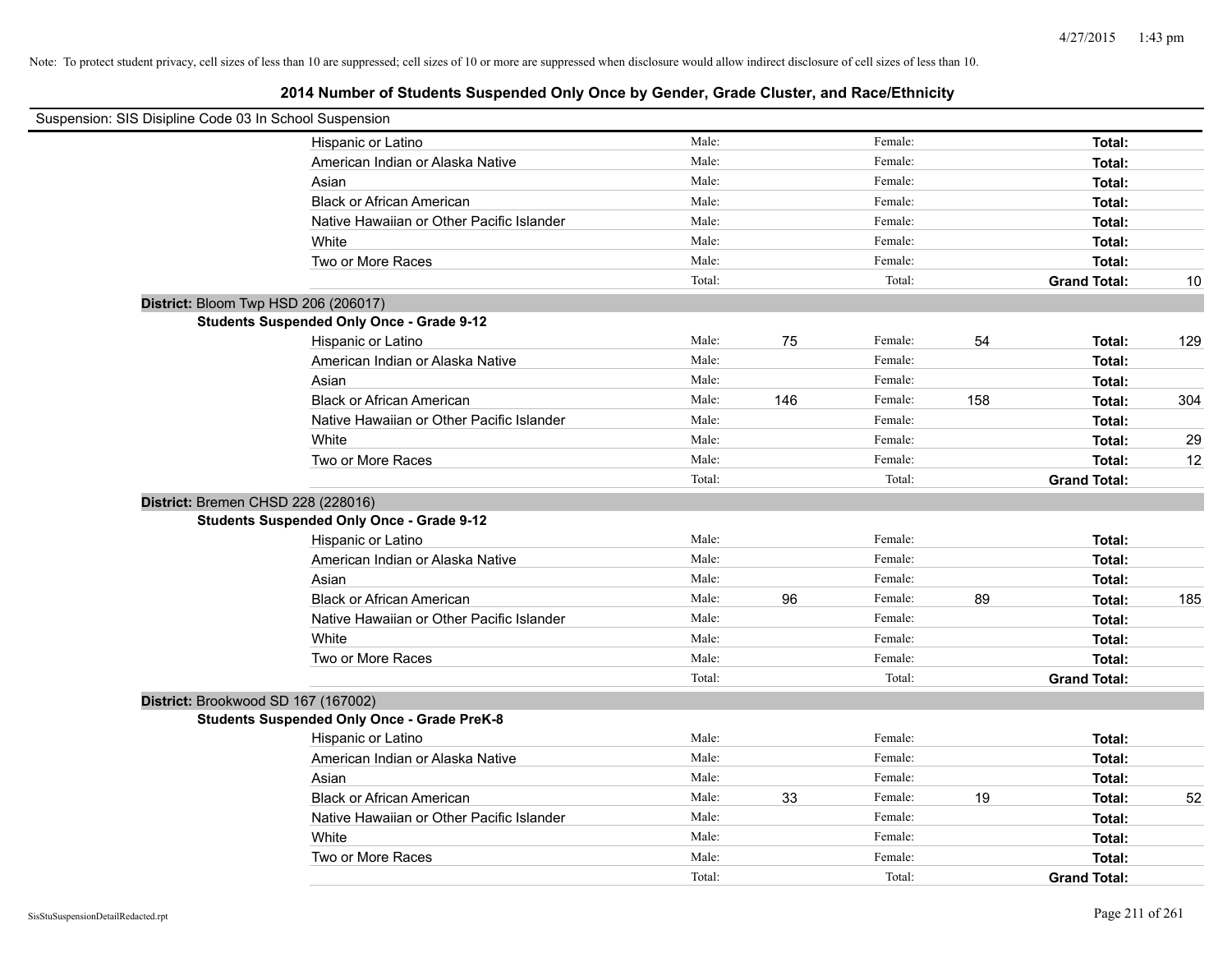| Suspension: SIS Disipline Code 03 In School Suspension |                                                    |        |    |         |    |                     |    |
|--------------------------------------------------------|----------------------------------------------------|--------|----|---------|----|---------------------|----|
| District: Burbank SD 111 (111002)                      |                                                    |        |    |         |    |                     |    |
|                                                        | <b>Students Suspended Only Once - Grade PreK-8</b> |        |    |         |    |                     |    |
|                                                        | Hispanic or Latino                                 | Male:  |    | Female: |    | Total:              |    |
|                                                        | American Indian or Alaska Native                   | Male:  |    | Female: |    | Total:              |    |
|                                                        | Asian                                              | Male:  |    | Female: |    | Total:              |    |
|                                                        | <b>Black or African American</b>                   | Male:  |    | Female: |    | Total:              |    |
|                                                        | Native Hawaiian or Other Pacific Islander          | Male:  |    | Female: |    | Total:              |    |
|                                                        | White                                              | Male:  |    | Female: |    | Total:              | 10 |
|                                                        | Two or More Races                                  | Male:  |    | Female: |    | Total:              |    |
|                                                        |                                                    | Total: |    | Total:  |    | <b>Grand Total:</b> |    |
| District: Calumet City SD 155 (155002)                 |                                                    |        |    |         |    |                     |    |
|                                                        | <b>Students Suspended Only Once - Grade PreK-8</b> |        |    |         |    |                     |    |
|                                                        | Hispanic or Latino                                 | Male:  |    | Female: |    | Total:              | 20 |
|                                                        | American Indian or Alaska Native                   | Male:  |    | Female: |    | Total:              |    |
|                                                        | Asian                                              | Male:  |    | Female: |    | Total:              |    |
|                                                        | <b>Black or African American</b>                   | Male:  | 39 | Female: | 38 | Total:              | 77 |
|                                                        | Native Hawaiian or Other Pacific Islander          | Male:  |    | Female: |    | Total:              |    |
|                                                        | White                                              | Male:  |    | Female: |    | Total:              |    |
|                                                        | Two or More Races                                  | Male:  |    | Female: |    | Total:              |    |
|                                                        |                                                    | Total: |    | Total:  |    | <b>Grand Total:</b> |    |
| District: Calumet Public SD 132 (132002)               |                                                    |        |    |         |    |                     |    |
|                                                        | <b>Students Suspended Only Once - Grade PreK-8</b> |        |    |         |    |                     |    |
|                                                        | Hispanic or Latino                                 | Male:  |    | Female: |    | Total:              |    |
|                                                        | American Indian or Alaska Native                   | Male:  |    | Female: |    | Total:              |    |
|                                                        | Asian                                              | Male:  |    | Female: |    | Total:              |    |
|                                                        | <b>Black or African American</b>                   | Male:  |    | Female: |    | Total:              | 17 |
|                                                        | Native Hawaiian or Other Pacific Islander          | Male:  |    | Female: |    | Total:              |    |
|                                                        | White                                              | Male:  |    | Female: |    | Total:              |    |
|                                                        | Two or More Races                                  | Male:  |    | Female: |    | Total:              |    |
|                                                        |                                                    | Total: |    | Total:  |    | <b>Grand Total:</b> |    |
| District: CCSD 146 (146004)                            |                                                    |        |    |         |    |                     |    |
|                                                        | <b>Students Suspended Only Once - Grade PreK-8</b> |        |    |         |    |                     |    |
|                                                        | Hispanic or Latino                                 | Male:  |    | Female: |    | Total:              |    |
|                                                        | American Indian or Alaska Native                   | Male:  |    | Female: |    | Total:              |    |
|                                                        | Asian                                              | Male:  |    | Female: |    | Total:              |    |
|                                                        | <b>Black or African American</b>                   | Male:  |    | Female: |    | Total:              |    |
|                                                        | Native Hawaiian or Other Pacific Islander          | Male:  |    | Female: |    | Total:              |    |
|                                                        | White                                              | Male:  |    | Female: |    | Total:              | 28 |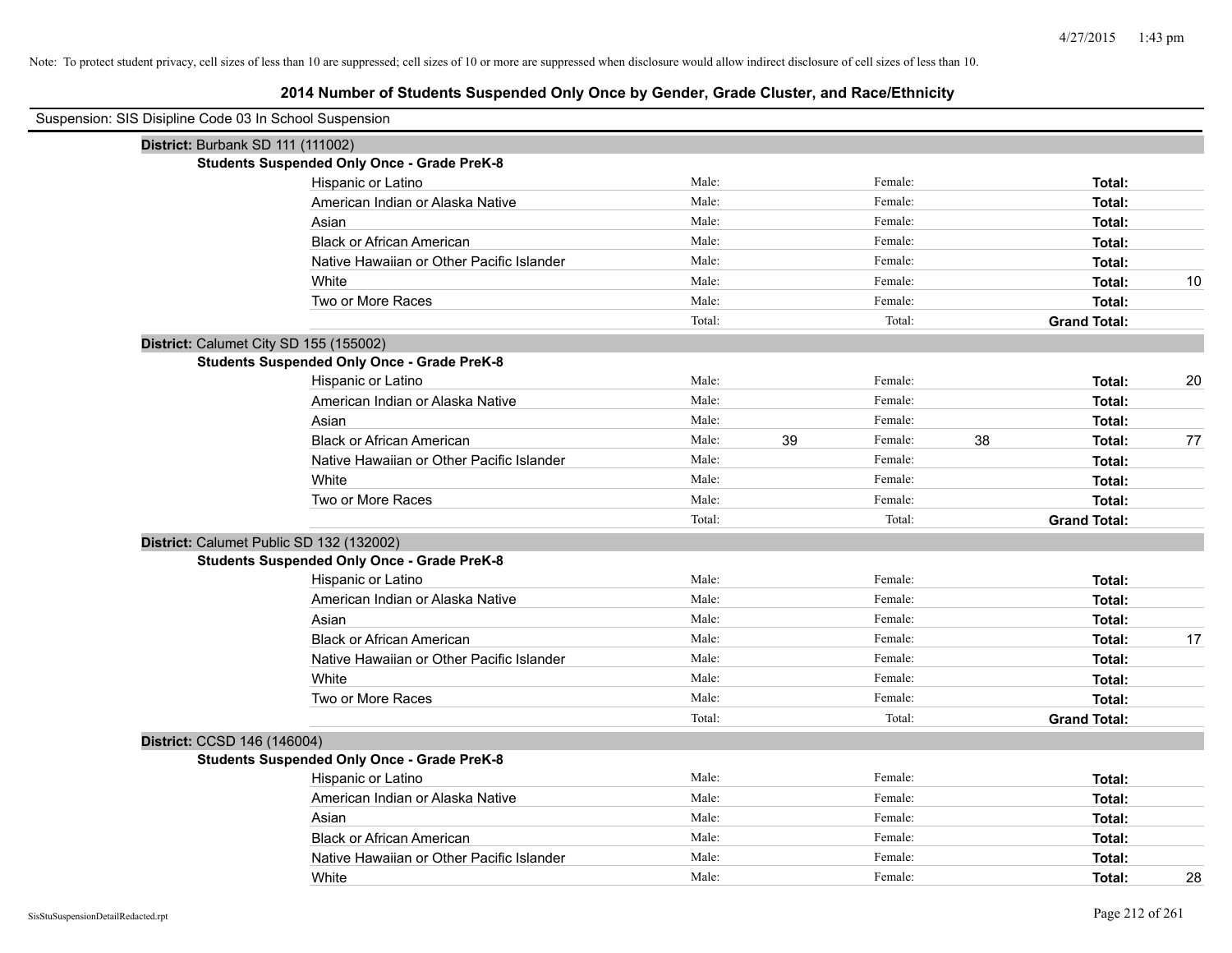| Suspension: SIS Disipline Code 03 In School Suspension |                                                    |        |    |         |    |                     |    |
|--------------------------------------------------------|----------------------------------------------------|--------|----|---------|----|---------------------|----|
|                                                        | Two or More Races                                  | Male:  |    | Female: |    | Total:              |    |
|                                                        |                                                    | Total: |    | Total:  |    | <b>Grand Total:</b> |    |
| District: CCSD 168 (168004)                            |                                                    |        |    |         |    |                     |    |
|                                                        | <b>Students Suspended Only Once - Grade PreK-8</b> |        |    |         |    |                     |    |
|                                                        | Hispanic or Latino                                 | Male:  |    | Female: |    | Total:              |    |
|                                                        | American Indian or Alaska Native                   | Male:  |    | Female: |    | Total:              |    |
|                                                        | Asian                                              | Male:  |    | Female: |    | Total:              |    |
|                                                        | <b>Black or African American</b>                   | Male:  | 49 | Female: | 30 | Total:              | 79 |
|                                                        | Native Hawaiian or Other Pacific Islander          | Male:  |    | Female: |    | Total:              |    |
|                                                        | White                                              | Male:  |    | Female: |    | Total:              |    |
|                                                        | Two or More Races                                  | Male:  |    | Female: |    | Total:              |    |
|                                                        |                                                    | Total: |    | Total:  |    | <b>Grand Total:</b> |    |
| District: Central Stickney SD 110 (110002)             |                                                    |        |    |         |    |                     |    |
|                                                        | <b>Students Suspended Only Once - Grade PreK-8</b> |        |    |         |    |                     |    |
|                                                        | Hispanic or Latino                                 | Male:  |    | Female: |    | Total:              |    |
|                                                        | American Indian or Alaska Native                   | Male:  |    | Female: |    | Total:              |    |
|                                                        | Asian                                              | Male:  |    | Female: |    | Total:              |    |
|                                                        | <b>Black or African American</b>                   | Male:  |    | Female: |    | Total:              |    |
|                                                        | Native Hawaiian or Other Pacific Islander          | Male:  |    | Female: |    | Total:              |    |
|                                                        | White                                              | Male:  |    | Female: |    | Total:              |    |
|                                                        | Two or More Races                                  | Male:  |    | Female: |    | Total:              |    |
|                                                        |                                                    | Total: |    | Total:  |    | <b>Grand Total:</b> |    |
| District: Chicago Heights SD 170 (170002)              |                                                    |        |    |         |    |                     |    |
|                                                        | <b>Students Suspended Only Once - Grade PreK-8</b> |        |    |         |    |                     |    |
|                                                        | Hispanic or Latino                                 | Male:  |    | Female: |    | Total:              | 27 |
|                                                        | American Indian or Alaska Native                   | Male:  |    | Female: |    | Total:              |    |
|                                                        | Asian                                              | Male:  |    | Female: |    | Total:              |    |
|                                                        | <b>Black or African American</b>                   | Male:  | 32 | Female: | 12 | Total:              | 44 |
|                                                        | Native Hawaiian or Other Pacific Islander          | Male:  |    | Female: |    | Total:              |    |
|                                                        | White                                              | Male:  |    | Female: |    | Total:              |    |
|                                                        | Two or More Races                                  | Male:  |    | Female: |    | Total:              |    |
|                                                        |                                                    | Total: |    | Total:  |    | <b>Grand Total:</b> |    |
| District: Chicago Ridge SD 127-5 (127502)              |                                                    |        |    |         |    |                     |    |
|                                                        | <b>Students Suspended Only Once - Grade PreK-8</b> |        |    |         |    |                     |    |
|                                                        | Hispanic or Latino                                 | Male:  |    | Female: |    | Total:              |    |
|                                                        | American Indian or Alaska Native                   | Male:  |    | Female: |    | Total:              |    |
|                                                        | Asian                                              | Male:  |    | Female: |    | Total:              |    |
|                                                        | <b>Black or African American</b>                   | Male:  |    | Female: |    | Total:              |    |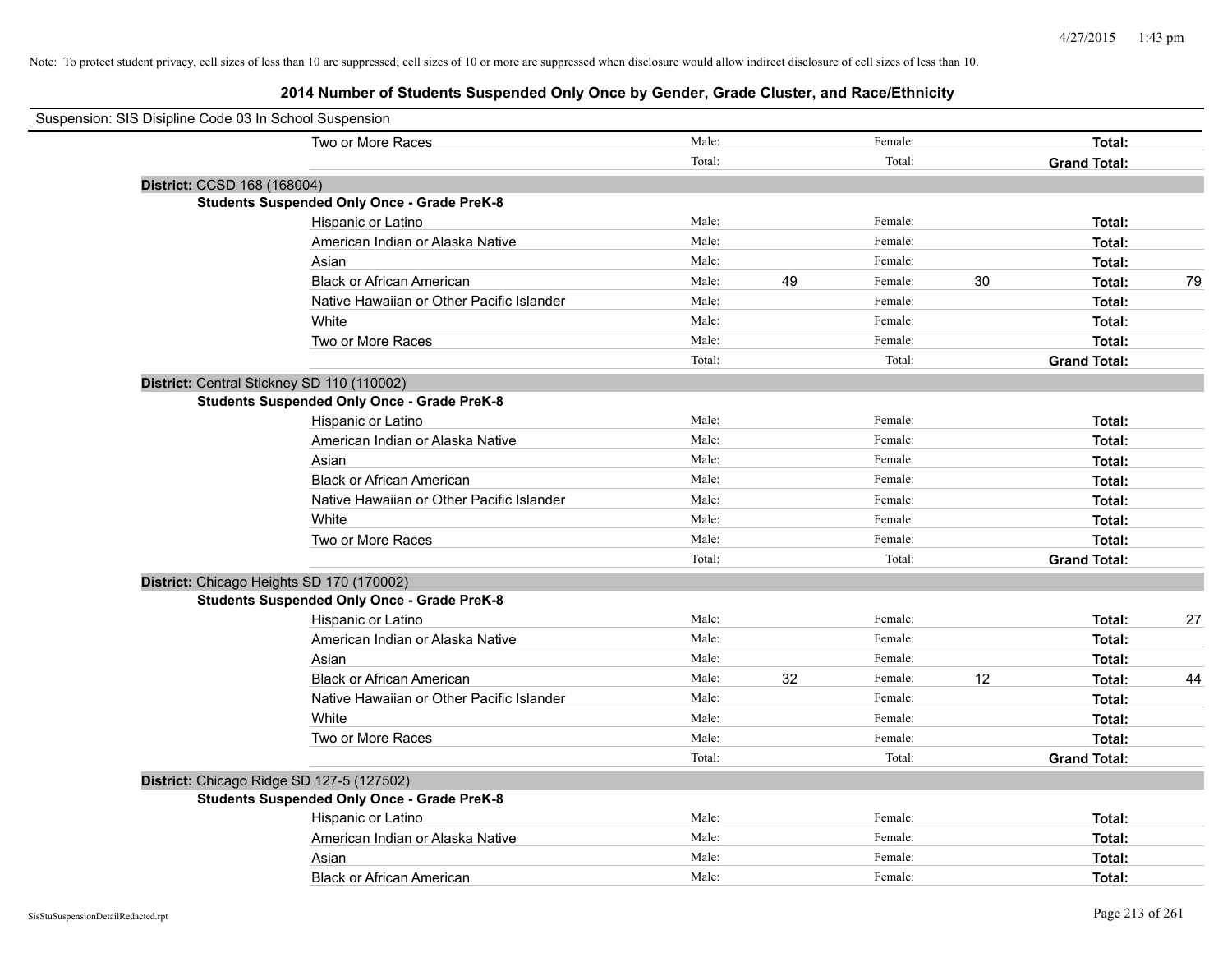| Suspension: SIS Disipline Code 03 In School Suspension |                                                    |        |     |         |     |                     |     |
|--------------------------------------------------------|----------------------------------------------------|--------|-----|---------|-----|---------------------|-----|
|                                                        | Native Hawaiian or Other Pacific Islander          | Male:  |     | Female: |     | Total:              |     |
|                                                        | White                                              | Male:  |     | Female: |     | Total:              | 12  |
|                                                        | Two or More Races                                  | Male:  |     | Female: |     | Total:              |     |
|                                                        |                                                    | Total: |     | Total:  |     | <b>Grand Total:</b> |     |
| District: CHSD 218 (218016)                            |                                                    |        |     |         |     |                     |     |
|                                                        | <b>Students Suspended Only Once - Grade 9-12</b>   |        |     |         |     |                     |     |
|                                                        | Hispanic or Latino                                 | Male:  | 69  | Female: | 44  | Total:              | 113 |
|                                                        | American Indian or Alaska Native                   | Male:  |     | Female: |     | Total:              |     |
|                                                        | Asian                                              | Male:  |     | Female: |     | Total:              |     |
|                                                        | <b>Black or African American</b>                   | Male:  | 127 | Female: | 119 | Total:              | 246 |
|                                                        | Native Hawaiian or Other Pacific Islander          | Male:  |     | Female: |     | Total:              |     |
|                                                        | White                                              | Male:  | 89  | Female: | 41  | Total:              | 130 |
|                                                        | Two or More Races                                  | Male:  |     | Female: |     | Total:              |     |
|                                                        |                                                    | Total: |     | Total:  |     | <b>Grand Total:</b> | 500 |
| District: Cons HSD 230 (230013)                        |                                                    |        |     |         |     |                     |     |
|                                                        | <b>Students Suspended Only Once - Grade 9-12</b>   |        |     |         |     |                     |     |
|                                                        | Hispanic or Latino                                 | Male:  |     | Female: |     | Total:              | 11  |
|                                                        | American Indian or Alaska Native                   | Male:  |     | Female: |     | Total:              |     |
|                                                        | Asian                                              | Male:  |     | Female: |     | Total:              |     |
|                                                        | <b>Black or African American</b>                   | Male:  |     | Female: |     | Total:              |     |
|                                                        | Native Hawaiian or Other Pacific Islander          | Male:  |     | Female: |     | Total:              |     |
|                                                        | White                                              | Male:  | 37  | Female: | 14  | Total:              | 51  |
|                                                        | Two or More Races                                  | Male:  |     | Female: |     | Total:              |     |
|                                                        |                                                    | Total: |     | Total:  |     | <b>Grand Total:</b> |     |
|                                                        | District: Cook County SD 130 (130002)              |        |     |         |     |                     |     |
|                                                        | <b>Students Suspended Only Once - Grade PreK-8</b> |        |     |         |     |                     |     |
|                                                        | Hispanic or Latino                                 | Male:  |     | Female: |     | Total:              | 25  |
|                                                        | American Indian or Alaska Native                   | Male:  |     | Female: |     | Total:              |     |
|                                                        | Asian                                              | Male:  |     | Female: |     | Total:              |     |
|                                                        | <b>Black or African American</b>                   | Male:  | 19  | Female: | 18  | Total:              | 37  |
|                                                        | Native Hawaiian or Other Pacific Islander          | Male:  |     | Female: |     | Total:              |     |
|                                                        | White                                              | Male:  |     | Female: |     | Total:              |     |
|                                                        | Two or More Races                                  | Male:  |     | Female: |     | Total:              |     |
|                                                        |                                                    | Total: |     | Total:  |     | <b>Grand Total:</b> |     |
|                                                        | District: Country Club Hills SD 160 (160002)       |        |     |         |     |                     |     |
|                                                        | <b>Students Suspended Only Once - Grade PreK-8</b> |        |     |         |     |                     |     |
|                                                        | Hispanic or Latino                                 | Male:  |     | Female: |     | Total:              |     |
|                                                        | American Indian or Alaska Native                   | Male:  |     | Female: |     | Total:              |     |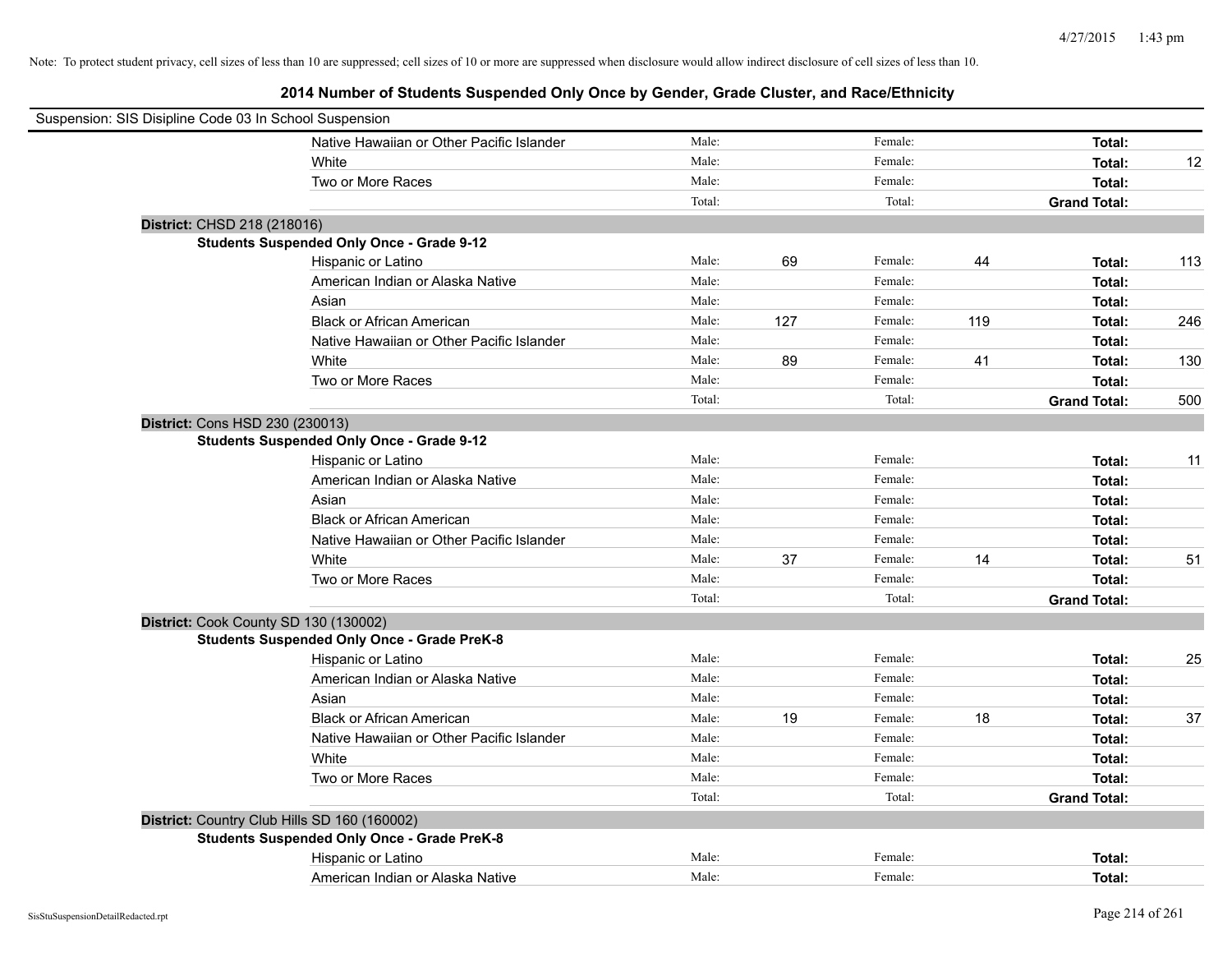# **2014 Number of Students Suspended Only Once by Gender, Grade Cluster, and Race/Ethnicity**

|                                  | Suspension: SIS Disipline Code 03 In School Suspension |        |    |         |    |                     |     |
|----------------------------------|--------------------------------------------------------|--------|----|---------|----|---------------------|-----|
|                                  | Asian                                                  | Male:  |    | Female: |    | Total:              |     |
|                                  | <b>Black or African American</b>                       | Male:  | 35 | Female: | 17 | Total:              | 52  |
|                                  | Native Hawaiian or Other Pacific Islander              | Male:  |    | Female: |    | Total:              |     |
|                                  | White                                                  | Male:  |    | Female: |    | Total:              |     |
|                                  | Two or More Races                                      | Male:  |    | Female: |    | Total:              |     |
|                                  |                                                        | Total: |    | Total:  |    | <b>Grand Total:</b> |     |
| District: Dolton SD 148 (148002) |                                                        |        |    |         |    |                     |     |
|                                  | <b>Students Suspended Only Once - Grade PreK-8</b>     |        |    |         |    |                     |     |
|                                  | Hispanic or Latino                                     | Male:  |    | Female: |    | Total:              |     |
|                                  | American Indian or Alaska Native                       | Male:  |    | Female: |    | Total:              |     |
|                                  | Asian                                                  | Male:  |    | Female: |    | Total:              |     |
|                                  | <b>Black or African American</b>                       | Male:  | 69 | Female: | 35 | Total:              | 104 |
|                                  | Native Hawaiian or Other Pacific Islander              | Male:  |    | Female: |    | Total:              |     |
|                                  | White                                                  | Male:  |    | Female: |    | Total:              |     |
|                                  | Two or More Races                                      | Male:  |    | Female: |    | Total:              |     |
|                                  |                                                        | Total: |    | Total:  |    | <b>Grand Total:</b> |     |
| District: ESD 159 (159002)       |                                                        |        |    |         |    |                     |     |
|                                  | <b>Students Suspended Only Once - Grade PreK-8</b>     |        |    |         |    |                     |     |
|                                  | Hispanic or Latino                                     | Male:  |    | Female: |    | Total:              |     |
|                                  | American Indian or Alaska Native                       | Male:  |    | Female: |    | Total:              |     |
|                                  | Asian                                                  | Male:  |    | Female: |    | Total:              |     |
|                                  | <b>Black or African American</b>                       | Male:  | 33 | Female: | 16 | Total:              | 49  |
|                                  | Native Hawaiian or Other Pacific Islander              | Male:  |    | Female: |    | Total:              |     |
|                                  | White                                                  | Male:  |    | Female: |    | Total:              |     |
|                                  | Two or More Races                                      | Male:  |    | Female: |    | Total:              |     |
|                                  |                                                        | Total: |    | Total:  |    | <b>Grand Total:</b> |     |
|                                  | District: Evergreen Park CHSD 231 (231016)             |        |    |         |    |                     |     |
|                                  | <b>Students Suspended Only Once - Grade 9-12</b>       |        |    |         |    |                     |     |
|                                  | Hispanic or Latino                                     | Male:  |    | Female: |    | Total:              |     |
|                                  | American Indian or Alaska Native                       | Male:  |    | Female: |    | Total:              |     |
|                                  | Asian                                                  | Male:  |    | Female: |    | Total:              |     |
|                                  | <b>Black or African American</b>                       | Male:  |    | Female: |    | Total:              | 26  |
|                                  | Native Hawaiian or Other Pacific Islander              | Male:  |    | Female: |    | Total:              |     |
|                                  | White                                                  | Male:  |    | Female: |    | Total:              | 11  |
|                                  | Two or More Races                                      | Male:  |    | Female: |    | Total:              |     |
|                                  |                                                        | Total: |    | Total:  |    | <b>Grand Total:</b> |     |
|                                  | District: Evergreen Park ESD 124 (124002)              |        |    |         |    |                     |     |

**Students Suspended Only Once - Grade PreK-8**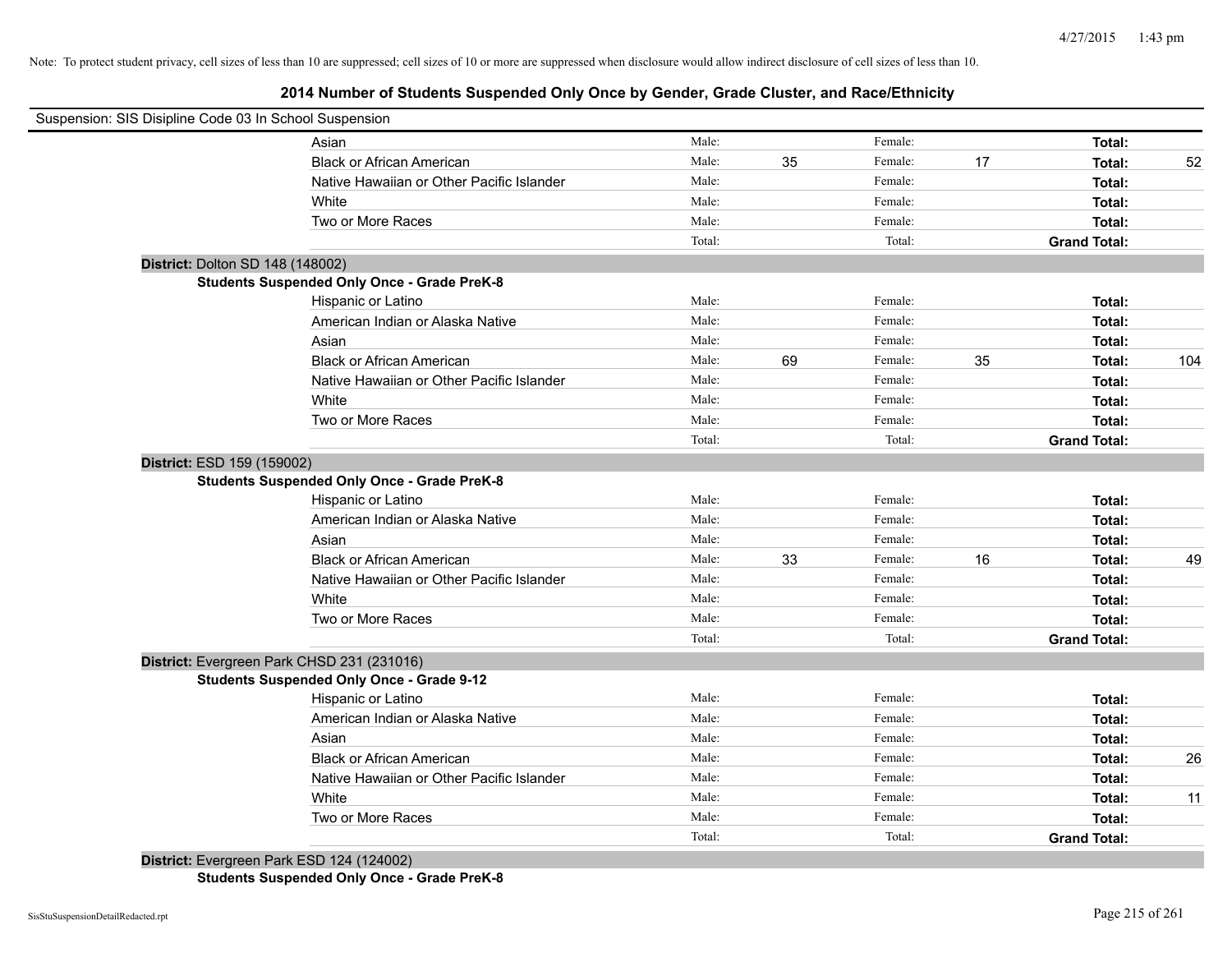| Suspension: SIS Disipline Code 03 In School Suspension |                                                    |        |    |         |    |                     |    |
|--------------------------------------------------------|----------------------------------------------------|--------|----|---------|----|---------------------|----|
|                                                        | Hispanic or Latino                                 | Male:  |    | Female: |    | Total:              |    |
|                                                        | American Indian or Alaska Native                   | Male:  |    | Female: |    | Total:              |    |
|                                                        | Asian                                              | Male:  |    | Female: |    | Total:              |    |
|                                                        | <b>Black or African American</b>                   | Male:  |    | Female: |    | Total:              | 15 |
|                                                        | Native Hawaiian or Other Pacific Islander          | Male:  |    | Female: |    | Total:              |    |
|                                                        | White                                              | Male:  |    | Female: |    | Total:              |    |
|                                                        | Two or More Races                                  | Male:  |    | Female: |    | Total:              |    |
|                                                        |                                                    | Total: |    | Total:  |    | <b>Grand Total:</b> | 26 |
| District: Flossmoor SD 161 (161002)                    |                                                    |        |    |         |    |                     |    |
|                                                        | <b>Students Suspended Only Once - Grade PreK-8</b> |        |    |         |    |                     |    |
|                                                        | Hispanic or Latino                                 | Male:  |    | Female: |    | Total:              |    |
|                                                        | American Indian or Alaska Native                   | Male:  |    | Female: |    | Total:              |    |
|                                                        | Asian                                              | Male:  |    | Female: |    | Total:              |    |
|                                                        | <b>Black or African American</b>                   | Male:  | 41 | Female: | 23 | Total:              | 64 |
|                                                        | Native Hawaiian or Other Pacific Islander          | Male:  |    | Female: |    | Total:              |    |
|                                                        | White                                              | Male:  |    | Female: |    | Total:              |    |
|                                                        | Two or More Races                                  | Male:  |    | Female: |    | Total:              |    |
|                                                        |                                                    | Total: |    | Total:  |    | <b>Grand Total:</b> | 77 |
| District: Ford Heights SD 169 (169002)                 |                                                    |        |    |         |    |                     |    |
|                                                        | <b>Students Suspended Only Once - Grade PreK-8</b> |        |    |         |    |                     |    |
|                                                        | Hispanic or Latino                                 | Male:  |    | Female: |    | Total:              |    |
|                                                        | American Indian or Alaska Native                   | Male:  |    | Female: |    | Total:              |    |
|                                                        | Asian                                              | Male:  |    | Female: |    | Total:              |    |
|                                                        | <b>Black or African American</b>                   | Male:  |    | Female: |    | Total:              |    |
|                                                        | Native Hawaiian or Other Pacific Islander          | Male:  |    | Female: |    | Total:              |    |
|                                                        | White                                              | Male:  |    | Female: |    | Total:              |    |
|                                                        | Two or More Races                                  | Male:  |    | Female: |    | Total:              |    |
|                                                        |                                                    | Total: |    | Total:  |    | <b>Grand Total:</b> |    |
| District: Forest Ridge SD 142 (142002)                 |                                                    |        |    |         |    |                     |    |
|                                                        | <b>Students Suspended Only Once - Grade PreK-8</b> |        |    |         |    |                     |    |
|                                                        | Hispanic or Latino                                 | Male:  |    | Female: |    | Total:              |    |
|                                                        | American Indian or Alaska Native                   | Male:  |    | Female: |    | Total:              |    |
|                                                        | Asian                                              | Male:  |    | Female: |    | Total:              |    |
|                                                        | <b>Black or African American</b>                   | Male:  |    | Female: |    | Total:              |    |
|                                                        | Native Hawaiian or Other Pacific Islander          | Male:  |    | Female: |    | Total:              |    |
|                                                        | White                                              | Male:  |    | Female: |    | Total:              | 13 |
|                                                        | Two or More Races                                  | Male:  |    | Female: |    | Total:              |    |
|                                                        |                                                    | Total: |    | Total:  |    | <b>Grand Total:</b> |    |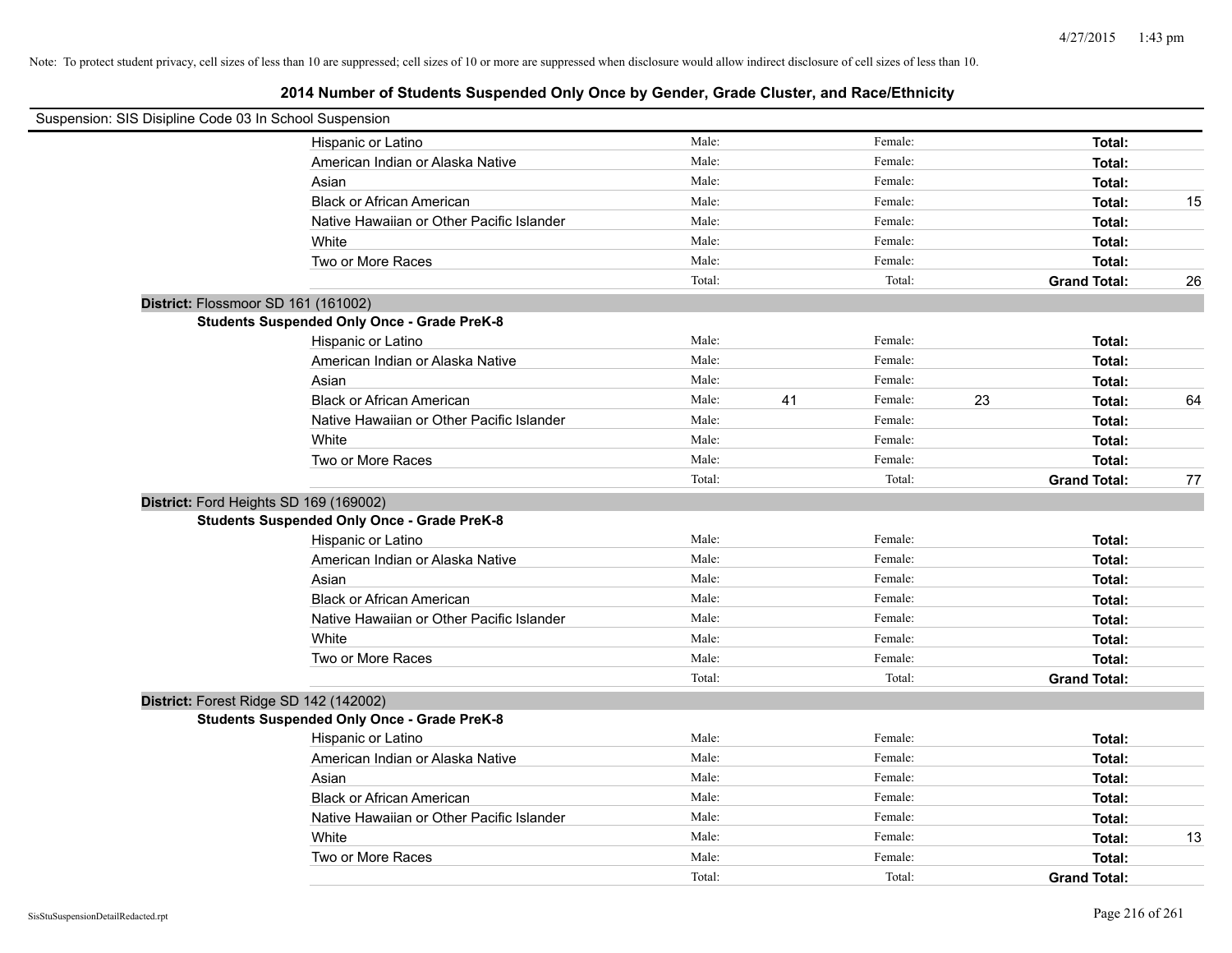| Suspension: SIS Disipline Code 03 In School Suspension |                                                    |        |     |         |    |                     |     |
|--------------------------------------------------------|----------------------------------------------------|--------|-----|---------|----|---------------------|-----|
| District: Harvey SD 152 (152002)                       |                                                    |        |     |         |    |                     |     |
|                                                        | <b>Students Suspended Only Once - Grade PreK-8</b> |        |     |         |    |                     |     |
|                                                        | Hispanic or Latino                                 | Male:  |     | Female: |    | Total:              |     |
|                                                        | American Indian or Alaska Native                   | Male:  |     | Female: |    | Total:              |     |
|                                                        | Asian                                              | Male:  |     | Female: |    | Total:              |     |
|                                                        | <b>Black or African American</b>                   | Male:  | 61  | Female: | 52 | Total:              | 113 |
|                                                        | Native Hawaiian or Other Pacific Islander          | Male:  |     | Female: |    | Total:              |     |
|                                                        | White                                              | Male:  |     | Female: |    | Total:              |     |
|                                                        | Two or More Races                                  | Male:  |     | Female: |    | Total:              |     |
|                                                        |                                                    | Total: |     | Total:  |    | <b>Grand Total:</b> |     |
| District: Hazel Crest SD 152-5 (152502)                |                                                    |        |     |         |    |                     |     |
|                                                        | <b>Students Suspended Only Once - Grade PreK-8</b> |        |     |         |    |                     |     |
|                                                        | Hispanic or Latino                                 | Male:  |     | Female: |    | Total:              |     |
|                                                        | American Indian or Alaska Native                   | Male:  |     | Female: |    | Total:              |     |
|                                                        | Asian                                              | Male:  |     | Female: |    | Total:              |     |
|                                                        | <b>Black or African American</b>                   | Male:  |     | Female: |    | Total:              |     |
|                                                        | Native Hawaiian or Other Pacific Islander          | Male:  |     | Female: |    | Total:              |     |
|                                                        | White                                              | Male:  |     | Female: |    | Total:              |     |
|                                                        | Two or More Races                                  | Male:  |     | Female: |    | Total:              |     |
|                                                        |                                                    | Total: |     | Total:  |    | <b>Grand Total:</b> |     |
|                                                        | District: Homewood Flossmoor CHSD 233 (233016)     |        |     |         |    |                     |     |
|                                                        | <b>Students Suspended Only Once - Grade 9-12</b>   |        |     |         |    |                     |     |
|                                                        | Hispanic or Latino                                 | Male:  |     | Female: |    | Total:              |     |
|                                                        | American Indian or Alaska Native                   | Male:  |     | Female: |    | Total:              |     |
|                                                        | Asian                                              | Male:  |     | Female: |    | Total:              |     |
|                                                        | <b>Black or African American</b>                   | Male:  | 109 | Female: | 64 | Total:              | 173 |
|                                                        | Native Hawaiian or Other Pacific Islander          | Male:  |     | Female: |    | Total:              |     |
|                                                        | White                                              | Male:  |     | Female: |    | Total:              | 17  |
|                                                        | Two or More Races                                  | Male:  |     | Female: |    | Total:              |     |
|                                                        |                                                    | Total: |     | Total:  |    | <b>Grand Total:</b> | 206 |
| District: Homewood SD 153 (153002)                     |                                                    |        |     |         |    |                     |     |
|                                                        | <b>Students Suspended Only Once - Grade PreK-8</b> |        |     |         |    |                     |     |
|                                                        | Hispanic or Latino                                 | Male:  |     | Female: |    | Total:              |     |
|                                                        | American Indian or Alaska Native                   | Male:  |     | Female: |    | Total:              |     |
|                                                        | Asian                                              | Male:  |     | Female: |    | Total:              |     |
|                                                        | <b>Black or African American</b>                   | Male:  | 24  | Female: | 14 | Total:              | 38  |
|                                                        | Native Hawaiian or Other Pacific Islander          | Male:  |     | Female: |    | Total:              |     |
|                                                        | White                                              | Male:  |     | Female: |    | Total:              | 11  |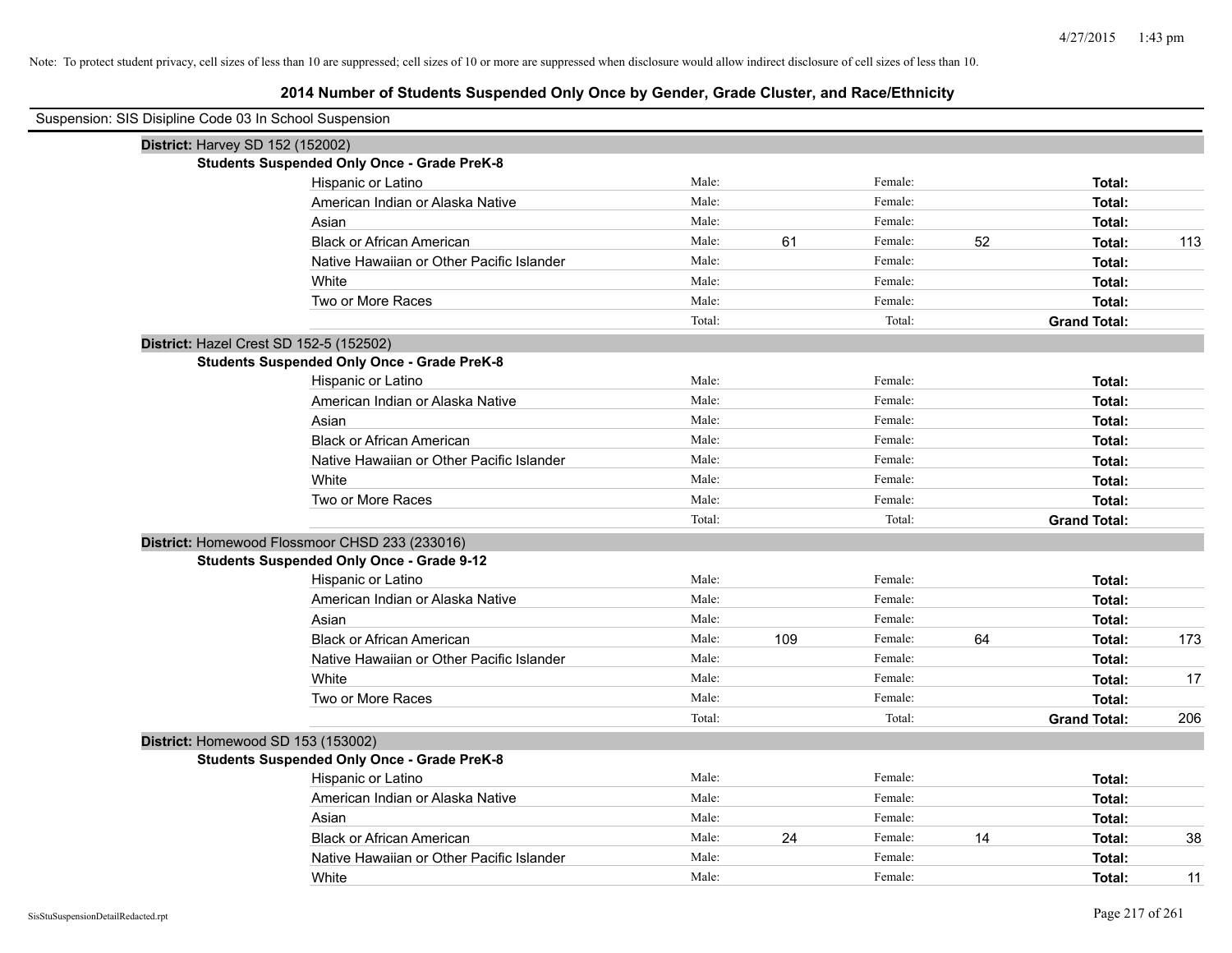| Suspension: SIS Disipline Code 03 In School Suspension |        |         |                     |    |
|--------------------------------------------------------|--------|---------|---------------------|----|
| Two or More Races                                      | Male:  | Female: | Total:              |    |
|                                                        | Total: | Total:  | <b>Grand Total:</b> |    |
| District: Hoover-Schrum Memorial SD 157 (157002)       |        |         |                     |    |
| <b>Students Suspended Only Once - Grade PreK-8</b>     |        |         |                     |    |
| Hispanic or Latino                                     | Male:  | Female: | Total:              |    |
| American Indian or Alaska Native                       | Male:  | Female: | Total:              |    |
| Asian                                                  | Male:  | Female: | Total:              |    |
| <b>Black or African American</b>                       | Male:  | Female: | Total:              | 36 |
| Native Hawaiian or Other Pacific Islander              | Male:  | Female: | Total:              |    |
| White                                                  | Male:  | Female: | Total:              |    |
| Two or More Races                                      | Male:  | Female: | Total:              |    |
|                                                        | Total: | Total:  | <b>Grand Total:</b> |    |
| District: Indian Springs SD 109 (109002)               |        |         |                     |    |
| <b>Students Suspended Only Once - Grade PreK-8</b>     |        |         |                     |    |
| Hispanic or Latino                                     | Male:  | Female: | Total:              |    |
| American Indian or Alaska Native                       | Male:  | Female: | Total:              |    |
| Asian                                                  | Male:  | Female: | Total:              |    |
| <b>Black or African American</b>                       | Male:  | Female: | Total:              | 29 |
| Native Hawaiian or Other Pacific Islander              | Male:  | Female: | Total:              |    |
| White                                                  | Male:  | Female: | Total:              | 20 |
| Two or More Races                                      | Male:  | Female: | Total:              |    |
|                                                        | Total: | Total:  | <b>Grand Total:</b> |    |
| District: Kirby SD 140 (140002)                        |        |         |                     |    |
| <b>Students Suspended Only Once - Grade PreK-8</b>     |        |         |                     |    |
| Hispanic or Latino                                     | Male:  | Female: | Total:              |    |
| American Indian or Alaska Native                       | Male:  | Female: | Total:              |    |
| Asian                                                  | Male:  | Female: | Total:              |    |
| <b>Black or African American</b>                       | Male:  | Female: | Total:              |    |
| Native Hawaiian or Other Pacific Islander              | Male:  | Female: | Total:              |    |
| White                                                  | Male:  | Female: | Total:              | 34 |
| Two or More Races                                      | Male:  | Female: | Total:              |    |
|                                                        | Total: | Total:  | <b>Grand Total:</b> | 46 |
| District: Lansing SD 158 (158002)                      |        |         |                     |    |
| <b>Students Suspended Only Once - Grade PreK-8</b>     |        |         |                     |    |
| Hispanic or Latino                                     | Male:  | Female: | Total:              |    |
| American Indian or Alaska Native                       | Male:  | Female: | Total:              |    |
| Asian                                                  | Male:  | Female: | Total:              |    |
| <b>Black or African American</b>                       | Male:  | Female: | Total:              |    |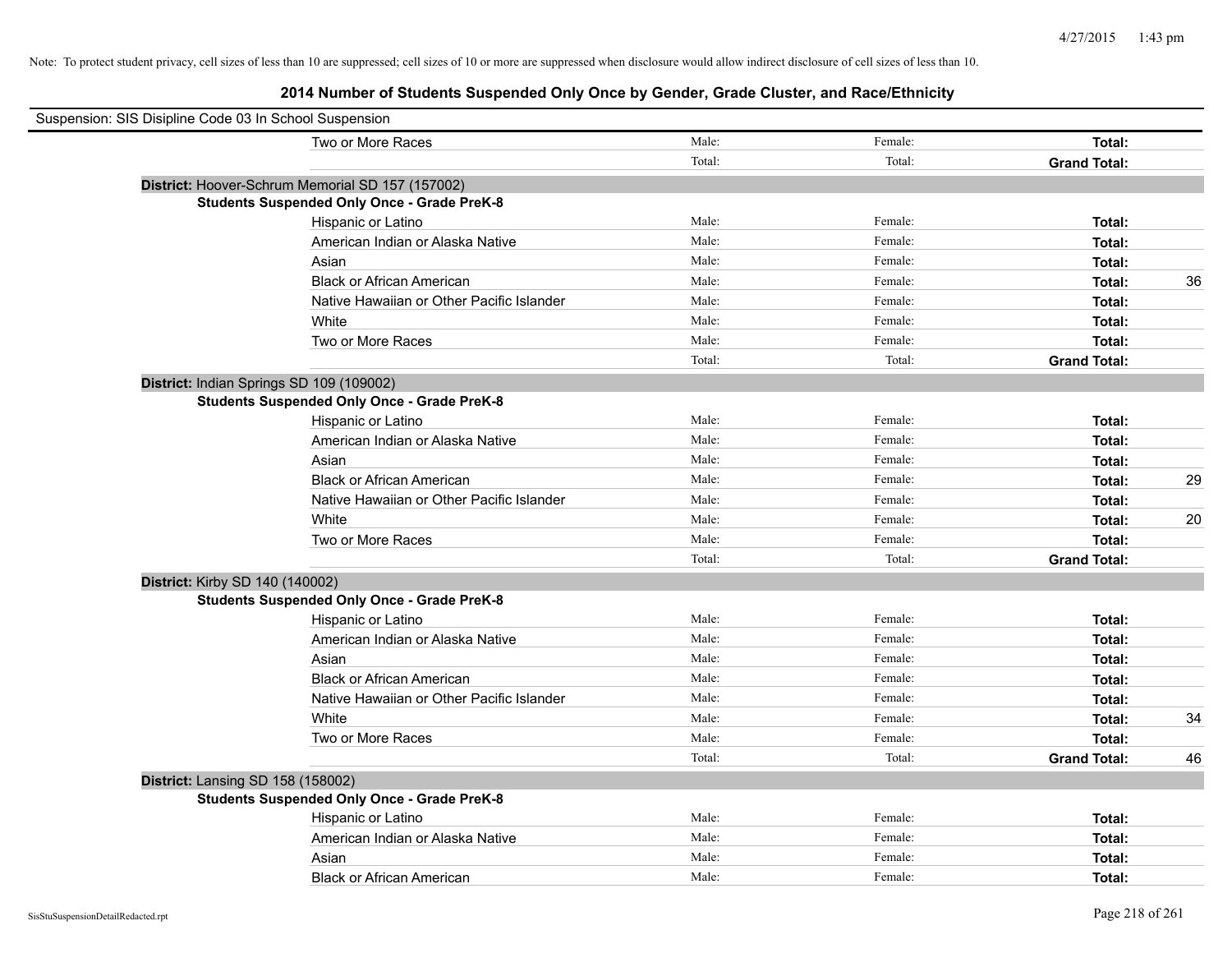| Suspension: SIS Disipline Code 03 In School Suspension |                                                    |        |    |         |    |                     |    |
|--------------------------------------------------------|----------------------------------------------------|--------|----|---------|----|---------------------|----|
|                                                        | Native Hawaiian or Other Pacific Islander          | Male:  |    | Female: |    | Total:              |    |
|                                                        | White                                              | Male:  |    | Female: |    | Total:              |    |
|                                                        | Two or More Races                                  | Male:  |    | Female: |    | Total:              |    |
|                                                        |                                                    | Total: |    | Total:  |    | <b>Grand Total:</b> |    |
|                                                        | District: Lemont-Bromberek CSD 113A (113A02)       |        |    |         |    |                     |    |
|                                                        | <b>Students Suspended Only Once - Grade PreK-8</b> |        |    |         |    |                     |    |
|                                                        | Hispanic or Latino                                 | Male:  |    | Female: |    | Total:              |    |
|                                                        | American Indian or Alaska Native                   | Male:  |    | Female: |    | Total:              |    |
|                                                        | Asian                                              | Male:  |    | Female: |    | Total:              |    |
|                                                        | <b>Black or African American</b>                   | Male:  |    | Female: |    | Total:              |    |
|                                                        | Native Hawaiian or Other Pacific Islander          | Male:  |    | Female: |    | Total:              |    |
|                                                        | White                                              | Male:  |    | Female: |    | Total:              | 20 |
|                                                        | Two or More Races                                  | Male:  |    | Female: |    | Total:              |    |
|                                                        |                                                    | Total: |    | Total:  |    | <b>Grand Total:</b> |    |
|                                                        | District: Lincoln ESD 156 (156002)                 |        |    |         |    |                     |    |
|                                                        | <b>Students Suspended Only Once - Grade PreK-8</b> |        |    |         |    |                     |    |
|                                                        | Hispanic or Latino                                 | Male:  |    | Female: |    | Total:              | 14 |
|                                                        | American Indian or Alaska Native                   | Male:  |    | Female: |    | Total:              |    |
|                                                        | Asian                                              | Male:  |    | Female: |    | Total:              |    |
|                                                        | <b>Black or African American</b>                   | Male:  | 33 | Female: | 32 | Total:              | 65 |
|                                                        | Native Hawaiian or Other Pacific Islander          | Male:  |    | Female: |    | Total:              |    |
|                                                        | White                                              | Male:  |    | Female: |    | Total:              |    |
|                                                        | Two or More Races                                  | Male:  |    | Female: |    | Total:              |    |
|                                                        |                                                    | Total: |    | Total:  |    | <b>Grand Total:</b> |    |
|                                                        | District: Matteson ESD 162 (162002)                |        |    |         |    |                     |    |
|                                                        | <b>Students Suspended Only Once - Grade PreK-8</b> |        |    |         |    |                     |    |
|                                                        | Hispanic or Latino                                 | Male:  |    | Female: |    | Total:              |    |
|                                                        | American Indian or Alaska Native                   | Male:  |    | Female: |    | Total:              |    |
|                                                        | Asian                                              | Male:  |    | Female: |    | Total:              |    |
|                                                        | <b>Black or African American</b>                   | Male:  | 36 | Female: | 13 | Total:              | 49 |
|                                                        | Native Hawaiian or Other Pacific Islander          | Male:  |    | Female: |    | Total:              |    |
|                                                        | White                                              | Male:  |    | Female: |    | Total:              |    |
|                                                        | Two or More Races                                  | Male:  |    | Female: |    | Total:              |    |
|                                                        |                                                    | Total: |    | Total:  |    | <b>Grand Total:</b> |    |
|                                                        | District: Midlothian SD 143 (143002)               |        |    |         |    |                     |    |
|                                                        | <b>Students Suspended Only Once - Grade PreK-8</b> |        |    |         |    |                     |    |
|                                                        | Hispanic or Latino                                 | Male:  |    | Female: |    | Total:              |    |
|                                                        | American Indian or Alaska Native                   | Male:  |    | Female: |    | Total:              |    |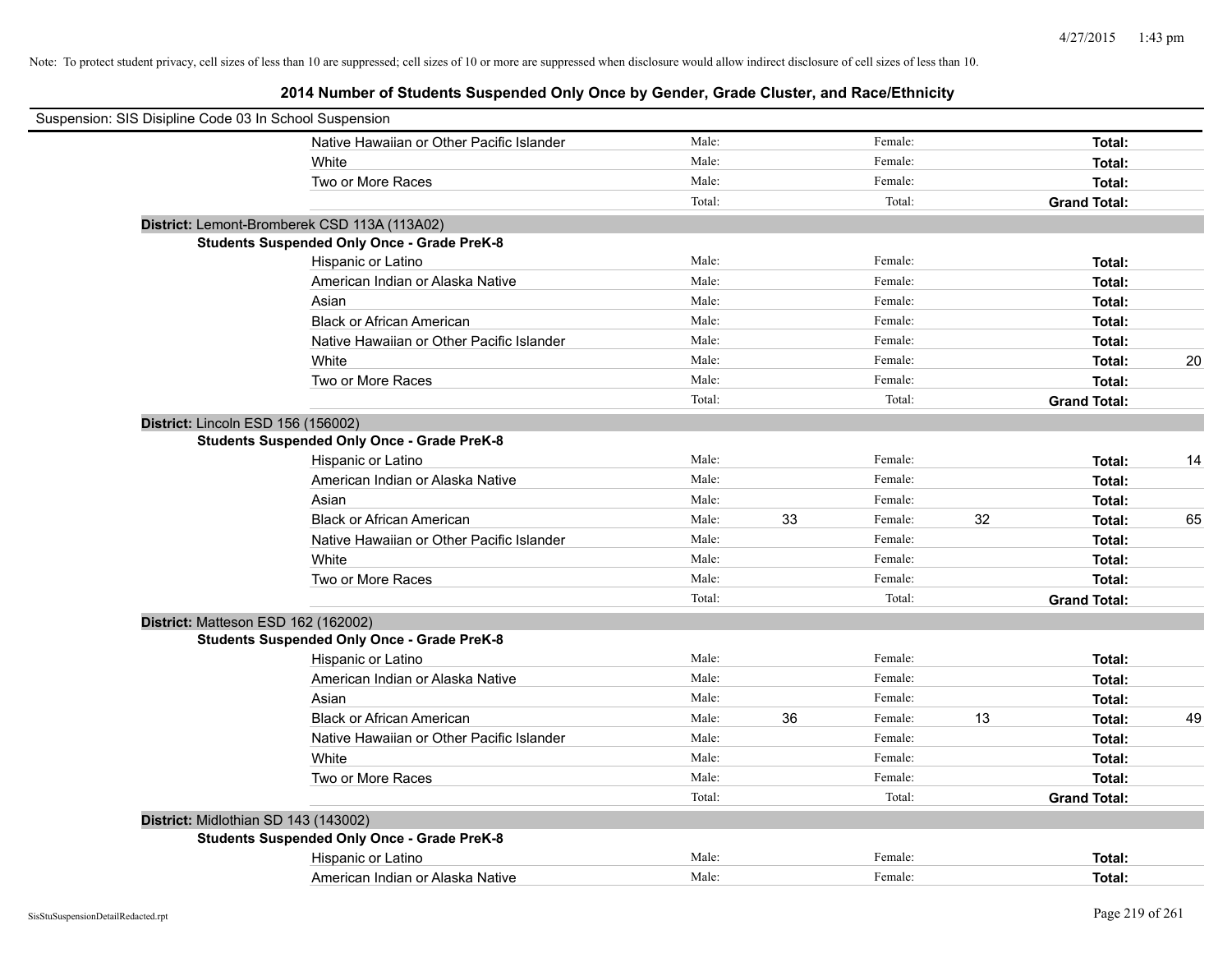# **2014 Number of Students Suspended Only Once by Gender, Grade Cluster, and Race/Ethnicity**

| Suspension: SIS Disipline Code 03 In School Suspension |                                                    |        |    |         |    |                     |    |
|--------------------------------------------------------|----------------------------------------------------|--------|----|---------|----|---------------------|----|
|                                                        | Asian                                              | Male:  |    | Female: |    | Total:              |    |
|                                                        | <b>Black or African American</b>                   | Male:  |    | Female: |    | Total:              |    |
|                                                        | Native Hawaiian or Other Pacific Islander          | Male:  |    | Female: |    | Total:              |    |
|                                                        | White                                              | Male:  |    | Female: |    | Total:              |    |
|                                                        | Two or More Races                                  | Male:  |    | Female: |    | Total:              |    |
|                                                        |                                                    | Total: |    | Total:  |    | <b>Grand Total:</b> |    |
| District: North Palos SD 117 (117002)                  |                                                    |        |    |         |    |                     |    |
|                                                        | <b>Students Suspended Only Once - Grade PreK-8</b> |        |    |         |    |                     |    |
|                                                        | Hispanic or Latino                                 | Male:  |    | Female: |    | Total:              |    |
|                                                        | American Indian or Alaska Native                   | Male:  |    | Female: |    | Total:              |    |
|                                                        | Asian                                              | Male:  |    | Female: |    | Total:              |    |
|                                                        | <b>Black or African American</b>                   | Male:  |    | Female: |    | Total:              |    |
|                                                        | Native Hawaiian or Other Pacific Islander          | Male:  |    | Female: |    | Total:              |    |
|                                                        | White                                              | Male:  |    | Female: |    | Total:              | 17 |
|                                                        | Two or More Races                                  | Male:  |    | Female: |    | Total:              |    |
|                                                        |                                                    | Total: |    | Total:  |    | <b>Grand Total:</b> | 32 |
| District: Oak Lawn CHSD 229 (229016)                   |                                                    |        |    |         |    |                     |    |
|                                                        | <b>Students Suspended Only Once - Grade 9-12</b>   |        |    |         |    |                     |    |
|                                                        | Hispanic or Latino                                 | Male:  | 21 | Female: | 10 | Total:              | 31 |
|                                                        | American Indian or Alaska Native                   | Male:  |    | Female: |    | Total:              |    |
|                                                        | Asian                                              | Male:  |    | Female: |    | Total:              |    |
|                                                        | <b>Black or African American</b>                   | Male:  |    | Female: |    | Total:              |    |
|                                                        | Native Hawaiian or Other Pacific Islander          | Male:  |    | Female: |    | Total:              |    |
|                                                        | White                                              | Male:  | 37 | Female: | 18 | Total:              | 55 |
|                                                        | Two or More Races                                  | Male:  |    | Female: |    | Total:              |    |
|                                                        |                                                    | Total: |    | Total:  |    | <b>Grand Total:</b> |    |
|                                                        | District: Oak Lawn-Hometown SD 123 (123002)        |        |    |         |    |                     |    |
|                                                        | <b>Students Suspended Only Once - Grade PreK-8</b> |        |    |         |    |                     |    |
|                                                        | Hispanic or Latino                                 | Male:  |    | Female: |    | Total:              | 11 |
|                                                        | American Indian or Alaska Native                   | Male:  |    | Female: |    | Total:              |    |
|                                                        | Asian                                              | Male:  |    | Female: |    | Total:              |    |
|                                                        | <b>Black or African American</b>                   | Male:  |    | Female: |    | Total:              |    |
|                                                        | Native Hawaiian or Other Pacific Islander          | Male:  |    | Female: |    | Total:              |    |
|                                                        | White                                              | Male:  |    | Female: |    | Total:              | 15 |
|                                                        | Two or More Races                                  | Male:  |    | Female: |    | Total:              |    |
|                                                        |                                                    | Total: |    | Total:  |    | <b>Grand Total:</b> |    |
| <b>District: Palos CCSD 118 (118004)</b>               |                                                    |        |    |         |    |                     |    |

**Students Suspended Only Once - Grade PreK-8**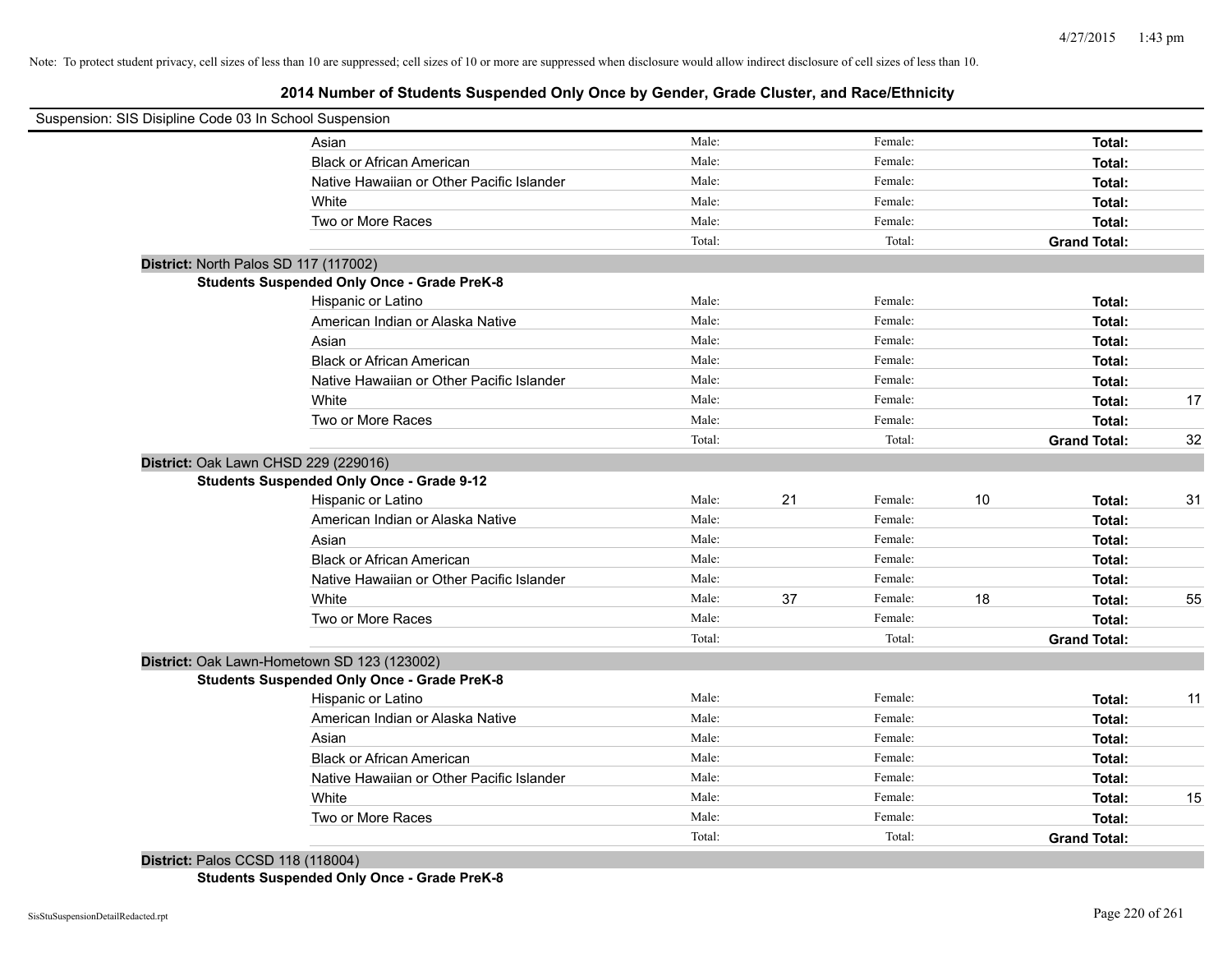| Suspension: SIS Disipline Code 03 In School Suspension |                                                    |        |    |         |    |                     |    |
|--------------------------------------------------------|----------------------------------------------------|--------|----|---------|----|---------------------|----|
|                                                        | Hispanic or Latino                                 | Male:  |    | Female: |    | Total:              |    |
|                                                        | American Indian or Alaska Native                   | Male:  |    | Female: |    | Total:              |    |
|                                                        | Asian                                              | Male:  |    | Female: |    | Total:              |    |
|                                                        | <b>Black or African American</b>                   | Male:  |    | Female: |    | Total:              |    |
|                                                        | Native Hawaiian or Other Pacific Islander          | Male:  |    | Female: |    | Total:              |    |
|                                                        | White                                              | Male:  |    | Female: |    | Total:              | 15 |
|                                                        | Two or More Races                                  | Male:  |    | Female: |    | Total:              |    |
|                                                        |                                                    | Total: |    | Total:  |    | <b>Grand Total:</b> |    |
| District: Palos Heights SD 128 (128002)                |                                                    |        |    |         |    |                     |    |
|                                                        | <b>Students Suspended Only Once - Grade PreK-8</b> |        |    |         |    |                     |    |
|                                                        | Hispanic or Latino                                 | Male:  |    | Female: |    | Total:              |    |
|                                                        | American Indian or Alaska Native                   | Male:  |    | Female: |    | Total:              |    |
|                                                        | Asian                                              | Male:  |    | Female: |    | Total:              |    |
|                                                        | <b>Black or African American</b>                   | Male:  |    | Female: |    | Total:              |    |
|                                                        | Native Hawaiian or Other Pacific Islander          | Male:  |    | Female: |    | Total:              |    |
|                                                        | White                                              | Male:  |    | Female: |    | Total:              |    |
|                                                        | Two or More Races                                  | Male:  |    | Female: |    | Total:              |    |
|                                                        |                                                    | Total: |    | Total:  |    | <b>Grand Total:</b> |    |
| District: Park Forest SD 163 (163002)                  |                                                    |        |    |         |    |                     |    |
|                                                        | <b>Students Suspended Only Once - Grade PreK-8</b> |        |    |         |    |                     |    |
|                                                        | Hispanic or Latino                                 | Male:  |    | Female: |    | Total:              |    |
|                                                        | American Indian or Alaska Native                   | Male:  |    | Female: |    | Total:              |    |
|                                                        | Asian                                              | Male:  |    | Female: |    | Total:              |    |
|                                                        | <b>Black or African American</b>                   | Male:  | 56 | Female: | 40 | Total:              | 96 |
|                                                        | Native Hawaiian or Other Pacific Islander          | Male:  |    | Female: |    | Total:              |    |
|                                                        | White                                              | Male:  |    | Female: |    | Total:              |    |
|                                                        | Two or More Races                                  | Male:  |    | Female: |    | Total:              | 11 |
|                                                        |                                                    | Total: |    | Total:  |    | <b>Grand Total:</b> |    |
| District: Posen-Robbins ESD 143-5 (143502)             |                                                    |        |    |         |    |                     |    |
|                                                        | <b>Students Suspended Only Once - Grade PreK-8</b> |        |    |         |    |                     |    |
|                                                        | Hispanic or Latino                                 | Male:  |    | Female: |    | Total:              |    |
|                                                        | American Indian or Alaska Native                   | Male:  |    | Female: |    | Total:              |    |
|                                                        | Asian                                              | Male:  |    | Female: |    | Total:              |    |
|                                                        | <b>Black or African American</b>                   | Male:  |    | Female: |    | Total:              |    |
|                                                        | Native Hawaiian or Other Pacific Islander          | Male:  |    | Female: |    | Total:              |    |
|                                                        | White                                              | Male:  |    | Female: |    | Total:              |    |
|                                                        | Two or More Races                                  | Male:  |    | Female: |    | Total:              |    |
|                                                        |                                                    | Total: |    | Total:  |    | <b>Grand Total:</b> |    |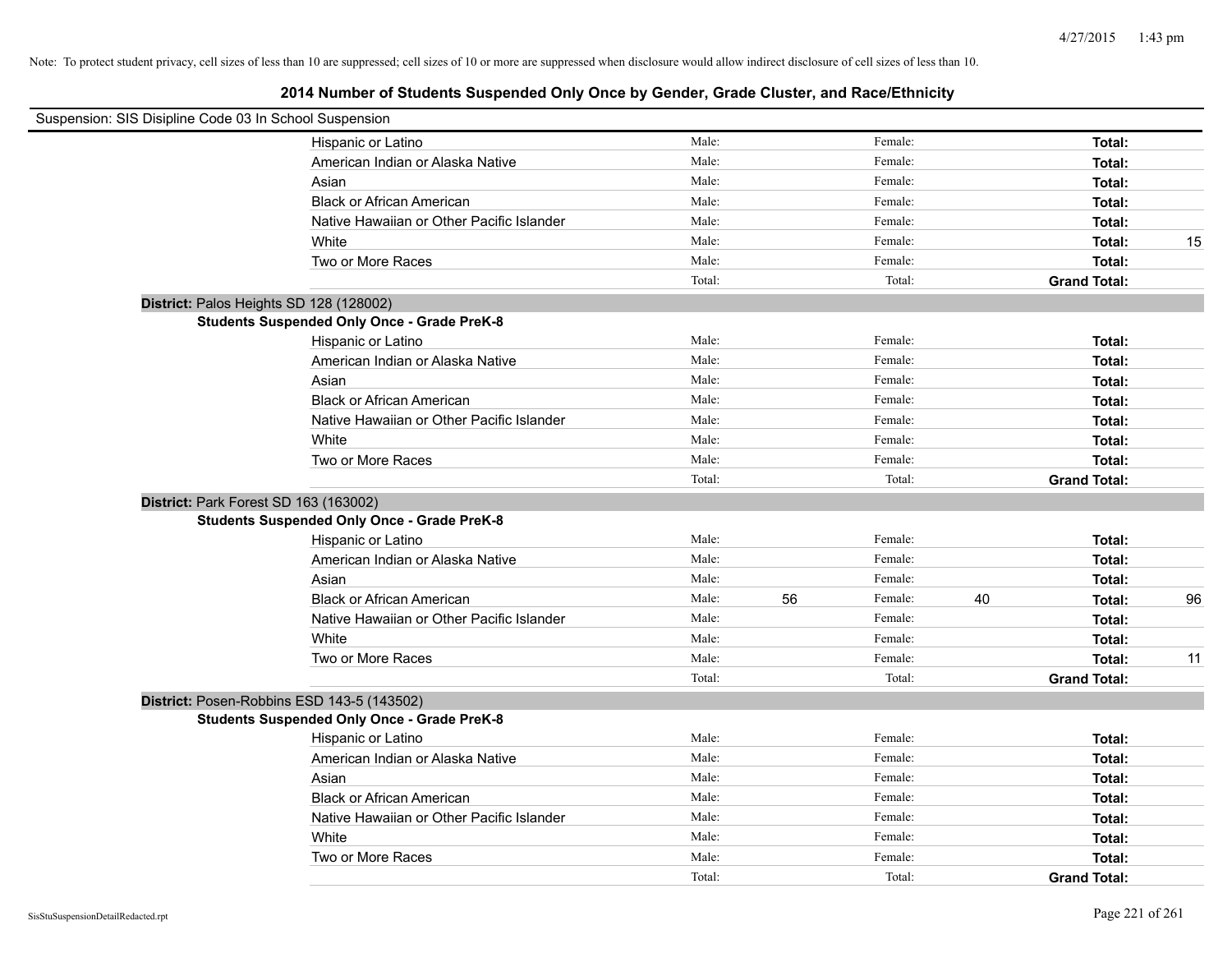# **2014 Number of Students Suspended Only Once by Gender, Grade Cluster, and Race/Ethnicity**

| Suspension: SIS Disipline Code 03 In School Suspension |                                                    |        |     |         |    |                     |     |
|--------------------------------------------------------|----------------------------------------------------|--------|-----|---------|----|---------------------|-----|
|                                                        | District: Prairie-Hills ESD 144 (144002)           |        |     |         |    |                     |     |
|                                                        | <b>Students Suspended Only Once - Grade PreK-8</b> |        |     |         |    |                     |     |
|                                                        | Hispanic or Latino                                 | Male:  |     | Female: |    | Total:              |     |
|                                                        | American Indian or Alaska Native                   | Male:  |     | Female: |    | Total:              |     |
|                                                        | Asian                                              | Male:  |     | Female: |    | Total:              |     |
|                                                        | <b>Black or African American</b>                   | Male:  |     | Female: |    | Total:              |     |
|                                                        | Native Hawaiian or Other Pacific Islander          | Male:  |     | Female: |    | Total:              |     |
|                                                        | White                                              | Male:  |     | Female: |    | Total:              |     |
|                                                        | Two or More Races                                  | Male:  |     | Female: |    | Total:              |     |
|                                                        |                                                    | Total: |     | Total:  |    | <b>Grand Total:</b> |     |
|                                                        | District: Reavis Twp HSD 220 (220017)              |        |     |         |    |                     |     |
|                                                        | <b>Students Suspended Only Once - Grade 9-12</b>   |        |     |         |    |                     |     |
|                                                        | Hispanic or Latino                                 | Male:  | 36  | Female: | 11 | Total:              | 47  |
|                                                        | American Indian or Alaska Native                   | Male:  |     | Female: |    | Total:              |     |
|                                                        | Asian                                              | Male:  |     | Female: |    | Total:              |     |
|                                                        | <b>Black or African American</b>                   | Male:  |     | Female: |    | Total:              |     |
|                                                        | Native Hawaiian or Other Pacific Islander          | Male:  |     | Female: |    | Total:              |     |
|                                                        | White                                              | Male:  | 34  | Female: | 12 | Total:              | 46  |
|                                                        | Two or More Races                                  | Male:  |     | Female: |    | Total:              |     |
|                                                        |                                                    | Total: |     | Total:  |    | <b>Grand Total:</b> | 104 |
| District: Rich Twp HSD 227 (227017)                    |                                                    |        |     |         |    |                     |     |
|                                                        | <b>Students Suspended Only Once - Grade 9-12</b>   |        |     |         |    |                     |     |
|                                                        | Hispanic or Latino                                 | Male:  |     | Female: |    | Total:              |     |
|                                                        | American Indian or Alaska Native                   | Male:  |     | Female: |    | Total:              |     |
|                                                        | Asian                                              | Male:  |     | Female: |    | Total:              |     |
|                                                        | <b>Black or African American</b>                   | Male:  | 103 | Female: | 84 | Total:              | 187 |
|                                                        | Native Hawaiian or Other Pacific Islander          | Male:  |     | Female: |    | Total:              |     |
|                                                        | White                                              | Male:  |     | Female: |    | Total:              |     |
|                                                        | Two or More Races                                  | Male:  |     | Female: |    | Total:              |     |
|                                                        |                                                    | Total: |     | Total:  |    | <b>Grand Total:</b> |     |
| District: Ridgeland SD 122 (122002)                    |                                                    |        |     |         |    |                     |     |
|                                                        | <b>Students Suspended Only Once - Grade PreK-8</b> |        |     |         |    |                     |     |
|                                                        | Hispanic or Latino                                 | Male:  |     | Female: |    | Total:              | 15  |
|                                                        | American Indian or Alaska Native                   | Male:  |     | Female: |    | Total:              |     |
|                                                        | Asian                                              | Male:  |     | Female: |    | Total:              |     |
|                                                        | <b>Black or African American</b>                   | Male:  |     | Female: |    | Total:              |     |
|                                                        | Native Hawaiian or Other Pacific Islander          | Male:  |     | Female: |    | Total:              |     |
|                                                        | White                                              | Male:  |     | Female: |    | Total:              | 43  |

 $\overline{\phantom{0}}$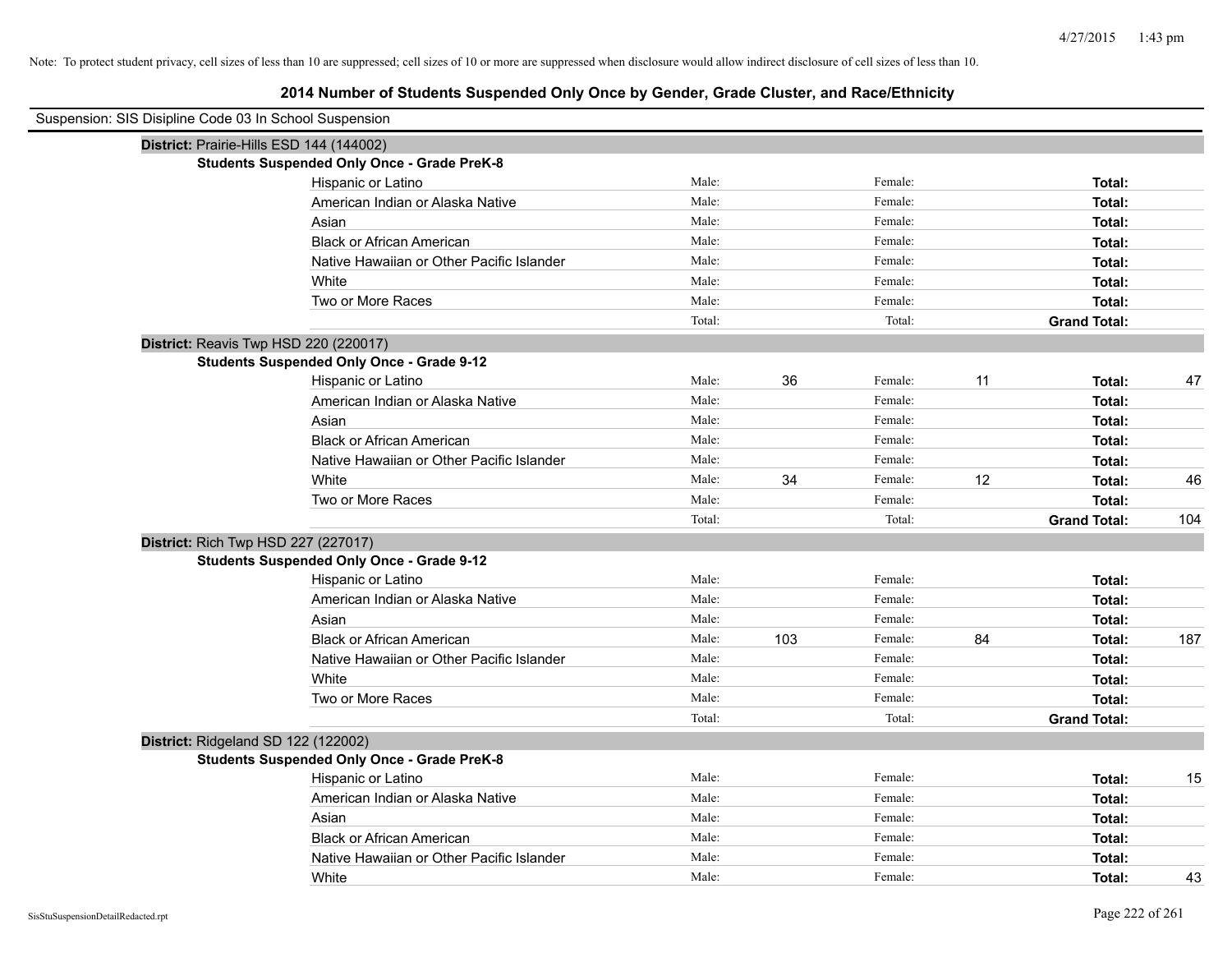| Suspension: SIS Disipline Code 03 In School Suspension |                                                    |        |    |         |    |                     |    |
|--------------------------------------------------------|----------------------------------------------------|--------|----|---------|----|---------------------|----|
|                                                        | Two or More Races                                  | Male:  |    | Female: |    | Total:              |    |
|                                                        |                                                    | Total: |    | Total:  |    | <b>Grand Total:</b> |    |
|                                                        | District: Sandridge SD 172 (172002)                |        |    |         |    |                     |    |
|                                                        | <b>Students Suspended Only Once - Grade PreK-8</b> |        |    |         |    |                     |    |
|                                                        | Hispanic or Latino                                 | Male:  |    | Female: |    | Total:              |    |
|                                                        | American Indian or Alaska Native                   | Male:  |    | Female: |    | Total:              |    |
|                                                        | Asian                                              | Male:  |    | Female: |    | Total:              |    |
|                                                        | <b>Black or African American</b>                   | Male:  |    | Female: |    | Total:              | 23 |
|                                                        | Native Hawaiian or Other Pacific Islander          | Male:  |    | Female: |    | Total:              |    |
|                                                        | White                                              | Male:  |    | Female: |    | Total:              |    |
|                                                        | Two or More Races                                  | Male:  |    | Female: |    | Total:              |    |
|                                                        |                                                    | Total: | 22 | Total:  | 19 | <b>Grand Total:</b> | 41 |
|                                                        | District: South Holland SD 150 (150002)            |        |    |         |    |                     |    |
|                                                        | <b>Students Suspended Only Once - Grade PreK-8</b> |        |    |         |    |                     |    |
|                                                        | Hispanic or Latino                                 | Male:  |    | Female: |    | Total:              |    |
|                                                        | American Indian or Alaska Native                   | Male:  |    | Female: |    | Total:              |    |
|                                                        | Asian                                              | Male:  |    | Female: |    | Total:              |    |
|                                                        | <b>Black or African American</b>                   | Male:  |    | Female: |    | Total:              |    |
|                                                        | Native Hawaiian or Other Pacific Islander          | Male:  |    | Female: |    | Total:              |    |
|                                                        | White                                              | Male:  |    | Female: |    | Total:              |    |
|                                                        | Two or More Races                                  | Male:  |    | Female: |    | Total:              |    |
|                                                        |                                                    | Total: |    | Total:  |    | <b>Grand Total:</b> |    |
|                                                        | District: South Holland SD 151 (151002)            |        |    |         |    |                     |    |
|                                                        | <b>Students Suspended Only Once - Grade PreK-8</b> |        |    |         |    |                     |    |
|                                                        | Hispanic or Latino                                 | Male:  |    | Female: |    | Total:              |    |
|                                                        | American Indian or Alaska Native                   | Male:  |    | Female: |    | Total:              |    |
|                                                        | Asian                                              | Male:  |    | Female: |    | Total:              |    |
|                                                        | <b>Black or African American</b>                   | Male:  |    | Female: |    | Total:              | 20 |
|                                                        | Native Hawaiian or Other Pacific Islander          | Male:  |    | Female: |    | Total:              |    |
|                                                        | White                                              | Male:  |    | Female: |    | Total:              |    |
|                                                        | Two or More Races                                  | Male:  |    | Female: |    | Total:              |    |
|                                                        |                                                    | Total: |    | Total:  |    | <b>Grand Total:</b> |    |
|                                                        | District: Southwest Cook Coop Spec Ed (142061)     |        |    |         |    |                     |    |
|                                                        | <b>Students Suspended Only Once - Grade PreK-8</b> |        |    |         |    |                     |    |
|                                                        | Hispanic or Latino                                 | Male:  |    | Female: |    | Total:              |    |
|                                                        | American Indian or Alaska Native                   | Male:  |    | Female: |    | Total:              |    |
|                                                        | Asian                                              | Male:  |    | Female: |    | Total:              |    |
|                                                        | <b>Black or African American</b>                   | Male:  |    | Female: |    | Total:              |    |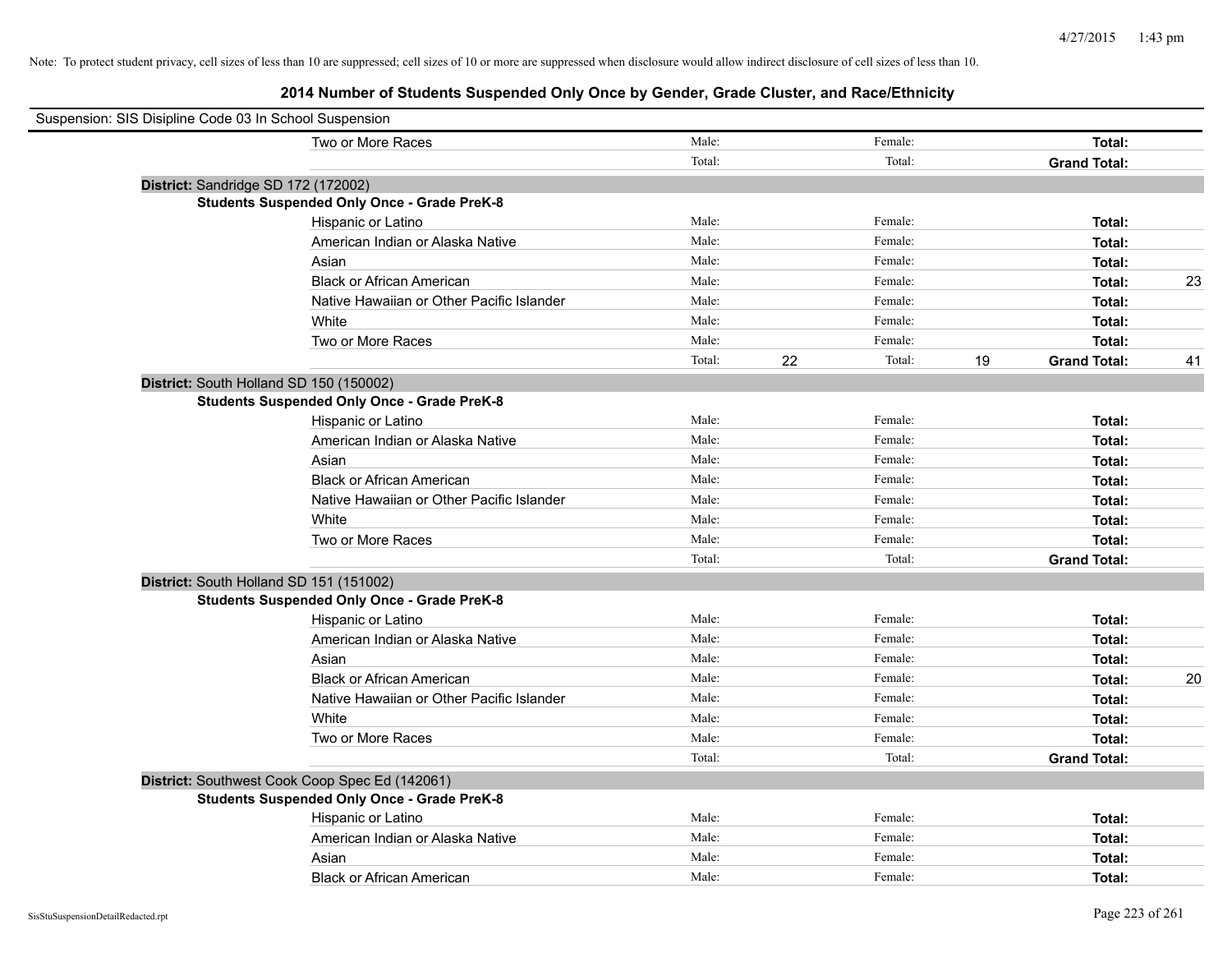| Suspension: SIS Disipline Code 03 In School Suspension |        |    |         |    |                     |    |
|--------------------------------------------------------|--------|----|---------|----|---------------------|----|
| Native Hawaiian or Other Pacific Islander              | Male:  |    | Female: |    | Total:              |    |
| White                                                  | Male:  |    | Female: |    | Total:              |    |
| Two or More Races                                      | Male:  |    | Female: |    | Total:              |    |
|                                                        | Total: |    | Total:  |    | <b>Grand Total:</b> |    |
| <b>Students Suspended Only Once - Grade 9-12</b>       |        |    |         |    |                     |    |
| Hispanic or Latino                                     | Male:  |    | Female: |    | Total:              |    |
| American Indian or Alaska Native                       | Male:  |    | Female: |    | Total:              |    |
| Asian                                                  | Male:  |    | Female: |    | Total:              |    |
| <b>Black or African American</b>                       | Male:  |    | Female: |    | Total:              |    |
| Native Hawaiian or Other Pacific Islander              | Male:  |    | Female: |    | Total:              |    |
| White                                                  | Male:  |    | Female: |    | Total:              |    |
| Two or More Races                                      | Male:  |    | Female: |    | Total:              |    |
|                                                        | Total: |    | Total:  |    | <b>Grand Total:</b> |    |
| District: Speed SEJA #802 (802060)                     |        |    |         |    |                     |    |
| <b>Students Suspended Only Once - Grade PreK-8</b>     |        |    |         |    |                     |    |
| Hispanic or Latino                                     | Male:  |    | Female: |    | Total:              |    |
| American Indian or Alaska Native                       | Male:  |    | Female: |    | Total:              |    |
| Asian                                                  | Male:  |    | Female: |    | Total:              |    |
| <b>Black or African American</b>                       | Male:  |    | Female: |    | Total:              |    |
| Native Hawaiian or Other Pacific Islander              | Male:  |    | Female: |    | Total:              |    |
| White                                                  | Male:  |    | Female: |    | Total:              |    |
| Two or More Races                                      | Male:  |    | Female: |    | Total:              |    |
|                                                        | Total: |    | Total:  |    | <b>Grand Total:</b> |    |
| District: Steger SD 194 (194002)                       |        |    |         |    |                     |    |
| <b>Students Suspended Only Once - Grade PreK-8</b>     |        |    |         |    |                     |    |
| Hispanic or Latino                                     | Male:  |    | Female: |    | Total:              | 13 |
| American Indian or Alaska Native                       | Male:  |    | Female: |    | Total:              |    |
| Asian                                                  | Male:  |    | Female: |    | Total:              |    |
| <b>Black or African American</b>                       | Male:  | 12 | Female: | 13 | Total:              | 25 |
| Native Hawaiian or Other Pacific Islander              | Male:  |    | Female: |    | Total:              |    |
| White                                                  | Male:  | 23 | Female: | 17 | Total:              | 40 |
| Two or More Races                                      | Male:  |    | Female: |    | Total:              |    |
|                                                        | Total: |    | Total:  |    | <b>Grand Total:</b> |    |
| District: Summit SD 104 (104002)                       |        |    |         |    |                     |    |
| <b>Students Suspended Only Once - Grade PreK-8</b>     |        |    |         |    |                     |    |
| Hispanic or Latino                                     | Male:  |    | Female: |    | Total:              |    |
| American Indian or Alaska Native                       | Male:  |    | Female: |    | Total:              |    |
| Asian                                                  | Male:  |    | Female: |    | Total:              |    |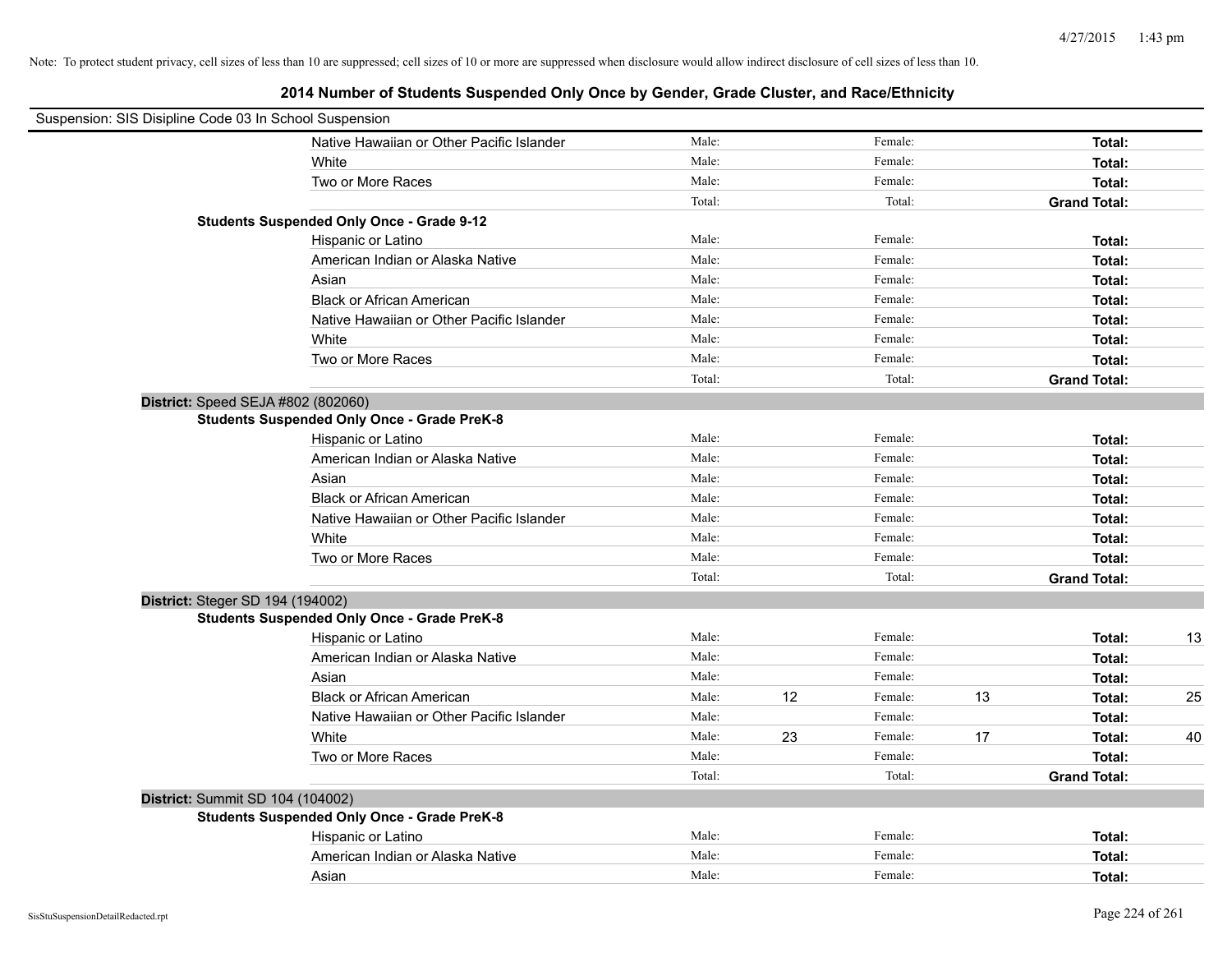| Suspension: SIS Disipline Code 03 In School Suspension |                                                    |        |     |         |     |                     |     |
|--------------------------------------------------------|----------------------------------------------------|--------|-----|---------|-----|---------------------|-----|
|                                                        | Black or African American                          | Male:  |     | Female: |     | Total:              |     |
|                                                        | Native Hawaiian or Other Pacific Islander          | Male:  |     | Female: |     | Total:              |     |
|                                                        | White                                              | Male:  |     | Female: |     | Total:              |     |
|                                                        | Two or More Races                                  | Male:  |     | Female: |     | <b>Total:</b>       |     |
|                                                        |                                                    | Total: |     | Total:  |     | <b>Grand Total:</b> |     |
|                                                        | District: Sunnybrook SD 171 (171002)               |        |     |         |     |                     |     |
|                                                        | <b>Students Suspended Only Once - Grade PreK-8</b> |        |     |         |     |                     |     |
|                                                        | Hispanic or Latino                                 | Male:  |     | Female: |     | Total:              |     |
|                                                        | American Indian or Alaska Native                   | Male:  |     | Female: |     | Total:              |     |
|                                                        | Asian                                              | Male:  |     | Female: |     | Total:              |     |
|                                                        | <b>Black or African American</b>                   | Male:  | 27  | Female: | 17  | Total:              | 44  |
|                                                        | Native Hawaiian or Other Pacific Islander          | Male:  |     | Female: |     | Total:              |     |
|                                                        | White                                              | Male:  |     | Female: |     | Total:              |     |
|                                                        | Two or More Races                                  | Male:  |     | Female: |     | Total:              |     |
|                                                        |                                                    | Total: |     | Total:  |     | <b>Grand Total:</b> |     |
|                                                        | District: Thornton Fractional Twp HSD 215 (215017) |        |     |         |     |                     |     |
|                                                        | <b>Students Suspended Only Once - Grade 9-12</b>   |        |     |         |     |                     |     |
|                                                        | Hispanic or Latino                                 | Male:  | 56  | Female: | 60  | Total:              | 116 |
|                                                        | American Indian or Alaska Native                   | Male:  |     | Female: |     | Total:              |     |
|                                                        | Asian                                              | Male:  |     | Female: |     | Total:              |     |
|                                                        | <b>Black or African American</b>                   | Male:  | 207 | Female: | 202 | Total:              | 409 |
|                                                        | Native Hawaiian or Other Pacific Islander          | Male:  |     | Female: |     | Total:              |     |
|                                                        | White                                              | Male:  | 16  | Female: | 18  | Total:              | 34  |
|                                                        | Two or More Races                                  | Male:  |     | Female: |     | Total:              | 12  |
|                                                        |                                                    | Total: |     | Total:  |     | <b>Grand Total:</b> |     |
| District: Thornton SD 154 (154002)                     |                                                    |        |     |         |     |                     |     |
|                                                        | <b>Students Suspended Only Once - Grade PreK-8</b> |        |     |         |     |                     |     |
|                                                        | Hispanic or Latino                                 | Male:  |     | Female: |     | Total:              |     |
|                                                        | American Indian or Alaska Native                   | Male:  |     | Female: |     | Total:              |     |
|                                                        | Asian                                              | Male:  |     | Female: |     | Total:              |     |
|                                                        | <b>Black or African American</b>                   | Male:  |     | Female: |     | Total:              |     |
|                                                        | Native Hawaiian or Other Pacific Islander          | Male:  |     | Female: |     | Total:              |     |
|                                                        | White                                              | Male:  |     | Female: |     | Total:              |     |
|                                                        | Two or More Races                                  | Male:  |     | Female: |     | Total:              |     |
|                                                        |                                                    | Total: |     | Total:  |     | <b>Grand Total:</b> |     |
|                                                        | District: Thornton Twp HSD 205 (205017)            |        |     |         |     |                     |     |
|                                                        | <b>Students Suspended Only Once - Grade 9-12</b>   |        |     |         |     |                     |     |
|                                                        | Hispanic or Latino                                 | Male:  | 24  | Female: | 19  | Total:              | 43  |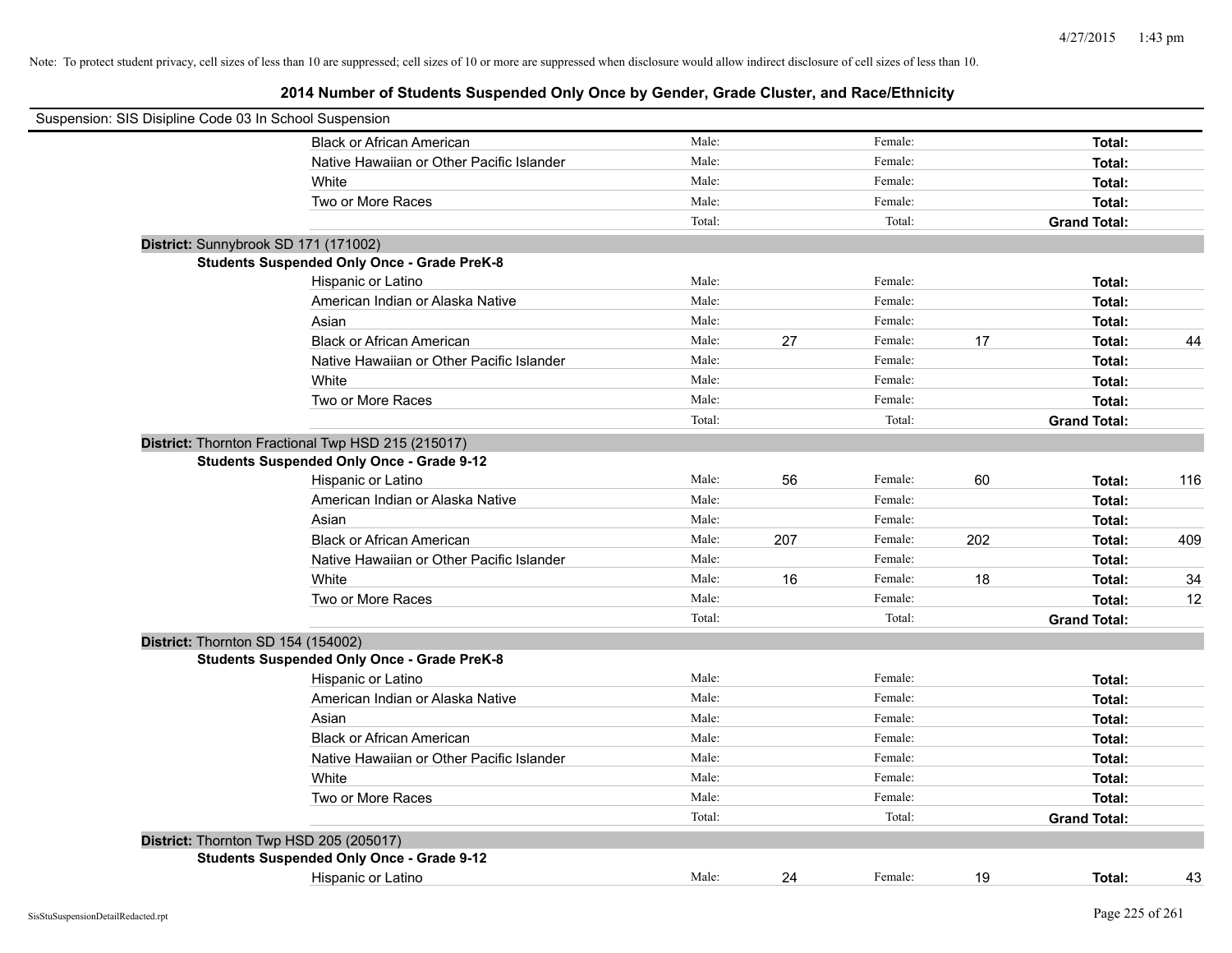| Suspension: SIS Disipline Code 03 In School Suspension |                                                    |        |     |         |     |                     |     |
|--------------------------------------------------------|----------------------------------------------------|--------|-----|---------|-----|---------------------|-----|
|                                                        | American Indian or Alaska Native                   | Male:  |     | Female: |     | Total:              |     |
|                                                        | Asian                                              | Male:  |     | Female: |     | Total:              |     |
|                                                        | <b>Black or African American</b>                   | Male:  | 386 | Female: | 376 | Total:              | 762 |
|                                                        | Native Hawaiian or Other Pacific Islander          | Male:  |     | Female: |     | Total:              |     |
|                                                        | White                                              | Male:  |     | Female: |     | Total:              |     |
|                                                        | Two or More Races                                  | Male:  |     | Female: |     | Total:              | 11  |
|                                                        |                                                    | Total: |     | Total:  |     | <b>Grand Total:</b> |     |
| District: Willow Springs SD 108 (108002)               |                                                    |        |     |         |     |                     |     |
|                                                        | <b>Students Suspended Only Once - Grade PreK-8</b> |        |     |         |     |                     |     |
|                                                        | Hispanic or Latino                                 | Male:  |     | Female: |     | Total:              |     |
|                                                        | American Indian or Alaska Native                   | Male:  |     | Female: |     | Total:              |     |
|                                                        | Asian                                              | Male:  |     | Female: |     | Total:              |     |
|                                                        | <b>Black or African American</b>                   | Male:  |     | Female: |     | Total:              |     |
|                                                        | Native Hawaiian or Other Pacific Islander          | Male:  |     | Female: |     | Total:              |     |
|                                                        | White                                              | Male:  |     | Female: |     | Total:              |     |
|                                                        | Two or More Races                                  | Male:  |     | Female: |     | Total:              |     |
|                                                        |                                                    | Total: |     | Total:  |     | <b>Grand Total:</b> | 11  |
| <b>County: Non-Public School (000)</b>                 |                                                    |        |     |         |     |                     |     |
| District: Region 07 South Cook ISC 4 (000000)          |                                                    |        |     |         |     |                     |     |
|                                                        | <b>Students Suspended Only Once - Grade 9-12</b>   |        |     |         |     |                     |     |
|                                                        | Hispanic or Latino                                 | Male:  |     | Female: |     | Total:              |     |
|                                                        | American Indian or Alaska Native                   | Male:  |     | Female: |     | Total:              |     |
|                                                        | Asian                                              | Male:  |     | Female: |     | Total:              |     |
|                                                        | <b>Black or African American</b>                   | Male:  |     | Female: |     | Total:              |     |
|                                                        | Native Hawaiian or Other Pacific Islander          | Male:  |     | Female: |     | Total:              |     |
|                                                        | White                                              | Male:  |     | Female: |     | Total:              |     |
|                                                        | Two or More Races                                  | Male:  |     | Female: |     | Total:              |     |
|                                                        |                                                    | Total: |     | Total:  |     | <b>Grand Total:</b> |     |
|                                                        |                                                    |        |     |         |     |                     |     |
| Region: Rock Island ROE (49)                           |                                                    |        |     |         |     |                     |     |
| County: Rock Island (081)                              |                                                    |        |     |         |     |                     |     |
| District: Carbon Cliff-Barstow SD 36 (036002)          |                                                    |        |     |         |     |                     |     |
|                                                        | <b>Students Suspended Only Once - Grade PreK-8</b> |        |     |         |     |                     |     |
|                                                        | Hispanic or Latino                                 | Male:  |     | Female: |     | Total:              |     |
|                                                        | American Indian or Alaska Native                   | Male:  |     | Female: |     | Total:              |     |
|                                                        | Asian                                              | Male:  |     | Female: |     | Total:              |     |
|                                                        | <b>Black or African American</b>                   | Male:  |     | Female: |     | Total:              |     |
|                                                        | Native Hawaiian or Other Pacific Islander          | Male:  |     | Female: |     | Total:              |     |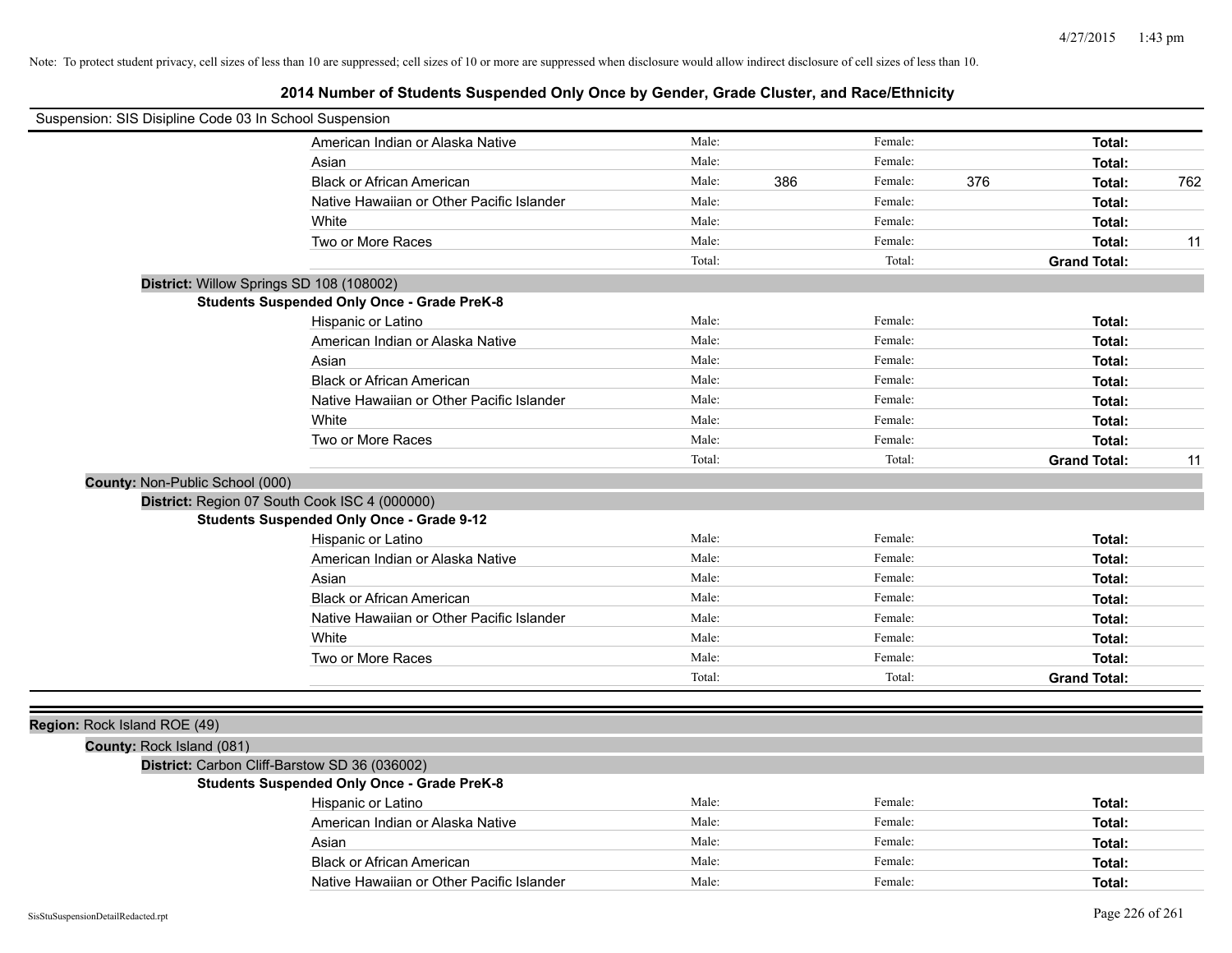| Suspension: SIS Disipline Code 03 In School Suspension |                                                    |        |    |         |    |                     |    |
|--------------------------------------------------------|----------------------------------------------------|--------|----|---------|----|---------------------|----|
|                                                        | White                                              | Male:  |    | Female: |    | Total:              | 12 |
|                                                        | Two or More Races                                  | Male:  |    | Female: |    | Total:              |    |
|                                                        |                                                    | Total: |    | Total:  |    | <b>Grand Total:</b> | 24 |
| District: East Moline SD 37 (037002)                   |                                                    |        |    |         |    |                     |    |
|                                                        | <b>Students Suspended Only Once - Grade PreK-8</b> |        |    |         |    |                     |    |
|                                                        | Hispanic or Latino                                 | Male:  |    | Female: |    | Total:              |    |
|                                                        | American Indian or Alaska Native                   | Male:  |    | Female: |    | Total:              |    |
|                                                        | Asian                                              | Male:  |    | Female: |    | Total:              |    |
|                                                        | <b>Black or African American</b>                   | Male:  |    | Female: |    | Total:              |    |
|                                                        | Native Hawaiian or Other Pacific Islander          | Male:  |    | Female: |    | Total:              |    |
|                                                        | White                                              | Male:  |    | Female: |    | Total:              | 13 |
|                                                        | Two or More Races                                  | Male:  |    | Female: |    | Total:              |    |
|                                                        |                                                    | Total: |    | Total:  |    | <b>Grand Total:</b> | 31 |
|                                                        | District: Moline-Coal Valley CUSD 40 (040022)      |        |    |         |    |                     |    |
|                                                        | <b>Students Suspended Only Once - Grade PreK-8</b> |        |    |         |    |                     |    |
|                                                        | Hispanic or Latino                                 | Male:  |    | Female: |    | Total:              | 11 |
|                                                        | American Indian or Alaska Native                   | Male:  |    | Female: |    | Total:              |    |
|                                                        | Asian                                              | Male:  |    | Female: |    | Total:              |    |
|                                                        | <b>Black or African American</b>                   | Male:  |    | Female: |    | Total:              | 12 |
|                                                        | Native Hawaiian or Other Pacific Islander          | Male:  |    | Female: |    | Total:              |    |
|                                                        | White                                              | Male:  |    | Female: |    | Total:              | 28 |
|                                                        | Two or More Races                                  | Male:  |    | Female: |    | Total:              |    |
|                                                        |                                                    | Total: |    | Total:  |    | <b>Grand Total:</b> |    |
|                                                        | <b>Students Suspended Only Once - Grade 9-12</b>   |        |    |         |    |                     |    |
|                                                        | Hispanic or Latino                                 | Male:  |    | Female: |    | Total:              | 21 |
|                                                        | American Indian or Alaska Native                   | Male:  |    | Female: |    | Total:              |    |
|                                                        | Asian                                              | Male:  |    | Female: |    | Total:              |    |
|                                                        | <b>Black or African American</b>                   | Male:  |    | Female: |    | Total:              |    |
|                                                        | Native Hawaiian or Other Pacific Islander          | Male:  |    | Female: |    | Total:              |    |
|                                                        | White                                              | Male:  | 22 | Female: | 11 | Total:              | 33 |
|                                                        | Two or More Races                                  | Male:  |    | Female: |    | Total:              |    |
|                                                        |                                                    | Total: | 47 | Total:  | 21 | <b>Grand Total:</b> | 68 |
| District: Riverdale CUSD 100 (100026)                  |                                                    |        |    |         |    |                     |    |
|                                                        | <b>Students Suspended Only Once - Grade PreK-8</b> |        |    |         |    |                     |    |
|                                                        | Hispanic or Latino                                 | Male:  |    | Female: |    | Total:              |    |
|                                                        | American Indian or Alaska Native                   | Male:  |    | Female: |    | Total:              |    |
|                                                        | Asian                                              | Male:  |    | Female: |    | Total:              |    |
|                                                        | <b>Black or African American</b>                   | Male:  |    | Female: |    | Total:              |    |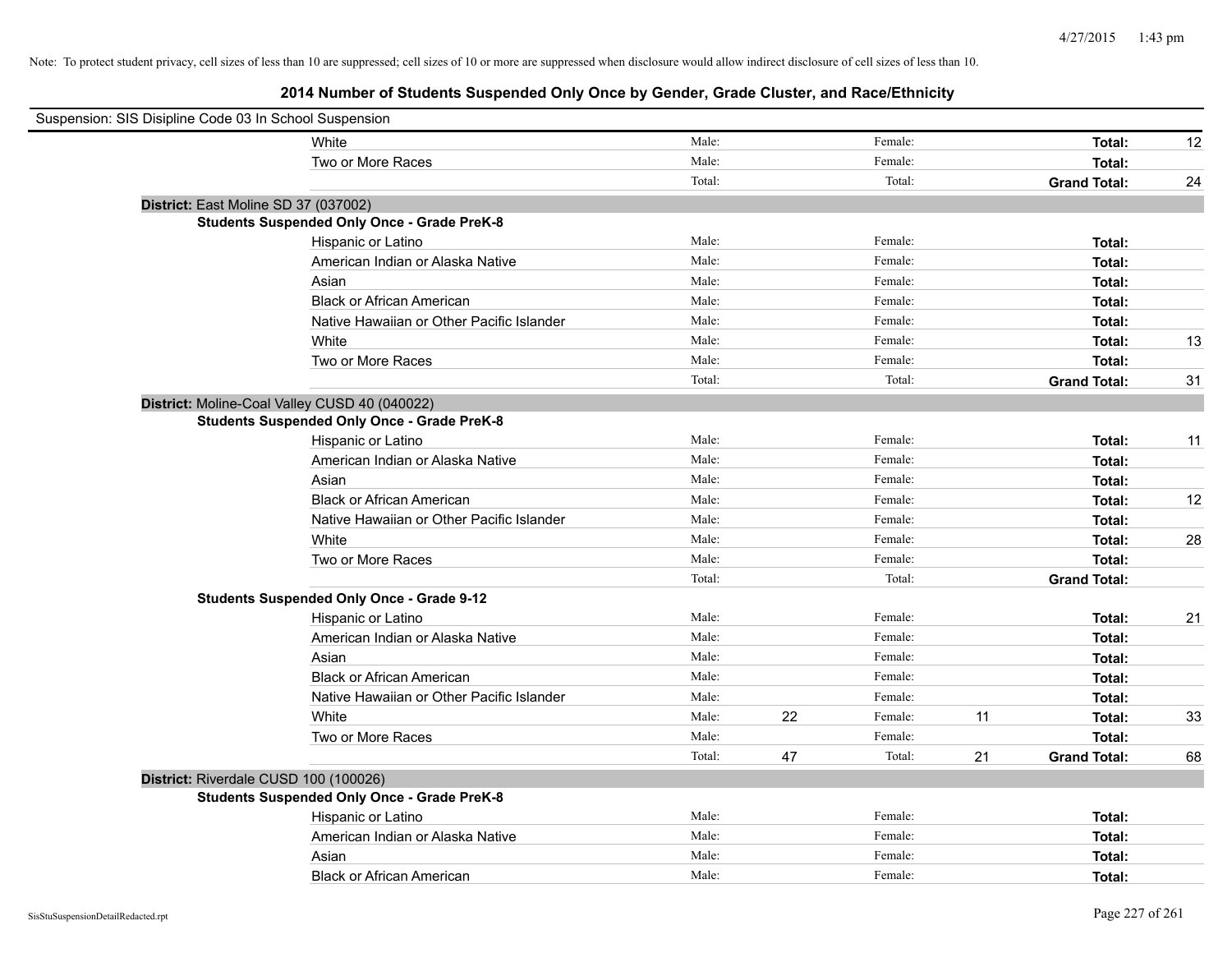| Suspension: SIS Disipline Code 03 In School Suspension |                                                    |        |    |         |    |                     |    |
|--------------------------------------------------------|----------------------------------------------------|--------|----|---------|----|---------------------|----|
|                                                        | Native Hawaiian or Other Pacific Islander          | Male:  |    | Female: |    | Total:              |    |
|                                                        | White                                              | Male:  |    | Female: |    | Total:              |    |
|                                                        | Two or More Races                                  | Male:  |    | Female: |    | Total:              |    |
|                                                        |                                                    | Total: |    | Total:  |    | <b>Grand Total:</b> |    |
|                                                        | <b>Students Suspended Only Once - Grade 9-12</b>   |        |    |         |    |                     |    |
|                                                        | Hispanic or Latino                                 | Male:  |    | Female: |    | Total:              |    |
|                                                        | American Indian or Alaska Native                   | Male:  |    | Female: |    | Total:              |    |
|                                                        | Asian                                              | Male:  |    | Female: |    | Total:              |    |
|                                                        | <b>Black or African American</b>                   | Male:  |    | Female: |    | Total:              |    |
|                                                        | Native Hawaiian or Other Pacific Islander          | Male:  |    | Female: |    | Total:              |    |
|                                                        | White                                              | Male:  |    | Female: |    | Total:              |    |
|                                                        | Two or More Races                                  | Male:  |    | Female: |    | Total:              |    |
|                                                        |                                                    | Total: |    | Total:  |    | <b>Grand Total:</b> |    |
|                                                        | District: Rock Island SD 41 (041025)               |        |    |         |    |                     |    |
|                                                        | <b>Students Suspended Only Once - Grade PreK-8</b> |        |    |         |    |                     |    |
|                                                        | Hispanic or Latino                                 | Male:  |    | Female: |    | Total:              | 21 |
|                                                        | American Indian or Alaska Native                   | Male:  |    | Female: |    | Total:              |    |
|                                                        | Asian                                              | Male:  |    | Female: |    | Total:              |    |
|                                                        | <b>Black or African American</b>                   | Male:  | 34 | Female: | 28 | Total:              | 62 |
|                                                        | Native Hawaiian or Other Pacific Islander          | Male:  |    | Female: |    | Total:              |    |
|                                                        | White                                              | Male:  | 53 | Female: | 17 | Total:              | 70 |
|                                                        | Two or More Races                                  | Male:  |    | Female: |    | Total:              | 15 |
|                                                        |                                                    | Total: |    | Total:  |    | <b>Grand Total:</b> |    |
|                                                        | <b>Students Suspended Only Once - Grade 9-12</b>   |        |    |         |    |                     |    |
|                                                        | Hispanic or Latino                                 | Male:  |    | Female: |    | Total:              |    |
|                                                        | American Indian or Alaska Native                   | Male:  |    | Female: |    | Total:              |    |
|                                                        | Asian                                              | Male:  |    | Female: |    | Total:              |    |
|                                                        | <b>Black or African American</b>                   | Male:  |    | Female: |    | Total:              |    |
|                                                        | Native Hawaiian or Other Pacific Islander          | Male:  |    | Female: |    | Total:              |    |
|                                                        | White                                              | Male:  |    | Female: |    | Total:              |    |
|                                                        | Two or More Races                                  | Male:  |    | Female: |    | Total:              | 17 |
|                                                        |                                                    | Total: |    | Total:  |    | <b>Grand Total:</b> |    |
|                                                        | District: Rockridge CUSD 300 (300026)              |        |    |         |    |                     |    |
|                                                        | <b>Students Suspended Only Once - Grade PreK-8</b> |        |    |         |    |                     |    |
|                                                        | Hispanic or Latino                                 | Male:  |    | Female: |    | Total:              |    |
|                                                        | American Indian or Alaska Native                   | Male:  |    | Female: |    | Total:              |    |
|                                                        | Asian                                              | Male:  |    | Female: |    | Total:              |    |
|                                                        | <b>Black or African American</b>                   | Male:  |    | Female: |    | Total:              |    |
|                                                        | Native Hawaiian or Other Pacific Islander          | Male:  |    | Female: |    | Total:              |    |
| SisStuSuspensionDetailRedacted.rpt                     |                                                    |        |    |         |    | Page 228 of 261     |    |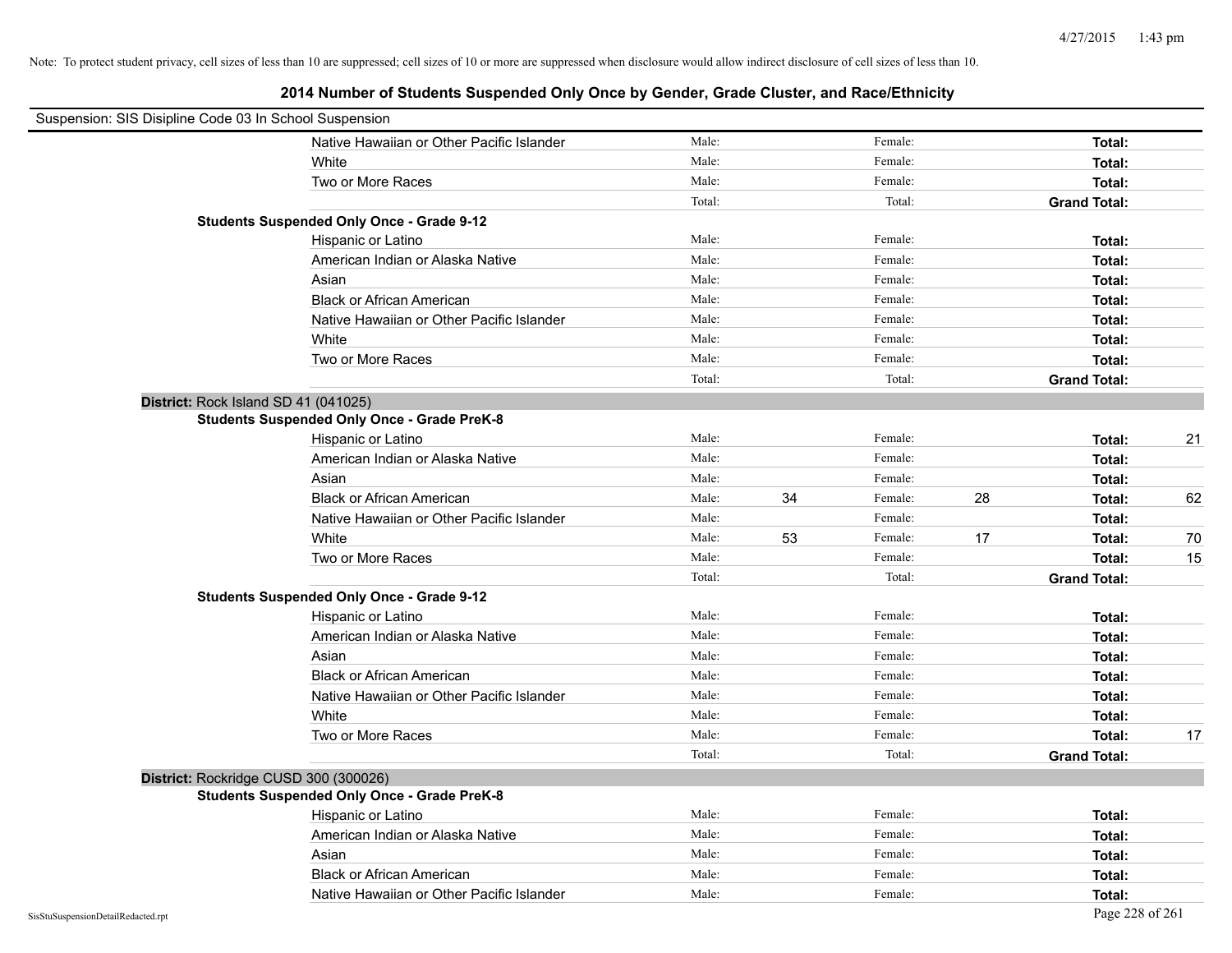| Suspension: SIS Disipline Code 03 In School Suspension |        |         |                     |
|--------------------------------------------------------|--------|---------|---------------------|
| White                                                  | Male:  | Female: | Total:              |
| Two or More Races                                      | Male:  | Female: | Total:              |
|                                                        | Total: | Total:  | <b>Grand Total:</b> |
| <b>Students Suspended Only Once - Grade 9-12</b>       |        |         |                     |
| Hispanic or Latino                                     | Male:  | Female: | Total:              |
| American Indian or Alaska Native                       | Male:  | Female: | Total:              |
| Asian                                                  | Male:  | Female: | Total:              |
| <b>Black or African American</b>                       | Male:  | Female: | Total:              |
| Native Hawaiian or Other Pacific Islander              | Male:  | Female: | Total:              |
| White                                                  | Male:  | Female: | Total:<br>20        |
| Two or More Races                                      | Male:  | Female: | Total:              |
|                                                        | Total: | Total:  | <b>Grand Total:</b> |
| District: Sherrard CUSD 200 (200026)                   |        |         |                     |
| <b>Students Suspended Only Once - Grade PreK-8</b>     |        |         |                     |
| Hispanic or Latino                                     | Male:  | Female: | Total:              |
| American Indian or Alaska Native                       | Male:  | Female: | Total:              |
| Asian                                                  | Male:  | Female: | Total:              |
| <b>Black or African American</b>                       | Male:  | Female: | Total:              |
| Native Hawaiian or Other Pacific Islander              | Male:  | Female: | Total:              |
| White                                                  | Male:  | Female: | 12<br>Total:        |
| Two or More Races                                      | Male:  | Female: | Total:              |
|                                                        | Total: | Total:  | <b>Grand Total:</b> |
| <b>Students Suspended Only Once - Grade 9-12</b>       |        |         |                     |
| Hispanic or Latino                                     | Male:  | Female: | Total:              |
| American Indian or Alaska Native                       | Male:  | Female: | Total:              |
| Asian                                                  | Male:  | Female: | Total:              |
| <b>Black or African American</b>                       | Male:  | Female: | Total:              |
| Native Hawaiian or Other Pacific Islander              | Male:  | Female: | Total:              |
| White                                                  | Male:  | Female: | 15<br>Total:        |
| Two or More Races                                      | Male:  | Female: | Total:              |
|                                                        | Total: | Total:  | <b>Grand Total:</b> |
| District: Silvis SD 34 (034002)                        |        |         |                     |
| <b>Students Suspended Only Once - Grade PreK-8</b>     |        |         |                     |
| Hispanic or Latino                                     | Male:  | Female: | Total:              |
| American Indian or Alaska Native                       | Male:  | Female: | Total:              |
| Asian                                                  | Male:  | Female: | Total:              |
| <b>Black or African American</b>                       | Male:  | Female: | Total:              |
| Native Hawaiian or Other Pacific Islander              | Male:  | Female: | Total:              |
| White                                                  | Male:  | Female: | Total:              |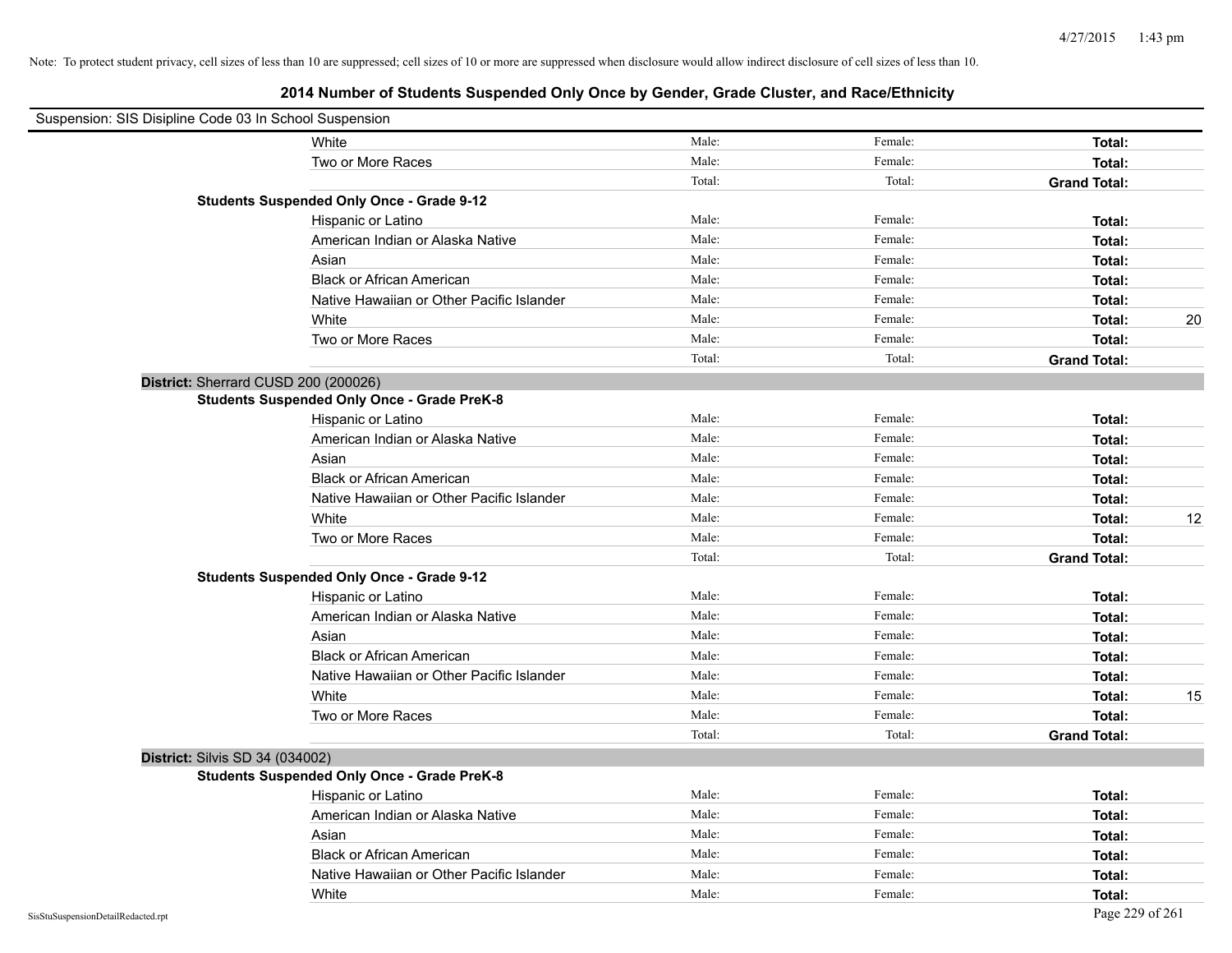|                           | Suspension: SIS Disipline Code 03 In School Suspension |        |    |         |    |                     |     |
|---------------------------|--------------------------------------------------------|--------|----|---------|----|---------------------|-----|
|                           | Two or More Races                                      | Male:  |    | Female: |    | Total:              |     |
|                           |                                                        | Total: |    | Total:  |    | <b>Grand Total:</b> |     |
|                           | District: United Twp HSD 30 (030017)                   |        |    |         |    |                     |     |
|                           | <b>Students Suspended Only Once - Grade 9-12</b>       |        |    |         |    |                     |     |
|                           | Hispanic or Latino                                     | Male:  | 29 | Female: | 16 | Total:              | 45  |
|                           | American Indian or Alaska Native                       | Male:  |    | Female: |    | Total:              |     |
|                           | Asian                                                  | Male:  |    | Female: |    | Total:              |     |
|                           | <b>Black or African American</b>                       | Male:  |    | Female: |    | Total:              | 20  |
|                           | Native Hawaiian or Other Pacific Islander              | Male:  |    | Female: |    | Total:              |     |
|                           | White                                                  | Male:  | 77 | Female: | 64 | Total:              | 141 |
|                           | Two or More Races                                      | Male:  |    | Female: |    | Total:              |     |
|                           |                                                        | Total: |    | Total:  |    | <b>Grand Total:</b> |     |
|                           |                                                        |        |    |         |    |                     |     |
| Region: Sangamon ROE (51) |                                                        |        |    |         |    |                     |     |
|                           | County: Non-Public School (000)                        |        |    |         |    |                     |     |
|                           | District: Sangamon ROE (000000)                        |        |    |         |    |                     |     |
|                           | <b>Students Suspended Only Once - Grade 9-12</b>       |        |    |         |    |                     |     |
|                           | Hispanic or Latino                                     | Male:  |    | Female: |    | Total:              |     |
|                           | American Indian or Alaska Native                       | Male:  |    | Female: |    | Total:              |     |
|                           | Asian                                                  | Male:  |    | Female: |    | Total:              |     |
|                           | <b>Black or African American</b>                       | Male:  |    | Female: |    | Total:              |     |
|                           | Native Hawaiian or Other Pacific Islander              | Male:  |    | Female: |    | Total:              |     |
|                           | White                                                  | Male:  |    | Female: |    | Total:              |     |
|                           | Two or More Races                                      | Male:  |    | Female: |    | Total:              |     |
|                           |                                                        | Total: |    | Total:  |    | <b>Grand Total:</b> |     |
| County: Sangamon (084)    |                                                        |        |    |         |    |                     |     |
|                           | District: Auburn CUSD 10 (010026)                      |        |    |         |    |                     |     |
|                           | <b>Students Suspended Only Once - Grade PreK-8</b>     |        |    | Female: |    |                     |     |
|                           | Hispanic or Latino                                     | Male:  |    | Female: |    | Total:              |     |
|                           | American Indian or Alaska Native                       | Male:  |    |         |    | Total:              |     |
|                           | Asian                                                  | Male:  |    | Female: |    | Total:              |     |
|                           | <b>Black or African American</b>                       | Male:  |    | Female: |    | Total:              |     |
|                           | Native Hawaiian or Other Pacific Islander              | Male:  |    | Female: |    | Total:              |     |
|                           | White                                                  | Male:  |    | Female: |    | Total:              | 13  |
|                           | Two or More Races                                      | Male:  |    | Female: |    | Total:              |     |
|                           |                                                        | Total: |    | Total:  |    | <b>Grand Total:</b> |     |
|                           | <b>Students Suspended Only Once - Grade 9-12</b>       |        |    |         |    |                     |     |
|                           | Hispanic or Latino                                     | Male:  |    | Female: |    | Total:              |     |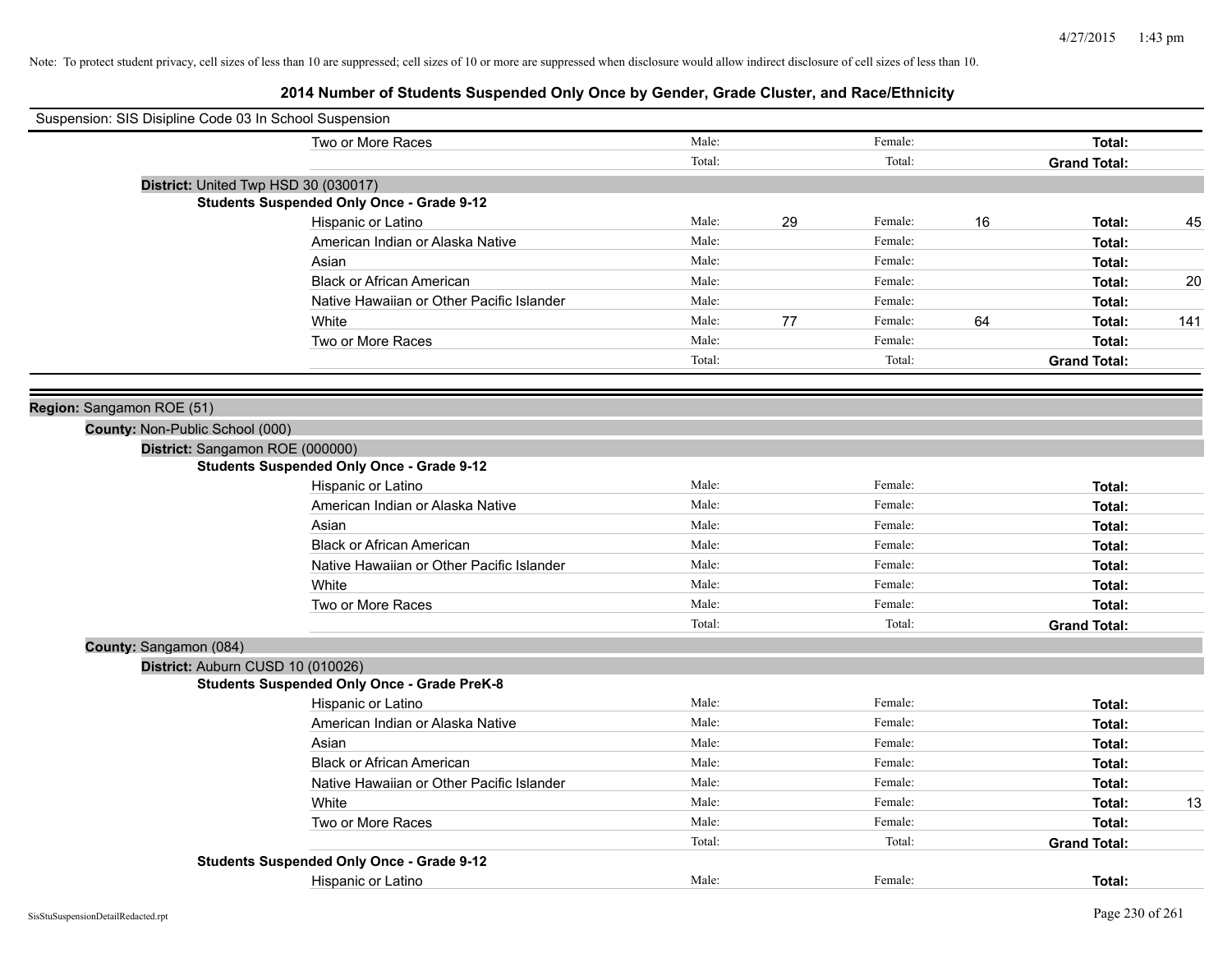| Suspension: SIS Disipline Code 03 In School Suspension |        |         |                     |    |
|--------------------------------------------------------|--------|---------|---------------------|----|
| American Indian or Alaska Native                       | Male:  | Female: | Total:              |    |
| Asian                                                  | Male:  | Female: | Total:              |    |
| <b>Black or African American</b>                       | Male:  | Female: | Total:              |    |
| Native Hawaiian or Other Pacific Islander              | Male:  | Female: | Total:              |    |
| White                                                  | Male:  | Female: | Total:              | 26 |
| Two or More Races                                      | Male:  | Female: | Total:              |    |
|                                                        | Total: | Total:  | <b>Grand Total:</b> |    |
| District: Ball Chatham CUSD 5 (005026)                 |        |         |                     |    |
| <b>Students Suspended Only Once - Grade PreK-8</b>     |        |         |                     |    |
| Hispanic or Latino                                     | Male:  | Female: | Total:              |    |
| American Indian or Alaska Native                       | Male:  | Female: | Total:              |    |
| Asian                                                  | Male:  | Female: | Total:              |    |
| <b>Black or African American</b>                       | Male:  | Female: | Total:              |    |
| Native Hawaiian or Other Pacific Islander              | Male:  | Female: | Total:              |    |
| White                                                  | Male:  | Female: | Total:              | 14 |
| Two or More Races                                      | Male:  | Female: | Total:              |    |
|                                                        | Total: | Total:  | <b>Grand Total:</b> | 25 |
| District: New Berlin CUSD 16 (016026)                  |        |         |                     |    |
| <b>Students Suspended Only Once - Grade PreK-8</b>     |        |         |                     |    |
| Hispanic or Latino                                     | Male:  | Female: | Total:              |    |
| American Indian or Alaska Native                       | Male:  | Female: | Total:              |    |
| Asian                                                  | Male:  | Female: | Total:              |    |
| <b>Black or African American</b>                       | Male:  | Female: | Total:              |    |
| Native Hawaiian or Other Pacific Islander              | Male:  | Female: | Total:              |    |
| White                                                  | Male:  | Female: | Total:              |    |
| Two or More Races                                      | Male:  | Female: | Total:              |    |
|                                                        | Total: | Total:  | <b>Grand Total:</b> |    |
| <b>Students Suspended Only Once - Grade 9-12</b>       |        |         |                     |    |
| Hispanic or Latino                                     | Male:  | Female: | Total:              |    |
| American Indian or Alaska Native                       | Male:  | Female: | Total:              |    |
| Asian                                                  | Male:  | Female: | Total:              |    |
| <b>Black or African American</b>                       | Male:  | Female: | Total:              |    |
| Native Hawaiian or Other Pacific Islander              | Male:  | Female: | Total:              |    |
| White                                                  | Male:  | Female: | Total:              |    |
| Two or More Races                                      | Male:  | Female: | Total:              |    |
|                                                        | Total: | Total:  | <b>Grand Total:</b> |    |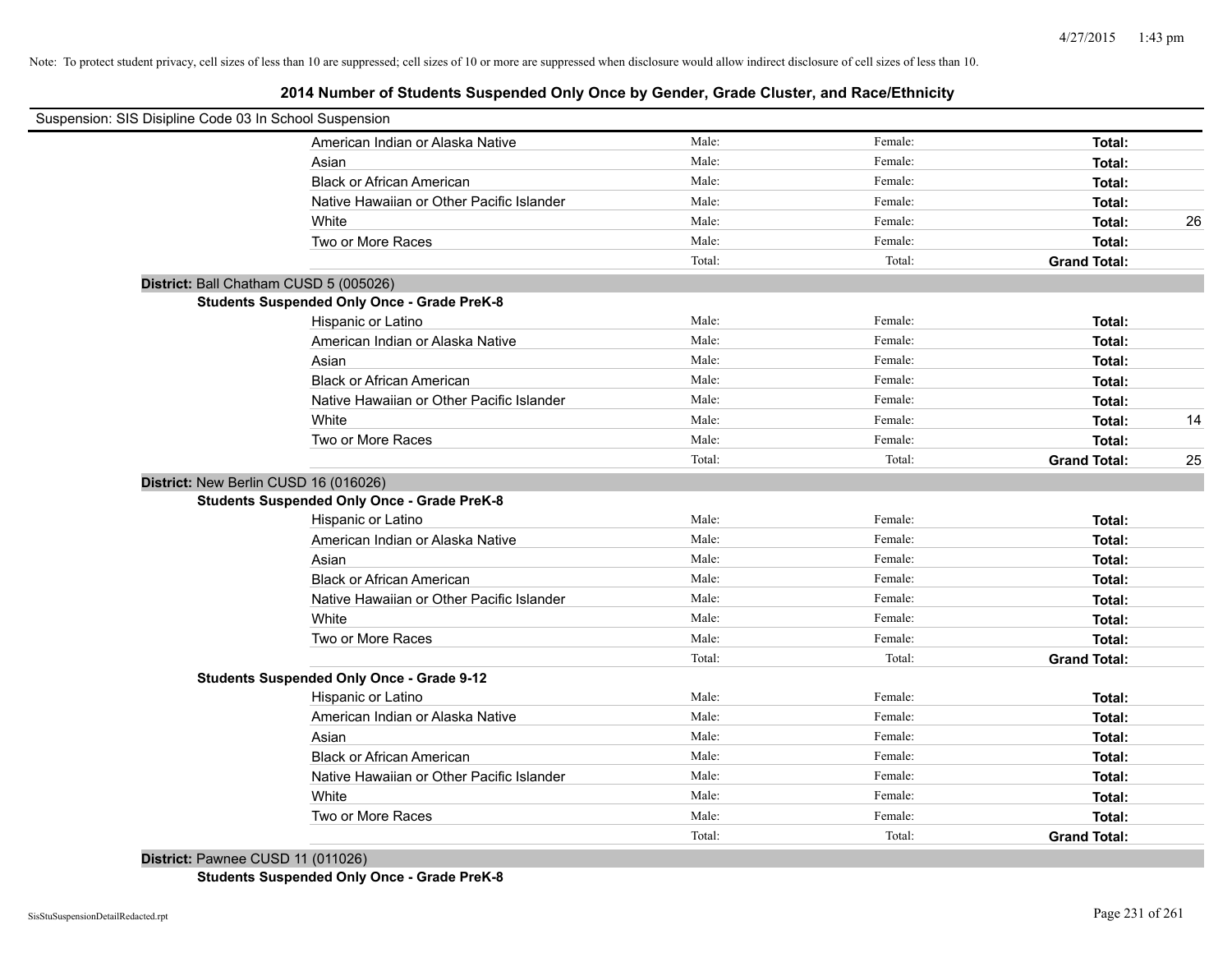| Suspension: SIS Disipline Code 03 In School Suspension |                                                    |        |         |                     |
|--------------------------------------------------------|----------------------------------------------------|--------|---------|---------------------|
|                                                        | Hispanic or Latino                                 | Male:  | Female: | Total:              |
|                                                        | American Indian or Alaska Native                   | Male:  | Female: | Total:              |
|                                                        | Asian                                              | Male:  | Female: | Total:              |
|                                                        | <b>Black or African American</b>                   | Male:  | Female: | Total:              |
|                                                        | Native Hawaiian or Other Pacific Islander          | Male:  | Female: | Total:              |
|                                                        | White                                              | Male:  | Female: | Total:              |
|                                                        | Two or More Races                                  | Male:  | Female: | Total:              |
|                                                        |                                                    | Total: | Total:  | <b>Grand Total:</b> |
|                                                        | <b>Students Suspended Only Once - Grade 9-12</b>   |        |         |                     |
|                                                        | Hispanic or Latino                                 | Male:  | Female: | Total:              |
|                                                        | American Indian or Alaska Native                   | Male:  | Female: | Total:              |
|                                                        | Asian                                              | Male:  | Female: | Total:              |
|                                                        | <b>Black or African American</b>                   | Male:  | Female: | Total:              |
|                                                        | Native Hawaiian or Other Pacific Islander          | Male:  | Female: | Total:              |
|                                                        | White                                              | Male:  | Female: | Total:              |
|                                                        | Two or More Races                                  | Male:  | Female: | Total:              |
|                                                        |                                                    | Total: | Total:  | <b>Grand Total:</b> |
| District: Pleasant Plains CUSD 8 (008026)              |                                                    |        |         |                     |
|                                                        | <b>Students Suspended Only Once - Grade PreK-8</b> |        |         |                     |
|                                                        | Hispanic or Latino                                 | Male:  | Female: | Total:              |
|                                                        | American Indian or Alaska Native                   | Male:  | Female: | Total:              |
|                                                        | Asian                                              | Male:  | Female: | Total:              |
|                                                        | <b>Black or African American</b>                   | Male:  | Female: | Total:              |
|                                                        | Native Hawaiian or Other Pacific Islander          | Male:  | Female: | Total:              |
|                                                        | White                                              | Male:  | Female: | Total:              |
|                                                        | Two or More Races                                  | Male:  | Female: | Total:              |
|                                                        |                                                    | Total: | Total:  | <b>Grand Total:</b> |
|                                                        | <b>Students Suspended Only Once - Grade 9-12</b>   |        |         |                     |
|                                                        | Hispanic or Latino                                 | Male:  | Female: | Total:              |
|                                                        | American Indian or Alaska Native                   | Male:  | Female: | Total:              |
|                                                        | Asian                                              | Male:  | Female: | Total:              |
|                                                        | <b>Black or African American</b>                   | Male:  | Female: | Total:              |
|                                                        | Native Hawaiian or Other Pacific Islander          | Male:  | Female: | Total:              |
|                                                        | White                                              | Male:  | Female: | 12<br>Total:        |
|                                                        | Two or More Races                                  | Male:  | Female: | Total:              |
|                                                        |                                                    | Total: | Total:  | <b>Grand Total:</b> |
| District: Riverton CUSD 14 (014026)                    |                                                    |        |         |                     |
|                                                        | <b>Students Suspended Only Once - Grade PreK-8</b> |        |         |                     |
|                                                        | Hispanic or Latino                                 | Male:  | Female: | Total:              |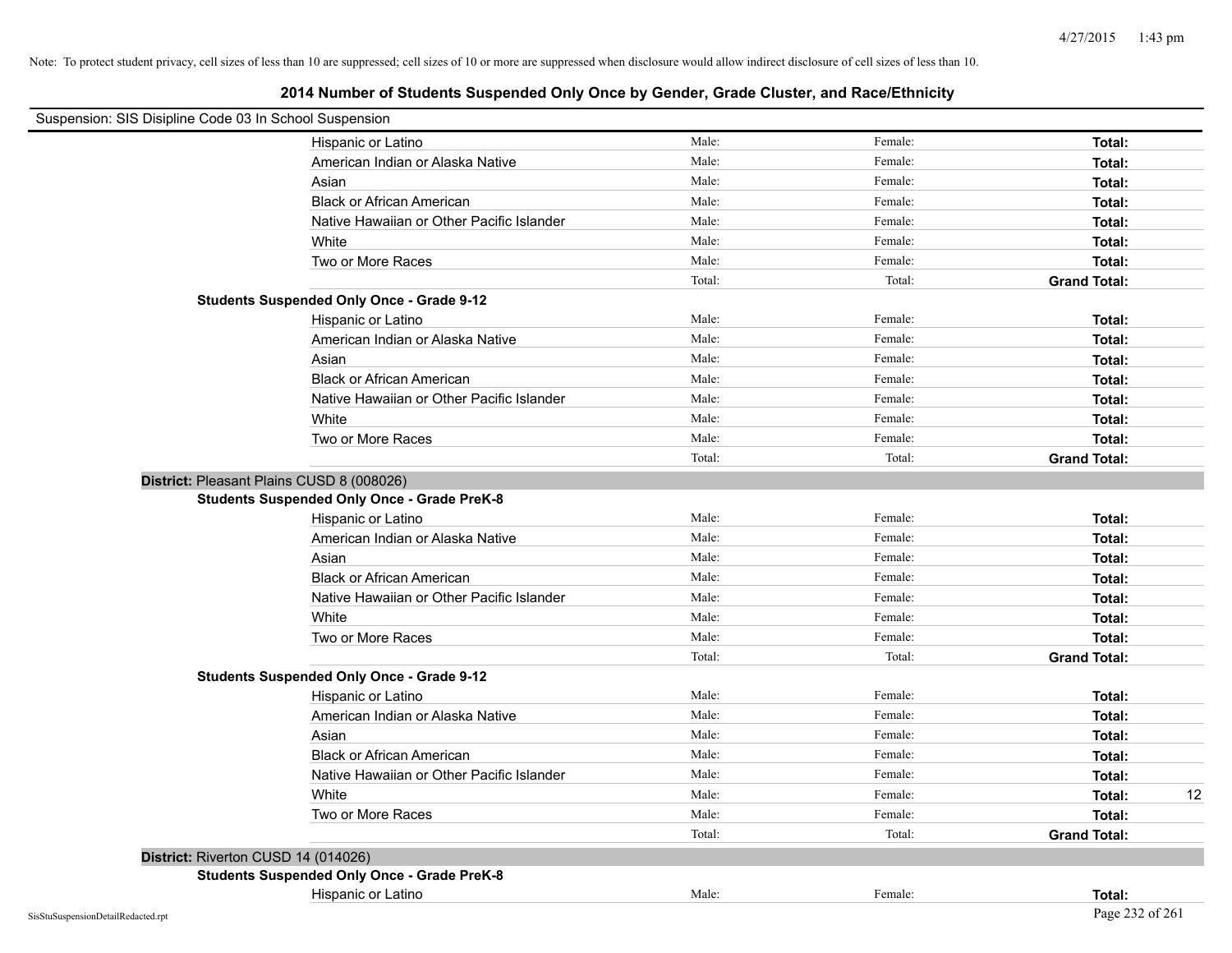| Suspension: SIS Disipline Code 03 In School Suspension |                                                    |        |     |         |     |                     |     |
|--------------------------------------------------------|----------------------------------------------------|--------|-----|---------|-----|---------------------|-----|
|                                                        | American Indian or Alaska Native                   | Male:  |     | Female: |     | Total:              |     |
|                                                        | Asian                                              | Male:  |     | Female: |     | Total:              |     |
|                                                        | <b>Black or African American</b>                   | Male:  |     | Female: |     | Total:              |     |
|                                                        | Native Hawaiian or Other Pacific Islander          | Male:  |     | Female: |     | Total:              |     |
|                                                        | White                                              | Male:  |     | Female: |     | Total:              | 26  |
|                                                        | Two or More Races                                  | Male:  |     | Female: |     | Total:              |     |
|                                                        |                                                    | Total: |     | Total:  |     | <b>Grand Total:</b> |     |
| District: Rochester CUSD 3A (003A26)                   |                                                    |        |     |         |     |                     |     |
|                                                        | <b>Students Suspended Only Once - Grade PreK-8</b> |        |     |         |     |                     |     |
|                                                        | Hispanic or Latino                                 | Male:  |     | Female: |     | Total:              |     |
|                                                        | American Indian or Alaska Native                   | Male:  |     | Female: |     | Total:              |     |
|                                                        | Asian                                              | Male:  |     | Female: |     | Total:              |     |
|                                                        | <b>Black or African American</b>                   | Male:  |     | Female: |     | Total:              |     |
|                                                        | Native Hawaiian or Other Pacific Islander          | Male:  |     | Female: |     | Total:              |     |
|                                                        | White                                              | Male:  |     | Female: |     | Total:              |     |
|                                                        | Two or More Races                                  | Male:  |     | Female: |     | Total:              |     |
|                                                        |                                                    | Total: |     | Total:  |     | <b>Grand Total:</b> |     |
|                                                        | <b>Students Suspended Only Once - Grade 9-12</b>   |        |     |         |     |                     |     |
|                                                        | Hispanic or Latino                                 | Male:  |     | Female: |     | Total:              |     |
|                                                        | American Indian or Alaska Native                   | Male:  |     | Female: |     | Total:              |     |
|                                                        | Asian                                              | Male:  |     | Female: |     | Total:              |     |
|                                                        | <b>Black or African American</b>                   | Male:  |     | Female: |     | Total:              |     |
|                                                        | Native Hawaiian or Other Pacific Islander          | Male:  |     | Female: |     | Total:              |     |
|                                                        | White                                              | Male:  |     | Female: |     | Total:              | 25  |
|                                                        | Two or More Races                                  | Male:  |     | Female: |     | Total:              |     |
|                                                        |                                                    | Total: |     | Total:  |     | <b>Grand Total:</b> |     |
| District: Springfield SD 186 (186025)                  |                                                    |        |     |         |     |                     |     |
|                                                        | <b>Students Suspended Only Once - Grade PreK-8</b> |        |     |         |     |                     |     |
|                                                        | Hispanic or Latino                                 | Male:  |     | Female: |     | Total:              |     |
|                                                        | American Indian or Alaska Native                   | Male:  |     | Female: |     | Total:              |     |
|                                                        | Asian                                              | Male:  |     | Female: |     | Total:              |     |
|                                                        | <b>Black or African American</b>                   | Male:  | 195 | Female: | 121 | Total:              | 316 |
|                                                        | Native Hawaiian or Other Pacific Islander          | Male:  |     | Female: |     | Total:              |     |
|                                                        | White                                              | Male:  | 107 | Female: | 42  | Total:              | 149 |
|                                                        | Two or More Races                                  | Male:  | 35  | Female: | 12  | Total:              | 47  |
|                                                        |                                                    | Total: |     | Total:  |     | <b>Grand Total:</b> | 522 |
|                                                        | <b>Students Suspended Only Once - Grade 9-12</b>   |        |     |         |     |                     |     |
|                                                        | Hispanic or Latino                                 | Male:  |     | Female: |     | Total:              | 13  |
|                                                        | American Indian or Alaska Native                   | Male:  |     | Female: |     | Total:              |     |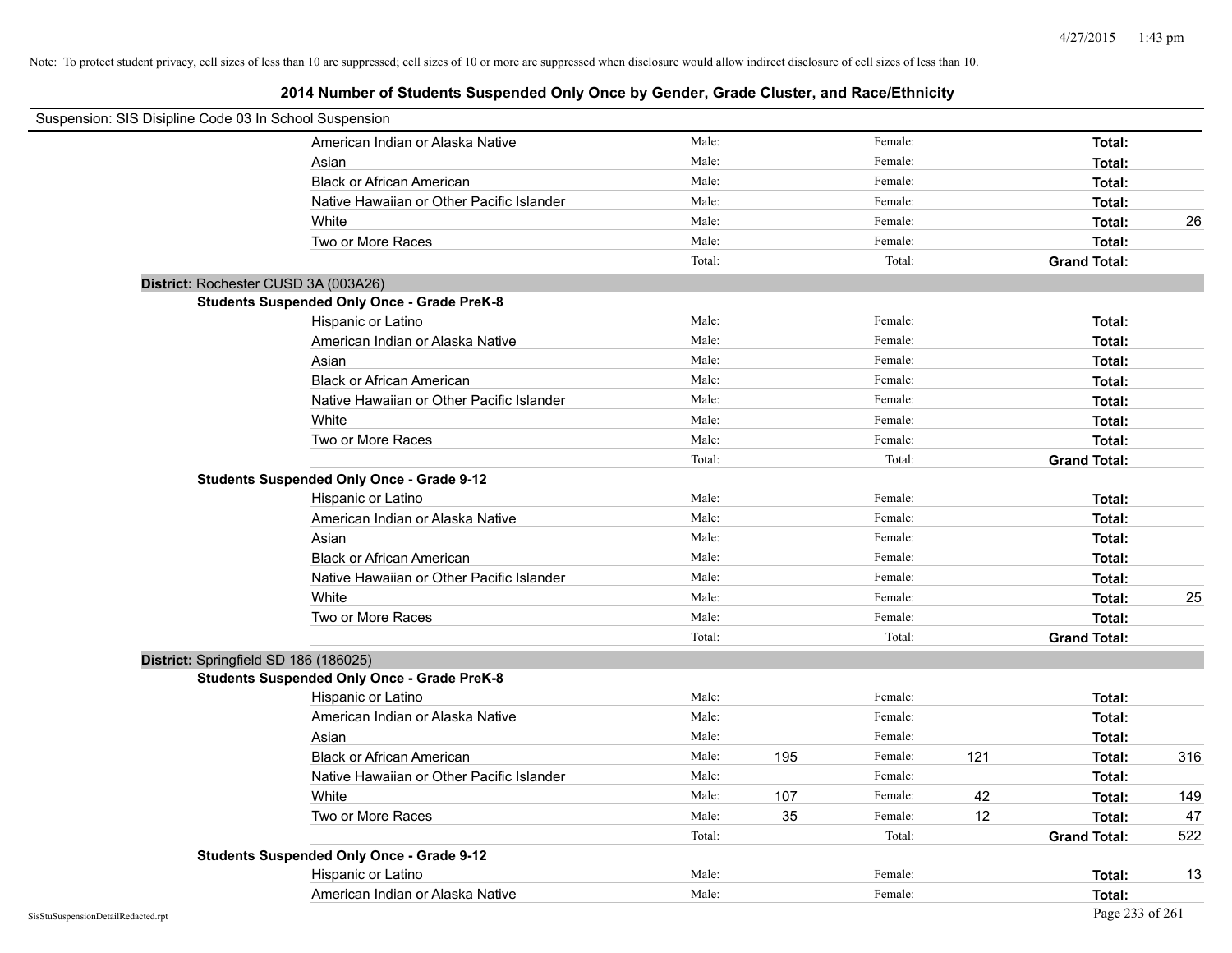| Suspension: SIS Disipline Code 03 In School Suspension |                                                    |        |     |         |     |                     |     |
|--------------------------------------------------------|----------------------------------------------------|--------|-----|---------|-----|---------------------|-----|
|                                                        | Asian                                              | Male:  |     | Female: |     | Total:              |     |
|                                                        | <b>Black or African American</b>                   | Male:  | 121 | Female: | 123 | Total:              | 244 |
|                                                        | Native Hawaiian or Other Pacific Islander          | Male:  |     | Female: |     | Total:              |     |
|                                                        | White                                              | Male:  | 82  | Female: | 60  | Total:              | 142 |
|                                                        | Two or More Races                                  | Male:  | 32  | Female: | 23  | Total:              | 55  |
|                                                        |                                                    | Total: |     | Total:  |     | <b>Grand Total:</b> |     |
| District: Tri City CUSD 1 (001026)                     |                                                    |        |     |         |     |                     |     |
|                                                        | <b>Students Suspended Only Once - Grade PreK-8</b> |        |     |         |     |                     |     |
|                                                        | Hispanic or Latino                                 | Male:  |     | Female: |     | Total:              |     |
|                                                        | American Indian or Alaska Native                   | Male:  |     | Female: |     | Total:              |     |
|                                                        | Asian                                              | Male:  |     | Female: |     | Total:              |     |
|                                                        | <b>Black or African American</b>                   | Male:  |     | Female: |     | Total:              |     |
|                                                        | Native Hawaiian or Other Pacific Islander          | Male:  |     | Female: |     | Total:              |     |
|                                                        | White                                              | Male:  |     | Female: |     | Total:              | 15  |
|                                                        | Two or More Races                                  | Male:  |     | Female: |     | Total:              |     |
|                                                        |                                                    | Total: |     | Total:  |     | <b>Grand Total:</b> |     |
|                                                        | <b>Students Suspended Only Once - Grade 9-12</b>   |        |     |         |     |                     |     |
|                                                        | Hispanic or Latino                                 | Male:  |     | Female: |     | Total:              |     |
|                                                        | American Indian or Alaska Native                   | Male:  |     | Female: |     | Total:              |     |
|                                                        | Asian                                              | Male:  |     | Female: |     | Total:              |     |
|                                                        | <b>Black or African American</b>                   | Male:  |     | Female: |     | Total:              |     |
|                                                        | Native Hawaiian or Other Pacific Islander          | Male:  |     | Female: |     | Total:              |     |
|                                                        | White                                              | Male:  |     | Female: |     | Total:              | 10  |
|                                                        | Two or More Races                                  | Male:  |     | Female: |     | Total:              |     |
|                                                        |                                                    | Total: |     | Total:  |     | <b>Grand Total:</b> |     |
| District: Williamsville CUSD 15 (015026)               |                                                    |        |     |         |     |                     |     |
|                                                        | <b>Students Suspended Only Once - Grade PreK-8</b> |        |     |         |     |                     |     |
|                                                        | Hispanic or Latino                                 | Male:  |     | Female: |     | Total:              |     |
|                                                        | American Indian or Alaska Native                   | Male:  |     | Female: |     | Total:              |     |
|                                                        | Asian                                              | Male:  |     | Female: |     | Total:              |     |
|                                                        | <b>Black or African American</b>                   | Male:  |     | Female: |     | Total:              |     |
|                                                        | Native Hawaiian or Other Pacific Islander          | Male:  |     | Female: |     | Total:              |     |
|                                                        | White                                              | Male:  |     | Female: |     | Total:              |     |
|                                                        | Two or More Races                                  | Male:  |     | Female: |     | <b>Total:</b>       |     |
|                                                        |                                                    | Total: |     | Total:  |     | <b>Grand Total:</b> |     |
|                                                        | <b>Students Suspended Only Once - Grade 9-12</b>   |        |     |         |     |                     |     |
|                                                        | Hispanic or Latino                                 | Male:  |     | Female: |     | Total:              |     |
|                                                        | American Indian or Alaska Native                   | Male:  |     | Female: |     | Total:              |     |
|                                                        | Asian                                              | Male:  |     | Female: |     | Total:              |     |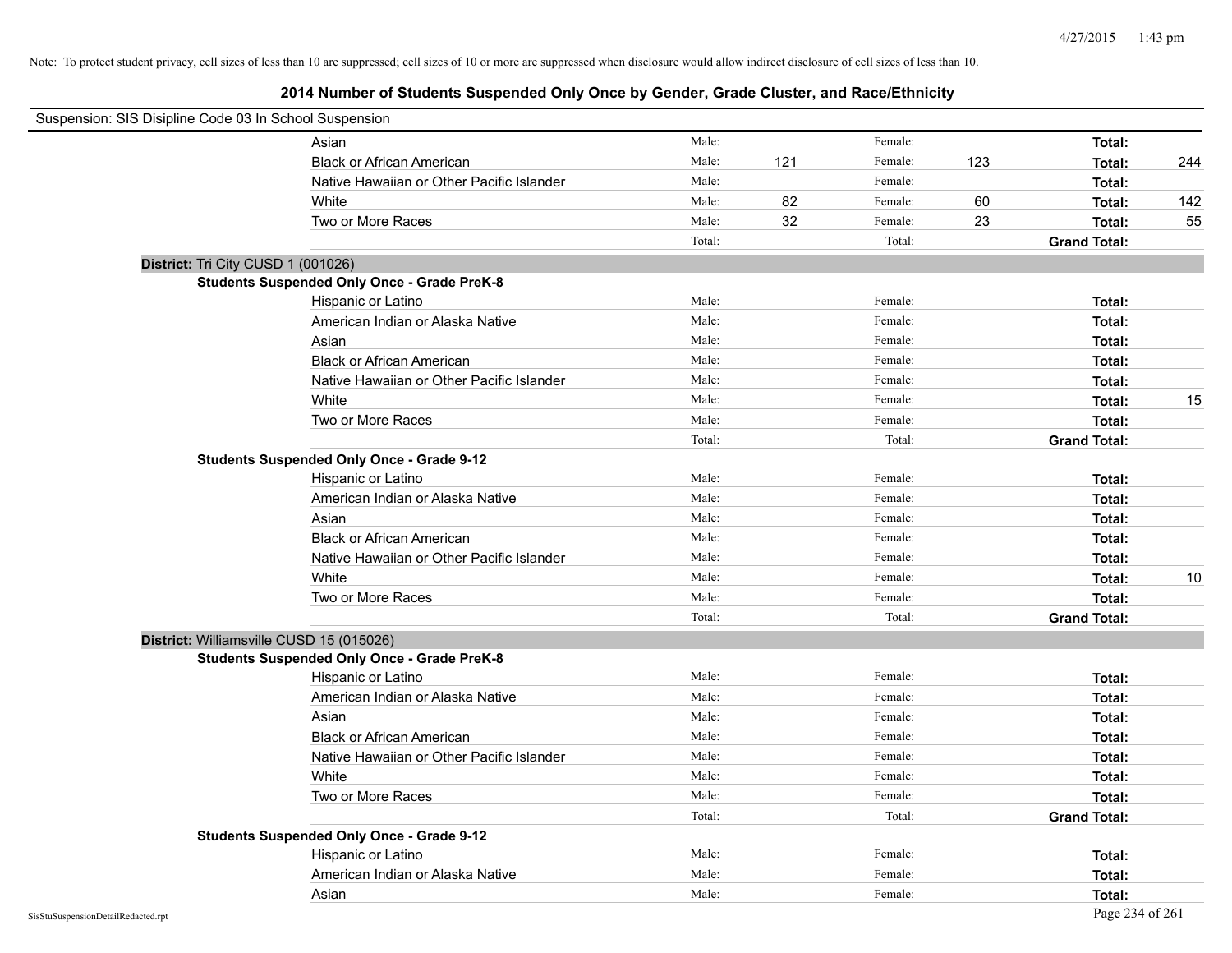| Suspension: SIS Disipline Code 03 In School Suspension |                                                    |        |    |         |    |                     |     |
|--------------------------------------------------------|----------------------------------------------------|--------|----|---------|----|---------------------|-----|
|                                                        | <b>Black or African American</b>                   | Male:  |    | Female: |    | Total:              |     |
|                                                        | Native Hawaiian or Other Pacific Islander          | Male:  |    | Female: |    | Total:              |     |
|                                                        | White                                              | Male:  |    | Female: |    | Total:              | 19  |
|                                                        | Two or More Races                                  | Male:  |    | Female: |    | Total:              |     |
|                                                        |                                                    | Total: |    | Total:  |    | <b>Grand Total:</b> |     |
| Region: St Clair ROE (50)                              |                                                    |        |    |         |    |                     |     |
| County: Saint clair (082)                              |                                                    |        |    |         |    |                     |     |
|                                                        | District: Belle Valley SD 119 (119002)             |        |    |         |    |                     |     |
|                                                        | <b>Students Suspended Only Once - Grade PreK-8</b> |        |    |         |    |                     |     |
|                                                        | Hispanic or Latino                                 | Male:  |    | Female: |    | Total:              |     |
|                                                        | American Indian or Alaska Native                   | Male:  |    | Female: |    | Total:              |     |
|                                                        | Asian                                              | Male:  |    | Female: |    | Total:              |     |
|                                                        | <b>Black or African American</b>                   | Male:  | 34 | Female: | 22 | Total:              | 56  |
|                                                        | Native Hawaiian or Other Pacific Islander          | Male:  |    | Female: |    | Total:              |     |
|                                                        | White                                              | Male:  |    | Female: |    | Total:              | 21  |
|                                                        | Two or More Races                                  | Male:  |    | Female: |    | Total:              |     |
|                                                        |                                                    | Total: |    | Total:  |    | <b>Grand Total:</b> |     |
|                                                        | District: Belleville SD 118 (118002)               |        |    |         |    |                     |     |
|                                                        | <b>Students Suspended Only Once - Grade PreK-8</b> |        |    |         |    |                     |     |
|                                                        | Hispanic or Latino                                 | Male:  |    | Female: |    | Total:              |     |
|                                                        | American Indian or Alaska Native                   | Male:  |    | Female: |    | Total:              |     |
|                                                        | Asian                                              | Male:  |    | Female: |    | Total:              |     |
|                                                        | <b>Black or African American</b>                   | Male:  | 79 | Female: | 34 | Total:              | 113 |
|                                                        | Native Hawaiian or Other Pacific Islander          | Male:  |    | Female: |    | Total:              |     |
|                                                        | White                                              | Male:  | 36 | Female: | 15 | Total:              | 51  |
|                                                        | Two or More Races                                  | Male:  |    | Female: |    | Total:              |     |
|                                                        |                                                    | Total: |    | Total:  |    | <b>Grand Total:</b> | 178 |
|                                                        | District: Belleville Twp HSD 201 (201017)          |        |    |         |    |                     |     |
|                                                        | <b>Students Suspended Only Once - Grade 9-12</b>   |        |    |         |    |                     |     |
|                                                        | Hispanic or Latino                                 | Male:  |    | Female: |    | Total:              |     |
|                                                        | American Indian or Alaska Native                   | Male:  |    | Female: |    | Total:              |     |
|                                                        | Asian                                              | Male:  |    | Female: |    | Total:              |     |
|                                                        | <b>Black or African American</b>                   | Male:  |    | Female: |    | Total:              |     |
|                                                        | Native Hawaiian or Other Pacific Islander          | Male:  |    | Female: |    | Total:              |     |
|                                                        | White                                              | Male:  |    | Female: |    | Total:              |     |
|                                                        | Two or More Races                                  | Male:  |    | Female: |    | Total:              |     |
|                                                        |                                                    | Total: |    | Total:  |    | <b>Grand Total:</b> |     |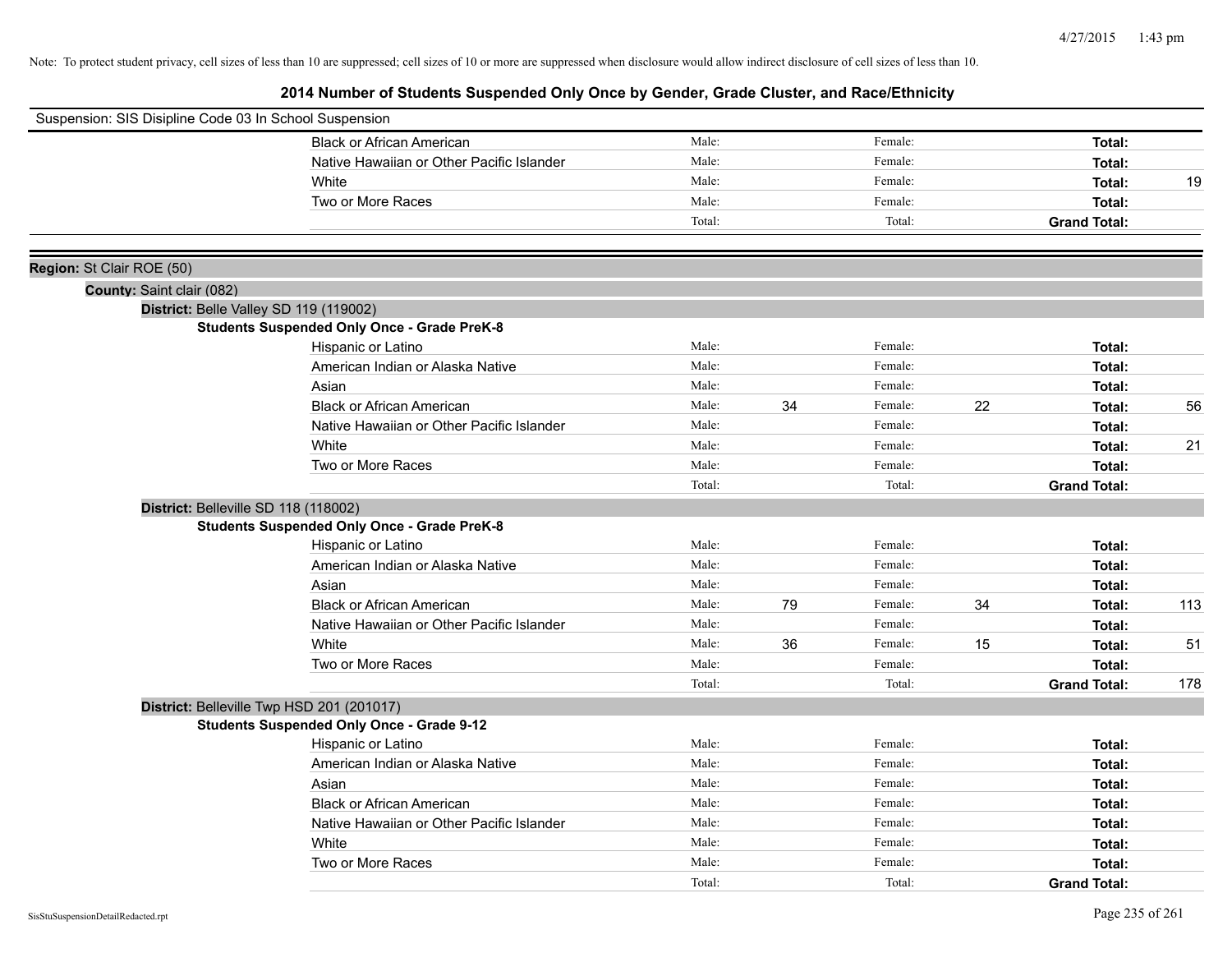# **2014 Number of Students Suspended Only Once by Gender, Grade Cluster, and Race/Ethnicity**

| Suspension: SIS Disipline Code 03 In School Suspension |                                                    |        |     |         |     |                     |     |
|--------------------------------------------------------|----------------------------------------------------|--------|-----|---------|-----|---------------------|-----|
| District: Central SD 104 (104002)                      |                                                    |        |     |         |     |                     |     |
|                                                        | <b>Students Suspended Only Once - Grade PreK-8</b> |        |     |         |     |                     |     |
|                                                        | Hispanic or Latino                                 | Male:  |     | Female: |     | Total:              |     |
|                                                        | American Indian or Alaska Native                   | Male:  |     | Female: |     | Total:              |     |
|                                                        | Asian                                              | Male:  |     | Female: |     | Total:              |     |
|                                                        | <b>Black or African American</b>                   | Male:  |     | Female: |     | Total:              |     |
|                                                        | Native Hawaiian or Other Pacific Islander          | Male:  |     | Female: |     | Total:              |     |
|                                                        | White                                              | Male:  |     | Female: |     | Total:              |     |
|                                                        | Two or More Races                                  | Male:  |     | Female: |     | Total:              |     |
|                                                        |                                                    | Total: |     | Total:  |     | <b>Grand Total:</b> |     |
| District: Dupo CUSD 196 (196026)                       |                                                    |        |     |         |     |                     |     |
|                                                        | <b>Students Suspended Only Once - Grade PreK-8</b> |        |     |         |     |                     |     |
|                                                        | Hispanic or Latino                                 | Male:  |     | Female: |     | Total:              |     |
|                                                        | American Indian or Alaska Native                   | Male:  |     | Female: |     | Total:              |     |
|                                                        | Asian                                              | Male:  |     | Female: |     | Total:              |     |
|                                                        | <b>Black or African American</b>                   | Male:  |     | Female: |     | Total:              |     |
|                                                        | Native Hawaiian or Other Pacific Islander          | Male:  |     | Female: |     | Total:              |     |
|                                                        | White                                              | Male:  | 30  | Female: | 17  | Total:              | 47  |
|                                                        | Two or More Races                                  | Male:  |     | Female: |     | Total:              |     |
|                                                        |                                                    | Total: |     | Total:  |     | <b>Grand Total:</b> |     |
|                                                        | <b>Students Suspended Only Once - Grade 9-12</b>   |        |     |         |     |                     |     |
|                                                        | Hispanic or Latino                                 | Male:  |     | Female: |     | Total:              |     |
|                                                        | American Indian or Alaska Native                   | Male:  |     | Female: |     | Total:              |     |
|                                                        | Asian                                              | Male:  |     | Female: |     | Total:              |     |
|                                                        | <b>Black or African American</b>                   | Male:  |     | Female: |     | Total:              |     |
|                                                        | Native Hawaiian or Other Pacific Islander          | Male:  |     | Female: |     | Total:              |     |
|                                                        | White                                              | Male:  | 18  | Female: | 13  | <b>Total:</b>       | 31  |
|                                                        | Two or More Races                                  | Male:  |     | Female: |     | Total:              |     |
|                                                        |                                                    | Total: |     | Total:  |     | <b>Grand Total:</b> |     |
| District: East St Louis SD 189 (189022)                |                                                    |        |     |         |     |                     |     |
|                                                        | <b>Students Suspended Only Once - Grade PreK-8</b> |        |     |         |     |                     |     |
|                                                        | Hispanic or Latino                                 | Male:  |     | Female: |     | Total:              |     |
|                                                        | American Indian or Alaska Native                   | Male:  |     | Female: |     | Total:              |     |
|                                                        | Asian                                              | Male:  |     | Female: |     | Total:              |     |
|                                                        | <b>Black or African American</b>                   | Male:  | 145 | Female: | 108 | Total:              | 253 |
|                                                        | Native Hawaiian or Other Pacific Islander          | Male:  |     | Female: |     | Total:              |     |
|                                                        | White                                              | Male:  |     | Female: |     | Total:              |     |
|                                                        | Two or More Races                                  | Male:  |     | Female: |     | Total:              |     |

÷,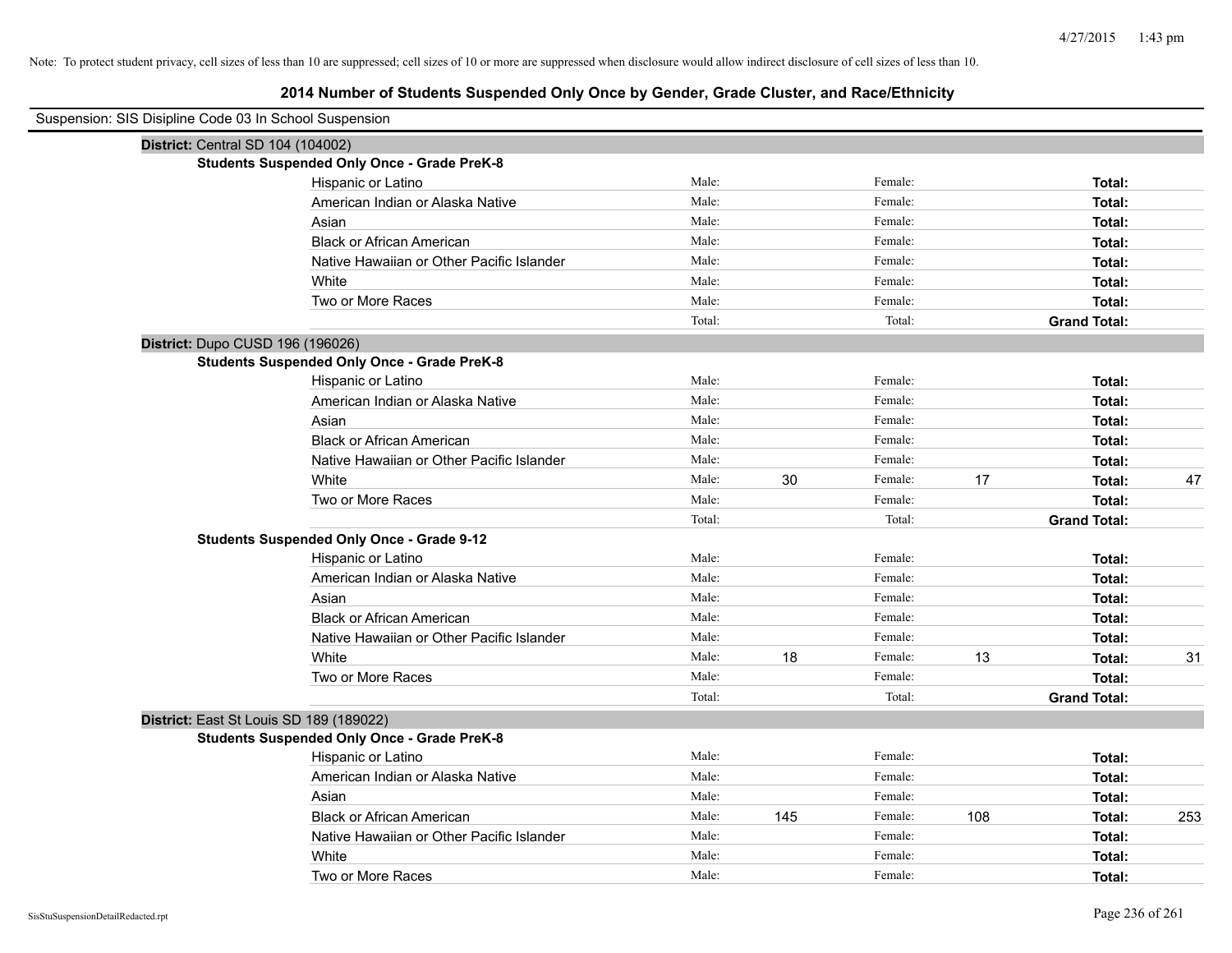| Suspension: SIS Disipline Code 03 In School Suspension |                                                    |        |               |                     |     |
|--------------------------------------------------------|----------------------------------------------------|--------|---------------|---------------------|-----|
|                                                        |                                                    | Total: | Total:        | <b>Grand Total:</b> |     |
|                                                        | <b>Students Suspended Only Once - Grade 9-12</b>   |        |               |                     |     |
|                                                        | Hispanic or Latino                                 | Male:  | Female:       | Total:              |     |
|                                                        | American Indian or Alaska Native                   | Male:  | Female:       | Total:              |     |
|                                                        | Asian                                              | Male:  | Female:       | Total:              |     |
|                                                        | <b>Black or African American</b>                   | Male:  | 97<br>Female: | 64<br>Total:        | 161 |
|                                                        | Native Hawaiian or Other Pacific Islander          | Male:  | Female:       | Total:              |     |
|                                                        | White                                              | Male:  | Female:       | Total:              |     |
|                                                        | Two or More Races                                  | Male:  | Female:       | Total:              |     |
|                                                        |                                                    | Total: | Total:        | <b>Grand Total:</b> |     |
|                                                        | District: Freeburg CCSD 70 (070004)                |        |               |                     |     |
|                                                        | <b>Students Suspended Only Once - Grade PreK-8</b> |        |               |                     |     |
|                                                        | Hispanic or Latino                                 | Male:  | Female:       | Total:              |     |
|                                                        | American Indian or Alaska Native                   | Male:  | Female:       | Total:              |     |
|                                                        | Asian                                              | Male:  | Female:       | Total:              |     |
|                                                        | <b>Black or African American</b>                   | Male:  | Female:       | Total:              |     |
|                                                        | Native Hawaiian or Other Pacific Islander          | Male:  | Female:       | Total:              |     |
|                                                        | White                                              | Male:  | Female:       | Total:              |     |
|                                                        | Two or More Races                                  | Male:  | Female:       | Total:              |     |
|                                                        |                                                    | Total: | Total:        | <b>Grand Total:</b> |     |
|                                                        | District: Freeburg CHSD 77 (077016)                |        |               |                     |     |
|                                                        | <b>Students Suspended Only Once - Grade 9-12</b>   |        |               |                     |     |
|                                                        | Hispanic or Latino                                 | Male:  | Female:       | Total:              |     |
|                                                        | American Indian or Alaska Native                   | Male:  | Female:       | Total:              |     |
|                                                        | Asian                                              | Male:  | Female:       | Total:              |     |
|                                                        | <b>Black or African American</b>                   | Male:  | Female:       | Total:              |     |
|                                                        | Native Hawaiian or Other Pacific Islander          | Male:  | Female:       | Total:              |     |
|                                                        | White                                              | Male:  | Female:       | Total:              | 17  |
|                                                        | Two or More Races                                  | Male:  | Female:       | Total:              |     |
|                                                        |                                                    | Total: | Total:        | <b>Grand Total:</b> |     |
|                                                        | District: Grant CCSD 110 (110004)                  |        |               |                     |     |
|                                                        | <b>Students Suspended Only Once - Grade PreK-8</b> |        |               |                     |     |
|                                                        | Hispanic or Latino                                 | Male:  | Female:       | Total:              |     |
|                                                        | American Indian or Alaska Native                   | Male:  | Female:       | Total:              |     |
|                                                        | Asian                                              | Male:  | Female:       | Total:              |     |
|                                                        | <b>Black or African American</b>                   | Male:  | Female:       | Total:              |     |
|                                                        | Native Hawaiian or Other Pacific Islander          | Male:  | Female:       | Total:              |     |
|                                                        | White                                              | Male:  | Female:       | Total:              |     |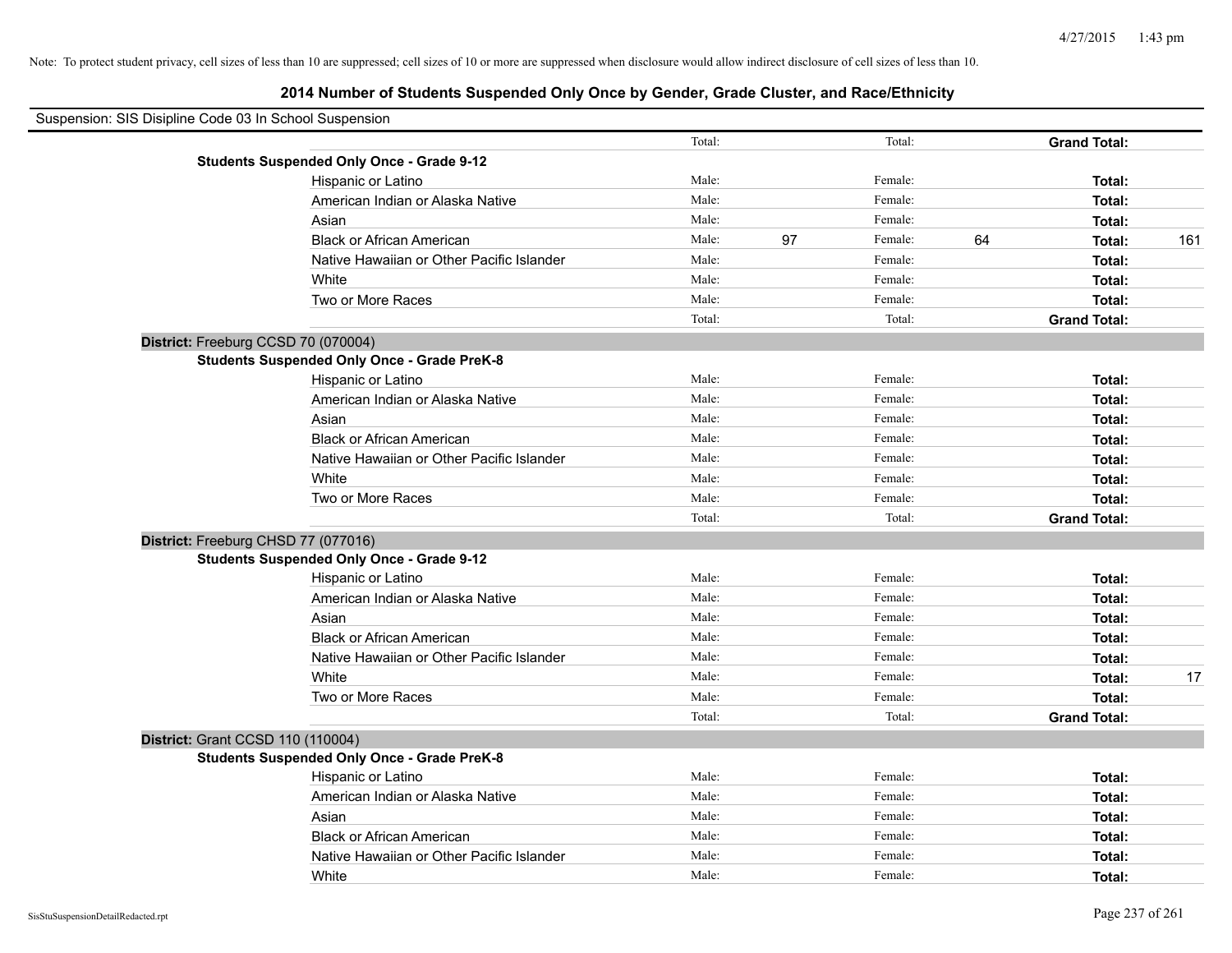| Suspension: SIS Disipline Code 03 In School Suspension |                                                    |        |         |                     |    |
|--------------------------------------------------------|----------------------------------------------------|--------|---------|---------------------|----|
|                                                        | Two or More Races                                  | Male:  | Female: | Total:              |    |
|                                                        |                                                    | Total: | Total:  | <b>Grand Total:</b> |    |
|                                                        | District: Harmony Emge SD 175 (175002)             |        |         |                     |    |
|                                                        | <b>Students Suspended Only Once - Grade PreK-8</b> |        |         |                     |    |
|                                                        | Hispanic or Latino                                 | Male:  | Female: | Total:              |    |
|                                                        | American Indian or Alaska Native                   | Male:  | Female: | Total:              |    |
|                                                        | Asian                                              | Male:  | Female: | Total:              |    |
|                                                        | <b>Black or African American</b>                   | Male:  | Female: | Total:              |    |
|                                                        | Native Hawaiian or Other Pacific Islander          | Male:  | Female: | Total:              |    |
|                                                        | White                                              | Male:  | Female: | Total:              |    |
|                                                        | Two or More Races                                  | Male:  | Female: | Total:              |    |
|                                                        |                                                    | Total: | Total:  | <b>Grand Total:</b> |    |
| District: High Mount SD 116 (116002)                   |                                                    |        |         |                     |    |
|                                                        | <b>Students Suspended Only Once - Grade PreK-8</b> |        |         |                     |    |
|                                                        | Hispanic or Latino                                 | Male:  | Female: | Total:              |    |
|                                                        | American Indian or Alaska Native                   | Male:  | Female: | Total:              |    |
|                                                        | Asian                                              | Male:  | Female: | Total:              |    |
|                                                        | <b>Black or African American</b>                   | Male:  | Female: | Total:              |    |
|                                                        | Native Hawaiian or Other Pacific Islander          | Male:  | Female: | Total:              |    |
|                                                        | White                                              | Male:  | Female: | Total:              |    |
|                                                        | Two or More Races                                  | Male:  | Female: | Total:              |    |
|                                                        |                                                    | Total: | Total:  | <b>Grand Total:</b> | 12 |
| District: Lebanon CUSD 9 (009026)                      |                                                    |        |         |                     |    |
|                                                        | <b>Students Suspended Only Once - Grade PreK-8</b> |        |         |                     |    |
|                                                        | Hispanic or Latino                                 | Male:  | Female: | Total:              |    |
|                                                        | American Indian or Alaska Native                   | Male:  | Female: | Total:              |    |
|                                                        | Asian                                              | Male:  | Female: | Total:              |    |
|                                                        | <b>Black or African American</b>                   | Male:  | Female: | Total:              |    |
|                                                        | Native Hawaiian or Other Pacific Islander          | Male:  | Female: | Total:              |    |
|                                                        | White                                              | Male:  | Female: | Total:              |    |
|                                                        | Two or More Races                                  | Male:  | Female: | Total:              |    |
|                                                        |                                                    | Total: | Total:  | <b>Grand Total:</b> |    |
|                                                        | <b>Students Suspended Only Once - Grade 9-12</b>   |        |         |                     |    |
|                                                        | Hispanic or Latino                                 | Male:  | Female: | Total:              |    |
|                                                        | American Indian or Alaska Native                   | Male:  | Female: | Total:              |    |
|                                                        | Asian                                              | Male:  | Female: | Total:              |    |
|                                                        | <b>Black or African American</b>                   | Male:  | Female: | Total:              |    |
|                                                        | Native Hawaiian or Other Pacific Islander          | Male:  | Female: | Total:              |    |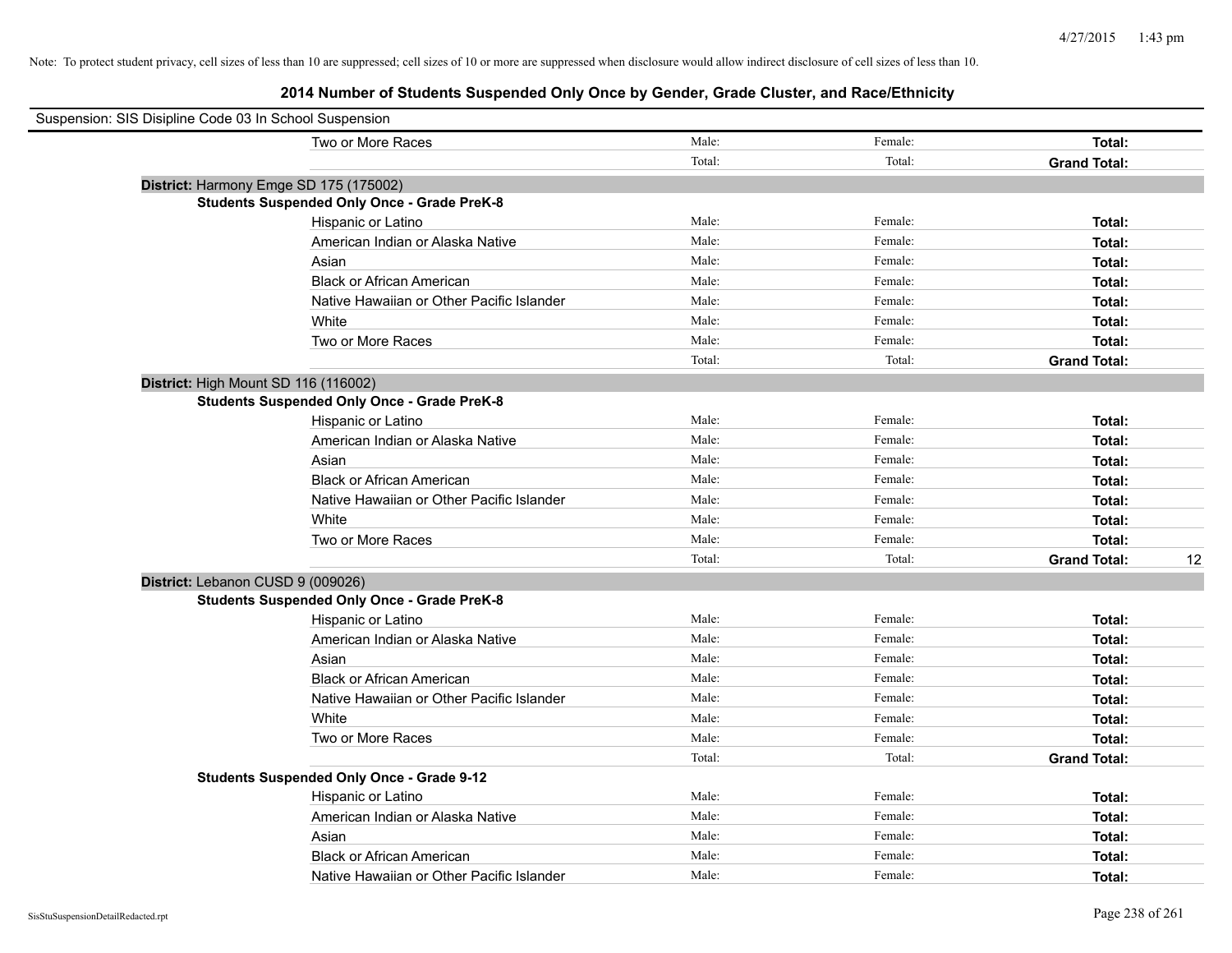| Suspension: SIS Disipline Code 03 In School Suspension |                                                    |        |    |         |    |                     |    |
|--------------------------------------------------------|----------------------------------------------------|--------|----|---------|----|---------------------|----|
|                                                        | White                                              | Male:  |    | Female: |    | Total:              |    |
|                                                        | Two or More Races                                  | Male:  |    | Female: |    | Total:              |    |
|                                                        |                                                    | Total: |    | Total:  |    | <b>Grand Total:</b> | 11 |
| District: Marissa CUSD 40 (040026)                     |                                                    |        |    |         |    |                     |    |
|                                                        | <b>Students Suspended Only Once - Grade PreK-8</b> |        |    |         |    |                     |    |
|                                                        | Hispanic or Latino                                 | Male:  |    | Female: |    | Total:              |    |
|                                                        | American Indian or Alaska Native                   | Male:  |    | Female: |    | Total:              |    |
|                                                        | Asian                                              | Male:  |    | Female: |    | Total:              |    |
|                                                        | <b>Black or African American</b>                   | Male:  |    | Female: |    | Total:              |    |
|                                                        | Native Hawaiian or Other Pacific Islander          | Male:  |    | Female: |    | Total:              |    |
|                                                        | White                                              | Male:  |    | Female: |    | Total:              |    |
|                                                        | Two or More Races                                  | Male:  |    | Female: |    | Total:              |    |
|                                                        |                                                    | Total: |    | Total:  |    | <b>Grand Total:</b> |    |
|                                                        | <b>Students Suspended Only Once - Grade 9-12</b>   |        |    |         |    |                     |    |
|                                                        | Hispanic or Latino                                 | Male:  |    | Female: |    | Total:              |    |
|                                                        | American Indian or Alaska Native                   | Male:  |    | Female: |    | Total:              |    |
|                                                        | Asian                                              | Male:  |    | Female: |    | Total:              |    |
|                                                        | <b>Black or African American</b>                   | Male:  |    | Female: |    | Total:              |    |
|                                                        | Native Hawaiian or Other Pacific Islander          | Male:  |    | Female: |    | Total:              |    |
|                                                        | White                                              | Male:  |    | Female: |    | Total:              |    |
|                                                        | Two or More Races                                  | Male:  |    | Female: |    | Total:              |    |
|                                                        |                                                    | Total: |    | Total:  |    | <b>Grand Total:</b> | 10 |
|                                                        | District: Mascoutah CUD 19 (019026)                |        |    |         |    |                     |    |
|                                                        | <b>Students Suspended Only Once - Grade PreK-8</b> |        |    |         |    |                     |    |
|                                                        | Hispanic or Latino                                 | Male:  |    | Female: |    | Total:              |    |
|                                                        | American Indian or Alaska Native                   | Male:  |    | Female: |    | Total:              |    |
|                                                        | Asian                                              | Male:  |    | Female: |    | Total:              |    |
|                                                        | <b>Black or African American</b>                   | Male:  |    | Female: |    | Total:              |    |
|                                                        | Native Hawaiian or Other Pacific Islander          | Male:  |    | Female: |    | Total:              |    |
|                                                        | White                                              | Male:  |    | Female: |    | Total:              | 20 |
|                                                        | Two or More Races                                  | Male:  |    | Female: |    | Total:              |    |
|                                                        |                                                    | Total: | 22 | Total:  | 10 | <b>Grand Total:</b> | 32 |
|                                                        | <b>Students Suspended Only Once - Grade 9-12</b>   |        |    |         |    |                     |    |
|                                                        | Hispanic or Latino                                 | Male:  |    | Female: |    | Total:              |    |
|                                                        | American Indian or Alaska Native                   | Male:  |    | Female: |    | Total:              |    |
|                                                        | Asian                                              | Male:  |    | Female: |    | Total:              |    |
|                                                        | <b>Black or African American</b>                   | Male:  |    | Female: |    | Total:              |    |
|                                                        | Native Hawaiian or Other Pacific Islander          | Male:  |    | Female: |    | Total:              |    |
|                                                        | White                                              | Male:  | 21 | Female: | 10 | Total:              | 31 |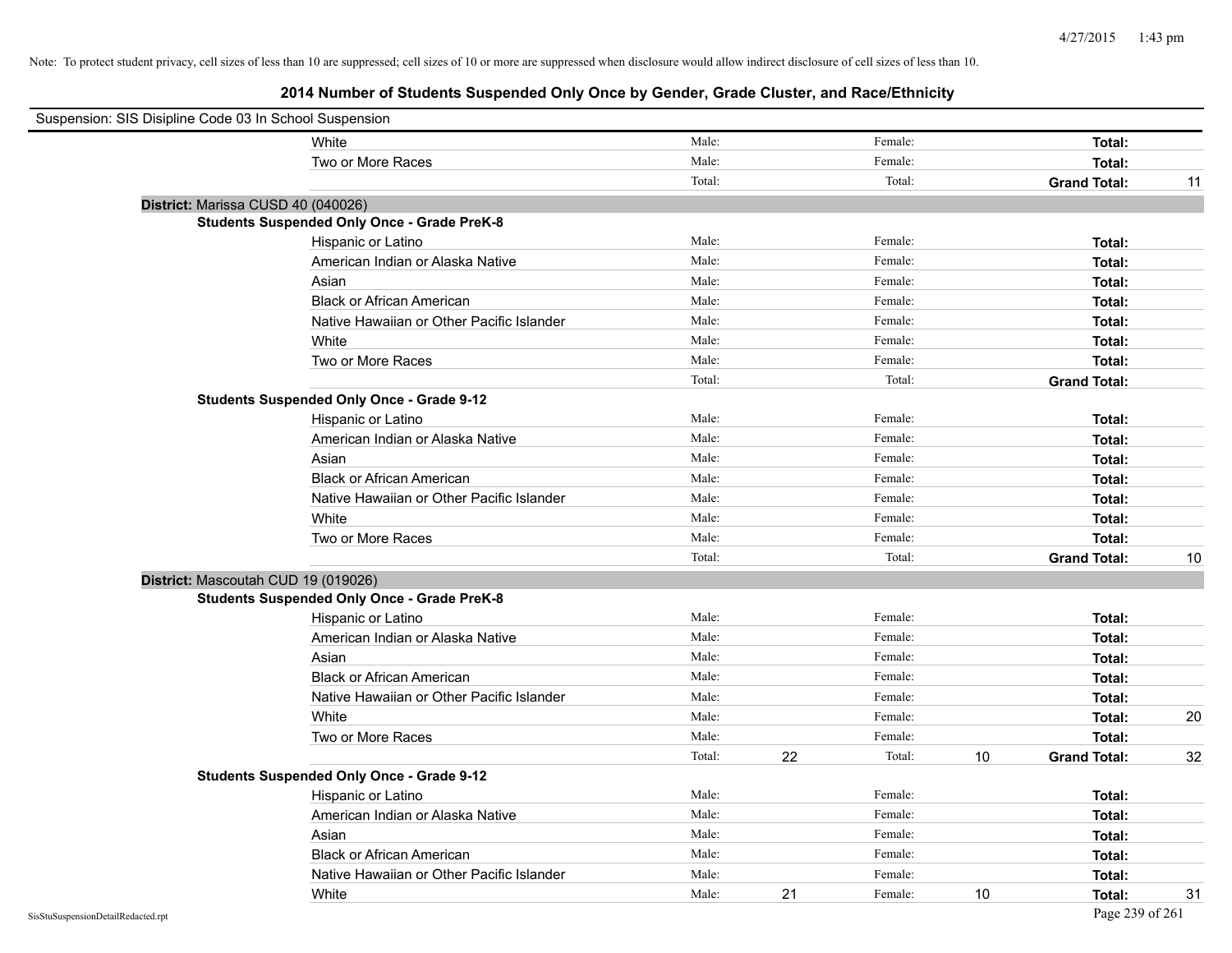| Suspension: SIS Disipline Code 03 In School Suspension |        |               |                     |    |
|--------------------------------------------------------|--------|---------------|---------------------|----|
| Two or More Races                                      | Male:  | Female:       | Total:              |    |
|                                                        | Total: | Total:        | <b>Grand Total:</b> | 48 |
| District: Millstadt CCSD 160 (160004)                  |        |               |                     |    |
| <b>Students Suspended Only Once - Grade PreK-8</b>     |        |               |                     |    |
| Hispanic or Latino                                     | Male:  | Female:       | Total:              |    |
| American Indian or Alaska Native                       | Male:  | Female:       | Total:              |    |
| Asian                                                  | Male:  | Female:       | Total:              |    |
| <b>Black or African American</b>                       | Male:  | Female:       | Total:              |    |
| Native Hawaiian or Other Pacific Islander              | Male:  | Female:       | Total:              |    |
| White                                                  | Male:  | Female:       | Total:              |    |
| Two or More Races                                      | Male:  | Female:       | Total:              |    |
|                                                        | Total: | Total:        | <b>Grand Total:</b> | 12 |
| District: New Athens CUSD 60 (060026)                  |        |               |                     |    |
| <b>Students Suspended Only Once - Grade PreK-8</b>     |        |               |                     |    |
| Hispanic or Latino                                     | Male:  | Female:       | Total:              |    |
| American Indian or Alaska Native                       | Male:  | Female:       | Total:              |    |
| Asian                                                  | Male:  | Female:       | Total:              |    |
| <b>Black or African American</b>                       | Male:  | Female:       | Total:              |    |
| Native Hawaiian or Other Pacific Islander              | Male:  | Female:       | Total:              |    |
| White                                                  | Male:  | Female:       | Total:              |    |
| Two or More Races                                      | Male:  | Female:       | Total:              |    |
|                                                        | Total: | Total:        | <b>Grand Total:</b> |    |
| <b>Students Suspended Only Once - Grade 9-12</b>       |        |               |                     |    |
| Hispanic or Latino                                     | Male:  | Female:       | Total:              |    |
| American Indian or Alaska Native                       | Male:  | Female:       | Total:              |    |
| Asian                                                  | Male:  | Female:       | Total:              |    |
| <b>Black or African American</b>                       | Male:  | Female:       | Total:              |    |
| Native Hawaiian or Other Pacific Islander              | Male:  | Female:       | Total:              |    |
| White                                                  | Male:  | Female:       | Total:              |    |
| Two or More Races                                      | Male:  | Female:       | Total:              |    |
|                                                        | Total: | Total:        | <b>Grand Total:</b> |    |
| District: O Fallon CCSD 90 (090004)                    |        |               |                     |    |
| <b>Students Suspended Only Once - Grade PreK-8</b>     |        |               |                     |    |
| Hispanic or Latino                                     | Male:  | Female:       | Total:              |    |
| American Indian or Alaska Native                       | Male:  | Female:       | Total:              |    |
| Asian                                                  | Male:  | Female:       | Total:              |    |
| <b>Black or African American</b>                       | Male:  | 26<br>Female: | 16<br>Total:        | 42 |
| Native Hawaiian or Other Pacific Islander              | Male:  | Female:       | Total:              |    |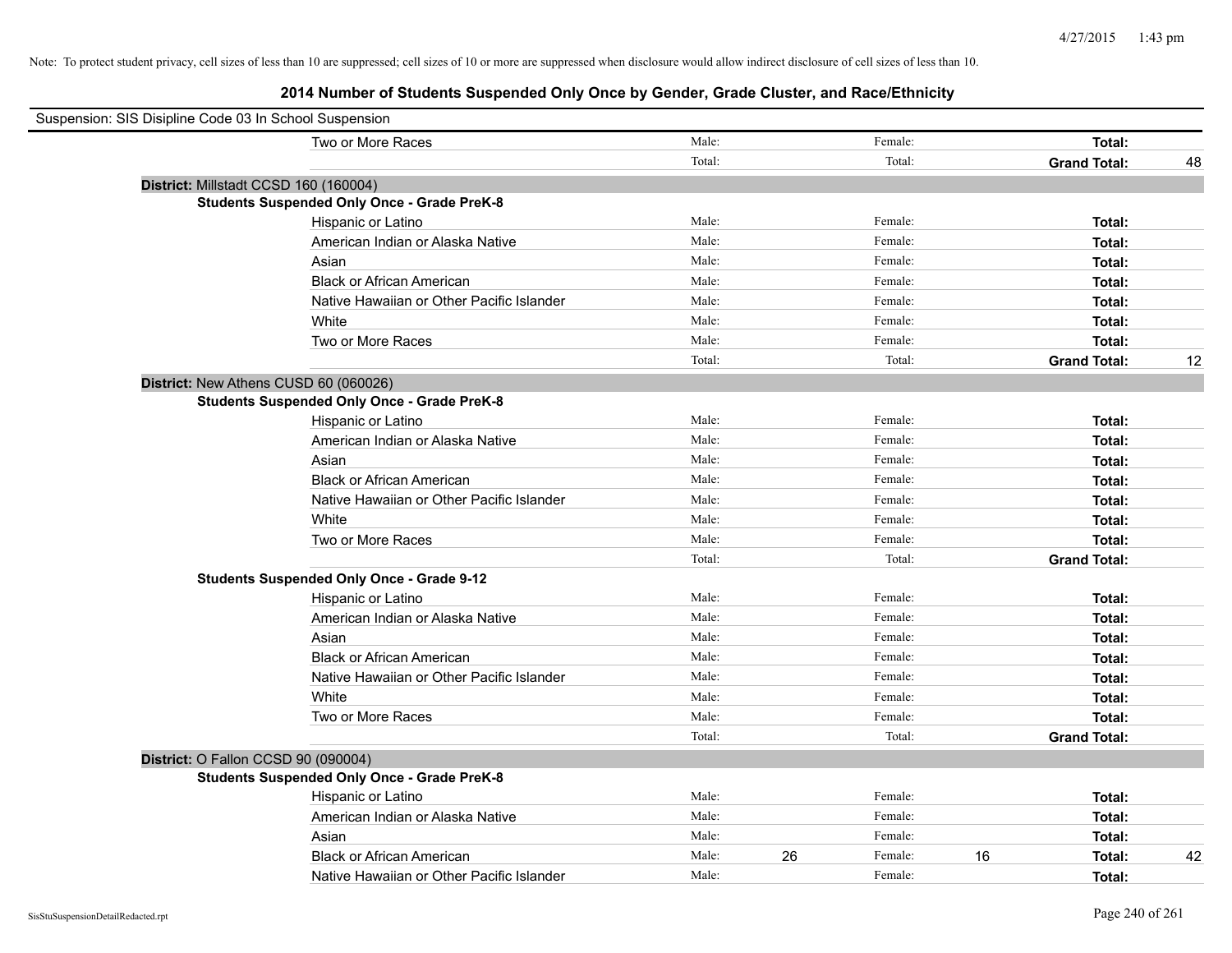| Suspension: SIS Disipline Code 03 In School Suspension |        |    |         |    |                     |    |
|--------------------------------------------------------|--------|----|---------|----|---------------------|----|
| White                                                  | Male:  | 35 | Female: | 14 | Total:              | 49 |
| Two or More Races                                      | Male:  |    | Female: |    | Total:              | 10 |
|                                                        | Total: |    | Total:  |    | <b>Grand Total:</b> |    |
| District: O Fallon Twp HSD 203 (203017)                |        |    |         |    |                     |    |
| <b>Students Suspended Only Once - Grade 9-12</b>       |        |    |         |    |                     |    |
| Hispanic or Latino                                     | Male:  |    | Female: |    | Total:              |    |
| American Indian or Alaska Native                       | Male:  |    | Female: |    | Total:              |    |
| Asian                                                  | Male:  |    | Female: |    | Total:              |    |
| <b>Black or African American</b>                       | Male:  | 12 | Female: | 14 | Total:              | 26 |
| Native Hawaiian or Other Pacific Islander              | Male:  |    | Female: |    | Total:              |    |
| White                                                  | Male:  | 23 | Female: | 12 | Total:              | 35 |
| Two or More Races                                      | Male:  |    | Female: |    | Total:              |    |
|                                                        | Total: |    | Total:  |    | <b>Grand Total:</b> | 80 |
| District: Pontiac-W Holliday SD 105 (105002)           |        |    |         |    |                     |    |
| <b>Students Suspended Only Once - Grade PreK-8</b>     |        |    |         |    |                     |    |
| Hispanic or Latino                                     | Male:  |    | Female: |    | Total:              |    |
| American Indian or Alaska Native                       | Male:  |    | Female: |    | Total:              |    |
| Asian                                                  | Male:  |    | Female: |    | Total:              |    |
| <b>Black or African American</b>                       | Male:  |    | Female: |    | Total:              | 15 |
| Native Hawaiian or Other Pacific Islander              | Male:  |    | Female: |    | Total:              |    |
| White                                                  | Male:  |    | Female: |    | Total:              |    |
| Two or More Races                                      | Male:  |    | Female: |    | Total:              |    |
|                                                        | Total: |    | Total:  |    | <b>Grand Total:</b> |    |
| District: Signal Hill SD 181 (181002)                  |        |    |         |    |                     |    |
| <b>Students Suspended Only Once - Grade PreK-8</b>     |        |    |         |    |                     |    |
| Hispanic or Latino                                     | Male:  |    | Female: |    | Total:              |    |
| American Indian or Alaska Native                       | Male:  |    | Female: |    | Total:              |    |
| Asian                                                  | Male:  |    | Female: |    | Total:              |    |
| <b>Black or African American</b>                       | Male:  | 10 | Female: | 10 | Total:              | 20 |
| Native Hawaiian or Other Pacific Islander              | Male:  |    | Female: |    | Total:              |    |
| White                                                  | Male:  |    | Female: |    | Total:              |    |
| Two or More Races                                      | Male:  |    | Female: |    | Total:              |    |
|                                                        | Total: |    | Total:  |    | <b>Grand Total:</b> |    |
| District: Smithton CCSD 130 (130004)                   |        |    |         |    |                     |    |
| <b>Students Suspended Only Once - Grade PreK-8</b>     |        |    |         |    |                     |    |
| Hispanic or Latino                                     | Male:  |    | Female: |    | Total:              |    |
| American Indian or Alaska Native                       | Male:  |    | Female: |    | Total:              |    |
| Asian                                                  | Male:  |    | Female: |    | Total:              |    |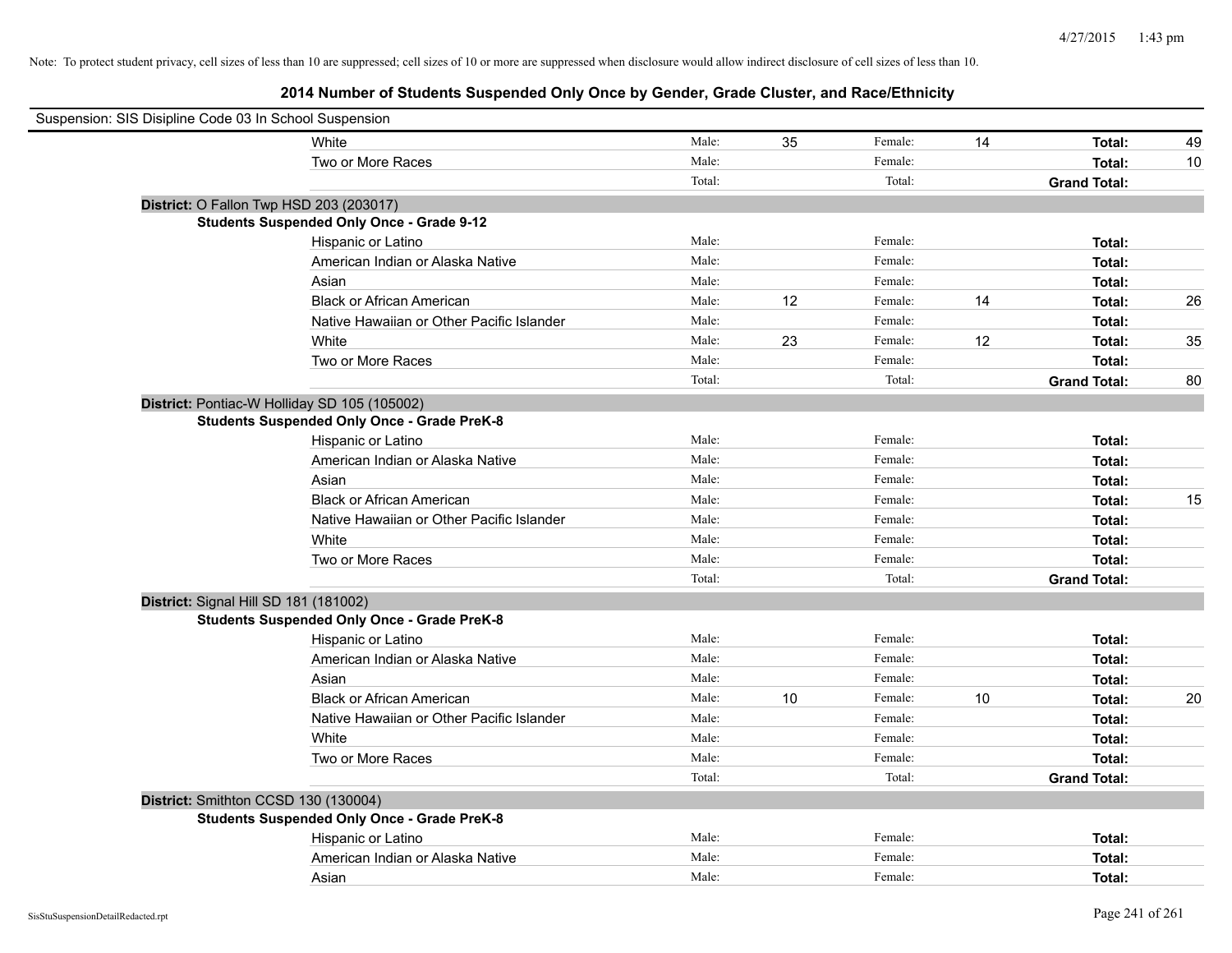| Suspension: SIS Disipline Code 03 In School Suspension |                                           |        |         |                     |
|--------------------------------------------------------|-------------------------------------------|--------|---------|---------------------|
|                                                        | <b>Black or African American</b>          | Male:  | Female: | Total:              |
|                                                        | Native Hawaiian or Other Pacific Islander | Male:  | Female: | Total:              |
| White                                                  |                                           | Male:  | Female: | 17<br>Total:        |
|                                                        | Two or More Races                         | Male:  | Female: | Total:              |
|                                                        |                                           | Total: | Total:  | <b>Grand Total:</b> |
| District: Wolf Branch SD 113 (113002)                  |                                           |        |         |                     |
| <b>Students Suspended Only Once - Grade PreK-8</b>     |                                           |        |         |                     |
| Hispanic or Latino                                     |                                           | Male:  | Female: | Total:              |
|                                                        | American Indian or Alaska Native          | Male:  | Female: | Total:              |
| Asian                                                  |                                           | Male:  | Female: | Total:              |
|                                                        | <b>Black or African American</b>          | Male:  | Female: | Total:              |
|                                                        | Native Hawaiian or Other Pacific Islander | Male:  | Female: | Total:              |
| White                                                  |                                           | Male:  | Female: | Total:              |
|                                                        | Two or More Races                         | Male:  | Female: | Total:              |
|                                                        |                                           | Total: | Total:  | <b>Grand Total:</b> |
|                                                        |                                           |        |         |                     |
| Region: State of ILlinois (65)                         |                                           |        |         |                     |
| County: State Of II (108)                              |                                           |        |         |                     |
| District: Non-Public School (1885)                     |                                           |        |         |                     |
| <b>Students Suspended Only Once - Grade PreK-8</b>     |                                           |        |         |                     |
| Hispanic or Latino                                     |                                           | Male:  | Female: | Total:              |
|                                                        | American Indian or Alaska Native          | Male:  | Female: | Total:              |
| Asian                                                  |                                           | Male:  | Female: | Total:              |
|                                                        | <b>Black or African American</b>          | Male:  | Female: | Total:              |
|                                                        | Native Hawaiian or Other Pacific Islander | Male:  | Female: | Total:              |
| White                                                  |                                           | Male:  | Female: | Total:              |
|                                                        | Two or More Races                         | Male:  | Female: | Total:              |
|                                                        |                                           | Total: | Total:  | <b>Grand Total:</b> |
| <b>Students Suspended Only Once - Grade 9-12</b>       |                                           |        |         |                     |
| Hispanic or Latino                                     |                                           | Male:  | Female: | Total:              |
|                                                        | American Indian or Alaska Native          | Male:  | Female: | Total:              |
| Asian                                                  |                                           | Male:  | Female: | Total:              |
|                                                        | <b>Black or African American</b>          | Male:  | Female: | Total:              |
|                                                        | Native Hawaiian or Other Pacific Islander | Male:  | Female: | Total:              |
| White                                                  |                                           | Male:  | Female: | Total:              |
|                                                        | Two or More Races                         | Male:  | Female: | Total:              |
|                                                        |                                           | Total: | Total:  | <b>Grand Total:</b> |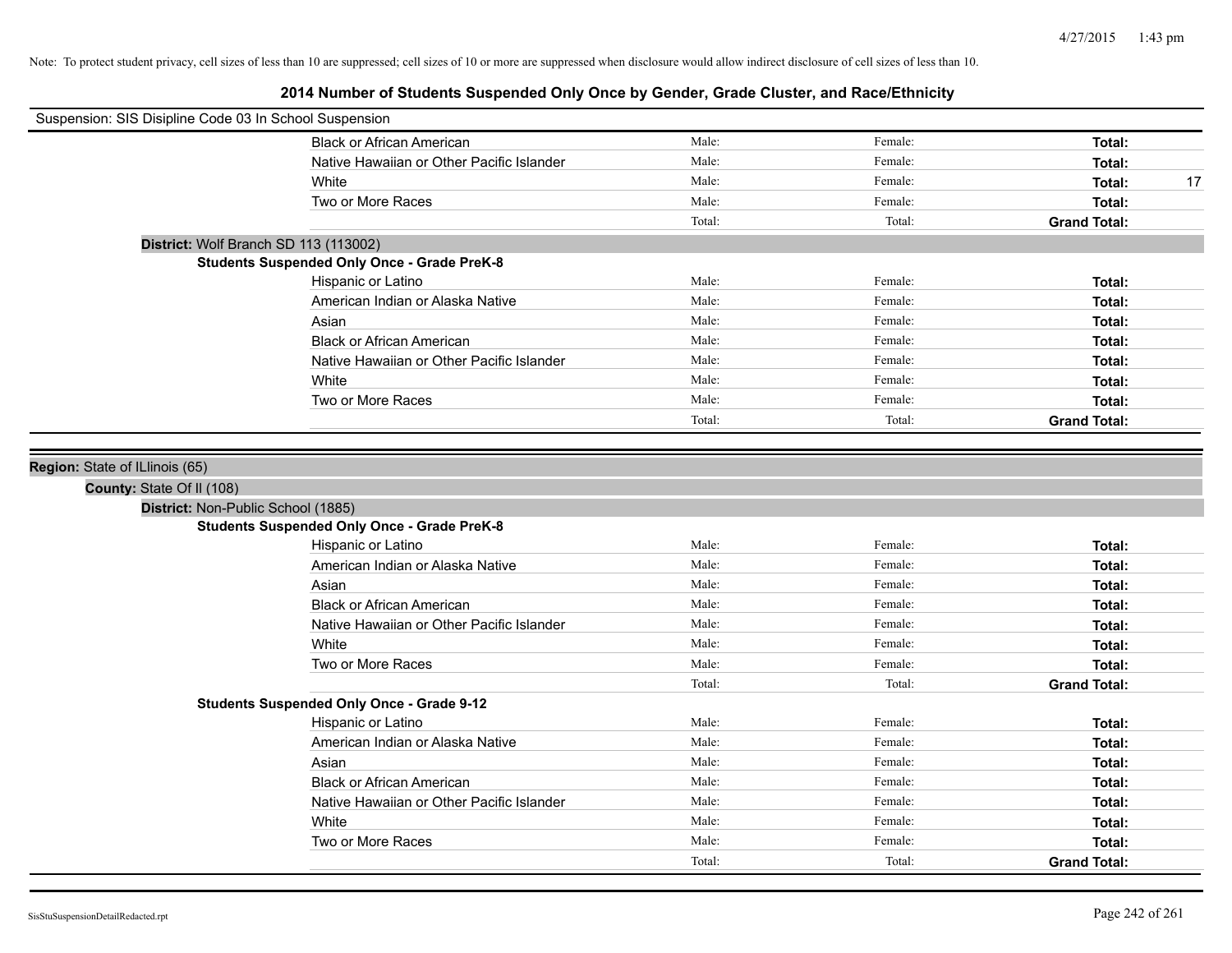| Suspension: SIS Disipline Code 03 In School Suspension |                                                    |        |         |                     |    |
|--------------------------------------------------------|----------------------------------------------------|--------|---------|---------------------|----|
| Region: Tazewell ROE (53)                              |                                                    |        |         |                     |    |
| County: Tazewell (090)                                 |                                                    |        |         |                     |    |
| District: Central SD 51 (051002)                       |                                                    |        |         |                     |    |
|                                                        | <b>Students Suspended Only Once - Grade PreK-8</b> |        |         |                     |    |
|                                                        | Hispanic or Latino                                 | Male:  | Female: | Total:              |    |
|                                                        | American Indian or Alaska Native                   | Male:  | Female: | Total:              |    |
|                                                        | Asian                                              | Male:  | Female: | Total:              |    |
|                                                        | <b>Black or African American</b>                   | Male:  | Female: | Total:              |    |
|                                                        | Native Hawaiian or Other Pacific Islander          | Male:  | Female: | Total:              |    |
|                                                        | White                                              | Male:  | Female: | Total:              |    |
|                                                        | Two or More Races                                  | Male:  | Female: | Total:              |    |
|                                                        |                                                    | Total: | Total:  | <b>Grand Total:</b> | 10 |
| District: Creve Coeur SD 76 (076002)                   |                                                    |        |         |                     |    |
|                                                        | <b>Students Suspended Only Once - Grade PreK-8</b> |        |         |                     |    |
|                                                        | Hispanic or Latino                                 | Male:  | Female: | Total:              |    |
|                                                        | American Indian or Alaska Native                   | Male:  | Female: | Total:              |    |
|                                                        | Asian                                              | Male:  | Female: | Total:              |    |
|                                                        | <b>Black or African American</b>                   | Male:  | Female: | Total:              |    |
|                                                        | Native Hawaiian or Other Pacific Islander          | Male:  | Female: | Total:              |    |
|                                                        | White                                              | Male:  | Female: | Total:              | 11 |
|                                                        | Two or More Races                                  | Male:  | Female: | Total:              |    |
|                                                        |                                                    | Total: | Total:  | <b>Grand Total:</b> |    |
|                                                        | District: Deer Creek-Mackinaw CUSD 701 (701026)    |        |         |                     |    |
|                                                        | <b>Students Suspended Only Once - Grade PreK-8</b> |        |         |                     |    |
|                                                        | Hispanic or Latino                                 | Male:  | Female: | Total:              |    |
|                                                        | American Indian or Alaska Native                   | Male:  | Female: | Total:              |    |
|                                                        | Asian                                              | Male:  | Female: | Total:              |    |
|                                                        | <b>Black or African American</b>                   | Male:  | Female: | Total:              |    |
|                                                        | Native Hawaiian or Other Pacific Islander          | Male:  | Female: | Total:              |    |
|                                                        | White                                              | Male:  | Female: | Total:              |    |
|                                                        | Two or More Races                                  | Male:  | Female: | Total:              |    |
|                                                        |                                                    | Total: | Total:  | <b>Grand Total:</b> |    |
| District: Delavan CUSD 703 (703026)                    |                                                    |        |         |                     |    |
|                                                        | <b>Students Suspended Only Once - Grade PreK-8</b> |        |         |                     |    |
|                                                        | Hispanic or Latino                                 | Male:  | Female: | Total:              |    |
|                                                        | American Indian or Alaska Native                   | Male:  | Female: | Total:              |    |
|                                                        | Asian                                              | Male:  | Female: | Total:              |    |
|                                                        | <b>Black or African American</b>                   | Male:  | Female: | Total:              |    |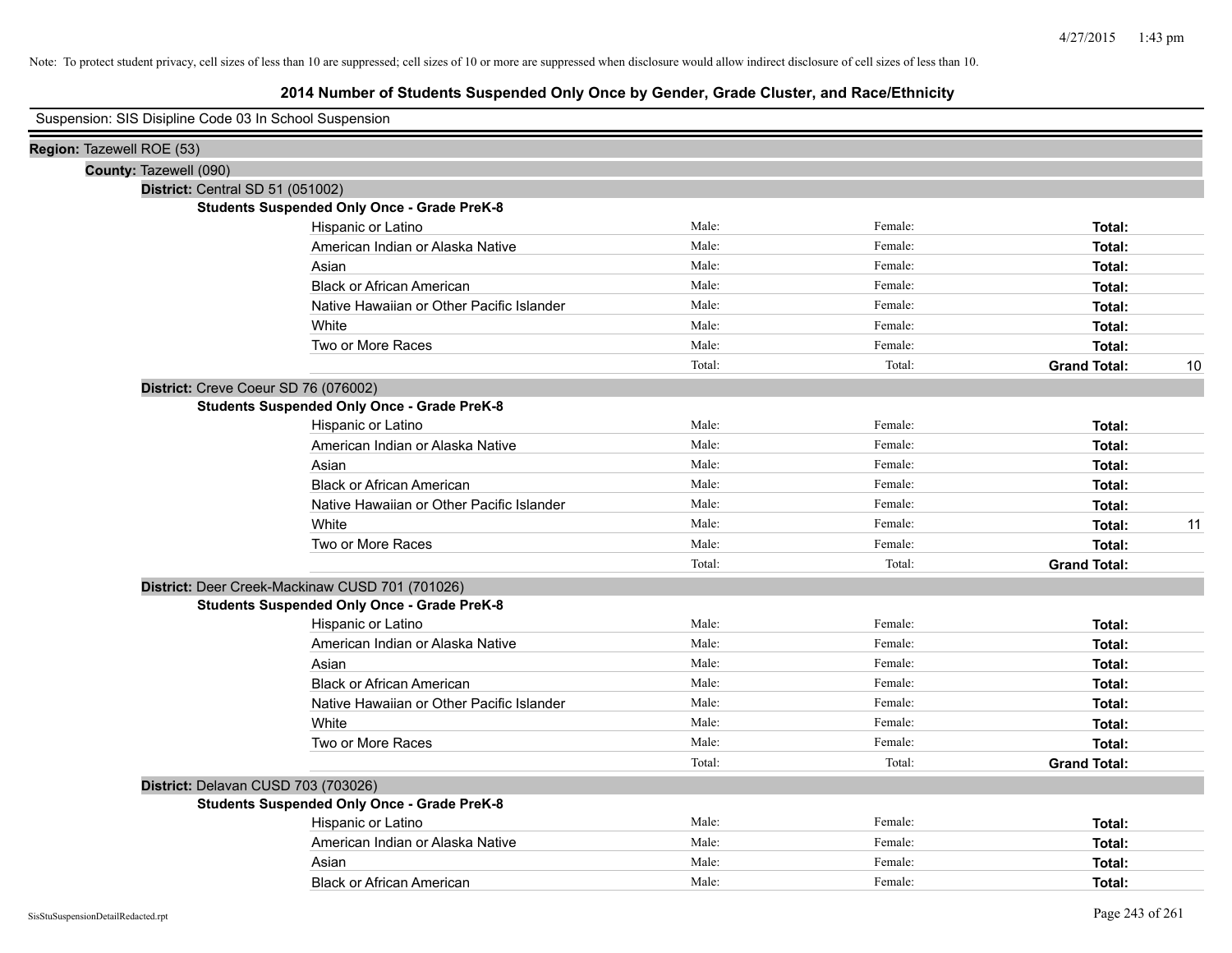| Suspension: SIS Disipline Code 03 In School Suspension |                                                    |        |         |              |                     |    |
|--------------------------------------------------------|----------------------------------------------------|--------|---------|--------------|---------------------|----|
|                                                        | Native Hawaiian or Other Pacific Islander          | Male:  | Female: |              | Total:              |    |
|                                                        | White                                              | Male:  | Female: |              | Total:              | 10 |
|                                                        | Two or More Races                                  | Male:  | Female: |              | <b>Total:</b>       |    |
|                                                        |                                                    | Total: |         | Total:       | <b>Grand Total:</b> |    |
|                                                        | <b>Students Suspended Only Once - Grade 9-12</b>   |        |         |              |                     |    |
|                                                        | Hispanic or Latino                                 | Male:  | Female: |              | Total:              |    |
|                                                        | American Indian or Alaska Native                   | Male:  | Female: |              | Total:              |    |
|                                                        | Asian                                              | Male:  | Female: |              | Total:              |    |
|                                                        | <b>Black or African American</b>                   | Male:  | Female: |              | Total:              |    |
|                                                        | Native Hawaiian or Other Pacific Islander          | Male:  | Female: |              | Total:              |    |
|                                                        | White                                              | Male:  | Female: |              | Total:              |    |
|                                                        | Two or More Races                                  | Male:  | Female: |              | Total:              |    |
|                                                        |                                                    | Total: |         | Total:       | <b>Grand Total:</b> |    |
| District: District 50 Schools (050002)                 |                                                    |        |         |              |                     |    |
|                                                        | <b>Students Suspended Only Once - Grade PreK-8</b> |        |         |              |                     |    |
|                                                        | Hispanic or Latino                                 | Male:  | Female: |              | Total:              |    |
|                                                        | American Indian or Alaska Native                   | Male:  | Female: |              | Total:              |    |
|                                                        | Asian                                              | Male:  | Female: |              | Total:              |    |
|                                                        | <b>Black or African American</b>                   | Male:  | Female: |              | Total:              |    |
|                                                        | Native Hawaiian or Other Pacific Islander          | Male:  | Female: |              | Total:              |    |
|                                                        | White                                              | Male:  | Female: |              | Total:              |    |
|                                                        | Two or More Races                                  | Male:  | Female: |              | Total:              |    |
|                                                        |                                                    | Total: |         | Total:       | <b>Grand Total:</b> |    |
| District: East Peoria SD 86 (086002)                   |                                                    |        |         |              |                     |    |
|                                                        | <b>Students Suspended Only Once - Grade PreK-8</b> |        |         |              |                     |    |
|                                                        | Hispanic or Latino                                 | Male:  | Female: |              | Total:              |    |
|                                                        | American Indian or Alaska Native                   | Male:  | Female: |              | Total:              |    |
|                                                        | Asian                                              | Male:  | Female: |              | Total:              |    |
|                                                        | <b>Black or African American</b>                   | Male:  | Female: |              | Total:              |    |
|                                                        | Native Hawaiian or Other Pacific Islander          | Male:  | Female: |              | Total:              |    |
|                                                        | White                                              | Male:  | Female: |              | Total:              | 38 |
|                                                        | Two or More Races                                  | Male:  | Female: |              | Total:              |    |
|                                                        |                                                    | Total: | 39      | Total:<br>13 | <b>Grand Total:</b> | 52 |
|                                                        | District: N Pekin & Marquette Hght SD 102 (102002) |        |         |              |                     |    |
|                                                        | <b>Students Suspended Only Once - Grade PreK-8</b> |        |         |              |                     |    |
|                                                        | Hispanic or Latino                                 | Male:  | Female: |              | Total:              |    |
|                                                        | American Indian or Alaska Native                   | Male:  | Female: |              | Total:              |    |
|                                                        | Asian                                              | Male:  | Female: |              | Total:              |    |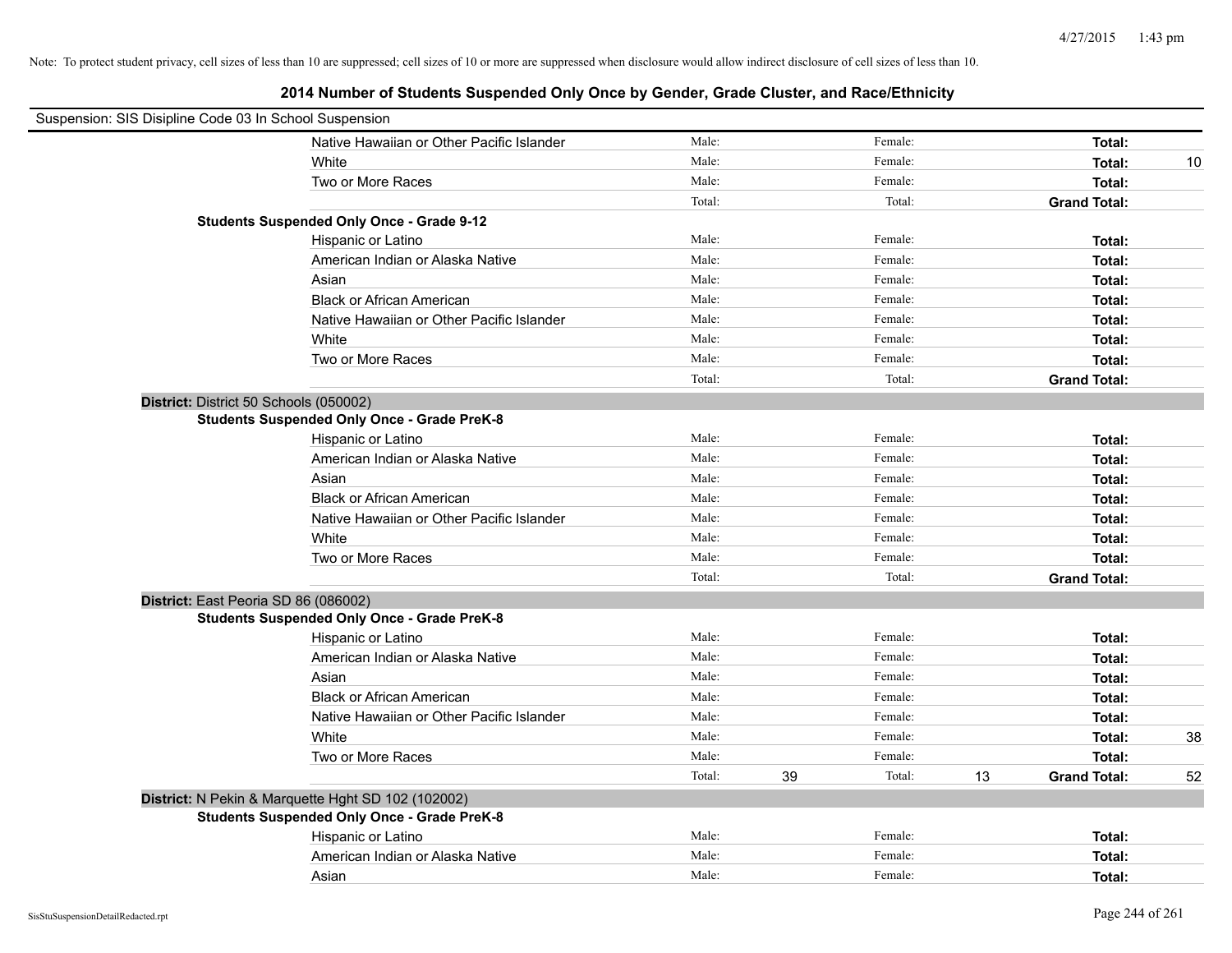| Suspension: SIS Disipline Code 03 In School Suspension |        |    |         |    |                     |    |
|--------------------------------------------------------|--------|----|---------|----|---------------------|----|
| <b>Black or African American</b>                       | Male:  |    | Female: |    | Total:              |    |
| Native Hawaiian or Other Pacific Islander              | Male:  |    | Female: |    | Total:              |    |
| White                                                  | Male:  |    | Female: |    | Total:              |    |
| Two or More Races                                      | Male:  |    | Female: |    | Total:              |    |
|                                                        | Total: |    | Total:  |    | <b>Grand Total:</b> |    |
| District: Pekin PSD 108 (108002)                       |        |    |         |    |                     |    |
| <b>Students Suspended Only Once - Grade PreK-8</b>     |        |    |         |    |                     |    |
| Hispanic or Latino                                     | Male:  |    | Female: |    | Total:              |    |
| American Indian or Alaska Native                       | Male:  |    | Female: |    | Total:              |    |
| Asian                                                  | Male:  |    | Female: |    | Total:              |    |
| <b>Black or African American</b>                       | Male:  |    | Female: |    | Total:              |    |
| Native Hawaiian or Other Pacific Islander              | Male:  |    | Female: |    | Total:              |    |
| White                                                  | Male:  | 57 | Female: | 19 | Total:              | 76 |
| Two or More Races                                      | Male:  |    | Female: |    | Total:              |    |
|                                                        | Total: |    | Total:  |    | <b>Grand Total:</b> |    |
| District: Rankin CSD 98 (098002)                       |        |    |         |    |                     |    |
| <b>Students Suspended Only Once - Grade PreK-8</b>     |        |    |         |    |                     |    |
| Hispanic or Latino                                     | Male:  |    | Female: |    | Total:              |    |
| American Indian or Alaska Native                       | Male:  |    | Female: |    | Total:              |    |
| Asian                                                  | Male:  |    | Female: |    | Total:              |    |
| <b>Black or African American</b>                       | Male:  |    | Female: |    | Total:              |    |
| Native Hawaiian or Other Pacific Islander              | Male:  |    | Female: |    | Total:              |    |
| White                                                  | Male:  |    | Female: |    | Total:              |    |
| Two or More Races                                      | Male:  |    | Female: |    | Total:              |    |
|                                                        | Total: |    | Total:  |    | <b>Grand Total:</b> |    |
| District: Tremont CUSD 702 (702026)                    |        |    |         |    |                     |    |
| <b>Students Suspended Only Once - Grade PreK-8</b>     |        |    |         |    |                     |    |
| Hispanic or Latino                                     | Male:  |    | Female: |    | Total:              |    |
| American Indian or Alaska Native                       | Male:  |    | Female: |    | Total:              |    |
| Asian                                                  | Male:  |    | Female: |    | Total:              |    |
| <b>Black or African American</b>                       | Male:  |    | Female: |    | Total:              |    |
| Native Hawaiian or Other Pacific Islander              | Male:  |    | Female: |    | Total:              |    |
| White                                                  | Male:  |    | Female: |    | Total:              |    |
| Two or More Races                                      | Male:  |    | Female: |    | Total:              |    |
|                                                        | Total: |    | Total:  |    | <b>Grand Total:</b> |    |
| <b>Students Suspended Only Once - Grade 9-12</b>       |        |    |         |    |                     |    |
| Hispanic or Latino                                     | Male:  |    | Female: |    | Total:              |    |
| American Indian or Alaska Native                       | Male:  |    | Female: |    | Total:              |    |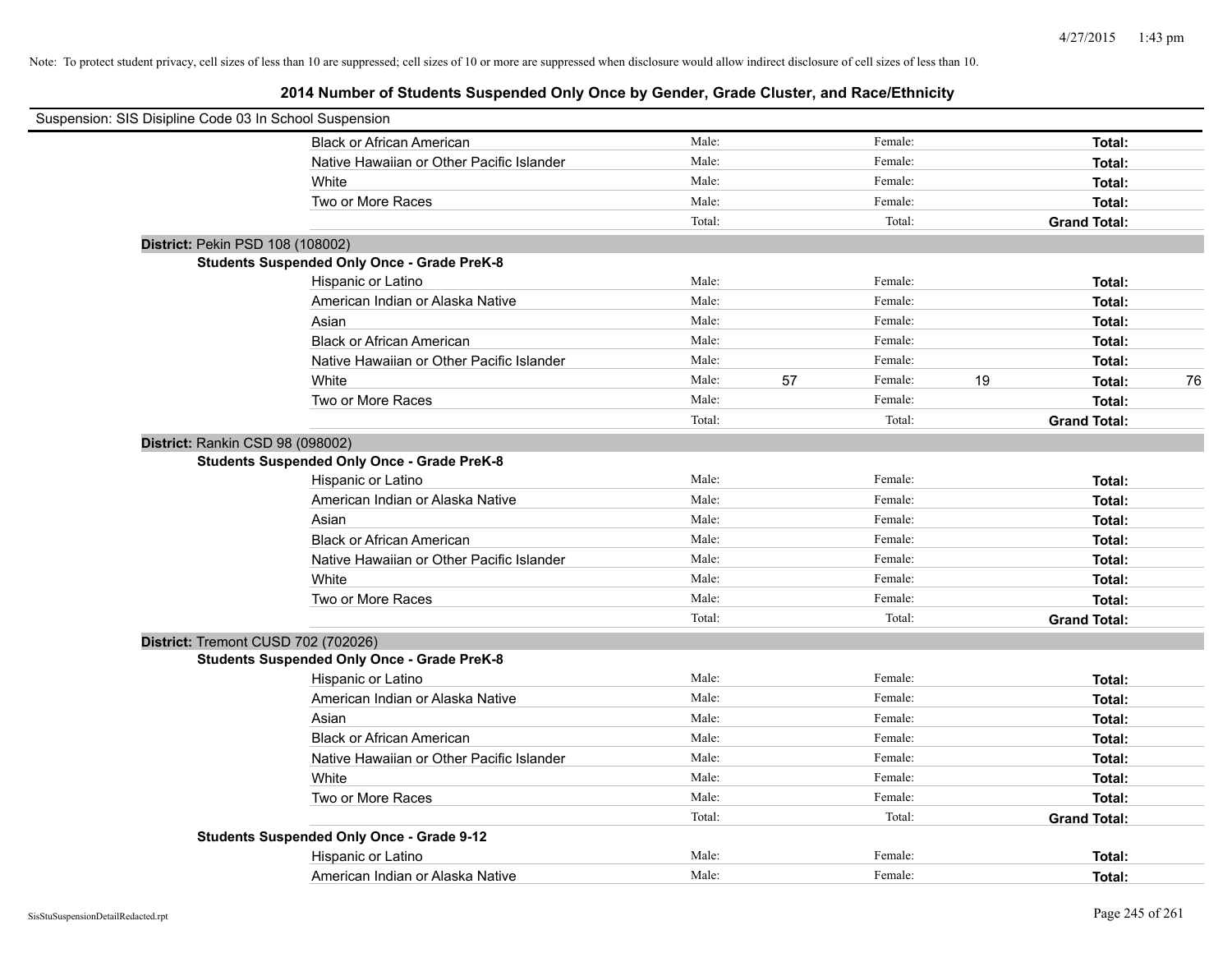| Suspension: SIS Disipline Code 03 In School Suspension |                                                    |        |         |                     |
|--------------------------------------------------------|----------------------------------------------------|--------|---------|---------------------|
|                                                        | Asian                                              | Male:  | Female: | Total:              |
|                                                        | <b>Black or African American</b>                   | Male:  | Female: | Total:              |
|                                                        | Native Hawaiian or Other Pacific Islander          | Male:  | Female: | Total:              |
|                                                        | White                                              | Male:  | Female: | Total:              |
|                                                        | Two or More Races                                  | Male:  | Female: | Total:              |
|                                                        |                                                    | Total: | Total:  | <b>Grand Total:</b> |
|                                                        | District: Washington SD 52 (052002)                |        |         |                     |
|                                                        | <b>Students Suspended Only Once - Grade PreK-8</b> |        |         |                     |
|                                                        | Hispanic or Latino                                 | Male:  | Female: | Total:              |
|                                                        | American Indian or Alaska Native                   | Male:  | Female: | Total:              |
|                                                        | Asian                                              | Male:  | Female: | Total:              |
|                                                        | <b>Black or African American</b>                   | Male:  | Female: | Total:              |
|                                                        | Native Hawaiian or Other Pacific Islander          | Male:  | Female: | Total:              |
|                                                        | White                                              | Male:  | Female: | 11<br>Total:        |
|                                                        | Two or More Races                                  | Male:  | Female: | Total:              |
|                                                        |                                                    | Total: | Total:  | <b>Grand Total:</b> |
|                                                        | District: Armstrong Twp HSD 225 (225017)           |        |         |                     |
|                                                        | <b>Students Suspended Only Once - Grade 9-12</b>   |        |         |                     |
|                                                        | Hispanic or Latino                                 | Male:  | Female: | Total:              |
|                                                        | American Indian or Alaska Native                   | Male:  | Female: | Total:              |
|                                                        | Asian                                              | Male:  | Female: | Total:              |
|                                                        | <b>Black or African American</b>                   | Male:  | Female: | Total:              |
|                                                        | Native Hawaiian or Other Pacific Islander          | Male:  | Female: | Total:              |
|                                                        | White                                              | Male:  | Female: | Total:              |
|                                                        | Two or More Races                                  | Male:  | Female: | Total:              |
|                                                        |                                                    | Total: | Total:  | <b>Grand Total:</b> |
|                                                        | District: Bismarck Henning CUSD (001026)           |        |         |                     |
|                                                        | <b>Students Suspended Only Once - Grade PreK-8</b> |        |         |                     |
|                                                        | Hispanic or Latino                                 | Male:  | Female: | Total:              |
|                                                        | American Indian or Alaska Native                   | Male:  | Female: | Total:              |
|                                                        | Asian                                              | Male:  | Female: | Total:              |
|                                                        | <b>Black or African American</b>                   | Male:  | Female: | Total:              |
|                                                        | Native Hawaiian or Other Pacific Islander          | Male:  | Female: | Total:              |
|                                                        | White                                              | Male:  | Female: | Total:              |
|                                                        | Two or More Races                                  | Male:  | Female: | Total:              |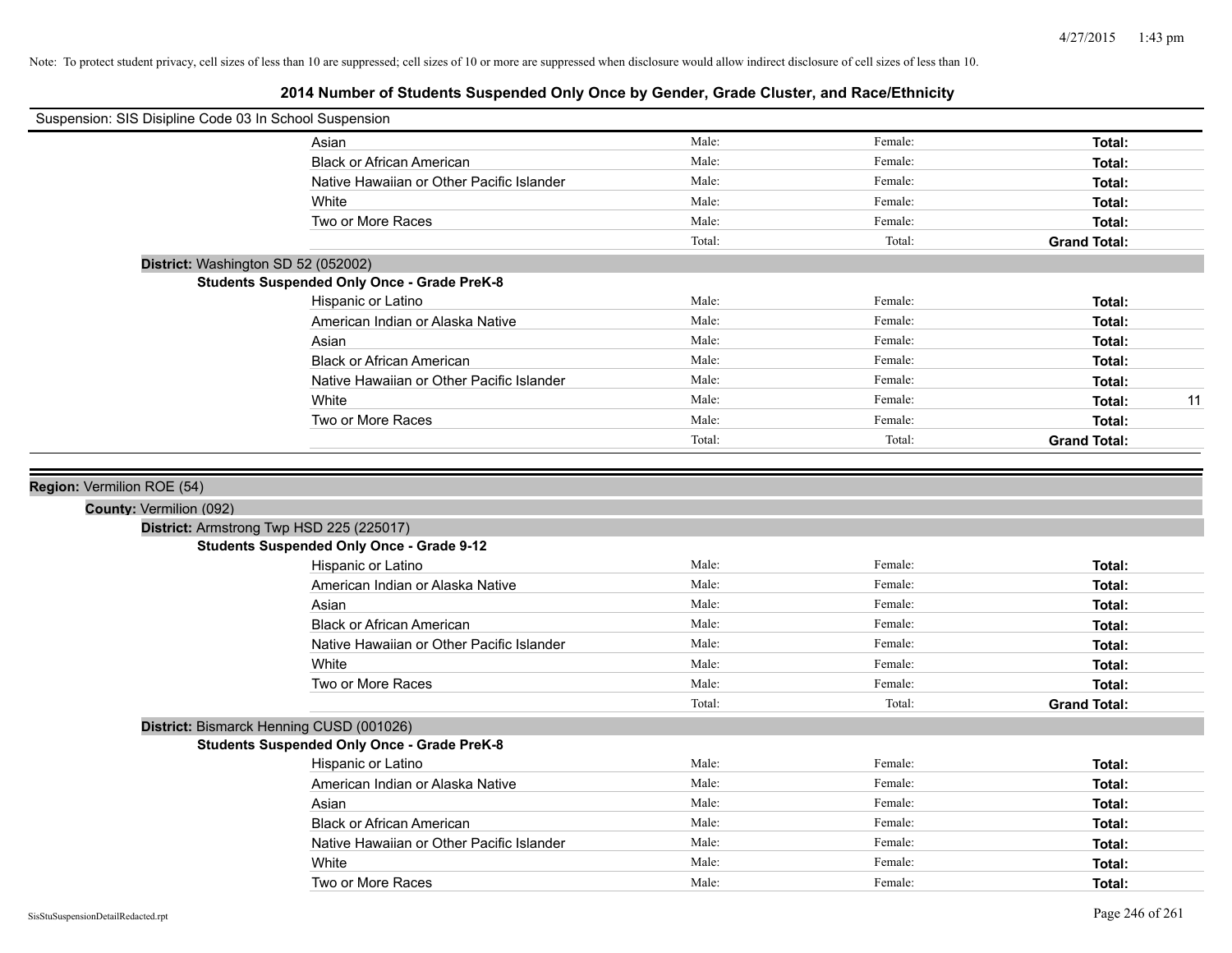# **2014 Number of Students Suspended Only Once by Gender, Grade Cluster, and Race/Ethnicity**

| Suspension: SIS Disipline Code 03 In School Suspension |                                                    |        |    |         |    |                     |    |
|--------------------------------------------------------|----------------------------------------------------|--------|----|---------|----|---------------------|----|
|                                                        |                                                    | Total: |    | Total:  |    | <b>Grand Total:</b> |    |
|                                                        | <b>Students Suspended Only Once - Grade 9-12</b>   |        |    |         |    |                     |    |
|                                                        | Hispanic or Latino                                 | Male:  |    | Female: |    | Total:              |    |
|                                                        | American Indian or Alaska Native                   | Male:  |    | Female: |    | Total:              |    |
|                                                        | Asian                                              | Male:  |    | Female: |    | Total:              |    |
|                                                        | <b>Black or African American</b>                   | Male:  |    | Female: |    | Total:              |    |
|                                                        | Native Hawaiian or Other Pacific Islander          | Male:  |    | Female: |    | Total:              |    |
|                                                        | White                                              | Male:  |    | Female: |    | Total:              |    |
|                                                        | Two or More Races                                  | Male:  |    | Female: |    | Total:              |    |
|                                                        |                                                    | Total: |    | Total:  |    | <b>Grand Total:</b> |    |
|                                                        | District: Catlin CUSD 5 (005026)                   |        |    |         |    |                     |    |
|                                                        | <b>Students Suspended Only Once - Grade 9-12</b>   |        |    |         |    |                     |    |
|                                                        | Hispanic or Latino                                 | Male:  |    | Female: |    | Total:              |    |
|                                                        | American Indian or Alaska Native                   | Male:  |    | Female: |    | Total:              |    |
|                                                        | Asian                                              | Male:  |    | Female: |    | Total:              |    |
|                                                        | <b>Black or African American</b>                   | Male:  |    | Female: |    | Total:              |    |
|                                                        | Native Hawaiian or Other Pacific Islander          | Male:  |    | Female: |    | Total:              |    |
|                                                        | White                                              | Male:  |    | Female: |    | Total:              |    |
|                                                        | Two or More Races                                  | Male:  |    | Female: |    | Total:              |    |
|                                                        |                                                    | Total: |    | Total:  |    | <b>Grand Total:</b> |    |
|                                                        | District: Danville CCSD 118 (118024)               |        |    |         |    |                     |    |
|                                                        | <b>Students Suspended Only Once - Grade PreK-8</b> |        |    |         |    |                     |    |
|                                                        | Hispanic or Latino                                 | Male:  |    | Female: |    | Total:              |    |
|                                                        | American Indian or Alaska Native                   | Male:  |    | Female: |    | Total:              |    |
|                                                        | Asian                                              | Male:  |    | Female: |    | Total:              |    |
|                                                        | <b>Black or African American</b>                   | Male:  | 24 | Female: | 30 | Total:              | 54 |
|                                                        | Native Hawaiian or Other Pacific Islander          | Male:  |    | Female: |    | Total:              |    |
|                                                        | White                                              | Male:  | 18 | Female: | 17 | Total:              | 35 |
|                                                        | Two or More Races                                  | Male:  |    | Female: |    | Total:              |    |
|                                                        |                                                    | Total: |    | Total:  |    | <b>Grand Total:</b> | 99 |
|                                                        | <b>Students Suspended Only Once - Grade 9-12</b>   |        |    |         |    |                     |    |
|                                                        | Hispanic or Latino                                 | Male:  |    | Female: |    | Total:              | 11 |
|                                                        | American Indian or Alaska Native                   | Male:  |    | Female: |    | Total:              |    |
|                                                        | Asian                                              | Male:  |    | Female: |    | Total:              |    |
|                                                        | <b>Black or African American</b>                   | Male:  | 41 | Female: | 41 | Total:              | 82 |
|                                                        | Native Hawaiian or Other Pacific Islander          | Male:  |    | Female: |    | Total:              |    |
|                                                        | White                                              | Male:  | 34 | Female: | 20 | Total:              | 54 |
|                                                        | Two or More Races                                  | Male:  |    | Female: |    | Total:              |    |
|                                                        |                                                    | Total: |    | Total:  |    | <b>Grand Total:</b> |    |

 $\blacksquare$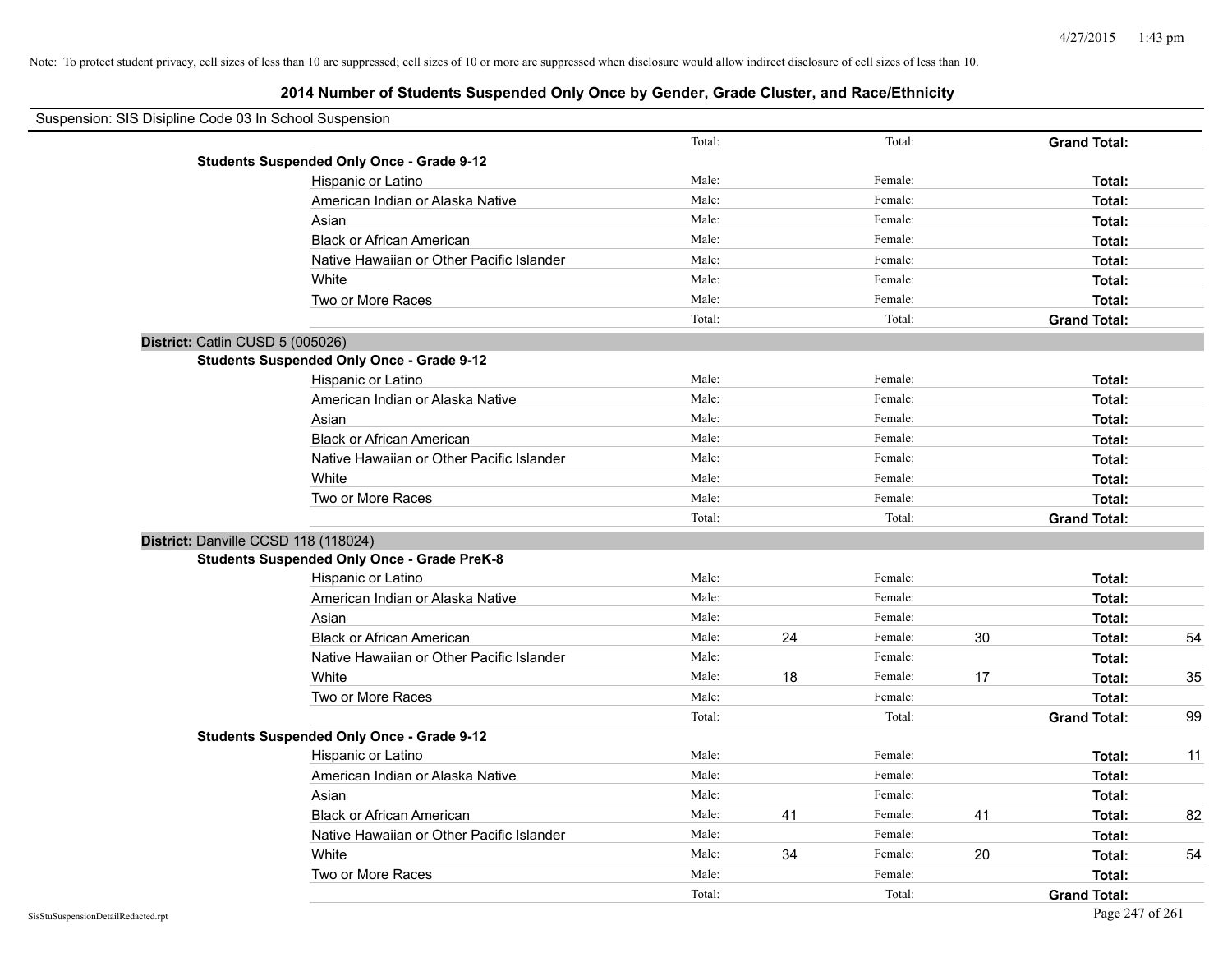| District: Georgetown-Ridge Farm CUD 4 (004026)<br><b>Students Suspended Only Once - Grade PreK-8</b><br>Male:<br>Female:<br>Hispanic or Latino<br>Total:<br>Male:<br>Female:<br>American Indian or Alaska Native<br>Total:<br>Male:<br>Female:<br>Asian<br>Total:<br>Male:<br><b>Black or African American</b><br>Female:<br>Total:<br>Male:<br>Female:<br>Native Hawaiian or Other Pacific Islander<br>Total:<br>Male:<br>White<br>Female:<br>37<br>Total:<br>Two or More Races<br>Male:<br>Female:<br>Total:<br>Total:<br>Total:<br><b>Grand Total:</b><br><b>Students Suspended Only Once - Grade 9-12</b><br>Male:<br>Female:<br>Hispanic or Latino<br>Total:<br>American Indian or Alaska Native<br>Male:<br>Female:<br>Total:<br>Male:<br>Asian<br>Female:<br>Total:<br>Male:<br><b>Black or African American</b><br>Female:<br>Total:<br>Male:<br>Female:<br>Native Hawaiian or Other Pacific Islander<br>Total:<br>White<br>Male:<br>Female:<br>10<br>Total:<br>Male:<br>Two or More Races<br>Female:<br>Total:<br>Total:<br>Total:<br><b>Grand Total:</b><br>District: Hoopeston Area CUSD 11 (011026)<br><b>Students Suspended Only Once - Grade PreK-8</b><br>Male:<br>Female:<br>Hispanic or Latino<br>Total:<br>Male:<br>Female:<br>American Indian or Alaska Native<br>Total:<br>Female:<br>Male:<br>Total:<br>Asian<br>Male:<br>Female:<br><b>Black or African American</b><br>Total:<br>Male:<br>Female:<br>Native Hawaiian or Other Pacific Islander<br>Total:<br>Male:<br>Female:<br>White<br>Total:<br>Male:<br>Female:<br>Two or More Races<br>Total:<br>Total:<br>Total:<br><b>Grand Total:</b><br>10<br><b>Students Suspended Only Once - Grade 9-12</b><br>Male:<br>Female:<br>Hispanic or Latino<br>Total:<br>Male:<br>Female:<br>American Indian or Alaska Native<br>Total:<br>Male:<br>Female:<br>Asian<br>Total:<br>Male:<br>Female:<br><b>Black or African American</b><br>Total:<br>Male:<br>Female:<br>Native Hawaiian or Other Pacific Islander<br>Total:<br>Male:<br>Female:<br>White<br>Total:<br>Male:<br>Two or More Races<br>Female:<br>Total: | Suspension: SIS Disipline Code 03 In School Suspension |        |        |                     |  |
|------------------------------------------------------------------------------------------------------------------------------------------------------------------------------------------------------------------------------------------------------------------------------------------------------------------------------------------------------------------------------------------------------------------------------------------------------------------------------------------------------------------------------------------------------------------------------------------------------------------------------------------------------------------------------------------------------------------------------------------------------------------------------------------------------------------------------------------------------------------------------------------------------------------------------------------------------------------------------------------------------------------------------------------------------------------------------------------------------------------------------------------------------------------------------------------------------------------------------------------------------------------------------------------------------------------------------------------------------------------------------------------------------------------------------------------------------------------------------------------------------------------------------------------------------------------------------------------------------------------------------------------------------------------------------------------------------------------------------------------------------------------------------------------------------------------------------------------------------------------------------------------------------------------------------------------------------------------------------------------------------------------------------------------------------------------------------------|--------------------------------------------------------|--------|--------|---------------------|--|
|                                                                                                                                                                                                                                                                                                                                                                                                                                                                                                                                                                                                                                                                                                                                                                                                                                                                                                                                                                                                                                                                                                                                                                                                                                                                                                                                                                                                                                                                                                                                                                                                                                                                                                                                                                                                                                                                                                                                                                                                                                                                                    |                                                        |        |        |                     |  |
|                                                                                                                                                                                                                                                                                                                                                                                                                                                                                                                                                                                                                                                                                                                                                                                                                                                                                                                                                                                                                                                                                                                                                                                                                                                                                                                                                                                                                                                                                                                                                                                                                                                                                                                                                                                                                                                                                                                                                                                                                                                                                    |                                                        |        |        |                     |  |
|                                                                                                                                                                                                                                                                                                                                                                                                                                                                                                                                                                                                                                                                                                                                                                                                                                                                                                                                                                                                                                                                                                                                                                                                                                                                                                                                                                                                                                                                                                                                                                                                                                                                                                                                                                                                                                                                                                                                                                                                                                                                                    |                                                        |        |        |                     |  |
|                                                                                                                                                                                                                                                                                                                                                                                                                                                                                                                                                                                                                                                                                                                                                                                                                                                                                                                                                                                                                                                                                                                                                                                                                                                                                                                                                                                                                                                                                                                                                                                                                                                                                                                                                                                                                                                                                                                                                                                                                                                                                    |                                                        |        |        |                     |  |
|                                                                                                                                                                                                                                                                                                                                                                                                                                                                                                                                                                                                                                                                                                                                                                                                                                                                                                                                                                                                                                                                                                                                                                                                                                                                                                                                                                                                                                                                                                                                                                                                                                                                                                                                                                                                                                                                                                                                                                                                                                                                                    |                                                        |        |        |                     |  |
|                                                                                                                                                                                                                                                                                                                                                                                                                                                                                                                                                                                                                                                                                                                                                                                                                                                                                                                                                                                                                                                                                                                                                                                                                                                                                                                                                                                                                                                                                                                                                                                                                                                                                                                                                                                                                                                                                                                                                                                                                                                                                    |                                                        |        |        |                     |  |
|                                                                                                                                                                                                                                                                                                                                                                                                                                                                                                                                                                                                                                                                                                                                                                                                                                                                                                                                                                                                                                                                                                                                                                                                                                                                                                                                                                                                                                                                                                                                                                                                                                                                                                                                                                                                                                                                                                                                                                                                                                                                                    |                                                        |        |        |                     |  |
|                                                                                                                                                                                                                                                                                                                                                                                                                                                                                                                                                                                                                                                                                                                                                                                                                                                                                                                                                                                                                                                                                                                                                                                                                                                                                                                                                                                                                                                                                                                                                                                                                                                                                                                                                                                                                                                                                                                                                                                                                                                                                    |                                                        |        |        |                     |  |
|                                                                                                                                                                                                                                                                                                                                                                                                                                                                                                                                                                                                                                                                                                                                                                                                                                                                                                                                                                                                                                                                                                                                                                                                                                                                                                                                                                                                                                                                                                                                                                                                                                                                                                                                                                                                                                                                                                                                                                                                                                                                                    |                                                        |        |        |                     |  |
|                                                                                                                                                                                                                                                                                                                                                                                                                                                                                                                                                                                                                                                                                                                                                                                                                                                                                                                                                                                                                                                                                                                                                                                                                                                                                                                                                                                                                                                                                                                                                                                                                                                                                                                                                                                                                                                                                                                                                                                                                                                                                    |                                                        |        |        |                     |  |
|                                                                                                                                                                                                                                                                                                                                                                                                                                                                                                                                                                                                                                                                                                                                                                                                                                                                                                                                                                                                                                                                                                                                                                                                                                                                                                                                                                                                                                                                                                                                                                                                                                                                                                                                                                                                                                                                                                                                                                                                                                                                                    |                                                        |        |        |                     |  |
|                                                                                                                                                                                                                                                                                                                                                                                                                                                                                                                                                                                                                                                                                                                                                                                                                                                                                                                                                                                                                                                                                                                                                                                                                                                                                                                                                                                                                                                                                                                                                                                                                                                                                                                                                                                                                                                                                                                                                                                                                                                                                    |                                                        |        |        |                     |  |
|                                                                                                                                                                                                                                                                                                                                                                                                                                                                                                                                                                                                                                                                                                                                                                                                                                                                                                                                                                                                                                                                                                                                                                                                                                                                                                                                                                                                                                                                                                                                                                                                                                                                                                                                                                                                                                                                                                                                                                                                                                                                                    |                                                        |        |        |                     |  |
|                                                                                                                                                                                                                                                                                                                                                                                                                                                                                                                                                                                                                                                                                                                                                                                                                                                                                                                                                                                                                                                                                                                                                                                                                                                                                                                                                                                                                                                                                                                                                                                                                                                                                                                                                                                                                                                                                                                                                                                                                                                                                    |                                                        |        |        |                     |  |
|                                                                                                                                                                                                                                                                                                                                                                                                                                                                                                                                                                                                                                                                                                                                                                                                                                                                                                                                                                                                                                                                                                                                                                                                                                                                                                                                                                                                                                                                                                                                                                                                                                                                                                                                                                                                                                                                                                                                                                                                                                                                                    |                                                        |        |        |                     |  |
|                                                                                                                                                                                                                                                                                                                                                                                                                                                                                                                                                                                                                                                                                                                                                                                                                                                                                                                                                                                                                                                                                                                                                                                                                                                                                                                                                                                                                                                                                                                                                                                                                                                                                                                                                                                                                                                                                                                                                                                                                                                                                    |                                                        |        |        |                     |  |
|                                                                                                                                                                                                                                                                                                                                                                                                                                                                                                                                                                                                                                                                                                                                                                                                                                                                                                                                                                                                                                                                                                                                                                                                                                                                                                                                                                                                                                                                                                                                                                                                                                                                                                                                                                                                                                                                                                                                                                                                                                                                                    |                                                        |        |        |                     |  |
|                                                                                                                                                                                                                                                                                                                                                                                                                                                                                                                                                                                                                                                                                                                                                                                                                                                                                                                                                                                                                                                                                                                                                                                                                                                                                                                                                                                                                                                                                                                                                                                                                                                                                                                                                                                                                                                                                                                                                                                                                                                                                    |                                                        |        |        |                     |  |
|                                                                                                                                                                                                                                                                                                                                                                                                                                                                                                                                                                                                                                                                                                                                                                                                                                                                                                                                                                                                                                                                                                                                                                                                                                                                                                                                                                                                                                                                                                                                                                                                                                                                                                                                                                                                                                                                                                                                                                                                                                                                                    |                                                        |        |        |                     |  |
|                                                                                                                                                                                                                                                                                                                                                                                                                                                                                                                                                                                                                                                                                                                                                                                                                                                                                                                                                                                                                                                                                                                                                                                                                                                                                                                                                                                                                                                                                                                                                                                                                                                                                                                                                                                                                                                                                                                                                                                                                                                                                    |                                                        |        |        |                     |  |
|                                                                                                                                                                                                                                                                                                                                                                                                                                                                                                                                                                                                                                                                                                                                                                                                                                                                                                                                                                                                                                                                                                                                                                                                                                                                                                                                                                                                                                                                                                                                                                                                                                                                                                                                                                                                                                                                                                                                                                                                                                                                                    |                                                        |        |        |                     |  |
|                                                                                                                                                                                                                                                                                                                                                                                                                                                                                                                                                                                                                                                                                                                                                                                                                                                                                                                                                                                                                                                                                                                                                                                                                                                                                                                                                                                                                                                                                                                                                                                                                                                                                                                                                                                                                                                                                                                                                                                                                                                                                    |                                                        |        |        |                     |  |
|                                                                                                                                                                                                                                                                                                                                                                                                                                                                                                                                                                                                                                                                                                                                                                                                                                                                                                                                                                                                                                                                                                                                                                                                                                                                                                                                                                                                                                                                                                                                                                                                                                                                                                                                                                                                                                                                                                                                                                                                                                                                                    |                                                        |        |        |                     |  |
|                                                                                                                                                                                                                                                                                                                                                                                                                                                                                                                                                                                                                                                                                                                                                                                                                                                                                                                                                                                                                                                                                                                                                                                                                                                                                                                                                                                                                                                                                                                                                                                                                                                                                                                                                                                                                                                                                                                                                                                                                                                                                    |                                                        |        |        |                     |  |
|                                                                                                                                                                                                                                                                                                                                                                                                                                                                                                                                                                                                                                                                                                                                                                                                                                                                                                                                                                                                                                                                                                                                                                                                                                                                                                                                                                                                                                                                                                                                                                                                                                                                                                                                                                                                                                                                                                                                                                                                                                                                                    |                                                        |        |        |                     |  |
|                                                                                                                                                                                                                                                                                                                                                                                                                                                                                                                                                                                                                                                                                                                                                                                                                                                                                                                                                                                                                                                                                                                                                                                                                                                                                                                                                                                                                                                                                                                                                                                                                                                                                                                                                                                                                                                                                                                                                                                                                                                                                    |                                                        |        |        |                     |  |
|                                                                                                                                                                                                                                                                                                                                                                                                                                                                                                                                                                                                                                                                                                                                                                                                                                                                                                                                                                                                                                                                                                                                                                                                                                                                                                                                                                                                                                                                                                                                                                                                                                                                                                                                                                                                                                                                                                                                                                                                                                                                                    |                                                        |        |        |                     |  |
|                                                                                                                                                                                                                                                                                                                                                                                                                                                                                                                                                                                                                                                                                                                                                                                                                                                                                                                                                                                                                                                                                                                                                                                                                                                                                                                                                                                                                                                                                                                                                                                                                                                                                                                                                                                                                                                                                                                                                                                                                                                                                    |                                                        |        |        |                     |  |
|                                                                                                                                                                                                                                                                                                                                                                                                                                                                                                                                                                                                                                                                                                                                                                                                                                                                                                                                                                                                                                                                                                                                                                                                                                                                                                                                                                                                                                                                                                                                                                                                                                                                                                                                                                                                                                                                                                                                                                                                                                                                                    |                                                        |        |        |                     |  |
|                                                                                                                                                                                                                                                                                                                                                                                                                                                                                                                                                                                                                                                                                                                                                                                                                                                                                                                                                                                                                                                                                                                                                                                                                                                                                                                                                                                                                                                                                                                                                                                                                                                                                                                                                                                                                                                                                                                                                                                                                                                                                    |                                                        |        |        |                     |  |
|                                                                                                                                                                                                                                                                                                                                                                                                                                                                                                                                                                                                                                                                                                                                                                                                                                                                                                                                                                                                                                                                                                                                                                                                                                                                                                                                                                                                                                                                                                                                                                                                                                                                                                                                                                                                                                                                                                                                                                                                                                                                                    |                                                        |        |        |                     |  |
|                                                                                                                                                                                                                                                                                                                                                                                                                                                                                                                                                                                                                                                                                                                                                                                                                                                                                                                                                                                                                                                                                                                                                                                                                                                                                                                                                                                                                                                                                                                                                                                                                                                                                                                                                                                                                                                                                                                                                                                                                                                                                    |                                                        |        |        |                     |  |
|                                                                                                                                                                                                                                                                                                                                                                                                                                                                                                                                                                                                                                                                                                                                                                                                                                                                                                                                                                                                                                                                                                                                                                                                                                                                                                                                                                                                                                                                                                                                                                                                                                                                                                                                                                                                                                                                                                                                                                                                                                                                                    |                                                        |        |        |                     |  |
|                                                                                                                                                                                                                                                                                                                                                                                                                                                                                                                                                                                                                                                                                                                                                                                                                                                                                                                                                                                                                                                                                                                                                                                                                                                                                                                                                                                                                                                                                                                                                                                                                                                                                                                                                                                                                                                                                                                                                                                                                                                                                    |                                                        |        |        |                     |  |
|                                                                                                                                                                                                                                                                                                                                                                                                                                                                                                                                                                                                                                                                                                                                                                                                                                                                                                                                                                                                                                                                                                                                                                                                                                                                                                                                                                                                                                                                                                                                                                                                                                                                                                                                                                                                                                                                                                                                                                                                                                                                                    |                                                        |        |        |                     |  |
|                                                                                                                                                                                                                                                                                                                                                                                                                                                                                                                                                                                                                                                                                                                                                                                                                                                                                                                                                                                                                                                                                                                                                                                                                                                                                                                                                                                                                                                                                                                                                                                                                                                                                                                                                                                                                                                                                                                                                                                                                                                                                    |                                                        |        |        |                     |  |
|                                                                                                                                                                                                                                                                                                                                                                                                                                                                                                                                                                                                                                                                                                                                                                                                                                                                                                                                                                                                                                                                                                                                                                                                                                                                                                                                                                                                                                                                                                                                                                                                                                                                                                                                                                                                                                                                                                                                                                                                                                                                                    |                                                        | Total: | Total: | <b>Grand Total:</b> |  |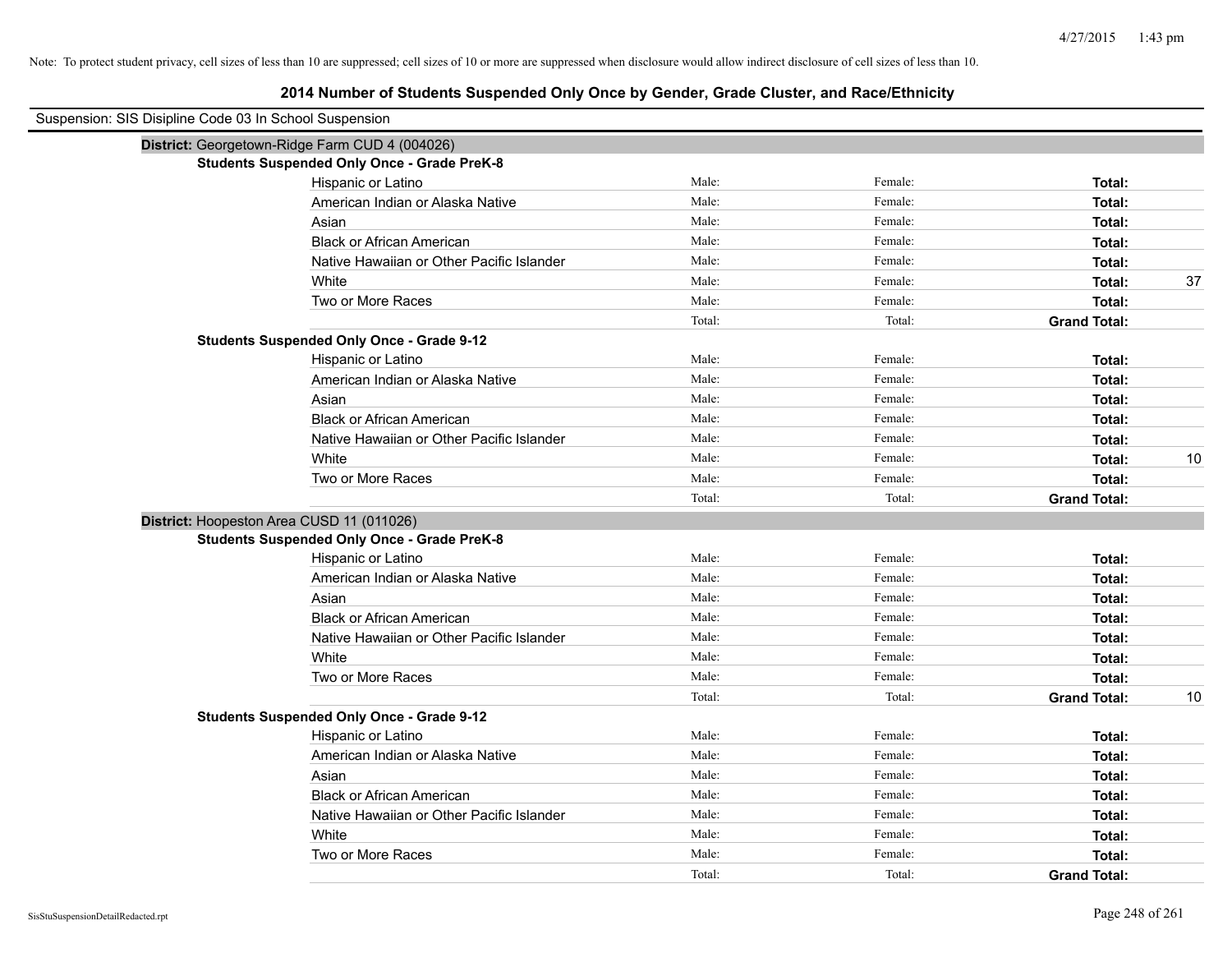| Suspension: SIS Disipline Code 03 In School Suspension |        |         |                     |
|--------------------------------------------------------|--------|---------|---------------------|
| District: Jamaica CUSD 12 (012026)                     |        |         |                     |
| <b>Students Suspended Only Once - Grade PreK-8</b>     |        |         |                     |
| Hispanic or Latino                                     | Male:  | Female: | Total:              |
| American Indian or Alaska Native                       | Male:  | Female: | Total:              |
| Asian                                                  | Male:  | Female: | Total:              |
| <b>Black or African American</b>                       | Male:  | Female: | Total:              |
| Native Hawaiian or Other Pacific Islander              | Male:  | Female: | Total:              |
| White                                                  | Male:  | Female: | 11<br>Total:        |
| Two or More Races                                      | Male:  | Female: | Total:              |
|                                                        | Total: | Total:  | <b>Grand Total:</b> |
| District: Oakwood CUSD 76 (076026)                     |        |         |                     |
| <b>Students Suspended Only Once - Grade PreK-8</b>     |        |         |                     |
| Hispanic or Latino                                     | Male:  | Female: | Total:              |
| American Indian or Alaska Native                       | Male:  | Female: | Total:              |
| Asian                                                  | Male:  | Female: | Total:              |
| <b>Black or African American</b>                       | Male:  | Female: | <b>Total:</b>       |
| Native Hawaiian or Other Pacific Islander              | Male:  | Female: | Total:              |
| White                                                  | Male:  | Female: | 33<br>Total:        |
| Two or More Races                                      | Male:  | Female: | Total:              |
|                                                        | Total: | Total:  | <b>Grand Total:</b> |
| <b>Students Suspended Only Once - Grade 9-12</b>       |        |         |                     |
| Hispanic or Latino                                     | Male:  | Female: | Total:              |
| American Indian or Alaska Native                       | Male:  | Female: | Total:              |
| Asian                                                  | Male:  | Female: | Total:              |
| <b>Black or African American</b>                       | Male:  | Female: | Total:              |
| Native Hawaiian or Other Pacific Islander              | Male:  | Female: | Total:              |
| White                                                  | Male:  | Female: | Total:              |
| Two or More Races                                      | Male:  | Female: | Total:              |
|                                                        | Total: | Total:  | <b>Grand Total:</b> |
| District: Rossville-Alvin CUSD 7 (007026)              |        |         |                     |
| <b>Students Suspended Only Once - Grade PreK-8</b>     |        |         |                     |
| Hispanic or Latino                                     | Male:  | Female: | Total:              |
| American Indian or Alaska Native                       | Male:  | Female: | Total:              |
| Asian                                                  | Male:  | Female: | Total:              |
| <b>Black or African American</b>                       | Male:  | Female: | Total:              |
| Native Hawaiian or Other Pacific Islander              | Male:  | Female: | Total:              |
| White                                                  | Male:  | Female: | Total:              |
| Two or More Races                                      | Male:  | Female: | Total:              |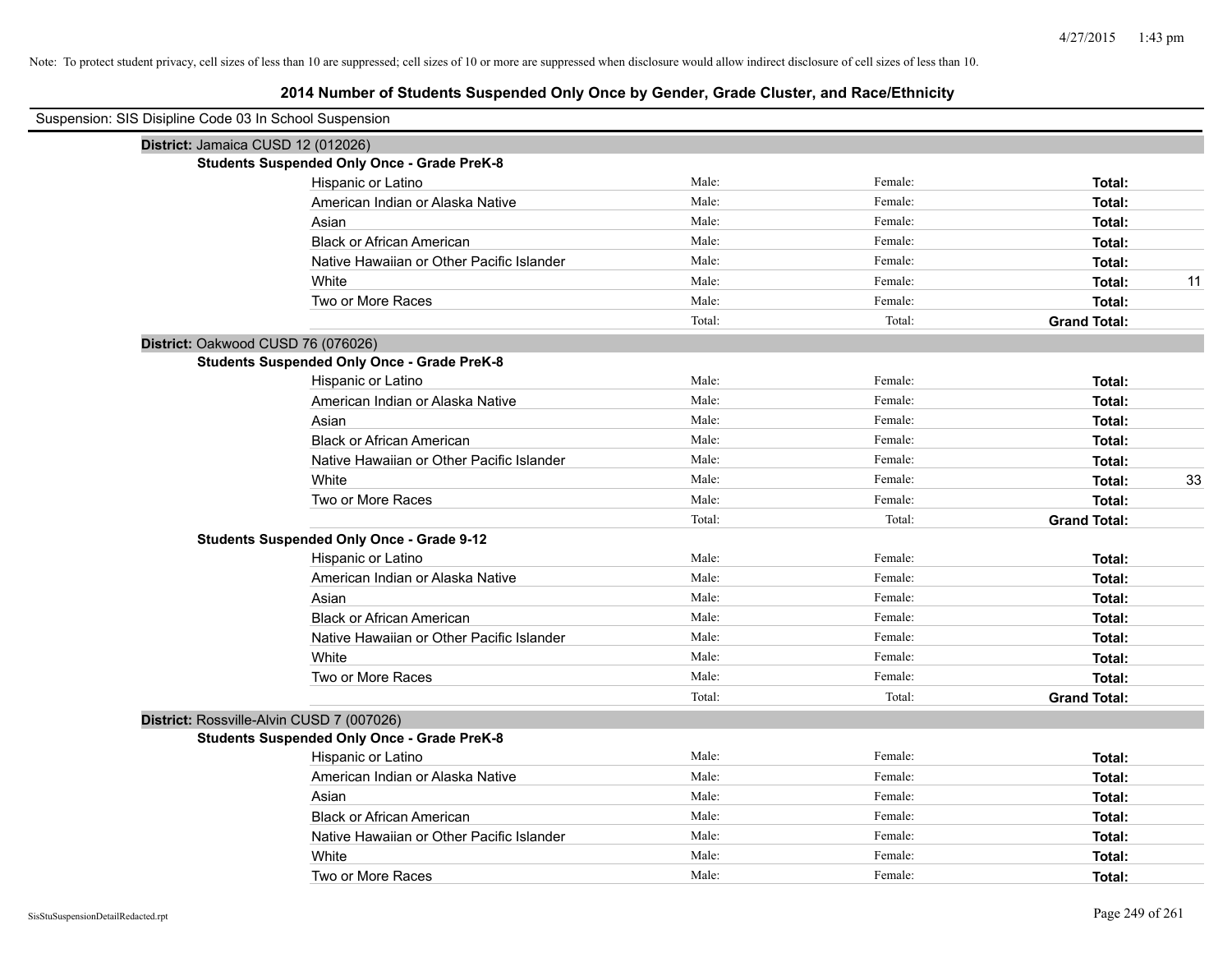| Suspension: SIS Disipline Code 03 In School Suspension |                                                    |        |         |                     |
|--------------------------------------------------------|----------------------------------------------------|--------|---------|---------------------|
|                                                        |                                                    | Total: | Total:  | <b>Grand Total:</b> |
|                                                        | District: Westville CUSD 2 (002026)                |        |         |                     |
|                                                        | <b>Students Suspended Only Once - Grade PreK-8</b> |        |         |                     |
|                                                        | Hispanic or Latino                                 | Male:  | Female: | Total:              |
|                                                        | American Indian or Alaska Native                   | Male:  | Female: | Total:              |
|                                                        | Asian                                              | Male:  | Female: | Total:              |
|                                                        | <b>Black or African American</b>                   | Male:  | Female: | Total:              |
|                                                        | Native Hawaiian or Other Pacific Islander          | Male:  | Female: | Total:              |
|                                                        | White                                              | Male:  | Female: | 18<br>Total:        |
|                                                        | Two or More Races                                  | Male:  | Female: | Total:              |
|                                                        |                                                    | Total: | Total:  | <b>Grand Total:</b> |
| Region: Whiteside ROE (55)                             |                                                    |        |         |                     |
| County: Whiteside (098)                                |                                                    |        |         |                     |
|                                                        | District: Erie CUSD 1 (001026)                     |        |         |                     |
|                                                        | <b>Students Suspended Only Once - Grade 9-12</b>   |        |         |                     |
|                                                        | Hispanic or Latino                                 | Male:  | Female: | Total:              |
|                                                        | American Indian or Alaska Native                   | Male:  | Female: | Total:              |
|                                                        | Asian                                              | Male:  | Female: | Total:              |
|                                                        | <b>Black or African American</b>                   | Male:  | Female: | Total:              |
|                                                        | Native Hawaiian or Other Pacific Islander          | Male:  | Female: | Total:              |
|                                                        | White                                              | Male:  | Female: | 10<br>Total:        |
|                                                        | Two or More Races                                  | Male:  | Female: | Total:              |
|                                                        |                                                    | Total: | Total:  | <b>Grand Total:</b> |
|                                                        | District: Montmorency CCSD 145 (145004)            |        |         |                     |
|                                                        | <b>Students Suspended Only Once - Grade PreK-8</b> |        |         |                     |
|                                                        | Hispanic or Latino                                 | Male:  | Female: | Total:              |
|                                                        | American Indian or Alaska Native                   | Male:  | Female: | Total:              |
|                                                        | Asian                                              | Male:  | Female: | Total:              |
|                                                        | <b>Black or African American</b>                   | Male:  | Female: | Total:              |
|                                                        | Native Hawaiian or Other Pacific Islander          | Male:  | Female: | Total:              |
|                                                        | White                                              | Male:  | Female: | Total:              |
|                                                        | Two or More Races                                  | Male:  | Female: | Total:              |
|                                                        |                                                    | Total: | Total:  | <b>Grand Total:</b> |
|                                                        | District: Morrison CUSD 6 (006026)                 |        |         |                     |
|                                                        | <b>Students Suspended Only Once - Grade PreK-8</b> |        |         |                     |
|                                                        | Hispanic or Latino                                 | Male:  | Female: | Total:              |
|                                                        | American Indian or Alaska Native                   | Male:  | Female: | Total:              |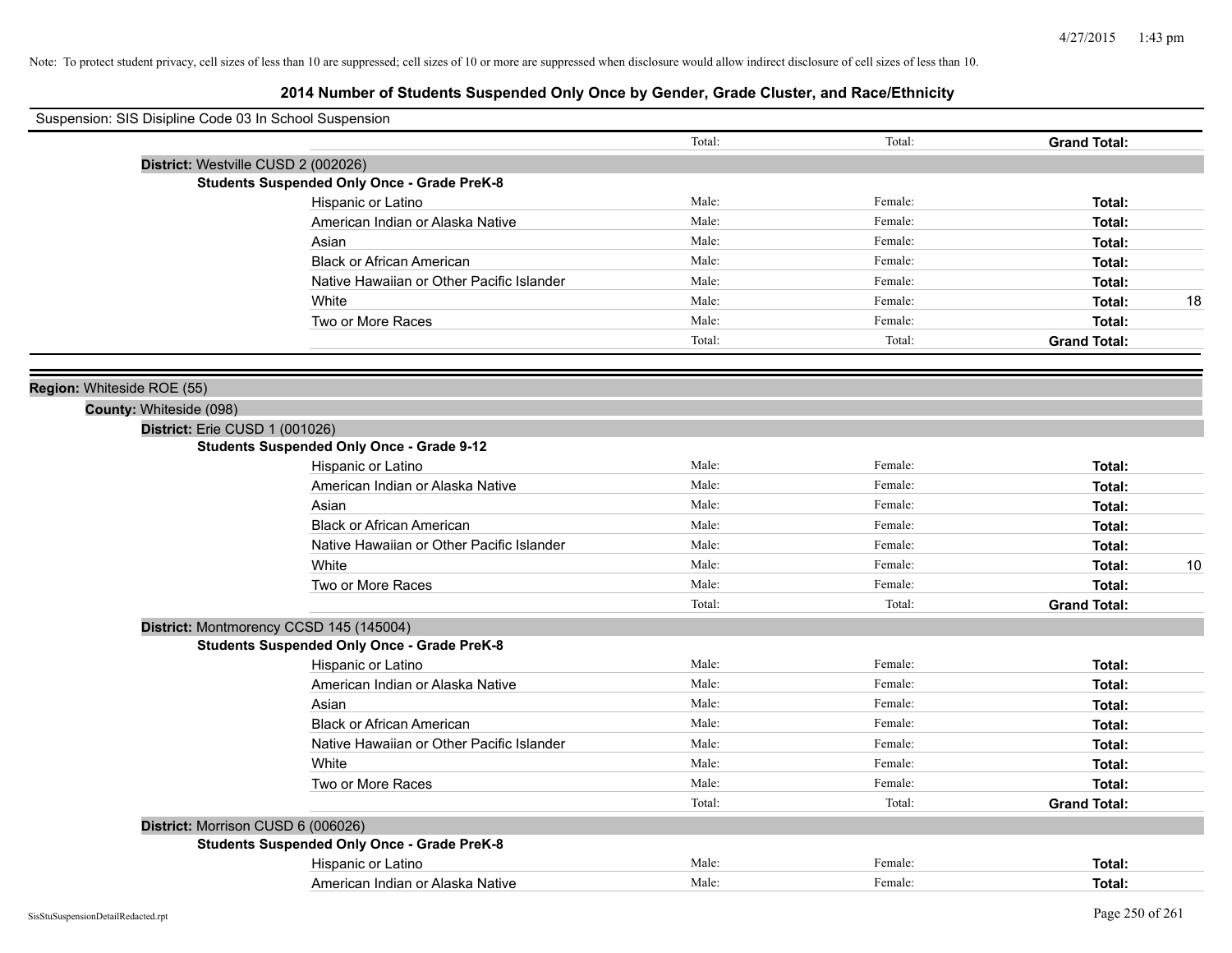| Suspension: SIS Disipline Code 03 In School Suspension |                                                      |        |         |                     |    |
|--------------------------------------------------------|------------------------------------------------------|--------|---------|---------------------|----|
|                                                        | Asian                                                | Male:  | Female: | Total:              |    |
|                                                        | <b>Black or African American</b>                     | Male:  | Female: | Total:              |    |
|                                                        | Native Hawaiian or Other Pacific Islander            | Male:  | Female: | Total:              |    |
|                                                        | White                                                | Male:  | Female: | Total:              | 11 |
|                                                        | Two or More Races                                    | Male:  | Female: | Total:              |    |
|                                                        |                                                      | Total: | Total:  | <b>Grand Total:</b> |    |
|                                                        | <b>Students Suspended Only Once - Grade 9-12</b>     |        |         |                     |    |
|                                                        | Hispanic or Latino                                   | Male:  | Female: | Total:              |    |
|                                                        | American Indian or Alaska Native                     | Male:  | Female: | Total:              |    |
|                                                        | Asian                                                | Male:  | Female: | Total:              |    |
|                                                        | <b>Black or African American</b>                     | Male:  | Female: | Total:              |    |
|                                                        | Native Hawaiian or Other Pacific Islander            | Male:  | Female: | Total:              |    |
|                                                        | White                                                | Male:  | Female: | Total:              |    |
|                                                        | Two or More Races                                    | Male:  | Female: | Total:              |    |
|                                                        |                                                      | Total: | Total:  | <b>Grand Total:</b> |    |
|                                                        | District: Prophetstown-Lyndon-Tampico CUSD3 (003026) |        |         |                     |    |
|                                                        | <b>Students Suspended Only Once - Grade 9-12</b>     |        |         |                     |    |
|                                                        | Hispanic or Latino                                   | Male:  | Female: | Total:              |    |
|                                                        | American Indian or Alaska Native                     | Male:  | Female: | Total:              |    |
|                                                        | Asian                                                | Male:  | Female: | Total:              |    |
|                                                        | <b>Black or African American</b>                     | Male:  | Female: | Total:              |    |
|                                                        | Native Hawaiian or Other Pacific Islander            | Male:  | Female: | Total:              |    |
|                                                        | White                                                | Male:  | Female: | Total:              | 13 |
|                                                        | Two or More Races                                    | Male:  | Female: | Total:              |    |
|                                                        |                                                      | Total: | Total:  | <b>Grand Total:</b> |    |
| District: River Bend CUSD 2 (002026)                   |                                                      |        |         |                     |    |
|                                                        | <b>Students Suspended Only Once - Grade PreK-8</b>   |        |         |                     |    |
|                                                        | Hispanic or Latino                                   | Male:  | Female: | Total:              |    |
|                                                        | American Indian or Alaska Native                     | Male:  | Female: | Total:              |    |
|                                                        | Asian                                                | Male:  | Female: | Total:              |    |
|                                                        | <b>Black or African American</b>                     | Male:  | Female: | Total:              |    |
|                                                        | Native Hawaiian or Other Pacific Islander            | Male:  | Female: | Total:              |    |
|                                                        | White                                                | Male:  | Female: | Total:              |    |
|                                                        | Two or More Races                                    | Male:  | Female: | Total:              |    |
|                                                        |                                                      | Total: | Total:  | <b>Grand Total:</b> |    |
|                                                        | <b>Students Suspended Only Once - Grade 9-12</b>     |        |         |                     |    |
|                                                        | Hispanic or Latino                                   | Male:  | Female: | Total:              |    |
|                                                        | American Indian or Alaska Native                     | Male:  | Female: | Total:              |    |
|                                                        | Asian                                                | Male:  | Female: | Total:              |    |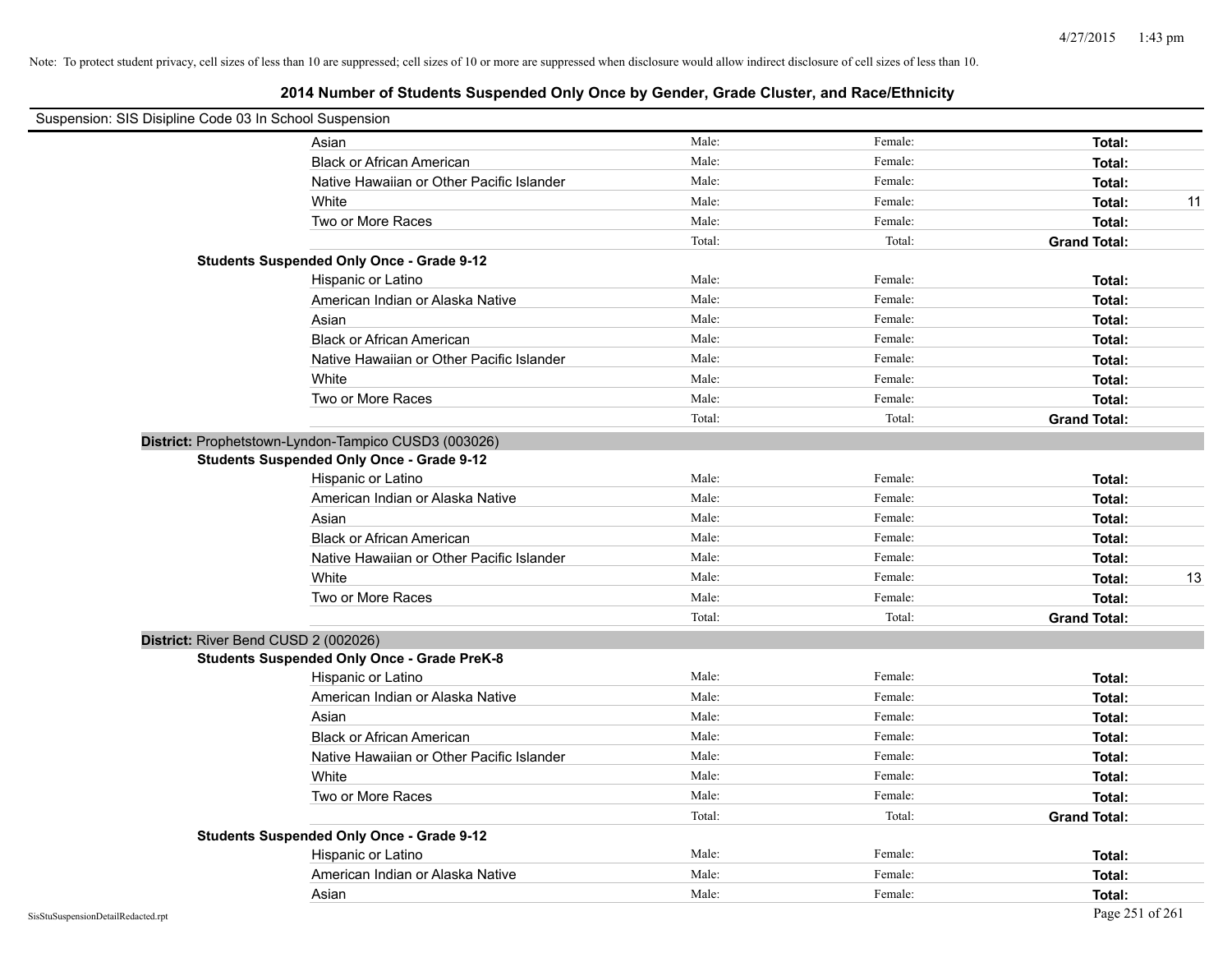| Suspension: SIS Disipline Code 03 In School Suspension                |        |    |         |    |                     |    |
|-----------------------------------------------------------------------|--------|----|---------|----|---------------------|----|
| <b>Black or African American</b>                                      | Male:  |    | Female: |    | Total:              |    |
| Native Hawaiian or Other Pacific Islander                             | Male:  |    | Female: |    | Total:              |    |
| White                                                                 | Male:  |    | Female: |    | Total:              | 12 |
| Two or More Races                                                     | Male:  |    | Female: |    | Total:              |    |
|                                                                       | Total: |    | Total:  |    | <b>Grand Total:</b> |    |
| District: Sterling CUSD 5 (005026)                                    |        |    |         |    |                     |    |
| <b>Students Suspended Only Once - Grade PreK-8</b>                    |        |    |         |    |                     |    |
| Hispanic or Latino                                                    | Male:  |    | Female: |    | Total:              |    |
| American Indian or Alaska Native                                      | Male:  |    | Female: |    | Total:              |    |
| Asian                                                                 | Male:  |    | Female: |    | Total:              |    |
| <b>Black or African American</b>                                      | Male:  |    | Female: |    | Total:              |    |
| Native Hawaiian or Other Pacific Islander                             | Male:  |    | Female: |    | Total:              |    |
| White                                                                 | Male:  |    | Female: |    | Total:              |    |
| Two or More Races                                                     | Male:  |    | Female: |    | Total:              |    |
|                                                                       | Total: |    | Total:  |    | <b>Grand Total:</b> |    |
| County: Non-Public School (000)<br>District: Non-Public School (0000) |        |    |         |    |                     |    |
| <b>Students Suspended Only Once - Grade 9-12</b>                      |        |    |         |    |                     |    |
| Hispanic or Latino                                                    | Male:  |    | Female: |    | Total:              | 13 |
| American Indian or Alaska Native                                      | Male:  |    | Female: |    | Total:              |    |
| Asian                                                                 | Male:  |    | Female: |    | Total:              |    |
| <b>Black or African American</b>                                      | Male:  |    | Female: |    | Total:              | 11 |
| Native Hawaiian or Other Pacific Islander                             | Male:  |    | Female: |    | Total:              |    |
| White                                                                 | Male:  |    | Female: |    | Total:              |    |
| Two or More Races                                                     | Male:  |    | Female: |    | Total:              |    |
|                                                                       | Total: | 18 | Total:  | 16 | <b>Grand Total:</b> | 34 |
| District: Will ROE (000000)                                           |        |    |         |    |                     |    |
| <b>Students Suspended Only Once - Grade 9-12</b>                      |        |    |         |    |                     |    |
| Hispanic or Latino                                                    | Male:  |    | Female: |    | Total:              |    |
| American Indian or Alaska Native                                      | Male:  |    | Female: |    | Total:              |    |
| Asian                                                                 | Male:  |    | Female: |    | Total:              |    |
| <b>Black or African American</b>                                      | Male:  |    | Female: |    | Total:              |    |
| Native Hawaiian or Other Pacific Islander                             | Male:  |    | Female: |    | Total:              |    |
| White                                                                 | Male:  |    | Female: |    | Total:              |    |
| Two or More Races                                                     | Male:  |    | Female: |    | Total:              |    |
|                                                                       | Total: |    | Total:  |    | <b>Grand Total:</b> |    |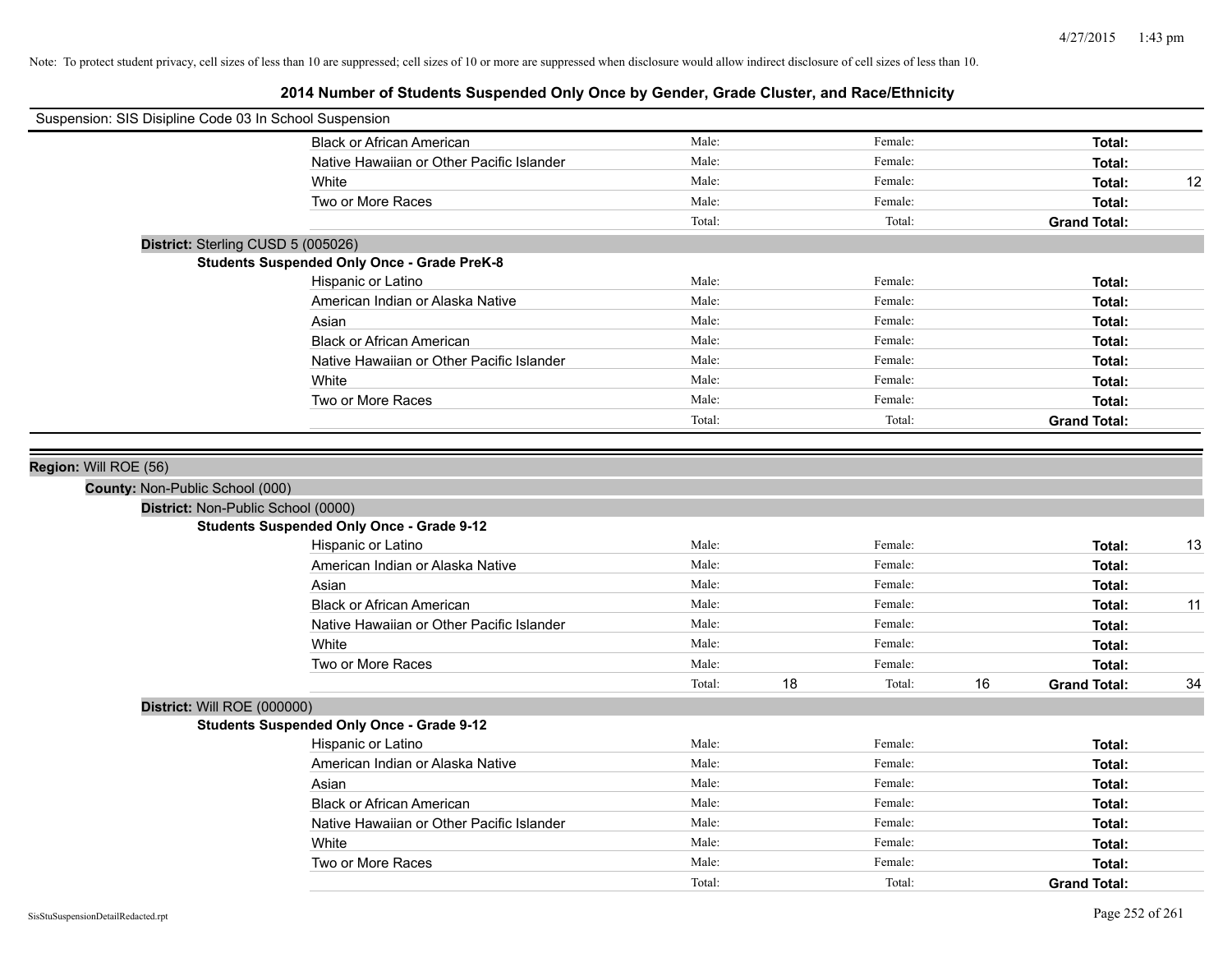| Suspension: SIS Disipline Code 03 In School Suspension |                                                    |        |         |                     |    |
|--------------------------------------------------------|----------------------------------------------------|--------|---------|---------------------|----|
| <b>County: Will (099)</b>                              |                                                    |        |         |                     |    |
|                                                        | District: Beecher CUSD 200U (200U26)               |        |         |                     |    |
|                                                        | <b>Students Suspended Only Once - Grade PreK-8</b> |        |         |                     |    |
|                                                        | Hispanic or Latino                                 | Male:  | Female: | Total:              |    |
|                                                        | American Indian or Alaska Native                   | Male:  | Female: | Total:              |    |
|                                                        | Asian                                              | Male:  | Female: | Total:              |    |
|                                                        | <b>Black or African American</b>                   | Male:  | Female: | Total:              |    |
|                                                        | Native Hawaiian or Other Pacific Islander          | Male:  | Female: | Total:              |    |
|                                                        | White                                              | Male:  | Female: | Total:              | 17 |
|                                                        | Two or More Races                                  | Male:  | Female: | Total:              |    |
|                                                        |                                                    | Total: | Total:  | <b>Grand Total:</b> |    |
|                                                        | <b>Students Suspended Only Once - Grade 9-12</b>   |        |         |                     |    |
|                                                        | Hispanic or Latino                                 | Male:  | Female: | Total:              |    |
|                                                        | American Indian or Alaska Native                   | Male:  | Female: | Total:              |    |
|                                                        | Asian                                              | Male:  | Female: | Total:              |    |
|                                                        | <b>Black or African American</b>                   | Male:  | Female: | Total:              |    |
|                                                        | Native Hawaiian or Other Pacific Islander          | Male:  | Female: | Total:              |    |
|                                                        | White                                              | Male:  | Female: | Total:              | 10 |
|                                                        | Two or More Races                                  | Male:  | Female: | Total:              |    |
|                                                        |                                                    | Total: | Total:  | <b>Grand Total:</b> |    |
|                                                        | District: Chaney-Monge SD 88 (088002)              |        |         |                     |    |
|                                                        | <b>Students Suspended Only Once - Grade PreK-8</b> |        |         |                     |    |
|                                                        | Hispanic or Latino                                 | Male:  | Female: | Total:              |    |
|                                                        | American Indian or Alaska Native                   | Male:  | Female: | Total:              |    |
|                                                        | Asian                                              | Male:  | Female: | Total:              |    |
|                                                        | <b>Black or African American</b>                   | Male:  | Female: | Total:              |    |
|                                                        | Native Hawaiian or Other Pacific Islander          | Male:  | Female: | Total:              |    |
|                                                        | White                                              | Male:  | Female: | Total:              |    |
|                                                        | Two or More Races                                  | Male:  | Female: | Total:              |    |
|                                                        |                                                    | Total: | Total:  | <b>Grand Total:</b> |    |
| District: Channahon SD 17 (017002)                     |                                                    |        |         |                     |    |
|                                                        | <b>Students Suspended Only Once - Grade PreK-8</b> |        |         |                     |    |
|                                                        | Hispanic or Latino                                 | Male:  | Female: | Total:              |    |
|                                                        | American Indian or Alaska Native                   | Male:  | Female: | Total:              |    |
|                                                        | Asian                                              | Male:  | Female: | Total:              |    |
|                                                        | <b>Black or African American</b>                   | Male:  | Female: | Total:              |    |
|                                                        | Native Hawaiian or Other Pacific Islander          | Male:  | Female: | Total:              |    |
|                                                        | White                                              | Male:  | Female: | Total:              |    |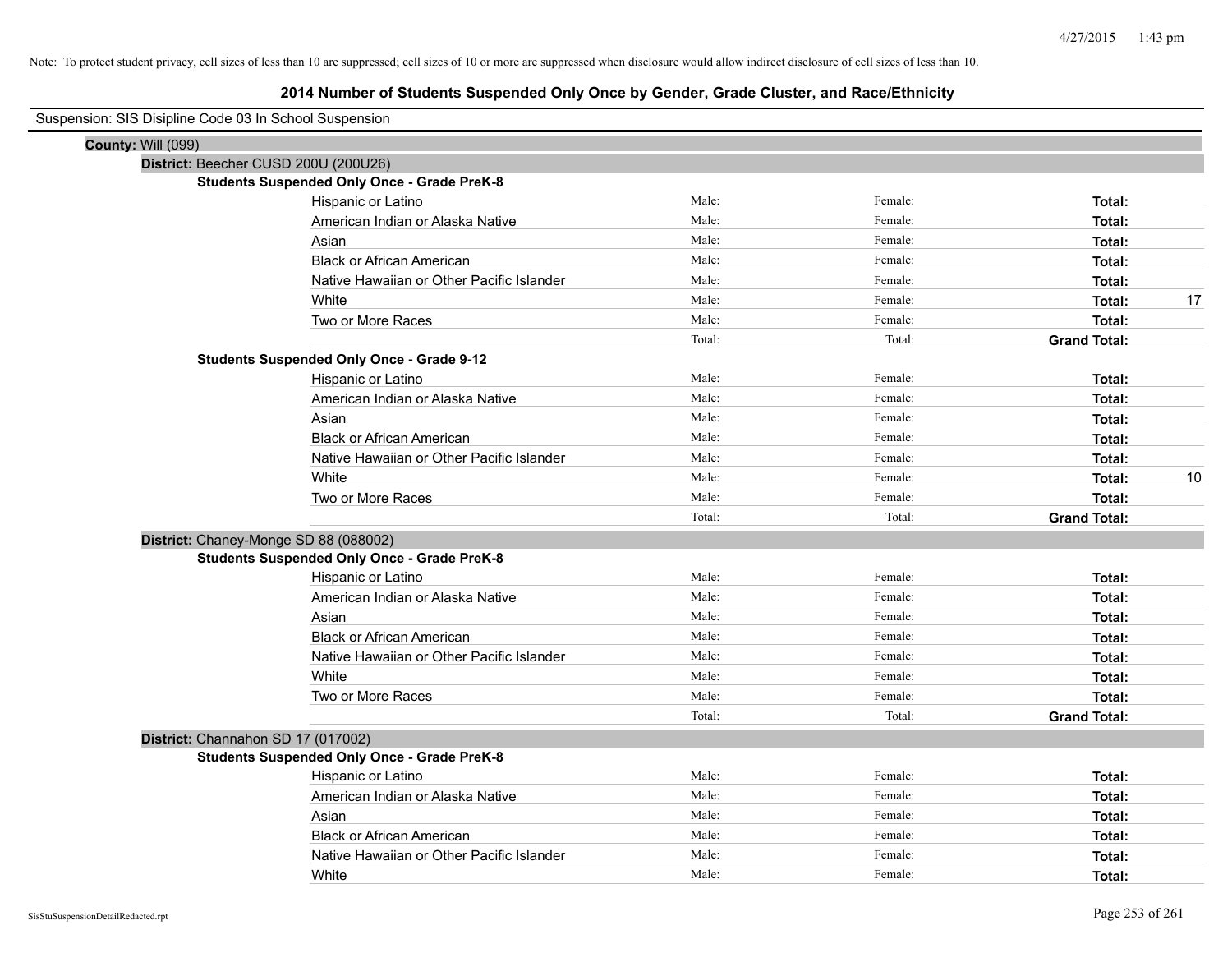| Suspension: SIS Disipline Code 03 In School Suspension |        |     |         |    |                     |     |
|--------------------------------------------------------|--------|-----|---------|----|---------------------|-----|
| Two or More Races                                      | Male:  |     | Female: |    | Total:              |     |
|                                                        | Total: |     | Total:  |    | <b>Grand Total:</b> |     |
| District: Crete Monee CUSD 201U (201U26)               |        |     |         |    |                     |     |
| <b>Students Suspended Only Once - Grade PreK-8</b>     |        |     |         |    |                     |     |
| Hispanic or Latino                                     | Male:  |     | Female: |    | Total:              | 14  |
| American Indian or Alaska Native                       | Male:  |     | Female: |    | Total:              |     |
| Asian                                                  | Male:  |     | Female: |    | Total:              |     |
| <b>Black or African American</b>                       | Male:  | 112 | Female: | 63 | Total:              | 175 |
| Native Hawaiian or Other Pacific Islander              | Male:  |     | Female: |    | Total:              |     |
| White                                                  | Male:  |     | Female: |    | Total:              | 20  |
| Two or More Races                                      | Male:  |     | Female: |    | Total:              |     |
|                                                        | Total: |     | Total:  |    | <b>Grand Total:</b> |     |
| <b>Students Suspended Only Once - Grade 9-12</b>       |        |     |         |    |                     |     |
| Hispanic or Latino                                     | Male:  |     | Female: |    | Total:              | 15  |
| American Indian or Alaska Native                       | Male:  |     | Female: |    | Total:              |     |
| Asian                                                  | Male:  |     | Female: |    | Total:              |     |
| <b>Black or African American</b>                       | Male:  | 80  | Female: | 81 | Total:              | 161 |
| Native Hawaiian or Other Pacific Islander              | Male:  |     | Female: |    | Total:              |     |
| White                                                  | Male:  | 24  | Female: | 13 | Total:              | 37  |
| Two or More Races                                      | Male:  |     | Female: |    | Total:              | 12  |
|                                                        | Total: |     | Total:  |    | <b>Grand Total:</b> |     |
| District: Elwood CCSD 203 (203004)                     |        |     |         |    |                     |     |
| <b>Students Suspended Only Once - Grade PreK-8</b>     |        |     |         |    |                     |     |
| Hispanic or Latino                                     | Male:  |     | Female: |    | Total:              |     |
| American Indian or Alaska Native                       | Male:  |     | Female: |    | Total:              |     |
| Asian                                                  | Male:  |     | Female: |    | Total:              |     |
| <b>Black or African American</b>                       | Male:  |     | Female: |    | Total:              |     |
| Native Hawaiian or Other Pacific Islander              | Male:  |     | Female: |    | Total:              |     |
| White                                                  | Male:  |     | Female: |    | Total:              |     |
| Two or More Races                                      | Male:  |     | Female: |    | Total:              |     |
|                                                        | Total: |     | Total:  |    | <b>Grand Total:</b> |     |
| District: Fairmont SD 89 (089002)                      |        |     |         |    |                     |     |
| <b>Students Suspended Only Once - Grade PreK-8</b>     |        |     |         |    |                     |     |
| Hispanic or Latino                                     | Male:  |     | Female: |    | Total:              |     |
| American Indian or Alaska Native                       | Male:  |     | Female: |    | Total:              |     |
| Asian                                                  | Male:  |     | Female: |    | Total:              |     |
| <b>Black or African American</b>                       | Male:  |     | Female: |    | Total:              | 14  |
| Native Hawaiian or Other Pacific Islander              | Male:  |     | Female: |    | Total:              |     |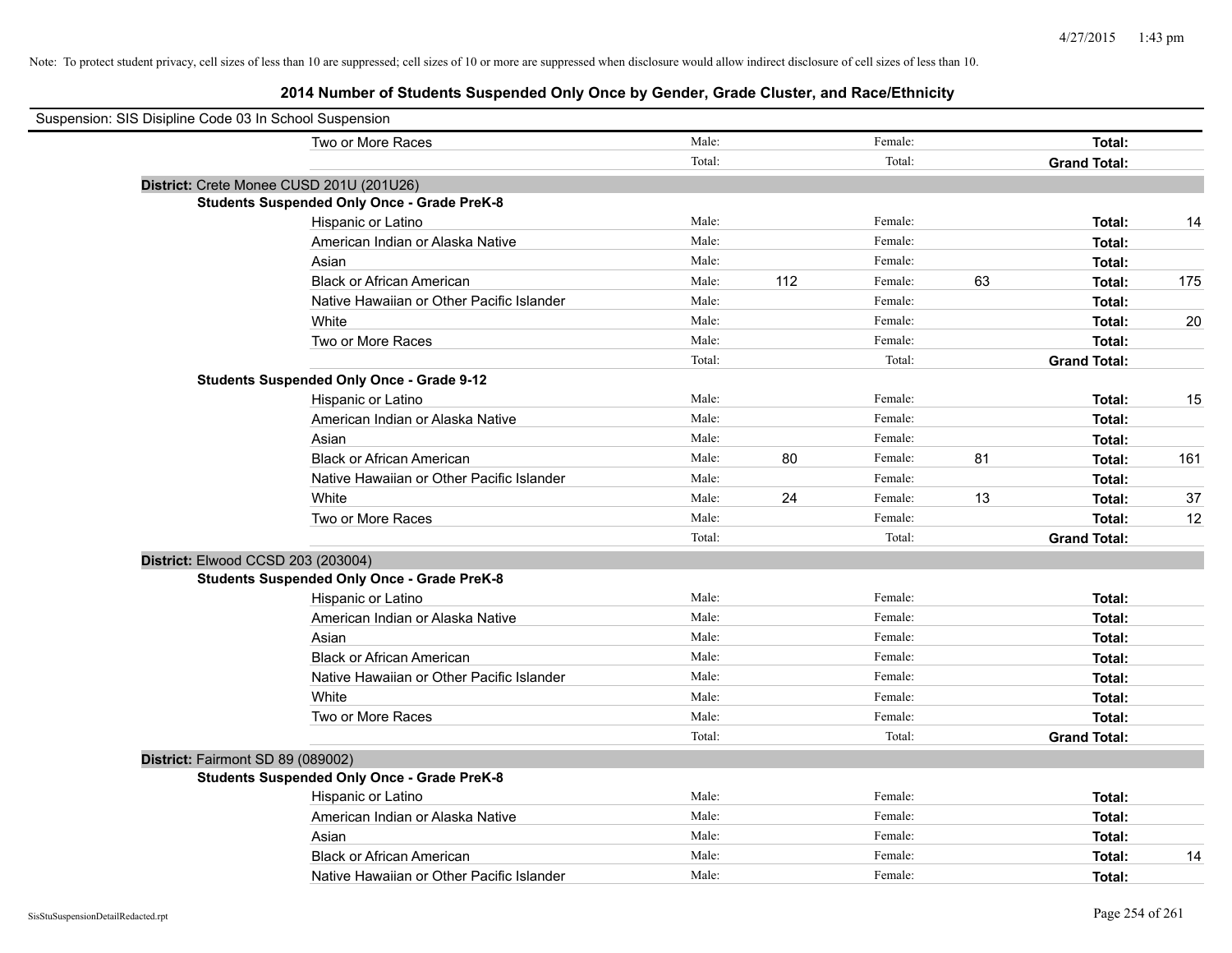| Suspension: SIS Disipline Code 03 In School Suspension |                                                    |        |     |         |     |                     |     |
|--------------------------------------------------------|----------------------------------------------------|--------|-----|---------|-----|---------------------|-----|
|                                                        | White                                              | Male:  |     | Female: |     | Total:              |     |
|                                                        | Two or More Races                                  | Male:  |     | Female: |     | Total:              |     |
|                                                        |                                                    | Total: |     | Total:  |     | <b>Grand Total:</b> | 25  |
|                                                        | District: Frankfort CCSD 157C (157C04)             |        |     |         |     |                     |     |
|                                                        | <b>Students Suspended Only Once - Grade PreK-8</b> |        |     |         |     |                     |     |
|                                                        | Hispanic or Latino                                 | Male:  |     | Female: |     | Total:              |     |
|                                                        | American Indian or Alaska Native                   | Male:  |     | Female: |     | Total:              |     |
|                                                        | Asian                                              | Male:  |     | Female: |     | Total:              |     |
|                                                        | <b>Black or African American</b>                   | Male:  |     | Female: |     | Total:              |     |
|                                                        | Native Hawaiian or Other Pacific Islander          | Male:  |     | Female: |     | Total:              |     |
|                                                        | White                                              | Male:  |     | Female: |     | Total:              | 18  |
|                                                        | Two or More Races                                  | Male:  |     | Female: |     | Total:              |     |
|                                                        |                                                    | Total: |     | Total:  |     | <b>Grand Total:</b> |     |
| District: Homer CCSD 33C (033C04)                      |                                                    |        |     |         |     |                     |     |
|                                                        | <b>Students Suspended Only Once - Grade PreK-8</b> |        |     |         |     |                     |     |
|                                                        | Hispanic or Latino                                 | Male:  |     | Female: |     | Total:              |     |
|                                                        | American Indian or Alaska Native                   | Male:  |     | Female: |     | Total:              |     |
|                                                        | Asian                                              | Male:  |     | Female: |     | Total:              |     |
|                                                        | <b>Black or African American</b>                   | Male:  |     | Female: |     | Total:              |     |
|                                                        | Native Hawaiian or Other Pacific Islander          | Male:  |     | Female: |     | Total:              |     |
|                                                        | White                                              | Male:  |     | Female: |     | Total:              | 57  |
|                                                        | Two or More Races                                  | Male:  |     | Female: |     | Total:              |     |
|                                                        |                                                    | Total: |     | Total:  |     | <b>Grand Total:</b> |     |
| District: Joliet PSD 86 (086005)                       |                                                    |        |     |         |     |                     |     |
|                                                        | <b>Students Suspended Only Once - Grade PreK-8</b> |        |     |         |     |                     |     |
|                                                        | Hispanic or Latino                                 | Male:  | 76  | Female: | 25  | Total:              | 101 |
|                                                        | American Indian or Alaska Native                   | Male:  |     | Female: |     | Total:              |     |
|                                                        | Asian                                              | Male:  |     | Female: |     | Total:              |     |
|                                                        | <b>Black or African American</b>                   | Male:  | 98  | Female: | 53  | Total:              | 151 |
|                                                        | Native Hawaiian or Other Pacific Islander          | Male:  |     | Female: |     | Total:              |     |
|                                                        | White                                              | Male:  |     | Female: |     | Total:              | 37  |
|                                                        | Two or More Races                                  | Male:  |     | Female: |     | Total:              | 14  |
|                                                        |                                                    | Total: |     | Total:  |     | <b>Grand Total:</b> |     |
| District: Joliet Twp HSD 204 (204017)                  |                                                    |        |     |         |     |                     |     |
|                                                        | <b>Students Suspended Only Once - Grade 9-12</b>   |        |     |         |     |                     |     |
|                                                        | Hispanic or Latino                                 | Male:  | 137 | Female: | 109 | Total:              | 246 |
|                                                        | American Indian or Alaska Native                   | Male:  |     | Female: |     | Total:              |     |
|                                                        | Asian                                              | Male:  |     | Female: |     | Total:              |     |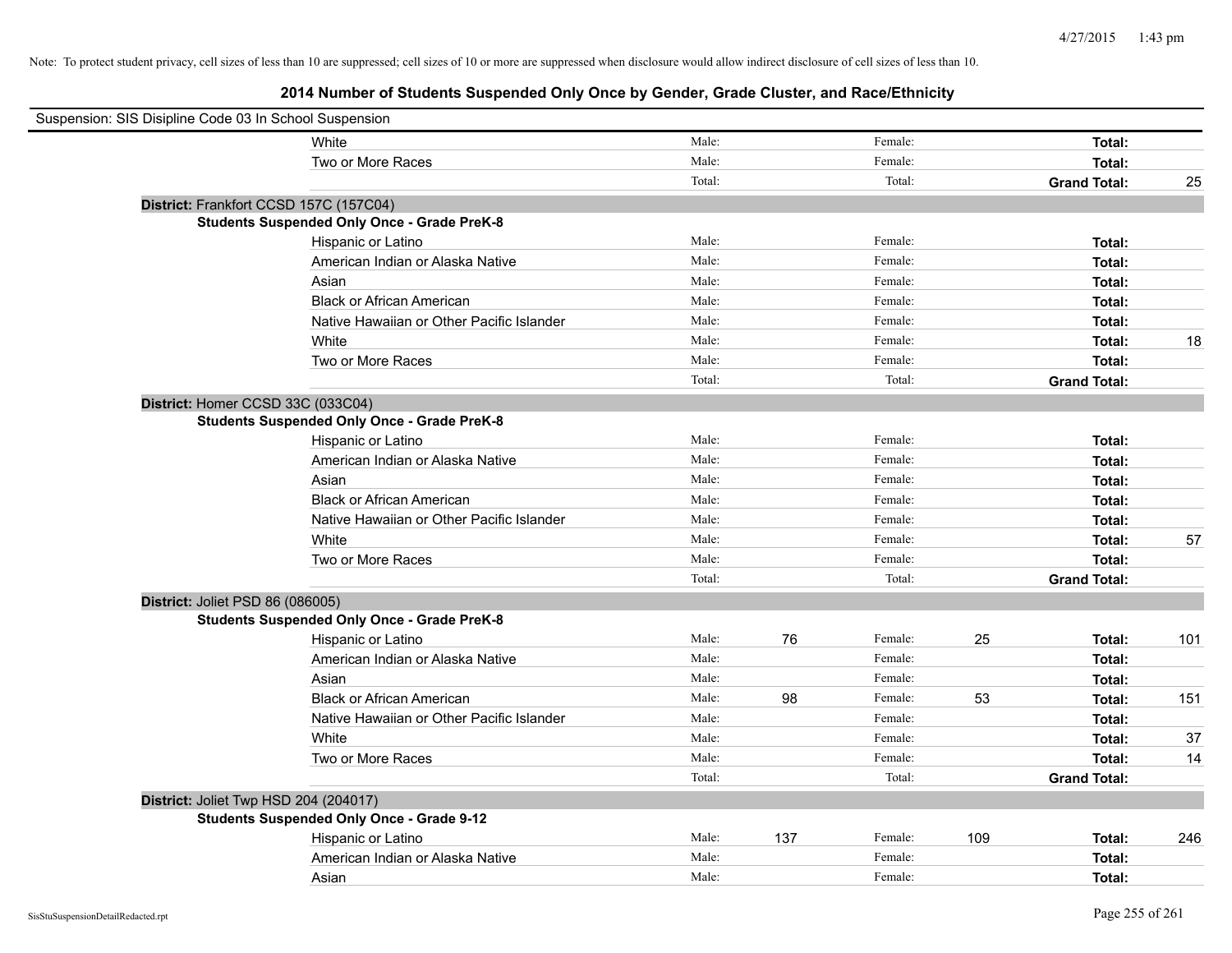| Suspension: SIS Disipline Code 03 In School Suspension |        |     |         |    |                     |     |
|--------------------------------------------------------|--------|-----|---------|----|---------------------|-----|
| <b>Black or African American</b>                       | Male:  | 103 | Female: | 95 | Total:              | 198 |
| Native Hawaiian or Other Pacific Islander              | Male:  |     | Female: |    | Total:              |     |
| White                                                  | Male:  | 61  | Female: | 34 | Total:              | 95  |
| Two or More Races                                      | Male:  |     | Female: |    | Total:              | 23  |
|                                                        | Total: |     | Total:  |    | <b>Grand Total:</b> |     |
| District: Laraway CCSD 70C (070C04)                    |        |     |         |    |                     |     |
| <b>Students Suspended Only Once - Grade PreK-8</b>     |        |     |         |    |                     |     |
| Hispanic or Latino                                     | Male:  |     | Female: |    | Total:              |     |
| American Indian or Alaska Native                       | Male:  |     | Female: |    | Total:              |     |
| Asian                                                  | Male:  |     | Female: |    | Total:              |     |
| <b>Black or African American</b>                       | Male:  |     | Female: |    | Total:              | 26  |
| Native Hawaiian or Other Pacific Islander              | Male:  |     | Female: |    | Total:              |     |
| White                                                  | Male:  |     | Female: |    | Total:              |     |
| Two or More Races                                      | Male:  |     | Female: |    | Total:              |     |
|                                                        | Total: |     | Total:  |    | <b>Grand Total:</b> |     |
| District: Lincoln Way CHSD 210 (210016)                |        |     |         |    |                     |     |
| <b>Students Suspended Only Once - Grade 9-12</b>       |        |     |         |    |                     |     |
| Hispanic or Latino                                     | Male:  |     | Female: |    | Total:              | 13  |
| American Indian or Alaska Native                       | Male:  |     | Female: |    | Total:              |     |
| Asian                                                  | Male:  |     | Female: |    | Total:              |     |
| <b>Black or African American</b>                       | Male:  |     | Female: |    | Total:              | 20  |
| Native Hawaiian or Other Pacific Islander              | Male:  |     | Female: |    | Total:              |     |
| White                                                  | Male:  | 150 | Female: | 69 | Total:              | 219 |
| Two or More Races                                      | Male:  |     | Female: |    | Total:              | 16  |
|                                                        | Total: |     | Total:  |    | <b>Grand Total:</b> |     |
| District: Lockport SD 91 (091002)                      |        |     |         |    |                     |     |
| <b>Students Suspended Only Once - Grade PreK-8</b>     |        |     |         |    |                     |     |
| Hispanic or Latino                                     | Male:  |     | Female: |    | Total:              |     |
| American Indian or Alaska Native                       | Male:  |     | Female: |    | Total:              |     |
| Asian                                                  | Male:  |     | Female: |    | Total:              |     |
| <b>Black or African American</b>                       | Male:  |     | Female: |    | Total:              |     |
| Native Hawaiian or Other Pacific Islander              | Male:  |     | Female: |    | Total:              |     |
| White                                                  | Male:  |     | Female: |    | Total:              |     |
| Two or More Races                                      | Male:  |     | Female: |    | Total:              |     |
|                                                        | Total: |     | Total:  |    | <b>Grand Total:</b> |     |
| District: Lockport Twp HSD 205 (205017)                |        |     |         |    |                     |     |
| <b>Students Suspended Only Once - Grade 9-12</b>       |        |     |         |    |                     |     |
| Hispanic or Latino                                     | Male:  |     | Female: |    | Total:              | 18  |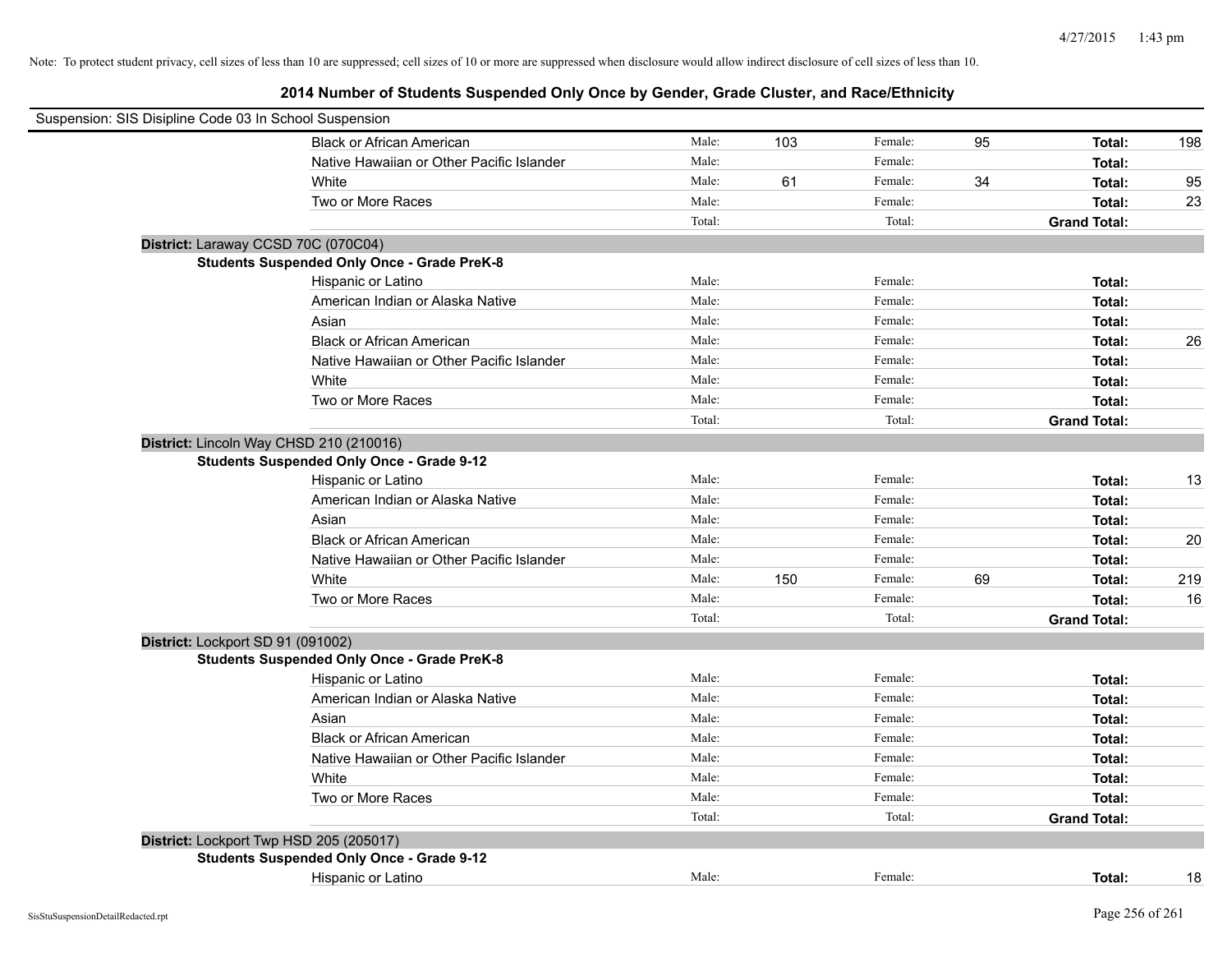# **2014 Number of Students Suspended Only Once by Gender, Grade Cluster, and Race/Ethnicity**

| Suspension: SIS Disipline Code 03 In School Suspension |                                                    |        |    |         |    |                     |    |
|--------------------------------------------------------|----------------------------------------------------|--------|----|---------|----|---------------------|----|
|                                                        | American Indian or Alaska Native                   | Male:  |    | Female: |    | Total:              |    |
|                                                        | Asian                                              | Male:  |    | Female: |    | Total:              |    |
|                                                        | <b>Black or African American</b>                   | Male:  |    | Female: |    | Total:              | 10 |
|                                                        | Native Hawaiian or Other Pacific Islander          | Male:  |    | Female: |    | Total:              |    |
|                                                        | White                                              | Male:  | 44 | Female: | 24 | Total:              | 68 |
|                                                        | Two or More Races                                  | Male:  |    | Female: |    | Total:              |    |
|                                                        |                                                    | Total: |    | Total:  |    | <b>Grand Total:</b> |    |
| District: Mokena SD 159 (159002)                       |                                                    |        |    |         |    |                     |    |
|                                                        | <b>Students Suspended Only Once - Grade PreK-8</b> |        |    |         |    |                     |    |
|                                                        | Hispanic or Latino                                 | Male:  |    | Female: |    | Total:              |    |
|                                                        | American Indian or Alaska Native                   | Male:  |    | Female: |    | Total:              |    |
|                                                        | Asian                                              | Male:  |    | Female: |    | Total:              |    |
|                                                        | <b>Black or African American</b>                   | Male:  |    | Female: |    | Total:              |    |
|                                                        | Native Hawaiian or Other Pacific Islander          | Male:  |    | Female: |    | Total:              |    |
|                                                        | White                                              | Male:  |    | Female: |    | Total:              | 15 |
|                                                        | Two or More Races                                  | Male:  |    | Female: |    | Total:              |    |
|                                                        |                                                    | Total: |    | Total:  |    | <b>Grand Total:</b> |    |
| District: New Lenox SD 122 (122002)                    |                                                    |        |    |         |    |                     |    |
|                                                        | <b>Students Suspended Only Once - Grade PreK-8</b> |        |    |         |    |                     |    |
|                                                        | Hispanic or Latino                                 | Male:  |    | Female: |    | Total:              |    |
|                                                        | American Indian or Alaska Native                   | Male:  |    | Female: |    | Total:              |    |
|                                                        | Asian                                              | Male:  |    | Female: |    | Total:              |    |
|                                                        | <b>Black or African American</b>                   | Male:  |    | Female: |    | Total:              |    |
|                                                        | Native Hawaiian or Other Pacific Islander          | Male:  |    | Female: |    | Total:              |    |
|                                                        | White                                              | Male:  |    | Female: |    | Total:              | 27 |
|                                                        | Two or More Races                                  | Male:  |    | Female: |    | Total:              |    |
|                                                        |                                                    | Total: |    | Total:  |    | <b>Grand Total:</b> |    |
|                                                        | District: Peotone CUSD 207U (207U26)               |        |    |         |    |                     |    |
|                                                        | <b>Students Suspended Only Once - Grade PreK-8</b> |        |    |         |    |                     |    |
|                                                        | Hispanic or Latino                                 | Male:  |    | Female: |    | Total:              |    |
|                                                        | American Indian or Alaska Native                   | Male:  |    | Female: |    | Total:              |    |
|                                                        | Asian                                              | Male:  |    | Female: |    | Total:              |    |
|                                                        | <b>Black or African American</b>                   | Male:  |    | Female: |    | Total:              |    |
|                                                        | Native Hawaiian or Other Pacific Islander          | Male:  |    | Female: |    | Total:              |    |
|                                                        | White                                              | Male:  |    | Female: |    | Total:              |    |
|                                                        | Two or More Races                                  | Male:  |    | Female: |    | Total:              |    |
|                                                        |                                                    | Total: |    | Total:  |    | <b>Grand Total:</b> |    |

## **District:** Plainfield SD 202 (202022)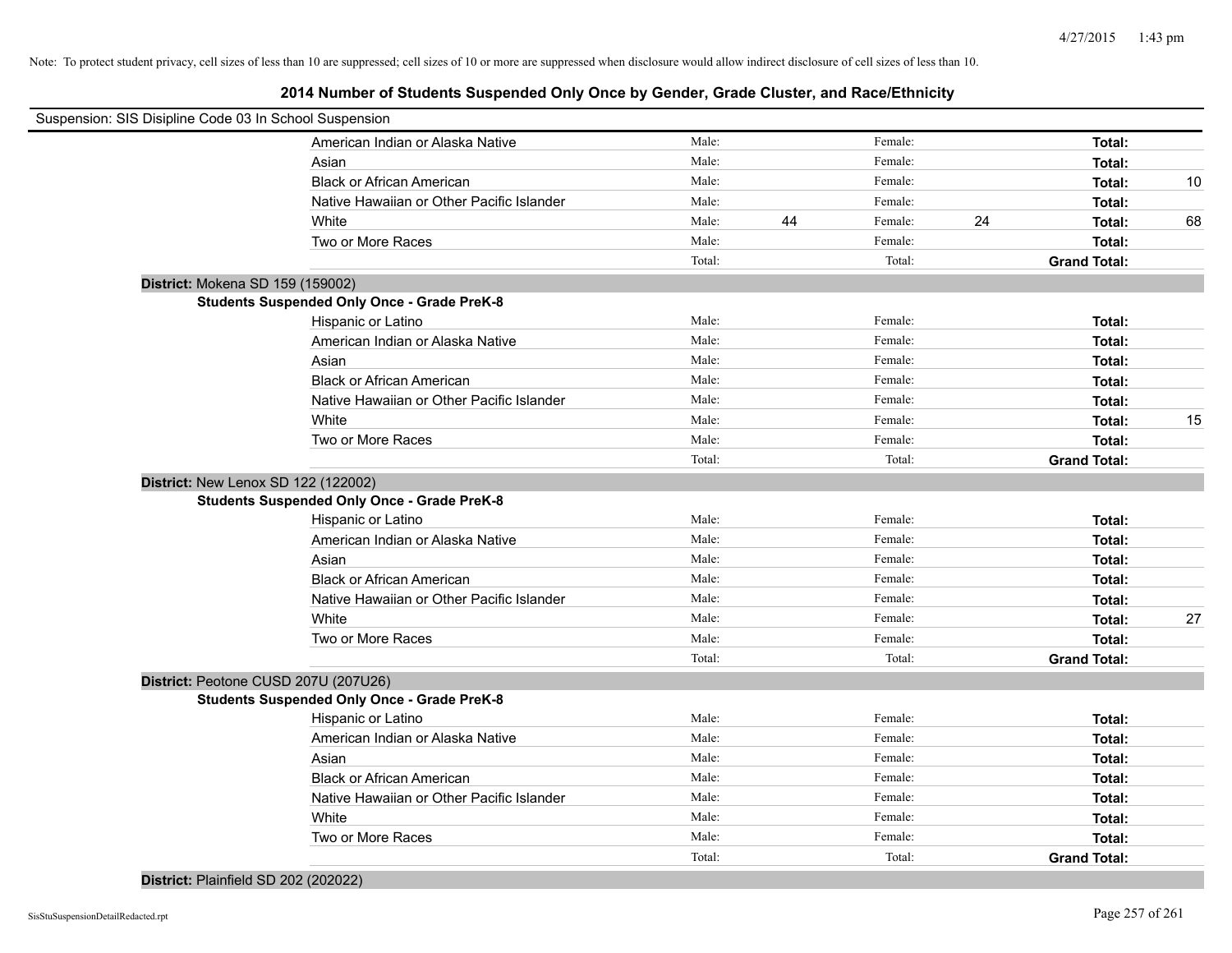|                                                        | 2014 Number of Students Suspended Only Once by Gender, Grade Cluster, and Race/Ethnicity |        |     |         |    |                     |     |
|--------------------------------------------------------|------------------------------------------------------------------------------------------|--------|-----|---------|----|---------------------|-----|
| Suspension: SIS Disipline Code 03 In School Suspension |                                                                                          |        |     |         |    |                     |     |
|                                                        | <b>Students Suspended Only Once - Grade PreK-8</b>                                       |        |     |         |    |                     |     |
|                                                        | Hispanic or Latino                                                                       | Male:  |     | Female: |    | Total:              | 80  |
|                                                        | American Indian or Alaska Native                                                         | Male:  |     | Female: |    | Total:              |     |
|                                                        | Asian                                                                                    | Male:  |     | Female: |    | Total:              | 12  |
|                                                        | <b>Black or African American</b>                                                         | Male:  | 39  | Female: | 18 | Total:              | 57  |
|                                                        | Native Hawaiian or Other Pacific Islander                                                | Male:  |     | Female: |    | Total:              |     |
|                                                        | White                                                                                    | Male:  | 135 | Female: | 24 | Total:              | 159 |
|                                                        | Two or More Races                                                                        | Male:  |     | Female: |    | Total:              | 14  |
|                                                        |                                                                                          | Total: |     | Total:  |    | <b>Grand Total:</b> |     |
|                                                        | <b>Students Suspended Only Once - Grade 9-12</b>                                         |        |     |         |    |                     |     |
|                                                        | Hispanic or Latino                                                                       | Male:  | 63  | Female: | 38 | Total:              | 101 |
|                                                        | American Indian or Alaska Native                                                         | Male:  |     | Female: |    | Total:              |     |
|                                                        | Asian                                                                                    | Male:  |     | Female: |    | Total:              |     |
|                                                        | <b>Black or African American</b>                                                         | Male:  | 39  | Female: | 18 | Total:              | 57  |
|                                                        | Native Hawaiian or Other Pacific Islander                                                | Male:  |     | Female: |    | Total:              |     |
|                                                        | White                                                                                    | Male:  | 95  | Female: | 39 | Total:              | 134 |
|                                                        | Two or More Races                                                                        | Male:  |     | Female: |    | Total:              | 15  |
|                                                        |                                                                                          | Total: |     | Total:  |    | <b>Grand Total:</b> | 317 |
| District: Richland GSD 88A (088A02)                    |                                                                                          |        |     |         |    |                     |     |
|                                                        | <b>Students Suspended Only Once - Grade PreK-8</b>                                       |        |     |         |    |                     |     |
|                                                        | Hispanic or Latino                                                                       | Male:  |     | Female: |    | Total:              |     |
|                                                        | American Indian or Alaska Native                                                         | Male:  |     | Female: |    | Total:              |     |
|                                                        | Asian                                                                                    | Male:  |     | Female: |    | Total:              |     |
|                                                        | <b>Black or African American</b>                                                         | Male:  |     | Female: |    | Total:              |     |
|                                                        | Native Hawaiian or Other Pacific Islander                                                | Male:  |     | Female: |    | Total:              |     |
|                                                        | White                                                                                    | Male:  |     | Female: |    | Total:              |     |
|                                                        | Two or More Races                                                                        | Male:  |     | Female: |    | Total:              |     |
|                                                        |                                                                                          | Total: |     | Total:  |    | <b>Grand Total:</b> | 19  |
| District: Rockdale SD 84 (084002)                      |                                                                                          |        |     |         |    |                     |     |
|                                                        | <b>Students Suspended Only Once - Grade PreK-8</b>                                       |        |     |         |    |                     |     |
|                                                        | Hispanic or Latino                                                                       | Male:  |     | Female: |    | Total:              |     |
|                                                        | American Indian or Alaska Native                                                         | Male:  |     | Female: |    | Total:              |     |
|                                                        | Asian                                                                                    | Male:  |     | Female: |    | Total:              |     |
|                                                        | <b>Black or African American</b>                                                         | Male:  |     | Female: |    | Total:              |     |
|                                                        | Native Hawaiian or Other Pacific Islander                                                | Male:  |     | Female: |    | Total:              |     |
|                                                        | White                                                                                    | Male:  |     | Female: |    | Total:              |     |
|                                                        | Two or More Races                                                                        | Male:  |     | Female: |    | Total:              |     |
|                                                        |                                                                                          | Total: |     | Total:  |    | <b>Grand Total:</b> |     |

 $\overline{\phantom{0}}$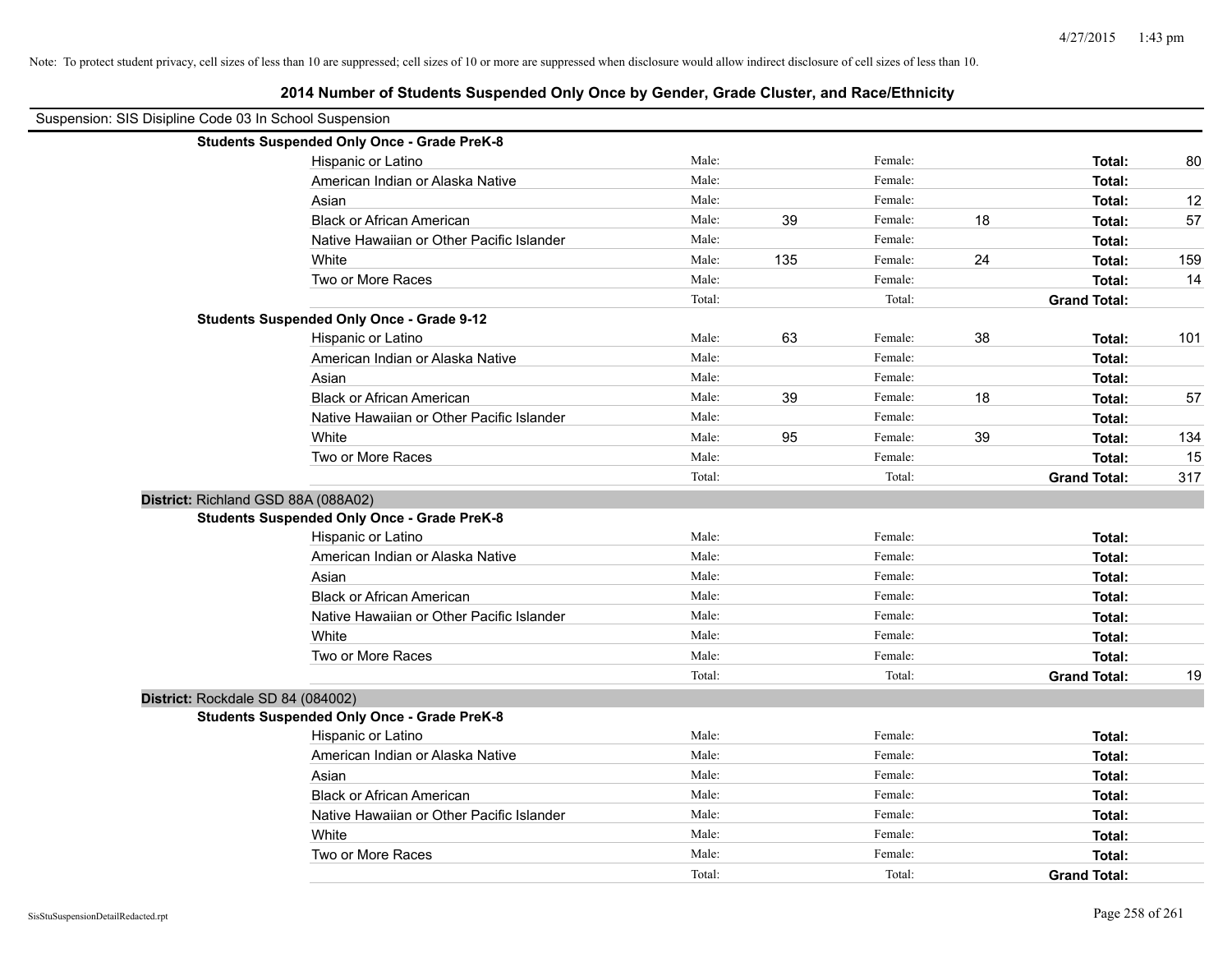# **2014 Number of Students Suspended Only Once by Gender, Grade Cluster, and Race/Ethnicity**

| Suspension: SIS Disipline Code 03 In School Suspension |                                                    |        |         |                     |    |
|--------------------------------------------------------|----------------------------------------------------|--------|---------|---------------------|----|
|                                                        | District: S Will Co Coop for Spec Ed (255U61)      |        |         |                     |    |
|                                                        | <b>Students Suspended Only Once - Grade 9-12</b>   |        |         |                     |    |
|                                                        | Hispanic or Latino                                 | Male:  | Female: | Total:              |    |
|                                                        | American Indian or Alaska Native                   | Male:  | Female: | Total:              |    |
|                                                        | Asian                                              | Male:  | Female: | Total:              |    |
|                                                        | <b>Black or African American</b>                   | Male:  | Female: | Total:              |    |
|                                                        | Native Hawaiian or Other Pacific Islander          | Male:  | Female: | Total:              |    |
|                                                        | White                                              | Male:  | Female: | Total:              |    |
|                                                        | Two or More Races                                  | Male:  | Female: | Total:              |    |
|                                                        |                                                    | Total: | Total:  | <b>Grand Total:</b> |    |
|                                                        | District: Summit Hill SD 161 (161002)              |        |         |                     |    |
|                                                        | <b>Students Suspended Only Once - Grade PreK-8</b> |        |         |                     |    |
|                                                        | Hispanic or Latino                                 | Male:  | Female: | Total:              |    |
|                                                        | American Indian or Alaska Native                   | Male:  | Female: | Total:              |    |
|                                                        | Asian                                              | Male:  | Female: | Total:              |    |
|                                                        | <b>Black or African American</b>                   | Male:  | Female: | Total:              |    |
|                                                        | Native Hawaiian or Other Pacific Islander          | Male:  | Female: | Total:              |    |
|                                                        | White                                              | Male:  | Female: | Total:              | 26 |
|                                                        | Two or More Races                                  | Male:  | Female: | Total:              |    |
|                                                        |                                                    | Total: | Total:  | <b>Grand Total:</b> | 40 |
| District: Taft SD 90 (090002)                          |                                                    |        |         |                     |    |
|                                                        | <b>Students Suspended Only Once - Grade PreK-8</b> |        |         |                     |    |
|                                                        | Hispanic or Latino                                 | Male:  | Female: | Total:              |    |
|                                                        | American Indian or Alaska Native                   | Male:  | Female: | Total:              |    |
|                                                        | Asian                                              | Male:  | Female: | Total:              |    |
|                                                        | <b>Black or African American</b>                   | Male:  | Female: | Total:              |    |
|                                                        | Native Hawaiian or Other Pacific Islander          | Male:  | Female: | Total:              |    |
|                                                        | White                                              | Male:  | Female: | Total:              |    |
|                                                        | Two or More Races                                  | Male:  | Female: | Total:              |    |
|                                                        |                                                    | Total: | Total:  | <b>Grand Total:</b> |    |
|                                                        | District: Troy CCSD 30C (030C04)                   |        |         |                     |    |
|                                                        | <b>Students Suspended Only Once - Grade PreK-8</b> |        |         |                     |    |
|                                                        | Hispanic or Latino                                 | Male:  | Female: | Total:              | 20 |
|                                                        | American Indian or Alaska Native                   | Male:  | Female: | Total:              |    |
|                                                        | Asian                                              | Male:  | Female: | Total:              |    |
|                                                        | <b>Black or African American</b>                   | Male:  | Female: | Total:              | 23 |
|                                                        | Native Hawaiian or Other Pacific Islander          | Male:  | Female: | Total:              |    |
|                                                        | White                                              | Male:  | Female: | Total:              | 31 |

 $\blacksquare$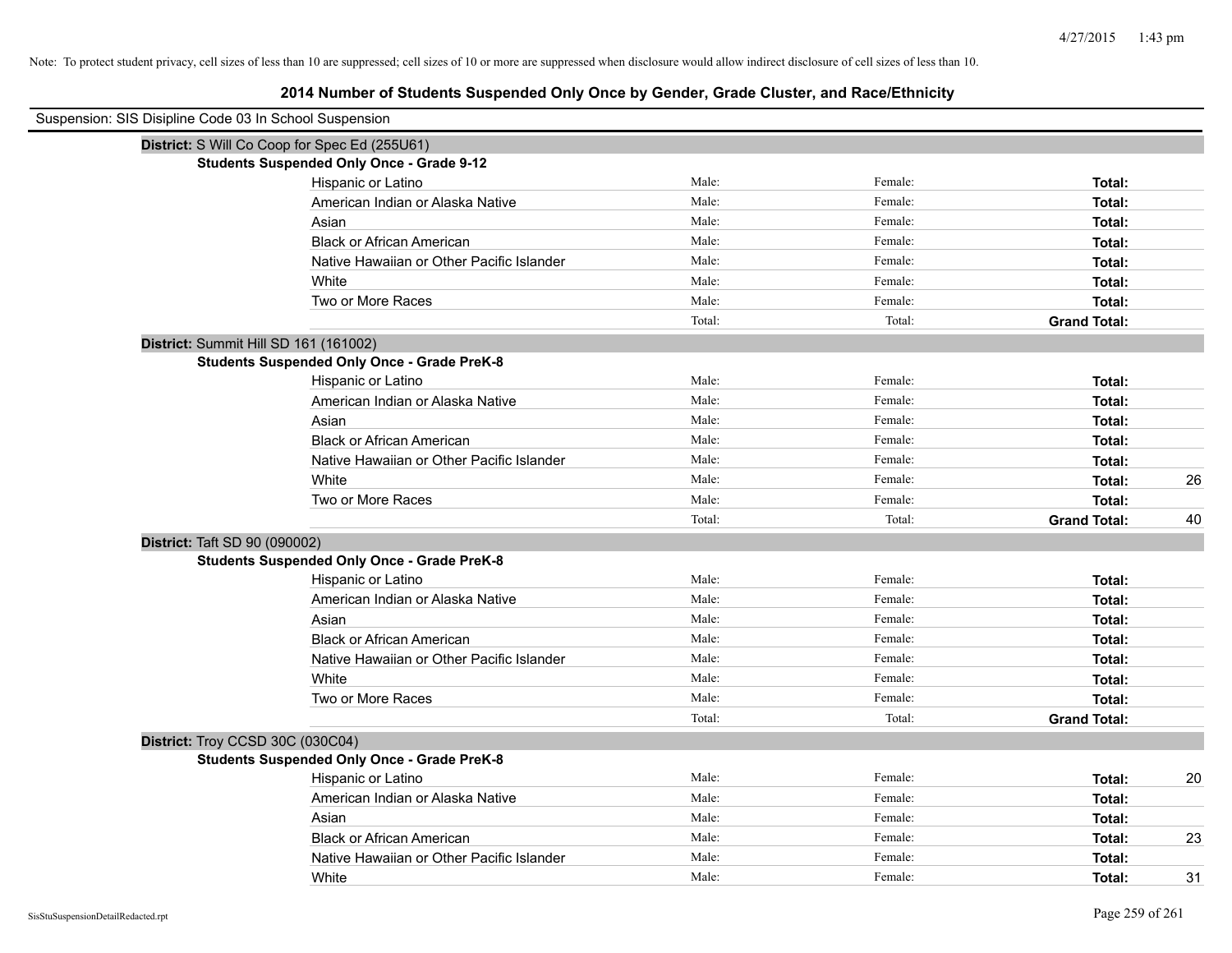| Suspension: SIS Disipline Code 03 In School Suspension |        |     |         |    |                     |     |
|--------------------------------------------------------|--------|-----|---------|----|---------------------|-----|
| Two or More Races                                      | Male:  |     | Female: |    | Total:              |     |
|                                                        | Total: |     | Total:  |    | <b>Grand Total:</b> |     |
| District: Valley View CUSD 365U (365U26)               |        |     |         |    |                     |     |
| <b>Students Suspended Only Once - Grade PreK-8</b>     |        |     |         |    |                     |     |
| Hispanic or Latino                                     | Male:  |     | Female: |    | Total:              |     |
| American Indian or Alaska Native                       | Male:  |     | Female: |    | Total:              |     |
| Asian                                                  | Male:  |     | Female: |    | Total:              |     |
| <b>Black or African American</b>                       | Male:  |     | Female: |    | Total:              |     |
| Native Hawaiian or Other Pacific Islander              | Male:  |     | Female: |    | Total:              |     |
| White                                                  | Male:  |     | Female: |    | Total:              |     |
| Two or More Races                                      | Male:  |     | Female: |    | Total:              |     |
|                                                        | Total: |     | Total:  |    | <b>Grand Total:</b> | 22  |
| <b>Students Suspended Only Once - Grade 9-12</b>       |        |     |         |    |                     |     |
| Hispanic or Latino                                     | Male:  | 118 | Female: | 73 | Total:              | 191 |
| American Indian or Alaska Native                       | Male:  |     | Female: |    | Total:              |     |
| Asian                                                  | Male:  |     | Female: |    | Total:              | 16  |
| <b>Black or African American</b>                       | Male:  | 95  | Female: | 67 | Total:              | 162 |
| Native Hawaiian or Other Pacific Islander              | Male:  |     | Female: |    | Total:              |     |
| White                                                  | Male:  | 46  | Female: | 18 | Total:              | 64  |
| Two or More Races                                      | Male:  |     | Female: |    | Total:              | 14  |
|                                                        | Total: |     | Total:  |    | <b>Grand Total:</b> |     |
| District: Wilmington CUSD 209U (209U26)                |        |     |         |    |                     |     |
| <b>Students Suspended Only Once - Grade PreK-8</b>     |        |     |         |    |                     |     |
| Hispanic or Latino                                     | Male:  |     | Female: |    | Total:              |     |
| American Indian or Alaska Native                       | Male:  |     | Female: |    | Total:              |     |
| Asian                                                  | Male:  |     | Female: |    | Total:              |     |
| <b>Black or African American</b>                       | Male:  |     | Female: |    | Total:              |     |
| Native Hawaiian or Other Pacific Islander              | Male:  |     | Female: |    | Total:              |     |
| White                                                  | Male:  |     | Female: |    | Total:              | 19  |
| Two or More Races                                      | Male:  |     | Female: |    | Total:              |     |
|                                                        | Total: |     | Total:  |    | <b>Grand Total:</b> |     |
| <b>Students Suspended Only Once - Grade 9-12</b>       |        |     |         |    |                     |     |
| Hispanic or Latino                                     | Male:  |     | Female: |    | Total:              |     |
| American Indian or Alaska Native                       | Male:  |     | Female: |    | Total:              |     |
| Asian                                                  | Male:  |     | Female: |    | Total:              |     |
| <b>Black or African American</b>                       | Male:  |     | Female: |    | Total:              |     |
| Native Hawaiian or Other Pacific Islander              | Male:  |     | Female: |    | Total:              |     |
| White                                                  | Male:  |     | Female: |    | Total:              | 24  |
| Two or More Races                                      | Male:  |     | Female: |    | Total:              |     |